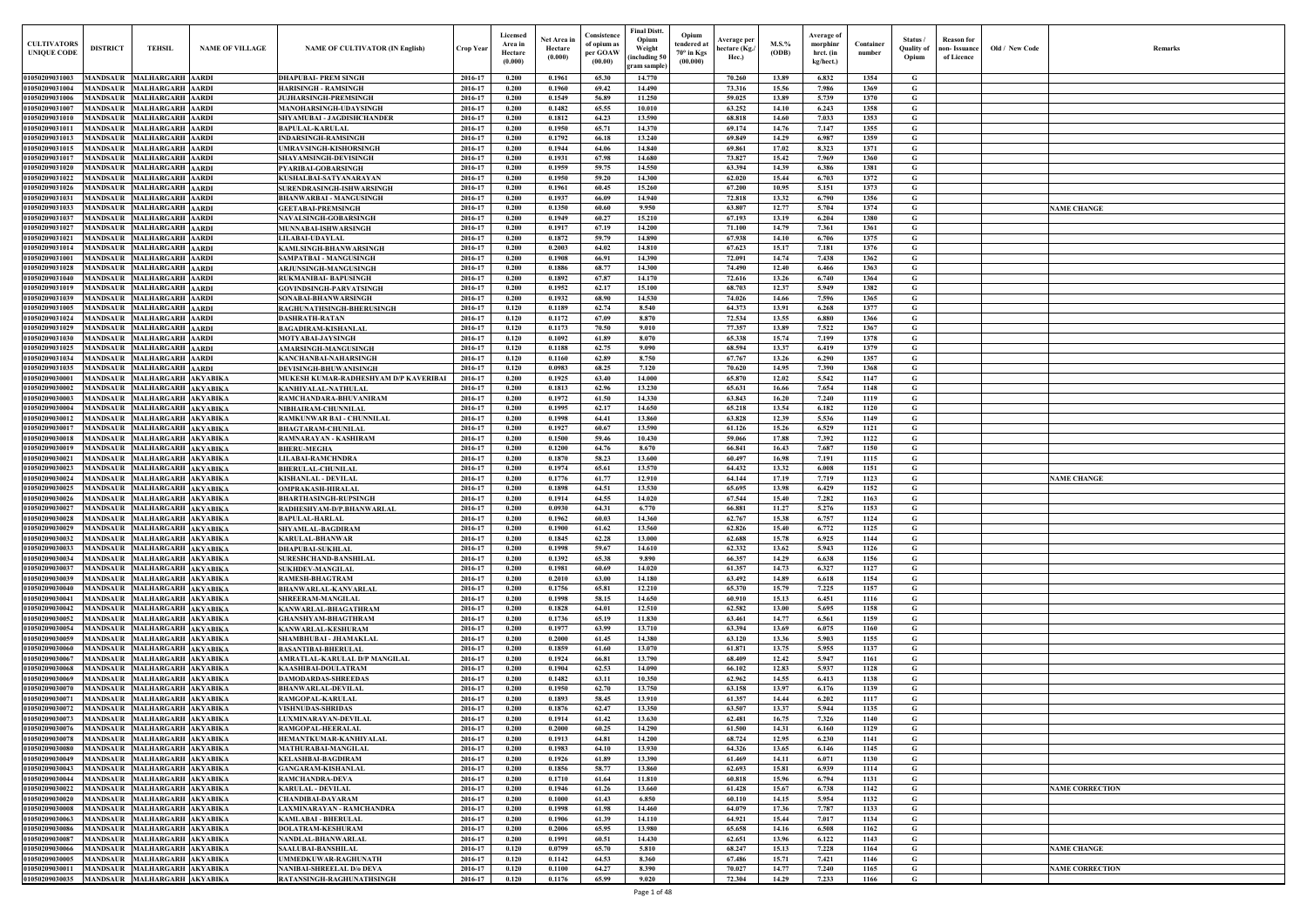| Old / New Code | Remarks                |
|----------------|------------------------|
|                |                        |
|                |                        |
|                |                        |
|                |                        |
|                |                        |
|                |                        |
|                |                        |
|                |                        |
|                |                        |
|                |                        |
|                |                        |
|                |                        |
|                |                        |
|                | <b>NAME CHANGE</b>     |
|                |                        |
|                |                        |
|                |                        |
|                |                        |
|                |                        |
|                |                        |
|                |                        |
|                |                        |
|                |                        |
|                |                        |
|                | <b>NAME CHANGE</b>     |
|                |                        |
|                |                        |
|                | <b>NAME CORRECTION</b> |
|                |                        |
|                |                        |
|                |                        |
|                |                        |
|                |                        |
|                | <b>NAME CHANGE</b>     |
|                |                        |
|                | <b>NAME CHANGE</b>     |
|                |                        |
|                |                        |
|                |                        |
|                | <b>NAME CORRECTION</b> |
|                |                        |
|                |                        |
|                |                        |
|                |                        |
|                |                        |
|                |                        |
|                |                        |
|                |                        |
|                |                        |
|                |                        |
|                |                        |
|                |                        |
|                |                        |
|                |                        |
|                |                        |
|                |                        |
|                | <b>NAME CHANGE</b>     |
|                |                        |
|                |                        |
|                |                        |
|                |                        |
|                |                        |
|                | <b>NAME CHANGE</b>     |
|                | <b>NAME CHANGE</b>     |
|                |                        |
|                |                        |
|                |                        |
|                |                        |
|                |                        |
| 1050209028072  |                        |
|                |                        |
|                |                        |
|                | <b>NAME CORRECTION</b> |
|                | <b>NAME CHANGE</b>     |
|                |                        |

| <b>CULTIVATORS</b><br><b>UNIQUE CODE</b>     | <b>DISTRICT</b>                    | <b>TEHSIL</b>                                                  | <b>NAME OF VILLAGE</b>                                                   | <b>NAME OF CULTIVATOR (IN English)</b>                                    | <b>Crop Year</b>   | Licensed<br>Area in<br>Hectare<br>(0.000) | Net Area in<br>Hectare<br>(0.000) | Consistence<br>of opium as<br>per GOAW<br>(00.00) | Final Distt.<br>Opium<br>Weight<br>including 50)<br>gram sample] | Opium<br>tendered at<br>$70^\circ$ in Kgs<br>(00.000) | <b>Average per</b><br>hectare (Kg./<br>Hec.) | $M.S.\%$<br><b>(ODB)</b> | <b>Average of</b><br>morphinr<br>hrct. (in<br>kg/hect.) | Container<br>number | Status /<br><b>Ouality of</b><br>Opium | <b>Reason for</b><br>non- Issuance<br>of Licence | Old / New Code | <b>Remark</b>                                |
|----------------------------------------------|------------------------------------|----------------------------------------------------------------|--------------------------------------------------------------------------|---------------------------------------------------------------------------|--------------------|-------------------------------------------|-----------------------------------|---------------------------------------------------|------------------------------------------------------------------|-------------------------------------------------------|----------------------------------------------|--------------------------|---------------------------------------------------------|---------------------|----------------------------------------|--------------------------------------------------|----------------|----------------------------------------------|
| 01050209030047                               |                                    | MANDSAUR MALHARGARH AKYABIKA                                   |                                                                          | <b>NAGUDAS-HIRADAS</b>                                                    | 2016-17            | 0.120                                     | 0.1000                            | 65.23                                             | 7.030                                                            |                                                       | 65.510                                       | 13.43                    | 6.159                                                   | 1167                | G                                      |                                                  |                |                                              |
| 01050209030058<br>01050209030062             | <b>MANDSAUR</b>                    | MALHARGARH AKYABIKA<br>MANDSAUR MALHARGARH AKYABIKA            |                                                                          | <b>RUKMANBAI-AMBALAL</b><br><b>SHIVLAL-MANGILAL</b>                       | 2016-17<br>2016-17 | 0.120<br>0.120                            | 0.1105<br>0.1150                  | 59.02<br>61.59                                    | 7.950<br>7.650                                                   |                                                       | 60.660<br>58.530                             | 13.91<br>12.57           | 5.907<br>5.150                                          | 1118<br>1136        | G<br>$\mathbf G$                       |                                                  |                |                                              |
| 01050209030075                               | <b>MANDSAUR</b>                    | MALHARGARH AKYABIKA                                            |                                                                          | <b>BALAKDAS-SHREEDAS</b>                                                  | 2016-17            | 0.120                                     | 0.1140                            | 65.13                                             | 7.540                                                            |                                                       | 61.535                                       | 14.34                    | 6.177                                                   | 1168                | $\mathbf G$                            |                                                  |                |                                              |
| 01050209026003                               |                                    | MANDSAUR MALHARGARH AKYAMEDI                                   |                                                                          | <b>BHAGUBAI-MATHURALAL</b>                                                | 2016-17            | 0.200                                     | 0.1989                            | 62.51                                             | 14.230                                                           |                                                       | 63.886                                       | 15.21                    | 6.802                                                   | 1390                | $\mathbf G$                            |                                                  |                |                                              |
| 01050209026006                               | <b>MANDSAUR</b>                    | MALHARGARH AKYAMEDI                                            |                                                                          | RADHESHYAM-RAMLAL                                                         | 2016-17            | 0.200                                     | 0.1841                            | 64.61                                             | 14.540                                                           |                                                       | 72.895                                       | 13.11                    | 6.690                                                   | 1393                | $\mathbf G$                            |                                                  |                |                                              |
| 01050209026009<br>01050209026014             | <b>MANDSAUR</b><br><b>MANDSAUR</b> | MALHARGARH AKYAMEDI<br><b>MALHARGARH AKYAMEDI</b>              |                                                                          | <b>VIRAM-RUPA</b><br>GOPAL-SHREELALPATIDAR                                | 2016-17<br>2016-17 | 0.200<br>0.200                            | 0.1944<br>0.1998                  | 63.15<br>61.55                                    | 14.690<br>14.910                                                 |                                                       | 68.168<br>65.615                             | 15.03<br>14.57           | 7.172<br>6.692                                          | 1387<br>1388        | $\mathbf G$<br>$\mathbf G$             |                                                  |                |                                              |
| 01050209026015                               | <b>MANDSAUR</b>                    | <b>MALHARGARH AKYAMEDI</b>                                     |                                                                          | MOHANLAL-MANGNIRAM                                                        | 2016-17            | 0.200                                     | 0.1665                            | 62.40                                             | 12.460                                                           |                                                       | 66.708                                       | 14.52                    | 6.780                                                   | 1389                | G                                      |                                                  |                |                                              |
| 01050209026016                               | <b>MANDSAUR</b>                    | MALHARGARH AKYAMEDI                                            |                                                                          | KANIRAM-NANDAGAYARI                                                       | 2016-17            | 0.200                                     | 0.1818                            | 65.75                                             | 12.950                                                           |                                                       | 66.908                                       | 13.52                    | 6.332                                                   | 1391                | $\mathbf G$                            |                                                  |                |                                              |
| 01050209026022                               | <b>MANDSAUR</b>                    | MALHARGARH AKYAMEDI                                            |                                                                          | AMAR CHAND-PYAR CHAND                                                     | 2016-17            | 0.200                                     | 0.1944                            | 61.82                                             | 14.370                                                           |                                                       | 65.282                                       | 13.88                    | 6.343                                                   | 1392                | G                                      |                                                  |                |                                              |
| 01050209026018<br>01050209026012             | <b>MANDSAUR</b><br><b>MANDSAUR</b> | MALHARGARH AKYAMEDI<br>MALHARGARH AKYAMEDI                     |                                                                          | <b>KELASH-RAMLAL</b><br><b>GEETABAI-MANGILAL</b>                          | 2016-17<br>2016-17 | 0.200<br>0.120                            | 0.1960<br>0.1117                  | 65.36<br>63.28                                    | 14.930<br>8.200                                                  |                                                       | 71.122<br>66.365                             | 14.73<br>13.83           | 7.334<br>6.425                                          | 1395<br>1385        | $\mathbf G$<br>G                       |                                                  |                |                                              |
| 01050209026020                               | <b>MANDSAUR</b>                    | MALHARGARH AKYAMEDI                                            |                                                                          | <b>NAGESHWAR-SUKHLAL</b>                                                  | 2016-17            | 0.120                                     | 0.1190                            | 64.53                                             | 9.040                                                            |                                                       | 70.033                                       | 14.06                    | 6.892                                                   | 1394                | G                                      |                                                  |                |                                              |
| 01050209026008                               | MANDSAUR                           | <b>MALHARGARH AKYAMEDI</b>                                     |                                                                          | KAMLABAI-BADRILAL                                                         | 2016-17            | 0.120                                     | 0.1027                            | 60.61                                             | 7.380                                                            |                                                       | 62.220                                       | 14.37                    | 6.259                                                   | 1386                | $\mathbf G$                            |                                                  |                | <b>NAME CHANGE</b>                           |
| 01050209007003                               | <b>MANDSAUR</b>                    | MALHARGARH ARNIA JATIYA                                        |                                                                          | DEVILAL-RATANLAI                                                          | 2016-17            | 0.200                                     | 0.1914                            | 60.01                                             | 15.260                                                           |                                                       | 68.349                                       | 14.98                    | 7.167                                                   | 1455                | $\mathbf G$                            |                                                  |                |                                              |
| 0105020900700<br>0105020900701.              | MANDSAUR<br><b>MANDSAUR</b>        | MALHARGARH ARNIA JATIYA<br><b>MALHARGARH ARNIA JATIYA</b>      |                                                                          | <b>BASANTILAL-GANGARAM</b><br>SHIVNARAYAN-RATAN                           | 2016-17<br>2016-17 | 0.200<br>0.200                            | 0.1855<br>0.1962                  | 60.01<br>61.41                                    | 13.030<br>14.220                                                 |                                                       | 60.215<br>63.583                             | 13.76<br>15.49           | 5.800<br>6.894                                          | 1449<br>1450        | $\mathbf G$<br>G                       |                                                  |                |                                              |
| 0105020900705                                | MANDSAUR                           | MALHARGARH ARNIA JATIYA                                        |                                                                          | KUSHALBAI- BANSHILAL                                                      | 2016-17            | 0.200                                     | 0.1694                            | 59.31                                             | 12.360                                                           |                                                       | 61.818                                       | 14.16                    | 6.128                                                   | 1451                | G                                      |                                                  |                |                                              |
| <b>0105020900700</b>                         | MANDSAUR                           | MALHARGARH ARNIA JATIYA                                        |                                                                          | KANHEYALAL-KASHIRAM                                                       | 2016-17            | 0.200                                     | 0.1958                            | 58.89                                             | 14.320                                                           |                                                       | 61.527                                       | 12.55                    | 5.405                                                   | 1452                | $\mathbf G$                            |                                                  |                |                                              |
| 0105020900702                                | <b>MANDSAUR</b>                    | MALHARGARH ARNIA JATIYA                                        |                                                                          | PURALAL- SHIVRAM @ SAWA                                                   | 2016-17            | 0.200                                     | 0.1380                            | 56.04                                             | 10.370                                                           |                                                       | 60.159                                       | 15.24                    | 6.418                                                   | 1446                | G                                      |                                                  |                |                                              |
| 01050209007012<br>01050209007014             | <b>MANDSAUR</b><br><b>MANDSAUR</b> | MALHARGARH ARNIA JATIYA<br>MALHARGARH ARNIA JATIYA             |                                                                          | <b>GOPAL-DHANNA</b><br><b>BANSHILAL-AMRITRAM</b>                          | 2016-17<br>2016-17 | 0.120<br>0.120                            | 0.1180<br>0.1125                  | 62.55<br>57.56                                    | 8.870<br>8.580                                                   |                                                       | 67.169<br>62.711                             | 12.71<br>13.78           | 5.976<br>6.049                                          | 1456<br>1453        | $\mathbf G$<br>G                       |                                                  |                |                                              |
| 01050209007019                               |                                    | MANDSAUR MALHARGARH ARNIA JATIYA                               |                                                                          | <b>DEVLIBAI-GANGARAM</b>                                                  | 2016-17            | 0.120                                     | 0.1136                            | 59.97                                             | 8.650                                                            |                                                       | 65.237                                       | 14.24                    | 6.503                                                   | 1454                | G                                      |                                                  |                |                                              |
| 01050209007038                               | <b>MANDSAUR</b>                    | MALHARGARH ARNIA JATIYA                                        |                                                                          | <b>ISHWARLAL-MEGHA</b>                                                    | 2016-17            | 0.120                                     | 0.1050                            | 54.34                                             | 7.970                                                            |                                                       | 58.923                                       | 11.89                    | 4.904                                                   | 1444                | G                                      |                                                  |                |                                              |
| 01050209007015                               |                                    | MANDSAUR MALHARGARH ARNIA JATIYA                               |                                                                          | PRAKASH-MOHAN                                                             | 2016-17            | 0.120                                     | 0.1166                            | 60.15                                             | 8.490                                                            |                                                       | 62.564                                       | 15.76                    | 6.902                                                   | 1457                | $\mathbf G$                            |                                                  |                |                                              |
| 01050209007054<br>01050209007057             | <b>MANDSAUR</b>                    | MALHARGARH ARNIA JATIYA<br>MANDSAUR MALHARGARH ARNIA JATIYA    |                                                                          | <b>KUSHALIBAI-DAYARAM</b><br>SHANKARLAL-NANURAM                           | 2016-17<br>2016-17 | 0.120<br>0.120                            | 0.1116<br>0.0924                  | 60.44<br>56.28                                    | 8.150<br>6.540                                                   |                                                       | 63.055<br>56.904                             | 13.42<br>15.12           | 5.923<br>6.023                                          | 1445<br>1447        | G<br>$\mathbf G$                       |                                                  |                | <b>NAME CHANGE</b>                           |
| 01050209007025                               | <b>MANDSAUR</b>                    | MALHARGARH ARNIA JATIYA                                        |                                                                          | <b>MANGILAL-KISHANLAL</b>                                                 | 2016-17            | 0.120                                     | 0.1133                            | 54.17                                             | 8.040                                                            |                                                       | 54.916                                       | 14.36                    | 5.520                                                   | 1448                | G                                      | 4                                                |                |                                              |
| 01050209012001                               | <b>MANDSAUR</b>                    | <b>MALHARGARH BANSKHEDI</b>                                    |                                                                          | SITABAI-RUPA W/O RAYSINGH                                                 | 2016-17            | 0.200                                     | 0.1650                            | 61.70                                             | 11.970                                                           |                                                       | 63.945                                       | 15.07                    | 6.745                                                   | 1030                | G                                      |                                                  |                | <b>NAME CORRECTION</b>                       |
| 01050209012003                               | <b>MANDSAUR</b>                    | <b>MALHARGARH BANSKHEDI</b>                                    |                                                                          | ONKARLAL-UDADANGI                                                         | 2016-17            | 0.200                                     | 0.2043                            | 64.10                                             | 14.930                                                           |                                                       | 66.921                                       | 14.01                    | 6.563                                                   | 1043                | $\mathbf G$                            |                                                  |                |                                              |
| 01050209012004                               | <b>MANDSAUR</b>                    | MALHARGARH BANSKHEDI                                           |                                                                          | <b>BHERULAL-NANURAM</b>                                                   | 2016-17            | 0.200                                     | 0.1806                            | 64.73                                             | 13.340                                                           |                                                       | 68.305                                       | 12.81                    | 6.125                                                   | 1044                | $\mathbf G$                            |                                                  |                |                                              |
| 01050209012005<br>01050209012006             | <b>MANDSAUR</b><br><b>MANDSAUR</b> | MALHARGARH BANSKHEDI<br><b>MALHARGARH BANSKHEDI</b>            |                                                                          | KANWARLAL-HIRA<br><b>MANGILAL-DHURA</b>                                   | 2016-17<br>2016-17 | 0.200<br>0.200                            | 0.1994<br>0.2001                  | 62.85<br>62.54                                    | 14.220<br>14.650                                                 |                                                       | 64.032<br>65.412                             | 12.90<br>14.07           | 5.782<br>6.442                                          | 1031<br>1045        | $\mathbf G$<br>G                       |                                                  |                |                                              |
| 01050209012009                               | <b>MANDSAUR</b>                    | MALHARGARH BANSKHEDI                                           |                                                                          | <b>KISHANDAS-RUPDAS</b>                                                   | 2016-17            | 0.200                                     | 0.1944                            | 58.78                                             | 14.550                                                           |                                                       | 62.849                                       | 16.03                    | 7.052                                                   | 1018                | $\mathbf G$                            |                                                  |                |                                              |
| 01050209012010                               | MANDSAUR                           | <b>MALHARGARH BANSKHEDI</b>                                    |                                                                          | <b>JAANIBAI-SITARAM</b>                                                   | 2016-17            | 0.200                                     | 0.1980                            | 60.16                                             | 14.260                                                           |                                                       | 61.893                                       | 13.51                    | 5.854                                                   | 1032                | $\mathbf G$                            |                                                  |                | <b>NAME CHANGE</b>                           |
| 01050209012014                               | <b>MANDSAUR</b>                    | MALHARGARH BANSKHEDI                                           |                                                                          | DHAPUBAI D/O RAMIBAI-BAGDIRAM                                             | 2016-17            | 0.200                                     | 0.1979                            | 61.71                                             | 15.210                                                           |                                                       | 67.756                                       | 13.92                    | 6.602                                                   | 1033                | $\mathbf G$                            |                                                  |                |                                              |
| 01050209012017<br>01050209012019             | <b>MANDSAUR</b><br><b>MANDSAUR</b> | <b>MALHARGARH BANSKHEDI</b><br>MALHARGARH BANSKHEDI            |                                                                          | <b>BAGDIRAMDAS-SUKHRAM</b><br><b>DHAPUBAI-NAHARJI</b>                     | 2016-17<br>2016-17 | 0.200<br>0.200                            | 0.1965<br>0.1905                  | 61.25<br>65.19                                    | 14.420<br>13.520                                                 |                                                       | 64.213<br>66.094                             | 15.54<br>12.81           | 6.985<br>5.927                                          | 1034<br>1046        | G<br>$\mathbf G$                       |                                                  |                | <b>NAME CHANGE</b>                           |
| 01050209012024                               | <b>MANDSAUF</b>                    | <b>MALHARGARH BANSKHEDI</b>                                    |                                                                          | RAMESHCHANDRA-MANGILAL                                                    | 2016-17            | 0.200                                     | 0.1933                            | 61.76                                             | 14.170                                                           |                                                       | 64.676                                       | 15.24                    | 6.900                                                   | 1035                | $\mathbf G$                            |                                                  |                |                                              |
| 01050209012025                               | <b>MANDSAUR</b>                    | MALHARGARH BANSKHEDI                                           |                                                                          | <b>VASUDEV-MOHANLAL</b>                                                   | 2016-17            | 0.200                                     | 0.1863                            | 65.71                                             | 13.930                                                           |                                                       | 70.187                                       | 12.39                    | 6.088                                                   | 1047                | $\mathbf G$                            |                                                  |                |                                              |
| 01050209012026                               | MANDSAUF                           | <b>MALHARGARH BANSKHEDI</b>                                    |                                                                          | <b>BHERULAL-KANIRAM</b>                                                   | 2016-17            | 0.200                                     | 0.2014                            | 65.09                                             | 14.440                                                           |                                                       | 66.668                                       | 14.00                    | 6.534                                                   | 1048                | G                                      |                                                  |                |                                              |
| 0105020901202<br>01050209012028              | MANDSAUR<br><b>MANDSAUR</b>        | <b>MALHARGARH BANSKHEDI</b><br><b>MALHARGARH BANSKHEDI</b>     |                                                                          | RAMSINGH@ RAYSINGH-KARULAL                                                | 2016-17<br>2016-17 | 0.200<br>0.200                            | 0.2000<br>0.2000                  | 63.47<br>65.15                                    | 13.770<br>14.190                                                 |                                                       | 62.425<br>66.035                             | 13.98<br>13.80           | 6.109<br>6.379                                          | 1049<br>1050        | G<br>G                                 |                                                  |                | <b>NAME CORRECTION</b>                       |
| 01050209012029 MANDSAUR MALHARGARH BANSKHEDI |                                    |                                                                |                                                                          | RAMESHWAR-KAARULAI<br>MANOHARLAL-BHAGWAN                                  | 2016-17            | 0.200                                     | 0.1950                            | 66.60                                             | 13.850                                                           |                                                       | 67.574                                       | 11.05                    | 5.227                                                   | 1015                | G                                      |                                                  |                |                                              |
| 01050209012030                               |                                    | MANDSAUR MALHARGARH BANSKHEDI                                  |                                                                          | <b>HUKAMLAL-MANGILAL</b>                                                  | 2016-17            | 0.200                                     | 0.1986                            | 59.88                                             | 14.860                                                           |                                                       | 64.008                                       | 13.99                    | 6.268                                                   | 1028                | G                                      |                                                  |                |                                              |
| 01050209012031                               |                                    | MANDSAUR MALHARGARH BANSKHEDI                                  |                                                                          | ARMESHWAR-BHERULAL                                                        | 2016-17            | 0.200                                     | 0.1824                            | 64.99                                             | 13.470                                                           |                                                       | 68.563                                       | 12.40                    | 5.951                                                   | 1051                | G                                      |                                                  |                |                                              |
| 01050209012033                               |                                    | MANDSAUR MALHARGARH BANSKHEDI                                  |                                                                          | VARDICHANDRA-RAMLAL                                                       | 2016-17            | 0.200                                     | 0.1859                            | 66.02                                             | 13.340                                                           |                                                       | 67.681                                       | 16.68                    | 7.902                                                   | 1052                | $\mathbf{G}$                           |                                                  |                |                                              |
| 01050209012035<br>01050209012040             |                                    | MANDSAUR MALHARGARH BANSKHEDI<br>MANDSAUR MALHARGARH BANSKHEDI |                                                                          | <b>JMMEDSINGH-BHANWARLAL</b><br><b>BAALUDAS-PURANDAS</b>                  | 2016-17<br>2016-17 | 0.200<br>0.200                            | 0.1970<br>0.1998                  | 65.71<br>63.90                                    | 14.030<br>14.600                                                 |                                                       | 66.852<br>66.706                             | 12.08<br>15.20           | 5.653<br>7.097                                          | 1053<br>1054        | $\mathbf G$<br>$\mathbf{G}$            |                                                  |                |                                              |
| 01050209012041                               |                                    | MANDSAUR MALHARGARH BANSKHEDI                                  |                                                                          | <b>BHUWANIRAM-KANA</b>                                                    | 2016-17            | 0.200                                     | 0.1990                            | 60.29                                             | 14.630                                                           |                                                       | 63.321                                       | 17.30                    | 7.668                                                   | 1029                | $\mathbf G$                            |                                                  |                |                                              |
| 01050209012042                               |                                    | MANDSAUR MALHARGARH BANSKHEDI                                  |                                                                          | RAMLAL-MODA                                                               | 2016-17            | 0.200                                     | 0.1973                            | 65.95                                             | 14.370                                                           |                                                       | 68.621                                       | 13.90                    | 6.677                                                   | 1055                | $\mathbf G$                            |                                                  |                |                                              |
| 01050209012043                               |                                    | MANDSAUR MALHARGARH BANSKHEDI                                  |                                                                          | <b>MOHANLAL-LAXMAN</b>                                                    | 2016-17            | 0.200                                     | 0.1926                            | 68.13                                             | 14.370                                                           |                                                       | 72.616                                       | 13.02                    | 6.618                                                   | 1060                | $\mathbf G$                            |                                                  |                |                                              |
| 01050209012044<br>01050209012047             |                                    | MANDSAUR MALHARGARH BANSKHEDI<br>MANDSAUR MALHARGARH BANSKHEDI |                                                                          | <b>JAGDISH-PYARA</b><br>HARISHCHANDRA-KISHANLAL                           | 2016-17<br>2016-17 | 0.200<br>0.200                            | 0.1980<br>0.1938                  | 63.40<br>61.66                                    | 15.400<br>14.670                                                 |                                                       | 70,444<br>66.676                             | 14.92<br>15.93           | 7.357<br>7.435                                          | 1056<br>1036        | $\mathbf G$<br>$\mathbf G$             |                                                  |                |                                              |
| 01050209012048                               | <b>MANDSAUR</b>                    | MALHARGARH BANSKHEDI                                           |                                                                          | KANHAIYALAL-MOHANLAL                                                      | 2016-17            | 0.200                                     | 0.1837                            | 59.39                                             | 13.360                                                           |                                                       | 61.703                                       | 17.17                    | 7.416                                                   | 1037                | $\mathbf G$                            |                                                  |                |                                              |
| 01050209012049                               | <b>MANDSAUR</b>                    | <b>MALHARGARH BANSKHEDI</b>                                    |                                                                          | <b>BHURIBAI-MANGILAL</b>                                                  | 2016-17            | 0.200                                     | 0.1000                            | 68.02                                             | 7.380                                                            |                                                       | 71.710                                       | 13.32                    | 6.686                                                   | 1057                | $\mathbf G$                            |                                                  |                |                                              |
| 01050209012056                               | <b>MANDSAUR</b>                    | <b>MALHARGARH BANSKHEDI</b>                                    |                                                                          | <b>GEETABAI-SHANKARDAS</b>                                                | 2016-17            | 0.200<br>0.200                            | 0.1946                            | 57.31                                             | 13.720                                                           |                                                       | 57.723                                       | 15.16                    | 6.125                                                   | 1016                | $\mathbf G$                            |                                                  |                |                                              |
| 01050209012060<br>01050209012062             | <b>MANDSAUR</b><br><b>MANDSAUR</b> | <b>MALHARGARH BANSKHEDI</b><br>MALHARGARH BANSKHEDI            |                                                                          | DROPATIBAI-D/O VARDIBAI W/O MADHU<br>RANSINGH URF KARANSINGH- SARDARSINGH | 2016-17<br>2016-17 | 0.200                                     | 0.1905<br>0.1964                  | 58.39<br>64.32                                    | 14.060<br>14.270                                                 |                                                       | 61.564<br>66.761                             | 16.99<br>13.82           | 7.322<br>6.459                                          | 1019<br>1058        | $\mathbf G$<br>$\mathbf G$             |                                                  |                |                                              |
| 01050209012064                               | <b>MANDSAUR</b>                    | <b>MALHARGARH BANSKHEDI</b>                                    |                                                                          | <b>BHANWARBAI-BHERULAL</b>                                                | 2016-17            | 0.200                                     | 0.1936                            | 65.43                                             | 14.200                                                           |                                                       | 68.558                                       | 15.10                    | 7.247                                                   | 1059                | $\mathbf G$                            |                                                  |                |                                              |
| 01050209012068                               | <b>MANDSAUR</b>                    | <b>MALHARGARH BANSKHEDI</b>                                    |                                                                          | RAMLAL-SHANKARLAL                                                         | 2016-17            | 0.200                                     | 0.1950                            | 57.98                                             | 15.040                                                           |                                                       | 63.882                                       | 13.92                    | 6.225                                                   | 1017                | $\mathbf G$                            |                                                  |                | <b>NAME CHANGE</b>                           |
| 01050209012070                               | <b>MANDSAUR</b>                    | <b>MALHARGARH BANSKHEDI</b>                                    |                                                                          | <b>BHARATSINGH-BAHADURSINGH</b>                                           | 2016-17            | 0.200                                     | 0.2000                            | 58.16                                             | 14.310                                                           |                                                       | 59.450                                       | 13.38                    | 5.568                                                   | 1020                | $\mathbf G$                            |                                                  |                |                                              |
| 01050209012077<br>01050209012084             | <b>MANDSAUR</b><br><b>MANDSAUR</b> | MALHARGARH BANSKHEDI<br>MALHARGARH BANSKHEDI                   |                                                                          | HIRABAI-KANHAIYALAL<br>RAMCHANDRADAS-SHANKARDAS                           | 2016-17<br>2016-17 | 0.200<br>0.200                            | 0.2005<br>0.1195                  | 57.86<br>61.56                                    | 14.440<br>8.810                                                  |                                                       | 59.531<br>64.836                             | 15.90<br>14.36           | 6.626<br>6.517                                          | 1021<br>1038        | $\mathbf G$<br>$\mathbf G$             |                                                  |                |                                              |
| 01050209012046                               |                                    | MANDSAUR MALHARGARH BANSKHEDI                                  |                                                                          | KAILASH BAI-SHAMBHULAL                                                    | 2016-17            | 0.200                                     | 0.1974                            | 57.92                                             | 14.850                                                           |                                                       | 62.244                                       | 16.02                    | 6.980                                                   | 1022                | $\mathbf G$                            |                                                  |                |                                              |
| 01050209012078                               | <b>MANDSAUR</b>                    | MALHARGARH BANSKHEDI                                           |                                                                          | PRABHUDAS-TULSIDAS                                                        | 2016-17            | 0.200                                     | 0.1951                            | 61.70                                             | 14.300                                                           |                                                       | 64.602                                       | 13.13                    | 5.938                                                   | 1039                | G                                      |                                                  |                |                                              |
| 01050209012067                               |                                    | MANDSAUR MALHARGARH BANSKHEDI                                  |                                                                          | LEELABAI-BAGADIRAM                                                        | 2016-17            | 0.120                                     | 0.1118                            | 62.61                                             | 7.990                                                            |                                                       | 63.917                                       | 15.97                    | 7.146                                                   | 1042                | $\mathbf G$                            |                                                  |                | <b>NAME CHANGE</b>                           |
| 01050209012051<br>01050209012081             | <b>MANDSAUR</b>                    | MALHARGARH BANSKHEDI<br>MANDSAUR MALHARGARH BANSKHEDI          |                                                                          | ALSINGH-RAMESHWAR @ PRATAPBAI<br>KACHARU-BHAJJA                           | 2016-17<br>2016-17 | 0.120<br>0.120                            | 0.0435<br>0.0928                  | 69.16<br>59.83                                    | 3.120<br>7.450                                                   |                                                       | 70.873<br>68.620                             | 13.26<br>12.75           | 6.578<br>6.124                                          | 994<br>1023         | G<br>$\mathbf G$                       |                                                  |                | <b>NAME CHANGE</b>                           |
| 01050209012065                               |                                    | MANDSAUR MALHARGARH BANSKHEDI                                  |                                                                          | <b>BAPUDAS-SEVADAS</b>                                                    | 2016-17            | 0.120                                     | 0.0910                            | 57.23                                             | 6.450                                                            |                                                       | 57.945                                       | 16.86                    | 6.839                                                   | 1024                | $\mathbf{G}$                           |                                                  |                |                                              |
| 01050209012023                               |                                    | MANDSAUR MALHARGARH BANSKHEDI                                  |                                                                          | RADHESHYAM-BHERULAL                                                       | 2016-17            | 0.120                                     | 0.1020                            | 62.25                                             | 7.220                                                            |                                                       | 62.950                                       | 14.67                    | 6.464                                                   | 1040                | $\mathbf G$                            |                                                  |                |                                              |
| 01050209012034                               |                                    | MANDSAUR MALHARGARH BANSKHEDI                                  |                                                                          | <b>MOHANLAL-UDA</b>                                                       | 2016-17            | 0.120                                     | 0.0974                            | 61.10                                             | 7.630                                                            |                                                       | 68.377                                       | 12.37                    | 5.921                                                   | 1025                | $\mathbf{G}$                           |                                                  |                |                                              |
| 01050209012039<br>01050209012059             |                                    | MANDSAUR MALHARGARH BANSKHEDI<br>MANDSAUR MALHARGARH BANSKHEDI |                                                                          | <b>GOVINDSINGH-RUPSINGH</b><br><b>BHERULAL-MANGU</b>                      | 2016-17<br>2016-17 | 0.120<br>0.120                            | 0.1200<br>0.1200                  | 58.26<br>64.03                                    | 8.400<br>9.170                                                   |                                                       | 58.258<br>69.900                             | 15.86<br>12.21           | 6.468<br>5.974                                          | 1026<br>1041        | $\mathbf G$<br>$\mathbf{G}$            |                                                  |                |                                              |
| 01050209012075                               |                                    | MANDSAUR MALHARGARH BANSKHEDI                                  |                                                                          | RAJIBAI-MANGU                                                             | 2016-17            | 0.120                                     | 0.0975                            | 60.05                                             | 7.210                                                            |                                                       | 63.435                                       | 15.94                    | 7.078                                                   | 1027                | $\mathbf G$                            |                                                  | 01050209028072 |                                              |
| 01050209021064                               |                                    |                                                                | MANDSAUR MALHARGARH BARKHEDA DANGI                                       | <b>GANESHRAM-RATANLAL</b>                                                 | 2016-17            | 0.200                                     | 0.1886                            | 55.19                                             | 13.580                                                           |                                                       | 56.770                                       | 15.55                    | 6.179                                                   | 398                 | $\mathbf G$                            |                                                  |                |                                              |
| 01050209021002                               |                                    |                                                                | MANDSAUR MALHARGARH BARKHEDA DANGI                                       | <b>KHEMRAJ-DALLA</b>                                                      | 2016-17            | 0.200                                     | 0.1968                            | 58.81                                             | 14.280                                                           |                                                       | 60.960                                       | 17.50                    | 7.468                                                   | 401                 | $\mathbf G$                            |                                                  |                |                                              |
| 01050209021006<br>01050209021008             |                                    |                                                                | MANDSAUR MALHARGARH BARKHEDA DANGI<br>MANDSAUR MALHARGARH BARKHEDA DANGI | RATANIBAI-KISHAN<br><b>INDARBAI-BHERU</b>                                 | 2016-17<br>2016-17 | 0.200<br>0.200                            | 0.1960<br>0.1813                  | 63.42<br>66.87                                    | 14.820<br>12.760                                                 |                                                       | 68.505<br>67.231                             | 16.16<br>13.95           | 7.749<br>6.565                                          | 429<br>430          | $\mathbf G$<br>G                       |                                                  |                |                                              |
| 01050209021012                               |                                    |                                                                | MANDSAUR MALHARGARH BARKHEDA DANGI                                       | <b>VARDIBAI - RAMLAL</b>                                                  | 2016-17            | 0.200                                     | 0.1885                            | 66.85                                             | 14.160                                                           |                                                       | 71.740                                       | 13.54                    | 6.799                                                   | 439                 | $\mathbf{G}$                           |                                                  |                | <b>NAME CORRECTION</b><br><b>NAME CHANGE</b> |
|                                              |                                    |                                                                |                                                                          |                                                                           |                    |                                           |                                   |                                                   |                                                                  |                                                       |                                              |                          |                                                         |                     |                                        |                                                  |                |                                              |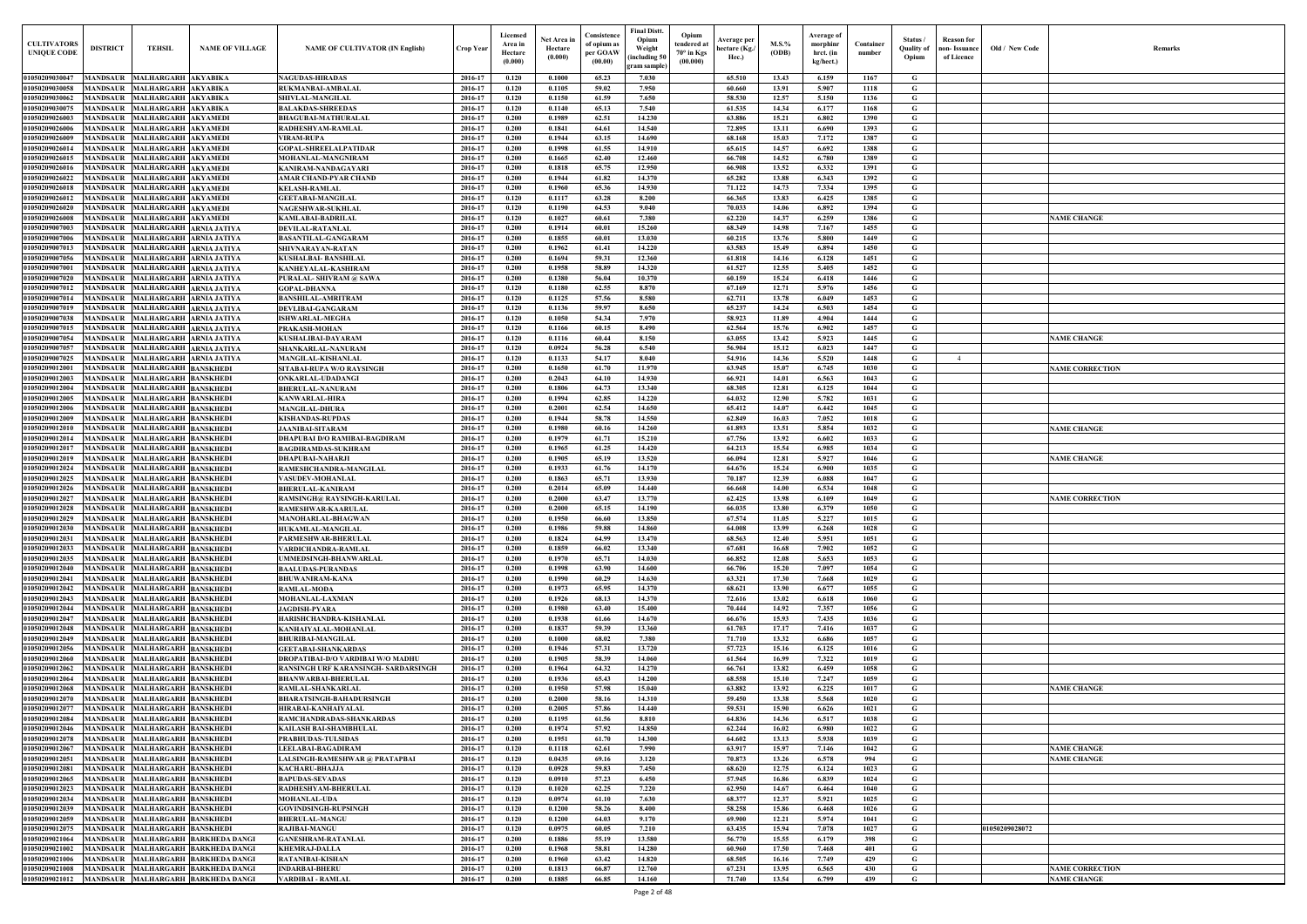| $\mathbf{Old} \, / \,$ New Code | Remarks                |
|---------------------------------|------------------------|
|                                 | <b>NAME CHANGE</b>     |
|                                 |                        |
|                                 |                        |
|                                 |                        |
|                                 |                        |
|                                 |                        |
|                                 |                        |
|                                 |                        |
|                                 |                        |
|                                 |                        |
|                                 |                        |
|                                 |                        |
|                                 |                        |
|                                 |                        |
|                                 |                        |
|                                 |                        |
|                                 |                        |
|                                 |                        |
|                                 |                        |
|                                 |                        |
|                                 | <b>NAME CHANGE</b>     |
|                                 |                        |
|                                 |                        |
|                                 |                        |
|                                 | <b>NAME CHANGE</b>     |
|                                 |                        |
|                                 |                        |
|                                 |                        |
|                                 |                        |
|                                 |                        |
|                                 |                        |
|                                 |                        |
|                                 |                        |
|                                 | <b>NAME CHANGE</b>     |
|                                 |                        |
|                                 | <b>NAME CORRECTION</b> |
|                                 |                        |
|                                 |                        |
|                                 | <b>NAME CHANGE</b>     |
|                                 | <b>NAME CHANGE</b>     |
|                                 |                        |
|                                 |                        |
|                                 |                        |
|                                 |                        |
|                                 |                        |
|                                 |                        |
|                                 |                        |
| 01050209009010                  |                        |
| I                               |                        |

| <b>CULTIVATORS</b><br><b>UNIQUE CODI</b> | <b>DISTRICT</b>                    | <b>TEHSIL</b> | <b>NAME OF VILLAGE</b>                                                         | <b>NAME OF CULTIVATOR (IN English)</b>                    | <b>Crop Year</b>   | Licensed<br>Area in<br>Hectare<br>(0.000) | Net Area in<br>Hectare<br>(0.000) | Consistence<br>of opium as<br>per GOAW<br>(00.00) | <b>Final Distt.</b><br>Opium<br>Opium<br>tendered at<br>Weight<br>70° in Kgs<br>including 50)<br>(00.000)<br>gram sample) | Average per<br>hectare (Kg./<br>Hec.) | M.S.%<br>(ODB) | Average of<br>morphinr<br>hrct. (in<br>kg/hect.) | Container<br>number | Status /<br><b>Quality of</b><br>Opium | <b>Reason</b> for<br>non- Issuance<br>of Licence | Old / New Code | <b>Remark</b>          |
|------------------------------------------|------------------------------------|---------------|--------------------------------------------------------------------------------|-----------------------------------------------------------|--------------------|-------------------------------------------|-----------------------------------|---------------------------------------------------|---------------------------------------------------------------------------------------------------------------------------|---------------------------------------|----------------|--------------------------------------------------|---------------------|----------------------------------------|--------------------------------------------------|----------------|------------------------|
| 01050209021014                           |                                    |               | MANDSAUR MALHARGARH BARKHEDA DANGI                                             | <b>BHULIBAI - VERDA</b>                                   | 2016-17            | 0.200                                     | 0.1980                            | 66.02                                             | 14.030                                                                                                                    | 66.828                                | 15.57          | 7.284                                            | 431                 | G                                      |                                                  |                |                        |
| 01050209021016                           | <b>MANDSAUR</b>                    |               | MALHARGARH BARKHEDA DANGI                                                      | <b>GEETABAI-PURA</b>                                      | 2016-17            | 0.200                                     | 0.1991                            | 60.68                                             | 14.420                                                                                                                    | 62.782                                | 14.93          | 6.561                                            | 402                 | G                                      |                                                  |                | <b>NAME CHANGE</b>     |
| 01050209021018                           | <b>MANDSAUR</b>                    |               | <b>MALHARGARH BARKHEDA DANGI</b>                                               | <b>NARSINGH-RAMA</b>                                      | 2016-17            | 0.200                                     | 0.1947                            | 62.83                                             | 13.850                                                                                                                    | 63.846                                | 15.66          | 6.999                                            | 416                 | $\mathbf G$                            |                                                  |                |                        |
| 01050209021019                           | <b>MANDSAUR</b>                    |               | MALHARGARH BARKHEDA DANGI                                                      | <b>KISHAN-BHUWAN</b>                                      | 2016-17            | 0.200                                     | 0.1962                            | 61.23                                             | 13.970                                                                                                                    | 62.283                                | 14.05          | 6.125                                            | 417                 | G                                      |                                                  |                |                        |
| 01050209021022<br>01050209021023         | <b>MANDSAUR</b><br>MANDSAUR        |               | MALHARGARH BARKHEDA DANGI<br>MALHARGARH BARKHEDA DANGI                         | <b>KASTURIBAI-KHEMRAJ</b><br><b>RAMESH - BAGADIRAM</b>    | 2016-17<br>2016-17 | 0.200<br>0.200                            | 0.1933<br>0.1914                  | 57.61<br>59.88                                    | 14.600<br>13.770                                                                                                          | 62.162<br>61.541                      | 17.43<br>16.68 | 7.584<br>7.186                                   | 403<br>404          | G<br>$\mathbf G$                       |                                                  |                |                        |
| 01050209021024                           | <b>MANDSAUR</b>                    |               | MALHARGARH BARKHEDA DANGI                                                      | <b>BALCHAND-MOTILAL@ KASHIBAI</b>                         | 2016-17            | 0.200                                     | 0.2033                            | 60.94                                             | 14.900                                                                                                                    | 63.807                                | 17.23          | 7.695                                            | 405                 | G                                      |                                                  |                |                        |
| 01050209021033                           | <b>MANDSAUR</b>                    |               | MALHARGARH BARKHEDA DANGI                                                      | <b>BHERULAL-KISHAN</b>                                    | 2016-17            | 0.200                                     | 0.1678                            | 61.19                                             | 12.200                                                                                                                    | 63.557                                | 16.46          | 7.323                                            | 406                 | $\mathbf G$                            |                                                  |                |                        |
| 01050209021034                           | MANDSAUR                           |               | <b>MALHARGARH BARKHEDA DANGI</b>                                               | <b>BHULIBAI - UDA</b>                                     | 2016-17            | 0.200                                     | 0.1646                            | 63.71                                             | 11.650                                                                                                                    | 64.416                                | 14.90          | 6.719                                            | 418                 | $\mathbf G$                            |                                                  |                |                        |
| 01050209021038                           | <b>MANDSAUR</b>                    |               | <b>MALHARGARH BARKHEDA DANGI</b>                                               | <b>ONKAR-BHUWAN</b>                                       | 2016-17            | 0.200                                     | 0.1384                            | 59.65                                             | 9.860                                                                                                                     | 60.708                                | 17.28          | 7.343                                            | 419                 | $\mathbf G$                            |                                                  |                |                        |
| 01050209021039<br>01050209021040         | <b>MANDSAUR</b><br><b>MANDSAUR</b> |               | MALHARGARH BARKHEDA DANGI<br>MALHARGARH BARKHEDA DANGI                         | <b>MADHOLAL-ONKAR</b><br><b>HARLAL-BHANWAR</b>            | 2016-17<br>2016-17 | 0.200<br>0.200                            | 0.1919<br>0.1918                  | 59.35<br>61.33                                    | 14.810<br>13.950                                                                                                          | 65.435<br>63.722                      | 16.06<br>17.33 | 7.356<br>7.730                                   | 407<br>420          | G<br>$\mathbf G$                       |                                                  |                |                        |
| 01050209021041                           | <b>MANDSAUR</b>                    |               | MALHARGARH BARKHEDA DANGI                                                      | NAHARJI-KHEMRAJ                                           | 2016-17            | 0.200                                     | 0.1957                            | 63.28                                             | 14.890                                                                                                                    | 68.783                                | 13.05          | 6.283                                            | 432                 | $\mathbf G$                            |                                                  |                |                        |
| 01050209021044                           | <b>MANDSAUR</b>                    |               | <b>MALHARGARH BARKHEDA DANGI</b>                                               | <b>BHONIBAI - KASHIRAM</b>                                | 2016-17            | 0.200                                     | 0.1920                            | 61.11                                             | 14.380                                                                                                                    | 65.385                                | 14.30          | 6.545                                            | 421                 | $\mathbf G$                            |                                                  |                |                        |
| 0105020902104                            | MANDSAUR                           |               | MALHARGARH BARKHEDA DANGI                                                      | <b>HEERALAL-HEMTA</b>                                     | 2016-17            | 0.200                                     | 0.1898                            | 66.15                                             | 14.410                                                                                                                    | 71.743                                | 14.35          | 7.207                                            | 433                 | G                                      |                                                  |                |                        |
| 01050209021046                           | MANDSAUR                           |               | MALHARGARH BARKHEDA DANGI                                                      | <b>SITABAI-RAMLAL</b>                                     | 2016-17            | 0.200                                     | 0.1931                            | 63.70                                             | 14.600                                                                                                                    | 68.803                                | 17.08          | 8.226                                            | 434                 | G                                      |                                                  |                |                        |
| 01050209021049                           | MANDSAUR                           |               | MALHARGARH BARKHEDA DANGI                                                      | <b>BALUSINGH-RAMKUWAR</b>                                 | 2016-17            | 0.200                                     | 0.1863                            | 61.87                                             | 13.460                                                                                                                    | 63.859                                | 16.15          | 7.219                                            | 422                 | G                                      |                                                  |                |                        |
| 01050209021050<br>01050209021063         | <b>MANDSAUR</b><br><b>MANDSAUR</b> |               | MALHARGARH BARKHEDA DANGI<br>MALHARGARH BARKHEDA DANGI                         | <b>HIRALAL-KHEMRAJ</b><br><b>JUJHARSINGH - HARLAI</b>     | 2016-17<br>2016-17 | 0.200<br>0.200                            | 0.1994<br>0.1839                  | 63.37<br>59.00                                    | 14.150<br>13.720                                                                                                          | 64.242<br>62.882                      | 15.45<br>17.81 | 6.948<br>7.839                                   | 423<br>408          | G<br>G                                 |                                                  |                |                        |
| 01050209021065                           | <b>MANDSAUR</b>                    |               | MALHARGARH BARKHEDA DANGI                                                      | <b>GANESH-GULAB</b>                                       | 2016-17            | 0.200                                     | 0.1772                            | 62.36                                             | 13.040                                                                                                                    | 65.558                                | 17.08          | 7.838                                            | 424                 | G                                      |                                                  |                |                        |
| 01050209021073                           | MANDSAUR                           |               | MALHARGARH BARKHEDA DANGI                                                      | <b>RAMESH-AMRA</b>                                        | 2016-17            | 0.200                                     | 0.1787                            | 59.49                                             | 13.480                                                                                                                    | 64.107                                | 14.67          | 6.583                                            | 409                 | G                                      |                                                  |                |                        |
| 01050209021087                           | MANDSAUR                           |               | MALHARGARH BARKHEDA DANGI                                                      | PRABHULAL-ONKARLAL                                        | 2016-17            | 0.200                                     | 0.1782                            | 58.99                                             | 12.810                                                                                                                    | 60.578                                | 18.82          | 7.981                                            | 415                 | G                                      |                                                  |                |                        |
| 01050209021078                           | <b>MANDSAUR</b>                    |               | MALHARGARH BARKHEDA DANGI                                                      | <b>BALARAM - NAGU</b>                                     | 2016-17            | 0.200                                     | 0.2030                            | 55.95                                             | 14.690                                                                                                                    | 57.842                                | 16.16          | 6.543                                            | 399                 | G                                      |                                                  |                |                        |
| 01050209021079                           | MANDSAUR                           |               | MALHARGARH BARKHEDA DANGI<br>MALHARGARH BARKHEDA DANGI                         | <b>JUJHAR-MOTILAL</b>                                     | 2016-17            | 0.200                                     | 0.2000                            | 65.61                                             | 14.660                                                                                                                    | 68.705                                | 16.19          | 7.786                                            | 440                 | $\mathbf G$                            |                                                  |                |                        |
| 01050209021081<br>01050209021086         | <b>MANDSAUR</b><br>MANDSAUR        |               | MALHARGARH BARKHEDA DANGI                                                      | <b>JAGDISH-NARJI</b><br><b>BHANWARLAL-NATHULAL</b>        | 2016-17<br>2016-17 | 0.200<br>0.200                            | 0.1861<br>0.1936                  | 63.01<br>59.35                                    | 13.710<br>14.660                                                                                                          | 66.313<br>64.204                      | 14.79<br>16.09 | 6.865<br>7.231                                   | 435<br>410          | $\mathbf G$<br>G                       |                                                  |                |                        |
| 01050209021088                           | <b>MANDSAUR</b>                    |               | MALHARGARH BARKHEDA DANGI                                                      | <b>BHAGATRAM-MOTILAL</b>                                  | 2016-17            | 0.200                                     | 0.1863                            | 61.14                                             | 14.090                                                                                                                    | 66.060                                | 17.32          | 8.009                                            | 425                 | G                                      |                                                  |                |                        |
| 01050209021090                           | MANDSAUR                           |               | MALHARGARH BARKHEDA DANGI                                                      | <b>HEERALAL-RAMLAL</b>                                    | 2016-17            | 0.200                                     | 0.1521                            | 64.02                                             | 11.680                                                                                                                    | 70.230                                | 16.28          | 8.004                                            | 436                 | $\mathbf G$                            |                                                  |                |                        |
| 01050209021091                           | <b>MANDSAUR</b>                    |               | MALHARGARH BARKHEDA DANGI                                                      | <b>BHERU-NANDA</b>                                        | 2016-17            | 0.200                                     | 0.2021                            | 66.60                                             | 14.390                                                                                                                    | 67.743                                | 14.55          | 6.900                                            | 437                 | $\mathbf G$                            |                                                  |                |                        |
| 01050209021093                           | <b>MANDSAUR</b>                    |               | MALHARGARH BARKHEDA DANGI                                                      | <b>NARSINGH-BHANWAR</b>                                   | 2016-17            | 0.200                                     | 0.1858                            | 55.24                                             | 13.860                                                                                                                    | 58.869                                | 12.89          | 5.312                                            | 400                 | G                                      |                                                  |                |                        |
| 01050209021094<br>01050209021095         | <b>MANDSAUR</b><br><b>MANDSAUR</b> |               | MALHARGARH BARKHEDA DANGI<br>MALHARGARH BARKHEDA DANGI                         | PRABHULAL-RAMLAL<br><b>KARUSINGH - KHEMRAJ</b>            | 2016-17<br>2016-17 | 0.200<br>0.200                            | 0.1852<br>0.1936                  | 64.47<br>65.04                                    | 13.570<br>14.320                                                                                                          | 67.483<br>68.724                      | 12.77<br>15.61 | 6.032<br>7.510                                   | 426<br>438          | $\mathbf G$<br>G                       |                                                  |                |                        |
| 01050209021106                           | <b>MANDSAUR</b>                    |               | MALHARGARH BARKHEDA DANGI                                                      | <b>HEERALAL-PURALAL</b>                                   | 2016-17            | 0.200                                     | 0.2000                            | 61.44                                             | 14.130                                                                                                                    | 62.010                                | 15.92          | 6.910                                            | 427                 | G                                      |                                                  |                |                        |
| 01050209021110                           | MANDSAUR                           |               | MALHARGARH BARKHEDA DANGI                                                      | <b>GEETABAI-BHANWARLAL</b>                                | 2016-17            | 0.200                                     | 0.1796                            | 61.93                                             | 12.870                                                                                                                    | 63.396                                | 14.79          | 6.564                                            | 411                 | G                                      |                                                  |                |                        |
| 01050209021111                           | <b>MANDSAUR</b>                    |               | MALHARGARH BARKHEDA DANGI                                                      | SOHANBAI - BHAGWANLAL                                     | 2016-17            | 0.200                                     | 0.1764                            | 58.90                                             | 12.580                                                                                                                    | 60.005                                | 15.09          | 6.339                                            | 412                 | $\mathbf G$                            |                                                  |                | <b>NAME CHANGE</b>     |
| 01050209021112                           | <b>MANDSAUR</b>                    |               | MALHARGARH BARKHEDA DANGI                                                      | <b>LALSINGH-JETRAM</b>                                    | 2016-17            | 0.200                                     | 0.1974                            | 59.05                                             | 14.760                                                                                                                    | 63.074                                | 16.82          | 7.427                                            | 413                 | G                                      |                                                  |                |                        |
| 01050209021114                           | <b>MANDSAUR</b>                    |               | MALHARGARH BARKHEDA DANGI                                                      | <b>KAILASH-PURALAL</b>                                    | 2016-17            | 0.200                                     | 0.1990                            | 60.36                                             | 14.780                                                                                                                    | 64.045                                | 14.79          | 6.630                                            | 428                 | $\mathbf G$                            |                                                  |                |                        |
| 01050209021119<br>01050209021069         | MANDSAUR<br><b>MANDSAUR</b>        |               | MALHARGARH BARKHEDA DANGI<br>MALHARGARH BARKHEDA DANGI                         | AMARIBAI-NARAYAN<br>NIRBHAYSINGH-RAMCHANDRA               | 2016-17<br>2016-17 | 0.200<br>0.200                            | 0.1954<br>0.1917                  | 61.26<br>67.74                                    | 13.940<br>13.970                                                                                                          | 62.430<br>70.521                      | 17.21<br>15.21 | 7.521<br>7.508                                   | 414<br>469          | G<br>$\mathbf G$                       |                                                  |                |                        |
| 01050209021133                           | MANDSAUR                           |               | MALHARGARH BARKHEDA DANGI                                                      | <b>BADRILAL-RAMKUNWAR</b>                                 | 2016-17            | 0.200                                     | 0.1941                            | 67.31                                             | 14.230                                                                                                                    | 70.494                                | 14.69          | 7.249                                            | 470                 | G                                      |                                                  |                |                        |
| 01050209021135                           | <b>MANDSAUR</b>                    |               | MALHARGARH BARKHEDA DANGI                                                      | NIRBHAYSINGH-MANGILAI                                     | 2016-17            | 0.200                                     | 0.1919                            | 61.89                                             | 13.470                                                                                                                    | 62.058                                | 15.85          | 6.886                                            | 449                 | G                                      |                                                  |                |                        |
| 01050209021147                           | MANDSAUR                           |               | MALHARGARH BARKHEDA DANGI                                                      | LAXMIBAI - SHREEKARSHAN                                   | 2016-17            | 0.200                                     | 0.1960                            | 60.87                                             | 14.720                                                                                                                    | 65.306                                | 14.90          | 6.811                                            | 450                 | G                                      |                                                  |                | <b>NAME CHANGE</b>     |
| 01050209021150                           | <b>MANDSAUR</b>                    |               | MALHARGARH BARKHEDA DANGI                                                      | RAYSINGH-RAMCHANDRA                                       | 2016-17            | 0.200                                     | 0.1930                            | 66.26                                             | 14.570                                                                                                                    | 71.461                                | 15.00          | 7.503                                            | 481                 | G                                      |                                                  |                |                        |
| 01050209021151                           | MANDSAUR                           |               | MALHARGARH BARKHEDA DANGI<br>01050209021047 MANDSAUR MALHARGARH BARKHEDA DANGI | <b>RAJARAM - RUGHNATH</b>                                 | 2016-17<br>2016-17 | 0.200<br>0.200                            | 0.1931<br>0.1625                  | 64.72<br>67.74                                    | 13.050<br>12.570                                                                                                          | 62.485<br>74.855                      | 16.02<br>15.41 | 7.007<br>8.075                                   | 471<br>472          | G                                      |                                                  |                |                        |
| 01050209021115                           |                                    |               | MANDSAUR MALHARGARH BARKHEDA DANGI                                             | PARWATIBAI-NANDA<br><b>BADRILAL-RAMLAL</b>                | 2016-17            | 0.200                                     | 0.1302                            | 64.76                                             | 9.150                                                                                                                     | 65.015                                | 15.72          | 7.154                                            | 473                 | G<br>G                                 |                                                  |                |                        |
| 01050209021154                           |                                    |               | MANDSAUR MALHARGARH BARKHEDA DANGI                                             | <b>GOBARLAL - KALU</b>                                    | 2016-17            | 0.200                                     | 0.1992                            | 62.34                                             | 14.310                                                                                                                    | 63.975                                | 14.95          | 6.695                                            | 451                 | G                                      |                                                  |                |                        |
| 01050209021134                           |                                    |               | MANDSAUR MALHARGARH BARKHEDA DANGI                                             | <b>JUJHARSINGH - BHERULAL</b>                             | 2016-17            | 0.200                                     | 0.1627                            | 59.20                                             | 11.910                                                                                                                    | 61.905                                | 16.05          | 6.955                                            | 452                 | $\mathbf{G}$                           |                                                  |                |                        |
| 01050209021137                           | <b>MANDSAUR</b>                    |               | MALHARGARH BARKHEDA DANGI                                                      | <b>BANSHILAL-MOTILAL</b>                                  | 2016-17            | 0.200                                     | 0.1845                            | 63.37                                             | 13.300                                                                                                                    | 65.257                                | 16.65          | 7.606                                            | 461                 | G                                      |                                                  |                |                        |
| 01050209021157                           | <b>MANDSAUR</b>                    |               | MALHARGARH BARKHEDA DANGI                                                      | <b>SHANTIBAI - RAMGOPAL</b>                               | 2016-17            | 0.200                                     | 0.1931                            | 66.73                                             | 14.170                                                                                                                    | 69.953                                | 14.09          | 6.900                                            | 474                 | $\mathbf G$                            |                                                  |                |                        |
| 01050209021007<br>01050209021057         | <b>MANDSAUR</b><br><b>MANDSAUR</b> |               | MALHARGARH BARKHEDA DANGI<br>MALHARGARH BARKHEDA DANGI                         | <b>GOPAL-MADHULAL</b><br><b>MANGILAL-KHEMRAJ</b>          | 2016-17<br>2016-17 | 0.200<br>0.200                            | 0.1530<br>0.1888                  | 58.81<br>56.70                                    | 11.310<br>13.590                                                                                                          | 62.104<br>58.305                      | 19.42<br>16.72 | 8.443<br>6.824                                   | 453<br>445          | $\mathbf G$<br>$\mathbf G$             |                                                  |                |                        |
| 01050209021159                           | <b>MANDSAUR</b>                    |               | MALHARGARH BARKHEDA DANGI                                                      | <b>LALSINGH-NARSINGH</b>                                  | 2016-17            | 0.200                                     | 0.1880                            | 62.03                                             | 13.310                                                                                                                    | 62.739                                | 16.14          | 7.088                                            | 462                 | $\mathbf G$                            |                                                  |                |                        |
| 01050209021075                           | <b>MANDSAUR</b>                    |               | MALHARGARH BARKHEDA DANGI                                                      | <b>KUSHALBAI - RAYSINGH</b>                               | 2016-17            | 0.200                                     | 0.1956                            | 63.29                                             | 14.200                                                                                                                    | 65.639                                | 16.87          | 7.751                                            | 463                 | $\mathbf G$                            |                                                  |                |                        |
| 01050209021061                           | <b>MANDSAUR</b>                    |               | MALHARGARH BARKHEDA DANGI                                                      | <b>JUJHARLAL-BHERULAL</b>                                 | 2016-17            | 0.200                                     | 0.1739                            | 68.90                                             | 12.200                                                                                                                    | 69.051                                | 12.69          | 6.134                                            | 475                 | $\mathbf G$                            |                                                  |                |                        |
| 01050209021160                           | <b>MANDSAUR</b>                    |               | MALHARGARH BARKHEDA DANGI                                                      | KOSHALIYABAI-NAGENDRA PRASAD                              | 2016-17            | 0.200                                     | 0.1945                            | 58.40                                             | 13.910                                                                                                                    | 59.665                                | 18.05          | 7.539                                            | 448                 | $\mathbf G$                            |                                                  |                |                        |
| 01050209021030                           | <b>MANDSAUR</b>                    |               | MALHARGARH BARKHEDA DANGI                                                      | RADHIBAI-MANGILAL                                         | 2016-17            | 0.120                                     | 0.1122                            | 61.37                                             | 8.280                                                                                                                     | 64.696                                | 15.15          | 6.861                                            | 466                 | G                                      |                                                  |                | <b>NAME CHANGE</b>     |
| 01050209021055<br>01050209021085         | <b>MANDSAUR</b><br><b>MANDSAUR</b> |               | MALHARGARH BARKHEDA DANGI<br>MALHARGARH BARKHEDA DANGI                         | <b>NATHU-DHANNA</b><br>RAJESHKUMAR URF HARIPRASAD-KALURAM | 2016-17<br>2016-17 | 0.120<br>0.120                            | 0.0959<br>0.0740                  | 65.23<br>64.97                                    | 7.070<br>5.510                                                                                                            | 68.696<br>69.108                      | 15.09<br>14.70 | 7.257<br>7.111                                   | 476<br>467          | $\mathbf G$<br>$\mathbf G$             |                                                  |                | <b>NAME CORRECTION</b> |
| 01050209021098                           | <b>MANDSAUR</b>                    |               | MALHARGARH BARKHEDA DANGI                                                      | <b>DEVISINGH-MADHO</b>                                    | 2016-17            | 0.120                                     | 0.1210                            | 63.68                                             | 8.520                                                                                                                     | 64.057                                | 13.82          | 6.197                                            | 454                 | $\mathbf G$                            |                                                  |                |                        |
| 01050209021026                           | <b>MANDSAUR</b>                    |               | MALHARGARH BARKHEDA DANGI                                                      | MOHANLAL-KISHANLAL                                        | 2016-17            | 0.120                                     | 0.1055                            | 63.05                                             | 7.360                                                                                                                     | 62.834                                | 14.75          | 6.488                                            | 464                 | $\mathbf G$                            |                                                  |                |                        |
| 01050209021031                           | <b>MANDSAUR</b>                    |               | MALHARGARH BARKHEDA DANGI                                                      | <b>JETRAM-ONKAR</b>                                       | 2016-17            | 0.120                                     | 0.1146                            | 62.40                                             | 8.100                                                                                                                     | 63.010                                | 15.99          | 7.052                                            | 455                 | $\mathbf G$                            |                                                  |                |                        |
| 01050209021136                           | <b>MANDSAUR</b>                    |               | MALHARGARH BARKHEDA DANGI                                                      | <b>MANOHARSINGH-BHAWARLAL</b>                             | 2016-17            | 0.120                                     | 0.1205                            | 67.37                                             | 8.670                                                                                                                     | 69.244                                | 13.80          | 6.689                                            | 482                 | G                                      |                                                  |                |                        |
| 01050209021032<br>01050209021116         | MANDSAUR<br><b>MANDSAUR</b>        |               | MALHARGARH BARKHEDA DANGI<br>MALHARGARH BARKHEDA DANGI                         | <b>NANDUBAI-HEMRAJ</b>                                    | 2016-17<br>2016-17 | 0.120<br>0.120                            | 0.0595<br>0.0915                  | 67.39<br>63.49                                    | 4.340<br>6.710                                                                                                            | 70.218<br>66.513                      | 14.14<br>15.64 | 6.951<br>7.282                                   | 483<br>468          | G<br>G                                 |                                                  |                | <b>NAME CHANGE</b>     |
| 01050209021143                           | <b>MANDSAUR</b>                    |               | MALHARGARH BARKHEDA DANGI                                                      | ASHOK KUMAR-VARDICHANDRA<br>PREMKUNWAR-LALSINGH           | 2016-17            | 0.120                                     | 0.0998                            | 65.23                                             | 7.200                                                                                                                     | 67.224                                | 16.43          | 7.732                                            | 480                 | G                                      |                                                  |                | <b>NAME CHANGE</b>     |
| 01050209021028                           | <b>MANDSAUR</b>                    |               | MALHARGARH BARKHEDA DANGI                                                      | <b>RUGHNATH - SEVA</b>                                    | 2016-17            | 0.120                                     | 0.1131                            | 63.33                                             | 7.580                                                                                                                     | 60.636                                | 15.11          | 6.413                                            | 465                 | G                                      |                                                  |                |                        |
| 01050209021035                           |                                    |               | MANDSAUR MALHARGARH BARKHEDA DANGI                                             | <b>BHERULAL-AMRA</b>                                      | 2016-17            | 0.120                                     | 0.1116                            | 66.98                                             | 8.290                                                                                                                     | 71.075                                | 16.33          | 8.125                                            | 477                 | G                                      |                                                  |                |                        |
| 01050209021043                           |                                    |               | MANDSAUR MALHARGARH BARKHEDA DANGI                                             | <b>GEETABAI-VISHRAM</b>                                   | 2016-17            | 0.120                                     | 0.1229                            | 63.11                                             | 9.190                                                                                                                     | 67.412                                | 13.99          | 6.602                                            | 456                 | $\mathbf{G}$                           |                                                  |                |                        |
| 01050209021048                           |                                    |               | MANDSAUR MALHARGARH BARKHEDA DANGI                                             | <b>KASHIBAI-ONKARLAL</b>                                  | 2016-17            | 0.120                                     | 0.1140                            | 62.87                                             | 8.460                                                                                                                     | 66.649                                | 14.55          | 6.788                                            | 457                 | $\mathbf G$                            |                                                  |                |                        |
| 01050209021060<br>01050209021074         | <b>MANDSAUR</b>                    |               | MALHARGARH BARKHEDA DANGI<br>MANDSAUR MALHARGARH BARKHEDA DANGI                | <b>GOBARLAL-RUPA</b><br>RAYSINGH-PRATHVIRAJ               | 2016-17<br>2016-17 | 0.120<br>0.120                            | 0.1121<br>0.0968                  | 69.06<br>62.26                                    | 7.910<br>7.040                                                                                                            | 69.616<br>64.690                      | 14.74<br>14.28 | 7.183<br>6.466                                   | 478<br>458          | $\mathbf{G}$<br>$\mathbf{G}$           |                                                  |                |                        |
| 01050209021082                           | <b>MANDSAUR</b>                    |               | MALHARGARH BARKHEDA DANGI                                                      | <b>RAMSINGH-BHERULAL</b>                                  | 2016-17            | 0.120                                     | 0.1155                            | 65.25                                             | 8.850                                                                                                                     | 71.419                                | 14.42          | 7.210                                            | 459                 | $\mathbf G$                            |                                                  |                |                        |
| 01050209021084                           | <b>MANDSAUR</b>                    |               | MALHARGARH BARKHEDA DANGI                                                      | <b>GOBARLAL-VARDA</b>                                     | 2016-17            | 0.120                                     | 0.1178                            | 63.88                                             | 8.390                                                                                                                     | 64.991                                | 14.34          | 6.524                                            | 460                 | G                                      |                                                  |                |                        |
| 01050209021123                           | <b>MANDSAUR</b>                    |               | MALHARGARH BARKHEDA DANGI                                                      | <b>JANIBAI-BAPULAL</b>                                    | 2016-17            | 0.120                                     | 0.1171                            | 57.30                                             | 8.640                                                                                                                     | 60.392                                | 14.43          | 6.101                                            | 446                 | $\mathbf G$                            |                                                  |                |                        |
| 01050209021142                           | <b>MANDSAUR</b>                    |               | MALHARGARH BARKHEDA DANGI                                                      | <b>GOPAL-RAMDAS</b>                                       | 2016-17            | 0.120                                     | 0.1148                            | 60.24                                             | 8.010                                                                                                                     | 60.043                                | 16.70          | 7.019                                            | 447                 | $\mathbf G$                            |                                                  |                |                        |
| 01050209021155                           | <b>MANDSAUR</b>                    |               | MALHARGARH BARKHEDA DANGI                                                      | <b>KAMLABAI-BHERULAL</b>                                  | 2016-17            | 0.120                                     | 0.1197                            | 68.12                                             | 8.910                                                                                                                     | 72.439                                | 14.36          | 7.281                                            | 479                 | $\mathbf G$                            |                                                  |                |                        |
| 01050209021089<br>01050209021156         | <b>MANDSAUR</b><br><b>MANDSAUR</b> |               | MALHARGARH BARKHEDA DANGI<br>MALHARGARH BARKHEDA DANGI                         | <b>HITTARLAL-CHUNNILAL</b><br><b>BABULAL-KANWARLAL</b>    | 2016-17<br>2016-17 | 0.120<br>0.120                            | 0.1154<br>0.0972                  | 57.25<br>55.78                                    | 8.990<br>7.720                                                                                                            | 63.717<br>63.292                      | 17.10<br>16.24 | 7.627<br>7.195                                   | 444<br>442          | G<br>$\mathbf G$                       |                                                  | 01050209009010 |                        |
| 01050209021130                           | MANDSAUR                           |               | MALHARGARH BARKHEDA DANGI                                                      | <b>RATANLAL-RAMA</b>                                      | 2016-17            | 0.120                                     | 0.0668                            | 51.20                                             | 4.800                                                                                                                     | 52.559                                | 14.28          | 5.254                                            | 441                 | $\mathbf{G}$                           | $\overline{4}$                                   |                |                        |
| 01050209021131                           |                                    |               | MANDSAUR MALHARGARH BARKHEDA DANGI                                             | <b>MOHANLAL-BHUWAN</b>                                    | 2016-17            | 0.120                                     | 0.1190                            | 53.73                                             | 8.020                                                                                                                     | 51.731                                | 16.17          | 5.855                                            | 443                 | $\mathbf{G}$                           | $\overline{4}$                                   |                |                        |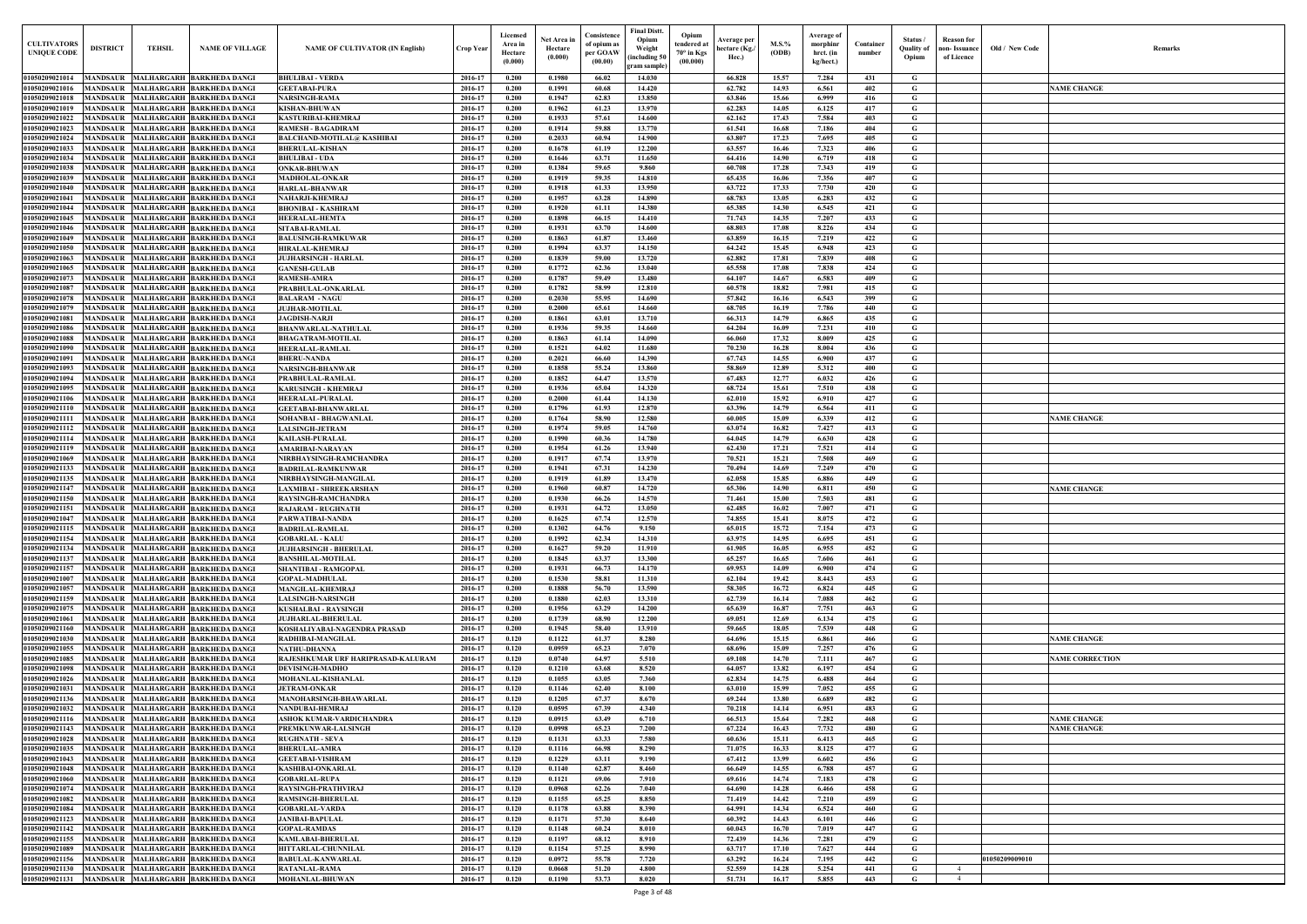| <b>CULTIVATORS</b><br><b>UNIQUE CODE</b> | <b>DISTRICT</b>                    | <b>TEHSIL</b>                                        | <b>NAME OF VILLAGE</b>                                                     | <b>NAME OF CULTIVATOR (IN English)</b>                    | Crop Year          | Licensed<br>Area in<br>Hectare<br>(0.000) | Net Area in<br>Hectare<br>(0.000) | Consistence<br>of opium as<br>per GOAW<br>(00.00) | <b>Final Distt.</b><br>Opium<br>Weight<br>including 50)<br>gram sample) | Opium<br>tendered at<br>$70^\circ$ in Kgs<br>(00.000) | Average per<br>hectare (Kg./<br>Hec.) | M.S.%<br>(ODB) | <b>Average of</b><br>morphinr<br>hrct. (in<br>kg/hect.) | Container<br>number | Status/<br>Quality of<br>Opium | <b>Reason</b> for<br>non- Issuance<br>of Licence | Old / New Code | <b>Remark</b>      |
|------------------------------------------|------------------------------------|------------------------------------------------------|----------------------------------------------------------------------------|-----------------------------------------------------------|--------------------|-------------------------------------------|-----------------------------------|---------------------------------------------------|-------------------------------------------------------------------------|-------------------------------------------------------|---------------------------------------|----------------|---------------------------------------------------------|---------------------|--------------------------------|--------------------------------------------------|----------------|--------------------|
| 01050209019003                           |                                    |                                                      | MANDSAUR MALHARGARH BORKHEDI CHARAN                                        | <b>DEVILAL-NANDA</b>                                      | 2016-17            | 0.200                                     | 0.1943                            | 66.13                                             | 14.500                                                                  |                                                       | 70.499                                | 13.61          | 6.717                                                   | 103                 | G                              |                                                  |                |                    |
| 01050209019004                           | <b>MANDSAUR</b>                    |                                                      | MALHARGARH BORKHEDI CHARAN                                                 | <b>RAMESHCHANDRA-DEVA</b>                                 | 2016-17            | 0.200                                     | 0.2006                            | 62.69                                             | 14.860                                                                  |                                                       | 66.340                                | 12.39          | 5.754                                                   | 62                  | G                              |                                                  |                |                    |
| 01050209019005                           | <b>MANDSAUR</b>                    |                                                      | MALHARGARH BORKHEDI CHARAN                                                 | <b>GANGABAI - BHAGWAN</b>                                 | 2016-17            | 0.200                                     | 0.1900                            | 62.18                                             | 13.940                                                                  |                                                       | 65.173                                | 12.80          | 5.839                                                   | 64                  | G                              |                                                  |                |                    |
| 01050209019009<br>01050209019011         | <b>MANDSAUR</b><br><b>MANDSAUR</b> |                                                      | MALHARGARH BORKHEDI CHARAN<br>MALHARGARH BORKHEDI CHARAN                   | <b>BAGDIRAM - NAWAL</b><br><b>SHANKARLAL-SAVA</b>         | 2016-17<br>2016-17 | 0.200<br>0.200                            | 0.1978<br>0.1965                  | 64.96<br>64.76                                    | 15.160<br>14.310                                                        |                                                       | 71.122<br>67.374                      | 11.45<br>12.83 | 5.701<br>6.051                                          | 65<br>83            | G<br>G                         |                                                  |                |                    |
| 01050209019015                           | MANDSAUR                           |                                                      | <b>MALHARGARH BORKHEDI CHARAN</b>                                          | <b>PYARA-NANURAM</b>                                      | 2016-17            | 0.200                                     | 0.1984                            | 66.29                                             | 13.890                                                                  |                                                       | 66.300                                | 13.47          | 6.251                                                   | 95                  | G                              |                                                  |                |                    |
| 01050209019016                           | MANDSAUR                           |                                                      | <b>MALHARGARH BORKHEDI CHARAN</b>                                          | <b>SANTOSHDAS-KALUDAS</b>                                 | 2016-17            | 0.200                                     | 0.1958                            | 63.31                                             | 14.420                                                                  |                                                       | 66.608                                | 11.99          | 5.590                                                   | 66                  | G                              |                                                  |                |                    |
| 01050209019017                           | <b>MANDSAUR</b>                    |                                                      | <b>MALHARGARH BORKHEDI CHARAN</b>                                          | <b>RADHESHYAM -KARUDAS</b>                                | 2016-17            | 0.200                                     | 0.1958                            | 64.82                                             | 14.350                                                                  |                                                       | 67.865                                | 13.62          | 6.470                                                   | 84                  | G                              |                                                  |                |                    |
| 01050209019018<br>01050209019021         | MANDSAUR<br><b>MANDSAUR</b>        |                                                      | MALHARGARH BORKHEDI CHARAN<br><b>MALHARGARH BORKHEDI CHARAN</b>            | SATYANARAYAN-KISHANJI<br><b>KAMALDAS-KALUDAS</b>          | 2016-17<br>2016-17 | 0.200<br>0.200                            | 0.1898<br>0.1998                  | 68.94<br>65.14                                    | 14.110<br>14.290                                                        |                                                       | 73.213<br>66.556                      | 13.65<br>11.11 | 6.996<br>5.176                                          | 104<br>85           | G<br>G                         |                                                  |                |                    |
| 01050209019027                           | <b>MANDSAUR</b>                    |                                                      | <b>MALHARGARH BORKHEDI CHARAN</b>                                          | <b>ONKARLAL-AMRA</b>                                      | 2016-17            | 0.200                                     | 0.1902                            | 65.75                                             | 13.850                                                                  |                                                       | 68.396                                | 11.44          | 5.477                                                   | 86                  | G                              |                                                  |                |                    |
| 01050209019028                           | <b>MANDSAUR</b>                    |                                                      | <b>MALHARGARH BORKHEDI CHARAN</b>                                          | <b>MOHANSINGH-RAMLAL</b>                                  | 2016-17            | 0.200                                     | 0.1906                            | 63.93                                             | 14.340                                                                  |                                                       | 68.714                                | 13.30          | 6.397                                                   | 67                  | G                              |                                                  |                |                    |
| 01050209019029<br>01050209019030         | MANDSAUR<br><b>MANDSAUR</b>        |                                                      | <b>MALHARGARH BORKHEDI CHARAN</b><br>MALHARGARH BORKHEDI CHARAN            | <b>UDAYRAM-SAVA</b><br><b>BHERULAL-PYARCHAND</b>          | 2016-17<br>2016-17 | 0.200<br>0.200                            | 0.1984<br>0.1535                  | 65.42<br>62.06                                    | 15.080<br>11.360                                                        |                                                       | 71.033<br>65.609                      | 10.81<br>14.15 | 5.375<br>6.499                                          | 87<br>68            | G<br>G                         |                                                  |                |                    |
| 01050209019031                           | <b>MANDSAUR</b>                    |                                                      | <b>MALHARGARH BORKHEDI CHARAN</b>                                          | <b>KARULAL-RAMLAL</b>                                     | 2016-17            | 0.200                                     | 0.1978                            | 62.33                                             | 15.380                                                                  |                                                       | 69.236                                | 14.92          | 7.231                                                   | 69                  | G                              |                                                  |                |                    |
| 01050209019032                           | <b>MANDSAUR</b>                    |                                                      | <b>MALHARGARH BORKHEDI CHARAN</b>                                          | <b>MADANDS-SANTOSHDAS</b>                                 | 2016-17            | 0.200                                     | 0.1960                            | 64.02                                             | 14.520                                                                  |                                                       | 67.755                                | 12.11          | 5.743                                                   | 70                  | $\mathbf G$                    |                                                  |                |                    |
| 01050209019033                           | MANDSAUR                           |                                                      | <b>MALHARGARH BORKHEDI CHARAN</b>                                          | POKHARLAL-SAVA                                            | 2016-17            | 0.200                                     | 0.1978                            | 63.20                                             | 14.880                                                                  |                                                       | 67.922                                | 14.26          | 6.780                                                   | 88                  | G                              |                                                  |                |                    |
| 01050209019034<br>01050209019036         | MANDSAUR<br>MANDSAUR               |                                                      | <b>MALHARGARH BORKHEDI CHARAN</b><br>MALHARGARH BORKHEDI CHARAN            | <b>MADANLAL-UDAYRAM</b><br><b>KARULAL-NAVAL</b>           | 2016-17<br>2016-17 | 0.200<br>0.200                            | 0.1944<br>0.1849                  | 68.73<br>69.11                                    | 14.790<br>13.550                                                        |                                                       | 74.701<br>72.352                      | 14.46<br>13.41 | 7.561<br>6.792                                          | 109<br>105          | G<br>G                         |                                                  |                |                    |
| 01050209019037                           | MANDSAUR                           |                                                      | MALHARGARH BORKHEDI CHARAN                                                 | <b>GANPAT-BAGGA</b>                                       | 2016-17            | 0.200                                     | 0.1995                            | 68.59                                             | 15.480                                                                  |                                                       | 76.030                                | 15.54          | 8.271                                                   | 110                 | G                              |                                                  |                |                    |
| 01050209019040                           | MANDSAUR                           |                                                      | <b>MALHARGARH BORKHEDI CHARAN</b>                                          | PRAKASH-PYARCHAND                                         | 2016-17            | 0.200                                     | 0.1990                            | 67.24                                             | 14.630                                                                  |                                                       | 70.618                                | 13.15          | 6.500                                                   | 89                  | G                              |                                                  |                |                    |
| 01050209019042<br>01050209019045         | <b>MANDSAUR</b>                    |                                                      | MALHARGARH BORKHEDI CHARAN<br>MALHARGARH BORKHEDI CHARAN                   | <b>KANWARLAL-AMRA</b><br>KISHOREDAS-RADHESHYAM            | 2016-17            | 0.200<br>0.200                            | 0.1934<br>0.1980                  | 62.31<br>66.23                                    | 14.530                                                                  |                                                       | 66.876                                | 13.48          | 6.310                                                   | 71<br>90            | G                              |                                                  |                |                    |
| 01050209019048                           | <b>MANDSAUR</b><br>MANDSAUR        |                                                      | MALHARGARH BORKHEDI CHARAN                                                 | <b>RADHIBAI - RAJARAM</b>                                 | 2016-17<br>2016-17 | 0.200                                     | 0.1850                            | 64.60                                             | 14.470<br>14.250                                                        |                                                       | 69.146<br>71.086                      | 12.67<br>12.88 | 6.132<br>6.409                                          | 91                  | G<br>G                         |                                                  |                | <b>NAME CHANGE</b> |
| 01050209019055                           | <b>MANDSAUR</b>                    |                                                      | MALHARGARH BORKHEDI CHARAN                                                 | <b>HARISINGH-DEVIDAN</b>                                  | 2016-17            | 0.200                                     | 0.2012                            | 63.45                                             | 15.000                                                                  |                                                       | 67.574                                | 14.07          | 6.656                                                   | 72                  | G                              |                                                  |                |                    |
| 01050209019059                           |                                    |                                                      | MANDSAUR MALHARGARH BORKHEDI CHARAN                                        | <b>NARAYAN-KALU</b>                                       | 2016-17            | 0.200                                     | 0.1773                            | 64.08                                             | 12.680                                                                  |                                                       | 65.470                                | 11.58          | 5.307                                                   | 73                  | G                              |                                                  |                |                    |
| 01050209019060<br>01050209019083         | <b>MANDSAUR</b><br>MANDSAUR        |                                                      | MALHARGARH BORKHEDI CHARAN<br>MALHARGARH BORKHEDI CHARAN                   | <b>NARAYAN-BHUWAN</b><br><b>LAXMAN-BHAGWAN</b>            | 2016-17<br>2016-17 | 0.200<br>0.200                            | 0.1950<br>0.1991                  | 65.56<br>67.02                                    | 14.880<br>14.470                                                        |                                                       | 71.466<br>69.583                      | 15.27<br>13.01 | 7.639<br>6.337                                          | 92<br>80            | G<br>G                         |                                                  |                |                    |
| 01050209019067                           | <b>MANDSAUR</b>                    |                                                      | MALHARGARH BORKHEDI CHARAN                                                 | <b>MULCHAND-RAMLAL</b>                                    | 2016-17            | 0.200                                     | 0.1953                            | 66.77                                             | 14.750                                                                  |                                                       | 72.037                                | 15.37          | 7.751                                                   | 106                 | G                              |                                                  |                |                    |
| 01050209019068                           | <b>MANDSAUR</b>                    |                                                      | MALHARGARH BORKHEDI CHARAN                                                 | PARBHULAL-KARULAI                                         | 2016-17            | 0.200                                     | 0.1025                            | 67.04                                             | 7.310                                                                   |                                                       | 68.302                                | 11.84          | 5.661                                                   | 74                  | G                              |                                                  |                |                    |
| 01050209019070                           | MANDSAUR                           |                                                      | <b>MALHARGARH BORKHEDI CHARAN</b>                                          | <b>BANSHILAL-BHAGVAN</b>                                  | 2016-17            | 0.200                                     | 0.2006                            | 64.43                                             | 14.130                                                                  |                                                       | 64.835                                | 14.22          | 6.454                                                   | 107                 | G                              |                                                  |                |                    |
| 01050209019071<br>01050209019077         | <b>MANDSAUR</b><br>MANDSAUR        |                                                      | <b>MALHARGARH BORKHEDI CHARAN</b><br>MALHARGARH BORKHEDI CHARAN            | <b>KANWARLAL-MOTILAL</b><br><b>RAYSINGH-BHAGWANSINGH</b>  | 2016-17<br>2016-17 | 0.200<br>0.200                            | 0.2024<br>0.1928                  | 62.95<br>63.16                                    | 14,480<br>14.100                                                        |                                                       | 64.337<br>65.985                      | 13.84<br>11.43 | 6.233<br>5.280                                          | 63<br>75            | G<br>G                         |                                                  |                |                    |
| 01050209019007                           | <b>MANDSAUR</b>                    |                                                      | MALHARGARH BORKHEDI CHARAN                                                 | <b>BHONIRAM-PYARA</b>                                     | 2016-17            | 0.200                                     | 0.1633                            | 67.89                                             | 11.590                                                                  |                                                       | 68.836                                | 12.77          | 6.153                                                   | 93                  | G                              |                                                  |                |                    |
| 01050209019043                           | <b>MANDSAUR</b>                    |                                                      | <b>MALHARGARH BORKHEDI CHARAN</b>                                          | <b>BHERULAL-BHANWARLAL</b>                                | 2016-17            | 0.200                                     | 0.1880                            | 62.39                                             | 13.860                                                                  |                                                       | 65.707                                | 14.55          | 6.692                                                   | 76                  | G                              |                                                  |                |                    |
| 01050209019072                           | <b>MANDSAUR</b>                    |                                                      | <b>MALHARGARH BORKHEDI CHARAN</b>                                          | <b>CHENRAM-RAMESHCHAND</b>                                | 2016-17            | 0.200                                     | 0.1848                            | 63.56                                             | 13.690                                                                  |                                                       | 67.267                                | 13.01          | 6.126                                                   | 77                  | G                              |                                                  |                |                    |
| 01050209019090<br>01050209019091         | <b>MANDSAUR</b><br><b>MANDSAUR</b> |                                                      | MALHARGARH BORKHEDI CHARAN<br><b>MALHARGARH BORKHEDI CHARAN</b>            | <b>BAPULAL-NANDA</b><br>TULSIRAM-MOHANLAL                 | 2016-17<br>2016-17 | 0.200<br>0.200                            | 0.1914<br>0.1988                  | 63.79<br>64.86                                    | 14.480<br>15.440                                                        |                                                       | 68.939<br>71.961                      | 13.50<br>13.98 | 6.515<br>7.042                                          | 82<br>81            | G<br>G                         |                                                  |                |                    |
| 01050209019049                           | <b>MANDSAUR</b>                    |                                                      | <b>MALHARGARH BORKHEDI CHARAN</b>                                          | <b>HIRALAL - RAMCHANDRA</b>                               | 2016-17            | 0.200                                     | 0.1915                            | 63.66                                             | 13.950                                                                  |                                                       | 66.250                                | 14.06          | 6.520                                                   | 78                  | G                              |                                                  |                |                    |
| 01050209019092                           | MANDSAUR                           |                                                      | MALHARGARH BORKHEDI CHARAN                                                 | JASHKA I H UKF MANKAM - VAKDIUHAND -<br><b>ILAMIZIDAL</b> | 2016-17            | 0.200                                     | 0.1539                            | 62.39                                             | 11.590                                                                  |                                                       | 67.121                                | 12.98          | 6.099                                                   | 79                  | G                              |                                                  |                |                    |
| 01050209019069<br>01050209019008         | MANDSAUR<br>MANDSAUR               |                                                      | MALHARGARH BORKHEDI CHARAN<br>MALHARGARH BORKHEDI CHARAN                   | KANHIYALAL-BHIMSINGH<br><b>MANGILAL-VISHRAM</b>           | 2016-17<br>2016-17 | 0.200<br>0.120                            | 0.1738<br>0.1200                  | 63.66<br>65.77                                    | 13.020<br>8.960                                                         |                                                       | 68.130<br>70.158                      | 14.84<br>11.95 | 7.077<br>5.868                                          | 94<br>96            | $\mathbf G$<br>G               |                                                  |                |                    |
| 01050209019046                           | MANDSAUR                           |                                                      | MALHARGARH  BORKHEDI CHARAN                                                | MOHANLAL-NANURAM CHOTA                                    | 2016-17            | 0.120                                     | 0.1176                            | 69.06                                             | 9.090                                                                   |                                                       | 76.258                                | 11.45          | 6.112                                                   | 111                 | G                              |                                                  |                |                    |
| 01050209019061                           | <b>MANDSAUR</b>                    |                                                      | MALHARGARH BORKHEDI CHARAN                                                 | <b>MANGYA-GANGARAM</b>                                    | 2016-17            | 0.120                                     | 0.1200                            | 65.33                                             | 8.760                                                                   |                                                       | 68.133                                | 14.10          | 6.724                                                   | 97                  | G                              |                                                  |                |                    |
|                                          |                                    |                                                      | 01050209019074   MANDSAUR   MALHARGARH BORKHEDI CHARAN                     | <b>DHANNIBAI-RAMESHCHANDRA</b>                            | 2016-17            | 0.120                                     | 0.1136                            | 65.64                                             | 8.120                                                                   |                                                       | 67.024                                | 11.23          | 5.269                                                   | 98                  | G                              |                                                  |                |                    |
| 01050209019078<br>01050209019047         |                                    |                                                      | MANDSAUR MALHARGARH BORKHEDI CHARAN<br>MANDSAUR MALHARGARH BORKHEDI CHARAN | <b>BAGADIRAM-DEVA</b><br><b>BHAGATRAM-KANWARLAL</b>       | 2016-17<br>2016-17 | 0.120<br>0.120                            | 0.1008<br>0.1200                  | 67.15<br>65.41                                    | 7.340<br>8.920                                                          |                                                       | 69.851<br>69.458                      | 14.31<br>14.31 | 6.997<br>6.958                                          | 99<br>100           | G<br>G                         |                                                  |                |                    |
| 01050209019026                           |                                    |                                                      | MANDSAUR MALHARGARH BORKHEDI CHARAN                                        | <b>KISHANLAL-NANDA</b>                                    | 2016-17            | 0.120                                     | 0.1139                            | 64.79                                             | 8.910                                                                   |                                                       | 72.405                                | 12.07          | 6.117                                                   | 108                 | G                              |                                                  |                |                    |
| 01050209019050                           |                                    |                                                      | MANDSAUR MALHARGARH BORKHEDI CHARAN                                        | PREMBAI-SHANKARLAL / MOTYABAI                             | 2016-17            | 0.120                                     | 0.1152                            | 66.20                                             | 8.480                                                                   |                                                       | 69.618                                | 12.05          | 5.872                                                   | 102                 | $\mathbf G$                    |                                                  |                | <b>NAME CHANGE</b> |
| 01050209019051<br>01050209019057         |                                    |                                                      | MANDSAUR MALHARGARH BORKHEDI CHARAN<br>MANDSAUR MALHARGARH BORKHEDI CHARAN | <b>DHAPUBAI-MANGILAL</b>                                  | 2016-17<br>2016-17 | 0.120<br>0.120                            | 0.1186<br>0.1013                  | 69.69<br>66.09                                    | 8.990<br>7.630                                                          |                                                       | 75.463<br>71.115                      | 13.04<br>14.21 | 6.888<br>7.074                                          | 112<br>101          | G<br>G                         |                                                  |                | <b>NAME CHANGE</b> |
| 01050209001004                           | <b>MANDSAUR</b>                    | <b>MALHARGARH CHAYAN</b>                             |                                                                            | SHANIBAI-SHARDABAI BAGADIRAM<br><b>SHAMBHULAL-RAMLAL</b>  | 2016-17            | 0.120                                     | 0.0000                            | 0.00                                              | 0.000                                                                   |                                                       | 0.000                                 | 0.000          | 0.000                                                   |                     | $\mathbf{F}$                   |                                                  |                | <b>NAME CHANGE</b> |
| 01050209001030                           | <b>MANDSAUR</b>                    | MALHARGARH CHAYAN                                    |                                                                            | PYARCHAND-BHANWARLALMALI                                  | 2016-17            | 0.120                                     | 0.1150                            | 62.18                                             | 7.990                                                                   |                                                       | 61.713                                | 14.27          | 6.165                                                   | 3393                | G                              |                                                  |                |                    |
| 01050209001029                           | <b>MANDSAUR</b>                    | <b>MALHARGARH CHAYAN</b>                             |                                                                            | PARWATIBAI-RAMCHANDRA                                     | 2016-17            | 0.120                                     | 0.1196                            | 64.76                                             | 8.720                                                                   |                                                       | 67.449                                | 13.22          | 6.242                                                   | 3391                | $\mathbf G$                    |                                                  |                |                    |
| 01050209001024<br>01050209001032         | <b>MANDSAUR</b><br><b>MANDSAUR</b> | <b>MALHARGARH CHAYAN</b><br><b>MALHARGARH CHAYAN</b> |                                                                            | RADHABAI-GANGARAM<br>DEVILAL-KANHIYALAL                   | 2016-17<br>2016-17 | 0.120<br>0.120                            | 0.1140<br>0.0952                  | 63.09<br>60.29                                    | 7.760<br>7.240                                                          |                                                       | 61.350<br>65.504                      | 12.32<br>13.92 | 5.291<br>6.382                                          | 3390<br>3389        | $\mathbf G$<br>$\mathbf G$     |                                                  |                | <b>NAME CHANGE</b> |
| 01050209001037                           | <b>MANDSAUR</b>                    | <b>MALHARGARH CHAYAN</b>                             |                                                                            | SITABAI-SITARAM                                           | 2016-17            | 0.120                                     | 0.1128                            | 63.89                                             | 8.290                                                                   |                                                       | 67.074                                | 16.62          | 7.804                                                   | 3392                | $\mathbf G$                    |                                                  |                |                    |
| 01050209001039                           | <b>MANDSAUR</b>                    | <b>MALHARGARH CHAYAN</b>                             |                                                                            | <b>ONKARNATH-PURANATH</b>                                 | 2016-17            | 0.120                                     | 0.0000                            | 0.00                                              | 0.000                                                                   |                                                       | 0.000                                 | 0.000          | 0.000                                                   |                     | $\mathbf{F}$                   |                                                  | 01050209013076 |                    |
| 01050209001020                           | <b>MANDSAUR</b>                    | <b>MALHARGARH CHAYAN</b>                             |                                                                            | RADHAKISHAN-NARAYAN                                       | 2016-17            | 0.200                                     | 0.1960                            | 41.62                                             | 14.100                                                                  |                                                       | 42.770                                | 15.11          | 4.524                                                   | <b>8S</b>           | G                              | $\overline{4}$                                   |                |                    |
| 01050209001016<br>01050209001017         | <b>MANDSAUR</b><br><b>MANDSAUR</b> | <b>MALHARGARH CHAYAN</b><br><b>MALHARGARH CHAYAN</b> |                                                                            | <b>TULSIRAM-MANGILAL</b><br><b>SUNDARBAI-MANGU</b>        | 2016-17<br>2016-17 | 0.120<br>0.120                            | 0.1170<br>0.1118                  | 54.48<br>56.88                                    | 8.220<br>7.580                                                          |                                                       | 54.683<br>55.089                      | 16.76<br>16.51 | 6.415<br>6.367                                          | 3386<br>3388        | $\mathbf G$<br>G               | $\overline{4}$<br>$\overline{4}$                 |                | <b>NAME CHANGE</b> |
| 01050209001021                           | <b>MANDSAUR</b>                    | <b>MALHARGARH CHAYAN</b>                             |                                                                            | <b>BHURA-AMRA</b>                                         | 2016-17            | 0.120                                     | 0.1155                            | 52.30                                             | 8.100                                                                   |                                                       | 52.398                                | 14.86          | 5.450                                                   | 3385                | G                              | $\overline{4}$                                   |                |                    |
| 01050209001009                           | <b>MANDSAUR</b>                    | <b>MALHARGARH CHAYAN</b>                             |                                                                            | <b>SHANTIBAI-KARU</b>                                     | 2016-17            | 0.120                                     | 0.1196                            | 54.85                                             | 8.450                                                                   |                                                       | 55.359                                | 17.48          | 6.774                                                   | 3387                | G                              | $\overline{4}$                                   |                | <b>NAME CHANGE</b> |
| 01050209011003<br>01050209011002         | <b>MANDSAUR</b><br><b>MANDSAUR</b> | <b>MALHARGARH DHORI</b><br><b>MALHARGARH DHORI</b>   |                                                                            | <b>KOMAL-KESHURAM</b><br>RAMDAYAL-GOBARJI                 | 2016-17<br>2016-17 | 0.200<br>0.120                            | 0.1855<br>0.1155                  | 62.92<br>62.26                                    | 13.870<br>8.400                                                         |                                                       | 67.207<br>64.683                      | 14.67<br>13.65 | 6.902<br>6.181                                          | 2282<br>2281        | $\mathbf G$<br>G               |                                                  | 01050209020068 |                    |
| 01050209011005                           | <b>MANDSAUR</b>                    | <b>MALHARGARH DHORI</b>                              |                                                                            | <b>BABULAL-SAVA</b>                                       | 2016-17            | 0.120                                     | 0.1112                            | 52.96                                             | 7.750                                                                   |                                                       | 52,724                                | 13.80          | 5.094                                                   | 2280                | $\mathbf G$                    | $\overline{4}$                                   |                | <b>NAME CHANGE</b> |
| 0105020900600                            | MANDSAUR                           | <b>MALHARGARH DOBDA</b>                              |                                                                            | SHYAMLAL-NANDRAM                                          | 2016-17            | 0.200                                     | 0.1976                            | 62.85                                             | 14.730                                                                  |                                                       | 66.928                                | 12.55          | 5.880                                                   | 1784                | G                              |                                                  |                |                    |
| <b>0105020900600</b>                     | MANDSAUR                           | <b>MALHARGARH DOBDA</b>                              |                                                                            | <b>TAKUBAI-KAALU</b>                                      | 2016-17            | 0.200                                     | 0.1863                            | 61.03                                             | 14.020                                                                  |                                                       | 65.609                                | 13.62          | 6.255                                                   | 1757                | G                              |                                                  |                |                    |
| 0105020900601<br>01050209006016          | <b>MANDSAUR</b><br><b>MANDSAUR</b> | <b>MALHARGARH DOBDA</b><br><b>MALHARGARH DOBDA</b>   |                                                                            | PRABHULAL-KISHANLAL<br>NANDLAL-SHANKARLAL                 | 2016-17<br>2016-17 | 0.200<br>0.200                            | 0.1961<br>0.1728                  | 57.74<br>63.24                                    | 14.420<br>12.790                                                        |                                                       | 60.652<br>66.869                      | 13.15<br>12.87 | 5.583<br>6.024                                          | 1758<br>1768        | G<br>$\mathbf G$               |                                                  |                |                    |
| 01050209006018                           | <b>MANDSAUR</b>                    | <b>MALHARGARH DOBDA</b>                              |                                                                            | TULSIBAI-KANHAIYALAL                                      | 2016-17            | 0.200                                     | 0.1868                            | 61.91                                             | 13.850                                                                  |                                                       | 65.572                                | 15.09          | 6.927                                                   | 1769                | G                              |                                                  |                |                    |
| 01050209006023                           |                                    | MANDSAUR MALHARGARH DOBDA                            |                                                                            | <b>BHAGATRAM-RAMRATAN</b>                                 | 2016-17            | 0.200                                     | 0.1750                            | 61.32                                             | 13.490                                                                  |                                                       | 67.525                                | 13.11          | 6.197                                                   | 1770                | $\mathbf G$                    |                                                  |                |                    |
| 01050209006025                           |                                    | MANDSAUR MALHARGARH DOBDA                            |                                                                            | <b>SITABAI-CHAINRAM</b>                                   | 2016-17            | 0.200                                     | 0.0806                            | 68.74                                             | 5.980                                                                   |                                                       | 72.853                                | 13.85          | 7.064                                                   | 1801                | G                              |                                                  |                | <b>NAME CHANGE</b> |
| 01050209006027<br>01050209006029         | <b>MANDSAUR</b>                    | MANDSAUR MALHARGARH DOBDA<br><b>MALHARGARH DOBDA</b> |                                                                            | <b>SUHAGBAI-MOTILAL</b><br><b>RATANLAL-RAMLAL</b>         | 2016-17<br>2016-17 | 0.200<br>0.200                            | 0.1919<br>0.1975                  | 60.00<br>63.67                                    | 14.010<br>14.240                                                        |                                                       | 62.579<br>65.579                      | 13.68<br>15.09 | 5.992<br>6.927                                          | 1761<br>1785        | G<br>$\mathbf{G}$              |                                                  |                |                    |
| 01050209006030                           |                                    | MANDSAUR MALHARGARH DOBDA                            |                                                                            | MULCHAND-NIRBHAYRAM                                       | 2016-17            | 0.200                                     | 0.1742                            | 64.38                                             | 12.780                                                                  |                                                       | 67.474                                | 12.18          | 5.753                                                   | 1786                | $\mathbf G$                    |                                                  |                |                    |
| 01050209006037                           | <b>MANDSAUR</b>                    | <b>MALHARGARH DOBDA</b>                              |                                                                            | RAMKANKYABAI-KAMLESH                                      | 2016-17            | 0.200                                     | 0.1730                            | 67.06                                             | 12.650                                                                  |                                                       | 70.052                                | 13.17          | 6.458                                                   | 1787                | $\mathbf G$                    |                                                  |                | <b>NAME CHANGE</b> |
| 01050209006038                           | <b>MANDSAUR</b>                    | <b>MALHARGARH DOBDA</b>                              |                                                                            | KACHARMAL-CHAINRAM                                        | 2016-17            | 0.200                                     | 0.1943                            | 67.90                                             | 14.690                                                                  |                                                       | 73.335                                | 12.77          | 6.556                                                   | 1799                | G                              |                                                  |                |                    |
| 01050209006045<br>01050209006057         | <b>MANDSAUR</b><br><b>MANDSAUR</b> | <b>MALHARGARH DOBDA</b><br><b>MALHARGARH DOBDA</b>   |                                                                            | KANCHANBAI-KANWARLAL<br><b>LEELABAI-BHERULAL</b>          | 2016-17<br>2016-17 | 0.200<br>0.200                            | 0.1950<br>0.1995                  | 63.12<br>56.01                                    | 14.600<br>14.910                                                        |                                                       | 67.512<br>59.799                      | 12.31<br>13.75 | 5.818<br>5.756                                          | 1788<br>1753        | $\mathbf G$<br>$\mathbf{G}$    |                                                  |                |                    |
| 01050209006060                           |                                    | MANDSAUR MALHARGARH DOBDA                            |                                                                            | <b>KANWARLAL-BHERULAL</b>                                 | 2016-17            | 0.200                                     | 0.1847                            | 61.67                                             | 13.610                                                                  |                                                       | 64.916                                | 12.47          | 5.667                                                   | 1771                | $\mathbf G$                    |                                                  |                |                    |

| Old / New Code | Remarks                                  |
|----------------|------------------------------------------|
|                |                                          |
|                |                                          |
|                |                                          |
|                |                                          |
|                |                                          |
|                |                                          |
|                |                                          |
|                |                                          |
|                |                                          |
|                | <b>NAME CHANGE</b>                       |
|                |                                          |
|                |                                          |
|                |                                          |
|                |                                          |
|                |                                          |
|                |                                          |
|                |                                          |
|                |                                          |
|                |                                          |
|                |                                          |
|                | <b>NAME CHANGE</b><br><b>NAME CHANGE</b> |
|                | <b>NAME CHANGE</b>                       |
|                |                                          |
| 01050209013076 | <b>NAME CHANGE</b>                       |
|                |                                          |
|                | <b>NAME CHANGE</b><br><b>NAME CHANGE</b> |
| 01050209020068 |                                          |
|                | <b>NAME CHANGE</b>                       |
|                |                                          |
|                |                                          |
|                | <b>NAME CHANGE</b>                       |
|                | <b>NAME CHANGE</b>                       |
|                |                                          |
|                |                                          |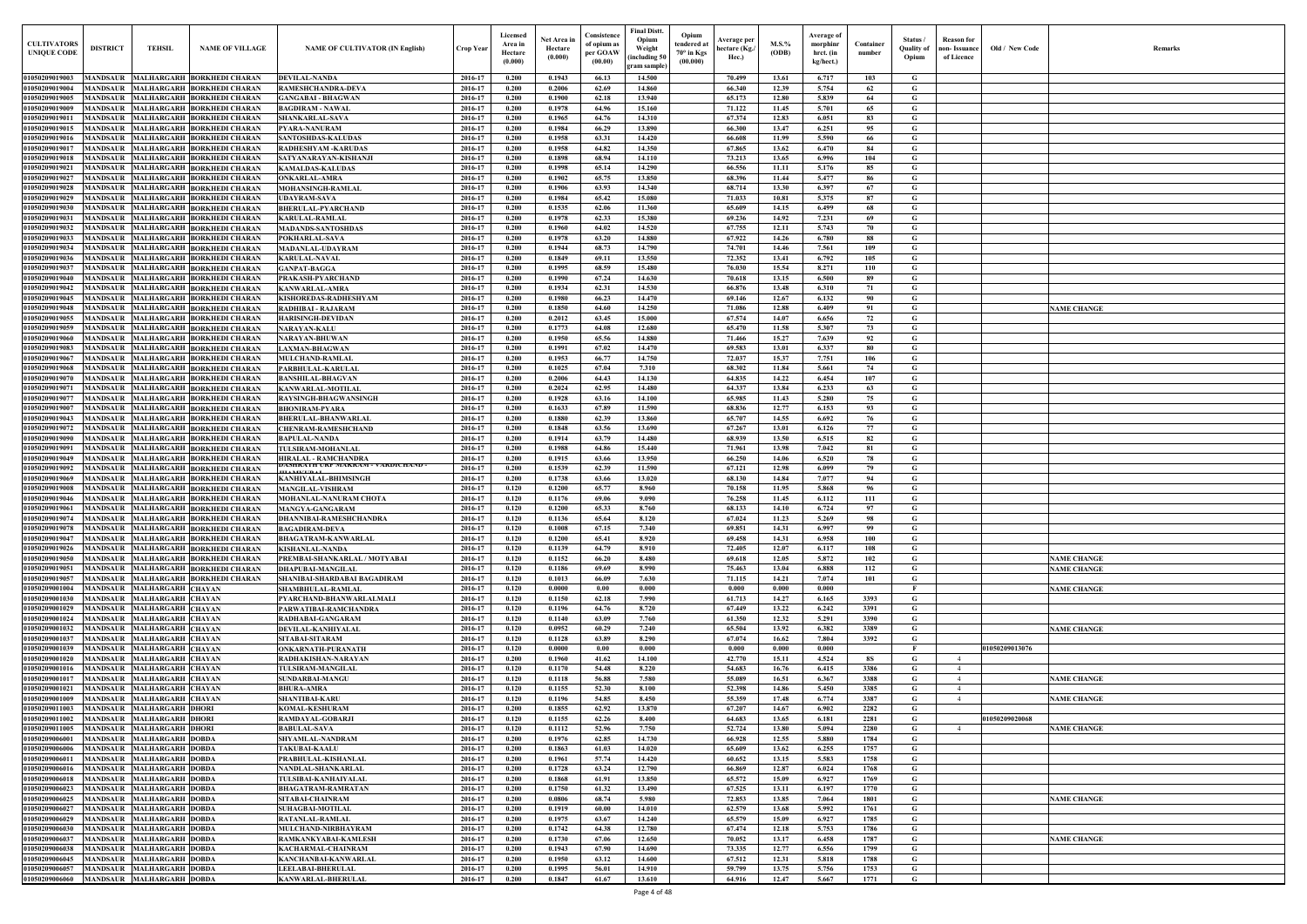| $\mathbf{Old} \, / \,$ New Code | Remarks                                      |
|---------------------------------|----------------------------------------------|
|                                 |                                              |
|                                 |                                              |
|                                 |                                              |
|                                 |                                              |
|                                 |                                              |
|                                 | <b>NAME CHANGE</b>                           |
|                                 | <b>NAME CHANGE</b><br><b>NAME CHANGE</b>     |
|                                 |                                              |
|                                 | <b>NAME CHANGE</b>                           |
|                                 |                                              |
|                                 | <b>NAME CHANGE</b>                           |
|                                 |                                              |
|                                 | <b>NAME CHANGE</b>                           |
|                                 |                                              |
|                                 |                                              |
|                                 |                                              |
|                                 |                                              |
|                                 | <b>NAME CHANGE</b><br><b>NAME CORRECTION</b> |
|                                 |                                              |
|                                 |                                              |
|                                 |                                              |
|                                 |                                              |
|                                 | <b>NAME CHANGE</b>                           |
|                                 | <b>NAME CHANGE</b>                           |
|                                 |                                              |
|                                 |                                              |
|                                 | <b>NAME CHANGE</b>                           |
|                                 |                                              |
|                                 |                                              |
|                                 |                                              |
|                                 | <b>NAME CHANGE</b>                           |
|                                 |                                              |
|                                 |                                              |
|                                 |                                              |
|                                 |                                              |
|                                 |                                              |
|                                 |                                              |
|                                 |                                              |
|                                 |                                              |
|                                 |                                              |
|                                 |                                              |
|                                 |                                              |
|                                 |                                              |
|                                 |                                              |
|                                 |                                              |
|                                 |                                              |
|                                 |                                              |
|                                 |                                              |
|                                 |                                              |
|                                 |                                              |
|                                 |                                              |
|                                 |                                              |
|                                 |                                              |
|                                 |                                              |
|                                 |                                              |
|                                 | <b>NAME CORRECTION</b>                       |
|                                 |                                              |
|                                 |                                              |
|                                 |                                              |
|                                 |                                              |

| <b>CULTIVATORS</b><br><b>UNIQUE CODE</b> | <b>DISTRICT</b>                    | TEHSIL                                                   | <b>NAME OF VILLAGE</b> | <b>NAME OF CULTIVATOR (IN English)</b>                     | <b>Crop Year</b>   | Licensed<br>Area in<br>Hectare<br>(0.000) | Net Area in<br>Hectare<br>(0.000) | Consistence<br>of opium as<br>per GOAW<br>(00.00) | F <b>inal Distt</b> .<br>Opium<br>Weight<br>including 50)<br>gram sample | Opium<br>endered at<br>$70^\circ$ in Kgs<br>(00.000) | <b>Average per</b><br>hectare (Kg./<br>Hec.) | $M.S.$ %<br>(ODB) | Average of<br>morphinr<br>hrct. (in<br>kg/hect.) | Container<br>number | Status<br><b>Ouality of</b><br>Opium | <b>Reason for</b><br>non- Issuance<br>of Licence | Old / New Code | <b>Remark</b>                            |
|------------------------------------------|------------------------------------|----------------------------------------------------------|------------------------|------------------------------------------------------------|--------------------|-------------------------------------------|-----------------------------------|---------------------------------------------------|--------------------------------------------------------------------------|------------------------------------------------------|----------------------------------------------|-------------------|--------------------------------------------------|---------------------|--------------------------------------|--------------------------------------------------|----------------|------------------------------------------|
| <b>01050209006061</b>                    |                                    | MANDSAUR MALHARGARH DOBDA                                |                        | <b>MANGILAL-PRABHULAL</b>                                  | 2016-17            | 0.200                                     | 0.1942                            | 65.55                                             | 14.420                                                                   |                                                      | 69.531                                       | 13.06             | 6.357                                            | 1754                | G                                    |                                                  |                |                                          |
| 0105020900606                            | <b>MANDSAUR</b>                    | <b>MALHARGARH DOBDA</b>                                  |                        | <b>JAMANALAL-RAMLAL</b>                                    | 2016-17            | 0.200                                     | 0.0624                            | 69.88                                             | 4.240                                                                    |                                                      | 67.836                                       | 12.68             | 6.021                                            | 1800                | G                                    |                                                  |                |                                          |
| 01050209006075<br>01050209006082         | <b>MANDSAUR</b><br><b>MANDSAUR</b> | <b>MALHARGARH DOBDA</b><br><b>MALHARGARH DOBDA</b>       |                        | MANGI LAL-PYARCHANDRA                                      | 2016-17<br>2016-17 | 0.200<br>0.200                            | 0.1829<br>0.1976                  | 58.74<br>62.62                                    | 13.550<br>13.830                                                         |                                                      | 62.165<br>62.611                             | 14.44<br>13.56    | 6.284<br>5.943                                   | 1759<br>1772        | G<br>G                               |                                                  |                |                                          |
| 01050209006002                           | <b>MANDSAUR</b>                    | <b>MALHARGARH DOBDA</b>                                  |                        | <b>BHAGIRATH-GOPI</b><br>KAMLABAI-NANURAM                  | 2016-17            | 0.200                                     | 0.1873                            | 60.24                                             | 13.520                                                                   |                                                      | 62.119                                       | 13.53             | 5.883                                            | 1760                | G                                    |                                                  |                |                                          |
| <b>0105020900606</b>                     | <b>MANDSAUR</b>                    | <b>MALHARGARH DOBDA</b>                                  |                        | KANHAIYALAL-RAMNARAYAN                                     | 2016-17            | 0.200                                     | 0.1936                            | 66.54                                             | 14.390                                                                   |                                                      | 70.655                                       | 13.12             | 6.489                                            | 1789                | G                                    |                                                  |                |                                          |
| 0105020900610                            | MANDSAUR                           | <b>MALHARGARH DOBDA</b>                                  |                        | <b>MANGI LAL-ONKAR</b>                                     | 2016-17            | 0.200                                     | 0.1944                            | 63.56                                             | 14.390                                                                   |                                                      | 67.211                                       | 10.38             | 4.884                                            | 1773                | G                                    |                                                  |                |                                          |
| 0105020900608                            | MANDSAUR                           | <b>MALHARGARH DOBDA</b>                                  |                        | <b>DURGABAI-RAMCHANDRA</b>                                 | 2016-17            | 0.200                                     | 0.1887                            | 65.46                                             | 12.840                                                                   |                                                      | 63.630                                       | 12.59             | 5.608                                            | 1790                | G                                    |                                                  |                | <b>NAME CHANGE</b>                       |
| 0105020900605:<br>0105020900600          | MANDSAUR<br><b>MANDSAUR</b>        | <b>MALHARGARH DOBDA</b><br><b>MALHARGARH DOBDA</b>       |                        | KAMALKRISHNA-BHERULAI<br>MANGILAL-BHUWANISHANKAR           | 2016-17<br>2016-17 | 0.120<br>0.120                            | 0.1050<br>0.0000                  | 68.52<br>0.00                                     | 7.290<br>0.000                                                           |                                                      | 67.961<br>0.000                              | 13.54<br>0.000    | 6.441<br>0.000                                   | 1806                | G<br>- F                             |                                                  |                | <b>NAME CHANGE</b><br><b>NAME CHANGE</b> |
| <b>01050209006043</b>                    | MANDSAUR                           | <b>MALHARGARH DOBDA</b>                                  |                        | VIDHYASHANKAR-PARMANAND                                    | 2016-17            | 0.120                                     | 0.1128                            | 61.87                                             | 8.420                                                                    |                                                      | 65.975                                       | 15.03             | 6.941                                            | 1774                | G                                    |                                                  |                |                                          |
| 0105020900605                            | MANDSAUR                           | <b>MALHARGARH DOBDA</b>                                  |                        | JAWAHARLAL-KASHIRAM NAI                                    | 2016-17            | 0.120                                     | 0.1128                            | 66.03                                             | 7.910                                                                    |                                                      | 66.143                                       | 13.62             | 6.306                                            | 1791                | G                                    |                                                  |                |                                          |
| <b>0105020900600</b>                     | MANDSAUR                           | <b>MALHARGARH DOBDA</b>                                  |                        | BHERULAL-LAXMINARAYAN                                      | 2016-17            | 0.120                                     | 0.1117                            | 62.71                                             | 8.000                                                                    |                                                      | 64.162                                       | 13.99             | 6.283                                            | 1783                | G                                    |                                                  |                | <b>NAME CHANGE</b>                       |
| 0105020900601.<br>0105020900603.         | <b>MANDSAUR</b><br>MANDSAUF        | <b>MALHARGARH DOBDA</b><br><b>MALHARGARH DOBDA</b>       |                        | RAMNARAYAN-BHANWARLAL<br>RAMIBAI-SUNDARLAL                 | 2016-17<br>2016-17 | 0.120<br>0.120                            | 0.1097<br>0.1056                  | 60.86<br>69.64                                    | 8.130<br>7.740                                                           |                                                      | 64.430<br>72.916                             | 14.20<br>15.51    | 6.405<br>7.917                                   | 1775<br>1805        | G<br>G                               |                                                  |                | <b>NAME CHANGE</b>                       |
| 0105020900607                            | MANDSAUR                           | <b>MALHARGARH DOBDA</b>                                  |                        | <b>BHERU LAL-RAMCHANDRA</b>                                | 2016-17            | 0.120                                     | 0.1092                            | 60.50                                             | 8.110                                                                    |                                                      | 64.184                                       | 15.47             | 6.951                                            | 1762                | $\mathbf G$                          |                                                  |                |                                          |
| 0105020900607                            | MANDSAUI                           | <b>MALHARGARH DOBDA</b>                                  |                        | NARAYAN-BHERA JI                                           | 2016-17            | 0.120                                     | 0.1178                            | 62.76                                             | 8.600                                                                    |                                                      | 65.458                                       | 13.72             | 6.286                                            | 1776                | G                                    |                                                  |                |                                          |
| 9105020900600                            | MANDSAUF                           | <b>MALHARGARH DOBDA</b>                                  |                        | TULSI BAI - CHAMPALAI                                      | 2016-17            | 0.120                                     | 0.1188                            | 55.55                                             | 9.140                                                                    |                                                      | 61.052                                       | 15.30             | 6.539                                            | 1755                | G                                    |                                                  |                | <b>NAME CHANGE</b>                       |
| 9105020900600<br>1105020900601           | MANDSAUI                           | <b>MALHARGARH DOBDA</b>                                  |                        | AMRATRAM-KISHANLAL                                         | 2016-17<br>2016-17 | 0.120<br>0.120                            | 0.1122<br>0.1092                  | 62.07<br>62.54                                    | 8.140<br>8.020                                                           |                                                      | 64.331                                       | 11.94<br>12.31    | 5.377<br>5.654                                   | 1777<br>1782        | G<br>G                               |                                                  |                |                                          |
| 0105020900601                            | MANDSAUI<br>MANDSAUR               | <b>MALHARGARH DOBDA</b><br><b>MALHARGARH DOBDA</b>       |                        | <b>NAGESHWAR-GANESH</b><br><b>BAPULAL-BHERULAL</b>         | 2016-17            | 0.120                                     | 0.1000                            | 62.40                                             | 7.470                                                                    |                                                      | 65.613<br>66.590                             | 14.47             | 6.745                                            | 1778                | G                                    |                                                  |                |                                          |
| 0105020900601                            | <b>MANDSAUR</b>                    | <b>MALHARGARH DOBDA</b>                                  |                        | <b>KAARU-KISHNA</b>                                        | 2016-17            | 0.120                                     | 0.1086                            | 64.95                                             | 7.800                                                                    |                                                      | 66.639                                       | 13.16             | 6.139                                            | 1792                | G                                    |                                                  |                |                                          |
| 0105020900602                            | <b>MANDSAUR</b>                    | <b>MALHARGARH DOBDA</b>                                  |                        | DHANRAJ-BHANWARLAL                                         | 2016-17            | 0.120                                     | 0.1175                            | 68.74                                             | 8.450                                                                    |                                                      | 70.621                                       | 14.98             | 7.405                                            | 1802                | G                                    |                                                  |                |                                          |
| 01050209006024                           |                                    | MANDSAUR MALHARGARH DOBDA                                |                        | SAGARBAI-LAXMINARAYAN                                      | 2016-17            | 0.120                                     | 0.0998                            | 61.81                                             | 7.510                                                                    |                                                      | 66.442                                       | 12.85             | 5.977                                            | 1767                | G                                    |                                                  |                | <b>NAME CHANGE</b>                       |
| 0105020900603<br>01050209006032          | <b>MANDSAUR</b>                    | <b>MALHARGARH DOBDA</b><br>MANDSAUR MALHARGARH DOBDA     |                        | NATHULAL-BHERU LAL D/P MOTILAL<br><b>BHUWANIRAM-SAVRAM</b> | 2016-17<br>2016-17 | 0.120<br>0.120                            | 0.1113<br>0.0710                  | 66.01<br>61.90                                    | 8.370<br>4.990                                                           |                                                      | 70.916<br>62.154                             | 11.45<br>15.83    | 5.684<br>6.887                                   | 1779<br>1780        | G<br>G                               |                                                  |                | <b>NAME CORRECTION</b>                   |
| 01050209006035                           | <b>MANDSAUR</b>                    | <b>MALHARGARH DOBDA</b>                                  |                        | NARMADABAI-MANGILAL                                        | 2016-17            | 0.120                                     | 0.1156                            | 67.96                                             | 8.160                                                                    |                                                      | 68.529                                       | 11.32             | 5.430                                            | 1793                | G                                    |                                                  |                |                                          |
| 01050209006036                           |                                    | MANDSAUR MALHARGARH DOBDA                                |                        | <b>BHAGATRAM-CHAINRAM</b>                                  | 2016-17            | 0.120                                     | 0.1104                            | 71.40                                             | 8.530                                                                    |                                                      | 78.813                                       | 13.57             | 7.486                                            | 1807                | G                                    |                                                  |                |                                          |
| 01050209006039                           | <b>MANDSAUR</b>                    | <b>MALHARGARH DOBDA</b>                                  |                        | KOSHALYABAI-BHAGATRAM                                      | 2016-17            | 0.120                                     | $\bf{0.0000}$                     | 0.00                                              | 0.000                                                                    |                                                      | 0.000                                        | 0.000             | 0.000                                            |                     | F                                    |                                                  |                |                                          |
| 01050209006040                           | <b>MANDSAUR</b>                    | <b>MALHARGARH DOBDA</b>                                  |                        | KANWARLAL-RAMLAL                                           | 2016-17            | 0.120                                     | 0.1122                            | 60.64                                             | 8.280                                                                    |                                                      | 63.930                                       | 13.79             | 6.171                                            | 1763                | G                                    |                                                  |                |                                          |
| 0105020900604<br>01050209006049          | <b>MANDSAUR</b><br><b>MANDSAUR</b> | <b>MALHARGARH DOBDA</b><br><b>MALHARGARH DOBDA</b>       |                        | KUSHALBAI-SHANKARLAI<br>RAMPRAHLAD-BAGDIRAM                | 2016-17<br>2016-17 | 0.120<br>0.120                            | 0.0968<br>0.1072                  | 67.14<br>65.62                                    | 7.390<br>7.870                                                           |                                                      | 73.223<br>68.824                             | 11.99<br>13.56    | 6.146<br>6.532                                   | 1797<br>1798        | G<br>G                               |                                                  |                | <b>NAME CHANGE</b><br><b>NAME CHANGE</b> |
| 0105020900606                            | <b>MANDSAUR</b>                    | <b>MALHARGARH DOBDA</b>                                  |                        | PUSHPABAI-SHANTILAL                                        | 2016-17            | 0.120                                     | 0.1170                            | 61.76                                             | 8.460                                                                    |                                                      | 63.794                                       | 14.35             | 6.408                                            | 1781                | G                                    |                                                  |                |                                          |
| <b>0105020900606:</b>                    | MANDSAUR                           | <b>MALHARGARH DOBDA</b>                                  |                        | PRAKASHCHANDRA-RAMCHANDRA                                  | 2016-17            | 0.120                                     | 0.1088                            | 60.17                                             | 8.230                                                                    |                                                      | 65.018                                       | 12.10             | 5.507                                            | 1764                | G                                    |                                                  |                |                                          |
| 0105020900606                            | MANDSAUR                           | <b>MALHARGARH DOBDA</b>                                  |                        | RAMDAYAL-SHANKARLAL SHARMA                                 | 2016-17            | 0.120                                     | 0.1080                            | 65.90                                             | 8.180                                                                    |                                                      | 71.305                                       | 13.29             | 6.633                                            | 1794                | G                                    |                                                  |                |                                          |
| 0105020900607<br>0105020900607           | MANDSAUR<br><b>MANDSAUR</b>        | <b>MALHARGARH DOBDA</b><br><b>MALHARGARH DOBDA</b>       |                        | MADAN LAL-JAGANNATH<br>SHARDABAI-PRABHULAL                 | 2016-17<br>2016-17 | 0.120<br>0.120                            | 0.1000<br>0.0729                  | 61.14<br>57.49                                    | 7.460<br>5.190                                                           |                                                      | 65.160<br>58.463                             | 12.59<br>13.57    | 5.742<br>5.554                                   | 1765<br>1756        | G<br>G                               |                                                  |                | <b>NAME CHANGE</b>                       |
| <b>0105020900607</b>                     | <b>MANDSAUF</b>                    | <b>MALHARGARH DOBDA</b>                                  |                        | <b>MANGI LAL-GOPI</b>                                      | 2016-17            | 0.120                                     | 0.0810                            | 64.12                                             | 5.670                                                                    |                                                      | 64.123                                       | 13.86             | 6.221                                            | 1795                | G                                    |                                                  |                |                                          |
| 0105020900608                            | MANDSAUI                           | <b>MALHARGARH DOBDA</b>                                  |                        | <b>GANGARAM-HIRALAL</b>                                    | 2016-17            | 0.120                                     | 0.0984                            | 59.30                                             | 7.110                                                                    |                                                      | 61.209                                       | 13.61             | 5.832                                            | 1766                | G                                    |                                                  |                |                                          |
| 010502090060                             | <b>MANDSAU</b>                     | <b>MALHARGARH DOBDA</b>                                  |                        | KANWARLAL-KARULAL                                          | 2016-17            | 0.120                                     | 0.1150                            | 63.61                                             | 8.000                                                                    |                                                      | 63.217                                       | 14.37             | 6.359                                            | 1796                | $\mathbf G$                          |                                                  |                |                                          |
| 0105020900606<br>0105020900605           | MANDSAUF<br><b>MANDSAU</b>         | <b>MALHARGARH DOBDA</b><br><b>MALHARGARH DOBDA</b>       |                        | BAPU LAL-AMRAT RAM<br><b>BHERULAL - MANGILAL</b>           | 2016-17<br>2016-17 | 0.120<br>0.120                            | 0.1150<br>0.0946                  | 66.29<br>64.10                                    | 8.740<br>7.290                                                           |                                                      | 71.973<br>70.570                             | 12.38<br>13.46    | 6.237<br>6.649                                   | 1804<br>1803        | G<br>G                               |                                                  |                | <b>NAME CHANGE</b>                       |
| 0105020902400                            | MANDSAU                            | <b>MALHARGARH GARNAI</b>                                 |                        | <b>JUJHAR-BHUWAAN</b>                                      | 2016-1             | 0.200                                     | 0.1755                            | 64.99                                             | 13.260                                                                   |                                                      | 70.148                                       | 14.66             | 7.199                                            | 378                 | G                                    |                                                  |                |                                          |
| 01050209024005                           |                                    | MANDSAUR MALHARGARH GARNAI                               |                        | ARDIBAI-BHAGWAN                                            | 2016-17            | 0.200                                     | 0.1913                            | 57.93                                             | 13.910                                                                   |                                                      | 60.177                                       | 15.47             | 6.516                                            | 352                 | G                                    |                                                  |                |                                          |
| 01050209024007                           |                                    | MANDSAUR MALHARGARH GARNAI                               |                        | SHIVLAL-KANIRAM                                            | 2016-17            | 0.200                                     | 0.1932                            | 62.62                                             | 14.040                                                                   |                                                      | 65.010                                       | 15.89             | 7.231                                            | 379                 | G                                    |                                                  |                |                                          |
| 01050209024009<br>01050209024011         |                                    | MANDSAUR MALHARGARH GARNAI<br>MANDSAUR MALHARGARH GARNAI |                        | <b>BHERULAL-NANURAM</b><br><b>MANGILAL-BHERA</b>           | 2016-17<br>2016-17 | 0.200<br>0.200                            | 0.1479<br>0.1868                  | 60.43<br>62.54                                    | 10.890<br>14.110                                                         |                                                      | 63.563<br>67.483                             | 15.41<br>17.32    | 6.857<br>8.182                                   | 360<br>380          | G<br>G                               |                                                  |                |                                          |
| 01050209024012                           |                                    | MANDSAUR MALHARGARH GARNAI                               |                        | JAGDISHCHANDRA-D/P RUPA                                    | 2016-17            | 0.200                                     | 0.1479                            | 59.48                                             | 10.890                                                                   |                                                      | 62.562                                       | 17.03             | 7.458                                            | 361                 | G                                    |                                                  |                |                                          |
| 01050209024013                           |                                    | MANDSAUR MALHARGARH GARNAI                               |                        | <b>GOBARLAL-JETRAM</b>                                     | 2016-17            | 0.200                                     | 0.1934                            | 58.71                                             | 14.240                                                                   |                                                      | 61.752                                       | 15.19             | 6.566                                            | 362                 | G                                    |                                                  |                |                                          |
| 01050209024014                           |                                    | MANDSAUR MALHARGARH GARNAI                               |                        | <b>JANIBAI-LAXMAN</b>                                      | 2016-17            | 0.200                                     | 0.1937                            | 58.29                                             | 14.290                                                                   |                                                      | 61.430                                       | 17.62             | 7.577                                            | 363                 | G                                    |                                                  |                |                                          |
| 01050209024021<br>01050209024030         |                                    | MANDSAUR MALHARGARH GARNAI<br>MANDSAUR MALHARGARH GARNAI |                        | RAMLAL-PYARAJI<br><b>DHURIBAI-BHANWARLAL</b>               | 2016-17<br>2016-17 | 0.200<br>0.200                            | 0.1470<br>0.1013                  | 61.01<br>58.10                                    | 10.690<br>6.970                                                          |                                                      | 63.380<br>57,107                             | 15.59<br>11.86    | 6.917<br>4.741                                   | 381<br>364          | G<br>G                               |                                                  |                |                                          |
| 01050209024031                           |                                    | MANDSAUR MALHARGARH GARNAI                               |                        | KANWARLAL-BHUWAN                                           | 2016-17            | 0.200                                     | 0.1848                            | 61.21                                             | 14.710                                                                   |                                                      | 69.604                                       | 12.69             | 6.183                                            | 382                 | G                                    |                                                  |                |                                          |
| 01050209024032                           |                                    | MANDSAUR MALHARGARH GARNAI                               |                        | <b>DALLA-HIRA</b>                                          | 2016-17            | 0.200                                     | 0.1802                            | 57.60                                             | 13.830                                                                   |                                                      | 63.152                                       | 16.48             | 7.285                                            | 365                 | G                                    |                                                  |                |                                          |
| 01050209024034                           |                                    | MANDSAUR MALHARGARH GARNAI                               |                        | <b>RUGHNATH-BHERA</b>                                      | 2016-17            | 0.200                                     | 0.1989                            | 62.27                                             | 14.420                                                                   |                                                      | 64.494                                       | 15.96             | 7.205                                            | 383                 | $\mathbf G$                          |                                                  |                |                                          |
| 01050209024040<br>01050209024042         | <b>MANDSAUR</b><br><b>MANDSAUR</b> | <b>MALHARGARH GARNAI</b><br>MALHARGARH GARNAI            |                        | <b>GOPAL-HIRA</b>                                          | 2016-17<br>2016-17 | 0.200<br>0.200                            | 0.1910<br>0.1918                  | 65.04<br>67.69                                    | 13.640<br>14.230                                                         |                                                      | 66.356<br>71.741                             | 14.82<br>14.97    | 6.884<br>7.518                                   | 389<br>396          | G<br>G                               |                                                  |                |                                          |
| 01050209024046                           | <b>MANDSAUR</b>                    | MALHARGARH GARNAI                                        |                        | RADHESHYAM-RAMSUKH<br>PRABHULAL-VARDA                      | 2016-17            | 0.200                                     | 0.1875                            | 58.74                                             | 13.330                                                                   |                                                      | 59.658                                       | 14.79             | 6.176                                            | 366                 | $\mathbf G$                          |                                                  |                |                                          |
| 01050209024060                           | <b>MANDSAUR</b>                    | <b>MALHARGARH GARNAI</b>                                 |                        | <b>BAPULAL-BAGDIRAM</b>                                    | 2016-17            | 0.200                                     | 0.1992                            | 60.79                                             | 14.850                                                                   |                                                      | 64.738                                       | 17.42             | 7.894                                            | 367                 | $\mathbf G$                          |                                                  |                |                                          |
| 01050209024061                           | <b>MANDSAUR</b>                    | MALHARGARH GARNAI                                        |                        | SITARAM-NATHULAL                                           | 2016-17            | 0.200                                     | 0.1896                            | 65.64                                             | 14.100                                                                   |                                                      | 69.736                                       | 13.94             | 6.805                                            | 390                 | $\mathbf G$                          |                                                  |                |                                          |
| 01050209024077                           | <b>MANDSAUR</b>                    | <b>MALHARGARH GARNAI</b>                                 |                        | <b>BHERULAL-KACHRU</b>                                     | 2016-17            | 0.200                                     | 0.1931                            | 64.75                                             | 15.520                                                                   |                                                      | 74.344                                       | 14.80             | 7.702                                            | 397                 | G                                    |                                                  |                |                                          |
| 01050209024002<br>01050209024080         | <b>MANDSAUR</b><br><b>MANDSAUR</b> | MALHARGARH GARNAI<br><b>MALHARGARH GARNAI</b>            |                        | <b>BALURAM-D/P BHANWARLAL</b><br>SAMPATBAI-BHAGIRATH       | 2016-17<br>2016-17 | 0.200<br>0.200                            | 0.1728<br>0.1931                  | 63.12<br>65.92                                    | 13.200<br>13.240                                                         |                                                      | 68.883<br>64.567                             | 14.40<br>14.00    | 6.943<br>6.328                                   | 391<br>392          | G<br>$\mathbf G$                     |                                                  |                |                                          |
| 01050209024089                           | <b>MANDSAUR</b>                    | <b>MALHARGARH GARNAI</b>                                 |                        | RAISINGH-BAGDIRAM                                          | 2016-17            | 0.200                                     | 0.1888                            | 52.56                                             | 14.320                                                                   |                                                      | 56.949                                       | 13.17             | 5.250                                            | 350                 | $\mathbf G$                          |                                                  |                |                                          |
| 01050209024103                           | <b>MANDSAUR</b>                    | <b>MALHARGARH GARNAI</b>                                 |                        | RAMESHCHANDRA-VARDICHANDRA                                 | 2016-17            | 0.200                                     | 0.1769                            | 61.39                                             | 12,440                                                                   |                                                      | 61.673                                       | 13.65             | 5.893                                            | 384                 | $\mathbf G$                          |                                                  |                |                                          |
| 01050209024025                           | <b>MANDSAUR</b>                    | <b>MALHARGARH GARNAI</b>                                 |                        | <b>MANGILAL-MEGHA</b>                                      | 2016-17            | 0.200                                     | 0.2000                            | 59.90                                             | 14.060                                                                   |                                                      | 60.155                                       | 13.26             | 5.584                                            | 385                 | $\mathbf G$                          |                                                  |                |                                          |
| 0105020902402<br>01050209024062          | MANDSAUR                           | <b>MALHARGARH GARNAI</b><br>MANDSAUR MALHARGARH GARNAI   |                        | SITARAM-DHURA<br>VARDICHAND-BHUWAAN                        | 2016-17<br>2016-17 | 0.200<br>0.200                            | 0.1939<br>0.1160                  | 61.51<br>57.19                                    | 14.300<br>8.590                                                          |                                                      | 64.806<br>60.500                             | 15.12<br>14.62    | 6.859<br>6.192                                   | 368<br>354          | G<br>$\mathbf G$                     |                                                  |                |                                          |
| 01050209024003                           | <b>MANDSAUR</b>                    | <b>MALHARGARH GARNAI</b>                                 |                        | <b>MANGILAL -KANIRAM</b>                                   | 2016-17            | 0.200                                     | 0.1129                            | 65.12                                             | 8.270                                                                    |                                                      | 68.139                                       | 15.66             | 7.470                                            | 393                 | G                                    |                                                  |                |                                          |
| 01050209024081                           |                                    | MANDSAUR MALHARGARH GARNAI                               |                        | PURALAL-HARLAL                                             | 2016-17            | 0.120                                     | 0.0832                            | 62.65                                             | 6.270                                                                    |                                                      | 67.451                                       | 16.34             | 7.715                                            | 388                 | G                                    |                                                  |                |                                          |
| 01050209024017                           |                                    | MANDSAUR MALHARGARH GARNAI                               |                        | <b>MANGU-NANURAM</b>                                       | 2016-17            | 0.120                                     | 0.0979                            | 57.65                                             | 7.250                                                                    |                                                      | 60.990                                       | 16.76             | 7.155                                            | 355                 | G                                    |                                                  |                |                                          |
| 01050209024022<br>01050209024063         |                                    | MANDSAUR MALHARGARH GARNAI<br>MANDSAUR MALHARGARH GARNAI |                        | KISHAN-PYARA<br><b>MANGILAL-RUPA</b>                       | 2016-17            | 0.120                                     | 0.1073<br>0.0708                  | 56.59<br>56.96                                    | 7.860<br>5.640                                                           |                                                      | 59.217                                       | 14.90<br>13.59    | 6.177                                            | 356<br>357          | G<br>G                               |                                                  |                |                                          |
| 01050209024082                           |                                    | MANDSAUR MALHARGARH GARNAI                               |                        | <b>GHISIBAI-AMRA</b>                                       | 2016-17<br>2016-17 | 0.120<br>0.120                            | 0.1162                            | 57.47                                             | 8.170                                                                    |                                                      | 64.816<br>57.728                             | 17.71             | 6.166<br>7.156                                   | 358                 | G                                    |                                                  |                |                                          |
| 01050209024096                           |                                    | MANDSAUR MALHARGARH GARNAI                               |                        | INDRASINGH-NATHULAL                                        | 2016-17            | 0.120                                     | 0.1088                            | 56.34                                             | 9.090                                                                    |                                                      | 67,242                                       | 16.79             | 7.903                                            | 359                 | G                                    |                                                  |                |                                          |
| 01050209024085                           |                                    | MANDSAUR MALHARGARH GARNAI                               |                        | INDRASINGH@ANDARSINGH-LAXMANSINGH                          | 2016-17            | 0.120                                     | 0.0858                            | 56.90                                             | 7.070                                                                    |                                                      | 66.981                                       | 13.50             | 6.330                                            | 377                 | G                                    |                                                  |                | <b>NAME CORRECTION</b>                   |
| 01050209024006<br>01050209024008         |                                    | MANDSAUR MALHARGARH GARNAI                               |                        | TULSIRAM-BHANWARLAL                                        | 2016-17            | 0.120<br>0.120                            | 0.0999                            | 59.21<br>62.30                                    | 7.490                                                                    |                                                      | 63.413<br>68.529                             | 13.93             | 6.184<br>7.561                                   | 369<br>386          | G<br>G                               |                                                  |                |                                          |
| 0105020902401                            |                                    | MANDSAUR MALHARGARH GARNAI<br>MANDSAUR MALHARGARH GARNAI |                        | <b>NANDA-KALU</b><br><b>MANSINGH-RAMCHANDRA</b>            | 2016-17<br>2016-17 | 0.120                                     | 0.1061<br>0.1066                  | 60.21                                             | 8.170<br>7.050                                                           |                                                      | 56.885                                       | 15.76<br>15.78    | 6.284                                            | 370                 | G                                    |                                                  |                |                                          |
| 01050209024020                           |                                    | MANDSAUR MALHARGARH GARNAI                               |                        | <b>KANWARLAL-KAALU</b>                                     | 2016-17            | 0.120                                     | 0.1103                            | 62.70                                             | 8.460                                                                    |                                                      | 68.703                                       | 13.84             | 6.656                                            | 387                 | $\mathbf G$                          |                                                  |                |                                          |
| 01050209024023                           |                                    | MANDSAUR MALHARGARH GARNAI                               |                        | <b>LAXMAN-PYARA</b>                                        | 2016-17            | 0.120                                     | 0.1085                            | 61.00                                             | 8.090                                                                    |                                                      | 64.976                                       | 15.80             | 7.186                                            | 371                 | $\mathbf G$                          |                                                  |                |                                          |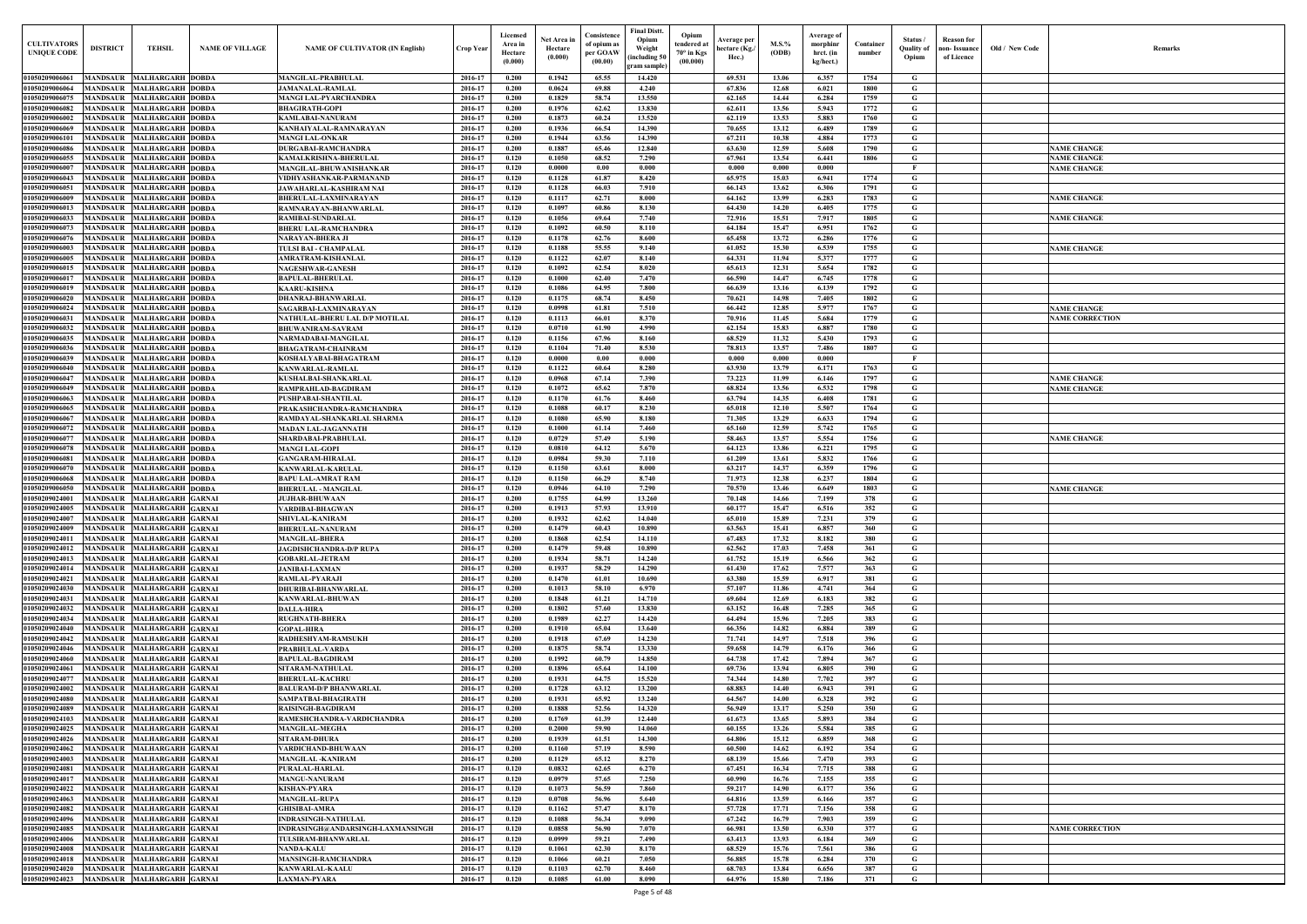| Old / New Code | Remarks            |
|----------------|--------------------|
|                |                    |
|                | <b>NAME CHANGE</b> |
|                | <b>NAME CHANGE</b> |
|                |                    |
|                |                    |
|                |                    |
|                |                    |
|                |                    |
|                |                    |
|                |                    |
|                |                    |
|                |                    |
|                |                    |
|                |                    |
|                |                    |
|                |                    |
|                | <b>NAME CHANGE</b> |
|                |                    |
|                |                    |
|                |                    |
|                |                    |
|                |                    |
|                |                    |

| <b>CULTIVATORS</b><br><b>UNIQUE CODI</b> | <b>DISTRICT</b><br><b>TEHSIL</b>                                                                       | <b>NAME OF VILLAGE</b>                                    | <b>NAME OF CULTIVATOR (IN English)</b>                    | <b>Crop Year</b>   | Licensed<br>Area in<br>Hectare<br>(0.000) | Net Area in<br>Hectare<br>(0.000) | Consistence<br>of opium as<br>per GOAW<br>(00.00) | <b>Final Distt.</b><br>Opium<br>Opium<br>tendered at<br>Weight<br>70° in Kgs<br>including 50)<br>(00.000)<br>gram sample) | Average per<br>hectare (Kg./<br>Hec.) | M.S.%<br>(ODB) | Average of<br>morphinr<br>hrct. (in<br>kg/hect.) | Container<br>number | Status /<br><b>Quality of</b><br>Opium | <b>Reason</b> for<br>non- Issuance<br>of Licence | Old / New Code | <b>Remark</b>      |
|------------------------------------------|--------------------------------------------------------------------------------------------------------|-----------------------------------------------------------|-----------------------------------------------------------|--------------------|-------------------------------------------|-----------------------------------|---------------------------------------------------|---------------------------------------------------------------------------------------------------------------------------|---------------------------------------|----------------|--------------------------------------------------|---------------------|----------------------------------------|--------------------------------------------------|----------------|--------------------|
| 01050209024048                           | MANDSAUR MALHARGARH GARNAI                                                                             |                                                           | PRABHULAL-BHANWARLAL                                      | 2016-17            | 0.120                                     | 0.1056                            | 57.43                                             | 7.900                                                                                                                     | 61.373                                | 11.81          | 5.074                                            | 372                 | G                                      |                                                  |                |                    |
| 01050209024052                           | <b>MANDSAUR</b><br><b>MALHARGARH GARNAI</b>                                                            |                                                           | <b>KISHANLAL-RAMLAL</b>                                   | 2016-17            | 0.120                                     | 0.1170                            | 62.18                                             | 8.530                                                                                                                     | 64.760                                | 11.82          | 5.358                                            | 394                 | G                                      |                                                  |                |                    |
| 01050209024056                           | <b>MALHARGARH GARNAI</b><br><b>MANDSAUR</b>                                                            |                                                           | <b>RAMUBAI-RAMESHWAR</b>                                  | 2016-17            | 0.120                                     | 0.1100                            | 59.18                                             | 8.230                                                                                                                     | 63.254                                | 11.42          | 5.056                                            | 373                 | G                                      |                                                  |                |                    |
| 01050209024058<br>01050209024059         | <b>MANDSAUR</b><br><b>MALHARGARH GARNAI</b><br><b>MANDSAUR</b><br><b>MALHARGARH GARNAI</b>             |                                                           | <b>GHISIBAI-KANIRAM</b>                                   | 2016-17<br>2016-17 | 0.120<br>0.120                            | 0.1156<br>0.0920                  | 60.34<br>59.30                                    | 8.640<br>6.920                                                                                                            | 64.429<br>63.717                      | 14.04<br>15.95 | 6.332<br>7.114                                   | 374<br>375          | G<br>G                                 |                                                  |                |                    |
| 01050209024090                           | MALHARGARH GARNAI<br><b>MANDSAUR</b>                                                                   |                                                           | <b>AMARSINGH-BHUWAAN</b><br><b>MADANLAL-RODA</b>          | 2016-17            | 0.120                                     | 0.0969                            | 64.87                                             | 7.410                                                                                                                     | 70.866                                | 15.75          | 7.813                                            | 395                 | $\mathbf G$                            |                                                  |                | <b>NAME CHANGE</b> |
| 01050209024099                           | <b>MANDSAUR</b><br><b>MALHARGARH GARNAI</b>                                                            |                                                           | RAMLAL-BHAGIRATH                                          | 2016-17            | 0.120                                     | 0.0887                            | 60.60                                             | 7.140                                                                                                                     | 69.684                                | 11.55          | 5.634                                            | 376                 | G                                      |                                                  |                |                    |
| 01050209024037                           | <b>MANDSAUR</b><br><b>MALHARGARH GARNAI</b>                                                            |                                                           | <b>DEVILAL-HIRA</b>                                       | 2016-17            | 0.200                                     | 0.1876                            | 51.44                                             | 14.100                                                                                                                    | 55.229                                | 14.15          | 5.471                                            | 349                 | $\mathbf G$                            | $\overline{4}$                                   |                |                    |
| 01050209024039                           | <b>MALHARGARH GARNAI</b><br><b>MANDSAUR</b>                                                            |                                                           | PYARELAL-KASHIRAM                                         | 2016-17            | 0.200                                     | 0.1842                            | 54.74                                             | 12.820                                                                                                                    | 54,424                                | 16.40          | 6.248                                            | 353                 | $\mathbf G$                            | $\overline{4}$                                   |                |                    |
| 01050209024078                           | MALHARGARH GARNAI<br><b>MANDSAUR</b>                                                                   |                                                           | PRABHULAL-BAGDIRAM                                        | 2016-17            | 0.200                                     | 0.1776                            | 55.05                                             | 11.800                                                                                                                    | 52.252                                | 15.00          | 5.486                                            | 351                 | G                                      | $\overline{4}$                                   |                |                    |
| 01050209024105<br>0105020902300.         | <b>MANDSAUR</b><br><b>MALHARGARH GARNAI</b><br><b>MANDSAUR</b>                                         | <b>MALHARGARH HATHI BOLIYA</b>                            | <b>BALURAM-RAMLAL</b><br><b>UDA-AMRA</b>                  | 2016-17<br>2016-17 | 0.120<br>0.200                            | $\bf 0.1080$<br>0.1950            | 44.82<br>63.71                                    | 3.660<br>14.620                                                                                                           | 21.694<br>68.235                      | 15.89<br>13.89 | 2.414<br>6.635                                   | 348<br>131          | G<br>$\mathbf G$                       | $\overline{4}$                                   |                | <b>NAME CHANGE</b> |
| 01050209023004                           | MANDSAUR                                                                                               | <b>MALHARGARH HATHI BOLIYA</b>                            | <b>LALSINGH-LAXMANSINGH</b>                               | 2016-17            | 0.200                                     | 0.1959                            | 64.59                                             | 15.190                                                                                                                    | 71.546                                | 12.97          | 6.496                                            | 132                 | G                                      |                                                  |                |                    |
| 01050209023005                           | <b>MANDSAUR</b><br>MALHARGARH HATHI BOLIYA                                                             |                                                           | <b>MANGILAL-BHUWAN</b>                                    | 2016-17            | 0.200                                     | 0.1339                            | 62.02                                             | 9.860                                                                                                                     | 65,242                                | 14.03          | 6.407                                            | 116                 | G                                      |                                                  |                |                    |
| 0105020902300                            | MANDSAUR                                                                                               | MALHARGARH HATHI BOLIYA                                   | NARAYANIBAI-BALU                                          | 2016-17            | 0.200                                     | 0.1382                            | 60.66                                             | 10.850                                                                                                                    | 68.031                                | 14.31          | 6.815                                            | 117                 | G                                      |                                                  |                |                    |
| 0105020902300                            | MANDSAUR                                                                                               | <b>MALHARGARH HATHI BOLIYA</b>                            | <b>INDARSINGH-BHERADANGI</b>                              | 2016-17            | 0.200                                     | 0.2002                            | 64.29                                             | 15.490                                                                                                                    | 71.058                                | 13.50          | 6.715                                            | 133                 | G                                      |                                                  |                |                    |
| 0105020902301<br>01050209023013          | MANDSAUR<br><b>MANDSAUR</b><br>MALHARGARH HATHI BOLIYA                                                 | <b>MALHARGARH HATHI BOLIYA</b>                            | <b>NATHULAL-RUPA</b><br>GANGARAM-MANGILALD/P.LAXMAN       | 2016-17<br>2016-17 | 0.200<br>0.200                            | 0.1022<br>0.1937                  | 64.08<br>62.88                                    | 8.050<br>14.460                                                                                                           | 72.103<br>67.057                      | 11.94<br>13.92 | 6.027<br>6.534                                   | 134<br>135          | G<br>G                                 |                                                  |                |                    |
| 01050209023015                           | <b>MANDSAUR</b><br>MALHARGARH HATHI BOLIYA                                                             |                                                           | <b>JUJHAR-MOTILAL</b>                                     | 2016-17            | 0.200                                     | 0.1990                            | 63.60                                             | 15.380                                                                                                                    | 70.221                                | 13.96          | 6.862                                            | 118                 | G                                      |                                                  |                |                    |
| 01050209023018                           | MANDSAUR<br><b>MALHARGARH HATHI BOLIYA</b>                                                             |                                                           | <b>NARSINGH-MOTILAL</b>                                   | 2016-17            | 0.200                                     | 0.1943                            | 60.31                                             | 14.910                                                                                                                    | 66.114                                | 18.62          | 8.617                                            | 119                 | G                                      |                                                  |                |                    |
| 01050209023021                           | MALHARGARH HATHI BOLIYA<br><b>MANDSAUR</b>                                                             |                                                           | <b>MOHANLAL-PYARA</b>                                     | 2016-17            | 0.200                                     | 0.1947                            | 55.26                                             | 15.570                                                                                                                    | 63.127                                | 13.39          | 5.917                                            | 113                 | G                                      |                                                  |                |                    |
| 01050209023023                           | MANDSAUR MALHARGARH HATHI BOLIYA                                                                       |                                                           | <b>DARIYAV BAI-SAVA</b>                                   | 2016-17            | 0.200                                     | 0.1939                            | 60.10                                             | 14.170                                                                                                                    | 62.743                                | 17.39          | 7.638                                            | 120                 | G                                      |                                                  |                |                    |
| 01050209023024                           | <b>MANDSAUR</b>                                                                                        | <b>MALHARGARH HATHI BOLIYA</b>                            | <b>KALU LAL-MANGILAL</b>                                  | 2016-17            | 0.200                                     | 0.1901                            | 60.86                                             | 14.210                                                                                                                    | 64.992                                | 14.71          | 6.692                                            | 121                 | G                                      |                                                  |                |                    |
| 01050209023025<br>01050209023028         | <b>MANDSAUR</b><br><b>MALHARGARH HATHI BOLIYA</b><br><b>MANDSAUR</b><br><b>MALHARGARH HATHI BOLIYA</b> |                                                           | <b>GEETABAI-DHANNA</b><br><b>HEERA LAL-BALURAM</b>        | 2016-17<br>2016-17 | 0.200<br>0.200                            | 0.1967<br>0.1362                  | 62.86<br>61.21                                    | 14.270<br>10.960                                                                                                          | 65.144<br>70.367                      | 13.87<br>14.39 | 6.325<br>7.088                                   | 136<br>137          | $\mathbf G$<br>G                       |                                                  |                |                    |
| 01050209023030                           | <b>MANDSAUR</b><br>MALHARGARH HATHI BOLIYA                                                             |                                                           | RAM LAL-CHUNNI LAL                                        | 2016-17            | 0.200                                     | 0.1600                            | 67.59                                             | 12.870                                                                                                                    | 77.668                                | 12.64          | 6.872                                            | 156                 | G                                      |                                                  |                |                    |
| 01050209023032                           | <b>MANDSAUR</b><br>MALHARGARH HATHI BOLIYA                                                             |                                                           | <b>MANGILAL-RUPA</b>                                      | 2016-17            | 0.200                                     | 0.1921                            | 60.83                                             | 13.970                                                                                                                    | 63.196                                | 13.40          | 5.928                                            | 138                 | G                                      |                                                  |                |                    |
| 01050209023033                           | MALHARGARH HATHI BOLIYA<br><b>MANDSAUR</b>                                                             |                                                           | <b>NARSINGH-MANGILAL</b>                                  | 2016-17            | 0.200                                     | 0.1915                            | 60.41                                             | 14.750                                                                                                                    | 66.469                                | 15.33          | 7.133                                            | 122                 | $\mathbf G$                            |                                                  |                |                    |
| 01050209023036                           | MANDSAUR<br><b>MALHARGARH HATHI BOLIYA</b>                                                             |                                                           | <b>MANNALAL-NANURAM</b>                                   | 2016-17            | 0.200                                     | 0.1940                            | 64.40                                             | 14.330                                                                                                                    | 67.958                                | 15.50          | 7.373                                            | 157                 | $\mathbf G$                            |                                                  |                |                    |
| 01050209023037<br>01050209023042         | <b>MANDSAUR</b><br>MALHARGARH HATHI BOLIYA                                                             | <b>MALHARGARH HATHI BOLIYA</b>                            | <b>BAPULAL-LAXMAN</b>                                     | 2016-17<br>2016-17 | 0.200<br>0.200                            | 0.1882<br>0.1930                  | 61.68<br>62.92                                    | 14.530<br>15.010                                                                                                          | 68.028<br>69.906                      | 13.54<br>12.46 | 6.448<br>6.097                                   | 139<br>123          | G<br>$\mathbf G$                       |                                                  |                |                    |
| 01050209023044                           | <b>MANDSAUR</b><br><b>MANDSAUR</b>                                                                     | <b>MALHARGARH HATHI BOLIYA</b>                            | <b>SHRILAL-DEVILAL</b><br><b>BAGDI RAM-CHUNNI LAL</b>     | 2016-17            | 0.200                                     | 0.1986                            | 65.27                                             | 14.820                                                                                                                    | 69.582                                | 13.73          | 6.687                                            | 158                 | G                                      |                                                  |                |                    |
| 01050209023049                           | <b>MANDSAUR</b><br><b>MALHARGARH HATHI BOLIYA</b>                                                      |                                                           | RADHESHAYAM-MANGILAL SOLANKI                              | 2016-17            | 0.200                                     | 0.1578                            | 60.19                                             | 13.460                                                                                                                    | 73.346                                | 14.07          | 7.224                                            | 124                 | G                                      |                                                  |                |                    |
| 01050209023050                           | MALHARGARH HATHI BOLIYA<br>MANDSAUR                                                                    |                                                           | <b>SITARAM-RUGHNATH</b>                                   | 2016-17            | 0.200                                     | 0.1810                            | 59.43                                             | 14.550                                                                                                                    | 68.248                                | 13.71          | 6.550                                            | 125                 | G                                      |                                                  |                |                    |
| 01050209023051                           | MALHARGARH HATHI BOLIYA<br><b>MANDSAUR</b>                                                             |                                                           | <b>NATHULAL-BHAGWAN</b>                                   | 2016-17            | 0.200                                     | 0.2003                            | 61.99                                             | 15.270                                                                                                                    | 67.513                                | 16.00          | 7.561                                            | 140                 | $\mathbf G$                            |                                                  |                |                    |
| 01050209023053                           | <b>MANDSAUR</b>                                                                                        | <b>MALHARGARH HATHI BOLIYA</b>                            | <b>NARSINGH-BHERULAL</b>                                  | 2016-17            | 0.200                                     | 0.1764                            | 65.23                                             | 13.100                                                                                                                    | 69.200                                | 14.30          | 6.927                                            | 159                 | G                                      |                                                  |                |                    |
| 0105020902306<br>0105020902306           | <b>MANDSAUR</b><br><b>MALHARGARH HATHI BOLIYA</b><br>MANDSAUR                                          | <b>MALHARGARH HATHI BOLIYA</b>                            | <b>KARU LAL-BALURAM</b><br><b>DEVI LAL-BHAGWAN LAI</b>    | 2016-17<br>2016-17 | 0.200<br>0.200                            | 0.1882<br>0.1656                  | 65.05<br>65.59                                    | 14.710<br>12.340                                                                                                          | 72.635<br>69.824                      | 12.67<br>14.41 | 6.442<br>7.043                                   | 160<br>161          | $\mathbf G$<br>G                       |                                                  |                |                    |
| 01050209023062                           | <b>MALHARGARH HATHI BOLIYA</b><br>MANDSAUR                                                             |                                                           | <b>JUJHARLAL-MANGILAL</b>                                 | 2016-17            | 0.200                                     | 0.1768                            | 59.32                                             | 13.410                                                                                                                    | 64.276                                | 14.40          | 6.479                                            | 126                 | G                                      |                                                  |                |                    |
| 0105020902306                            | MANDSAUR                                                                                               | MALHARGARH HATHI BOLIYA                                   | DEVILAL-MOHANLAL                                          | 2016-17            | 0.200                                     | 0.1498                            | 59.65                                             | 11.660                                                                                                                    | 66.328                                | 13.31          | 6.180                                            | 141                 | G                                      |                                                  |                |                    |
| 0105020902306                            | MANDSAUR                                                                                               | MALHARGARH HATHI BOLIYA                                   | KISHANLAL-BHAGWAN                                         | 2016-17            | 0.200                                     | 0.1921                            | 63.45                                             | 14.550                                                                                                                    | 68.656                                | 12.69          | 6.099                                            | 142                 | G                                      |                                                  |                |                    |
| 01050209023066                           | MANDSAUR                                                                                               | MALHARGARH HATHI BOLIYA                                   | <b>BHARATSINGH-MOHANLAL</b>                               | 2016-17            | 0.200                                     | 0.1984                            | 53.05                                             | 15.120                                                                                                                    | 57.757                                | 17.02          | 6.881                                            | 114                 | G                                      |                                                  |                |                    |
| 01050209023068<br>01050209023069         | <b>MANDSAUR</b><br>MANDSAUR MALHARGARH HATHI BOLIYA                                                    | MALHARGARH HATHI BOLIYA                                   | RATANLAL-BHERAJI<br><b>RAMESHWAR-BALURAM</b>              | 2016-17<br>2016-17 | 0.200<br>0.200                            | 0.2015<br>0.1849                  | 62.71<br>59.25                                    | 15.610<br>14.150                                                                                                          | 69.399<br>64.775                      | 11.69<br>13.05 | 5.679<br>5.917                                   | 143<br>127          | G<br>G                                 |                                                  |                |                    |
| 01050209023072                           | MANDSAUR MALHARGARH HATHI BOLIYA                                                                       |                                                           | <b>HUDIBAI-AMRA</b>                                       | 2016-17            | 0.200                                     | 0.2001                            | 63.12                                             | 14.890                                                                                                                    | 67.101                                | 14.15          | 6.646                                            | 162                 | G                                      |                                                  |                |                    |
| 01050209023079                           | MANDSAUR MALHARGARH HATHI BOLIYA                                                                       |                                                           | <b>MOHAN-BHAGWAN</b>                                      | 2016-17            | 0.200                                     | 0.1969                            | 61.00                                             | 15.080                                                                                                                    | 66.739                                | 17.03          | 7.956                                            | 128                 | G                                      |                                                  |                |                    |
| 01050209023054                           | MANDSAUR MALHARGARH HATHI BOLIYA                                                                       |                                                           | <b>NARSINGH-NATHULAL</b>                                  | 2016-17            | 0.200                                     | 0.1994                            | 65.03                                             | 15.570                                                                                                                    | 72.542                                | 11.95          | 6.068                                            | 144                 | G                                      |                                                  |                |                    |
| 01050209023034                           | MANDSAUR MALHARGARH HATHI BOLIYA                                                                       |                                                           | <b>BHANWARLAL-NATHU MORI</b>                              | 2016-17            | 0.200                                     | 0.1976                            | 63.53                                             | 14.840                                                                                                                    | 68.157                                | 12.51          | 5.969                                            | 145                 | G                                      |                                                  |                |                    |
| 01050209023043                           | MALHARGARH HATHI BOLIYA<br><b>MANDSAUR</b>                                                             |                                                           | <b>RAM LAL-MANGI LAL</b>                                  | 2016-17            | 0.200                                     | 0.1162                            | 59.91                                             | 8.770                                                                                                                     | 64.595                                | 17.13          | 7.746                                            | 129                 | $\mathbf G$                            |                                                  |                |                    |
| 01050209023055<br>01050209023087         | <b>MANDSAUR</b><br><b>MANDSAUR</b>                                                                     | MALHARGARH HATHI BOLIYA<br>MALHARGARH HATHI BOLIYA        | <b>GIRDHARI-MANGILAL</b><br><b>MADANLAL-BAPULAL</b>       | 2016-17<br>2016-17 | 0.200<br>0.200                            | 0.1712<br>0.1823                  | 64.20<br>64.15                                    | 12.720<br>13.650                                                                                                          | 68.142<br>68.617                      | 13.24<br>14.75 | 6.315<br>7.085                                   | 163<br>164          | $\mathbf G$<br>$\mathbf G$             |                                                  |                |                    |
| 01050209023019                           | <b>MANDSAUR</b>                                                                                        | <b>MALHARGARH HATHI BOLIYA</b>                            | <b>JUJHAR-UDA DANGI</b>                                   | 2016-17            | 0.200                                     | 0.1970                            | 63.39                                             | 15.730                                                                                                                    | 72.309                                | 15.73          | 7.962                                            | 165                 | $\mathbf G$                            |                                                  |                |                    |
| 01050209023045                           | <b>MANDSAUR</b>                                                                                        | MALHARGARH HATHI BOLIYA                                   | <b>CHUNNI LAL-BAGDI RAM</b>                               | 2016-17            | 0.200                                     | 0.1950                            | 57.34                                             | 14.340                                                                                                                    | 60.241                                | 13.27          | 5.596                                            | 130                 | G                                      |                                                  |                |                    |
| 01050209023081                           | <b>MANDSAUR</b>                                                                                        | MALHARGARH HATHI BOLIYA                                   | <b>HEMSINGH-HIRALAL</b>                                   | 2016-17            | 0.200                                     | 0.1192                            | 69.74                                             | 9.320                                                                                                                     | 77.894                                | 13.69          | 7.465                                            | 169                 | $\mathbf G$                            |                                                  |                |                    |
| 01050209023002                           | <b>MANDSAUR</b>                                                                                        | MALHARGARH HATHI BOLIYA                                   | PYARA-PRATHA                                              | 2016-17            | 0.120                                     | 0.1216                            | 65.10                                             | 9.430                                                                                                                     | 72.121                                | 13.20          | 6.664                                            | 146                 | $\mathbf G$                            |                                                  |                |                    |
| 01050209023083<br>01050209023071         | <b>MANDSAUR</b><br>MALHARGARH HATHI BOLIYA<br><b>MANDSAUR</b>                                          | MALHARGARH HATHI BOLIYA                                   | <b>HIRALAL-BHAGWAN</b>                                    | 2016-17<br>2016-17 | 0.120<br>0.120                            | 0.1000<br>0.1163                  | 66.51<br>64.57                                    | 7.810<br>8.530                                                                                                            | 74.210<br>67.652                      | 14.76<br>13.75 | 7.667<br>6.512                                   | 166<br>147          | $\mathbf G$<br>$\mathbf G$             |                                                  |                |                    |
| 01050209023029                           | <b>MANDSAUR</b>                                                                                        | <b>MALHARGARH HATHI BOLIYA</b>                            | <b>MANGIBAI-RAMCHANDRA</b><br><b>BAGDIRAM-KHIMA BAVRI</b> | 2016-17            | 0.120                                     | 0.1192                            | 65.82                                             | 9.100                                                                                                                     | 71.786                                | 14.65          | 7.361                                            | 148                 | $\mathbf G$                            |                                                  |                |                    |
| 01050209023001                           | <b>MANDSAUR</b>                                                                                        | MALHARGARH HATHI BOLIYA                                   | <b>MANGILAL-BHAGWAN</b>                                   | 2016-17            | 0.120                                     | 0.0995                            | 62.14                                             | 7.440                                                                                                                     | 66.381                                | 12.42          | 5.771                                            | 149                 | $\mathbf G$                            |                                                  |                |                    |
| 01050209023008                           | <b>MANDSAUR</b><br>MALHARGARH HATHI BOLIYA                                                             |                                                           | <b>CHENRAM @ CHENA-KISHNA</b>                             | 2016-17            | 0.120                                     | 0.1166                            | 63.46                                             | 9.190                                                                                                                     | 71.449                                | 13.98          | 6.992                                            | 150                 | $\mathbf G$                            |                                                  |                | <b>NAME CHANGE</b> |
| 01050209023009                           | <b>MANDSAUR</b>                                                                                        | <b>MALHARGARH HATHI BOLIYA</b>                            | <b>KASTURIBAI-PYARA</b>                                   | 2016-17            | 0.120                                     | 0.1201                            | 66.37                                             | 9.170                                                                                                                     | 72.389                                | 12.11          | 6.137                                            | 167                 | $\mathbf G$                            |                                                  |                |                    |
| 01050209023022                           | <b>MANDSAUR</b><br>MALHARGARH HATHI BOLIYA                                                             |                                                           | <b>RUGHNAATH-PARTHA</b>                                   | 2016-17            | 0.120                                     | 0.0985                            | 56.83                                             | 7.860                                                                                                                     | 64.781                                | 11.44          | 5.188                                            | 115                 | $\mathbf G$                            |                                                  |                |                    |
| 01050209023039<br>01050209023041         | <b>MANDSAUR</b><br><b>MANDSAUR</b>                                                                     | MALHARGARH HATHI BOLIYA<br><b>MALHARGARH HATHI BOLIYA</b> | <b>BHAGWAN-ONKAR</b><br>RADHESHYAM-MANGILAL RATHOR        | 2016-17<br>2016-17 | 0.120<br>0.120                            | 0.1066<br>0.1163                  | 64.70<br>66.73                                    | 7.970<br>9.300                                                                                                            | 69.108<br>76.233                      | 12.70<br>11.21 | 6.143<br>5.982                                   | 151<br>152          | G<br>G                                 |                                                  |                |                    |
| 0105020902307                            | <b>MANDSAUR</b>                                                                                        | MALHARGARH HATHI BOLIYA                                   | <b>MAGNIBAI-BHANWARLAL</b>                                | 2016-17            | 0.120                                     | 0.1163                            | 64.36                                             | 8.370                                                                                                                     | 66.173                                | 14.71          | 6.814                                            | 153                 | G                                      |                                                  |                |                    |
| 01050209023077                           | MANDSAUR                                                                                               | MALHARGARH HATHI BOLIYA                                   | <b>GOPAL-BHANWARLAL</b>                                   | 2016-17            | 0.120                                     | 0.1057                            | 62.98                                             | 8.390                                                                                                                     | 71.419                                | 14.23          | 7.114                                            | 154                 | G                                      |                                                  |                |                    |
| 01050209023031                           | <b>MANDSAUR</b>                                                                                        | <b>MALHARGARH HATHI BOLIYA</b>                            | RAMESHWAR-MANGILAL                                        | 2016-17            | 0.200                                     | 0.1882                            | 63.66                                             | 13.670                                                                                                                    | 66.057                                | 13.71          | 6.339                                            | 155                 | G                                      |                                                  |                |                    |
| 01050209023076                           | MANDSAUR MALHARGARH HATHI BOLIYA                                                                       |                                                           | SITARAM-GIRDHARI                                          | 2016-17            | 0.200                                     | 0.1492                            | 66.07                                             | 3.690                                                                                                                     | 23.344                                | 13.32          | 2.177                                            | 168                 | G                                      | $\overline{4}$                                   |                |                    |
| 01050209003007                           | MANDSAUR MALHARGARH HINGORIA BADA                                                                      |                                                           | <b>AMRIBAI-KARULAL</b>                                    | 2016-17            | 0.200                                     | 0.1919                            | 53.40                                             | 14.610                                                                                                                    | 58.077                                | 16.03          | 6.517                                            | 2747                | $\mathbf{G}$                           |                                                  |                |                    |
| 01050209003016<br>01050209003019         | MANDSAUR MALHARGARH HINGORIA BADA<br><b>MANDSAUR</b>                                                   | MALHARGARH HINGORIA BADA                                  | <b>DEVA-HEERA</b><br><b>BAGDIRAM-GOKUL</b>                | 2016-17<br>2016-17 | 0.200<br>0.200                            | 0.1950<br>0.1933                  | 58.35<br>60.71                                    | 14.170<br>13.860                                                                                                          | 60.574<br>62.188                      | 13.74<br>13.95 | 5.826<br>6.072                                   | 2756<br>2767        | $\mathbf G$<br>G                       |                                                  |                |                    |
| 01050209003021                           | MANDSAUR MALHARGARH HINGORIA BADA                                                                      |                                                           | NANDKISHORE-PARMANAND                                     | 2016-17            | 0.200                                     | 0.1815                            | 58.48                                             | 12.910                                                                                                                    | 59.421                                | 15.18          | 6.314                                            | 2757                | G                                      |                                                  |                |                    |
| 01050209003027                           | <b>MANDSAUR</b>                                                                                        | MALHARGARH HINGORIA BADA                                  | <b>GANGABAI - SHANKARLAL</b>                              | 2016-17            | 0.200                                     | 0.1966                            | 60.40                                             | 14.330                                                                                                                    | 62.894                                | 12.58          | 5.538                                            | 2781                | $\mathbf G$                            |                                                  |                |                    |
| 01050209003029                           | <b>MANDSAUR</b>                                                                                        | MALHARGARH HINGORIA BADA                                  | <b>GOVINDRAM-BAGDIRAM</b>                                 | 2016-17            | 0.200                                     | 0.1981                            | 61.69                                             | 13.670                                                                                                                    | 60.812                                | 13.88          | 5.909                                            | 2768                | $\mathbf G$                            |                                                  |                |                    |
| 01050209003030                           | <b>MANDSAUR</b>                                                                                        | MALHARGARH HINGORIA BADA                                  | VARDILAL-BADRILAL                                         | 2016-17            | 0.200                                     | 0.1736                            | 60.50                                             | 12.680                                                                                                                    | 63.127                                | 13.34          | 5.895                                            | 2769                | $\mathbf G$                            |                                                  |                |                    |
| 01050209003032<br>01050209003035         | <b>MANDSAUR</b>                                                                                        | MALHARGARH HINGORIA BADA<br>MALHARGARH HINGORIA BADA      | <b>BHANWARLAL-NANDA</b>                                   | 2016-17<br>2016-17 | 0.200<br>0.200                            | 0.1805<br>0.1913                  | 55.51<br>62.40                                    | 13.170<br>14.260                                                                                                          | 57.861                                | 16.90<br>13.96 | 6.845                                            | 2750<br>2770        | $\mathbf G$<br>$\mathbf G$             |                                                  |                |                    |
| 01050209003040                           | <b>MANDSAUR</b><br><b>MANDSAUR</b>                                                                     | MALHARGARH HINGORIA BADA                                  | SHAMBHULAL-HARIRAM<br>MUKESH-PRABHULAL@GANGARAM           | 2016-17            | 0.200                                     | 0.1818                            | 58.89                                             | 13.950                                                                                                                    | 66.450<br>64.554                      | 13.41          | 6.493<br>6.060                                   | 2758                | $\mathbf G$                            |                                                  |                |                    |
| 01050209003044                           | <b>MANDSAUR</b>                                                                                        | MALHARGARH HINGORIA BADA                                  | <b>DEVILAL-BAGDIRAM</b>                                   | 2016-17            | 0.200                                     | 0.2000                            | 57.80                                             | 14.520                                                                                                                    | 59.945                                | 18.60          | 7.805                                            | 2759                | $\mathbf G$                            |                                                  |                |                    |
| 01050209003052                           | <b>MANDSAUR</b>                                                                                        | MALHARGARH HINGORIA BADA                                  | <b>BALASHANKAR-BAGDIRAM</b>                               | 2016-17            | 0.200                                     | 0.1980                            | 63.10                                             | 14.180                                                                                                                    | 64.555                                | 14.07          | 6.358                                            | 2782                | $\mathbf{G}$                           |                                                  |                |                    |
| 01050209003060                           | MANDSAUR MALHARGARH HINGORIA BADA                                                                      |                                                           | <b>SUKHLAL-KANWARLAL</b>                                  | 2016-17            | 0.200                                     | 0.1832                            | 60.66                                             | 13.590                                                                                                                    | 64.284                                | 14.09          | 6.340                                            | 2760                | $\mathbf G$                            |                                                  |                |                    |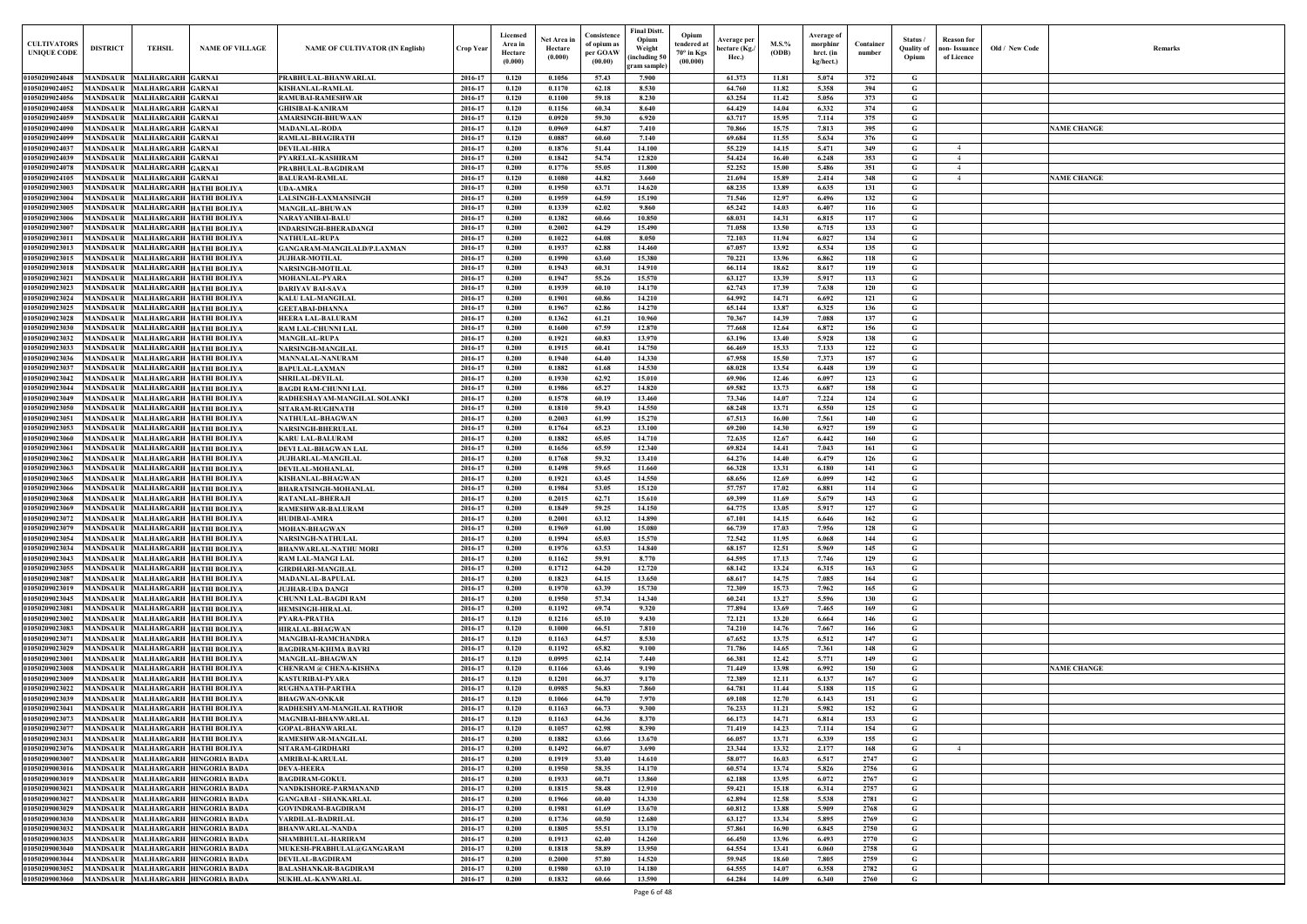| <b>CULTIVATORS</b><br><b>UNIQUE CODE</b> | <b>DISTRICT</b>                    | TEHSIL                                                        | <b>NAME OF VILLAGE</b>                                                 | <b>NAME OF CULTIVATOR (IN English)</b>                  | <b>Crop Year</b>   | Licensed<br>Area in<br>Hectare<br>(0.000) | Net Area in<br>Hectare<br>(0.000) | Consistence<br>of opium as<br>per GOAW<br>(00.00) | Final Distt.<br>Opium<br>Weight<br>including 50<br>gram sample | Opium<br>tendered at<br>$70^\circ$ in Kgs<br>(00.000) | <b>Average per</b><br>hectare (Kg.,<br>Hec.) | M.S.%<br>(ODB) | <b>Average of</b><br>morphinr<br>hrct. (in<br>kg/hect.) | Container<br>number | Status /<br><b>Quality of</b><br>Opium | <b>Reason</b> for<br>non-Issuance<br>of Licence | Old / New Code | Remarks                              |
|------------------------------------------|------------------------------------|---------------------------------------------------------------|------------------------------------------------------------------------|---------------------------------------------------------|--------------------|-------------------------------------------|-----------------------------------|---------------------------------------------------|----------------------------------------------------------------|-------------------------------------------------------|----------------------------------------------|----------------|---------------------------------------------------------|---------------------|----------------------------------------|-------------------------------------------------|----------------|--------------------------------------|
| 01050209003061                           |                                    |                                                               | MANDSAUR MALHARGARH HINGORIA BADA                                      | RAMCHANDA-NANURAM                                       | 2016-17            | 0.200                                     | 0.1794                            | 58.77                                             | 13.570                                                         |                                                       | 63.506                                       | 11.71          | 5.206                                                   | 2771                | G                                      |                                                 |                |                                      |
| 01050209003063                           |                                    | MANDSAUR MALHARGARH HINGORIA BADA                             |                                                                        | <b>SITARAM-BADRILAL</b>                                 | 2016-17            | 0.200                                     | 0.1904                            | 59.28                                             | 14.340                                                         |                                                       | 63.781                                       | 14.41          | 6.434                                                   | 2761                | G                                      |                                                 |                |                                      |
| 01050209003064<br>01050209003068         | <b>MANDSAUR</b>                    | MANDSAUR MALHARGARH HINGORIA BADA<br>MALHARGARH HINGORIA BADA |                                                                        | <b>GEETABAI-KACHRULAL</b><br><b>RAMESH - MATHURALAL</b> | 2016-17<br>2016-17 | 0.200<br>0.200                            | 0.1945<br>0.1980                  | 61.65<br>56.63                                    | 14.130<br>14.630                                               |                                                       | 63.979<br>59,777                             | 15.64<br>15.82 | 7.005<br>6.620                                          | 2772<br>2751        | G<br>G                                 |                                                 |                |                                      |
| 01050209003072                           | <b>MANDSAUR</b>                    | MALHARGARH HINGORIA BADA                                      |                                                                        | RODILAL-JAGNAATH                                        | 2016-17            | 0.200                                     | 0.1890                            | 61.41                                             | 13.820                                                         |                                                       | 64.148                                       | 14.69          | 6.596                                                   | 2762                | G                                      |                                                 |                |                                      |
| 01050209003078                           | <b>MANDSAUR</b>                    |                                                               | MALHARGARH HINGORIA BADA                                               | <b>TORIRAM-DEVILAL</b>                                  | 2016-17            | 0.200                                     | 0.1786                            | 60.45                                             | 12.880                                                         |                                                       | 62.278                                       | 10.74          | 4.682                                                   | 2773                | G                                      |                                                 |                |                                      |
| 01050209003081                           | <b>MANDSAUR</b>                    |                                                               | MALHARGARH HINGORIA BADA                                               | NIRBHEYRAM-NANDA                                        | 2016-17            | 0.200                                     | 0.1826                            | 57.26                                             | 13.060                                                         |                                                       | 58.504                                       | 15.68          | 6.422                                                   | 2752                | G                                      |                                                 |                |                                      |
| 01050209003090                           | <b>MANDSAUR</b>                    |                                                               | MALHARGARH HINGORIA BADA                                               | SHAMRTHMAL-UDAYRAM                                      | 2016-17            | 0.200                                     | 0.1966                            | 60.97                                             | 14.370                                                         |                                                       | 63.662                                       | 13.99          | 6.235                                                   | 2774                | G                                      |                                                 |                |                                      |
| 0105020900309                            | <b>MANDSAUR</b>                    |                                                               | MALHARGARH HINGORIA BADA                                               | <b>RAJESH-DEVILAL</b>                                   | 2016-17            | 0.200                                     | 0.1950                            | 57.56                                             | 14.150                                                         |                                                       | 59.666                                       | 17.53          | 7.322                                                   | 2763                | G                                      |                                                 |                |                                      |
| 01050209003092<br>01050209003099         | <b>MANDSAUR</b><br><b>MANDSAUR</b> |                                                               | <b>MALHARGARH HINGORIA BADA</b><br><b>MALHARGARH HINGORIA BADA</b>     | NANDLAL-KISHANLAL<br><b>BHAGTHRAM-CHATARBHUJ</b>        | 2016-17<br>2016-17 | 0.200<br>0.200                            | 0.1870<br>0.1895                  | 57.99<br>62.35                                    | 13.610<br>13.530                                               |                                                       | 60.294<br>63.593                             | 17.38<br>14.10 | 7.335<br>6.277                                          | 2764<br>2775        | G<br>G                                 |                                                 |                |                                      |
| 0105020900310                            | <b>MANDSAUR</b>                    |                                                               | <b>MALHARGARH HINGORIA BADA</b>                                        | GOPAL@RAMPRASAD/BADRILAL                                | 2016-17            | 0.200                                     | 0.1828                            | 54.58                                             | 13.270                                                         |                                                       | 56.602                                       | 14.68          | 5.816                                                   | 2748                | G                                      |                                                 |                | <b>NAME CORRECTION</b>               |
| 0105020900310                            | <b>MANDSAUR</b>                    |                                                               | <b>MALHARGARH HINGORIA BADA</b>                                        | <b>JAGDISH-GOPILAL</b>                                  | 2016-17            | 0.200                                     | 0.1913                            | 58.14                                             | 14.320                                                         |                                                       | 62.174                                       | 12.93          | 5.627                                                   | 2749                | G                                      |                                                 |                |                                      |
| 01050209003104                           | <b>MANDSAUR</b>                    | MALHARGARH HINGORIA BADA                                      |                                                                        | <b>SUKHLAL-NANDLAL</b>                                  | 2016-17            | 0.200                                     | 0.1901                            | 56.25                                             | 13.720                                                         |                                                       | 57.995                                       | 13.28          | 5.391                                                   | 2753                | G                                      |                                                 |                |                                      |
| 0105020900310                            | <b>MANDSAUR</b>                    |                                                               | <b>MALHARGARH HINGORIA BADA</b>                                        | RADHESHYAM-VARDILAI                                     | 2016-17            | 0.200                                     | 0.1856                            | 60.46                                             | 13.530                                                         |                                                       | 62.963                                       | 10.97          | 4.835                                                   | 2776                | G                                      |                                                 |                |                                      |
| 0105020900310<br>01050209003113          | <b>MANDSAUR</b><br><b>MANDSAUR</b> |                                                               | <b>MALHARGARH HINGORIA BADA</b><br><b>MALHARGARH HINGORIA BADA</b>     | RAMESHVAR-GULAB DHAKAD<br>RADHESHYAM-NIBHAYRAM          | 2016-17<br>2016-17 | 0.200<br>0.200                            | 0.1740<br>0.1901                  | 59.30<br>62.21                                    | 12.680<br>13.830                                               |                                                       | 61.735<br>64.655                             | 14.74<br>14.00 | 6.370<br>6.336                                          | 2777<br>2783        | G<br>G                                 |                                                 |                |                                      |
| 01050209003114                           |                                    | MANDSAUR MALHARGARH HINGORIA BADA                             |                                                                        | PARBHULAL-MANGILAL                                      | 2016-17            | 0.200                                     | 0.1540                            | 64.97                                             | 11.230                                                         |                                                       | 67.681                                       | 13.19          | 6.249                                                   | 2784                | G                                      |                                                 |                |                                      |
| 0105020900311                            |                                    | MANDSAUR MALHARGARH HINGORIA BADA                             |                                                                        | <b>AMARLAL-BHANWARLAI</b>                               | 2016-17            | 0.200                                     | 0.0975                            | 58.49                                             | 7.220                                                          |                                                       | 61.876                                       | 15.16          | 6.566                                                   | 2765                | G                                      |                                                 |                |                                      |
| 0105020900311                            |                                    | MANDSAUR MALHARGARH HINGORIA BADA                             |                                                                        | RADHESHYAM-BADRILAI                                     | 2016-17            | 0.200                                     | 0.1951                            | 62.01                                             | 14.080                                                         |                                                       | 63.931                                       | 14.42          | 6.453                                                   | 2778                | G                                      |                                                 |                |                                      |
| 01050209003122                           |                                    | MANDSAUR MALHARGARH HINGORIA BADA                             |                                                                        | RAMPRTAP-KISHANLAL                                      | 2016-17            | 0.200                                     | 0.1890                            | 56.98                                             | 13.310                                                         |                                                       | 57.322                                       | 15.46          | 6.204                                                   | 2754                | G                                      |                                                 |                |                                      |
| 01050209003124<br>01050209003125         |                                    | MANDSAUR MALHARGARH HINGORIA BADA                             | MANDSAUR MALHARGARH HINGORIA BADA                                      | <b>RAMSUKHA-NANURAM</b><br><b>KARULAL-SHIVLAL</b>       | 2016-17<br>2016-17 | 0.200<br>0.200                            | 0.0941<br>0.1911                  | 57.82<br>61.81                                    | 6.620<br>13.580                                                |                                                       | 58.108<br>62.747                             | 13.80<br>12.83 | 5.613<br>5.635                                          | 2766<br>2785        | G<br>G                                 |                                                 |                |                                      |
| 01050209003126                           |                                    | MANDSAUR MALHARGARH HINGORIA BADA                             |                                                                        | MAYABAI-RADHESHYAM                                      | 2016-17            | 0.200                                     | 0.1966                            | 59.91                                             | 14.210                                                         |                                                       | 61.861                                       | 12.32          | 5.335                                                   | 2779                | G                                      |                                                 |                |                                      |
| 01050209003098                           | <b>MANDSAUR</b>                    | MALHARGARH HINGORIA BADA                                      |                                                                        | <b>SURESH-KARULAL</b>                                   | 2016-17            | 0.200                                     | 0.1829                            | 54.71                                             | 13.310                                                         |                                                       | 56.878                                       | 17.00          | 6.768                                                   | 2755                | G                                      |                                                 |                |                                      |
| 01050209003157                           |                                    | MANDSAUR MALHARGARH HINGORIA BADA                             |                                                                        | KAVERIBAI-MANGILAL                                      | 2016-17            | 0.200                                     | 0.1872                            | 58.99                                             | 13.570                                                         |                                                       | 61.089                                       | 12.49          | 5.341                                                   | 2725                | G                                      |                                                 |                |                                      |
| 01050209003005                           | <b>MANDSAUR</b>                    |                                                               | <b>MALHARGARH HINGORIA BADA</b>                                        | RAMSUKHA-D/P.RAMNARAYAN                                 | 2016-17            | 0.200                                     | 0.1950                            | 59.35                                             | 13.730                                                         |                                                       | 59.697                                       | 15.89          | 6.640                                                   | 2726                | G                                      |                                                 |                |                                      |
| 01050209003089<br>01050209003047         | <b>MANDSAUR</b><br><b>MANDSAUR</b> | MALHARGARH HINGORIA BADA                                      | <b>MALHARGARH HINGORIA BADA</b>                                        | <b>KISHANLAL-HARIRAM</b><br><b>BHANWARLAL - UDAYRAM</b> | 2016-17<br>2016-17 | 0.200<br>0.200                            | 0.1840<br>0.1989                  | 53.18<br>59.59                                    | 13.590<br>14.710                                               |                                                       | 56.114<br>62.956                             | 13.37<br>13.89 | 5.251<br>6.121                                          | 2717<br>2727        | G<br>G                                 |                                                 |                |                                      |
| 01050209003009                           | <b>MANDSAUR</b>                    |                                                               | <b>MALHARGARH HINGORIA BADA</b>                                        | KANHIYALAL-PREMCHAND                                    | 2016-17            | 0.120                                     | 0.1100                            | 64.46                                             | 8.070                                                          |                                                       | 67.554                                       | 14.66          | 6.933                                                   | 2741                | G                                      |                                                 |                |                                      |
| 01050209003053                           | <b>MANDSAUR</b>                    |                                                               | MALHARGARH HINGORIA BADA                                               | <b>HUDIBAI-BHERULAL</b>                                 | 2016-17            | 0.120                                     | 0.1140                            | 54.83                                             | 8.190                                                          |                                                       | 56.271                                       | 14.86          | 5.854                                                   | 2715                | G                                      |                                                 |                |                                      |
| 01050209003107                           | <b>MANDSAUR</b>                    |                                                               | MALHARGARH HINGORIA BADA                                               | PARBHULAL-BADRILAL                                      | 2016-17            | 0.120                                     | 0.1024                            | 53.52                                             | 7.880                                                          |                                                       | 58.837                                       | 15.34          | 6.318                                                   | 2716                | G                                      |                                                 |                |                                      |
| 01050209003121                           | <b>MANDSAUR</b>                    |                                                               | <b>MALHARGARH HINGORIA BADA</b>                                        | PARMANAND-UDAYLAL                                       | 2016-17            | 0.120                                     | 0.1161                            | 62.77                                             | 8.490                                                          |                                                       | 65.572                                       | 14.99          | 6.881                                                   | 2735                | G                                      |                                                 |                |                                      |
| 01050209003123                           | <b>MANDSAUR</b>                    |                                                               | MALHARGARH HINGORIA BADA                                               | <b>BHANWARLAL-NANURAM</b>                               | 2016-17            | 0.120                                     | 0.1069                            | 62.79                                             | 8.110                                                          |                                                       | 68.054                                       | 14.25          | 6.788                                                   | 2736                | G                                      |                                                 |                |                                      |
| 01050209003043<br>0105020900300          | <b>MANDSAUR</b><br><b>MANDSAUR</b> |                                                               | <b>MALHARGARH HINGORIA BADA</b><br><b>MALHARGARH HINGORIA BADA</b>     | <b>ONKARLAL-RAMLAL</b><br><b>MANGILAL-BHERULAL</b>      | 2016-17<br>2016-17 | 0.120<br>0.120                            | 0.1012<br>0.1073                  | 63.67<br>58.12                                    | 7.270<br>7.450                                                 |                                                       | 65.345<br>57.651                             | 15.05<br>14.32 | 6.884<br>5.779                                          | 2745<br>2728        | G<br>G                                 |                                                 |                |                                      |
| 0105020900301                            | <b>MANDSAUR</b>                    |                                                               | <b>MALHARGARH HINGORIA BADA</b>                                        | PARBHULAL-AATMARAM                                      | 2016-17            | 0.120                                     | 0.0727                            | 58.44                                             | 5.530                                                          |                                                       | 63.507                                       | 14.53          | 6.459                                                   | 2718                | G                                      |                                                 |                |                                      |
| 01050209003094                           | <b>MANDSAUR</b>                    |                                                               | <b>MALHARGARH HINGORIA BADA</b>                                        | <b>ISHAWARLAL-PURALAL</b>                               | 2016-17            | 0.120                                     | 0.1099                            | 57.59                                             | 7.650                                                          |                                                       | 57.270                                       | 11.29          | 4.526                                                   | 2719                | G                                      |                                                 |                |                                      |
| 01050209003024                           | <b>MANDSAUR</b>                    |                                                               | <b>MALHARGARH HINGORIA BADA</b>                                        | <b>BADRILAL-SHRILAL</b>                                 | 2016-17            | 0.120                                     | 0.0812                            | 67.75                                             | 5.980                                                          |                                                       | 71.280                                       | 14.91          | 7.439                                                   | 2742                | G                                      |                                                 |                |                                      |
| 0105020900303                            | MANDSAUR                           |                                                               | <b>MALHARGARH HINGORIA BADA</b>                                        | <b>BAPULAL-RAKHILAI</b>                                 | 2016-17            | 0.120                                     | 0.1155                            | 63.66                                             | 7.950<br>8.390                                                 |                                                       | 62.597                                       | 14.45<br>15.60 | 6.332<br>6.568                                          | 2737                | G                                      |                                                 |                |                                      |
| 01050209003058<br>0105020900311          | <b>MANDSAUR</b><br><b>MANDSAUR</b> | <b>MALHARGARH HINGORIA BADA</b>                               | MALHARGARH HINGORIA BADA                                               | <b>DEVILAL-NATHULAL</b><br><b>GOPAL-BADRILAL</b>        | 2016-17<br>2016-17 | 0.120<br>0.120                            | 0.1122<br>0.1181                  | 56.30<br>57.71                                    | 8.560                                                          |                                                       | 60.142<br>59.754                             | 14.17          | 5.927                                                   | 2723<br>2720        | G<br>G                                 |                                                 |                |                                      |
| 01050209003115                           | <b>MANDSAUR</b>                    | MALHARGARH HINGORIA BADA                                      |                                                                        | MANGILAL-KISHANLAL                                      | 2016-17            | 0.120                                     | 0.1121                            | 58.55                                             | 7.590                                                          |                                                       | 56.628                                       | 12.66          | 5.019                                                   | 2730                | G                                      |                                                 |                |                                      |
| 01050209003006                           |                                    | MANDSAUR MALHARGARH HINGORIA BADA                             |                                                                        | <b>SHAMBHU-DEVILAI</b>                                  | 2016-17            | 0.120                                     | 0.1128                            | 58.39                                             | 8.590                                                          |                                                       | 63.519                                       | 12.21          | 5.429                                                   | 2721                | G                                      |                                                 |                |                                      |
| 01050209003023                           |                                    |                                                               | MANDSAUR MALHARGARH HINGORIA BADA                                      | <b>RODA-SHANKAR</b>                                     | 2016-17            | 0.120                                     | 0.1134                            | 56.26                                             | 8.300                                                          |                                                       | 58.827                                       | 13.76          | 5.666                                                   | 2722                |                                        |                                                 |                |                                      |
| 01050209003026                           |                                    |                                                               | MANDSAUR MALHARGARH HINGORIA BADA                                      | <b>GOPAL-BHANWARLAL</b>                                 | 2016-17            | 0.120                                     | 0.0837                            | 66.97                                             | 6.180                                                          |                                                       | 70.633                                       | 14.28          | 7.061                                                   | 2743                | G                                      |                                                 |                |                                      |
| 01050209003031<br>01050209003041         |                                    |                                                               | MANDSAUR MALHARGARH HINGORIA BADA<br>MANDSAUR MALHARGARH HINGORIA BADA | PRABHULAL - KALURAM<br>KANWARLAL-JASRAJ                 | 2016-17<br>2016-17 | 0.120<br>0.120                            | 0.1156<br>0.1060                  | 60.91<br>61.92                                    | 8.120<br>7.480                                                 |                                                       | 61.124<br>62.424                             | 15.15<br>12.27 | 6.482<br>5.361                                          | 2738<br>2739        | G<br>G                                 |                                                 |                |                                      |
| 01050209003049                           |                                    |                                                               | MANDSAUR MALHARGARH HINGORIA BADA                                      | PARMANAND - SHIVLAL                                     | 2016-17            | 0.120                                     | 0.0000                            | 0.00                                              | 0.000                                                          |                                                       | 0.000                                        | 0.000          | 0.000                                                   |                     | $\mathbf{F}$                           |                                                 |                |                                      |
| 01050209003051                           |                                    |                                                               | MANDSAUR MALHARGARH HINGORIA BADA                                      | DEVILAL-RAMKISHAN                                       | 2016-17            | 0.120                                     | 0.1126                            | 60.82                                             | 8.590                                                          |                                                       | 66.278                                       | 14.72          | 6.830                                                   | 2729                | G                                      |                                                 |                |                                      |
| 01050209003116                           |                                    |                                                               | MANDSAUR MALHARGARH HINGORIA BADA                                      | <b>GOPAL-RAJMAL</b>                                     | 2016-17            | 0.120                                     | 0.1169                            | 59.67                                             | 8.430                                                          |                                                       | 61.471                                       | 14.03          | 6.037                                                   | 2732                | G                                      |                                                 |                |                                      |
| 01050209003120                           | <b>MANDSAUR</b>                    |                                                               | MALHARGARH HINGORIA BADA                                               | RADHESHYAM-ONKARLAL                                     | 2016-17            | 0.120                                     | 0.0968                            | 58.95                                             | 6.630                                                          |                                                       | 57.675                                       | 14.18          | 5.725                                                   | 2733                | G                                      |                                                 |                |                                      |
| 01050209003003<br>01050209003067         | <b>MANDSAUR</b>                    |                                                               | MANDSAUR MALHARGARH HINGORIA BADA<br>MALHARGARH HINGORIA BADA          | <b>UDAYLAL - BAPULAL</b><br>RAMLAL-KANWRLAL             | 2016-17<br>2016-17 | 0.120<br>0.120                            | 0.1054<br>0.1106                  | 61.82<br>61.76                                    | 7.760<br>7.530                                                 |                                                       | 65.018<br>60.072                             | 11.16<br>13.99 | 5.079<br>5.883                                          | 2744<br>2734        | G<br>G                                 |                                                 |                |                                      |
| 01050209003083                           | <b>MANDSAUR</b>                    | MALHARGARH HINGORIA BADA                                      |                                                                        | KOSHALYABAI-KANA                                        | 2016-17            | 0.120                                     | 0.1150                            | 63.47                                             | 8.100                                                          |                                                       | 63.860                                       | 14.43          | 6.451                                                   | 2740                | G                                      |                                                 |                | <b>NAME CORRECTION</b>               |
| 01050209003096                           | <b>MANDSAUR</b>                    |                                                               | MALHARGARH HINGORIA BADA                                               | SHAMBHULAL-KISHANLAL                                    | 2016-17            | 0.200                                     | 0.1877                            | 50.13                                             | 13.850                                                         |                                                       | 52.844                                       | 15.08          | 5.578                                                   | 2746                | G                                      | $\overline{4}$                                  |                |                                      |
| 01050209003093                           | <b>MANDSAUR</b>                    |                                                               | MALHARGARH HINGORIA BADA                                               | <b>GEETABAI - VERDICHAND</b>                            | 2016-17            | 0.200                                     | 0.1920                            | 56.49                                             | 4.100                                                          |                                                       | 17.234                                       | 17.76          | 2.142                                                   | 2780                | G                                      | $\overline{4}$                                  |                |                                      |
| 01050209003059                           | <b>MANDSAUR</b>                    |                                                               | <b>MALHARGARH HINGORIA BADA</b>                                        | <b>BHULIBAI-NANDLAL</b>                                 | 2016-17            | 0.200                                     | 0.1800                            | 53.05                                             | 12.570                                                         |                                                       | 52.922                                       | 11.78          | 4.364                                                   | 2714                | G                                      | $\overline{4}$                                  |                |                                      |
| 01050209003020<br>01050209003075         | <b>MANDSAUR</b><br><b>MANDSAUR</b> |                                                               | MALHARGARH HINGORIA BADA<br><b>MALHARGARH HINGORIA BADA</b>            | <b>SURAJBAI-UDA</b><br>RADHESHYAM-NARAYAN               | 2016-17<br>2016-17 | 0.120<br>0.120                            | 0.1056<br>0.1092                  | 52.64<br>58.81                                    | 7.610<br>7.110                                                 |                                                       | 54.195<br>54.697                             | 14.99<br>11.55 | 5.686<br>4.423                                          | 2713<br>2731        | G<br>G                                 | $\overline{4}$<br>$\overline{4}$                |                |                                      |
| 0105020900315                            | <b>MANDSAUR</b>                    |                                                               | MALHARGARH HINGORIABADA                                                | <b>RUKMANIBAI-NATHULAL</b>                              | 2016-17            | 0.120                                     | 0.1143                            | 56.35                                             | 7.860                                                          |                                                       | 55.354                                       | 12.46          | 4.828                                                   | 2724                | G                                      | $\overline{4}$                                  |                |                                      |
| 0105020900900                            | <b>MANDSAUR</b>                    |                                                               | MALHARGARH KALIAKHEDI-KHURD                                            | <b>RODA-RATANLAL</b>                                    | 2016-17            | 0.200                                     | 0.1581                            | 60.92                                             | 10.980                                                         |                                                       | 60.442                                       | 15.43          | 6.528                                                   | 256                 | G                                      |                                                 |                | <b>NAME CORRECTION</b>               |
| 0105020901600                            | <b>MANDSAUR</b>                    | <b>MALHARGARH MAGRANA</b>                                     |                                                                        | PRABHULAL-GENDIBAI                                      | 2016-17            | 0.200                                     | 0.1152                            | 69.04                                             | 8.050                                                          |                                                       | 68.923                                       | 11.21          | 5.408                                                   | 669                 | G                                      |                                                 |                |                                      |
| 0105020901600                            |                                    | MANDSAUR MALHARGARH MAGRANA                                   |                                                                        | ANOKHILAL-HAJARILAL                                     | 2016-17            | 0.200                                     | 0.1960                            | 65.59                                             | 14.460                                                         |                                                       | 69.127                                       | 13.08          | 6.329                                                   | 633                 | G                                      |                                                 |                |                                      |
| 01050209016008<br>01050209016009         | <b>MANDSAUR</b>                    | <b>MALHARGARH MAGRANA</b><br>MANDSAUR MALHARGARH MAGRANA      |                                                                        | VAKTAVARSINGH-UDAYSINGH<br>RATANLAL-BAGDIRAM            | 2016-17<br>2016-17 | 0.200<br>0.200                            | 0.1807<br>0.1918                  | 60.22<br>67.09                                    | 13.470<br>14.200                                               |                                                       | 64.128<br>70.959                             | 11.64<br>12.06 | 5.225<br>5.990                                          | 608<br>670          | G<br>G                                 |                                                 |                |                                      |
| 0105020901601                            |                                    | MANDSAUR MALHARGARH MAGRANA                                   |                                                                        | <b>MOHANBAI - PRABHULAL</b>                             | 2016-17            | 0.200                                     | 0.1547                            | 61.92                                             | 11.090                                                         |                                                       | 63.413                                       | 10.01          | 4.443                                                   | 634                 | G                                      |                                                 |                |                                      |
| 01050209016011                           |                                    | MANDSAUR MALHARGARH MAGRANA                                   |                                                                        | MANGU URF MANGILAL - RAMKISHAN                          | 2016-17            | 0.200                                     | 0.2000                            | 62.94                                             | 14.480                                                         |                                                       | 65.100                                       | 12.30          | 5.605                                                   | 635                 | G                                      |                                                 |                |                                      |
| 01050209016013                           |                                    | MANDSAUR MALHARGARH MAGRANA                                   |                                                                        | SIHIVNARAYAN-RAMPRATAP                                  | 2016-17            | 0.200                                     | 0.1751                            | 60.06                                             | 12.440                                                         |                                                       | 60.959                                       | 15.65          | 6.678                                                   | 609                 | G                                      |                                                 |                |                                      |
| 01050209016014                           |                                    | MANDSAUR MALHARGARH MAGRANA                                   |                                                                        | <b>BHULIBAI-KAILASHCHAND</b>                            | 2016-17            | 0.200                                     | 0.1975                            | 69.34                                             | 14.240                                                         |                                                       | 71.422                                       | 12.89          | 6.444                                                   | 688                 | G                                      |                                                 |                |                                      |
| 01050209016020<br>01050209016022         |                                    | MANDSAUR MALHARGARH MAGRANA<br>MANDSAUR MALHARGARH MAGRANA    |                                                                        | REVASHAKAR - BHAGWAN<br><b>KHEMRAJ - NARAYAN</b>        | 2016-17<br>2016-17 | 0.200<br>0.200                            | 0.1650<br>0.1806                  | 64.53<br>62.75                                    | 11.700<br>13.150                                               |                                                       | 65.369<br>65.271                             | 13.50<br>11.98 | 6.177<br>5.474                                          | 636<br>637          | G<br>G                                 |                                                 |                |                                      |
| 01050209016145                           |                                    | MANDSAUR MALHARGARH MAGRANA                                   |                                                                        | RAMDAYAL-KALURAM                                        | 2016-17            | 0.200                                     | 0.1949                            | 66.81                                             | 12.500                                                         |                                                       | 61.210                                       | 12.95          | 5.549                                                   | 671                 | G                                      |                                                 |                | TRANSFER TO PIPLIYA JODHA MDS-II DIV |
| 01050209016030                           |                                    | MANDSAUR MALHARGARH MAGRANA                                   |                                                                        | RADHESHYAM - KANHAIYALAL                                | 2016-17            | 0.200                                     | 0.1955                            | 61.54                                             | 14.410                                                         |                                                       | 64.797                                       | 13.06          | 5.924                                                   | 610                 | G                                      |                                                 |                |                                      |
| 01050209016031                           |                                    | MANDSAUR MALHARGARH MAGRANA                                   |                                                                        | <b>RAMLAL-AMRA</b>                                      | 2016-17            | 0.200                                     | 0.1905                            | 69.09                                             | 12.640                                                         |                                                       | 65.490                                       | 13.11          | 6.010                                                   | 689                 | G                                      |                                                 |                |                                      |
| 01050209016032                           |                                    | MANDSAUR MALHARGARH MAGRANA                                   |                                                                        | KANHIYALAL-BHANWARLAL                                   | 2016-17            | 0.200                                     | 0.1561                            | 64.98                                             | 11.120                                                         |                                                       | 66.130                                       | 11.77          | 5.448                                                   | 672                 | G                                      |                                                 |                |                                      |
| 01050209016034<br>01050209016035         | <b>MANDSAUR</b><br><b>MANDSAUR</b> | <b>MALHARGARH MAGRANA</b><br><b>MALHARGARH MAGRANA</b>        |                                                                        | YASHWANT-BALMUKAND<br><b>CHENABAI-MANGILAL</b>          | 2016-17<br>2016-17 | 0.200<br>0.200                            | 0.1893<br>0.1975                  | 70.09<br>63.82                                    | 14.710<br>14.340                                               |                                                       | 77.807<br>66.197                             | 12.16<br>12.41 | 6.623<br>5.751                                          | 690<br>638          | G<br>G                                 |                                                 |                | <b>NAME CHANGE</b>                   |
| 01050209016037                           | <b>MANDSAUR</b>                    | MALHARGARH MAGRANA                                            |                                                                        | RADHAKISHAN-DOLATRAM                                    | 2016-17            | 0.200                                     | 0.1971                            | 60.18                                             | 14.420                                                         |                                                       | 62.897                                       | 14.16          | 6.234                                                   | 604                 | G                                      |                                                 |                |                                      |
| 01050209016038                           | <b>MANDSAUR</b>                    | <b>MALHARGARH MAGRANA</b>                                     |                                                                        | <b>GOVINDRAM-KHEMRAJ</b>                                | 2016-17            | 0.200                                     | 0.1430                            | 62.13                                             | 10.450                                                         |                                                       | 64.860                                       | 15.77          | 7.160                                                   | 639                 | G                                      |                                                 |                |                                      |
| 01050209016040                           |                                    | MANDSAUR MALHARGARH MAGRANA                                   |                                                                        | KOSHALIYABAI-RAMDAYAL                                   | 2016-17            | 0.200                                     | 0.1338                            | 69.90                                             | 9.890                                                          |                                                       | 73.811                                       | 14.03          | 7.249                                                   | 691                 | G                                      |                                                 |                |                                      |

| <b>NAME CORRECTION</b><br><b>NAME CORRECTION</b><br><b>NAME CORRECTION</b><br>TRANSFER TO PIPLIYA JODHA MDS-II DIV. | $\mathbf{Old} \, / \,$ New Code | Remarks |
|---------------------------------------------------------------------------------------------------------------------|---------------------------------|---------|
|                                                                                                                     |                                 |         |
|                                                                                                                     |                                 |         |
|                                                                                                                     |                                 |         |
|                                                                                                                     |                                 |         |
|                                                                                                                     |                                 |         |
|                                                                                                                     |                                 |         |
|                                                                                                                     |                                 |         |
|                                                                                                                     |                                 |         |
|                                                                                                                     |                                 |         |
|                                                                                                                     |                                 |         |
|                                                                                                                     |                                 |         |
|                                                                                                                     |                                 |         |
|                                                                                                                     |                                 |         |
|                                                                                                                     |                                 |         |
|                                                                                                                     |                                 |         |
|                                                                                                                     |                                 |         |
|                                                                                                                     |                                 |         |
|                                                                                                                     |                                 |         |
|                                                                                                                     |                                 |         |
|                                                                                                                     |                                 |         |
|                                                                                                                     |                                 |         |
|                                                                                                                     |                                 |         |
|                                                                                                                     |                                 |         |
|                                                                                                                     |                                 |         |
|                                                                                                                     |                                 |         |
|                                                                                                                     |                                 |         |
|                                                                                                                     |                                 |         |
|                                                                                                                     |                                 |         |
|                                                                                                                     |                                 |         |
|                                                                                                                     |                                 |         |
|                                                                                                                     |                                 |         |
|                                                                                                                     |                                 |         |
|                                                                                                                     |                                 |         |
|                                                                                                                     |                                 |         |
|                                                                                                                     |                                 |         |
|                                                                                                                     |                                 |         |
|                                                                                                                     |                                 |         |
|                                                                                                                     |                                 |         |
|                                                                                                                     |                                 |         |
|                                                                                                                     |                                 |         |
|                                                                                                                     |                                 |         |
|                                                                                                                     |                                 |         |
|                                                                                                                     |                                 |         |
|                                                                                                                     |                                 |         |
|                                                                                                                     |                                 |         |
|                                                                                                                     |                                 |         |
|                                                                                                                     |                                 |         |
|                                                                                                                     |                                 |         |
|                                                                                                                     |                                 |         |
| <b>NAME CHANGE</b>                                                                                                  |                                 |         |
|                                                                                                                     |                                 |         |
|                                                                                                                     |                                 |         |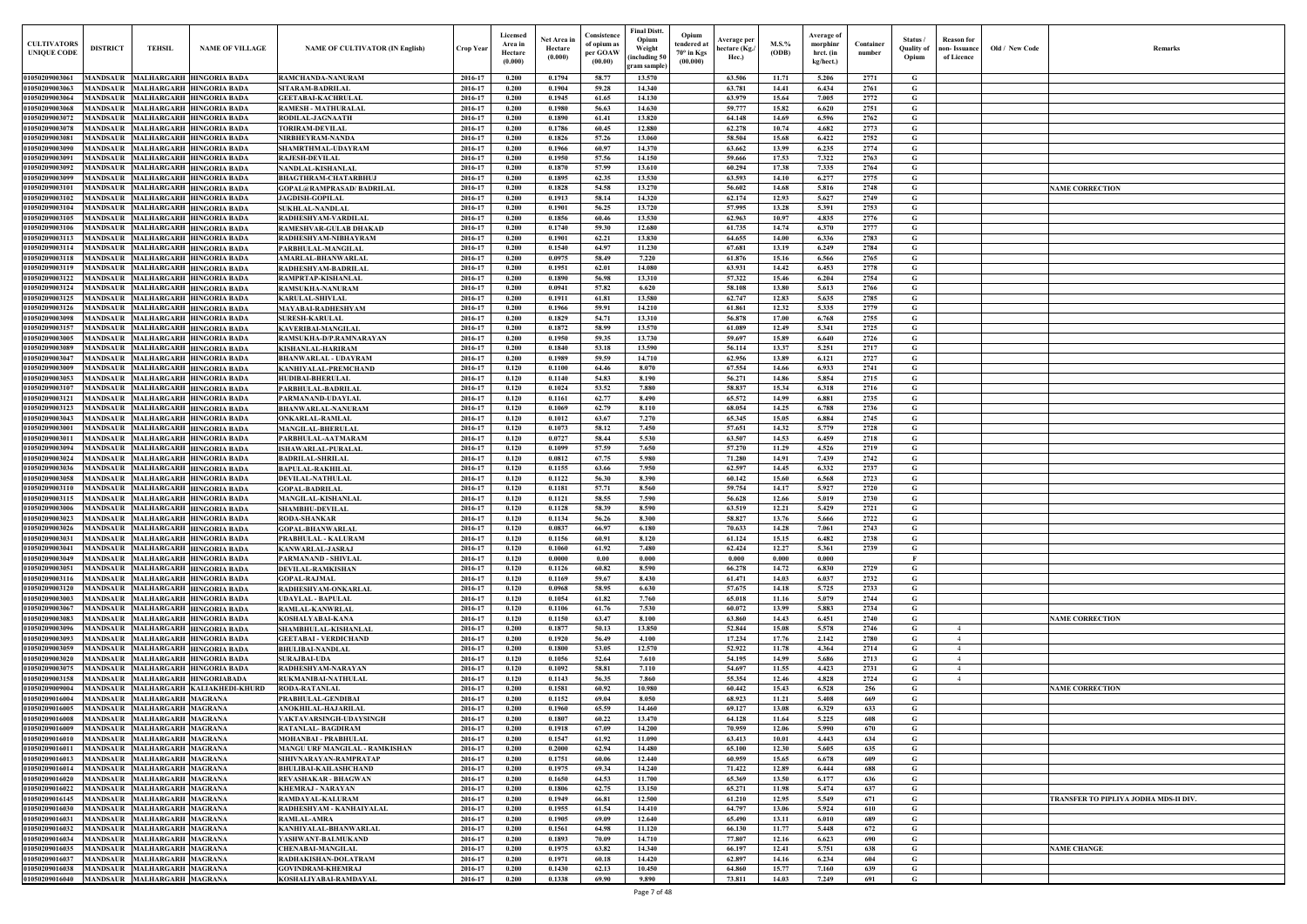| $\mathbf{Old} \, / \,$ New Code | Remarks                                  |
|---------------------------------|------------------------------------------|
|                                 |                                          |
|                                 |                                          |
|                                 |                                          |
|                                 |                                          |
|                                 |                                          |
|                                 |                                          |
|                                 |                                          |
|                                 |                                          |
|                                 |                                          |
|                                 |                                          |
|                                 |                                          |
|                                 |                                          |
|                                 |                                          |
|                                 |                                          |
|                                 |                                          |
|                                 |                                          |
|                                 |                                          |
|                                 |                                          |
|                                 |                                          |
|                                 |                                          |
|                                 |                                          |
|                                 |                                          |
|                                 | <b>NAME CHANGE</b><br><b>NAME CHANGE</b> |
|                                 |                                          |
|                                 |                                          |
|                                 |                                          |
|                                 |                                          |
|                                 |                                          |
|                                 |                                          |
|                                 |                                          |
|                                 |                                          |
|                                 |                                          |
|                                 |                                          |
|                                 |                                          |
|                                 |                                          |
|                                 |                                          |
|                                 |                                          |
|                                 |                                          |
| 01050209018023                  |                                          |
|                                 |                                          |
|                                 |                                          |
|                                 | <b>NAME CHANGE</b>                       |
|                                 |                                          |
|                                 |                                          |
|                                 |                                          |
|                                 |                                          |
|                                 |                                          |
|                                 |                                          |
|                                 |                                          |
|                                 |                                          |

| <b>CULTIVATORS</b><br><b>UNIQUE CODE</b>   | <b>DISTRICT</b>                    | TEHSIL                                                     | <b>NAME OF VILLAGE</b> | <b>NAME OF CULTIVATOR (IN English)</b>                        | <b>Crop Year</b>   | Licensed<br>Area in<br>Hectare<br>(0.000) | Net Area ir<br>Hectare<br>(0.000) | Consistence<br>of opium as<br>per GOAW<br>(00.00) | Final Distt.<br>Opium<br>Weight<br>including 50<br>gram sample | Opium<br>endered at<br>70° in Kgs<br>(00.000) | Average per<br>hectare (Kg./<br>Hec.) | M.S.%<br>(ODB) | Average of<br>morphinr<br>hrct. (in<br>kg/hect.) | Container<br>number | Status<br>Quality of<br>Opium | <b>Reason for</b><br>non- Issuance<br>of Licence | Old / New Code | <b>Remark</b>                            |
|--------------------------------------------|------------------------------------|------------------------------------------------------------|------------------------|---------------------------------------------------------------|--------------------|-------------------------------------------|-----------------------------------|---------------------------------------------------|----------------------------------------------------------------|-----------------------------------------------|---------------------------------------|----------------|--------------------------------------------------|---------------------|-------------------------------|--------------------------------------------------|----------------|------------------------------------------|
| 01050209016041                             |                                    | MANDSAUR MALHARGARH MAGRANA                                |                        | <b>BHAGATRAM-MULCHAND</b>                                     | 2016-17            | 0.200                                     | 0.1898                            | 66.36                                             | 14.130                                                         |                                               | 70.574                                | 13.14          | 6.492                                            | 673                 | G                             |                                                  |                |                                          |
| 01050209016042                             | <b>MANDSAUR</b>                    | <b>MALHARGARH MAGRANA</b>                                  |                        | RADHIBAI-ONKARLAI                                             | 2016-17            | 0.200                                     | 0.1828                            | 61.23                                             | 14.200                                                         |                                               | 67.948                                | 13.10          | 6.231                                            | 611                 | G                             |                                                  |                |                                          |
| 01050209016044                             | <b>MANDSAUR</b>                    | <b>MALHARGARH MAGRANA</b>                                  |                        | DHAPUBAI-BHANWARLAL                                           | 2016-17            | 0.200                                     | 0.1910                            | 65.71                                             | 13.900                                                         |                                               | 68.314                                | 13.62          | 6.513                                            | 640                 | G                             |                                                  |                |                                          |
| 01050209016045<br>01050209016048           | <b>MANDSAUR</b><br><b>MANDSAUR</b> | <b>MALHARGARH MAGRANA</b><br><b>MALHARGARH MAGRANA</b>     |                        | KANHIYALAL-HARLAL<br>BANSILAL-NIRBHAYRAM                      | 2016-17<br>2016-17 | 0.200<br>0.200                            | 0.1734<br>0.2015                  | 63.46<br>61.86                                    | 12.550<br>14.510                                               |                                               | 65.611<br>63.637                      | 14.78<br>14.63 | 6.788<br>6.517                                   | 641<br>612          | $\mathbf G$<br>G              |                                                  |                |                                          |
| 01050209016049                             | MANDSAUR                           | <b>MALHARGARH MAGRANA</b>                                  |                        | KALUDAS-NARAYANDAS                                            | 2016-17            | 0.200                                     | 0.2024                            | 63.09                                             | 14.380                                                         |                                               | 64.031                                | 13.74          | 6.159                                            | 613                 | $\mathbf G$                   |                                                  |                |                                          |
| <b>01050209016050</b>                      | MANDSAUR                           | <b>MALHARGARH MAGRANA</b>                                  |                        | <b>GOPAL-MANGILAL</b>                                         | 2016-17            | 0.200                                     | 0.1986                            | 63.99                                             | 14.110                                                         |                                               | 64.949                                | 15.00          | 6.819                                            | 642                 | G                             |                                                  |                |                                          |
| 01050209016051                             | <b>MANDSAUR</b>                    | <b>MALHARGARH MAGRANA</b>                                  |                        | <b>DHANUBAI- JAMNALAL</b>                                     | 2016-17            | 0.200                                     | 0.1674                            | 63.26                                             | 12.090                                                         |                                               | 65.268                                | 16.20          | 7.401                                            | 643                 | G                             |                                                  |                |                                          |
| 01050209016052                             | MANDSAUR                           | <b>MALHARGARH MAGRANA</b>                                  |                        | GANESHRAM-KANHIYALAL                                          | 2016-17            | 0.200                                     | 0.2013                            | 63.19                                             | 14.820                                                         |                                               | 66.458                                | 12.87          | 5.987                                            | 614                 | G                             |                                                  |                |                                          |
| 01050209016055                             | <b>MANDSAUR</b><br>MANDSAUF        | <b>MALHARGARH MAGRANA</b>                                  |                        | VAGATRAM - TARJARAM                                           | 2016-17<br>2016-17 | 0.200<br>0.200                            | 0.1066<br>0.1895                  | 61.69<br>57.72                                    | 7.730<br>14.030                                                |                                               | 63.902<br>61.050                      | 13.21<br>15.82 | 5.909<br>6.761                                   | 615<br>605          | G<br>G                        |                                                  |                |                                          |
| 01050209016056<br>0105020901606            | <b>MANDSAUR</b>                    | <b>MALHARGARH MAGRANA</b><br><b>MALHARGARH MAGRANA</b>     |                        | ONKARLAL-BAPULAL<br>NANIBAI - BANSHILAL                       | 2016-17            | 0.200                                     | 0.1965                            | 63.73                                             | 14.470                                                         |                                               | 67.043                                | 13.98          | 6.561                                            | 616                 | G                             |                                                  |                |                                          |
| 0105020901606                              | MANDSAUI                           | <b>MALHARGARH MAGRANA</b>                                  |                        | GEETABAI - RADHAKISHAN                                        | 2016-17            | 0.200                                     | 0.1440                            | 62.06                                             | 10.620                                                         |                                               | 65.381                                | 14.68          | 6.719                                            | 617                 | G                             |                                                  |                |                                          |
| 0105020901606                              | <b>MANDSAUR</b>                    | <b>MALHARGARH MAGRANA</b>                                  |                        | <b>MOHANLAL-MULCHAND</b>                                      | 2016-17            | 0.200                                     | 0.1970                            | 65.58                                             | 14.330                                                         |                                               | 68.147                                | 13.94          | 6.650                                            | 644                 | $\mathbf G$                   |                                                  |                |                                          |
| 0105020901606                              | MANDSAUI                           | <b>MALHARGARH MAGRANA</b>                                  |                        | RAMBHAJAN - BHAWARLAI                                         | 2016-17            | 0.200                                     | 0.1904                            | 66.18                                             | 13.810                                                         |                                               | 68.571                                | 13.39          | 6.427                                            | 645                 | G                             |                                                  |                |                                          |
| 105020901606                               | MANDSAUI                           | <b>MALHARGARH MAGRANA</b>                                  |                        | ARDICHAND-D\P RATANLAL                                        | 2016-17            | 0.200                                     | 0.0982                            | 67.31                                             | 7.060                                                          |                                               | 69.134                                | 11.62          | 5.623                                            | 674                 | G                             |                                                  |                |                                          |
| 0105020901606<br>0105020901606             | MANDSAUI<br>MANDSAUR               | <b>MALHARGARH MAGRANA</b><br><b>MALHARGARH MAGRANA</b>     |                        | MANGIIBAI-MANGNIRAM<br><b>BHERULAL-KISHANLAL</b>              | 2016-17<br>2016-17 | 0.200<br>0.200                            | 0.1661<br>0.1925                  | 70.16<br>62.47                                    | 12.020<br>14.450                                               |                                               | 72.528<br>66.992                      | 13.78<br>13.41 | 6.996<br>6.288                                   | 675<br>618          | G<br>G                        |                                                  |                |                                          |
| 01050209016069                             | <b>MANDSAUR</b>                    | <b>MALHARGARH MAGRANA</b>                                  |                        | <b>JAMNALAL-DEVARAM</b>                                       | 2016-17            | 0.200                                     | 0.1870                            | 68.91                                             | 13.080                                                         |                                               | 68.855                                | 12.96          | 6.247                                            | 676                 | G                             |                                                  |                |                                          |
| 01050209016074                             |                                    | MANDSAUR MALHARGARH MAGRANA                                |                        | SURAJMAL-BHANWARLAL                                           | 2016-17            | 0.200                                     | 0.1911                            | 67.92                                             | 13.660                                                         |                                               | 69.356                                | 15.03          | 7.297                                            | 677                 | G                             |                                                  |                |                                          |
| 01050209016075                             | <b>MANDSAUR</b>                    | <b>MALHARGARH MAGRANA</b>                                  |                        | SOHANLAL-GANPATLAL                                            | 2016-17            | 0.200                                     | 0.1584                            | 64.74                                             | 11.580                                                         |                                               | 67.613                                | 12.39          | 5.864                                            | 646                 | G                             |                                                  |                |                                          |
| 01050209016076                             |                                    | MANDSAUR MALHARGARH MAGRANA                                |                        | DINESHCHANDRA-AMRATRAM                                        | 2016-17            | 0.200                                     | 0.1571                            | 67.93                                             | 11.060                                                         |                                               | 68.319                                | 13.34          | 6.380                                            | 678                 | $\mathbf G$                   |                                                  |                |                                          |
| 01050209016077                             |                                    | MANDSAUR MALHARGARH MAGRANA                                |                        | SUNDARLAL-RAMPRATAP                                           | 2016-17            | 0.200<br>0.200                            | 0.1905                            | 60.47                                             | 14.890                                                         |                                               | 67.522<br>75.564                      | 12.57          | 5.941                                            | 619<br>692          | G<br>$\mathbf G$              |                                                  |                |                                          |
| 01050209016078<br>01050209016085           | <b>MANDSAUR</b>                    | MANDSAUR MALHARGARH MAGRANA<br><b>MALHARGARH MAGRANA</b>   |                        | <b>CHAGANLAL-KISHANLAL</b><br><b>KARULAL-RATANLAL</b>         | 2016-17<br>2016-17 | 0.200                                     | 0.1824<br>0.1997                  | 69.66<br>63.20                                    | 13.850<br>15.050                                               |                                               | 68.042                                | 13.03<br>13.02 | 6.892<br>6.201                                   | 647                 | G                             |                                                  |                |                                          |
| 01050209016086                             | <b>MANDSAUR</b>                    | <b>MALHARGARH MAGRANA</b>                                  |                        | KANWARLAL-RAMPRATAP                                           | 2016-17            | 0.200                                     | 0.1900                            | 64.60                                             | 14.150                                                         |                                               | 68.726                                | 13.84          | 6.658                                            | 648                 | G                             |                                                  |                |                                          |
| 01050209016087                             | <b>MANDSAUR</b>                    | <b>MALHARGARH MAGRANA</b>                                  |                        | BABULAL-PRABHULAL                                             | 2016-17            | 0.200                                     | 0.1584                            | 65.18                                             | 11.290                                                         |                                               | 66.369                                | 14.97          | 6.955                                            | 649                 | G                             |                                                  |                |                                          |
| 01050209016088                             | <b>MANDSAUR</b>                    | <b>MALHARGARH MAGRANA</b>                                  |                        | SHAMBHULAL-DHANRAJ                                            | 2016-17            | 0.200                                     | 0.1906                            | 68.89                                             | 13.990                                                         |                                               | 72.235                                | 13.35          | 6.750                                            | 679                 | G                             |                                                  |                |                                          |
| 0105020901609                              | <b>MANDSAUR</b>                    | <b>MALHARGARH MAGRANA</b>                                  |                        | SAMPATBAI - RAMNARAYAN                                        | 2016-17            | 0.200                                     | 0.2000                            | 61.56                                             | 14.580                                                         |                                               | 64.110                                | 13.32          | 5.978                                            | 650                 | G                             |                                                  |                |                                          |
| 01050209016091<br>01050209016094           | MANDSAUR<br><b>MANDSAUR</b>        | <b>MALHARGARH MAGRANA</b><br><b>MALHARGARH MAGRANA</b>     |                        | SURESHCHAND-BHANWARLAL<br>KANHIYALAL-PANNALAI                 | 2016-17<br>2016-17 | 0.200<br>0.200                            | 0.1915<br>0.1962                  | 67.08<br>68.11                                    | 13.760<br>14.160                                               |                                               | 68.856<br>70.224                      | 12.43<br>14.89 | 5.991<br>7.319                                   | 680<br>681          | G<br>G                        |                                                  |                |                                          |
| 01050209016099                             | MANDSAUR                           | <b>MALHARGARH MAGRANA</b>                                  |                        | HEERALAL-BAGDIRAM                                             | 2016-17            | 0.200                                     | 0.1930                            | 63.22                                             | 13.980                                                         |                                               | 65.419                                | 12.62          | 5.779                                            | 651                 | G                             |                                                  |                |                                          |
| 01050209016101                             | MANDSAUR                           | <b>MALHARGARH MAGRANA</b>                                  |                        | BHANWARLAL-KANHIYALAL                                         | 2016-17            | 0.200                                     | 0.1950                            | 60.68                                             | 14.310                                                         |                                               | 63.615                                | 12.49          | 5.562                                            | 620                 | G                             |                                                  |                |                                          |
| <b>0105020901610</b>                       | <b>MANDSAUI</b>                    | <b>MALHARGARH MAGRANA</b>                                  |                        | GOVARDHANRAM-NIRBHAYRAM                                       | 2016-17            | 0.200                                     | 0.1800                            | 63.11                                             | 13.150                                                         |                                               | 65.866                                | 14.47          | 6.671                                            | 652                 | G                             |                                                  |                |                                          |
| 01050209016107                             | <b>MANDSAUR</b>                    | <b>MALHARGARH MAGRANA</b>                                  |                        | <b>CHANDRAKALA-DEVILAL</b>                                    | 2016-17            | 0.200                                     | 0.1112                            | 65.17                                             | 7.950                                                          |                                               | 66.555                                | 12.34          | 5.749                                            | 682                 | G                             |                                                  |                |                                          |
| 0105020901611                              | <b>MANDSAUR</b>                    | <b>MALHARGARH MAGRANA</b>                                  |                        | <b>BHAGATRAM-HARLAL</b>                                       | 2016-17            | 0.200                                     | 0.1940                            | 62.06                                             | 13.590                                                         |                                               | 62.108                                | 13.39          | 5.821                                            | 653                 | G                             |                                                  |                |                                          |
| 0105020901611.<br>01050209016122           | MANDSAUR<br>MANDSAUR               | <b>MALHARGARH MAGRANA</b><br><b>MALHARGARH MAGRANA</b>     |                        | KARIBAI-RAJARAM<br>VARDI BAI - KHEMRAJ                        | 2016-17<br>2016-17 | 0.200<br>0.200                            | 0.0995<br>0.1593                  | 61.57<br>60.30                                    | 7.190<br>11.880                                                |                                               | 63.557<br>64.243                      | 14.93<br>13.58 | 6.643<br>6.107                                   | 621<br>622          | G<br>G                        |                                                  |                | <b>NAME CHANGE</b><br><b>NAME CHANGE</b> |
| 91050209016125                             | <b>MANDSAUR</b>                    | <b>MALHARGARH MAGRANA</b>                                  |                        | MATHURALAL-MANGILAL                                           | 2016-17            | 0.200                                     | 0.1927                            | 63.25                                             | 13.710                                                         |                                               | 64.286                                | 14.34          | 6.453                                            | 654                 | G                             |                                                  |                |                                          |
| 0105020901612                              | <b>MANDSAU</b>                     | <b>MALHARGARH MAGRANA</b>                                  |                        | KANHIYALAL-TARJARAM                                           | 2016-17            | 0.200                                     | 0.1397                            | 67.14                                             | 9.810                                                          |                                               | 67.351                                | 12.48          | 5.884                                            | 683                 | G                             |                                                  |                |                                          |
| 0105020901612                              | <b>MANDSAUR</b>                    | <b>MALHARGARH MAGRANA</b>                                  |                        | NANDUBAI-MANGILAL CHOTI                                       | 2016-17            | 0.200                                     | 0.1292                            | 64.99                                             | 9.510                                                          |                                               | 68.335                                | 12.88          | 6.161                                            | 655                 | G                             |                                                  |                |                                          |
| 01050209016128                             | <b>MANDSAUI</b>                    | <b>MALHARGARH MAGRANA</b>                                  |                        | <b>BAPULAL-DEVRAM</b>                                         | 2016-17            | 0.200                                     | 0.1088                            | 70.41                                             | 7.710                                                          |                                               | 71.277                                | 14.86          | 7.414                                            | 693                 | G                             |                                                  |                |                                          |
| 01050209016130<br>01050209016131           | <b>MANDSAUR</b>                    | <b>MALHARGARH MAGRANA</b><br>MANDSAUR MALHARGARH MAGRANA   |                        | KARULAL-MANGILAL                                              | 2016-17<br>2016-17 | 0.200<br>0.200                            | 0.1880<br>0.1989                  | 61.63<br>67.95                                    | 13.450<br>14.270                                               |                                               | 62.989<br>69.643                      | 14.67<br>14.69 | 6.468<br>7.161                                   | 623<br>684          | G<br>G                        |                                                  |                |                                          |
| 01050209016132 MANDSAUR MALHARGARH MAGRANA |                                    |                                                            |                        | DHANRAJ-BAPULAI<br>SAROJBALA-MANGILAL                         | 2016-17            | 0.200                                     | 0.1953                            | 59.18                                             | 14.320                                                         |                                               | 61.991                                | 13.99          | 6.071                                            | 656                 | G                             |                                                  |                |                                          |
| 01050209016134                             |                                    | MANDSAUR MALHARGARH MAGRANA                                |                        | KANWARLAL-NANURAM                                             | 2016-17            | 0.200                                     | 0.1152                            | 63.64                                             | 8.230                                                          |                                               | 64.947                                | 11.93          | 5.424                                            | 657                 | G                             |                                                  |                |                                          |
| 01050209016135                             |                                    | MANDSAUR MALHARGARH MAGRANA                                |                        | <b>DHAPUBAI-DEVILAL</b>                                       | 2016-17            | 0.200                                     | 0.1992                            | 61.47                                             | 14.220                                                         |                                               | 62.685                                | 14.63          | 6.420                                            | 624                 | G                             |                                                  |                |                                          |
| 01050209016138                             |                                    | MANDSAUR MALHARGARH MAGRANA                                |                        | GOVARDHAN-DOULATRAM                                           | 2016-17            | 0.200                                     | 0.1000                            | 64.92                                             | 7.180                                                          |                                               | 66.590                                | 13.66          | 6.367                                            | 658                 | G                             |                                                  |                |                                          |
| 01050209016142                             |                                    | MANDSAUR MALHARGARH MAGRANA                                |                        | LAXMINARAYAN-KALURAM                                          | 2016-17            | 0.200                                     | 0.1999                            | 63.31                                             | 13.230                                                         |                                               | 59.859                                | 15.26          | 6.394                                            | 659                 | G                             |                                                  |                |                                          |
| 01050209016021<br>01050209016012           |                                    | MANDSAUR MALHARGARH MAGRANA<br>MANDSAUR MALHARGARH MAGRANA |                        | <b>BAGDIRAM-GULAB</b><br><b>BABULAL-GOPAL</b>                 | 2016-17<br>2016-17 | 0.200<br>0.200                            | 0.1478<br>0.1860                  | 67.48<br>64.16                                    | 10.240<br>13.900                                               |                                               | 66.786<br>68.494                      | 11.56<br>10.49 | 5.405<br>5.030                                   | 685<br>660          | G<br>G                        |                                                  |                |                                          |
| 01050209016027                             | <b>MANDSAUR</b>                    | <b>MALHARGARH MAGRANA</b>                                  |                        | MODIRAM-UMENDRAM                                              | 2016-17            | 0.200                                     | 0.1990                            | 63.02                                             | 14.290                                                         |                                               | 64.648                                | 14.47          | 6.548                                            | 661                 | G                             |                                                  |                |                                          |
| 01050209016146                             | <b>MANDSAUR</b>                    | <b>MALHARGARH MAGRANA</b>                                  |                        | KUSHALBAI-RAMESHWAR                                           | 2016-17            | 0.200                                     | 0.0869                            | 67.56                                             | 6.690                                                          |                                               | 74.303                                | 12.60          | 6.553                                            | 694                 | G                             |                                                  |                |                                          |
| 01050209016064                             | <b>MANDSAUR</b>                    | MALHARGARH MAGRANA                                         |                        | <b>GOVARDHAN - BHAGIRATH</b>                                  | 2016-17            | 0.200                                     | 0.2015                            | 62.72                                             | 14.100                                                         |                                               | 62.699                                | 13.76          | 6.039                                            | 625                 | G                             |                                                  |                |                                          |
| 01050209016133                             | <b>MANDSAUR</b>                    | <b>MALHARGARH MAGRANA</b>                                  |                        | <b>BHANWARLAL-BHAGIRATH</b>                                   | 2016-17            | 0.200                                     | 0.1999                            | 64.21                                             | 14.140                                                         |                                               | 64.882                                | 15.28          | 6.940                                            | 662                 | G                             |                                                  |                |                                          |
| 01050209016150                             | <b>MANDSAUR</b>                    | <b>MALHARGARH MAGRANA</b>                                  |                        | SHOBHARAM-PANNALAL                                            | 2016-17            | 0.200                                     | 0.1497                            | 67.84                                             | 10.810                                                         |                                               | 69.979                                | 14.74          | 7.221                                            | 695                 | G                             |                                                  |                |                                          |
| 01050209016152<br>01050209016153           | <b>MANDSAUR</b><br><b>MANDSAUR</b> | <b>MALHARGARH MAGRANA</b><br>MALHARGARH MAGRANA            |                        | RAMPREHLAD-KANWARLAL<br><b>BHANWARLAL-RAMPRATAP</b>           | 2016-17<br>2016-17 | 0.200<br>0.200                            | 0.1935<br>0.1613                  | 63.49<br>63.44                                    | 14.600<br>11.780                                               |                                               | 68.434<br>66.187                      | 13.23<br>12.48 | 6.338<br>5.782                                   | 626<br>663          | G<br>G                        |                                                  |                |                                          |
| 01050209016154                             | <b>MANDSAUR</b>                    | <b>MALHARGARH MAGRANA</b>                                  |                        | SHIVNARAYAN - RATAN                                           | 2016-17            | 0.200                                     | 0.1976                            | 60.09                                             | 14.660                                                         |                                               | 63.689                                | 12.22          | 5.448                                            | 606                 | G                             |                                                  |                |                                          |
| 01050209016155                             | <b>MANDSAUR</b>                    | <b>MALHARGARH MAGRANA</b>                                  |                        | RAMESHCHANDRA-RAMPRATAP                                       | 2016-17            | 0.200                                     | 0.1950                            | 62.33                                             | 14.410                                                         |                                               | 65.800                                | 13.46          | 6.200                                            | 664                 | G                             |                                                  |                |                                          |
| 01050209016119                             | <b>MANDSAUR</b>                    | <b>MALHARGARH MAGRANA</b>                                  |                        | PRAKASH - BHERULAL                                            | 2016-17            | 0.200                                     | 0.1116                            | 61.54                                             | 8.020                                                          |                                               | 63.181                                | 14.74          | 6.519                                            | 627                 | G                             |                                                  |                |                                          |
| 01050209016156                             | <b>MANDSAUR</b>                    | <b>MALHARGARH MAGRANA</b>                                  |                        | AMRATLAL-KISHANLAL                                            | 2016-17            | 0.200                                     | 0.2020                            | 64.18                                             | 14.390                                                         |                                               | 65.316                                | 13.65          | 6.241                                            | 628                 | G                             |                                                  |                |                                          |
| 01050209016136                             | <b>MANDSAUR</b><br><b>MANDSAUR</b> | MALHARGARH MAGRANA                                         |                        | KASTURIBAI - DEVILAL                                          | 2016-17            | 0.200<br>0.200                            | 0.1989<br>0.1153                  | 59.72<br>66.25                                    | 14.030                                                         |                                               | 60.180                                | 12.58<br>15.55 | 5.299<br>7.514                                   | 607<br>665          | G                             |                                                  | 01050209018023 |                                          |
| 01050209016159<br><b>01050209016093</b>    | <b>MANDSAUR</b>                    | <b>MALHARGARH MAGRANA</b><br>MALHARGARH MAGRANA            |                        | RAMCHANDRA-DEVIRAM<br>DEVILAL-GIRDHARI                        | 2016-17<br>2016-17 | 0.120                                     | 0.1120                            | 65.79                                             | 8.410<br>8.350                                                 |                                               | 69.028<br>70.071                      | 15.35          | 7.529                                            | 666                 | G<br>G                        |                                                  |                |                                          |
| 01050209016106                             | <b>MANDSAUR</b>                    | <b>MALHARGARH MAGRANA</b>                                  |                        | DEVILAL-BAGDIRAM                                              | 2016-17            | 0.120                                     | 0.0990                            | 66.16                                             | 7.400                                                          |                                               | 70.646                                | 13.81          | 6.829                                            | 686                 | G                             |                                                  |                |                                          |
| 01050209016112                             |                                    | MANDSAUR MALHARGARH MAGRANA                                |                        | DEVILAL-RAMLAL                                                | 2016-17            | 0.120                                     | 0.1100                            | 62.05                                             | 7.890                                                          |                                               | 63.581                                | 12.59          | 5.603                                            | 629                 | G                             |                                                  |                |                                          |
| 01050209016117                             |                                    | MANDSAUR MALHARGARH MAGRANA                                |                        | VARDIBAI-DHURILAL                                             | 2016-17            | 0.120                                     | 0.1080                            | 62.29                                             | 8.250                                                          |                                               | 67.972                                | 13.69          | 6.514                                            | 630                 | G                             |                                                  |                | <b>NAME CHANGE</b>                       |
| 01050209016139                             |                                    | MANDSAUR MALHARGARH MAGRANA                                |                        | KASTURIBAI-RAMCHANDRA                                         | 2016-17            | 0.120                                     | 0.1000                            | 64.25                                             | 7.170                                                          |                                               | 65.810                                | 13.73          | 6.325                                            | 632                 | G                             |                                                  |                |                                          |
| 01050209016046<br>01050209016108           |                                    | MANDSAUR MALHARGARH MAGRANA<br>MANDSAUR MALHARGARH MAGRANA |                        | <b>NARSINGHDAS-BADRIADAS</b><br><b>DINESHCHANDRA-HEERALAL</b> | 2016-17<br>2016-17 | 0.120<br>0.120                            | 0.1017<br>0.1155                  | 62.94<br>63.41                                    | 7.240<br>8.590                                                 |                                               | 64.011<br>67.367                      | 13.20<br>14.08 | 5.915<br>6.640                                   | 631<br>667          | G<br>G                        |                                                  |                |                                          |
| 01050209016110                             |                                    | MANDSAUR MALHARGARH MAGRANA                                |                        | <b>BHUWANIRAM - DEVBAKHS</b>                                  | 2016-17            | 0.120                                     | 0.1083                            | 67.93                                             | 7.950                                                          |                                               | 71.237                                | 12.09          | 6.029                                            | 687                 | G                             |                                                  |                |                                          |
| 01050209016123                             |                                    | MANDSAUR MALHARGARH MAGRANA                                |                        | <b>ONKARLAL-RAMLAL</b>                                        | 2016-17            | 0.120                                     | 0.1024                            | 70.56                                             | 7.350                                                          |                                               | 72.353                                | 13.36          | 6.766                                            | 696                 | G                             |                                                  |                |                                          |
| 01050209016129                             |                                    | MANDSAUR MALHARGARH MAGRANA                                |                        | HIMMATSINGH-VAKTAWARSINGH                                     | 2016-17            | 0.120                                     | 0.0997                            | 64.57                                             | 7.110                                                          |                                               | 65,777                                | 14.59          | 6.718                                            | 668                 | G                             |                                                  |                |                                          |
| 01050209008012                             |                                    | MANDSAUR MALHARGARH Parli                                  |                        | <b>GHASI-PYARA</b>                                            | 2016-17            | 0.120                                     | 0.1154                            | 52.44                                             | 7.810                                                          |                                               | 50.701                                | 13.83          | 4.908                                            | 2240                | G                             | $\overline{4}$                                   |                |                                          |
| 01050209004002                             |                                    | MANDSAUR MALHARGARH Pipalkhedi                             |                        | <b>NATHU-BHUWAN</b>                                           | 2016-17            | 0.200                                     | 0.1860                            | 69.23                                             | 13.450                                                         |                                               | 71.516                                | 11.79          | 5.902                                            | 1011                | G                             |                                                  |                |                                          |
| 01050209004003<br>01050209004009           | <b>MANDSAUR</b><br><b>MANDSAUR</b> | MALHARGARH Pipalkhedi<br>MALHARGARH Pipalkhedi             |                        | NARAYAN-BHANWARLAL<br><b>SURAJBAI-RANGLAL</b>                 | 2016-17<br>2016-17 | 0.200<br>0.200                            | 0.1977<br>0.1869                  | 66.21<br>64.70                                    | 13.740<br>13.290                                               |                                               | 65.735<br>65.724                      | 15.50<br>14.61 | 7.132<br>6.722                                   | 1000<br>1001        | G<br>G                        |                                                  |                |                                          |
| 01050209004013                             | <b>MANDSAUR</b>                    | <b>MALHARGARH Pipalkhedi</b>                               |                        | RAMESH-KISHANLAL                                              | 2016-17            | 0.200                                     | 0.2000                            | 67,24                                             | 14.120                                                         |                                               | 67.815                                | 15.85          | 7.524                                            | 1006                | $\mathbf G$                   |                                                  |                |                                          |
| 01050209004016                             |                                    | MANDSAUR MALHARGARH Pipalkhedi                             |                        | <b>AMARSINGH-VIRAM</b>                                        | 2016-17            | 0.200                                     | 0.1975                            | 67.32                                             | 14.680                                                         |                                               | 71.483                                | 13.38          | 6.695                                            | 1007                | G                             |                                                  |                |                                          |
| 01050209004019                             |                                    | MANDSAUR MALHARGARH Pipalkhedi                             |                        | NARSINGH-KANWARLAL                                            | 2016-17            | 0.200                                     | 0.1824                            | 60.70                                             | 12.850                                                         |                                               | 61.091                                | 16.31          | 6.975                                            | 997                 | $\mathbf G$                   |                                                  |                |                                          |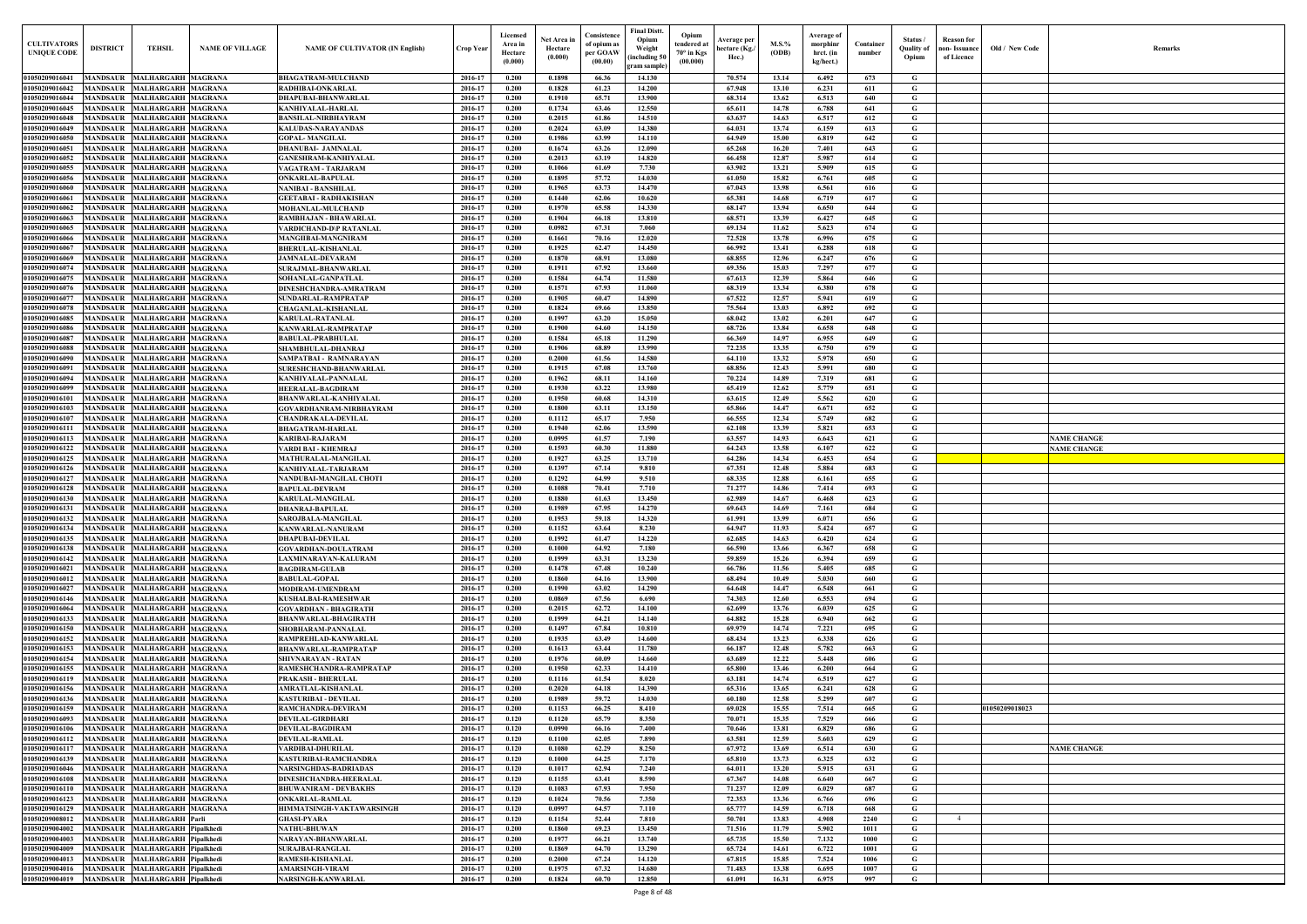| <b>CULTIVATORS</b><br>UNIQUE CODI               | <b>DISTRICT</b>                    | <b>TEHSIL</b>                                                    | <b>NAME OF VILLAGE</b>                                               | <b>NAME OF CULTIVATOR (IN English)</b>                     | Crop Year          | Licensed<br>Area in<br>Hectare<br>(0.000) | Net Area in<br>Hectare<br>(0.000) | Consistence<br>of opium as<br>per GOAW<br>(00.00) | Final Distt.<br>Opium<br>Weight<br>including 50)<br>gram sample) | Opium<br>tendered at<br>$70^\circ$ in Kgs<br>(00.000) | <b>Average per</b><br>hectare (Kg./<br>Hec.) | M.S.%<br><b>(ODB)</b> | Average of<br>morphinr<br>hrct. (in<br>kg/hect.) | Container<br>number | Status /<br>Quality of<br>Opium | <b>Reason for</b><br>non-Issuance<br>of Licence | Old / New Code | <b>Remark</b>      |
|-------------------------------------------------|------------------------------------|------------------------------------------------------------------|----------------------------------------------------------------------|------------------------------------------------------------|--------------------|-------------------------------------------|-----------------------------------|---------------------------------------------------|------------------------------------------------------------------|-------------------------------------------------------|----------------------------------------------|-----------------------|--------------------------------------------------|---------------------|---------------------------------|-------------------------------------------------|----------------|--------------------|
| 01050209004025                                  |                                    | MANDSAUR MALHARGARH Pipalkhedi                                   |                                                                      | <b>ONKAR-KANIRAM</b>                                       | 2016-17            | 0.200                                     | 0.1978                            | 60.59                                             | 13.880                                                           |                                                       | 60.738                                       | 13.91                 | 5.914                                            | 995                 | G                               |                                                 |                |                    |
| 01050209004027                                  | <b>MANDSAUR</b>                    | MALHARGARH Pipalkhedi                                            |                                                                      | SHRILAL-SITARAM                                            | 2016-17            | 0.200                                     | 0.1873                            | 63.68                                             | 13.490                                                           |                                                       | 65.520                                       | 13.43                 | 6.160                                            | 1002                | G                               |                                                 |                |                    |
| 01050209004041<br>01050209004030                | <b>MANDSAUR</b>                    | MANDSAUR MALHARGARH Pipalkhedi<br>MALHARGARH Pipalkhedi          |                                                                      | KANHIYALAL-NATHU<br>KISHANLAL-PYARA                        | 2016-17<br>2016-17 | 0.200<br>0.200                            | 0.1860<br>0.1922                  | 59.10<br>66.25                                    | 13.410<br>13.580                                                 |                                                       | 60.870<br>66.873                             | 15.94<br>15.25        | 6.792<br>7.138                                   | 996<br>1008         | G<br>$\mathbf G$                |                                                 |                |                    |
| 01050209004017                                  |                                    | MANDSAUR MALHARGARH Pipalkhedi                                   |                                                                      | JUJHAR-BAGDU                                               | 2016-17            | 0.120                                     | 0.0891                            | 68.62                                             | 6.530                                                            |                                                       | 71.840                                       | 13.52                 | 6.799                                            | 1009                | G                               |                                                 |                |                    |
| 01050209004032                                  | <b>MANDSAUR</b>                    | <b>MALHARGARH Pipalkhedi</b>                                     |                                                                      | KANKUBAI-MANGILAL                                          | 2016-17            | 0.120                                     | 0.0990                            | 69.17                                             | 7.710                                                            |                                                       | 76.959                                       | 13.46                 | 7.251                                            | 1013                | G                               |                                                 |                |                    |
| 01050209004036                                  | <b>MANDSAUR</b>                    | <b>MALHARGARH Pipalkhedi</b>                                     |                                                                      | KACHRIBAI-DEVILAL                                          | 2016-17            | 0.120                                     | 0.0852                            | 63.27                                             | 6.060                                                            |                                                       | 64.284                                       | 13.64                 | 6.138                                            | 1003                | G                               |                                                 |                |                    |
| 01050209004010                                  | <b>MANDSAUR</b>                    | <b>MALHARGARH Pipalkhedi</b>                                     |                                                                      | DILIP-VIRAM/ BHANWARLAL@RAMKANYA                           | 2016-17            | 0.120                                     | 0.1068                            | 64.35                                             | 8.410                                                            |                                                       | 72.387                                       | 13.38                 | 6.780                                            | 1005                | G                               |                                                 |                | <b>NAME CHANGE</b> |
| 01050209004018                                  | MANDSAUR                           | <b>MALHARGARH Pipalkhedi</b>                                     |                                                                      | SATYANARAYAN-JAISINGH                                      | 2016-17            | 0.120                                     | 0.0990                            | 63.89                                             | 6.910                                                            |                                                       | 63.707                                       | 12.79                 | 5.704                                            | 1004                | G                               |                                                 |                |                    |
| 01050209004023<br>01050209004005                | <b>MANDSAUR</b><br><b>MANDSAUR</b> | <b>MALHARGARH Pipalkhedi</b><br><b>MALHARGARH Pipalkhedi</b>     |                                                                      | DEVISINGH-BHAGWANSINGH<br><b>NANURAM-VARDA</b>             | 2016-17<br>2016-17 | 0.120<br>0.120                            | 0.1089<br>0.0690                  | 62.99<br>68.50                                    | 7.690<br>4.600                                                   |                                                       | 63.544<br>65.231                             | 14.53<br>14.23        | 6.463<br>6.498                                   | 998<br>1012         | G<br>G                          |                                                 |                |                    |
| 01050209004008                                  | <b>MANDSAUR</b>                    | <b>MALHARGARH Pipalkhedi</b>                                     |                                                                      | <b>SURAJBAI-SITARAM</b>                                    | 2016-17            | 0.120                                     | 0.1218                            | 66.50                                             | 8.560                                                            |                                                       | 66.765                                       | 12,44                 | 5.814                                            | 1010                | $\mathbf G$                     |                                                 |                |                    |
| 01050209004022                                  | <b>MANDSAUR</b>                    | <b>MALHARGARH Pipalkhedi</b>                                     |                                                                      | NARSINGH-CHAMPA                                            | 2016-17            | 0.120                                     | $\bf{0.1070}$                     | 62.76                                             | 8.520                                                            |                                                       | 71.392                                       | 14.23                 | 7.111                                            | 999                 | G                               |                                                 |                |                    |
| 01050209004042                                  | <b>MANDSAUR</b>                    | <b>MALHARGARH PIPALKHEDI</b>                                     |                                                                      | JUJHAR-KANWARLAL                                           | 2016-17            | 0.120                                     | 0.0959                            | 69.30                                             | 7.150                                                            |                                                       | 73.816                                       | 13.78                 | 7.120                                            | 1014                | G                               |                                                 |                |                    |
| 0105020902703                                   | MANDSAUR                           | <b>MALHARGARH RATAN PIPLYA</b>                                   |                                                                      | KASHIBAI-MODIRAM                                           | 2016-17            | 0.200<br>0.200                            | 0.1954                            | 51.53                                             | 13.720                                                           |                                                       | 51.688<br>15.595                             | 14.40                 | 5.210                                            | 2431                | $\mathbf G$                     | $\overline{4}$<br>$\overline{4}$                |                |                    |
| 0105020902706<br>0105020902710                  | MANDSAUR<br>MANDSAUR               | <b>MALHARGARH RATAN PIPLYA</b><br><b>MALHARGARH RATAN PIPLYA</b> |                                                                      | BHAGWANSINGH-BHAWANISINGH<br><b>BHERULAL-MAGANIRAM</b>     | 2016-17<br>2016-17 | 0.120                                     | 0.1941<br>0.1127                  | 61.77<br>54.61                                    | 3.430<br>7.430                                                   |                                                       | 51.428                                       | 10.88<br>16.35        | 1.188<br>5.886                                   | 2473<br>2434        | G<br>G                          | $\overline{4}$                                  |                |                    |
| 01050209027073                                  | MANDSAUR                           | <b>MALHARGARH RATAN PIPLYA</b>                                   |                                                                      | <b>JAGDISH-MOTILAL</b>                                     | 2016-17            | 0.120                                     | 0.1006                            | 51.50                                             | 7.560                                                            |                                                       | 55.288                                       | 15.75                 | 6.096                                            | 2435                | G                               | $\overline{4}$                                  |                |                    |
| 01050209027002                                  | MANDSAUR                           |                                                                  | <b>MALHARGARH RATAN PIPLYA</b>                                       | <b>LEELABAI-TULSIRAM</b>                                   | 2016-17            | 0.200                                     | 0.1996                            | 59.72                                             | 14.110                                                           |                                                       | 60.310                                       | 10.67                 | 4.505                                            | 2449                | G                               |                                                 |                |                    |
| 0105020902700                                   | MANDSAUR                           | <b>MALHARGARH RATAN PIPLYA</b>                                   |                                                                      | <b>GOVARDHAN-BHERA</b>                                     | 2016-17            | 0.200                                     | 0.1264                            | 65.75                                             | 8.900                                                            |                                                       | 66.139                                       | 11.98                 | 5.546                                            | 2495                | $\mathbf G$                     |                                                 |                |                    |
| 0105020902700                                   | MANDSAUR                           |                                                                  | MALHARGARH RATAN PIPLYA                                              | KARULAL - NANDRAM                                          | 2016-17            | 0.200                                     | 0.1946                            | 66.24                                             | 13.890                                                           |                                                       | 67.543                                       | 11.67                 | 5.518                                            | 2496                | G                               |                                                 |                |                    |
| 0105020902700<br>01050209027009                 | <b>MANDSAUR</b><br><b>MANDSAUR</b> | <b>MALHARGARH RATAN PIPLYA</b><br><b>MALHARGARH RATAN PIPLYA</b> |                                                                      | KISHANLAL-HANSRAJ<br>DHAPUBAI - VARDICHAND                 | 2016-17<br>2016-17 | 0.200<br>0.200                            | 0.1803<br>0.1967                  | 63.19<br>60.08                                    | 13.640<br>15.080                                                 |                                                       | 68.291<br>65.800                             | 9.37<br>13.57         | 4,479<br>6.250                                   | 2470<br>2450        | G<br>G                          |                                                 |                | <b>NAME CHANGE</b> |
| 01050209027010                                  |                                    | MANDSAUR MALHARGARH RATAN PIPLYA                                 |                                                                      | <b>NANDRAM MANGILAL</b>                                    | 2016-17            | 0.200                                     | 0.2016                            | 61.79                                             | 14.680                                                           |                                                       | 64,275                                       | 12.28                 | 5.525                                            | 2451                | G                               |                                                 |                |                    |
| 01050209027021                                  | <b>MANDSAUR</b>                    | MALHARGARH RATAN PIPLYA                                          |                                                                      | <b>GOPAL-PRABHULAL</b>                                     | 2016-17            | 0.200                                     | 0.1981                            | 61.20                                             | 14.880                                                           |                                                       | 65.668                                       | 13.94                 | 6.408                                            | 2452                | G                               |                                                 |                |                    |
| 01050209027023                                  |                                    | MANDSAUR MALHARGARH RATAN PIPLYA                                 |                                                                      | DEVILAL-NARAYAN                                            | 2016-17            | 0.200                                     | 0.1985                            | 58.14                                             | 14.750                                                           |                                                       | 61.717                                       | 13.69                 | 5.914                                            | 2436                | G                               |                                                 |                |                    |
| 01050209027032                                  | <b>MANDSAUR</b>                    | MALHARGARH RATAN PIPLYA                                          |                                                                      | <b>MANGILAL - BHERULAL</b>                                 | 2016-17            | 0.200                                     | 0.1936                            | 63.73                                             | 13.940                                                           |                                                       | 65.552                                       | 10.87                 | 4.988                                            | 2483                | G                               |                                                 |                |                    |
| 01050209027035<br>01050209027041                | <b>MANDSAUR</b>                    | MANDSAUR MALHARGARH RATAN PIPLYA                                 | <b>MALHARGARH RATAN PIPLYA</b>                                       | <b>BHERUSINGH-BHUWANISINGH</b>                             | 2016-17<br>2016-17 | 0.200<br>0.200                            | 0.1961<br>0.1968                  | 60.63<br>70.10                                    | 14.250<br>14.020                                                 |                                                       | 62.942<br>71.341                             | 12.45<br>10.17        | 5.485<br>5.079                                   | 2453<br>2497        | $\mathbf G$<br>G                |                                                 |                |                    |
| 01050209027043                                  | <b>MANDSAUR</b>                    | <b>MALHARGARH RATAN PIPLYA</b>                                   |                                                                      | RAMCHANDRA - NANURAM D/P KALURAM<br>SHANTIBAI-MANGILAL     | 2016-17            | 0.200                                     | 0.2001                            | 58.47                                             | 14.900                                                           |                                                       | 62.198                                       | 12.59                 | 5.481                                            | 2437                | G                               |                                                 |                |                    |
| 01050209027046                                  | <b>MANDSAUR</b>                    | <b>MALHARGARH RATAN PIPLYA</b>                                   |                                                                      | ISHWARLAL - RAMESHWAR                                      | 2016-17            | 0.200                                     | 0.1989                            | 58.97                                             | 15.170                                                           |                                                       | 64.253                                       | 12.80                 | 5.757                                            | 2438                | G                               |                                                 |                |                    |
| 01050209027051                                  | <b>MANDSAUR</b>                    | <b>MALHARGARH RATAN PIPLYA</b>                                   |                                                                      | SHAMBHUSINGH URF SHTAMSINGH - MUTI                         | 2016-17            | 0.200                                     | 0.1893                            | 63.04                                             | 13.510                                                           |                                                       | 64.273                                       | 12.04                 | 5.417                                            | 2471                | G                               |                                                 |                |                    |
| 01050209027056                                  | <b>MANDSAUR</b>                    | <b>MALHARGARH RATAN PIPLYA</b>                                   |                                                                      | <b>JUJHARSINGH-ONKARSINGH</b>                              | 2016-17            | 0.200                                     | 0.1995                            | 60.06                                             | 15.020                                                           |                                                       | 64.596                                       | 14.35                 | 6.489                                            | 2454                | G                               |                                                 |                |                    |
| 01050209027059                                  | <b>MANDSAUR</b>                    | <b>MALHARGARH RATAN PIPLYA</b>                                   |                                                                      | <b>HEMANTSINGH-MOHANSINGH</b>                              | 2016-17            | 0.200                                     | 0.1900                            | 65.93                                             | 13.460                                                           |                                                       | 66.721                                       | 12.47                 | 5.824                                            | 2490                | G                               |                                                 |                |                    |
| 01050209027061<br>01050209027063                | <b>MANDSAUR</b><br>MANDSAUR        | <b>MALHARGARH RATAN PIPLYA</b><br><b>MALHARGARH RATAN PIPLYA</b> |                                                                      | LUXMINARAYAN-KARUJI<br><b>BANSILAL-DHANJI</b>              | 2016-17<br>2016-17 | 0.200<br>0.200                            | 0.1959<br>0.1962                  | 61.55<br>64.14                                    | 13.890<br>14.220                                                 |                                                       | 62.343<br>66.411                             | 10.04<br>11.49        | 4.382<br>5.341                                   | 2455<br>2472        | $\mathbf G$<br>G                |                                                 |                |                    |
| 01050209027066                                  | <b>MANDSAUR</b>                    | <b>MALHARGARH RATAN PIPLYA</b>                                   |                                                                      | AMBALAL-KIAHANLAL                                          | 2016-17            | 0.200                                     | 0.1802                            | 61.67                                             | 13.670                                                           |                                                       | 66.831                                       | 12.08                 | 5.651                                            | 2474                | G                               |                                                 |                |                    |
| 0105020902706                                   | <b>MANDSAUI</b>                    | <b>MALHARGARH RATAN PIPLYA</b>                                   |                                                                      | SURENDRASINGH-AMARSINGH                                    | 2016-17            | 0.200                                     | 0.1836                            | 65.40                                             | 13.860                                                           |                                                       | 70.528                                       | 11.80                 | 5.826                                            | 2475                | G                               |                                                 |                |                    |
| 01050209027068                                  | MANDSAUR                           | <b>MALHARGARH RATAN PIPLYA</b>                                   |                                                                      | <b>GANESHRAM-BHAGIRATH</b>                                 | 2016-17            | 0.200                                     | 0.2013                            | 62.29                                             | 14.540                                                           |                                                       | 64,277                                       | 15.06                 | 6.776                                            | 2476                | G                               |                                                 |                |                    |
| 0105020902707                                   | MANDSAUI                           | <b>MALHARGARH RATAN PIPLYA</b>                                   |                                                                      | <b>BHUWANISINGH-AMARSINGH</b>                              | 2016-17            | 0.200                                     | 0.1942                            | 64.06                                             | 16.830                                                           |                                                       | 79.309                                       | 13.08                 | 7.262                                            | 2477                | $\mathbf G$                     |                                                 |                |                    |
| 0105020902707<br>0105020902707                  | <b>MANDSAUR</b><br>MANDSAUI        | <b>MALHARGARH RATAN PIPLYA</b><br><b>MALHARGARH RATAN PIPLYA</b> |                                                                      | <b>JAMNALAL-BHAGIRATH</b><br>VIMALKUNWAR-MADANSINGH        | 2016-17<br>2016-17 | 0.200<br>0.200                            | 0.1898<br>0.1943                  | 60.98<br>59.82                                    | 13.920<br>14.360                                                 |                                                       | 63.888<br>63.160                             | 14.07<br>14.39        | 6.293<br>6.362                                   | 2478<br>2439        | $\mathbf G$<br>G                |                                                 |                |                    |
| <b>0105020902707</b>                            | MANDSAUR                           |                                                                  | MALHARGARH RATAN PIPLYA                                              | RAMDAYAL-NARAYAN                                           | $2016 - 1'$        | 0.200                                     | 0.1857                            | 58.86                                             | 13.460                                                           |                                                       | 60.947                                       | 14.59                 | 6.225                                            | 2440                | G                               |                                                 |                |                    |
| 01050209027078                                  | <b>MANDSAUR</b>                    | MALHARGARH RATAN PIPLYA                                          |                                                                      | <b>LUXMANSINGH-JUJHARSINGH</b>                             | 2016-17            | 0.200                                     | 0.1895                            | 66.23                                             | 14.280                                                           |                                                       | 71.298                                       | 12.49                 | 6.234                                            | 2479                | G                               |                                                 |                |                    |
| 01050209027079 MANDSAUR MALHARGARH RATAN PIPLYA |                                    |                                                                  |                                                                      | <b>BHULIBAI D/O PARTHA W/O AMBALAL</b>                     | 2016-17            | 0.200                                     | 0.1934                            | 69.70                                             | 13.800                                                           |                                                       | 71.049                                       | 13.04                 | 6.485                                            | 2441                | G                               |                                                 |                |                    |
| 01050209027081                                  |                                    |                                                                  | MANDSAUR MALHARGARH RATAN PIPLYA                                     | PARASRAM-NANURAM                                           | 2016-17            | 0.200                                     | 0.2013                            | 61.19                                             | 14.520                                                           |                                                       | 63.055                                       | 13.66                 | 6.029                                            | 2456                | G                               |                                                 |                |                    |
| 01050209027082<br>01050209027083                |                                    |                                                                  | MANDSAUR MALHARGARH RATAN PIPLYA<br>MANDSAUR MALHARGARH RATAN PIPLYA | MANGILAL-BHANWARLAL<br><b>KALUDAS-NARAYANDAS</b>           | 2016-17<br>2016-17 | 0.200<br>0.200                            | 0.1823<br>0.1997                  | 61.82<br>64.38                                    | 13.350<br>14.610                                                 |                                                       | 64.673<br>67.285                             | 13.65<br>13.39        | 6.180<br>6.307                                   | 2457<br>2432        | G<br>$\mathbf{G}$               |                                                 |                |                    |
| 01050209027084                                  |                                    |                                                                  | MANDSAUR MALHARGARH RATAN PIPLYA                                     | KANCHANBAI-CHAGANLAL                                       | 2016-17            | 0.200                                     | 0.1978                            | 59.86                                             | 14.970                                                           |                                                       | 64.716                                       | 10.94                 | 4.956                                            | 2458                | $\mathbf G$                     |                                                 |                | <b>NAME CHANGE</b> |
| 01050209027086                                  |                                    |                                                                  | MANDSAUR MALHARGARH RATAN PIPLYA                                     | <b>KARIBAI - JAGANNATH</b>                                 | 2016-17            | 0.200                                     | 0.1930                            | 67.25                                             | 13.760                                                           |                                                       | 68.492                                       | 13.55                 | 6.497                                            | 2491                | $\mathbf{G}$                    |                                                 |                |                    |
| 01050209027099                                  |                                    |                                                                  | MANDSAUR MALHARGARH RATAN PIPLYA                                     | <b>KANHIYALAL-VARDHA</b>                                   | 2016-17            | 0.200                                     | 0.2008                            | 63.64                                             | 14.920                                                           |                                                       | 67.549                                       | 13.12                 | 6.204                                            | 2459                | $\mathbf{G}$                    |                                                 |                |                    |
| 01050209027103                                  |                                    |                                                                  | MANDSAUR MALHARGARH RATAN PIPLYA                                     | PRABHULAL-NARAYAN                                          | 2016-17            | 0.200                                     | 0.0000                            | 0.00                                              | 0.000                                                            |                                                       | 0.000                                        | 0.000                 | 0.000                                            |                     | $\mathbf{F}$                    |                                                 |                |                    |
| 01050209027104<br>01050209027112                |                                    | MANDSAUR MALHARGARH RATAN PIPLYA                                 | MANDSAUR MALHARGARH RATAN PIPLYA                                     | SHANKARLAL-GANGARAM<br><b>KISHANLAL-NANDA</b>              | 2016-17<br>2016-17 | 0.200<br>0.200                            | 0.2025<br>0.1882                  | 65.73<br>58.35                                    | 14.190<br>13.040                                                 |                                                       | 65.797<br>57.757                             | 12.29<br>15.01        | 5.661<br>6.068                                   | 2480<br><b>S4</b>   | $\mathbf G$<br>$\mathbf G$      |                                                 |                |                    |
| 01050209027116                                  |                                    |                                                                  | MANDSAUR MALHARGARH RATAN PIPLYA                                     | <b>JAMNABAI-RATANLAL</b>                                   | 2016-17            | 0.200                                     | 0.1888                            | 60.36                                             | 13.320                                                           |                                                       | 60.836                                       | 14.30                 | 6.090                                            | 2443                | $\mathbf G$                     |                                                 |                |                    |
| 01050209027096                                  | MANDSAUR                           | MALHARGARH RATAN PIPLYA                                          |                                                                      | <b>MOHANBAI-SITARAM</b>                                    | 2016-17            | 0.200                                     | 0.1976                            | 62.72                                             | 14.600                                                           |                                                       | 66.204                                       | 12.68                 | 5.876                                            | 2460                | $\mathbf G$                     |                                                 |                |                    |
| 01050209027033                                  | <b>MANDSAUR</b>                    |                                                                  | MALHARGARH RATAN PIPLYA                                              | SITABAI - NATHULAL                                         | 2016-17            | 0.200                                     | 0.1930                            | 55.91                                             | 14.540                                                           |                                                       | 60.170                                       | 17.37                 | 7.316                                            | 2433                | $\mathbf G$                     |                                                 |                |                    |
| 01050209027117                                  | <b>MANDSAUR</b>                    | MALHARGARH RATAN PIPLYA                                          |                                                                      | VARDIBAI-RATANLAL                                          | 2016-17            | 0.200                                     | 0.1952                            | 59.42                                             | 15.080                                                           |                                                       | 65.578                                       | 12.18                 | 5.591                                            | 2444                | $\mathbf G$                     |                                                 |                |                    |
| 01050209027127<br>01050209027047                | <b>MANDSAUR</b><br><b>MANDSAUR</b> | MALHARGARH RATAN PIPLYA<br>MALHARGARH RATAN PIPLYA               |                                                                      | KISHANSINGH-BAHADURSINGH<br><b>KASHIBAI-VARDICHAND</b>     | 2016-17<br>2016-17 | 0.200<br>0.200                            | 0.1908<br>0.1752                  | 62.09<br>61.03                                    | 14.230<br>12.580                                                 |                                                       | 66.153<br>62.602                             | 12.30<br>14.29        | 5.696<br>6.262                                   | 2463<br>2464        | $\mathbf G$<br>$\mathbf G$      |                                                 |                |                    |
| 01050209027128                                  | <b>MANDSAUR</b>                    | MALHARGARH RATAN PIPLYA                                          |                                                                      | <b>DEVISINGH-MOHANSINGH</b>                                | 2016-17            | 0.200                                     | 0.1813                            | 57.05                                             | 13.680                                                           |                                                       | 61.494                                       | 12.88                 | 5.544                                            | 2442                | $\mathbf G$                     |                                                 |                |                    |
| 01050209027050                                  | <b>MANDSAUR</b>                    | MALHARGARH RATAN PIPLYA                                          |                                                                      | <b>NAHRSINGH-MOTISINGH</b>                                 | 2016-17            | 0.200                                     | 0.1887                            | 65.19                                             | 13.340                                                           |                                                       | 65.834                                       | 11.97                 | 5.516                                            | 2481                | $\mathbf{G}$                    |                                                 |                |                    |
| 01050209027024                                  | <b>MANDSAUR</b>                    | MALHARGARH RATAN PIPLYA                                          |                                                                      | RAMNARAYAN - GULABCHANDRA                                  | 2016-17            | 0.200                                     | 0.2059                            | 58.89                                             | 15.020                                                           |                                                       | 61.369                                       | 12.92                 | 5.550                                            | 2461                | $\mathbf G$                     |                                                 |                |                    |
| 01050209027053                                  | <b>MANDSAUR</b>                    | MALHARGARH RATAN PIPLYA                                          |                                                                      | <b>MANGIBAI - JAGDISH</b>                                  | 2016-17            | 0.200                                     | 0.1868                            | 61.05                                             | 12.780                                                           |                                                       | 59.668                                       | 13.92                 | 5.814                                            | 2462                | $\mathbf G$                     |                                                 |                |                    |
| 01050209027130                                  | <b>MANDSAUR</b>                    | <b>MALHARGARH RATAN PIPLYA</b>                                   |                                                                      | ABDUL RAJIK - HUSSAIN AHMAD                                | 2016-17<br>2016-17 | 0.200<br>0.200                            | 0.1998<br>0.1970                  | 63.04<br>60.35                                    | 14.030<br>13.960                                                 |                                                       | 63.238                                       | 9.12<br>12.06         | 4.037                                            | 2465<br>2466        | $\mathbf G$<br>$\mathbf G$      |                                                 |                |                    |
| 01050209027131<br>01050209027097                | <b>MANDSAUR</b><br><b>MANDSAUR</b> | MALHARGARH RATAN PIPLYA                                          | <b>MALHARGARH RATAN PIPLYA</b>                                       | <b>PRABHUBAI - DOLA</b><br><b>RATAN-NANDA</b>              | 2016-17            | 0.200                                     | 0.1908                            | 63.16                                             | 13.800                                                           |                                                       | 61.096<br>65.262                             | 11.16                 | 5.158<br>5.098                                   | 2482                | G                               |                                                 |                |                    |
| 01050209027011                                  | <b>MANDSAUR</b>                    | MALHARGARH RATAN PIPLYA                                          |                                                                      | SAJJNBAI-MANGILAL                                          | 2016-17            | 0.120                                     | 0.1190                            | 58.90                                             | 8.780                                                            |                                                       | 62.084                                       | 14.53                 | 6.314                                            | 2445                | $\mathbf G$                     |                                                 |                |                    |
| 01050209027108                                  | <b>MANDSAUR</b>                    |                                                                  | MALHARGARH RATAN PIPLYA                                              | RAMLAL-HARIRAM                                             | 2016-17            | 0.120                                     | 0.1122                            | 58.43                                             | 8.640                                                            |                                                       | 64.278                                       | 11.33                 | 5.098                                            | 2446                | $\mathbf G$                     |                                                 |                |                    |
| 01050209027012                                  |                                    |                                                                  | MANDSAUR MALHARGARH RATAN PIPLYA                                     | <b>BHAGATRAM-UNKAR</b>                                     | 2016-17            | 0.120                                     | 0.1012                            | 64.49                                             | 7.640                                                            |                                                       | 69.555                                       | 10.68                 | 5.200                                            | 2484                | $\mathbf G$                     |                                                 |                |                    |
| 01050209027016                                  |                                    |                                                                  | MANDSAUR MALHARGARH RATAN PIPLYA                                     | <b>SALAGRAM-BABRU</b>                                      | 2016-17            | 0.120                                     | 0.1096                            | 58.04                                             | 8.350                                                            |                                                       | 63.166                                       | 11.84                 | 5.235                                            | 2447                | $\mathbf{G}$                    |                                                 |                |                    |
| 01050209027019<br>01050209027075                |                                    |                                                                  | MANDSAUR MALHARGARH RATAN PIPLYA<br>MANDSAUR MALHARGARH RATAN PIPLYA | <b>RAMDAYALMADHU</b><br><b>GENDKUNWAR-DHOOLSINGH</b>       | 2016-17<br>2016-17 | 0.120<br>0.120                            | 0.1148<br>0.1204                  | 61.71<br>64.28                                    | 8.150<br>8.370                                                   |                                                       | 62.587<br>63.837                             | 11.73<br>12.69        | 5.139<br>5.671                                   | 2448<br>2485        | $\mathbf G$<br>$\mathbf{G}$     |                                                 |                | <b>NAME CHANGE</b> |
| 01050209027102                                  |                                    |                                                                  | MANDSAUR MALHARGARH RATAN PIPLYA                                     | KARULAL-SHANKARLAL                                         | 2016-17            | 0.120                                     | 0.1020                            | 64.57                                             | 7.150                                                            |                                                       | 64.656                                       | 13.66                 | 6.183                                            | 2486                | $\mathbf G$                     |                                                 |                |                    |
| 01050209027008                                  |                                    |                                                                  | MANDSAUR MALHARGARH RATAN PIPLYA                                     | <b>FAKIRCHAND - PRABHULAL</b>                              | 2016-17            | 0.120                                     | 0.1138                            | 64.98                                             | 8.600                                                            |                                                       | 70.149                                       | 10.73                 | 5.269                                            | 2487                | $\mathbf G$                     |                                                 |                |                    |
| 01050209027042                                  |                                    |                                                                  | MANDSAUR MALHARGARH RATAN PIPLYA                                     | SHREERAM-RAMCHAND                                          | 2016-17            | 0.120                                     | 0.1172                            | 60.15                                             | 8.560                                                            |                                                       | 62.755                                       | 13.75                 | 6.041                                            | 2467                | $\mathbf G$                     |                                                 |                |                    |
| 01050209027089                                  |                                    | MANDSAUR MALHARGARH RATAN PIPLYA                                 |                                                                      | NANDRAM-KASHIRAM                                           | 2016-17            | 0.120                                     | 0.1198                            | 65.64                                             | 8.850                                                            |                                                       | 69.273                                       | 11.72                 | 5.683                                            | 2492                | $\mathbf{G}$                    |                                                 |                |                    |
| 01050209027004<br>01050209027013                |                                    | MANDSAUR MALHARGARH RATAN PIPLYA                                 | MANDSAUR MALHARGARH RATAN PIPLYA                                     | <b>MANOHARBAI - PURALAL</b><br><b>GHEESABAI - GANGARAM</b> | 2016-17<br>2016-17 | 0.120<br>0.120                            | 0.1228<br>0.1152                  | 63.36<br>67.82                                    | 9.320<br>8.310                                                   |                                                       | 68.697<br>69.887                             | 13.16<br>12.56        | 6.328<br>6.145                                   | 2468<br>2494        | $\mathbf G$<br>$\mathbf G$      |                                                 |                | <b>NAME CHANGE</b> |
| 01050209027017                                  |                                    | MANDSAUR MALHARGARH RATAN PIPLYA                                 |                                                                      | <b>GABBA-MOTI</b>                                          | 2016-17            | 0.120                                     | 0.1033                            | 64.13                                             | 7.430                                                            |                                                       | 65.895                                       | 12.97                 | 5.983                                            | 2488                | $\mathbf G$                     |                                                 |                |                    |
| 01050209027018                                  |                                    | MANDSAUR MALHARGARH RATAN PIPLYA                                 |                                                                      | <b>BHUANISHANKAR-MANGILAL</b>                              | 2016-17            | 0.120                                     | 0.1188                            | 65.31                                             | 9.200                                                            |                                                       | 72.255                                       | 12.45                 | 6.297                                            | 2489                | $\mathbf{G}$                    |                                                 |                |                    |
|                                                 |                                    |                                                                  |                                                                      |                                                            |                    |                                           |                                   |                                                   |                                                                  |                                                       |                                              |                       |                                                  |                     |                                 |                                                 |                |                    |

| $\mathbf{Old} \, / \,$ New Code | Remarks            |
|---------------------------------|--------------------|
|                                 |                    |
|                                 |                    |
|                                 |                    |
|                                 | <b>NAME CHANGE</b> |
|                                 |                    |
|                                 |                    |
|                                 |                    |
|                                 |                    |
|                                 |                    |
|                                 |                    |
|                                 | <b>NAME CHANGE</b> |
|                                 |                    |
|                                 |                    |
|                                 |                    |
|                                 |                    |
|                                 |                    |
|                                 |                    |
|                                 |                    |
|                                 |                    |
|                                 |                    |
|                                 |                    |
|                                 |                    |
|                                 | <b>NAME CHANGE</b> |
|                                 |                    |
|                                 |                    |
|                                 |                    |
|                                 |                    |
|                                 |                    |
|                                 |                    |
|                                 |                    |
|                                 |                    |
|                                 |                    |
|                                 |                    |
|                                 | <b>NAME CHANGE</b> |
|                                 |                    |
|                                 |                    |
|                                 | <b>NAME CHANGE</b> |
|                                 |                    |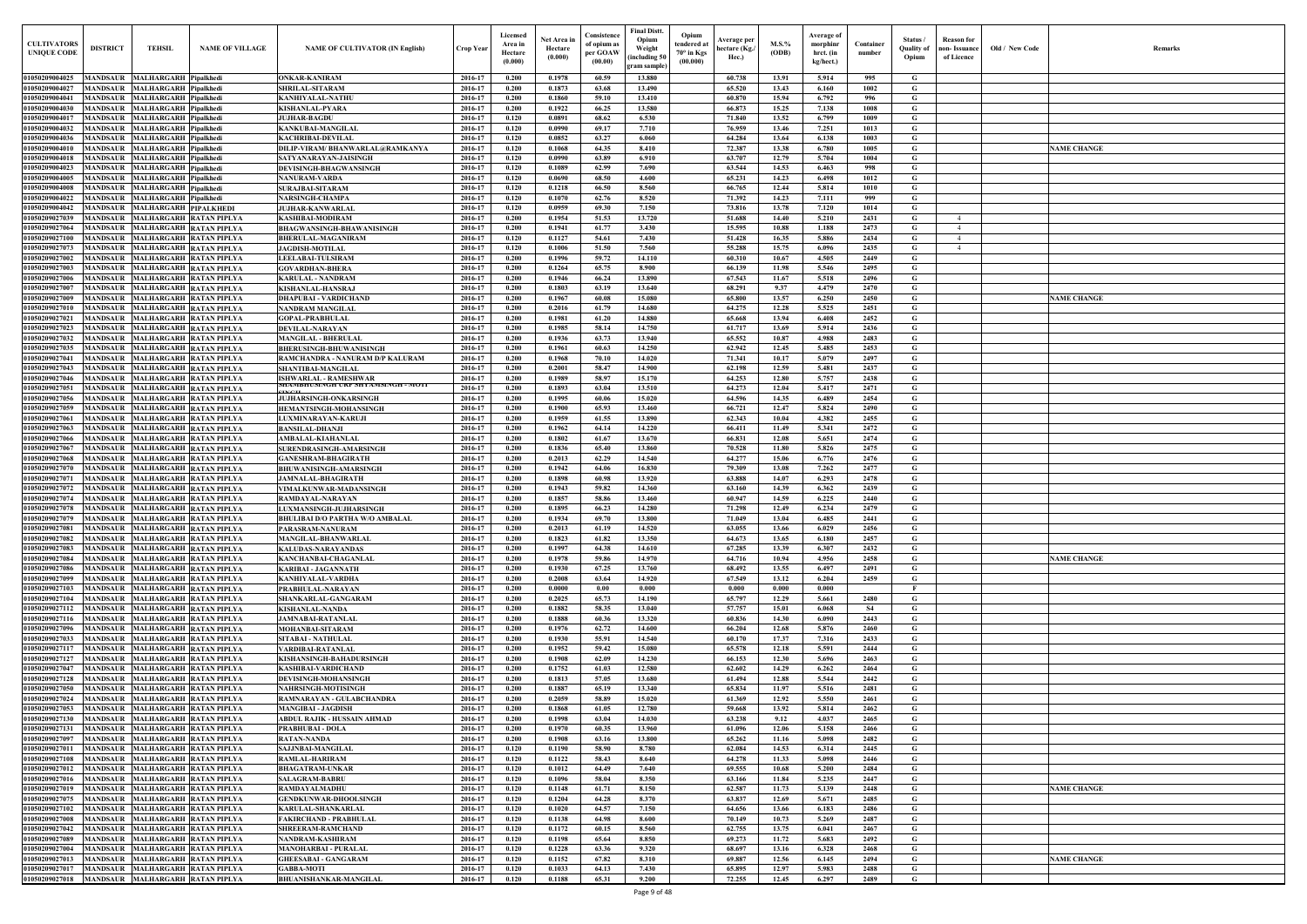| Old / New Code | Remarks                   |
|----------------|---------------------------|
|                |                           |
|                |                           |
|                |                           |
|                |                           |
|                |                           |
|                |                           |
|                |                           |
|                | <b>NAME CHANGE</b>        |
|                |                           |
|                |                           |
|                |                           |
|                |                           |
|                |                           |
|                |                           |
|                |                           |
|                | <b>NAME CHANGE</b>        |
|                |                           |
|                |                           |
|                |                           |
|                |                           |
|                |                           |
|                |                           |
|                |                           |
|                |                           |
|                |                           |
|                |                           |
|                |                           |
|                | <b>TRANSFER TO SENSDI</b> |
|                |                           |
|                |                           |
|                |                           |
|                |                           |
|                |                           |
|                |                           |
|                |                           |
|                |                           |
|                |                           |
|                |                           |
|                |                           |
|                |                           |
|                |                           |
|                |                           |
|                |                           |
|                | <b>NAME CHANGE</b>        |
|                | <b>NAME CORRECTION</b>    |
|                |                           |
|                |                           |
|                |                           |
|                | <b>NAME CHANGE</b>        |
|                |                           |
|                | <b>NAME CHANGE</b>        |
|                |                           |
|                |                           |
|                |                           |
|                |                           |
|                |                           |
|                |                           |
|                |                           |
|                |                           |
|                |                           |
|                |                           |
|                |                           |
| 1050209006085  | <b>NAME CORRECTION</b>    |
|                |                           |

| <b>CULTIVATORS</b><br><b>UNIQUE CODI</b>                      | <b>DISTRICT</b>                    | <b>TEHSIL</b>                                                | <b>NAME OF VILLAGE</b> | <b>NAME OF CULTIVATOR (IN English)</b>                         | <b>Crop Year</b>   | Licensed<br>Area in<br>Hectare<br>(0.000) | Net Area in<br>Hectare<br>(0.000) | Consistence<br>of opium as<br>per GOAW<br>(00.00) | Final Distt.<br>Opium<br>Weight<br>including 50)<br>gram sample | Opium<br>tendered at<br>70° in Kgs<br>(00.000) | Average per<br>hectare (Kg./<br>Hec.) | $M.S.$ %<br>(ODB) | Average of<br>morphinr<br>hrct. (in<br>kg/hect.) | Container<br>number | Status<br><b>Quality of</b><br>Opium | <b>Reason</b> for<br>non- Issuance<br>of Licence | Old / New Code | <b>Remark</b>             |
|---------------------------------------------------------------|------------------------------------|--------------------------------------------------------------|------------------------|----------------------------------------------------------------|--------------------|-------------------------------------------|-----------------------------------|---------------------------------------------------|-----------------------------------------------------------------|------------------------------------------------|---------------------------------------|-------------------|--------------------------------------------------|---------------------|--------------------------------------|--------------------------------------------------|----------------|---------------------------|
| 01050209027031                                                |                                    | MANDSAUR MALHARGARH RATAN PIPLYA                             |                        | <b>BAGDIRAM-ONKAR</b>                                          | 2016-17            | 0.120                                     | 0.1167                            | 65.76                                             | 8.140                                                           |                                                | 65.526                                | 13.52             | 6.201                                            | 2493                | G                                    |                                                  |                |                           |
| 01050209027062                                                | <b>MANDSAUR</b>                    | <b>MALHARGARH RATAN PIPLYA</b>                               |                        | <b>BAPULAL-PRABHULAL</b>                                       | 2016-17            | 0.120                                     | 0.1141                            | 62.05                                             | 8.070                                                           |                                                | 62.690                                | 13.88             | 6.091                                            | 2469                | G                                    |                                                  |                |                           |
| 01050209005005<br>01050209005007                              | <b>MANDSAUR</b><br><b>MANDSAUR</b> | <b>MALHARGARH RUPARAIL</b>                                   |                        | <b>BAGDU-BHUWAN</b>                                            | 2016-17<br>2016-17 | 0.200<br>0.200                            | 0.1918<br>0.1931                  | 65.19<br>60.74                                    | 14.470<br>13.930                                                |                                                | 70.260<br>62.594                      | 14.63<br>12.00    | 7.195                                            | 496<br>488          | G<br>G                               |                                                  |                |                           |
| 01050209005008                                                | <b>MANDSAUR</b>                    | <b>MALHARGARH RUPARAIL</b><br><b>MALHARGARH RUPARAIL</b>     |                        | <b>RAISINGH-KALU</b><br>RODELAL - BHANWARLAL                   | 2016-17            | 0.200                                     | 0.1987                            | 63.56                                             | 14.780                                                          |                                                | 67.539                                | 15.84             | 5.258<br>7.489                                   | 490                 | G                                    |                                                  |                |                           |
| 01050209005009                                                | <b>MANDSAUR</b>                    | <b>MALHARGARH RUPARAIL</b>                                   |                        | <b>RATAN-AMRA</b>                                              | 2016-17            | 0.200                                     | 0.2001                            | 66.29                                             | 14.970                                                          |                                                | 70.849                                | 15.33             | 7.603                                            | 508                 | $\mathbf G$                          |                                                  |                |                           |
| 01050209005010                                                | <b>MANDSAUR</b>                    | <b>MALHARGARH RUPARAIL</b>                                   |                        | <b>BHAGWAN-AMRA</b>                                            | 2016-17            | 0.200                                     | 0.1976                            | 64.68                                             | 14.100                                                          |                                                | 65.931                                | 14.38             | 6.637                                            | 497                 | G                                    |                                                  |                |                           |
| 01050209005013                                                | <b>MANDSAUR</b>                    | <b>MALHARGARH RUPARAII</b>                                   |                        | <b>SHAMBHULAL-CHUNNILAL</b>                                    | 2016-17            | 0.200                                     | 0.1907                            | 65.26                                             | 13.760                                                          |                                                | 67.267                                | 13.58             | 6.395                                            | 498                 | $\mathbf G$                          |                                                  |                |                           |
| 01050209005015<br>01050209005021                              | <b>MANDSAUR</b><br><b>MANDSAUR</b> | <b>MALHARGARH RUPARAIL</b><br><b>MALHARGARH RUPARAII</b>     |                        | NANDLAL-RATANLAL<br><b>NYALIBAI - NANDRAM</b>                  | 2016-17<br>2016-17 | 0.200<br>0.200                            | 0.1992<br>0.1914                  | 64.24<br>55.46                                    | 14.900<br>13.970                                                |                                                | 68.644<br>57.826                      | 13.68<br>17.31    | 6.573<br>7.007                                   | 491<br>485          | G<br>G                               |                                                  |                | <b>NAME CHANGE</b>        |
| 0105020900502                                                 | <b>MANDSAUF</b>                    | <b>MALHARGARH RUPARAIL</b>                                   |                        | RUNGLAL-KISHANLAL                                              | 2016-17            | 0.200                                     | 0.1998                            | 57.87                                             | 14.760                                                          |                                                | 61.071                                | 15.88             | 6.789                                            | 486                 | G                                    |                                                  |                |                           |
| 01050209005025                                                | <b>MANDSAUR</b>                    | <b>MALHARGARH RUPARAII</b>                                   |                        | <b>ANTARSINGH - NANURAM</b>                                    | 2016-17            | 0.200                                     | 0.2005                            | 65.18                                             | 14.280                                                          |                                                | 66.319                                | 14.71             | 6.829                                            | 499                 | $\mathbf G$                          |                                                  |                |                           |
| 0105020900502                                                 | MANDSAUR                           | <b>MALHARGARH RUPARAII</b>                                   |                        | KALABAI - BHAGIRATH                                            | 2016-17            | 0.200                                     | 0.1813                            | 67.14                                             | 13.460                                                          |                                                | 71.207                                | 14.37             | 7.163                                            | 500                 | $\mathbf G$                          |                                                  |                |                           |
| 01050209005028                                                | <b>MANDSAUR</b>                    | <b>MALHARGARH RUPARAIL</b>                                   |                        | <b>BHARAT-NATHULAL</b>                                         | 2016-17            | 0.200                                     | 0.1836                            | 68.54                                             | 13.750                                                          |                                                | 73.327                                | 12.31             | 6.319                                            | 501                 | $\mathbf G$                          |                                                  |                |                           |
| 0105020900503<br>0105020900500                                | MANDSAUR<br>MANDSAUR               | <b>MALHARGARH RUPARAIL</b><br><b>MALHARGARH RUPARAIL</b>     |                        | <b>KALUSINGH-RAMLAL</b><br>BHUWANISINGH - UDAYSINGH            | 2016-17<br>2016-17 | 0.200<br>0.200                            | 0.1827<br>0.1209                  | 67.45<br>60.87                                    | 13.440<br>9.100                                                 |                                                | 70.881<br>65.450                      | 13.21<br>15.16    | 6.555<br>6.946                                   | 502<br>489          | G<br>G                               |                                                  |                |                           |
| 0105020900500                                                 | MANDSAUR                           | <b>MALHARGARH RUPARAIL</b>                                   |                        | KANWARLAL-BHANWARLAL                                           | 2016-17            | 0.200                                     | 0.1785                            | 63.78                                             | 12.600                                                          |                                                | 64.313                                | 14.14             | 6.366                                            | 503                 | G                                    |                                                  |                |                           |
| 01050209005003                                                | <b>MANDSAUR</b>                    | <b>MALHARGARH RUPARAIL</b>                                   |                        | RAMA-HIRA                                                      | 2016-17            | 0.200                                     | 0.1920                            | 64.58                                             | 14.140                                                          |                                                | 67.942                                | 12.00             | 5.707                                            | 492                 | G                                    |                                                  |                |                           |
| 0105020900501                                                 | <b>MANDSAUR</b>                    | <b>MALHARGARH RUPARAIL</b>                                   |                        | NAHARSINGH-BHANWARSINGH                                        | 2016-17            | 0.120                                     | 0.0960                            | 56.87                                             | 6.660                                                           |                                                | 56.364                                | 13.40             | 5.287                                            | 487                 | G                                    |                                                  |                |                           |
| 0105020900500                                                 |                                    | MANDSAUR MALHARGARH RUPARAIL                                 |                        | AMARSINGH-JUJHARSINGH                                          | 2016-17            | 0.120                                     | 0.1100                            | 64.76                                             | 7.880                                                           |                                                | 66.272                                | 12.89             | 5.980                                            | 495                 | G                                    |                                                  |                |                           |
| 0105020900503<br>01050209005011                               | <b>MANDSAUR</b>                    | <b>MALHARGARH RUPARAIL</b><br>MANDSAUR MALHARGARH RUPARAIL   |                        | NARSINGH-KANWARLAL @ SUNDARBAI<br><b>DEVISINGH-SARDARSINGH</b> | 2016-17<br>2016-17 | 0.120<br>0.120                            | 0.0784<br>0.1152                  | 64.79<br>63.08                                    | 5.830<br>8.140                                                  |                                                | 68.826<br>63.671                      | 13.92<br>14.49    | 6.707<br>6.459                                   | 494<br>504          | G<br>G                               |                                                  |                | <b>NAME CHANGE</b>        |
| 01050209005016                                                | <b>MANDSAUR</b>                    | <b>MALHARGARH RUPARAIL</b>                                   |                        | PRABHULAL-RAMLAL                                               | 2016-17            | 0.120                                     | 0.1194                            | 62.28                                             | 8.570                                                           |                                                | 63.860                                | 14.60             | 6.526                                            | 505                 | G                                    |                                                  |                |                           |
| 01050209005019                                                |                                    | MANDSAUR MALHARGARH RUPARAIL                                 |                        | PRAVATSINGH-JUJHARSINGH                                        | 2016-17            | 0.120                                     | 0.1213                            | 65.68                                             | 8.740                                                           |                                                | 67.609                                | 11.36             | 5.376                                            | 506                 | $\mathbf G$                          |                                                  |                |                           |
| 01050209005023                                                | <b>MANDSAUR</b>                    | <b>MALHARGARH RUPARAIL</b>                                   |                        | MOHANKUNWAR-MADANSINGH                                         | 2016-17            | 0.120                                     | 0.1000                            | 65.23                                             | 7.040                                                           |                                                | 65.600                                | 14.55             | 6.682                                            | 493                 | G                                    |                                                  |                |                           |
| 01050209005041<br>01050209013085                              | <b>MANDSAUR</b><br><b>MANDSAUR</b> | <b>MALHARGARH RUPARAII</b><br><b>MALHARGARH SANJIT</b>       |                        | RAMA-KACHRU                                                    | 2016-17<br>2016-17 | 0.120<br>0.200                            | 0.1176<br>0.1982                  | 67.16<br>66.58                                    | 8.250<br>4.010                                                  |                                                | 67.304<br>19.243                      | 12.00<br>12.98    | 5.654<br>1.748                                   | 507<br>1344         | G<br>$\mathbf G$                     | $\overline{4}$                                   |                |                           |
| 01050209013017                                                | MANDSAUR                           | <b>MALHARGARH SANJIT</b>                                     |                        | SOHANBAI-MANGILAL<br>ABRAR-ISHAK                               | 2016-17            | 0.200                                     | 0.1805                            | 66.03                                             | 12.430                                                          |                                                | 64.958                                | 12.92             | 5.875                                            | 1343                | G                                    |                                                  |                |                           |
| 01050209013030                                                | <b>MANDSAUR</b>                    | <b>MALHARGARH SANJIT</b>                                     |                        | <b>MAJIDKHA-MO.FARID</b>                                       | 2016-17            | 0.200                                     | 0.1896                            | 64.79                                             | 13.690                                                          |                                                | 66.830                                | 13.47             | 6.301                                            | 1336                | G                                    |                                                  |                |                           |
| 01050209013015                                                | <b>MANDSAUR</b>                    | <b>MALHARGARH SANJIT</b>                                     |                        | CHATURBHUJ-KASHIRAM                                            | 2016-17            | 0.200                                     | 0.1518                            | 63.85                                             | 10.650                                                          |                                                | 63.992                                | 13.92             | 6.236                                            | 1339                | G                                    |                                                  |                |                           |
| 01050209013018                                                | <b>MANDSAUR</b>                    | <b>MALHARGARH SANJIT</b>                                     |                        | SHOKATKHA-MUSHTAKKHA                                           | 2016-17            | 0.200                                     | 0.1890                            | 65.16                                             | 13.460                                                          |                                                | 66.291                                | 12.97             | 6.019                                            | 1337                | $\mathbf G$                          |                                                  |                |                           |
| 01050209013089<br>01050209013069                              | MANDSAUR<br><b>MANDSAUR</b>        | <b>MALHARGARH SANJIT</b><br><b>MALHARGARH SANJIT</b>         |                        | SHARAD KUMAR-MISHRILAL JEN                                     | 2016-17<br>2016-17 | 0.200<br>0.120                            | 0.1890<br>0.1087                  | 61.89<br>64.02                                    | 13.070<br>7.810                                                 |                                                | 61.142<br>65.712                      | 14.02<br>14.31    | 6.000<br>6.582                                   | 1340<br>1338        | G<br>G                               |                                                  |                |                           |
| 0105020901301                                                 | <b>MANDSAUR</b>                    | <b>MALHARGARH SANJIT</b>                                     |                        | MANGIBAI-HIRALAL M/O SITABAI<br>SOHANBAI-MANGILAL              | 2016-17            | 0.120                                     | 0.0829                            | 64.93                                             | 6.180                                                           |                                                | 69.143                                | 13.83             | 6.694                                            | 1347                | G                                    |                                                  |                |                           |
| 01050209013020                                                | <b>MANDSAUR</b>                    | <b>MALHARGARH SANJIT</b>                                     |                        | SARIFKHA - SAKURKHA                                            | 2016-17            | 0.120                                     | 0.1040                            | 64.64                                             | 7.410                                                           |                                                | 65.798                                | 14.56             | 6.706                                            | 1341                | $\mathbf G$                          |                                                  |                |                           |
| 01050209013082                                                | <b>MANDSAUR</b>                    | <b>MALHARGARH SANJIT</b>                                     |                        | RADHABAI-MOHANLAI                                              | 2016-17            | 0.120                                     | $\bf{0.1000}$                     | 65.78                                             | 7.230                                                           |                                                | 67.940                                | 14.72             | 7.001                                            | 1345                | G                                    |                                                  |                | <b>TRANSFER TO SENSDI</b> |
| 01050209013054                                                | <b>MANDSAUR</b>                    | <b>MALHARGARH SANJIT</b>                                     |                        | <b>GHISALAL-BHUVAN</b>                                         | 2016-17            | 0.120                                     | 0.1020                            | 64.19                                             | 7.710                                                           |                                                | 69.313                                | 12.98             | 6.298                                            | 1334                | $\mathbf G$                          |                                                  |                |                           |
| 01050209013006<br><b>0105020901301</b>                        | MANDSAUR<br><b>MANDSAUR</b>        | <b>MALHARGARH SANJIT</b><br><b>MALHARGARH SANJIT</b>         |                        | SHYAMABAI-BHERULAL<br>SHANKARLAL-KISHANLAI                     | 2016-17<br>2016-17 | 0.120<br>0.120                            | 0.1081<br>0.1054                  | 64.22<br>63.42                                    | 7.660<br>7.040                                                  |                                                | 65.013<br>60.512                      | 16.35<br>14.70    | 7.440<br>6.227                                   | 1342<br>1335        | $\mathbf G$<br>G                     |                                                  |                |                           |
| 0105020901301                                                 | MANDSAUR                           | <b>MALHARGARH SANJIT</b>                                     |                        | MUSTAKKHA-NAJIRKHA                                             | 2016-17            | 0.120                                     | 0.1054                            | 64.92                                             | 7.350                                                           |                                                | 64.677                                | 15.02             | 6.800                                            | 1346                | G                                    |                                                  |                |                           |
| <b>0105020902803</b>                                          | MANDSAUR                           | <b>MALHARGARH SARWANIA</b>                                   |                        | SHWARSINGH-HARISINGH                                           | 2016-17            | 0.200                                     | 0.1993                            | 53.45                                             | 14.490                                                          |                                                | 55.514                                | 15.21             | 5.911                                            | 2528                | G                                    | $\overline{4}$                                   |                |                           |
| 0105020902804                                                 | <b>MANDSAUR</b>                    | <b>MALHARGARH SARWANIA</b>                                   |                        | KANIRAM-GANGARAM                                               | 2016-17            | 0.120                                     | 0.1131                            | 51.08                                             | 8.150                                                           |                                                | 52.581                                | 12.63             | 4.649                                            | 2526                | G                                    |                                                  |                |                           |
| <b>0105020902806</b>                                          | <b>MANDSAUR</b>                    | <b>MALHARGARH SARWANIA</b>                                   |                        | RAMLAL-BALUJI                                                  | 2016-17            | 0.120                                     | 0.1179                            | 46.19<br>50.36                                    | 7.580                                                           |                                                | 42.425                                | 15.35             | 4.558                                            | 2525                | G                                    | 4                                                |                |                           |
| 01050209028029<br>01050209028013 MANDSAUR MALHARGARH SARWANIA |                                    | MANDSAUR MALHARGARH SARWANIA                                 |                        | <b>MADANLAL-KANIRAM</b><br>PEMA-BHANA                          | 2016-17<br>2016-17 | 0.120<br>0.200                            | 0.1102<br>0.1863                  | 81.20                                             | 7.980<br>13.310                                                 |                                                | 52.096<br>82.877                      | 13.74<br>11.97    | 5.011<br>6.944                                   | 2527<br>2541        | G<br>G                               |                                                  |                |                           |
| 01050209028027                                                |                                    | MANDSAUR MALHARGARH SARWANIA                                 |                        | MEMAKUNWAR-PAPPUSINGH                                          | 2016-17            | 0.200                                     | 0.1952                            | 73.77                                             | 13.080                                                          |                                                | 70.614                                | 14.59             | 7.212                                            | 2561                | G                                    |                                                  |                |                           |
| 01050209028055                                                |                                    | MANDSAUR MALHARGARH SARWANIA                                 |                        | <b>CHATARKUNWAR-RAMSINGH</b>                                   | 2016-17            | 0.200                                     | 0.1980                            | 81.74                                             | 15.220                                                          |                                                | 89.762                                | 12.15             | 7.634                                            | 2542                | G                                    |                                                  |                |                           |
| 01050209028036                                                |                                    | MANDSAUR MALHARGARH SARWANIA                                 |                        | ISHWARLAL-BAGDIRAM                                             | 2016-17            | 0.200                                     | 0.1962                            | 61.29                                             | 13.990                                                          |                                                | 62.431                                | 14.39             | 6.289                                            | 2543                | G                                    |                                                  |                |                           |
| 01050209028009<br>01050209028092                              |                                    | MANDSAUR MALHARGARH SARWANIA<br>MANDSAUR MALHARGARH SARWANIA |                        | HANUMANSINGH-LAXMANSINGH<br><b>KANWARLAL-SAVA</b>              | 2016-17<br>2016-17 | 0.200<br>0.200                            | 0.1869<br>0.1930                  | 61.38<br>62.13                                    | 14.420<br>14.380                                                |                                                | 67.651<br>66.129                      | 14.73<br>15.45    | 6.976<br>7.152                                   | 2544<br>2545        | $\mathbf G$<br>$\mathbf G$           |                                                  |                |                           |
| 01050209028011                                                |                                    | MANDSAUR MALHARGARH SARWANIA                                 |                        | SITABAI-KANIRAM                                                | 2016-17            | 0.200                                     | 0.1974                            | 60.96                                             | 14.130                                                          |                                                | 62.335                                | 14.47             | 6.314                                            | 2529                | $\mathbf G$                          |                                                  |                |                           |
| 01050209028060                                                |                                    | MANDSAUR MALHARGARH SARWANIA                                 |                        | <b>MUNNABAI-SUNDARBAI</b>                                      | 2016-17            | 0.120                                     | 0.1134                            | 57,49                                             | 8.320                                                           |                                                | 60.255                                | 15.88             | 6.698                                            | 2530                | $\mathbf G$                          |                                                  |                |                           |
| 01050209028007                                                |                                    | MANDSAUR MALHARGARH SARWANIA                                 |                        | <b>RAMSINGH-GOPALSINGH</b>                                     | 2016-17            | 0.120                                     | 0.1112                            | 59.67                                             | 7.820                                                           |                                                | 59.946                                | 13.83             | 5.803                                            | 2535                | $\mathbf G$                          |                                                  |                |                           |
| 01050209028021                                                | <b>MANDSAUR</b>                    | MALHARGARH SARWANIA                                          |                        | <b>BHANA SOJI</b>                                              | 2016-17            | 0.120                                     | 0.1152                            | 58.21                                             | 8.080                                                           |                                                | 58.324                                | 15.62             | 6.377                                            | 2536                | $\mathbf G$                          |                                                  |                |                           |
| 01050209028002<br>01050209028005                              | <b>MANDSAUR</b><br><b>MANDSAUR</b> | <b>MALHARGARH SARWANIA</b><br><b>MALHARGARH SARWANIA</b>     |                        | RAMNARAYAN-RADHAKISHAN<br>SUNDARLAL-MANGILAL                   | 2016-17<br>2016-17 | 0.120<br>0.120                            | 0.1200<br>0.1078                  | 60.01<br>54.91                                    | 8.890<br>8.150                                                  |                                                | 63.508<br>59.304                      | 12.98<br>15.02    | 5.771<br>6.235                                   | 2537<br>2534        | $\mathbf G$<br>$\mathbf G$           |                                                  |                | <b>NAME CHANGE</b>        |
| 01050209028010                                                | <b>MANDSAUR</b>                    | <b>MALHARGARH SARWANIA</b>                                   |                        | <b>DHAPUBAI-SHERU</b> @ GORU                                   | 2016-17            | 0.120                                     | 0.1104                            | 66.92                                             | 8.060                                                           |                                                | 69.791                                | 13.05             | 6.376                                            | 2556                | G                                    |                                                  |                | <b>NAME CORRECTION</b>    |
| 01050209028018                                                | <b>MANDSAUR</b>                    | <b>MALHARGARH SARWANIA</b>                                   |                        | <b>BHUWANISHANKAR-BHERULAL</b>                                 | 2016-17            | 0.120                                     | 0.1110                            | 61.11                                             | 7.920                                                           |                                                | 62.288                                | 14.84             | 6.471                                            | 2538                | $\mathbf G$                          |                                                  |                |                           |
| 01050209028020                                                | <b>MANDSAUR</b>                    | MALHARGARH SARWANIA                                          |                        | GOVINDSINGH-MADANSINGH                                         | 2016-17            | 0.120                                     | 0.1166                            | 59.78                                             | 8.760                                                           |                                                | 64.159                                | 15.36             | 6.898                                            | 2539                | $\mathbf G$                          |                                                  |                |                           |
| 01050209028022<br>01050209028033                              | <b>MANDSAUR</b><br><b>MANDSAUR</b> | <b>MALHARGARH SARWANIA</b><br><b>MALHARGARH SARWANIA</b>     |                        | <b>BAGDIRAM-HARIRAM</b><br><b>GHANSHYAM - KANHAIYALAL</b>      | 2016-17<br>2016-17 | 0.120<br>0.120                            | 0.1120<br>0.0000                  | 63.42<br>0.00                                     | 8.370<br>0.000                                                  |                                                | 67.705<br>0.000                       | 13.56<br>0.000    | 6.427<br>0.000                                   | 2546                | $\mathbf{G}$<br>$\mathbf{F}$         |                                                  |                |                           |
| 01050209028035                                                | <b>MANDSAUR</b>                    | <b>MALHARGARH SARWANIA</b>                                   |                        | <b>MANKUNWAR-NAHARSINGH</b>                                    | 2016-17            | 0.120                                     | 0.1165                            | 69.42                                             | 9.310                                                           |                                                | 79.253                                | 12.59             | 6.984                                            | 2560                | $\mathbf G$                          |                                                  |                | <b>NAME CHANGE</b>        |
| 01050209028069                                                | <b>MANDSAUR</b>                    | <b>MALHARGARH SARWANIA</b>                                   |                        | <b>NARAYAN - KALU</b>                                          | 2016-17            | 0.120                                     | 0.1062                            | 61.82                                             | 7.540                                                           |                                                | 62.702                                | 16.50             | 7.242                                            | 2547                | $\mathbf G$                          |                                                  |                |                           |
| 01050209028003                                                | <b>MANDSAUR</b>                    | <b>MALHARGARH SARWANIA</b>                                   |                        | <b>JUJHARSINGH-DEVISINGH</b>                                   | 2016-17            | 0.120                                     | 0.1188                            | 55.03                                             | 8.530                                                           |                                                | 56.447                                | 12.63             | 4.990                                            | 2531                | $\mathbf G$                          |                                                  |                |                           |
| 0105020902800                                                 | <b>MANDSAUR</b>                    | <b>MALHARGARH SARWANIA</b>                                   |                        | KACHARIBAI-NARAYAN                                             | 2016-17            | 0.120                                     | 0.1121                            | 61.31                                             | 8.230                                                           |                                                | 64.299                                | 14.58             | 6.563                                            | 2551                | G                                    |                                                  |                | <b>NAME CHANGE</b>        |
| 0105020902807<br>01050209028012                               | <b>MANDSAUR</b><br><b>MANDSAUR</b> | MALHARGARH SARWANIA<br><b>MALHARGARH SARWANIA</b>            |                        | <b>GOBARLAL-BAGDU</b><br>RODMAL-KESHURAM                       | 2016-17<br>2016-17 | 0.120<br>0.120                            | 0.0888<br>0.1192                  | 61.90<br>69.52                                    | 6.280<br>8.900                                                  |                                                | 62.533<br>74.152                      | 14.35<br>12.43    | 6.282<br>6.452                                   | 2548<br>2558        | $\mathbf G$<br>G                     |                                                  |                |                           |
| 01050209028017                                                |                                    | MANDSAUR MALHARGARH SARWANIA                                 |                        | OMPRAKASH-BADRILAL                                             | 2016-17            | 0.120                                     | 0.1199                            | 60.92                                             | 9.140                                                           |                                                | 66.338                                | 14.81             | 6.878                                            | 2552                | $\mathbf G$                          |                                                  |                |                           |
| 01050209028019                                                | <b>MANDSAUR</b>                    | <b>MALHARGARH SARWANIA</b>                                   |                        | <b>BAPUSINGH-BHANWARSINGH</b>                                  | 2016-17            | 0.120                                     | 0.1176                            | 62.40                                             | 7.910                                                           |                                                | 59.957                                | 11.44             | 4.802                                            | 2553                | $\mathbf G$                          |                                                  |                |                           |
| 01050209028024                                                |                                    | MANDSAUR MALHARGARH SARWANIA                                 |                        | <b>SURAJMAL-BHAVSINGH</b>                                      | 2016-17            | 0.120                                     | 0.1110                            | 64.73                                             | 8.360                                                           |                                                | 69.648                                | 12.98             | 6.328                                            | 2554                | $\mathbf G$                          |                                                  |                |                           |
| 01050209028032<br>01050209028042                              |                                    | MANDSAUR MALHARGARH SARWANIA<br>MANDSAUR MALHARGARH SARWANIA |                        | <b>BHAGWATSINGH-MOHANSINGH</b>                                 | 2016-17<br>2016-17 | 0.120<br>0.120                            | 0.1100<br>0.1050                  | 61.97<br>70.78                                    | 7.990<br>8.360                                                  |                                                | 64.300<br>80.504                      | 13.54<br>13.56    | 6.095<br>7.642                                   | 2549<br>2562        | $\mathbf G$<br>$\mathbf G$           |                                                  |                |                           |
| 01050209028043                                                |                                    | MANDSAUR MALHARGARH SARWANIA                                 |                        | RAMLAL-BADRILAL<br>TANWARSINGH-BHARATSINGH                     | 2016-17            | 0.120                                     | 0.1155                            | 56.11                                             | 8.300                                                           |                                                | 57.601                                | 14.51             | 5.851                                            | 2540                | $\mathbf G$                          |                                                  |                |                           |
| 01050209028058                                                |                                    | MANDSAUR MALHARGARH SARWANIA                                 |                        | KAALU-DHANNAJI                                                 | 2016-17            | 0.120                                     | 0.1116                            | 60.58                                             | 8.420                                                           |                                                | 65.295                                | 14.11             | 6.449                                            | 2550                | $\mathbf G$                          |                                                  |                |                           |
| 01050209028064                                                |                                    | MANDSAUR MALHARGARH SARWANIA                                 |                        | <b>KAALUSINGH-LALSINGH</b>                                     | 2016-17            | 0.120                                     | 0.1155                            | 56.03                                             | 8.820                                                           |                                                | 61.125                                | 16.81             | 7.192                                            | 2532                | $\mathbf G$                          |                                                  |                |                           |
| 01050209028065                                                |                                    | MANDSAUR MALHARGARH SARWANIA                                 |                        | <b>DHURALAL-BHULIBAI</b>                                       | 2016-17            | 0.120                                     | 0.1060                            | 70.89                                             | 8.210                                                           |                                                | 78.433                                | 12.68             | 6.962                                            | 2563                | $\mathbf G$                          |                                                  |                |                           |
| 01050209028075<br>01050209028093                              |                                    | MANDSAUR MALHARGARH SARWANIA<br>MANDSAUR MALHARGARH SARWANIA |                        | <b>BIHARI-RATAN</b><br>KUSHALSINGH-GANPATSINGH                 | 2016-17<br>2016-17 | 0.120<br>0.120                            | 0.1200<br>0.1147                  | 66.16<br>56.28                                    | 8.620<br>8.580                                                  |                                                | 67.891<br>60.139                      | 14.31<br>15.99    | 6.801<br>6.732                                   | 2555<br>2533        | $\mathbf G$<br>$\mathbf G$           |                                                  |                |                           |
| 01050209028031                                                | <b>MANDSAUR</b>                    | <b>MALHARGARH SARWANIA</b>                                   |                        | SAJANIBAI-RATANLAL                                             | 2016-17            | 0.120                                     | 0.1172                            | 68.41                                             | 8.510                                                           |                                                | 70.964                                | 12.78             | 6.348                                            | 2559                | $\mathbf G$                          |                                                  |                |                           |
| 01050209028046                                                |                                    | MANDSAUR MALHARGARH SARWANIA                                 |                        | NANIBAI D/O ONKAR W/O MANGILAL                                 | 2016-17            | 0.120                                     | 0.1014                            | 66.94                                             | 7.630                                                           |                                                | 71.952                                | 13.56             | 6.830                                            | 2557                | G                                    |                                                  | 01050209006085 | <b>NAME CORRECTION</b>    |
| 01050209025009                                                |                                    | MANDSAUR MALHARGARH SESDI                                    |                        | GANPATSINGH-AMARSINGH                                          | 2016-17            | 0.120                                     | 0.1078                            | 57.11                                             | 7.860                                                           |                                                | 59.489                                | 13.61             | 5.667                                            |                     | G                                    | - 8                                              |                |                           |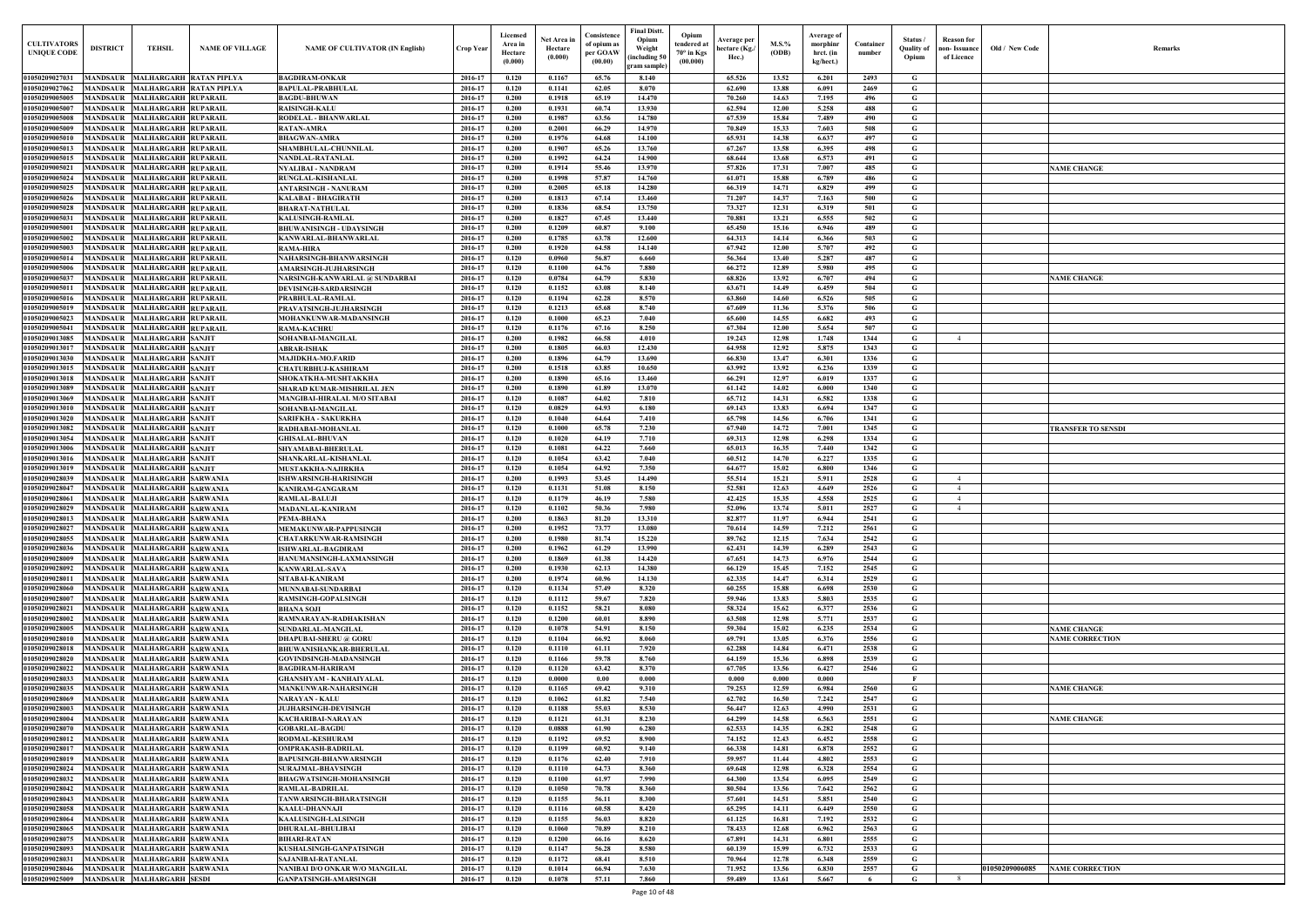| $\mathbf{Old} \, / \,$ New Code | Remarks            |
|---------------------------------|--------------------|
|                                 |                    |
|                                 |                    |
|                                 |                    |
|                                 |                    |
|                                 |                    |
|                                 |                    |
|                                 |                    |
|                                 |                    |
|                                 |                    |
|                                 |                    |
|                                 |                    |
|                                 |                    |
|                                 |                    |
|                                 |                    |
|                                 |                    |
|                                 |                    |
|                                 |                    |
|                                 |                    |
|                                 |                    |
|                                 |                    |
|                                 |                    |
|                                 |                    |
|                                 |                    |
|                                 |                    |
|                                 |                    |
|                                 |                    |
|                                 |                    |
|                                 | <b>NAME CHANGE</b> |
|                                 |                    |
|                                 |                    |
|                                 |                    |
|                                 |                    |
|                                 |                    |
|                                 |                    |
|                                 |                    |
|                                 |                    |
|                                 |                    |
|                                 |                    |
|                                 |                    |
|                                 |                    |
|                                 |                    |
|                                 |                    |
|                                 |                    |
|                                 |                    |
|                                 |                    |
|                                 |                    |
|                                 |                    |
|                                 |                    |
|                                 |                    |
|                                 |                    |
|                                 |                    |
|                                 |                    |
|                                 |                    |
|                                 |                    |
|                                 |                    |
|                                 |                    |

| <b>CULTIVATORS</b><br><b>UNIQUE CODE</b>     | <b>DISTRICT</b>                    | <b>TEHSIL</b>                                            | <b>NAME OF VILLAGE</b>                                                 | <b>NAME OF CULTIVATOR (IN English)</b>                 | <b>Crop Year</b>   | Licensed<br>Area in<br>Hectare<br>(0.000) | Net Area in<br>Hectare<br>(0.000) | Consistence<br>of opium as<br>per GOAW<br>(00.00) | <b>Final Distt.</b><br>Opium<br>Weight<br>including 50)<br>gram sample` | Opium<br>tendered at<br>70° in Kgs<br>(00.000) | Average per<br>hectare (Kg./<br>Hec.) | $M.S.$ %<br>(ODB) | Average of<br>morphinr<br>hrct. (in<br>kg/hect.) | Container<br>number | Status /<br><b>Quality of</b><br>Opium | <b>Reason</b> for<br>non- Issuance<br>of Licence | Old / New Code | <b>Remark</b>      |
|----------------------------------------------|------------------------------------|----------------------------------------------------------|------------------------------------------------------------------------|--------------------------------------------------------|--------------------|-------------------------------------------|-----------------------------------|---------------------------------------------------|-------------------------------------------------------------------------|------------------------------------------------|---------------------------------------|-------------------|--------------------------------------------------|---------------------|----------------------------------------|--------------------------------------------------|----------------|--------------------|
| 01050209025010                               |                                    | MANDSAUR MALHARGARH SESDI                                |                                                                        | RAMLAL-BAGDIRAM                                        | 2016-17            | 0.200                                     | 0.1551                            | 64.16                                             | 11.110                                                                  |                                                | 65.654                                | 15.35             | 7.055                                            | 12                  | G                                      |                                                  |                |                    |
| 01050209025013<br>01050209025014             | MANDSAUR<br><b>MANDSAUR</b>        | <b>MALHARGARH SESDI</b><br><b>MALHARGARH SESDI</b>       |                                                                        | <b>NARSINGH-KANIRAM</b><br><b>JUJHAR-UDA</b>           | 2016-17<br>2016-17 | 0.200<br>0.200                            | 0.1480<br>0.1904                  | 60.62<br>62.90                                    | 11.140<br>13.940                                                        |                                                | 65.182<br>65.787                      | 15.04<br>15.68    | 6.863<br>7.221                                   | - 9<br>10           | G<br>G                                 |                                                  |                |                    |
| 01050209025017                               | MANDSAUR                           | <b>MALHARGARH SESDI</b>                                  |                                                                        | <b>BHERUSINGH-GOPALSINGH</b>                           | 2016-17            | 0.200                                     | 0.1875                            | 57.00                                             | 13.960                                                                  |                                                | 60.624                                | 14.18             | 6.018                                            | -5                  | G                                      |                                                  |                |                    |
| 01050209025026                               | <b>MANDSAUR</b>                    | <b>MALHARGARH SESDI</b>                                  |                                                                        | <b>HEMRAJ-JUJHARSINGH</b>                              | 2016-17            | 0.200                                     | 0.1942                            | 64.27                                             | 14.110                                                                  |                                                | 66.709                                | 13.09             | 6.113                                            | 13                  | G                                      |                                                  |                |                    |
| 01050209025004                               | <b>MANDSAUR</b>                    | <b>MALHARGARH SESDI</b>                                  |                                                                        | <b>CHANDA-RUGNAATH</b>                                 | 2016-17            | 0.120                                     | 0.1161                            | 62.42                                             | 8.250                                                                   |                                                | 63.367                                | 14.50             | 6.432                                            | $7\overline{ }$     | $\mathbf G$                            |                                                  |                |                    |
| 01050209025001<br>01050209025007             | <b>MANDSAUR</b><br><b>MANDSAUR</b> | <b>MALHARGARH SESDI</b><br><b>MALHARGARH SESDI</b>       |                                                                        | SUKHIBAI - RAMLAL<br>RAMLAL-DHURA                      | 2016-17<br>2016-17 | 0.120<br>0.120                            | 0.1121<br>0.1088                  | 68.14<br>64.12                                    | 8.220<br>7.950                                                          |                                                | 71.382<br>66.930                      | 14.51<br>13.37    | 7.250<br>6.264                                   | 14<br>11            | G<br>$\mathbf G$                       |                                                  |                |                    |
| 01050209025003                               | <b>MANDSAUR</b>                    | <b>MALHARGARH SESDI</b>                                  |                                                                        | CHATARKUWAR - SHAMBHUSINGH                             | 2016-17            | 0.120                                     | 0.1128                            | 58.07                                             | 8.360                                                                   |                                                | 61.480                                | 14.81             | 6.374                                            | -8                  | G                                      |                                                  |                |                    |
| 01050209002002                               | <b>MANDSAUR</b>                    | <b>MALHARGARH SUDWAS</b>                                 |                                                                        | UDAYSINGH-BHUWANISINGH                                 | 2016-17            | 0.200                                     | 0.1926                            | 51.67                                             | 7.960                                                                   |                                                | 30.508                                | 17.28             | 3.690                                            | 26                  | G                                      | $\overline{4}$                                   |                |                    |
| 01050209002046<br>0105020900200              | <b>MANDSAUF</b><br><b>MANDSAUR</b> | <b>MALHARGARH SUDWAS</b><br><b>MALHARGARH SUDWAS</b>     |                                                                        | KARANSINGH-KHEMRAJ<br>MANOHARSINGH - SHAMBHUSINGH      | 2016-17<br>2016-17 | 0.200<br>0.200                            | 0.1953<br>0.1903                  | 43.00<br>62.42                                    | 8.960<br>14.210                                                         |                                                | 28.182<br>66.584                      | 17.77<br>13.68    | 3.506<br>6.376                                   | 25<br>41            | G<br>$\mathbf G$                       | $\overline{4}$                                   |                |                    |
| 0105020900200                                | MANDSAUR                           | <b>MALHARGARH SUDWAS</b>                                 |                                                                        | MOHAN-KISHAN DANGI                                     | 2016-17            | 0.200                                     | 0.1875                            | 59.06                                             | 13.730                                                                  |                                                | 61.781                                | 13.36             | 5.778                                            | 28                  | G                                      |                                                  |                |                    |
| 0105020900201                                | <b>MANDSAUR</b>                    | <b>MALHARGARH SUDWAS</b>                                 |                                                                        | HIRALAL S/O BHERA URF UDERAM                           | 2016-17            | 0.200                                     | 0.1512                            | 63.07                                             | 10.980                                                                  |                                                | 65.429                                | 17.04             | 7.804                                            | 42                  | $\mathbf G$                            |                                                  |                |                    |
| 0105020900200<br>0105020900201               | MANDSAUR<br>MANDSAUR               | <b>MALHARGARH SUDWAS</b><br><b>MALHARGARH SUDWAS</b>     |                                                                        | <b>UDA-GULAB</b><br>JAYSINGH - BHERA URF JETRAM        | 2016-17<br>2016-17 | 0.200<br>0.200                            | 0.1295<br>0.1903                  | 65.63<br>64.80                                    | 9.280<br>13.870                                                         |                                                | 67.189<br>67,472                      | 13.35<br>12.22    | 6.279<br>5.771                                   | 58<br>43            | G<br>G                                 |                                                  |                |                    |
| <b>0105020900201</b>                         | <b>MANDSAUR</b>                    | <b>MALHARGARH SUDWAS</b>                                 |                                                                        | JADAV BAI - LAXMAN                                     | 2016-17            | 0.200                                     | 0.1936                            | 60.74                                             | 14,720                                                                  |                                                | 65.976                                | 17.17             | 7.930                                            | 44                  | G                                      |                                                  |                |                    |
| 0105020900201                                | <b>MANDSAUR</b>                    | <b>MALHARGARH SUDWAS</b>                                 |                                                                        | RATNIBAI-RAMCHANDRA                                    | 2016-17            | 0.200                                     | 0.1944                            | 61.27                                             | 14.380                                                                  |                                                | 64.747                                | 12.08             | 5.475                                            | 32                  | G                                      |                                                  |                |                    |
| 0105020900202                                | <b>MANDSAUR</b>                    | <b>MALHARGARH SUDWAS</b>                                 |                                                                        | RUKMANIBAI-NANDA                                       | 2016-17            | 0.200                                     | 0.1956                            | 58.71                                             | 14.300                                                                  |                                                | 61.319                                | 15.77             | 6.769                                            | 29                  | G                                      |                                                  |                |                    |
| 01050209002021<br>01050209002022             | <b>MANDSAUR</b>                    | MANDSAUR MALHARGARH SUDWAS<br><b>MALHARGARH SUDWAS</b>   |                                                                        | BHANWARIBAI-NANURAM<br><b>BAPULAL-BHAGWANJI</b>        | 2016-17<br>2016-17 | 0.200<br>0.200                            | 0.1495<br>0.1352                  | 60.18<br>65.34                                    | 11.350<br>9.700                                                         |                                                | 65.270<br>66.967                      | 15.14<br>12.37    | 6.917<br>5.799                                   | 33<br>45            | G<br>G                                 |                                                  |                |                    |
| 01050209002024                               |                                    | MANDSAUR MALHARGARH SUDWAS                               |                                                                        | HANGAMIBAI-KACHRU                                      | 2016-17            | 0.200                                     | 0.1916                            | 64.91                                             | 14.770                                                                  |                                                | 71.482                                | 15.98             | 7.996                                            | 46                  | G                                      |                                                  |                |                    |
| 01050209002025                               |                                    | MANDSAUR MALHARGARH SUDWAS                               |                                                                        | UDAYRAM-KACHRU                                         | 2016-17            | 0.200                                     | 0.1551                            | 73.18                                             | 11.630                                                                  |                                                | 78.388                                | 12.54             | 6.881                                            | 61                  | G                                      |                                                  |                |                    |
| 01050209002026<br>01050209002036             | <b>MANDSAUR</b>                    | MANDSAUR MALHARGARH SUDWAS<br><b>MALHARGARH SUDWAS</b>   |                                                                        | <b>MANGILAL-PANNA</b><br><b>SHYAMSINGH-UDAYSINGH</b>   | 2016-17<br>2016-17 | 0.200<br>0.200                            | 0.1989<br>0.1985                  | 63.72<br>62.59                                    | 14.690<br>14.810                                                        |                                                | 67,229<br>66.710                      | 13.95<br>17.96    | 6.565<br>8.387                                   | 47<br>48            | $\mathbf G$<br>G                       |                                                  |                |                    |
| 01050209002038                               | <b>MANDSAUR</b>                    | <b>MALHARGARH SUDWAS</b>                                 |                                                                        | KAILASHCHAND-MANGILAL                                  | 2016-17            | 0.200                                     | 0.1923                            | 63.85                                             | 14.440                                                                  |                                                | 68.491                                | 15.43             | 7.398                                            | 49                  | G                                      |                                                  |                |                    |
| 01050209002039                               | <b>MANDSAUR</b>                    | <b>MALHARGARH SUDWAS</b>                                 |                                                                        | <b>BHAGATRAM-BHERULAL</b>                              | 2016-17            | 0.200                                     | 0.1844                            | 61.44                                             | 13.720                                                                  |                                                | 65.303                                | 13.09             | 5.984                                            | 34                  | $\mathbf G$                            |                                                  |                |                    |
| 01050209002044<br>01050209002045             | MANDSAUR<br><b>MANDSAUR</b>        | <b>MALHARGARH SUDWAS</b><br><b>MALHARGARH SUDWAS</b>     |                                                                        | RATANLAL-MANGILAL                                      | 2016-17<br>2016-17 | 0.200<br>0.200                            | 0.1980<br>0.1511                  | 60.75<br>64.93                                    | 14.360<br>11.750                                                        |                                                | 62.939<br>72.131                      | 15.56<br>13.32    | 6.856<br>6.725                                   | 35<br>50            | G<br>G                                 |                                                  |                |                    |
| 01050209002047                               | <b>MANDSAUR</b>                    | <b>MALHARGARH SUDWAS</b>                                 |                                                                        | RAMCHANDRA-UDAYRAM<br>SHAMBHULAL-KHEMRAJ               | 2016-17            | 0.200                                     | 0.1984                            | 65.81                                             | 14.700                                                                  |                                                | 69.657                                | 14.78             | 7.207                                            | 59                  | G                                      |                                                  |                |                    |
| 01050209002049                               | <b>MANDSAUR</b>                    | <b>MALHARGARH SUDWAS</b>                                 |                                                                        | <b>RAMLAL - JETRAM</b>                                 | 2016-17            | 0.200                                     | 0.1900                            | 57.71                                             | 14.260                                                                  |                                                | 61.873                                | 16.27             | 7.047                                            | 30                  | $\mathbf G$                            |                                                  |                |                    |
| 01050209002053                               | <b>MANDSAUR</b>                    | <b>MALHARGARH SUDWAS</b>                                 |                                                                        | <b>VIRKRAMSINGH-MODSINGH</b>                           | 2016-17            | 0.200                                     | 0.1595                            | 57.95                                             | 11.720                                                                  |                                                | 60.827                                | 17.55             | 7.473                                            | 36                  | G                                      |                                                  |                |                    |
| 01050209002054<br>01050209002028             | <b>MANDSAUR</b><br><b>MANDSAUR</b> | <b>MALHARGARH SUDWAS</b><br><b>MALHARGARH SUDWAS</b>     |                                                                        | RAJARAM-PANNALAL<br><b>GOVINDKUNWAR - BHANWARSINGH</b> | 2016-17<br>2016-17 | 0.200<br>0.200                            | 0.1995<br>0.1893                  | 63.44<br>56.75                                    | 14.720<br>14.680                                                        |                                                | 66.872<br>62.868                      | 15.84<br>14.78    | 7.415<br>6.505                                   | 51<br>37            | G<br>G                                 |                                                  |                |                    |
| 01050209002042                               | <b>MANDSAUR</b>                    | <b>MALHARGARH SUDWAS</b>                                 |                                                                        | <b>VIRAMLAL-BHERULAL</b>                               | 2016-17            | 0.200                                     | 0.1919                            | 56.42                                             | 14.090                                                                  |                                                | 59.181                                | 13.51             | 5.597                                            | 31                  | $\mathbf G$                            |                                                  |                |                    |
| 01050209002043                               | <b>MANDSAUR</b>                    | <b>MALHARGARH SUDWAS</b>                                 |                                                                        | <b>RESHAMBAI-KANWAR</b>                                | 2016-17            | 0.200                                     | 0.1974                            | 61.86                                             | 15.020                                                                  |                                                | 67.239                                | 15.92             | 7.493                                            | 38                  | G                                      |                                                  |                |                    |
| 0105020900201<br>01050209002048              | <b>MANDSAUR</b><br><b>MANDSAUR</b> | <b>MALHARGARH SUDWAS</b><br><b>MALHARGARH SUDWAS</b>     |                                                                        | KAMALSINGH-BAGSINGH<br><b>RANGLAL-JETRAM</b>           | 2016-17<br>2016-17 | 0.200<br>0.200                            | 0.1518<br>0.1612                  | 63.39<br>62.82                                    | 9.880<br>12.010                                                         |                                                | 58.939<br>66.861                      | 15.49<br>13.91    | 6.391<br>6.510                                   | 52<br>39            | $\mathbf G$<br>G                       |                                                  |                |                    |
| 0105020900201                                | <b>MANDSAUR</b>                    | <b>MALHARGARH SUDWAS</b>                                 |                                                                        | RAYSINGH-KACHRI                                        | 2016-17            | 0.120                                     | 0.1173                            | 65.72                                             | 9.110                                                                   |                                                | 72.915                                | 15.06             | 7.687                                            | 53                  | G                                      |                                                  |                |                    |
| 0105020900202                                | MANDSAUR                           | <b>MALHARGARH SUDWAS</b>                                 |                                                                        | ONKARSINGH-BHERUSINGH                                  | 2016-17            | 0.120                                     | 0.0990                            | 65.87                                             | 7.630                                                                   |                                                | 72.525                                | 14.01             | 7.112                                            | 54                  | G                                      |                                                  |                |                    |
| <b>0105020900203</b><br><b>0105020900205</b> | MANDSAUR<br><b>MANDSAUR</b>        | <b>MALHARGARH SUDWAS</b><br><b>MALHARGARH SUDWAS</b>     |                                                                        | BAGADIBAI-NAGULAL<br><b>AMARSINGH-UDAYRAM</b>          | 2016-17<br>2016-17 | 0.120<br>0.120                            | 0.0932<br>0.1000                  | 66.45<br>65.75                                    | 6.380<br>7.020                                                          |                                                | 64.978<br>65.940                      | 13.44<br>14.59    | 6.114<br>6.734                                   | 60<br>55            | G<br>G                                 |                                                  |                | <b>NAME CHANGE</b> |
| <b>01050209002033</b>                        | <b>MANDSAUR</b>                    | <b>MALHARGARH SUDWAS</b>                                 |                                                                        | <b>BAHADURSINGH-RAMSINGH</b>                           | 2016-17            | 0.120                                     | 0.1081                            | 57.37                                             | 7.990                                                                   |                                                | 60.573                                | 14.50             | 6.149                                            | 27                  | G                                      |                                                  |                |                    |
| 01050209002061                               |                                    | MANDSAUR MALHARGARH SUDWAS                               |                                                                        | <b>MANGILAL-NANDA</b>                                  | 2016-17            | 0.120                                     | 0.0000                            | 0.00                                              | 0.000                                                                   |                                                | 0.000                                 | 0.000             | 0.000                                            |                     | -N                                     |                                                  |                |                    |
| 01050209002011 MANDSAUR MALHARGARH SUDWAS    |                                    |                                                          |                                                                        | <b>BHERULAL - BHANWARLAL</b>                           | 2016-17            | 0.120                                     | 0.0980                            | 64.82                                             | 6.750                                                                   |                                                | 63.785                                | 14.92             | 6.661                                            | 56                  | G                                      |                                                  |                |                    |
| 01050209002029<br>01050209002062             |                                    | MANDSAUR MALHARGARH SUDWAS<br>MANDSAUR MALHARGARH SUDWAS |                                                                        | KARULAL-KISHANLAL<br>BAPULAL-AMARUDANGI                | 2016-17<br>2016-17 | 0.120<br>0.120                            | 0.1176<br>0.0700                  | 63.31<br>68.53                                    | 9.000<br>5.620                                                          |                                                | 69.217<br>78.600                      | 14.58<br>13.48    | 7.064<br>7.417                                   | 40<br>57            | G<br>G                                 |                                                  |                |                    |
| 01050209018002                               |                                    |                                                          | MANDSAUR MALHARGARH SUTHAR BOLIYA                                      | RAMBILAS - BHUWANISHANKAR                              | 2016-17            | 0.200                                     | 0.1917                            | 64.11                                             | 13.310                                                                  |                                                | 63.588                                | 11.51             | 5.123                                            | 215                 | G                                      |                                                  |                |                    |
| 01050209018005                               |                                    |                                                          | MANDSAUR MALHARGARH SUTHAR BOLIYA                                      | NANURAM-NANDA                                          | 2016-17            | 0.200                                     | 0.1944                            | 62.31                                             | 14.670                                                                  |                                                | 67.170                                | 14.78             | 6.950                                            | 211                 | $\mathbf G$                            |                                                  |                |                    |
| 01050209018012<br>01050209018013             |                                    |                                                          | MANDSAUR MALHARGARH SUTHAR BOLIYA<br>MANDSAUR MALHARGARH SUTHAR BOLIYA | KOSHLLYA BAI- BHUVANI LAL<br>RAMCHANDRA-KISHANLAL      | 2016-17<br>2016-17 | 0.200<br>0.200                            | 0.1980<br>0.1860                  | 61.96<br>65.32                                    | 14.680<br>13.060                                                        |                                                | 65.626<br>65.521                      | 13.43<br>12.49    | 6.169<br>5.728                                   | 209<br>212          | $\mathbf G$<br>$\mathbf G$             |                                                  |                |                    |
| 01050209018016                               |                                    |                                                          | MANDSAUR MALHARGARH SUTHAR BOLIYA                                      | <b>AMARLAL-RUGHNATH</b>                                | 2016-17            | 0.200                                     | 0.1990                            | 61.88                                             | 14.100                                                                  |                                                | 62.633                                | 15.76             | 6.910                                            | 213                 | $\mathbf G$                            |                                                  |                |                    |
| 01050209018026                               |                                    |                                                          | MANDSAUR MALHARGARH SUTHAR BOLIYA                                      | <b>MANNALAL-BHAGWAN</b>                                | 2016-17            | 0.200                                     | 0.1920                            | 64.46                                             | 14.050                                                                  |                                                | 67.385                                | 13.65             | 6.439                                            | 214                 | $\mathbf G$                            |                                                  |                |                    |
| 01050209018030<br>01050209018027             | <b>MANDSAUR</b><br><b>MANDSAUR</b> |                                                          | <b>MALHARGARH SUTHAR BOLIYA</b><br><b>MALHARGARH SUTHAR BOLIYA</b>     | <b>LAVKUSH - BHUWANIRAM</b><br>MULCHAND-KANWARLAL      | 2016-17<br>2016-17 | 0.200<br>0.200                            | 0.1925<br>0.1800                  | 62.68<br>64.69                                    | 13.880<br>13.530                                                        |                                                | 64.566<br>69.466                      | 14.36<br>13.56    | 6.490<br>6.594                                   | 216<br>210          | $\mathbf G$<br>$\mathbf G$             |                                                  |                |                    |
| 01050209017050                               | <b>MANDSAUR</b>                    | <b>MALHARGARH TIDWAS</b>                                 |                                                                        | <b>MADANLAL-JETRAM</b>                                 | 2016-17            | 0.200                                     | 0.1907                            | 54.06                                             | 13.430                                                                  |                                                | 54.389                                | 13.84             | 5.269                                            | 251                 | $\mathbf G$                            | $\overline{4}$                                   |                |                    |
| 01050209017007                               | <b>MANDSAUR</b>                    | <b>MALHARGARH TIDWAS</b>                                 |                                                                        | <b>BHERULAL-HARLAL</b>                                 | 2016-17            | 0.200                                     | 0.1878                            | 62.76                                             | 7.000                                                                   |                                                | 33.418                                | 14.20             | 3.322                                            | 217                 | G                                      | $\overline{4}$                                   |                |                    |
| 01050209017002                               | <b>MANDSAUR</b>                    | <b>MALHARGARH TIDWAS</b>                                 |                                                                        | <b>BAPULAL-AMRA</b>                                    | 2016-17<br>2016-17 | 0.200<br>0.200                            | 0.2015<br>0.1900                  | 65.81<br>61.55                                    | 14.110<br>15.000                                                        |                                                | 65.831                                | 12.61             | 5.811                                            | 230                 | $\mathbf G$<br>$\mathbf G$             |                                                  |                |                    |
| 01050209017005<br>01050209017012             | <b>MANDSAUR</b><br><b>MANDSAUR</b> | <b>MALHARGARH TIDWAS</b><br><b>MALHARGARH TIDWAS</b>     |                                                                        | MANGILAL-MOHANLAL<br><b>BHAGWAN-KALU</b>               | 2016-17            | 0.200                                     | 0.1800                            | 65.68                                             | 12.980                                                                  |                                                | 69.415<br>67.661                      | 13.29<br>13.11    | 6.458<br>6.209                                   | 242<br>231          | $\mathbf{G}$                           |                                                  |                |                    |
| 01050209017024                               | <b>MANDSAUR</b>                    | <b>MALHARGARH TIDWAS</b>                                 |                                                                        | VAJJIBAI - RATNA                                       | 2016-17            | 0.200                                     | 0.1960                            | 63.06                                             | 14.840                                                                  |                                                | 68.209                                | 14.10             | 6.732                                            | 219                 | $\mathbf G$                            |                                                  |                |                    |
| 01050209017031<br>01050209017033             | <b>MANDSAUR</b>                    | MANDSAUR MALHARGARH TIDWAS<br><b>MALHARGARH TIDWAS</b>   |                                                                        | NAHARSINGH - RAMLAL<br><b>MOHANLAL-NANDLAL</b>         | 2016-17<br>2016-17 | 0.200<br>0.200                            | 0.1889<br>0.1896                  | 63.76<br>67.71                                    | 14.060<br>13.950                                                        |                                                | 67.797<br>71.170                      | 13.16<br>12.51    | 6.245<br>6.232                                   | 232<br>250          | $\mathbf G$<br>$\mathbf G$             |                                                  |                |                    |
| 01050209017038                               |                                    | MANDSAUR MALHARGARH TIDWAS                               |                                                                        | <b>GANGARAM-BAGDIRAM</b>                               | 2016-17            | 0.200                                     | 0.1474                            | 66.10                                             | 10.660                                                                  |                                                | 68.290                                | 12.93             | 6.181                                            | 233                 | $\mathbf G$                            |                                                  |                |                    |
| 01050209017061                               | <b>MANDSAUR</b>                    | <b>MALHARGARH TIDWAS</b>                                 |                                                                        | RADHESHYAM-SITARAM                                     | 2016-17            | 0.200                                     | 0.1945                            | 63.99                                             | 14.690                                                                  |                                                | 69.043                                | 14.44             | 6.979                                            | 220                 | G                                      |                                                  |                |                    |
| 01050209017063                               |                                    | MANDSAUR MALHARGARH TIDWAS                               |                                                                        | RANGLAL - BHANWARLAL                                   | 2016-17            | 0.200                                     | 0.1909                            | 67.35                                             | 14.170                                                                  |                                                | 71.419                                | 13.87             | 6.934                                            | 234                 | $\mathbf G$                            |                                                  |                |                    |
| 01050209017064<br>01050209017060             |                                    | MANDSAUR MALHARGARH TIDWAS<br>MANDSAUR MALHARGARH TIDWAS |                                                                        | <b>BAPULAL-JUJHAR</b><br>SHANTIBAI-JUJHAR              | 2016-17<br>2016-17 | 0.200<br>0.200                            | 0.1829<br>0.1680                  | 66.73<br>63.90                                    | 12.850<br>11.490                                                        |                                                | 66.976<br>62.434                      | 14.66<br>13.62    | 6.873<br>5.952                                   | 253<br>224          | G<br>$\mathbf G$                       |                                                  |                |                    |
| 01050209017023                               |                                    | MANDSAUR MALHARGARH TIDWAS                               |                                                                        | RAMCHANDRA-BHERULAL                                    | 2016-17            | 0.200                                     | 0.1992                            | 62.61                                             | 14.650                                                                  |                                                | 65.778                                | 14.76             | 6.796                                            | 218                 | $\mathbf G$                            |                                                  |                |                    |
| 01050209017069                               |                                    | MANDSAUR MALHARGARH TIDWAS                               |                                                                        | <b>JANIBAI-NANDA</b>                                   | 2016-17            | 0.200                                     | 0.1526                            | 67.13                                             | 11.470                                                                  |                                                | 72.083                                | 12.26             | 6.186                                            | 235                 | $\mathbf G$                            |                                                  |                |                    |
| 01050209017015<br>01050209017093             |                                    | MANDSAUR MALHARGARH TIDWAS<br>MANDSAUR MALHARGARH TIDWAS |                                                                        | PRABHULAL-BHANWARLAL<br><b>BHANWARBAI - BAGADIRAM</b>  | 2016-17<br>2016-17 | 0.200<br>0.200                            | 0.1980<br>0.1800                  | 67.54<br>75.05                                    | 13.300<br>12.810                                                        |                                                | 64.813<br>76.300                      | 13.86<br>12.94    | 6.288<br>6.911                                   | 236<br>252          | $\mathbf G$<br>$\mathbf G$             |                                                  |                |                    |
| 01050209017095                               |                                    | MANDSAUR MALHARGARH TIDWAS                               |                                                                        | RODMAL-HEERALAL                                        | 2016-17            | 0.200                                     | 0.1952                            | 68.97                                             | 14.120                                                                  |                                                | 71.270                                | 11.72             | 5.847                                            | 237                 | $\mathbf G$                            |                                                  |                |                    |
| 01050209017006                               |                                    | MANDSAUR MALHARGARH TIDWAS                               |                                                                        | <b>GOKUL-NANURAM</b>                                   | 2016-17            | 0.200                                     | 0.1918                            | 61.97                                             | 14.740                                                                  |                                                | 68.034                                | 14.44             | 6.877                                            | 221                 | $\mathbf G$                            |                                                  |                |                    |
| 01050209017043<br>01050209017009             |                                    | MANDSAUR MALHARGARH TIDWAS<br>MANDSAUR MALHARGARH TIDWAS |                                                                        | <b>RAMSINGH-BHERULAL</b><br><b>SITABAI-BHANWAR</b>     | 2016-17<br>2016-17 | 0.200<br>0.120                            | 0.1773<br>0.1091                  | 62.56<br>62.84                                    | 15.110<br>8.900                                                         |                                                | 76.164<br>73.235                      | 12.52             | 6.675<br>7.935                                   | 222<br>225          | $\mathbf G$<br>$\mathbf G$             |                                                  |                |                    |
| 01050209017020                               |                                    | MANDSAUR MALHARGARH TIDWAS                               |                                                                        | DEVILAL-RATANLAL                                       | 2016-17            | 0.120                                     | 0.1073                            | 61.06                                             | 8.060                                                                   |                                                | 65.526                                | 15.48<br>15.41    | 7.068                                            | 243                 | $\mathbf G$                            |                                                  |                |                    |
| 01050209017089                               |                                    | MANDSAUR MALHARGARH TIDWAS                               |                                                                        | <b>BHAGATRAM-SHANKARLAL</b>                            | 2016-17            | 0.120                                     | 0.0440                            | 64.19                                             | 3.510                                                                   |                                                | 73.159                                | 15.41             | 7.891                                            | 244                 | $\mathbf G$                            |                                                  |                |                    |
| 01050209017075                               |                                    | MANDSAUR MALHARGARH TIDWAS                               |                                                                        | <b>JUJHAR-MANGU</b>                                    | 2016-17            | 0.120                                     | 0.1080                            | 65.81                                             | 8.070                                                                   |                                                | 70.250                                | 12.66             | 6.226                                            | 226                 | $\mathbf G$                            |                                                  |                |                    |
| 01050209017077<br>01050209017018             |                                    | MANDSAUR MALHARGARH TIDWAS<br>MANDSAUR MALHARGARH TIDWAS |                                                                        | <b>MANGU-AMRA</b><br>KANIRAM-BHANWARLAL                | 2016-17<br>2016-17 | 0.120<br>0.120                            | 0.0990<br>0.1175                  | 59.88<br>64.18                                    | 6.560<br>9.110                                                          |                                                | 56.686<br>71.089                      | 15.10<br>13.80    | 5.991<br>6.867                                   | 254<br>245          | $\mathbf{G}$<br>$\mathbf G$            |                                                  |                |                    |
|                                              |                                    |                                                          |                                                                        |                                                        |                    |                                           |                                   |                                                   |                                                                         |                                                |                                       |                   |                                                  |                     |                                        |                                                  |                |                    |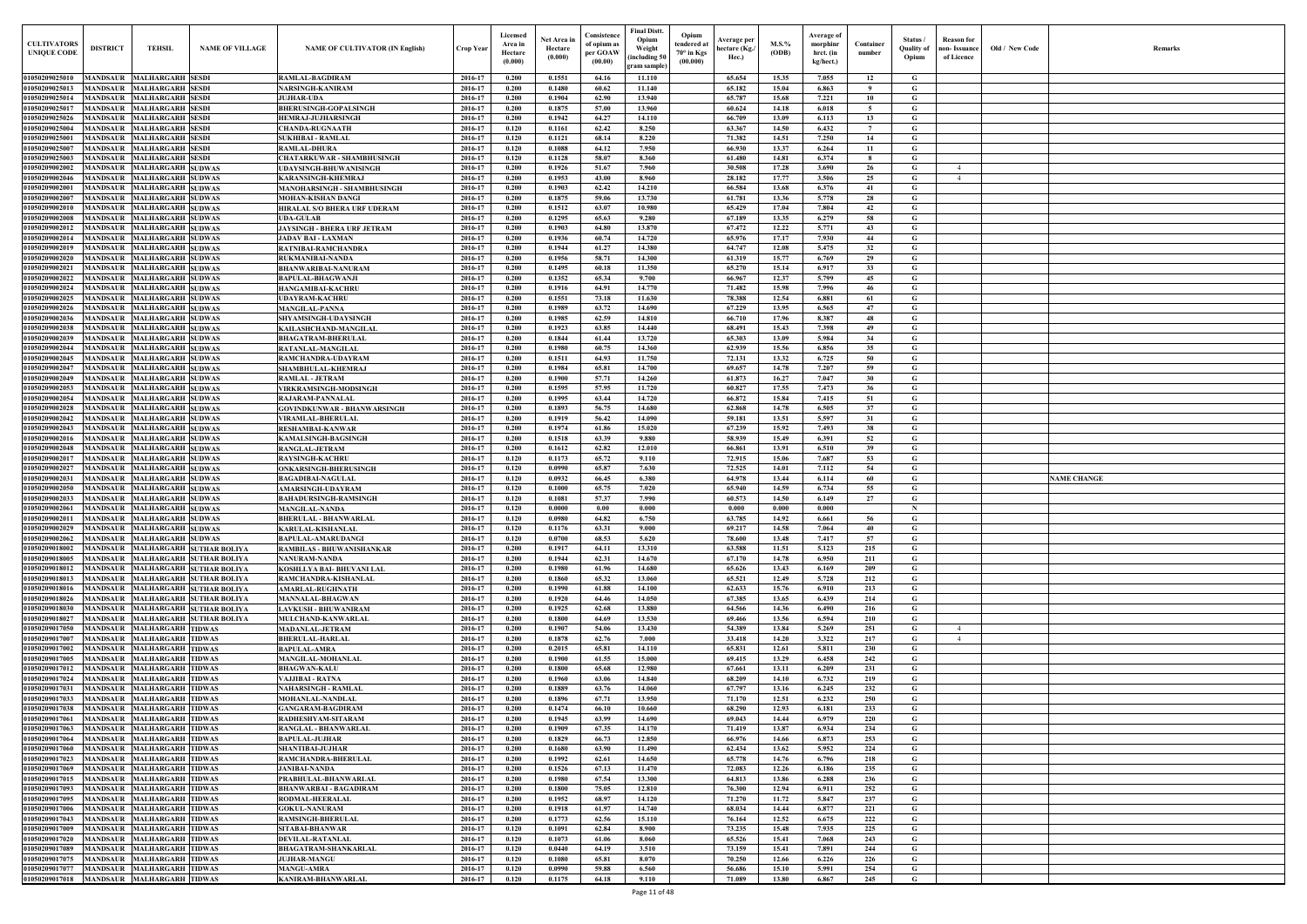| Old / New Code | Remarks                |
|----------------|------------------------|
|                | <b>NAME CHANGE</b>     |
|                |                        |
|                |                        |
|                |                        |
|                |                        |
|                | TRANSFER TO PIPALKHEDI |
|                |                        |
|                |                        |
|                |                        |
|                |                        |
|                |                        |
|                |                        |
|                |                        |
|                |                        |
|                |                        |
|                |                        |
|                |                        |
|                | <b>NAME CHANGE</b>     |
|                |                        |
|                |                        |
|                |                        |
|                |                        |
|                |                        |
|                |                        |
|                |                        |
|                | <b>NAME CHANGE</b>     |
|                | <b>NAME CHANGE</b>     |
|                | <b>NAME CHANGE</b>     |
|                | <b>NAME CHANGE</b>     |
|                |                        |
|                |                        |
|                |                        |
|                | <b>NAME CHANGE</b>     |
|                |                        |
|                |                        |
|                | TRANSFER TO SUNTHI     |
|                |                        |
|                |                        |
|                | NAME CHANGE            |
|                |                        |
|                |                        |
|                | <b>NAME CHANGE</b>     |
|                |                        |
|                | <b>NAME CHANGE</b>     |
|                |                        |
|                |                        |
|                |                        |
|                |                        |

| <b>CULTIVATORS</b><br><b>UNIQUE CODE</b> | <b>DISTRICT</b>                             | <b>TEHSIL</b>                                        | <b>NAME OF VILLAGE</b>                       | <b>NAME OF CULTIVATOR (IN English)</b>                        | Crop Year          | Licensed<br>Area in<br>Hectare<br>(0.000) | Net Area in<br>Hectare<br>(0.000) | Consistence<br>of opium as<br>per GOAW<br>(00.00) | <b>Final Distt.</b><br>Opium<br>Opium<br>tendered at<br>Weight<br>$70^\circ$ in Kgs<br>including 50)<br>(00.000)<br>gram sample) | Average per<br>hectare (Kg./<br>Hec.) | $M.S.\%$<br>(ODB) | Average of<br>morphinr<br>hrct. (in<br>kg/hect.) | Container<br>number | Status/<br><b>Ouality of</b><br>Opium | <b>Reason</b> for<br>ıon- Issuance<br>of Licence | Old / New Code | <b>Remark</b>             |
|------------------------------------------|---------------------------------------------|------------------------------------------------------|----------------------------------------------|---------------------------------------------------------------|--------------------|-------------------------------------------|-----------------------------------|---------------------------------------------------|----------------------------------------------------------------------------------------------------------------------------------|---------------------------------------|-------------------|--------------------------------------------------|---------------------|---------------------------------------|--------------------------------------------------|----------------|---------------------------|
| 01050209017013                           |                                             | MANDSAUR MALHARGARH TIDWAS                           |                                              | <b>BHONIBAI-NATHU</b>                                         | 2016-17            | 0.120                                     | 0.1113                            | 58.70                                             | 8.300                                                                                                                            | 62.533                                | 16.01             | 7.008                                            | 238                 | G                                     |                                                  |                |                           |
| 01050209017004                           | <b>MANDSAUR</b>                             | <b>MALHARGARH TIDWAS</b>                             |                                              | RAMUBAI-SHANKARLAL                                            | 2016-17            | 0.120                                     | 0.1143                            | 65.62                                             | 8.190                                                                                                                            | 67.174                                | 14.04             | 6.601                                            | 249                 | G                                     |                                                  |                | <b>NAME CHANGE</b>        |
| 01050209017014                           | <b>MANDSAUR</b>                             | <b>MALHARGARH TIDWAS</b>                             |                                              | SAMANDIBAI-BAGDIRAM                                           | 2016-17            | 0.120                                     | 0.0932                            | 55.79                                             | 6.730                                                                                                                            | 57.553                                | 17.42             | 7.018                                            | 239                 | G                                     |                                                  |                |                           |
| 01050209017016<br>01050209017026         | <b>MANDSAUR</b><br><b>MANDSAUR</b>          | <b>MALHARGARH TIDWAS</b><br><b>MALHARGARH TIDWAS</b> |                                              | <b>RUKMANBAI-SHIVLAL</b><br>KUSHALBAI - NARSINGH              | 2016-17<br>2016-17 | 0.120<br>0.120                            | 0.0988<br>0.1110                  | 64.44<br>63.84                                    | 6.980<br>8.090                                                                                                                   | 65.040<br>66.468                      | 14.06<br>15.65    | 6.401<br>7.282                                   | 246<br>247          | G<br>G                                |                                                  |                |                           |
| 01050209017028                           | <b>MANDSAUR</b>                             | <b>MALHARGARH TIDWAS</b>                             |                                              | <b>VAJJIBAI-PARTHA</b>                                        | 2016-17            | 0.120                                     | 0.1140                            | 59.99                                             | 8.180                                                                                                                            | 61.491                                | 13.87             | 5.970                                            | 255                 | G                                     |                                                  |                |                           |
| 01050209017034                           | <b>MANDSAUR</b>                             | <b>MALHARGARH TIDWAS</b>                             |                                              | <b>MOTILAL-MOHANLAI</b>                                       | 2016-17            | 0.120                                     | 0.0992                            | 64.91                                             | 7.600                                                                                                                            | 71.038                                | 13.90             | 6.912                                            | 227                 | G                                     |                                                  |                |                           |
| 01050209017039                           | <b>MANDSAUR</b>                             | <b>MALHARGARH TIDWAS</b>                             |                                              | <b>NANDLAL-BAGDIRAM</b>                                       | 2016-17            | 0.120                                     | 0.1049                            | 66.89                                             | 7.620                                                                                                                            | 69.408                                | 14.74             | 7.162                                            | 228                 | G                                     |                                                  |                |                           |
| 01050209017051                           | <b>MANDSAUR</b>                             | <b>MALHARGARH TIDWAS</b>                             |                                              | TULSIBAI - RAMNARYAN                                          | 2016-17            | 0.120                                     | 0.1170                            | 61.38                                             | 8.140                                                                                                                            | 61.008                                | 15.00             | 6.406                                            | 223                 | G                                     |                                                  |                |                           |
| 01050209017052<br>01050209017053         | <b>MANDSAUR</b><br><b>MANDSAUR</b>          | <b>MALHARGARH TIDWAS</b><br><b>MALHARGARH TIDWAS</b> |                                              | <b>BAGDIRAM-KISHAN</b><br><b>MANGILAL-DEVILAL</b>             | 2016-17<br>2016-17 | 0.120<br>0.120                            | 0.1127<br>0.1144                  | 62.47<br>65.93                                    | 8.350<br>8.160                                                                                                                   | 66.122<br>67.185                      | 14.07<br>16.23    | 6.512<br>7.632                                   | 240<br>248          | $\mathbf G$<br>G                      |                                                  |                | TRANSFER TO PIPALKHEDI    |
| 01050209017059                           | <b>MANDSAUR</b>                             | <b>MALHARGARH TIDWAS</b>                             |                                              | <b>JUJHAR-BHANWARLAL</b>                                      | 2016-17            | 0.120                                     | 0.1100                            | 62.32                                             | 8.020                                                                                                                            | 64.909                                | 14.83             | 6.738                                            | 241                 | G                                     |                                                  |                |                           |
| 01050209017094                           | <b>MANDSAUR</b>                             | <b>MALHARGARH TIDWAS</b>                             |                                              | SHIVLAL-MOHANLAL                                              | 2016-17            | 0.120                                     | 0.0996                            | 65.17                                             | 7.590                                                                                                                            | 70.943                                | 15.16             | 7.529                                            | 229                 | G                                     |                                                  |                |                           |
| 01050210031016                           | <b>MANDSAUR</b>                             | <b>SITAMAU</b>                                       | <b>AAKIYA</b>                                | PREMSINGH-DHULSINGH                                           | 2016-17            | 0.200                                     | 0.1534                            | 62.08                                             | 11.520                                                                                                                           | 66.603                                | 16.08             | 7.497                                            | 2906                | G                                     |                                                  |                |                           |
| 01050210031008                           | <b>MANDSAUR</b>                             | <b>SITAMAU</b>                                       | <b>AAKIYA</b>                                | <b>RAMDAS - BALAKDAS URF BALMUKUNDDAS</b>                     | 2016-17            | 0.200                                     | 0.2002                            | 63.00                                             | 14.660                                                                                                                           | 65.904                                | 13.08             | 6.034                                            | 2907                | $\mathbf G$                           |                                                  |                |                           |
| 01050210031014                           | <b>MANDSAUR</b><br><b>MANDSAUR</b>          | <b>SITAMAU</b><br><b>SITAMAU</b>                     | <b>AAKIYA</b>                                | PREMKUWAR-PRATAPSINGH                                         | 2016-17<br>2016-17 | 0.200<br>0.200                            | 0.1900<br>0.2055                  | 66.47<br>61.03                                    | 14.050<br>15.020                                                                                                                 | 70.215<br>63.722                      | 11.90<br>16.16    | 5.849<br>7.208                                   | 2911<br>2904        | $\mathbf G$<br>G                      |                                                  |                |                           |
| 01050210031015<br>01050210031024         | MANDSAUR                                    | <b>SITAMAU</b>                                       | <b>AAKIYA</b><br><b>AAKIYA</b>               | KOSHALYABAI - HIRALAL<br><b>BHAGYVANTIBAI-MOHANLAI</b>        | 2016-17            | 0.120                                     | 0.1205                            | 62.13                                             | 8.720                                                                                                                            | 64.232                                | 14.21             | 6.389                                            | 2910                | G                                     |                                                  |                |                           |
| 01050210031033                           | MANDSAUR                                    | <b>SITAMAU</b>                                       | <b>AAKIYA</b>                                | <b>DILIPSINGH-DOLATSINGE</b>                                  | 2016-17            | 0.200                                     | 0.0946                            | 66.64                                             | 7.250                                                                                                                            | 72.959                                | 12.70             | 6.486                                            | 2913                | G                                     |                                                  |                |                           |
| 01050210031017                           | MANDSAUR                                    | <b>SITAMAU</b>                                       | <b>AAKIYA</b>                                | <b>KALUSINGH-DHULSINGH</b>                                    | 2016-17            | 0.200                                     | 0.1503                            | 64.35                                             | 10.270                                                                                                                           | 62.814                                | 14.62             | 6.428                                            | 2908                | G                                     |                                                  |                |                           |
| 01050210031005                           | MANDSAUR                                    | <b>SITAMAU</b>                                       | <b>AAKIYA</b>                                | DATARSINGH-SHAMBHUSINGH                                       | 2016-17            | 0.200                                     | 0.2040                            | 58.43                                             | 15.200                                                                                                                           | 62.196                                | 15.85             | 6.900                                            | 2905                | G                                     |                                                  |                |                           |
| 01050210031010                           | <b>MANDSAUR</b>                             | <b>SITAMAU</b>                                       | AAKIYA                                       | <b>BHERULAL - JAGNNATH</b>                                    | 2016-17            | 0.120                                     | 0.1111                            | 69.81                                             | 7.880                                                                                                                            | 70.738                                | 13.55             | 6.709                                            | 2912                | G                                     |                                                  |                |                           |
| 01050210031034<br>01050210060049         | <b>MANDSAUR</b><br><b>MANDSAUR SITAMAU</b>  | <b>SITAMAU</b>                                       | <b>AAKIYA</b><br><b>BADODH</b>               | <b>SUKHIBAI-RUGNATH</b><br><b>JUJHAR - DEVA</b>               | 2016-17<br>2016-17 | 0.200<br>0.200                            | 0.0982<br>0.1932                  | 62.37<br>65.03                                    | 6.920<br>14.670                                                                                                                  | 62.790<br>70.538                      | 13.88<br>12.78    | 6.100<br>6.311                                   | 2909<br>2974        | G<br>G                                |                                                  |                |                           |
| 01050210060057                           | <b>MANDSAUR</b>                             | <b>SITAMAU</b>                                       | <b>BADODH</b>                                | <b>NANDUBAI-NANDA</b>                                         | 2016-17            | 0.120                                     | 0.1154                            | 66.08                                             | 8.390                                                                                                                            | 68.630                                | 13.24             | 6.361                                            | 2977                | G                                     |                                                  |                |                           |
| 01050210060009                           | <b>MANDSAUR SITAMAU</b>                     |                                                      | <b>BADODH</b>                                | <b>JUJHARLAL-UDA</b>                                          | 2016-17            | 0.200                                     | 0.1915                            | 66.49                                             | 14.250                                                                                                                           | 70.678                                | 14.41             | 7.130                                            | 2975                | G                                     |                                                  |                |                           |
| 01050210060013                           | <b>MANDSAUR</b>                             | <b>SITAMAU</b>                                       | <b>BADODH</b>                                | <b>MADANLAL-BHERULAL</b>                                      | 2016-17            | 0.200                                     | 0.1750                            | 58.14                                             | 13.910                                                                                                                           | 66.017                                | 13.59             | 6.280                                            | 2966                | G                                     |                                                  |                |                           |
| 01050210060016                           | MANDSAUR                                    | <b>SITAMAU</b>                                       | <b>BADODH</b>                                | SALAGARAM - NANURAM                                           | 2016-17            | 0.200                                     | 0.1298                            | 59.81                                             | 9.020                                                                                                                            | 59.375                                | 14.56             | 6.052                                            | 2967                | G                                     |                                                  |                |                           |
| 01050210060003<br>01050210060051         | <b>MANDSAUR</b><br>MANDSAUR                 | <b>SITAMAU</b><br><b>SITAMAU</b>                     | <b>BADODH</b><br><b>BADODH</b>               | <b>RUPA - NATHU</b>                                           | 2016-17<br>2016-17 | 0.120<br>0.120                            | 0.1138<br>0.1122                  | 64.28<br>61.84                                    | 8.070<br>8.320                                                                                                                   | 65.123<br>65.508                      | 16.09<br>15.96    | 7.334<br>7.319                                   | 2972<br>2970        | G<br>G                                |                                                  |                |                           |
| 01050210060023                           | <b>MANDSAUR</b>                             | <b>SITAMAU</b>                                       | <b>BADODH</b>                                | RAMESHWAR - PANNALAL<br><b>NANGULAL - KESHURAM</b>            | 2016-17            | 0.120                                     | 0.0000                            | 0.00                                              | 0.000                                                                                                                            | 0.000                                 | 0.000             | 0.000                                            |                     | $\mathbf{F}$                          |                                                  |                | <b>NAME CHANGE</b>        |
| 01050210060024                           | MANDSAUR                                    | <b>SITAMAU</b>                                       | <b>BADODH</b>                                | <b>BHERULAL - BHUWAN</b>                                      | 2016-17            | 0.120                                     | 0.1071                            | 55.06                                             | 8.200                                                                                                                            | 60.224                                | 14.02             | 5.910                                            | 2965                | G                                     |                                                  |                |                           |
| 0105021006001                            | <b>MANDSAUR</b>                             | <b>SITAMAU</b>                                       | <b>BADODH</b>                                | <b>DHAPU BAI - RAMA</b>                                       | 2016-17            | 0.120                                     | 0.1045                            | 63.67                                             | 7.410                                                                                                                            | 64.497                                | 11.80             | 5.327                                            | 2969                | G                                     |                                                  |                |                           |
| 01050210060038                           | MANDSAUR                                    | <b>SITAMAU</b>                                       | <b>BADODH</b>                                | <b>BIILASIBAI - PURALAL</b>                                   | 2016-17            | 0.120                                     | 0.1100                            | 64.99                                             | 8.030                                                                                                                            | 67.772                                | 15.11             | 7.169                                            | 2973                | G                                     |                                                  |                |                           |
| 01050210060048                           | MANDSAUR                                    | <b>SITAMAU</b>                                       | <b>BADODH</b>                                | <b>RAMIBAI-PURA</b>                                           | 2016-17            | 0.120                                     | 0.1120                            | 58.77                                             | 8.740                                                                                                                            | 65.517                                | 14.00             | 6.421                                            | 2968                | $\mathbf G$                           |                                                  |                |                           |
| 01050210060011<br>01050210060030         | MANDSAUR<br>MANDSAUR                        | <b>SITAMAU</b><br><b>SITAMAU</b>                     | <b>BADODH</b><br><b>BADODH</b>               | <b>SITABAI - PANNA</b><br>RAMCHANDRA - BHANWARLAL GAYARI      | 2016-17<br>2016-17 | 0.120<br>0.120                            | 0.1012<br>0.1190                  | 63.53<br>60.98                                    | 7.190<br>8.680                                                                                                                   | 64.476<br>63.546                      | 14.53<br>13.87    | 6.558<br>6.169                                   | 2976<br>2971        | G<br>G                                |                                                  |                |                           |
| 01050210060004                           | MANDSAUR                                    | <b>SITAMAU</b>                                       | <b>BADODH</b>                                | <b>PANNA - GAMER TELI</b>                                     | 2016-17            | 0.120                                     | 0.1166                            | 66.78                                             | 8.820                                                                                                                            | 72.161                                | 13.31             | 6.723                                            | 2978                | G                                     |                                                  |                |                           |
| 01050210120028                           | MANDSAUR                                    | <b>SITAMAU</b>                                       | <b>BARDAVADI</b>                             | <b>KACHRU - GANGARAM</b>                                      | 2016-17            | 0.120                                     | 0.1164                            | 59.23                                             | 8.070                                                                                                                            | 58.659                                | 14.92             | 6.127                                            | 1062                | G                                     |                                                  |                |                           |
| 01050210010019                           | MANDSAUR                                    | <b>SITAMAU</b>                                       | <b>BARDIYA BARKHEDA</b>                      | <b>DEVILAL-KACHARU</b>                                        | 2016-17            | 0.120                                     | 0.1155                            | 59.01                                             | 8.550                                                                                                                            | 62.406                                | 14.46             | 6.317                                            | 2516                | $\mathbf G$                           |                                                  |                |                           |
| 01050210010020                           | MANDSAUR                                    | <b>SITAMAU</b>                                       | <b>BARDIYA BARKHEDA</b>                      | <b>DEUBAI-HIRA</b>                                            | 2016-17            | 0.120                                     | 0.1083                            | 59.03                                             | 8.360                                                                                                                            | 65.096                                | 15.91             | 7.250                                            | 2517                | $\mathbf G$                           |                                                  |                |                           |
| 0105021001001'<br>01050210122105         | MANDSAUR<br>MANDSAUR                        | <b>SITAMAU</b><br><b>SITAMAU</b>                     | <b>BARDIYA BARKHEDA</b><br><b>BHAGOR</b>     | RAMKISHN-BHAGIRATH<br>NAGULAL - VARDA                         | 2016-17<br>2016-17 | 0.120<br>0.200                            | 0.1134<br>0.1600                  | 56.89<br>66.26                                    | 7.540<br>12.080                                                                                                                  | 54.038<br>71.468                      | 14.62<br>14.29    | 5.530<br>7.149                                   | 2515<br>3566        | G<br>G                                |                                                  |                |                           |
| 01050210122131                           | <b>MANDSAUR</b>                             | <b>SITAMAU</b>                                       | <b>BHAGOR</b>                                | <b>MANGILAL-RAMCHANDRA</b>                                    | 2016-17            | 0.120                                     | 0.1118                            | 68.54                                             | 8.640                                                                                                                            | 75.670                                | 12.68             | 6.716                                            | 3567                | G                                     |                                                  |                | <b>NAME CHANGE</b>        |
| 01050210122003 MANDSAUR SITAMAU          |                                             |                                                      | <b>BHAGOR</b>                                | <b>KARULAL - NAGU</b>                                         | 2016-17            | 0.120                                     | 0.1129                            | 60.44                                             | 8.490                                                                                                                            | 64.933                                | 13.93             | 6.331                                            | 3563                | G                                     |                                                  |                |                           |
| 01050210122038                           | MANDSAUR SITAMAU                            |                                                      | <b>BHAGOR</b>                                | SHOBHARAM-BAGDIRAM                                            | 2016-17            | 0.120                                     | 0.1176                            | 50.68                                             | 9.120                                                                                                                            | 56.147                                | 12.17             | 4.783                                            | 3557                | G                                     |                                                  |                | <b>NAME CHANGE</b>        |
| 01050210122040                           | <b>MANDSAUR SITAMAU</b>                     |                                                      | <b>BHAGOR</b>                                | <b>GEETABAI - ONKAR</b>                                       | 2016-17            | 0.120                                     | 0.1152                            | 61.46                                             | 8.360                                                                                                                            | 63.715                                | 14.64             | 6.530                                            | 3565                | G                                     |                                                  |                |                           |
| 01050210122048                           | MANDSAUR SITAMAU                            |                                                      | <b>BHAGOR</b>                                | RODIBAI-HARIRAM                                               | 2016-17            | 0.120                                     | 0.1068                            | 60.40                                             | 8.210                                                                                                                            | 66.329                                | 13.11             | 6.087                                            | 3562                | $\mathbf{G}$                          |                                                  |                | <b>NAME CHANGE</b>        |
| 01050210122090<br>01050210122028         | MANDSAUR SITAMAU<br>MANDSAUR SITAMAU        |                                                      | <b>BHAGOR</b><br><b>BHAGOR</b>               | <b>RAMPURI - GOVINDPURI</b><br><b>KARULAL-HEERA</b>           | 2016-17<br>2016-17 | 0.120<br>0.120                            | 0.1151<br>0.1170                  | 61.69<br>64.24                                    | 8.470<br>8.780                                                                                                                   | 64.847<br>68.871                      | 11.61<br>13.65    | 5.271<br>6.580                                   | 3561<br>3564        | G<br>G                                |                                                  |                | <b>NAME CHANGE</b>        |
| 01050210122062                           | MANDSAUR SITAMAU                            |                                                      | <b>BHAGOR</b>                                | <b>CHUNNIBAI- RAMCHANDRA</b>                                  | 2016-17            | 0.120                                     | 0.1140                            | 60.84                                             | 8.650                                                                                                                            | 65.947                                | 13.02             | 6.011                                            | 3560                | G                                     |                                                  |                |                           |
| 01050210122004                           | <b>MANDSAUR</b>                             | <b>SITAMAU</b>                                       | <b>BHAGOR</b>                                | <b>MOHAN - BHAGU</b>                                          | 2016-17            | 0.120                                     | 0.1102                            | 69.60                                             | 8.100                                                                                                                            | 73.085                                | 12.89             | 6.594                                            | 3568                | $\mathbf G$                           |                                                  |                |                           |
| 01050210122136                           | MANDSAUR SITAMAU                            |                                                      | <b>BHAGOR</b>                                | <b>KACHARU - NANURAM</b>                                      | 2016-17            | 0.120                                     | 0.1112                            | 64.18                                             | 8.390                                                                                                                            | 69.172                                | 13.43             | 6.503                                            | 3559                | G                                     |                                                  |                |                           |
| 01050210122125                           | <b>MANDSAUR</b>                             | <b>SITAMAU</b>                                       | <b>BHAGOR</b>                                | <b>DHURA - RADHU</b>                                          | 2016-17            | 0.120                                     | 0.1148                            | 59.72                                             | 7.850                                                                                                                            | 58.336                                | 14.17             | 5.787                                            | 3558                | $\mathbf G$                           |                                                  |                |                           |
| 01050210009014<br>01050210009012         | <b>MANDSAUR</b><br><b>MANDSAUR</b>          | <b>SITAMAU</b><br><b>SITAMAU</b>                     | <b>BHUKHI BUJURG</b>                         | NARAYANGIR-MAGANGIR                                           | 2016-17<br>2016-17 | 0.200<br>0.200                            | 0.1969<br>0.2023                  | 61.60<br>62.96                                    | 15.580<br>15.610                                                                                                                 | 69.629<br>69.401                      | 12.44<br>13.36    | 6.063<br>6.491                                   | 2574<br>2575        | $\mathbf G$<br>$\mathbf G$            |                                                  |                |                           |
| 01050210009015                           | <b>MANDSAUR</b>                             | <b>SITAMAU</b>                                       | <b>BHUKHI BUJURG</b><br><b>BHUKHI BUJURG</b> | <b>GOPALGIR-SHANKAR GIR</b><br><b>BABUDAS-MANGUDAS</b>        | 2016-17            | 0.120                                     | 0.1190                            | 66.47                                             | 9.340                                                                                                                            | 74.529                                | 13.33             | 6.954                                            | 2585                | G                                     |                                                  |                | <b>NAME CHANGE</b>        |
| 01050210009017                           | <b>MANDSAUR</b>                             | <b>SITAMAU</b>                                       | <b>BHUKHI BUJURG</b>                         | VIKRAM SINGH-PARVAT SINGH                                     | 2016-17            | 0.200                                     | 0.1964                            | 63.10                                             | 14.680                                                                                                                           | 67.377                                | 14.48             | 6.829                                            | 2576                | $\mathbf G$                           |                                                  |                |                           |
| 01050210009018                           | <b>MANDSAUR</b>                             | <b>SITAMAU</b>                                       | <b>BHUKHI BUJURG</b>                         | <b>UDAYRAM-ONKAR DAS</b>                                      | 2016-17            | 0.200                                     | 0.1851                            | 56.67                                             | 14.180                                                                                                                           | 62.020                                | 13.92             | 6.043                                            | 2564                | $\mathbf G$                           |                                                  |                |                           |
| 01050210009020                           | <b>MANDSAUR SITAMAU</b>                     |                                                      | <b>BHUKHI BUJURG</b>                         | <b>GOVIND GIR - KAILASH GIR</b>                               | 2016-17            | 0.200                                     | 0.1933                            | 59.43                                             | 14.810                                                                                                                           | 65.049                                | 14.54             | 6.621                                            | 2566                | $\mathbf G$                           |                                                  |                |                           |
| 01050210009022                           | <b>MANDSAUR</b>                             | <b>SITAMAU</b>                                       | <b>BHUKHI BUJURG</b>                         | <b>MANGILAL - SHANKARLAL</b>                                  | 2016-17<br>2016-17 | 0.200<br>0.200                            | 0.1976<br>0.1966                  | 57.41<br>59.38                                    | 14.780<br>15.320                                                                                                                 | 61.346                                | 14.77<br>15.06    | 6.342                                            | 2567<br>2568        | G                                     |                                                  |                |                           |
| 01050210009035<br>01050210009043         | <b>MANDSAUR</b><br><b>MANDSAUR</b>          | <b>SITAMAU</b><br><b>SITAMAU</b>                     | <b>BHUKHI BUJURG</b><br><b>BHUKHI BUJURG</b> | <b>SURAJ BAI - BHERU LAL</b><br><b>BADRILAL-RAMLAL</b>        | 2016-17            | 0.200                                     | 0.1845                            | 63.81                                             | 13.480                                                                                                                           | 66.103<br>66.601                      | 11.99             | 6.969<br>5.590                                   | 2587                | G<br>G                                |                                                  |                | <b>TRANSFER TO SUNTHI</b> |
| 01050210009044                           | <b>MANDSAUR</b>                             | <b>SITAMAU</b>                                       | <b>BHUKHI BUJURG</b>                         | <b>BHERUGIR-RAMGIR</b>                                        | 2016-17            | 0.200                                     | 0.1956                            | 61.00                                             | 14.790                                                                                                                           | 65.889                                | 13.98             | 6.448                                            | 2577                | $\mathbf G$                           |                                                  |                |                           |
| 01050210009055                           | <b>MANDSAUR</b>                             | <b>SITAMAU</b>                                       | <b>BHUKHI BUJURG</b>                         | <b>KACHRU-BHERA</b>                                           | 2016-17            | 0.200                                     | 0.1900                            | 63.89                                             | 14.050                                                                                                                           | 67.494                                | 13.60             | 6.425                                            | 2578                | G                                     |                                                  |                |                           |
| 01050210009002                           | <b>MANDSAUR</b>                             | <b>SITAMAU</b>                                       | <b>BHUKHI BUJURG</b>                         | <b>GOVINDRAM-RAMA</b>                                         | 2016-17            | 0.200                                     | 0.1890                            | 59.04                                             | 14.290                                                                                                                           | 63,772                                | 16.02             | 7.151                                            | 2569                | $\mathbf G$                           |                                                  |                | <b>NAME CHANGE</b>        |
| 01050210009019                           | <b>MANDSAUR</b>                             | <b>SITAMAU</b>                                       | <b>BHUKHI BUJURG</b>                         | <b>KAALUSINGH-ONKARSINGH</b>                                  | 2016-17            | 0.120                                     | 0.1158                            | 56.68                                             | 8.760                                                                                                                            | 61.252                                | 15.46             | 6.629                                            | 2584                | G                                     |                                                  |                |                           |
| 01050210009037<br>01050210009050         | <b>MANDSAUR</b><br><b>MANDSAUR</b>          | <b>SITAMAU</b><br><b>SITAMAU</b>                     | <b>BHUKHI BUJURG</b>                         | <b>KANWERIBAI-JUJHAR</b>                                      | 2016-17<br>2016-17 | 0.120<br>0.200                            | 0.1190<br>0.1815                  | 70.21<br>60.80                                    | 9.110<br>13.650                                                                                                                  | 76.781<br>65.322                      | 12.58<br>14.19    | 6.762<br>6.488                                   | 2593<br>2579        | G<br>G                                |                                                  |                |                           |
| 01050210009009                           | <b>MANDSAUR SITAMAU</b>                     |                                                      | <b>BHUKHI BUJURG</b><br><b>BHUKHI BUJURG</b> | <b>GOTAMPURI-SHANKARPURI</b><br><b>ANUSUIYABAI - BHERUDAS</b> | 2016-17            | 0.200                                     | 0.1456                            | 62.19                                             | 10.920                                                                                                                           | 66.634                                | 13.59             | 6.339                                            | 2580                | $\mathbf G$                           |                                                  |                |                           |
| 01050210009016                           | <b>MANDSAUR</b>                             | <b>SITAMAU</b>                                       | <b>BHUKHI BUJURG</b>                         | <b>RUGHNATH-GULAB</b>                                         | 2016-17            | 0.200                                     | 0.2015                            | 59.17                                             | 15.400                                                                                                                           | 64.600                                | 14.92             | 6.747                                            | 2570                | G                                     |                                                  |                |                           |
| 01050210009003                           | MANDSAUR SITAMAU                            |                                                      | <b>BHUKHI BUJURG</b>                         | <b>KARU GIR- KACHARU GIR</b>                                  | 2016-17            | 0.120                                     | 0.0956                            | 63.84                                             | 7.370                                                                                                                            | 70.303                                | 13.72             | 6.752                                            | 2586                | $\mathbf{G}$                          |                                                  |                | <b>NAME CHANGE</b>        |
| 01050210009010                           | MANDSAUR SITAMAU                            |                                                      | <b>BHUKHI BUJURG</b>                         | <b>MANGUGIR-NATHUGIR</b>                                      | 2016-17            | 0.120                                     | 0.1204                            | 66.10                                             | 8.780                                                                                                                            | 68.862                                | 13.51             | 6.512                                            | 2588                | G                                     |                                                  |                |                           |
| 01050210009042                           | MANDSAUR SITAMAU                            |                                                      | <b>BHUKHI BUJURG</b>                         | <b>LALGIR-SHANKARGIR</b>                                      | 2016-17            | 0.120                                     | 0.0874                            | 59.85                                             | 6.500                                                                                                                            | 63.592                                | 18.76             | 8.350                                            | 2589                | G                                     |                                                  |                |                           |
| 01050210009032<br>01050210009026         | MANDSAUR SITAMAU<br><b>MANDSAUR SITAMAU</b> |                                                      | <b>BHUKHI BUJURG</b><br><b>BHUKHI BUJURG</b> | <b>MANGILAL-AMRITRAM</b><br><b>BHULIBAI - NARAYAN</b>         | 2016-17<br>2016-17 | 0.120<br>0.120                            | 0.1152<br>0.1170                  | 59.29<br>62.00                                    | 8.680<br>8.510                                                                                                                   | 63.819<br>64.418                      | 14.49<br>15.32    | 6.473<br>6.909                                   | 2572<br>2581        | $\mathbf{G}$<br>$\mathbf G$           |                                                  |                | <b>NAME CHANGE</b>        |
| 01050210009005                           | <b>MANDSAUR</b>                             | <b>SITAMAU</b>                                       | <b>BHUKHI BUJURG</b>                         | <b>BAJJIBAI - MUKUNDDAS</b>                                   | 2016-17            | 0.120                                     | 0.1127                            | 64.30                                             | 8.370                                                                                                                            | 68.216                                | 13.93             | 6.652                                            | 2582                | $\mathbf G$                           |                                                  |                |                           |
| 01050210009056                           | MANDSAUR SITAMAU                            |                                                      | <b>BHUKHI BUJURG</b>                         | PYARSINGH-BAHADURSINGH                                        | 2016-17            | 0.120                                     | 0.1160                            | 54.66                                             | 8.490                                                                                                                            | 57.146                                | 14.32             | 5.729                                            | 2565                | G                                     |                                                  |                |                           |
| 01050210009027                           | <b>MANDSAUR</b>                             | <b>SITAMAU</b>                                       | <b>BHUKHI BUJURG</b>                         | <b>KACHRU GIR-ROOP GIR</b>                                    | 2016-17            | 0.120                                     | 0.1190                            | 69.52                                             | 8.850                                                                                                                            | 73.857                                | 11.81             | 6.106                                            | 2592                | $\mathbf G$                           |                                                  |                |                           |
| 01050210009046                           | <b>MANDSAUR SITAMAU</b>                     |                                                      | <b>BHUKHI BUJURG</b>                         | RAMPRASAD-BHUVANIJI                                           | 2016-17            | 0.120                                     | 0.1180                            | 58.32                                             | 9.010                                                                                                                            | 63.618                                | 15.07             | 6.711                                            | 2571                | $\mathbf{G}$                          |                                                  |                |                           |
| 01050210009051                           | MANDSAUR SITAMAU                            |                                                      | <b>BHUKHI BUJURG</b>                         | <b>KARU-JUJHAR</b>                                            | 2016-17            | 0.120                                     | 0.1219                            | 63.29                                             | 8.840                                                                                                                            | 65.570                                | 13.16             | 6.040                                            | 2583                | G                                     |                                                  |                |                           |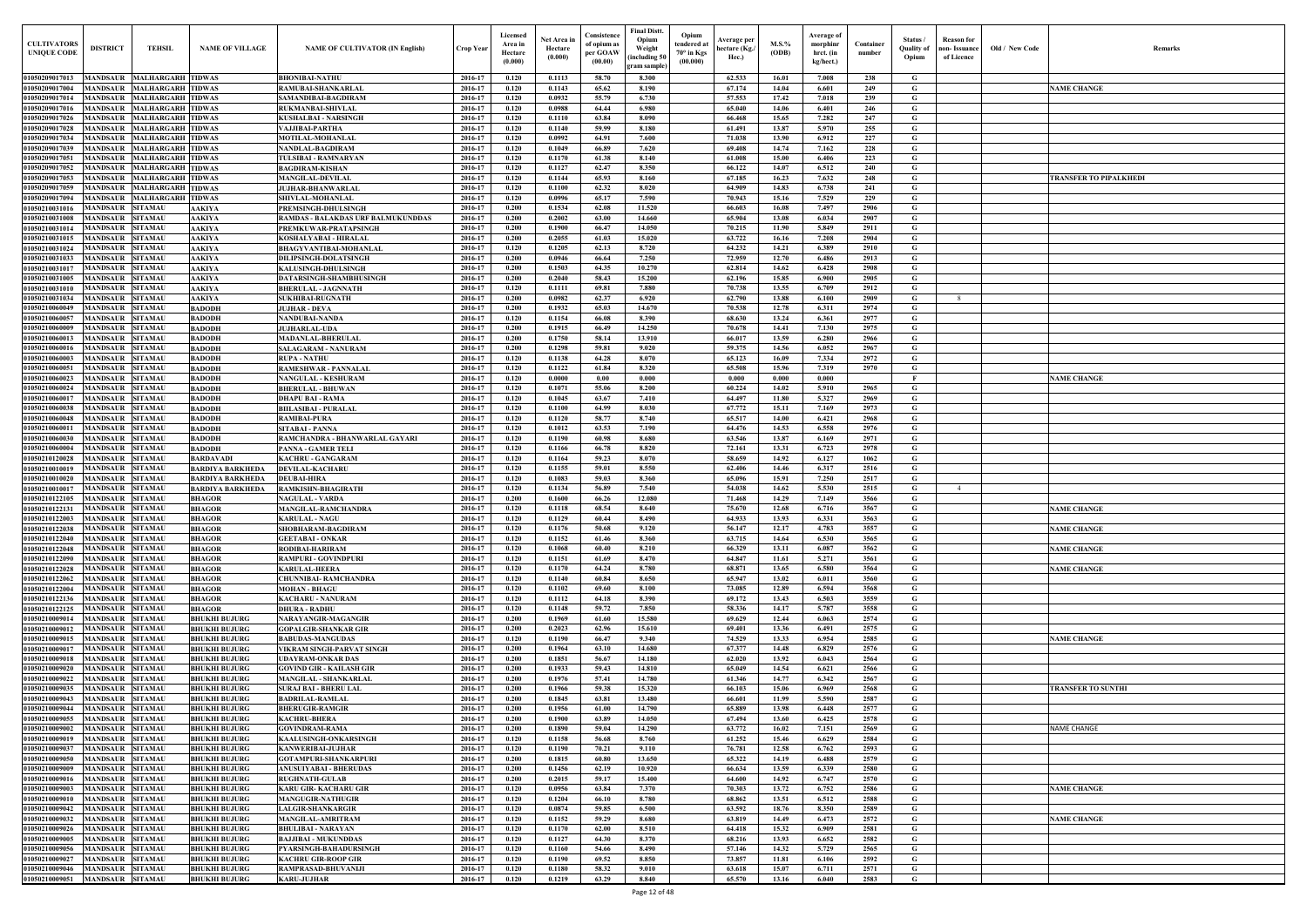| Old / New Code                 | Remarks                     |
|--------------------------------|-----------------------------|
| 1030207135086                  |                             |
| 1050210017022<br>1050210017023 |                             |
|                                |                             |
|                                |                             |
|                                |                             |
|                                |                             |
|                                |                             |
|                                |                             |
|                                | <b>Transfer to Dalkhedi</b> |
|                                |                             |
|                                |                             |
|                                | <b>NAME CHANGE</b>          |
|                                |                             |
|                                | <b>NAME CHANGE</b>          |
|                                |                             |
| 1050210118034                  | <b>NAME CHANGE</b>          |
|                                |                             |
|                                |                             |
|                                |                             |
|                                |                             |
|                                |                             |
|                                |                             |
|                                |                             |
|                                | <b>NAME CORRECTION</b>      |
|                                |                             |
|                                |                             |
|                                | <b>NAME CHANGE</b>          |
|                                |                             |
|                                |                             |

| <b>CULTIVATORS</b><br><b>UNIQUE CODE</b>          | <b>DISTRICT</b>                                    | <b>TEHSIL</b>                    | <b>NAME OF VILLAGE</b>                       | <b>NAME OF CULTIVATOR (IN English)</b>                                 | Crop Year          | Licensed<br>Area in<br>Hectare<br>(0.000) | Net Area in<br>Hectare<br>(0.000) | Consistence<br>of opium as<br>per GOAW<br>(00.00) | <b>Final Distt.</b><br>Opium<br>Weight<br>including 50)<br>gram sample) | Opium<br>tendered at<br>$70^\circ$ in Kgs<br>(00.000) | Average per<br>hectare (Kg./<br>Hec.) | M.S.%<br>(ODB) | Average of<br>morphinr<br>hrct. (in<br>kg/hect.) | Container<br>number | Status /<br><b>Quality of</b><br>Opium | <b>Reason</b> for<br>non- Issuance<br>of Licence | Old / New Code | <b>Remark</b>          |
|---------------------------------------------------|----------------------------------------------------|----------------------------------|----------------------------------------------|------------------------------------------------------------------------|--------------------|-------------------------------------------|-----------------------------------|---------------------------------------------------|-------------------------------------------------------------------------|-------------------------------------------------------|---------------------------------------|----------------|--------------------------------------------------|---------------------|----------------------------------------|--------------------------------------------------|----------------|------------------------|
| 01050210009053                                    | MANDSAUR SITAMAU                                   |                                  | <b>BHUKHI BUJURG</b>                         | <b>UDAYRAM - JUJHAR</b>                                                | 2016-17            | 0.120                                     | 0.1000                            | 66.94                                             | 7.780                                                                   |                                                       | 74.400                                | 13.19          | 6.869                                            | 2590                | G                                      |                                                  |                |                        |
| 01050210009058                                    | <b>MANDSAUR SITAMAU</b>                            |                                  | <b>BHUKHI BUJURG</b>                         | AMARSINGH-BAKHTAVARSINGH                                               | 2016-17            | 0.120                                     | 0.1173                            | 64.44                                             | 9.410                                                                   |                                                       | 73.853                                | 11.42          | 5.904                                            | 2591                | G                                      |                                                  |                |                        |
| 01050210009030<br>0105021000900                   | MANDSAUR SITAMAU<br><b>MANDSAUR</b>                | <b>SITAMAU</b>                   | <b>BHUKHI BUJURG</b><br><b>BHUKHI BUJURG</b> | <b>KAMLA BAI-MOHAN DAS</b><br><b>SHANKAR GIR - NATHU GIR</b>           | 2016-17<br>2016-17 | 0.120<br>0.200                            | 0.1155<br>0.1459                  | 59.94<br>34.70                                    | 8.560<br>10.590                                                         |                                                       | 63.463<br>35.983                      | 15.33<br>15.68 | 6.810<br>3.949                                   | 2573<br>5s          | G<br>G                                 | 4                                                | 01030207135086 |                        |
| 0105021013300                                     | MANDSAUR SITAMAU                                   |                                  | <b>DABDI</b>                                 | HINDUSINGH- GORDHANSINGH                                               | 2016-17            | 0.120                                     | 0.1121                            | 58.56                                             | 8.950                                                                   |                                                       | 66.788                                | 14.34          | 6.705                                            | 1727                | G                                      |                                                  | 01050210017022 |                        |
| 01050210133011                                    | <b>MANDSAUR SITAMAU</b>                            |                                  | <b>DABDI</b>                                 | <b>CHANDARSINGH - RUGHNATHSINGH</b>                                    | 2016-17            | 0.120                                     | 0.1092                            | 56.75                                             | 7.370                                                                   |                                                       | 54.716                                | 12.76          | 4.887                                            | 1726                | G                                      | $\overline{4}$                                   | 01050210017023 |                        |
| 0105021012600                                     | <b>MANDSAUR SITAMAU</b>                            |                                  | <b>DALAWADA</b>                              | <b>BHANWARLAL - PRITHAVIRAJ</b>                                        | 2016-17            | 0.200                                     | 0.1943                            | 62.61                                             | 14.290                                                                  |                                                       | 65.779                                | 16.45          | 7.575                                            | 1315                | G                                      |                                                  |                |                        |
| 01050210126002                                    | <b>MANDSAUR SITAMAU</b>                            |                                  | <b>DALAWADA</b>                              | PREMKUNWAR - GANESHRAM                                                 | 2016-17            | 0.200                                     | 0.1980                            | 61.93                                             | 14.540                                                                  |                                                       | 64.969                                | 13.63          | 6.199                                            | 1332                | G                                      |                                                  |                |                        |
| 01050210126014<br>01050210126018                  | <b>MANDSAUR SITAMAU</b><br><b>MANDSAUR SITAMAU</b> |                                  | <b>DALAWADA</b><br><b>DALAWADA</b>           | <b>JUGALKISHOR - BAGDIRAM</b><br><b>GIRJABAI S/O VARDA W/O KHEMRAJ</b> | 2016-17<br>2016-17 | 0.200<br>0.200                            | 0.1919<br>0.1806                  | 53.10<br>60.85                                    | 16.300<br>12.570                                                        |                                                       | 64.434<br>60.503                      | 12.07<br>14.25 | 5.444<br>6.035                                   | 1298<br>1329        | G<br>G                                 |                                                  |                |                        |
| 01050210126019                                    | <b>MANDSAUR SITAMAU</b>                            |                                  | <b>DALAWADA</b>                              | <b>MITTHUBAI-PURALAL</b>                                               | 2016-17            | 0.200                                     | 0.1899                            | 63.59                                             | 13.630                                                                  |                                                       | 65.202                                | 12.71          | 5.801                                            | 1316                | G                                      |                                                  |                |                        |
| 01050210126020                                    | <b>MANDSAUR SITAMAU</b>                            |                                  | <b>DALAWADA</b>                              | <b>KARULAL - PRATHAVIRAJ</b>                                           | 2016-17            | 0.200                                     | 0.1989                            | 64.69                                             | 14.970                                                                  |                                                       | 69.552                                | 14.96          | 7.284                                            | 1323                | $\mathbf G$                            |                                                  |                |                        |
| 01050210126024                                    | MANDSAUR                                           | <b>SITAMAU</b>                   | <b>DALAWADA</b>                              | KAWARLAL - PRITHAVIRAJ                                                 | 2016-17            | 0.200                                     | 0.1881                            | 67.62                                             | 13.490                                                                  |                                                       | 69.276                                | 15.16          | 7.352                                            | 1324                | G                                      |                                                  |                |                        |
| 01050210126029                                    | MANDSAUR                                           | <b>SITAMAU</b>                   | <b>DALAWADA</b>                              | <b>NANDLAL - JAGDISH</b>                                               | 2016-17            | 0.200                                     | 0.1940                            | 60.81                                             | 15.820                                                                  |                                                       | 70.840                                | 12.81          | 6.352                                            | 1333                | G                                      |                                                  |                |                        |
| 01050210126030<br>01050210126038                  | MANDSAUR<br><b>MANDSAUR</b>                        | <b>SITAMAU</b><br><b>SITAMAU</b> | <b>DALAWADA</b><br><b>DALAWADA</b>           | VARDESINGH - UDAYSINGH<br>RAMNARAYAN - NANDA                           | 2016-17<br>2016-17 | 0.200<br>0.200                            | 0.2002<br>0.1915                  | 66.91<br>61.35                                    | 14.660<br>13.520                                                        |                                                       | 69.995<br>61.874                      | 12.87<br>15.04 | 6.306<br>6.514                                   | 1299<br>1304        | G<br>G                                 |                                                  |                |                        |
| 01050210126042                                    | MANDSAUR                                           | <b>SITAMAU</b>                   | <b>DALAWADA</b>                              | <b>SUHAGBAI-KALU</b>                                                   | 2016-17            | 0.200                                     | 0.1956                            | 62.17                                             | 13.970                                                                  |                                                       | 63.430                                | 14.43          | 6.407                                            | 1305                | G                                      |                                                  |                |                        |
| 01050210126047                                    | <b>MANDSAUR SITAMAU</b>                            |                                  | <b>DALAWADA</b>                              | VIMALKUWAR - RUGHNATH                                                  | 2016-17            | 0.200                                     | 0.1960                            | 61.12                                             | 13.630                                                                  |                                                       | 60.719                                | 14.71          | 6.252                                            | 1306                | G                                      |                                                  |                |                        |
| 01050210126055                                    | <b>MANDSAUR SITAMAU</b>                            |                                  | <b>DALAWADA</b>                              | <b>BHANWARLAL - GANGARAM</b>                                           | 2016-17            | 0.200                                     | 0.1902                            | 62.60                                             | 13.580                                                                  |                                                       | 63.848                                | 15.05          | 6.727                                            | 1317                | G                                      |                                                  |                |                        |
| 01050210126085                                    | <b>MANDSAUR SITAMAU</b>                            |                                  | <b>DALAWADA</b>                              | SAJJANKUNWAR - MADHOSINGH                                              | 2016-17            | 0.200                                     | 0.1976                            | 66.45                                             | 14.720                                                                  |                                                       | 70.713                                | 12.11          | 5.995                                            | 1300                | G                                      |                                                  |                |                        |
| 01050210126087<br>01050210126004                  | <b>MANDSAUR SITAMAU</b><br>MANDSAUR SITAMAU        |                                  | <b>DALAWADA</b><br><b>DALAWADA</b>           | <b>RATNIBAI-LAXMAN</b><br><b>RAMESHWAR - NANDA</b>                     | 2016-17<br>2016-17 | 0.200<br>0.200                            | 0.1479<br>0.1901                  | 64.66<br>56.98                                    | 10.880<br>13.460                                                        |                                                       | 67.951<br>57.632                      | 13.53<br>16.57 | 6.436<br>6.685                                   | 1301<br>1325        | G<br>G                                 |                                                  |                |                        |
| 01050210126034                                    | <b>MANDSAUR SITAMAU</b>                            |                                  | <b>DALAWADA</b>                              | <b>BADRILAL - RAMCHANDRA</b>                                           | 2016-17            | 0.200                                     | 0.2037                            | 59.66                                             | 15.700                                                                  |                                                       | 65.689                                | 15.79          | 7.261                                            | 1307                | G                                      |                                                  |                |                        |
| 01050210126088                                    | <b>MANDSAUR SITAMAU</b>                            |                                  | <b>DALAWADA</b>                              | <b>BHAGWATILAL - BHAWANISHANKAR</b>                                    | 2016-17            | 0.200                                     | 0.1500                            | 62.89                                             | 9.970                                                                   |                                                       | 59.713                                | 13.69          | 5.723                                            | 1318                | G                                      |                                                  |                | Transfer to Dalkhedi   |
| 01050210126005                                    | MANDSAUR                                           | <b>SITAMAU</b>                   | <b>DALAWADA</b>                              | <b>SONIBAI - KALU</b>                                                  | 2016-17            | 0.200                                     | 0.1825                            | 59.75                                             | 13.490                                                                  |                                                       | 63.095                                | 12.84          | 5.671                                            | 1308                | G                                      |                                                  |                |                        |
| 01050210126016                                    | <b>MANDSAUR SITAMAU</b>                            |                                  | <b>DALAWADA</b>                              | <b>JUJHARLAL - KANIRAM</b>                                             | 2016-17            | 0.200                                     | 0.1999                            | 61.82                                             | 14.970                                                                  |                                                       | 66.138                                | 17.47          | 8.088                                            | 1309                | G                                      |                                                  |                |                        |
| 01050210126028<br>01050210126021                  | <b>MANDSAUR SITAMAU</b><br><b>MANDSAUR SITAMAU</b> |                                  | <b>DALAWADA</b><br><b>DALAWADA</b>           | <b>GULABBAI- NANDA</b><br><b>GOPALGIR - GANESH GIR</b>                 | 2016-17<br>2016-17 | 0.200<br>0.120                            | 0.1813<br>0.1001                  | 59.04<br>60.95                                    | 14.350<br>6.670                                                         |                                                       | 66.756<br>58.021                      | 12.26<br>13.70 | 5.729<br>5.564                                   | 1296<br>1310        | G<br>G                                 |                                                  |                |                        |
| 01050210126039                                    | MANDSAUR                                           | <b>SITAMAU</b>                   | <b>DALAWADA</b>                              | <b>ANANTKUWAR - JORAWARSINGH</b>                                       | 2016-17            | 0.120                                     | 0.1120                            | 65.05                                             | 7.660                                                                   |                                                       | 63.553                                | 12.54          | 5.579                                            | 1319                | G                                      |                                                  |                |                        |
| 01050210126053                                    | <b>MANDSAUR SITAMAU</b>                            |                                  | <b>DALAWADA</b>                              | <b>MANGILAL - KALU</b>                                                 | 2016-17            | 0.120                                     | 0.1036                            | 64.45                                             | 7.700                                                                   |                                                       | 68.436                                | 13.56          | 6.496                                            | 1302                | G                                      |                                                  |                |                        |
| 01050210126070                                    | <b>MANDSAUR SITAMAU</b>                            |                                  | <b>DALAWADA</b>                              | <b>KALU - DEVA</b>                                                     | 2016-17            | 0.120                                     | 0.0994                            | 60.41                                             | 6.460                                                                   |                                                       | 56.086                                | 12.81          | 5.029                                            | 1326                | G                                      |                                                  |                |                        |
| 01050210126076                                    | <b>MANDSAUR SITAMAU</b>                            |                                  | <b>DALAWADA</b>                              | <b>KAMLESH-RAMCHANDRA</b>                                              | 2016-17            | 0.120                                     | 0.1225                            | 66.01                                             | 8.390                                                                   |                                                       | 64.587                                | 15.54          | 7.026                                            | 1313                | G                                      |                                                  |                | <b>NAME CHANGE</b>     |
| 01050210126023<br>01050210126032                  | <b>MANDSAUR SITAMAU</b><br><b>MANDSAUR SITAMAU</b> |                                  | <b>DALAWADA</b><br><b>DALAWADA</b>           | <b>NATHU - KALU</b><br><b>BHUWAN - KACHRU</b>                          | 2016-17<br>2016-17 | 0.120<br>0.120                            | 0.1150<br>0.0868                  | 65.59<br>64.22                                    | 8.230<br>6.650                                                          |                                                       | 67.060<br>70.288                      | 14.35<br>13.78 | 6.736<br>6.780                                   | 1320<br>1322        | G<br>G                                 |                                                  |                |                        |
| 01050210126017                                    | <b>MANDSAUR SITAMAU</b>                            |                                  | <b>DALAWADA</b>                              | <b>JASSABAI-RAMA</b>                                                   | 2016-17            | 0.120                                     | 0.1015                            | 61.46                                             | 7.950                                                                   |                                                       | 68.768                                | 14.69          | 7.072                                            | 1311                | G                                      |                                                  |                |                        |
| 01050210126044                                    | <b>MANDSAUR SITAMAU</b>                            |                                  | <b>DALAWADA</b>                              | <b>BHULI - CHATARBHUJ</b>                                              | 2016-17            | 0.120                                     | 0.1200                            | 62.56                                             | 8.840                                                                   |                                                       | 65.833                                | 14.75          | 6.798                                            | 1321                | G                                      |                                                  |                |                        |
| 01050210126083                                    | <b>MANDSAUR SITAMAU</b>                            |                                  | <b>DALAWADA</b>                              | <b>SHOBHARAM - PURALAI</b>                                             | 2016-17            | 0.120                                     | 0.1143                            | 61.70                                             | 7.950                                                                   |                                                       | 61.303                                | 13.57          | 5.824                                            | 1303                | G                                      |                                                  |                |                        |
| 0105021012600<br>0105021012602                    | MANDSAUR<br><b>MANDSAUR</b>                        | <b>SITAMAU</b><br><b>SITAMAU</b> | <b>DALAWADA</b>                              | <b>RAMESHWAR-SHIVRAM</b>                                               | 2016-17<br>2016-17 | 0.120<br>0.120                            | 0.1106<br>0.1120                  | 63.86<br>57,74                                    | 8.140<br>8.320                                                          |                                                       | 67.142<br>61.276                      | 14.09<br>13.66 | 6.622<br>5.859                                   | 1331<br>1328        | G<br>G                                 |                                                  |                | <b>NAME CHANGE</b>     |
| 0105021012604                                     | MANDSAUR                                           | <b>SITAMAU</b>                   | <b>DALAWADA</b><br><b>DALAWADA</b>           | <b>JAGDISH GIR - SHAMBHU GIR</b><br><b>BHAWARLAL - MANGU</b>           | 2016-17            | 0.120                                     | 0.0938                            | 62.34                                             | 6.940                                                                   |                                                       | 65.895                                | 14.10          | 6.503                                            | 1312                | G                                      |                                                  |                |                        |
| 01050210126080                                    | <b>MANDSAUR</b>                                    | <b>SITAMAU</b>                   | <b>DALAWADA</b>                              | <b>KAMLABAI - KISHAN</b>                                               | 2016-17            | 0.120                                     | 0.1176                            | 60.50                                             | 7.840                                                                   |                                                       | 57.619                                | 12.84          | 5.179                                            | 1330                | G                                      |                                                  |                |                        |
| 01050210126079                                    | <b>MANDSAUR</b>                                    | <b>SITAMAU</b>                   | <b>DALAWADA</b>                              | <b>NANDLAL - SAWA</b>                                                  | 2016-17            | 0.200                                     | 0.1558                            | 54.56                                             | 10.910                                                                  |                                                       | 54.582                                | 12.74          | 4.867                                            | 1297                | G                                      |                                                  |                |                        |
| 01050210126051                                    | MANDSAUR SITAMAU                                   |                                  | <b>DALAWADA</b>                              | RADHESHYAM - NARAYAN                                                   | 2016-17            | 0.120                                     | 0.1170                            | 62.27                                             | 7.220                                                                   |                                                       | 54.897                                | 14.47          | 5.560                                            | 1327                | G                                      |                                                  |                |                        |
| 01050210126064<br>01050210020010 MANDSAUR SITAMAU | <b>MANDSAUR SITAMAU</b>                            |                                  | <b>DALAWADA</b><br><b>DAMMAKHEDI</b>         | <b>RUKANBAI-KANIRAM</b>                                                | 2016-17<br>2016-17 | 0.120<br>0.120                            | 0.1155<br>0.1200                  | 62.01<br>63.08                                    | 7.180<br>9.370                                                          |                                                       | 55.064                                | 13.51<br>12.32 | 5.208<br>6.068                                   | 1314<br>1080        | G                                      |                                                  | 01050210118034 | <b>NAME CHANGE</b>     |
| 01050210113032                                    | MANDSAUR SITAMAU                                   |                                  | <b>DEEPAKHEDA</b>                            | MANGUSINGH-RATANSINGH<br><b>NAGULAL - PURA</b>                         | 2016-17            | 0.200                                     | 0.1963                            | 59.12                                             | 14.150                                                                  |                                                       | 70.366<br>60.881                      | 14.68          | 6.256                                            | 2796                | G<br>G                                 |                                                  |                |                        |
| 01050210113003                                    | MANDSAUR SITAMAU                                   |                                  | <b>DEEPAKHEDA</b>                            | <b>KACHARULAL-DEVA</b>                                                 | 2016-17            | 0.200                                     | 0.1951                            | 65.94                                             | 13.980                                                                  |                                                       | 67.498                                | 12.97          | 6.128                                            | 2803                | G                                      |                                                  |                |                        |
| 01050210113007                                    | <b>MANDSAUR SITAMAU</b>                            |                                  | <b>DEEPAKHEDA</b>                            | <b>RAMCHANDRA - UDA</b>                                                | 2016-17            | 0.200                                     | 0.2008                            | 63.67                                             | 14.560                                                                  |                                                       | 65.951                                | 12.53          | 5.785                                            | 2804                | G                                      |                                                  |                |                        |
| 01050210113020                                    | MANDSAUR SITAMAU                                   |                                  | <b>DEEPAKHEDA</b>                            | <b>TULSIRAM - UDA</b>                                                  | 2016-17            | 0.200                                     | 0.2051                            | 54.94                                             | 15.040                                                                  |                                                       | 57.552                                | 14.91          | 6.007                                            | 2794                | G                                      |                                                  |                |                        |
| 01050210113022<br>01050210113028                  | <b>MANDSAUR SITAMAU</b><br>MANDSAUR SITAMAU        |                                  | <b>DEEPAKHEDA</b><br><b>DEEPAKHEDA</b>       | KANHAIYALAL - PURA JI<br>JAGMALSINGH - MEHTABSINGH                     | 2016-17<br>2016-17 | 0.200<br>0.120                            | 0.1985<br>0.1188                  | 55.48<br>62.98                                    | 14.250<br>8.720                                                         |                                                       | 56.896<br>66.043                      | 13.61<br>11.94 | 5.421<br>5.520                                   | 2798<br>2809        | G<br>$\mathbf G$                       |                                                  |                |                        |
| 01050210113029                                    | <b>MANDSAUR SITAMAU</b>                            |                                  | <b>DEEPAKHEDA</b>                            | <b>NANURAM - PURA JI</b>                                               | 2016-17            | 0.200                                     | 0.1954                            | 64.33                                             | 14.410                                                                  |                                                       | 67.773                                | 14.57          | 6.912                                            | 2805                | G                                      |                                                  |                |                        |
| 01050210113048                                    | <b>MANDSAUR SITAMAU</b>                            |                                  | <b>DEEPAKHEDA</b>                            | <b>BALURAM - PURA</b>                                                  | 2016-17            | 0.200                                     | 0.2034                            | 64.52                                             | 13.940                                                                  |                                                       | 63.171                                | 14.34          | 6.341                                            | 2812                | G                                      |                                                  |                |                        |
| 01050210113057                                    | <b>MANDSAUR SITAMAU</b>                            |                                  | <b>DEEPAKHEDA</b>                            | <b>SOHANBAI - NAGU</b>                                                 | 2016-17            | 0.120                                     | 0.1015                            | 62.37                                             | 6.810                                                                   |                                                       | 59.783                                | 14.13          | 5.913                                            | 2810                | $\mathbf G$                            |                                                  |                |                        |
| 01050210113078                                    | MANDSAUR SITAMAU                                   |                                  | <b>DEEPAKHEDA</b>                            | <b>KAMALBAI - DHANNA</b>                                               | 2016-17            | 0.120                                     | 0.1072                            | 60.35                                             | 7.720                                                                   |                                                       | 62.089                                | 13.94          | 6.058                                            | 2811                | G                                      |                                                  |                |                        |
| 01050210113096<br>01050210113102                  | MANDSAUR SITAMAU<br><b>MANDSAUR SITAMAU</b>        |                                  | <b>DEEPAKHEDA</b>                            | <b>BHERU - PURA JI</b>                                                 | 2016-17<br>2016-17 | 0.200<br>0.200                            | 0.1987<br>0.1880                  | 62.79<br>64.54                                    | 14.020<br>13.400                                                        |                                                       | 63.291<br>65.718                      | 12,47<br>15.08 | 5.525<br>6.937                                   | 2806<br>2807        | $\mathbf G$<br>G                       |                                                  |                |                        |
| 01050210113073                                    | <b>MANDSAUR SITAMAU</b>                            |                                  | <b>DEEPAKHEDA</b><br><b>DEEPAKHEDA</b>       | <b>VIRAM - BHERULAL</b><br><b>NANDLAL - RAMA</b>                       | 2016-17            | 0.200                                     | 0.1729                            | 59.56                                             | 12,480                                                                  |                                                       | 61.417                                | 16.74          | 7.197                                            | 2802                | G                                      |                                                  |                |                        |
| 01050210113099                                    | <b>MANDSAUR SITAMAU</b>                            |                                  | <b>DEEPAKHEDA</b>                            | SANTOSHBAI- GORDHANLAL                                                 | 2016-17            | 0.120                                     | 0.1233                            | 59.85                                             | 8.860                                                                   |                                                       | 61.435                                | 13.68          | 5.883                                            | 2801                | G                                      |                                                  |                |                        |
| 01050210113027                                    | <b>MANDSAUR SITAMAU</b>                            |                                  | <b>DEEPAKHEDA</b>                            | <b>RAMSINGH-KESHARSINGH</b>                                            | 2016-17            | 0.120                                     | 0.1200                            | 67.36                                             | 8.140                                                                   |                                                       | 65,275                                | 13.36          | 6.105                                            | 2813                | G                                      |                                                  |                |                        |
| 01050210113047                                    | <b>MANDSAUR SITAMAU</b>                            |                                  | <b>DEEPAKHEDA</b>                            | <b>SHOBHARAM - RAMA</b>                                                | 2016-17            | 0.120                                     | 0.1156                            | 62.12                                             | 8.470                                                                   |                                                       | 65.025                                | 13.36          | 6.081                                            | 2808                | $\mathbf G$                            |                                                  |                |                        |
| 01050210113014<br>01050210113017                  | <b>MANDSAUR SITAMAU</b><br><b>MANDSAUR SITAMAU</b> |                                  | <b>DEEPAKHEDA</b><br><b>DEEPAKHEDA</b>       | <b>MATURIBAI - HEMA</b><br><b>VERDICHAND - UDA KUMHAR</b>              | 2016-17<br>2016-17 | 0.200<br>0.200                            | 0.1763<br>0.1740                  | 57.70<br>48.71                                    | 11.520<br>6.550                                                         |                                                       | 53.862<br>26.195                      | 13.43<br>15.34 | 5.064<br>2.813                                   | 2797<br>2793        | $\mathbf G$<br>G                       | $\overline{4}$<br>$\overline{4}$                 |                |                        |
| 01050210113036                                    | MANDSAUR SITAMAU                                   |                                  | <b>DEEPAKHEDA</b>                            | <b>BHAGWANLAL - PURA</b>                                               | 2016-17            | 0.200                                     | 0.1410                            | 54,42                                             | 9.950                                                                   |                                                       | 54.858                                | 14.17          | 5.442                                            | 2799                | G                                      | $\overline{4}$                                   |                |                        |
| 01050210113063                                    | <b>MANDSAUR SITAMAU</b>                            |                                  | <b>DEEPAKHEDA</b>                            | DOLAT KUNWAR - CHANDRA SINGH                                           | 2016-17            | 0.200                                     | 0.2003                            | 55.50                                             | 6.770                                                                   |                                                       | 26.799                                | 13.62          | 2.555                                            | 2800                | G                                      |                                                  |                |                        |
| 01050210113090                                    | <b>MANDSAUR SITAMAU</b>                            |                                  | <b>DEEPAKHEDA</b>                            | <b>CHATARKUNWAR - MADANSINGH</b>                                       | 2016-17            | 0.120                                     | 0.1191                            | 64.02                                             | 4.540                                                                   |                                                       | 34.861                                | 14.15          | 3.453                                            | 2814                | G                                      |                                                  |                |                        |
| 01050210113019                                    | MANDSAUR SITAMAU                                   |                                  | <b>DEEPAKHEDA</b>                            | NARAYANLAL SHANKARLAL                                                  | 2016-17            | 0.200                                     | 0.1634                            | 50.21                                             | 4.900                                                                   |                                                       | 21.511                                | 15.49          | 2.332                                            | 2795                | G                                      |                                                  |                |                        |
| 01050210112006                                    | <b>MANDSAUR SITAMAU</b>                            |                                  | <b>DHATURIYA</b>                             | <b>GOVERDHAN-KALURAM</b>                                               | 2016-17            | 0.120<br>0.200                            | 0.1188                            | 61.68<br>61.19                                    | 8.160<br>14.040                                                         |                                                       | 60.521                                | 13.83          | 5.859                                            | 3409                | G                                      |                                                  |                | <b>NAME CORRECTION</b> |
| 01050210112003<br>01050210112004                  | MANDSAUR SITAMAU<br>MANDSAUR SITAMAU               |                                  | <b>DHATURIYA</b><br><b>DHATURIYA</b>         | RAMESHWAR - RATTIRAM<br><b>BHAGUBAI - DHURA</b>                        | 2016-17<br>2016-17 | 0.120                                     | 0.1921<br>0.1173                  | 59.15                                             | 8.830                                                                   |                                                       | 63.888<br>63.606                      | 14.79<br>14.78 | 6.614<br>6.581                                   | 3406<br>3405        | $\mathbf{G}$<br>G                      |                                                  |                |                        |
| 01050210112014                                    | MANDSAUR SITAMAU                                   |                                  | <b>DHATURIYA</b>                             | <b>JUJHAR - JAGANNATH</b>                                              | 2016-17            | 0.120                                     | 0.1050                            | 64.79                                             | 7.500                                                                   |                                                       | 66.114                                | 15.26          | 7.062                                            | 3411                | G                                      |                                                  |                |                        |
| 01050210112018                                    | MANDSAUR SITAMAU                                   |                                  | <b>DHATURIYA</b>                             | RADHIBAI - RADHESHYAM                                                  | 2016-17            | 0.120                                     | 0.0940                            | 61.37                                             | 7.510                                                                   |                                                       | 70.042                                | 13.65          | 6.693                                            | 3410                | G                                      |                                                  |                |                        |
| 01050210112033                                    | <b>MANDSAUR SITAMAU</b>                            |                                  | <b>DHATURIYA</b>                             | <b>HIRALAL - DEVAJI</b>                                                | 2016-17            | 0.200                                     | 0.1789                            | 62.35                                             | 14.430                                                                  |                                                       | 71.844                                | 15.09          | 7.589                                            | 3408                | $\mathbf G$                            |                                                  |                |                        |
| 01050210112023<br>01050210112010                  | MANDSAUR SITAMAU<br><b>MANDSAUR SITAMAU</b>        |                                  | <b>DHATURIYA</b>                             | <b>BHANWARLAL-BHERULAL</b>                                             | 2016-17<br>2016-17 | 0.200<br>0.120                            | 0.1967<br>0.1101                  | 56.44<br>57.90                                    | 15.150<br>8.070                                                         |                                                       | 62.099<br>60.626                      | 15.49<br>15.68 | 6.734<br>6.654                                   | 3403<br>3407        | G<br>$\mathbf G$                       |                                                  |                |                        |
| 01050210112021                                    | <b>MANDSAUR SITAMAU</b>                            |                                  | <b>DHATURIYA</b><br><b>DHATURIYA</b>         | <b>MANOHARLAL-BHAGWAN</b><br>KARUSINGH- CHATARSINGH                    | 2016-17            | 0.120                                     | 0.1072                            | 58.05                                             | 7.870                                                                   |                                                       | 60.876                                | 15.83          | 6.746                                            | 3404                | G                                      |                                                  |                | <b>NAME CHANGE</b>     |
| 01050210019023                                    | <b>MANDSAUR SITAMAU</b>                            |                                  | <b>DUDHIA</b>                                | <b>KACHARU - NANURAM</b>                                               | 2016-17            | 0.200                                     | 0.1995                            | 65.81                                             | 15.160                                                                  |                                                       | 71.443                                | 13.43          | 6.716                                            | 2316                | G                                      |                                                  |                |                        |
| 01050210019003                                    | <b>MANDSAUR SITAMAU</b>                            |                                  | <b>DUDHIA</b>                                | KALUDAS-NARSINGHDAS                                                    | 2016-17            | 0.120                                     | 0.1131                            | 64.90                                             | 8.040                                                                   |                                                       | 65.906                                | 14.51          | 6.694                                            | 2317                | G                                      |                                                  |                |                        |
| 01050210019024                                    | <b>MANDSAUR SITAMAU</b>                            |                                  | <b>DUDHIA</b>                                | MANGILAL-BHERULAL                                                      | 2016-17            | 0.120                                     | 0.1115                            | 71.75                                             | 8.510                                                                   |                                                       | 78.233                                | 11.57          | 6.336                                            | 2319                | G                                      |                                                  |                |                        |
| 01050210019018<br>01050210116003                  | MANDSAUR SITAMAU<br><b>MANDSAUR SITAMAU</b>        |                                  | <b>DUDHIA</b><br><b>GUDBHELI</b>             | <b>MANGILAL-KALU</b><br><b>LEELABAI - RAMSINGH</b>                     | 2016-17<br>2016-17 | 0.120<br>0.200                            | 0.1122<br>0.1903                  | 65.64<br>55.82                                    | 7.900<br>13.640                                                         |                                                       | 66.024<br>57.157                      | 12.66<br>16.12 | 5.851<br>6.450                                   | 2318<br>3103        | $\mathbf{G}$<br>$\mathbf{G}$           |                                                  |                |                        |
|                                                   |                                                    |                                  |                                              |                                                                        |                    |                                           |                                   |                                                   |                                                                         |                                                       |                                       |                |                                                  |                     |                                        |                                                  |                |                        |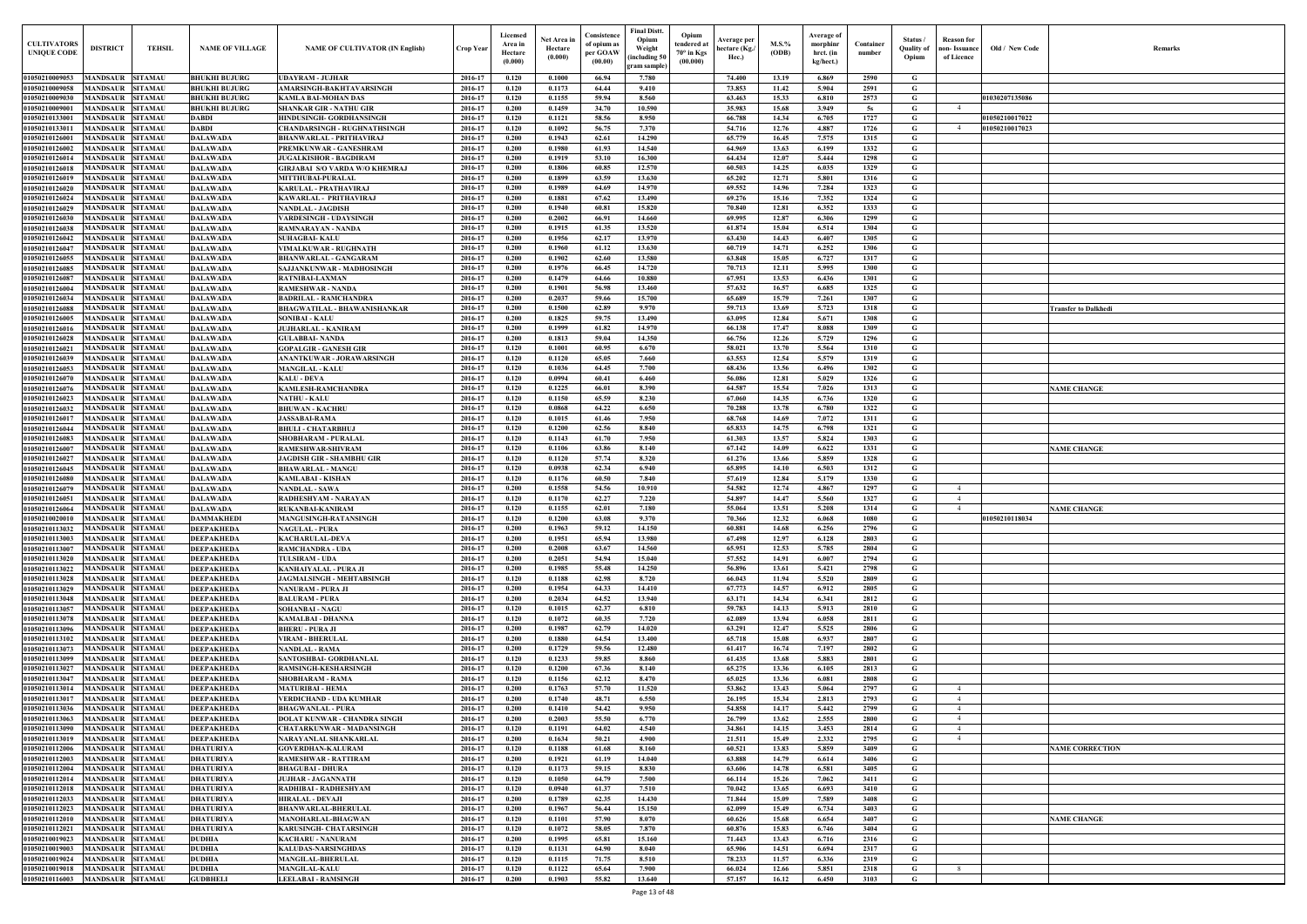| Old / New Code | Remarks                                                    |
|----------------|------------------------------------------------------------|
|                | <b>NAME CHANGE</b>                                         |
|                |                                                            |
|                |                                                            |
|                |                                                            |
|                | <b>NAME CHANGE</b>                                         |
|                | <b>NAME CHANGE</b>                                         |
|                | <b>NAME CHANGE</b>                                         |
|                |                                                            |
|                |                                                            |
|                |                                                            |
|                |                                                            |
|                |                                                            |
|                |                                                            |
|                |                                                            |
|                |                                                            |
|                |                                                            |
|                |                                                            |
|                |                                                            |
|                | <b>NAME CORRECTION</b>                                     |
|                |                                                            |
|                |                                                            |
|                |                                                            |
|                |                                                            |
|                |                                                            |
|                | <b>NAME CHANGE</b>                                         |
|                |                                                            |
|                | <b>NAME CHANGE</b>                                         |
|                |                                                            |
|                |                                                            |
|                |                                                            |
|                | <b>NAME CHANGE</b>                                         |
|                | NAME CHANGE TRANSFER TO MORKHEDA<br><b>NAME CORRECTION</b> |
|                |                                                            |
|                |                                                            |
|                |                                                            |
|                |                                                            |
|                |                                                            |
|                |                                                            |
|                |                                                            |
|                | <b>TRANSFER TO KUNTAKHEDI</b>                              |
|                | <b>NAME CHANGE</b><br><b>NAME CHANGE</b>                   |
|                |                                                            |
|                |                                                            |
|                |                                                            |
|                | <b>NAME CHANGE</b>                                         |
|                |                                                            |
|                | <b>NAME CHANGE</b>                                         |
|                | <b>NAME CHANGE</b>                                         |
|                |                                                            |
|                |                                                            |
|                |                                                            |
|                |                                                            |
|                |                                                            |
|                |                                                            |
|                |                                                            |
|                |                                                            |
|                |                                                            |
|                |                                                            |
|                |                                                            |
|                |                                                            |
|                | <b>NAME CHANGE</b>                                         |
|                |                                                            |

| <b>CULTIVATORS</b><br><b>UNIQUE CODE</b> | <b>DISTRICT</b>                            | <b>TEHSIL</b>                    | <b>NAME OF VILLAGE</b>                                                     | <b>NAME OF CULTIVATOR (IN English)</b>                        | Crop Year          | Licensed<br>Area in<br>Hectare<br>(0.000) | Net Area iı<br>Hectare<br>(0.000) | Consistence<br>of opium as<br>per GOAW<br>(00.00) | <b>Final Distt.</b><br>Opium<br>Weight<br>including 50<br>gram sample] | Opium<br>tendered a<br>$70^\circ$ in Kgs<br>(00.000) | Average per<br>hectare (Kg./<br>Hec.) | M.S.%<br>(ODB) | Average of<br>morphinr<br>hrct. (in<br>kg/hect.) | Container<br>number | Status /<br><b>Quality of</b><br>Opium | <b>Reason</b> for<br>non- Issuance<br>of Licence | Old / New Code | Remarks                                                           |
|------------------------------------------|--------------------------------------------|----------------------------------|----------------------------------------------------------------------------|---------------------------------------------------------------|--------------------|-------------------------------------------|-----------------------------------|---------------------------------------------------|------------------------------------------------------------------------|------------------------------------------------------|---------------------------------------|----------------|--------------------------------------------------|---------------------|----------------------------------------|--------------------------------------------------|----------------|-------------------------------------------------------------------|
| 01050210116012<br>01050210116019         | <b>MANDSAUR</b><br><b>MANDSAUR</b>         | <b>SITAMAU</b><br>SITAMAU        | <b>GUDBHELI</b><br><b>GUDBHELI</b>                                         | VARDESINGH-RAYSINGH<br>SARJUBAI- KALU                         | 2016-17<br>2016-17 | 0.120<br>0.200                            | 0.1142<br>0.1848                  | 55.28<br>59.65                                    | 8.690<br>14.010                                                        |                                                      | 60.096<br>64.604                      | 14.40<br>14.77 | 6.057<br>6.679                                   | 3104<br>3106        | G<br>G                                 |                                                  |                | <b>NAME CHANGE</b>                                                |
| 01050210116013                           | <b>MANDSAUR</b>                            | <b>SITAMAU</b>                   | <b>GUDBHELI</b>                                                            | VAKHTAVARSINGH - ONKARSINGH                                   | 2016-17            | 0.200                                     | 0.1901                            | 58.60                                             | 14.570                                                                 |                                                      | 64.160                                | 15.03          | 6.750                                            | 3107                | G                                      |                                                  |                |                                                                   |
| 01050210116027                           | <b>MANDSAUR</b>                            | <b>SITAMAU</b>                   | <b>GUDBHELI</b>                                                            | <b>MANGILAL - GULAB</b>                                       | 2016-17            | 0.200                                     | 0.1819                            | 60.88                                             | 13.180                                                                 |                                                      | 63.018                                | 14.90          | 6.573                                            | 3109                | G                                      |                                                  |                |                                                                   |
| 01050210116005<br>01050210116011         | <b>MANDSAUR</b><br><b>MANDSAUR</b>         | <b>SITAMAU</b><br><b>SITAMAU</b> | <b>GUDBHELI</b><br><b>GUDBHELI</b>                                         | JAMNABAI - PURSINGH<br>VARDIBAI-DEVISINGH                     | 2016-17<br>2016-17 | 0.120<br>0.120                            | 0.1148<br>0.1099                  | 58.37<br>57.14                                    | 8.180<br>8.210                                                         |                                                      | 59.416<br>60.982                      | 14.94<br>14.32 | 6.214<br>6.113                                   | 3108<br>3105        | G<br>G                                 |                                                  |                | <b>NAME CHANGE</b>                                                |
| 01050210015017                           | <b>MANDSAUR</b>                            | <b>SITAMAU</b>                   | <b>HANDI</b>                                                               | <b>GANGARAM-SAVAJI</b>                                        | 2016-17            | 0.200                                     | 0.1960                            | 65.33                                             | 14.720                                                                 |                                                      | 70.091                                | 13.50          | 6.624                                            | 1937                | G                                      |                                                  |                |                                                                   |
| 01050210015002                           | <b>MANDSAUR</b>                            | <b>SITAMAU</b>                   | <b>HANDI</b>                                                               | SARASKUNWAR - KANHEYALAL                                      | 2016-17            | 0.200                                     | 0.2002                            | 67.26                                             | 14,270                                                                 |                                                      | 68.486                                | 14.15          | 6.784                                            | 1939                | G                                      |                                                  |                | <b>NAME CHANGE</b>                                                |
| 01050210015003                           | <b>MANDSAUR</b>                            | SITAMAU                          | <b>HANDI</b>                                                               | BALARAM - MODIRAM                                             | 2016-17            | 0.200                                     | 0.1950                            | 66.50                                             | 13.590                                                                 |                                                      | 66.210                                | 15.02          | 6.961                                            | 1934                | G                                      |                                                  |                | <b>NAME CHANGE</b>                                                |
| 01050210015008<br>01050210015014         | <b>MANDSAUR</b><br><b>MANDSAUR</b>         | SITAMAU<br>SITAMAU               | <b>HANDI</b><br><b>HANDI</b>                                               | SHOBHARAM-MANNALAI<br>SATYANARAYAN NATHU                      | 2016-17<br>2016-17 | 0.120<br>0.200                            | 0.1150<br>0.2012                  | 60.64<br>63.51                                    | 8.690<br>14.910                                                        |                                                      | 65.460<br>67.236                      | 11.59<br>13.40 | 5.311<br>6.307                                   | 1930<br>1931        | G<br>G                                 |                                                  |                |                                                                   |
| 01050210015015                           | <b>MANDSAUR</b>                            | SITAMAU                          | <b>HANDI</b>                                                               | <b>MAHESHDAN-HARDANSINGH</b>                                  | 2016-17            | 0.200                                     | 0.1954                            | 66.34                                             | 14,450                                                                 |                                                      | 70.081                                | 15.33          | 7.521                                            | 1935                | G                                      |                                                  |                |                                                                   |
| 01050210015020                           | <b>MANDSAUR</b>                            | SITAMAU                          | <b>HANDI</b>                                                               | BHAGWAT SINGH-PRABHU DAN                                      | 2016-17            | 0.200                                     | 0.1948                            | 60.95                                             | 14.280                                                                 |                                                      | 63.829                                | 13.24          | 5.916                                            | 1929                | G                                      |                                                  |                |                                                                   |
| 01050210015021<br>01050210015007         | <b>MANDSAUR</b><br><b>MANDSAUR</b>         | SITAMAU<br>SITAMAU               | <b>HANDI</b><br><b>HANDI</b>                                               | VAJE RAM-ONKAR LAL<br><b>GOVINDRAM - PANNALAL</b>             | 2016-17<br>2016-17 | 0.200<br>0.200                            | 0.1980<br>0.1900                  | 65.26<br>66.86                                    | 14.260<br>13.140                                                       |                                                      | 67.141<br>66.057                      | 14.60<br>13.95 | 6.862<br>6.450                                   | 1940<br>1936        | G<br>G                                 |                                                  |                |                                                                   |
| 01050210015001                           | <b>MANDSAUR</b>                            | SITAMAU                          | <b>HANDI</b>                                                               | <b>ASHARAM-HARLAL</b>                                         | 2016-17            | 0.120                                     | 0.1176                            | 62.73                                             | 8.610                                                                  |                                                      | 65.612                                | 14.22          | 6.531                                            | 1933                | G                                      |                                                  |                |                                                                   |
| 01050210015023                           | <b>MANDSAUR</b>                            | SITAMAU                          | <b>HANDI</b>                                                               | <b>RAMESH - UDAYLAL</b>                                       | 2016-17            | 0.120                                     | 0.1152                            | 62.82                                             | 8.730                                                                  |                                                      | 68.012                                | 12.21          | 5.813                                            | 1932                | G                                      |                                                  |                |                                                                   |
| 01050210015024<br>01050210012007         | <b>MANDSAUR</b><br><b>MANDSAUR</b>         | SITAMAU<br>SITAMAU               | <b>HANDI</b><br><b>ISHAKPUR</b>                                            | <b>CHATAR SINGH-PRABHU DAN</b><br><b>MULCHAND-KASHIRAM</b>    | 2016-17<br>2016-17 | 0.120<br>0.200                            | 0.1190<br>0.1953                  | 64.38<br>66.34                                    | 8.550<br>14.310                                                        |                                                      | 66.084<br>69.441                      | 15.10<br>13.36 | 6.985<br>6.494                                   | 1938<br>1440        | G<br>G                                 |                                                  |                |                                                                   |
| 0105021001201                            | <b>MANDSAUR</b>                            | <b>SITAMAU</b>                   | <b>ISHAKPUR</b>                                                            | RAM PRASAD-BALARAM                                            | 2016-17            | 0.200                                     | 0.1900                            | 62.76                                             | 14.620                                                                 |                                                      | 68.989                                | 13.08          | 6.317                                            | 1435                | G                                      |                                                  |                |                                                                   |
| 0105021001201                            | <b>MANDSAUR</b>                            | SITAMAU                          | <b>ISHAKPUR</b>                                                            | <b>BHAGWAN-MOTI</b>                                           | 2016-17            | 0.200                                     | 0.1940                            | 57.84                                             | 14.320                                                                 |                                                      | 60.989                                | 15.02          | 6.413                                            | 1433                | G                                      |                                                  |                |                                                                   |
| 0105021001200                            | <b>MANDSAUR</b>                            | <b>SITAMAU</b>                   | <b>ISHAKPUR</b>                                                            | <b>GITABAI-KACHRU</b>                                         | 2016-17            | 0.200                                     | 0.1874                            | 68.39                                             | 14.280                                                                 |                                                      | 74.450                                | 14.18          | 7.390                                            | 1442                | G                                      |                                                  |                |                                                                   |
| 0105021001205<br>01050210012041          | <b>MANDSAUR</b><br><b>MANDSAUR</b>         | SITAMAU<br>SITAMAU               | <b>ISHAKPUR</b><br><b>ISHAKPUR</b>                                         | HARISHANKAR-MOTILAL<br>SAWITRIBAI-BALASHANKR                  | 2016-17<br>2016-17 | 0.200<br>0.200                            | 0.1979<br>0.2000                  | 64.23<br>64.19                                    | 14.070<br>14.470                                                       |                                                      | 65.234<br>66.345                      | 12.47<br>13.40 | 5.694<br>6.223                                   | 1436<br>1441        | G<br>G                                 |                                                  |                |                                                                   |
| 01050210012004                           | <b>MANDSAUR</b>                            | SITAMAU                          | <b>ISHAKPUR</b>                                                            | <b>BHAGUBAI-ONKAR</b>                                         | 2016-17            | 0.120                                     | 0.1123                            | 65.26                                             | 8.040                                                                  |                                                      | 66.749                                | 14.62          | 6.831                                            | 1437                | G                                      |                                                  |                | <b>NAME CORRECTION</b>                                            |
| 01050210012005                           | <b>MANDSAUR</b>                            | SITAMAU                          | <b>ISHAKPUR</b>                                                            | KALU-PARTHA                                                   | 2016-17            | 0.120                                     | 0.1131                            | 65.65                                             | 8.370                                                                  |                                                      | 69.407                                | 14.00          | 6.802                                            | 1439                | G                                      |                                                  |                |                                                                   |
| 01050210012045                           | <b>MANDSAUR</b>                            | SITAMAU                          | <b>ISHAKPUR</b>                                                            | GANGARAM-RAMSHANKAR                                           | 2016-17            | 0.120                                     | 0.1172                            | 59.97                                             | 9.010                                                                  |                                                      | 65.861                                | 15.67          | 7.224                                            | 1434                | G                                      |                                                  |                |                                                                   |
| 01050210012018<br>01050210012030         | <b>MANDSAUR</b><br><b>MANDSAUR</b>         | <b>SITAMAU</b><br><b>SITAMAU</b> | <b>ISHAKPUR</b><br><b>ISHAKPUR</b>                                         | BADRILAL-NATHUJI<br>GANESH RAM-DHURA                          | 2016-17<br>2016-17 | 0.120<br>0.120                            | 0.1136<br>0.0960                  | 69.24<br>64.67                                    | 8.120<br>7.430                                                         |                                                      | 70.704<br>71.500                      | 13.16<br>11.35 | 6.513<br>5.681                                   | 1443<br>1438        | G<br>G                                 |                                                  |                |                                                                   |
| 01050210012015                           | <b>MANDSAUR</b>                            | <b>SITAMAU</b>                   | <b>ISHAKPUR</b>                                                            | GANESHRAM-BHERAJI                                             | 2016-17            | 0.200                                     | 0.1818                            | 48.36                                             | 13.450                                                                 |                                                      | 51.111                                | 16.11          | 5.764                                            | 1432                | G                                      | $\overline{4}$                                   |                |                                                                   |
| 01050210091019                           | <b>MANDSAUR</b>                            | <b>SITAMAU</b>                   | <b>JHANGRIYA</b>                                                           | PANNALAL-NANDA                                                | 2016-17            | 0.200                                     | 0.1980                            | 62.12                                             | 14.810                                                                 |                                                      | 66.378                                | 13.06          | 6.068                                            | 3571                | G                                      |                                                  |                |                                                                   |
| 01050210091012<br>01050210091009         | <b>MANDSAUR</b><br><b>MANDSAUR</b>         | <b>SITAMAU</b><br><b>SITAMAU</b> | <b>JHANGRIYA</b><br><b>JHANGRIYA</b>                                       | MANGIBAI - BHERA<br>NATWARSINGH-RUGHNATHSINGH                 | 2016-17<br>2016-17 | 0.200<br>0.200                            | 0.2000<br>0.1920                  | 61.14<br>61.41                                    | 15,220<br>14.100                                                       |                                                      | 66.470<br>64.427                      | 12.66<br>14.28 | 5.890<br>6.440                                   | 3572<br>3573        | G<br>G                                 |                                                  |                | <b>NAME CHANGE</b>                                                |
| 01050210091041                           | <b>MANDSAUR</b>                            | <b>SITAMAU</b>                   | <b>JHANGRIYA</b>                                                           | <b>AMARSINGH-RUPSINGH</b>                                     | 2016-17            | 0.200                                     | 0.1849                            | 58.73                                             | 14.010                                                                 |                                                      | 63.569                                | 13.40          | 5.963                                            | 3570                | G                                      |                                                  |                |                                                                   |
| 01050210091032                           | <b>MANDSAUR</b>                            | SITAMAU                          | <b>JHANGRIYA</b>                                                           | PREMSINGH-RAMSINGH                                            | 2016-17            | 0.120                                     | 0.0000                            | $0.00\,$                                          | 0.000                                                                  |                                                      | 0.000                                 | 0.000          | 0.000                                            |                     | F                                      |                                                  |                | <b>NAME CHANGE</b>                                                |
| 01050210091059<br>01050210091024         | <b>MANDSAUR</b><br><b>MANDSAUR</b>         | <b>SITAMAU</b><br>SITAMAU        | <b>JHANGRIYA</b><br><b>JHANGRIYA</b>                                       | SARDARBAI-RATAN<br>VARDICHANDRA-NANDA                         | 2016-17<br>2016-17 | 0.120<br>0.120                            | $\boldsymbol{0.0870}$<br>0.1173   | 64.70<br>63.75                                    | 6.530<br>8.640                                                         |                                                      | 69.379<br>67.084                      | 13.96<br>12.24 | 6.779<br>5.747                                   | 3575<br>3576        | G<br>G                                 |                                                  |                |                                                                   |
| 01050210091021                           | <b>MANDSAUR</b>                            | SITAMAU                          | <b>JHANGRIYA</b>                                                           | SARDARBAI-BHAGWANSINGH                                        | 2016-17            | 0.200                                     | 0.1820                            | 50.43                                             | 13.840                                                                 |                                                      | 54.785                                | 14.67          | 5.626                                            | 3569                | G                                      | $\overline{4}$                                   |                |                                                                   |
| 01050210091052                           | <b>MANDSAUR</b>                            | SITAMAU                          | <b>JHANGRIYA</b>                                                           | <b>SITARAM - SWARUP</b>                                       | 2016-17            | 0.200                                     | 0.2012                            | 63.03                                             | 12.190                                                                 |                                                      | 54.552                                | 13.30          | 5.079                                            | 3574                | G                                      | $\overline{4}$                                   |                |                                                                   |
| 01050210091006                           | <b>MANDSAUR</b>                            | SITAMAU                          | <b>JHANGRIYA</b>                                                           | <b>MOHANBAI-RATAN</b>                                         | 2016-17            | 0.120                                     | 0.0000                            | 0.00                                              | 0.000                                                                  |                                                      | 0.000                                 | 0.000          | 0.000                                            |                     | F                                      | -8                                               |                | <b>NAME CHANGE</b>                                                |
| 01050210022040<br>01050210022025         | <b>MANDSAUR</b><br><b>MANDSAUR</b>         | SITAMAU<br>SITAMA                | <b>KAMMAKHEDI</b><br><b>KAMMAKHEDI</b>                                     | RAMKUNWARBAI-MOTILAL<br><b>DHNNA-BHANA</b>                    | 2016-17<br>2016-17 | 0.120<br>0.120                            | 0.1044<br>0.0966                  | 60.90<br>62.02                                    | 6.970<br>3.710                                                         |                                                      | 58.084<br>34.026                      | 12.46<br>16.45 | 5.066<br>3.918                                   | 1728<br>1729        | G<br>G                                 | $\overline{4}$                                   |                | <b>NAME CHANGE TRANSFER TO MORKHEDA</b><br><b>NAME CORRECTION</b> |
| 01050210026006                           | <b>MANDSAUR</b>                            | <b>SITAMAU</b>                   | RHANDERIA<br><del>Kasnapkin<sup>ed</sup></del>                             | <b>ONKARLAL - KUKA</b>                                        | 2016-17            | 0.200                                     | 0.1858                            | 62.54                                             | 13.210                                                                 |                                                      | 63.519                                | 15.01          | 6.674                                            | 1657                | G                                      |                                                  |                |                                                                   |
| 01050210026002                           | <b>MANDSAUR</b>                            | <b>SITAMAU</b>                   | <del>KAƘNAPKIA" DA</del>                                                   | <b>SHIVLAL-BHERULAL</b>                                       | 2016-17            | 0.200                                     | 0.1923                            | 64.30                                             | 13.530                                                                 |                                                      | 64.628                                | 15.01          | 6.791                                            | 1662                | G                                      |                                                  |                |                                                                   |
| 01050210026003<br>01050210026017         | <b>MANDSAUR</b><br><b>MANDSAUR</b>         | <b>SITAMAU</b><br>SITAMAU        | <del>KAƘKAPEKIA"DA</del>                                                   | <b>BHULIBAI-KACHARU</b><br>PANNALAL - SITARAM                 | 2016-17<br>2016-17 | 0.200<br>0.200                            | 0.1976<br>0.1944                  | 63.61<br>64.25                                    | 14.190<br>13.860                                                       |                                                      | 65.258<br>65.442                      | 15.36<br>11.55 | 7.016<br>5.291                                   | 1663<br>1658        | G<br>G                                 |                                                  |                |                                                                   |
| 01050210026019                           | <b>MANDSAUR</b>                            | <b>SITAMAU</b>                   | <del>KAƘN∂EKIA"™</del>                                                     | <b>HARISHANKAR-UDA</b>                                        | 2016-17            | 0.200                                     | 0.2000                            | 64.67                                             | 14.000                                                                 |                                                      | 64.670                                | 13.51          | 6.116                                            | 1664                | G                                      |                                                  |                |                                                                   |
| 01050210026029                           | <b>MANDSAUR</b>                            | <b>SITAMAU</b>                   | <del>KAƘN∂EKIA"™</del><br><del>KAƘKAPEKIA"DA</del>                         | <b>JAGDISH-KACHRULAL</b>                                      | 2016-17            | 0.200                                     | 0.2035                            | 60.79                                             | 14.060                                                                 |                                                      | 60.000                                | 13.51          | 5.674                                            | 1653                | G                                      |                                                  |                |                                                                   |
| 01050210026030                           | <b>MANDSAUR</b><br><b>MANDSAUR</b>         | <b>SITAMAU</b><br>SITAMAU        | K <del>AƘNDEKIA" "</del>                                                   | <b>BHERULAL-GULAB</b><br>KACHRU - NATHU KHEJADI WALA          | 2016-17<br>2016-17 | 0.200<br>0.200                            | 0.1880<br>0.2000                  | 67.75<br>59.61                                    | 12.930<br>14.060                                                       |                                                      | 66.563<br>59.865                      | 14.61<br>14.68 | 6.808<br>6.152                                   | 1667<br>1654        | G<br>G                                 |                                                  |                |                                                                   |
| 01050210026032<br>01050210026037         | <b>MANDSAUR</b>                            | <b>SITAMAU</b>                   | <del>KAƘNDEKIX""^</del>                                                    | <b>BHERULAL-NANURAM</b>                                       | 2016-17            | 0.200                                     | 0.2000                            | 59.28                                             | 14.110                                                                 |                                                      | 59.745                                | 12.92          | 5.403                                            | 1655                | G                                      |                                                  |                |                                                                   |
| 01050210026039                           | <b>MANDSAUR</b>                            | <b>SITAMAU</b>                   | <del>KAƘN∂EKIA"™</del><br><del>KAANAPKIA" "</del>                          | RAMESHWAR-MANGILAL (KUNTAKHEDI)                               | 2016-17            | 0.200                                     | 0.1553                            | 66.92                                             | 10.830                                                                 |                                                      | 66.664                                | 13.19          | 6.155                                            | 1665                | G                                      |                                                  |                | <b>TRANSFER TO KUNTAKHEDI</b>                                     |
| 01050210026004                           | <b>MANDSAUR</b>                            | <b>SITAMAU</b>                   | <del>KAƘN∂EKIA"™</del>                                                     | AMBARAM- BHANWARLAL                                           | 2016-17            | 0.200                                     | 0.1835                            | 62.46                                             | 12.990                                                                 |                                                      | 63.166                                | 14.02          | 6.199                                            | 1659                | G                                      |                                                  |                | <b>NAME CHANGE</b>                                                |
| 01050210026015<br>01050210026005         | <b>MANDSAUR</b><br><b>MANDSAUR SITAMAU</b> | <b>SITAMAU</b>                   | K <del>asumekin<sup>eda</sup></del>                                        | RAMKANYABAI-MANGILAL<br><b>RUGHNATH - BHANWARLAL</b>          | 2016-17<br>2016-17 | 0.120<br>0.120                            | 0.1151<br>0.0883                  | 61.03<br>65.22                                    | 8.250<br>6.370                                                         |                                                      | 62.493<br>67.214                      | 15.09<br>12.76 | 6.601<br>6.004                                   | 1660<br>1666        | G<br>G                                 |                                                  |                | <b>NAME CHANGE</b>                                                |
| 01050210026013                           | <b>MANDSAUR</b>                            | <b>SITAMAU</b>                   | K <del>AƘNDEKIA<sup>EDA</sup></del><br>K <del>AƘNAPKIK<sup>EDA</sup></del> | PARASRAM-MOTYABAI                                             | 2016-17            | 0.120                                     | 0.1170                            | 61.67                                             | 8.350                                                                  |                                                      | 62.871                                | 14.90          | 6.558                                            | 1661                | G                                      |                                                  |                |                                                                   |
| 01050210026009                           | <b>MANDSAUR</b>                            | <b>SITAMAU</b>                   | ACHADIZHED                                                                 | <b>RATANLAL-BHUWAN</b>                                        | 2016-17            | 0.200                                     | 0.1955                            | 57.83                                             | 13.150                                                                 |                                                      | 55.570                                | 15.67          | 6.095                                            | 1656                | G                                      | $\overline{4}$                                   |                |                                                                   |
| 01050210037013<br>01050210037024         | <b>MANDSAUR</b><br><b>MANDSAUR</b>         | <b>SITAMAU</b><br><b>SITAMAU</b> | <b>KHANUKHEDA</b><br><b>KHANUKHEDA</b>                                     | <b>HIRA - MANNA</b><br>KUSHALBAI - PRABHUSINGH                | 2016-17<br>2016-17 | 0.200<br>0.200                            | 0.2000<br>0.1985                  | 61.53<br>58.14                                    | 13.780<br>14,770                                                       |                                                      | 60.565<br>61.803                      | 11.51<br>11.89 | 4.880<br>5.144                                   | 1235<br>1234        | G<br>G                                 |                                                  |                | <b>NAME CHANGE</b>                                                |
| 01050210037029                           | <b>MANDSAUR</b>                            | <b>SITAMAU</b>                   | <b>KHANUKHEDA</b>                                                          | <b>MANSINGH - JUWANSINGH</b>                                  | 2016-17            | 0.200                                     | 0.1951                            | 59.73                                             | 15.030                                                                 |                                                      | 65.735                                | 14.47          | 6.658                                            | 1233                | G                                      |                                                  |                |                                                                   |
| 01050210037011                           | <b>MANDSAUR</b>                            | <b>SITAMAU</b>                   | <b>KHANUKHEDA</b>                                                          | <b>BHULIBAI-KISHORSINGH</b>                                   | 2016-17            | 0.120                                     | 0.1170                            | 66.59                                             | 9.850                                                                  |                                                      | 80.085                                | 12.70          | 7.120                                            | 1239                | G                                      |                                                  |                | <b>NAME CHANGE</b>                                                |
| 01050210037018                           | <b>MANDSAUR</b><br><b>MANDSAUR</b>         | SITAMAU<br>SITAMAU               | <b>KHANUKHEDA</b><br><b>KHANUKHEDA</b>                                     | MOTYABAI-LAXMANSINGH                                          | 2016-17            | 0.120                                     | 0.1136                            | 62.40                                             | 7.640                                                                  |                                                      | 59.955<br>65.004                      | 13.22          | 5.548                                            | 1236                | G<br>G                                 |                                                  |                | <b>NAME CHANGE</b>                                                |
| 01050210037028<br>01050210037044         | <b>MANDSAUR</b>                            | SITAMAU                          | <b>KHANUKHEDA</b>                                                          | KACHARUSINGH - LAXMANSINGH<br><b>BHURSINGH - BHANWARSINGH</b> | 2016-17<br>2016-17 | 0.120<br>0.120                            | 0.1113<br>0.1126                  | 62.14<br>64.87                                    | 8.150<br>7.910                                                         |                                                      | 65.097                                | 13.74<br>13.32 | 6.252<br>6.070                                   | 1237<br>1238        | G                                      |                                                  |                |                                                                   |
| 01050210018034                           | <b>MANDSAUR</b>                            | <b>SITAMAU</b>                   | <b>KHEDA</b>                                                               | <b>SALAGRAM-MODIRAM</b>                                       | 2016-17            | 0.200                                     | 0.1940                            | 61.88                                             | 14.130                                                                 |                                                      | 64.386                                | 14.06          | 6.337                                            | 1692                | G                                      |                                                  |                |                                                                   |
| 01050210018009                           | <b>MANDSAUR</b>                            | <b>SITAMAU</b>                   | <b>KHEDA</b>                                                               | <b>MANGILAL - RAMPRATAP</b>                                   | 2016-17            | 0.200                                     | 0.1924                            | 63.46                                             | 15.250                                                                 |                                                      | 71.855                                | 14.06          | 7.072                                            | 1693                | G                                      |                                                  |                |                                                                   |
| 01050210018014<br>01050210018019         | <b>MANDSAUR</b><br><b>MANDSAUR</b>         | SITAMAU<br><b>SITAMAU</b>        | <b>KHEDA</b><br><b>KHEDA</b>                                               | <b>MODIRAM-KANIRAM</b><br><b>BHERULAL - PRATHVIRAJ</b>        | 2016-17<br>2016-17 | 0.200<br>0.200                            | 0.2000<br>0.2016                  | 59.03<br>58.43                                    | 14.190<br>14.730                                                       |                                                      | 59.830<br>60.987                      | 16.43<br>12.85 | 6.881<br>5.486                                   | 1694<br>1670        | G<br>G                                 |                                                  |                |                                                                   |
| 01050210018027                           | <b>MANDSAUR</b>                            | SITAMAU                          | <b>KHEDA</b>                                                               | <b>BHANVARLAL-RAMPRATAP</b>                                   | 2016-17            | 0.200                                     | 0.1915                            | 60.01                                             | 14.370                                                                 |                                                      | 64.328                                | 14.91          | 6.714                                            | 1676                | G                                      |                                                  |                |                                                                   |
| 01050210018032                           | <b>MANDSAUR</b>                            | SITAMAU                          | <b>KHEDA</b>                                                               | PURALAL-HIRALAL                                               | 2016-17            | 0.200                                     | 0.1632                            | 64.54                                             | 11.830                                                                 |                                                      | 66.832                                | 12.60          | 5.895                                            | 1698                | G                                      |                                                  |                |                                                                   |
| 01050210018041                           | <b>MANDSAUR</b>                            | SITAMAU                          | <b>KHEDA</b>                                                               | <b>BHANVARLAL-CHATRBHUJ</b>                                   | 2016-17            | 0.200                                     | 0.1857                            | 59.30                                             | 14.580                                                                 |                                                      | 66.510                                | 11.85          | 5.517                                            | 1677                | G<br>G                                 |                                                  |                |                                                                   |
| 0105021001801<br>0105021001807           | <b>MANDSAUR</b><br><b>MANDSAUR</b>         | <b>SITAMAU</b><br>SITAMAU        | <b>KHEDA</b><br><b>KHEDA</b>                                               | <b>INDRABAI-RAMKUNVAR</b><br><b>HUDDIBAI - BHERULAL</b>       | 2016-17<br>2016-17 | 0.200<br>0.200                            | 0.1961<br>0.1921                  | 58.71<br>61.75                                    | 14.040<br>13.450                                                       |                                                      | 60.050<br>61.764                      | 13.93<br>14.04 | 5.855<br>6.070                                   | 1678<br>1695        | G                                      |                                                  |                |                                                                   |
| 01050210018042                           | <b>MANDSAUR</b>                            | SITAMAU                          | <b>KHEDA</b>                                                               | DASHRATH-SITARAM                                              | 2016-17            | 0.200                                     | 0.1920                            | 59.82                                             | 14,420                                                                 |                                                      | 64.182                                | 12.81          | 5.755                                            | 1671                | G                                      |                                                  |                |                                                                   |
| 01050210018061                           | <b>MANDSAUR</b>                            | SITAMAU                          | <b>KHEDA</b>                                                               | AJIJKHA-SEHJADKHA                                             | 2016-17            | 0.200                                     | 0.1875                            | 59.26                                             | 13.930                                                                 |                                                      | 62.896                                | 13.80          | 6.076                                            | 1679                | G                                      |                                                  |                |                                                                   |
| 01050210018012<br>01050210018079         | <b>MANDSAUR</b><br><b>MANDSAUR</b>         | <b>SITAMAU</b><br><b>SITAMAU</b> | <b>KHEDA</b><br><b>KHEDA</b>                                               | <b>TULSIRAM - MODIRAM</b><br><b>RATANLAL - MODIRAM</b>        | 2016-17<br>2016-17 | 0.200<br>0.200                            | 0.1850<br>0.1946                  | 61.15<br>55.81                                    | 13.710<br>14.280                                                       |                                                      | 64.740<br>58.504                      | 12.51<br>12.83 | 5.669<br>5.254                                   | 1680<br>1672        | G<br>G                                 |                                                  |                |                                                                   |
| 01050210018086                           | <b>MANDSAUR</b>                            | <b>SITAMAU</b>                   | <b>KHEDA</b>                                                               | <b>MAHADEV - GORISHANKAR</b>                                  | 2016-17            | 0.200                                     | 0.2016                            | 60.22                                             | 14.990                                                                 |                                                      | 63.968                                | 11.71          | 5.243                                            | 1681                | G                                      |                                                  |                |                                                                   |
| 01050210018028                           | <b>MANDSAUR</b>                            | <b>SITAMAU</b>                   | <b>KHEDA</b>                                                               | <b>GOVARDAHN-HIRA</b>                                         | 2016-17            | 0.120                                     | 0.0000                            | 0.00                                              | 0.000                                                                  |                                                      | 0.000                                 | 0.000          | 0.000                                            |                     |                                        |                                                  |                |                                                                   |
| 01050210018002<br>01050210018006         | MANDSAUR SITAMAU<br>MANDSAUR SITAMAU       |                                  | <b>KHEDA</b>                                                               | KOSHALYABAI-SATYANARAYAN                                      | 2016-17            | 0.120                                     | 0.1161                            | 66.31                                             | 8.550                                                                  |                                                      | 69.758                                | 12.19          | 5.953                                            | 1701                | G                                      |                                                  |                | <b>NAME CHANGE</b>                                                |
|                                          |                                            |                                  | <b>KHEDA</b>                                                               | <b>KACHRU-MANGILAL</b>                                        | 2016-17            | 0.120                                     | 0.1151                            | 63.31                                             | 7.770                                                                  |                                                      | 61.051                                | 13.98          | 5.975                                            | 1702                | G                                      |                                                  |                |                                                                   |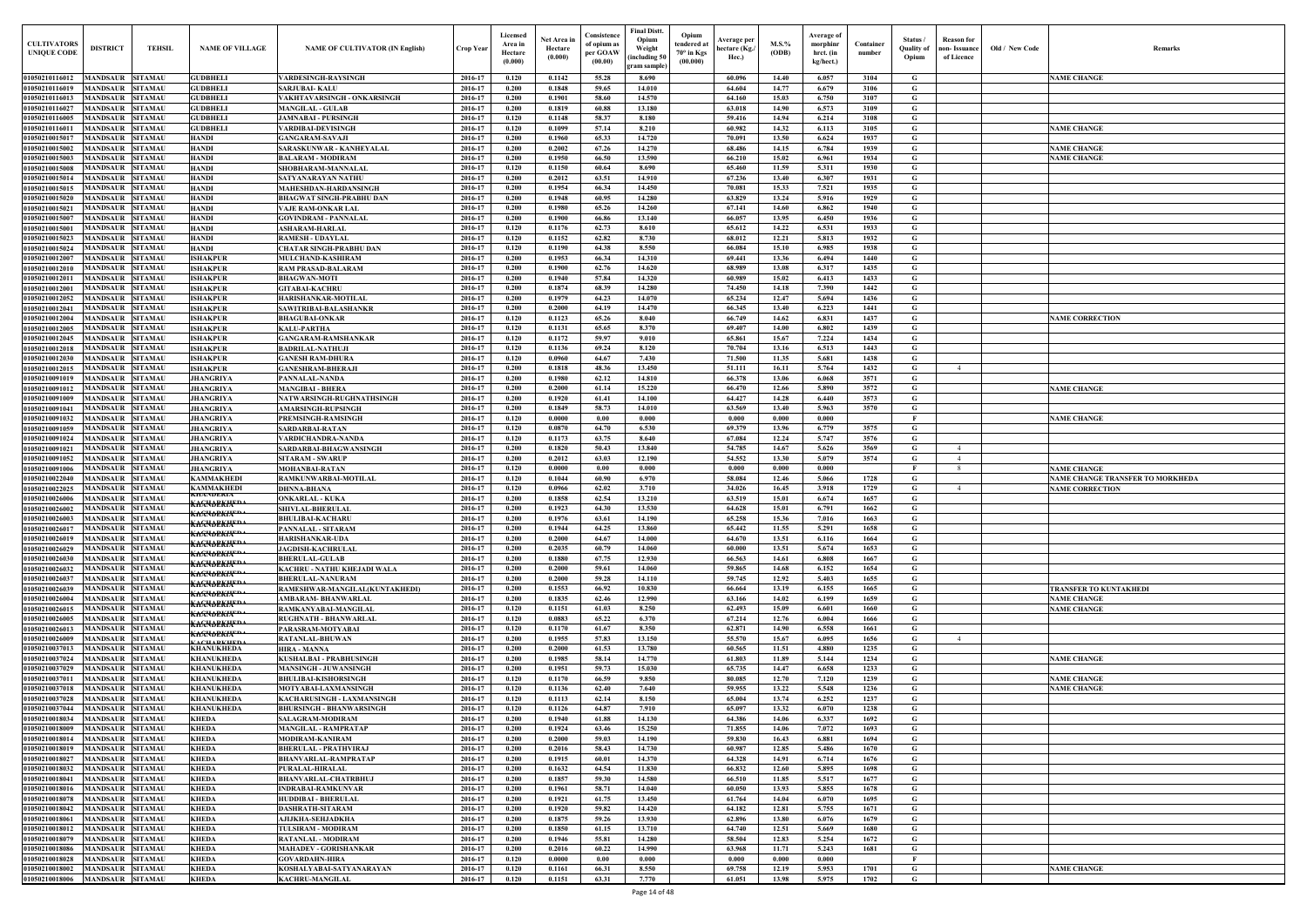| Old / New Code | Remarks                |
|----------------|------------------------|
|                |                        |
|                |                        |
|                |                        |
|                |                        |
|                |                        |
|                |                        |
| 01050210079012 |                        |
|                |                        |
|                |                        |
|                |                        |
|                | <b>NAME CHANGE</b>     |
|                |                        |
|                | <b>NAME CHANGE</b>     |
|                |                        |
|                | <b>NAME CORRECTION</b> |
|                | <b>NAME CHANGE</b>     |
|                | <b>NAME CHANGE</b>     |
|                |                        |
|                |                        |
|                |                        |
|                |                        |
|                |                        |
|                |                        |
|                |                        |
|                |                        |
|                |                        |
|                |                        |
|                | <b>NAME CHANGE</b>     |
|                |                        |
|                |                        |
|                |                        |
|                |                        |
|                |                        |
|                |                        |
|                |                        |
|                |                        |
|                |                        |
|                |                        |
|                |                        |
|                |                        |
|                |                        |
|                |                        |
| 01050210081035 |                        |
|                |                        |
|                |                        |
|                |                        |
|                | <b>NAME CHANGE</b>     |
|                |                        |
|                |                        |
|                |                        |
|                |                        |
|                | <b>NAME CHANGE</b>     |

| <b>CULTIVATORS</b><br><b>UNIQUE CODI</b> | <b>DISTRICT</b><br><b>TEHSIL</b>                                       | <b>NAME OF VILLAGE</b>                | <b>NAME OF CULTIVATOR (IN English)</b>                      | Crop Year          | Licensed<br>Area in<br>Hectare<br>(0.000) | Net Area in<br>Hectare<br>(0.000) | Consistence<br>of opium as<br>per GOAW<br>(00.00) | <b>Final Distt.</b><br>Opium<br>Opium<br>tendered at<br>Weight<br>70° in Kgs<br>including 50)<br>(00.000)<br>gram sample) | Average per<br>hectare (Kg./<br>Hec.) | $M.S.\%$<br>(ODB) | Average of<br>morphinr<br>hrct. (in<br>kg/hect.) | Container<br>number | Status /<br><b>Quality of</b><br>Opium | <b>Reason</b> for<br>non- Issuance<br>of Licence | Old / New Code | <b>Remark</b>                            |
|------------------------------------------|------------------------------------------------------------------------|---------------------------------------|-------------------------------------------------------------|--------------------|-------------------------------------------|-----------------------------------|---------------------------------------------------|---------------------------------------------------------------------------------------------------------------------------|---------------------------------------|-------------------|--------------------------------------------------|---------------------|----------------------------------------|--------------------------------------------------|----------------|------------------------------------------|
| 01050210018026                           | <b>MANDSAUR SITAMAU</b>                                                | <b>KHEDA</b>                          | SHOBHARAM-VENIRAM                                           | 2016-17            | 0.120                                     | 0.1053                            | 56.98                                             | 8.080                                                                                                                     | 62.459                                | 13.44             | 5.876                                            | 1675                | G                                      |                                                  |                |                                          |
| 01050210018069                           | <b>MANDSAUR</b><br><b>SITAMAU</b>                                      | <b>KHEDA</b>                          | <b>NATHUDAS-BALMUKANDAS</b>                                 | 2016-17            | 0.120                                     | 0.1120                            | 63.89                                             | 8.120                                                                                                                     | 66.169                                | 12.40             | 5.744                                            | 1697                | G                                      |                                                  |                |                                          |
| 01050210018072                           | <b>SITAMAU</b><br><b>MANDSAUR</b><br>MANDSAUR<br><b>SITAMAU</b>        | <b>KHEDA</b>                          | SHANTIBAI-MOHANLAL                                          | 2016-17<br>2016-17 | 0.120<br>0.120                            | 0.1215<br>0.0000                  | 58.04<br>0.00                                     | 8.710<br>0.000                                                                                                            | 59.440<br>0.000                       | 14.33<br>0.000    | 5.962<br>0.000                                   | 1669                | G<br>- N                               |                                                  |                |                                          |
| 01050210018080<br>01050210018083         | <b>MANDSAUR</b><br><b>SITAMAU</b>                                      | <b>KHEDA</b><br><b>KHEDA</b>          | <b>KASTURIBAI-BHERULAI</b><br><b>GANESHARAM - KALURAMJI</b> | 2016-17            | 0.120                                     | 0.1200                            | 66.87                                             | 8.460                                                                                                                     | 67.350                                | 12.14             | 5.723                                            | 1699                | G                                      |                                                  |                |                                          |
| 01050210018067                           | MANDSAUR<br><b>SITAMAU</b>                                             | <b>KHEDA</b>                          | <b>SUNDARBAI - RAMCHANDRA</b>                               | 2016-17            | 0.120                                     | 0.1150                            | 62.70                                             | 8.440                                                                                                                     | 65.739                                | 14.31             | 6.585                                            | 1696                | G                                      |                                                  |                |                                          |
| 01050210018004                           | <b>MANDSAUR</b><br><b>SITAMAU</b>                                      | <b>KHEDA</b>                          | <b>TEJRAM-AMARCHAND</b>                                     | 2016-17            | 0.120                                     | 0.1089                            | 59.67                                             | 7.860                                                                                                                     | 61.524                                | 13.12             | 5.650                                            | 1689                | G                                      |                                                  |                |                                          |
| 01050210018017                           | <b>MANDSAUR</b><br><b>SITAMAU</b>                                      | <b>KHEDA</b>                          | <b>RAMESHVAR-CHUNNILAL</b>                                  | 2016-17            | 0.120                                     | 0.1147                            | 67.87                                             | 8.660                                                                                                                     | 73.199                                | 12.60             | 6.457                                            | 1703                | G                                      |                                                  |                |                                          |
| 01050210018036<br>01050210018058         | <b>SITAMAU</b><br>MANDSAUR<br><b>MANDSAUR</b><br><b>SITAMAU</b>        | <b>KHEDA</b><br><b>KHEDA</b>          | <b>BHNVARLAL-DEVAJI</b><br><b>SUNDARBAI-RAJARAM</b>         | 2016-17<br>2016-17 | 0.120<br>0.120                            | 0.1200<br>0.1034                  | 66.25<br>60.90                                    | 8.720<br>7.870                                                                                                            | 68.775<br>66.218                      | 12.36<br>12.89    | 5.950<br>5.975                                   | 1700<br>1690        | G<br>G                                 |                                                  |                |                                          |
| 01050210018087                           | <b>MANDSAUR</b><br><b>SITAMAU</b>                                      | <b>KHEDA</b>                          | <b>BHANWARLAL - JADURAM</b>                                 | 2016-17            | 0.120                                     | 0.1111                            | 56.91                                             | 7.870                                                                                                                     | 57.587                                | 13.28             | 5.354                                            | 1691                | G                                      |                                                  | 01050210079012 |                                          |
| 01050210018063                           | <b>MANDSAUR</b><br><b>SITAMAU</b>                                      | <b>KHEDA</b>                          | RUKMANIBAI-MODIRAM                                          | 2016-17            | 0.200                                     | 0.2000                            | 53.84                                             | 13.950                                                                                                                    | 53.650                                | 14.69             | 5.517                                            | 1668                | $\mathbf G$                            | $\overline{4}$                                   |                |                                          |
| 0105021001800                            | <b>MANDSAUR</b><br><b>SITAMAU</b>                                      | <b>KHEDA</b>                          | <b>BHAVISHYACHANDRA-BAGDIRAM</b>                            | 2016-17            | 0.120                                     | 0.0920                            | 56.38                                             | 6.120                                                                                                                     | 53.576                                | 14.35             | 5.382                                            | 1682                | G                                      | $\overline{4}$                                   |                |                                          |
| 01050210018005                           | MANDSAUR<br><b>SITAMAU</b>                                             | <b>KHEDA</b>                          | <b>KACHARULAL - BHERI</b>                                   | 2016-17            | 0.120                                     | 0.1189                            | 53.98                                             | 8.130                                                                                                                     | 52,724                                | 14.17             | 5.230                                            | 1673                | G                                      | $\overline{4}$<br>$\overline{4}$                 |                |                                          |
| 0105021001800<br>01050210025002          | MANDSAUR<br>SITAMAU<br>MANDSAUR<br><b>SITAMAU</b>                      | <b>KHEDA</b><br><b>KHOTI</b>          | RODILAL-KARUKHATI<br><b>BHUVANBAI-BAPULAL</b>               | 2016-17<br>2016-17 | 0.120<br>0.120                            | 0.0992<br>0.0900                  | 56.12<br>60.80                                    | 6.410<br>6.290                                                                                                            | 51.804<br>60.700                      | 15.98<br>14.11    | 5.795<br>5.996                                   | 1674<br>2254        | G<br>G                                 |                                                  |                |                                          |
| 01050210025008                           | MANDSAUR<br><b>SITAMAU</b>                                             | <b>KHOTI</b>                          | RUKMANIBAI-KANVARLAL                                        | 2016-17            | 0.120                                     | 0.0918                            | 60.12                                             | 6.170                                                                                                                     | 57.723                                | 13.99             | 5.653                                            | 2255                | G                                      |                                                  |                | <b>VAME CHANGE</b>                       |
| 01050210118011                           | <b>MANDSAUR</b><br><b>SITAMAU</b>                                      | <b>KOCHRIYAKHEDI</b>                  | <b>AMARSINGH - DEVISINGH</b>                                | 2016-17            | 0.200                                     | 0.2000                            | 66.18                                             | 12.860                                                                                                                    | 60.790                                | 17.07             | 7.264                                            | 1349                | G                                      |                                                  |                |                                          |
| 01050210118017                           | <b>MANDSAUR</b><br><b>SITAMAU</b>                                      | <b>KOCHRIYAKHEDI</b>                  | VISHNUKUNWAR- KARULAL                                       | 2016-17            | 0.120                                     | 0.1170                            | 65.68                                             | 8.030                                                                                                                     | 64.393                                | 15.91             | 7.172                                            | 1348                | G                                      |                                                  |                |                                          |
| 01050210118033<br>01050210087005         | MANDSAUR<br><b>SITAMAU</b><br>MANDSAUR<br><b>SITAMAU</b>               | <b>KOCHRIYAKHEDI</b><br><b>KUNDLA</b> | <b>BHARATRAM-TEKAJI</b><br>KAILASHKUVAR-BHAWARSINGH         | 2016-17<br>2016-17 | 0.120<br>0.120                            | 0.0000<br>0.1117                  | 0.00<br>62.55                                     | 0.000<br>7.550                                                                                                            | 0.000<br>60.393                       | 0.000<br>17.68    | 0.000<br>7.475                                   | 3671                | -N<br>G                                |                                                  |                | <b>NAME CHANGE</b>                       |
| 01050210087009                           | <b>MANDSAUR SITAMAU</b>                                                | <b>KUNDLA</b>                         | NARAYANSINGH - MOHANSINGH                                   | 2016-17            | 0.120                                     | 0.1185                            | 56.81                                             | 8.400                                                                                                                     | 57.527                                | 17.83             | 7.180                                            | 3669                | G                                      |                                                  |                |                                          |
| 01050210087010                           | <b>MANDSAUR</b><br><b>SITAMAU</b>                                      | <b>KUNDLA</b>                         | <b>MANKUAR - HARISINGH</b>                                  | 2016-17            | 0.120                                     | 0.1200                            | 67.00                                             | 8.140                                                                                                                     | 64.925                                | 10.70             | 4.863                                            | 3672                | G                                      |                                                  |                |                                          |
| 01050210087019                           | MANDSAUR<br><b>SITAMAU</b>                                             | <b>KUNDLA</b>                         | NARAYANSINGH-NAGUSINGH                                      | 2016-17            | 0.120                                     | 0.1188                            | 59.43                                             | 8.190                                                                                                                     | 58.526                                | 16.07             | 6.584                                            | 3670                | G                                      |                                                  |                | <b>NAME CORRECTION</b>                   |
| 01050210087027                           | <b>MANDSAUR</b><br><b>SITAMAU</b>                                      | <b>KUNDLA</b>                         | <b>UGAMKUNWAR - DHULSINGH</b>                               | 2016-17            | 0.120                                     | 0.1170                            | 67.79                                             | 8.170                                                                                                                     | 67.623                                | 14.46             | 6.845                                            | 3673                | G                                      |                                                  |                |                                          |
| 01050210087003<br>01050210087011         | MANDSAUR<br><b>SITAMAU</b><br>MANDSAUR<br><b>SITAMAU</b>               | <b>KUNDLA</b><br><b>KUNDLA</b>        | SULTANSINGH-KAMALSINGH<br><b>ARJUNSINGH-BALUSINGH</b>       | 2016-17<br>2016-17 | 0.120<br>0.120                            | 0.1155<br>0.1170                  | 51.70<br>55.60                                    | 8.110<br>8.130                                                                                                            | 51.861<br>55.196                      | 15.32<br>18.13    | 5.561<br>7.005                                   | 3667<br>3668        | G<br>G                                 | $\overline{4}$<br>$\overline{4}$                 |                | <b>NAME CHANGE</b><br><b>NAME CHANGE</b> |
| 01050210087018                           | <b>SITAMAU</b><br>MANDSAUR                                             | <b>KUNDLA</b>                         | <b>RATAN-RODA</b>                                           | 2016-17            | 0.120                                     | 0.1155                            | 51.63                                             | 7.980                                                                                                                     | 50.961                                | 14.76             | 5.265                                            | 3665                | G                                      | 4                                                |                |                                          |
| 01050210087025                           | MANDSAUR<br><b>SITAMAU</b>                                             | <b>KUNDLA</b>                         | <b>RAMKUNWAR - NAGUSINGH</b>                                | 2016-17            | 0.120                                     | 0.1175                            | 51.00                                             | 8.160                                                                                                                     | 50.595                                | 16.24             | 5.752                                            | 3666                | G                                      | $\overline{4}$                                   |                |                                          |
| 01050210008005                           | MANDSAUR<br><b>SITAMAU</b>                                             | <b>KUNTAKHEDI</b>                     | RUKMANIBAI-KANIRAM                                          | 2016-17            | 0.120                                     | 0.0948                            | 63.65                                             | 6.650                                                                                                                     | 63.786                                | 14.61             | 6.523                                            | 2260                | G                                      |                                                  |                |                                          |
| 01050210008013                           | <b>SITAMAU</b><br>MANDSAUR                                             | <b>KUNTAKHEDI</b>                     | <b>MANGILAL-LALAJI</b>                                      | 2016-17<br>2016-17 | 0.120<br>0.200                            | 0.1053<br>0.1891                  | 54.07<br>60.46                                    | 5.910<br>13.200                                                                                                           | 43.352<br>60.290                      | 15.37<br>14.54    | 4.664                                            | 2259<br>3341        | G<br>G                                 | $\overline{4}$                                   |                |                                          |
| 01050210013084<br>01050210013057         | MANDSAUR<br><b>SITAMAU</b><br><b>MANDSAUR</b><br><b>SITAMAU</b>        | <b>LADUNA</b><br><b>LADUNA</b>        | <b>GITABAI-RAMLAL</b><br><b>GITABAI-RAMNARAYAN</b>          | 2016-17            | 0.120                                     | 0.0961                            | 68.79                                             | 6.930                                                                                                                     | 70.863                                | 13.27             | 6.136<br>6.583                                   | 3352                | G                                      |                                                  |                |                                          |
| 01050210013081                           | <b>SITAMAU</b><br><b>MANDSAUR</b>                                      | <b>LADUNA</b>                         | <b>MADHUBALA - AMBALAI</b>                                  | 2016-17            | 0.120                                     | 0.1151                            | 66.19                                             | 8.340                                                                                                                     | 68.514                                | 12.66             | 6.072                                            | 3348                | G                                      |                                                  |                |                                          |
| 01050210013008                           | <b>MANDSAUR</b><br><b>SITAMAU</b>                                      | <b>LADUNA</b>                         | <b>MANGILAL-DEVIPRASAD</b>                                  | 2016-17            | 0.120                                     | 0.0000                            | 0.00                                              | 0.000                                                                                                                     | 0.000                                 | 0.000             | 0.000                                            |                     | $\mathbf N$                            |                                                  |                |                                          |
| 01050210013038                           | <b>MANDSAUR</b><br><b>SITAMAU</b>                                      | <b>LADUNA</b>                         | <b>BHUWAN-KESHURAM</b>                                      | 2016-17            | 0.120                                     | 0.0986                            | 65.61                                             | 7.100                                                                                                                     | 67.494                                | 11.78             | 5.565                                            | 3349                | G                                      |                                                  |                |                                          |
| 01050210013016<br>01050210013034         | <b>MANDSAUR</b><br><b>SITAMAU</b><br><b>MANDSAUR</b><br><b>SITAMAU</b> | <b>LADUNA</b><br><b>LADUNA</b>        | <b>BABULAL-RATANLAL</b><br>KACHARMAL - RAMPRASAD            | 2016-17<br>2016-17 | 0.120<br>0.120                            | 0.1075<br>0.0938                  | 59.86<br>57.84                                    | 7.740<br>7.130                                                                                                            | 61.572<br>62.803                      | 14.17<br>13.54    | 6.107<br>5.953                                   | 3342<br>3339        | G<br>G                                 |                                                  |                |                                          |
| 01050210013074                           | <b>MANDSAUR</b><br><b>SITAMAU</b>                                      | <b>LADUNA</b>                         | <b>GOVINDSINGH-NATHUSINGH</b>                               | 2016-17            | 0.120                                     | 0.1120                            | 64.97                                             | 7.800                                                                                                                     | 64.642                                | 13.50             | 6.108                                            | 3346                | G                                      |                                                  |                |                                          |
| 0105021001304                            | MANDSAUR<br><b>SITAMAU</b>                                             | LADUNA                                | KARULAL-KANHEYALAL                                          | 2016-17            | 0.120                                     | 0.1105                            | 59.26                                             | 7.520                                                                                                                     | 57.610                                | 11.39             | 5.593                                            | 3343                | G                                      |                                                  |                |                                          |
| 01050210013046                           | MANDSAUR<br><b>SITAMAU</b>                                             | LADUNA                                | <b>GATTU-NANDA</b>                                          | 2016-17            | 0.120                                     | 0.1176                            | 64.85                                             | 7.340                                                                                                                     | 57.823                                | 13.20             | 5.343                                            | 3344                | G                                      |                                                  |                |                                          |
| 0105021001301                            | MANDSAUR<br><b>SITAMAU</b>                                             | <b>LADUNA</b><br>LADUNA               | <b>TULSIRAM - HARIRAM</b>                                   | 2016-17<br>2016-17 | 0.120<br>0.120                            | 0.0986<br>0.0000                  | 68.32<br>0.00                                     | 7.050<br>0.000                                                                                                            | 69.787<br>0.000                       | 13.41<br>0.000    | 6.551<br>0.000                                   | 3351                | G                                      |                                                  |                | <b>NAME CHANGE</b>                       |
| 01050210013030<br>01050210013006         | <b>MANDSAUR</b><br><b>SITAMAU</b><br><b>MANDSAUR</b><br><b>SITAMAU</b> | <b>LADUNA</b>                         | <b>BHANWARLAL-HARIRAM</b><br>RAMCHANDRA-SITARAM             | 2016-17            | 0.120                                     | 0.1204                            | 68.78                                             | 8.150                                                                                                                     | 66.511                                | 14.22             | 6.621                                            | 3350                | G                                      |                                                  |                |                                          |
|                                          | 01050210013011 MANDSAUR SITAMAU                                        | <b>LADUNA</b>                         | RAMNARAYAN-BAGDIRAM                                         | 2016-17            | 0.120                                     | 0.1128                            | 59.58                                             | 8.570                                                                                                                     | 64.663                                | 13.34             | 6.038                                            | 3340                | G                                      |                                                  |                |                                          |
| 01050210013012                           | <b>MANDSAUR SITAMAU</b>                                                | <b>LADUNA</b>                         | MURLIDHAR-ZHABBALAL                                         | 2016-17            | 0.120                                     | 0.1150                            | 63.82                                             | 8.120                                                                                                                     | 64.373                                | 13.01             | 5.863                                            | 3347                | G                                      |                                                  |                |                                          |
| 01050210013018                           | MANDSAUR SITAMAU                                                       | <b>LADUNA</b>                         | <b>SUNDARBAI-BAGDIRAM</b>                                   | 2016-17            | 0.120                                     | 0.1150                            | 61.70                                             | 8.350                                                                                                                     | 64.000                                | 15.11             | 6.769                                            | 3345                | G                                      |                                                  |                |                                          |
| 01050210013001<br>01050210013047         | <b>MANDSAUR SITAMAU</b><br><b>MANDSAUR SITAMAU</b>                     | <b>LADUNA</b><br><b>LADUNA</b>        | PARSRAM - JAGANNATH<br><b>MANGIBAI - KANWARLAL</b>          | 2016-17<br>2016-17 | 0.200<br>0.200                            | 0.1950<br>0.1852                  | 54.52<br>54.49                                    | 13.210<br>12.910                                                                                                          | 52.764<br>54.265                      | 12.49<br>15.03    | 4.613<br>5.709                                   | 3335<br>3336        | G<br>G                                 | $\overline{4}$<br>$\overline{4}$                 |                |                                          |
| 01050210013002                           | <b>MANDSAUR</b><br><b>SITAMAU</b>                                      | <b>LADUNA</b>                         | <b>KARNIDAN-PRAYAGDAN</b>                                   | 2016-17            | 0.200                                     | 0.1887                            | 54.61                                             | 13.490                                                                                                                    | 55,771                                | 15.93             | 6.219                                            | 3337                | G                                      | $\overline{4}$                                   |                |                                          |
| 01050210013049                           | <b>MANDSAUR</b><br><b>SITAMAU</b>                                      | <b>LADUNA</b>                         | <b>RAMCHNDRA-BHUWAN</b>                                     | 2016-17            | 0.120                                     | 0.0864                            | 56.57                                             | 5.180                                                                                                                     | 48.449                                | 15.56             | 5.277                                            | 3338                | G                                      | $\overline{4}$                                   |                |                                          |
| 01050210013035                           | <b>MANDSAUR</b><br><b>SITAMAU</b>                                      | <b>LADUNA</b>                         | SHYAMSUNDAR - SUNDARLAL                                     | 2016-17            | 0.120                                     | 0.0000                            | 0.00                                              | 0.000                                                                                                                     | 0.000                                 | 0.000             | 0.000                                            |                     | $\mathbf N$                            | 8                                                |                |                                          |
| 01050210011041<br>01050210011011         | <b>MANDSAUR SITAMAU</b><br><b>MANDSAUR</b><br><b>SITAMAU</b>           | <b>LAVRI</b><br><b>LAVRI</b>          | RAJKUNWAR - KANHEYALAL<br><b>NARAYANDAS - NANDRAMDAS</b>    | 2016-17<br>2016-17 | 0.200<br>0.120                            | 0.1808<br>0.1156                  | 58.06<br>63.43                                    | 12.510<br>8.030                                                                                                           | 57.389<br>62.941                      | 16.52<br>15.26    | 6.637<br>6.724                                   | 1970<br>1971        | G<br>G                                 |                                                  |                |                                          |
| 01050210011037                           | <b>MANDSAUR</b><br><b>SITAMAU</b>                                      | <b>LAVRI</b>                          | <b>BHANWARLAL-LACCHIRAM</b>                                 | 2016-17            | 0.120                                     | 0.1100                            | 63.31                                             | 8.200                                                                                                                     | 67.418                                | 13.14             | 6.201                                            | 1972                | G                                      |                                                  |                |                                          |
| 01050210011038                           | MANDSAUR SITAMAU                                                       | <b>LAVRI</b>                          | <b>GANESH-PAHAD</b>                                         | 2016-17            | 0.120                                     | 0.0972                            | 63.89                                             | 7.000                                                                                                                     | 65.730                                | 13.84             | 6.368                                            | 1973                | $\mathbf G$                            |                                                  |                |                                          |
| 01050210011023                           | <b>MANDSAUR</b><br><b>SITAMAU</b>                                      | <b>LAVRI</b>                          | YASHODABAI-GOVARDHANLAL                                     | 2016-17            | 0.120                                     | 0.0000                            | 0.00                                              | 0.000                                                                                                                     | 0.000                                 | 0.000             | 0.000                                            |                     | $\mathbf{F}$                           |                                                  |                |                                          |
| 01050210121015                           | <b>MANDSAUR</b><br><b>SITAMAU</b>                                      | <b>MANPURA</b>                        | <b>KALURAM - DALURAM</b>                                    | 2016-17            | 0.200                                     | 0.1764                            | 63.69                                             | 13.130                                                                                                                    | 67.721                                | 12.29             | 5.826                                            | 24                  | G                                      |                                                  |                |                                          |
| 01050210121001<br>01050210121009         | <b>MANDSAUR</b><br><b>SITAMAU</b><br>MANDSAUR<br><b>SITAMAU</b>        | <b>MANPURA</b><br><b>MANPURA</b>      | <b>SOHANBAI - KANWARLAL</b><br>SANTOSHBAI - KACHARULAL      | 2016-17<br>2016-17 | 0.200<br>0.200                            | 0.1960<br>0.1056                  | 58.45<br>63.74                                    | 14.000<br>7.980                                                                                                           | 59.642<br>68.806                      | 12.85<br>14.14    | 5.365<br>6.811                                   | 16<br>23            | G<br>$\mathbf G$                       |                                                  |                |                                          |
| 01050210121006                           | <b>MANDSAUR</b><br><b>SITAMAU</b>                                      | <b>MANPURA</b>                        | <b>SHANTILAL-RATANLAL</b>                                   | 2016-17            | 0.200                                     | 0.2033                            | 59.89                                             | 14.500                                                                                                                    | 61.023                                | 12.37             | 5.284                                            | 17                  | $\mathbf G$                            |                                                  |                |                                          |
| 01050210121026                           | <b>MANDSAUR</b><br><b>SITAMAU</b>                                      | <b>MANPURA</b>                        | <b>BADRILAL MANGILAL</b>                                    | 2016-17            | 0.200                                     | 0.1952                            | 58.62                                             | 14.180                                                                                                                    | 60.835                                | 11.63             | 4.952                                            | 19                  | $\mathbf G$                            |                                                  |                |                                          |
| 01050210121047                           | <b>MANDSAUR</b><br><b>SITAMAU</b>                                      | <b>MANPURA</b>                        | <b>BHANWARLAL-NANURAM</b>                                   | 2016-17            | 0.200                                     | 0.1974                            | 61.91                                             | 14.630                                                                                                                    | 65.547                                | 13.63             | 6.254                                            | 20                  | G                                      |                                                  |                |                                          |
| 01050210121019<br>01050210121012         | <b>MANDSAUR</b><br><b>SITAMAU</b><br><b>MANDSAUR</b><br><b>SITAMAU</b> | <b>MANPURA</b><br><b>MANPURA</b>      | <b>DURGABAI - HIRALAL</b><br>VIJAYSHANKAR - NANURAM         | 2016-17<br>2016-17 | 0.120<br>0.120                            | 0.1169<br>0.1155                  | 60.19<br>58.51                                    | 8.370<br>8.670                                                                                                            | 61.565<br>62,744                      | 13.39<br>13.01    | 5.771<br>5.714                                   | 22<br>18            | G<br>G                                 |                                                  |                |                                          |
| 01050210121018                           | <b>SITAMAU</b><br><b>MANDSAUR</b>                                      | <b>MANPURA</b>                        | SHYAMABAI - NATHULAL                                        | 2016-17            | 0.120                                     | 0.1176                            | 61.13                                             | 8.670                                                                                                                     | 64.379                                | 12.92             | 5.823                                            | 21                  | G                                      |                                                  |                |                                          |
| 01050210108007                           | <b>MANDSAUR</b><br><b>SITAMAU</b>                                      | <b>MERIYAKHEDI</b>                    | LAXMANSINGH - BHAGATSINGH URF                               | 2016-17            | 0.200                                     | 0.1986                            | 62.03                                             | 12.970                                                                                                                    | 57.870                                | 15.28             | 6.190                                            | 1081                | G                                      |                                                  | 01050210081035 |                                          |
| 01050210027007                           | MANDSAUR SITAMAU                                                       | <b>MORKHEDA</b>                       | PRABHU-KISHAN GUJAR                                         | 2016-17            | 0.120                                     | 0.1221                            | 63.38                                             | 8.360                                                                                                                     | 61.990                                | 13.24             | 5.746                                            | 1384                | G                                      |                                                  |                |                                          |
| 01050210002013                           | MANDSAUR SITAMAU                                                       | <b>MUNDLA</b>                         | <b>GITABAI-BASANTILAL</b>                                   | 2016-17            | 0.120                                     | 0.1036                            | 67.47                                             | 7.190                                                                                                                     | 66.891                                | 13.22             | 6.190                                            | 3603                | $\mathbf{G}$                           |                                                  |                |                                          |
| 01050210002017<br>01050210002016         | <b>MANDSAUR SITAMAU</b><br><b>MANDSAUR SITAMAU</b>                     | <b>MUNDLA</b><br><b>MUNDLA</b>        | VILAM KUNWAR-GORDHANSINGH<br><b>KISHAN-GHAMER</b>           | 2016-17<br>2016-17 | 0.120<br>0.120                            | 0.0000<br>0.0904                  | 0.00<br>65.52                                     | 0.000<br>6.000                                                                                                            | 0.000<br>62.123                       | 0.000<br>12.56    | 0.000<br>5.462                                   | 3604                | - F<br>G                               |                                                  |                |                                          |
| 01050210002024                           | MANDSAUR SITAMAU                                                       | <b>MUNDLA</b>                         | <b>BHAGGA-KALU</b>                                          | 2016-17            | 0.120                                     | 0.0895                            | 68.14                                             | 6.280                                                                                                                     | 68.301                                | 12.39             | 5.924                                            | 3606                | G                                      |                                                  |                |                                          |
| 01050210002005                           | <b>MANDSAUR</b><br><b>SITAMAU</b>                                      | <b>MUNDLA</b>                         | <b>JANKIVALLABH-BHERULAL</b>                                | 2016-17            | 0.120                                     | 0.0968                            | 65.08                                             | 6.920                                                                                                                     | 66.466                                | 13.31             | 6.192                                            | 3605                | $\mathbf G$                            |                                                  |                | <b>NAME CHANGE</b>                       |
| 01050210002006                           | MANDSAUR SITAMAU                                                       | <b>MUNDLA</b>                         | HANSKUNWAR-RAMSINGH                                         | 2016-17            | 0.120                                     | 0.0564                            | 67.18                                             | 4.130                                                                                                                     | 70.283                                | 12.83             | 6.312                                            | 3607                | G                                      |                                                  |                |                                          |
| 01050210002008                           | <b>MANDSAUR</b><br><b>SITAMAU</b><br><b>MANDSAUR</b><br><b>SITAMAU</b> | <b>MUNDLA</b><br><b>MUNDLA</b>        | SITABAI - GANGARAM                                          | 2016-17<br>2016-17 | 0.120                                     | 0.1024<br>0.1180                  | 63.34<br>78.33                                    | 7.520                                                                                                                     | 66.455                                | 13.62             | 6.335<br>7.650                                   | 3601<br>3608        | $\mathbf G$<br>$\mathbf G$             |                                                  |                |                                          |
| 01050210002027<br>01050210002038         | <b>MANDSAUR</b><br><b>SITAMAU</b>                                      | <b>MUNDLA</b>                         | RUKMADBAI-SHANKARLAL<br><b>MANGILAL-NANDRAM</b>             | 2016-17            | 0.120<br>0.120                            | 0.1013                            | 61.97                                             | 9.110<br>7.580                                                                                                            | 86.389<br>66.238                      | 12.65<br>15.51    | 7.192                                            | 3602                | G                                      |                                                  |                |                                          |
| 01050210014013                           | <b>SITAMAU</b><br><b>MANDSAUR</b>                                      | <b>MUWALA</b>                         | <b>ISHVARLAL-DEVCHNDRA</b>                                  | 2016-17            | 0.120                                     | 0.1180                            | 62.08                                             | 8.370                                                                                                                     | 62.906                                | 15.90             | 7.002                                            | 3631                | G                                      |                                                  |                |                                          |
| 01050210014019                           | <b>MANDSAUR</b><br><b>SITAMAU</b>                                      | <b>MUWALA</b>                         | <b>KALABAI - RAJARAM</b>                                    | 2016-17            | 0.200                                     | 0.1908                            | 61.96                                             | 13.800                                                                                                                    | 64.019                                | 11.48             | 5.145                                            | 3625                | G                                      |                                                  |                |                                          |
| 01050210014015                           | <b>MANDSAUR SITAMAU</b>                                                | <b>MUWALA</b>                         | <b>GOKUL-KESHURAM</b>                                       | 2016-17            | 0.120                                     | 0.1206                            | 60.97                                             | 8.460                                                                                                                     | 61.102                                | 16.20             | 6.929                                            | 3627                | $\mathbf{G}$                           |                                                  |                |                                          |
| 01050210014015                           | MANDSAUR SITAMAU                                                       | <b>MUWALA</b>                         | <b>MOHANBAI-GOVERDHAN</b>                                   | 2016-17            | 0.120                                     | 0.1206                            | 63.07                                             | 8.190                                                                                                                     | 61.185                                | 15.76             | 6.750                                            | 3628                | $\mathbf G$                            |                                                  |                | <b>NAME CHANGE</b>                       |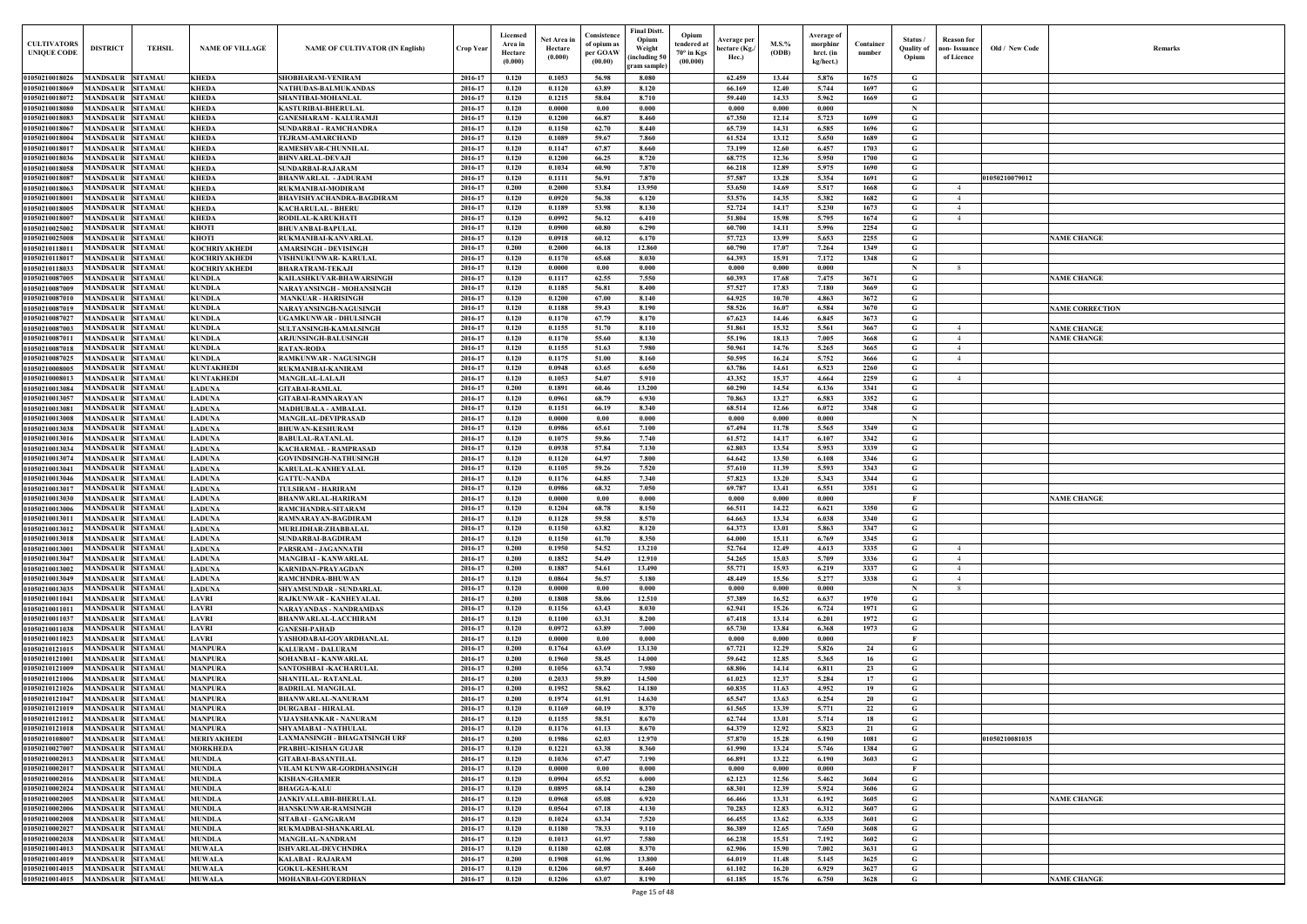| Old / New Code | Remarks                            |
|----------------|------------------------------------|
|                |                                    |
|                |                                    |
|                |                                    |
|                | <b>NAME CHANGE</b>                 |
|                | <b>NAME CHANGE</b>                 |
|                |                                    |
|                |                                    |
|                |                                    |
|                |                                    |
|                |                                    |
|                |                                    |
|                |                                    |
|                |                                    |
|                |                                    |
|                |                                    |
|                |                                    |
|                |                                    |
|                |                                    |
|                |                                    |
|                |                                    |
|                |                                    |
|                |                                    |
|                |                                    |
|                |                                    |
|                |                                    |
|                |                                    |
|                | <b>NAME CHANGE</b>                 |
|                |                                    |
|                |                                    |
|                | <b>NAME CHANGE</b>                 |
|                |                                    |
|                |                                    |
|                |                                    |
|                |                                    |
|                | <b>NAME CHANGE</b>                 |
|                |                                    |
|                |                                    |
|                |                                    |
|                |                                    |
|                |                                    |
|                |                                    |
|                |                                    |
|                |                                    |
|                |                                    |
|                |                                    |
|                |                                    |
|                | <b>NAME CHANGE</b>                 |
|                |                                    |
|                |                                    |
|                |                                    |
|                | <b>NAME CHANGE</b>                 |
|                |                                    |
|                |                                    |
|                |                                    |
|                |                                    |
|                |                                    |
|                |                                    |
|                |                                    |
|                |                                    |
|                |                                    |
|                |                                    |
|                |                                    |
|                | <b>NAME CHANGE</b>                 |
|                |                                    |
|                |                                    |
|                | NAME CHANGE / TRANSFER TO RAJNAGAR |
|                |                                    |
|                |                                    |
|                |                                    |
|                |                                    |
|                |                                    |
|                |                                    |
|                | <b>NAME CHANGE</b>                 |
|                |                                    |
|                |                                    |
|                |                                    |
|                |                                    |
|                |                                    |
|                |                                    |

| <b>CULTIVATORS</b><br><b>UNIQUE CODE</b>          | <b>DISTRICT</b>                     | TEHSIL                           | <b>NAME OF VILLAGE</b>                       | <b>NAME OF CULTIVATOR (IN English)</b>                      | <b>Crop Year</b>   | Licensed<br>Area in<br>Hectare<br>(0.000) | Net Area in<br>Hectare<br>(0.000) | Consistence<br>of opium as<br>per GOAW<br>(00.00) | <b>Final Distt.</b><br>Opium<br>Weight<br>including 50)<br>gram sample | Opium<br>tendered a<br>$70^\circ$ in Kgs<br>(00.000) | Average per<br>hectare (Kg./<br>Hec.) | $M.S.$ %<br>(ODB) | Average of<br>morphinr<br>hrct. (in<br>kg/hect.) | Container<br>number | Status /<br><b>Quality of</b><br>Opium | <b>Reason</b> for<br>non- Issuance<br>of Licence | Old / New Code | Remarks                                   |
|---------------------------------------------------|-------------------------------------|----------------------------------|----------------------------------------------|-------------------------------------------------------------|--------------------|-------------------------------------------|-----------------------------------|---------------------------------------------------|------------------------------------------------------------------------|------------------------------------------------------|---------------------------------------|-------------------|--------------------------------------------------|---------------------|----------------------------------------|--------------------------------------------------|----------------|-------------------------------------------|
| 01050210014002                                    | <b>MANDSAUR</b>                     | <b>SITAMAU</b>                   | <b>MUWALA</b>                                | KAMLASHNKAR-NANDA                                           | 2016-17            | 0.120                                     | 0.1189                            | 55.95                                             | 9.310                                                                  |                                                      | 62.582                                | 15.10             | 6.615                                            | 3623                | G                                      |                                                  |                |                                           |
| 01050210014008<br>01050210014001                  | <b>MANDSAUR</b><br><b>MANDSAUR</b>  | SITAMAU<br>SITAMAU               | <b>MUWALA</b><br><b>MUWALA</b>               | KOMALSINGH-NATHUSINGH<br>SHANKARLAL - KALUKULMI             | 2016-17<br>2016-17 | 0.120<br>0.120                            | 0.1177<br>0.1124                  | 56.69<br>61.12                                    | 8.590<br>8.250                                                         |                                                      | 59.107<br>64.083                      | 15.89<br>13.01    | 6.574<br>5.836                                   | 3624<br>3629        | G<br>G                                 |                                                  |                |                                           |
| 0105021001401                                     | <b>MANDSAUR</b>                     | SITAMAU                          | <b>MUWALA</b>                                | BASANTIBAI-BHUWANILAL                                       | 2016-17            | 0.120                                     | 0.1009                            | 67.52                                             | 7.350                                                                  |                                                      | 70.267                                | 13.57             | 6.674                                            | 3632                | G                                      |                                                  |                | <b>NAME CHANGE</b>                        |
| 01050210014023                                    | <b>MANDSAUR</b>                     | SITAMAU                          | <b>MUWALA</b>                                | SHIVNARAYAN-BHERULAL                                        | 2016-17            | 0.120                                     | 0.1056                            | 62.59                                             | 7.560                                                                  |                                                      | 64.015                                | 15.96             | 7.151                                            | 3630                | G                                      |                                                  |                | <b>NAME CHANGE</b>                        |
| 01050210014030                                    | <b>MANDSAUR</b>                     | <b>SITAMAU</b>                   | <b>MUWALA</b>                                | <b>BHAGTRAM-JADURAM</b>                                     | 2016-17            | 0.120                                     | 0.1170                            | 57.45                                             | 8.830                                                                  |                                                      | 61.940                                | 15.87             | 6.881                                            | 3626                | G                                      |                                                  |                |                                           |
| 01050210014021                                    | <b>MANDSAUR</b>                     | SITAMAU                          | <b>MUWALA</b>                                | NANDUBIA - SHOBHARAM                                        | 2016-17            | 0.120                                     | 0.0000                            | $0.00\,$                                          | 0.000                                                                  |                                                      | 0.000                                 | 0.000             | 0.000                                            |                     | F                                      |                                                  |                |                                           |
| 01050210014009<br>01050210014006                  | <b>MANDSAUR</b><br><b>MANDSAUF</b>  | <b>SITAMAU</b><br>SITAMAU        | <b>MUWALA</b><br><b>MUWALA</b>               | LAXMINAYAN-BHERULAL<br>PRATHVIRAJ-GAMER@JIVRAJ              | 2016-17<br>2016-17 | 0.200<br>0.200                            | 0.1866<br>0.1892                  | 51.54<br>54.24                                    | 13.130<br>13.420                                                       |                                                      | 51.806<br>54.963                      | 14.14<br>14.03    | 5.128<br>5.398                                   | 3622<br>3621        | G<br>G                                 | $\overline{4}$<br>$\overline{4}$                 |                |                                           |
| 01050210094029                                    | <b>MANDSAUR</b>                     | SITAMAU                          | <b>NAKEDIYA</b>                              | <b>DHULSINGH-GANGASINGH</b>                                 | 2016-17            | 0.200                                     | 0.1599                            | 68.33                                             | 11.280                                                                 |                                                      | 68.861                                | 12.72             | 6.131                                            | 2278                | G                                      |                                                  |                |                                           |
| 0105021009400:                                    | <b>MANDSAUR</b>                     | SITAMAU                          | <b>NAKEDIYA</b>                              | BHUWANI SINGH-LAL SINGH                                     | 2016-17            | 0.200                                     | 0.1870                            | 63.81                                             | 14.510                                                                 |                                                      | 70.732                                | 13.13             | 6.501                                            | 2271                | G                                      |                                                  |                |                                           |
| 0105021009401                                     | <b>MANDSAUR</b>                     | SITAMAU                          | <b>NAKEDIYA</b>                              | RAGHUNATH SINGH-PYAR SINGH                                  | 2016-17            | 0.200                                     | 0.1960                            | 64.41                                             | 14.220                                                                 |                                                      | 66.755                                | 14.25             | 6.659                                            | 2273                | G                                      |                                                  |                |                                           |
| 0105021009401<br>01050210094022                   | <b>MANDSAUR</b><br><b>MANDSAUR</b>  | SITAMAU<br>SITAMAU               | <b>NAKEDIYA</b><br><b>NAKEDIYA</b>           | KANCHANBAI- VAJERAM<br>RAM CHAND-BHERA NAI                  | 2016-17<br>2016-17 | 0.200<br>0.120                            | 0.2004<br>0.1200                  | 60.64<br>72.11                                    | 15.150<br>9.260                                                        |                                                      | 65.489<br>79.491                      | 14.38<br>11.88    | 6.592<br>6.611                                   | 2272<br>2277        | G<br>G                                 |                                                  |                |                                           |
| 01050210094023                                    | <b>MANDSAUR</b>                     | SITAMAU                          | <b>NAKEDIYA</b>                              | <b>MANGUSINGH - JUJHAR SINGH</b>                            | 2016-17            | 0.200                                     | 0.1922                            | 66.57                                             | 13.340                                                                 |                                                      | 66.004                                | 16.49             | 7.619                                            | 2274                | G                                      |                                                  |                |                                           |
| 01050210094088                                    | <b>MANDSAUR</b>                     | <b>SITAMAU</b>                   | <b>NAKEDIYA</b>                              | NIYALBAI - MOHANLAL                                         | 2016-17            | 0.120                                     | 0.1106                            | 68.48                                             | 8.340                                                                  |                                                      | 73.770                                | 14.21             | 7.338                                            | 2279                | G                                      |                                                  |                |                                           |
| 01050210094058                                    | <b>MANDSAUR</b>                     | <b>SITAMAU</b>                   | <b>NAKEDIYA</b>                              | <b>MAGAN-KACHRU</b>                                         | 2016-17            | 0.120                                     | 0.1113                            | 54.76                                             | 9.060                                                                  |                                                      | 63.683                                | 13.90             | 6.196                                            | 2270                | G                                      |                                                  |                |                                           |
| 01050210094063<br>01050210094010                  | <b>MANDSAUR</b><br><b>MANDSAUR</b>  | <b>SITAMAU</b><br><b>SITAMAU</b> | <b>NAKEDIYA</b><br><b>NAKEDIYA</b>           | DHAPU BAI-JADU<br>SHANTIBAI - DASHRATH                      | 2016-17<br>2016-17 | 0.120<br>0.120                            | 0.0000<br>0.1146                  | 0.00<br>67.11                                     | 0.000<br>8.620                                                         |                                                      | 0.000<br>72.111                       | 0.000<br>12.29    | 0.000<br>6.204                                   | 2275                | G                                      |                                                  |                |                                           |
| 01050210094073                                    | <b>MANDSAUR</b>                     | <b>SITAMAU</b>                   | <b>NAKEDIYA</b>                              | RAM SINGH-NATHU SINGH                                       | 2016-17            | 0.120                                     | $\bf{0.1088}$                     | 66.90                                             | 8.620                                                                  |                                                      | 75.716                                | 11.73             | 6.217                                            | 2276                | G                                      |                                                  |                |                                           |
| 01050210023146                                    | <b>MANDSAUR</b>                     | SITAMAU                          | <b>NATARAM</b>                               | <b>BHERULAL - KANWARLAL</b>                                 | 2016-17            | 0.200                                     | 0.0975                            | 68.95                                             | 6.890                                                                  |                                                      | 69.610                                | 13.24             | 6.451                                            | 2959                | G                                      |                                                  |                |                                           |
| 01050210023004                                    | <b>MANDSAUR</b>                     | SITAMAU                          | <b>NATARAM</b>                               | <b>TAMIJANBAI-ABDUL</b>                                     | 2016-17            | 0.120                                     | 0.1087                            | 67.47                                             | 7.850                                                                  |                                                      | 69.604                                | 14.82             | 7.221                                            | 2958                | G                                      |                                                  |                |                                           |
| 01050210023009                                    | <b>MANDSAUR</b>                     | SITAMAU                          | <b>NATARAM</b>                               | <b>JHAMKUBAI - RAMNARAYAN</b>                               | 2016-17            | 0.200                                     | 0.1950                            | 60.13                                             | 13.920                                                                 |                                                      | 61.317                                | 14.82             | 6.361                                            | 2948                | G                                      |                                                  |                |                                           |
| 01050210023015<br>01050210023047                  | <b>MANDSAUR</b><br><b>MANDSAUR</b>  | SITAMAU<br>SITAMAU               | <b>NATARAM</b><br><b>NATARAM</b>             | <b>HIRALAL - NATHU</b><br>BHERULAL-KALU PATIDAR             | 2016-17<br>2016-17 | 0.200<br>0.200                            | 0.0980<br>0.1926                  | 64.55<br>64.25                                    | 6.870<br>14.250                                                        |                                                      | 64.642<br>67.907                      | 13.69<br>12.70    | 6.195<br>6.037                                   | 2954<br>2960        | G<br>G                                 |                                                  |                |                                           |
| 01050210023052                                    | <b>MANDSAUR</b>                     | SITAMAU                          | <b>NATARAM</b>                               | <b>BHAGUBAI - JARESINGH</b>                                 | 2016-17            | 0.200                                     | 0.1879                            | 64.95                                             | 13.780                                                                 |                                                      | 68.046                                | 15.30             | 7.288                                            | 2961                | G                                      |                                                  |                |                                           |
| 01050210023057                                    | <b>MANDSAUR</b>                     | SITAMAU                          | <b>NATARAM</b>                               | RADHESHYAM-JAYSINGH                                         | 2016-17            | 0.200                                     | 0.1879                            | 66.66                                             | 13.230                                                                 |                                                      | 67.051                                | 15.32             | 7.190                                            | 2962                | G                                      |                                                  |                |                                           |
| 01050210023058                                    | <b>MANDSAUR</b>                     | SITAMAU                          | <b>NATARAM</b>                               | RAJARAM - NATHULAL                                          | 2016-17            | 0.200                                     | 0.1920                            | 68.45                                             | 12.830                                                                 |                                                      | 65.343                                | 13.05             | 5.969                                            | 2963                | G                                      |                                                  |                | <b>NAME CHANGE</b>                        |
| 01050210023059<br>01050210023064                  | <b>MANDSAUR</b><br><b>MANDSAUR</b>  | SITAMAU<br><b>SITAMAU</b>        | <b>NATARAM</b><br><b>NATARAM</b>             | RANGLAL-NATHULAL<br>RANGLAL-MANGILAL                        | 2016-17<br>2016-17 | 0.200<br>0.200                            | 0.1908<br>0.1400                  | 67.29<br>59.94                                    | 12.940<br>9.960                                                        |                                                      | 65.193<br>60.921                      | 11.70<br>14.11    | 5.339<br>6.017                                   | 2964<br>2941        | G<br>G                                 |                                                  |                |                                           |
| 01050210023077                                    | <b>MANDSAUR</b>                     | <b>SITAMAU</b>                   | <b>NATARAM</b>                               | <b>BADRILAL-KANHAIYALAL</b>                                 | 2016-17            | 0.120                                     | 0.1185                            | 63.14                                             | 8.330                                                                  |                                                      | 63.409                                | 13.27             | 5.890                                            | 2952                | G                                      |                                                  |                | <b>NAME CHANGE</b>                        |
| 01050210023104                                    | <b>MANDSAUR</b>                     | <b>SITAMAU</b>                   | <b>NATARAM</b>                               | <b>VIRAM-NARSINGH</b>                                       | 2016-17            | 0.120                                     | 0.1188                            | 64.12                                             | 8.650                                                                  |                                                      | 66.691                                | 14.55             | 6.793                                            | 2953                | G                                      |                                                  |                |                                           |
| 01050210023121                                    | <b>MANDSAUR</b>                     | <b>SITAMAU</b>                   | <b>NATARAM</b>                               | SHAKINA - HAMID HUSSAIN                                     | 2016-17            | 0.120                                     | 0.0990                            | 61.77                                             | 6.940                                                                  |                                                      | 61.858                                | 12.95             | 5.608                                            | 2947                | G                                      |                                                  |                |                                           |
| 01050210023042<br>01050210023041                  | <b>MANDSAUR</b><br><b>MANDSAUR</b>  | SITAMAU<br><b>SITAMAU</b>        | <b>NATARAM</b><br><b>NATARAM</b>             | RAMGOPAL-DOLATRAM<br><b>SHOBHARAM-NATHU</b>                 | 2016-17<br>2016-17 | 0.200<br>0.200                            | 0.2000<br>0.0984                  | 64.59<br>67.45                                    | 14.310<br>7.000                                                        |                                                      | 66.020<br>68.546                      | 13.61<br>16.75    | 6.290<br>8.037                                   | 2949<br>2955        | G<br>G                                 |                                                  |                |                                           |
| 01050210023038                                    | <b>MANDSAUR</b>                     | SITAMAU                          | <b>NATARAM</b>                               | <b>BHERULAL-HARIRAM</b>                                     | 2016-17            | 0.200                                     | 0.0915                            | 64.63                                             | 6.630                                                                  |                                                      | 66.896                                | 13.77             | 6.449                                            | 2956                | G                                      |                                                  |                | <b>NAME CHANGE</b>                        |
| 01050210023029                                    | <b>MANDSAUR</b>                     | SITAMAU                          | <b>NATARAM</b>                               | SAMPATBAI-JAGDISH                                           | 2016-17            | 0.200                                     | 0.1911                            | 58.40                                             | 13.670                                                                 |                                                      | 59.680                                | 15.05             | 6.287                                            | 2938                | G                                      |                                                  |                |                                           |
| 01050210023128                                    | <b>MANDSAUR</b>                     | SITAMAU                          | <b>NATARAM</b>                               | KHAJU-SHAKURKHA                                             | 2016-17            | 0.120                                     | 0.0564                            | 61.23                                             | 3.950                                                                  |                                                      | 61.258                                | 12.43             | 5.330                                            | 2942                | G                                      |                                                  |                |                                           |
| 01050210023143<br>01050210023035                  | <b>MANDSAUR</b><br><b>MANDSAUR</b>  | <b>SITAMAU</b><br><b>SITAMAU</b> | <b>NATARAM</b><br><b>NATARAM</b>             | RAMESHVAR-PRABHULAL<br>DINESH-NANDRAM                       | 2016-17<br>2016-17 | 0.120<br>0.120                            | 0.1146<br>0.1001                  | 59.94<br>60.52                                    | 8.070<br>6.930                                                         |                                                      | 60.296<br>59.850                      | 14.26<br>15.68    | 6.019<br>6.570                                   | 2943<br>2944        | G<br>G                                 |                                                  |                |                                           |
| 01050210023014                                    | <b>MANDSAUR</b>                     | <b>SITAMAU</b>                   | <b>NATARAM</b>                               | <b>GATTUBAI-BHERULAL</b>                                    | 2016-17            | 0.120                                     | 0.1166                            | 65.31                                             | 8.460                                                                  |                                                      | 67.692                                | 11.73             | 5.558                                            | 2957                | G                                      |                                                  |                |                                           |
| 01050210023060                                    | <b>MANDSAUR</b>                     | <b>SITAMAU</b>                   | <b>NATARAM</b>                               | <b>BHERULAL-MANGILAL</b>                                    | 2016-17            | 0.120                                     | 0.1100                            | 58.15                                             | 7.830                                                                  |                                                      | 59.127                                | 14.46             | 5.985                                            | 2936                | G                                      |                                                  |                |                                           |
| 01050210023067                                    | <b>MANDSAUR</b>                     | <b>SITAMA</b>                    | <b>NATARAM</b>                               | HARISHCHNDRA-ONKARLAL                                       | 2016-17            | 0.120                                     | 0.1155                            | 61.45                                             | 8.680                                                                  |                                                      | 65.974                                | 15.43             | 7.126                                            | 2946                | G                                      |                                                  |                |                                           |
| 01050210023096<br>01050210023113 MANDSAUR SITAMAU | <b>MANDSAUR</b>                     | SITAMAU                          | <b>NATARAM</b>                               | KASTURIBAI-CHUNNILAL                                        | 2016-17            | 0.120<br>0.120                            | 0.1000                            | 64.25<br>58.51                                    | 7.280<br>4.030                                                         |                                                      | 66.820<br>56.150                      | 14.16<br>13.04    | 6.623<br>5.125                                   | 2951<br>2940        | G                                      |                                                  |                |                                           |
| 01050210023137                                    | <b>MANDSAUR SITAMAU</b>             |                                  | NATARAM<br><b>NATARAM</b>                    | MOHANLAL - BHAWARLAL<br><b>CHAMPALAL-RANGLAL</b>            | 2016-17<br>2016-17 | 0.120                                     | 0.0600<br>0.1150                  | 46.79                                             | 2.550                                                                  |                                                      | 14.817                                | 18.14             | 1.882                                            | 2937                | G<br>G                                 | $\overline{4}$                                   |                |                                           |
| 01050210023063                                    | MANDSAUR SITAMAU                    |                                  | <b>NATARAM</b>                               | <b>DHULCHND-DEVILAL</b>                                     | 2016-17            | 0.200                                     | 0.1652                            | 57.33                                             | 11.140                                                                 |                                                      | 55.230                                | 17.09             | 6.607                                            | 2939                | G                                      | $\overline{4}$                                   |                |                                           |
| 01050210023037                                    | <b>MANDSAUR</b>                     | <b>SITAMAU</b>                   | <b>NATARAM</b>                               | NARSINGHLAL-SHANKAR                                         | 2016-17            | 0.120                                     | 0.1020                            | 60.70                                             | 5.120                                                                  |                                                      | 43.529                                | 14.74             | 4.491                                            | 2950                | G                                      | $\overline{4}$                                   |                |                                           |
| 01050210023147                                    | <b>MANDSAUR</b><br><b>MANDSAUR</b>  | <b>SITAMAU</b><br>SITAMAU        | <b>NATARAM</b><br><b>PANPUR</b>              | <b>GEETABAI-MANGILAL</b>                                    | 2016-17            | 0.120<br>0.200                            | 0.0885                            | 60.97                                             | 6.140                                                                  |                                                      | 60.429<br>63.672                      | 13.89             | 5.875<br>5.848                                   | 2945                | G<br>G                                 | 8                                                |                | <b>NAME CHANGE</b>                        |
| 01050210007013<br>01050210007028                  | <b>MANDSAUR</b>                     | <b>SITAMAU</b>                   | <b>PANPUR</b>                                | RAMGOPAL-BHERULAL<br>ANISBAI-AHMADNOOR                      | 2016-17<br>2016-17 | 0.200                                     | 0.1977<br>0.1824                  | 63.21<br>62.84                                    | 13.940<br>12.630                                                       |                                                      | 62.160                                | 13.12<br>13.18    | 5.735                                            | 3489<br>3490        | G                                      |                                                  |                |                                           |
| 01050210007007                                    | <b>MANDSAUR</b>                     | <b>SITAMAU</b>                   | <b>PANPUR</b>                                | <b>JIVRAJ-BHERA</b>                                         | 2016-17            | 0.120                                     | 0.1125                            | 63.44                                             | 7.840                                                                  |                                                      | 63.155                                | 12.52             | 5.535                                            | 3491                | G                                      |                                                  |                |                                           |
| 01050210007010                                    | <b>MANDSAUR</b>                     | <b>SITAMAU</b>                   | <b>PANPUR</b>                                | PIRBAKSH-SHAFI MOHHMAD                                      | 2016-17            | 0.120                                     | 0.0000                            | 0.00                                              | 0.000                                                                  |                                                      | 0.000                                 | 0.000             | 0.000                                            |                     | F                                      |                                                  |                | <b>NAME CHANGE</b>                        |
| 01050210007029                                    | <b>MANDSAUR</b>                     | <b>SITAMAU</b>                   | <b>PANPUR</b>                                | <b>DEVISINGH - BAHADURSINGH</b>                             | 2016-17            | 0.120                                     | 0.1155                            | 64.60                                             | 9.160                                                                  |                                                      | 73.186                                | 12.28             | 6.291                                            | 3492                | G                                      | $\overline{4}$                                   |                |                                           |
| 01050210007014<br>01050210016003                  | <b>MANDSAUR</b><br><b>MANDSAUR</b>  | <b>SITAMAU</b><br><b>SITAMAU</b> | <b>PANPUR</b><br><b>PATLASI BADI</b>         | <b>GOVINDLAL-BHERULAL</b><br><b>DHUL SINGH-JUJHAR SINGH</b> | 2016-17<br>2016-17 | 0.200<br>0.200                            | 0.1940<br>0.1968                  | 54.55<br>66.58                                    | 13.650<br>14.130                                                       |                                                      | 54.829<br>68.292                      | 15.45<br>11.69    | 5.930<br>5.588                                   | 3488<br>3479        | G<br>G                                 |                                                  |                |                                           |
| 01050210016005                                    | <b>MANDSAUR</b>                     | <b>SITAMAU</b>                   | <b>PATLASI BADI</b>                          | <b>GITABAI-BHAGWAN</b>                                      | 2016-17            | 0.200                                     | 0.1900                            | 60.09                                             | 13.610                                                                 |                                                      | 61.489                                | 14.30             | 6.155                                            | 3473                | G                                      |                                                  |                |                                           |
| 01050210016011                                    | <b>MANDSAUR</b>                     | <b>SITAMAU</b>                   | <b>PATLASI BADI</b>                          | <b>MOHANLAL - NATHU GAYARI</b>                              | 2016-17            | 0.120                                     | 0.0638                            | 64.10                                             | 4.300                                                                  |                                                      | 61.724                                | 13.03             | 5.629                                            | 3485                | G                                      |                                                  |                |                                           |
| 01050210016012                                    | <b>MANDSAUR</b><br><b>MANDSAUR</b>  | <b>SITAMAU</b><br><b>SITAMAU</b> | <b>PATLASI BADI</b><br><b>PATLASI BADI</b>   | <b>DEVBAI-BAGDIRAM</b>                                      | 2016-17<br>2016-17 | 0.200<br>0.200                            | 0.1866<br>0.1647                  | 66.37<br>58.56                                    | 13.980<br>13.380                                                       |                                                      | 71.034<br>67.959                      | 14.07<br>13.68    | 6.996<br>6.508                                   | 3486<br>3474        | G<br>G                                 |                                                  |                |                                           |
| 01050210016014<br>01050210016017                  | <b>MANDSAUR</b>                     | <b>SITAMAU</b>                   | <b>PATLASI BADI</b>                          | NANDIBAI-JUJHAR<br><b>ONKAR-RAMCHANDRA</b>                  | 2016-17            | 0.200                                     | 0.1977                            | 56.95                                             | 15.070                                                                 |                                                      | 62.018                                | 13.13             | 5.700                                            | 3475                | G                                      |                                                  |                |                                           |
| 01050210016023                                    | <b>MANDSAUR</b>                     | <b>SITAMAU</b>                   | <b>PATLASI BADI</b>                          | ISHVARSINGH-SHIVSINGH                                       | 2016-17            | 0.200                                     | 0.1935                            | 55.83                                             | 14.120                                                                 |                                                      | 58.201                                | 16.05             | 6.539                                            | 3470                | G                                      |                                                  |                |                                           |
| 01050210016052                                    | <b>MANDSAUR</b>                     | <b>SITAMAU</b>                   | <b>PATLASI BADI</b>                          | <b>JANKILAL - DHURA</b>                                     | 2016-17            | 0.120                                     | 0.0928                            | 62.05                                             | 6.480                                                                  |                                                      | 61.896                                | 11.94             | 5.173                                            | 3484                | G                                      |                                                  |                |                                           |
| 01050210016002                                    | MANDSAUR SITAMAI                    | <b>SITAMAU</b>                   | <b>PATLASI BADI</b>                          | MANGILAL - BAGDIRAM BADA MENARIYA                           | 2016-17            | 0.200                                     | 0.1877                            | 60.80                                             | 13.150<br>7.690                                                        |                                                      | 60.852<br>70.863                      | 13.93             | 5.934                                            | 3476                | G                                      |                                                  |                |                                           |
| 01050210016039<br>01050210016053                  | <b>MANDSAUR</b><br>MANDSAUR SITAMAI |                                  | <b>PATLASI BADI</b><br><b>PATLASI BADI</b>   | KACHARIBAI-MOHANLAL<br>PRAHLAD SINGH-BHANWAR SINGH          | 2016-17<br>2016-17 | 0.120<br>0.200                            | 0.1088<br>0.1654                  | 70.18<br>57.95                                    | 11.670                                                                 |                                                      | 58.409                                | 14.32<br>17.34    | 7.103<br>7.090                                   | 3487<br>3477        | G<br>G                                 |                                                  |                | <b>NAME CHANGE</b>                        |
| 01050210016008                                    | <b>MANDSAUR SITAMAU</b>             |                                  | <b>PATLASI BADI</b>                          | <b>GOKULSINGH-SAJJANSINGH</b>                               | 2016-17            | 0.200                                     | 0.1917                            | 59.79                                             | 14,240                                                                 |                                                      | 63.448                                | 15.04             | 6.680                                            | 3478                | G                                      |                                                  |                |                                           |
| 01050210016004                                    | MANDSAUR SITAMAU                    |                                  | <b>PATLASI BADI</b>                          | <b>BHUVAN-ONKAR</b>                                         | 2016-17            | 0.120                                     | 0.0896                            | 61.35                                             | 6.400                                                                  |                                                      | 62.600                                | 13.92             | 6.100                                            | 3482                | G                                      |                                                  |                |                                           |
| 01050210016047                                    | <b>MANDSAUR</b>                     | <b>SITAMAU</b>                   | <b>PATLASI BADI</b>                          | <b>BASANTIBAI-GANGARAM</b>                                  | 2016-17            | 0.120                                     | 0.1131                            | 60.66                                             | 7.990                                                                  |                                                      | 61.220                                | 13.39             | 5.738                                            | 3480                | G                                      |                                                  |                | <b>NAME CHANGE / TRANSFER TO RAJNAGAR</b> |
| 01050210016043<br>01050210016061                  | MANDSAUR SITAMAU<br><b>MANDSAUR</b> | <b>SITAMAU</b>                   | <b>PATLASI BADI</b><br><b>PATLASI BADI</b>   | KALABAI - BHERULAL<br>VARDIBAI BEVA-MOHANLAL                | 2016-17<br>2016-17 | 0.120<br>0.200                            | 0.1155<br>0.1488                  | 60.59<br>51.86                                    | 8.220<br>7.740                                                         |                                                      | 61.601<br>38.534                      | 16.97<br>15.64    | 7.318<br>4.219                                   | 3483<br>3469        | G<br>G                                 | $\overline{4}$                                   |                |                                           |
| 01050210016016                                    | <b>MANDSAUR</b>                     | <b>SITAMAU</b>                   | <b>PATLASI BADI</b>                          | <b>TULSIBAI-NANDA</b>                                       | 2016-17            | 0.120                                     | 0.1007                            | 60.61                                             | 4.170                                                                  |                                                      | 35.858                                | 14.45             | 3.627                                            | 3481                | G                                      | $\overline{4}$                                   |                |                                           |
| 01050210016058                                    | <b>MANDSAUR</b>                     | <b>SITAMAU</b>                   | <b>PATLASI BADI</b>                          | <b>SUKHIBAI-SHANKAR</b>                                     | 2016-17            | 0.120                                     | 0.1160                            | 52.88                                             | 5.160                                                                  |                                                      | 33.603                                | 17.45             | 4.105                                            | 3472                | G                                      | $\overline{4}$                                   |                |                                           |
| 01050210016040                                    | <b>MANDSAUR</b>                     | <b>SITAMAU</b>                   | <b>PATLASI BADI</b>                          | <b>MANGIBAI-GANGARAM</b>                                    | 2016-17            | 0.120                                     | 0.1052                            | 55.70                                             | 7.160                                                                  |                                                      | 54.153                                | 16.39             | 6.213                                            | 3471                | G                                      | $\overline{4}$                                   |                |                                           |
| 01050210079003<br>01050210079017                  | <b>MANDSAUR</b><br><b>MANDSAUR</b>  | <b>SITAMAU</b><br><b>SITAMAU</b> | <b>PATLASI CHOTI</b><br><b>PATLASI CHOTI</b> | FHOOLCHAND - VARDA<br><b>JUGALDAS-KASHIDAS</b>              | 2016-17<br>2016-17 | 0.200<br>0.120                            | 0.2037<br>0.0000                  | 64.69<br>0.00                                     | 13.930<br>0.000                                                        |                                                      | 63.195<br>0.000                       | 13.36<br>0.000    | 5.910<br>0.000                                   | 3620                | G<br>$\mathbf N$                       |                                                  |                | <b>NAME CHANGE</b>                        |
| 01050210079020                                    | <b>MANDSAUR</b>                     | <b>SITAMAU</b>                   | <b>PATLASI CHOTI</b>                         | <b>KESHARSINGH - ONKARSINGH</b>                             | 2016-17            | 0.120                                     | 0.1178                            | 60.30                                             | 8.140                                                                  |                                                      | 59.524                                | 15.27             | 6.363                                            | 3618                | G                                      |                                                  |                |                                           |
| 01050210079023                                    | <b>MANDSAUR</b>                     | <b>SITAMAU</b>                   | <b>PATLASI CHOTI</b>                         | SHIVRAJSINGH - GOVINDSINGH                                  | 2016-17            | 0.120                                     | 0.1025                            | 56.97                                             | 7.630                                                                  |                                                      | 60.585                                | 15.15             | 6.425                                            | 3619                | G                                      |                                                  |                |                                           |
| 01050210115003                                    | <b>MANDSAUR</b>                     | <b>SITAMAU</b>                   | <b>POTLIYA</b>                               | FATEHSINGH - BHIMA                                          | 2016-17            | 0.120                                     | 0.0946                            | 58.32                                             | 7.580                                                                  |                                                      | 66.754                                | 15.29             | 7.145                                            | 3178                | G                                      |                                                  |                |                                           |
| 01050210115004<br>01050210115016                  | <b>MANDSAUR</b><br>MANDSAUR SITAMAU | <b>SITAMAU</b>                   | <b>POTLIYA</b><br><b>POTLIYA</b>             | KACHARUSINGH - DEVKARAN<br><b>SHIVSINGH - KALUSINGH</b>     | 2016-17<br>2016-17 | 0.200<br>0.200                            | 0.1910<br>0.1906                  | 57.62<br>56.75                                    | 14.380<br>15.270                                                       |                                                      | 61.973<br>64.952                      | 14.89<br>17.94    | 6.459<br>8.157                                   | 3167<br>3180        | G<br>G                                 |                                                  |                |                                           |
|                                                   |                                     |                                  |                                              |                                                             |                    |                                           |                                   |                                                   |                                                                        |                                                      |                                       |                   |                                                  |                     |                                        |                                                  |                |                                           |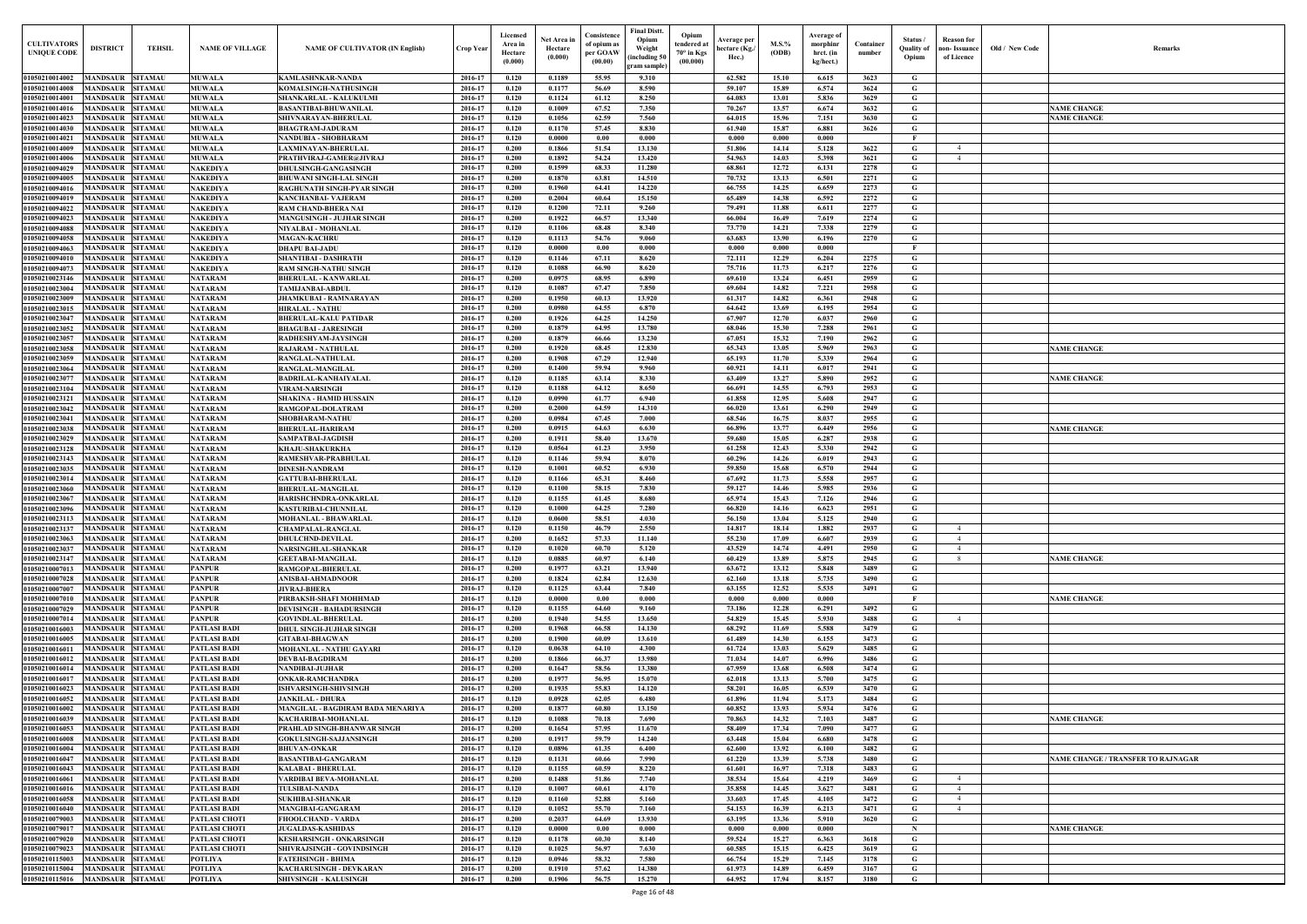| Old / New Code | Remarks                                      |
|----------------|----------------------------------------------|
|                | TRANSFER TO MERIYAKHEDI                      |
|                |                                              |
|                | <b>NAME CHANGE</b><br><b>NAME CORRECTION</b> |
|                |                                              |
|                | <b>NAME CHANGE</b><br><b>NAME CHANGE</b>     |
|                | <b>NAME CHANGE</b>                           |
|                | <b>NAME CHANGE</b>                           |
|                | <b>NAME CHANGE</b><br><b>NAME CHANGE</b>     |
|                |                                              |
|                | <b>NAME CHANGE</b>                           |
|                |                                              |
|                |                                              |
| 1050209016157  |                                              |
|                |                                              |
|                |                                              |
|                | <b>NAME CHANGE</b>                           |
|                | <b>NAME CHANGE</b>                           |
|                |                                              |
|                |                                              |
|                | <b>NAME CHANGE</b>                           |
|                | <b>NAME CHANGE</b>                           |
|                |                                              |
|                |                                              |
|                |                                              |
|                |                                              |
|                |                                              |
|                |                                              |
|                |                                              |
|                |                                              |
|                |                                              |
|                | <b>TRANSFER TO RAWTI</b>                     |
|                |                                              |
|                |                                              |
|                |                                              |
|                | <b>TRANSFER TO RAWTI</b>                     |
|                |                                              |
|                | <b>NAME CHANGE</b>                           |
|                | <b>NAME CHANGE</b><br><b>NAME CHANGE</b>     |
|                |                                              |
|                |                                              |
|                |                                              |
|                |                                              |
|                |                                              |
|                |                                              |
|                |                                              |
|                |                                              |
|                |                                              |
|                |                                              |

| <b>CULTIVATORS</b><br><b>UNIQUE CODI</b> | <b>DISTRICT</b><br><b>TEHSIL</b>                                       | <b>NAME OF VILLAGE</b>             | <b>NAME OF CULTIVATOR (IN English)</b>                      | Crop Year          | Licensed<br>Area in<br>Hectare<br>(0.000) | Net Area in<br>Hectare<br>(0.000) | Consistence<br>of opium as<br>per GOAW<br>(00.00) | <b>Final Distt.</b><br>Opium<br>Opium<br>tendered at<br>Weight<br>70° in Kgs<br>including 50)<br>(00.000)<br>gram sample) | Average per<br>hectare (Kg./<br>Hec.) | $M.S.\%$<br>(ODB) | Average of<br>morphinr<br>hrct. (in<br>kg/hect.) | Container<br>number | Status<br><b>Quality of</b><br>Opium | <b>Reason</b> for<br>non- Issuance<br>of Licence | Old / New Code | <b>Remark</b>                            |
|------------------------------------------|------------------------------------------------------------------------|------------------------------------|-------------------------------------------------------------|--------------------|-------------------------------------------|-----------------------------------|---------------------------------------------------|---------------------------------------------------------------------------------------------------------------------------|---------------------------------------|-------------------|--------------------------------------------------|---------------------|--------------------------------------|--------------------------------------------------|----------------|------------------------------------------|
| 01050210115018                           | MANDSAUR SITAMAU                                                       | <b>POTLIYA</b>                     | SHANKARSINGH-DHULESINGH                                     | 2016-17            | 0.200                                     | 0.1994                            | 54.08                                             | 15.160                                                                                                                    | 58.736                                | 14.87             | 6.114                                            | 3169                | G                                    |                                                  |                |                                          |
| 01050210115053                           | <b>MANDSAUR</b><br><b>SITAMAU</b>                                      | <b>POTLIYA</b>                     | <b>KARUSINGH-BHUWANSINGH</b>                                | 2016-17            | 0.200                                     | 0.1951                            | 55.45                                             | 14,410                                                                                                                    | 58.508                                | 14.68             | 6.012                                            | 3170                | G                                    |                                                  |                | TRANSFER TO MERIYAKHEDI                  |
| 01050210115034<br>01050210115001         | <b>SITAMAU</b><br><b>MANDSAUR</b><br><b>MANDSAUR</b><br><b>SITAMAU</b> | <b>POTLIYA</b><br><b>POTLIYA</b>   | <b>BHUWANSINGH - BHERU</b><br><b>MOHANBAI - FATEHSINGH</b>  | 2016-17<br>2016-17 | 0.200<br>0.200                            | 0.1936<br>0.1950                  | 53.63<br>59.61                                    | 15.710<br>14.790                                                                                                          | 62.169<br>64.589                      | 15.59<br>14.16    | 6.785<br>6.402                                   | 3165<br>3172        | G<br>G                               |                                                  |                |                                          |
| 01050210115009                           | <b>MANDSAUR</b><br><b>SITAMAU</b>                                      | <b>POTLIYA</b>                     | <b>GANGABAI-BHANWARSINGH</b>                                | 2016-17            | 0.120                                     | 0.1100                            | 58.53                                             | 8.960                                                                                                                     | 68.109                                | 14.52             | 6.922                                            | 3175                | G                                    |                                                  |                | <b>NAME CHANGE</b>                       |
| 01050210115020                           | MANDSAUR<br><b>SITAMAU</b>                                             | <b>POTLIYA</b>                     | <b>BADRIDAS-KALUDAS</b>                                     | 2016-17            | 0.120                                     | 0.1197                            | 63.82                                             | 7.960                                                                                                                     | 60.626                                | 12.21             | 5.182                                            | 3182                | G                                    |                                                  |                | <b>NAME CORRECTION</b>                   |
| 01050210115022                           | <b>MANDSAUR</b><br><b>SITAMAU</b>                                      | <b>POTLIYA</b>                     | <b>RAMLAL-MOTI</b>                                          | 2016-17            | 0.120                                     | 0.1160                            | 63.42                                             | 8.940                                                                                                                     | 69.827                                | 12.06             | 5.895                                            | 3183                | G                                    |                                                  |                |                                          |
| 01050210115024                           | <b>MANDSAUR</b><br><b>SITAMAU</b>                                      | <b>POTLIYA</b>                     | <b>RATANBAI-RATAN</b>                                       | 2016-17            | 0.120                                     | 0.1175                            | 58.69                                             | 8.770                                                                                                                     | 62.578                                | 14.96             | 6.553                                            | 3173                | G                                    |                                                  |                | <b>NAME CHANGE</b>                       |
| 01050210115027<br>01050210115030         | <b>SITAMAU</b><br>MANDSAUR<br><b>MANDSAUR</b><br><b>SITAMAU</b>        | <b>POTLIYA</b><br><b>POTLIYA</b>   | AMARSINGH-BHAGWANSINGH<br>YASHODABAI-MADHOSINGH             | 2016-17<br>2016-17 | 0.120<br>0.120                            | 0.1188<br>0.1022                  | 62.77<br>56.53                                    | 8.520<br>7.610                                                                                                            | 64.309<br>60.136                      | 14.53<br>13.11    | 6.541<br>5.518                                   | 3181<br>3171        | G<br>G                               |                                                  |                | <b>NAME CHANGE</b><br><b>NAME CHANGE</b> |
| 01050210115037                           | <b>MANDSAUR</b><br><b>SITAMAU</b>                                      | <b>POTLIYA</b>                     | <b>DHURA - PANNA</b>                                        | 2016-17            | 0.120                                     | 0.1106                            | 58.17                                             | 7.710                                                                                                                     | 57.929                                | 14.96             | 6.066                                            | 3176                | G                                    |                                                  |                |                                          |
| 01050210115039                           | MANDSAUR<br><b>SITAMAU</b>                                             | <b>POTLIYA</b>                     | KACHARUSINGH-KALUSINGH                                      | 2016-17            | 0.120                                     | 0.1110                            | 66.53                                             | 8.360                                                                                                                     | 71.585                                | 13.44             | 6.734                                            | 3189                | $\mathbf G$                          |                                                  |                | <b>NAME CHANGE</b>                       |
| 01050210115028                           | MANDSAUR<br><b>SITAMAU</b>                                             | <b>POTLIYA</b>                     | SARJUBAI-MANGUDAS                                           | 2016-17            | 0.120                                     | 0.1125                            | 64.49                                             | 7.790                                                                                                                     | 63.795                                | 12.85             | 5.738                                            | 3187                | G                                    |                                                  |                | <b>NAME CHANGE</b>                       |
| 01050210115006                           | MANDSAUR<br><b>SITAMAU</b>                                             | <b>POTLIYA</b>                     | <b>KACHRUSINGH-UDA</b>                                      | 2016-17            | 0.120                                     | 0.1089                            | 65.51                                             | 8.130                                                                                                                     | 69.871                                | 12.36             | 6.045                                            | 3186                | G                                    |                                                  |                | <b>NAME CHANGE</b>                       |
| 01050210115012<br>01050210115017         | MANDSAUR<br>SITAMAU<br>MANDSAUR<br><b>SITAMAU</b>                      | <b>POTLIYA</b><br>POTLIYA          | FATEHSINGH - MOTISINGH<br><b>MANGU - BHIMA JI</b>           | 2016-17<br>2016-17 | 0.120<br>0.120                            | 0.1140<br>0.1183                  | 59.84<br>64.75                                    | 8.830<br>8.470                                                                                                            | 66.210<br>66.229                      | 14.25<br>12.54    | 6.605<br>5.813                                   | 3177<br>3184        | G<br>G                               |                                                  |                |                                          |
| 01050210115021                           | MANDSAUR<br><b>SITAMAU</b>                                             | POTLIYA                            | <b>MANGILAL-UDA</b>                                         | 2016-17            | 0.120                                     | 0.1093                            | 59.81                                             | 8.890                                                                                                                     | 69.496                                | 12.76             | 6.207                                            | 3174                | G                                    |                                                  |                | <b>VAME CHANGE</b>                       |
| 01050210115033                           | <b>MANDSAUR</b><br><b>SITAMAU</b>                                      | <b>POTLIYA</b>                     | <b>RAMDAS - KALUDAS</b>                                     | 2016-17            | 0.120                                     | 0.0960                            | 65.00                                             | 6.440                                                                                                                     | 62.291                                | 14.11             | 6.153                                            | 3188                | G                                    |                                                  |                |                                          |
| 01050210115043                           | <b>MANDSAUR</b><br><b>SITAMAU</b>                                      | <b>POTLIYA</b>                     | <b>RUKMANIBAI - BHERU</b>                                   | 2016-17            | 0.120                                     | 0.1151                            | 61.92                                             | 8.430                                                                                                                     | 64.787                                | 13.99             | 6.345                                            | 3185                | G                                    |                                                  |                |                                          |
| 01050210115054                           | <b>MANDSAUR</b><br><b>SITAMAU</b>                                      | <b>POTLIYA</b>                     | PADMABAI - DHANNA                                           | 2016-17            | 0.120                                     | 0.1160                            | 59.89                                             | 9.360                                                                                                                     | 69.034                                | 12.79             | 6.181                                            | 3179                | G                                    |                                                  |                |                                          |
| 01050210115056                           | MANDSAUR<br><b>SITAMAU</b>                                             | <b>POTLIYA</b>                     | AMARSINGH-DHANNA                                            | 2016-17            | 0.200                                     | 0.1920                            | 55.36                                             | 13.240                                                                                                                    | 54.536                                | 14.74             | 5.627                                            | 3166                | G                                    | $\overline{4}$                                   |                |                                          |
| 01050210115029<br>01050210005012         | MANDSAUR SITAMAU<br><b>MANDSAUR</b><br><b>SITAMAU</b>                  | <b>POTLIYA</b><br><b>RAJAKHEDI</b> | <b>FATTIBAI - KALU</b><br>PARMANAND-RAMRATAN                | 2016-17<br>2016-17 | 0.200<br>0.200                            | 0.1930<br>0.1853                  | 51.91<br>62.59                                    | 14.290<br>12,220                                                                                                          | 54.906<br>58.963                      | 13.91<br>14.48    | 5.346<br>5.977                                   | 3168<br>1061        | G<br>G                               | $\overline{4}$                                   | 01050209016157 |                                          |
| 01050210003025                           | MANDSAUR<br><b>SITAMAU</b>                                             | <b>RAJNAGAR</b>                    | <b>MODIRAM-KALUGURJAR</b>                                   | 2016-17            | 0.200                                     | 0.1850                            | 66.98                                             | 12.850                                                                                                                    | 66.464                                | 14.41             | 6.704                                            | 3461                | G                                    |                                                  |                |                                          |
| 01050210003007                           | <b>MANDSAUR</b><br><b>SITAMAU</b>                                      | <b>RAJNAGAR</b>                    | KAILASHBAI- MOHANLAL                                        | 2016-17            | 0.200                                     | 0.1996                            | 61.05                                             | 13.970                                                                                                                    | 61.042                                | 14.33             | 6.123                                            | 3451                | G                                    |                                                  |                |                                          |
| 01050210003009                           | MANDSAUR<br><b>SITAMAU</b>                                             | <b>RAJNAGAR</b>                    | <b>MANGILAL-KEVALTELI</b>                                   | 2016-17            | 0.120                                     | 0.1132                            | 71.46                                             | 7.790                                                                                                                     | 70.247                                | 13.46             | 6.619                                            | 3468                | G                                    |                                                  |                |                                          |
| 01050210003027                           | <b>MANDSAUR</b><br><b>SITAMAU</b>                                      | <b>RAJNAGAR</b>                    | <b>BHAGUBAI-PARASRAM</b>                                    | 2016-17            | 0.200                                     | 0.1900                            | 64.44                                             | 13.020                                                                                                                    | 63.084                                | 13.16             | 5.811                                            | 3458                | G                                    |                                                  |                | <b>NAME CHANGE</b>                       |
| 01050210003033                           | <b>SITAMAU</b><br><b>MANDSAUR</b><br><b>SITAMAU</b><br>MANDSAUR        | <b>RAJNAGAR</b>                    | <b>KESHURAM-GULAB</b>                                       | 2016-17<br>2016-17 | 0.200<br>0.200                            | 0.2035<br>0.1911                  | 68.05<br>58.95                                    | 13.800<br>14.050                                                                                                          | 65.926                                | 12.98<br>13.69    | 5.990<br>5.933                                   | 3457<br>3449        | G<br>G                               |                                                  |                |                                          |
| 01050210003034<br>01050210003054         | MANDSAUR<br><b>SITAMAU</b>                                             | <b>RAJNAGAR</b><br><b>RAJNAGAR</b> | <b>BHERULAL-RATANLAL</b><br><b>NANURAM-BHERA</b>            | 2016-17            | 0.200                                     | 0.1995                            | 67.48                                             | 13.590                                                                                                                    | 61.915<br>65.669                      | 13.06             | 6.003                                            | 3462                | G                                    |                                                  |                | <b>NAME CHANGE</b>                       |
| 01050210003047                           | <b>SITAMAU</b><br>MANDSAUR                                             | <b>RAJNAGAR</b>                    | PANNALAL-KHIMA                                              | 2016-17            | 0.200                                     | 0.1892                            | 57,41                                             | 13.470                                                                                                                    | 58.387                                | 13.01             | 5.318                                            | 3447                | $\mathbf G$                          |                                                  |                |                                          |
| 01050210003030                           | <b>MANDSAUR</b><br><b>SITAMAU</b>                                      | <b>RAJNAGAR</b>                    | PRABHULAL-DHURA                                             | 2016-17            | 0.200                                     | 0.2001                            | 69.27                                             | 13.850                                                                                                                    | 68.495                                | 14.03             | 6.727                                            | 3463                | G                                    |                                                  |                |                                          |
| 01050210003060                           | MANDSAUR<br><b>SITAMAU</b>                                             | <b>RAJNAGAR</b>                    | <b>BHERULAL - BADRI</b>                                     | 2016-17            | 0.200                                     | 0.1919                            | 60.82                                             | 14.020                                                                                                                    | 63.475                                | 14.65             | 6.510                                            | 3448                | G                                    |                                                  |                |                                          |
| 01050210003022                           | MANDSAUR<br><b>SITAMAU</b>                                             | <b>RAJNAGAR</b>                    | RAMKUNWAR-KANHEYYALAL                                       | 2016-17            | 0.120                                     | 0.1066                            | 63.14                                             | 7.800                                                                                                                     | 66.003                                | 15.13             | 6.990                                            | 3459                | G                                    |                                                  |                | <b>NAME CHANGE</b>                       |
| 01050210003039<br>01050210003051         | <b>MANDSAUR</b><br><b>SITAMAU</b><br><b>MANDSAUR</b><br><b>SITAMAU</b> | <b>RAJNAGAR</b><br><b>RAJNAGAR</b> | <b>KASTURIBAI-LAALA</b><br>RAMESHVAR-JAGANNATH              | 2016-17<br>2016-17 | 0.120<br>0.120                            | 0.1170<br>0.1183                  | 64.44<br>65.14                                    | 8.300<br>8.380                                                                                                            | 65.307<br>65.917                      | 14.17<br>14.29    | 6.478<br>6.594                                   | 3454<br>3464        | G<br>G                               |                                                  |                | <b>NAME CHANGE</b>                       |
| 0105021000300                            | <b>MANDSAUR</b><br><b>SITAMAU</b>                                      | <b>RAJNAGAR</b>                    | <b>BHERULAL-DEVJI</b>                                       | 2016-17            | 0.120                                     | 0.1188                            | 66.72                                             | 8.510                                                                                                                     | 68,274                                | 13.47             | 6.438                                            | 3465                | $\mathbf G$                          |                                                  |                |                                          |
| 01050210003004                           | MANDSAUR<br><b>SITAMAU</b>                                             | <b>RAJNAGAR</b>                    | <b>AMBALAL-RAMCHNDRA</b>                                    | 2016-17            | 0.120                                     | 0.0456                            | 67.17                                             | 3.350                                                                                                                     | 70.504                                | 11.27             | 5.561                                            | 3466                | G                                    |                                                  |                |                                          |
| 0105021000301                            | MANDSAUR<br><b>SITAMAU</b>                                             | <b>RAJNAGAR</b>                    | <b>KACHRU-KHEMA</b>                                         | 2016-17            | 0.120                                     | 0.1152                            | 67.69                                             | 8.200                                                                                                                     | 68.828                                | 13.52             | 6.514                                            | 3467                | G                                    |                                                  |                |                                          |
| 0105021000302                            | MANDSAUR<br>SITAMAU                                                    | <b>RAJNAGAR</b>                    | PREMCHNDRA-KEVALTELI                                        | 2016-17            | 0.120                                     | 0.0000                            | 0.00                                              | 0.000                                                                                                                     | 0.000                                 | 0.000             | 0.000                                            |                     |                                      |                                                  |                |                                          |
| 01050210003050<br>01050210003055         | MANDSAUR<br><b>SITAMAU</b><br>MANDSAUR<br><b>SITAMAU</b>               | <b>RAJNAGAR</b><br><b>RAJNAGAR</b> | <b>GANGABAI - KALU</b><br><b>BHAVARIBAI-BHUWAN</b>          | 2016-17<br>2016-17 | 0.120<br>0.120                            | 0.1105<br>0.1037                  | 61.87<br>61.62                                    | 7.330<br>7.130                                                                                                            | 58.633<br>60.520                      | 14.40<br>13.31    | 5.910<br>5.639                                   | 3455<br>3456        | G<br>G                               |                                                  |                |                                          |
| 01050210003042                           | <b>MANDSAUR</b><br><b>SITAMAU</b>                                      | <b>RAJNAGAR</b>                    | SITABAI - MANGILAL                                          | 2016-17            | 0.120                                     | 0.1080                            | 65.38                                             | 7.700                                                                                                                     | 66.592                                | 11.12             | 5.183                                            | 3460                | G                                    |                                                  |                |                                          |
| 01050210003005                           | MANDSAUR<br><b>SITAMAU</b>                                             | <b>RAJNAGAR</b>                    | RAMESHVAR-HARIRAM                                           | 2016-17            | 0.200                                     | 0.1979                            | 49.76                                             | 8.520                                                                                                                     | 30.606                                | 15.25             | 3.267                                            | 3445                | G                                    |                                                  |                |                                          |
|                                          | 01050210003010 MANDSAUR SITAMAU                                        | <b>RAJNAGAR</b>                    | <b>BAGDIBAI-RAMCHNDRA</b>                                   | 2016-17            | 0.200                                     | 0.2044                            | 57.49                                             | 5.100                                                                                                                     | 20.494                                | 14.66             | 2.103                                            | 3446                | G                                    |                                                  |                |                                          |
| 01050210003021                           | <b>MANDSAUR SITAMAU</b>                                                | <b>RAJNAGAR</b>                    | <b>BHANVARLAL-KAGARGURJAR</b>                               | 2016-17            | 0.200                                     | 0.1980                            | 61.84                                             | 4.850                                                                                                                     | 21.641                                | 13.07             | 1.980                                            | 3452                | G                                    | $\overline{4}$                                   |                |                                          |
| 01050210003015<br>01050210003012         | MANDSAUR SITAMAU<br><b>MANDSAUR SITAMAU</b>                            | <b>RAJNAGAR</b><br><b>RAJNAGAR</b> | <b>MOHANLAL-BHERABALAI</b><br>RASHID KHA - GULMOHAMMADKHA   | 2016-17<br>2016-17 | 0.200<br>0.120                            | 0.1886<br>0.1024                  | 60.77<br>45.63                                    | 13.500<br>7.550                                                                                                           | 62.142<br>48.066                      | 15.93<br>9.40     | 6.929<br>3.162                                   | 3453<br><b>S9</b>   | G<br>G                               | - 8<br>$\overline{4}$                            |                |                                          |
| 01050210003040                           | <b>MANDSAUR SITAMAU</b>                                                | <b>RAJNAGAR</b>                    | <b>BHERULAL - GANGARAM</b>                                  | 2016-17            | 0.120                                     | 0.1160                            | 55.00                                             | 2.290                                                                                                                     | 15.508                                | 17.13             | 1.860                                            | 3450                | G                                    | $\overline{4}$                                   |                |                                          |
| 01050210029023                           | <b>MANDSAUR</b><br><b>SITAMAU</b>                                      | <b>RAMGARH</b>                     | MOHANKUNWAR - RAMSINGH                                      | 2016-17            | 0.200                                     | 0.0952                            | 67.79                                             | 7.100                                                                                                                     | 72.226                                | 12.98             | 6.562                                            | 2247                | G                                    |                                                  |                |                                          |
| 01050210029006                           | <b>MANDSAUR SITAMAU</b>                                                | <b>RAMGARH</b>                     | <b>KARULAL-LAXMAN</b>                                       | 2016-17            | 0.200                                     | 0.1964                            | 64.45                                             | 14.410                                                                                                                    | 67.550                                | 11.57             | 5.471                                            | 2246                | $\mathbf G$                          |                                                  |                |                                          |
| 01050210028002                           | <b>MANDSAUR</b><br><b>SITAMAU</b>                                      | <b>RAWTA</b>                       | <b>SUKHDEV-GANPATLAL</b>                                    | 2016-17            | 0.200                                     | 0.1945                            | 69.37                                             | 14.100                                                                                                                    | 71.840                                | 13.39             | 6.734                                            | 513                 | G                                    |                                                  |                |                                          |
| 01050210028007<br>01050210028011         | <b>MANDSAUR SITAMAU</b><br><b>MANDSAUR</b><br><b>SITAMAU</b>           | <b>RAWTA</b><br><b>RAWTA</b>       | <b>KACHARULAL - RATANLAL</b><br><b>DEVILAL - KANHEYALAL</b> | 2016-17<br>2016-17 | 0.200<br>0.200                            | 0.1970<br>0.2044                  | 62.70<br>61.83                                    | 14.020<br>15.210                                                                                                          | 63.746<br>65.728                      | 14.94<br>14.35    | 6.667<br>6.602                                   | 521<br>515          | G<br>$\mathbf G$                     |                                                  |                | <b>TRANSFER TO RAWTI</b>                 |
| 01050210028012                           | <b>MANDSAUR</b><br><b>SITAMAU</b>                                      | <b>RAWTA</b>                       | <b>SURAJBAI-MOTI</b>                                        | 2016-17            | 0.200                                     | 0.0000                            | 0.00                                              | 0.000                                                                                                                     | 0.000                                 | 0.000             | 0.000                                            |                     | $\mathbf{F}$                         |                                                  |                |                                          |
| 01050210028018                           | <b>MANDSAUR SITAMAU</b>                                                | <b>RAWTA</b>                       | TEJKUNWAR - MOHANLAL                                        | 2016-17            | 0.200                                     | 0.1989                            | 63.82                                             | 14.130                                                                                                                    | 64.771                                | 15.03             | 6.814                                            | 516                 | $\mathbf G$                          |                                                  |                |                                          |
| 01050210028035                           | <b>MANDSAUR SITAMAU</b>                                                | <b>RAWTA</b>                       | <b>KASTURIBAI-VARDA</b>                                     | 2016-17            | 0.200                                     | 0.1940                            | 66.15                                             | 14.180                                                                                                                    | 69.072                                | 14.47             | 6.996                                            | 514                 | G                                    |                                                  |                |                                          |
| 01050210028036                           | <b>MANDSAUR</b><br><b>SITAMAU</b>                                      | <b>RAWTA</b>                       | SOHANBAI - PRABHULAL                                        | 2016-17            | 0.200                                     | 0.1881                            | 59.72                                             | 13.820                                                                                                                    | 62.679                                | 13.66             | 5.994                                            | 517                 | G                                    |                                                  |                |                                          |
| 01050210028040                           | <b>MANDSAUR</b><br><b>SITAMAU</b>                                      | <b>RAWTA</b>                       | KANHEYALAL-GANPATLAL                                        | 2016-17            | 0.200                                     | 0.2052                            | 57.54                                             | 14.380                                                                                                                    | 57.602                                | 13.40             | 5.403                                            | 518                 | G                                    |                                                  |                |                                          |
| 01050210028041<br>01050210028048         | <b>MANDSAUR SITAMAU</b><br><b>MANDSAUR</b><br><b>SITAMAU</b>           | <b>RAWTA</b><br><b>RAWTA</b>       | ANOKHILAL-RATANLAL<br><b>KELASHBAI - RADHESHYAM</b>         | 2016-17<br>2016-17 | 0.200<br>0.200                            | 0.2060<br>0.1716                  | 67.52<br>59.16                                    | 15.050<br>12.610                                                                                                          | 70.470<br>62.103                      | 14.45<br>14.35    | 7.128<br>6.238                                   | 512<br>519          | $\mathbf G$<br>$\mathbf G$           |                                                  |                | <b>TRANSFER TO RAWTI</b>                 |
| 01050210028025                           | <b>MANDSAUR</b><br><b>SITAMAU</b>                                      | <b>RAWTA</b>                       | <b>BADRILAL - NANDLAL</b>                                   | 2016-17            | 0.200                                     | 0.2016                            | 61.16                                             | 14.890                                                                                                                    | 64.533                                | 12.82             | 5.791                                            | 520                 | $\mathbf G$                          |                                                  |                |                                          |
| 01050210028009                           | <b>MANDSAUR</b><br><b>SITAMAU</b>                                      | <b>RAWTA</b>                       | RAMESH-NANURAM@RAMIBAI                                      | 2016-17            | 0.120                                     | 0.0000                            | 0.00                                              | 0.000                                                                                                                     | 0.000                                 | 0.000             | 0.000                                            |                     | - F                                  |                                                  |                | <b>NAME CHANGE</b>                       |
| 01050210028038                           | <b>MANDSAUR</b><br><b>SITAMAU</b>                                      | <b>RAWTA</b>                       | <b>KESHARBAI-MANGILAL</b>                                   | 2016-17            | 0.120                                     | 0.0000                            | 0.00                                              | 0.000                                                                                                                     | 0.000                                 | 0.000             | 0.000                                            |                     | - F                                  |                                                  |                | <b>NAME CHANGE</b>                       |
| 01050210024008                           | <b>MANDSAUR</b><br><b>SITAMAU</b>                                      | <b>RAWTI</b>                       | SAJJANBAI- KACHARULAL                                       | 2016-17            | 0.200                                     | 0.2024                            | 63.21                                             | 14.640                                                                                                                    | 65.316                                | 13.91             | 6.360                                            | 558                 | G                                    |                                                  |                | <b>NAME CHANGE</b>                       |
| 01050210024001<br>01050210024002         | <b>SITAMAU</b><br><b>MANDSAUR</b><br><b>MANDSAUR</b><br><b>SITAMAU</b> | <b>RAWTI</b><br><b>RAWTI</b>       | <b>BHUWAN-PRABULAL</b><br><b>DHAPUBAI - PHOOLCHAND</b>      | 2016-17<br>2016-17 | 0.200<br>0.200                            | 0.2009<br>0.2000                  | 68.99<br>66.53                                    | 14.700<br>13.140                                                                                                          | 72.115<br>62.445                      | 12.67<br>12.96    | 6.396<br>5.665                                   | 524<br>577          | G<br>G                               |                                                  |                |                                          |
| 01050210024003                           | MANDSAUR SITAMAU                                                       | <b>RAWTI</b>                       | KANWARLAL-VARDICHANDRA                                      | 2016-17            | 0.200                                     | 0.1893                            | 64.89                                             | 13.740                                                                                                                    | 67.284                                | 11.60             | 5.464                                            | 559                 | G                                    |                                                  |                |                                          |
| 01050210024005                           | <b>MANDSAUR SITAMAU</b>                                                | <b>RAWTI</b>                       | RAMPRATAP-TULSIRAM                                          | 2016-17            | 0.200                                     | 0.1942                            | 57.42                                             | 14.050                                                                                                                    | 59.346                                | 15.52             | 6.447                                            | 536                 | $\mathbf{G}$                         |                                                  |                |                                          |
| 01050210024007                           | MANDSAUR SITAMAU                                                       | <b>RAWTI</b>                       | <b>KISHAN-BALU</b>                                          | 2016-17            | 0.200                                     | 0.1756                            | 59.04                                             | 13.240                                                                                                                    | 63.593                                | 14.40             | 6.410                                            | 537                 | $\mathbf G$                          |                                                  |                |                                          |
| 01050210024010                           | MANDSAUR SITAMAU                                                       | <b>RAWTI</b>                       | <b>BULAKIBAI - NANALAL</b>                                  | 2016-17            | 0.200                                     | 0.2013                            | 66.88                                             | 15.050                                                                                                                    | 71.430                                | 11.41             | 5.705                                            | 525                 | G                                    |                                                  |                |                                          |
| 01050210024011<br>01050210024013         | MANDSAUR SITAMAU<br><b>MANDSAUR</b><br><b>SITAMAU</b>                  | <b>RAWTI</b><br><b>RAWTI</b>       | <b>GOVARDHAN-LALJI</b><br><b>BADRILAL-NANDA</b>             | 2016-17<br>2016-17 | 0.200<br>0.200                            | 0.1992<br>0.2009                  | 58.08<br>64.79                                    | 14.230<br>14.490                                                                                                          | 59.272<br>66.759                      | 14.27<br>13.23    | 5.921<br>6.182                                   | 538<br>578          | G<br>$\mathbf G$                     |                                                  |                |                                          |
| 01050210024015                           | MANDSAUR SITAMAU                                                       | <b>RAWTI</b>                       | <b>GANESHRAM-JAGNNATH</b>                                   | 2016-17            | 0.200                                     | 0.2000                            | 62.89                                             | 15,220                                                                                                                    | 68.370                                | 15.44             | 7.389                                            | 526                 | G                                    |                                                  |                |                                          |
| 01050210024016                           | <b>MANDSAUR</b><br><b>SITAMAU</b>                                      | <b>RAWTI</b>                       | RADHABAI - PHOOLCHAND                                       | 2016-17            | 0.200                                     | 0.1606                            | 59.70                                             | 11.810                                                                                                                    | 62.714                                | 12.61             | 5.536                                            | 527                 | $\mathbf G$                          |                                                  |                |                                          |
| 01050210024022                           | <b>MANDSAUR</b><br><b>SITAMAU</b>                                      | <b>RAWTI</b>                       | RAMNIVAS-BHANWARLAL                                         | 2016-17            | 0.200                                     | 0.1988                            | 65.89                                             | 14.680                                                                                                                    | 69.507                                | 12.61             | 6.135                                            | 560                 | $\mathbf G$                          |                                                  |                |                                          |
| 01050210024025                           | <b>MANDSAUR</b><br><b>SITAMAU</b>                                      | <b>RAWTI</b>                       | NANDLAL-DEVILAL D/P GANGABAI                                | 2016-17            | 0.200                                     | 0.1719                            | 56.72                                             | 13.260                                                                                                                    | 62.501                                | 15.27             | 6.681                                            | 528                 | G                                    |                                                  |                |                                          |
| 01050210024035                           | <b>SITAMAU</b><br><b>MANDSAUR</b>                                      | <b>RAWTI</b>                       | RAMNARAYAN-VARDICHAND                                       | 2016-17            | 0.200                                     | 0.2045<br>0.2000                  | 63.15                                             | 14.300                                                                                                                    | 63.085                                | 14.70             | 6.491                                            | 561                 | G                                    |                                                  |                |                                          |
| 01050210024038<br>01050210024042         | <b>MANDSAUR</b><br><b>SITAMAU</b><br><b>MANDSAUR SITAMAU</b>           | <b>RAWTI</b><br><b>RAWTI</b>       | RATANBAI - MANGILAL<br>JAGDISHCHANDRA-CHATARBHUJ            | 2016-17<br>2016-17 | 0.200<br>0.200                            | 0.2006                            | 69.04<br>60.18                                    | 14.440<br>14.610                                                                                                          | 71.210<br>62.612                      | 12.11<br>14.06    | 6.036<br>6.162                                   | 579<br>539          | G<br>$\mathbf{G}$                    |                                                  |                |                                          |
| 01050210024045                           | MANDSAUR SITAMAU                                                       | <b>RAWTI</b>                       | <b>VINOD-KARULAL</b>                                        | 2016-17            | 0.200                                     | 0.2012                            | 58.02                                             | 14.980                                                                                                                    | 61.709                                | 14.13             | 6.104                                            | 529                 | $\mathbf G$                          |                                                  |                |                                          |
|                                          |                                                                        |                                    |                                                             |                    |                                           |                                   |                                                   |                                                                                                                           |                                       |                   |                                                  |                     |                                      |                                                  |                |                                          |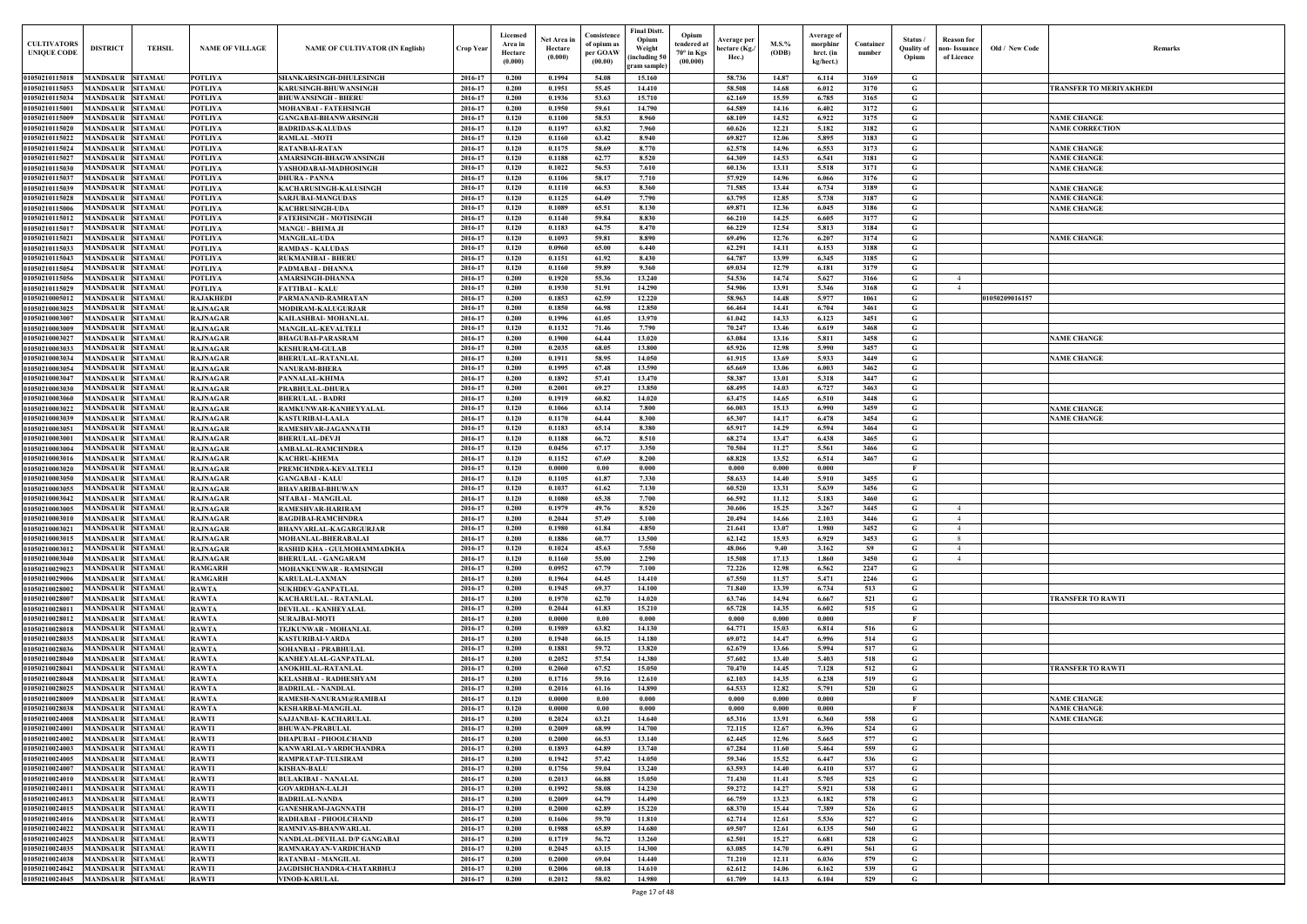| $\mathbf{Old} \, / \,$ New Code | Remarks                                  |
|---------------------------------|------------------------------------------|
|                                 |                                          |
|                                 |                                          |
|                                 |                                          |
|                                 |                                          |
|                                 |                                          |
|                                 | <b>NAME CHANGE</b>                       |
|                                 |                                          |
|                                 |                                          |
|                                 |                                          |
|                                 |                                          |
|                                 |                                          |
|                                 |                                          |
|                                 |                                          |
|                                 |                                          |
|                                 |                                          |
|                                 |                                          |
|                                 |                                          |
|                                 |                                          |
|                                 |                                          |
|                                 |                                          |
|                                 |                                          |
|                                 |                                          |
|                                 |                                          |
|                                 |                                          |
|                                 |                                          |
|                                 |                                          |
|                                 |                                          |
|                                 | <b>NAME CHANGE</b>                       |
|                                 |                                          |
|                                 |                                          |
|                                 |                                          |
|                                 |                                          |
|                                 |                                          |
|                                 |                                          |
|                                 |                                          |
|                                 |                                          |
|                                 |                                          |
|                                 |                                          |
|                                 |                                          |
|                                 |                                          |
|                                 |                                          |
|                                 |                                          |
|                                 |                                          |
|                                 |                                          |
|                                 |                                          |
|                                 |                                          |
|                                 |                                          |
|                                 |                                          |
|                                 | <b>NAME CHANGE</b>                       |
|                                 |                                          |
|                                 | <b>NAME CHANGE</b><br><b>NAME CHANGE</b> |
|                                 |                                          |
|                                 |                                          |
|                                 |                                          |
|                                 |                                          |
|                                 |                                          |
|                                 |                                          |
|                                 |                                          |
|                                 |                                          |
|                                 |                                          |
|                                 |                                          |
|                                 |                                          |
|                                 |                                          |
|                                 |                                          |
|                                 | <b>NAME CHANGE</b>                       |
|                                 |                                          |
|                                 |                                          |
|                                 |                                          |
|                                 |                                          |
|                                 |                                          |
|                                 |                                          |
|                                 |                                          |
|                                 |                                          |
|                                 |                                          |

|                                          |                                             |                                  |                                  |                                                                |                    | Licensed                      |                                   | Consistence                        | <b>Final Distt.</b>                             | Opium                                          |                                       |                   |                                                         |                     |                                        |                                                  |                |                                          |
|------------------------------------------|---------------------------------------------|----------------------------------|----------------------------------|----------------------------------------------------------------|--------------------|-------------------------------|-----------------------------------|------------------------------------|-------------------------------------------------|------------------------------------------------|---------------------------------------|-------------------|---------------------------------------------------------|---------------------|----------------------------------------|--------------------------------------------------|----------------|------------------------------------------|
| <b>CULTIVATORS</b><br><b>UNIQUE CODE</b> | <b>DISTRICT</b>                             | <b>TEHSIL</b>                    | <b>NAME OF VILLAGE</b>           | <b>NAME OF CULTIVATOR (IN English)</b>                         | Crop Year          | Area in<br>Hectare<br>(0.000) | Net Area in<br>Hectare<br>(0.000) | of opium as<br>per GOAW<br>(00.00) | Opium<br>Weight<br>including 50<br>gram sample) | tendered at<br>$70^{\circ}$ in Kgs<br>(00.000) | Average per<br>hectare (Kg./<br>Hec.) | $M.S.$ %<br>(ODB) | <b>Average of</b><br>morphinr<br>hrct. (in<br>kg/hect.) | Container<br>number | Status /<br><b>Quality of</b><br>Opium | <b>Reason for</b><br>non- Issuance<br>of Licence | Old / New Code | <b>Remark</b>                            |
| 01050210024049                           | <b>MANDSAUR</b>                             | <b>SITAMAU</b>                   | <b>RAWTI</b>                     | <b>BHAGUBAI-UDA</b>                                            | 2016-17            | 0.200                         | 0.1955                            | 60.68                              | 14.270                                          |                                                | 63.273                                | 13.68             | 6.059                                                   | 540                 | G                                      |                                                  |                |                                          |
| 01050210024050<br>01050210024052         | <b>MANDSAUR</b><br><b>MANDSAUR</b>          | SITAMAU<br><b>SITAMAU</b>        | <b>RAWTI</b><br><b>RAWTI</b>     | <b>BHANVARLAL-GANESHRAM</b><br>RAMESHVAR-BHERULAL              | 2016-17<br>2016-17 | 0.200<br>0.200                | 0.1780<br>0.2014                  | 63.14<br>61.54                     | 12.800<br>14.930                                |                                                | 64.865<br>65.173                      | 14.40<br>13.36    | 6.538<br>6.095                                          | 562<br>541          | G<br>G                                 |                                                  |                |                                          |
| 01050210024057                           | <b>MANDSAUR</b>                             | <b>SITAMAU</b>                   | <b>RAWTI</b>                     | RAMPRASADIBAI-KANWARLAL                                        | 2016-17            | 0.200                         | 0.1950                            | 63.47                              | 14.520                                          |                                                | 67.512                                | 14.48             | 6.843                                                   | 563                 | G                                      |                                                  |                |                                          |
| 01050210024060                           | <b>MANDSAUR</b>                             | <b>SITAMAU</b>                   | <b>RAWTI</b>                     | RADHESHYAM-HIRALAL                                             | 2016-17            | 0.200                         | 0.2001                            | 57.83                              | 15.280                                          |                                                | 63.083                                | 15.30             | 6.756                                                   | 542                 | G                                      |                                                  |                |                                          |
| 01050210024061<br>01050210024063         | <b>MANDSAUR</b><br>MANDSAUR SITAMAU         | <b>SITAMAU</b>                   | <b>RAWTI</b><br><b>RAWTI</b>     | MANNALAL - PHOOLCHAND<br>KARULAL - MANILAL                     | 2016-17<br>2016-17 | 0.200<br>0.200                | 0.2004<br>0.2048                  | 59.52<br>59.95                     | 15.260<br>16.060                                |                                                | 64.745<br>67.158                      | 15.49<br>14.11    | 7.021<br>6.633                                          | 543<br>530          | G<br>G                                 |                                                  |                | <b>NAME CHANGE</b>                       |
| 01050210024066                           | <b>MANDSAUR</b>                             | <b>SITAMAU</b>                   | <b>RAWTI</b>                     | KANHEYALAL-ONKARLAL                                            | 2016-17            | 0.200                         | 0.1866                            | 58.27                              | 14.080                                          |                                                | 62.813                                | 14.47             | 6.362                                                   | 544                 | G                                      |                                                  |                |                                          |
| 01050210024070                           | <b>MANDSAUR</b>                             | <b>SITAMAU</b>                   | <b>RAWTI</b>                     | KARISHNAKANTA - SHANKARLAL                                     | 2016-17            | 0.200                         | 0.1995                            | 67.83                              | 15.250                                          |                                                | 74.070                                | 13.06             | 6.772                                                   | 522                 | G                                      |                                                  |                |                                          |
| 01050210024077                           | <b>MANDSAUR</b>                             | <b>SITAMAU</b>                   | <b>RAWTI</b>                     | <b>BHERULAL - DEV JI</b>                                       | 2016-17            | 0.200                         | 0.1809                            | 57.32                              | 13.560                                          |                                                | 61.381                                | 15.16             | 6.514                                                   | 531                 | G                                      |                                                  |                |                                          |
| 01050210024088<br>01050210024028         | <b>MANDSAUR</b><br><b>MANDSAUR</b>          | <b>SITAMAU</b><br><b>SITAMAU</b> | <b>RAWTI</b><br><b>RAWTI</b>     | <b>RAJARAM - BHERULAL</b><br>RUKAMANIBAI - UDAYRAM             | 2016-17<br>2016-17 | 0.200<br>0.200                | 0.2028<br>0.0450                  | 59.36<br>63.62                     | 14.720<br>3.600                                 |                                                | 61.553<br>72,711                      | 14.79<br>14.43    | 6.372<br>7.344                                          | 545<br>564          | G<br>G                                 |                                                  |                |                                          |
| 01050210024029                           | <b>MANDSAUR</b>                             | <b>SITAMAU</b>                   | <b>RAWTI</b>                     | <b>BAGDIRAM-DEVICHAND</b>                                      | 2016-17            | 0.200                         | 0.1282                            | 61.58                              | 9.240                                           |                                                | 63.408                                | 14.14             | 6.276                                                   | 546                 | G                                      |                                                  |                |                                          |
| 01050210024058                           | <b>MANDSAUR</b>                             | <b>SITAMAU</b>                   | <b>RAWTI</b>                     | <b>MOTILAL-LALJI</b>                                           | 2016-17            | 0.200                         | 0.1920                            | 63.27                              | 13.780                                          |                                                | 64.869                                | 11.46             | 5.204                                                   | 547                 | G                                      |                                                  |                |                                          |
| 01050210024091                           | <b>MANDSAUR</b>                             | <b>SITAMAU</b>                   | <b>RAWTI</b>                     | <b>BADRILAL-RAMLAL</b>                                         | 2016-17            | 0.200                         | 0.1995                            | 62.66                              | 14.860                                          |                                                | 66.676                                | 11.75             | 5.484                                                   | 548                 | G                                      |                                                  |                |                                          |
| 01050210024014<br>01050210024026         | <b>MANDSAUR</b><br><b>MANDSAUR</b>          | <b>SITAMAU</b><br><b>SITAMAU</b> | <b>RAWTI</b><br><b>RAWTI</b>     | <b>KALU-TULSIRAM</b><br><b>BHUVAN-DHURA</b>                    | 2016-17<br>2016-17 | 0.200<br>0.200                | 0.1848<br>0.1702                  | 64.57<br>60.96                     | 13.210<br>12.390                                |                                                | 65.936<br>63.396                      | 12.93<br>12.99    | 5.968<br>5.765                                          | 565<br>549          | G<br>G                                 |                                                  |                |                                          |
| 01050210024036                           | <b>MANDSAUR</b>                             | <b>SITAMAU</b>                   | <b>RAWTI</b>                     | PRABHULAL-GHASIRAM                                             | 2016-17            | 0.200                         | 0.2021                            | 60.85                              | 14.730                                          |                                                | 63.359                                | 15.09             | 6.692                                                   | 550                 | G                                      |                                                  |                |                                          |
| 01050210024084                           | <b>MANDSAUR</b>                             | <b>SITAMAU</b>                   | <b>RAWTI</b>                     | <b>BHAGUBAI - BALMUKAND</b>                                    | 2016-17            | 0.200                         | 0.2015                            | 63.14                              | 14.550                                          |                                                | 65.131                                | 11.99             | 5.467                                                   | 566                 | G                                      |                                                  |                |                                          |
| 01050210024092                           | <b>MANDSAUR</b>                             | <b>SITAMAU</b>                   | <b>RAWTI</b>                     | PURUSHOTTAM - POONAMCHAND                                      | 2016-17            | 0.200                         | 0.2025                            | 62.11                              | 15.290                                          |                                                | 66.997                                | 10.76             | 5.046                                                   | 567                 | G                                      |                                                  |                |                                          |
| 01050210024093<br>01050210024096         | <b>MANDSAUR</b><br><b>MANDSAUR</b>          | <b>SITAMAU</b><br><b>SITAMAU</b> | <b>RAWTI</b><br><b>RAWTI</b>     | <b>BHANWARLAL - JAGANNATH</b><br><b>RODIBAI - MURLIDAS</b>     | 2016-17<br>2016-17 | 0.200<br>0.200                | 0.2019<br>0.1786                  | 66.64<br>63.91                     | 14.750<br>13.130                                |                                                | 69.549<br>67.122                      | 12.30<br>12.75    | 5.988<br>5.990                                          | 568<br>569          | G<br>G                                 |                                                  |                |                                          |
| 0105021002409                            | <b>MANDSAUR</b>                             | <b>SITAMAU</b>                   | <b>RAWTI</b>                     | LAXMINARAYAN-TORIRAM                                           | 2016-17            | 0.200                         | 0.1953                            | 60.59                              | 14.270                                          |                                                | 63.246                                | 14.06             | 6.225                                                   | 532                 | G                                      |                                                  |                |                                          |
| 01050210024055                           | <b>MANDSAUR</b>                             | <b>SITAMAU</b>                   | <b>RAWTI</b>                     | RAMPRATP-LALJI                                                 | 2016-17            | 0.200                         | 0.2023                            | 61.70                              | 15.300                                          |                                                | 66.663                                | 15.49             | 7.228                                                   | 551                 | G                                      |                                                  |                |                                          |
| 01050210024074                           | <b>MANDSAUR</b>                             | SITAMAU                          | <b>RAWTI</b>                     | LAXMINARAYAN -HIRALAL                                          | 2016-17            | 0.200                         | 0.2045                            | 65.99                              | 14.850                                          |                                                | 68.454                                | 13.49             | 6.464                                                   | 552                 | G                                      |                                                  |                |                                          |
| 01050210024100<br>01050210024102         | <b>MANDSAUR</b><br><b>MANDSAUR</b>          | <b>SITAMAU</b><br>SITAMAU        | <b>RAWTI</b><br><b>RAWTI</b>     | PURUSHOTTAM - KESHURAM<br>BAGADIRAM - BHANWARLAL               | 2016-17<br>2016-17 | 0.200<br>0.200                | 0.0840<br>0.1987                  | 62.66<br>60.87                     | 6.330<br>15.310                                 |                                                | 67.452<br>67.000                      | 12.45<br>12.16    | 5.879<br>5.703                                          | 570<br>553          | G<br>G                                 |                                                  |                |                                          |
| 01050210024103                           | <b>MANDSAUR</b>                             | <b>SITAMAU</b>                   | <b>RAWTI</b>                     | RADHESHYAM - SUKHDEV                                           | 2016-17            | 0.200                         | 0.2023                            | 62.43                              | 14.900                                          |                                                | 65.689                                | 13.04             | 5.996                                                   | 571                 | G                                      |                                                  |                |                                          |
| 01050210024104                           | <b>MANDSAUR</b>                             | <b>SITAMAU</b>                   | <b>RAWTI</b>                     | <b>BHERU - GANGARAM</b>                                        | 2016-17            | 0.200                         | 0.2038                            | 61.25                              | 15.130                                          |                                                | 64.960                                | 13.27             | 6.034                                                   | 533                 | G                                      |                                                  |                |                                          |
| 01050210024105                           | <b>MANDSAUR</b>                             | <b>SITAMAU</b>                   | <b>RAWTI</b>                     | RAMKISHAN - BHAWARLAI                                          | 2016-17            | 0.200                         | 0.1895                            | 68.91                              | 13.680                                          |                                                | 71.065                                | 12.31             | 6.124                                                   | 580                 | G                                      |                                                  |                |                                          |
| 01050210024106<br>01050210024086         | <b>MANDSAUR SITAMAU</b><br>MANDSAUR SITAMAU |                                  | <b>RAWTI</b><br><b>RAWTI</b>     | KAVERIBAI - RAMNARAYAN<br><b>DEVILAL - BHANWARLAL</b>          | 2016-17<br>2016-17 | 0.200<br>0.200                | 0.1948<br>0.2012                  | 64.31<br>63.21                     | 15.280<br>14.880                                |                                                | 72.063<br>66.784                      | 12.95<br>13.35    | 6.533<br>6.241                                          | 534<br>572          | G<br>G                                 |                                                  |                | <b>NAME CHANGE</b>                       |
| 01050210024101                           | <b>MANDSAUR</b>                             | <b>SITAMAU</b>                   | <b>RAWTI</b>                     | RADHABAI-RADHAKISHAN                                           | 2016-17            | 0.200                         | 0.2000                            | 62.96                              | 14.920                                          |                                                | 67.095                                | 12.37             | 5.810                                                   | 535                 | G                                      |                                                  |                |                                          |
| 01050210024040                           | <b>MANDSAUR</b>                             | <b>SITAMAU</b>                   | <b>RAWTI</b>                     | <b>ISHVARLAL-BALU</b>                                          | 2016-17            | 0.120                         | 0.1150                            | 63.89                              | 8.660                                           |                                                | 68.730                                | 14.35             | 6.904                                                   | 573                 | G                                      |                                                  |                |                                          |
| 01050210024030                           | <b>MANDSAUR</b>                             | <b>SITAMAU</b>                   | <b>RAWTI</b>                     | RADHABAI-LAKSHMICHANDRA                                        | 2016-17            | 0.120                         | 0.0000                            | 0.00                               | 0.000                                           |                                                | 0.000                                 | 0.000             | 0.000                                                   |                     | - F                                    |                                                  |                |                                          |
| 01050210024033<br>01050210024073         | <b>MANDSAUR</b><br><b>MANDSAUR</b>          | <b>SITAMAU</b><br><b>SITAMAU</b> | <b>RAWTI</b><br><b>RAWTI</b>     | RAMPRASAD - GANGARAM<br><b>GOVINDRAM - KANHAIYALAL</b>         | 2016-17<br>2016-17 | 0.120<br>0.120                | 0.1176<br>0.1207                  | 64.61<br>65.72                     | 9.110<br>8.640                                  |                                                | 71.505<br>67.207                      | 15.06<br>15.20    | 7.538<br>7.151                                          | 574<br>523          | G<br>G                                 |                                                  |                |                                          |
| 01050210024009                           | <b>MANDSAUR</b>                             | <b>SITAMAU</b>                   | <b>RAWTI</b>                     | <b>MANGILAL-MOTI</b>                                           | 2016-17            | 0.120                         | 0.1216                            | 70.41                              | 9.280                                           |                                                | 76.759                                | 12.57             | 6.754                                                   | 581                 | G                                      |                                                  |                |                                          |
| 01050210024039                           | <b>MANDSAUR</b>                             | <b>SITAMAU</b>                   | <b>RAWTI</b>                     | <b>BALMUKUND-BHERA</b>                                         | 2016-17            | 0.120                         | 0.0000                            | 0.00                               | 0.000                                           |                                                | 0.000                                 | 0.000             | 0.000                                                   |                     | - F                                    |                                                  |                |                                          |
| 01050210024048                           | <b>MANDSAUR</b>                             | <b>SITAMAU</b>                   | <b>RAWTI</b>                     | <b>NARSINGH-LAXMAN</b>                                         | 2016-17            | 0.120                         | 0.1200                            | 63.64                              | 8.330                                           |                                                | 63.108                                | 12.96             | 5.725                                                   | 554                 | G                                      |                                                  |                |                                          |
| 01050210024027<br>01050210024047         | <b>MANDSAUR</b><br><b>MANDSAUR</b>          | <b>SITAMAU</b><br><b>SITAMAU</b> | <b>RAWTI</b><br><b>RAWTI</b>     | SARJUBAI-RAMGOPAL<br>SHANKARLAL-HARIRAM                        | 2016-17<br>2016-17 | 0.120<br>0.120                | 0.1215<br>0.1131                  | 63.68<br>67.09                     | 9.010<br>8.400                                  |                                                | 67.465<br>71.184                      | 11.67<br>13.64    | 5.511<br>6.797                                          | 555<br>582          | G<br>G                                 |                                                  |                |                                          |
| 01050210024051                           | <b>MANDSAUR SITAMAU</b>                     |                                  | <b>RAWTI</b>                     | <b>GITABAI-NANDA</b>                                           | 2016-17            | 0.120                         | 0.0959                            | 63.12                              | 7.110                                           |                                                | 66.850                                | 12.88             | 6.027                                                   | 556                 | G                                      |                                                  |                |                                          |
| 01050210024054                           | <b>MANDSAUR SITAMAU</b>                     |                                  | <b>RAWTI</b>                     | GOKULCHNNDRA-DEVICHNDRA                                        | 2016-17            | 0.120                         | 0.1190                            | 55.36                              | 8.840                                           |                                                | 58.747                                | 21.24             | 8.735                                                   | 557                 | G                                      |                                                  |                |                                          |
| 01050210024059                           | <b>MANDSAUR SITAMAU</b>                     |                                  | <b>RAWTI</b>                     | <b>MUNNIBAI-JAGDISH</b>                                        | 2016-17            | 0.120                         | 0.1188                            | 65.47                              | 8.610                                           |                                                | 67.786                                | 13.26             | 6.292                                                   | 575                 | G                                      |                                                  |                |                                          |
| 01050210024069<br>01050210024090         | <b>MANDSAUR</b><br><b>MANDSAUR</b>          | <b>SITAMAU</b><br><b>SITAMAU</b> | <b>RAWTI</b><br><b>RAWTI</b>     | <b>BOTHLAL - ONKARLAL</b><br><b>CHANDABAI-RATANLAL</b>         | 2016-17<br>2016-17 | 0.120<br>0.120                | 0.0000<br>0.1182                  | 0.00<br>63.04                      | 0.000<br>8.450                                  |                                                | 0.000<br>64.382                       | 0.000<br>14.29    | 0.000<br>6.440                                          | 576                 | - F<br>G                               |                                                  |                |                                          |
| 01050210105055                           | <b>MANDSAUR</b>                             | <b>SITAMAU</b>                   | <b>SAGOR</b>                     | <b>JUJHAR - PYARA</b>                                          | 2016-17            | 0.200                         | 0.1888                            | 57.88                              | 13.940                                          |                                                | 61.048                                | 16.41             | 7.013                                                   | 1082                | G                                      |                                                  |                |                                          |
| 01050210105059                           | <b>MANDSAUR</b>                             | <b>SITAMAU</b>                   | <b>SAGOR</b>                     | <b>BALURAM-SUKHRAM</b>                                         | 2016-17            | 0.200                         | 0.1586                            | 57.02                              | 12.520                                          |                                                | 64.300                                | 14.03             | 6.315                                                   | 1083                | G                                      |                                                  |                |                                          |
| 01050210105052                           | <b>MANDSAUR</b>                             | <b>SITAMAU</b>                   | <b>SAGOR</b>                     | <b>MOHAN - PYARA</b><br>AI YANAKAYAN - SHANKAKLAL D.P.         | 2016-17            | 0.200                         | 0.1801                            | 58.87                              | 13.180                                          |                                                | 61.543                                | 15.05             | 6.484                                                   | 1084                | G                                      |                                                  |                |                                          |
| 01050210105001<br>01050210105058         | <b>MANDSAUR</b><br><b>MANDSAUR</b>          | <b>SITAMAU</b><br><b>SITAMAU</b> | <b>SAGOR</b><br><b>SAGOR</b>     | <b>HANWADI AL</b><br>VARDIBAI-NANURAM                          | 2016-17<br>2016-17 | 0.200<br>0.120                | 0.1862<br>0.1110                  | 63.31<br>58.89                     | 14.000<br>8.460                                 |                                                | 68.002<br>64.117                      | 13.06<br>13.64    | 6.217<br>6.122                                          | 1088<br>1086        | G<br>G                                 |                                                  |                |                                          |
| 01050210105060                           | <b>MANDSAUR SITAMAU</b>                     |                                  | <b>SAGOR</b>                     | AMARSINGH - LAXMANSINGH                                        | 2016-17            | 0.120                         | 0.1152                            | 62.11                              | 8.450                                           |                                                | 65.086                                | 14.01             | 6.383                                                   | 1089                | G                                      |                                                  |                |                                          |
| 01050210105003                           | <b>MANDSAUR</b>                             | <b>SITAMAU</b>                   | <b>SAGOR</b>                     | SAMPATBAI-RAMCHANDRA                                           | 2016-17            | 0.120                         | 0.1138                            | 63.68                              | 8.760                                           |                                                | 70.026                                | 13.52             | 6.627                                                   | 1090                | G                                      |                                                  |                | <b>NAME CHANGE</b>                       |
| 01050210105008                           | MANDSAUR SITAMAU                            |                                  | <b>SAGOR</b>                     | NANURAM - BHERA                                                | 2016-17            | 0.120                         | 0.1008                            | 63.96                              | 7.370                                           |                                                | 66.805                                | 12.34             | 5.771                                                   | 1091                | G                                      |                                                  |                |                                          |
| 01050210105024<br>01050210105006         | MANDSAUR SITAMAU<br><b>MANDSAUR SITAMAU</b> |                                  | <b>SAGOR</b><br><b>SAGOR</b>     | BHAWANARLAL-ONKARLAL<br>VARDICHANDRA-BHUWAN                    | 2016-17<br>2016-17 | 0.120<br>0.120                | 0.1139<br>0.1109                  | 58.16<br>62.48                     | 8.030<br>8.110                                  |                                                | 58.577<br>65,275                      | 16.83<br>12.90    | 6.901<br>5.894                                          | 1087<br>1095        | G<br>G                                 |                                                  |                | <b>NAME CHANGE</b><br><b>NAME CHANGE</b> |
| 01050210105029                           | <b>MANDSAUR</b>                             | <b>SITAMAU</b>                   | <b>SAGOR</b>                     | <b>GEETABAI - HIRALAL</b>                                      | 2016-17            | 0.120                         | 0.1173                            | 62.74                              | 9.040                                           |                                                | 69.070                                | 13.40             | 6.479                                                   | 1092                | G                                      |                                                  |                |                                          |
| 01050210105002                           | <b>MANDSAUR</b>                             | <b>SITAMAU</b>                   | <b>SAGOR</b>                     | <b>RAMESHWAR - RATAN</b>                                       | 2016-17            | 0.120                         | 0.1104                            | 64.36                              | 8.230                                           |                                                | 68.541                                | 13.35             | 6.405                                                   | 1093                | G                                      |                                                  |                |                                          |
| 01050210105014                           | <b>MANDSAUR</b>                             | <b>SITAMAU</b>                   | <b>SAGOR</b>                     | <b>JETRAM- PYARA DANGI</b>                                     | 2016-17            | 0.120                         | 0.1118                            | 62.18                              | 8.200                                           |                                                | 65.152                                | 13.75             | 6.271                                                   | 1094                | G                                      |                                                  |                |                                          |
| 01050210105062<br>01050210105061         | <b>MANDSAUR</b><br><b>MANDSAUR</b>          | <b>SITAMAU</b><br><b>SITAMAU</b> | <b>SAGOR</b><br><b>SAGOR</b>     | OMPRAKASH - MOHANLAL<br>BAHADURSINGH- BHAWARSINGH              | 2016-17<br>2016-17 | 0.120<br>0.120                | 0.1003<br>0.1121                  | 66.33<br>54.85                     | 7.330<br>5.120                                  |                                                | 69.252<br>35.789                      | 11.97<br>17.98    | 5.802<br>4.504                                          | 1096<br>1085        | G<br>G                                 | $\overline{4}$                                   |                |                                          |
| 01050210032039                           | <b>MANDSAUR</b>                             | <b>SITAMAU</b>                   | <b>SAKTALI</b>                   | BAHADDURSINGH-NATHUSINGH                                       | 2016-17            | 0.120                         | 0.1206                            | 52.20                              | 8.740                                           |                                                | 54.046                                | 14.10             | 5.334                                                   | 2216                | G                                      | $\overline{4}$                                   |                |                                          |
| 01050210032002                           | <b>MANDSAUR</b>                             | <b>SITAMAU</b>                   | <b>SAKTALI</b>                   | PHOOLCHAND - BRAJLAL                                           | 2016-17            | 0.200                         | 0.2006                            | 59.86                              | 15.480                                          |                                                | 65.992                                | 13.10             | 6.051                                                   | 2221                | G                                      |                                                  |                |                                          |
| 01050210032004                           | <b>MANDSAUR</b>                             | <b>SITAMAU</b>                   | <b>SAKTALI</b>                   | PRATHVIRAJ-BHUWAN                                              | 2016-17            | 0.200                         | 0.1984                            | 62.38                              | 14.730                                          |                                                | 66.164                                | 13.61             | 6.303                                                   | 2230                | G                                      |                                                  |                |                                          |
| 01050210032038<br>01050210032007         | <b>MANDSAUR</b><br><b>MANDSAUR</b>          | <b>SITAMAU</b><br><b>SITAMAU</b> | <b>SAKTALI</b><br><b>SAKTALI</b> | SHANTIBAI-PRABHULAL<br><b>KAMLABAI SHAMBHUGIR</b>              | 2016-17<br>2016-17 | 0.200<br>0.200                | 0.1999<br>0.1980                  | 60.58<br>64.90                     | 15.380<br>14.060                                |                                                | 66.583<br>65.838                      | 15.70<br>12.06    | 7.318<br>5.558                                          | 2222<br>2231        | G<br>G                                 |                                                  |                |                                          |
| 01050210032064                           | <b>MANDSAUR</b>                             | <b>SITAMAU</b>                   | <b>SAKTALI</b>                   | <b>AMBALAL-SHANKARLAL</b>                                      | 2016-17            | 0.200                         | 0.1950                            | 62.68                              | 15.580                                          |                                                | 71.543                                | 12.25             | 6.135                                                   | 2232                | G                                      |                                                  |                |                                          |
| 01050210032032                           | <b>MANDSAUR</b>                             | <b>SITAMAU</b>                   | <b>SAKTALI</b>                   | <b>MANGILAL-RATANLAL</b>                                       | 2016-17            | 0.200                         | 0.1999                            | 62.53                              | 15.320                                          |                                                | 68.459                                | 13.55             | 6.493                                                   | 2233                | G                                      |                                                  |                |                                          |
| 01050210032053                           | <b>MANDSAUR</b>                             | <b>SITAMAU</b>                   | <b>SAKTALI</b>                   | <b>LEELABAI-GOPILAL</b>                                        | 2016-17            | 0.200                         | 0.1926                            | 60.66                              | 14.700                                          |                                                | 66.142                                | 12.83             | 5.940                                                   | 2223                | $\mathbf G$                            |                                                  |                |                                          |
| 01050210032051<br>01050210032016         | <b>MANDSAUR</b><br><b>MANDSAUR</b>          | <b>SITAMAU</b><br><b>SITAMAU</b> | <b>SAKTALI</b><br><b>SAKTALI</b> | SHANKARPRATAPSINGH-VAKHTAVARSINGH<br><b>GEETABAI -NATHULAL</b> | 2016-17<br>2016-17 | 0.200<br>0.200                | 0.1975<br>0.1987                  | 52,77<br>60.79                     | 15.370<br>14.950                                |                                                | 58.668<br>65.339                      | 14.57<br>13.55    | 5.983<br>6.197                                          | 2217<br>2224        | G<br>G                                 |                                                  |                | <b>NAME CHANGE</b>                       |
| 01050210032045                           | <b>MANDSAUR</b>                             | SITAMAU                          | <b>SAKTALI</b>                   | <b>MANGILAL - CHATARBHUJ</b>                                   | 2016-17            | 0.200                         | 0.1906                            | 57.56                              | 14.580                                          |                                                | 62.901                                | 14.42             | 6.349                                                   | 2218                | G                                      |                                                  |                |                                          |
| 01050210032070                           | <b>MANDSAUR</b>                             | <b>SITAMAU</b>                   | <b>SAKTALI</b>                   | <b>SURAJMAL - DEVICHAND</b>                                    | 2016-17            | 0.200                         | 0.1988                            | 57.69                              | 15.370                                          |                                                | 63.717                                | 14.04             | 6.262                                                   | 2219                | G                                      |                                                  |                |                                          |
| 01050210032071                           | <b>MANDSAUR</b>                             | SITAMAU                          | <b>SAKTALI</b>                   | SONIBAI - NANDLAL                                              | 2016-17            | 0.200                         | 0.2001                            | 58.68                              | 15.170                                          |                                                | 63.553                                | 12.37             | 5.503                                                   | 2220                | G                                      |                                                  |                |                                          |
| 01050210032055                           | <b>MANDSAUR</b><br><b>MANDSAUR</b>          | <b>SITAMAU</b><br><b>SITAMAU</b> | <b>SAKTALI</b>                   | <b>MANGUSINGH-RAMSINGH</b>                                     | 2016-17<br>2016-17 | 0.200<br>0.200                | 0.0493<br>0.1998                  | 61.98<br>60.67                     | 3.410<br>15.410                                 |                                                | 61.237<br>66.846                      | 11.89<br>10.98    | 5.097                                                   | 2234<br>2225        | G<br>G                                 |                                                  |                |                                          |
| 01050210032014<br>01050210032060         | <b>MANDSAUR SITAMAU</b>                     |                                  | <b>SAKTALI</b><br><b>SAKTALI</b> | KANWARLAL-BALURAM@BHANWARLAL<br>KANWARLAL-RATANLAL             | 2016-17            | 0.200                         | 0.2005                            | 63.28                              | 15.670                                          |                                                | 70.653                                | 15.69             | 5.138<br>7.760                                          | 2236                | G                                      |                                                  |                |                                          |
| 01050210032009                           | <b>MANDSAUR</b>                             | <b>SITAMAU</b>                   | <b>SAKTALI</b>                   | RAMCHANDRA-CHATARBHUJ                                          | 2016-17            | 0.120                         | 0.1200                            | 58.97                              | 8.830                                           |                                                | 61.991                                | 14.41             | 6.253                                                   | 2228                | G                                      |                                                  |                |                                          |
| 01050210032022                           | <b>MANDSAUR SITAMAU</b>                     |                                  | <b>SAKTALI</b>                   | <b>KAMLABAI-SUKKHA</b>                                         | 2016-17            | 0.120                         | 0.1188                            | 59.19                              | 8.690                                           |                                                | 61.851                                | 13.23             | 5.728                                                   | 2229                | G                                      |                                                  |                |                                          |
| 01050210032029 MANDSAUR SITAMAU          |                                             |                                  | <b>SAKTALI</b>                   | <b>SURAJBAI-VARDA</b>                                          | 2016-17            | 0.120                         | 0.0960                            | 69.45                              | 7.170                                           |                                                | 74.104                                | 13.48             | 6.992                                                   | 2237                | $\mathbf{G}$                           |                                                  |                |                                          |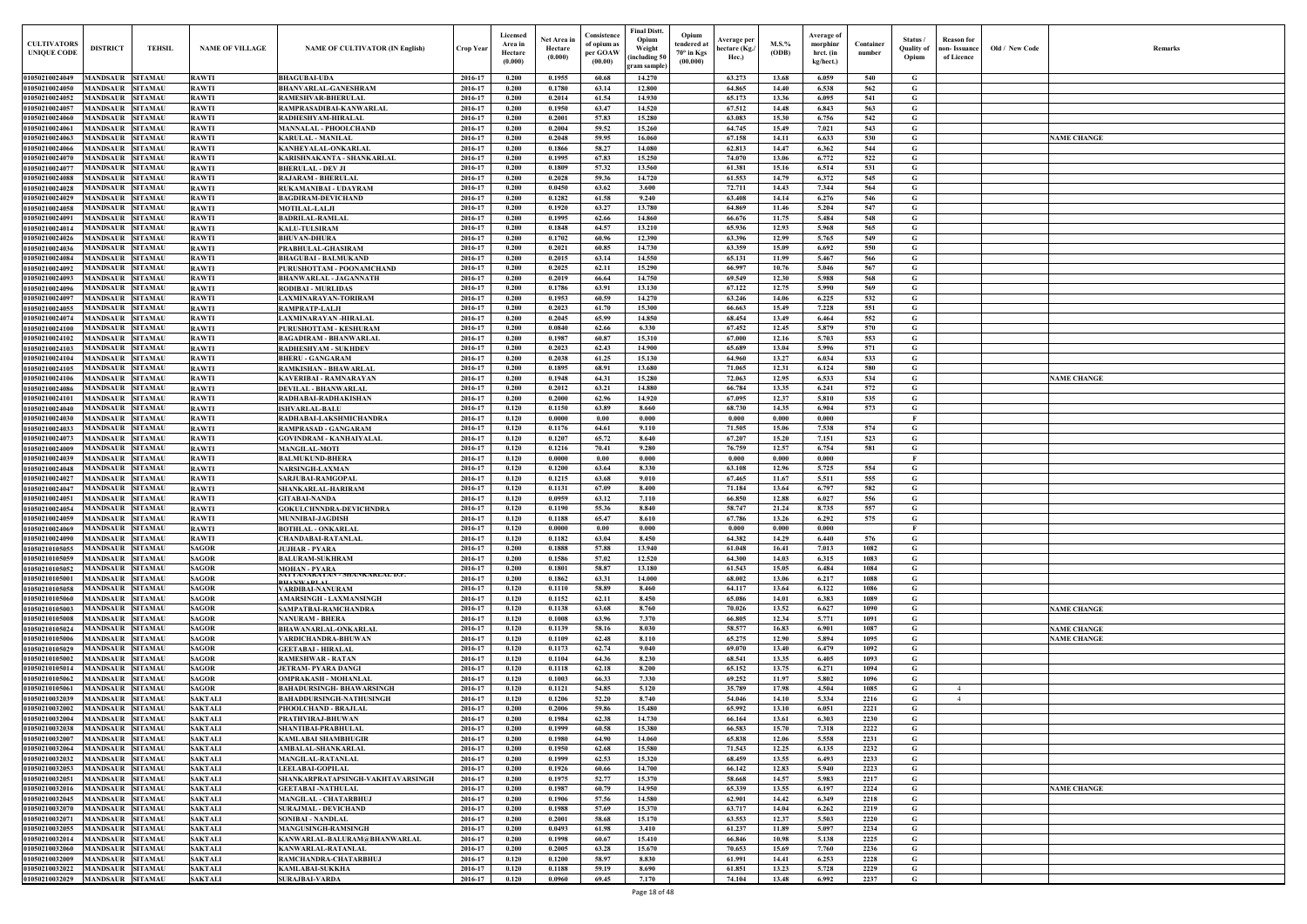| $\mathbf{Old} \, / \,$ New Code | Remarks            |
|---------------------------------|--------------------|
|                                 |                    |
|                                 |                    |
|                                 | <b>NAME CHANGE</b> |
|                                 | <b>NAME CHANGE</b> |
|                                 |                    |
|                                 |                    |
| 01050210122133                  |                    |
| 01050210122134                  |                    |
| 01050210122135                  |                    |
|                                 |                    |
|                                 | <b>NAME CHANGE</b> |
|                                 |                    |
|                                 |                    |
|                                 |                    |
|                                 |                    |
|                                 |                    |
|                                 |                    |
|                                 |                    |
|                                 |                    |
|                                 |                    |
|                                 |                    |
|                                 |                    |
|                                 |                    |
|                                 | <b>NAME CHANGE</b> |
|                                 |                    |
|                                 |                    |
|                                 |                    |
|                                 |                    |
|                                 |                    |
|                                 |                    |
|                                 |                    |
|                                 |                    |
|                                 |                    |
|                                 |                    |
|                                 |                    |
|                                 |                    |
|                                 |                    |
|                                 |                    |
|                                 |                    |
|                                 |                    |
|                                 |                    |
|                                 |                    |
|                                 |                    |
|                                 |                    |
|                                 |                    |
|                                 |                    |
|                                 |                    |
|                                 |                    |
|                                 |                    |
|                                 |                    |
|                                 |                    |
|                                 |                    |
|                                 |                    |
|                                 |                    |
|                                 |                    |
|                                 |                    |
|                                 |                    |
|                                 |                    |
|                                 |                    |
|                                 |                    |
|                                 |                    |
|                                 |                    |
|                                 |                    |
|                                 |                    |
|                                 | <b>NAME CHANGE</b> |
|                                 |                    |
|                                 |                    |
|                                 |                    |
|                                 |                    |
|                                 |                    |
|                                 |                    |
|                                 |                    |
|                                 |                    |
|                                 |                    |
|                                 |                    |
|                                 |                    |
|                                 |                    |
|                                 |                    |
|                                 |                    |
|                                 |                    |
|                                 |                    |

| <b>CULTIVATORS</b><br><b>UNIQUE CODI</b> | <b>DISTRICT</b><br><b>TEHSIL</b>                                       | <b>NAME OF VILLAGE</b>                                                        | <b>NAME OF CULTIVATOR (IN English)</b>                                                   | Crop Year          | Licensed<br>Area in<br>Hectare<br>(0.000) | Net Area in<br>Hectare<br>(0.000) | Consistence<br>of opium as<br>per GOAW<br>(00.00) | <b>Final Distt.</b><br>Opium<br>Opium<br>tendered at<br>Weight<br>70° in Kgs<br>including 50)<br>(00.000)<br>gram sample) | Average per<br>hectare (Kg./<br>Hec.) | M.S.%<br>(ODB) | Average of<br>morphinr<br>hrct. (in<br>kg/hect.) | Container<br>number | Status /<br><b>Quality of</b><br>Opium | <b>Reason</b> for<br>non- Issuance<br>of Licence | Old / New Code                   | <b>Remark</b>      |
|------------------------------------------|------------------------------------------------------------------------|-------------------------------------------------------------------------------|------------------------------------------------------------------------------------------|--------------------|-------------------------------------------|-----------------------------------|---------------------------------------------------|---------------------------------------------------------------------------------------------------------------------------|---------------------------------------|----------------|--------------------------------------------------|---------------------|----------------------------------------|--------------------------------------------------|----------------------------------|--------------------|
| 01050210032034                           | <b>MANDSAUR SITAMAU</b>                                                | <b>SAKTALI</b>                                                                | PADMABAI-VARDICHAND                                                                      | 2016-17            | 0.120                                     | 0.1118                            | 62.95                                             | 8.410                                                                                                                     | 67.647                                | 12.66          | 5.995                                            | 2226                | G                                      |                                                  |                                  | <b>NAME CHANGE</b> |
| 01050210032054                           | <b>MANDSAUR</b><br><b>SITAMAU</b>                                      | <b>SAKTALI</b>                                                                | <b>RAMESHWAR-GIRDHARI</b>                                                                | 2016-17            | 0.120                                     | 0.1117                            | 61.64                                             | 8.930                                                                                                                     | 70.402                                | 11.78          | 5.805                                            | 2235                | G                                      |                                                  |                                  | <b>NAME CHANGE</b> |
| 01050210032026                           | <b>SITAMAU</b><br>MANDSAUR                                             | <b>SAKTALI</b>                                                                | SHANKARSINGH D/P - GULAB KUNWAR                                                          | 2016-17            | 0.120                                     | 0.1173                            | 61.19                                             | 8.560                                                                                                                     | 63.793                                | 18.29          | 8.167                                            | 2227                | $\mathbf G$                            |                                                  |                                  |                    |
| 01050210093011                           | <b>MANDSAUR</b><br><b>SITAMAU</b>                                      | <b>SARAG SEDRA</b>                                                            | <b>LAXMANSINGH- BHARATSINGH</b>                                                          | 2016-17            | 0.200                                     | 0.1307                            | 60.34                                             | 8.960                                                                                                                     | 59.097                                | 12.91          | 5.340                                            | 1383                | G                                      |                                                  |                                  |                    |
| 01050210084002                           | <b>MANDSAUR</b><br><b>SITAMAU</b>                                      | <b>SARASPURA</b>                                                              | <b>VARDIBAI-KARUDAS</b>                                                                  | 2016-17            | 0.120                                     | 0.1140                            | 64.12                                             | 8.240                                                                                                                     | 66.210                                | 14.57          | 6.753                                            | 3648                | G                                      |                                                  | 01050210122133                   |                    |
| 01050210084001<br>01050210084003         | <b>SITAMAU</b><br><b>MANDSAUR</b><br><b>MANDSAUR</b><br><b>SITAMAU</b> | <b>SARASPURA</b><br><b>SARASPURA</b>                                          | <b>KAWARLAL - DHULCHAND</b><br><b>SHANKARLAL-RAMLAL</b>                                  | 2016-17<br>2016-17 | 0.120<br>0.120                            | 0.1122<br>0.1121                  | 71.02<br>55.79                                    | 8.280<br>8.110                                                                                                            | 74.875<br>57.662                      | 14.85<br>17.62 | 7.783<br>7.112                                   | 3649<br>3647        | $\mathbf G$<br>G                       |                                                  | 01050210122134<br>01050210122135 |                    |
| 01050210117021                           | <b>MANDSAUR</b><br><b>SITAMAU</b>                                      | <b>SEDRA MATA</b>                                                             | <b>VARADIBAI-SHIVLAI</b>                                                                 | 2016-17            | 0.200                                     | 0.1946                            | 59.18                                             | 14.410                                                                                                                    | 62.605                                | 15.04          | 6.591                                            | 1705                | $\mathbf G$                            |                                                  |                                  |                    |
| 01050210117025                           | <b>MANDSAUR</b><br><b>SITAMAU</b>                                      | <b>SEDRA MATA</b>                                                             | <b>SHANTIBAI-JUJHAR</b>                                                                  | 2016-17            | 0.120                                     | 0.1114                            | 51.05                                             | 8.160                                                                                                                     | 53.420                                | 16.30          | 6.095                                            | 1704                | $\mathbf G$                            | $\overline{4}$                                   |                                  | <b>NAME CHANGE</b> |
| 01050210059001                           | <b>SITAMAU</b><br><b>MANDSAUR</b>                                      |                                                                               | SHAKKARKHEDI (NAH.) JAMUNAPRASAD - SHIVDAYAL                                             | 2016-17            | 0.200                                     | 0.1605                            | 62.63                                             | 11.850                                                                                                                    | 66.056                                | 13.60          | 6.289                                            | 1261                | G                                      |                                                  |                                  |                    |
| 01050210059004                           | <b>MANDSAUR</b><br><b>SITAMAU</b>                                      |                                                                               | SHAKKARKHEDI (NAH.) RAMPRASHAD - DEVILAL                                                 | 2016-17            | 0.200                                     | 0.2000                            | 62.89                                             | 14.420                                                                                                                    | 64.775                                | 13.98          | 6.339                                            | 1262                | G                                      |                                                  |                                  |                    |
| 01050210059009<br>0105021005901          | MANDSAUR<br><b>SITAMAU</b><br><b>SITAMAU</b><br>MANDSAUR               | SHAKKARKHEDI (NAH.) CHUNNILAL - DEVA                                          | SHAKKARKHEDI (NAH.) KACHARU - NATHU CHAMAR                                               | 2016-17<br>2016-17 | 0.200<br>0.200                            | 0.1938<br>0.1978                  | 55.48<br>58.13                                    | 14.120<br>14.010                                                                                                          | 57,745<br>58.816                      | 13.37<br>16.14 | 5.404<br>6.645                                   | 1240<br>1263        | $\mathbf G$<br>G                       |                                                  |                                  |                    |
| 01050210059011                           | <b>MANDSAUR</b><br><b>SITAMAU</b>                                      |                                                                               | SHAKKARKHEDI (NAH.) YASHODABAI - MAHAVEERDAS                                             | 2016-17            | 0.200                                     | 0.1368                            | 62.21                                             | 10.260                                                                                                                    | 66.652                                | 12.86          | 6.000                                            | 1264                | $\mathbf G$                            |                                                  |                                  |                    |
| 01050210059012                           | <b>MANDSAUR</b><br><b>SITAMAU</b>                                      |                                                                               | SHAKKARKHEDI (NAH.)   KOSHALYABAI-JANKILAL                                               | 2016-17            | 0.200                                     | 0.1680                            | 69.27                                             | 12.590                                                                                                                    | 74.160                                | 12.78          | 6.634                                            | 1295                | G                                      |                                                  |                                  |                    |
| 01050210059013                           | <b>SITAMAU</b><br>MANDSAUR                                             |                                                                               | SHAKKARKHEDI (NAH.)   HARDEVRAM - MANGILAL                                               | 2016-17            | 0.200                                     | 0.2016                            | 59.71                                             | 14.230                                                                                                                    | 60.208                                | 14.08          | 5.934                                            | 1246                | G                                      |                                                  |                                  |                    |
| 01050210059016                           | <b>SITAMAU</b><br>MANDSAUR                                             |                                                                               | SHAKKARKHEDI (NAH.)  KANWARLAL - BAGADIRAM                                               | 2016-17            | 0.200                                     | 0.1911                            | 60.50                                             | 13.960                                                                                                                    | 63.134                                | 12.91          | 5.706                                            | 1265                | G                                      |                                                  |                                  |                    |
| 01050210059017                           | <b>MANDSAUR</b><br><b>SITAMAU</b>                                      |                                                                               | SHAKKARKHEDI (NAH.) BHAGATRAM - BHUWANIRAM                                               | 2016-17            | 0.200                                     | 0.1965                            | 63.14                                             | 14.220                                                                                                                    | 65.272                                | 14.24          | 6.507                                            | 1281                | G                                      |                                                  |                                  |                    |
| 01050210059018<br>01050210059019         | <b>MANDSAUR</b><br><b>SITAMAU</b><br>MANDSAUR<br><b>SITAMAU</b>        | SHAKKARKHEDI (NAH.) GANGARAM - DEVA<br>SHAKKARKHEDI (NAH.) OMPRKASH - NANDLAL |                                                                                          | 2016-17<br>2016-17 | 0.200<br>0.200                            | 0.1196<br>0.2010                  | 60.07<br>56.17                                    | 9.250<br>15.040                                                                                                           | 66.371<br>60.044                      | 13.97<br>13.44 | 6.490<br>5.649                                   | 1266<br>1247        | G<br>G                                 |                                                  |                                  |                    |
| 01050210059021                           | <b>MANDSAUR</b><br><b>SITAMAU</b>                                      | SHAKKARKHEDI (NAH.) JUJHAR - RAMPRATAP                                        |                                                                                          | 2016-17            | 0.200                                     | 0.1980                            | 63.18                                             | 15.140                                                                                                                    | 69.015                                | 13.91          | 6.720                                            | 1282                | G                                      |                                                  |                                  |                    |
| 01050210059023                           | MANDSAUR SITAMAU                                                       | SHAKKARKHEDI (NAH.) JAGDISH - GANGARAM                                        |                                                                                          | 2016-17            | 0.200                                     | 0.1936                            | 56.97                                             | 13.580                                                                                                                    | 57.086                                | 14.01          | 5.599                                            | 1248                | G                                      |                                                  |                                  |                    |
| 01050210059024                           | <b>MANDSAUR</b><br><b>SITAMAU</b>                                      |                                                                               | SHAKKARKHEDI (NAH.) SHANTIBAI W/O KUSHAL M/O GANGABAI                                    | 2016-17            | 0.200                                     | 0.1489                            | 60.38                                             | 11.020                                                                                                                    | 63.841                                | 13.28          | 5.934                                            | 1259                | G                                      |                                                  |                                  | <b>NAME CHANGE</b> |
| 01050210059025                           | <b>SITAMAU</b><br><b>MANDSAUR</b>                                      | SHAKKARKHEDI (NAH.) JAGDISH - KISHANLAL                                       |                                                                                          | 2016-17            | 0.200                                     | 0.1954                            | 62.14                                             | 14.180                                                                                                                    | 64.421                                | 12.34          | 5.565                                            | 1267                | $\mathbf G$                            |                                                  |                                  |                    |
| 01050210059030<br>01050210059033         | <b>MANDSAUR</b><br><b>SITAMAU</b><br><b>SITAMAU</b><br><b>MANDSAUR</b> |                                                                               | SHAKKARKHEDI (NAH.) BHAGATRAM - BHANWARLAL                                               | 2016-17<br>2016-17 | 0.200<br>0.200                            | 0.1947<br>0.1980                  | 64.10<br>61.88                                    | 13.450<br>14.060                                                                                                          | 63.256<br>62,772                      | 13.98<br>14.63 | 6.190                                            | 1268<br>1269        | G<br>G                                 |                                                  |                                  |                    |
| 01050210059036                           | <b>MANDSAUR</b><br><b>SITAMAU</b>                                      | SHAKKARKHEDI (NAH.) BHULIBAI - BAPULAL                                        | SHAKKARKHEDI (NAH.) GOVARDHANLAL-KALURAM                                                 | 2016-17            | 0.200                                     | 0.1976                            | 64.84                                             | 14.640                                                                                                                    | 68.628                                | 12.88          | 6.429<br>6.187                                   | 1283                | G                                      |                                                  |                                  |                    |
| 01050210059037                           | <b>MANDSAUR</b><br><b>SITAMAU</b>                                      |                                                                               | SHAKKARKHEDI (NAH.) JHAMKUBAI - KANHAIYALAL                                              | 2016-17            | 0.200                                     | 0.1520                            | 58.12                                             | 11.100                                                                                                                    | 60.631                                | 14.28          | 6.061                                            | 1249                | $\mathbf G$                            |                                                  |                                  |                    |
| 01050210059038                           | <b>MANDSAUR</b><br><b>SITAMAU</b>                                      | SHAKKARKHEDI (NAH.) SURAJBAI - BAPULAL                                        |                                                                                          | 2016-17            | 0.200                                     | 0.1808                            | 64.80                                             | 13.650                                                                                                                    | 69.889                                | 13.95          | 6.825                                            | 1293                | $\mathbf G$                            |                                                  |                                  |                    |
| 01050210059041                           | <b>SITAMAU</b><br><b>MANDSAUR</b>                                      |                                                                               | SHAKKARKHEDI (NAH.)   KARULAL - GANGARAM                                                 | 2016-17            | 0.200                                     | 0.1963                            | 60.38                                             | 15.070                                                                                                                    | 66.220                                | 13.61          | 6.309                                            | 1250                | G                                      |                                                  |                                  |                    |
| 01050210059042                           | <b>MANDSAUR</b><br><b>SITAMAU</b>                                      |                                                                               | SHAKKARKHEDI (NAH.)  PRABHULAL - RAMCHANDRA                                              | 2016-17            | 0.200                                     | 0.1971                            | 59.16                                             | 13.990                                                                                                                    | 59.989                                | 12.78          | 5.366                                            | 1251                | $\mathbf G$                            |                                                  |                                  |                    |
| 01050210059044<br>01050210059051         | <b>MANDSAUR</b><br><b>SITAMAU</b><br><b>MANDSAUR</b><br><b>SITAMAU</b> |                                                                               | SHAKKARKHEDI (NAH.) PRABHULAL - MOHANLAL<br>SHAKKARKHEDI (NAH.)   KANCHANBAI - GANESHRAM | 2016-17<br>2016-17 | 0.200<br>0.200                            | 0.1903<br>0.1755                  | 65.94<br>59.74                                    | 13.650<br>12.880                                                                                                          | 67.566<br>62.632                      | 14.50<br>14.81 | 6.858<br>6.493                                   | 1284<br>1252        | G<br>G                                 |                                                  |                                  |                    |
| 01050210059052                           | <b>MANDSAUR</b><br><b>SITAMAU</b>                                      |                                                                               | SHAKKARKHEDI (NAH.)   PRAHLAD - RAMNARAYAN M/O VAJJIBAI                                  | 2016-17            | 0.200                                     | 0.1917                            | 60.04                                             | 15.020                                                                                                                    | 67.203                                | 12.71          | 5.979                                            | 1253                | G                                      |                                                  |                                  |                    |
| 01050210059053                           | <b>MANDSAUR</b><br><b>SITAMAU</b>                                      |                                                                               | SHAKKARKHEDI (NAH.) RANCHODLAL - MOHANLAL                                                | 2016-17            | 0.200                                     | 0.2013                            | 62.20                                             | 14.710                                                                                                                    | 64.932                                | 15.48          | 7.036                                            | 1285                | $\mathbf G$                            |                                                  |                                  |                    |
| 01050210059056                           | <b>MANDSAUR</b><br><b>SITAMAU</b>                                      |                                                                               | SHAKKARKHEDI (NAH.) SALAGRAM - KANHAIYALAL                                               | 2016-17            | 0.200                                     | 0.1996                            | 60.03                                             | 14.510                                                                                                                    | 62.339                                | 14.36          | 6.267                                            | 1270                | G                                      |                                                  |                                  |                    |
| 01050210059059                           | MANDSAUR<br><b>SITAMAU</b>                                             |                                                                               | SHAKKARKHEDI (NAH.)   KARULAL - RAMNARAYAN                                               | 2016-17            | 0.200                                     | 0.1688                            | 64.20                                             | 11.880                                                                                                                    | 64.549                                | 15.19          | 6.863                                            | 1286                | $\mathbf G$                            |                                                  |                                  |                    |
| 0105021005906                            | <b>SITAMAU</b><br>MANDSAUR                                             |                                                                               | SHAKKARKHEDI (NAH.) SAMPATBAI - BHANWARLAL                                               | 2016-17            | 0.200                                     | 0.2062                            | 63.65                                             | 16.140                                                                                                                    | 71.173                                | 11.25          | 5.605                                            | 1271                | G                                      |                                                  |                                  |                    |
| 01050210059068<br>0105021005907          | MANDSAUR<br><b>SITAMAU</b><br>MANDSAUR<br><b>SITAMAU</b>               | SHAKKARKHEDI (NAH.)  DHANRAJ - SALIGRAM                                       | SHAKKARKHEDI (NAH.) RAMESH - MANGILAL BAGARI                                             | 2016-17<br>2016-17 | 0.200<br>0.200                            | 0.1778<br>0.1936                  | 63.78<br>60.07                                    | 13.480<br>14.080                                                                                                          | 69.077<br>62.412                      | 12.68<br>14.50 | 6.131<br>6.335                                   | 1287<br>1272        | $\mathbf G$<br>G                       |                                                  |                                  |                    |
| 0105021005907                            | MANDSAUR<br><b>SITAMAU</b>                                             |                                                                               | SHAKKARKHEDI (NAH.) RAMCHANDRA - VKHATRAM                                                | 2016-17            | 0.200                                     | 0.2044                            | 63.76                                             | 14.450                                                                                                                    | 64.393                                | 12.56          | 5.661                                            | 1288                | G                                      |                                                  |                                  |                    |
| 0105021005907                            | MANDSAUR<br><b>SITAMAU</b>                                             |                                                                               | SHAKKARKHEDI (NAH.) RAMGOPAL - GANGARAM                                                  | 2016-17            | 0.200                                     | 0.1683                            | 60.83                                             | 11.470                                                                                                                    | 59.221                                | 13.51          | 5.601                                            | 1289                | G                                      |                                                  |                                  |                    |
| 0105021005907                            | MANDSAUR<br><b>SITAMAU</b>                                             |                                                                               | SHAKKARKHEDI (NAH.) RADHESHYAM - BHAWARLAI                                               | 2016-17            | 0.200                                     | 0.2000                            | 61.89                                             | 14.440                                                                                                                    | 63.835                                | 14.01          | 6.260                                            | 1273                | G                                      |                                                  |                                  |                    |
| 01050210059080                           | <b>MANDSAUR</b><br><b>SITAMAU</b>                                      |                                                                               | SHAKKARKHEDI (NAH.) BHERULAL - RADHAKISHAN                                               | 2016-17            | 0.200                                     | 0.2003                            | 55.86                                             | 14.250                                                                                                                    | 56.774                                | 15.00          | 5.961                                            | 1241                | G                                      |                                                  |                                  |                    |
| 01050210059087                           | 01050210059085 MANDSAUR SITAMAU                                        | SHAKKARKHEDI (NAH.) RAMJAS - BAPULAL                                          | SHAKKARKHEDI (NAH.) PUSHPA - JAGDISH PATIDAR                                             | 2016-17            | 0.200                                     | 0.1847                            | 60.88                                             | 13.910                                                                                                                    | 65.500                                | 15.65          | 7.175                                            | 1274                | G                                      |                                                  |                                  |                    |
| 01050210059088                           | <b>MANDSAUR SITAMAU</b><br>MANDSAUR SITAMAU                            | SHAKKARKHEDI (NAH.) MANGIBAI - CHANDAR                                        |                                                                                          | 2016-17<br>2016-17 | 0.200<br>0.200                            | 0.1995<br>0.1560                  | 63.35<br>59.01                                    | 14.280<br>11.220                                                                                                          | 64.776<br>60.628                      | 14.22<br>15.96 | 6.448<br>6.774                                   | 1290<br>1254        | G<br>G                                 |                                                  |                                  |                    |
| 01050210059015                           | MANDSAUR SITAMAU                                                       |                                                                               | SHAKKARKHEDI (NAH.) SURESH - RAMNARAYAN                                                  | 2016-17            | 0.200                                     | 0.1600                            | 63.20                                             | 11.450                                                                                                                    | 64.612                                | 12.93          | 5.848                                            | 1291                | G                                      |                                                  |                                  |                    |
| 01050210059020                           | <b>MANDSAUR SITAMAU</b>                                                |                                                                               | SHAKKARKHEDI (NAH.) ISHWARLAL - SALAGRAM                                                 | 2016-17            | 0.200                                     | 0.1985                            | 59.80                                             | 14.640                                                                                                                    | 63.007                                | 14.16          | 6.245                                            | 1255                | $\mathbf G$                            |                                                  |                                  |                    |
| 01050210059084                           | <b>MANDSAUR</b><br><b>SITAMAU</b>                                      |                                                                               | SHAKKARKHEDI (NAH.) RAMNARAYAN - KISHANLAL                                               | 2016-17            | 0.200                                     | 0.1780                            | 58.82                                             | 12.380                                                                                                                    | 58.443                                | 12.77          | 5.224                                            | 1256                | $\mathbf G$                            |                                                  |                                  |                    |
| 01050210059028                           | MANDSAUR SITAMAU                                                       |                                                                               | SHAKKARKHEDI (NAH.) KISHORDAS - BHAGWATIDAS                                              | 2016-17            | 0.200                                     | 0.1822                            | 57.46                                             | 13.590                                                                                                                    | 61.223                                | 12.97          | 5.559                                            | 1257                | $\mathbf G$                            |                                                  |                                  |                    |
| 01050210059032<br>01050210059014         | <b>MANDSAUR</b><br><b>SITAMAU</b><br><b>MANDSAUR SITAMAU</b>           | SHAKKARKHEDI (NAH.) RAMLAL - NATHULAL                                         | SHAKKARKHEDI (NAH.) GANESHRAM - BHANWARLAL                                               | 2016-17<br>2016-17 | 0.200<br>0.200                            | 0.1312<br>0.1972                  | 60.67<br>62.59                                    | 9.500<br>14.370                                                                                                           | 62.759<br>65.157                      | 14.36<br>12.61 | 6.308<br>5.751                                   | 1275<br>1292        | $\mathbf G$<br>$\mathbf G$             |                                                  |                                  |                    |
| 01050210059029                           | <b>MANDSAUR</b><br><b>SITAMAU</b>                                      |                                                                               | SHAKKARKHEDI (NAH.)   KALUSINGH D.P. HINDUSINGH                                          | 2016-17            | 0.200                                     | 0.1590                            | 60.10                                             | 11.670                                                                                                                    | 63.018                                | 14.78          | 6.520                                            | 1258                | $\mathbf G$                            |                                                  |                                  |                    |
| 01050210059005                           | <b>MANDSAUR</b><br><b>SITAMAU</b>                                      |                                                                               | SHAKKARKHEDI (NAH.) SHANTOSHBAI - RAMLAL                                                 | 2016-17            | 0.120                                     | 0.1156                            | 64.27                                             | 7.950                                                                                                                     | 63.140                                | 12.91          | 5.706                                            | 1294                | $\mathbf G$                            |                                                  |                                  |                    |
| 01050210059027                           | <b>MANDSAUR</b><br><b>SITAMAU</b>                                      | SHAKKARKHEDI (NAH.) SITABAI - RATANLAL                                        |                                                                                          | 2016-17            | 0.120                                     | 0.1160                            | 62.27                                             | 8.640                                                                                                                     | 66.258                                | 13.52          | 6.271                                            | 1277                | $\mathbf G$                            |                                                  |                                  |                    |
| 01050210059060                           | <b>MANDSAUR</b><br><b>SITAMAU</b>                                      |                                                                               | SHAKKARKHEDI (NAH.) LAXMINARAYAN - CHAMPALAL                                             | 2016-17            | 0.120                                     | 0.1178                            | 61.03                                             | 8.940                                                                                                                     | 66.162                                | 15.17          | 7.026                                            | 1279                | G                                      |                                                  |                                  |                    |
| 01050210059062                           | <b>MANDSAUR</b><br><b>SITAMAU</b>                                      |                                                                               | SHAKKARKHEDI (NAH.) NARAYANIBAI-RATANLAL                                                 | 2016-17            | 0.120                                     | 0.1188                            | 60.84                                             | 8.790                                                                                                                     | 64.309                                | 13.13          | 5.911                                            | 1280                | $\mathbf G$                            |                                                  |                                  |                    |
| 01050210059064<br>01050210059069         | <b>MANDSAUR</b><br><b>SITAMAU</b><br>MANDSAUR SITAMAU                  | SHAKKARKHEDI (NAH.) RAMLAL - AMBARAM                                          | SHAKKARKHEDI (NAH.) PARWATIBAI - BADRILAL                                                | 2016-17<br>2016-17 | 0.120<br>0.120                            | 0.1122<br>0.0818                  | 64.54<br>62.75                                    | 8.190<br>5.640                                                                                                            | 67.299<br>61.809                      | 12.91<br>14.22 | 6.082<br>6.152                                   | 1276<br>1278        | G<br>$\mathbf{G}$                      |                                                  |                                  |                    |
| 01050210059083                           | <b>MANDSAUR</b><br><b>SITAMAU</b>                                      |                                                                               | SHAKKARKHEDI (NAH.) RAMLAL - HIRA CHAMAR                                                 | 2016-17            | 0.120                                     | 0.0867                            | 55.00                                             | 6.330                                                                                                                     | 57.370                                | 14.20          | 5.702                                            | 1244                | $\mathbf G$                            |                                                  |                                  |                    |
| 01050210059079                           | <b>MANDSAUR</b><br><b>SITAMAU</b>                                      |                                                                               | SHAKKARKHEDI (NAH.) RAJARAM - BAGADIRAM                                                  | 2016-17            | 0.200                                     | 0.2018                            | 53.91                                             | 14.130                                                                                                                    | 53.924                                | 16.16          | 6.100                                            | 1242                | $\mathbf G$                            | $\overline{4}$                                   |                                  |                    |
| 01050210059061                           | <b>MANDSAUR</b><br><b>SITAMAU</b>                                      | SHAKKARKHEDI (NAH.) TIBBUBAI-KANYA                                            |                                                                                          | 2016-17            | 0.200                                     | 0.1961                            | 55.42                                             | 13.330                                                                                                                    | 53.819                                | 15.23          | 5.737                                            | 1243                | G                                      | $\overline{4}$                                   |                                  |                    |
| 0105021005900                            | MANDSAUR<br><b>SITAMAU</b>                                             |                                                                               | SHAKKARKHEDI (NAH.) GEETABAI - BAGADIRAM                                                 | 2016-17            | 0.120                                     | 0.0773                            | 52,72                                             | 2.590                                                                                                                     | 25.239                                | 14.62          | 2.583                                            | 1245                | G                                      | $\overline{4}$                                   |                                  |                    |
| 0105021005909                            | MANDSAUR<br><b>SITAMAU</b>                                             | <b>SHAKKARKHEDI (NAH.)</b>                                                    | RAMESHCHANDRA-LAXMINARAYAN                                                               | 2016-17            | 0.120                                     | 0.1170<br>0.0992                  | 55.64<br>60.29                                    | 3.340<br>7.550                                                                                                            | 22.692<br>65.554                      | 11.68<br>13.88 | 1.855<br>6.369                                   | 1260                | G                                      |                                                  |                                  | <b>NAME CHANGE</b> |
| 01050210092002<br>01050210092012         | <b>SITAMAU</b><br><b>MANDSAUR</b><br><b>MANDSAUR</b><br><b>SITAMAU</b> | <b>SHERGARH</b><br><b>SHERGARH</b>                                            | MOHAN KUNWAR-MADAN SINGH<br><b>RAM NIWAS-NATHU</b>                                       | 2016-17<br>2016-17 | 0.120<br>0.200                            | 0.1887                            | 63.58                                             | 13.530                                                                                                                    | 65.124                                | 15.92          | 7.258                                            | 1104<br>1110        | G<br>G                                 |                                                  |                                  |                    |
| 01050210092003                           | MANDSAUR SITAMAU                                                       | <b>SHERGARH</b>                                                               | <b>BALU - BAGDIRAM</b>                                                                   | 2016-17            | 0.200                                     | 0.1935                            | 59.80                                             | 14.400                                                                                                                    | 63.576                                | 15.69          | 6.982                                            | 1098                | G                                      |                                                  |                                  |                    |
| 01050210092010                           | <b>MANDSAUR SITAMAU</b>                                                | <b>SHERGARH</b>                                                               | <b>KACHRU LAL-NARAYAN</b>                                                                | 2016-17            | 0.200                                     | 0.1395                            | 63.06                                             | 10.110                                                                                                                    | 65.290                                | 14.72          | 6.727                                            | 1100                | $\mathbf{G}$                           |                                                  |                                  |                    |
| 01050210092011                           | MANDSAUR SITAMAU                                                       | <b>SHERGARH</b>                                                               | <b>RAM LAL-HEM RAJ</b>                                                                   | 2016-17            | 0.200                                     | 0.1872                            | 63.91                                             | 13.720                                                                                                                    | 66.912                                | 14.32          | 6.707                                            | 1101                | $\mathbf G$                            |                                                  |                                  |                    |
| 01050210092013                           | MANDSAUR SITAMAU                                                       | <b>SHERGARH</b>                                                               | <b>KAARULAL-NATHULAL</b>                                                                 | 2016-17            | 0.200                                     | 0.1920                            | 62.74                                             | 13.940                                                                                                                    | 65.072                                | 13.34          | 6.077                                            | 1111                | G                                      |                                                  |                                  |                    |
| 01050210092032<br>01050210092039         | MANDSAUR SITAMAU<br><b>MANDSAUR</b><br><b>SITAMAU</b>                  | <b>SHERGARH</b><br><b>SHERGARH</b>                                            | NATHIBAI-DHURAJI<br><b>ONKARLAL - NARAYAN</b>                                            | 2016-17<br>2016-17 | 0.200<br>0.200                            | 0.1823<br>0.1429                  | 60.89<br>66.62                                    | 13.000<br>10.420                                                                                                          | 62.029<br>69.398                      | 13.34<br>14.20 | 5.792<br>6.898                                   | 1102<br>1113        | G<br>$\mathbf G$                       |                                                  |                                  |                    |
| 01050210092049                           | MANDSAUR SITAMAU                                                       | <b>SHERGARH</b>                                                               | PARMANAND - JAGANNATH                                                                    | 2016-17            | 0.200                                     | 0.1238                            | 54.74                                             | 9.040                                                                                                                     | 57.100                                | 17.06          | 6.819                                            | 1097                | G                                      |                                                  |                                  |                    |
| 01050210092054                           | <b>MANDSAUR</b><br><b>SITAMAU</b>                                      | <b>SHERGARH</b>                                                               | VARDICHANDRA - NATHUJI                                                                   | 2016-17            | 0.200                                     | 0.1848                            | 63.98                                             | 13.390                                                                                                                    | 66.222                                | 14.83          | 6.875                                            | 1112                | $\mathbf G$                            |                                                  |                                  |                    |
| 01050210092055                           | <b>MANDSAUR</b><br><b>SITAMAU</b>                                      | <b>SHERGARH</b>                                                               | <b>ISHWARSINGH - DHULSINGH</b>                                                           | 2016-17            | 0.200                                     | 0.1814                            | 61.45                                             | 13.590                                                                                                                    | 65.766                                | 15.36          | 7.071                                            | 1103                | $\mathbf G$                            |                                                  |                                  |                    |
| 01050210092015                           | <b>MANDSAUR</b><br><b>SITAMAU</b>                                      | <b>SHERGARH</b>                                                               | <b>BHANWAR SINGH-KISHOR SINGH</b>                                                        | 2016-17            | 0.200                                     | 0.1525                            | 58.43                                             | 11.640                                                                                                                    | 63.711                                | 12.56          | 5.602                                            | 1099                | $\mathbf G$                            |                                                  |                                  |                    |
| 01050210092006                           | <b>SITAMAU</b><br><b>MANDSAUR</b>                                      | <b>SHERGARH</b>                                                               | <b>RAMA-CHUNNIYA</b>                                                                     | 2016-17            | 0.120                                     | 0.1182                            | 59.94                                             | 8.470                                                                                                                     | 61.362                                | 14.51          | 6.232                                            | 1109                | $\mathbf G$                            |                                                  |                                  |                    |
| 01050210092022<br>01050210092026         | <b>MANDSAUR</b><br><b>SITAMAU</b><br>MANDSAUR SITAMAU                  | <b>SHERGARH</b><br><b>SHERGARH</b>                                            | <b>BHAGWANDAS-HIRADAS</b><br><b>SARDARBAI - BALUSINGH</b>                                | 2016-17<br>2016-17 | 0.120<br>0.120                            | 0.1188<br>0.0932                  | 61.37<br>63.56                                    | 9.010<br>7.300                                                                                                            | 66.489<br>71.115                      | 13.95<br>11.82 | 6.493<br>5.884                                   | 1105<br>1106        | $\mathbf G$<br>$\mathbf{G}$            |                                                  |                                  |                    |
| 01050210092059                           | <b>MANDSAUR SITAMAU</b>                                                | <b>SHERGARH</b>                                                               | <b>SITABAI - VERDA</b>                                                                   | 2016-17            | 0.120                                     | 0.0975                            | 63.45                                             | 7.360                                                                                                                     | 68.420                                | 13.19          | 6.318                                            | 1107                | $\mathbf{G}$                           |                                                  |                                  |                    |
|                                          |                                                                        |                                                                               |                                                                                          |                    |                                           |                                   |                                                   |                                                                                                                           |                                       |                |                                                  |                     |                                        |                                                  |                                  |                    |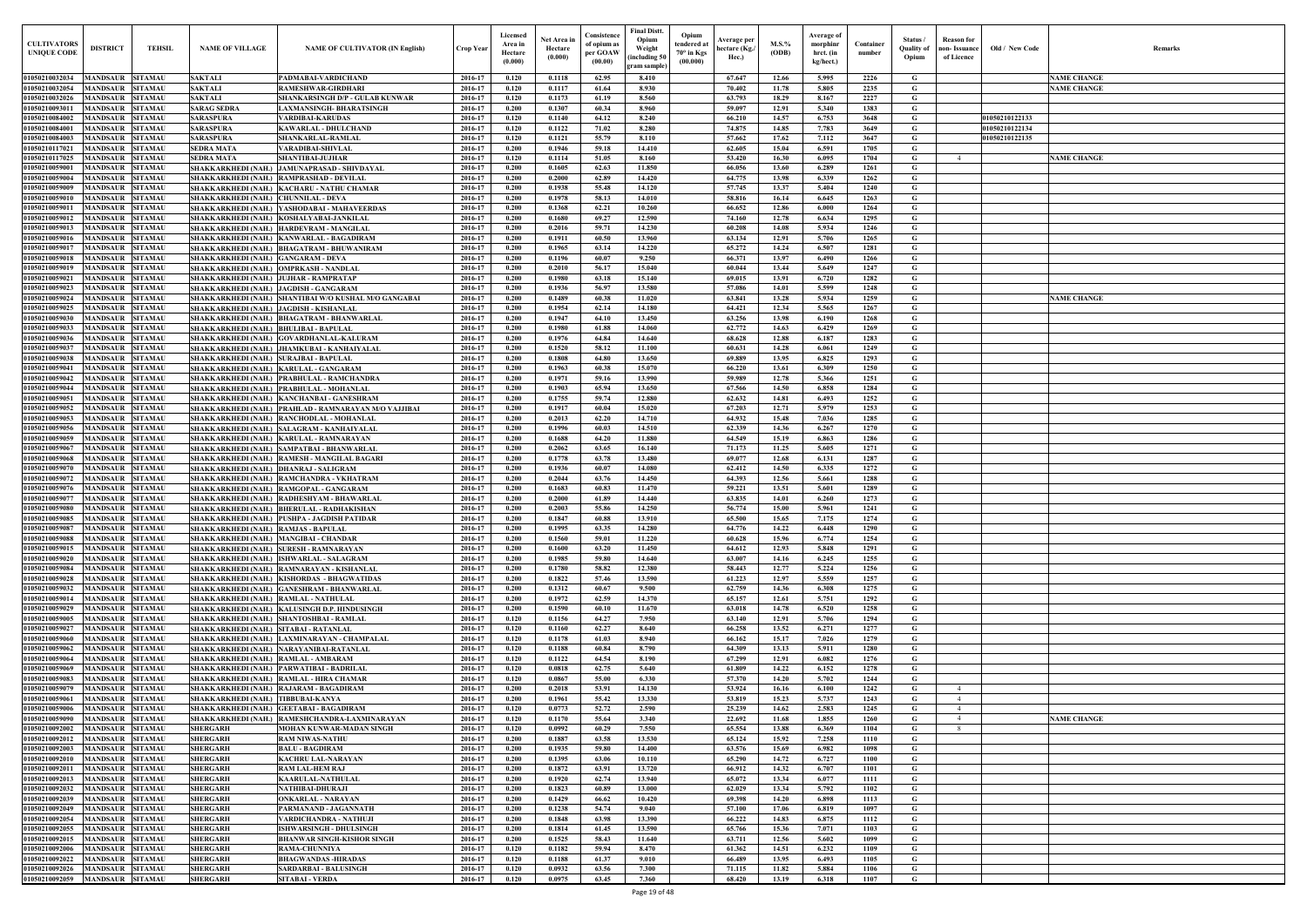| $\mathbf{Old} \, / \,$ New Code | Remarks            |
|---------------------------------|--------------------|
|                                 |                    |
|                                 |                    |
|                                 |                    |
|                                 |                    |
|                                 |                    |
|                                 |                    |
|                                 |                    |
|                                 |                    |
|                                 |                    |
|                                 |                    |
|                                 |                    |
|                                 |                    |
|                                 | <b>NAME CHANGE</b> |
|                                 |                    |
|                                 |                    |
|                                 |                    |
|                                 |                    |
|                                 |                    |
|                                 |                    |
|                                 |                    |
|                                 |                    |
|                                 |                    |
|                                 |                    |
|                                 |                    |
|                                 |                    |
|                                 |                    |
|                                 |                    |
|                                 |                    |
|                                 |                    |
|                                 |                    |
|                                 |                    |
|                                 | <b>NAME CHANGE</b> |
|                                 |                    |
|                                 |                    |
|                                 |                    |
|                                 |                    |
|                                 |                    |
|                                 |                    |
|                                 |                    |
|                                 |                    |
|                                 |                    |
|                                 |                    |
|                                 |                    |
|                                 |                    |
|                                 |                    |
|                                 |                    |
|                                 |                    |
|                                 |                    |
|                                 |                    |
|                                 |                    |
|                                 |                    |
|                                 |                    |
|                                 |                    |
|                                 |                    |
|                                 |                    |
|                                 | <b>NAME CHANGE</b> |
|                                 |                    |
|                                 |                    |
|                                 | <b>NAME CHANGE</b> |
|                                 | <b>NAME CHANGE</b> |

| <b>CULTIVATORS</b><br><b>UNIQUE CODE</b> | <b>DISTRICT</b>                             | <b>TEHSIL</b>                    | <b>NAME OF VILLAGE</b>             | <b>NAME OF CULTIVATOR (IN English)</b>                        | Crop Year          | Licensed<br>Area in<br>Hectare<br>(0.000) | Net Area in<br>Hectare<br>(0.000) | Consistence<br>of opium as<br>per GOAW<br>(00.00) | <b>Final Distt.</b><br>Opium<br>Opium<br>tendered at<br>Weight<br>$70^\circ$ in Kgs<br>including 50)<br>(00.000)<br>gram sample) | Average per<br>hectare (Kg./<br>Hec.) | $M.S.\%$<br>(ODB) | Average of<br>morphinr<br>hrct. (in<br>kg/hect.) | Container<br>number | Status/<br><b>Ouality of</b><br>Opium | <b>Reason</b> for<br>ıon- Issuance<br>of Licence | Old / New Code | <b>Remark</b>      |
|------------------------------------------|---------------------------------------------|----------------------------------|------------------------------------|---------------------------------------------------------------|--------------------|-------------------------------------------|-----------------------------------|---------------------------------------------------|----------------------------------------------------------------------------------------------------------------------------------|---------------------------------------|-------------------|--------------------------------------------------|---------------------|---------------------------------------|--------------------------------------------------|----------------|--------------------|
| 01050210092065                           | MANDSAUR SITAMAU                            |                                  | <b>SHERGARH</b>                    | <b>BAGDIRAM - NATHU</b>                                       | 2016-17            | 0.120                                     | 0.1040                            | 62.22                                             | 7.370                                                                                                                            | 62.990                                | 13.26             | 5.847                                            | 1108                | G                                     |                                                  |                |                    |
| 01050210001001                           | <b>MANDSAUR</b>                             | <b>SITAMAU</b>                   | <b>SHIVGARH</b>                    | RADHESHYAM-BHAGVAN                                            | 2016-17            | 0.200                                     | 0.1953                            | 64.32                                             | 14.370                                                                                                                           | 67.608                                | 14.09             | 6.668                                            | 1746                | G                                     |                                                  |                |                    |
| 01050210001002                           | <b>MANDSAUR</b>                             | <b>SITAMAU</b>                   | <b>SHIVGARH</b>                    | <b>KANWARLAL-BHAGWANJI</b>                                    | 2016-17            | 0.200                                     | 0.1960                            | 64.66                                             | 14.530                                                                                                                           | 68.479                                | 13.33             | 6.390                                            | 1747                | G                                     |                                                  |                |                    |
| 01050210001005<br>01050210001009         | <b>MANDSAUR</b><br>MANDSAUR                 | <b>SITAMAU</b><br><b>SITAMAU</b> | <b>SHIVGARH</b><br><b>SHIVGARH</b> | <b>JUJHARLAL - RAMGOPAL</b><br><b>KARULAL - PARASRAM</b>      | 2016-17<br>2016-17 | 0.200<br>0.200                            | 0.1868<br>0.1950                  | 60.57<br>60.82                                    | 13.530<br>14.100                                                                                                                 | 62.671<br>62.825                      | 13.37<br>13.76    | 5.866<br>6.051                                   | 1732<br>1733        | G<br>G                                |                                                  |                |                    |
| 01050210001010                           | MANDSAUR                                    | <b>SITAMAU</b>                   | <b>SHIVGARH</b>                    | <b>MANGILAL-BHERULAL</b>                                      | 2016-17            | 0.200                                     | 0.1980                            | 61.40                                             | 14.380                                                                                                                           | 63.702                                | 12.93             | 5.766                                            | 1739                | G                                     |                                                  |                |                    |
| 01050210001011                           | <b>MANDSAUR</b>                             | <b>SITAMAU</b>                   | <b>SHIVGARH</b>                    | <b>KASHIBAI-BANSINATH</b>                                     | 2016-17            | 0.200                                     | 0.2040                            | 61.79                                             | 14.020                                                                                                                           | 60.666                                | 13.90             | 5.903                                            | 1740                | G                                     |                                                  |                |                    |
| 01050210001012                           | MANDSAUR                                    | <b>SITAMAU</b>                   | <b>SHIVGARH</b>                    | <b>BABUNATH SOMNATH</b>                                       | 2016-17            | 0.200                                     | 0.2020                            | 60.91                                             | 14.000                                                                                                                           | 60.306                                | 14.01             | 5.914                                            | 1730                | $\mathbf G$                           |                                                  |                |                    |
| 01050210001016                           | <b>MANDSAUR</b>                             | <b>SITAMAU</b>                   | <b>SHIVGARH</b>                    | <b>BHERULAL-RATANLAL</b>                                      | 2016-17            | 0.200                                     | 0.1575                            | 60.17                                             | 10.870                                                                                                                           | 59.326                                | 14.97             | 6.217                                            | 1734                | G                                     |                                                  |                |                    |
| 01050210001023<br>01050210001026         | <b>MANDSAUR</b><br><b>MANDSAUR</b>          | <b>SITAMAU</b><br><b>SITAMAU</b> | <b>SHIVGARH</b><br><b>SHIVGARH</b> | <b>KACHRULAL-DEVILAL</b><br><b>BASANTIBAI-PUNA</b>            | 2016-17<br>2016-17 | 0.200<br>0.200                            | 0.2003<br>0.1473                  | 67.82<br>58.57                                    | 14.280<br>11.000                                                                                                                 | 69.071<br>62.484                      | 12.39<br>14.21    | 5.991<br>6.215                                   | 1751<br>1735        | $\mathbf G$<br>G                      |                                                  |                |                    |
| 01050210001029                           | <b>MANDSAUR</b>                             | <b>SITAMAU</b>                   | <b>SHIVGARH</b>                    | LAXMINARAYAN D/P BHULIBAI D/O UDAYRAM                         | 2016-17            | 0.200                                     | 0.2025                            | 66.49                                             | 14.360                                                                                                                           | 67.358                                | 12.98             | 6.120                                            | 1752                | G                                     |                                                  |                |                    |
| 01050210001035                           | MANDSAUR                                    | <b>SITAMAU</b>                   | <b>SHIVGARH</b>                    | <b>JAGDISH-CHUNNILAI</b>                                      | 2016-17            | 0.200                                     | 0.1955                            | 62.70                                             | 14.100                                                                                                                           | 64.603                                | 14.00             | 6.331                                            | 1741                | G                                     |                                                  |                |                    |
| 01050210001036                           | <b>MANDSAUR</b>                             | <b>SITAMAU</b>                   | <b>SHIVGARH</b>                    | <b>LACHIRAM - PANNALAI</b>                                    | 2016-17            | 0.200                                     | 0.2000                            | 60.61                                             | 13.820                                                                                                                           | 59.830                                | 14.57             | 6.102                                            | 1736                | $\mathbf G$                           |                                                  |                |                    |
| 01050210001038                           | <b>MANDSAUR</b>                             | <b>SITAMAU</b>                   | <b>SHIVGARH</b>                    | <b>DHAPUBAI - MODIRAM</b>                                     | 2016-17            | 0.200                                     | 0.1978                            | 57.19                                             | 14.710                                                                                                                           | 60.758                                | 13.45             | 5.720                                            | 1731                | $\mathbf G$                           |                                                  |                |                    |
| 01050210001040<br>01050210001006         | <b>MANDSAUR</b><br>MANDSAUR                 | <b>SITAMAU</b><br><b>SITAMAU</b> | <b>SHIVGARH</b><br><b>SHIVGARH</b> | <b>RATANLAL-RANCHOD</b><br><b>KESHURAM-GHAMER</b>             | 2016-17<br>2016-17 | 0.200<br>0.120                            | 0.1888<br>0.1144                  | 66.48<br>64.50                                    | 14.330<br>7.750                                                                                                                  | 72.081<br>62.421                      | 12.76<br>12.96    | 6.439<br>5.663                                   | 1748<br>1738        | $\mathbf G$<br>G                      |                                                  |                |                    |
| 01050210001018                           | MANDSAUR                                    | <b>SITAMAU</b>                   | <b>SHIVGARH</b>                    | <b>JAGDISH-HEERA</b>                                          | 2016-17            | 0.120                                     | 0.1207                            | 62.62                                             | 8.130                                                                                                                            | 60.256                                | 14.82             | 6.251                                            | 1742                | G                                     |                                                  |                | <b>NAME CHANGE</b> |
| 01050210001024                           | MANDSAUR                                    | <b>SITAMAU</b>                   | <b>SHIVGARH</b>                    | <b>RAISABAI-AKBAR</b>                                         | 2016-17            | 0.120                                     | 0.0990                            | 63.53                                             | 6.830                                                                                                                            | 62.616                                | 13.24             | 5.803                                            | 1743                | G                                     |                                                  |                |                    |
| 01050210001019                           | MANDSAUR                                    | <b>SITAMAU</b>                   | <b>SHIVGARH</b>                    | KACHRUNATH-KHIMANATH                                          | 2016-17            | 0.120                                     | 0.1218                            | 60.19                                             | 8.240                                                                                                                            | 58.169                                | 13.99             | 5.697                                            | 1737                | G                                     |                                                  |                |                    |
| 01050210001013                           | MANDSAUR                                    | <b>SITAMAU</b>                   | <b>SHIVGARH</b>                    | <b>MANGILAL-RAMLAL</b>                                        | 2016-17            | 0.120                                     | 0.1105                            | 64.64                                             | 8.010                                                                                                                            | 66.941                                | 15.24             | 7.141                                            | 1744                | G                                     |                                                  |                |                    |
| 01050210001015<br>01050210001017         | <b>MANDSAUR</b><br><b>MANDSAUR</b>          | <b>SITAMAU</b><br><b>SITAMAU</b> | <b>SHIVGARH</b><br><b>SHIVGARH</b> | SAJJANBAI-RAMNARAYAN<br><b>BANSHILAL-DEVILAL</b>              | 2016-17<br>2016-17 | 0.120<br>0.120                            | 0.1212<br>0.1100                  | 58.14<br>65.36                                    | 8.650<br>7.600                                                                                                                   | 59.273<br>64.509                      | 19.95<br>14.11    | 8.278<br>6.372                                   | 1749<br>1750        | G<br>G                                |                                                  |                |                    |
| 01050210001037                           | <b>MANDSAUR SITAMAU</b>                     |                                  | <b>SHIVGARH</b>                    | <b>BASANTILAL - PRBHULAL</b>                                  | 2016-17            | 0.120                                     | 0.1215                            | 63.03                                             | 8.820                                                                                                                            | 65.366                                | 15.41             | 7.051                                            | 1745                | G                                     |                                                  |                |                    |
| 01050210017020                           | <b>MANDSAUR</b>                             | <b>SITAMAU</b>                   | <b>SITAMAU</b>                     | <b>JHAMAK LAL-KISHAN LAL</b>                                  | 2016-17            | 0.120                                     | 0.1134                            | 57.10                                             | 8.180                                                                                                                            | 58.844                                | 14.03             | 5.779                                            | 2251                | G                                     |                                                  |                |                    |
| 01050210063087                           | <b>MANDSAUR SITAMAU</b>                     |                                  | <b>SUNTHI</b>                      | <b>BHAWARKUWAR - BAHADURSINGH</b>                             | 2016-17            | 0.200                                     | 0.1571                            | 55.94                                             | 10.810                                                                                                                           | 54.990                                | 13.84             | 5.327                                            | 1545                | G                                     | $\overline{4}$                                   |                |                    |
| 01050210063147                           | MANDSAUR                                    | <b>SITAMAU</b>                   | <b>SUNTHI</b>                      | <b>RAMLAL - BHAGIRATH</b>                                     | 2016-17            | 0.120                                     | 0.0688                            | 59.17                                             | 4.540                                                                                                                            | 55.784                                | 13.44             | 5.248                                            | 1589                | G                                     | $\overline{4}$                                   |                |                    |
| 01050210063008<br>01050210063002         | <b>MANDSAUR</b><br><b>MANDSAUR</b>          | <b>SITAMAU</b><br><b>SITAMAU</b> | <b>SUNTHI</b><br><b>SUNTHI</b>     | RADHAKISHAN - DOLATRAM<br><b>BHAGUBAI - BHERULAL</b>          | 2016-17<br>2016-17 | 0.200<br>0.200                            | 0.2000<br>0.1418                  | 62.93<br>64.92                                    | 14.740<br>10.270                                                                                                                 | 66.255<br>67.172                      | 12.76<br>12.55    | 5.918<br>5.901                                   | 1569<br>1596        | G<br>G                                |                                                  |                |                    |
| 01050210063003                           | MANDSAUR                                    | <b>SITAMAU</b>                   | <b>SUNTHI</b>                      | <b>GATTUBAI - RAMGOPAL</b>                                    | 2016-17            | 0.200                                     | 0.2000                            | 64.51                                             | 14.200                                                                                                                           | 65.430                                | 11.87             | 5.437                                            | 1570                | G                                     |                                                  |                |                    |
| 0105021006300                            | <b>MANDSAUR</b>                             | <b>SITAMAU</b>                   | <b>SUNTHI</b>                      | RAMPRASAD - KANHAIYALAL                                       | 2016-17            | 0.200                                     | 0.1808                            | 62.89                                             | 12.240                                                                                                                           | 60.824                                | 12.98             | 5.526                                            | 1571                | G                                     |                                                  |                |                    |
| 01050210063010                           | MANDSAUR                                    | <b>SITAMAU</b>                   | <b>SUNTHI</b>                      | RAMKANYABAI - RAMJAS                                          | 2016-17            | 0.200                                     | 0.1980                            | 66.41                                             | 14.530                                                                                                                           | 69.621                                | 13.07             | 6.370                                            | 1597                | G                                     |                                                  |                |                    |
| 01050210063013                           | MANDSAUR                                    | <b>SITAMAU</b>                   | <b>SUNTHI</b>                      | <b>RAMBILAS - MOHANLAL</b>                                    | 2016-17            | 0.200                                     | 0.1925                            | 63.97                                             | 14.100                                                                                                                           | 66.935                                | 13.44             | 6.297                                            | 1572                | G                                     |                                                  |                |                    |
| 01050210063014<br>01050210063015         | <b>MANDSAUR</b><br><b>MANDSAUR</b>          | <b>SITAMAU</b><br><b>SITAMAU</b> | <b>SUNTHI</b><br><b>SUNTHI</b>     | PRABHUBAI - RAMESHWAR<br><b>BASANTILAL - GANPAT</b>           | 2016-17<br>2016-17 | 0.200<br>0.200                            | 0.1373<br>0.2013                  | 60.44<br>61.59                                    | 9.930<br>14.540                                                                                                                  | 62.447<br>63.551                      | 13.10<br>15.02    | 5.726<br>6.682                                   | 1550<br>1573        | G<br>$\mathbf G$                      |                                                  |                |                    |
| 01050210063021                           | MANDSAUR                                    | <b>SITAMAU</b>                   | <b>SUNTHI</b>                      | <b>KACHARULAL - CHAINSUKH</b>                                 | 2016-17            | 0.200                                     | 0.1800                            | 61.38                                             | 12.940                                                                                                                           | 63.038                                | 11.06             | 4.880                                            | 1598                | G                                     |                                                  |                |                    |
| 01050210063022                           | <b>MANDSAUR</b>                             | <b>SITAMAU</b>                   | <b>SUNTHI</b>                      | KANHAIYALAL - GOUTAMLAI                                       | 2016-17            | 0.200                                     | 0.1976                            | 60.19                                             | 14.620                                                                                                                           | 63.618                                | 14.32             | 6.377                                            | 1551                | G                                     |                                                  |                |                    |
| 01050210063023                           | MANDSAUR                                    | <b>SITAMAU</b>                   | <b>SUNTHI</b>                      | <b>GANESHRAM - FULCHAND</b>                                   | 2016-17            | 0.200                                     | 0.1980                            | 67.63                                             | 14.360                                                                                                                           | 70.070                                | 12.42             | 6.092                                            | 1599                | G                                     |                                                  |                |                    |
| 01050210063025                           | <b>MANDSAUR</b>                             | <b>SITAMAU</b>                   | <b>SUNTHI</b>                      | KANCHANBAI - AMRATRAM                                         | 2016-17            | 0.200                                     | 0.1942                            | 60.08                                             | 13.690                                                                                                                           | 60.504                                | 12.90             | 5.464                                            | 1552                | G                                     |                                                  |                |                    |
| 01050210063026<br>01050210063028         | MANDSAUR<br>MANDSAUR                        | <b>SITAMAU</b><br><b>SITAMAU</b> | <b>SUNTHI</b><br><b>SUNTHI</b>     | <b>SAREKUNWAR - GOUTAMLAL</b><br><b>KALABAI - MANGILAI</b>    | 2016-17<br>2016-17 | 0.200<br>0.200                            | 0.1923<br>0.1957                  | 60.75<br>64.00                                    | 13.650<br>14.110                                                                                                                 | 61.601<br>65.922                      | 12.10<br>15.17    | 5.218<br>7.000                                   | 1553<br>1574        | $\mathbf G$<br>$\mathbf G$            |                                                  |                |                    |
| 01050210063029                           | MANDSAUR                                    | <b>SITAMAU</b>                   | <b>SUNTHI</b>                      | <b>SURAJBAI - BAPULAL</b>                                     | 2016-17            | 0.200                                     | 0.1986                            | 52.66                                             | 14.870                                                                                                                           | 56.324                                | 14.53             | 5.729                                            | 1542                | G                                     |                                                  |                |                    |
| 01050210063031                           | MANDSAUR                                    | <b>SITAMAU</b>                   | <b>SUNTHI</b>                      | SHYAMABAI-BHAGATRAM                                           | 2016-17            | 0.200                                     | 0.1915                            | 56.04                                             | 14.460                                                                                                                           | 60.449                                | 18.56             | 7.854                                            | 1554                | G                                     |                                                  |                | <b>NAME CHANGE</b> |
| 01050210063033                           | MANDSAUR                                    | <b>SITAMAU</b>                   | <b>SUNTHI</b>                      | NATHULAL - NANDRAM                                            | 2016-17            | 0.200                                     | 0.1988                            | 65.80                                             | 14.660                                                                                                                           | 69.315                                | 14.12             | 6.851                                            | 1600                | G                                     |                                                  |                |                    |
| 01050210063038                           | MANDSAUR SITAMAU                            |                                  | <b>SUNTHI</b>                      | <b>LAXMINARAYAN - DHURILAL</b>                                | 2016-17            | 0.200                                     | 0.1989                            | 61.82                                             | 14.150                                                                                                                           | 62.825                                | 14.07             | 6.188                                            | 1575                | G                                     |                                                  |                |                    |
| 01050210063049<br>01050210063058         | <b>MANDSAUR SITAMAU</b><br>MANDSAUR SITAMAU |                                  | <b>SUNTHI</b><br><b>SUNTHI</b>     | LAXMINARAYAN - JAGDISHRAM<br><b>MANGILAL - BHERULAL</b>       | 2016-17<br>2016-17 | 0.200<br>0.200                            | 0.1999<br>0.1896                  | 63.85<br>65.35                                    | 13.790<br>13.290                                                                                                                 | 62.921<br>65.437                      | 14.88<br>14.23    | 6.554<br>6.518                                   | 1576<br>1577        | G<br>G                                |                                                  |                |                    |
| 01050210063063                           | MANDSAUR SITAMAU                            |                                  | <b>SUNTHI</b>                      | <b>HIRADAS - NARSINGHDAS</b>                                  | 2016-17            | 0.120                                     | 0.1160                            | 56.23                                             | 8.750                                                                                                                            | 60.594                                | 13.76             | 5.836                                            | 1549                | $\mathbf{G}$                          |                                                  |                |                    |
| 01050210063065                           | MANDSAUR SITAMAU                            |                                  | <b>SUNTHI</b>                      | <b>BHUWANIRAM - AMRITRAM</b>                                  | 2016-17            | 0.200                                     | 0.1950                            | 66.93                                             | 14.070                                                                                                                           | 68.989                                | 14.18             | 6.848                                            | 1611                | $\mathbf G$                           |                                                  |                |                    |
| 01050210063073                           | MANDSAUR SITAMAU                            |                                  | <b>SUNTHI</b>                      | KANKUBAI - SHAMBHULAL                                         | 2016-17            | 0.200                                     | 0.1504                            | 63.18                                             | 10.560                                                                                                                           | 63.371                                | 13.99             | 6.206                                            | 1601                | G                                     |                                                  |                |                    |
| 01050210063077                           | <b>MANDSAUR SITAMAU</b>                     |                                  | <b>SUNTHI</b>                      | <b>DEVILAL - PANNALAL</b>                                     | 2016-17            | 0.200                                     | 0.1838                            | 66.17                                             | 13.190                                                                                                                           | 67.834                                | 12.63             | 5.997                                            | 1602                | G                                     |                                                  |                |                    |
| 01050210063079<br>01050210063084         | <b>MANDSAUR</b><br>MANDSAUR SITAMAU         | <b>SITAMAU</b>                   | <b>SUNTHI</b><br><b>SUNTHI</b>     | <b>MANGILAL - DEVILAL</b><br><b>KESHURAM - RAMSUKH</b>        | 2016-17<br>2016-17 | 0.200<br>0.200                            | 0.1515<br>0.1873                  | 62.11<br>65.11                                    | 11.430<br>13.780                                                                                                                 | 66.943<br>68.430                      | 10.80<br>13.76    | 5.061<br>6.591                                   | 1578<br>1603        | $\mathbf G$<br>G                      |                                                  |                |                    |
| 01050210063089                           | <b>MANDSAUR</b>                             | <b>SITAMAU</b>                   | <b>SUNTHI</b>                      | <b>OMPRAKASH - RATANLAL</b>                                   | 2016-17            | 0.200                                     | 0.1920                            | 64.80                                             | 14.290                                                                                                                           | 68.895                                | 12.22             | 5.894                                            | 1579                | $\mathbf G$                           |                                                  |                |                    |
| 01050210063122                           | <b>MANDSAUR</b>                             | <b>SITAMAU</b>                   | <b>SUNTHI</b>                      | LAXMINARAYAN - DEVAJI                                         | 2016-17            | 0.200                                     | 0.1980                            | 62.71                                             | 14.540                                                                                                                           | 65.787                                | 14.59             | 6.719                                            | 1580                | $\mathbf G$                           |                                                  |                |                    |
| 01050210063128                           | <b>MANDSAUR</b>                             | <b>SITAMAU</b>                   | <b>SUNTHI</b>                      | <b>AMRATRAM - JETRAM</b>                                      | 2016-17            | 0.200                                     | 0.1989                            | 61.07                                             | 14.530                                                                                                                           | 63.730                                | 14.07             | 6.277                                            | 1612                | $\mathbf G$                           |                                                  |                |                    |
| 01050210063134                           | MANDSAUR                                    | <b>SITAMAU</b>                   | <b>SUNTHI</b>                      | <b>BAGDIRAM - BHANWARLAL CHOTA</b>                            | 2016-17            | 0.200                                     | 0.2000                            | 58.14                                             | 14.500                                                                                                                           | 60.215                                | 14.47             | 6.099                                            | 1555                | G                                     |                                                  |                |                    |
| 01050210063146<br>01050210063157         | <b>MANDSAUR</b><br><b>MANDSAUR</b>          | <b>SITAMAU</b><br><b>SITAMAU</b> | <b>SUNTHI</b><br><b>SUNTHI</b>     | VARDIBAI - NANDRAM<br><b>TULSIRAM - NATHULAL</b>              | 2016-17<br>2016-17 | 0.200<br>0.200                            | 0.1980<br>0.1976                  | 59.72<br>63.09                                    | 14.150<br>14.680                                                                                                                 | 60.969<br>66.958                      | 12.94<br>13.60    | 5.523<br>6.374                                   | 1556<br>1581        | $\mathbf G$<br>$\mathbf G$            |                                                  |                |                    |
| 01050210063127                           | <b>MANDSAUR SITAMAU</b>                     |                                  | <b>SUNTHI</b>                      | <b>JANIBAI - RAMESHWAR</b>                                    | 2016-17            | 0.200                                     | 0.1518                            | 61.25                                             | 10.670                                                                                                                           | 61.501                                | 12.36             | 5.321                                            | 1582                | $\mathbf G$                           |                                                  |                |                    |
| 01050210063050                           | <b>MANDSAUR</b>                             | <b>SITAMAU</b>                   | <b>SUNTHI</b>                      | <b>RAMESHWAR - BHERULAL</b>                                   | 2016-17            | 0.200                                     | 0.1980                            | 60.49                                             | 14.130                                                                                                                           | 61.666                                | 14.40             | 6.216                                            | 1583                | G                                     |                                                  |                |                    |
| 01050210063095                           | <b>MANDSAUR</b>                             | <b>SITAMAU</b>                   | <b>SUNTHI</b>                      | <b>SHANTIBAI-SUKHLAL</b>                                      | 2016-17            | 0.200                                     | 0.1989                            | 60.43                                             | 14.200                                                                                                                           | 61.633                                | 13.60             | 5.867                                            | 1557                | G                                     |                                                  |                |                    |
| 01050210063098                           | <b>MANDSAUR</b><br><b>MANDSAUR</b>          | <b>SITAMAU</b><br><b>SITAMAU</b> | <b>SUNTHI</b><br><b>SUNTHI</b>     | <b>BHERULAL - BHANWARLAL</b><br><b>RAMESHWARDAS -TULSIDAS</b> | 2016-17<br>2016-17 | 0.200<br>0.200                            | 0.2000<br>0.1876                  | 57.57<br>67.42                                    | 14.180<br>13.750                                                                                                                 | 58.310                                | 14.16<br>15.38    | 5.780<br>7.600                                   | 1544                | G<br>$\mathbf G$                      |                                                  |                |                    |
| 01050210063115<br>01050210063108         | <b>MANDSAUR</b>                             | <b>SITAMAU</b>                   | <b>SUNTHI</b>                      | <b>MANGIBAI - RAMLAL</b>                                      | 2016-17            | 0.200                                     | 0.2025                            | 59.59                                             | 14.400                                                                                                                           | 70.591<br>60.538                      | 14.18             | 6.009                                            | 1613<br>1558        | $\mathbf G$                           |                                                  |                |                    |
| 01050210063032                           | <b>MANDSAUR</b>                             | <b>SITAMAU</b>                   | <b>SUNTHI</b>                      | <b>BHANWARLAL - MANGILAL</b>                                  | 2016-17            | 0.200                                     | 0.1980                            | 58.89                                             | 14.280                                                                                                                           | 60.676                                | 13.98             | 5.938                                            | 1559                | $\mathbf G$                           |                                                  |                |                    |
| 01050210063165                           | <b>MANDSAUR</b>                             | <b>SITAMAU</b>                   | <b>SUNTHI</b>                      | <b>MANGNIRAM - BHERULAL</b>                                   | 2016-17            | 0.200                                     | 0.1689                            | 63.23                                             | 12.550                                                                                                                           | 67.116                                | 13.82             | 6.493                                            | 1584                | G                                     |                                                  |                |                    |
| 01050210063088                           | MANDSAUR                                    | <b>SITAMAU</b>                   | <b>SUNTHI</b>                      | <b>RAMESHWAR - JETRAM</b>                                     | 2016-17            | 0.200                                     | 0.1960                            | 58.02                                             | 13.820                                                                                                                           | 58.443                                | 20.20             | 8.264                                            | 1585                | G                                     |                                                  |                |                    |
| 01050210063169<br>01050210063006         | <b>MANDSAUR</b><br><b>MANDSAUR SITAMAU</b>  | <b>SITAMAU</b>                   | <b>SUNTHI</b><br><b>SUNTHI</b>     | NATHULAL - ONKARLAL<br>JAGDISHCHANDRA - MUKUNDLAL             | 2016-17<br>2016-17 | 0.200<br>0.200                            | 0.2013<br>0.1624                  | 64.82<br>57.84                                    | 14.620<br>11.710                                                                                                                 | 67.252<br>59.581                      | 16.21<br>16.39    | 7.631<br>6.836                                   | 1604<br>1560        | G<br>$\mathbf G$                      |                                                  |                |                    |
| 01050210063096                           | <b>MANDSAUR</b>                             | <b>SITAMAU</b>                   | <b>SUNTHI</b>                      | <b>SALAGRAM - CHOTULAL</b>                                    | 2016-17            | 0.200                                     | 0.1539                            | 63.11                                             | 10.970                                                                                                                           | 64.262                                | 13.33             | 5.996                                            | 1605                | G                                     |                                                  |                |                    |
| 01050210063163                           | <b>MANDSAUR SITAMAU</b>                     |                                  | <b>SUNTHI</b>                      | <b>JETRAM - UDA</b>                                           | 2016-17            | 0.200                                     | 0.2000                            | 58.51                                             | 15.640                                                                                                                           | 65.365                                | 15.48             | 7.083                                            | 1561                | $\mathbf G$                           |                                                  |                |                    |
| 01050210063112                           | MANDSAUR SITAMAU                            |                                  | <b>SUNTHI</b>                      | RAMKANYABAI - SHANKARLAL                                      | 2016-17            | 0.200                                     | 0.1901                            | 60.47                                             | 13.870                                                                                                                           | 63.029                                | 13.15             | 5.802                                            | 1562                | G                                     |                                                  |                |                    |
| 01050210063072                           | <b>MANDSAUR SITAMAU</b>                     |                                  | <b>SUNTHI</b>                      | LEELABAI - RAMPRATAP                                          | 2016-17            | 0.120                                     | 0.1168                            | 62.87                                             | 8.370                                                                                                                            | 64.357                                | 13.95             | 6.285                                            | 1586                | G                                     |                                                  |                |                    |
| 01050210063076<br>01050210063114         | MANDSAUR SITAMAU<br>MANDSAUR SITAMAU        |                                  | <b>SUNTHI</b><br><b>SUNTHI</b>     | <b>JUJHAR - NATHU</b><br><b>GEETABAI-BHERU</b>                | 2016-17<br>2016-17 | 0.120<br>0.120                            | 0.0990<br>0.1067                  | 62.43<br>62.03                                    | 7.640<br>7.590                                                                                                                   | 68.828<br>63.036                      | 12.27<br>13.22    | 5.911<br>5.833                                   | 1587<br>1588        | G<br>$\mathbf G$                      |                                                  |                | <b>NAME CHANGE</b> |
| 01050210063124                           | <b>MANDSAUR</b>                             | <b>SITAMAU</b>                   | <b>SUNTHI</b>                      | SHIVNARAYAN - NATHU                                           | 2016-17            | 0.120                                     | 0.1152                            | 56.89                                             | 8.390                                                                                                                            | 59.192                                | 14.78             | 6.124                                            | 1546                | $\mathbf G$                           |                                                  |                |                    |
| 01050210063061                           | <b>MANDSAUR SITAMAU</b>                     |                                  | <b>SUNTHI</b>                      | <b>MANGILAL - RAMLAL</b>                                      | 2016-17            | 0.120                                     | 0.1160                            | 59.31                                             | 8.790                                                                                                                            | 64.206                                | 12.65             | 5.685                                            | 1563                | G                                     |                                                  |                |                    |
| 01050210063062                           | <b>MANDSAUR</b>                             | <b>SITAMAU</b>                   | <b>SUNTHI</b>                      | RUKMANBAI-NANDLAL P/V/RAMCAHNDRABAI                           | 2016-17            | 0.120                                     | 0.1212                            | 61.17                                             | 9.220                                                                                                                            | 66.476                                | 11.88             | 5.528                                            | 1564                | $\mathbf G$                           |                                                  |                | <b>NAME CHANGE</b> |
| 01050210063056                           | <b>MANDSAUR SITAMAU</b>                     |                                  | <b>SUNTHI</b>                      | <b>ASHARAM - BAGDURAM</b>                                     | 2016-17            | 0.120                                     | 0.0968                            | 61.73                                             | 7.220                                                                                                                            | 65.774                                | 14.24             | 6.556                                            | 1565                | G                                     |                                                  |                |                    |
| 01050210063001                           | MANDSAUR SITAMAU                            |                                  | <b>SUNTHI</b>                      | SUKHIBAI-SHAMBHULAL                                           | 2016-17            | 0.120                                     | 0.1169                            | 68.00                                             | 9.030                                                                                                                            | 75.038                                | 12.66             | 6.650                                            | 1543                | $\mathbf G$                           |                                                  |                | <b>NAME CHANGE</b> |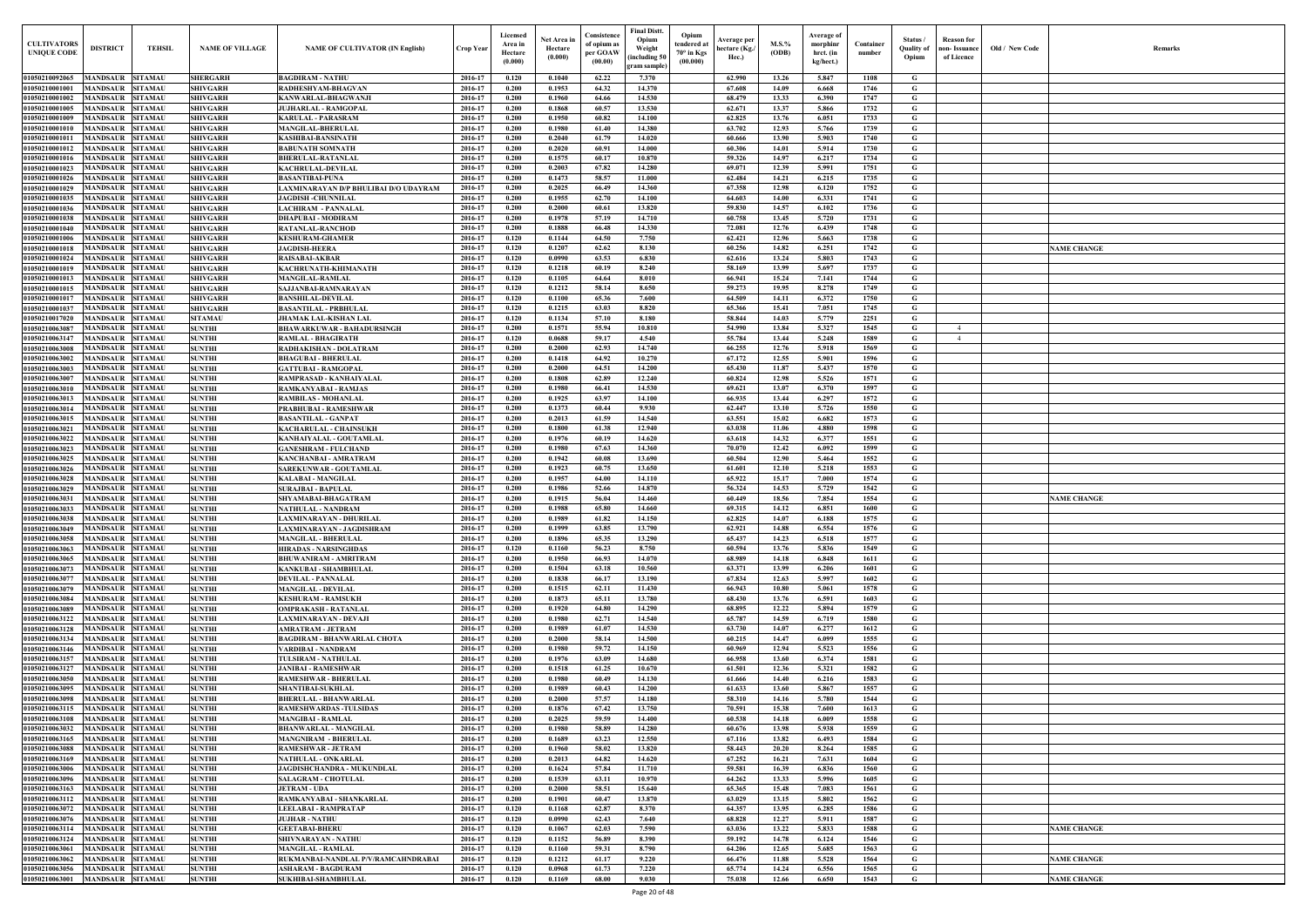| <b>CULTIVATORS</b><br><b>UNIQUE CODE</b> | <b>DISTRICT</b>                    | <b>TEHSIL</b>                    | <b>NAME OF VILLAGE</b>               | <b>NAME OF CULTIVATOR (IN English)</b>                      | Crop Year          | Licensed<br>Area ir<br>Hectare<br>(0.000) | Net Area i<br>Hectare<br>(0.000) | Consistence<br>of opium as<br>per GOAW<br>(00.00) | <b>Final Distt.</b><br>Dpium<br>Weight<br>(including 50)<br>gram sample | Opium<br><b>Average per</b><br>tendered a<br>hectare (Kg./<br>$70^{\circ}$ in Kgs<br>Hec.)<br>(00.000) | <b>M.S.%</b><br>(ODB) | Average of<br>morphinr<br>hrct. (in<br>kg/hect.) | Container<br>number | Status /<br>Ouality of<br>Opium | <b>Reason for</b><br>non-Issuance<br>of Licence | <b>Old / New Code</b> | Remarks                |
|------------------------------------------|------------------------------------|----------------------------------|--------------------------------------|-------------------------------------------------------------|--------------------|-------------------------------------------|----------------------------------|---------------------------------------------------|-------------------------------------------------------------------------|--------------------------------------------------------------------------------------------------------|-----------------------|--------------------------------------------------|---------------------|---------------------------------|-------------------------------------------------|-----------------------|------------------------|
| 01050210063016                           | <b>MANDSAUR</b>                    | <b>SITAMAU</b>                   | <b>SUNTHI</b>                        | <b>BHULIBAI - BAPULAL</b>                                   | 2016-17            | 0.120                                     | 0.1189                           | 61.64                                             | 8.780                                                                   | 65.021                                                                                                 | 16.09                 | 7.324                                            | 1606                | G                               |                                                 |                       |                        |
| 01050210063020                           | MANDSAUR                           | SITAMAU                          | <b>SUNTHI</b>                        | <b>RAMIBAI - RAMLAL</b>                                     | 2016-17            | 0.120                                     | 0.1054                           | 65.34                                             | 7.670                                                                   | 67.922                                                                                                 | 14.66                 | 6.971                                            | 1590                | G                               |                                                 |                       |                        |
| 01050210063046<br>01050210063067         | MANDSAUI<br>MANDSAUR               | <b>SITAMAU</b><br><b>SITAMAU</b> | <b>SUNTHI</b><br><b>SUNTHI</b>       | <b>BHERULAL - ASHARAM</b><br><b>RAMLAL - SHANKARLAL</b>     | 2016-17<br>2016-17 | 0.120<br>0.120                            | 0.0914<br>0.1123                 | 62.94<br>56.26                                    | 6.450<br>8.190                                                          | 63.446<br>58.610                                                                                       | 14.52<br>12.96        | 6.449<br>5.318                                   | 1591<br>1547        | G<br>G                          |                                                 |                       |                        |
| 0105021006307                            | MANDSAUI                           | <b>SITAMAU</b>                   | <b>SUNTHI</b>                        | <b>RUKAMANBAI-BHERULAI</b>                                  | 2016-17            | 0.120                                     | 0.0884                           | 62.66                                             | 6.430                                                                   | 65.113                                                                                                 | 12.93                 | 5.893                                            | 1592                | G                               |                                                 |                       | <b>NAME CHANGE</b>     |
| 0105021006308                            | MANDSAUR                           | <b>SITAMAU</b>                   | <b>SUNTHI</b>                        | SATYANARAYAN - BHANWARLAL PATIDAR                           | 2016-17            | 0.120                                     | 0.1050                           | 66.50                                             | 7.510                                                                   | 67.952                                                                                                 | 13.52                 | 6.431                                            | 1607                | G                               |                                                 |                       |                        |
| 01050210063083                           | MANDSAUR                           | <b>SITAMAU</b>                   | <b>SUNTHI</b>                        | <b>SHIVLAL - RATANLAL</b>                                   | 2016-17            | 0.120                                     | 0.1000                           | 61.81                                             | 7.270                                                                   | 64.190                                                                                                 | 13.74                 | 6.174                                            | 1593                | G                               |                                                 |                       |                        |
| 01050210063094                           | MANDSAUR                           | <b>SITAMAU</b>                   | <b>SUNTHI</b>                        | RODIBAI-BHANWARDAS                                          | 2016-17            | 0.120                                     | 0.0967                           | 63.85                                             | 7.240                                                                   | 68.293                                                                                                 | 15.57                 | 7.443                                            | 1608                | G                               |                                                 |                       | <b>NAME CHANGE</b>     |
| 01050210063100<br>01050210063106         | MANDSAUR<br><b>MANDSAUR</b>        | <b>SITAMAU</b><br>SITAMAU        | <b>SUNTHI</b><br><b>SUNTHI</b>       | <b>BHERULAL - MANGILAI</b><br><b>RAMKUNWAR - NARAYAN</b>    | 2016-17<br>2016-17 | 0.120<br>0.120                            | 0.1156<br>0.1000                 | 61.72<br>61.36                                    | 7.890<br>7.270                                                          | 60.181<br>63.730                                                                                       | 14.11<br>13.25        | 5.944<br>5.911                                   | 1594<br>1566        | G<br>G                          |                                                 |                       |                        |
| 01050210063110                           | <b>MANDSAUR</b>                    | <b>SITAMAU</b>                   | <b>SUNTHI</b>                        | <b>RAJKUMAR-DEVILAI</b>                                     | 2016-17            | 0.120                                     | 0.1100                           | 67.14                                             | 7.970                                                                   | 69.490                                                                                                 | 14.42                 | 7.015                                            | 1609                | G                               |                                                 |                       | <b>NAME CHANGE</b>     |
| 01050210063118                           | MANDSAUR                           | SITAMAU                          | <b>SUNTHI</b>                        | PARWATIBAI - BAGDUNATH                                      | 2016-17            | 0.120                                     | 0.0000                           | 0.00                                              | 0.000                                                                   | 0.000                                                                                                  | 0.000                 | 0.000                                            |                     | F                               |                                                 |                       |                        |
| 01050210063119                           | <b>MANDSAUR</b>                    | SITAMAU                          | <b>SUNTHI</b>                        | MOHANBAI - JAGANNATH                                        | 2016-17            | 0.120                                     | 0.1128                           | 60.17                                             | 8.270                                                                   | 63.023                                                                                                 | 13.06                 | 5.761                                            | 1567                | G                               |                                                 |                       |                        |
| 01050210063121                           | MANDSAUR                           | SITAMAU                          | <b>SUNTHI</b>                        | JAGDISH-BHANWARLAL                                          | 2016-17            | 0.120                                     | 0.0961                           | 64.23                                             | 7.020                                                                   | 67.023                                                                                                 | 13.95                 | 6.545                                            | 1610                | G                               |                                                 |                       | <b>NAME CHANGE</b>     |
| 01050210063126<br>01050210063131         | <b>MANDSAUR</b><br>MANDSAUR        | <b>SITAMAU</b><br><b>SITAMAU</b> | <b>SUNTHI</b><br><b>SUNTHI</b>       | RUKMANBAI - VIDHYASAGAR<br><b>NATHUSINGH - RADHUSINGH</b>   | 2016-17<br>2016-17 | 0.120<br>0.120                            | 0.0981<br>0.1171                 | 60.89<br>57.25                                    | 7.090<br>8.390                                                          | 62.864<br>58.599                                                                                       | 12.38<br>15.48        | 5.448<br>6.350                                   | 1568<br>1548        | G<br>G                          |                                                 |                       |                        |
| 01050210063171                           | <b>MANDSAUR</b>                    | <b>SITAMAU</b>                   | <b>SUNTHI</b>                        | <b>RAJMAL - KALURAM</b>                                     | 2016-17            | 0.120                                     | 0.1162                           | 63.26                                             | 8.590                                                                   | 66.807                                                                                                 | 14.48                 | 6.771                                            | 1595                | G                               |                                                 |                       |                        |
| 01050210021010                           | MANDSAUR                           | <b>SITAMAU</b>                   | <b>SURYAKHEDA</b>                    | RADHEYSHYAM - PANNALAL                                      | 2016-17            | 0.120                                     | 0.1085                           | 65.98                                             | 8.120                                                                   | 70.543                                                                                                 | 13.67                 | 6.750                                            | 3193                | G                               |                                                 |                       | <b>NAME CHANGE</b>     |
| 01050210021016                           | MANDSAUR                           | <b>SITAMAU</b>                   | <b>SURYAKHEDA</b>                    | <b>DULIBAI-NATHU</b>                                        | 2016-17            | 0.120                                     | 0.1148                           | 62.00                                             | 8.680                                                                   | 66.968                                                                                                 | 14.10                 | 6.610                                            | 3191                | G                               |                                                 |                       |                        |
| 01050210021022                           | MANDSAUR                           | <b>SITAMAU</b>                   | <b>SURYAKHEDA</b>                    | <b>ONKARLAL-HANSRAJ</b>                                     | 2016-17            | 0.120                                     | 0.1064                           | 57.82                                             | 7.470                                                                   | 57.988                                                                                                 | 14.77                 | 5.996                                            | 3190                | G                               |                                                 |                       |                        |
| 01050210021029                           | MANDSAUR                           | <b>SITAMAU</b>                   | <b>SURYAKHEDA</b>                    | SAJJANBAI-GULABBAI                                          | 2016-17            | 0.120                                     | 0.1100                           | 65.06                                             | 7.330                                                                   | 61.936                                                                                                 | 11.79                 | 5.111                                            | 3192                | G                               |                                                 |                       |                        |
| 01050210004009<br>01050210004028         | MANDSAUF<br>MANDSAUR               | <b>SITAMAU</b><br>SITAMAU        | <b>TAMBOLIYA</b><br><b>TAMBOLIYA</b> | <b>GOVARDHANLAL - WARDA</b><br><b>DEVILAL - TULSIRAM</b>    | 2016-17<br>2016-17 | 0.120<br>0.120                            | 0.1120<br>0.0700                 | 55.39<br>50.72                                    | 5.280<br>4.040                                                          | 37.303<br>41.814                                                                                       | 13.96<br>14.96        | 3.645<br>4.379                                   | 1641<br>1637        | G<br>G                          | $\overline{4}$                                  |                       |                        |
| 01050210004003                           | MANDSAUR                           | SITAMAU                          | <b>TAMBOLIYA</b>                     | <b>BHERULAL-RAMLAL</b>                                      | 2016-17            | 0.200                                     | 0.1904                           | 54.11                                             | 14.350                                                                  | 58.261                                                                                                 | 13.51                 | 5.510                                            | 1639                | G                               |                                                 |                       |                        |
| 01050210004008                           | MANDSAUR                           | SITAMAU                          | <b>TAMBOLIYA</b>                     | <b>NANDA-HARIRAM</b>                                        | 2016-17            | 0.200                                     | 0.1900                           | 57.71                                             | 14.310                                                                  | 62.094                                                                                                 | 16.18                 | 7.033                                            | 1640                | G                               |                                                 |                       |                        |
| 0105021000401                            | MANDSAUI                           | SITAMAU                          | <b>TAMBOLIYA</b>                     | <b>AMBALAL - RATANLAL</b>                                   | 2016-17            | 0.200                                     | 0.1554                           | 61.15                                             | 11.300                                                                  | 63.519                                                                                                 | 14.31                 | 6.363                                            | 1643                | G                               |                                                 |                       |                        |
| 01050210004018                           | MANDSAUR                           | SITAMAU                          | <b>TAMBOLIYA</b>                     | <b>DEVILAL-AMARCHANDRA</b>                                  | 2016-17            | 0.200                                     | 0.1935                           | 58.18                                             | 14.350                                                                  | 61.638                                                                                                 | 14.85                 | 6.407                                            | 1642                | G                               |                                                 |                       |                        |
| 01050210004038<br>01050210004004         | <b>MANDSAU</b><br>MANDSAUR         | <b>SITAMAU</b><br>SITAMAU        | <b>TAMBOLIYA</b><br><b>TAMBOLIYA</b> | SHIVNARAYAN-NANDA<br>MOHANLAL-AMARCHANDRA                   | 2016-17<br>2016-17 | 0.200<br>0.120                            | 0.1809<br>0.1122                 | 56.38<br>66.44                                    | 13.450<br>8.300                                                         | 59.883<br>70.213                                                                                       | 14.90<br>13.25        | 6.246<br>6.512                                   | 1638<br>1644        | G<br>G                          |                                                 |                       |                        |
| 01050210064007                           | MANDSAUI                           | SITAMAU                          | <b>ABAKHEDI</b>                      | <b>BHOPALSINGH - LAXMANSINGH</b>                            | 2016-17            | 0.200                                     | 0.1999                           | 59.95                                             | 14.810                                                                  | 63.451                                                                                                 | 15.45                 | 6.862                                            | 771                 | G                               |                                                 |                       |                        |
| 0105021006401                            | MANDSAUR                           | <b>SITAMAU</b>                   | <b>ABAKHEDI</b>                      | <b>BHANA-NATHU</b>                                          | 2016-17            | 0.200                                     | 0.1899                           | 57.12                                             | 13.940                                                                  | 59.899                                                                                                 | 15.32                 | 6.424                                            | 772                 | G                               |                                                 |                       |                        |
| 0105021006401                            | MANDSAUR                           | <b>SITAMAU</b>                   | <b>ABAKHEDI</b>                      | <b>UDAYSINGH - BHERUSINGH</b>                               | 2016-17            | 0.200                                     | 0.1999                           | 62.68                                             | 14.400                                                                  | 64.502                                                                                                 | 16.70                 | 7.540                                            | 770                 | G                               |                                                 |                       |                        |
| <b>01050210064005</b>                    | MANDSAUR                           | <b>SITAMAU</b>                   | <b>ABAKHEDI</b>                      | SOHANBAI @ MOHANBAI-BHANWAR SINGH                           | 2016-17            | 0.120                                     | 0.1187                           | 55.42                                             | 8.590                                                                   | 57.295                                                                                                 | 11.96                 | 4.797                                            | 773                 | G                               |                                                 |                       | <b>NAME CORRECTION</b> |
| 01050210054005                           | MANDSAUR                           | SITAMAU                          | <b>AWARI</b>                         | <b>MOHANLAL - VARDA</b>                                     | 2016-17            | 0.120                                     | 0.1156                           | 61.46                                             | 8.760                                                                   | 66.531                                                                                                 | 14.97                 | 6.972                                            | 1063                | G                               |                                                 |                       |                        |
| 01050210038002<br>01050210038016         | MANDSAUR<br>MANDSAUR               | SITAMAU<br>SITAMAU               | <b>BAAJKHEDI</b><br><b>BAAJKHEDI</b> | <b>MOHANLAL - TULSIRAM</b><br><b>NANDLAL - NATHU</b>        | 2016-17<br>2016-17 | 0.200<br>0.200                            | 0.2003<br>0.1906                 | 63.53<br>59.76                                    | 14.980<br>14.560                                                        | 67.873<br>65.215                                                                                       | 16.23<br>13.10        | 7.711<br>5.980                                   | 3075<br>3055        | G<br>G                          |                                                 |                       |                        |
| 0105021003801                            | <b>MANDSAUR</b>                    | SITAMAU                          | <b>BAAJKHEDI</b>                     | RUKMANIBAI-MANGILAL                                         | 2016-17            | 0.200                                     | 0.1596                           | 61.96                                             | 12.240                                                                  | 67.882                                                                                                 | 13.17                 | 6.258                                            | 3064                | G                               |                                                 |                       |                        |
| 01050210038032                           | MANDSAUR                           | <b>SITAMAU</b>                   | <b>BAAJKHEDI</b>                     | <b>GEETABAI - NANURAM</b>                                   | 2016-17            | 0.200                                     | 0.1524                           | 68.93                                             | 10.510                                                                  | 67.906                                                                                                 | 13.87                 | 6.593                                            | 3082                | G                               |                                                 |                       |                        |
| 01050210038034                           | <b>MANDSAUR</b>                    | SITAMAU                          | <b>BAAJKHEDI</b>                     | <b>KARULAL - GANESH</b>                                     | 2016-17            | 0.120                                     | 0.1146                           | 62.39                                             | 9.030                                                                   | 70.226                                                                                                 | 13.58                 | 6.676                                            | 3074                | G                               |                                                 |                       |                        |
| 01050210038043                           | <b>MANDSAUR</b>                    | <b>SITAMAU</b>                   | <b>BAAJKHEDI</b>                     | <b>BANSHILAL - AMRA CHAMAR</b>                              | 2016-17            | 0.200                                     | 0.1971                           | 65.87                                             | 14.220                                                                  | 67.889                                                                                                 | 14.89                 | 7.076                                            | 3077                | G                               |                                                 |                       |                        |
| 01050210038052<br>01050210038057         | MANDSAUR<br>MANDSAUR               | SITAMAU<br><b>SITAMAU</b>        | <b>BAAJKHEDI</b><br><b>BAAJKHEDI</b> | PRAVEEN KUWAR - SHELENDRA SINGH<br><b>KARIBAI - NANDRAM</b> | 2016-17<br>2016-17 | 0.200<br>0.200                            | 0.1980<br>0.1911                 | 60.30<br>61.14                                    | 15.350<br>14.420                                                        | 66.782<br>65.907                                                                                       | 16.04<br>17.16        | 7.498<br>7.917                                   | 3056<br>3066        | G<br>G                          |                                                 |                       |                        |
| 01050210038014                           | MANDSAUF                           | <b>ITAMAU</b>                    | <b>BAAJKHEDI</b>                     | <b>MANGILAL-NATHU</b>                                       | 2016-17            | 0.200                                     | 0.1890                           | 66.01                                             | 14.620                                                                  | 72.947                                                                                                 | 15.13                 | 7.726                                            | 3078                | G                               |                                                 |                       |                        |
| 01050210038073                           | MANDSAUR                           | <b>SITAMAU</b>                   | <b>BAAJKHEDI</b>                     | <b>NANDKUNWAR - PYARJI</b>                                  | 2016-17            | 0.200                                     | 0.2015                           | 59.04                                             | 15.540                                                                  | 65.047                                                                                                 | 15.33                 | 6.980                                            | 3057                | G                               |                                                 |                       |                        |
| 01050210038077                           | MANDSAUR SITAMAU                   |                                  | <b>BAAJKHEDI</b>                     | <b>RATANLAL - BHERULAL</b>                                  | 2016-17            | 0.200                                     | 0.1986                           | 65.70                                             | 13.710                                                                  | 64.793                                                                                                 | 14.60                 | 6.622                                            | 3079                | G                               |                                                 |                       |                        |
| 01050210038007                           | <b>MANDSAUR</b>                    | <b>SITAMAU</b>                   | <b>BAAJKHEDI</b>                     | <b>AMARCHAND - GANESH</b>                                   | 2016-17            | 0.120                                     | 0.1132                           | 61.85                                             | 8.540                                                                   | 66.660                                                                                                 | 13.69                 | 6.388                                            | 3067                | G                               |                                                 |                       |                        |
| 01050210038026<br>01050210038009         | <b>MANDSAUR</b><br><b>MANDSAUR</b> | <b>SITAMAU</b><br><b>SITAMAU</b> | <b>BAAJKHEDI</b><br><b>BAAJKHEDI</b> | <b>MANGILAL - PRAHLAD</b><br>PURALAL - JAGANNATH            | 2016-17<br>2016-17 | 0.120<br>0.120                            | 0.1122<br>0.1030                 | 61.09<br>65.24                                    | 8.220<br>7.710                                                          | 63.939<br>69.766                                                                                       | 15.32<br>13.00        | 6.857<br>6.349                                   | 3068<br>3076        | G<br>G                          |                                                 |                       |                        |
| 01050210038037                           | MANDSAUR                           | <b>SITAMAU</b>                   | <b>BAAJKHEDI</b>                     | LAXMINARAYAN - RAMLAL                                       | 2016-17            | 0.120                                     | 0.0884                           | 65.64                                             | 6.760                                                                   | 71.708                                                                                                 | 12.31                 | 6.179                                            | 3071                | G.                              |                                                 |                       |                        |
| 01050210038058                           | <b>MANDSAUR</b>                    | <b>SITAMAU</b>                   | <b>BAAJKHEDI</b>                     | <b>HIMMATSINGH - MADANSINGH</b>                             | 2016-17            | 0.120                                     | 0.1220                           | 59.37                                             | 8.680                                                                   | 60.344                                                                                                 | 16.24                 | 6.860                                            | 3060                | G.                              |                                                 |                       |                        |
| 01050210038068                           | MANDSAUR                           | <b>SITAMAU</b>                   | <b>BAAJKHEDI</b>                     | <b>SHANKAR - SHAMBHU</b>                                    | 2016-17            | 0.120                                     | 0.1112                           | 73.51                                             | 7.760                                                                   | 73.282                                                                                                 | 14.54                 | 7.459                                            | 3081                | G.                              |                                                 |                       |                        |
| 01050210038053                           | <b>MANDSAUR</b>                    | <b>SITAMAU</b>                   | <b>BAAJKHEDI</b>                     | <b>LAXMINARAYAN - RAMPRATAP</b>                             | 2016-17            | 0.120                                     | 0.1116                           | 60.26                                             | 8.540                                                                   | 65.878                                                                                                 | 13.99                 | 6.451                                            | 3062                | G                               |                                                 |                       |                        |
| 01050210038063<br>01050210038067         | <b>MANDSAUR</b><br><b>MANDSAUR</b> | <b>SITAMAU</b><br><b>SITAMAU</b> | <b>BAAJKHEDI</b>                     | KANHAIYALAL - HEMRAJ KUMAWAT<br><b>BHAGGA-MEGHA</b>         | 2016-17<br>2016-17 | 0.120<br>0.120                            | 0.1103<br>0.1176                 | 61.16<br>64.50                                    | 8.360<br>8.670                                                          | 66.219<br>67.933                                                                                       | 13.55<br>12.65        | 6.281<br>6.015                                   | 3072<br>3072        | G<br>G                          |                                                 |                       |                        |
| 0105021003806                            | MANDSAUR                           | <b>SITAMAU</b>                   | <b>BAAJKHEDI</b><br><b>BAAJKHEDI</b> | <b>NANDUBAI-TEJA</b>                                        | 2016-17            | 0.120                                     | 0.1166                           | 59.00                                             | 8.260                                                                   | 59.708                                                                                                 | 14.90                 | 6.228                                            | 3058                | G                               |                                                 |                       | <b>NAME CHANGE</b>     |
| <b>0105021003806</b>                     | MANDSAUR                           | <b>SITAMAU</b>                   | <b>BAAJKHEDI</b>                     | KAILASHCHANDRA-RAMESHLAL                                    | 2016-17            | 0.120                                     | 0.1200                           | 65.51                                             | 8.540                                                                   | 66.600                                                                                                 | 12.52                 | 5.837                                            | 3080                | G                               |                                                 |                       | <b>NAME CHANGE</b>     |
| 0105021003801                            | MANDSAUR                           | SITAMAU                          | <b>BAAJKHEDI</b>                     | <b>GUDDIBAI-GANGARAM</b>                                    | 2016-17            | 0.120                                     | 0.1062                           | 63.85                                             | 7.790                                                                   | 66.911                                                                                                 | 11.89                 | 5.569                                            | 3069                | G                               |                                                 |                       | <b>NAME CHANGE</b>     |
| 01050210038003                           | <b>MANDSAUR</b>                    | SITAMAU                          | <b>BAAJKHEDI</b>                     | MADHUKUNWAR-RAGHUVIR SINGH                                  | 2016-17            | 0.120                                     | 0.1120                           | 63.21                                             | 7.920                                                                   | 63.857                                                                                                 | 15.99                 | 7.147                                            | 3070                | G                               |                                                 |                       | <b>NAME CHANGE</b>     |
| 0105021003800<br>01050210038006          | <b>MANDSAUR</b><br><b>MANDSAUR</b> | <b>SITAMAU</b><br><b>SITAMAU</b> | <b>BAAJKHEDI</b><br><b>BAAJKHEDI</b> | <b>AMRIBAI-BHAWARLAL</b>                                    | 2016-17<br>2016-17 | 0.120<br>0.120                            | 0.1046<br>0.1156                 | 59.39<br>52.34                                    | 7.910<br>8.790                                                          | 64.158<br>56.851                                                                                       | 12.75<br>19.56        | 5.726<br>7.785                                   | 3059<br>3061        | G<br>G                          |                                                 |                       | <b>NAME CHANGE</b>     |
| 01050210038004                           | <b>MANDSAUR</b>                    | <b>SITAMAU</b>                   | <b>BAAJKHEDI</b>                     | <b>KARULAL-BHAGIRATH</b><br><b>AMRITRAM - HEMRAJ</b>        | 2016-17            | 0.120                                     | 0.1175                           | 56.52                                             | 2.270                                                                   | 15.600                                                                                                 | 14.35                 | 1.567                                            | 3063                | G                               | 4                                               |                       | <b>NAME CHANGE</b>     |
| 01050210038056                           | <b>MANDSAUR</b>                    | <b>SITAMAU</b>                   | <b>BAAJKHEDI</b>                     | <b>BHANWARLAL - NANDA BRAHAMN</b>                           | 2016-17            | 0.200                                     | 0.1896                           | 51.73                                             | 14.360                                                                  | 55.970                                                                                                 | 13.86                 | 5.430                                            | 3065                | G                               | $\overline{4}$                                  |                       |                        |
| 01050210038005                           | <b>MANDSAUR</b>                    | <b>SITAMAU</b>                   | <b>BAAJKHEDI</b>                     | SAMANTSINGH-PRATAPSINGH                                     | 2016-17            | 0.120                                     | 0.1152                           | 52.24                                             | 8.300                                                                   | 53.767                                                                                                 | 16.16                 | 6.082                                            | 3054                | G                               | $\overline{4}$                                  |                       |                        |
| 01050210075011                           | <b>MANDSAUR</b>                    | <b>SITAMAU</b>                   | <b>BETIKHEDI</b>                     | <b>BHERULAL - BHUWAN</b>                                    | 2016-17            | 0.200                                     | 0.1778                           | 58.29                                             | 12.930                                                                  | 60.556                                                                                                 | 17.58                 | 7.452                                            | 1952                | G                               |                                                 |                       |                        |
| 01050210075051                           | <b>MANDSAUR</b>                    | <b>SITAMAU</b>                   | <b>BETIKHEDI</b>                     | <b>RAMESHWAR - KESHURAM</b>                                 | 2016-17            | 0.200                                     | 0.1932                           | 58.73                                             | 14.560                                                                  | 63.229                                                                                                 | 17.79                 | 7.874                                            | 1960                | G                               |                                                 |                       |                        |
| 01050210075036<br>01050210075053         | <b>MANDSAUR</b><br><b>MANDSAUR</b> | <b>SITAMAU</b><br><b>SITAMAU</b> | <b>BETIKHEDI</b><br><b>BETIKHEDI</b> | <b>VARDA - MOTI</b><br>PARASRAM-BHAWARLAL NETAJI            | 2016-17<br>2016-17 | 0.200<br>0.200                            | 0.1884<br>0.1439                 | 60.78<br>58.90                                    | 14.320<br>10.780                                                        | 65.997<br>63.036                                                                                       | 12.54<br>16.16        | 5.793<br>7.130                                   | 1961<br>1953        | G.<br>G                         |                                                 |                       |                        |
| 01050210075027                           | <b>MANDSAUR</b>                    | <b>SITAMAU</b>                   | <b>BETIKHEDI</b>                     | <b>BHANWARIBAI - NANURAM</b>                                | 2016-17            | 0.200                                     | 0.1894                           | 54.25                                             | 15.000                                                                  | 61.378                                                                                                 | 16.77                 | 7.205                                            | 1946                | G                               |                                                 |                       |                        |
| 01050210075004                           | <b>MANDSAUR</b>                    | <b>SITAMAU</b>                   | <b>BETIKHEDI</b>                     | <b>BHERU - NANDA</b>                                        | 2016-17            | 0.200                                     | 0.1902                           | 51.73                                             | 14.460                                                                  | 56.182                                                                                                 | 19.27                 | 7.578                                            | 1947                | G                               |                                                 |                       |                        |
| 01050210075017                           | <b>MANDSAUR</b>                    | <b>SITAMAU</b>                   | <b>BETIKHEDI</b>                     | <b>GOVINDRAM - BHANWARLAL</b>                               | 2016-17            | 0.120                                     | 0.1118                           | 58.39                                             | 8.010                                                                   | 59.758                                                                                                 | 15.93                 | 6.664                                            | 1954                | G                               |                                                 |                       |                        |
| 01050210075031                           | <b>MANDSAUR</b>                    | <b>SITAMAU</b>                   | <b>BETIKHEDI</b>                     | RATANLAL - VARDICHAND                                       | 2016-17            | 0.120                                     | 0.1125                           | 57.87                                             | 8.330                                                                   | 61.217                                                                                                 | 14.22                 | 6.093                                            | 1955                | G                               |                                                 |                       |                        |
| 01050210075024                           | MANDSAUR                           | <b>SITAMAU</b>                   | <b>BETIKHEDI</b>                     | <b>BHUWAN - NANDA</b>                                       | 2016-17            | 0.120                                     | 0.1172                           | 60.79                                             | 8.510                                                                   | 63.054                                                                                                 | 14.56                 | 6.427                                            | 1962                | G                               |                                                 |                       |                        |
| 01050210075022<br>01050210075040         | <b>MANDSAUR</b><br><b>MANDSAUR</b> | <b>SITAMAU</b><br><b>SITAMAU</b> | <b>BETIKHEDI</b><br><b>BETIKHEDI</b> | PARVATIBAI-KALURAM<br><b>KANWARLAL - MOTILAL</b>            | 2016-17<br>2016-17 | 0.120<br>0.120                            | 0.1101<br>0.1176                 | 62.00<br>58.14                                    | 8.430<br>8.140                                                          | 67.820<br>57.491                                                                                       | 16.89<br>14.04        | 8.018<br>5.650                                   | 1968<br>1956        | G.<br>G.                        |                                                 |                       |                        |
| 01050210075003                           | <b>MANDSAUR</b>                    | <b>SITAMAU</b>                   | <b>BETIKHEDI</b>                     | <b>GANGABAI - BAPULAL</b>                                   | 2016-17            | 0.120                                     | 0.0905                           | 57.51                                             | 6.740                                                                   | 61.182                                                                                                 | 14.47                 | 6.198                                            | 1957                | G.                              |                                                 |                       |                        |
| 01050210075008                           | MANDSAUR                           | <b>SITAMAU</b>                   | <b>BETIKHEDI</b>                     | SITABAI-PRABHULAL                                           | 2016-17            | 0.120                                     | 0.1088                           | 60.34                                             | 8.410                                                                   | 66.626                                                                                                 | 14.88                 | 6.940                                            | 1963                | G                               |                                                 |                       |                        |
| 01050210075034                           | <b>MANDSAUR</b>                    | <b>SITAMAU</b>                   | <b>BETIKHEDI</b>                     | <b>HIRALAL - GOVARDHANLAL</b>                               | 2016-17            | 0.120                                     | 0.1126                           | 57,24                                             | 8.240                                                                   | 59.840                                                                                                 | 17.07                 | 7.150                                            | 1958                | G                               |                                                 |                       |                        |
| 01050210075020                           | MANDSAUR                           | <b>SITAMAU</b>                   | <b>BETIKHEDI</b>                     | <b>HEERABAI-KANWARLAL</b>                                   | 2016-17            | 0.120                                     | 0.1161                           | 67.65                                             | 8.980                                                                   | 74.754                                                                                                 | 14.31                 | 7.488                                            | 1969                | G                               |                                                 |                       | <b>NAME CHANGE</b>     |
| 01050210075013<br>01050210075044         | MANDSAUR<br>MANDSAUR               | <b>SITAMAU</b><br><b>SITAMAU</b> | <b>BETIKHEDI</b>                     | <b>GANGABAI-GOVARDHANLAL</b><br><b>JAANIBAI-RAMKISHAN</b>   | 2016-17<br>2016-17 | 0.120<br>0.120                            | 0.1132<br>0.1090                 | 60.54<br>60.32                                    | 8.190<br>7.880                                                          | 62.570<br>62.293                                                                                       | 14.60<br>16.89        | 6.395<br>7.365                                   | 1964<br>1965        | G                               |                                                 |                       | <b>NAME CHANGE</b>     |
| 01050210075002                           | <b>MANDSAUR</b>                    | <b>SITAMAU</b>                   | <b>BETIKHEDI</b><br><b>BETIKHEDI</b> | PARASRAM - BHANWARLAL                                       | 2016-17            | 0.120                                     | 0.1140                           | 60.13                                             | 8.740                                                                   | 65.859                                                                                                 | 14.92                 | 6.878                                            | 1966                | G<br>G                          |                                                 |                       | <b>NAME CHANGE</b>     |
|                                          |                                    |                                  |                                      |                                                             |                    |                                           |                                  |                                                   |                                                                         |                                                                                                        |                       |                                                  |                     |                                 |                                                 |                       |                        |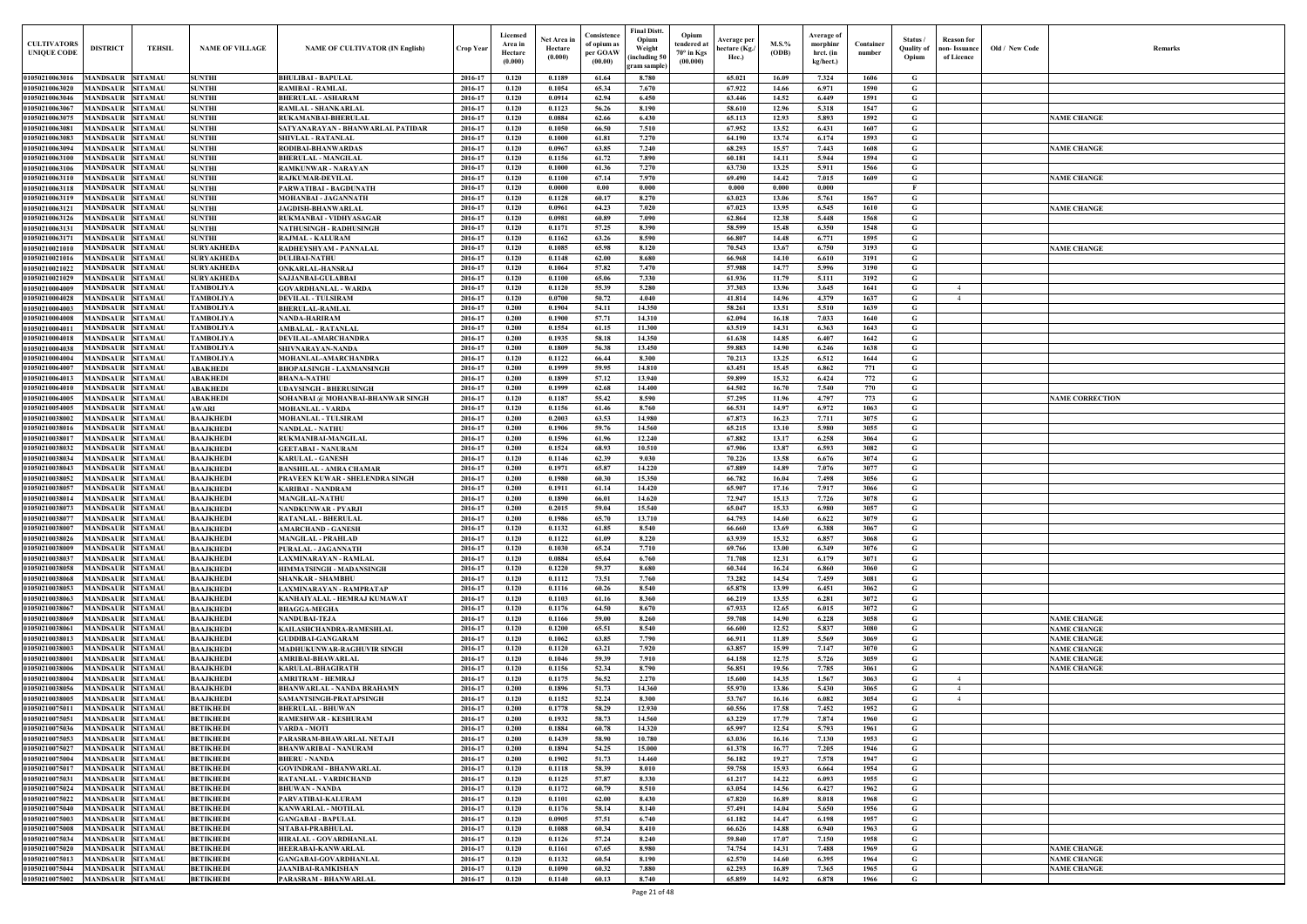| Old / New Code | Remarks                 |
|----------------|-------------------------|
|                |                         |
|                | <b>NAME CHANGE</b>      |
|                | <b>NAME CHANGE</b>      |
|                |                         |
|                |                         |
|                |                         |
|                | <b>NAME CHANGE</b>      |
|                | <b>NAME CHANGE</b>      |
|                | <b>NAME CHANGE</b>      |
|                | <b>NAME CHANGE</b>      |
|                |                         |
| 01050210056133 |                         |
|                | <b>NAME CHANGE</b>      |
|                |                         |
|                |                         |
|                |                         |
|                |                         |
|                | <b>NAME CHANGE</b>      |
|                |                         |
|                |                         |
|                |                         |
|                |                         |
|                |                         |
|                |                         |
|                |                         |
|                |                         |
|                |                         |
|                |                         |
|                |                         |
|                |                         |
|                |                         |
|                |                         |
|                | <b>NAME CHANGE</b>      |
|                |                         |
|                |                         |
|                |                         |
|                |                         |
|                |                         |
|                |                         |
|                |                         |
|                |                         |
|                |                         |
|                |                         |
|                |                         |
|                |                         |
|                |                         |
|                | TRANSFER TO MDS-II DIV. |
|                |                         |
|                |                         |
|                |                         |
|                |                         |
|                |                         |
|                |                         |
|                |                         |
|                |                         |

| <b>CULTIVATORS</b><br><b>UNIQUE CODE</b>  | <b>DISTRICT</b>                    | TEHSIL                                                   | <b>NAME OF VILLAGE</b>                   | <b>NAME OF CULTIVATOR (IN English)</b>                 | <b>Crop Year</b>   | Licensed<br>Area in<br>Hectare<br>(0.000) | Net Area in<br>Hectare<br>(0.000) | Consistence<br>of opium as<br>per GOAW<br>(00.00) | Final Distt.<br>Opium<br>Weight<br>including 50)<br><b>gram sample</b> ] | Opium<br>tendered at<br>$70^\circ$ in Kgs<br>(00.000) | <b>Average per</b><br>hectare (Kg./<br>Hec.) | M.S.%<br>(ODB) | Average of<br>morphinr<br>hrct. (in<br>kg/hect.) | Container<br>number | Status<br><b>Ouality of</b><br>Opium | <b>Reason for</b><br>aon-Issuance<br>of Licence | Old / New Code | <b>Remark</b>                  |
|-------------------------------------------|------------------------------------|----------------------------------------------------------|------------------------------------------|--------------------------------------------------------|--------------------|-------------------------------------------|-----------------------------------|---------------------------------------------------|--------------------------------------------------------------------------|-------------------------------------------------------|----------------------------------------------|----------------|--------------------------------------------------|---------------------|--------------------------------------|-------------------------------------------------|----------------|--------------------------------|
| 01050210075038                            | MANDSAUR SITAMAU                   |                                                          | <b>BETIKHEDI</b>                         | <b>KARULAL-BHERULAL</b>                                | 2016-17            | 0.120                                     | 0.1105                            | 51.21                                             | 8.700                                                                    |                                                       | 57.601                                       | 18.26          | 7.362                                            | 1945                | G                                    |                                                 |                | <b>NAME CHANGE</b>             |
| 01050210075029                            | <b>MANDSAUR</b>                    | <b>SITAMAU</b>                                           | <b>BETIKHEDI</b>                         | <b>BHAWARIBAI-MOTIRAM</b>                              | 2016-17            | 0.120                                     | 0.1172                            | 60.15                                             | 8.940                                                                    |                                                       | 65.546                                       | 15.89          | 7.291                                            | 1967                | G                                    |                                                 |                | <b>NAME CHANGE</b>             |
| 01050210075023<br>01050210075015          | <b>MANDSAUR</b><br><b>MANDSAUR</b> | <b>SITAMAU</b>                                           | <b>BETIKHEDI</b>                         | NANDUBAI-DALU CHMAR                                    | 2016-17            | 0.120<br>0.200                            | 0.1140<br>0.1950                  | 58.23                                             | 8.450                                                                    |                                                       | 61.657<br>54.553                             | 15.04<br>16.12 | 6.492                                            | 1959                | G<br>G                               | $\overline{4}$                                  |                |                                |
| 01050210075032                            | <b>MANDSAUR</b>                    | <b>SITAMAU</b><br><b>SITAMAU</b>                         | <b>BETIKHEDI</b><br><b>BETIKHEDI</b>     | <b>BHANWARLAL - NANDA JAT</b><br><b>NATHU - KISHAN</b> | 2016-17<br>2016-17 | 0.120                                     | 0.1123                            | 48.96<br>51.45                                    | 15.210<br>8.440                                                          |                                                       | 55.235                                       | 15.65          | 6.156<br>6.051                                   | 1944<br>1948        | G                                    | $\overline{4}$                                  |                |                                |
| 01050210075049                            | <b>MANDSAUR</b>                    | <b>SITAMAU</b>                                           | <b>BETIKHEDI</b>                         | <b>NANDA - RUPA</b>                                    | 2016-17            | 0.120                                     | 0.1026                            | 50.67                                             | 7.220                                                                    |                                                       | 50.935                                       | 17.45          | 6.222                                            | 1949                | $\mathbf G$                          | $\overline{4}$                                  |                |                                |
| 01050210075030                            | <b>MANDSAUR</b>                    | <b>SITAMAU</b>                                           | <b>BETIKHEDI</b>                         | <b>NATHU - GULAB</b>                                   | 2016-17            | 0.120                                     | 0.1084                            | 51.96                                             | 7.990                                                                    |                                                       | 54,714                                       | 18.51          | 7.089                                            | 1950                | G                                    | $\overline{4}$                                  |                |                                |
| 01050210075050                            | MANDSAUR                           | <b>SITAMAU</b>                                           | <b>BETIKHEDI</b>                         | VAJERAM-NATHULAL                                       | 2016-17            | 0.120                                     | 0.1076                            | 54.93                                             | 6.940                                                                    |                                                       | 50.613                                       | 16.86          | 5.973                                            | 1951                | $\mathbf G$                          | $\overline{4}$                                  |                | <b>NAME CHANGE</b>             |
| 01050210043009                            | MANDSAUR                           | <b>SITAMAU</b>                                           | <b>BHILYAKHEDI</b>                       | <b>MANGILAL - RAMLAL</b>                               | 2016-17            | 0.200                                     | 0.1833                            | 58.31                                             | 12.970                                                                   |                                                       | 58.941                                       | 15.38          | 6.346                                            | 3594                | G                                    |                                                 |                |                                |
| 01050210043012<br>01050210043008          | <b>MANDSAUR</b><br>MANDSAUR        | <b>SITAMAU</b><br><b>SITAMAU</b>                         | <b>BHILYAKHEDI</b><br><b>BHILYAKHEDI</b> | <b>BHUWANIBAI-GATTULAL</b><br><b>GANESH - KISHAN</b>   | 2016-17<br>2016-17 | 0.200<br>0.200                            | 0.1500<br>0.1808                  | 64.36<br>62.30                                    | 11.530<br>12.800                                                         |                                                       | 70.673<br>63.008                             | 13.05<br>14.62 | 6.456<br>6.448                                   | 3600<br>3595        | G<br>G                               |                                                 |                | <b>NAME CHANGE</b>             |
| 01050210043020                            | <b>MANDSAUR</b>                    | <b>SITAMAU</b>                                           | <b>BHILYAKHEDI</b>                       | <b>CHANDRABAI-UDAYRAM</b>                              | 2016-17            | 0.120                                     | 0.0000                            | 0.00                                              | 0.000                                                                    |                                                       | 0.000                                        | 0.000          | 0.000                                            |                     | $\mathbf N$                          |                                                 |                | <b>NAME CHANGE</b>             |
| 0105021004300                             | <b>MANDSAUR</b>                    | <b>SITAMAU</b>                                           | <b>BHILYAKHEDI</b>                       | <b>BHULIBAI-KACHRU</b>                                 | 2016-17            | 0.120                                     | 0.1011                            | 62.15                                             | 7.330                                                                    |                                                       | 64.371                                       | 15.53          | 6.998                                            | 3596                | G                                    |                                                 |                | <b>NAME CHANGE</b>             |
| 0105021004301                             | <b>MANDSAUR</b>                    | <b>SITAMAU</b>                                           | <b>BHILYAKHEDI</b>                       | <b>MANGILAL - NANURAM</b>                              | 2016-17            | 0.120                                     | 0.1030                            | 63.84                                             | 7.620                                                                    |                                                       | 67.466                                       | 12.41          | 5.861                                            | 3599                | G                                    |                                                 |                |                                |
| 01050210043005                            | <b>MANDSAUF</b>                    | <b>SITAMAU</b>                                           | <b>BHILYAKHEDI</b>                       | <b>GORDHANLAL - SHRILAL</b>                            | 2016-17            | 0.120                                     | 0.0959                            | 56.84                                             | 7.300                                                                    |                                                       | 61.814                                       | 13.25          | 5.733                                            | 3591                | G                                    |                                                 |                |                                |
| 01050210043003                            | MANDSAUR                           | <b>SITAMAU</b>                                           | <b>BHILYAKHEDI</b>                       | RAMNARAYAN-BAGDIRAM                                    | 2016-17            | 0.120                                     | 0.1033                            | 64.64                                             | 7.250                                                                    |                                                       | 64.811                                       | 12.78          | 5.798                                            | 3597                | G                                    |                                                 | 01050210056133 |                                |
| 0105021004300<br>9105021004301            | MANDSAUI<br>MANDSAUI               | <b>SITAMAU</b><br><b>SITAMAU</b>                         | <b>BHILYAKHEDI</b><br><b>BHILYAKHEDI</b> | KACHRIBAI-DHANRAJ<br>KANCHANBAI-CHAMPALAL              | 2016-17<br>2016-17 | 0.120<br>0.120                            | 0.0968<br>0.1036                  | 65.86<br>57.07                                    | 6.560<br>7.000                                                           |                                                       | 63.760<br>55.086                             | 12.98<br>13.11 | 5.793<br>5.055                                   | 3598<br>3593        | G<br>G                               | $\overline{4}$                                  |                | <b>NAME CHANGE</b>             |
| 91050210043022                            | <b>MANDSAU</b>                     | <b>SITAMAU</b>                                           | <b>BHILYAKHEDI</b>                       | <b>MANGILAL-RAMAJI</b>                                 | 2016-17            | 0.120                                     | 0.1015                            | 56.97                                             | 6.530                                                                    |                                                       | 52.354                                       | 16.04          | 5.879                                            | 3592                | G                                    | $\overline{4}$                                  |                |                                |
| 105020902903                              | MANDSAUI                           | <b>MALHARGARH BILLOD</b>                                 |                                          | <b>AMRA - GAMERA</b>                                   | 2016-17            | 0.200                                     | 0.1967                            | 52.96                                             | 14.110                                                                   |                                                       | 54.270                                       | 19.58          | 7.438                                            | 2007                | G                                    | $\overline{4}$                                  |                |                                |
| 01050209029183                            | MANDSAUR                           | <b>MALHARGARH BILLOD</b>                                 |                                          | <b>MANGILAL-HAJARI</b>                                 | 2016-17            | 0.200                                     | 0.2039                            | 49.19                                             | 15.030                                                                   |                                                       | 51.799                                       | 15.49          | 5.617                                            | 2160                | G                                    |                                                 |                |                                |
| 0105020902901                             | <b>MANDSAUR</b>                    | <b>MALHARGARH BILLOD</b>                                 |                                          | RUSTAMSHAH-KURBANSHAH                                  | 2016-17            | 0.120                                     | 0.1024                            | 50.51                                             | 7.710                                                                    |                                                       | 54.326                                       | 16.00          | 6.085                                            | 2161                | G                                    | $\overline{4}$                                  |                |                                |
| 01050209029059                            | <b>MANDSAUR</b>                    | <b>MALHARGARH BILLOD</b>                                 |                                          | KALLUKHA-BASRUDDIN                                     | 2016-17            | 0.120                                     | 0.0991                            | 50.39                                             | 7.480                                                                    |                                                       | 54.339                                       | 14.84          | 5.644                                            | 2163                | G                                    | $\overline{4}$                                  |                |                                |
| 01050209029162<br>01050209029028          |                                    | MANDSAUR MALHARGARH BILLOD<br>MANDSAUR MALHARGARH BILLOD |                                          | SHARIFNABI-HAMIDHUSSEIN<br>NIJAMUDDHIN-FAKRUDDHIN      | 2016-17<br>2016-17 | 0.120<br>0.120                            | 0.1104<br>0.0880                  | 54.56<br>48.96                                    | 7.330<br>6.180                                                           |                                                       | 51.748<br>49.113                             | 15.56<br>17.99 | 5.637<br>6.186                                   | 2164<br>2162        | G<br>G                               | $\overline{4}$<br>$\overline{4}$                |                | <b>NAME CHANGE</b>             |
| 01050209029001                            |                                    | MANDSAUR MALHARGARH BILLOD                               |                                          | <b>KALU-VISHRAM</b>                                    | 2016-17            | 0.200                                     | 0.1918                            | 61.93                                             | 13.480                                                                   |                                                       | 62.179                                       | 16.08          | 6.999                                            | 2013                | G                                    |                                                 |                |                                |
| 01050209029004                            | <b>MANDSAUR</b>                    | <b>MALHARGARH BILLOD</b>                                 |                                          | <b>BABULAL - DEVILAL</b>                               | 2016-17            | 0.200                                     | 0.1880                            | 64.69                                             | 13.670                                                                   |                                                       | 67.196                                       | 14.13          | 6.646                                            | 2031                | G                                    |                                                 |                |                                |
| 01050209029011                            |                                    | MANDSAUR MALHARGARH BILLOD                               |                                          | RAJESH KUMAR - VASUDEV                                 | 2016-17            | 0.200                                     | 0.1977                            | 66.36                                             | 14.610                                                                   |                                                       | 70.055                                       | 11.09          | 5.439                                            | 2032                | $\mathbf G$                          |                                                 |                |                                |
| 01050209029012                            | <b>MANDSAUR</b>                    | <b>MALHARGARH BILLOD</b>                                 |                                          | ONKARLAL-MANGUCHAND                                    | 2016-17            | 0.200                                     | 0.1918                            | 60.51                                             | 13.640                                                                   |                                                       | 61.475                                       | 15.75          | 6.778                                            | 2014                | G                                    |                                                 |                |                                |
| 0105020902901<br>01050209029020           | <b>MANDSAUR</b><br><b>MANDSAUR</b> | <b>MALHARGARH BILLOD</b><br><b>MALHARGARH BILLOD</b>     |                                          | SAMANDIBAI-JAGGANATH                                   | 2016-17<br>2016-17 | 0.200<br>0.200                            | 0.2007<br>0.1991                  | 66.80<br>59.35                                    | 14.020<br>14.940                                                         |                                                       | 66.661<br>63.621                             | 14.63<br>14.61 | 6.827<br>6.507                                   | 2047<br>2009        | G<br>$\mathbf G$                     |                                                 |                |                                |
| 01050209029022                            | <b>MANDSAUR</b>                    | <b>MALHARGARH BILLOD</b>                                 |                                          | <b>KESRIMAL-RUPRAM</b><br>SALAGRAM-GANGARAM            | 2016-17            | 0.200                                     | 0.1899                            | 63.39                                             | 13.420                                                                   |                                                       | 63.996                                       | 14.32          | 6.415                                            | 2033                | G                                    |                                                 |                |                                |
| 01050209029024                            | MANDSAUR                           | <b>MALHARGARH BILLOD</b>                                 |                                          | <b>MOHANLAL-DEVILAL</b>                                | 2016-17            | 0.200                                     | 0.1844                            | 62.95                                             | 13.250                                                                   |                                                       | 64.620                                       | 15.89          | 7.187                                            | 2034                | G                                    |                                                 |                |                                |
| 01050209029025                            | <b>MANDSAUR</b>                    | <b>MALHARGARH BILLOD</b>                                 |                                          | RAMKUNWARBAI - KALURAM                                 | 2016-17            | 0.200                                     | 0.1920                            | 67.16                                             | 13.670                                                                   |                                                       | 68.307                                       | 11.48          | 5.489                                            | 2015                | G                                    |                                                 |                |                                |
| <b>01050209029026</b>                     | <b>MANDSAUR</b>                    | <b>MALHARGARH BILLOD</b>                                 |                                          | MUKIM SHAH - SHAHADAT SHAH                             | 2016-17            | 0.200                                     | 0.1942                            | 63.11                                             | 14.350                                                                   |                                                       | 66.622                                       | 14.74          | 6.874                                            | 2016                | $\mathbf G$                          |                                                 |                |                                |
| 01050209029031                            | MANDSAUR                           | <b>MALHARGARH BILLOD</b>                                 |                                          | <b>BHEEMA-GULAB</b>                                    | 2016-17            | 0.200                                     | 0.1896                            | 67.86                                             | 13.880                                                                   |                                                       | 70.970                                       | 14.04          | 6.975                                            | 2048                | G                                    |                                                 |                |                                |
| 01050209029035<br>01050209029036          | <b>MANDSAUR</b><br><b>MANDSAUF</b> | <b>MALHARGARH BILLOD</b><br><b>MALHARGARH BILLOD</b>     |                                          | RAMGOPAL-BADRILAL<br>SATYANARAYAN - JAGANNATH          | 2016-17<br>2016-17 | 0.200<br>0.200                            | 0.1991<br>0.1967                  | 61.35<br>65.66                                    | 14.800<br>14.000                                                         |                                                       | 65.148<br>66.761                             | 13.37<br>15.37 | 6.097<br>7.183                                   | 2017<br>2049        | G<br>G                               |                                                 |                |                                |
| 01050209029043                            | MANDSAUF                           | <b>MALHARGARH BILLOD</b>                                 |                                          | MOHANLAL-BHANVAR LAL                                   | 2016-17            | 0.200                                     | 0.1990                            | 67.42                                             | 14.190                                                                   |                                                       | 68.678                                       | 14.05          | 6.755                                            | 2050                | G                                    |                                                 |                |                                |
| 0105020902904                             | <b>MANDSAU</b>                     | <b>MALHARGARH BILLOD</b>                                 |                                          | NAVIN KUMAR - SURESH KUMAR                             | 2016-17            | 0.200                                     | 0.1293                            | 63.82                                             | 9.990                                                                    |                                                       | 70.440                                       | 16.53          | 8.151                                            | 2035                | G                                    |                                                 |                |                                |
| 0105020902905                             | MANDSAUR                           | <b>MALHARGARH BILLOD</b>                                 |                                          | BHANWARLAL-DEVILAI                                     | 2016-17            | 0.200                                     | 0.1974                            | 62.73                                             | 14.310                                                                   |                                                       | 64.964                                       | 15.26          | 6.939                                            | 2018                | G                                    |                                                 |                |                                |
| 0105020902906                             | MANDSAUI                           | <b>MALHARGARH BILLOD</b>                                 |                                          | NATHULAL-BADRILAL                                      | 2016-17            | 0.200                                     | 0.1738                            | 63.02                                             | 13.070                                                                   |                                                       | 67.704                                       | 13.22          | 6.265                                            | 2019                | G                                    |                                                 |                |                                |
| <b>105020902906</b><br>01050209029068     | <b>MANDSAU</b>                     | <b>MALHARGARH BILLOD</b><br>MANDSAUR MALHARGARH BILLOD   |                                          | SUNDARLAL-NATHULAL<br>BHUWANILAL - BHERULAL DANGI      | 2016-1<br>2016-17  | 0.200<br>0.200                            | 0.1960<br>0.1982                  | 64.88<br>62.38                                    | 14.520<br>14.670                                                         |                                                       | 68.663<br>65.958                             | 14.26<br>15.12 | 6.854<br>6.981                                   | 2036<br>2020        | G<br>G                               |                                                 |                |                                |
| 01050209029070 MANDSAUR MALHARGARH BILLOD |                                    |                                                          |                                          | <b>BAGDIRAM - ISHWARLAL</b>                            | 2016-17            | 0.200                                     | 0.1944                            | 66.50                                             | 14.470                                                                   |                                                       | 70.715                                       | 13.91          | 6.885                                            | 2037                | G                                    |                                                 |                |                                |
| 01050209029072                            |                                    | MANDSAUR MALHARGARH BILLOD                               |                                          | BAPULAL-MURLIDHAR                                      | 2016-17            | 0.200                                     | 0.1888                            | 66.44                                             | 14.190                                                                   |                                                       | 71.334                                       | 14.80          | 7.390                                            | 2038                | G                                    |                                                 |                |                                |
| 01050209029073                            |                                    | MANDSAUR MALHARGARH BILLOD                               |                                          | SITARAM-AMARLAL                                        | 2016-17            | 0.200                                     | 0.1917                            | 63.85                                             | 14.670                                                                   |                                                       | 69.801                                       | 14.16          | 6.919                                            | 2021                | G                                    |                                                 |                |                                |
| 01050209029077                            |                                    | MANDSAUR MALHARGARH BILLOD                               |                                          | RAMKANYABAI-PANNALAL                                   | 2016-17            | 0.200                                     | 0.1679                            | 63.29                                             | 12.200                                                                   |                                                       | 65.699                                       | 15.03          | 6.912                                            | 2022                | G                                    |                                                 |                | <b>NAME CHANGE</b>             |
| 01050209029082                            |                                    | MANDSAUR MALHARGARH BILLOD                               |                                          | OMPRAKASH-KANWARLAL                                    | 2016-17            | 0.200                                     | 0.1947                            | 59.26                                             | 14.170                                                                   |                                                       | 61.612                                       | 15.22          | 6.564                                            | 2023                | G                                    |                                                 |                |                                |
| 01050209029084<br>01050209029090          |                                    | MANDSAUR MALHARGARH BILLOD<br>MANDSAUR MALHARGARH BILLOD |                                          | RAJESHKUMAR-NATHULAL<br>KAMLESHKUMAR-DHANRAJ           | 2016-17<br>2016-17 | 0.200<br>0.200                            | 0.1988<br>0.1857                  | 62.48<br>63.78                                    | 14.020<br>13.730                                                         |                                                       | 62.947<br>67.366                             | 15.17<br>16.20 | 6.684<br>7.639                                   | 2024<br>2039        | G<br>G                               |                                                 |                |                                |
| 01050209029092                            |                                    | MANDSAUR MALHARGARH BILLOD                               |                                          | <b>BANSILAL-DEVILAL</b>                                | 2016-17            | 0.200                                     | 0.1150                            | 64.17                                             | 8.310                                                                    |                                                       | 66.243                                       | 15.66          | 7.262                                            | 2025                | G                                    |                                                 |                |                                |
| 01050209029093                            |                                    | MANDSAUR MALHARGARH BILLOD                               |                                          | AXMINARAYAN-BHERULAL                                   | 2016-17            | 0.200                                     | 0.1947                            | 64.10                                             | 13.990                                                                   |                                                       | 65.798                                       | 17.89          | 8.240                                            | 2040                | G                                    |                                                 |                |                                |
| 01050209029095                            | <b>MANDSAUR</b>                    | <b>MALHARGARH BILLOD</b>                                 |                                          | <b>BALRAM-KALURAM</b>                                  | 2016-17            | 0.200                                     | 0.1785                            | 63.69                                             | 12.920                                                                   |                                                       | 65.854                                       | 17.02          | 7.846                                            | 2041                | G                                    |                                                 |                |                                |
| 01050209029098                            |                                    | MANDSAUR MALHARGARH BILLOD                               |                                          | SUNDARLAL-RAMDAYAL                                     | 2016-17            | 0.200                                     | 0.0990                            | 64.38                                             | 7.860                                                                    |                                                       | 73.020                                       | 14.57          | 7.447                                            | 2042                | $\mathbf G$                          |                                                 |                |                                |
| 01050209029107<br>01050209029112          | <b>MANDSAUR</b><br><b>MANDSAUR</b> | <b>MALHARGARH BILLOD</b><br><b>MALHARGARH BILLOD</b>     |                                          | <b>JAGDISH-KISHANLAL</b>                               | 2016-17<br>2016-17 | 0.200<br>0.120                            | 0.1828<br>0.0000                  | 65.88<br>0.00                                     | 12.760<br>0.000                                                          |                                                       | 65.694<br>0.000                              | 13.80<br>0.000 | 6.346<br>0.000                                   | 2051                | $\mathbf G$<br>- F                   |                                                 |                |                                |
| 01050209029113                            | <b>MANDSAUR</b>                    | <b>MALHARGARH BILLOD</b>                                 |                                          | HARISINGH-AMRATRAM<br><b>BAGDIRAM-KARURAM</b>          | 2016-17            | 0.200                                     | 0.1687                            | 62.04                                             | 11.410                                                                   |                                                       | 59.946                                       | 16.41          | 6.886                                            | 2026                | $\mathbf G$                          |                                                 |                |                                |
| 01050209029118                            | <b>MANDSAUR</b>                    | <b>MALHARGARH BILLOD</b>                                 |                                          | <b>SHYAMU-MANGULAL</b>                                 | 2016-17            | 0.200                                     | 0.2000                            | 62.19                                             | 14.350                                                                   |                                                       | 63.745                                       | 16.19          | 7.224                                            | 2027                | $\mathbf G$                          |                                                 |                |                                |
| 01050209029055                            | <b>MANDSAUR</b>                    | <b>MALHARGARH BILLOD</b>                                 |                                          | KAMLASHANKAR-GANGARAM                                  | 2016-17            | 0.200                                     | 0.2008                            | 66.74                                             | 14.990                                                                   |                                                       | 71.175                                       | 15.00          | 7.473                                            | 2052                | G                                    |                                                 |                |                                |
| 01050209029139                            | <b>MANDSAUR</b>                    | <b>MALHARGARH BILLOD</b>                                 |                                          | <b>DULLESINGH-UMENDRASINGH</b>                         | 2016-17            | 0.200                                     | 0.1938                            | 60.06                                             | 13.810                                                                   |                                                       | 61.140                                       | 15.13          | 6.475                                            | 2010                | $\mathbf G$                          |                                                 |                |                                |
| 01050209029143                            | <b>MANDSAUR</b>                    | <b>MALHARGARH BILLOD</b>                                 |                                          | <b>BHERULAL-DEVILAL</b>                                | 2016-17            | 0.200                                     | 0.1988                            | 61.88                                             | 14.490                                                                   |                                                       | 64.431                                       | 15.59          | 7.032                                            | 2028                | $\mathbf G$                          |                                                 |                |                                |
| 01050209029157<br>01050209029166          | <b>MANDSAUR</b><br><b>MANDSAUR</b> | <b>MALHARGARH BILLOD</b><br><b>MALHARGARH BILLOD</b>     |                                          | MUKESHKUMAR-D/P BHULLIBAI<br>RAMLAL-SHREELAL           | 2016-17<br>2016-17 | 0.200<br>0.200                            | 0.1543<br>0.1987                  | 67.53<br>66.07                                    | 10.910<br>14.570                                                         |                                                       | 68.211<br>69.209                             | 15.44<br>15.70 | 7.372<br>7.606                                   | 2053<br>2054        | $\mathbf G$<br>$\mathbf G$           |                                                 |                |                                |
| 01050209029167                            | <b>MANDSAUR</b>                    | <b>MALHARGARH BILLOD</b>                                 |                                          | SAMRATH - DEVILAL                                      | 2016-17            | 0.200                                     | 0.1941                            | 64.96                                             | 14.310                                                                   |                                                       | 68.418                                       | 16.15          | 7.735                                            | 2043                | $\mathbf G$                          |                                                 |                |                                |
| 01050209029168                            | <b>MANDSAUR</b>                    | <b>MALHARGARH BILLOD</b>                                 |                                          | <b>BHERULAL-BAGDIRAM</b>                               | 2016-17            | 0.200                                     | 0.2034                            | 64.44                                             | 15.310                                                                   |                                                       | 69.292                                       | 14.94          | 7.247                                            | 2044                | $\mathbf G$                          |                                                 |                |                                |
| 0105020902917                             | <b>MANDSAUF</b>                    | <b>MALHARGARH BILLOD</b>                                 |                                          | SURAJBAI-RAMCHANDRA                                    | 2016-17            | 0.200                                     | 0.1889                            | 66.09                                             | 14.130                                                                   |                                                       | 70.624                                       | 14.18          | 7.010                                            | 2055                | G                                    |                                                 |                |                                |
| 0105020902917                             |                                    | MANDSAUR MALHARGARH BILLOD                               |                                          | <b>GOUTAMLAL-KESRIMAL</b>                              | 2016-17            | 0.200                                     | 0.1890                            | 71.87                                             | 13.790                                                                   |                                                       | 74.910                                       | 12.69          | 6.654                                            | 2046                | $\mathbf G$                          |                                                 |                |                                |
| 01050209029179                            | <b>MANDSAUR</b>                    | <b>MALHARGARH BILLOD</b>                                 |                                          | KACHRULAL-NAHARJI                                      | 2016-17            | 0.200                                     | 0.1912                            | 59.79                                             | 14.910                                                                   |                                                       | 66.605                                       | 15.30          | 7.134                                            | 2011                | G                                    |                                                 |                | <b>TRANSFER TO MDS-II DIV.</b> |
| 01050209029181<br>01050209029194          |                                    | MANDSAUR MALHARGARH BILLOD<br>MANDSAUR MALHARGARH BILLOD |                                          | <b>BHULIBAI-RAMLAL</b><br>OMPRAKASH-DEVILAL            | 2016-17<br>2016-17 | 0.200<br>0.200                            | 0.1420<br>0.1996                  | 61.73<br>63.93                                    | 10.040<br>14.770                                                         |                                                       | 62.352<br>67.580                             | 19.37<br>16.42 | 8.454<br>7.768                                   | 2029<br>2056        | G<br>G                               |                                                 |                |                                |
| 01050209029196                            |                                    | MANDSAUR MALHARGARH BILLOD                               |                                          | BAKLMUKAN-PRABHULAL                                    | 2016-17            | 0.200                                     | 0.1906                            | 64.16                                             | 13.490                                                                   |                                                       | 64.874                                       | 15.48          | 7.029                                            | 2030                | $\mathbf G$                          |                                                 |                |                                |
| 01050209029197                            |                                    | MANDSAUR MALHARGARH BILLOD                               |                                          | <b>BABULAL-DALUJI</b>                                  | 2016-17            | 0.200                                     | 0.1978                            | 64.50                                             | 14.530                                                                   |                                                       | 67.684                                       | 14.57          | 6.903                                            | 2045                | G                                    |                                                 |                |                                |
| 01050209029199                            |                                    | MANDSAUR MALHARGARH BILLOD                               |                                          | DASHRATH-MOHANLAL                                      | 2016-17            | 0.200                                     | 0.1976                            | 56.44                                             | 14.790                                                                   |                                                       | 60.349                                       | 16.30          | 6.886                                            | 2008                | G                                    |                                                 |                |                                |
| 01050209029203                            |                                    | MANDSAUR MALHARGARH BILLOD                               |                                          | <b>GANESHRAM-KEWARJI</b>                               | 2016-17            | 0.200                                     | 0.1919                            | 61.00                                             | 14.440                                                                   |                                                       | 65.570                                       | 13.92          | 6.389                                            | 2012                | G                                    |                                                 |                |                                |
| 01050209029204<br>01050209029212          |                                    | MANDSAUR MALHARGARH BILLOD<br>MANDSAUR MALHARGARH BILLOD |                                          | SHANTILAL-BHANWARLAL<br><b>JAGDISH-NAHARJI</b>         | 2016-17<br>2016-17 | 0.200<br>0.200                            | 0.1870<br>0.1967                  | 67.42<br>60.91                                    | 14.130<br>14.850                                                         |                                                       | 72.775<br>65.693                             | 13.20<br>16.43 | 6.725<br>7.555                                   | 2204<br>2186        | G<br>G                               |                                                 |                |                                |
| 01050209029214                            |                                    | MANDSAUR MALHARGARH BILLOD                               |                                          | RADHESHYAM-JAGNAATH                                    | 2016-17            | 0.200                                     | 0.1997                            | 65.39                                             | 14.040                                                                   |                                                       | 65.673                                       | 13.95          | 6.413                                            | 2205                | G                                    |                                                 |                |                                |
| 01050209029215                            |                                    | MANDSAUR MALHARGARH BILLOD                               |                                          | <b>BHERULAL-BANSILAL</b>                               | 2016-17            | 0.200                                     | 0.1825                            | 66.26                                             | 13.600                                                                   |                                                       | 70.536                                       | 13.85          | 6.839                                            | 2206                | $\mathbf G$                          |                                                 |                |                                |
| 01050209029216                            |                                    | MANDSAUR MALHARGARH BILLOD                               |                                          | <b>DEVILAL-ISHWARLAL</b>                               | 2016-17            | 0.200                                     | 0.1984                            | 63.48                                             | 14.690                                                                   |                                                       | 67.147                                       | 15.71          | 7.384                                            | 2187                | $\mathbf G$                          |                                                 |                |                                |
| 01050209029222                            |                                    | MANDSAUR MALHARGARH BILLOD                               |                                          | RAMESHWAR-KANIRAM                                      | 2016-17            | 0.200                                     | 0.1987                            | 56.25                                             | 14.260                                                                   |                                                       | 57.669                                       | 17.00          | 6.863                                            | 2165                | $\mathbf G$                          |                                                 |                |                                |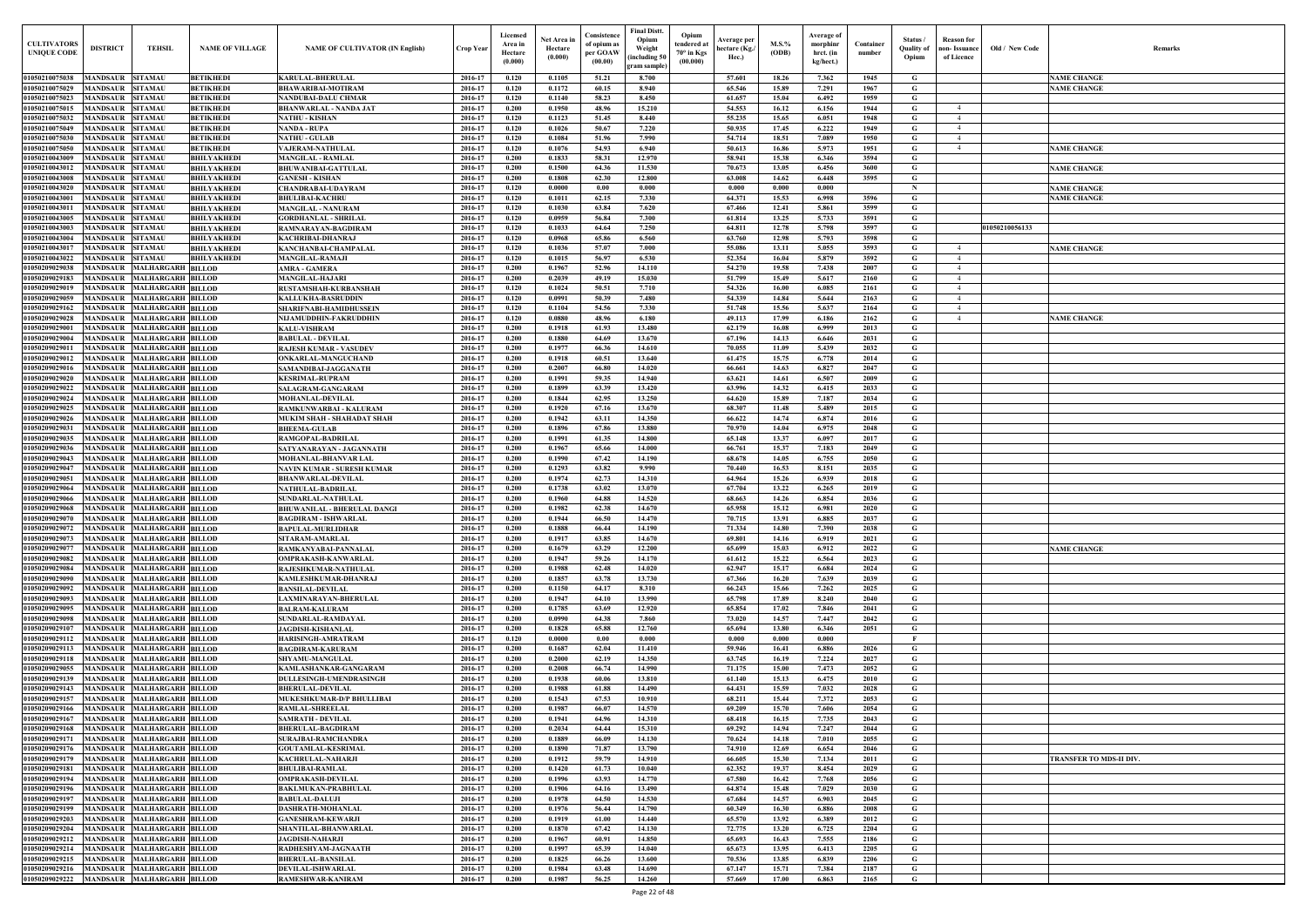| <b>CULTIVATORS</b><br><b>UNIQUE CODE</b> | <b>DISTRICT</b>                                    | <b>TEHSIL</b>                                        | <b>NAME OF VILLAGE</b>         | <b>NAME OF CULTIVATOR (IN English)</b>                        | Crop Year          | Licensed<br>Area in<br>Hectare<br>(0.000) | Net Area in<br>Hectare<br>(0.000) | Consistence<br>of opium as<br>per GOAW<br>(00.00) | <b>Final Distt.</b><br>Opium<br>Opium<br>tendered at<br>Weight<br>$70^\circ$ in Kgs<br>including 50)<br>(00.000)<br>gram sample) | Average per<br>hectare (Kg./<br>Hec.) | $M.S.\%$<br>(ODB) | Average of<br>morphinr<br>hrct. (in<br>kg/hect.) | Container<br>number | Status/<br><b>Ouality of</b><br>Opium | <b>Reason</b> for<br>non- Issuance<br>of Licence | Old / New Code | <b>Remark</b>          |
|------------------------------------------|----------------------------------------------------|------------------------------------------------------|--------------------------------|---------------------------------------------------------------|--------------------|-------------------------------------------|-----------------------------------|---------------------------------------------------|----------------------------------------------------------------------------------------------------------------------------------|---------------------------------------|-------------------|--------------------------------------------------|---------------------|---------------------------------------|--------------------------------------------------|----------------|------------------------|
| 01050209029023                           | MANDSAUR MALHARGARH BILLOD                         |                                                      |                                | <b>MANGILAL-HEERALAL</b>                                      | 2016-17            | 0.200                                     | 0.1828                            | 72.42                                             | 13.370                                                                                                                           | 75.667                                | 12.04             | 6.377                                            | 2210                | G                                     |                                                  |                |                        |
| 01050209029076                           | <b>MANDSAUR</b>                                    | <b>MALHARGARH BILLOD</b>                             |                                | <b>GULAM NABI - ABDUL RAHMAN</b>                              | 2016-17            | 0.200                                     | 0.1984                            | 59.35                                             | 14.850                                                                                                                           | 63.462                                | 17.52             | 7.783                                            | 2172                | G                                     |                                                  |                |                        |
| 01050209029227                           | <b>MANDSAUR</b>                                    | <b>MALHARGARH BILLOD</b>                             |                                | KARULAL S/O NANALAL D/P NANDRAM                               | 2016-17            | 0.200                                     | 0.1948                            | 62.76                                             | 14.590                                                                                                                           | 67.150                                | 14.98             | 7.041                                            | 2188                | G                                     |                                                  |                |                        |
| 01050209029091<br>01050209029057         | <b>MANDSAUR</b><br>MANDSAUR                        | <b>MALHARGARH BILLOD</b><br><b>MALHARGARH BILLOD</b> |                                | <b>SURESHCHAND-DHANRAJ</b><br><b>AMARNATH - JEET NATH</b>     | 2016-17<br>2016-17 | 0.200<br>0.200                            | 0.1847<br>0.2002                  | 60.55<br>60.06                                    | 13.770<br>14.880                                                                                                                 | 64.488<br>63.771                      | 15.99<br>11.66    | 7.218<br>5.205                                   | 2173<br>2174        | $\mathbf G$<br>G                      |                                                  |                |                        |
| 01050209029111                           | <b>MANDSAUR</b>                                    | <b>MALHARGARH BILLOD</b>                             |                                | PARASRAM-AMRATRAM                                             | 2016-17            | 0.200                                     | 0.1652                            | 61.50                                             | 12.680                                                                                                                           | 67.433                                | 14.29             | 6.746                                            | 2189                | G                                     |                                                  |                |                        |
| 01050209029097                           | <b>MANDSAUR</b>                                    | <b>MALHARGARH BILLOD</b>                             |                                | <b>RUPRAM-FAKIRCHAND</b>                                      | 2016-17            | 0.200                                     | 0.2066                            | 59.31                                             | 14.780                                                                                                                           | 60.614                                | 18.11             | 7.684                                            | 2175                | G                                     |                                                  |                | <b>NAME CORRECTION</b> |
| 01050209029121                           | <b>MANDSAUR</b>                                    | <b>MALHARGARH BILLOD</b>                             |                                | <b>RESHAMKUNWAR-JUJHARLAL</b>                                 | 2016-17            | 0.200                                     | 0.1978                            | 66.34                                             | 14.460                                                                                                                           | 69.282                                | 15.41             | 7.473                                            | 2207                | G                                     |                                                  |                |                        |
| 01050209029161<br>01050209029041         | MANDSAUR<br><b>MANDSAUR</b>                        | <b>MALHARGARH BILLOD</b><br><b>MALHARGARH BILLOD</b> |                                | PURALAL-NANURAM<br><b>KISNI-GABBA</b>                         | 2016-17<br>2016-17 | 0.200<br>0.120                            | 0.1012<br>0.1194                  | 55.60<br>59.90                                    | 7.540<br>8.980                                                                                                                   | 59.179<br>64.355                      | 17.05<br>15.98    | 7.063<br>7.199                                   | 2166<br>2176        | G<br>$\mathbf G$                      |                                                  |                |                        |
| 01050209029124                           | <b>MANDSAUR</b>                                    | <b>MALHARGARH BILLOD</b>                             |                                | LALITABAI-BANSILAL                                            | 2016-17            | 0.120                                     | 0.0695                            | 61.29                                             | 4.990                                                                                                                            | 62.863                                | 16.09             | 7.080                                            | 2177                | G                                     |                                                  |                |                        |
| 01050209029099                           | <b>MANDSAUR</b>                                    | <b>MALHARGARH BILLOD</b>                             |                                | <b>JAGDISH-HARLAL</b>                                         | 2016-17            | 0.120                                     | 0.1205                            | 64.15                                             | 8.990                                                                                                                            | 68.373                                | 17.90             | 8.567                                            | 2190                | G                                     |                                                  |                |                        |
| 01050209029165<br>01050209029013         | <b>MANDSAUR</b><br><b>MANDSAUR</b>                 | <b>MALHARGARH BILLOD</b><br><b>MALHARGARH BILLOD</b> |                                | <b>RAMESHWAR-HARLAL</b><br>RUKMANIBAI-MANGILAL                | 2016-17<br>2016-17 | 0.120<br>0.120                            | 0.1189<br>0.1164                  | 61.94<br>56.80                                    | 8.800<br>8.560                                                                                                                   | 65.492<br>59.673                      | 14.22<br>17.71    | 6.519<br>7.398                                   | 2191<br>2167        | G<br>G                                |                                                  |                | <b>NAME CHANGE</b>     |
| 01050209029065                           | <b>MANDSAUR</b>                                    | <b>MALHARGARH BILLOD</b>                             |                                | RAMDAYAL-BHERULAL                                             | 2016-17            | 0.120                                     | 0.0918                            | 67.20                                             | 6.740                                                                                                                            | 70.479                                | 14.20             | 7.006                                            | 2208                | $\mathbf G$                           |                                                  |                |                        |
| 0105020902907                            | <b>MANDSAUR</b>                                    | <b>MALHARGARH BILLOD</b>                             |                                | RATANLAL-CHAMPALAL                                            | 2016-17            | 0.120                                     | 0.0000                            | 0.00                                              | 0.000                                                                                                                            | 0.000                                 | 0.000             | 0.000                                            |                     | $\mathbf{F}$                          |                                                  |                |                        |
| 0105020902908<br>0105020902915           | MANDSAUR<br>MANDSAUR                               | <b>MALHARGARH BILLOD</b><br><b>MALHARGARH BILLOD</b> |                                | <b>SHARDABAI-RAMGOPAI</b><br>SAMRATHMAL - RAJMAI              | 2016-17<br>2016-17 | 0.120<br>0.120                            | 0.1200<br>0.1120                  | 61.28<br>61.67                                    | 8.720<br>8.250                                                                                                                   | 63.616<br>64.892                      | 17.67<br>16.26    | 7.868<br>7.386                                   | 2178<br>2179        | G<br>G                                |                                                  |                |                        |
| 0105020902922                            | MANDSAUR                                           | <b>MALHARGARH BILLOD</b>                             |                                | RAMESHVAR-PRABHULAL                                           | 2016-17            | 0.120                                     | 0.1000                            | 63.72                                             | 7.460                                                                                                                            | 67.910                                | 13.76             | 6.541                                            | 2192                | G                                     |                                                  |                |                        |
| 0105020902901                            | MANDSAUR                                           | <b>MALHARGARH BILLOD</b>                             |                                | RAMESHCHANDRA-SHANKARLAL                                      | 2016-17            | 0.120                                     | 0.1171                            | 64.18                                             | 8.610                                                                                                                            | 67.412                                | 14.44             | 6.814                                            | 2193                | G                                     |                                                  |                |                        |
| 01050209029069                           | MANDSAUR                                           | <b>MALHARGARH BILLOD</b>                             |                                | <b>DILIPKUMAR-SAMANDBAI</b>                                   | 2016-17            | 0.120                                     | 0.1176                            | 63.05                                             | 9.300                                                                                                                            | 71.232                                | 17.19             | 8.571                                            | 2194                | G                                     |                                                  |                |                        |
| 01050209029104<br>01050209029006         | MANDSAUR MALHARGARH BILLOD<br>MANDSAUR             | <b>MALHARGARH BILLOD</b>                             |                                | PARVATIBAI-RAMCHANDRA<br>SHANTIBAI-RAMLAL                     | 2016-17<br>2016-17 | 0.120<br>0.120                            | 0.1161<br>0.1156                  | 56.46<br>62.58                                    | 8.700<br>8.550                                                                                                                   | 60.439<br>66.124                      | 17.11<br>14.89    | 7.239<br>6.892                                   | 2168<br>2195        | G<br>G                                |                                                  |                |                        |
| 01050209029021                           | MANDSAUR MALHARGARH BILLOD                         |                                                      |                                | <b>JAMANABAI-RAMLAL</b>                                       | 2016-17            | 0.120                                     | 0.1117                            | 67.97                                             | 8.530                                                                                                                            | 74.153                                | 13.71             | 7.116                                            | 2209                | G                                     |                                                  |                | <b>NAME CHANGE</b>     |
| 01050209029030                           | <b>MANDSAUR</b>                                    | <b>MALHARGARH BILLOD</b>                             |                                | <b>KACHARIBAI - PANNALAL</b>                                  | 2016-17            | 0.120                                     | 0.1204                            | 63.62                                             | 8.980                                                                                                                            | 67.790                                | 15.83             | 7.511                                            | 2196                | G                                     |                                                  |                |                        |
| 01050209029039<br>01050209029083         | MANDSAUR MALHARGARH BILLOD<br><b>MANDSAUR</b>      | <b>MALHARGARH BILLOD</b>                             |                                | SANTOSHKUMAR-BALCHAND<br>RAMESHCHAND-NATHULAL                 | 2016-17<br>2016-17 | 0.120<br>0.120                            | 0.1104<br>0.1102                  | 57.58<br>57.58                                    | 7.890<br>7.780                                                                                                                   | 58.786<br>58.076                      | 18.11<br>15.32    | 7.452<br>6.228                                   | 2180<br>2169        | G<br>G                                |                                                  |                |                        |
| 01050209029160                           | MANDSAUR                                           | <b>MALHARGARH BILLOD</b>                             |                                | PRABHULAL-NANURAM                                             | 2016-17            | 0.120                                     | 0.1038                            | 60.67                                             | 7.370                                                                                                                            | 61.541                                | 14.55             | 6.268                                            | 2181                | G                                     |                                                  |                |                        |
| 01050209029206                           | <b>MANDSAUR</b>                                    | <b>MALHARGARH BILLOD</b>                             |                                | <b>BABULAL-PRABHULAI</b>                                      | 2016-17            | 0.120                                     | 0.1180                            | 56.62                                             | 8.510                                                                                                                            | 58.330                                | 16.97             | 6.929                                            | 2170                | G                                     |                                                  |                |                        |
| 01050209029130                           | <b>MANDSAUR</b>                                    | <b>MALHARGARH BILLOD</b>                             |                                | <b>BABULAL-GANGARAM</b>                                       | 2016-17            | 0.120                                     | 0.1080                            | 63.81                                             | 8.010                                                                                                                            | 67.611                                | 14.81             | 7.009                                            | 2197                | G                                     |                                                  |                |                        |
| 01050209029145<br>01050209029106         | <b>MANDSAUR</b><br>MANDSAUR                        | <b>MALHARGARH BILLOD</b><br><b>MALHARGARH BILLOD</b> |                                | ONKARLAL-LUXMAN<br><b>BHANU-HIRALAL</b>                       | 2016-17<br>2016-17 | 0.120<br>0.120                            | 0.1184<br>0.0996                  | 60.14<br>63.14                                    | 8.770<br>7.460                                                                                                                   | 63.640<br>67.560                      | 15.88<br>17.29    | 7.074<br>8.177                                   | 2182<br>2198        | G<br>G                                |                                                  |                |                        |
| 01050209029128                           | MANDSAUR                                           | <b>MALHARGARH BILLOD</b>                             |                                | <b>NIZAMO- SADAB SHAH</b>                                     | 2016-17            | 0.120                                     | 0.1104                            | 66.53                                             | 7.900                                                                                                                            | 68.007                                | 14.64             | 6.970                                            | 2199                | G                                     |                                                  |                | <b>NAME CORRECTION</b> |
| 01050209029155                           | <b>MANDSAUR</b>                                    | <b>MALHARGARH BILLOD</b>                             |                                | <b>BAHADURSHA-MEHMUBSHA</b>                                   | 2016-17            | 0.120                                     | 0.1197                            | 60.98                                             | 8.860                                                                                                                            | 64.477                                | 15.71             | 7.091                                            | 2183                | G                                     |                                                  |                |                        |
| 01050209029184<br>01050209029178         | <b>MANDSAUR</b><br><b>MANDSAUR</b>                 | <b>MALHARGARH BILLOD</b><br><b>MALHARGARH BILLOD</b> |                                | <b>MANGILAL-AMRATRAM</b><br><b>LAXMAN-UDAYRAM</b>             | 2016-17<br>2016-17 | 0.120<br>0.120                            | 0.1125<br>0.0000                  | 57.71<br>0.00                                     | 7.980<br>0.000                                                                                                                   | 58.480<br>0.000                       | 15.87<br>0.000    | 6.496<br>0.000                                   | 2171                | $\mathbf G$<br>$\mathbf{F}$           |                                                  |                |                        |
| 01050209029042                           | <b>MANDSAUR</b>                                    | <b>MALHARGARH BILLOD</b>                             |                                | <b>GEETABAI - BAGADIRAM</b>                                   | 2016-17            | 0.120                                     | 0.0949                            | 62.27                                             | 6.380                                                                                                                            | 59.799                                | 16.09             | 6.736                                            | 2200                | G                                     |                                                  |                |                        |
| 01050209029116                           | MANDSAUR                                           | <b>MALHARGARH BILLOD</b>                             |                                | PRAKASHCHAND-LAXMAN                                           | 2016-17            | 0.120                                     | 0.1125                            | 64.00                                             | 8.320                                                                                                                            | 67.617                                | 15.00             | 7.100                                            | 2201                | G                                     |                                                  |                |                        |
| 01050209029125<br>01050209029151         | <b>MANDSAUR</b>                                    | <b>MALHARGARH BILLOD</b><br><b>MALHARGARH BILLOD</b> |                                | <b>MADANLAL-KACHRULAL</b><br><b>BHERU-NAHAR JI</b>            | 2016-17            | 0.120<br>0.120                            | 0.1160                            | 65.94<br>60.82                                    | 8.520<br>6.540                                                                                                                   | 69.189                                | 11.98             | 5.802<br>6.956                                   | 2202                | G<br>$\mathbf G$                      |                                                  |                |                        |
| 01050209029231                           | <b>MANDSAUR</b><br><b>MANDSAUR</b>                 | MALHARGARH BILLOD                                    |                                | <b>BHAGWATIBAI-MATHURALAL</b>                                 | 2016-17<br>2016-17 | 0.120                                     | 0.0947<br>0.1076                  | 68.48                                             | 7.700                                                                                                                            | 60.000<br>70.009                      | 16.56<br>11.90    | 5.832                                            | 2184<br>2203        | $\mathbf G$                           |                                                  |                |                        |
| 01050209029056                           | MANDSAUR                                           | <b>MALHARGARH BILLOD</b>                             |                                | RAMESHCHANDRA-SUKHA                                           | 2016-17            | 0.120                                     | 0.1087                            | 59.43                                             | 8.240                                                                                                                            | 64.360                                | 13.90             | 6.262                                            | 2185                | G                                     |                                                  |                | <b>NAME CHANGE</b>     |
| 01050210048003                           | MANDSAUR                                           | <b>SITAMAU</b>                                       | <b>BOLIYA</b>                  | ONKARLAL - NATHULAI                                           | 2016-17            | 0.200                                     | 0.1985                            | 63.12                                             | 15.520                                                                                                                           | 70.503                                | 14.31             | 7.062                                            | 1815                | G                                     |                                                  |                |                        |
| 01050210048004<br>01050210048008         | <b>MANDSAUR</b><br>MANDSAUR SITAMAU                | <b>SITAMAU</b>                                       | <b>BOLIYA</b><br><b>BOLIYA</b> | <b>RAKESH - GOPAL</b><br><b>KACHARU - GANESH</b>              | 2016-17<br>2016-17 | 0.200<br>0.200                            | 0.1869<br>0.1980                  | 61.52<br>59.57                                    | 13.510<br>14.690                                                                                                                 | 63.525<br>63.136                      | 14.30<br>13.11    | 6.359<br>5.794                                   | 1816<br>1808        | G<br>G                                |                                                  |                |                        |
| 01050210048009                           | MANDSAUR SITAMAU                                   |                                                      | <b>BOLIYA</b>                  | <b>ONKARLAL-PARTHA</b>                                        | 2016-17            | 0.200                                     | 0.2016                            | 66.59                                             | 14.590                                                                                                                           | 68.844                                | 14.13             | 6.810                                            | 1865                | G                                     |                                                  |                |                        |
| 01050210048010                           | <b>MANDSAUR SITAMAU</b>                            |                                                      | <b>BOLIYA</b>                  | <b>KASTURIBAI - BHERA</b>                                     | 2016-17            | 0.200                                     | 0.2003                            | 63.50                                             | 14.400                                                                                                                           | 65.217                                | 15.35             | 7.008                                            | 1817                | G                                     |                                                  |                |                        |
| 01050210048017<br>01050210048023         | <b>MANDSAUR SITAMAU</b><br><b>MANDSAUR SITAMAU</b> |                                                      | <b>BOLIYA</b><br><b>BOLIYA</b> | <b>BAGADIRAM - SEVA</b><br><b>KACHARU - NANURAM</b>           | 2016-17<br>2016-17 | 0.200<br>0.200                            | 0.2028<br>0.1938                  | 65.00<br>65.94                                    | 15.060<br>13.710                                                                                                                 | 68.954<br>66.640                      | 16.22<br>13.97    | 7.829<br>6.517                                   | 1818<br>1849        | G<br>$\mathbf G$                      |                                                  |                |                        |
| 01050210048025                           | <b>MANDSAUR SITAMAU</b>                            |                                                      | <b>BOLIYA</b>                  | SATYANARAYAN - RAMLAXMAN                                      | 2016-17            | 0.120                                     | 0.1008                            | 64.78                                             | 7.400                                                                                                                            | 67.936                                | 13.86             | 6.591                                            | 1864                | G                                     |                                                  |                |                        |
| 01050210048027                           | <b>MANDSAUR SITAMAU</b>                            |                                                      | <b>BOLIYA</b>                  | <b>HIRALAL - RAMA</b>                                         | 2016-17            | 0.200                                     | 0.1874                            | 64.60                                             | 13.640                                                                                                                           | 67.171                                | 13.28             | 6.244                                            | 1850                | G                                     |                                                  |                |                        |
| 01050210048039                           | <b>MANDSAUR</b>                                    | <b>SITAMAU</b>                                       | <b>BOLIYA</b>                  | KAILASHKUNWAK W/U HUKAMSINGH SISTEK<br><b>ALTICIMALE</b>      | 2016-17            | 0.200                                     | 0.1925                            | 62.17                                             | 13.950                                                                                                                           | 64.363                                | 15.35             | 6.916                                            | 1819                | $\mathbf G$                           |                                                  |                |                        |
| 01050210048040<br>01050210048049         | <b>MANDSAUR SITAMAU</b><br><b>MANDSAUR</b>         | <b>SITAMAU</b>                                       | <b>BOLIYA</b><br><b>BOLIYA</b> | DHAPUBAI- BHERULAL D.P. NANDUBAI<br><b>MANGILAL - NANURAM</b> | 2016-17<br>2016-17 | 0.200<br>0.200                            | 0.2015<br>0.1996                  | 65.42<br>66.82                                    | 15.100<br>14.020                                                                                                                 | 70.034<br>67.049                      | 14.31<br>13.41    | 7.015<br>6.294                                   | 1820<br>1851        | G<br>$\mathbf G$                      |                                                  |                | <b>NAME CHANGE</b>     |
| 01050210048051                           | <b>MANDSAUR</b>                                    | <b>SITAMAU</b>                                       | <b>BOLIYA</b>                  | <b>KARULAL-MOTILAL</b>                                        | 2016-17            | 0.200                                     | 0.1800                            | 66.96                                             | 13.220                                                                                                                           | 70.255                                | 13.43             | 6.605                                            | 1852                | $\mathbf G$                           |                                                  |                |                        |
| 01050210048052                           | <b>MANDSAUR</b>                                    | <b>SITAMAU</b>                                       | <b>BOLIYA</b>                  | <b>GOPAL - NANURAM</b>                                        | 2016-17            | 0.200                                     | 0.2026                            | 61.71                                             | 14.390                                                                                                                           | 62.615                                | 14.65             | 6.421                                            | 1809                | G                                     |                                                  |                |                        |
| 01050210048053<br>01050210048054         | <b>MANDSAUR</b><br><b>MANDSAUR</b>                 | <b>SITAMAU</b><br><b>SITAMAU</b>                     | <b>BOLIYA</b><br><b>BOLIYA</b> | <b>GOPAL - NARAYAN</b><br><b>RAMLAL - DEVAJI</b>              | 2016-17<br>2016-17 | 0.200<br>0.120                            | 0.1725<br>0.1209                  | 64.83<br>63.03                                    | 13.390<br>9.010                                                                                                                  | 71.889<br>67.105                      | 15.24<br>14.42    | 7.669<br>6.773                                   | 1821<br>1844        | G<br>G                                |                                                  |                |                        |
| 01050210048056                           | MANDSAUR                                           | <b>SITAMAU</b>                                       | <b>BOLIYA</b>                  | <b>BHAGWANLAL - AMARLAL</b>                                   | 2016-17            | 0.200                                     | 0.1909                            | 64.34                                             | 14.440                                                                                                                           | 69.523                                | 14.45             | 7.033                                            | 1822                | G                                     |                                                  |                |                        |
| 01050210048057                           | <b>MANDSAUR SITAMAU</b>                            |                                                      | <b>BOLIYA</b>                  | <b>KHEEMA - HIRA</b>                                          | 2016-17            | 0.200                                     | 0.1992                            | 62.94                                             | 14.070                                                                                                                           | 63.509                                | 14.57             | 6.477                                            | 1823                | $\mathbf{G}$                          |                                                  |                |                        |
| 01050210048062                           | <b>MANDSAUR</b>                                    | <b>SITAMAU</b>                                       | <b>BOLIYA</b>                  | <b>JAMNABAI - BHANWARLAL</b>                                  | 2016-17            | 0.200                                     | 0.1892                            | 64.99                                             | 13.470                                                                                                                           | 66.099                                | 13.51             | 6.251                                            | 1824                | G                                     |                                                  |                |                        |
| 01050210048077<br>01050210048084         | <b>MANDSAUR</b><br><b>MANDSAUR</b>                 | <b>SITAMAU</b><br><b>SITAMAU</b>                     | <b>BOLIYA</b><br><b>BOLIYA</b> | MANOHARLAL - PANNALAL BRAHAMAN<br><b>MAGNILAL - KARU</b>      | 2016-17<br>2016-17 | 0.200<br>0.200                            | 0.2018<br>0.2018                  | 63.34<br>67.14                                    | 14.440<br>14.580                                                                                                                 | 64.747<br>69.296                      | 12.72<br>13.94    | 5.765<br>6.762                                   | 1810<br>1853        | G<br>G                                |                                                  |                |                        |
| 01050210048087                           | <b>MANDSAUR</b>                                    | <b>SITAMAU</b>                                       | <b>BOLIYA</b>                  | <b>MOHANLAL - HIRALAL</b>                                     | 2016-17            | 0.200                                     | 0.1913                            | 62.08                                             | 14.330                                                                                                                           | 66.434                                | 13.92             | 6.473                                            | 1825                | $\mathbf G$                           |                                                  |                |                        |
| 01050210048088                           | <b>MANDSAUR</b>                                    | <b>SITAMAU</b>                                       | <b>BOLIYA</b>                  | <b>KACHARULAL -NAHAR</b>                                      | 2016-17            | 0.200                                     | 0.1950                            | 64.93                                             | 14.060                                                                                                                           | 66.882                                | 16.23             | 7.598                                            | 1854                | $\mathbf G$                           |                                                  |                |                        |
| 01050210048089<br>01050210048090         | <b>MANDSAUR</b><br>MANDSAUR                        | <b>SITAMAU</b><br><b>SITAMAU</b>                     | <b>BOLIYA</b><br><b>BOLIYA</b> | RANGLAL - KACHARULAL<br><b>KARULAL - KACHARULAL</b>           | 2016-17<br>2016-17 | 0.200<br>0.200                            | 0.1970<br>0.1969                  | 64.41<br>65.32                                    | 14.370<br>14.410                                                                                                                 | 67.116<br>68.293                      | 12.96<br>13.35    | 6.089<br>6.382                                   | 1826<br>1827        | $\mathbf G$<br>G                      |                                                  |                |                        |
| 0105021004809                            | MANDSAUR                                           | <b>SITAMAU</b>                                       | <b>BOLIYA</b>                  | <b>MANGILAL - KANWARLAL</b>                                   | 2016-17            | 0.200                                     | 0.1980                            | 68.78                                             | 14.930                                                                                                                           | 74.090                                | 13.07             | 6.778                                            | 1866                | G                                     |                                                  |                |                        |
| 01050210048097                           | <b>MANDSAUR</b>                                    | <b>SITAMAU</b>                                       | <b>BOLIYA</b>                  | <b>NARSINGHLAL - KACHARULAL</b>                               | 2016-17            | 0.200                                     | 0.2002                            | 63.47                                             | 14.420                                                                                                                           | 65.309                                | 15.53             | 7.100                                            | 1828                | G                                     |                                                  |                |                        |
| 01050210048035<br>01050210048074         | <b>MANDSAUR SITAMAU</b><br><b>MANDSAUR</b>         | <b>SITAMAU</b>                                       | <b>BOLIYA</b>                  | <b>BAPULAL-KISHANLAL</b>                                      | 2016-17<br>2016-17 | 0.200<br>0.200                            | 0.2033<br>0.2039                  | 62.20<br>60.95                                    | 14.020<br>15.090                                                                                                                 | 61.278<br>64.438                      | 13.75<br>15.50    | 5.898<br>6.992                                   | 1811<br>1829        | $\mathbf G$<br>G                      |                                                  |                |                        |
| 01050210048022                           | <b>MANDSAUR SITAMAU</b>                            |                                                      | <b>BOLIYA</b><br><b>BOLIYA</b> | <b>KHEEMA - PARTHA</b><br><b>NANURAM - RAMA</b>               | 2016-17            | 0.200                                     | 0.1968                            | 66.27                                             | 14.620                                                                                                                           | 70.330                                | 14.68             | 7.227                                            | 1855                | G                                     |                                                  |                |                        |
| 01050210048101                           | MANDSAUR SITAMAU                                   |                                                      | <b>BOLIYA</b>                  | <b>RAMESHWAR-BHERULAL</b>                                     | 2016-17            | 0.200                                     | 0.1980                            | 61.94                                             | 14.740                                                                                                                           | 65.873                                | 14.16             | 6.529                                            | 1830                | G                                     |                                                  |                |                        |
| 01050210048076                           | MANDSAUR SITAMAU                                   |                                                      | <b>BOLIYA</b>                  | <b>GEETABAI - RAMESHWAR</b>                                   | 2016-17            | 0.200                                     | 0.2007                            | 63.46                                             | 14.410                                                                                                                           | 65.092                                | 13.77             | 6.274                                            | 1831                | G                                     |                                                  |                |                        |
| 01050210048065<br>01050210048081         | <b>MANDSAUR SITAMAU</b><br>MANDSAUR SITAMAU        |                                                      | <b>BOLIYA</b><br><b>BOLIYA</b> | RAMESHWAR - KANIRAM<br><b>DEVILAL - JAYSINGH</b>              | 2016-17<br>2016-17 | 0.200<br>0.200                            | 0.2018<br>0.1960                  | 62.99<br>64.10                                    | 14.420<br>14.130                                                                                                                 | 64.301<br>66.015                      | 15.16<br>14.06    | 6.824<br>6.497                                   | 1832<br>1833        | G<br>$\mathbf G$                      |                                                  |                |                        |
| 01050210048033                           | <b>MANDSAUR</b>                                    | <b>SITAMAU</b>                                       | <b>BOLIYA</b>                  | <b>GANGARAM - HIRA</b>                                        | 2016-17            | 0.200                                     | 0.2020                            | 64.00                                             | 14.660                                                                                                                           | 66.351                                | 13.27             | 6.164                                            | 1834                | $\mathbf G$                           |                                                  |                |                        |
| 01050210048046                           | MANDSAUR SITAMAU                                   |                                                      | <b>BOLIYA</b>                  | <b>AMARU - HIRA</b>                                           | 2016-17            | 0.200                                     | 0.2000                            | 64.64                                             | 14.170                                                                                                                           | 65.425                                | 13.17             | 6.032                                            | 1835                | G                                     |                                                  |                |                        |
| 01050210048079<br>01050210048067         | <b>MANDSAUR</b><br><b>MANDSAUR SITAMAU</b>         | <b>SITAMAU</b>                                       | <b>BOLIYA</b>                  | <b>JUJHARLAL - BHERA</b>                                      | 2016-17<br>2016-17 | 0.200<br>0.120                            | 0.1671<br>0.1066                  | 66.49<br>62.37                                    | 12.880<br>7.930                                                                                                                  | 73.213<br>66.285                      | 14.47             | 7.416                                            | 1856<br>1845        | $\mathbf G$<br>G                      |                                                  |                | <b>NAME CORRECTION</b> |
| 01050210048083                           | MANDSAUR SITAMAU                                   |                                                      | <b>BOLIYA</b><br><b>BOLIYA</b> | <b>KANIRAM - MAGAN</b><br><b>NAHAR - BHUWAN</b>               | 2016-17            | 0.200                                     | 0.1700                            | 64.41                                             | 13.490                                                                                                                           | 73.017                                | 16.77<br>13.79    | 7.781<br>7.048                                   | 1836                | $\mathbf{G}$                          |                                                  |                |                        |
|                                          |                                                    |                                                      |                                |                                                               |                    |                                           |                                   |                                                   |                                                                                                                                  |                                       |                   |                                                  |                     |                                       |                                                  |                |                        |

| Old / New Code | Remarks                |
|----------------|------------------------|
|                |                        |
|                |                        |
|                | <b>NAME CORRECTION</b> |
|                |                        |
|                |                        |
|                | <b>NAME CHANGE</b>     |
|                |                        |
|                |                        |
|                |                        |
|                | <b>NAME CHANGE</b>     |
|                |                        |
|                |                        |
|                |                        |
|                | <b>NAME CORRECTION</b> |
|                |                        |
|                |                        |
|                |                        |
|                | <b>NAME CHANGE</b>     |
|                |                        |
|                |                        |
|                |                        |
|                | <b>NAME CHANGE</b>     |
|                |                        |
|                |                        |
|                |                        |
|                |                        |
|                |                        |
|                |                        |
|                |                        |
|                |                        |
|                |                        |
|                |                        |
|                | <b>NAME CORRECTION</b> |
|                |                        |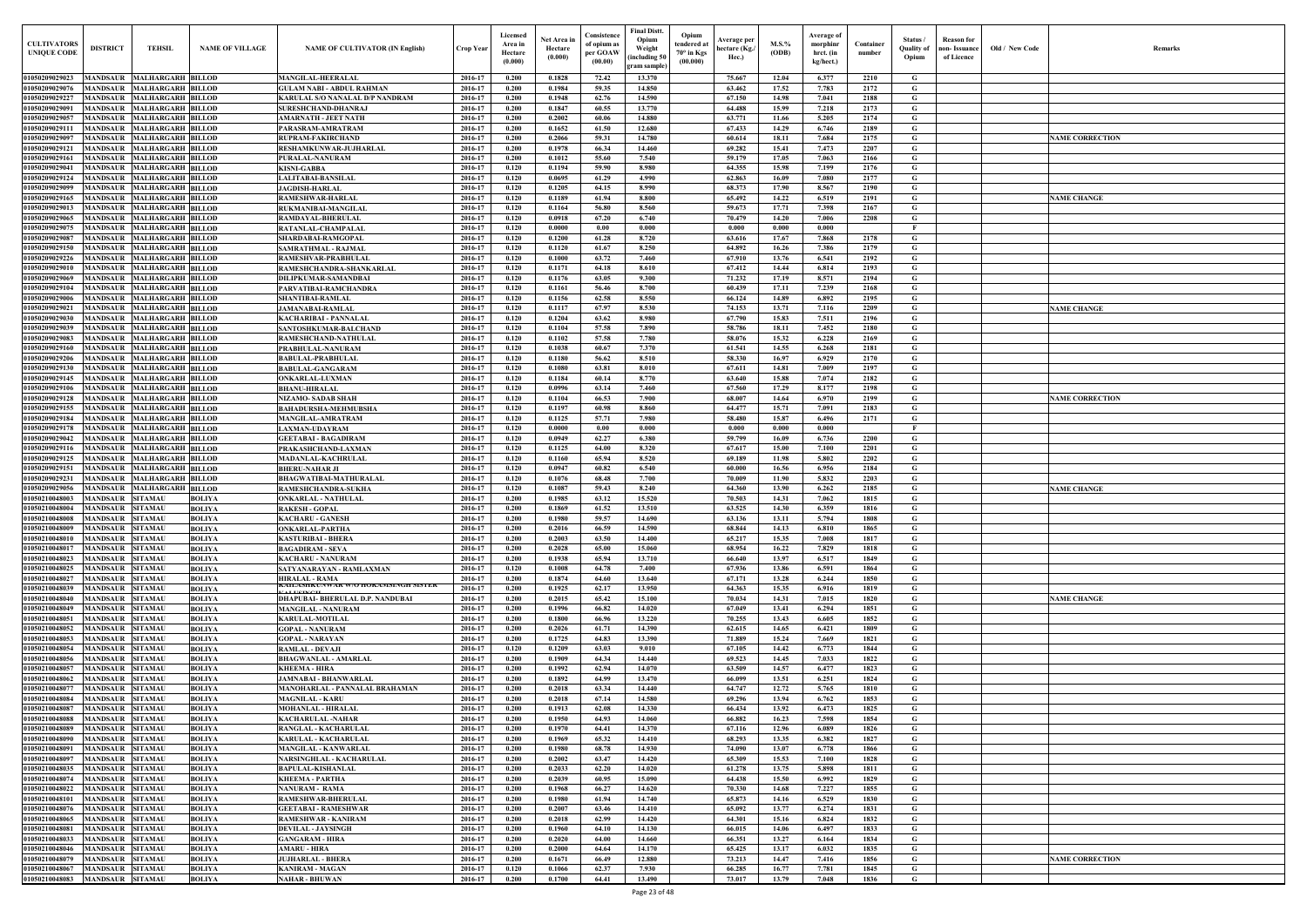| Old / New Code | Remarks                                  |
|----------------|------------------------------------------|
|                |                                          |
|                |                                          |
|                |                                          |
|                |                                          |
|                |                                          |
|                | TRANSFER TO PAYAKHEDI                    |
|                |                                          |
|                |                                          |
|                |                                          |
|                |                                          |
|                |                                          |
|                |                                          |
|                |                                          |
|                |                                          |
|                |                                          |
|                |                                          |
|                |                                          |
|                |                                          |
|                |                                          |
|                |                                          |
|                |                                          |
|                |                                          |
|                | <b>NAME CHANGE</b><br><b>NAME CHANGE</b> |
|                |                                          |
|                | <b>NAME CHANGE</b>                       |
|                |                                          |
|                |                                          |
|                |                                          |
|                |                                          |
|                |                                          |
|                |                                          |
|                |                                          |
|                |                                          |
|                |                                          |
|                |                                          |
|                |                                          |
|                |                                          |
|                |                                          |
|                |                                          |
|                |                                          |
|                |                                          |
|                |                                          |
|                |                                          |
|                |                                          |
|                |                                          |
|                |                                          |
|                |                                          |
|                |                                          |
|                |                                          |
|                |                                          |
| 01050209016158 |                                          |
|                |                                          |
|                |                                          |
|                |                                          |
|                |                                          |
|                |                                          |
|                |                                          |
|                |                                          |
|                |                                          |
|                |                                          |
|                | <b>NAME CHANGE</b>                       |
|                |                                          |
|                |                                          |
|                |                                          |
|                |                                          |
|                | <b>NAME CHANGE</b>                       |
|                |                                          |
| 01050210056130 |                                          |
|                | <b>TRANSFER TO MDS-II</b>                |
| 01050210056128 |                                          |
|                |                                          |
|                |                                          |
|                | <b>NAME CORRECTION</b>                   |
|                |                                          |
| 01050210050032 |                                          |
|                | <b>NAME CHANGE</b>                       |
|                |                                          |

| <b>CULTIVATORS</b><br><b>UNIQUE CODE</b> | <b>DISTRICT</b><br><b>TEHSIL</b>                                       | <b>NAME OF VILLAGE</b>                              | <b>NAME OF CULTIVATOR (IN English)</b>                                   | <b>Crop Year</b>   | Licensed<br>Area in<br>Hectare<br>(0.000) | Net Area in<br>Hectare<br>(0.000) | Consistence<br>of opium as<br>per GOAW<br>(00.00) | <b>Final Distt.</b><br>Opium<br>Weight<br>including 50 | Opium<br>tendered at<br>$70^{\circ}$ in Kgs<br>(00.000) | Average per<br>hectare (Kg./<br>Hec.) | M.S.%<br>(ODB) | Average of<br>morphinr<br>hrct. (in<br>kg/hect.) | Container<br>number | Status /<br><b>Quality of</b><br>Opium | Reason for<br>non- Issuance  <br>of Licence | Old / New Code | <b>Remark</b>          |
|------------------------------------------|------------------------------------------------------------------------|-----------------------------------------------------|--------------------------------------------------------------------------|--------------------|-------------------------------------------|-----------------------------------|---------------------------------------------------|--------------------------------------------------------|---------------------------------------------------------|---------------------------------------|----------------|--------------------------------------------------|---------------------|----------------------------------------|---------------------------------------------|----------------|------------------------|
| 01050210048094                           | MANDSAUR<br><b>SITAMAU</b>                                             | <b>BOLIYA</b>                                       | <b>MANOHARLAL - BHANWARLAL</b>                                           | 2016-17            | 0.200                                     | 0.2016                            | 66.90                                             | gram sample)<br>15.700                                 |                                                         | 74.429                                | 14.83          | 7.726                                            | 1867                | G                                      |                                             |                |                        |
| 01050210048107                           | <b>SITAMAU</b><br>MANDSAUR                                             | <b>BOLIYA</b>                                       | <b>MANSINGH - MANOHARLAL</b>                                             | 2016-17            | 0.200                                     | 0.1994                            | 68.61                                             | 15.020                                                 |                                                         | 73.831                                | 14.20          | 7.339                                            | 1872                | G                                      |                                             |                |                        |
| 01050210048044                           | <b>MANDSAUR SITAMAU</b>                                                | <b>BOLIYA</b>                                       | <b>JAYSINGH - NANURAM</b>                                                | 2016-17            | 0.200                                     | 0.2000                            | 65.34                                             | 14.260                                                 |                                                         | 66.555                                | 13.35          | 6.219                                            | 1837                | G                                      |                                             |                |                        |
| 01050210048096                           | MANDSAUR<br><b>SITAMAU</b>                                             | <b>BOLIYA</b>                                       | <b>MOHANLAL - RAMLAL</b>                                                 | 2016-17            | 0.200                                     | 0.1980                            | 61.82                                             | 14.700                                                 |                                                         | 65.565                                | 14.70          | 6.747                                            | 1812                | G                                      |                                             |                |                        |
| 01050210048095<br>01050210048108         | <b>MANDSAUR SITAMAU</b><br>MANDSAUR<br><b>SITAMAU</b>                  | <b>BOLIYA</b><br><b>BOLIYA</b>                      | <b>JUJHARLAL - NATHULAL</b><br><b>RUKMANBAI-BAPULAL</b>                  | 2016-17<br>2016-17 | 0.200<br>0.200                            | 0.1960<br>0.1956                  | 63.25<br>64.39                                    | 14.560<br>14.410                                       |                                                         | 67.122<br>67.765                      | 13.63<br>13.79 | 6.404<br>6.542                                   | 1838<br>1839        | G<br>G                                 |                                             |                |                        |
| 01050210048105                           | <b>MANDSAUR SITAMAU</b>                                                | <b>BOLIYA</b>                                       | SAMANDBAI-UDAYRAM                                                        | 2016-17            | 0.200                                     | 0.2016                            | 67.46                                             | 14.570                                                 |                                                         | 69.647                                | 13.49          | 6.577                                            | 1868                | G                                      |                                             |                | TRANSFER TO PAYAKHEDI  |
| 01050210048047                           | MANDSAUR<br><b>SITAMAU</b>                                             | <b>BOLIYA</b>                                       | SHANTIBAI - MANGILAL                                                     | 2016-17            | 0.200                                     | 0.1862                            | 63.01                                             | 13.710                                                 |                                                         | 66.278                                | 13.41          | 6.222                                            | 1813                | G                                      |                                             |                |                        |
| 01050210048066                           | <b>SITAMAU</b><br>MANDSAUR                                             | <b>BOLIYA</b>                                       | VARDA - RATANLAL                                                         | 2016-17            | 0.200                                     | 0.2001                            | 66.41                                             | 14.210                                                 |                                                         | 67.371                                | 13.15          | 6.202                                            | 1857                | G                                      |                                             |                |                        |
| 01050210048069                           | <b>MANDSAUR</b><br><b>SITAMAU</b>                                      | <b>BOLIYA</b>                                       | KISHANLAL - JAYSINGH                                                     | 2016-17            | 0.120                                     | 0.1195                            | 65.21                                             | 8.410                                                  |                                                         | 65.564                                | 14.00          | 6.425                                            | 1858                | G                                      |                                             |                |                        |
| 01050210048005                           | <b>MANDSAUR</b><br><b>SITAMAU</b>                                      | <b>BOLIYA</b>                                       | <b>KISHAN - MEGHA</b>                                                    | 2016-17            | 0.120                                     | 0.1115<br>0.0808                  | 71.14                                             | 7.990                                                  |                                                         | 72.825                                | 13.38          | 6.821                                            | 1859                | G                                      |                                             |                |                        |
| 01050210048013<br>01050210048002         | <b>MANDSAUR</b><br><b>SITAMAU</b><br><b>MANDSAUR</b><br><b>SITAMAU</b> | <b>BOLIYA</b><br><b>BOLIYA</b>                      | <b>MANGILAL - RAMA</b><br><b>KALURAM - NATHULAL</b>                      | 2016-17<br>2016-17 | 0.120<br>0.120                            | 0.1168                            | 64.86<br>63.06                                    | 6.060<br>8.930                                         |                                                         | 69.492<br>68.878                      | 13.09<br>13.32 | 6.368<br>6.422                                   | 1860<br>1840        | G<br>G                                 |                                             |                |                        |
| 01050210048006                           | MANDSAUR<br><b>SITAMAU</b>                                             | <b>BOLIYA</b>                                       | <b>GORDHANLAL - KANIRAM</b>                                              | 2016-17            | 0.120                                     | 0.1170                            | 66.18                                             | 8.790                                                  |                                                         | 71.025                                | 12.50          | 6.215                                            | 1869                | G                                      |                                             |                |                        |
| 01050210048011                           | <b>SITAMAU</b><br>MANDSAUR                                             | <b>BOLIYA</b>                                       | <b>BAGADIRAM - RUGHNATH</b>                                              | 2016-17            | 0.120                                     | 0.1096                            | 66.45                                             | 7.940                                                  |                                                         | 68.768                                | 13.36          | 6.431                                            | 1861                | G                                      |                                             |                |                        |
| 01050210048029                           | <b>SITAMAU</b><br>MANDSAUR                                             | <b>BOLIYA</b>                                       | <b>RAMA - BABARU</b>                                                     | 2016-17            | 0.120                                     | 0.0945                            | 59.45                                             | 7.360                                                  |                                                         | 66.148                                | 12.90          | 5.973                                            | 1841                | $\mathbf G$                            |                                             |                |                        |
| 01050210048048                           | <b>MANDSAUR</b><br><b>SITAMAU</b>                                      | <b>BOLIYA</b>                                       | <b>BHUWAN - KESHURAM</b>                                                 | 2016-17            | 0.120                                     | 0.0967                            | 68.42                                             | 6.980                                                  |                                                         | 70.548                                | 13.46          | 6.647                                            | 1870                | G                                      |                                             |                |                        |
| 01050210048058<br>01050210048078         | <b>MANDSAUR</b><br><b>SITAMAU</b><br><b>MANDSAUR</b><br><b>SITAMAU</b> | <b>BOLIYA</b><br><b>BOLIYA</b>                      | <b>MEHARBANSINGH - KALUSINGH</b><br><b>BHANWARLAL - NATHULAL</b>         | 2016-17<br>2016-17 | 0.120<br>0.120                            | 0.1135<br>0.1188                  | 63.78<br>66.18                                    | 8.940<br>8.170                                         |                                                         | 71.770<br>65.016                      | 12.65<br>10.86 | 6.355<br>4.943                                   | 1842<br>1862        | $\mathbf G$<br>G                       |                                             |                |                        |
| 01050210048080                           | <b>MANDSAUR</b><br><b>SITAMAU</b>                                      | <b>BOLIYA</b>                                       | <b>RAYSINGH - BHUWAN</b>                                                 | 2016-17            | 0.120                                     | 0.1200                            | 62.55                                             | 8.830                                                  |                                                         | 65.750                                | 13.67          | 6.292                                            | 1843                | G                                      |                                             |                |                        |
| 01050210048092                           | <b>MANDSAUR</b><br><b>SITAMAU</b>                                      | <b>BOLIYA</b>                                       | <b>MANGUBAI - ONKARLAI</b>                                               | 2016-17            | 0.120                                     | 0.1178                            | 66.52                                             | 8.600                                                  |                                                         | 69.371                                | 12.91          | 6.269                                            | 1863                | $\mathbf G$                            |                                             |                |                        |
| 01050210048093                           | <b>MANDSAUR</b><br><b>SITAMAU</b>                                      | <b>BOLIYA</b>                                       | <b>GATTUBAI - NANURAM</b>                                                | 2016-17            | 0.120                                     | 0.0000                            | 0.00                                              | 0.000                                                  |                                                         | 0.000                                 | 0.000          | 0.000                                            |                     | $\mathbf{F}$                           |                                             |                |                        |
| 01050210048098                           | MANDSAUR<br><b>SITAMAU</b>                                             | <b>BOLIYA</b>                                       | RADHESHYAM-BHANWARLAL                                                    | 2016-17            | 0.120                                     | 0.1166                            | 63.94                                             | 8.220                                                  |                                                         | 64.391                                | 13.31          | 6.000                                            | 1848                | G                                      |                                             |                |                        |
| 01050210048043                           | <b>MANDSAUR</b><br><b>SITAMAU</b>                                      | <b>BOLIYA</b>                                       | LEELABAI-RAMCHANDRA M/O NANDUBAI                                         | 2016-17            | 0.120                                     | 0.1089                            | 68.42                                             | 8.010                                                  |                                                         | 71.891                                | 13.86          | 6.975                                            | 1871                | G                                      |                                             |                | <b>NAME CHANGE</b>     |
| 0105021004802<br>0105021004807           | MANDSAUR<br><b>SITAMAU</b><br>MANDSAUR<br><b>SITAMAU</b>               | <b>BOLIYA</b><br><b>BOLIYA</b>                      | SHIVNARAYAN-PANNA<br><b>BHAGWAN - NAHAR</b>                              | 2016-17<br>2016-17 | 0.120<br>0.120                            | 0.1188<br>0.0988                  | 62.85<br>59.47                                    | 8.620<br>6.260                                         |                                                         | 65.151<br>53.825                      | 11.50<br>15.10 | 5.244<br>5.690                                   | 1846<br>1814        | G<br>G                                 | $\overline{4}$                              |                | <b>NAME CHANGE</b>     |
| 01050210048036                           | MANDSAUR<br><b>SITAMAU</b>                                             | <b>BOLIYA</b>                                       | <b>BHAGWANTIBAI-BALMUKUND</b>                                            | 2016-17            | 0.120                                     | 0.1110                            | 65.14                                             | 8.010                                                  |                                                         | 67.153                                | 12.25          | 5.758                                            | 1847                | G                                      |                                             |                | <b>NAME CHANGE</b>     |
| 01050209015053                           | <b>MANDSAUR</b>                                                        | <b>MALHARGARH DEVAKHEDA</b>                         | RAGHUVEER-BHAGWAN                                                        | 2016-17            | 0.200                                     | 0.1903                            | 41.85                                             | 14.370                                                 |                                                         | 45.144                                | 16.82          | 5.315                                            | 288                 | G                                      | $\overline{4}$                              |                |                        |
| 01050209015002                           | <b>MANDSAUR</b>                                                        | <b>MALHARGARH DEVAKHEDA</b>                         | <b>BHUVAN-GOBARLAL</b>                                                   | 2016-17            | 0.200                                     | 0.2007                            | 62.09                                             | 15.480                                                 |                                                         | 68.415                                | 13.19          | 6.317                                            | 281                 | G                                      |                                             |                |                        |
| 01050209015005                           | MANDSAUR MALHARGARH DEVAKHEDA                                          |                                                     | <b>SURAJBAI-SITARAM</b>                                                  | 2016-17            | 0.200                                     | 0.1904                            | 62.85                                             | 14.350                                                 |                                                         | 67.668                                | 13.25          | 6.276                                            | 282                 | G                                      |                                             |                |                        |
| 0105020901500<br>01050209015008          | <b>MANDSAUR</b><br>MANDSAUR MALHARGARH DEVAKHEDA                       | <b>MALHARGARH DEVAKHEDA</b>                         | <b>BALMUKUND S/O NANDRAM D/P HARDARIBAI</b><br><b>JHAMKUBAI-JAYSINGH</b> | 2016-17<br>2016-17 | 0.200<br>0.200                            | 0.1920<br>0.1880                  | 66.90<br>65.30                                    | 14.600<br>14.340                                       |                                                         | 72.671<br>71.154                      | 12.12<br>12.31 | 6.166<br>6.131                                   | 295<br>283          | G<br>G                                 |                                             |                |                        |
| 01050209015010                           | <b>MANDSAUR</b>                                                        | MALHARGARH DEVAKHEDA                                | HUDDIBAI-RAMLAL                                                          | 2016-17            | 0.200                                     | 0.1327                            | 64.72                                             | 10.240                                                 |                                                         | 71.348                                | 13.78          | 6.882                                            | 273                 | G                                      |                                             |                |                        |
| 01050209015013                           | MANDSAUR                                                               | MALHARGARH DEVAKHEDA                                | <b>LALA-HIRA</b>                                                         | 2016-17            | 0.200                                     | 0.1976                            | 63.57                                             | 14.370                                                 |                                                         | 66.042                                | 13.70          | 6.333                                            | 274                 | G                                      |                                             |                |                        |
| 01050209015015                           | MANDSAUR                                                               | MALHARGARH DEVAKHEDA                                | SATNARAYAN-BAGDIRAM                                                      | 2016-17            | 0.200                                     | 0.1974                            | 65.46                                             | 14.690                                                 |                                                         | 69.589                                | 14.24          | 6.937                                            | 284                 | G                                      |                                             |                |                        |
| 01050209015017                           | <b>MANDSAUR</b>                                                        | <b>MALHARGARH DEVAKHEDA</b>                         | RADHESAYAM-MADHOLAL                                                      | 2016-17            | 0.200                                     | 0.1466                            | 65.79                                             | 10.540                                                 |                                                         | 67.571                                | 11.60          | 5.487                                            | 296                 | G                                      |                                             |                |                        |
| 01050209015030<br>01050209015032         | <b>MANDSAUR</b><br><b>MANDSAUR</b>                                     | <b>MALHARGARH DEVAKHEDA</b><br>MALHARGARH DEVAKHEDA | <b>VIRAMLAL-RAMLAL</b><br><b>KISHORE-RATANLAI</b>                        | 2016-17<br>2016-17 | 0.200<br>0.200                            | 0.1239<br>0.1899                  | 64.70<br>64.54                                    | 9.410<br>14.390                                        |                                                         | 70.201<br>69.868                      | 14.68<br>11.36 | 7.214<br>5.556                                   | 285<br>286          | G<br>G                                 |                                             |                |                        |
| 01050209015035                           | <b>MANDSAUR</b>                                                        | <b>MALHARGARH DEVAKHEDA</b>                         | <b>BHAGIRATH-RATANLAI</b>                                                | 2016-17            | 0.200                                     | 0.1911                            | 65.73                                             | 14.310                                                 |                                                         | 70.313                                | 13.04          | 6.418                                            | 297                 | G                                      |                                             |                |                        |
| 01050209015043                           | MANDSAUR                                                               | MALHARGARH DEVAKHEDA                                | <b>KAMLABAI - KARULAL</b>                                                | 2016-17            | 0.200                                     | 0.1976                            | 62.81                                             | 14.620                                                 |                                                         | 66.386                                | 14.39          | 6.687                                            | 275                 | G                                      |                                             |                |                        |
| 01050209015046                           | <b>MANDSAUR</b>                                                        | <b>MALHARGARH DEVAKHEDA</b>                         | PRABHUDAS-KISHANDAS                                                      | 2016-17            | 0.200                                     | 0.1473                            | 63.17                                             | 11.200                                                 |                                                         | 68.615                                | 12.22          | 5.869                                            | 287                 | G                                      |                                             |                |                        |
| 01050209015058                           | <b>MANDSAUR</b>                                                        | <b>MALHARGARH DEVAKHEDA</b>                         | RAMNARAYAN-BAGDIRAM                                                      | 2016-17            | 0.200                                     | 0.1887                            | 62.05                                             | 14.060                                                 |                                                         | 66.046                                | 14.25          | 6.588                                            | 268                 | G                                      |                                             |                |                        |
| 01050209015059                           | <b>MANDSAUR</b>                                                        | <b>MALHARGARH DEVAKHEDA</b>                         | <b>DHANNALAL-KARULAL</b>                                                 | 2016-17            | 0.200                                     | 0.1971                            | 63.03                                             | 14.550                                                 |                                                         | 66.468                                | 13.88          | 6.458                                            | 276                 | G                                      |                                             |                |                        |
| 01050209015060<br>01050209015061         | MANDSAUR MALHARGARH DEVAKHEDA<br><b>MANDSAUR</b>                       | MALHARGARH DEVAKHEDA                                | <b>DEUBAI-KARULAL</b><br>KACHRULAL-NARAYANBAGRI                          | 2016-17<br>2016-17 | 0.200<br>0.200                            | 0.1940<br>0.1462                  | 60.96<br>60.26                                    | 15.050<br>11.280                                       |                                                         | 67.556<br>66.415                      | 14.80<br>14.12 | 6.999<br>6.565                                   | 277<br>263          | G<br>G                                 |                                             |                |                        |
| 01050209015062                           | <b>MANDSAUR</b>                                                        | <b>MALHARGARH DEVAKHEDA</b>                         | <b>BADRILAL-RAMLAL</b>                                                   | 2016-17            | 0.200                                     | 0.1968                            | 62.73                                             | 13.510                                                 |                                                         | 61.519                                | 12.13          | 5.224                                            | 269                 | $\mathbf G$                            |                                             |                |                        |
| 01050209015036                           | <b>MANDSAUR</b>                                                        | MALHARGARH DEVAKHEDA                                | <b>KAMERIBAI-RAGHUNATH</b>                                               | 2016-17            | 0.200                                     | 0.1955                            | 62.40                                             | 14.260                                                 |                                                         | 65.023                                | 13.67          | 6.222                                            | 289                 | $\mathbf G$                            |                                             |                |                        |
| 01050209015026                           | <b>MANDSAUR</b>                                                        | MALHARGARH DEVAKHEDA                                | <b>JUJHAR-BHANWARLAL</b>                                                 | 2016-17            | 0.200                                     | 0.1732                            | 66.58                                             | 13.230                                                 |                                                         | 72.655                                | 13.41          | 6.820                                            | 292                 | G                                      |                                             |                |                        |
| 01050209015029                           | MANDSAUR                                                               | <b>MALHARGARH DEVAKHEDA</b>                         | <b>RAMNARAYAN-HARLAL</b>                                                 | 2016-17            | 0.200                                     | 0.1989                            | 60.92                                             | 14.750                                                 |                                                         | 64.539                                | 13.71          | 6.194                                            | 264                 | G                                      |                                             |                |                        |
| 01050209015012<br>01050209015031         | MANDSAUR<br><b>MANDSAUR</b>                                            | MALHARGARH DEVAKHEDA<br>MALHARGARH DEVAKHEDA        | <b>BHULIBAI-MULCHAND</b><br>SATYANARAYAN - RAJARAM                       | 2016-17<br>2016-17 | 0.200<br>0.200                            | 0.1995<br>0.1492                  | 60.44<br>61.91                                    | 13.970<br>11.050                                       |                                                         | 60.461<br>65.502                      | 14.25<br>12.52 | 6.031<br>5.741                                   | 262<br>278          | G<br>$\mathbf G$                       |                                             |                |                        |
| 01050209015050                           | <b>MANDSAUR</b>                                                        | MALHARGARH DEVAKHEDA                                | PRAMILABAI - BHAGWANLAL                                                  | 2016-17            | 0.200                                     | 0.1965                            | 64.00                                             | 14.120                                                 |                                                         | 65.699                                | 13.23          | 6.084                                            | 270                 | G                                      |                                             |                |                        |
| 01050209015018                           | MANDSAUR MALHARGARH DEVAKHEDA                                          |                                                     | PARBHULAL-RATANLAL                                                       | 2016-17            | 0.200                                     | 0.1958                            | 63.31                                             | 13.590                                                 |                                                         | 62.773                                | 13.68          | 6.011                                            | 290                 | G                                      |                                             |                |                        |
| 01050209015003                           | <b>MANDSAUR</b>                                                        | <b>MALHARGARH DEVAKHEDA</b>                         | <b>DEUBAI-SHANKARLAL</b>                                                 | 2016-17            | 0.200                                     | 0.1818                            | 66.55                                             | 13.250                                                 |                                                         | 69.290                                | 13.06          | 6.335                                            | 291                 | G                                      |                                             | 01050209016158 |                        |
| 01050209015037                           | MANDSAUR MALHARGARH DEVAKHEDA                                          |                                                     | RAMLAL-BHANWARLAL                                                        | 2016-17            | 0.120                                     | 0.1176                            | 60.93                                             | 8.750                                                  |                                                         | 64.761                                | 13.75          | 6.234                                            | 265                 | $\mathbf G$                            |                                             |                |                        |
| 01050209015055<br>01050209015014         | <b>MANDSAUR</b>                                                        | MALHARGARH DEVAKHEDA                                | <b>ONKARLAL-NANURAM</b>                                                  | 2016-17            | 0.120<br>0.120                            | 0.0594<br>0.1083                  | 62.75<br>66.28                                    | 4.320<br>8.270                                         |                                                         | 65.202<br>72.308                      | 13.47<br>13.84 | 6.147<br>7.005                                   | 298<br>299          | G                                      |                                             |                |                        |
| 01050209015047                           | MANDSAUR MALHARGARH DEVAKHEDA<br><b>MANDSAUR</b>                       | <b>MALHARGARH DEVAKHEDA</b>                         | <b>BAGDU-GOPAL</b><br><b>MUKESH - GOVERDHAN</b>                          | 2016-17<br>2016-17 | 0.120                                     | 0.1167                            | 62.68                                             | 8.810                                                  |                                                         | 67.600                                | 14.12          | 6.681                                            | 266                 | G<br>G                                 |                                             |                |                        |
| 01050209015011                           | <b>MANDSAUR</b>                                                        | MALHARGARH DEVAKHEDA                                | <b>KAMLABAI - KESHURAM</b>                                               | 2016-17            | 0.120                                     | 0.1190                            | 64.62                                             | 8.250                                                  |                                                         | 64.000                                | 13.37          | 5.990                                            | 271                 | G                                      |                                             |                |                        |
| 01050209015006                           | <b>MANDSAUR</b>                                                        | MALHARGARH DEVAKHEDA                                | <b>BHAGWANTIBAI-RAMA</b>                                                 | 2016-17            | 0.120                                     | 0.1106                            | 65.49                                             | 7.780                                                  |                                                         | 65.813                                | 14.89          | 6.860                                            | 293                 | $\mathbf G$                            |                                             |                |                        |
| 01050209015023                           | <b>MANDSAUR</b>                                                        | <b>MALHARGARH DEVAKHEDA</b>                         | <b>GOVINDDAS-NARSINGH</b>                                                | 2016-17            | 0.120                                     | 0.0901                            | 61.40                                             | 7.170                                                  |                                                         | 69.800                                | 13.27          | 6.484                                            | 267                 | G                                      |                                             |                |                        |
| 01050209015025                           | <b>MANDSAUR</b>                                                        | <b>MALHARGARH DEVAKHEDA</b>                         | KANHIYALAL-MADHOJI                                                       | 2016-17            | 0.120                                     | 0.1122                            | 62.76                                             | 7.630                                                  |                                                         | 60.971                                | 12.94          | 5.523                                            | 279                 | $\mathbf G$                            |                                             |                |                        |
| 01050209015028<br>01050209015041         | <b>MANDSAUR</b><br><b>MANDSAUR</b>                                     | MALHARGARH DEVAKHEDA<br><b>MALHARGARH DEVAKHEDA</b> | <b>MANOHAR-ASARAM</b><br>JHUJHARLAL-NAGULAL                              | 2016-17<br>2016-17 | 0.120<br>0.120                            | 0.1170<br>0.1117                  | 63.93<br>65.70                                    | 8.540<br>8.250                                         |                                                         | 66.658                                | 12.90<br>13.06 | 6.020<br>6.337                                   | 280<br>294          | G<br>$\mathbf G$                       |                                             |                |                        |
| 01050209015056                           | <b>MANDSAUR</b>                                                        | <b>MALHARGARH DEVAKHEDA</b>                         | <b>RASALIBAI-AMRITRAM</b>                                                | 2016-17            | 0.120                                     | 0.0977                            | 63.19                                             | 7.330                                                  |                                                         | 69.319<br>67.727                      | 15.32          | 7.263                                            | 272                 | G                                      |                                             |                | <b>NAME CHANGE</b>     |
| 01050210055020                           | <b>MANDSAUR</b><br><b>SITAMAU</b>                                      | <b>DEVRI</b>                                        | <b>GORDHANLAL - UDA</b>                                                  | 2016-17            | 0.200                                     | 0.1909                            | 61.54                                             | 13.720                                                 |                                                         | 63.184                                | 13.89          | 6.143                                            | 3418                | $\mathbf G$                            |                                             |                |                        |
| 01050210055010                           | <b>SITAMAU</b><br><b>MANDSAUR</b>                                      | <b>DEVRI</b>                                        | <b>GEETABAI - KACHARU</b>                                                | 2016-17            | 0.120                                     | 0.1173                            | 55.86                                             | 8.630                                                  |                                                         | 58.712                                | 14.66          | 6.025                                            | 3416                | G                                      |                                             |                |                        |
| 01050210055017                           | <b>MANDSAUR</b><br><b>SITAMAU</b>                                      | <b>DEVRI</b>                                        | <b>GANGABAI - SUNDARDAS</b>                                              | 2016-17            | 0.120                                     | 0.1154                            | 61.52                                             | 8.550                                                  |                                                         | 65.112                                | 15.77          | 7.188                                            | 3419                | $\mathbf G$                            |                                             |                |                        |
| 01050210055022                           | <b>MANDSAUR</b><br><b>SITAMAU</b>                                      | <b>DEVRI</b>                                        | <b>RAMESHDAS-BAGDIRAMDAS</b>                                             | 2016-17            | 0.120                                     | 0.1155                            | 58.41                                             | 8.520                                                  |                                                         | 61.549                                | 12.28          | 5.291                                            | 3415                | G                                      |                                             |                |                        |
| 01050210055018<br>01050210055004         | MANDSAUR<br><b>SITAMAU</b><br><b>MANDSAUR</b><br><b>SITAMAU</b>        | <b>DEVRI</b><br><b>DEVRI</b>                        | LEELABAI-MATHURALAI<br><b>CHAINSINGH - RAMSINGH</b>                      | 2016-17<br>2016-17 | 0.120<br>0.120                            | 0.1143<br>0.1172                  | 52.54<br>57.62                                    | 8.620<br>8.470                                         |                                                         | 56.605<br>59.488                      | 15.49<br>12.27 | 6.138<br>5.109                                   | 3413<br>3414        | $\mathbf G$<br>$\mathbf G$             |                                             |                | <b>NAME CHANGE</b>     |
| 01050210055001                           | <b>MANDSAUR</b><br><b>SITAMAU</b>                                      | <b>DEVRI</b>                                        | UGAMKUNWAR-RUGNATHSINGH                                                  | 2016-17            | 0.120                                     | 0.1103                            | 54.86                                             | 8.350                                                  |                                                         | 59.329                                | 14.04          | 5.831                                            | 3417                | $\mathbf G$                            |                                             | 01050210056130 |                        |
| 01050210055023                           | MANDSAUR<br><b>SITAMAU</b>                                             | <b>DEVRI</b>                                        | NEPALSINGH-LAXMANSINGE                                                   | 2016-17            | 0.120                                     | 0.1188                            | 67.82                                             | 8.430                                                  |                                                         | 68.745                                | 12.99          | 6.251                                            | 3420                | G                                      |                                             |                | TRANSFER TO MDS-II     |
| 01050210055021                           | MANDSAUR<br><b>SITAMAU</b>                                             | <b>DEVRI</b>                                        | PRAHLADSINGH-UDAYSINGH                                                   | 2016-17            | 0.120                                     | 0.1181                            | 49.74                                             | 8.450                                                  |                                                         | 50.838                                | 16.14          | 5.744                                            | 3412                | G                                      | $\overline{4}$                              | 01050210056128 |                        |
| 01050209010013                           | <b>MALHARGARH DHANI</b><br><b>MANDSAUR</b>                             |                                                     | <b>RUKMANIBAI-NARSINGH</b>                                               | 2016-17            | 0.120                                     | 0.1103                            | 45.55                                             | 6.370                                                  |                                                         | 37.579                                | 13.59          | 3.575                                            | 2518                | G                                      |                                             |                |                        |
| 01050209010001<br>01050209010002         | MANDSAUR MALHARGARH DHANI<br>MANDSAUR<br><b>MALHARGARH DHANI</b>       |                                                     | <b>NATHU-BHAGWAN</b><br><b>GEETABAI - JODHA</b>                          | 2016-17<br>2016-17 | 0.200<br>0.120                            | 0.1806<br>0.1174                  | 79.36<br>62.42                                    | 14.060<br>8.310                                        |                                                         | 88.261<br>63.117                      | 9.07<br>15.46  | 5.604<br>6.831                                   | 2522<br>2520        | $\mathbf G$<br>G                       |                                             |                |                        |
| 01050209010003                           | MANDSAUR MALHARGARH DHANI                                              |                                                     | HARISHCHANDRA-AMRA                                                       | 2016-17            | 0.120                                     | 0.1107                            | 62.93                                             | 7.760                                                  |                                                         | 63.017                                | 14.38          | 6.344                                            | 2521                | $\mathbf{G}$                           |                                             |                | <b>NAME CORRECTION</b> |
| 01050209010009                           | MANDSAUR MALHARGARH DHANI                                              |                                                     | RAJKUNWARBAI-BHANWARSINGH                                                | 2016-17            | 0.120                                     | 0.1182                            | 54.90                                             | 8.670                                                  |                                                         | 57.529                                | 15.25          | 6.141                                            | 2519                | G                                      |                                             |                |                        |
| 01050210036003                           | MANDSAUR SITAMAU                                                       | <b>GADARIA</b>                                      | PRABHULAL-RATANLAL                                                       | 2016-17            | 0.120                                     | 0.1132                            | 58.35                                             | 7.610                                                  |                                                         | 56.033                                | 16.01          | 6.280                                            | 1998                | G                                      |                                             | 01050210050032 |                        |
| 01050210036011                           | MANDSAUR SITAMAU                                                       | <b>GADARIA</b>                                      | RAMNARAYAN-PURALAL                                                       | 2016-17            | 0.120                                     | 0.1113                            | 52.33                                             | 6.890                                                  |                                                         | 46.280                                | 13.01          | 4.215                                            | 1997                | G                                      | $\overline{4}$                              |                | <b>NAME CHANGE</b>     |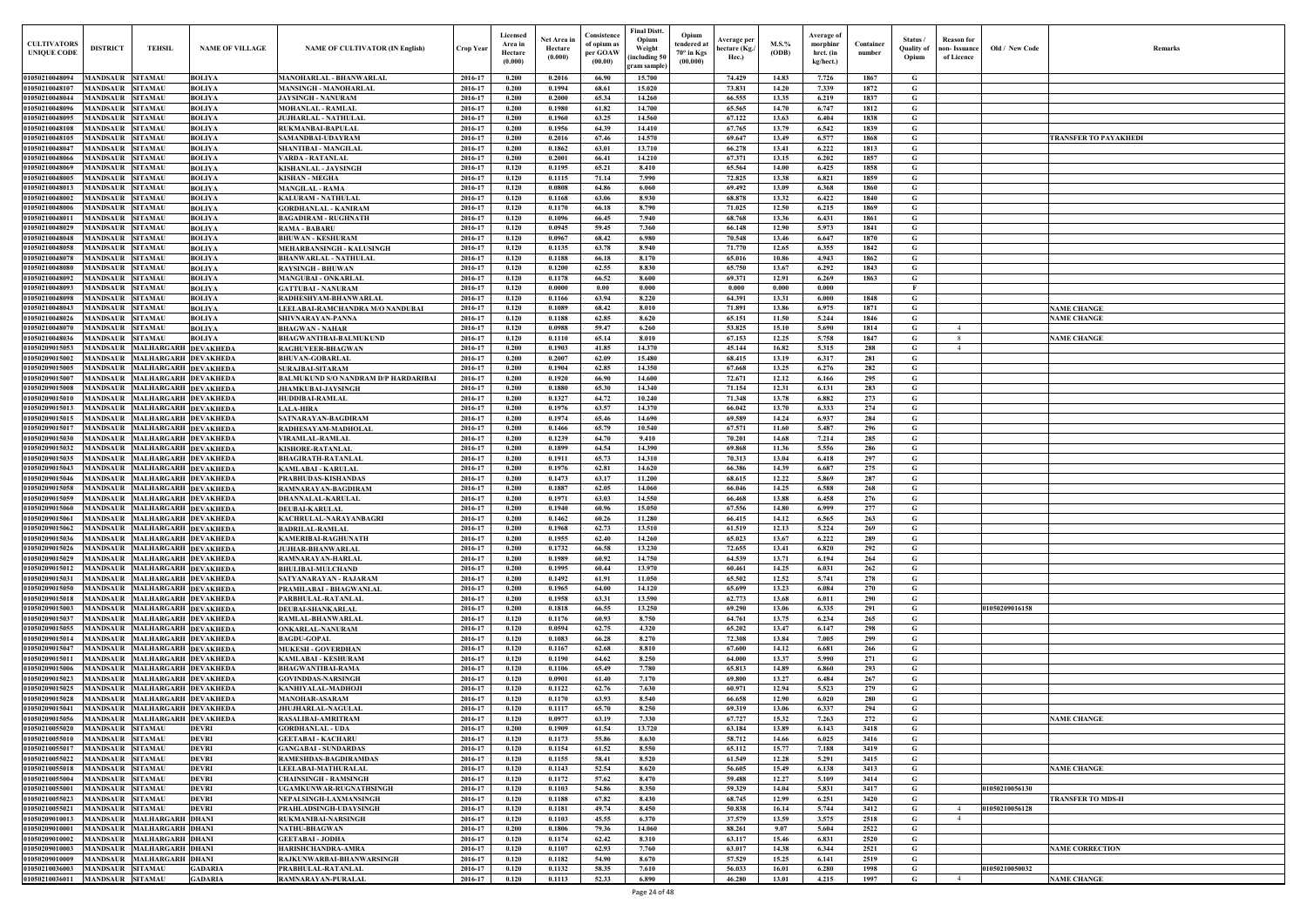| Old / New Code                 | Remarks                                  |
|--------------------------------|------------------------------------------|
|                                |                                          |
|                                |                                          |
| 1050210050021                  |                                          |
|                                |                                          |
|                                |                                          |
| 1050210077062<br>1050210038075 |                                          |
|                                |                                          |
|                                |                                          |
|                                |                                          |
|                                |                                          |
|                                |                                          |
|                                |                                          |
|                                |                                          |
|                                | <b>NAME CHANGE</b><br><b>NAME CHANGE</b> |
|                                | <b>NAME CHANGE</b>                       |
|                                | <b>NAME CHANGE</b><br><b>NAME CHANGE</b> |
|                                |                                          |
|                                |                                          |
|                                |                                          |
|                                | <b>NAME CHANGE</b>                       |
|                                |                                          |
|                                |                                          |
|                                |                                          |
|                                |                                          |
|                                |                                          |
|                                | <b>NAME CHANGE</b>                       |
|                                |                                          |
|                                | <b>NAME CORRECTION</b>                   |
|                                |                                          |
|                                |                                          |
|                                |                                          |
|                                |                                          |
|                                |                                          |
|                                | <b>NAME CHANGE</b>                       |
|                                |                                          |
|                                |                                          |
|                                |                                          |
|                                |                                          |
|                                |                                          |
|                                |                                          |
|                                |                                          |
|                                |                                          |
|                                | <b>NAME CHANGE</b>                       |
|                                | <b>NAME CHANGE</b>                       |
|                                |                                          |
|                                |                                          |
|                                |                                          |
|                                |                                          |
|                                | <b>NAME CHANGE</b>                       |
|                                |                                          |
|                                |                                          |
|                                |                                          |
| 1050210061009                  | <b>NAME CHANGE</b>                       |
|                                |                                          |
|                                |                                          |
|                                |                                          |
|                                |                                          |
|                                |                                          |
|                                |                                          |
|                                |                                          |
|                                |                                          |
|                                | TRANSFER TO AERA<br><b>NAME CHANGE</b>   |
|                                |                                          |
|                                |                                          |
|                                |                                          |

| <b>CULTIVATORS</b><br><b>UNIQUE CODE</b> | <b>DISTRICT</b>                      | <b>TEHSIL</b>                    | <b>NAME OF VILLAGE</b>             | <b>NAME OF CULTIVATOR (IN English)</b>                              | Crop Year          | Licensed<br>Area in<br>Hectare<br>(0.000) | Net Area in<br>Hectare<br>(0.000) | Consistence<br>of opium as<br>per GOAW<br>(00.00) | <b>Final Distt.</b><br>Opium<br>Weight<br>including 50<br>gram sample) | Opium<br>tendered at<br>$70^\circ$ in Kgs<br>(00.000) | Average per<br>hectare (Kg./<br>Hec.) | M.S.%<br>(ODB) | Average of<br>morphinr<br>hrct. (in<br>kg/hect.) | Container<br>number | Status /<br><b>Quality of</b><br>Opium | Reason for<br>non- Issuance<br>of Licence | Old / New Code | <b>Remark</b>                            |
|------------------------------------------|--------------------------------------|----------------------------------|------------------------------------|---------------------------------------------------------------------|--------------------|-------------------------------------------|-----------------------------------|---------------------------------------------------|------------------------------------------------------------------------|-------------------------------------------------------|---------------------------------------|----------------|--------------------------------------------------|---------------------|----------------------------------------|-------------------------------------------|----------------|------------------------------------------|
| 01050210036014                           | MANDSAUR                             | <b>SITAMAU</b>                   | <b>GADARIA</b>                     | SAMANDBAI-PANNALAL                                                  | 2016-17            | 0.120                                     | 0.1221                            | 53.25                                             | 8.110                                                                  |                                                       | 50.524                                | 16.41          | 5.804                                            | 1996                | G                                      |                                           |                |                                          |
| 01050210036002                           | MANDSAUR                             | <b>SITAMAU</b>                   | <b>GADARIA</b>                     | <b>DEUBAI-GOBARLAI</b>                                              | 2016-17            | 0.120                                     | 0.1170                            | 44.04                                             | 7.140                                                                  |                                                       | 38.393                                | 17.53          | 4.711                                            | 1993                | G                                      |                                           |                |                                          |
| 01050210036005                           | <b>MANDSAUR</b>                      | <b>SITAMAU</b>                   | <b>GADARIA</b>                     | <b>BAGADIRAM - DEVA</b>                                             | 2016-17            | 0.120                                     | 0.1178                            | 51.45                                             | 7.620                                                                  |                                                       | 47.546                                | 15.59          | 5.188                                            | 1994                | G                                      |                                           |                |                                          |
| 01050210036022<br>01050210073005         | <b>MANDSAUR</b><br><b>MANDSAUR</b>   | <b>SITAMAU</b><br><b>SITAMAU</b> | <b>GADARIA</b><br><b>HALUKHEDI</b> | KACHARU - MAGANJI<br>SHIVNATHSINGH-RAMLAL                           | 2016-17<br>2016-17 | 0.120<br>0.120                            | 0.1092<br>0.1060                  | 47.78<br>58.38                                    | 3.640<br>7.720                                                         |                                                       | 22.756<br>60.735                      | 18.23<br>13.99 | 2.903<br>5.948                                   | 1995<br>1991        | G<br>G                                 |                                           | 01050210050021 |                                          |
| 01050210073022                           | MANDSAUR                             | <b>SITAMAU</b>                   | <b>HALUKHEDI</b>                   | VAHIDNUR - MUNIR KHA                                                | 2016-17            | 0.120                                     | 0.1158                            | 58.03                                             | 8.200                                                                  |                                                       | 58.704                                | 13.77          | 5.658                                            | 1990                | G                                      |                                           |                |                                          |
| 01050210073034                           | <b>MANDSAUR SITAMAU</b>              |                                  | <b>HALUKHEDI</b>                   | <b>FAKIRCHAND - MANGU</b>                                           | 2016-17            | 0.120                                     | 0.0922                            | 65.05                                             | 6.870                                                                  |                                                       | 69.240                                | 15.48          | 7.503                                            | 1992                | G                                      |                                           | 01050210077062 |                                          |
| 01050210070010                           | <b>MANDSAUR</b>                      | <b>SITAMAU</b>                   | <b>JHALARA</b>                     | NIRBHAYSINGH - DEVA                                                 | 2016-17            | 0.200                                     | 0.2025                            | 62.47                                             | 14.940                                                                 |                                                       | 65.841                                | 14.44          | 6.655                                            | 3586                | G                                      |                                           | 01050210038075 |                                          |
| 01050210070002                           | MANDSAUR                             | <b>SITAMAU</b>                   | <b>JHALARA</b>                     | <b>RANSINGH - DHOOLSINGH</b>                                        | 2016-17            | 0.120                                     | 0.1100                            | 52.45                                             | 8.490                                                                  |                                                       | 57.827                                | 14.85          | 6.012                                            | 3580                | G                                      |                                           |                |                                          |
| 01050210070009<br>01050210070006         | MANDSAUR<br>MANDSAUR                 | <b>SITAMAU</b><br><b>SITAMAU</b> | <b>JHALARA</b><br><b>JHALARA</b>   | RATANLAL - PYARIBAI                                                 | 2016-17<br>2016-17 | 0.120<br>0.120                            | 0.0978<br>0.1146                  | 59.44<br>58.73                                    | 7.210<br>7.720                                                         |                                                       | 62.597<br>56.518                      | 13.34<br>12.72 | 5.846<br>5.032                                   | 3581<br>3582        | $\mathbf G$<br>G                       |                                           |                |                                          |
| 01050210070031                           | <b>MANDSAUR</b>                      | <b>SITAMAU</b>                   | <b>JHALARA</b>                     | NARSINGH - KISHANLAL<br><b>BAPUSINGH-DHOOLSINGH</b>                 | 2016-17            | 0.120                                     | 0.0000                            | 0.00                                              | 0.000                                                                  |                                                       | 0.000                                 | 0.000          | 0.000                                            |                     | $\mathbf{F}$                           |                                           |                |                                          |
| 01050210070049                           | <b>MANDSAUR</b>                      | <b>SITAMAU</b>                   | <b>JHALARA</b>                     | VARDIBAI-RAMNARAYAN                                                 | 2016-17            | 0.120                                     | 0.1235                            | 65.02                                             | 8.650                                                                  |                                                       | 65.060                                | 13.07          | 5.952                                            | 3589                | G                                      |                                           |                |                                          |
| 01050210070019                           | MANDSAUR                             | <b>SITAMAU</b>                   | <b>JHALARA</b>                     | <b>VARDICHAND - BAGADIRAM</b>                                       | 2016-17            | 0.120                                     | 0.1170                            | 59.78                                             | 8.120                                                                  |                                                       | 59.264                                | 15.14          | 6.281                                            | 3587                | G                                      |                                           |                |                                          |
| 01050210070059<br>01050210070060         | <b>MANDSAUR SITAMAU</b><br>MANDSAUR  | <b>SITAMAU</b>                   | <b>JHALARA</b><br><b>JHALARA</b>   | <b>BAPUSINGH - CHAINSINGH</b><br><b>BAHADURSINGH-RAMSINGH</b>       | 2016-17<br>2016-17 | 0.120<br>0.120                            | 0.1169<br>0.1169                  | 60.53<br>60.21                                    | 7.810<br>7.980                                                         |                                                       | 57.767<br>58.716                      | 14.01<br>13.50 | 5.666<br>5.549                                   | 3583<br>3584        | G<br>G                                 |                                           |                |                                          |
| 01050210070042                           | <b>MANDSAUR SITAMAU</b>              |                                  | <b>JHALARA</b>                     | <b>BOTLAL-RAMKISHAN</b>                                             | 2016-17            | 0.120                                     | 0.1020                            | 66.64                                             | 7.200                                                                  |                                                       | 67.196                                | 13.06          | 6.143                                            | 3590                | G                                      |                                           |                | <b>NAME CHANGE</b>                       |
| 01050210070014                           | MANDSAUR                             | <b>SITAMAU</b>                   | <b>JHALARA</b>                     | <b>ANITABAI-DEVILAL</b>                                             | 2016-17            | 0.120                                     | 0.0000                            | 0.00                                              | 0.000                                                                  |                                                       | 0.000                                 | 0.000          | 0.000                                            |                     | F                                      |                                           |                | <b>NAME CHANGE</b>                       |
| 01050210070024                           | <b>MANDSAUR SITAMAU</b>              |                                  | <b>JHALARA</b>                     | <b>GEETABAI-MOHANLAI</b>                                            | 2016-17            | 0.120                                     | 0.1198<br>0.0000                  | 62.22                                             | 8.270                                                                  |                                                       | 61.360                                | 13.10          | 5.627<br>0.000                                   | 3588                | G<br>E                                 |                                           |                | <b>NAME CHANGE</b>                       |
| 01050210070020<br>01050210070044         | MANDSAUR SITAMAL<br>MANDSAUR         | <b>SITAMAU</b>                   | <b>JHALARA</b><br><b>JHALARA</b>   | NANDUBAI-MANGILAL<br><b>BAALIBAI-RAMLAL</b>                         | 2016-17<br>2016-17 | 0.120<br>0.120                            | 0.1035                            | 0.00<br>57.40                                     | 0.000<br>7.410                                                         |                                                       | 0.000<br>58.705                       | 0.000<br>13.01 | 5.346                                            | 3585                | G                                      |                                           |                | <b>NAME CHANGE</b><br><b>NAME CHANGE</b> |
| 01050210070043                           | MANDSAUR                             | <b>SITAMAU</b>                   | <b>JHALARA</b>                     | <b>DEVILAL-NARAYAN</b>                                              | 2016-17            | 0.200                                     | 0.1911                            | 50.82                                             | 14.730                                                                 |                                                       | 55.960                                | 14.17          | 5.551                                            | 3578                | G                                      | $\overline{4}$                            |                |                                          |
| 01050210070003                           | MANDSAUR                             | <b>SITAMAU</b>                   | <b>JHALARA</b>                     | SHANKARLAL - DHAPUBAI S/O RAMPRATAP                                 | 2016-17            | 0.200                                     | 0.1920                            | 48.60                                             | 15.190                                                                 |                                                       | 54.927                                | 13.56          | 5.214                                            | 3577                | G                                      | $\overline{4}$                            |                |                                          |
| 01050210070064                           | <b>MANDSAUR</b>                      | <b>SITAMAU</b>                   | <b>JHALARA</b>                     | <b>DOLATRAM - NANDA</b>                                             | 2016-17            | 0.200                                     | 0.1998                            | 54.73                                             | 13.690                                                                 |                                                       | 53.573                                | 13.92          | 5.220                                            | 3579                | G                                      | $\overline{4}$                            |                |                                          |
| 01050210070051<br>01050210061014         | <b>MANDSAUR</b><br>MANDSAUR          | <b>SITAMAU</b><br><b>SITAMAU</b> | <b>JHALARA</b><br><b>KACHANARI</b> | <b>SAJJANBAI-GOKULLAL</b><br><b>GATTUBAI - KARULAL</b>              | 2016-17<br>2016-17 | 0.120<br>0.200                            | 0.1078<br>0.2002                  | 45.42<br>63.49                                    | 8.430<br>14.310                                                        |                                                       | 50.742<br>64.830                      | 16.75<br>15.03 | 5.949<br>6.821                                   | -S<br>3090          | G<br>G                                 | 4                                         |                | <b>NAME CHANGE</b>                       |
| 01050210061007                           | MANDSAUR                             | <b>SITAMAU</b>                   | <b>KACHANARI</b>                   | <b>RAMESHAVAR-HIRALAI</b>                                           | 2016-17            | 0.200                                     | 0.0000                            | 0.00                                              | 0.000                                                                  |                                                       | 0.000                                 | 0.000          | 0.000                                            |                     | - N                                    |                                           |                |                                          |
| 01050210057001                           | <b>MANDSAUR</b>                      | <b>SITAMAU</b>                   | <b>KACHNARA</b>                    | ASHOK-KISHANLAL D/P MODIRAM                                         | 2016-17            | 0.200                                     | 0.1995                            | 61.16                                             | 14.500                                                                 |                                                       | 63.503                                | 14.14          | 6.286                                            | 868                 | G                                      |                                           |                |                                          |
| 01050210057006                           | <b>MANDSAUR</b>                      | <b>SITAMAU</b>                   | <b>KACHNARA</b>                    | RAMNARAYAN-BAGDIRAM                                                 | 2016-17            | 0.200                                     | 0.1815                            | 58.77                                             | 14.120                                                                 |                                                       | 65.316                                | 14.46          | 6.611                                            | 855                 | G                                      |                                           |                |                                          |
| 01050210057008                           | <b>MANDSAUR</b>                      | <b>SITAMAU</b>                   | <b>KACHNARA</b>                    | RAMKANYABAI - BALARAM                                               | 2016-17            | 0.200                                     | 0.1969                            | 61.44                                             | 14.790                                                                 |                                                       | 65.926                                | 14.97          | 6.909                                            | 869                 | G                                      |                                           |                |                                          |
| 01050210057010<br>01050210057013         | MANDSAUR<br><b>MANDSAUR</b>          | <b>SITAMAU</b><br><b>SITAMAU</b> | <b>KACHNARA</b><br><b>KACHNARA</b> | <b>BAGDIRAM - SURATRAM</b><br><b>KAMLABAI - RAMCHANDRA</b>          | 2016-17<br>2016-17 | 0.200<br>0.200                            | 0.1920<br>0.1960                  | 64.11<br>61.21                                    | 14.740<br>14.390                                                       |                                                       | 70.312<br>64.198                      | 14.18<br>14.36 | 6.979<br>6.453                                   | 878<br>870          | G<br>G                                 |                                           |                |                                          |
| 01050210057015                           | <b>MANDSAUR</b>                      | <b>SITAMAU</b>                   | <b>KACHNARA</b>                    | <b>MANGUNATH-BHERUNATH</b>                                          | 2016-17            | 0.120                                     | 0.1140                            | 67.41                                             | 8.890                                                                  |                                                       | 75.096                                | 13.22          | 6.949                                            | 886                 | G                                      |                                           |                | <b>NAME CHANGE</b>                       |
| 01050210057018                           | <b>MANDSAUR</b>                      | <b>SITAMAU</b>                   | <b>KACHNARA</b>                    | <b>DHURIBAI - BHAWARLAL</b>                                         | 2016-17            | 0.200                                     | 0.1862                            | 65.48                                             | 13.350                                                                 |                                                       | 67.067                                | 14.20          | 6.667                                            | 879                 | $\mathbf G$                            |                                           |                |                                          |
| 01050210057024                           | <b>MANDSAUR</b>                      | <b>SITAMAU</b>                   | <b>KACHNARA</b>                    | RAMDAYAL - BHANWARLAL D/P RAMCHANDRA                                | 2016-17            | 0.200                                     | 0.1943                            | 59.75                                             | 14.270                                                                 |                                                       | 62.686                                | 13.22          | 5.801                                            | 856                 | G                                      |                                           |                | <b>NAME CORRECTION</b>                   |
| 01050210057025                           | MANDSAUR                             | <b>SITAMAU</b>                   | <b>KACHNARA</b>                    | NARAYANSINGH - MANSINGH                                             | 2016-17            | 0.200                                     | 0.1804                            | 61.60                                             | 13.120                                                                 |                                                       | 64.002                                | 14.07          | 6.303                                            | 871                 | G                                      |                                           |                |                                          |
| 0105021005702<br>01050210057028          | <b>MANDSAUR</b><br>MANDSAUR          | SITAMAU<br><b>SITAMAU</b>        | KACHNARA                           | <b>BABULAL - RAMRATAN</b>                                           | 2016-17<br>2016-17 | 0.200<br>0.200                            | 0.2009<br>0.1824                  | 63.10<br>65.28                                    | 14.640<br>13.300                                                       |                                                       | 65.689<br>67.998                      | 15.06<br>12.58 | 6.925<br>5.988                                   | 872<br>880          | G<br>G                                 |                                           |                |                                          |
| 01050210057030                           | MANDSAUR                             | <b>SITAMAU</b>                   | <b>KACHNARA</b><br>KACHNARA        | LALCHANDRA - RAMESHWAR<br><b>GAJRAJSINGH - RATANSINGH</b>           | 2016-17            | 0.200                                     | 0.1704                            | 51.36                                             | 13.030                                                                 |                                                       | 56.103                                | 13.61          | 5.345                                            | 847                 | G                                      |                                           |                |                                          |
| 01050210057032                           | <b>MANDSAUR</b>                      | <b>SITAMAU</b>                   | <b>KACHNARA</b>                    | <b>SHANKARLAL - DEVA</b>                                            | 2016-17            | 0.200                                     | 0.1928                            | 58.40                                             | 14.110                                                                 |                                                       | 61.058                                | 16.23          | 6.937                                            | 857                 | G                                      |                                           |                |                                          |
| 01050210057035                           | <b>MANDSAUR</b>                      | <b>SITAMAU</b>                   | <b>KACHNARA</b>                    | <b>NANDRAM - GANESHRAM</b>                                          | 2016-17            | 0.200                                     | 0.1983                            | 57.79                                             | 14.410                                                                 |                                                       | 59.989                                | 13.13          | 5.514                                            | 858                 | G                                      |                                           |                |                                          |
| 01050210057038                           | <b>MANDSAUR SITAMAU</b>              |                                  | <b>KACHNARA</b>                    | RAMPRASAD - BAGADIRAM                                               | 2016-17            | 0.200                                     | 0.1796                            | 60.88                                             | 13.620                                                                 |                                                       | 65.957                                | 15.16          | 6.999                                            | 849                 | G                                      |                                           |                |                                          |
| 01050210057040                           | MANDSAUR                             | <b>SITAMAU</b>                   | <b>KACHNARA</b>                    | <b>MANGIBAI- SHANKARLAL</b>                                         | 2016-17            | 0.200<br>0.200                            | 0.1605                            | 66.41                                             | 12.080                                                                 |                                                       | 71.401                                | 13.60          | 6.798                                            | 881                 | G                                      |                                           |                | <b>NAME CHANGE</b>                       |
| 01050210057043<br>01050210057049         | MANDSAUR SITAMAU<br>MANDSAUR SITAMAU |                                  | <b>KACHNARA</b><br><b>KACHNARA</b> | <b>RAMSUKH - ONKARLAL</b><br><b>BHERULAL - BAGDIRAM</b>             | 2016-17<br>2016-17 | 0.200                                     | 0.1914<br>0.1830                  | 63.14<br>62.78                                    | 14.280<br>13.210                                                       |                                                       | 67.298<br>64.737                      | 14.51<br>13.95 | 6.835<br>6.322                                   | 873<br>874          | G<br>G                                 |                                           |                |                                          |
| 01050210057051                           | MANDSAUR SITAMAU                     |                                  | <b>KACHNARA</b>                    | <b>RAMLAL - BHAGATRAM</b>                                           | 2016-17            | 0.200                                     | 0.1950                            | 65.01                                             | 13.570                                                                 |                                                       | 64.630                                | 14.84          | 6.714                                            | 859                 | G                                      |                                           |                |                                          |
| 01050210057053                           | <b>MANDSAUR</b>                      | <b>SITAMAU</b>                   | <b>KACHNARA</b>                    | KISHANSINGH - DULESINGH                                             | 2016-17            | 0.200                                     | 0.1898                            | 54.08                                             | 13.950                                                                 |                                                       | 56.780                                | 13.78          | 5.477                                            | 848                 | G                                      |                                           |                |                                          |
| 01050210057057                           | <b>MANDSAUR SITAMAU</b>              |                                  | <b>KACHNARA</b>                    | <b>TIKAMDAS - KISHANDAS</b>                                         | 2016-17            | 0.200                                     | 0.1793                            | 57.76                                             | 12.810                                                                 |                                                       | 58.951                                | 14.25          | 5.880                                            | 850                 | G                                      |                                           |                |                                          |
| 01050210057068                           | MANDSAUR                             | <b>SITAMAU</b>                   | <b>KACHNARA</b>                    | VAKHATRAM - KIHSANLAL                                               | 2016-17            | 0.200                                     | 0.1714                            | 63.69                                             | 13.320                                                                 |                                                       | 70.705                                | 15.86          | 7.850                                            | 875                 | G                                      |                                           |                |                                          |
| 01050210057037<br>01050210057061         | <b>MANDSAUR</b><br><b>MANDSAUR</b>   | <b>SITAMAU</b><br><b>SITAMAU</b> | <b>KACHNARA</b><br><b>KACHNARA</b> | <b>DHULSINGH - BHANWARSINGH</b><br><b>ONKARLAL-NANURAM</b>          | 2016-17<br>2016-17 | 0.200<br>0.200                            | 0.1935<br>0.2015                  | 63.72<br>60.99                                    | 14.240<br>14.590                                                       |                                                       | 66.987<br>63.086                      | 13.89<br>13.00 | 6.513<br>5.741                                   | 876<br>860          | G<br>$\mathbf G$                       |                                           |                |                                          |
| 01050210057034                           | <b>MANDSAUR</b>                      | <b>SITAMAU</b>                   | <b>KACHNARA</b>                    | <b>PURALAL - RAMLAL</b>                                             | 2016-17            | 0.200                                     | 0.1689                            | 59.09                                             | 12.280                                                                 |                                                       | 61.373                                | 15.28          | 6.565                                            | 851                 | G                                      |                                           |                |                                          |
| 01050210057084                           | <b>MANDSAUR</b>                      | <b>SITAMAU</b>                   | <b>KACHNARA</b>                    | <b>BANSHILAL - RAMLAL</b>                                           | 2016-17            | 0.200                                     | 0.1972                            | 67.13                                             | 14.290                                                                 |                                                       | 69.492                                | 13.32          | 6.480                                            | 882                 | $\mathbf G$                            |                                           |                |                                          |
| 01050210057011                           | <b>MANDSAUR</b>                      | <b>SITAMAU</b>                   | <b>KACHNARA</b>                    | VISHNKUNWAR-MAHENDRASINGH                                           | 2016-17            | 0.120                                     | 0.0986                            | 59.57                                             | 6.890                                                                  |                                                       | 59.462                                | 16.67          | 6.939                                            | 861                 | G                                      |                                           |                | <b>NAME CHANGE</b>                       |
| 01050210057056                           | <b>MANDSAUR</b>                      | <b>SITAMAU</b>                   | <b>KACHNARA</b>                    | <b>MANGIBAI-KARULAL</b>                                             | 2016-17            | 0.120                                     | 0.0980                            | 54.62                                             | 7.250                                                                  |                                                       | 57,724                                | 15.29          | 6.178                                            | 852                 | G                                      |                                           |                | <b>NAME CHANGE</b>                       |
| 01050210057062<br>01050210057078         | <b>MANDSAUR</b><br><b>MANDSAUR</b>   | <b>SITAMAU</b><br><b>SITAMAU</b> | <b>KACHNARA</b><br><b>KACHNARA</b> | <b>KANHAIYADAS - ONKARDAS</b><br><b>BHANWARKUNWAR - KISHORSINGH</b> | 2016-17<br>2016-17 | 0.120<br>0.120                            | 0.1180<br>0.1008                  | 61.41<br>55.99                                    | 9.190<br>7.480                                                         |                                                       | 68.322<br>59.355                      | 15,24<br>15.02 | 7.289<br>6.241                                   | 862<br>853          | G<br>$\mathbf G$                       |                                           |                |                                          |
| 01050210057045                           | <b>MANDSAUR</b>                      | <b>SITAMAU</b>                   | <b>KACHNARA</b>                    | <b>KISHANLAL - RANGLAL</b>                                          | 2016-17            | 0.120                                     | 0.1020                            | 62.67                                             | 7.370                                                                  |                                                       | 64.686                                | 14.22          | 6.439                                            | 877                 | $\mathbf G$                            |                                           |                |                                          |
| 01050210057067                           | <b>MANDSAUR</b>                      | <b>SITAMAU</b>                   | <b>KACHNARA</b>                    | <b>RATANLAL - NANDA</b>                                             | 2016-17            | 0.120                                     | 0.1000                            | 56.81                                             | 7.340                                                                  |                                                       | 59.570                                | 15.12          | 6.305                                            | 863                 | $\mathbf G$                            |                                           |                |                                          |
| 01050210057009                           | <b>MANDSAUR</b>                      | <b>SITAMAU</b>                   | <b>KACHNARA</b>                    | <b>GHISIBAI - MANGILAL</b>                                          | 2016-17            | 0.120                                     | 0.1148                            | 67.14                                             | 8.870                                                                  |                                                       | 74.111                                | 13.70          | 7.107                                            | 883                 | $\mathbf G$                            |                                           |                |                                          |
| 0105021005701                            | <b>MANDSAUR</b>                      | <b>SITAMAU</b>                   | <b>KACHNARA</b>                    | <b>BHULIBAI - RAMLAL</b>                                            | 2016-17            | 0.120                                     | 0.1152                            | 67.74                                             | 7.910                                                                  |                                                       | 66.449                                | 13.18          | 6.130                                            | 884                 | G                                      |                                           |                |                                          |
| 01050210057020<br>01050210057026         | <b>MANDSAUR</b><br>MANDSAUR          | <b>SITAMAU</b><br><b>SITAMAU</b> | <b>KACHNARA</b><br><b>KACHNARA</b> | ISHWARKUNWAR- LAXMANSINGH<br><b>KAMLAKUNWAR - DEVISINGH</b>         | 2016-17<br>2016-17 | 0.120<br>0.120                            | 0.1134<br>0.1034                  | 59.50<br>61.99                                    | 8.330<br>7.440                                                         |                                                       | 62,442<br>63.723                      | 13.88<br>15.13 | 6.067<br>6.749                                   | 865<br>866          | G<br>G                                 |                                           |                | <b>NAME CHANGE</b>                       |
| 01050210057036                           | <b>MANDSAUR</b>                      | <b>SITAMAU</b>                   | <b>KACHNARA</b>                    | <b>MAHIPALSINGH - HAMERSINGH</b>                                    | 2016-17            | 0.120                                     | 0.1025                            | 65.89                                             | 7.640                                                                  |                                                       | 70.156                                | 12.57          | 6.173                                            | 885                 | G                                      |                                           |                |                                          |
| 01050210057063                           | <b>MANDSAUR SITAMAU</b>              |                                  | <b>KACHNARA</b>                    | PREMKUNWAR - NAHARSINGH                                             | 2016-17            | 0.120                                     | 0.1024                            | 58.14                                             | 7.740                                                                  |                                                       | 62.783                                | 14.74          | 6.478                                            | 867                 | G                                      |                                           |                |                                          |
| 01050210057085                           | <b>MANDSAUR</b>                      | <b>SITAMAU</b>                   | <b>KACHNARA</b>                    | SHARDABAI-BHANWARLAL                                                | 2016-17            | 0.120                                     | 0.0954                            | 69.01                                             | 7.050                                                                  |                                                       | 72.851                                | 12.90          | 6.579                                            | 887                 | G                                      |                                           | 01050210061009 |                                          |
| 01050210057070                           | MANDSAUR SITAMAU                     |                                  | <b>KACHNARA</b>                    | NEPALSINGH- JORAWARSINGH                                            | 2016-17            | 0.120                                     | 0.1001                            | 58.26                                             | 6.730                                                                  |                                                       | 55.954                                | 14.59          | 5.715                                            | 864                 | G                                      | $\overline{4}$                            |                | <b>NAME CHANGE</b>                       |
| 01050210057077<br>01050210102014         | <b>MANDSAUR</b><br>MANDSAUR SITAMAU  | <b>SITAMAU</b>                   | <b>KACHNARA</b><br><b>KARNDIYA</b> | <b>RAMESHWAR - BAGADIRAM</b>                                        | 2016-17<br>2016-17 | 0.120<br>0.120                            | 0.1024<br>0.1165                  | 53.88<br>57.14                                    | 4.630<br>8.210                                                         |                                                       | 34.804<br>57.527                      | 16.31<br>14.95 | 3.973<br>6.020                                   | 854<br>823          | G<br>G                                 | 4                                         |                |                                          |
| 01050210076011                           | <b>MANDSAUR</b>                      | <b>SITAMAU</b>                   | <b>KAYAMPUR</b>                    | KAMLABAI - MANGILAL<br><b>RAMCHANDRA - DEVILAL</b>                  | 2016-17            | 0.120                                     | 0.1172                            | 58.60                                             | 8.390                                                                  |                                                       | 59.931                                | 16.04          | 6.729                                            | 3428                | $\mathbf G$                            |                                           |                |                                          |
| 01050210076076                           | MANDSAUR SITAMAU                     |                                  | <b>KAYAMPUR</b>                    | NALINIKANT - RAMGOPAL                                               | 2016-17            | 0.200                                     | 0.1449                            | 56.09                                             | 11.370                                                                 |                                                       | 62.877                                | 16.67          | 7.337                                            | 3426                | G                                      |                                           |                |                                          |
| 01050210076165                           | <b>MANDSAUR</b>                      | <b>SITAMAU</b>                   | <b>KAYAMPUR</b>                    | NIRMAL KUMAR - RAMGOPAL                                             | 2016-17            | 0.200                                     | 0.1397                            | 56.19                                             | 10.960                                                                 |                                                       | 62.977                                | 13.81          | 6.088                                            | 3427                | G                                      |                                           |                |                                          |
| 01050210076034                           | <b>MANDSAUR</b>                      | <b>SITAMAU</b>                   | <b>KAYAMPUR</b>                    | SHRIRAM - KANHAIYALAL                                               | 2016-17            | 0.120                                     | 0.1008                            | 60.59                                             | 7.300                                                                  |                                                       | 62.688                                | 13.58          | 5.959                                            | 3431                | G                                      |                                           |                |                                          |
| 01050210076040                           | <b>MANDSAUR</b>                      | <b>SITAMAU</b>                   | <b>KAYAMPUR</b>                    | <b>KACHARU - BHUWAN</b>                                             | 2016-17            | 0.120                                     | 0.0000                            | 0.00                                              | 0.000                                                                  |                                                       | 0.000                                 | 0.000          | 0.000                                            |                     | $\mathbf N$                            |                                           |                |                                          |
| 01050210076067<br>01050210076086         | <b>MANDSAUR</b><br><b>MANDSAUR</b>   | <b>SITAMAU</b><br><b>SITAMAU</b> | <b>KAYAMPUR</b><br><b>KAYAMPUR</b> | <b>BABULAL - SHANKARLAL</b><br><b>BHANWARLAL - RAMLAL</b>           | 2016-17<br>2016-17 | 0.120<br>0.120                            | 0.1000<br>0.1148                  | 61.94<br>61.59                                    | 7.450<br>8.360                                                         |                                                       | 65.920<br>64.076                      | 14.22<br>14.21 | 6.562<br>6.373                                   | 3432<br>3430        | G<br>G                                 |                                           |                |                                          |
| 01050210076168                           | <b>MANDSAUR</b>                      | <b>SITAMAU</b>                   | <b>KAYAMPUR</b>                    | <b>BHANWARBAI - JAGANNATH</b>                                       | 2016-17            | 0.120                                     | 0.0000                            | 0.00                                              | 0.000                                                                  |                                                       | 0.000                                 | 0.000          | 0.000                                            |                     | $\mathbf N$                            |                                           |                | TRANSFER TO AERA                         |
| 01050210076025                           | <b>MANDSAUR</b>                      | <b>SITAMAU</b>                   | <b>KAYAMPUR</b>                    | <b>DINESH-BANSHILAL @ DEVIRAM</b>                                   | 2016-17            | 0.120                                     | 0.1087                            | 63.65                                             | 7.440                                                                  |                                                       | 62.235                                | 13.46          | 5.864                                            | 3434                | $\mathbf G$                            |                                           |                | <b>NAME CHANGE</b>                       |
| 01050210076002                           | <b>MANDSAUR</b>                      | <b>SITAMAU</b>                   | <b>KAYAMPUR</b>                    | <b>MAHESH - RADHESHYAM</b>                                          | 2016-17            | 0.120                                     | 0.1024                            | 64.47                                             | 7.360                                                                  |                                                       | 66.201                                | 13.79          | 6.390                                            | 3435                | G                                      |                                           |                |                                          |
| 01050210076031                           | <b>MANDSAUR SITAMAU</b>              |                                  | <b>KAYAMPUR</b>                    | <b>GOVIND - MANNA</b>                                               | 2016-17            | 0.120                                     | 0.1105                            | 61.62                                             | 3.550                                                                  |                                                       | 28.280                                | 14.82          | 2.934                                            | 3433                | G                                      | $\overline{4}$                            |                |                                          |
| 01050210076139<br>01050210076097         | <b>MANDSAUR</b><br>MANDSAUR SITAMAU  | <b>SITAMAU</b>                   | <b>KAYAMPUR</b>                    | <b>SAYRA BE - CHOTE KHA</b>                                         | 2016-17<br>2016-17 | 0.120<br>0.120                            | 0.1170<br>0.1040                  | 52.15<br>51.06                                    | 3.430<br>7.270                                                         |                                                       | 21.837<br>50.990                      | 15.78<br>14.90 | 2.413<br>5.318                                   | 3429<br>3424        | G<br>$\mathbf G$                       | $\overline{4}$<br>$\overline{4}$          |                |                                          |
|                                          |                                      |                                  | <b>KAYAMPUR</b>                    | <b>KALABAI - SHRIRAM</b>                                            |                    |                                           |                                   |                                                   |                                                                        |                                                       |                                       |                |                                                  |                     |                                        |                                           |                |                                          |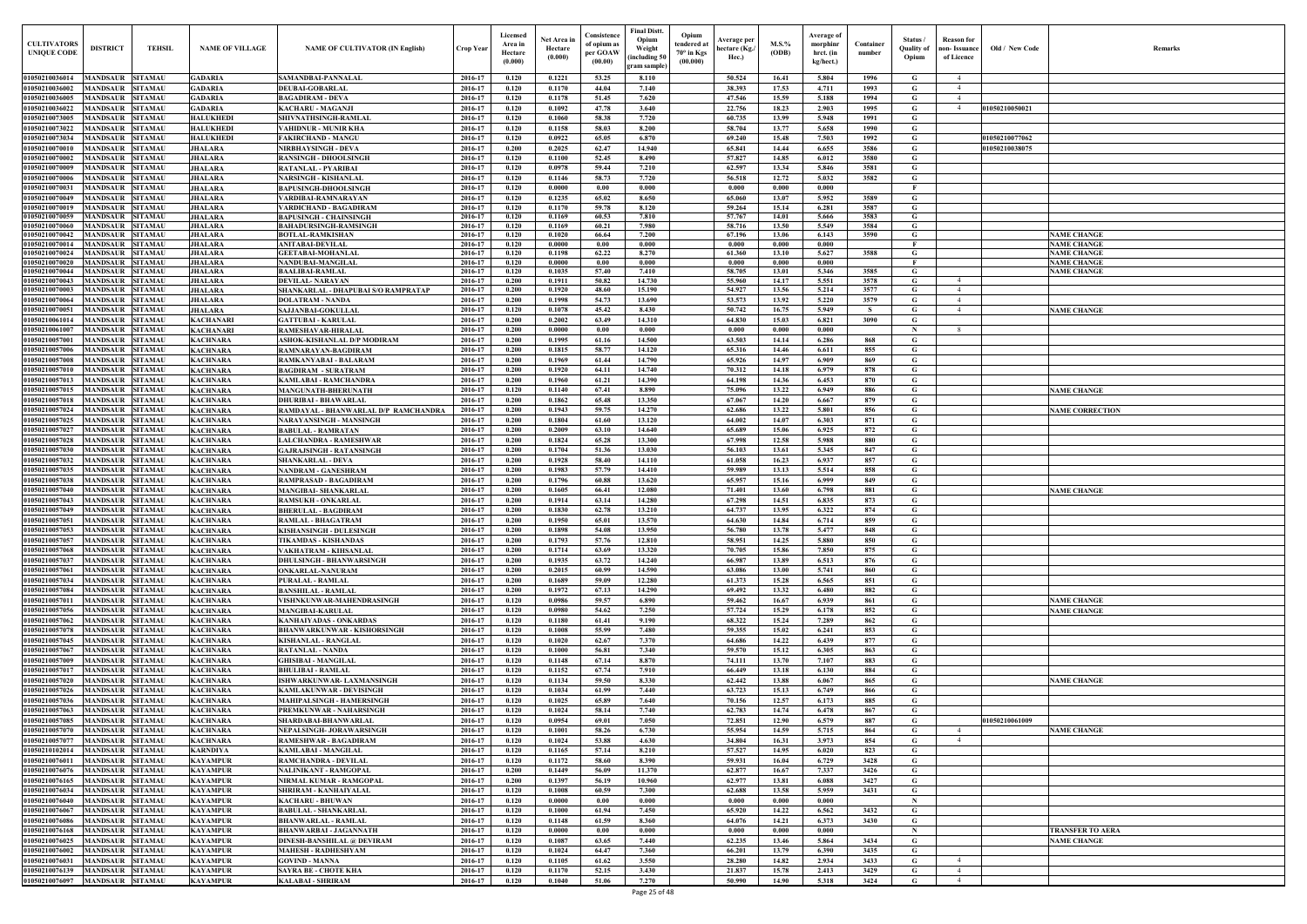| Old / New Code | Remarks            |
|----------------|--------------------|
|                | <b>NAME CHANGE</b> |
|                |                    |
|                | <b>NAME CHANGE</b> |
|                |                    |
|                |                    |
|                |                    |
|                |                    |
|                |                    |
|                |                    |
|                |                    |
|                |                    |
|                |                    |
|                | <b>NAME CHANGE</b> |
|                | <b>NAME CHANGE</b> |
|                |                    |
|                |                    |
|                |                    |
|                |                    |
|                |                    |
|                |                    |
|                |                    |
|                |                    |
|                |                    |
|                |                    |
|                |                    |
|                |                    |
|                |                    |
|                |                    |
|                |                    |
|                |                    |

| <b>CULTIVATORS</b><br><b>UNIQUE CODE</b> | <b>DISTRICT</b>                                                        | <b>TEHSIL</b>  | <b>NAME OF VILLAGE</b>                           | <b>NAME OF CULTIVATOR (IN English)</b>                       | Crop Year          | Licensed<br>Area in<br>Hectare<br>(0.000) | Net Area in<br>Hectare<br>(0.000) | Consistence<br>of opium as<br>per GOAW<br>(00.00) | <b>Final Distt.</b><br>Opium<br>Weight<br>including 50<br>gram sample) | Opium<br>tendered at<br>$70^{\circ}$ in Kgs<br>(00.000) | Average per<br>hectare (Kg./<br>Hec.) | M.S.%<br>(ODB) | Average of<br>morphinr<br>hrct. (in<br>kg/hect.) | Container<br>number | Status /<br>Quality of<br>Opium | Reason for<br>non- Issuance  <br>of Licence | Old / New Code | <b>Remark</b>      |
|------------------------------------------|------------------------------------------------------------------------|----------------|--------------------------------------------------|--------------------------------------------------------------|--------------------|-------------------------------------------|-----------------------------------|---------------------------------------------------|------------------------------------------------------------------------|---------------------------------------------------------|---------------------------------------|----------------|--------------------------------------------------|---------------------|---------------------------------|---------------------------------------------|----------------|--------------------|
| 01050210076058                           | MANDSAUR<br><b>SITAMAU</b>                                             |                | KAYAMPUR                                         | <b>BALWANTSINGH - RUGHNATHSINGH</b>                          | 2016-17            | 0.120                                     | 0.0000                            | 0.00                                              | 0.000                                                                  |                                                         | 0.000                                 | 0.000          | 0.000                                            |                     | - N                             |                                             |                |                    |
| 01050210076072                           | MANDSAUR<br><b>SITAMAU</b>                                             |                | KAYAMPUR                                         | SURESHCHANDRA - JAGNNATH                                     | 2016-17            | 0.120                                     | 0.0000                            | 0.00                                              | 0.000                                                                  |                                                         | 0.000                                 | 0.000          | 0.000                                            |                     | -N                              |                                             |                |                    |
| 01050210076008                           | MANDSAUR<br><b>SITAMAU</b>                                             |                | <b>KAYAMPUR</b>                                  | <b>JAANIBAI-MOTI</b>                                         | 2016-17            | 0.120                                     | 0.1095                            | 54.15                                             | 6.470                                                                  |                                                         | 45.707                                | 16.42          | 5.254                                            | 3425                | G                               |                                             |                | <b>NAME CHANGE</b> |
| 01050210065004<br>01050210065037         | MANDSAUR<br><b>SITAMAU</b><br><b>MANDSAUR SITAMAU</b>                  |                | <b>KELUKHEDI</b><br><b>KELUKHEDI</b>             | <b>FATTIBAI - RAMA</b><br><b>BALURAM - LAXMAN</b>            | 2016-17<br>2016-17 | 0.200<br>0.200                            | 0.1983<br>0.2013                  | 61.81<br>65.47                                    | 14.260<br>14.660                                                       |                                                         | 63.499<br>68.112                      | 13.83<br>17.08 | 6.147<br>8.144                                   | 1617<br>1624        | G<br>G                          |                                             |                |                    |
| 01050210065085                           | MANDSAUR<br><b>SITAMAU</b>                                             |                | <b>KELUKHEDI</b>                                 | <b>DAKHIBAI - RAMCHANDRA</b>                                 | 2016-17            | 0.200                                     | 0.1793                            | 63.63                                             | 13.290                                                                 |                                                         | 67.378                                | 14.13          | 6.664                                            | 1622                | G                               |                                             |                |                    |
| 01050210065058                           | <b>MANDSAUR SITAMAU</b>                                                |                | <b>KELUKHEDI</b>                                 | SATYANARAYAN - BADRILAL                                      | 2016-17            | 0.200                                     | 0.1847                            | 61.87                                             | 13.660                                                                 |                                                         | 65.365                                | 16.63          | 7.610                                            | 1618                | G                               |                                             |                |                    |
| 01050210065070                           | MANDSAUR<br><b>SITAMAU</b>                                             |                | <b>KELUKHEDI</b>                                 | <b>GORDHANLAL - RUPA</b>                                     | 2016-17            | 0.120                                     | 0.1140                            | 63.56                                             | 8.000                                                                  |                                                         | 63.719                                | 12.62          | 5.629                                            | 1619                | G                               |                                             |                |                    |
| 01050210065089                           | MANDSAUR<br><b>SITAMAU</b>                                             |                | <b>KELUKHEDI</b>                                 | <b>BAGDIBAI-RATANLAL</b>                                     | 2016-17            | 0.120                                     | 0.1156                            | 60.29                                             | 8.510                                                                  |                                                         | 63.408                                | 15.44          | 6.853                                            | 1615                | G                               |                                             |                | <b>NAME CHANGE</b> |
| 01050210065039<br>01050210065074         | MANDSAUR<br><b>SITAMAU</b><br>MANDSAUR<br><b>SITAMAU</b>               |                | <b>KELUKHEDI</b><br><b>KELUKHEDI</b>             | <b>VARDIBAI - JAYSINGH</b><br><b>SHANTIBAI - GANESH</b>      | 2016-17<br>2016-17 | 0.120<br>0.120                            | 0.1092<br>0.1105                  | 64.04<br>64.23                                    | 7.920<br>7.820                                                         |                                                         | 66.355<br>64.932                      | 13.46<br>12.56 | 6.252<br>5.709                                   | 1620<br>1623        | $\mathbf G$<br>G                |                                             |                |                    |
| 01050210065005                           | <b>MANDSAUR</b><br><b>SITAMAU</b>                                      |                | <b>KELUKHEDI</b>                                 | <b>JHAMKUBAI - JARELAL</b>                                   | 2016-17            | 0.120                                     | 0.1155                            | 68.72                                             | 8.210                                                                  |                                                         | 69.783                                | 14.42          | 7.044                                            | 1627                | G                               |                                             |                |                    |
| 01050210065040                           | <b>SITAMAU</b><br>MANDSAUR                                             |                | <b>KELUKHEDI</b>                                 | <b>KARULAL - RATANLAL M/O VARDIBAI</b>                       | 2016-17            | 0.120                                     | 0.1150                            | 68.18                                             | 8.690                                                                  |                                                         | 73.600                                | 15.50          | 7.986                                            | 1625                | G                               |                                             |                |                    |
| 01050210065042                           | <b>MANDSAUR</b><br><b>SITAMAU</b>                                      |                | <b>KELUKHEDI</b>                                 | <b>KARULAL - GANESHRAM</b>                                   | 2016-17            | 0.120                                     | 0.1095                            | 69.95                                             | 7.670                                                                  |                                                         | 70.000                                | 12.74          | 6.242                                            | 1626                | G                               |                                             |                |                    |
| 01050210065054<br>01050210065095         | <b>MANDSAUR</b><br><b>SITAMAU</b>                                      |                | <b>KELUKHEDI</b>                                 | <b>SITABAI - RUPA</b>                                        | 2016-17            | 0.120<br>0.120                            | 0.1208                            | 64.17                                             | 8.620                                                                  |                                                         | 65.413                                | 13.28          | 6.081<br>4.866                                   | 1621                | G                               |                                             |                |                    |
| 01050210065106                           | <b>MANDSAUR</b><br><b>SITAMAU</b><br>MANDSAUR<br><b>SITAMAU</b>        |                | <b>KELUKHEDI</b><br><b>KELUKHEDI</b>             | <b>MANGILAL - NANDRAM</b><br><b>YUNUS - ALI BAKHS</b>        | 2016-17<br>2016-17 | 0.120                                     | 0.1081<br>0.0000                  | 60.14<br>0.00                                     | 7.700<br>0.000                                                         |                                                         | 61.193<br>0.000                       | 11.36<br>0.000 | 0.000                                            | 1616                | G<br>- N                        |                                             |                |                    |
| 01050210065046                           | MANDSAUR<br><b>SITAMAU</b>                                             |                | <b>KELUKHEDI</b>                                 | <b>GOPAL - SHANKARLAL</b>                                    | 2016-17            | 0.120                                     | 0.1139                            | 55.93                                             | 7.760                                                                  |                                                         | 54.433                                | 14.50          | 5.525                                            | 1614                | G                               | $\overline{4}$                              |                |                    |
| 01050210065060                           | <b>MANDSAUR</b><br><b>SITAMAU</b>                                      |                | <b>KELUKHEDI</b>                                 | <b>RAMLAL - KESHURAM</b>                                     | 2016-17            | 0.120                                     | 0.0000                            | 0.00                                              | 0.000                                                                  |                                                         | 0.000                                 | 0.000          | 0.000                                            |                     | $\mathbf N$                     | -8                                          |                |                    |
| 01050210078040                           | <b>MANDSAUR</b><br><b>SITAMAU</b>                                      |                | RHAJURI<br><del>khaydrawat</del>                 | <b>GEETABAI - KANIRAM</b>                                    | 2016-17            | 0.200                                     | 0.2035                            | 59.59                                             | 16.070                                                                 |                                                         | 67.223                                | 16.19          | 7.619                                            | 890                 | G                               |                                             |                |                    |
| 01050210078029<br>0105021007807          | <b>MANDSAUR</b><br><b>SITAMAU</b><br><b>MANDSAUR</b><br><b>SITAMAU</b> |                | <del>KHAYORA WA T</del>                          | <b>RAMESHWAR - BAGDIRAM</b>                                  | 2016-17            | 0.200<br>0.200                            | 0.1986<br>0.1968                  | 64.84<br>58.77                                    | 14.260<br>13.220                                                       |                                                         | 66.510<br>56.397                      | 12,77<br>13.49 | 5.945<br>5.326                                   | 902                 | G                               |                                             |                |                    |
| 01050210078045                           | MANDSAUR<br><b>SITAMAU</b>                                             |                | <del>KHAYDRAWAT</del>                            | <b>HARISINGH-DEVISINGH</b><br><b>KISHANLAL - NARAYAN</b>     | 2016-17<br>2016-17 | 0.200                                     | 0.1891                            | 62.24                                             | 14.470                                                                 |                                                         | 68.038                                | 13.58          | 6.468                                            | 891<br>895          | G<br>G                          |                                             |                |                    |
| 0105021007801                            | <b>MANDSAUR</b><br><b>SITAMAU</b>                                      |                | <del>KHAYORAWAT</del>                            | <b>SHANKAR - RAMCHANDRA</b>                                  | 2016-17            | 0.120                                     | 0.0992                            | 62.43                                             | 7.500                                                                  |                                                         | 67.429                                | 13.09          | 6.178                                            | 903                 | G                               |                                             |                |                    |
| 01050210078023                           | MANDSAUR                                                               | <b>SITAMAU</b> | <del>shaydrawat</del><br><del>khaydrawat</del>   | <b>HIRALAL - BHERA</b>                                       | 2016-17            | 0.120                                     | 0.0000                            | 0.00                                              | 0.000                                                                  |                                                         | 0.000                                 | 0.000          | 0.000                                            |                     |                                 |                                             |                |                    |
| 01050210078019                           | <b>SITAMAU</b><br>MANDSAUR                                             |                | <del>khaydra wa t</del>                          | <b>SURAJA - LALA BANJARA</b>                                 | 2016-17            | 0.120                                     | 0.1056                            | 62.62                                             | 7.180                                                                  |                                                         | 60.823                                | 13.99          | 5.957                                            | 896                 | G                               |                                             |                |                    |
| 01050210078009                           | MANDSAUR<br><b>SITAMAU</b>                                             |                | <del>khaydrawat</del>                            | <b>MANGILAL - HIRALAL</b>                                    | 2016-17            | 0.120                                     | 0.1162                            | 62.31                                             | 8.060                                                                  |                                                         | 61.746                                | 15.23          | 6.582                                            | 897                 | G                               |                                             |                |                    |
| 01050210078013<br>01050210078035         | <b>MANDSAUR</b><br><b>SITAMAU</b><br><b>MANDSAUR</b><br><b>SITAMAU</b> |                | <del>shaydrawa t</del>                           | <b>BHERULAL-D/PSARJUBAI</b><br><b>HIRALAL- GABBA</b>         | 2016-17<br>2016-17 | 0.120<br>0.120                            | 0.1120<br>0.1107                  | 62.63<br>64.64                                    | 7.910<br>7.700                                                         |                                                         | 63.187<br>64.227                      | 15.52<br>13.95 | 6.865<br>6.272                                   | 904<br>905          | G<br>G                          |                                             |                |                    |
| 01050210078038                           | MANDSAUR<br><b>SITAMAU</b>                                             |                | <del>khaydrawa t</del>                           | <b>NATHU - TULSIRAM</b>                                      | 2016-17            | 0.120                                     | 0.1080                            | 62.01                                             | 7.880                                                                  |                                                         | 64.638                                | 16.45          | 7.443                                            | 898                 | G                               |                                             |                |                    |
| 01050210078054                           | <b>MANDSAUR</b><br><b>SITAMAU</b>                                      |                | <del>khaydrawat</del>                            | <b>RAMCHANDRA - RUPA</b>                                     | 2016-17            | 0.120                                     | 0.1028                            | 56.32                                             | 7.680                                                                  |                                                         | 60.107                                | 13.44          | 5.655                                            | 892                 | G                               |                                             |                |                    |
| 01050210078007                           | <b>MANDSAUR SITAMAU</b>                                                |                | <del>khaydrawat</del><br><del>KHAYDRAWAT</del>   | SITABAI-MOHANLAL                                             | 2016-17            | 0.120                                     | 0.1081                            | 59.89                                             | 8.340                                                                  |                                                         | 66.003                                | 13.93          | 6.436                                            | 893                 | G                               |                                             |                |                    |
| 01050210078026                           | MANDSAUR<br><b>SITAMAU</b>                                             |                | <del>khaydrawat</del>                            | <b>SUJANMAL - CHAGANLAL</b>                                  | 2016-17            | 0.120                                     | 0.1182                            | 57.80                                             | 8.420                                                                  |                                                         | 58.824                                | 15.14          | 6.234                                            | 894                 | G                               |                                             |                |                    |
| 01050210078033<br>01050210078070         | <b>SITAMAU</b><br>MANDSAUR<br>MANDSAUR<br><b>SITAMAU</b>               |                | <del>KHAYORA WA T</del>                          | <b>BHERULAL - NANDA MALI</b><br><b>BALUNATH - UDANATH</b>    | 2016-17<br>2016-17 | 0.120<br>0.120                            | 0.0997<br>0.0957                  | 61.03<br>61.76                                    | 7.500<br>7.240                                                         |                                                         | 65.586<br>66.750                      | 13.67<br>13.57 | 6.276<br>6.340                                   | 899<br>900          | G<br>G                          |                                             |                |                    |
| 01050210078063                           | <b>SITAMAU</b><br><b>MANDSAUR</b>                                      |                | <del>khaydrawat</del>                            | KAILASHBAI-JAGDISH P/V. KHIMA                                | 2016-17            | 0.120                                     | 0.1232                            | 59.45                                             | 8.940                                                                  |                                                         | 61.631                                | 14.95          | 6.449                                            | 901                 | G                               |                                             |                | <b>NAME CHANGE</b> |
| 01050210078008                           | MANDSAUR<br><b>SITAMAU</b>                                             |                | <del>KHAYORAWA T</del><br><del>khaydramat</del>  | <b>MANGUBAI - GOVINDRAM</b>                                  | 2016-17            | 0.200                                     | 0.1448                            | 53.31                                             | 10.450                                                                 |                                                         | 54.958                                | 14.63          | 5.629                                            | 888                 | G                               | 4                                           |                |                    |
| 01050210078036                           | <b>SITAMAU</b><br>MANDSAUR                                             |                | <b><i>HANDDAWAT</i></b>                          | <b>ISHWARLAL - KALU</b>                                      | 2016-17            | 0.120                                     | 0.1190                            | 55.69                                             | 3.900                                                                  |                                                         | 26.075                                | 16.12          | 2.942                                            | 889                 | G                               | $\overline{4}$                              |                |                    |
| 01050210033001                           | MANDSAUR<br><b>SITAMAU</b><br><b>SITAMAU</b>                           |                | <b>KHAJURI MANDA</b><br><b>KHAJURI MANDA</b>     | <b>UDAYLAL-RATANLAL</b><br>KAMALKUNWAR - NAHARSINGH          | 2016-17            | 0.120<br>0.120                            | 0.0000<br>0.0000                  | 0.00<br>0.00                                      | 0.000<br>0.000                                                         |                                                         | 0.000<br>0.000                        | 0.000<br>0.000 | 0.000<br>0.000                                   |                     | - F<br>- F                      |                                             |                | <b>NAME CHANGE</b> |
| 01050210033018<br>01050210033003         | <b>MANDSAUR</b>                                                        |                |                                                  |                                                              | 2016-17            |                                           |                                   |                                                   | 0.000                                                                  |                                                         | 0.000                                 | 0.000          | 0.000                                            |                     | $\mathbf{F}$                    | - 8                                         |                |                    |
|                                          |                                                                        |                |                                                  |                                                              |                    |                                           |                                   |                                                   |                                                                        |                                                         |                                       |                |                                                  |                     |                                 |                                             |                |                    |
| 01050209014017                           | <b>MANDSAUR</b><br><b>SITAMAU</b><br><b>MANDSAUR</b>                   |                | <b>KHAJURI MANDA</b><br>MALHARGARH KHATYAKHEDI   | NATHULAL-BHERUJI<br><b>AMRIBAI - BHAWARLAL</b>               | 2016-17<br>2016-17 | 0.120<br>0.200                            | 0.0000<br>0.1935                  | 0.00<br>54.04                                     | 14.100                                                                 |                                                         | 56.253                                | 1.33           | 0.524                                            | S <sub>2</sub>      |                                 | 2                                           |                |                    |
| 01050209014005                           | MANDSAUR                                                               |                | MALHARGARH KHATYAKHEDI                           | <b>BADRI-BHAGA</b>                                           | 2016-17            | 0.200                                     | 0.1920                            | 54,77                                             | 13.020                                                                 |                                                         | 53.057                                | 13.84          | 5.140                                            | 1903                | G                               | $\overline{4}$                              |                |                    |
| 01050209014002                           | MANDSAUR MALHARGARH KHATYAKHEDI                                        |                |                                                  | <b>MANGILAL-MATHURALAL</b>                                   | 2016-17            | 0.200                                     | 0.1976                            | 58.73                                             | 14.750                                                                 |                                                         | 62.626                                | 14.25          | 6.247                                            | 1873                | G                               |                                             |                |                    |
| 01050209014007                           | MANDSAUR MALHARGARH KHATYAKHEDI                                        |                |                                                  | <b>GEETABAI - NANDA</b>                                      | 2016-17            | 0.200                                     | 0.1897                            | 59.76                                             | 14.650                                                                 |                                                         | 65.930                                | 12.82          | 5.917                                            | 1879                | $\mathbf{G}$                    |                                             |                |                    |
| 01050209014010                           | <b>MANDSAUR</b>                                                        |                | MALHARGARH KHATYAKHEDI                           | <b>RAMCHANDRA-KISHAN</b>                                     | 2016-17            | 0.200                                     | 0.1915                            | 58.12                                             | 14.700                                                                 |                                                         | 63.733                                | 15.30          | 6.826                                            | 1874                | $\mathbf G$                     |                                             |                |                    |
| 01050209014011<br>01050209014014         | <b>MANDSAUR</b><br><b>MANDSAUR</b>                                     |                | MALHARGARH KHATYAKHEDI<br>MALHARGARH KHATYAKHEDI | <b>DHAPUBAI-KACHRU</b><br><b>BHERULAL-NANURAM</b>            | 2016-17<br>2016-17 | 0.200<br>0.200                            | 0.1945<br>0.1949                  | 62.58<br>63.14                                    | 14.570<br>14.610                                                       |                                                         | 66.971<br>67.614                      | 15.31<br>12.96 | 7.177<br>6.134                                   | 1891<br>1880        | $\mathbf G$<br>$\mathbf G$      |                                             |                |                    |
| 01050209014019                           | MANDSAUR                                                               |                | MALHARGARH KHATYAKHEDI                           | <b>RAMCHANDRA - SHRILAL</b>                                  | 2016-17            | 0.200                                     | 0.2023                            | 62.11                                             | 14.660                                                                 |                                                         | 64.300                                | 12.96          | 5.833                                            | 1881                | G                               |                                             |                |                    |
| 01050209014020                           | <b>MANDSAUR</b>                                                        |                | MALHARGARH KHATYAKHEDI                           | NATHULAL-BHUWANISHANKAR                                      | 2016-17            | 0.200                                     | 0.1961                            | 63.54                                             | 14.450                                                                 |                                                         | 66.884                                | 14.65          | 6.859                                            | 1882                | G                               |                                             |                |                    |
| 01050209014021                           | <b>MANDSAUR</b>                                                        |                | MALHARGARH KHATYAKHEDI                           | RAMESHWAR-KISHANLAL                                          | 2016-17            | 0.200                                     | 0.1903                            | 57.57                                             | 14.540                                                                 |                                                         | 62.837                                | 14.14          | 6.220                                            | 1875                | G                               |                                             |                |                    |
| 01050209014028                           | <b>MANDSAUR</b>                                                        |                | MALHARGARH KHATYAKHEDI                           | RAMCHANDRA-BHAGGA                                            | 2016-17            | 0.200                                     | 0.2000                            | 63.86                                             | 15.520                                                                 |                                                         | 70.795                                | 13.29          | 6.586                                            | 1883                | G                               |                                             |                |                    |
| 01050209014029                           | MANDSAUR MALHARGARH KHATYAKHEDI<br><b>MANDSAUR</b>                     |                | MALHARGARH KHATYAKHEDI                           | SAMPATBAI-KARULAL<br><b>NATHULAL-BDRILAL</b>                 | 2016-17<br>2016-17 | 0.200<br>0.200                            | 0.1930<br>0.1912                  | 62.73<br>63.13                                    | 14.370<br>14.280                                                       |                                                         | 66.725<br>67.358                      | 14.51<br>14.07 | 6.777<br>6.634                                   | 1884<br>1885        | $\mathbf G$<br>$\mathbf{G}$     |                                             |                |                    |
| 01050209014030<br>01050209014031         | MANDSAUR MALHARGARH KHATYAKHEDI                                        |                |                                                  | <b>KACHRULAL - NATHU</b>                                     | 2016-17            | 0.200                                     | 0.1944                            | 61.67                                             | 14.650                                                                 |                                                         | 66.394                                | 15.45          | 7.180                                            | 1876                | $\mathbf G$                     |                                             |                |                    |
| 01050209014032                           | <b>MANDSAUR</b>                                                        |                | MALHARGARH KHATYAKHEDI                           | SHANKARLAL-BHANWARLAL                                        | 2016-17            | 0.200                                     | 0.1922                            | 61.95                                             | 14.640                                                                 |                                                         | 67.408                                | 17.27          | 8.149                                            | 1886                | $\mathbf{G}$                    |                                             |                |                    |
| 01050209014034                           | MANDSAUR MALHARGARH KHATYAKHEDI                                        |                |                                                  | <b>MANGILAL-BAGDIRAM</b>                                     | 2016-17            | 0.200                                     | 0.1851                            | 64.05                                             | 13.090                                                                 |                                                         | 64.705                                | 16.69          | 7.560                                            | 1892                | $\mathbf G$                     |                                             |                |                    |
| 01050209014043<br>01050209014048         | <b>MANDSAUR</b><br><b>MANDSAUR</b>                                     |                | MALHARGARH KHATYAKHEDI<br>MALHARGARH KHATYAKHEDI | RAMNARAYAN-PYAARJI                                           | 2016-17<br>2016-17 | 0.200<br>0.200                            | 0.1928<br>0.1957                  | 65.52<br>65.44                                    | 13.940<br>14.660                                                       |                                                         | 67.676<br>70.030                      | 14.70<br>15.54 | 6.964<br>7.618                                   | 1893<br>1894        | $\mathbf G$<br>$\mathbf G$      |                                             |                |                    |
| 01050209014056                           | <b>MANDSAUR</b>                                                        |                | MALHARGARH KHATYAKHEDI                           | SHAMBHULAL-BAPULAL<br><b>KARULAL-RAKHILAL</b>                | 2016-17            | 0.120                                     | 0.0766                            | 66.95                                             | 5.810                                                                  |                                                         | 72.545                                | 13.50          | 6.855                                            | 1899                | $\mathbf G$                     |                                             |                |                    |
| 01050209014061                           | <b>MANDSAUR</b>                                                        |                | MALHARGARH KHATYAKHEDI                           | <b>ONKARLAL-RAMLAL</b>                                       | 2016-17            | 0.200                                     | 0.1875                            | 64.84                                             | 14.080                                                                 |                                                         | 69.557                                | 13.66          | 6.651                                            | 1895                | $\mathbf G$                     |                                             |                |                    |
| 01050209014062                           | <b>MANDSAUR</b>                                                        |                | MALHARGARH KHATYAKHEDI                           | SHANKARLAL-RATANLAL                                          | 2016-17            | 0.200                                     | 0.2031                            | 62.16                                             | 15.460                                                                 |                                                         | 67.592                                | 15.59          | 7.377                                            | 1887                | $\mathbf G$                     |                                             |                |                    |
| 01050209014066                           | <b>MANDSAUR</b>                                                        |                | MALHARGARH KHATYAKHEDI                           | <b>DEVILAL - NATHULAL</b>                                    | 2016-17            | 0.200                                     | 0.1960                            | 62.75                                             | 14.490                                                                 |                                                         | 66.270                                | 14.41          | 6.685                                            | 1877                | $\mathbf G$                     |                                             |                |                    |
| 01050209014067<br>01050209014083         | <b>MANDSAUR</b><br><b>MANDSAUR</b>                                     |                | MALHARGARH KHATYAKHEDI<br>MALHARGARH KHATYAKHEDI | <b>ISHWARLAL-BAPULAL</b><br><b>MANGILAL-BHUWAN</b>           | 2016-17<br>2016-17 | 0.200<br>0.200                            | 0.1971<br>0.1954                  | 62.32<br>62.68                                    | 15.120<br>14.540                                                       |                                                         | 68.295<br>66.632                      | 14.14<br>10.50 | 6.760<br>4.897                                   | 1888<br>1889        | $\mathbf G$<br>$\mathbf G$      |                                             |                |                    |
| 01050209014084                           | <b>MANDSAUR</b>                                                        |                | MALHARGARH KHATYAKHEDI                           | <b>DEVILAL-KISHANLAL</b>                                     | 2016-17            | 0.120                                     | 0.1104                            | 64.78                                             | 8.590                                                                  |                                                         | 72.001                                | 12.97          | 6.537                                            | 1896                | $\mathbf G$                     |                                             |                |                    |
| 01050209014085                           | <b>MANDSAUR</b>                                                        |                | MALHARGARH KHATYAKHEDI                           | SATYANARAYAN-MANGILAL                                        | 2016-17            | 0.200                                     | 0.1935                            | 61.55                                             | 14.580                                                                 |                                                         | 66.253                                | 13.44          | 6.233                                            | 1878                | $\mathbf G$                     |                                             |                |                    |
| 01050209014023                           | <b>MANDSAUR</b>                                                        |                | MALHARGARH KHATYAKHEDI                           | RAMNARAYAN-BHANWARLAL                                        | 2016-17            | 0.200                                     | 0.1818                            | 66.67                                             | 13.080                                                                 |                                                         | 68.525                                | 13.47          | 6.461                                            | 1900                | $\mathbf G$                     |                                             |                |                    |
| 01050209014008                           | <b>MANDSAUR</b>                                                        |                | MALHARGARH KHATYAKHEDI                           | <b>BULAKBAI-KANHEYALAL</b>                                   | 2016-17            | 0.200                                     | 0.1942                            | 66.35                                             | 14.070                                                                 |                                                         | 68.671                                | 13.11          | 6.302                                            | 1897                | $\mathbf G$                     |                                             |                |                    |
| 01050209014025<br>01050209014012         | <b>MANDSAUR</b><br><b>MANDSAUR</b>                                     |                | MALHARGARH KHATYAKHEDI                           | KAMLABAI-RAMNARAYAN<br>RAMPRASAD-D.P.-BHAGWANTIBAI-RAMESHWAR | 2016-17<br>2016-17 | 0.200<br>0.200                            | 0.1968<br>0.1952                  | 65.39<br>62.72                                    | 14.590<br>14.250                                                       |                                                         | 69.253<br>65.409                      | 13.29<br>15.86 | 6.443<br>7.262                                   | 1898<br>1890        | $\mathbf G$<br>$\mathbf G$      |                                             |                |                    |
| 01050209014065                           | <b>MANDSAUR</b>                                                        |                | MALHARGARH KHATYAKHEDI<br>MALHARGARH KHATYAKHEDI | <b>BAGDIRAM-BADRILAL</b>                                     | 2016-17            | 0.200                                     | 0.1924                            | 65.75                                             | 13.140                                                                 |                                                         | 64.147                                | 16.43          | 7.378                                            | 1901                | $\mathbf G$                     |                                             |                |                    |
| 01050209014095                           | MANDSAUR                                                               |                | MALHARGARH KHATYAKHEDI                           | PRABHULAL-SHANKARLAL                                         | 2016-17            | 0.200                                     | 0.1859                            | 67.21                                             | 13.240                                                                 |                                                         | 68.380                                | 13.20          | 6.319                                            | 1924                | G                               |                                             |                |                    |
| 01050209014003                           | MANDSAUR                                                               |                | MALHARGARH KHATYAKHEDI                           | SATYANARAYAN-HARIRAM                                         | 2016-17            | 0.200                                     | 0.1950                            | 60.76                                             | 14.620                                                                 |                                                         | 65.076                                | 14.45          | 6.583                                            | 1908                | G                               |                                             |                |                    |
| 01050209014047                           | <b>MANDSAUR</b>                                                        |                | MALHARGARH KHATYAKHEDI                           | SATYANARAYAN-BAPULAL                                         | 2016-17            | 0.200                                     | 0.1921                            | 64.13                                             | 14.090                                                                 |                                                         | 67.194                                | 15.08          | 7.093                                            | 1915                | $\mathbf G$                     |                                             |                |                    |
| 01050209014098                           | <b>MANDSAUR</b>                                                        |                | MALHARGARH KHATYAKHEDI                           | <b>TAMABAI- MANGILAL</b>                                     | 2016-17            | 0.200                                     | 0.1966                            | 57.91                                             | 14.740                                                                 |                                                         | 62.024                                | 12.33          | 5.353                                            | 1904                | $\mathbf G$                     |                                             |                |                    |
| 01050209014064<br>01050209014055         | <b>MANDSAUR</b><br>MANDSAUR MALHARGARH KHATYAKHEDI                     |                | MALHARGARH KHATYAKHEDI                           | SUMANBAI-MATHURALAL<br>VARDICHAND-SHANKARLAL                 | 2016-17<br>2016-17 | 0.200<br>0.120                            | 0.2000<br>0.0930                  | 64.03<br>62.94                                    | 13.990<br>6.800                                                        |                                                         | 63.985<br>65.741                      | 14.95<br>15.28 | 6.696<br>7.032                                   | 1919<br>1916        | G<br>$\mathbf{G}$               |                                             |                |                    |
| 01050209014052                           | MANDSAUR MALHARGARH KHATYAKHEDI                                        |                |                                                  | <b>KARULAL-BHANWARLAL</b>                                    | 2016-17            | 0.120                                     | 0.1087                            | 58.14                                             | 8.080                                                                  |                                                         | 61.738                                | 16.05          | 6.936                                            | 1907                | $\mathbf{G}$                    |                                             |                |                    |
| 01050209014072<br>01050209014054         | MANDSAUR MALHARGARH KHATYAKHEDI<br>MANDSAUR MALHARGARH KHATYAKHEDI     |                |                                                  | <b>BHURIBAI-SHYAMA</b><br><b>RAMLAL-GANGARAM</b>             | 2016-17<br>2016-17 | 0.120<br>0.120                            | 0.1115<br>0.1158                  | 59.28<br>64.37                                    | 7.800<br>8.250                                                         |                                                         | 59.237<br>65.509                      | 16.33<br>15.41 | 6.772<br>7.067                                   | 1909<br>1920        | $\mathbf{G}$<br>$\mathbf G$     |                                             |                |                    |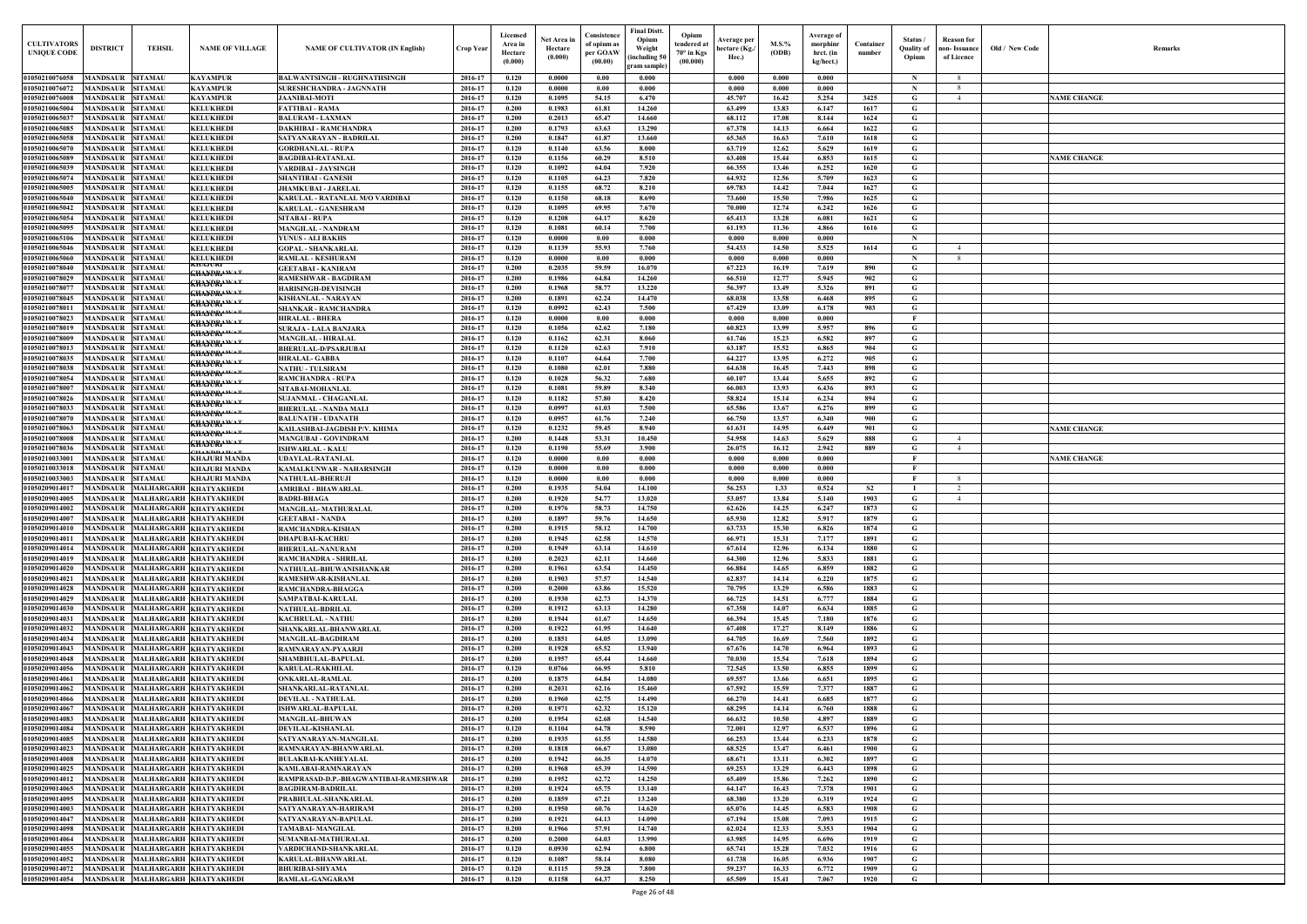| $\mathbf{Old} \, / \,$ New Code | Remarks                |
|---------------------------------|------------------------|
|                                 |                        |
|                                 |                        |
|                                 | <b>NAME CHANGE</b>     |
|                                 |                        |
|                                 |                        |
|                                 |                        |
|                                 | <b>NAME CORRECTION</b> |
|                                 | <b>NAME CHANGE</b>     |
|                                 | <b>NAME CHANGE</b>     |
|                                 |                        |
|                                 |                        |
|                                 |                        |
|                                 |                        |
|                                 |                        |
|                                 |                        |
|                                 |                        |
|                                 |                        |
|                                 |                        |
|                                 |                        |
|                                 |                        |
|                                 |                        |
|                                 |                        |
|                                 |                        |
|                                 |                        |
|                                 |                        |
|                                 |                        |
|                                 |                        |
|                                 |                        |
|                                 |                        |
|                                 | <b>NAME CORRECTION</b> |
|                                 |                        |
|                                 |                        |
|                                 |                        |
|                                 |                        |
|                                 | NAME CHANGE            |
|                                 |                        |
|                                 |                        |
|                                 |                        |
|                                 |                        |
|                                 | <b>NAME CHANGE</b>     |
| 01050210078032                  |                        |
|                                 |                        |
|                                 |                        |
|                                 |                        |
|                                 |                        |
|                                 |                        |
|                                 |                        |
|                                 |                        |
|                                 |                        |
|                                 |                        |
|                                 |                        |
|                                 |                        |
|                                 |                        |
|                                 |                        |
|                                 |                        |
|                                 |                        |
|                                 |                        |
|                                 |                        |

| <b>CULTIVATORS</b><br><b>UNIQUE CODI</b> | <b>DISTRICT</b><br><b>TEHSIL</b>                                                           | <b>NAME OF VILLAGE</b>                                  | <b>NAME OF CULTIVATOR (IN English)</b>                   | <b>Crop Year</b>   | Licensed<br>Area in<br>Hectare<br>(0.000) | Net Area in<br>Hectare<br>(0.000) | Consistence<br>of opium as<br>per GOAW<br>(00.00) | <b>Final Distt.</b><br>Opium<br>Opium<br>tendered at<br>Weight<br>70° in Kgs<br>including 50)<br>(00.000)<br>gram sample) | Average per<br>hectare (Kg./<br>Hec.) | M.S.%<br>(ODB) | Average of<br>morphinr<br>hrct. (in<br>kg/hect.) | Container<br>number | Status /<br><b>Quality of</b><br>Opium | <b>Reason</b> for<br>non- Issuance<br>of Licence | Old / New Code | <b>Remark</b>          |
|------------------------------------------|--------------------------------------------------------------------------------------------|---------------------------------------------------------|----------------------------------------------------------|--------------------|-------------------------------------------|-----------------------------------|---------------------------------------------------|---------------------------------------------------------------------------------------------------------------------------|---------------------------------------|----------------|--------------------------------------------------|---------------------|----------------------------------------|--------------------------------------------------|----------------|------------------------|
| 01050209014074                           | MANDSAUR MALHARGARH KHATYAKHEDI                                                            |                                                         | <b>SMT. VAJJIBAI-SAVA GOBAR</b>                          | 2016-17            | 0.120                                     | 0.1154                            | 61.28                                             | 8.720                                                                                                                     | 66.152                                | 16.30          | 7.548                                            | 1917                | G                                      |                                                  |                |                        |
| 01050209014082                           | <b>MANDSAUR</b>                                                                            | MALHARGARH KHATYAKHEDI                                  | <b>SMT. BAGADIBAI-BAGADU</b>                             | 2016-17            | 0.120                                     | 0.1194                            | 58.71                                             | 9.060                                                                                                                     | 63.643                                | 16.91          | 7.533                                            | 1910                | G                                      |                                                  |                |                        |
| 01050209014040                           | <b>MANDSAUR</b>                                                                            | MALHARGARH KHATYAKHEDI                                  | RAMGOPAL-BHANWARLAL                                      | 2016-17            | 0.120                                     | 0.1114                            | 64.39                                             | 9.040                                                                                                                     | 74.649                                | 16.31          | 8.522                                            | 1921                | G                                      |                                                  |                |                        |
| 01050209014075                           | <b>MANDSAUR</b>                                                                            | MALHARGARH KHATYAKHEDI                                  | <b>RAMPRASAD-RAMLAL</b>                                  | 2016-17            | 0.120                                     | 0.1129                            | 52.63                                             | 8.980                                                                                                                     | 59.805                                | 15.12          | 6.329                                            | 1902                | G                                      |                                                  |                | <b>NAME CHANGE</b>     |
| 01050209014006<br>01050209014039         | <b>MANDSAUR</b><br>MANDSAUR                                                                | MALHARGARH KHATYAKHEDI<br>MALHARGARH KHATYAKHEDI        | RAMCHANDRA-MATHURALAL<br><b>BHUWANIRAM-BAGDIRAM</b>      | 2016-17<br>2016-17 | 0.120<br>0.120                            | 0.1238<br>0.0918                  | 64.67<br>65.30                                    | 9.360<br>6.660                                                                                                            | 69.846<br>67.679                      | 12.22<br>13.83 | 5.975<br>6.552                                   | 1922<br>1923        | G<br>$\mathbf G$                       |                                                  |                |                        |
| 01050209014050                           | <b>MANDSAUR</b>                                                                            | MALHARGARH KHATYAKHEDI                                  | <b>BHURESHAH-REHAMANSHAH</b>                             | 2016-17            | 0.120                                     | 0.1151                            | 56.32                                             | 8.330                                                                                                                     | 58.227                                | 15.75          | 6.420                                            | 1905                | G                                      |                                                  |                |                        |
| 01050209014051                           | <b>MANDSAUR</b>                                                                            | MALHARGARH KHATYAKHEDI                                  | <b>GOPAL-RADHESHYAM</b>                                  | 2016-17            | 0.120                                     | 0.1201                            | 64.44                                             | 8.990                                                                                                                     | 68.909                                | 14.48          | 6.985                                            | 1918                | $\mathbf G$                            |                                                  |                |                        |
| 01050209014096                           | MANDSAUR                                                                                   | MALHARGARH KHATYAKHEDI                                  | SHAMBHULAL-AMRATRAM                                      | 2016-17            | 0.120                                     | 0.1073                            | 59.17                                             | 7.960                                                                                                                     | 62.702                                | 15.40          | 6.760                                            | 1911                | $\mathbf G$                            |                                                  |                |                        |
| 01050209014078                           | <b>MANDSAUR</b>                                                                            | MALHARGARH KHATYAKHEDI                                  | <b>AMARLAL-FAKIRCHAND</b>                                | 2016-17            | 0.120                                     | 0.1093                            | 59.41                                             | 8.420                                                                                                                     | 65.379                                | 13.13          | 6.009                                            | 1914                | $\mathbf G$                            |                                                  |                | <b>NAME CORRECTION</b> |
| 01050209014016<br>0105020901407          | MANDSAUR<br><b>MANDSAUR</b>                                                                | MALHARGARH KHATYAKHEDI<br>MALHARGARH KHATYAKHEDI        | AMARLAL-GANGARAM<br><b>SHIV PURI-KAILASHPURI</b>         | 2016-17<br>2016-17 | 0.120<br>0.120                            | 0.1154<br>0.1139                  | 55.54<br>57.04                                    | 8.760<br>8.820                                                                                                            | 60.225<br>63.099                      | 14.39<br>15.67 | 6.067<br>6.921                                   | 1906<br>1912        | G<br>$\mathbf G$                       |                                                  |                | <b>NAME CHANGE</b>     |
| 01050209014094                           | MANDSAUR                                                                                   | MALHARGARH KHATYAKHEDI                                  | <b>HAMID SHAH@ AHMAD SHAH BASHISHAH</b>                  | 2016-17            | 0.120                                     | 0.1021                            | 60.63                                             | 8.090                                                                                                                     | 68.628                                | 13.69          | 6.577                                            | 1913                | $\mathbf G$                            |                                                  |                | <b>NAME CHANGE</b>     |
| 0105020903200                            | <b>MANDSAUR</b><br>MALHARGARH KHEDA KOYLA                                                  |                                                         | <b>MANGIBAI-BHANWARLAL</b>                               | 2016-17            | 0.200                                     | 0.2028                            | 65.40                                             | 14.430                                                                                                                    | 66.479                                | 14.45          | 6.724                                            | 1427                | $\mathbf G$                            |                                                  |                |                        |
| 0105020903200                            | MANDSAUR                                                                                   | MALHARGARH KHEDA KOYLA                                  | <b>HIRALAL-BAPULAL</b>                                   | 2016-17            | 0.200                                     | 0.1974                            | 60.70                                             | 14.730                                                                                                                    | 64.706                                | 14.78          | 6.695                                            | 1415                | G                                      |                                                  |                |                        |
| 01050209032004                           | MANDSAUR                                                                                   | MALHARGARH KHEDA KOYLA                                  | RAJARAM-NANURAM                                          | 2016-17            | 0.200                                     | 0.2002                            | 58.15                                             | 15.100                                                                                                                    | 62.657                                | 14.94          | 6.553                                            | 1416                | G                                      |                                                  |                |                        |
| 0105020903200<br><b>01050209032009</b>   | MANDSAUR<br>MANDSAUR                                                                       | MALHARGARH KHEDA KOYLA<br><b>MALHARGARH KHEDA KOYLA</b> | RAMNARAYAN-NANDA<br>SHANKARLAL-MANGILAL                  | 2016-17<br>2016-17 | 0.200<br>0.200                            | 0.1210<br>0.1966                  | 61.54<br>60.75                                    | 9.050<br>15.200                                                                                                           | 65.752<br>67.095                      | 12.67<br>14.90 | 5.832<br>6.998                                   | 1417<br>1418        | G<br>$\mathbf G$                       |                                                  |                |                        |
| 0105020903201                            | <b>MANDSAUR</b>                                                                            | <b>MALHARGARH KHEDA KOYLA</b>                           | <b>ISHWARLAL-SHANIBAI</b>                                | 2016-17            | 0.200                                     | 0.1185                            | 60.08                                             | 8.940                                                                                                                     | 64.751                                | 15.23          | 6.903                                            | 1419                | G                                      |                                                  |                |                        |
| 01050209032013                           | MANDSAUR<br><b>MALHARGARH KHEDA KOYLA</b>                                                  |                                                         | <b>DOLATRAM-SHIVLAL</b>                                  | 2016-17            | 0.200                                     | 0.2008                            | 64.07                                             | 14.600                                                                                                                    | 66.548                                | 13.69          | 6.377                                            | 1420                | G                                      |                                                  |                |                        |
| 01050209032014                           | MANDSAUR                                                                                   | <b>MALHARGARH KHEDA KOYLA</b>                           | <b>BHAGATRAM-BAPULAL</b>                                 | 2016-17            | 0.200                                     | 0.1079                            | 60.50                                             | 7.990                                                                                                                     | 64.003                                | 14.35          | 6.429                                            | 1421                | G                                      |                                                  |                |                        |
| 01050209032023                           | MANDSAUR MALHARGARH KHEDA KOYLA                                                            |                                                         | <b>RUKMANBAI - TULSIRAM</b>                              | 2016-17            | 0.200                                     | 0.1987                            | 60.39                                             | 14.230                                                                                                                    | 61.781                                | 16.53          | 7.149                                            | 1423                | G                                      |                                                  |                |                        |
| 01050209032021<br>01050209032019         | <b>MANDSAUR</b><br>MANDSAUR                                                                | MALHARGARH KHEDA KOYLA<br><b>MALHARGARH KHEDA KOYLA</b> | <b>ISHVARLAL-MOHANLAL</b><br>PARMANAND-BHANVARLAL        | 2016-17<br>2016-17 | 0.200<br>0.200                            | 0.1996<br>0.1983                  | 60.34<br>64.29                                    | 15.710<br>14.410                                                                                                          | 67.845<br>66.742                      | 13.44<br>13.83 | 6.383<br>6.461                                   | 1422<br>1428        | G<br>$\mathbf G$                       |                                                  |                |                        |
| 01050209032034                           | <b>MANDSAUR</b>                                                                            | <b>MALHARGARH KHEDA KOYLA</b>                           | <b>RAMSINGH-PIRU</b>                                     | 2016-17            | 0.200                                     | 0.2006                            | 61.50                                             | 14.500                                                                                                                    | 63.504                                | 14.99          | 6.664                                            | 1424                | $\mathbf G$                            |                                                  |                |                        |
| 01050209032035                           | <b>MANDSAUR</b>                                                                            | <b>MALHARGARH KHEDA KOYLA</b>                           | DEVILAL-PRABHULAL                                        | 2016-17            | 0.200                                     | 0.1975                            | 62.49                                             | 14.320                                                                                                                    | 64.729                                | 14.39          | 6.520                                            | 1425                | G                                      |                                                  |                |                        |
| 01050209032038                           | <b>MANDSAUR</b>                                                                            | <b>MALHARGARH KHEDA KOYLA</b>                           | <b>BHAGIRATH-RUGHNATH</b>                                | 2016-17            | 0.200                                     | 0.1955                            | 61.29                                             | 14.190                                                                                                                    | 63.549                                | 14.31          | 6.366                                            | 1426                | G                                      |                                                  |                |                        |
| 01050209032011                           | MANDSAUR                                                                                   | <b>MALHARGARH KHEDA KOYLA</b>                           | <b>OMPRAKASH - RAMCHANDRA</b>                            | 2016-17            | 0.120                                     | 0.1161                            | 55.67                                             | 9.020                                                                                                                     | 61.782                                | 12.20          | 5.277                                            | 1414                | $\mathbf G$                            |                                                  |                |                        |
| 01050209032033                           | MANDSAUR                                                                                   | MALHARGARH KHEDA KOYLA                                  | <b>BHANWARLAL-NATHU</b>                                  | 2016-17            | 0.120                                     | 0.1216                            | 67.70                                             | 9.230                                                                                                                     | 73.412                                | 14.31          | 7.354                                            | 1429                | $\mathbf G$                            |                                                  |                |                        |
| 01050209034003<br>01050209034009         | <b>MANDSAUR</b><br><b>MALHARGARH KHUNTI</b><br><b>MALHARGARH KHUNTI</b><br><b>MANDSAUR</b> |                                                         | <b>DOLATRAM-MANGILAL</b><br>SOHANKUNWAR-DEVISINGH        | 2016-17<br>2016-17 | 0.200<br>0.200                            | 0.1896<br>0.1841                  | 51.85<br>54.70                                    | 14.180<br>5.250                                                                                                           | 55.395<br>22.286                      | 14.41<br>14.24 | 5.588<br>2.221                                   | 3264<br>3272        | G<br>$\mathbf G$                       | $\overline{4}$<br>$\overline{4}$                 |                |                        |
| 01050209034054                           | <b>MANDSAUR</b><br><b>MALHARGARH KHUNTI</b>                                                |                                                         | <b>BABULAL-SHANKARLAL</b>                                | 2016-17            | 0.200                                     | 0.1962                            | 48.87                                             | 4.480                                                                                                                     | 15.942                                | 13.71          | 1.530                                            | 3263                | G                                      | $\overline{4}$                                   |                |                        |
| 01050209034018                           | <b>MANDSAUR</b><br><b>MALHARGARH KHUNTI</b>                                                |                                                         | KANCHANBAI-GOVINDRAM                                     | 2016-17            | 0.120                                     | 0.1088                            | 41.80                                             | 7.520                                                                                                                     | 41.277                                | 13.59          | 3.926                                            | <b>S07</b>          | G                                      | $\overline{4}$                                   |                |                        |
| 01050209034020                           | <b>MALHARGARH KHUNTI</b><br>MANDSAUR                                                       |                                                         | HIRABAI-KISHAN LAL                                       | 2016-17            | 0.120                                     | 0.1148                            | 48.99                                             | 7.420                                                                                                                     | 45.235                                | 16.86          | 5.339                                            | 3265                | G                                      | $\overline{4}$                                   |                |                        |
| 01050209034037                           | <b>MALHARGARH KHUNTI</b><br><b>MANDSAUR</b>                                                |                                                         | <b>MOHANBAI-KISHANLAL</b>                                | 2016-17            | 0.120                                     | 0.1001                            | 46.66                                             | 6.970                                                                                                                     | 46.413                                | 14.42          | 4.685                                            | 3262                | $\mathbf G$                            | $\overline{4}$                                   |                |                        |
| 01050209034044<br>01050209034048         | <b>MANDSAUR</b><br><b>MALHARGARH KHUNTI</b><br><b>MANDSAUR</b><br><b>MALHARGARH KHUNTI</b> |                                                         | <b>ISHVARLAL-KISHANLAI</b><br><b>DULICHAND-RAMLAL</b>    | 2016-17<br>2016-17 | 0.120<br>0.120                            | $\bf{0.1001}$<br>0.1138           | 52.03<br>55.50                                    | 7.440<br>7.540                                                                                                            | 55.244<br>52.530                      | 14.11<br>14.59 | 5.457<br>5.365                                   | 3266<br>3280        | G<br>$\mathbf G$                       | $\overline{4}$<br>$\overline{4}$                 |                |                        |
| 01050209034056                           | <b>MALHARGARH KHUNTI</b><br>MANDSAUR                                                       |                                                         | <b>BHANWARLAL-RAMCHANDRA</b>                             | 2016-17            | 0.120                                     | 0.1186                            | 63.87                                             | 3.460                                                                                                                     | 26.618                                | 14.81          | 2.760                                            | 3288                | G                                      | $\overline{4}$                                   |                |                        |
| 01050209034002                           | <b>MALHARGARH KHUNTI</b><br>MANDSAUR                                                       |                                                         | <b>AMARLAL-NANURAM</b>                                   | 2016-17            | 0.200                                     | 0.1906                            | 62.60                                             | 14.180                                                                                                                    | 66.532                                | 10.94          | 5.095                                            | 3283                | $\mathbf G$                            |                                                  |                |                        |
| 0105020903401                            | MALHARGARH KHUNTI<br>MANDSAUR                                                              |                                                         | RAMRATAN-JAGGANNATH                                      | 2016-17            | 0.200                                     | 0.1985                            | 53.98                                             | 14.910                                                                                                                    | 57.924                                | 12.50          | 5.068                                            | 3267                | G                                      |                                                  |                |                        |
| <b>01050209034025</b>                    | MANDSAUR<br><b>MALHARGARH KHUNTI</b>                                                       |                                                         | KISKINDABAI - MADHULAL                                   | 2016-17            | 0.200                                     | 0.1953                            | 60.97                                             | 14.060                                                                                                                    | 62.703                                | 12.65          | 5.553                                            | 3284                | G                                      |                                                  |                |                        |
| 01050209034046                           | MANDSAUR<br><b>MALHARGARH KHUNTI</b>                                                       |                                                         | SHIVLAL KISHANLAL URF SHIVNARAYAN                        | 2016-17            | 0.200                                     | 0.1925                            | 55.15                                             | 14.320                                                                                                                    | 58.607                                | 14.54          | 5.965                                            | 3268                | G                                      |                                                  |                | <b>NAME CORRECTION</b> |
| 01050209034039<br>01050209034023         | <b>MANDSAUR</b><br><b>MALHARGARH KHUNTI</b><br><b>MALHARGARH KHUNTI</b><br>MANDSAUR        |                                                         | <b>GEETABAI-RAMLAL</b><br><b>UDAYLAL-BHAGVAN</b>         | 2016-17<br>2016-17 | 0.200<br>0.200                            | 0.1968<br>0.1843                  | 54.89<br>56.21                                    | 14.420<br>13.470                                                                                                          | 57.454<br>58.686                      | 12.26<br>11.87 | 4.931<br>4.876                                   | 3269<br>3270        | G<br>G                                 |                                                  |                |                        |
| 01050209034001                           | MANDSAUR MALHARGARH KHUNTI                                                                 |                                                         | PARMANAND - RAMLAL                                       | 2016-17            | 0.200                                     | 0.2000                            | 62.98                                             | 14.510                                                                                                                    | 65.275                                | 12.81          | 5.853                                            | 3289                | G                                      |                                                  |                |                        |
| 01050209034068                           | MANDSAUR MALHARGARH KHUNTI                                                                 |                                                         | JAGDISH - DEVILAL D/P SHANKARLAL                         | 2016-17            | 0.200                                     | 0.1975                            | 59.04                                             | 13.910                                                                                                                    | 59.402                                | 11.11          | 4.620                                            | 3273                | G                                      |                                                  |                |                        |
| 01050209034031                           | MANDSAUR MALHARGARH KHUNTI                                                                 |                                                         | PRABHULAL-HARLAL                                         | 2016-17            | 0.200                                     | 0.1987                            | 61.07                                             | 14.050                                                                                                                    | 61.690                                | 12.99          | 5.609                                            | 3285                | G                                      |                                                  |                |                        |
| 01050209034008                           | MANDSAUR MALHARGARH KHUNTI                                                                 |                                                         | SHAMBHULAL-AMARLAL                                       | 2016-17            | 0.200                                     | 0.1945                            | 54.25                                             | 14.310                                                                                                                    | 57.017                                | 11.96          | 4.774                                            | 3271                | G                                      |                                                  |                |                        |
| 01050209034072<br>01050209034013         | MANDSAUR MALHARGARH KHUNTI<br><b>MANDSAUR</b><br><b>MALHARGARH KHUNTI</b>                  |                                                         | <b>BADRILAL - ONKARLAL</b><br>KANHEYALAL-AMARLAL         | 2016-17<br>2016-17 | 0.200<br>0.120                            | 0.1996<br>0.1076                  | 60.92<br>59.73                                    | 14.310<br>7.850                                                                                                           | 62.394<br>62.249                      | 11.49<br>13.86 | 5.018<br>6.040                                   | 3286<br>3274        | G<br>$\mathbf G$                       |                                                  |                | <b>NAME CHANGE</b>     |
| 01050209034007                           | MALHARGARH KHUNTI<br><b>MANDSAUR</b>                                                       |                                                         | RAMNARAYAN-SITARAM                                       | 2016-17            | 0.120                                     | 0.1176                            | 56.84                                             | 8.230                                                                                                                     | 56.828                                | 16.12          | 6.412                                            | 3275                | $\mathbf G$                            |                                                  |                |                        |
| 01050209034045                           | <b>MANDSAUR</b><br><b>MALHARGARH KHUNTI</b>                                                |                                                         | PRABHULAL-VAJERAM                                        | 2016-17            | 0.120                                     | 0.1114                            | 56.88                                             | 8.110                                                                                                                     | 59.156                                | 13.31          | 5.512                                            | 3276                | $\mathbf G$                            |                                                  |                |                        |
| 01050209034022                           | <b>MANDSAUR</b><br><b>MALHARGARH KHUNTI</b>                                                |                                                         | <b>KAALU-RAM LAL</b>                                     | 2016-17            | 0.120                                     | 0.1142                            | 59.85                                             | 8.200                                                                                                                     | 61.392                                | 13.40          | 5.759                                            | 3287                | G                                      |                                                  |                |                        |
| 01050209034029                           | <b>MANDSAUR</b><br><b>MALHARGARH KHUNTI</b>                                                |                                                         | <b>KANHAIYA LAL-SEETA RAM</b>                            | 2016-17            | 0.120                                     | 0.0726                            | 58.44                                             | 5.390                                                                                                                     | 61.983                                | 13.67          | 5.931                                            | 3277                | $\mathbf G$                            |                                                  |                |                        |
| 01050209034011<br>01050209034041         | <b>MALHARGARH KHUNTI</b><br><b>MANDSAUR</b><br><b>MANDSAUR</b><br><b>MALHARGARH KHUNTI</b> |                                                         | NARAYANIBAI-VAJERAM<br><b>MUNNIBAI - SHAMBHULAL</b>      | 2016-17<br>2016-17 | 0.120<br>0.120                            | 0.1123<br>0.1035                  | 55.93<br>59.25                                    | 8.170<br>7.540                                                                                                            | 58.130<br>61.661                      | 14.54<br>13.10 | 5.916<br>5.654                                   | 3278<br>3279        | $\mathbf G$<br>$\mathbf G$             |                                                  |                |                        |
| 01050209034063                           | <b>MALHARGARH KHUNTI</b><br><b>MANDSAUR</b>                                                |                                                         | PRAKASH-JAYPAL@JEPAN                                     | 2016-17            | 0.120                                     | 0.0675                            | 61.38                                             | 4.560                                                                                                                     | 59.229                                | 13.41          | 5.561                                            | 3281                | G                                      |                                                  |                | <b>NAME CHANGE</b>     |
| 01050209034073                           | <b>MANDSAUR</b><br><b>MALHARGARH KHUNTI</b>                                                |                                                         | NIRMLABAI-GHANSHYAM                                      | 2016-17            | 0.120                                     | 0.1110                            | 58.42                                             | 8.060                                                                                                                     | 60.603                                | 12.98          | 5.506                                            | 3282                | G                                      |                                                  | 01050210078032 |                        |
| 01050210051005                           | <b>MANDSAUR</b><br><b>SITAMAU</b>                                                          | <b>KOTADA BAHADUR</b>                                   | <b>GANGARAM - NATHULAL</b>                               | 2016-17            | 0.200                                     | 0.1900                            | 72.84                                             | 13.700                                                                                                                    | 75.031                                | 13.00          | 6.828                                            | 2085                | G                                      |                                                  |                |                        |
| 01050210051006                           | MANDSAUR<br><b>SITAMAU</b>                                                                 | <b>KOTADA BAHADUR</b>                                   | <b>VARDA - DEVA</b>                                      | 2016-17            | 0.200                                     | 0.1908                            | 62.62                                             | 13.650                                                                                                                    | 63.998                                | 15.23          | 6.823                                            | 2061                | $\mathbf G$                            |                                                  |                |                        |
| 01050210051008                           | <b>MANDSAUR</b><br><b>SITAMAU</b>                                                          | <b>KOTADA BAHADUR</b>                                   | <b>KANHAIYALAL - BHUWAN</b>                              | 2016-17            | 0.200                                     | 0.2002                            | 64.37                                             | 14.020                                                                                                                    | 64.395                                | 14.67          | 6.613                                            | 2062                | $\mathbf G$                            |                                                  |                |                        |
| 01050210051009<br>01050210051012         | <b>MANDSAUR</b><br><b>SITAMAU</b><br><b>MANDSAUR</b><br><b>SITAMAU</b>                     | <b>KOTADA BAHADUR</b><br><b>KOTADA BAHADUR</b>          | <b>BHAGUBAI-LUXMINARAYAN</b><br><b>AMRITRAM - BABARU</b> | 2016-17<br>2016-17 | 0.200<br>0.200                            | 0.2012<br>0.2025                  | 61.95<br>65.54                                    | 14.620<br>14.380                                                                                                          | 64.309<br>66.488                      | 15.43<br>14.88 | 6.946<br>6.925                                   | 2063<br>2078        | $\mathbf G$<br>G                       |                                                  |                |                        |
| 01050210051013                           | MANDSAUR<br><b>SITAMAU</b>                                                                 | <b>KOTADA BAHADUR</b>                                   | NATHULAL - UDAYRAM                                       | 2016-17            | 0.200                                     | 0.2030                            | 60.90                                             | 15.050                                                                                                                    | 64.502                                | 17.09          | 7.716                                            | 2057                | G                                      |                                                  |                |                        |
| 01050210051016                           | <b>MANDSAUR</b><br><b>SITAMAU</b>                                                          | <b>KOTADA BAHADUR</b>                                   | <b>RESHAMKUNWAR-HARISINGH</b>                            | 2016-17            | 0.200                                     | 0.2034                            | 60.49                                             | 14.150                                                                                                                    | 60.117                                | 15.79          | 6.645                                            | 2064                | G                                      |                                                  |                |                        |
| 01050210051017                           | <b>SITAMAU</b><br><b>MANDSAUR</b>                                                          | <b>KOTADA BAHADUR</b>                                   | <b>JUJHARSINGH - RAMLAL</b>                              | 2016-17            | 0.200                                     | 0.1959                            | 62.60                                             | 13.900                                                                                                                    | 63.455                                | 13.29          | 5.903                                            | 2065                | G                                      |                                                  |                |                        |
| 01050210051018                           | <b>MANDSAUR</b><br><b>SITAMAU</b>                                                          | <b>KOTADA BAHADUR</b>                                   | PRABHULAL - BHAWARLAL                                    | 2016-17            | 0.200                                     | 0.1260                            | 58.80                                             | 8.830                                                                                                                     | 58.865                                | 16.77          | 6.910                                            | 2066                | G                                      |                                                  |                |                        |
| 01050210051021<br>01050210051031         | <b>MANDSAUR SITAMAU</b><br>MANDSAUR SITAMAU                                                | <b>KOTADA BAHADUR</b>                                   | <b>MOHANKUNWAR - RANSINGH</b>                            | 2016-17<br>2016-17 | 0.200<br>0.200                            | 0.1560<br>0.1709                  | 59.11<br>68.86                                    | 11.220<br>11.770                                                                                                          | 60.730<br>67.747                      | 14.79<br>13.94 | 6.288                                            | 2058<br>2099        | G<br>$\mathbf{G}$                      |                                                  |                |                        |
| 01050210051040                           | <b>MANDSAUR SITAMAU</b>                                                                    | <b>KOTADA BAHADUR</b><br><b>KOTADA BAHADUR</b>          | KALABAI - RAMCHANDRA<br><b>BAPULAL - VARIDHCNAD</b>      | 2016-17            | 0.200                                     | 0.1949                            | 66.42                                             | 14.020                                                                                                                    | 68.255                                | 14.41          | 6.611<br>6.885                                   | 2086                | $\mathbf G$                            |                                                  |                |                        |
| 01050210051046                           | MANDSAUR SITAMAU                                                                           | <b>KOTADA BAHADUR</b>                                   | <b>LALA-KANHAIYALAL</b>                                  | 2016-17            | 0.200                                     | 0.1430                            | 59.05                                             | 10.200                                                                                                                    | 60.167                                | 19.00          | 8.003                                            | 2067                | G                                      |                                                  |                |                        |
| 01050210051056                           | MANDSAUR SITAMAU                                                                           | <b>KOTADA BAHADUR</b>                                   | <b>RAMESHAR - BHUWAN</b>                                 | 2016-17            | 0.200                                     | 0.1877                            | 62.81                                             | 14.110                                                                                                                    | 67.453                                | 15.19          | 7.172                                            | 2068                | G                                      |                                                  |                |                        |
| 01050210051058                           | <b>MANDSAUR</b><br><b>SITAMAU</b>                                                          | <b>KOTADA BAHADUR</b>                                   | <b>KANTILAL-KANHIYALAL</b>                               | 2016-17            | 0.200                                     | 0.1526                            | 67.41                                             | 10.780                                                                                                                    | 68.027                                | 15.35          | 7.310                                            | 2087                | $\mathbf G$                            |                                                  |                |                        |
| 01050210051064                           | MANDSAUR SITAMAU                                                                           | <b>KOTADA BAHADUR</b>                                   | <b>HIRALAL - RAMLAL</b>                                  | 2016-17            | 0.200                                     | 0.1998                            | 62.88                                             | 13.920                                                                                                                    | 62.582                                | 14.77          | 6.470                                            | 2059                | G                                      |                                                  |                |                        |
| 01050210051065<br>01050210051081         | <b>MANDSAUR</b><br><b>SITAMAU</b><br><b>MANDSAUR</b><br><b>SITAMAU</b>                     | <b>KOTADA BAHADUR</b><br><b>KOTADA BAHADUR</b>          | RAMCHANDRA - SHANKARLAL<br><b>SATYANARAYAN - KISHAN</b>  | 2016-17<br>2016-17 | 0.200<br>0.200                            | 0.1855<br>0.1950                  | 66.67<br>65.69                                    | 13.370<br>14.170                                                                                                          | 68.646<br>68.194                      | 15.79<br>11.84 | 7.588<br>5.652                                   | 2088<br>2060        | $\mathbf G$<br>G                       |                                                  |                |                        |
| 01050210051082                           | <b>MANDSAUR</b><br><b>SITAMAU</b>                                                          | <b>KOTADA BAHADUR</b>                                   | <b>NANIBAI - KANIRAM</b>                                 | 2016-17            | 0.200                                     | 0.1988                            | 64.59                                             | 13.960                                                                                                                    | 64.793                                | 15.73          | 7.134                                            | 2089                | G                                      |                                                  |                |                        |
| 01050210051091                           | <b>SITAMAU</b><br><b>MANDSAUR</b>                                                          | <b>KOTADA BAHADUR</b>                                   | <b>MOHANLAL - BHERULAL</b>                               | 2016-17            | 0.200                                     | 0.2015                            | 62.19                                             | 13.930                                                                                                                    | 61.419                                | 15.48          | 6.655                                            | 2069                | G                                      |                                                  |                |                        |
| 01050210051099                           | <b>MANDSAUR</b><br><b>SITAMAU</b>                                                          | <b>KOTADA BAHADUR</b>                                   | <b>BHAGIRATH - JUJHAR DANGI</b>                          | 2016-17            | 0.200                                     | 0.1513                            | 68.47                                             | 10.620                                                                                                                    | 68.658                                | 13.32          | 6.402                                            | 2100                | G                                      |                                                  |                |                        |
| 01050210051103                           | <b>MANDSAUR SITAMAU</b>                                                                    | <b>KOTADA BAHADUR</b>                                   | <b>BHAGUBAI - MANOHARLAL</b>                             | 2016-17            | 0.200                                     | 0.1955                            | 56.04                                             | 14.840                                                                                                                    | 60.767                                | 19.36          | 8.236                                            | 2079                | $\mathbf{G}$                           |                                                  |                |                        |
| 01050210051104                           | MANDSAUR SITAMAU                                                                           | <b>KOTADA BAHADUR</b>                                   | <b>GENDIBAI-BHERULAL</b>                                 | 2016-17            | 0.200                                     | 0.2003                            | 66.03                                             | 14.080                                                                                                                    | 66.305                                | 15.22          | 7.064                                            | 2090                | $\mathbf{G}$                           |                                                  |                |                        |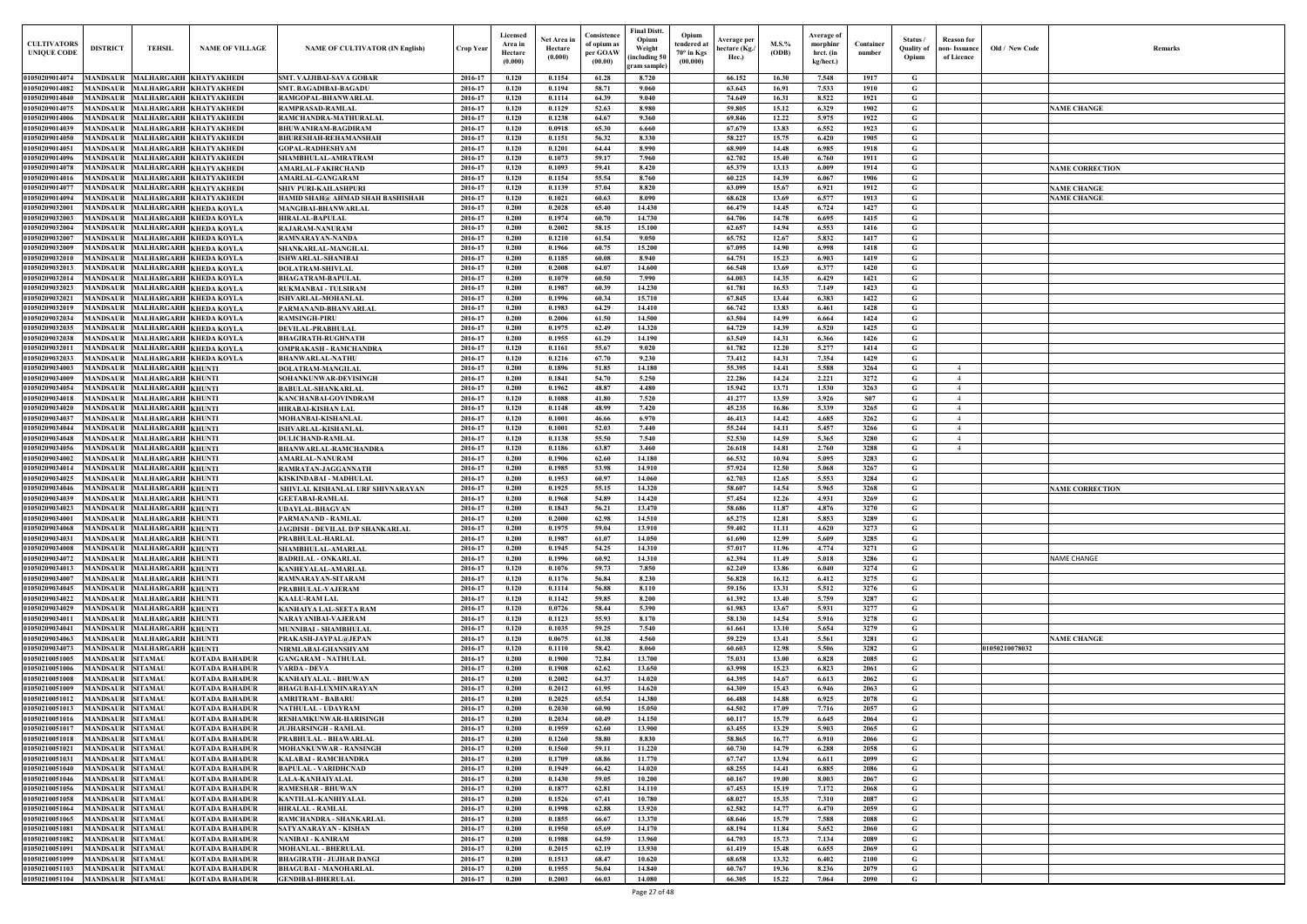| Old / New Code | Remarks                                                  |
|----------------|----------------------------------------------------------|
|                |                                                          |
|                |                                                          |
|                |                                                          |
|                |                                                          |
|                |                                                          |
|                |                                                          |
|                |                                                          |
|                |                                                          |
|                | <b>NAME CHANGE</b><br><b>NAME CHANGE</b>                 |
|                | <b>NAME CHANGE</b><br><b>NAME CHANGE</b>                 |
|                | <b>NAME CHANGE</b>                                       |
|                |                                                          |
|                | <b>Transfer to MDS-II Takrawad</b><br><b>NAME CHANGE</b> |
|                | <b>NAME CORRECTION</b>                                   |
|                |                                                          |
|                | <b>NAME CHANGE</b>                                       |
|                |                                                          |
|                |                                                          |
|                |                                                          |
|                |                                                          |
| 01050209032037 | <b>NAME CHANGE</b>                                       |
|                |                                                          |
|                |                                                          |
|                |                                                          |
|                |                                                          |
|                |                                                          |
|                |                                                          |
|                |                                                          |
|                |                                                          |
|                |                                                          |
|                |                                                          |
|                | <b>NAME CHANGE</b>                                       |
| 01050210040016 |                                                          |
|                |                                                          |
|                |                                                          |
|                |                                                          |
|                |                                                          |
|                |                                                          |
|                | <b>NAME CORRECTION</b>                                   |
|                |                                                          |
|                |                                                          |

| <b>CULTIVATORS</b><br><b>UNIQUE CODE</b> | <b>DISTRICT</b><br><b>TEHSIL</b>                                         | <b>NAME OF VILLAGE</b>                                    | <b>NAME OF CULTIVATOR (IN English)</b>                               | <b>Crop Year</b>   | Licensed<br>Area ir<br>Hectare<br>(0.000) | Net Area in<br>Hectare<br>(0.000) | Consistence<br>of opium as<br>per GOAW<br>(00.00) | <b>Final Distt.</b><br>Opium<br>Weight<br>including 50<br>gram sample) | Opium<br>tendered at<br>$70^\circ$ in Kgs<br>(00.000) | Average per<br>hectare (Kg./<br>Hec.) | $M.S.$ %<br>(ODB) | Average of<br>morphinr<br>hrct. (in<br>kg/hect.) | Container<br>number | Status /<br><b>Quality of</b><br>Opium | <b>Reason</b> for<br>non- Issuance<br>of Licence | Old / New Code | <b>Remark</b>                            |
|------------------------------------------|--------------------------------------------------------------------------|-----------------------------------------------------------|----------------------------------------------------------------------|--------------------|-------------------------------------------|-----------------------------------|---------------------------------------------------|------------------------------------------------------------------------|-------------------------------------------------------|---------------------------------------|-------------------|--------------------------------------------------|---------------------|----------------------------------------|--------------------------------------------------|----------------|------------------------------------------|
| 01050210051106                           | <b>SITAMAU</b><br>MANDSAUR                                               | <b>KOTADA BAHADUR</b>                                     | RADHESHYAM - NATHULAL                                                | 2016-17            | 0.200                                     | 0.0765                            | 67.41                                             | 5.690                                                                  |                                                       | 71.620                                | 13.99             | 7.014                                            | 2091                | G                                      |                                                  |                |                                          |
| 01050210051114                           | MANDSAUR<br><b>SITAMAU</b>                                               | <b>KOTADA BAHADUR</b>                                     | RAMESHNATH - BHAGWANNATH                                             | 2016-17            | 0.200<br>0.200                            | 0.2016<br>0.2000                  | 62.61                                             | 13.200<br>15.380                                                       |                                                       | 58.561                                | 16.51<br>15.35    | 6.768                                            | 2070                | G<br>G                                 |                                                  |                |                                          |
| 01050210051118<br>01050210051090         | <b>MANDSAUR</b><br><b>SITAMAU</b><br>MANDSAUR<br><b>SITAMAU</b>          | <b>KOTADA BAHADUR</b><br><b>KOTADA BAHADUR</b>            | <b>KALUKHAN - SULEMAN</b><br><b>RAMCHANDRA - BHERU</b>               | 2016-17<br>2016-17 | 0.120                                     | 0.0920                            | 61.17<br>57.78                                    | 6.500                                                                  |                                                       | 67.200<br>58.315                      | 17.62             | 7.221<br>7.193                                   | 2071<br>2074        | $\mathbf G$                            |                                                  |                |                                          |
| 01050210051119                           | <b>MANDSAUR</b><br><b>SITAMAU</b>                                        | <b>KOTADA BAHADUR</b>                                     | RAMESHWAR-RAMPRATAPPATIDAR                                           | 2016-17            | 0.200                                     | 0.1700                            | 69.92                                             | 11.660                                                                 |                                                       | 68.511                                | 13.33             | 6.393                                            | 2101                | G                                      |                                                  |                |                                          |
| 01050210051078                           | <b>SITAMAU</b><br>MANDSAUR                                               | <b>KOTADA BAHADUR</b>                                     | RADHESHYAM - KARUDAS BAIRAGI                                         | 2016-17            | 0.200                                     | 0.1005                            | 60.22                                             | 7.420                                                                  |                                                       | 63.512                                | 15.14             | 6.731                                            | 2072                | G                                      |                                                  |                |                                          |
| 01050210051096<br>01050210051025         | MANDSAUR<br><b>SITAMAU</b><br><b>MANDSAUR</b><br><b>SITAMAU</b>          | <b>KOTADA BAHADUR</b><br><b>KOTADA BAHADUR</b>            | <b>BAPULAL - BHANWARLAL</b><br><b>MANGILAL - DOLA</b>                | 2016-17<br>2016-17 | 0.200<br>0.200                            | $\bf 0.1880$<br>0.1960            | 67.65<br>62.28                                    | 13.290<br>13.770                                                       |                                                       | 68.319<br>62.505                      | 14.83<br>15.96    | 7.092<br>6.983                                   | 2092<br>2073        | G<br>G                                 |                                                  |                |                                          |
| 01050210051092                           | <b>MANDSAUR</b><br><b>SITAMAU</b>                                        | <b>KOTADA BAHADUR</b>                                     | NATHULAL-JAGANNATH                                                   | 2016-17            | 0.120                                     | 0.0966                            | 62.70                                             | 7.010                                                                  |                                                       | 65.000                                | 15.60             | 7.098                                            | 2080                | $\mathbf G$                            |                                                  |                |                                          |
| 0105021005107                            | <b>MANDSAUR</b><br><b>SITAMAU</b>                                        | <b>KOTADA BAHADUR</b>                                     | <b>BHANWARLAL-BHERULAL</b>                                           | 2016-17            | 0.120                                     | 0.0910                            | 69.16                                             | 6.550                                                                  |                                                       | 71.109                                | 12.26             | 6.103                                            | 2093                | $\mathbf G$                            |                                                  |                |                                          |
| 01050210051003<br>01050210051019         | MANDSAUR<br><b>SITAMAU</b><br>MANDSAUR<br><b>SITAMAU</b>                 | <b>KOTADA BAHADUR</b><br><b>KOTADA BAHADUR</b>            | <b>NATHIBAI - LALA</b><br><b>SUGANBAI-DHANNALAL</b>                  | 2016-17<br>2016-17 | 0.120<br>0.120                            | 0.1167<br>0.0000                  | 63.83<br>0.00                                     | 8.780<br>0.000                                                         |                                                       | 68.603<br>0.000                       | 14.43<br>0.000    | 6.930<br>0.000                                   | 2081                | $\mathbf G$<br>N                       |                                                  |                |                                          |
| 01050210051036                           | MANDSAUR<br><b>SITAMAU</b>                                               | KOTADA BAHADUR                                            | <b>GOPI - UDAYRAM</b>                                                | 2016-17            | 0.120                                     | 0.1173                            | 64.74                                             | 8.960                                                                  |                                                       | 70.647                                | 13.99             | 6.918                                            | 2082                | G                                      |                                                  |                |                                          |
| 01050210051039                           | MANDSAUR<br><b>SITAMAU</b>                                               | KOTADA BAHADUR                                            | <b>MANGILAL - RODA</b>                                               | 2016-17            | 0.120                                     | 0.1100                            | 68.36                                             | 7.760                                                                  |                                                       | 68.890                                | 15.70             | 7.571                                            | 2094                | G                                      |                                                  |                |                                          |
| 01050210051111<br>01050210051121         | MANDSAUR<br><b>SITAMAU</b><br><b>MANDSAUR</b><br><b>SITAMAU</b>          | KOTADA BAHADUR                                            | <b>JUJHAR - DEVA</b>                                                 | 2016-17<br>2016-17 | 0.120<br>0.120                            | 0.0000<br>0.0990                  | 0.00<br>69.32                                     | 0.000<br>7.110                                                         |                                                       | 0.000<br>71.121                       | 0.000<br>12.77    | 0.000<br>6.357                                   | 2095                | - F<br>G                               |                                                  |                |                                          |
| 01050210051037                           | <b>MANDSAUR</b><br><b>SITAMAU</b>                                        | <b>KOTADA BAHADUR</b><br>KOTADA BAHADUR                   | <b>BHRATRAM - BHANWARLAL</b><br>RADHABAI-JAYRAM                      | 2016-17            | 0.120                                     | 0.0956                            | 60.75                                             | 7.050                                                                  |                                                       | 63.995                                | 16.26             | 7.284                                            | 2075                | G                                      |                                                  |                | <b>NAME CHANGE</b>                       |
| 01050210051074                           | <b>MANDSAUR SITAMAU</b>                                                  | <b>KOTADA BAHADUR</b>                                     | <b>RAMKANYABAI-ONKAR</b>                                             | 2016-17            | 0.120                                     | 0.0998                            | 68.68                                             | 7.370                                                                  |                                                       | 72.454                                | 14.41             | 7.309                                            | 2096                | G                                      |                                                  |                | <b>NAME CHANGE</b>                       |
| 01050210051116                           | <b>MANDSAUR</b><br><b>SITAMAU</b>                                        | <b>KOTADA BAHADUR</b>                                     | <b>GEETABAI-JAGANNATH</b>                                            | 2016-17            | 0.120                                     | 0.0991                            | 61.21                                             | 6.970                                                                  |                                                       | 61.503                                | 14.51             | 6.247                                            | 2076                | G                                      |                                                  |                | <b>NAME CHANGE</b>                       |
| 01050210051052<br>01050210051054         | <b>MANDSAUR SITAMAU</b><br><b>MANDSAUR</b><br><b>SITAMAU</b>             | <b>KOTADA BAHADUR</b><br><b>KOTADA BAHADUR</b>            | <b>DEUBAI-JAYSINGH</b><br><b>KALABAI-DEVILAL</b>                     | 2016-17<br>2016-17 | 0.120<br>0.120                            | 0.0908<br>0.1013                  | 62.13<br>68.12                                    | 6.930<br>7.320                                                         |                                                       | 67.742<br>70.315                      | 15.66<br>11.64    | 7.426<br>5.730                                   | 2083<br>2097        | G<br>G                                 |                                                  |                | <b>NAME CHANGE</b><br><b>NAME CHANGE</b> |
| 01050210051102                           | <b>MANDSAUR</b><br><b>SITAMAU</b>                                        | <b>KOTADA BAHADUR</b>                                     | <b>SURENDRASINGH - SARDARSINGH</b>                                   | 2016-17            | 0.120                                     | 0.0903                            | 61.83                                             | 6.660                                                                  |                                                       | 65.149                                | 13.42             | 6.120                                            | 2077                | G                                      |                                                  |                |                                          |
| 01050210051112                           | <b>MANDSAUR</b><br><b>SITAMAU</b>                                        | <b>KOTADA BAHADUR</b>                                     | <b>RAMKUNWAR - DILIPSINGH</b>                                        | 2016-17            | 0.120                                     | 0.1000                            | 66.98                                             | 7.090                                                                  |                                                       | 67.840                                | 13.74             | 6.525                                            | 2098                | G                                      |                                                  |                |                                          |
| 01050210051010<br>01050210051060         | MANDSAUR<br><b>SITAMAU</b><br>MANDSAUR<br><b>SITAMAU</b>                 | <b>KOTADA BAHADUR</b><br><b>KOTADA BAHADUR</b>            | <b>BAPU-BHERA</b><br>VISHNULAL - BANSHILAL                           | 2016-17<br>2016-17 | 0.120<br>0.120                            | 0.0980<br>0.0000                  | 63.05<br>0.00                                     | 7.400<br>0.000                                                         |                                                       | 68.010<br>0.000                       | 16.53<br>0.000    | 7.870<br>0.000                                   | 2084                | $\mathbf G$<br>$\mathbf{F}$            |                                                  |                | Transfer to MDS-II Takrawad              |
| 01050210068013                           | <b>MANDSAUR</b><br><b>SITAMAU</b>                                        | <b>KOTADI MANDA</b>                                       | <b>HARIVALLABH-SHIVLAL</b>                                           | 2016-17            | 0.120                                     | 0.0999                            | 55.86                                             | 6.870                                                                  |                                                       | 54.874                                | 15.56             | 5.977                                            | 1066                | G                                      | $\overline{4}$                                   |                | <b>NAME CHANGE</b>                       |
| 01050210068018                           | MANDSAUR<br><b>SITAMAU</b>                                               | <b>KOTADI MANDA</b>                                       | <b>NAGUSINGH-M/O SAJJANBAI</b>                                       | 2016-17            | 0.120                                     | 0.1012                            | 48.99                                             | 7.550                                                                  |                                                       | 52.213                                | 15.78             | 5.767                                            | 1064                | G                                      | $\overline{4}$                                   |                |                                          |
| 01050210068034                           | <b>MANDSAUR</b><br><b>SITAMAU</b>                                        | <b>KOTADI MANDA</b>                                       | SAVITRIBAI-MOHANNATH                                                 | 2016-17            | 0.120                                     | 0.0000                            | 0.00                                              | 0.000                                                                  |                                                       | 0.000                                 | 0.000             | 0.000                                            |                     | - N                                    | - 8<br>$\overline{4}$                            |                | <b>NAME CORRECTION</b>                   |
| 01050210068015<br>01050210068006         | <b>MANDSAUR</b><br><b>SITAMAU</b><br><b>MANDSAUR</b><br><b>SITAMAU</b>   | <b>KOTADI MANDA</b><br><b>KOTADI MANDA</b>                | <b>MAGANBAI-RAMESHWAR</b><br><b>BHAGUBAI - DEVILAL</b>               | 2016-17<br>2016-17 | 0.120<br>0.200                            | 0.1100<br>0.1931                  | 54.88<br>56.40                                    | 7.270<br>13.660                                                        |                                                       | 51.818<br>56.996                      | 13.39<br>15.25    | 4.857<br>6.084                                   | 1069<br>1065        | G<br>G                                 |                                                  |                |                                          |
| 0105021006801                            | <b>MANDSAUR</b><br><b>SITAMAU</b>                                        | <b>KOTADI MANDA</b>                                       | <b>BADRILAL-BHERULAL</b>                                             | 2016-17            | 0.200                                     | 0.1955                            | 66.19                                             | 14.690                                                                 |                                                       | 71.048                                | 14.04             | 6.983                                            | 1073                | G                                      |                                                  |                |                                          |
| 01050210068014                           | MANDSAUR<br><b>SITAMAU</b>                                               | <b>KOTADI MANDA</b>                                       | VAGULAL - CHAMPALAL                                                  | 2016-17            | 0.200                                     | 0.2003                            | 65.24                                             | 14.330                                                                 |                                                       | 66.679                                | 13.14             | 6.133                                            | 1074                | G                                      |                                                  |                | <b>NAME CHANGE</b>                       |
| 0105021006801<br>0105021006803           | MANDSAUR<br><b>SITAMAU</b><br>MANDSAUR<br><b>SITAMAU</b>                 | <b>KOTADI MANDA</b><br><b>KOTADI MANDA</b>                | <b>JAMNALAL - BALMUKUND</b><br>KAMLASINGH-BHUWANISINGH               | 2016-17<br>2016-17 | 0.200<br>0.200                            | 0.1890<br>0.2040                  | 62.47<br>58.02                                    | 13.760<br>16.510                                                       |                                                       | 64.973<br>67.078                      | 12.55<br>13.15    | 5.708<br>6.175                                   | 1075<br>1071        | G<br>G                                 |                                                  |                |                                          |
| 0105021006802                            | MANDSAUR<br><b>SITAMAU</b>                                               | <b>KOTADI MANDA</b>                                       | RADHESHYAM - NATHU                                                   | 2016-17            | 0.120                                     | 0.0897                            | 55.86                                             | 7.010                                                                  |                                                       | 62.363                                | 17.51             | 7.644                                            | 1067                | G                                      |                                                  |                |                                          |
| 01050210068004                           | MANDSAUR<br><b>SITAMAU</b>                                               | <b>KOTADI MANDA</b>                                       | <b>DEVISINGH - BHUWANISINGH</b>                                      | 2016-17            | 0.120                                     | 0.1155                            | 59.09                                             | 9.170                                                                  |                                                       | 67.021                                | 16.01             | 7.511                                            | 1072                | $\mathbf G$                            |                                                  |                |                                          |
| 0105021006800.<br>01050210068036         | MANDSAUR<br><b>SITAMAU</b><br>MANDSAUR<br><b>SITAMAU</b>                 | <b>KOTADI MANDA</b><br><b>KOTADI MANDA</b>                | <b>MAHIPALSINGH-SAJJANSINGH</b><br><b>AMBALAL - HIRALAI</b>          | 2016-17<br>2016-17 | 0.120<br>0.120                            | 0.1020<br>0.0473                  | 56.31<br>59.32                                    | 7.450<br>3.750                                                         |                                                       | 58.754<br>67.188                      | 15.56<br>14.40    | 6.400<br>6.772                                   | 1068<br>1070        | G<br>G                                 |                                                  |                |                                          |
| 01050209035010                           | MANDSAUR<br><b>MALHARGARH KOYLA</b>                                      |                                                           | PRABHULAL-BAPULAL                                                    | 2016-17            | 0.120                                     | 0.0831                            | 60.63                                             | 6.140                                                                  |                                                       | 63.995                                | 14.42             | 6.460                                            | 1411                | G                                      |                                                  |                |                                          |
| 01050209035024                           | <b>MANDSAUR</b><br><b>MALHARGARH KOYLA</b>                               |                                                           | NAHARSINGH-NATHUSINGH                                                | 2016-17            | 0.120                                     | 0.1150                            | 64.82                                             | 8.660                                                                  |                                                       | 69.730                                | 13.47             | 6.575                                            | 1412                | G                                      |                                                  |                |                                          |
| 01050209035004                           | <b>MANDSAUR</b><br><b>MALHARGARH KOYLA</b>                               |                                                           | CHANDRAKALABAI-UDAYSINGH                                             | 2016-17            | 0.120                                     | 0.1152                            | 65.14                                             | 8.480                                                                  |                                                       | 68.498                                | 13.25             | 6.353                                            | 1413                | G                                      |                                                  |                | <b>NAME CHANGE</b>                       |
| 01050209035006<br>01050210072032         | <b>MANDSAUR</b><br><b>MALHARGARH KOYLA</b><br>MANDSAUR<br><b>SITAMAU</b> | <b>MOTIPURA</b>                                           | <b>BHANWARSINGH-RUPSINGH</b><br><b>KAMLABAI - RUPLAL</b>             | 2016-17<br>2016-17 | 0.120<br>0.200                            | 0.1162<br>0.1982                  | 63.42<br>52.14                                    | 8.690<br>14.120                                                        |                                                       | 67.753<br>53.062                      | 12.99<br>15.77    | 6.161<br>5.858                                   | 1410<br>2293        | G<br>G                                 | $\overline{4}$                                   | 01050209032037 |                                          |
| 01050210072001                           | <b>MANDSAUR</b><br><b>SITAMAU</b>                                        | <b>MOTIPURA</b>                                           | SURPALSINGH - KAMALSINGH                                             | 2016-17            | 0.200                                     | 0.1987                            | 58.70                                             | 15.160                                                                 |                                                       | 63.980                                | 12.74             | 5.706                                            | 2296                | G                                      |                                                  |                |                                          |
| 01050210072008                           | MANDSAUR SITAMAU                                                         | <b>MOTIPURA</b>                                           | <b>SARDARSINGH - KALUSINGH</b>                                       | 2016-17            | 0.200                                     | 0.1960                            | 59.55                                             | 14.160                                                                 |                                                       | 61.459                                | 13.79             | 5.933                                            | 2297                | G                                      |                                                  |                |                                          |
| 01050210072009<br>01050210072013         | <b>MANDSAUR SITAMAU</b><br>MANDSAUR SITAMAU                              | <b>MOTIPURA</b><br><b>MOTIPURA</b>                        | <b>GOVINDSINGH - JUJHARSINGH</b><br><b>GOKULSINGH - BHUWANISINGH</b> | 2016-17<br>2016-17 | 0.200<br>0.200                            | 0.1936<br>0.1974                  | 61.52<br>56.06                                    | 14.150<br>14.420                                                       |                                                       | 64.235<br>58.500                      | 16.11<br>12.56    | 7.244<br>5.144                                   | 2304<br>2294        | G<br>G                                 |                                                  |                |                                          |
| 01050210072023                           | <b>MANDSAUR SITAMAU</b>                                                  | <b>MOTIPURA</b>                                           | <b>CHATRA - BIHARILAL</b>                                            | 2016-17            | 0.200                                     | 0.1954                            | 59.06                                             | 14.550                                                                 |                                                       | 62.824                                | 17.27             | 7.595                                            | 2305                | G                                      |                                                  |                |                                          |
| 01050210072040                           | <b>MANDSAUR</b><br><b>SITAMAU</b>                                        | <b>MOTIPURA</b>                                           | <b>VINODSINGH - NAGUSINGH</b>                                        | 2016-17            | 0.200                                     | 0.1008                            | 60.50                                             | 7.440                                                                  |                                                       | 63.789                                | 16.83             | 7.515                                            | 2306                | G                                      |                                                  |                |                                          |
| 01050210072053<br>01050210072061         | <b>MANDSAUR</b><br><b>SITAMAU</b><br><b>SITAMAU</b><br><b>MANDSAUR</b>   | <b>MOTIPURA</b><br><b>MOTIPURA</b>                        | <b>JIVA - MANGU</b><br><b>ISHWARSINGH - KAMALSINGH</b>               | 2016-17<br>2016-17 | 0.200<br>0.200                            | 0.1960<br>0.1972                  | 64.78<br>63.29                                    | 14.110<br>15.060                                                       |                                                       | 66.622<br>69.046                      | 14.23<br>14.95    | 6.636<br>7.226                                   | 2314<br>2307        | $\mathbf G$<br>G                       |                                                  |                |                                          |
| 01050210072031                           | <b>MANDSAUR</b><br><b>SITAMAU</b>                                        | <b>MOTIPURA</b>                                           | <b>RAMSINGH - BHERUSINGH</b>                                         | 2016-17            | 0.200                                     | 0.1973                            | 58.59                                             | 15.000                                                                 |                                                       | 63.634                                | 15.33             | 6.829                                            | 2298                | $\mathbf G$                            |                                                  |                |                                          |
| 01050210072030                           | <b>MANDSAUR</b><br><b>SITAMAU</b>                                        | <b>MOTIPURA</b>                                           | PRABHULAL-NANURAM                                                    | 2016-17            | 0.200                                     | 0.1845                            | 59.57                                             | 13.940                                                                 |                                                       | 64.298                                | 14.47             | 6.513                                            | 2299                | G                                      |                                                  |                |                                          |
| 01050210072022                           | <b>MANDSAUR</b><br><b>SITAMAU</b>                                        | <b>MOTIPURA</b>                                           | <b>NATHU - GIRDHARI</b>                                              | 2016-17            | 0.120                                     | 0.0990                            | 59.07                                             | 7.200                                                                  |                                                       | 61.373                                | 15.93             | 6.844                                            | 2300                | $\mathbf G$                            |                                                  |                |                                          |
| 01050210072002<br>01050210072043         | <b>MANDSAUR</b><br><b>SITAMAU</b><br><b>MANDSAUR</b><br><b>SITAMAU</b>   | <b>MOTIPURA</b><br><b>MOTIPURA</b>                        | <b>RUGHNATHSINGH - JUJHARSINGH</b><br><b>SURAJMAL - JAYSINGH</b>     | 2016-17<br>2016-17 | 0.120<br>0.120                            | 0.1200<br>0.1003                  | 58.66<br>59.66                                    | 8.490<br>7.170                                                         |                                                       | 59.291<br>60.927                      | 18.19<br>16.61    | 7.549<br>7.084                                   | 2301<br>2309        | $\mathbf G$<br>$\mathbf G$             |                                                  |                |                                          |
| 01050210072065                           | <b>MANDSAUR</b><br><b>SITAMAU</b>                                        | <b>MOTIPURA</b>                                           | <b>BHANWARLAL-KANAHIYALAL</b>                                        | 2016-17            | 0.120                                     | 0.1160                            | 60.90                                             | 8.170                                                                  |                                                       | 61.275                                | 15.89             | 6.816                                            | 2310                | G                                      |                                                  |                |                                          |
| 01050210072067                           | <b>MANDSAUR</b><br><b>SITAMAU</b>                                        | <b>MOTIPURA</b>                                           | <b>DHANNA - BHERA</b>                                                | 2016-17            | 0.120                                     | 0.1078                            | 62.73                                             | 7.800                                                                  |                                                       | 64.842                                | 14.78             | 6.709                                            | 2308                | $\mathbf G$                            |                                                  |                |                                          |
| 01050210072014<br>01050210072021         | <b>MANDSAUR</b><br><b>SITAMAU</b><br><b>MANDSAUR</b><br><b>SITAMAU</b>   | <b>MOTIPURA</b><br><b>MOTIPURA</b>                        | <b>JAYSINGH - BHERA</b><br><b>NATHULAL - PARTHI</b>                  | 2016-17<br>2016-17 | 0.120<br>0.120                            | 0.1175<br>0.1119                  | 56.79<br>62.70                                    | 9.500<br>8.300                                                         |                                                       | 65.591<br>66.434                      | 15.51<br>14.21    | 7.121<br>6.609                                   | 2295<br>2311        | G<br>$\mathbf G$                       |                                                  |                |                                          |
| 01050210072057                           | <b>MANDSAUR</b><br><b>SITAMAU</b>                                        | <b>MOTIPURA</b>                                           | <b>BHOPALSINGH - VAJESINGH</b>                                       | 2016-17            | 0.120                                     | 0.1152                            | 62.25                                             | 7.910                                                                  |                                                       | 61.059                                | 13.16             | 5.625                                            | 2312                | G                                      |                                                  |                |                                          |
| 01050210072059                           | <b>SITAMAU</b><br>MANDSAUR                                               | <b>MOTIPURA</b>                                           | <b>NATHULAL - BIHARILAL</b>                                          | 2016-17            | 0.120                                     | 0.1147                            | 60.88                                             | 9.110                                                                  |                                                       | 69.075                                | 15.23             | 7.364                                            | 2313                | $\mathbf G$                            |                                                  |                |                                          |
| 01050210072024                           | <b>MANDSAUR</b><br><b>SITAMAU</b>                                        | <b>MOTIPURA</b>                                           | JAGDISHCHANDRA-PREMSUKH                                              | 2016-17            | 0.120                                     | 0.1146<br>0.1200                  | 57.84                                             | 8.030<br>8.740                                                         |                                                       | 57.897                                | 18.85             | 7.640                                            | 2302                | G                                      |                                                  |                | <b>NAME CHANGE</b>                       |
| 01050210072054<br>01050210072048         | MANDSAUR SITAMAU<br><b>MANDSAUR</b><br><b>SITAMAU</b>                    | <b>MOTIPURA</b><br><b>MOTIPURA</b>                        | MANOHARSINGH - MOTISINGH<br><b>MADANLAL - HARJI</b>                  | 2016-17<br>2016-17 | 0.120<br>0.120                            | 0.1173                            | 67.19<br>58.76                                    | 8.570                                                                  |                                                       | 69.908<br>61.329                      | 13.84<br>15.33    | 6.773<br>6.581                                   | 2315<br>2303        | G<br>G                                 |                                                  | 01050210040016 |                                          |
| 01050209033016                           | MANDSAUR MALHARGARH NAGAR PIPLYA                                         |                                                           | <b>LALURAM-BHERULAL</b>                                              | 2016-17            | 0.200                                     | 0.1575                            | 46.02                                             | 12.370                                                                 |                                                       | 51.631                                | 14.47             | 5.230                                            | 774                 | G                                      | $\overline{4}$                                   |                |                                          |
| 01050209033114                           | MANDSAUR MALHARGARH NAGAR PIPLYA                                         |                                                           | <b>BHURIBAI-NAHARSINGH</b>                                           | 2016-17            | 0.200                                     | 0.1984                            | 56.29                                             | 4.150                                                                  |                                                       | 16.819                                | 13.87             | 1.633                                            | 781                 | G                                      | $\overline{4}$                                   |                |                                          |
| 01050209033064<br>01050209033006         | MANDSAUR MALHARGARH NAGAR PIPLYA<br><b>MANDSAUR</b>                      | MALHARGARH NAGAR PIPLYA                                   | <b>KACHURUSINGH-RAYSINGH</b><br><b>RUPSINGH-DEVISINGH</b>            | 2016-17<br>2016-17 | 0.120<br>0.200                            | 0.1224<br>0.1800                  | 50.44<br>65.08                                    | 8.840<br>13.090                                                        |                                                       | 52.042<br>67.611                      | 12.21<br>11.31    | 4.448<br>5.353                                   | 775<br>811          | G<br>G                                 | $\overline{4}$                                   |                |                                          |
| 01050209033009                           | <b>MANDSAUR</b>                                                          | MALHARGARH NAGAR PIPLYA                                   | MOHANBAI - KANHAIYALAL                                               | 2016-17            | 0.200                                     | 0.1922                            | 60.67                                             | 14.420                                                                 |                                                       | 65.026                                | 13.53             | 6.159                                            | 799                 | $\mathbf G$                            |                                                  |                |                                          |
| 01050209033014                           | <b>MANDSAUR</b>                                                          | MALHARGARH NAGAR PIPLYA                                   | <b>SHIVLAL-MODA</b>                                                  | 2016-17            | 0.200                                     | 0.2035                            | 60.75                                             | 15.100                                                                 |                                                       | 64.398                                | 13.07             | 5.892                                            | 800                 | $\mathbf G$                            |                                                  |                |                                          |
| 01050209033015<br>01050209033019         | <b>MANDSAUR</b><br><b>MANDSAUR</b>                                       | MALHARGARH NAGAR PIPLYA<br>MALHARGARH NAGAR PIPLYA        | RAMKUNVARBAI-RAMPRASAD<br>NARAYANLAL-BAGDIRAM                        | 2016-17<br>2016-17 | 0.200<br>0.200                            | 0.2012<br>0.2037                  | 54.51<br>57.78                                    | 15.140<br>15.660                                                       |                                                       | 58.598<br>63.456                      | 13.47<br>13.26    | 5.525<br>5.890                                   | 776<br>777          | $\mathbf G$<br>$\mathbf G$             |                                                  |                |                                          |
| 01050209033020                           | <b>MANDSAUR</b>                                                          | MALHARGARH NAGAR PIPLYA                                   | <b>BAPULAL-NARAYAN</b>                                               | 2016-17            | 0.200                                     | 0.1711                            | 64.54                                             | 12.080                                                                 |                                                       | 65.096                                | 15.20             | 6.926                                            | 801                 | $\mathbf G$                            |                                                  |                |                                          |
| 01050209033024                           | <b>MANDSAUR</b>                                                          | MALHARGARH NAGAR PIPLYA                                   | <b>DEVILAL-BHUVAN</b>                                                | 2016-17            | 0.200                                     | 0.2045                            | 57.78                                             | 15.040                                                                 |                                                       | 60.704                                | 15.44             | 6.561                                            | 778                 | $\mathbf G$                            |                                                  |                |                                          |
| 01050209033027                           | <b>MANDSAUR</b>                                                          | MALHARGARH NAGAR PIPLYA                                   | <b>BAHADURSINGH-JAVANSINGH</b>                                       | 2016-17            | 0.200                                     | 0.1140                            | 62.47                                             | 8.350                                                                  |                                                       | 65.368                                | 16.20             | 7.413                                            | 802                 | $\mathbf G$                            |                                                  |                |                                          |
| 01050209033034<br>01050209033036         | <b>MANDSAUR</b><br><b>MANDSAUR</b>                                       | <b>MALHARGARH NAGAR PIPLYA</b><br>MALHARGARH NAGAR PIPLYA | KUSHALBAI-MOHANLAL<br>RADHESHYAM-NARAYAN                             | 2016-17<br>2016-17 | 0.200<br>0.200                            | 0.1921<br>0.1161                  | 61.85<br>55.13                                    | 14.250<br>9.260                                                        |                                                       | 65.543<br>62.816                      | 17.88<br>12.21    | 8.203<br>5.369                                   | 803<br>787          | $\mathbf G$<br>G                       |                                                  |                | <b>NAME CORRECTION</b>                   |
| 01050209033041                           | <b>MANDSAUR</b>                                                          | MALHARGARH NAGAR PIPLYA                                   | RATANLAL-BHERULAL                                                    | 2016-17            | 0.200                                     | 0.2023                            | 56.87                                             | 14.700                                                                 |                                                       | 59.036                                | 14.35             | 5.930                                            | 779                 | G                                      |                                                  |                |                                          |
| 01050209033053                           | <b>MANDSAUR</b>                                                          | MALHARGARH NAGAR PIPLYA                                   | <b>DEELIPSINGH-KISHORSINGH</b>                                       | 2016-17            | 0.200                                     | 0.1498                            | 64.68                                             | 11.330                                                                 |                                                       | 69.886                                | 15.55             | 7.607                                            | 812                 | $\mathbf{G}$                           |                                                  |                |                                          |
| 01050209033054                           | MANDSAUR MALHARGARH NAGAR PIPLYA                                         |                                                           | PREMBAI-KISHORSINGH                                                  | 2016-17            | 0.200                                     | 0.1598                            | 62.95                                             | 11.780                                                                 |                                                       | 66.295                                | 16.58             | 7.694                                            | 804                 | $\mathbf G$                            |                                                  |                |                                          |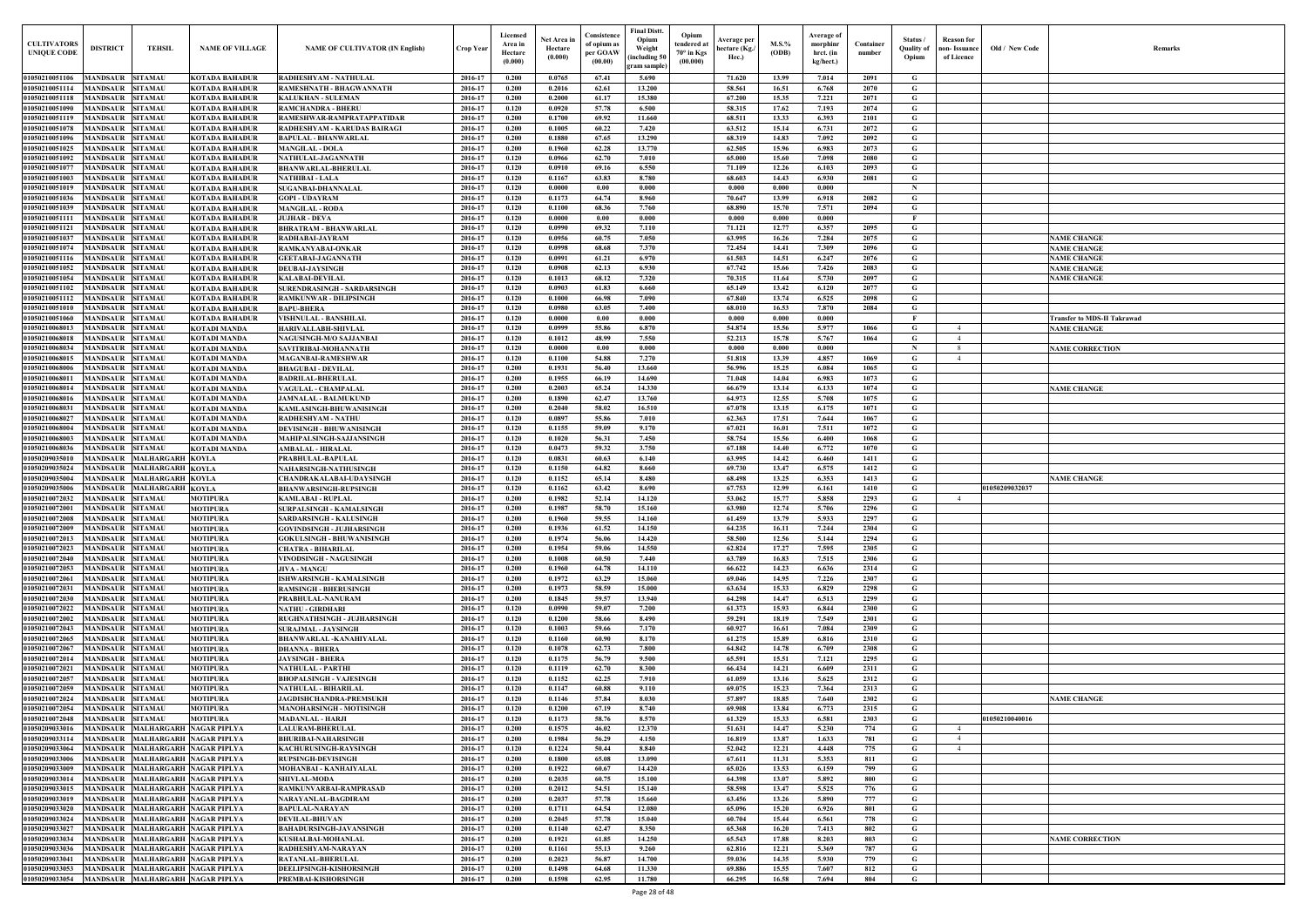| Old / New Code | Remarks                                        |
|----------------|------------------------------------------------|
|                |                                                |
|                |                                                |
|                |                                                |
|                |                                                |
|                |                                                |
|                |                                                |
|                |                                                |
|                |                                                |
|                |                                                |
|                |                                                |
|                |                                                |
|                |                                                |
|                | NAME CORRECTION & TRANSFER TO CHITTODGARH DIV. |
|                |                                                |
|                |                                                |
|                |                                                |
|                |                                                |
|                | <b>NAME CHANGE</b>                             |
|                | <b>NAME CHANGE</b>                             |
|                |                                                |
|                |                                                |
|                |                                                |
|                |                                                |
|                |                                                |
|                |                                                |
|                |                                                |
|                |                                                |
|                |                                                |
|                |                                                |
|                |                                                |
|                | <b>NAME CHANGE</b>                             |
|                | <b>NAME CHANGE</b>                             |
|                | <b>NAME CHANGE</b><br><b>NAME CHANGE</b>       |
| 01050210061017 |                                                |
|                |                                                |
|                |                                                |
|                |                                                |
|                |                                                |
|                |                                                |
|                |                                                |
|                |                                                |
|                |                                                |
|                |                                                |
|                |                                                |
|                |                                                |
|                |                                                |
|                |                                                |
|                |                                                |
|                |                                                |
|                |                                                |
|                |                                                |
|                |                                                |

| <b>CULTIVATORS</b><br><b>UNIQUE CODE</b> | <b>DISTRICT</b>                                    | <b>TEHSIL</b>                                                    | <b>NAME OF VILLAGE</b>               | <b>NAME OF CULTIVATOR (IN English)</b>                             | Crop Year          | Licensed<br>Area in<br>Hectare<br>(0.000) | Net Area i<br>Hectare<br>(0.000) | Consistence<br>of opium as<br>per GOAW<br>(00.00) | <b>Final Distt.</b><br>Opium<br>Weight<br>(including 50)<br>gram sample | Opium<br><b>Average per</b><br>tendered at<br>hectare (Kg./<br>$70^\circ$ in Kgs<br>Hec.)<br>(00.000) | M.S.%<br>(ODB)       | Average of<br>morphinr<br>hrct. (in<br>kg/hect.) | Container<br>number | Status /<br>Quality of<br>Opium | <b>Reason</b> for<br>non-Issuance<br>of Licence | Old / New Code | Remarks                                       |
|------------------------------------------|----------------------------------------------------|------------------------------------------------------------------|--------------------------------------|--------------------------------------------------------------------|--------------------|-------------------------------------------|----------------------------------|---------------------------------------------------|-------------------------------------------------------------------------|-------------------------------------------------------------------------------------------------------|----------------------|--------------------------------------------------|---------------------|---------------------------------|-------------------------------------------------|----------------|-----------------------------------------------|
| 01050209033056                           |                                                    | MANDSAUR MALHARGARH NAGAR PIPLYA                                 |                                      | KISHANSINGH-BHERUSINGH                                             | 2016-17            | 0.200                                     | 0.2009                           | 70.16                                             | 14.770                                                                  | 73.688                                                                                                | 11.57                | 5.968                                            | 820                 | G                               |                                                 |                |                                               |
| 01050209033059                           | <b>MANDSAUR</b>                                    | <b>MALHARGARH NAGAR PIPLYA</b>                                   |                                      | <b>MANOHARSINGH-RUPSINGH</b>                                       | 2016-17            | 0.200                                     | 0.1901                           | 65.81                                             | 14.160                                                                  | 70.026                                                                                                | 13.58                | 6.657                                            | 813                 | G                               |                                                 |                |                                               |
| 01050209033066                           | <b>MANDSAUR</b>                                    | <b>MALHARGARH NAGAR PIPLYA</b>                                   |                                      | <b>BHUWANISINGH-MANGUSINGH</b>                                     | 2016-17            | 0.200                                     | 0.1900                           | 59.81                                             | 14.370                                                                  | 64.621                                                                                                | 12.61                | 5.704                                            | 788                 | G                               |                                                 |                |                                               |
| 01050209033067<br>01050209033068         | MANDSAUR<br><b>MANDSAUR</b>                        | <b>MALHARGARH NAGAR PIPLYA</b><br><b>MALHARGARH NAGAR PIPLYA</b> |                                      | GOVINDSINGH-MANGUSINGH<br><b>BHARATHSINGH-RAMSINGH</b>             | 2016-17<br>2016-17 | 0.200<br>0.200                            | 0.1898<br>0.2045                 | 58.62<br>57.04                                    | 14.490<br>14.660                                                        | 63.930<br>58.415                                                                                      | 11.77<br>12.06       | 5.267<br>4.931                                   | 789<br>790          | G<br>G                          |                                                 |                |                                               |
| 01050209033071                           | <b>MANDSAUR</b>                                    | <b>MALHARGARH NAGAR PIPLYA</b>                                   |                                      | PARWATIBAI - RAYSINGH                                              | 2016-17            | 0.120                                     | 0.0880                           | 66.92                                             | 6.910                                                                   | 75.068                                                                                                | 14.85                | 7.803                                            | 818                 | G                               |                                                 |                |                                               |
| 01050209033104                           | MANDSAUR                                           | <b>MALHARGARH NAGAR PIPLYA</b>                                   |                                      | <b>TULSIBAI - VARDICHAND</b>                                       | 2016-17            | 0.200                                     | 0.1844                           | 56.05                                             | 13.590                                                                  | 59.013                                                                                                | 13.18                | 5.444                                            | 780                 | G                               |                                                 |                |                                               |
| 01050209033108                           | <b>MANDSAUR</b><br><b>MANDSAUR</b>                 | <b>MALHARGARH NAGAR PIPLYA</b><br><b>MALHARGARH NAGAR PIPLYA</b> |                                      | RAMESHCHANDRA - KALULAI<br><b>KARULAL-MODA</b>                     | 2016-17<br>2016-17 | 0.200<br>0.200                            | 0.1405<br>0.1960                 | 59.21<br>59.67                                    | 10.590                                                                  | 63.758<br>60.801                                                                                      | 12.58<br>15.64       | 5.614<br>6.656                                   | 791                 | G<br>G                          |                                                 |                |                                               |
| 01050209033012<br>01050209033055         | <b>MANDSAUR</b>                                    | <b>MALHARGARH NAGAR PIPLYA</b>                                   |                                      | <b>BHERULAL-NATHUJI</b>                                            | 2016-17            | 0.200                                     | 0.1882                           | 56.09                                             | 13.980<br>13.510                                                        | 57.518                                                                                                | 15.30                | 6.160                                            | 792<br>782          | G                               |                                                 |                |                                               |
| 01050209033029                           | <b>MANDSAUR</b>                                    | <b>MALHARGARH NAGAR PIPLYA</b>                                   |                                      | <b>MADANLAL-KARULAI</b>                                            | 2016-17            | 0.200                                     | 0.2057                           | 59.53                                             | 15.130                                                                  | 62.552                                                                                                | 13.37                | 5.854                                            | 793                 | G                               |                                                 |                |                                               |
| 01050209033116                           | <b>MANDSAUR</b>                                    | <b>MALHARGARH NAGAR PIPLYA</b>                                   |                                      | <b>BHOPALSINGH-RAMSINGH</b>                                        | 2016-17            | 0.200                                     | 0.2009                           | 64.05                                             | 14.300                                                                  | 65.131                                                                                                | 16.44                | 7.495                                            | 805                 | G                               |                                                 |                |                                               |
| 0105020903310<br><b>01050209033082</b>   | <b>MANDSAUR</b><br>MANDSAUR                        | <b>MALHARGARH NAGAR PIPLYA</b><br><b>MALHARGARH NAGAR PIPLYA</b> |                                      | <b>GORIBAI - MANGILAI</b><br><b>DHAPUBAI-KANHIYALAL</b>            | 2016-17<br>2016-17 | 0.200<br>0.200                            | 0.1981<br>0.0984                 | 60.98<br>62.33                                    | 14.230<br>7.340                                                         | 62.574<br>66.422                                                                                      | 14.91<br>11.89       | 6.531<br>5.528                                   | 794<br>806          | G<br>G                          |                                                 |                |                                               |
| 01050209033033                           | MANDSAUF                                           | <b>MALHARGARH NAGAR PIPLYA</b>                                   |                                      | AEJJABAI-HARISINGH                                                 | 2016-17            | 0.200                                     | 0.1955                           | 64.60                                             | 15.890                                                                  | 75.007                                                                                                | 15.36                | 8.065                                            | 814                 | G                               |                                                 |                |                                               |
| <b>0105020903302</b>                     | <b>MANDSAUR</b>                                    | <b>MALHARGARH NAGAR PIPLYA</b>                                   |                                      | UDAYLAL-NARAYAN                                                    | 2016-17            | 0.200                                     | 0.1938                           | 63.76                                             | 14.240                                                                  | 66.929                                                                                                | 16.97                | 7.950                                            | 807                 | G                               |                                                 |                |                                               |
| 0105020903312                            | <b>MANDSAUF</b>                                    | <b>MALHARGARH NAGAR PIPLYA</b>                                   |                                      | GOVINDSINGH-NAHARSINGH                                             | 2016-17            | 0.200                                     | 0.1809                           | 59.16                                             | 13.060                                                                  | 61.017                                                                                                | 12.76                | 5.450                                            | 795                 | G                               |                                                 |                |                                               |
| 01050209033127<br>01050209033079         | <b>MANDSAUR</b><br>MANDSAUR                        | <b>MALHARGARH NAGAR PIPLYA</b><br><b>MALHARGARH NAGAR PIPLYA</b> |                                      | KARUSINGH-NAHARSINGH<br><b>PRABHULAL-DEVA</b>                      | 2016-17<br>2016-17 | 0.200<br>0.120                            | 0.2044<br>0.1120                 | 63.13<br>56.13                                    | 14.990<br>8.360                                                         | 66.139<br>59.857                                                                                      | 12.94<br>17.62       | 5.991<br>7.382                                   | 808<br>783          | G<br>G                          |                                                 |                |                                               |
| 01050209033037                           | <b>MANDSAUR</b>                                    | MALHARGARH NAGAR PIPLYA                                          |                                      | SOHANBAI-BAHADURSINGH                                              | 2016-17            | 0.120                                     | 0.1184                           | 66.43                                             | 8.900                                                                   | 71.334                                                                                                | 14.00                | 6.991                                            | 815                 | G                               |                                                 |                |                                               |
| 01050209033091                           | MANDSAUR                                           | <b>MALHARGARH NAGAR PIPLYA</b>                                   |                                      | <b>BAPULAL-BHUWANILAL</b>                                          | 2016-17            | 0.120                                     | 0.1143                           | 56.88                                             | 8.760                                                                   | 62.274                                                                                                | 14.10                | 6.147                                            | 784                 | G                               |                                                 |                | NAME CORRECTION & TRANSFER TO CHITTODGARH DIV |
| 01050209033105                           |                                                    | MANDSAUR MALHARGARH NAGAR PIPLYA                                 |                                      | <b>KANVARBAI-JAVAN SINGH</b>                                       | 2016-17            | 0.120                                     | 0.1187                           | 55.58                                             | 9.270                                                                   | 62.005                                                                                                | 14.65                | 6.359                                            | 785                 | G                               |                                                 |                |                                               |
| 01050209033062<br>01050209033058         | MANDSAUR<br>MANDSAUR                               | <b>MALHARGARH NAGAR PIPLYA</b><br><b>MALHARGARH NAGAR PIPLYA</b> |                                      | <b>BHUVANIRAM-NATHUJI</b><br>MOTILAL-KISHANLAL                     | 2016-17<br>2016-17 | 0.120<br>0.120                            | 0.1155<br>0.1165                 | 63.83<br>67.01                                    | 8.440<br>8.470                                                          | 66.632<br>69.596                                                                                      | 14.77<br>14.95       | 6.889<br>7.283                                   | 809<br>816          | G<br>G                          |                                                 |                |                                               |
| 01050209033081                           | MANDSAUR                                           | MALHARGARH NAGAR PIPLYA                                          |                                      | KALUSINGH-ONKARSINGH                                               | 2016-17            | 0.120                                     | 0.1155                           | 59.43                                             | 8.620                                                                   | 63.359                                                                                                | 12.62                | 5.597                                            | 796                 | G                               |                                                 |                |                                               |
| 01050209033084                           | MANDSAUR                                           | <b>MALHARGARH NAGAR PIPLYA</b>                                   |                                      | <b>MANGUBAI - HARISINGH</b>                                        | 2016-17            | 0.120                                     | 0.1153                           | 58.17                                             | 9.400                                                                   | 67.745                                                                                                | 13.43                | 6.369                                            | 786                 | G                               |                                                 |                |                                               |
| 01050209033101                           | <b>MANDSAUR</b>                                    | <b>MALHARGARH NAGAR PIPLYA</b>                                   |                                      | <b>GULABBAI- MANGILAL</b>                                          | 2016-17            | 0.120                                     | 0.1180                           | 69.31                                             | 8.640                                                                   | 72.500                                                                                                | 13.71                | 6.958                                            | 821                 | G                               |                                                 |                |                                               |
| 01050209033129<br>01050209033130         | <b>MANDSAUR</b><br><b>MANDSAUR</b>                 | <b>MALHARGARH NAGAR PIPLYA</b><br><b>MALHARGARH NAGAR PIPLYA</b> |                                      | <b>BHANWARBAI-NAHARSIMNGH</b><br><b>GANGABAI-KISHAN</b>            | 2016-17<br>2016-17 | 0.120<br>0.120                            | 0.1206<br>0.1128                 | 60.65<br>63.43                                    | 8.710<br>8.360                                                          | 62.578<br>67.154                                                                                      | 14.39<br>14.98       | 6.303<br>7.042                                   | 797<br>817          | G<br>G                          |                                                 |                |                                               |
| 01050209033063                           | <b>MANDSAUR</b>                                    | <b>MALHARGARH NAGAR PIPLYA</b>                                   |                                      | RAMUBAI-PARMANAND                                                  | 2016-17            | 0.120                                     | 0.1127                           | 61.15                                             | 8.250                                                                   | 63.948                                                                                                | 13.90                | 6.222                                            | 798                 | G                               |                                                 |                | <b>NAME CHANGE</b>                            |
| 01050209033007                           | <b>MANDSAUR</b>                                    | <b>MALHARGARH NAGAR PIPLYA</b>                                   |                                      | RUKMANBAI-BHERUSINGH                                               | 2016-17            | 0.120                                     | 0.1200                           | 62.85                                             | 9.080                                                                   | 67.941                                                                                                | 14.54                | 6.915                                            | 810                 | G                               |                                                 |                | <b>NAME CHANGE</b>                            |
| 01050209033026<br>01050210058022         | MANDSAUR<br><b>MANDSAUR</b>                        | <b>MALHARGARH NAGAR PIPLYA</b><br><b>SITAMAU</b>                 | <b>NAHARGARH</b>                     | BANWARILAL-KANHEYYALAL<br><b>GEETABAI - MANGILAL</b>               | 2016-17<br>2016-17 | 0.120<br>0.200                            | 0.0997<br>0.1870                 | 68.16<br>53.39                                    | 7.350<br>12.560                                                         | 71.785<br>51.229                                                                                      | 10.20<br>12.94       | 5.125<br>4.640                                   | 819<br>3204         | G<br>G                          | $\overline{4}$                                  |                |                                               |
| 01050210058031                           | <b>MANDSAUR</b>                                    | <b>SITAMAU</b>                                                   | NAHARGARH                            | NIBHAYRAM-PANNALAL                                                 | 2016-17            | 0.120                                     | 0.1162                           | 57.36                                             | 6.660                                                                   | 46.962                                                                                                | 13.28                | 4.366                                            | 3225                | G                               | $\overline{4}$                                  |                |                                               |
| 01050210058052                           | <b>MANDSAUR</b>                                    | <b>SITAMAU</b>                                                   | <b>NAHARGARH</b>                     | <b>RAMLAL - NANDA MALI</b>                                         | 2016-17            | 0.200                                     | 0.2000                           | 54.85                                             | 14.060                                                                  | 55.085                                                                                                | 14.37                | 5.541                                            | 3213                | G                               | $\overline{4}$                                  |                |                                               |
| 01050210058024                           | <b>MANDSAUF</b>                                    | <b>SITAMAU</b>                                                   | NAHARGARH                            | KANWARLAL-BHANWARLAL                                               | 2016-17            | 0.120                                     | 0.1178                           | 54.99                                             | 8.230                                                                   | 54.881                                                                                                | 13.13                | 5.044                                            | 3205                | G                               | $\overline{4}$                                  |                |                                               |
| 01050210058070<br>0105021005810          | MANDSAUF<br>MANDSAUF                               | <b>SITAMAU</b><br><b>SITAMAU</b>                                 | <b>NAHARGARH</b><br>NAHARGARH        | PRAKASHCHANDRA - MADAN GIR<br><b>RAMESHWAR - VARDICHAND</b>        | 2016-17<br>2016-17 | 0.120<br>0.120                            | 0.1179<br>0.0000                 | 47.13<br>$0.00\,$                                 | 7.290<br>0.000                                                          | 41.628<br>0.000                                                                                       | 13.43<br>0.000       | 3.914<br>0.000                                   | 3202                | G<br>$\mathbf N$                | $\overline{4}$<br>8                             |                |                                               |
| <b>01050210058105</b>                    | MANDSAUR                                           | <b>SITAMAU</b>                                                   | NAHARGARH                            | HARIPRAKASH - PRABHULAL                                            | 2016-17            | 0.120                                     | 0.1070                           | 53.91                                             | 7.690                                                                   | 55.345                                                                                                | 14.56                | 5.641                                            | 3207                | G                               | $\overline{4}$                                  |                |                                               |
| <b>01050210058028</b>                    | <b>MANDSAUF</b>                                    | <b>SITAMAU</b>                                                   | NAHARGARH                            | <b>MOHANLAL - NANDA</b>                                            | 2016-17            | 0.120                                     | 0.0950                           | 56.60                                             | 5.990                                                                   | 50.978                                                                                                | 14.56                | 5.196                                            | 3220                | G                               | 4                                               |                |                                               |
| <b>0105021005800</b>                     | MANDSAUF                                           | <b>SITAMAU</b>                                                   | NAHARGARH                            | SHIVRAJSINGH - BHAGATSINGH                                         | 2016-17            | 0.120                                     | 0.1146                           | 52.57                                             | 8.120                                                                   | 53.211                                                                                                | 14.27                | 5.315                                            | 3208                | G                               |                                                 |                |                                               |
| 0105021005807<br><b>01050210058026</b>   | <b>MANDSAUF</b><br>MANDSAUR                        | <b>SITAMAU</b><br><b>SITAMAU</b>                                 | NAHARGARH<br>NAHARGARH               | AMRATRAM - BHERULAL<br>VARDA - BHUWAN                              | 2016-17<br>2016-17 | 0.120<br>0.120                            | 0.1178<br>0.1159                 | 59.05<br>53.54                                    | 7.490<br>7.730                                                          | 53.633<br>51.009                                                                                      | 12.73<br>14.46       | 4.780<br>5.163                                   | 3234<br>3209        | G<br>G                          |                                                 |                |                                               |
| 01050210058061                           | <b>MANDSAUR</b>                                    | <b>SITAMAU</b>                                                   | NAHARGARH                            | PANNALAL - BHUWANJI                                                | 2016-17            | 0.120                                     | 0.0986                           | 59.95                                             | 6.340                                                                   | 55.070                                                                                                | 15.56                | 5.998                                            | 3235                | G                               |                                                 |                |                                               |
| 01050210058106                           | MANDSAUR SITAMAU                                   |                                                                  | <b>NAHARGARH</b>                     | <b>BHAGWATIDAS - RATANDAS</b>                                      | 2016-17            | 0.120                                     | 0.0520                           | 49.84                                             | 3.850                                                                   | 52.711                                                                                                | 13.58                | 5.011                                            | 3210                | G                               |                                                 |                |                                               |
| 01050210058127                           | MANDSAUR SITAMAU                                   |                                                                  | <b>NAHARGARH</b>                     | <b>NANDA - RAMA GUJAR</b>                                          | 2016-17            | 0.120                                     | 0.1048                           | 55.84                                             | 7.080                                                                   | 53.893                                                                                                | 13.83                | 5.217                                            | 3222                | G                               | 4                                               |                |                                               |
| 01050210058015<br>01050210058037         | <b>MANDSAUR SITAMAU</b><br><b>MANDSAUR SITAMAU</b> |                                                                  | NAHARGARH<br><b>NAHARGARH</b>        | RODMAL-MANGILAL<br><b>BHANWARLAL-GULAB</b>                         | 2016-17<br>2016-17 | 0.120<br>0.120                            | 0.1125<br>0.1104                 | 43.96<br>52.99                                    | 3.680<br>7.900                                                          | 20.542<br>54.166                                                                                      | 14.92<br>14.63       | 2.145<br>5.547                                   | 3203<br>3223        | G<br>G                          | $\overline{4}$<br>4                             |                |                                               |
| 01050210058124                           | <b>MANDSAUR SITAMAU</b>                            |                                                                  | <b>NAHARGARH</b>                     | HIRALAL - FAKIRCHAND                                               | 2016-17            | 0.120                                     | 0.1235                           | 42.45                                             | 4.640                                                                   | 22,785                                                                                                | 16.94                | 2.702                                            | 06S                 | G.                              | 4                                               |                |                                               |
| 01050210058133                           | <b>MANDSAUR</b>                                    | <b>SITAMAU</b>                                                   | <b>NAHARGARH</b>                     | AMBAPRASAD-RAMGOPAL                                                | 2016-17            | 0.120                                     | 0.1200                           | 57.18                                             | 8.110                                                                   | 55.208                                                                                                | 12.33                | 4.765                                            | 3227                | G                               | $\overline{4}$                                  |                | <b>NAME CHANGE</b>                            |
| 01050210058114<br>01050210058016         | <b>MANDSAUR</b><br><b>MANDSAUR</b>                 | <b>SITAMAU</b><br><b>SITAMAU</b>                                 | <b>NAHARGARH</b><br><b>NAHARGARH</b> | <b>BABULAL-VARDICHANDRA</b><br><b>GEETABAI-RAMGOPAL</b>            | 2016-17<br>2016-17 | 0.120<br>0.120                            | 0.1164<br>0.1036                 | 57.48<br>53.95                                    | 7.360<br>7.480                                                          | 51.924<br>55.646                                                                                      | 14.68                | 5.335<br>5.625                                   | 3228                | G<br>G                          | $\overline{4}$<br>4                             |                | <b>NAME CHANGE</b><br><b>NAME CHANGE</b>      |
| 01050210058146                           | <b>MANDSAUR</b>                                    | <b>SITAMAU</b>                                                   | <b>NAHARGARH</b>                     | <b>DHAPUBAI-MANGILAL</b>                                           | 2016-17            | 0.120                                     | 0.1146                           | 51.45                                             | 7.740                                                                   | 49.642                                                                                                | 14.44<br>14.95       | 5.195                                            | 3211<br>3212        | G                               | $\overline{4}$                                  |                | <b>NAME CHANGE</b>                            |
| 01050210058151                           | <b>MANDSAUR</b>                                    | <b>SITAMAU</b>                                                   | NAHARGARH                            | <b>GANPAT-BHERULAL</b>                                             | 2016-17            | 0.120                                     | 0.1144                           | 59.76                                             | 7.210                                                                   | 53.802                                                                                                | 13.50                | 5.085                                            | 3239                | G                               | 4                                               | 01050210061017 |                                               |
| 01050210058013                           | <b>MANDSAUR</b>                                    | <b>SITAMAU</b>                                                   | NAHARGARH                            | <b>SUNDARBAI - NANDA</b>                                           | 2016-17            | 0.200                                     | 0.1911                           | 64.13                                             | 12.960                                                                  | 62.129                                                                                                | 12.15                | 5.284                                            | 3252                | G                               |                                                 |                |                                               |
| 01050210058027<br>01050210058033         | <b>MANDSAUR</b><br><b>MANDSAUR</b>                 | <b>SITAMAU</b><br><b>SITAMAU</b>                                 | <b>NAHARGARH</b><br>NAHARGARH        | <b>GORILAL - HAJARILAL</b><br>NASIR AHMAD - NAJIR MOH.             | 2016-17<br>2016-17 | 0.200<br>0.200                            | 0.1893<br>0.1900                 | 62.76<br>71.05                                    | 14.050<br>13.210                                                        | 66.545<br>70.568                                                                                      | 14.29<br>14.38       | 6.656<br>7.103                                   | 3240<br>3257        | G<br>G                          |                                                 |                |                                               |
| 01050210058040                           | <b>MANDSAUR</b>                                    | <b>SITAMAU</b>                                                   | <b>NAHARGARH</b>                     | RAMNIWAS - KANHAIYALAL                                             | 2016-17            | 0.200                                     | 0.1269                           | 60.38                                             | 9.000                                                                   | 61.174                                                                                                | 11.23                | 4.809                                            | 3230                | G                               |                                                 |                |                                               |
| 01050210058055                           | <b>MANDSAUR</b>                                    | <b>SITAMAU</b>                                                   | NAHARGARH                            | <b>DHAPUBAI - NANDA</b>                                            | 2016-17            | 0.200                                     | 0.1895                           | 63.43                                             | 12.070                                                                  | 57.715                                                                                                | 15.18                | 6.133                                            | 3241                | G                               |                                                 |                |                                               |
| 01050210058062                           | <b>MANDSAUR</b>                                    | <b>SITAMAU</b>                                                   | <b>NAHARGARH</b>                     | RADHESHYAM - KHEMRAJ                                               | 2016-17            | 0.120                                     | 0.1227                           | 58.26                                             | 9.120                                                                   | 61.858                                                                                                | 13.27                | 5.746                                            | 3226                | G                               |                                                 |                |                                               |
| 01050210058076<br>01050210058045         | <b>MANDSAUR</b><br><b>MANDSAUR</b>                 | <b>SITAMAU</b><br><b>SITAMAU</b>                                 | NAHARGARH<br>NAHARGARH               | <b>JAGDISHCHANDRA - BHERULAL</b><br><b>MOHANLAL - NANURAM SONI</b> | 2016-17<br>2016-17 | 0.200<br>0.200                            | 0.1923<br>0.1972                 | 54.97<br>57.96                                    | 14.150<br>14.320                                                        | 57.784<br>60.126                                                                                      | 12.81<br>15.15       | 5.181<br>6.376                                   | 3214<br>3231        | $\mathbf G$<br>G                |                                                 |                |                                               |
| 01050210058143                           | <b>MANDSAUR</b>                                    | <b>SITAMAU</b>                                                   | NAHARGARH                            | <b>BAPUSINGH - LAXMANSINGH</b>                                     | 2016-17            | 0.200                                     | 0.1918                           | 63.86                                             | 13.690                                                                  | 65.114                                                                                                | 15.99                | 7.288                                            | 3215                | G                               |                                                 |                |                                               |
| 01050210058109                           | MANDSAUR                                           | <b>SITAMAU</b>                                                   | NAHARGARH                            | <b>KHEMRAJ-MANNA</b>                                               | 2016-17            | 0.200                                     | 0.1969                           | 54.22                                             | 14.790                                                                  | 58.181                                                                                                | 14.50                | 5.905                                            | 3216                | G                               |                                                 |                |                                               |
| 01050210058080                           | MANDSAUR                                           | <b>SITAMAU</b>                                                   | NAHARGARH                            | <b>MANGILAL - GANGARAM</b>                                         | 2016-17            | 0.120                                     | 0.0992                           | 57.60                                             | 7.070                                                                   | 58.649                                                                                                | 11.67                | 4.791                                            | 3217                | G                               |                                                 |                |                                               |
| 01050210058065<br>01050210058077         | <b>MANDSAUR</b><br><b>MANDSAUR</b>                 | <b>SITAMAU</b><br><b>SITAMAU</b>                                 | NAHARGARH<br><b>NAHARGARH</b>        | <b>SURESH - RAMCHANDRA</b><br><b>RUGHNATH - GAMER</b>              | 2016-17<br>2016-17 | 0.120<br>0.120                            | 0.1020<br>0.1018                 | 62.08<br>63.87                                    | 6.990<br>6.900                                                          | 60.774<br>61.846                                                                                      | 11.66<br>15.52       | 4.961<br>6.719                                   | 3242<br>3218        | G<br>G                          |                                                 |                |                                               |
| 01050210058101                           | <b>MANDSAUR</b>                                    | <b>SITAMAU</b>                                                   | NAHARGARH                            | RAMLAL - BADRILAL                                                  | 2016-17            | 0.120                                     | 0.0000                           | 0.00                                              | 0.000                                                                   | 0.000                                                                                                 | 0.000                | 0.000                                            |                     | $\mathbf{F}$                    |                                                 |                |                                               |
| 01050210058005                           | <b>MANDSAUR</b>                                    | <b>SITAMAU</b>                                                   | <b>NAHARGARH</b>                     | <b>MANGILAL - TULSIRAM</b>                                         | 2016-17            | 0.120                                     | 0.1128                           | 64.45                                             | 8.200                                                                   | 66.932                                                                                                | 12.41                | 5.814                                            | 3243                | G                               |                                                 |                |                                               |
| 01050210058046                           | <b>MANDSAUR</b>                                    | <b>SITAMAU</b>                                                   | <b>NAHARGARH</b>                     | RAMCHANDRA-KESURAM                                                 | 2016-17            | 0.120                                     | 0.1110                           | 66.81                                             | 7.160                                                                   | 61.567                                                                                                | 14.89                | 6.417                                            | 3254                | G                               |                                                 |                |                                               |
| 01050210058074<br>01050210058116         | <b>MANDSAUR</b><br><b>MANDSAUR</b>                 | <b>SITAMAU</b><br><b>SITAMAU</b>                                 | <b>NAHARGARH</b><br><b>NAHARGARH</b> | <b>BHANWARLAL - KALU</b><br>RAMKUNWARBAI - BADRILAL                | 2016-17<br>2016-17 | 0.120<br>0.120                            | 0.1040<br>0.1208                 | 56.67<br>56.73                                    | 8.220<br>8.590                                                          | 63.990<br>57.632                                                                                      | 13.20<br>13.22       | 5.912<br>5.333                                   | 3206<br>3219        | G<br>G                          |                                                 |                |                                               |
| 01050210058060                           | <b>MANDSAUR</b>                                    | <b>SITAMAU</b>                                                   | <b>NAHARGARH</b>                     | AISHA BEGAM - ALI SHER KHA                                         | 2016-17            | 0.120                                     | 0.0948                           | 56.98                                             | 6.590                                                                   | 56.582                                                                                                | 12.76                | 5.054                                            | 3232                | G                               |                                                 |                |                                               |
| 01050210058121                           | <b>MANDSAUR</b>                                    | <b>SITAMAU</b>                                                   | <b>NAHARGARH</b>                     | <b>KASAM KHA - BABU KHA</b>                                        | 2016-17            | 0.120                                     | 0.0000                           | 0.00                                              | 0.000                                                                   | 0.000                                                                                                 | $\boldsymbol{0.000}$ | 0.000                                            |                     | $\mathbf N$                     |                                                 |                |                                               |
| 01050210058021<br>01050210058007         | <b>MANDSAUR</b><br><b>MANDSAUR</b>                 | <b>SITAMAU</b><br><b>SITAMAU</b>                                 | <b>NAHARGARH</b><br><b>NAHARGARH</b> | <b>KARULAL - SHANKAR</b><br>PURALAL - BAGADIRAM                    | 2016-17<br>2016-17 | 0.120<br>0.120                            | 0.1112<br>0.1056                 | 61.08                                             | 8.420<br>7.280                                                          | 66.070<br>60.975                                                                                      | 12.15<br>13.15       | 5.619<br>5.612                                   | 3233<br>3244        | G                               |                                                 |                |                                               |
| 01050210058008                           | <b>MANDSAUR</b>                                    | <b>SITAMAU</b>                                                   | <b>NAHARGARH</b>                     | <b>BALKRISHNA - MANGILAL</b>                                       | 2016-17            | 0.120                                     | 0.0570                           | 61.91<br>66.42                                    | 3.960                                                                   | 65.912                                                                                                | 14.68                | 6.774                                            | 3255                | G<br>G                          |                                                 |                |                                               |
| 01050210058036                           | <b>MANDSAUR</b>                                    | <b>SITAMAU</b>                                                   | NAHARGARH                            | HAFIJ MOH. RAHIM BAKSH                                             | 2016-17            | 0.120                                     | 0.1023                           | 60.89                                             | 6.770                                                                   | 57.565                                                                                                | 14.04                | 5.658                                            | 3245                | G                               |                                                 |                |                                               |
| 01050210058072                           | <b>MANDSAUR</b>                                    | <b>SITAMAU</b>                                                   | <b>NAHARGARH</b>                     | <b>DEVILAL - RAMCHANDRA</b>                                        | 2016-17            | 0.120                                     | 0.0000                           | 0.00                                              | 0.000                                                                   | 0.000                                                                                                 | 0.000                | 0.000                                            |                     | $\mathbf N$                     |                                                 |                |                                               |
| 01050210058095<br>01050210058099         | <b>MANDSAUR</b><br><b>MANDSAUR</b>                 | <b>SITAMAU</b><br><b>SITAMAU</b>                                 | NAHARGARH<br><b>NAHARGARH</b>        | <b>RAMLAL - UDA</b><br><b>MOH. HANIF - SHAKUR KHA</b>              | 2016-17<br>2016-17 | 0.120<br>0.120                            | 0.0000<br>0.1040                 | $0.00\,$<br>63.28                                 | 0.000<br>7.400                                                          | 0.000<br>64.326                                                                                       | 0.000<br>13.86       | 0.000<br>6.241                                   | 3253                | $\mathbf{F}$<br>G               |                                                 |                |                                               |
|                                          |                                                    |                                                                  |                                      |                                                                    |                    |                                           |                                  |                                                   |                                                                         |                                                                                                       |                      |                                                  |                     |                                 |                                                 |                |                                               |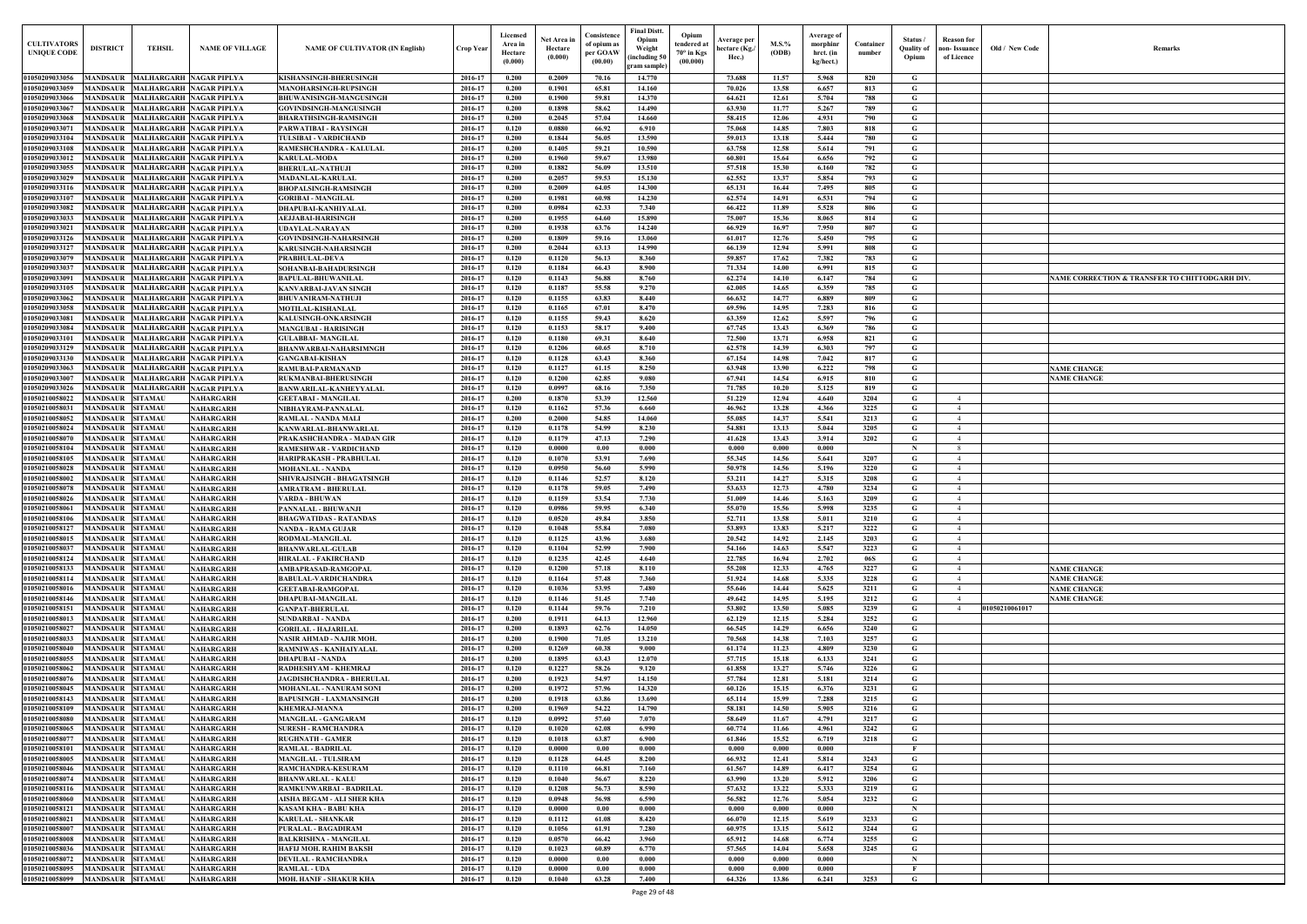| Old / New Code                   | Remarks                                      |
|----------------------------------|----------------------------------------------|
|                                  |                                              |
|                                  |                                              |
|                                  |                                              |
|                                  |                                              |
|                                  |                                              |
|                                  |                                              |
|                                  |                                              |
|                                  | <b>NAME CHANGE</b><br><b>NAME CHANGE</b>     |
|                                  |                                              |
| 01050210061004                   |                                              |
|                                  |                                              |
|                                  |                                              |
|                                  |                                              |
|                                  | <b>NAME CHANGE</b>                           |
|                                  | <b>NAME CHANGE</b>                           |
|                                  | NAME CHANGE/ TRANSFER TO RAMGHARH (MOTIPURA) |
|                                  |                                              |
|                                  |                                              |
|                                  |                                              |
|                                  |                                              |
|                                  |                                              |
|                                  |                                              |
| 01050210050001                   |                                              |
| 01050210050013<br>01050210050004 |                                              |
| 01030207139123                   |                                              |
| 01050210050012                   | <b>NAME CHANGE</b>                           |
| 01050210050031                   |                                              |
| 01050210050028                   |                                              |
| 01050210050005                   | <b>NAME CHANGE</b>                           |
|                                  |                                              |
|                                  |                                              |
|                                  |                                              |
|                                  |                                              |
|                                  |                                              |
|                                  |                                              |
|                                  |                                              |
|                                  |                                              |
|                                  |                                              |
|                                  |                                              |
|                                  |                                              |
|                                  |                                              |
|                                  |                                              |
|                                  |                                              |
|                                  |                                              |
|                                  |                                              |
|                                  |                                              |
|                                  |                                              |
|                                  |                                              |
|                                  |                                              |
|                                  | <b>NAME CHANGE</b>                           |
|                                  | <b>NAME CHANGE</b>                           |
|                                  |                                              |
|                                  |                                              |
|                                  |                                              |
|                                  |                                              |
|                                  |                                              |
|                                  |                                              |
|                                  |                                              |
|                                  |                                              |
|                                  |                                              |
|                                  |                                              |
|                                  |                                              |
|                                  |                                              |
|                                  |                                              |
|                                  |                                              |

| <b>CULTIVATORS</b><br><b>UNIQUE CODE</b> | <b>DISTRICT</b>                    | <b>TEHSIL</b>                    | <b>NAME OF VILLAGE</b>                                     | <b>NAME OF CULTIVATOR (IN English)</b>                                        | Crop Year          | Licensed<br>Area in<br>Hectare<br>(0.000) | Net Area in<br>Hectare<br>(0.000) | Consistence<br>of opium as<br>per GOAW<br>(00.00) | Final Distt.<br>Opium<br>Weight<br>including 50<br>gram sample) | Opium<br>tendered a<br>$70^\circ$ in Kgs<br>(00.000) | <b>\verage per</b><br>hectare (Kg./<br>Hec.) | $M.S.$ %<br>(ODB) | Average of<br>morphinr<br>hrct. (in<br>kg/hect.) | Container<br>number | Status /<br><b>Quality of</b><br>Opium | <b>Reason for</b><br>non- Issuance  <br>of Licence | Old / New Code                   | Remarks                                      |
|------------------------------------------|------------------------------------|----------------------------------|------------------------------------------------------------|-------------------------------------------------------------------------------|--------------------|-------------------------------------------|-----------------------------------|---------------------------------------------------|-----------------------------------------------------------------|------------------------------------------------------|----------------------------------------------|-------------------|--------------------------------------------------|---------------------|----------------------------------------|----------------------------------------------------|----------------------------------|----------------------------------------------|
| 01050210058126                           | MANDSAUR                           | <b>SITAMAU</b>                   | NAHARGARH                                                  | HAIDARKHA - AHMAD KHA                                                         | 2016-17            | 0.120                                     | 0.1200                            | 56.20                                             | 8.800                                                           |                                                      | 58.875                                       | 15.91             | 6.557                                            | 3221                | G                                      |                                                    |                                  |                                              |
| 01050210058029                           | MANDSAUR                           | <b>SITAMAU</b>                   | NAHARGARH                                                  | <b>BHERULAL - KESHURAM</b>                                                    | 2016-17            | 0.120                                     | 0.1093                            | 66.43                                             | 8.130                                                           |                                                      | 70.585                                       | 13.65             | 6.745                                            | 3256                | G                                      |                                                    |                                  |                                              |
| 01050210058039                           | <b>MANDSAUR</b>                    | <b>SITAMAU</b>                   | NAHARGARH                                                  | NANIBAI-RAMCHANDRA                                                            | 2016-17            | 0.120                                     | 0.0972                            | 61.65                                             | 6.820                                                           |                                                      | 61.790                                       | 14.52             | 6.281                                            | 3246                | G                                      |                                                    |                                  |                                              |
| 01050210058050                           | MANDSAUR                           | <b>SITAMAU</b>                   | NAHARGARH                                                  | RAMCHANDRA - BHAGIRATH                                                        | 2016-17            | 0.120                                     | 0.1165                            | 59.84                                             | 8.430                                                           |                                                      | 61.854                                       | 11.83             | 5.122                                            | 3236                | G                                      |                                                    |                                  |                                              |
| 01050210058056<br>01050210058066         | MANDSAUR                           | <b>SITAMAU</b>                   | NAHARGARH                                                  | RADHESHYAM - TULSIRAM                                                         | 2016-17            | 0.120                                     | 0.1075                            | 63.04                                             | 8.220                                                           |                                                      | 68.865                                       | 12.64             | 6.093                                            | 3247                | G                                      |                                                    |                                  |                                              |
| 01050210058137                           | <b>MANDSAUR</b><br><b>MANDSAUR</b> | <b>SITAMAU</b><br><b>SITAMAU</b> | <b>NAHARGARH</b><br>NAHARGARH                              | SATYANARAYAN - NANURAM<br><b>GORDHANSINGH - DEVISINGH</b>                     | 2016-17<br>2016-17 | 0.120<br>0.120                            | 0.1188<br>0.1123                  | 61.98<br>56.33                                    | 8.670<br>8.700                                                  |                                                      | 64.621<br>62.341                             | 11.07<br>12.36    | 5.007<br>5.394                                   | 3248<br>3224        | G<br>G                                 |                                                    |                                  |                                              |
| 01050210058138                           | <b>MANDSAUR</b>                    | <b>SITAMAU</b>                   | NAHARGARH                                                  | <b>MOTIYABAI - BALARAM</b>                                                    | 2016-17            | 0.120                                     | 0.1133                            | 61.43                                             | 7.830                                                           |                                                      | 60.644                                       | 12.53             | 5.319                                            | 3249                | G                                      |                                                    |                                  |                                              |
| 01050210058139                           | <b>MANDSAUR</b>                    | <b>SITAMAU</b>                   | NAHARGARH                                                  | PARWATI BAI - BALARAM                                                         | 2016-17            | 0.120                                     | 0.1103                            | 63.66                                             | 7.340                                                           |                                                      | 60.516                                       | 12.87             | 5.452                                            | 3250                | G                                      |                                                    |                                  |                                              |
| 01050210058012                           | <b>MANDSAUR</b>                    | <b>SITAMAU</b>                   | NAHARGARH                                                  | <b>MOHANLAL-BHERULAL</b>                                                      | 2016-17            | 0.120                                     | 0.1160                            | 62.13                                             | 7.380                                                           |                                                      | 56.465                                       | 13.21             | 5.222                                            | 3251                | G                                      |                                                    |                                  | <b>NAME CHANGE</b>                           |
| 01050210058042                           | <b>MANDSAUR</b>                    | <b>SITAMAU</b>                   | NAHARGARH                                                  | KAMLABAI-SHIVNARAYAN                                                          | 2016-17            | 0.120                                     | 0.1119                            | 59.85                                             | 7.830                                                           |                                                      | 59.830                                       | 12.97             | 5.432                                            | 3237                | G                                      |                                                    |                                  | <b>NAME CHANGE</b>                           |
| 01050210058149                           | <b>MANDSAUR</b>                    | <b>SITAMAU</b>                   | NAHARGARH                                                  | <b>GANGABAI-DAYARAM</b>                                                       | 2016-17            | 0.120                                     | 0.1044                            | 58.52                                             | 7.180                                                           |                                                      | 57.490                                       | 13.79             | 5.550                                            | 3238                | G                                      |                                                    |                                  |                                              |
| 01050210058150                           | MANDSAUR                           | <b>SITAMAU</b>                   | NAHARGARH                                                  | <b>SHANTIBAI-BHANWARLAL</b>                                                   | 2016-17            | 0.120                                     | 0.1209                            | 55.26                                             | 9.050                                                           |                                                      | 59.090                                       | 11.55             | 4.778                                            | 3229                | G                                      |                                                    | 01050210061004                   |                                              |
| 01050210062002<br>01050210062004         | <b>MANDSAUR</b><br><b>MANDSAUR</b> | <b>SITAMAU</b>                   | <b>PAYAKHEDI</b>                                           | <b>RUKMANIBAI-FOOLSINGH</b>                                                   | 2016-17<br>2016-17 | 0.200                                     | 0.1800                            | 61.36                                             | 13.330                                                          |                                                      | 64.916<br>59.927                             | 14.00             | 6.362                                            | 3642                | G                                      |                                                    |                                  |                                              |
| 01050210062018                           | MANDSAUR                           | <b>SITAMAU</b><br><b>SITAMAU</b> | PAYAKHEDI<br>PAYAKHEDI                                     | <b>DHAPUBAI - MANGILAL</b><br><b>MANGILAL-NANDAJI</b>                         | 2016-17            | 0.200<br>0.120                            | 0.1800<br>0.1180                  | 58.58<br>64.25                                    | 12.890<br>8.870                                                 |                                                      | 68.991                                       | 13.66<br>14.83    | 5.730<br>7.162                                   | 3633<br>3644        | G<br>G                                 |                                                    |                                  |                                              |
| 01050210062007                           | <b>MANDSAUR</b>                    | <b>SITAMAU</b>                   | PAYAKHEDI                                                  | <b>KISHAN - BHUWAN</b>                                                        | 2016-17            | 0.120                                     | 0.1127                            | 63.13                                             | 8.600                                                           |                                                      | 68.819                                       | 13.70             | 6.600                                            | 3643                | G                                      |                                                    |                                  |                                              |
| 01050210062019                           | <b>MANDSAUR</b>                    | <b>SITAMAU</b>                   | PAYAKHEDI                                                  | KAMLABAI-KANHEYYALAL                                                          | 2016-17            | 0.120                                     | 0.0989                            | 58.40                                             | 6.980                                                           |                                                      | 58.877                                       | 14.37             | 5.923                                            | 3636                | G                                      |                                                    |                                  | <b>NAME CHANGE</b>                           |
| 01050210062037                           | MANDSAUR                           | <b>SITAMAU</b>                   | PAYAKHEDI                                                  | <b>MANGIBAI-PREMCHANDRA</b>                                                   | 2016-17            | 0.120                                     | 0.1131                            | 58.99                                             | 8.520                                                           |                                                      | 63.483                                       | 14.14             | 6.284                                            | 3637                | G                                      |                                                    |                                  | <b>NAME CHANGE</b>                           |
| 01050210062019                           | <b>MANDSAUR</b>                    | <b>SITAMAU</b>                   | PAYAKHEDI                                                  | <b>CHUNNILAL-RUPA</b>                                                         | 2016-17            | 0.120                                     | 0.1100                            | 69.61                                             | 8.320                                                           |                                                      | 75.218                                       | 15.11             | 7.955                                            | 3646                | G                                      |                                                    |                                  | NAME CHANGE/ TRANSFER TO RAMGHARH (MOTIPURA) |
| 01050210062041                           | <b>MANDSAUR</b>                    | <b>SITAMAU</b>                   | PAYAKHEDI                                                  | <b>MANGILAL - GHASI</b>                                                       | 2016-17            | 0.120                                     | 0.1100                            | 65.94                                             | 8.060                                                           |                                                      | 69.027                                       | 16.70             | 8.069                                            | 3645                | G                                      |                                                    |                                  |                                              |
| 01050210062014                           | <b>MANDSAUR</b>                    | <b>SITAMAU</b>                   | PAYAKHEDI                                                  | <b>SHAKUR MOH. - GAFUR KHA</b>                                                | 2016-17            | 0.120                                     | 0.1125                            | 60.96                                             | 7.550                                                           |                                                      | 58.444                                       | 15.01             | 6.141                                            | 3640                | G                                      |                                                    |                                  |                                              |
| 01050210062051<br>01050210062016         | <b>MANDSAUR</b><br><b>MANDSAUR</b> | <b>SITAMAU</b><br><b>SITAMAU</b> | PAYAKHEDI<br>PAYAKHEDI                                     | KACHARUMAL - KASTURCHAND<br><b>NANDUBAI - PYARA</b>                           | 2016-17<br>2016-17 | 0.120<br>0.200                            | 0.1008<br>0.1873                  | 62.33<br>58.44                                    | 7.520<br>7.380                                                  |                                                      | 66.428<br>32.893                             | 13.85<br>15.97    | 6.440<br>3.677                                   | 3641<br>3635        | G<br>G                                 | $\overline{4}$                                     |                                  |                                              |
| 01050210062029                           | <b>MANDSAUR</b>                    | <b>SITAMAU</b>                   | PAYAKHEDI                                                  | KANWARLAL - KISHANLAL                                                         | 2016-17            | 0.120                                     | 0.1125                            | 54.84                                             | 7.770                                                           |                                                      | 54.106                                       | 15.43             | 5.844                                            | 3634                | G                                      | $\overline{4}$                                     |                                  |                                              |
| 01050210062032                           | MANDSAUR                           | <b>SITAMAU</b>                   | PAYAKHEDI                                                  | <b>MANGILAL - PYARA</b>                                                       | 2016-17            | 0.120                                     | 0.1020                            | 59.98                                             | 6.520                                                           |                                                      | 54,774                                       | 15.74             | 6.035                                            | 3638                | G                                      | $\overline{4}$                                     |                                  |                                              |
| 01050210062050                           | MANDSAUR                           | <b>SITAMAU</b>                   | PAYAKHEDI                                                  | RADHAKISHAN - CHAMPALAL                                                       | 2016-17            | 0.120                                     | 0.1022                            | 55.19                                             | 7.130                                                           |                                                      | 55.000                                       | 19.55             | 7.527                                            | 3639                | G                                      | $\overline{4}$                                     |                                  |                                              |
| 01050210066003                           | <b>MANDSAUR</b>                    | <b>SITAMAU</b>                   | RAMGARH (MOTIPURA)   JAGDISH - MOHANLAL                    |                                                                               | 2016-17            | 0.200                                     | 0.1750                            | 59.56                                             | 13.250                                                          |                                                      | 64.422                                       | 14.17             | 6.390                                            | 3526                | G                                      |                                                    |                                  |                                              |
| 01050210066013                           | MANDSAUR                           | <b>SITAMAU</b>                   |                                                            | RAMGARH (MOTIPURA) BHAWANIBAI-HARIRAM                                         | 2016-17            | 0.120                                     | 0.1046                            | 69.34                                             | 7.690                                                           |                                                      | 72.820                                       | 13.21             | 6.734                                            | 3529                | G                                      |                                                    | 01050210050001                   |                                              |
| 01050210066015                           | <b>MANDSAUR</b>                    | <b>SITAMAU</b>                   |                                                            | RAMGARH (MOTIPURA) RUKMANIBAI - NIRBHAYRAM                                    | 2016-17            | 0.120                                     | 0.1098                            | 55.99                                             | 7.970                                                           |                                                      | 58.060                                       | 14.75             | 5.995                                            | 3524                | G                                      |                                                    | 01050210050013                   |                                              |
| 01050210066016                           | <b>MANDSAUR</b>                    | <b>SITAMAU</b>                   |                                                            | RAMGARH (MOTIPURA)   KALUSINGH-JUJHARSINGH                                    | 2016-17            | 0.120                                     | 0.1075                            | 58.61                                             | 7.990                                                           |                                                      | 62.232                                       | 16.26             | 7.083                                            | 3527                | G                                      |                                                    | 01050210050004                   |                                              |
| 01050210066017                           | <b>MANDSAUR</b>                    | <b>SITAMAU</b>                   |                                                            | RAMGARH (MOTIPURA)   GEETABAI-SALAGRAM                                        | 2016-17            | 0.200                                     | 0.1968                            | 53.18                                             | 14.620                                                          |                                                      | 56.438                                       | 16.17             | 6.388                                            | 3522                | G                                      |                                                    | 01030207139123                   |                                              |
| 01050210066018<br>01050210066011         | <b>MANDSAUR</b><br><b>MANDSAUR</b> | <b>SITAMAU</b><br><b>SITAMAU</b> |                                                            | RAMGARH (MOTIPURA) BHANWARLAL-NANDRAM<br>RAMGARH (MOTIPURA) PRABHULAL-BHAGWAN | 2016-17<br>2016-17 | 0.120<br>0.120                            | 0.1144<br>0.1050                  | 55.34<br>55.29                                    | 8.340<br>7.620                                                  |                                                      | 57.631<br>57.323                             | 14.22<br>14.99    | 5.737<br>6.015                                   | 3525<br>3523        | G<br>G                                 |                                                    | 01050210050012<br>01050210050031 | <b>NAME CHANGE</b>                           |
| 01050210066019                           | <b>MANDSAUR</b>                    | <b>SITAMAU</b>                   | RAMGARH (MOTIPURA)  BHAGIRATH - DEVA                       |                                                                               | 2016-17            | 0.120                                     | 0.0938                            | 59.64                                             | 6.540                                                           |                                                      | 59.402                                       | 12.61             | 5.244                                            | 3528                | G                                      |                                                    | 01050210050028                   |                                              |
| 01050210066012                           | MANDSAUR                           | <b>SITAMAU</b>                   | RAMGARH (MOTIPURA)  NATHIBAI - SAVRAM                      |                                                                               | 2016-17            | 0.200                                     | 0.1976                            | 50.77                                             | 13.870                                                          |                                                      | 50.910                                       | 17.79             | 6.340                                            | 3521                | G                                      | $\overline{4}$                                     |                                  |                                              |
| 01050210066014                           | <b>MANDSAUR</b>                    | <b>SITAMAU</b>                   | RAMGARH (MOTIPURA)                                         | <b>SAJJANBAI-MANGU</b>                                                        | 2016-17            | 0.120                                     | 0.0968                            | 46.51                                             | 6.070                                                           |                                                      | 41.663                                       | 14.69             | 4.284                                            | <b>S10</b>          | G                                      | $\overline{4}$                                     | 01050210050005                   | <b>NAME CHANGE</b>                           |
| 01050210056082                           | MANDSAUR                           | <b>SITAMAU</b>                   | <b>RANAYARA</b>                                            | <b>BHULIBAI - RAMLAL</b>                                                      | 2016-17            | 0.120                                     | 0.1162                            | 56.92                                             | 7.710                                                           |                                                      | 53.950                                       | 14.95             | 5.646                                            | 3535                | G                                      | $\overline{4}$                                     |                                  |                                              |
| 01050210056094                           | MANDSAUR                           | <b>SITAMAU</b>                   | <b>RANAYARA</b>                                            | <b>MANGIBAI-KALURAM</b>                                                       | 2016-17            | 0.120                                     | 0.1136                            | 53.08                                             | 5.350                                                           |                                                      | 35.713                                       | 13.43             | 3.357                                            | 3533                | G                                      | $\overline{4}$                                     |                                  |                                              |
| 01050210056002                           | <b>MANDSAUR</b>                    | <b>SITAMAU</b>                   | <b>RANAYARA</b>                                            | <b>KACHRU - MOTI</b>                                                          | 2016-17            | 0.120                                     | 0.1225                            | 54.28                                             | 7.960                                                           |                                                      | 50.383                                       | 13.74             | 4.846                                            | 3537                | G                                      | $\overline{4}$                                     |                                  |                                              |
| 01050210056026<br>01050210056003         | MANDSAUR<br>MANDSAUR               | <b>SITAMAU</b>                   | RANAYARA                                                   | <b>UDA - BHUWAN</b>                                                           | 2016-17<br>2016-17 | 0.120<br>0.200                            | 0.1073<br>0.1983                  | 55.04<br>67.33                                    | 6.880<br>14.060                                                 |                                                      | 50.419<br>68.199                             | 16.24<br>13.80    | 5.731<br>6.588                                   | 3538<br>3556        | G<br>G                                 | $\overline{4}$                                     |                                  |                                              |
| 01050210056021                           | <b>MANDSAUR</b>                    | <b>SITAMAU</b><br><b>SITAMAU</b> | RANAYARA<br><b>RANAYARA</b>                                | RAMNIWAS - JAGANNATH<br><b>BALARAM - BHUWANISHANKAR</b>                       | 2016-17            | 0.200                                     | 0.1950                            | 64.42                                             | 13.730                                                          |                                                      | 64.800                                       | 13.07             | 5.928                                            | 3550                | G                                      |                                                    |                                  |                                              |
| 01050210056023                           | <b>MANDSAUR</b>                    | <b>SITAMAU</b>                   | <b>RANAYARA</b>                                            | <b>BHERULAL - SATYANARAYAN</b>                                                | 2016-17            | 0.200                                     | 0.1974                            | 65.39                                             | 14.130                                                          |                                                      | 66.864                                       | 12.88             | 6.029                                            | 3551                | G                                      |                                                    |                                  |                                              |
| 01050210056053                           | <b>MANDSAUR</b>                    | <b>SITAMAU</b>                   | <b>RANAYARA</b>                                            | <b>TAMMUBAI - BHERULAL</b>                                                    | 2016-17            | 0.200                                     | 0.2000                            | 62.97                                             | 14.120                                                          |                                                      | 63.510                                       | 13.34             | 5.931                                            | 3542                | G                                      |                                                    |                                  |                                              |
| 0105021005612                            | <b>MANDSAUR</b>                    | <b>SITAMAU</b>                   | RANAYARA                                                   | RAMESHWAR - SHANKARLAL                                                        | 2016-17            | 0.200                                     | 0.1940                            | 61.12                                             | 13.830                                                          |                                                      | 62,247                                       | 15.84             | 6.902                                            | 3543                | G                                      |                                                    |                                  |                                              |
| 01050210056067                           | <b>MANDSAUR</b>                    | <b>SITAMAU</b>                   | RANAYARA                                                   | <b>SHAYAMUBAI -SUKHIBAI</b>                                                   | 2016-17            | 0.200                                     | 0.1030                            | 64.93                                             | 7.440                                                           |                                                      | 67.000                                       | 14.52             | 6.810                                            | 3552                | G                                      |                                                    |                                  |                                              |
| 01050210056047                           | <b>MANDSAUR</b>                    | <b>SITAMAU</b>                   | RANAYARA                                                   | <b>SHANTIBAI - LAXMAN</b>                                                     | 2016-17            | 0.200                                     | 0.1900                            | 55.09                                             | 14.380                                                          |                                                      | 59.563                                       | 14.56             | 6.071                                            | 3534                | G                                      |                                                    |                                  |                                              |
| 01050210056037                           | <b>MANDSAUR</b>                    | <b>SITAMAU</b>                   | RANAYARA                                                   | <b>VASUDEV - UDA</b>                                                          | 2016-17            | 0.120                                     | 0.1173                            | 62.58                                             | 8.720                                                           |                                                      | 66.462                                       | 12.83             | 5.969                                            | 3549                | G                                      |                                                    |                                  |                                              |
| 01050210056028<br>01050210056119         | <b>MANDSAUR</b><br><b>MANDSAUR</b> | <b>SITAMAU</b><br><b>SITAMAU</b> | <b>RANAYARA</b><br><b>RANAYARA</b>                         | <b>CHAMPALAL - RATANLAL</b>                                                   | 2016-17<br>2016-17 | 0.200<br>0.200                            | 0.0000<br>0.1892                  | 0.00<br>59.69                                     | 0.000<br>13.160                                                 |                                                      | 0.000<br>59.312                              | 0.000<br>13.94    | 0.000<br>5.788                                   | 3541                | N<br>G                                 |                                                    |                                  |                                              |
| 01050210056080                           | <b>MANDSAUR</b>                    | <b>SITAMAU</b>                   | <b>RANAYARA</b>                                            | RAMESHWAR - PANNALAL<br><b>MANGILAL - BHARATRAM</b>                           | 2016-17            | 0.120                                     | 0.1001                            | 60.21                                             | 6.760                                                           |                                                      | 58.091                                       | 16.28             | 6.620                                            | 3544                | G                                      |                                                    |                                  |                                              |
| 01050210056102                           | <b>MANDSAUR</b>                    | <b>SITAMAU</b>                   | <b>RANAYARA</b>                                            | <b>RAMGOPAL - DHURA</b>                                                       | 2016-17            | 0.120                                     | 0.1170                            | 64.69                                             | 8.290                                                           |                                                      | 65.478                                       | 13.39             | 6.137                                            | 3553                | G                                      |                                                    |                                  |                                              |
| 01050210056105                           | <b>MANDSAUR</b>                    | <b>SITAMAU</b>                   | <b>RANAYARA</b>                                            | <b>KESHURAM - BHUWAN</b>                                                      | 2016-17            | 0.120                                     | 0.0989                            | 62.64                                             | 6.430                                                           |                                                      | 58.179                                       | 13.47             | 5.486                                            | 3545                | G                                      |                                                    |                                  |                                              |
| 01050210056073                           | <b>MANDSAUR</b>                    | <b>SITAMAU</b>                   | <b>RANAYARA</b>                                            | <b>MOHANLAL - GOVINDRAM</b>                                                   | 2016-17            | 0.120                                     | 0.0000                            | 0.00                                              | 0.000                                                           |                                                      | 0.000                                        | 0.000             | 0.000                                            |                     | $\mathbf N$                            |                                                    |                                  |                                              |
| 01050210056078                           | <b>MANDSAUR</b>                    | <b>SITAMAU</b>                   | <b>RANAYARA</b>                                            | <b>BHANWARIBAI - GOPI</b>                                                     | 2016-17            | 0.120                                     | 0.1150                            | 63.01                                             | 8.550                                                           |                                                      | 66.921                                       | 15.57             | 7.294                                            | 3546                | G                                      |                                                    |                                  |                                              |
| 01050210056113                           | <b>MANDSAUR</b>                    | <b>SITAMAU</b>                   | <b>RANAYARA</b>                                            | RAMCHANDRA - GANESHRAM JAT                                                    | 2016-17            | 0.120                                     | 0.1074                            | 64.82                                             | 8.080                                                           |                                                      | 69.664                                       | 11.56             | 5.637                                            | 3554                | G                                      |                                                    |                                  |                                              |
| 01050210056052<br>01050210056066         | <b>MANDSAUR</b><br><b>MANDSAUR</b> | <b>SITAMAU</b><br><b>SITAMAU</b> | <b>RANAYARA</b><br><b>RANAYARA</b>                         | <b>CHAMPALAL -BADRILAL</b><br><b>KARIBAI - NANURAM</b>                        | 2016-17<br>2016-17 | 0.120<br>0.120                            | 0.1161<br>0.1213                  | 65.15<br>57.00                                    | 8.440<br>8.500                                                  |                                                      | 67.657<br>57.056                             | 13.37<br>13.51    | 6.332<br>5.396                                   | 3555<br>3536        | G<br>G                                 |                                                    |                                  |                                              |
| 01050210056054                           | <b>MANDSAUR</b>                    | <b>SITAMAU</b>                   | <b>RANAYARA</b>                                            | <b>DHANNIBAI - BHAGCHAND</b>                                                  | 2016-17            | 0.120                                     | 0.0819                            | 62.25                                             | 5.680                                                           |                                                      | 61.672                                       | 12.22             | 5.276                                            | 3547                | G                                      |                                                    |                                  |                                              |
| 01050210056117                           | <b>MANDSAUR</b>                    | <b>SITAMAU</b>                   | <b>RANAYARA</b>                                            | <b>BAPULAL - GODHAJI</b>                                                      | 2016-17            | 0.120                                     | 0.0000                            | 0.00                                              | 0.000                                                           |                                                      | 0.000                                        | 0.000             | 0.000                                            |                     | - F                                    |                                                    |                                  |                                              |
| 01050210056057                           | <b>MANDSAUR</b>                    | <b>SITAMAU</b>                   | <b>RANAYARA</b>                                            | <b>JAGDISH - BHUWANIRAM</b>                                                   | 2016-17            | 0.120                                     | 0.0800                            | 62.85                                             | 5.650                                                           |                                                      | 63.412                                       | 13.19             | 5.855                                            | 3548                | G                                      |                                                    |                                  |                                              |
| 01050210056045                           | <b>MANDSAUR</b>                    | <b>SITAMAU</b>                   | <b>RANAYARA</b>                                            | <b>MANGILAL-DHURA</b>                                                         | 2016-17            | 0.120                                     | 0.0776                            | 58.96                                             | 5.460                                                           |                                                      | 59.265                                       | 13.53             | 5.613                                            | 3539                | G                                      |                                                    |                                  | <b>NAME CHANGE</b>                           |
| 01050210056017                           | <b>MANDSAUR</b>                    | <b>SITAMAU</b>                   | <b>RANAYARA</b>                                            | <b>BALWANTSINGH-ARJUNSINGH</b>                                                | 2016-17            | 0.120                                     | 0.1136                            | 58.18                                             | 7.900                                                           |                                                      | 57,799                                       | 14.95             | 6.049                                            | 3540                | G                                      |                                                    |                                  | <b>NAME CHANGE</b>                           |
| 01050209020024                           | <b>MANDSAUR</b>                    |                                  | MALHARGARH RAYSINGH PIPLIYA                                | <b>RAMIBAI - BAPULAL</b>                                                      | 2016-17            | 0.200                                     | 0.1970                            | 55.26                                             | 13.910                                                          |                                                      | 55.741                                       | 13.54             | 5.283                                            | 3313                | G                                      | $\overline{4}$                                     |                                  |                                              |
| 01050209020037                           | MANDSAUR                           |                                  | MALHARGARH RAYSINGH PIPLIYA                                | <b>BABULAL-RUGNAATH</b>                                                       | 2016-17            | 0.120                                     | 0.1197                            | 54.21                                             | 8.520                                                           |                                                      | 55.121                                       | 15.20             | 5.865                                            | 3309                | G                                      | $\overline{4}$                                     |                                  |                                              |
| 01050209020003<br>01050209020015         | MANDSAUR<br><b>MANDSAUR</b>        |                                  | MALHARGARH RAYSINGH PIPLIYA<br>MALHARGARH RAYSINGH PIPLIYA | <b>CHANDKUNWARBAI-RUGNAATH</b><br><b>BANSHILAL-KANIRAM</b>                    | 2016-17<br>2016-17 | 0.200<br>0.200                            | 0.1960<br>0.1884                  | 60.05<br>65.83                                    | 13.780<br>13.830                                                |                                                      | 60.311<br>69.033                             | 17.40<br>15.71    | 7.346<br>7.592                                   | 3319<br>3332        | G<br>G                                 |                                                    |                                  |                                              |
| 01050209020028                           | <b>MANDSAUR</b>                    |                                  | <b>MALHARGARH RAYSINGH PIPLIYA</b>                         | PRABHUBAI-HARLAL                                                              | 2016-17            | 0.120                                     | 0.1200                            | 65.55                                             | 8.480                                                           |                                                      | 66.175                                       | 14.52             | 6.726                                            | 3310                | G                                      |                                                    |                                  |                                              |
| 01050209020029                           | <b>MANDSAUR</b>                    |                                  | <b>MALHARGARH RAYSINGH PIPLIYA</b>                         | ISHWARSINGH-KISHANSINGH                                                       | 2016-17            | 0.200                                     | 0.1829                            | 64.27                                             | 12.890                                                          |                                                      | 64.707                                       | 12.23             | 5.540                                            | 3327                | G                                      |                                                    |                                  |                                              |
| 01050209020035                           | MANDSAUR                           |                                  | MALHARGARH RAYSINGH PIPLIYA                                | <b>NAGUDAS-RATANDAS</b>                                                       | 2016-17            | 0.200                                     | 0.1931                            | 57.31                                             | 13.610                                                          |                                                      | 57.705                                       | 16.04             | 6.479                                            | 3311                | G                                      |                                                    |                                  |                                              |
| 01050209020040                           | <b>MANDSAUR</b>                    |                                  | MALHARGARH RAYSINGH PIPLIYA                                | PREMSINGH-SHAMBHUSINGH                                                        | 2016-17            | 0.200                                     | 0.1904                            | 55.33                                             | 14.050                                                          |                                                      | 58.329                                       | 16.84             | 6.876                                            | 3312                | G                                      |                                                    |                                  |                                              |
| 01050209020053                           | MANDSAUR                           |                                  | <b>MALHARGARH RAYSINGH PIPLIYA</b>                         | <b>BANSHILAL - UDA</b>                                                        | 2016-17            | 0.200                                     | 0.1982                            | 61.46                                             | 14.230                                                          |                                                      | 63.037                                       | 14.97             | 6.606                                            | 3320                | G                                      |                                                    |                                  |                                              |
| <b>01050209020056</b>                    | <b>MANDSAUR</b>                    |                                  | MALHARGARH RAYSINGH PIPLIYA                                | <b>DHAPUBAI - MATHURA</b>                                                     | 2016-17            | 0.120                                     | 0.0939                            | 61.73                                             | 6.530                                                           |                                                      | 61.331                                       | 14.84             | 6.371                                            | 3325                | G                                      |                                                    |                                  |                                              |
| 01050209020022                           | <b>MANDSAUR</b>                    |                                  | MALHARGARH RAYSINGH PIPLIYA                                | <b>KESARSINGH-RODSINGH</b>                                                    | 2016-17            | 0.200                                     | 0.1900                            | 59.41                                             | 14.120                                                          |                                                      | 63.073                                       | 13.57             | 5.991                                            | 3314                | G                                      |                                                    |                                  |                                              |
| 01050209020067                           | <b>MANDSAUR</b>                    |                                  | MALHARGARH RAYSINGH PIPLIYA                                | HARJUBAI-SATYANARAYAN                                                         | 2016-17            | 0.200                                     | 0.1556                            | 66.21                                             | 11.390                                                          |                                                      | 69.235                                       | 14.21             | 6.887                                            | 3328                | G                                      |                                                    |                                  |                                              |
| 01050209020017<br>01050209020023         | <b>MANDSAUR</b><br><b>MANDSAUR</b> |                                  | MALHARGARH RAYSINGH PIPLIYA<br>MALHARGARH RAYSINGH PIPLIYA | <b>GHANSHYAM-PRABHULAL</b><br><b>MADANSINGH-RODSINGH</b>                      | 2016-17<br>2016-17 | 0.120<br>0.200                            | 0.0955<br>0.1983                  | 64.91<br>58.91                                    | 6.060<br>14.350                                                 |                                                      | 58.837<br>60.902                             | 11.60<br>14.75    | 4.778<br>6.288                                   | 3331<br>3321        | G<br>G                                 |                                                    |                                  |                                              |
| 01050209020016                           | <b>MANDSAUR</b>                    |                                  | MALHARGARH RAYSINGH PIPLIYA                                | <b>MANGILAL-KANWARLAL</b>                                                     | 2016-17            | 0.120                                     | 0.1106                            | 64.18                                             | 8.150                                                           |                                                      | 67.558                                       | 15.08             | 7.132                                            | 3330                | G                                      |                                                    |                                  |                                              |
| 01050209020005                           | <b>MANDSAUR</b>                    |                                  | MALHARGARH RAYSINGH PIPLIYA                                | <b>KALURAM-RATTA</b>                                                          | 2016-17            | 0.200                                     | 0.1749                            | 60.44                                             | 12.980                                                          |                                                      | 64.076                                       | 15.92             | 7.141                                            | 3322                | G                                      |                                                    |                                  |                                              |
| 01050209020031                           |                                    |                                  | MANDSAUR MALHARGARH RAYSINGH PIPLIYA                       | SURAJMAL-KANHIYALAL                                                           | 2016-17            | 0.120                                     | 0.1127                            | 54.37                                             | 8.630                                                           |                                                      | 59.476                                       | 14.79             | 6.158                                            | 3306                | G                                      |                                                    |                                  |                                              |
|                                          |                                    |                                  |                                                            |                                                                               |                    |                                           |                                   |                                                   |                                                                 |                                                      |                                              |                   |                                                  |                     |                                        |                                                    |                                  |                                              |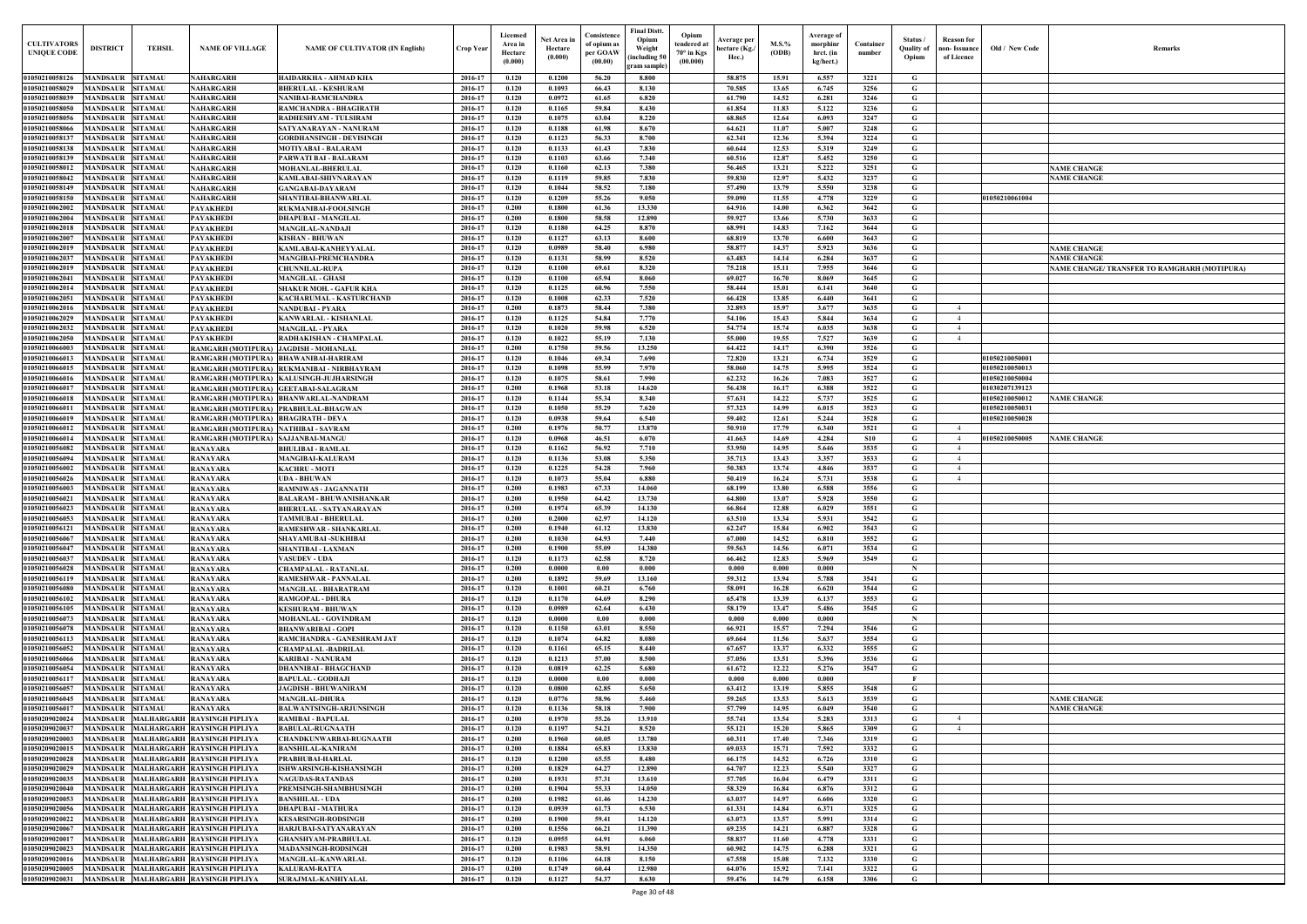| Old / New Code | Remarks                                  |
|----------------|------------------------------------------|
|                |                                          |
|                |                                          |
|                | <b>NAME CHANGE</b>                       |
|                | <b>NAME CHANGE</b>                       |
|                |                                          |
|                |                                          |
|                |                                          |
|                |                                          |
|                |                                          |
|                |                                          |
|                |                                          |
|                |                                          |
|                |                                          |
|                |                                          |
|                |                                          |
|                |                                          |
|                |                                          |
|                |                                          |
|                |                                          |
|                |                                          |
|                |                                          |
|                |                                          |
|                |                                          |
|                |                                          |
|                |                                          |
|                | <b>NAME CHANGE</b>                       |
|                |                                          |
|                | <b>NAME CHANGE</b>                       |
|                | <b>NAME CORRECTION</b>                   |
|                |                                          |
|                | <b>NAME CHANGE</b><br><b>NAME CHANGE</b> |
|                |                                          |
|                |                                          |
|                |                                          |
|                |                                          |
|                | <b>NAME CHANGE</b>                       |
|                |                                          |
|                |                                          |
|                |                                          |
|                | <b>NAME CHANGE</b>                       |
|                |                                          |
|                |                                          |
|                |                                          |
|                |                                          |
|                |                                          |
|                |                                          |
|                | <b>NAME CHANGE</b>                       |
|                | <b>NAME CHANGE</b>                       |
|                |                                          |
|                |                                          |
|                |                                          |
|                |                                          |
|                |                                          |
|                |                                          |
|                |                                          |
|                |                                          |
|                |                                          |
|                |                                          |
|                |                                          |
|                |                                          |
|                |                                          |
|                |                                          |
|                |                                          |
|                |                                          |
|                |                                          |
|                |                                          |
|                |                                          |
|                |                                          |
|                |                                          |
|                |                                          |
|                |                                          |
|                |                                          |
|                |                                          |
|                |                                          |
|                |                                          |
|                |                                          |

| <b>CULTIVATORS</b><br><b>UNIQUE CODE</b>          | <b>DISTRICT</b>                                    | <b>TEHSIL</b>  | <b>NAME OF VILLAGE</b>                                              | <b>NAME OF CULTIVATOR (IN English)</b>                         | Crop Year          | Licensed<br>Area in<br>Hectare<br>(0.000) | Net Area in<br>Hectare<br>(0.000) | Consistence<br>of opium as<br>per GOAW<br>(00.00) | <b>Final Distt.</b><br>Opium<br>Weight<br>including 50)<br>gram sample) | Opium<br>tendered at<br>$70^\circ$ in Kgs<br>(00.000) | Average per<br>hectare (Kg./<br>Hec.) | M.S.%<br>(ODB) | Average of<br>morphinr<br>hrct. (in<br>kg/hect.) | Container<br>number | Status /<br><b>Ouality of</b><br>Opium | <b>Reason</b> for<br>ıon- Issuance<br>of Licence | Old / New Code | <b>Remark</b>          |
|---------------------------------------------------|----------------------------------------------------|----------------|---------------------------------------------------------------------|----------------------------------------------------------------|--------------------|-------------------------------------------|-----------------------------------|---------------------------------------------------|-------------------------------------------------------------------------|-------------------------------------------------------|---------------------------------------|----------------|--------------------------------------------------|---------------------|----------------------------------------|--------------------------------------------------|----------------|------------------------|
| 01050209020034                                    |                                                    |                | MANDSAUR MALHARGARH RAYSINGH PIPLIYA                                | <b>SHARDHA BAI-GIRDHARILAL</b>                                 | 2016-17            | 0.120                                     | 0.1026                            | 59.06                                             | 7.790                                                                   |                                                       | 64.064                                | 14.88          | 6.672                                            | 3318                | G                                      |                                                  |                | <b>NAME CHANGE</b>     |
| 01050209020048                                    |                                                    |                | MANDSAUR MALHARGARH RAYSINGH PIPLIYA                                | <b>SOHANLAL-CHENA</b>                                          | 2016-17            | 0.120                                     | 0.0745                            | 67.84                                             | 5.500                                                                   |                                                       | 71.543                                | 14.50          | 7.262                                            | 3334                | G                                      |                                                  |                | <b>NAME CHANGE</b>     |
| 01050209020052                                    |                                                    |                | MANDSAUR MALHARGARH RAYSINGH PIPLIYA                                | <b>NARWARSINGH-CHATARSINGH</b>                                 | 2016-17            | 0.120                                     | 0.1110                            | 56.57                                             | 8.380                                                                   |                                                       | 61.009                                | 13.15          | 5.616                                            | 3307                | G                                      |                                                  |                |                        |
| 01050209020002<br>01050209020041                  | <b>MANDSAUR</b>                                    |                | MALHARGARH RAYSINGH PIPLIYA<br>MANDSAUR MALHARGARH RAYSINGH PIPLIYA | SOURABHSINGH-JUJHARSINGH                                       | 2016-17<br>2016-17 | 0.120<br>0.120                            | 0.1109<br>0.1092                  | 57.40<br>53.90                                    | 7.880<br>8.140                                                          |                                                       | 58.268<br>57.399                      | 14.88<br>16.51 | 6.069<br>6.633                                   | 3315<br>3323        | G<br>G                                 |                                                  |                |                        |
| 01050209020043                                    | <b>MANDSAUR</b>                                    |                | <b>MALHARGARH RAYSINGH PIPLIYA</b>                                  | PRAKASHCHAND-HEERJI<br><b>BAHADURSINGH-BHANWARSINGH</b>        | 2016-17            | 0.120                                     | 0.1113                            | 55.23                                             | 8.040                                                                   |                                                       | 56.999                                | 12.98          | 5.179                                            | 3308                | G                                      |                                                  |                |                        |
| 01050209020057                                    | <b>MANDSAUR</b>                                    |                | <b>MALHARGARH RAYSINGH PIPLIYA</b>                                  | <b>KISHANLAL-HARLAL</b>                                        | 2016-17            | 0.120                                     | 0.1109                            | 65.32                                             | 7.990                                                                   |                                                       | 67.231                                | 13.53          | 6.367                                            | 3329                | G                                      |                                                  |                |                        |
| 0105020902001                                     | <b>MANDSAUR</b>                                    |                | MALHARGARH RAYSINGH PIPLIYA                                         | <b>PARTAPBAI-KISHAN</b>                                        | 2016-17            | 0.120                                     | 0.1169                            | 58.63                                             | 8.890                                                                   |                                                       | 63.695                                | 14.91          | 6.648                                            | 3316                | G                                      |                                                  |                |                        |
| 01050209020008                                    | MANDSAUR                                           |                | <b>MALHARGARH RAYSINGH PIPLIYA</b>                                  | SONA KUNWAR - MANGU SINGH                                      | 2016-17            | 0.120                                     | 0.1113                            | 55.75                                             | 7.920                                                                   |                                                       | 56.675                                | 15.37          | 6.097                                            | 3317                | G                                      |                                                  |                |                        |
| 01050209020036                                    | MANDSAUR                                           |                | MALHARGARH RAYSINGH PIPLIYA                                         | <b>DASHRTHSINGH-JUJHARSINGH</b>                                | 2016-17            | 0.120                                     | 0.1132                            | 61.61                                             | 7.550                                                                   |                                                       | 58.701                                | 15.27          | 6.275                                            | 3324                | $\mathbf G$                            |                                                  |                |                        |
| 01050209020059                                    | MANDSAUR                                           |                | MALHARGARH RAYSINGH PIPLIYA                                         | PRABHULAL-RAMKUNWAR                                            | 2016-17            | 0.120                                     | 0.0936                            | 68.50                                             | 6.920                                                                   |                                                       | 72.350                                | 12.64          | 6.401                                            | 3333                | G                                      |                                                  |                |                        |
| 0105020902001<br>0105021007703                    | <b>MANDSAUR</b><br><b>MANDSAUR</b>                 | <b>SITAMAU</b> | <b>MALHARGARH RAYSINGH PIPLIYA</b><br><b>RISTHAL</b>                | <b>SITABAI-SHANKAR</b><br>KRASHANA SHARMA - SHRI GOPALKRISHANA | 2016-17<br>2016-17 | 0.120<br>0.120                            | 0.1108<br>0.0000                  | 61.75<br>0.00                                     | 7.990<br>0.000                                                          |                                                       | 63.610<br>0.000                       | 14.67<br>0.000 | 6.532<br>0.000                                   | 3326                | G<br>$\mathbf N$                       | $\mathbf{R}$                                     |                |                        |
| 0105021007700                                     | <b>MANDSAUR SITAMAU</b>                            |                | <b>RISTHAL</b>                                                      | <b>TEJRAM-MANGILAL</b>                                         | 2016-17            | 0.200                                     | 0.1905                            | 70.09                                             | 13.890                                                                  |                                                       | 73.007                                | 14.14          | 7.226                                            | 591                 | G                                      |                                                  |                |                        |
| 0105021007700                                     | MANDSAUR                                           | <b>SITAMAU</b> | <b>RISTHAL</b>                                                      | <b>BADRILAL - PRABHULAL</b>                                    | 2016-17            | 0.200                                     | 0.1876                            | 64.93                                             | 13.370                                                                  |                                                       | 66.108                                | 12.98          | 6.006                                            | 592                 | G                                      |                                                  |                |                        |
| 01050210077015                                    | <b>MANDSAUR SITAMAU</b>                            |                | <b>RISTHAL</b>                                                      | SURESH - LAXMINARAYAN                                          | 2016-17            | 0.200                                     | 0.1829                            | 62.32                                             | 12,720                                                                  |                                                       | 61.913                                | 15.10          | 6.545                                            | 584                 | G                                      |                                                  |                |                        |
| 01050210077052                                    | <b>MANDSAUR</b>                                    | <b>SITAMAU</b> | <b>RISTHAL</b>                                                      | <b>BANSHILAL - BHANWARLAL</b>                                  | 2016-17            | 0.200                                     | 0.2025                            | 62.21                                             | 14.500                                                                  |                                                       | 63.634                                | 14.03          | 6.250                                            | 593                 | G                                      |                                                  |                |                        |
| 01050210077055                                    | MANDSAUR                                           | <b>SITAMAU</b> | <b>RISTHAL</b>                                                      | <b>BHERULAL - PARBHULAL</b>                                    | 2016-17            | 0.200                                     | 0.2000                            | 67.35                                             | 13.720                                                                  |                                                       | 66.005                                | 13.10          | 6.052                                            | 594                 | G                                      |                                                  |                |                        |
| 0105021007706<br>0105021007702                    | MANDSAUR<br><b>MANDSAUR SITAMAU</b>                | <b>SITAMAU</b> | <b>RISTHAL</b><br><b>RISTHAL</b>                                    | KACHARULAL - NANURAM<br>DURGASHANKAR - RAMNARAYAN              | 2016-17<br>2016-17 | 0.200<br>0.120                            | 0.1311<br>0.1156                  | 64.59<br>60.33                                    | 9.310<br>8.300                                                          |                                                       | 65.522<br>61.877                      | 15.06<br>13.19 | 6.908<br>5.713                                   | 583<br>585          | G<br>G                                 |                                                  |                |                        |
| 0105021007706                                     | <b>MANDSAUR SITAMAU</b>                            |                | <b>RISTHAL</b>                                                      | AABIDA B - SHAHID ALI                                          | 2016-17            | 0.120                                     | 0.1085                            | 66.70                                             | 7.940                                                                   |                                                       | 69.732                                | 16.34          | 7.976                                            | 586                 | G                                      |                                                  |                |                        |
| 01050210077021                                    | MANDSAUR SITAMAU                                   |                | <b>RISTHAL</b>                                                      | NANDUBAI-RATAN                                                 | 2016-17            | 0.120                                     | 0.1044                            | 65.98                                             | 7.650                                                                   |                                                       | 69.070                                | 12.66          | 6.121                                            | 588                 | G                                      |                                                  |                |                        |
| 01050210077039                                    | <b>MANDSAUR SITAMAU</b>                            |                | <b>RISTHAL</b>                                                      | <b>ONKARLAL - BHANWARLAL</b>                                   | 2016-17            | 0.120                                     | 0.1178                            | 67.12                                             | 8.140                                                                   |                                                       | 66.256                                | 13.32          | 6.178                                            | 589                 | G                                      |                                                  |                |                        |
| 01050210077003                                    | <b>MANDSAUR SITAMAU</b>                            |                | <b>RISTHAL</b>                                                      | SURESH KUMAR D.P. NATHULAL                                     | 2016-17            | 0.120                                     | 0.1199                            | 65.36                                             | 8.840                                                                   |                                                       | 68.840                                | 12.07          | 5.816                                            | 590                 | G                                      |                                                  |                |                        |
| 01050210077005<br>01050210077014                  | MANDSAUR SITAMAU<br><b>MANDSAUR SITAMAU</b>        |                | <b>RISTHAL</b><br><b>RISTHAL</b>                                    | <b>SAJJANBAI - KALU</b>                                        | 2016-17<br>2016-17 | 0.120<br>0.120                            | 0.0000<br>0.1172                  | 0.00<br>65.70                                     | 0.000<br>8.380                                                          |                                                       | 0.000<br>67.107                       | 0.000<br>13.12 | 0.000<br>6.163                                   | 595                 | - F<br>G                               |                                                  |                | <b>NAME CHANGE</b>     |
| 01050210077051                                    | <b>MANDSAUR SITAMAU</b>                            |                | <b>RISTHAL</b>                                                      | <b>INDRAKUNWAR-GOBAR SINGH</b><br><b>JAGDISH D.P. GULABBAI</b> | 2016-17            | 0.120                                     | 0.0000                            | 0.00                                              | 0.000                                                                   |                                                       | 0.000                                 | 0.000          | 0.000                                            |                     | $\mathbf N$                            |                                                  |                |                        |
| 01050210077043                                    | MANDSAUR SITAMAU                                   |                | <b>RISTHAL</b>                                                      | SATNARAYAN-BHIMA @ UDA                                         | 2016-17            | 0.120                                     | 0.0990                            | 65.63                                             | 7.130                                                                   |                                                       | 67.525                                | 16.11          | 7.615                                            | 587                 | G                                      |                                                  |                | <b>NAME CHANGE</b>     |
| 01050210006009                                    | MANDSAUR                                           | <b>SITAMAU</b> | <b>ROJAFATEHGARH</b>                                                | <b>SURJUBAI-HARIRAM</b>                                        | 2016-17            | 0.200                                     | 0.1868                            | 64.76                                             | 13.640                                                                  |                                                       | 67.553                                | 13.90          | 6.573                                            | 1631                | G                                      |                                                  |                | <b>NAME CORRECTION</b> |
| 01050210006027                                    | <b>MANDSAUR SITAMAU</b>                            |                | <b>ROJAFATEHGARH</b>                                                | <b>MANGILAL - JAGANNATH</b>                                    | 2016-17            | 0.200                                     | 0.1890                            | 58.80                                             | 14.120                                                                  |                                                       | 62.756                                | 13.69          | 6.014                                            | 1628                | G                                      |                                                  |                |                        |
| 01050210006008                                    | <b>MANDSAUR</b>                                    | <b>SITAMAU</b> | <b>ROJAFATEHGARH</b>                                                | <b>KANCHANBAI-JAGNNATH</b>                                     | 2016-17            | 0.120                                     | 0.1018                            | 66.19                                             | 7.050                                                                   |                                                       | 65.481                                | 15.56          | 7.133                                            | 1633                | G                                      |                                                  |                | <b>NAME CHANGE</b>     |
| 01050210006005<br>0105021000602                   | <b>MANDSAUR SITAMAU</b><br>MANDSAUR                | <b>SITAMAU</b> | <b>ROJAFATEHGARH</b><br><b>ROJAFATEHGARH</b>                        | <b>SHANTIBAI-BANSHILAL</b><br>KARANSINGH-DASHRATHSINGH         | 2016-17<br>2016-17 | 0.120<br>0.120                            | 0.0901<br>0.1003                  | 59.28<br>60.11                                    | 6.760<br>7.690                                                          |                                                       | 63.540<br>65.842                      | 12.40<br>14.36 | 5.515<br>6.618                                   | 1629<br>1630        | G<br>G                                 |                                                  |                | <b>NAME CHANGE</b>     |
| 0105021000601                                     | MANDSAUR SITAMAU                                   |                | <b>ROJAFATEHGARH</b>                                                | <b>KACHRU-CHATARBHUJ</b>                                       | 2016-17            | 0.120                                     | 0.0971                            | 70.82                                             | 7.010                                                                   |                                                       | 73.038                                | 13.70          | 7.004                                            | 1636                | G                                      |                                                  |                |                        |
| 01050210006026                                    | MANDSAUR SITAMAU                                   |                | <b>ROJAFATEHGARH</b>                                                | MOHANBAI - KANHAIYALAL                                         | 2016-17            | 0.120                                     | 0.0980                            | 66.96                                             | 7.430                                                                   |                                                       | 72.520                                | 11.65          | 5.914                                            | 1635                | $\mathbf G$                            |                                                  |                |                        |
| 01050210006022                                    | <b>MANDSAUR SITAMAU</b>                            |                | <b>ROJAFATEHGARH</b>                                                | <b>JAGDISH - RAMLAL</b>                                        | 2016-17            | 0.120                                     | 0.1087                            | 65.33                                             | 7.860                                                                   |                                                       | 67.488                                | 12.49          | 5.900                                            | 1634                | G                                      |                                                  |                |                        |
| 01050210006012                                    | MANDSAUR SITAMAU                                   |                | <b>ROJAFATEHGARH</b>                                                | SHAMUBAI-KANWARLAL                                             | 2016-17            | 0.120                                     | 0.1015                            | 63.13                                             | 7.340                                                                   |                                                       | 65.221                                | 14.29          | 6.524                                            | 1632                | G                                      |                                                  |                | <b>NAME CHANGE</b>     |
| 01050210067024<br>01050210067027                  | MANDSAUR SITAMAU<br>MANDSAUR SITAMAU               |                | <b>RUPANI</b><br><b>RUPANI</b>                                      | LAXMINARAYAN - SATYANARAYAN<br><b>NANDUBAI - KISHAN</b>        | 2016-17<br>2016-17 | 0.120<br>0.200                            | 0.0000<br>0.1914                  | 0.00<br>63.28                                     | 0.000<br>14.110                                                         |                                                       | 0.000<br>66.640                       | 0.000<br>13.59 | 0.000<br>6.340                                   | 3616                | $\mathbf N$<br>G                       | $\mathbf{R}$                                     |                |                        |
| 01050210067025                                    | <b>MANDSAUR</b>                                    | <b>SITAMAU</b> | <b>RUPANI</b>                                                       | <b>AMRA-NANDA</b>                                              | 2016-17            | 0.200                                     | 0.2016                            | 56.60                                             | 14.500                                                                  |                                                       | 58.154                                | 12.54          | 5.105                                            | 3614                | G                                      |                                                  |                |                        |
| 01050210067036                                    | MANDSAUR SITAMAU                                   |                | <b>RUPANI</b>                                                       | <b>JAGDISH - BHAGGA</b>                                        | 2016-17            | 0.120                                     | 0.1082                            | 63.87                                             | 8.210                                                                   |                                                       | 69.232                                | 13.68          | 6.630                                            | 3617                | G                                      |                                                  |                |                        |
| 01050210067023                                    | MANDSAUR                                           | <b>SITAMAU</b> | <b>RUPANI</b>                                                       | KUSHALIBAI@KOSHLYABAI-BHANWARLAL                               | 2016-17            | 0.120                                     | 0.1091                            | 58.18                                             | 8.540                                                                   |                                                       | 65.059                                | 15.18          | 6.913                                            | 3615                | G                                      |                                                  |                | <b>NAME CHANGE</b>     |
| 0105021015000                                     | <b>AANDSAUR</b>                                    | <b>SITAMAU</b> | <b>AERA</b>                                                         | <b>BAGDIRAM - JAGANNATH</b>                                    | 2016-17            | 0.200                                     | 0.1965                            | 64.38                                             | 14.090                                                                  |                                                       | 65.949                                | 15.04          | 6.943                                            | 709                 | G                                      |                                                  |                |                        |
| 01050210150006<br>01050210150016 MANDSAUR SITAMAU | <b>MANDSAUR SITAMAU</b>                            |                | <b>AERA</b><br><b>AERA</b>                                          | <b>RAGHUVEERDAS - SHANKARDAS</b><br><b>DEVIDAS - BHUWANDAS</b> | 2016-17<br>2016-17 | 0.200<br>0.200                            | 0.2000<br>0.1926                  | 64.82<br>67.08                                    | 13.730<br>14.460                                                        |                                                       | 63.570<br>71.947                      | 12.48<br>13.69 | 5.553<br>6.895                                   | 698<br>757          | G<br>G                                 |                                                  |                |                        |
| 01050210150022                                    | <b>MANDSAUR SITAMAU</b>                            |                | <b>AERA</b>                                                         | <b>NANURAM - BHERULAL</b>                                      | 2016-17            | 0.200                                     | 0.2020                            | 63.85                                             | 14.110                                                                  |                                                       | 63.712                                | 15.08          | 6.726                                            | 710                 | G                                      |                                                  |                |                        |
| 01050210150024                                    | <b>MANDSAUR SITAMAU</b>                            |                | <b>AERA</b>                                                         | <b>KALU- ASHARAM</b>                                           | 2016-17            | 0.200                                     | 0.1955                            | 65.15                                             | 14.240                                                                  |                                                       | 67.790                                | 14.93          | 7.085                                            | 711                 | G                                      |                                                  |                |                        |
| 01050210150037                                    | <b>MANDSAUR SITAMAU</b>                            |                | <b>AERA</b>                                                         | <b>BHAGATRAM-DHANNA</b>                                        | 2016-17            | 0.200                                     | 0.1924                            | 65.20                                             | 14.000                                                                  |                                                       | 67.775                                | 13.17          | 6.248                                            | 741                 | G                                      |                                                  |                |                        |
| 01050210150042                                    | MANDSAUR SITAMAU                                   |                | <b>AERA</b>                                                         | <b>DURGABAI - BADRILAL</b>                                     | 2016-17            | 0.200                                     | 0.2016                            | 64.90                                             | 14.280                                                                  |                                                       | 65.674                                | 15.98          | 7.346                                            | 712                 | G                                      |                                                  |                |                        |
| 01050210150045                                    | <b>MANDSAUR SITAMAU</b>                            |                | <b>AERA</b>                                                         | <b>BABULAL-MOTILAL</b>                                         | 2016-17            | 0.200<br>0.200                            | 0.2020                            | 62.13                                             | 14.690                                                                  |                                                       | 64.544<br>66.952                      | 12.80          | 5.783                                            | 742<br>743          | G                                      |                                                  |                | <b>NAME CHANGE</b>     |
| 01050210150056<br>01050210150064                  | <b>MANDSAUR SITAMAU</b><br><b>MANDSAUR SITAMAU</b> |                | <b>AERA</b><br><b>AERA</b>                                          | RADHESHYAM-KISHAN<br><b>NANDLAL - HIRALAL</b>                  | 2016-17<br>2016-17 | 0.200                                     | 0.1854<br>0.1695                  | 66.28<br>62.83                                    | 13.110<br>11.400                                                        |                                                       | 60.365                                | 14.86<br>15.02 | 6.965<br>6.347                                   | 713                 | G<br>G                                 |                                                  |                | <b>NAME CHANGE</b>     |
| 01050210150068                                    | <b>MANDSAUR SITAMAU</b>                            |                | <b>AERA</b>                                                         | KANKUBAI - RAGHUNATH                                           | 2016-17            | 0.200                                     | 0.1922                            | 64.26                                             | 13.240                                                                  |                                                       | 63.236                                | 15.70          | 6.950                                            | 699                 | G                                      |                                                  |                |                        |
| 01050210150073                                    | MANDSAUR SITAMAU                                   |                | <b>AERA</b>                                                         | <b>NANDLAL - NANURAM</b>                                       | 2016-17            | 0.200                                     | 0.2008                            | 65.48                                             | 14.060                                                                  |                                                       | 65.498                                | 14.72          | 6.749                                            | 756                 | $\mathbf G$                            |                                                  |                |                        |
| 01050210150083                                    | <b>MANDSAUR SITAMAU</b>                            |                | <b>AERA</b>                                                         | SHANTIBAI - MANGILAL                                           | 2016-17            | 0.200                                     | 0.2050                            | 63.89                                             | 14.320                                                                  |                                                       | 63.756                                | 15.21          | 6.788                                            | 714                 | $\mathbf G$                            |                                                  |                |                        |
| 01050210150084                                    | <b>MANDSAUR SITAMAU</b><br><b>MANDSAUR SITAMAU</b> |                | <b>AERA</b>                                                         | <b>BHERULAL - MATHURALAL</b>                                   | 2016-17            | 0.200<br>0.200                            | 0.1808                            | 65.84<br>66.35                                    | 13.040<br>13.830                                                        |                                                       | 67.837                                | 14.09          | 6.691                                            | 700                 | G                                      |                                                  |                |                        |
| 01050210150090<br>01050210150094                  | MANDSAUR SITAMAU                                   |                | <b>AERA</b><br><b>AERA</b>                                          | RAMGOPAL - SHANKARLAL<br>KANTABAI - SAMANDARBAI                | 2016-17<br>2016-17 | 0.200                                     | 0.1991<br>0.2035                  | 63.13                                             | 14.350                                                                  |                                                       | 65.841<br>63.597                      | 15.48<br>12.48 | 7.134<br>5.556                                   | 744<br>745          | G<br>G                                 |                                                  |                |                        |
| 01050210150095                                    | <b>MANDSAUR SITAMAU</b>                            |                | <b>AERA</b>                                                         | <b>NATHULAL - SHRILAL</b>                                      | 2016-17            | 0.200                                     | 0.1935                            | 65.03                                             | 13.200                                                                  |                                                       | 63.374                                | 12.79          | 5.674                                            | 746                 | G                                      |                                                  |                |                        |
| 01050210150098                                    | <b>MANDSAUR SITAMAU</b>                            |                | <b>AERA</b>                                                         | <b>BALASHANKAR - GOKAR</b>                                     | 2016-17            | 0.200                                     | 0.1980                            | 65.11                                             | 14.100                                                                  |                                                       | 66.237                                | 16.16          | 7.493                                            | 715                 | $\mathbf G$                            |                                                  |                |                        |
| 01050210150101                                    | <b>MANDSAUR SITAMAU</b>                            |                | <b>AERA</b>                                                         | KOSHALIYABAI - KACHARULAL                                      | 2016-17            | 0.200                                     | 0.1996                            | 66.14                                             | 14.310                                                                  |                                                       | 67.740                                | 14.06          | 6.667                                            | 747                 | G                                      |                                                  |                |                        |
| 01050210150103                                    | <b>MANDSAUR SITAMAU</b>                            |                | <b>AERA</b>                                                         | RAMCHANDRA - RAKHILAL                                          | 2016-17            | 0.200                                     | 0.1888                            | 61.87                                             | 13.130                                                                  |                                                       | 61.467                                | 16.71          | 7.190                                            | 701                 | G                                      |                                                  |                |                        |
| 01050210150105<br>01050210150112                  | <b>MANDSAUR SITAMAU</b><br><b>MANDSAUR SITAMAU</b> |                | <b>AERA</b><br><b>AERA</b>                                          | <b>GORDHANLAL - KISHANLAL</b><br><b>BALASHANKAR - RAMLAL</b>   | 2016-17<br>2016-17 | 0.200<br>0.200                            | 0.1085<br>0.1914                  | 63.22<br>67.75                                    | 7.960<br>13.730                                                         |                                                       | 66.258<br>69.430                      | 11.09<br>16.94 | 5.144<br>8.233                                   | 716<br>748          | G<br>$\mathbf G$                       |                                                  |                |                        |
| 01050210150116                                    | <b>MANDSAUR SITAMAU</b>                            |                | <b>AERA</b>                                                         | <b>BABULAL - UDAYLAL</b>                                       | 2016-17            | 0.200                                     | 0.1980                            | 67.93                                             | 14.360                                                                  |                                                       | 70.378                                | 13.51          | 6.656                                            | 697                 | $\mathbf G$                            |                                                  |                |                        |
| 01050210150118                                    | MANDSAUR SITAMAU                                   |                | <b>AERA</b>                                                         | RAMPRATAP - ASHARAM                                            | 2016-17            | 0.200                                     | 0.1911                            | 64.96                                             | 13.960                                                                  |                                                       | 67.791                                | 15.99          | 7.588                                            | 717                 | $\mathbf G$                            |                                                  |                |                        |
| 01050210150123                                    | <b>MANDSAUR SITAMAU</b>                            |                | <b>AERA</b>                                                         | PRABHULAL - DHANNA                                             | 2016-17            | 0.200                                     | 0.1946                            | 63.14                                             | 13.950                                                                  |                                                       | 64.660                                | 15.73          | 7.120                                            | 718                 | G                                      |                                                  |                |                        |
| 01050210150133                                    | <b>MANDSAUR SITAMAU</b>                            |                | <b>AERA</b>                                                         | SANGEETA KUNWAR - BALVIRSINGH                                  | 2016-17            | 0.200                                     | 0.2005                            | 65.84                                             | 14.180                                                                  |                                                       | 66.518                                | 14.85          | 6.915                                            | 719                 | G                                      |                                                  |                |                        |
| 01050210150151<br>01050210150032                  | <b>MANDSAUR SITAMAU</b><br><b>MANDSAUR SITAMAU</b> |                | <b>AERA</b><br><b>AERA</b>                                          | YASHODABAI - UDAYLAL<br>ISHWARLAL - NANDLAL                    | 2016-17<br>2016-17 | 0.200<br>0.200                            | 0.2028<br>0.2002                  | 63.95<br>64.94                                    | 14.180<br>13.770                                                        |                                                       | 63.875<br>63.811                      | 14.96<br>13.50 | 6.689<br>6.030                                   | 720<br>749          | G<br>G                                 |                                                  |                |                        |
| 01050210150014                                    | <b>MANDSAUR SITAMAU</b>                            |                | <b>AERA</b>                                                         | <b>RAMESHWAR - SHANKAR</b>                                     | 2016-17            | 0.200                                     | 0.1972                            | 63.10                                             | 13.900                                                                  |                                                       | 63.539                                | 12.61          | 5.609                                            | 721                 | G                                      |                                                  |                |                        |
| 01050210150026                                    | MANDSAUR SITAMAU                                   |                | <b>AERA</b>                                                         | PRABHULAL - CHUNNILAL                                          | 2016-17            | 0.200                                     | 0.2074                            | 63.35                                             | 15.170                                                                  |                                                       | 66.195                                | 14.71          | 6.816                                            | 722                 | G                                      |                                                  |                |                        |
| 01050210150087                                    | <b>MANDSAUR SITAMAU</b>                            |                | <b>AERA</b>                                                         | <b>BHANWARLAL - SHANKAR</b>                                    | 2016-17            | 0.200                                     | 0.2025                            | 62.99                                             | 14.150                                                                  |                                                       | 62.879                                | 16.32          | 7.183                                            | 723                 | G                                      |                                                  |                |                        |
| 01050210150043                                    | MANDSAUR SITAMAU                                   |                | <b>AERA</b>                                                         | <b>UDAYLAL - SALAGRAM</b>                                      | 2016-17            | 0.200                                     | 0.1966                            | 64.67                                             | 14.030                                                                  |                                                       | 65.930                                | 17.35          | 8.007                                            | 750                 | G                                      |                                                  |                |                        |
| 01050210150093<br>01050210150075                  | <b>MANDSAUR SITAMAU</b><br><b>MANDSAUR SITAMAU</b> |                | <b>AERA</b><br><b>AERA</b>                                          | <b>GOPAL - BHERULAL</b><br><b>ATMARAM - HANSRAJ</b>            | 2016-17<br>2016-17 | 0.200<br>0.200                            | 0.1691<br>0.1955                  | 62.71<br>62.22                                    | 11.960<br>13.600                                                        |                                                       | 63.358<br>61.831                      | 14.21<br>14.88 | 6.303<br>6.441                                   | 724<br>759          | G<br>$\mathbf G$                       |                                                  |                |                        |
| 01050210150025                                    | <b>MANDSAUR SITAMAU</b>                            |                | <b>AERA</b>                                                         | <b>BADRILAL - PYARA JI</b>                                     | 2016-17            | 0.200                                     | 0.2001                            | 61.25                                             | 14.200                                                                  |                                                       | 62.093                                | 11.97          | 5.203                                            | 725                 | $\mathbf G$                            |                                                  |                |                        |
| 01050210150041                                    | MANDSAUR SITAMAU                                   |                | <b>AERA</b>                                                         | RAMCHANDRA - SHANKARLAL                                        | 2016-17            | 0.200                                     | 0.1982                            | 63.65                                             | 14.310                                                                  |                                                       | 65.650                                | 14.72          | 6.765                                            | 726                 | G                                      |                                                  |                |                        |
| 01050210150097                                    | <b>MANDSAUR SITAMAU</b>                            |                | <b>AERA</b>                                                         | RUKMANBAI - RAMCHANDRA                                         | 2016-17            | 0.200                                     | 0.1993                            | 62.23                                             | 14.460                                                                  |                                                       | 64.500                                | 15.25          | 6.885                                            | 727                 | $\mathbf G$                            |                                                  |                |                        |
| 01050210150089                                    | <b>MANDSAUR SITAMAU</b>                            |                | <b>AERA</b>                                                         | <b>UDAYLAL - BHERULAL</b>                                      | 2016-17            | 0.200                                     | 0.2000                            | 62.62                                             | 14.340                                                                  |                                                       | 64.140                                | 12.58          | 5.648                                            | 760                 | G                                      |                                                  |                |                        |
| 01050210150002                                    | MANDSAUR SITAMAU                                   |                | <b>AERA</b>                                                         | <b>AMARLAL - NATHULAL</b>                                      | 2016-17            | 0.200                                     | 0.1961                            | 62.31                                             | 13.840                                                                  |                                                       | 62.825                                | 16.26          | 7.151                                            | 728                 | G                                      |                                                  |                |                        |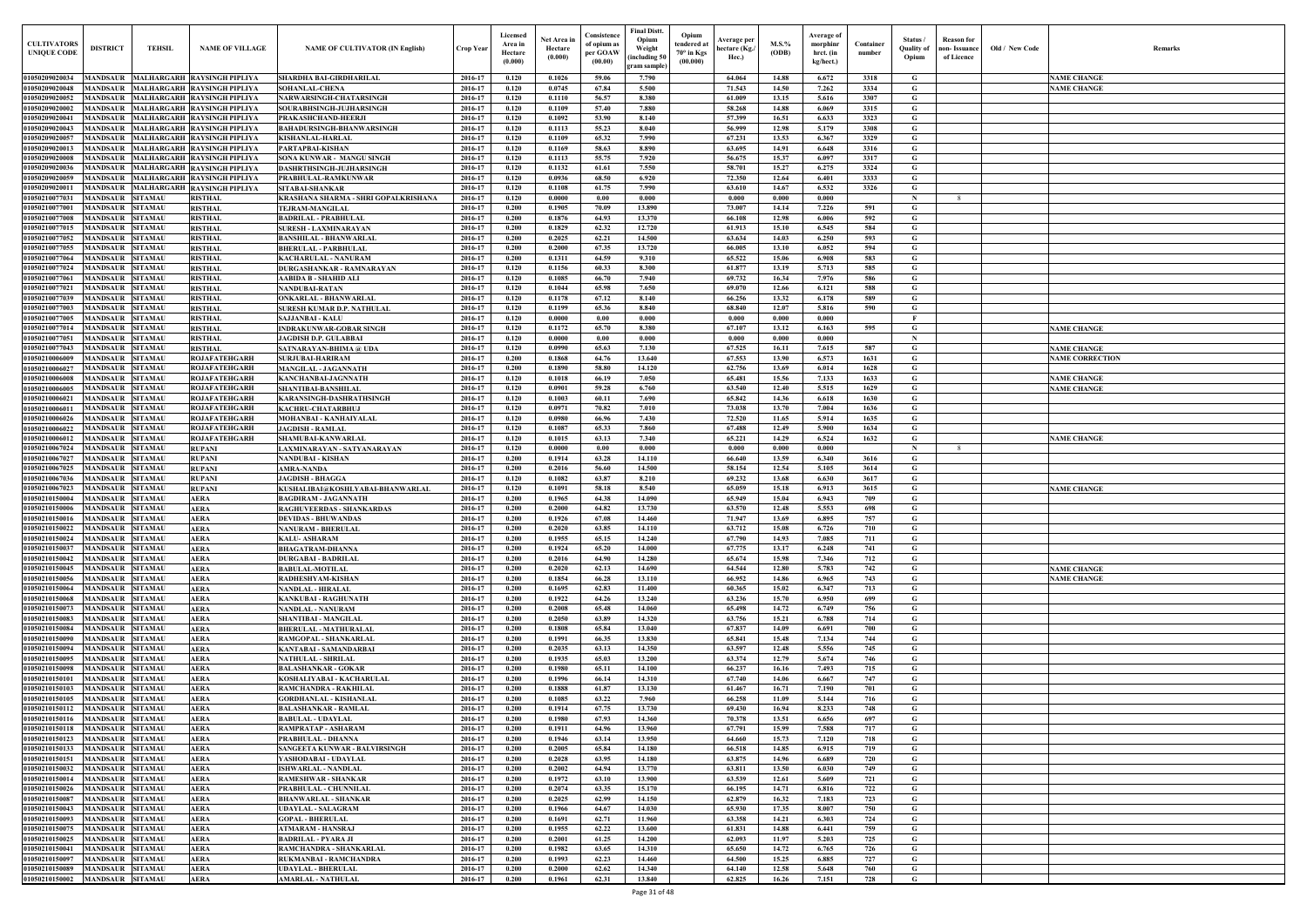| Old / New Code | Remarks                                  |
|----------------|------------------------------------------|
|                |                                          |
|                |                                          |
|                |                                          |
|                |                                          |
|                |                                          |
|                |                                          |
|                |                                          |
|                |                                          |
|                |                                          |
|                |                                          |
|                |                                          |
|                |                                          |
|                | <b>NAME CHANGE</b>                       |
|                |                                          |
|                |                                          |
|                |                                          |
|                |                                          |
|                |                                          |
|                |                                          |
|                |                                          |
|                |                                          |
|                |                                          |
|                |                                          |
|                |                                          |
|                |                                          |
|                | <b>NAME CHANGE</b>                       |
| 1050210115047  | <b>NAME CHANGE</b>                       |
| 1050210116026  |                                          |
|                |                                          |
|                |                                          |
| 1050210048103  |                                          |
|                |                                          |
|                |                                          |
|                |                                          |
|                |                                          |
|                |                                          |
|                | <b>NAME CHANGE</b>                       |
|                |                                          |
|                |                                          |
|                |                                          |
|                |                                          |
|                |                                          |
|                |                                          |
|                |                                          |
|                |                                          |
|                |                                          |
|                |                                          |
|                |                                          |
|                |                                          |
|                |                                          |
|                |                                          |
|                |                                          |
|                |                                          |
|                |                                          |
|                |                                          |
|                |                                          |
|                |                                          |
|                |                                          |
|                | <b>NAME CHANGE</b>                       |
|                |                                          |
|                | <b>NAME CHANGE</b>                       |
|                |                                          |
|                |                                          |
|                | <b>NAME CHANGE</b><br><b>NAME CHANGE</b> |
|                | <b>NAME CHANGE</b>                       |
|                |                                          |
|                |                                          |

| <b>CULTIVATORS</b><br><b>UNIQUE CODE</b> | <b>DISTRICT</b>                             | <b>TEHSIL</b>                    | <b>NAME OF VILLAGE</b>                   | <b>NAME OF CULTIVATOR (IN English)</b>                             | Crop Year          | Licensed<br>Area in<br>Hectare<br>(0.000) | Net Area in<br>Hectare<br>(0.000) | Consistence<br>of opium as<br>per GOAW<br>(00.00) | <b>Final Distt.</b><br>Opium<br>Weight<br>including 50<br>gram sample) | Opium<br>tendered at<br>$70^\circ$ in Kgs<br>(00.000) | Average per<br>hectare (Kg./<br>Hec.) | $M.S.$ %<br>(ODB) | Average of<br>morphinr<br>hrct. (in<br>kg/hect.) | Container<br>number | Status /<br><b>Quality of</b><br>Opium | Reason for<br>non- Issuance  <br>of Licence | Old / New Code | <b>Remark</b>                            |
|------------------------------------------|---------------------------------------------|----------------------------------|------------------------------------------|--------------------------------------------------------------------|--------------------|-------------------------------------------|-----------------------------------|---------------------------------------------------|------------------------------------------------------------------------|-------------------------------------------------------|---------------------------------------|-------------------|--------------------------------------------------|---------------------|----------------------------------------|---------------------------------------------|----------------|------------------------------------------|
| 01050210150059                           | MANDSAUR                                    | <b>SITAMAU</b>                   | AERA                                     | SHIVNATH - RAMNATH                                                 | 2016-17            | 0.200                                     | 0.1936                            | 63.04                                             | 13.970                                                                 |                                                       | 64.984                                | 15.74             | 7.160                                            | 729                 | G                                      |                                             |                |                                          |
| 01050210150156                           | MANDSAUR                                    | <b>SITAMAU</b>                   | <b>AERA</b>                              | <b>BHANWAR LAL-BHERU LAI</b>                                       | 2016-17            | 0.200<br>0.200                            | 0.2018<br>0.1839                  | 64.75<br>62.38                                    | 14.370                                                                 |                                                       | 65.867                                | 14.58             | 6.723<br>5.808                                   | 761                 | G                                      |                                             |                |                                          |
| 01050210150058<br>01050210150072         | <b>MANDSAUR</b><br><b>MANDSAUR</b>          | <b>SITAMAU</b><br><b>SITAMAU</b> | <b>AERA</b><br><b>AERA</b>               | <b>BAGADIBAI - AMARLAL</b><br>PRABHU LAL-BHERU LAI                 | 2016-17<br>2016-17 | 0.200                                     | 0.2055                            | 63.20                                             | 13.090<br>14.380                                                       |                                                       | 63.431<br>63.177                      | 13.08<br>15.25    | 6.744                                            | 730<br>702          | G<br>G                                 |                                             |                |                                          |
| 01050210150092                           | MANDSAUR SITAMAU                            |                                  | <b>AERA</b>                              | NATHIBAI - KASHIRAM                                                | 2016-17            | 0.200                                     | 0.2035                            | 62.40                                             | 14.580                                                                 |                                                       | 63.867                                | 14.20             | 6.348                                            | 703                 | G                                      |                                             |                |                                          |
| 01050210150085                           | MANDSAUR                                    | <b>SITAMAU</b>                   | <b>AERA</b>                              | <b>HIRALAL - MANGILAL</b>                                          | 2016-17            | 0.200                                     | 0.2092                            | 63.21                                             | 14.990                                                                 |                                                       | 64.703                                | 13.78             | 6.241                                            | 731                 | G                                      |                                             |                |                                          |
| 01050210150160<br>01050210150063         | <b>MANDSAUR SITAMAU</b><br><b>MANDSAUR</b>  | <b>SITAMAU</b>                   | <b>AERA</b><br><b>AERA</b>               | PRABHULAL - KASHIRAM<br><b>KAMLABAI-MANGILAI</b>                   | 2016-17<br>2016-17 | 0.200<br>0.200                            | 0.1950<br>0.1926                  | 63.60<br>64.35                                    | 14.200<br>13.380                                                       |                                                       | 66.164<br>63.862                      | 12.55<br>15.17    | 5.812<br>6.782                                   | 732<br>733          | G<br>G                                 |                                             |                |                                          |
| 01050210150007                           | <b>MANDSAUR</b>                             | <b>SITAMAU</b>                   | <b>AERA</b>                              | <b>UDAYDAS - DEVIDAS</b>                                           | 2016-17            | 0.200                                     | 0.1968                            | 63.49                                             | 13.970                                                                 |                                                       | 64.385                                | 14.24             | 6.418                                            | 734                 | G                                      |                                             |                |                                          |
| 01050210150108                           | <b>MANDSAUR</b>                             | <b>SITAMAU</b>                   | <b>AERA</b>                              | <b>KISHANLAL - UDAJI</b>                                           | 2016-17            | 0.200                                     | 0.1984                            | 61.45                                             | 13.830                                                                 |                                                       | 61.194                                | 14.89             | 6.378                                            | 735                 | G                                      |                                             |                |                                          |
| 01050210150162                           | <b>MANDSAUR</b>                             | <b>SITAMAU</b>                   | <b>AERA</b>                              | YASHODABAI-DURGASHANKAR                                            | 2016-17            | 0.200                                     | 0.1886                            | 64.54                                             | 13.570                                                                 |                                                       | 66.341                                | 14.91             | 6.924                                            | 751                 | G                                      |                                             |                |                                          |
| 01050210150139<br>01050210150082         | <b>MANDSAUR</b><br>MANDSAUR                 | <b>SITAMAU</b><br><b>SITAMAU</b> | <b>AERA</b><br><b>AERA</b>               | <b>MOHANDAS - BADRIDAS</b><br><b>BADRI LAL-GIRDHARI</b>            | 2016-17<br>2016-17 | 0.200<br>0.120                            | 0.2067<br>0.1182                  | 64.14<br>62.55                                    | 14.030<br>8.380                                                        |                                                       | 62.191<br>63.350                      | 12.58<br>12.09    | 5.477<br>5.361                                   | 762<br>736          | G<br>G                                 |                                             |                |                                          |
| 01050210150107                           | <b>MANDSAUR</b>                             | <b>SITAMAU</b>                   | <b>AERA</b>                              | <b>MANGI BAI-BAGDI RAM</b>                                         | 2016-17            | 0.120                                     | 0.1121                            | 66.54                                             | 7.980                                                                  |                                                       | 67.671                                | 15.33             | 7.261                                            | 752                 | G                                      |                                             |                |                                          |
| 01050210150046                           | <b>MANDSAUR</b>                             | <b>SITAMAU</b>                   | <b>AERA</b>                              | PRABHULAL - BHANWARLAI                                             | 2016-17            | 0.120                                     | 0.1160                            | 62.39                                             | 8.550                                                                  |                                                       | 65.689                                | 15.69             | 7.215                                            | 705                 | G                                      |                                             |                |                                          |
| 01050210150088                           | <b>MANDSAUR</b>                             | <b>SITAMAU</b>                   | <b>AERA</b>                              | NANDKISHOR- BALMUKUND D/P RAMPRASAD                                | 2016-17            | 0.120                                     | 0.1208                            | 61.64                                             | 8.690                                                                  |                                                       | 63.344                                | 15.01             | 6.656                                            | 704                 | G                                      |                                             |                | <b>NAME CHANGE</b>                       |
| 01050210150138<br>01050210150060         | <b>MANDSAUR</b><br><b>MANDSAUR</b>          | <b>SITAMAU</b><br><b>SITAMAU</b> | <b>AERA</b><br><b>AERA</b>               | <b>BABUBAI - SHAMBHULAL</b><br><b>SAVITRIBAI - GOPIDAS</b>         | 2016-17<br>2016-17 | 0.120<br>0.120                            | 0.1188<br>0.1120                  | 64.90<br>68.83                                    | 8.110<br>8.310                                                         |                                                       | 63.291<br>72.955                      | 15.98<br>15.23    | 7.080<br>7.778                                   | 737<br>763          | G<br>$\mathbf G$                       |                                             |                |                                          |
| 01050210150005                           | <b>MANDSAUR</b>                             | <b>SITAMAU</b>                   | <b>AERA</b>                              | <b>RAMESH - NANDLAL</b>                                            | 2016-17            | 0.120                                     | 0.1116                            | 70.15                                             | 8.590                                                                  |                                                       | 77.132                                | 14.81             | 7.997                                            | 766                 | G                                      |                                             |                |                                          |
| 01050210150009                           | <b>MANDSAUR</b>                             | <b>SITAMAU</b>                   | <b>AERA</b>                              | <b>GOVINDDAS - JANKIDAS</b>                                        | 2016-17            | 0.120                                     | 0.1173                            | 69.63                                             | 8.200                                                                  |                                                       | 69.539                                | 15.67             | 7.627                                            | 764                 | G                                      |                                             |                |                                          |
| 01050210150018<br>01050210150033         | <b>MANDSAUR</b><br><b>MANDSAUR</b>          | <b>SITAMAU</b><br><b>SITAMAU</b> | <b>AERA</b><br><b>AERA</b>               | <b>MANGILAL-RODA</b>                                               | 2016-17<br>2016-17 | 0.120<br>0.120                            | 0.1175<br>0.1200                  | 62.84                                             | 8.290<br>8.360                                                         |                                                       | 63.336                                | 16.71<br>15.85    | 7.408<br>6.792                                   | 753<br>706          | $\mathbf G$                            |                                             |                |                                          |
| 01050210150034                           | MANDSAUR                                    | <b>SITAMAU</b>                   | <b>AERA</b>                              | SITARAM - LAXMICHANDRA<br>NATHUBAI - KACHARU                       | 2016-17            | 0.120                                     | 0.1205                            | 61.51<br>68.79                                    | 8.410                                                                  |                                                       | 61.216<br>68.589                      | 14.57             | 6.995                                            | 765                 | G<br>G                                 |                                             |                |                                          |
| 01050210150055                           | <b>MANDSAUR</b>                             | <b>SITAMAU</b>                   | <b>AERA</b>                              | <b>BAPULAL - BHANWARLAL</b>                                        | 2016-17            | 0.120                                     | 0.1165                            | 65.10                                             | 8.290                                                                  |                                                       | 66.180                                | 16.51             | 7.648                                            | 738                 | G                                      |                                             |                |                                          |
| 01050210150069                           | MANDSAUR                                    | <b>SITAMAU</b>                   | <b>AERA</b>                              | <b>BASANTILAL - GIRDHARILAL</b>                                    | 2016-17            | 0.120                                     | 0.1059                            | 62.31                                             | 7.530                                                                  |                                                       | 63.295                                | 12.29             | 5.445                                            | 739                 | G                                      |                                             |                |                                          |
| 0105021015009<br>01050210150137          | MANDSAUR<br>MANDSAUR                        | <b>SITAMAU</b><br><b>SITAMAU</b> | <b>AERA</b><br><b>AERA</b>               | <b>MANGILAL - DEVA</b><br>PRABHUBAI - BHANWARLAL                   | 2016-17<br>2016-17 | 0.120<br>0.120                            | 0.1121<br>0.1246                  | 70.09<br>64.13                                    | 8.140<br>8.080                                                         |                                                       | 72.702<br>59.406                      | 14.35<br>14.91    | 7.303<br>6.201                                   | 767<br>754          | G<br>G                                 |                                             |                |                                          |
| 01050210150157                           | <b>MANDSAUR</b>                             | <b>SITAMAU</b>                   | <b>AERA</b>                              | <b>BHANWARIBAI-DEVILAL</b>                                         | 2016-17            | 0.120                                     | 0.1152                            | 62.05                                             | 7.790                                                                  |                                                       | 59.939                                | 13.05             | 5.476                                            | 740                 | G                                      |                                             |                |                                          |
| 01050210150161                           | <b>MANDSAUR</b>                             | <b>SITAMAU</b>                   | <b>AERA</b>                              | RADHABAI-VIDHYASHANKAR                                             | 2016-17            | 0.120                                     | 0.0990                            | 60.20                                             | 7.220                                                                  |                                                       | 62.717                                | 13.37             | 5.870                                            | 707                 | G                                      |                                             |                |                                          |
| 01050210150100                           | MANDSAUR SITAMAU                            |                                  | <b>AERA</b>                              | AMBALAL - BHERUSHANKAR                                             | 2016-17            | 0.120                                     | 0.1012                            | 62.11                                             | 6.990                                                                  |                                                       | 61.284                                | 14.81             | 6.354                                            | 708                 | G                                      |                                             |                |                                          |
| 01050210150039<br>01050210150061         | <b>MANDSAUR</b><br>MANDSAUR SITAMAU         | <b>SITAMAU</b>                   | <b>AERA</b><br><b>AERA</b>               | <b>LILABAI-RADHESHYAM</b><br>RAMESHCHANDRA - BHANWARLAL            | 2016-17<br>2016-17 | 0.120<br>0.200                            | 0.1215<br>0.1979                  | 67.83<br>67.50                                    | 8.140<br>4.580                                                         |                                                       | 64.921<br>22.314                      | 14.39<br>14.13    | 6.539<br>2.207                                   | 755<br>758          | G<br>G                                 | $\overline{4}$                              |                | <b>NAME CHANGE</b><br><b>NAME CHANGE</b> |
| 0105021014900                            | MANDSAUR                                    | <b>SITAMAU</b>                   | <b>AIKALGARH</b>                         | NARAYANSINGH- SHIVSINGH                                            | 2016-17            | 0.120                                     | 0.1152                            | 60.48                                             | 7.850                                                                  |                                                       | 58.871                                | 15.28             | 6.297                                            | 1928                | G                                      |                                             | 01050210115047 |                                          |
| 01050210149004                           | MANDSAUR                                    | <b>SITAMAU</b>                   | <b>AIKALGARH</b>                         | <b>PURANDAS - NARAYANDAS</b>                                       | 2016-17            | 0.120                                     | 0.0000                            | 0.00                                              | 0.000                                                                  |                                                       | 0.000                                 | 0.000             | 0.000                                            |                     | $\mathbf{F}$                           |                                             | 01050210116026 |                                          |
| 01050210149009<br>01050210052010         | <b>MANDSAUR</b><br>MANDSAUR                 | <b>SITAMAU</b><br><b>SITAMAU</b> | <b>AIKALGARH</b>                         | <b>INDARDANSINGH - SAMANTSINGH</b>                                 | 2016-17<br>2016-17 | 0.120<br>0.200                            | 0.1176<br>0.2009                  | 50.00<br>54.79                                    | 8.970<br>15.930                                                        |                                                       | 54.481<br>62.065                      | 13.14<br>16.85    | 5.011<br>7.320                                   | 1927<br>2248        | G<br>G                                 | $\overline{4}$                              |                |                                          |
| 01050210052009                           | MANDSAUR                                    | <b>SITAMAU</b>                   | <b>ARNIYA GOUD</b><br><b>ARNIYA GOUD</b> | <b>BHANWARBAI - NARAYANDAS</b><br><b>SHANKARLAL - NANDA</b>        | 2016-17            | 0.200                                     | 0.1920                            | 61.91                                             | 14.250                                                                 |                                                       | 65.640                                | 15.49             | 7.117                                            | 2249                | G                                      |                                             | 01050210048103 |                                          |
| 01050210052005                           | MANDSAUR                                    | <b>SITAMAU</b>                   | <b>ARNIYA GOUD</b>                       | <b>AMRITKUNWAR - KESHARSINGH</b>                                   | 2016-17            | 0.120                                     | 0.1200                            | 64.86                                             | 8.030                                                                  |                                                       | 62.000                                | 13.83             | 6.003                                            | 2250                | G                                      |                                             |                |                                          |
| 01050210156028                           | <b>MANDSAUR</b>                             | <b>SITAMAU</b>                   | <b>BAAKLI</b>                            | <b>BAGDU - JUJHAR</b>                                              | 2016-17            | 0.200                                     | 0.1764                            | 54.66                                             | 12.860                                                                 |                                                       | 56.927                                | 13.10             | 5.220                                            | 2893                | G                                      |                                             |                |                                          |
| 01050210156004<br>01050210156003         | <b>MANDSAUR</b><br><b>MANDSAUR</b>          | <b>SITAMAU</b><br><b>SITAMAU</b> | <b>BAAKLI</b><br><b>BAAKLI</b>           | <b>LALSINGH - SHIVSINGH</b><br><b>GEETA BAI-PARTHE SINGH</b>       | 2016-17<br>2016-17 | 0.200<br>0.120                            | 0.1832<br>0.1122                  | 63.11<br>61.97                                    | 13.300<br>8.750                                                        |                                                       | 65.453<br>69.037                      | 13.90<br>12.28    | 6.369<br>5.935                                   | 2899<br>2900        | G<br>G                                 |                                             |                |                                          |
| 01050210156009                           | MANDSAUR                                    | <b>SITAMAU</b>                   | <b>BAAKLI</b>                            | <b>BHANWARSINGH - SAVA</b>                                         | 2016-17            | 0.120                                     | 0.1073                            | 55.30                                             | 8.070                                                                  |                                                       | 59.412                                | 16.29             | 6.775                                            | 2898                | G                                      |                                             |                |                                          |
| 01050210156011                           | <b>MANDSAUR</b>                             | <b>SITAMAU</b>                   | <b>BAAKLI</b>                            | <b>BALU-GULAB</b>                                                  | 2016-17            | 0.120                                     | 0.1118                            | 60.56                                             | 8.500                                                                  |                                                       | 65.778                                | 17.07             | 7.860                                            | 2901                | G                                      |                                             |                |                                          |
| 01050210156010                           | <b>MANDSAUR SITAMAU</b>                     |                                  | <b>BAAKLI</b>                            | <b>KACHARU - BHERUSINGH CHOTA</b><br><b>GANGABAI- SHANKARSINGH</b> | 2016-17            | 0.120                                     | 0.1045                            | 57.25                                             | 7.600                                                                  |                                                       | 59.483                                | 14.69             | 6.116                                            | 2894                | G                                      |                                             |                |                                          |
| 01050210156007<br>01050210156020         | <b>MANDSAUR SITAMAU</b><br><b>MANDSAUR</b>  | <b>SITAMAU</b>                   | <b>BAAKLI</b><br><b>BAAKLI</b>           | <b>BHAGWANSINGH - BHERUSINGH</b>                                   | 2016-17<br>2016-17 | 0.120<br>0.120                            | 0.1083<br>0.1152                  | 55.03<br>62.62                                    | 8.170<br>8.110                                                         |                                                       | 59.307<br>62.977                      | 14.14<br>14.39    | 5.870<br>6.344                                   | 2895<br>2902        | G<br>G                                 |                                             |                | <b>NAME CHANGE</b>                       |
| 01050210156027                           | <b>MANDSAUR</b>                             | <b>SITAMAU</b>                   | <b>BAAKLI</b>                            | <b>METABAI-DULE SINGH</b>                                          | 2016-17            | 0.120                                     | 0.1089                            | 55.72                                             | 7.910                                                                  |                                                       | 57.814                                | 16.55             | 6.698                                            | 2896                | $\mathbf G$                            |                                             |                |                                          |
| 01050210156002                           | <b>MANDSAUR</b>                             | <b>SITAMAU</b>                   | <b>BAAKLI</b>                            | <b>AMARSINGH - BHANWARLAL</b>                                      | 2016-17            | 0.120                                     | 0.1131                            | 55.55                                             | 8.200                                                                  |                                                       | 57.533                                | 14.65             | 5.900                                            | 2897                | G                                      |                                             |                |                                          |
| 01050210156030<br>01050210131017         | <b>MANDSAUR</b><br><b>MANDSAUR</b>          | <b>SITAMAU</b><br><b>SITAMAU</b> | <b>BAAKLI</b><br><b>BAILARA</b>          | <b>NAGUSINGH - KISHANSINGH</b><br>LAXMINARAYAN - HIRALAL           | 2016-17<br>2016-17 | 0.120<br>0.200                            | 0.1087<br>0.1968                  | 61.33<br>63.42                                    | 8.130<br>13.860                                                        |                                                       | 65.528<br>63.805                      | 15.02<br>12.85    | 6.890<br>5.739                                   | 2903<br>2252        | $\mathbf G$<br>G                       |                                             |                |                                          |
| 010502101310                             | <b>MANDSAUR</b>                             | <b>SITAMAU</b>                   | <b>BAILARA</b>                           | <b>JUJHARLAL - HARDEVRAM</b>                                       | 2016-17            | 0.120                                     | 0.1170                            | 67.41                                             | 8.290                                                                  |                                                       | 68.230                                | 11.63             | 5.555                                            | 2253                | $\mathbf G$                            |                                             |                |                                          |
| 010502101310                             | <b>MANDSAUR</b>                             | <b>SITAMAU</b>                   | <b>BAILARA</b>                           | RAGHUVIRSINGH- MEHTABKUWAR                                         | 2016-17            | 0.120                                     | 0.0000                            | 0.00                                              | 0.000                                                                  |                                                       | 0.000                                 | 0.000             | 0.000                                            |                     | - F                                    |                                             |                |                                          |
| 01050210125001                           | MANDSAUR SITAMAU                            |                                  | <b>BAILARI</b>                           | LATIF KHAN - AJIJ KHAN                                             | 2016-17            | 0.200                                     | 0.1898                            | 65.73                                             | 13.090                                                                 |                                                       | 64.762                                | 11.71             | 5.308                                            | 2244                | G                                      |                                             |                |                                          |
| 01050210125003<br>01050210125014         | <b>MANDSAUR SITAMAU</b><br>MANDSAUR SITAMAU |                                  | <b>BAILARI</b><br><b>BAILARI</b>         | <b>BADRU JAMA - AJIJ KHA</b><br><b>JOHRA BI- MIRBAJ KHA</b>        | 2016-17<br>2016-17 | 0.200<br>0.200                            | 0.1952<br>0.0000                  | 65.33<br>0.00                                     | 14.190<br>0.000                                                        |                                                       | 67.843<br>0.000                       | 13.21<br>0.000    | 6.274<br>0.000                                   | 2245                | $\mathbf{G}$<br>- F                    |                                             |                |                                          |
| 01050210125012                           | <b>MANDSAUR SITAMAU</b>                     |                                  | <b>BAILARI</b>                           | <b>JABBARKHA - SHER BAHADUR KHA</b>                                | 2016-17            | 0.200                                     | 0.1943                            | 58.21                                             | 14.170                                                                 |                                                       | 60.643                                | 13.92             | 5.909                                            | 2242                | G                                      |                                             |                |                                          |
| 01050210125017                           | MANDSAUR SITAMAU                            |                                  | <b>BAILARI</b>                           | <b>AZMAD KAH - SALIM KHA</b>                                       | 2016-17            | 0.120                                     | 0.0000                            | 0.00                                              | 0.000                                                                  |                                                       | 0.000                                 | 0.000             | 0.000                                            |                     | $\mathbf{F}$                           |                                             |                |                                          |
| 01050210125013                           | <b>MANDSAUR</b>                             | <b>SITAMAU</b><br><b>SITAMAU</b> | <b>BAILARI</b>                           | <b>MATIN KHA - AJIJ KHA</b>                                        | 2016-17            | 0.120                                     | 0.1185<br>0.1200                  | 58.66<br>56.67                                    | 8.620<br>8.760                                                         |                                                       | 60.962                                | 13.16<br>13.36    | 5.615                                            | 2243<br>2241        | G                                      |                                             |                |                                          |
| 01050210125009<br>01050210144002         | <b>MANDSAUR</b><br><b>MANDSAUR</b>          | <b>SITAMAU</b>                   | <b>BAILARI</b><br><b>BAPCHA</b>          | <b>BHAGWANSINGH - NIRBHESINGH</b><br>RAMPALSINGH- SHIVRAJSINGH     | 2016-17<br>2016-17 | 0.120<br>0.200                            | 0.1950                            | 54.39                                             | 9.470                                                                  |                                                       | 59.100<br>37.733                      | 14.52             | 5.527<br>3.835                                   | 2211                | G<br>$\mathbf G$                       | $\overline{4}$                              |                |                                          |
| 01050210144009                           | <b>MANDSAUR</b>                             | <b>SITAMAU</b>                   | <b>BAPCHA</b>                            | PREMSINGH-DUNGARSINGH                                              | 2016-17            | 0.200                                     | 0.1920                            | 63.39                                             | 14.010                                                                 |                                                       | 66.078                                | 12.71             | 5.879                                            | 2213                | G                                      |                                             |                |                                          |
| 01050210144001                           | <b>MANDSAUR</b>                             | <b>SITAMAU</b>                   | <b>BAPCHA</b>                            | JOJANSINGH - PARWATSINGH                                           | 2016-17            | 0.200                                     | 0.1929                            | 59.90                                             | 13.600                                                                 |                                                       | 60.331                                | 13.84             | 5.845                                            | 2212                | $\mathbf G$                            |                                             |                |                                          |
| 01050210144008<br>01050210144004         | <b>MANDSAUR</b>                             | <b>SITAMAU</b><br><b>SITAMAU</b> | <b>BAPCHA</b><br><b>BAPCHA</b>           | <b>RAMCHANDRA - BHERA</b>                                          | 2016-17<br>2016-17 | 0.200<br>0.120                            | 0.2028<br>0.0000                  | 64.97<br>0.00                                     | 14.220<br>0.000                                                        |                                                       | 65.078<br>0.000                       | 13.84<br>0.000    | 6.305<br>0.000                                   | 2215                | $\mathbf G$<br>$\mathbf{F}$            |                                             |                |                                          |
| 01050210144007                           | <b>MANDSAUR</b><br><b>MANDSAUR</b>          | <b>SITAMAU</b>                   | <b>BAPCHA</b>                            | KHEMRAJSINGH - PARWATSINGH<br><b>PURSINGH - PYARSINGH</b>          | 2016-17            | 0.120                                     | 0.1217                            | 64.03                                             | 8.590                                                                  |                                                       | 64.560                                | 16.96             | 7.665                                            | 2214                | G                                      |                                             |                |                                          |
| 01050210123019                           | MANDSAUR                                    | <b>SITAMAU</b>                   | <b>BARUKHEDA</b>                         | <b>SHANKARSINGH - BHERUSINGH</b>                                   | 2016-17            | 0.200                                     | 0.1820                            | 57.60                                             | 12.690                                                                 |                                                       | 57.373                                | 14.48             | 5.815                                            | 2385                | $\mathbf G$                            |                                             |                |                                          |
| 01050210123023                           | <b>MANDSAUR</b>                             | <b>SITAMAU</b>                   | <b>BARUKHEDA</b>                         | <b>BHUWANISINGH - ONKARSINGH</b>                                   | 2016-17            | 0.200                                     | 0.1888                            | 61.08                                             | 14.020                                                                 |                                                       | 64.793                                | 15.08             | 6.840                                            | 2386                | G                                      |                                             |                |                                          |
| 01050210123021<br>01050210123001         | <b>MANDSAUR</b><br><b>MANDSAUR</b>          | <b>SITAMAU</b><br><b>SITAMAU</b> | <b>BARUKHEDA</b><br><b>BARUKHEDA</b>     | <b>SHANKARBAI - GUMANSINGH</b><br><b>BAPUSINGH - GOKULSINGH</b>    | 2016-17<br>2016-17 | 0.200<br>0.120                            | 0.1818<br>0.1146                  | 60.25<br>64.79                                    | 12,490<br>8.140                                                        |                                                       | 59.130<br>65.741                      | 17.43<br>14.60    | 7.215<br>6.719                                   | 2387<br>2389        | $\mathbf G$<br>G                       |                                             |                |                                          |
| 01050210123002                           | <b>MANDSAUR</b>                             | <b>SITAMAU</b>                   | <b>BARUKHEDA</b>                         | <b>BHAGWATILAL - KANHAIYALAL</b>                                   | 2016-17            | 0.120                                     | 0.1122                            | 76.64                                             | 8.830                                                                  |                                                       | 86.167                                | 14,24             | 8.589                                            | 2390                | $\mathbf G$                            |                                             |                |                                          |
| 01050210123014                           | <b>MANDSAUR</b>                             | <b>SITAMAU</b>                   | <b>BARUKHEDA</b>                         | <b>DAANUSINGH-BHERUSINGH</b>                                       | 2016-17            | 0.120                                     | 0.1119                            | 59.96                                             | 8.380                                                                  |                                                       | 64.146                                | 15.03             | 6.749                                            | 2388                | $\mathbf G$                            |                                             |                | <b>NAME CHANGE</b>                       |
| 01050210088004                           | <b>MANDSAUR</b>                             | <b>SITAMAU</b>                   | <b>BHARATHPURA</b>                       | <b>HIRABAI - GOPI</b>                                              | 2016-17            | 0.120                                     | 0.0000                            | 0.00                                              | 0.000                                                                  |                                                       | 0.000                                 | 0.000             | 0.000                                            |                     | $\mathbf{F}$                           |                                             |                |                                          |
| 0105021015701<br>01050210157001          | <b>MANDSAUR</b><br>MANDSAUR                 | <b>SITAMAU</b><br><b>SITAMAU</b> | <b>CHHAKHEDI</b><br><b>CHHAKHEDI</b>     | SARAJUBAI W/O RAMSINGH D/O NIRBHAYSINGH<br>HARDARBAI-AMARSINGH     | 2016-17<br>2016-17 | 0.200<br>0.120                            | 0.0556<br>0.0000                  | 61.26<br>0.00                                     | 3.730<br>0.000                                                         |                                                       | 58.705<br>0.000                       | 15.64<br>0.000    | 6.428<br>0.000                                   | 3376                | G                                      | -6                                          |                | <b>NAME CHANGE</b>                       |
| 01050210157005                           | <b>MANDSAUR</b>                             | <b>SITAMAU</b>                   | <b>CHHAKHEDI</b>                         | <b>DULESINGH - NIRBHAYSINGH</b>                                    | 2016-17            | 0.120                                     | 0.1140                            | 52.56                                             | 7.770                                                                  |                                                       | 51.175                                | 14.25             | 5.105                                            | 3365                | G                                      |                                             |                |                                          |
| 01050210157056                           | <b>MANDSAUR</b>                             | <b>SITAMAU</b>                   | <b>CHHAKHEDI</b>                         | <b>BADARSINGH - AMARSINGH</b>                                      | 2016-17            | 0.120                                     | 0.0000                            | 0.00                                              | 0.000                                                                  |                                                       | 0.000                                 | 0.000             | 0.000                                            |                     |                                        | -6                                          |                |                                          |
| 01050210157017                           | <b>MANDSAUR</b>                             | <b>SITAMAU</b>                   | <b>CHHAKHEDI</b>                         | RADHIBAI-SHANKARSINGH                                              | 2016-17            | 0.120                                     | 0.1132                            | 53.88                                             | 7.920                                                                  |                                                       | 53.851                                | 14.92             | 5.624                                            | 3367                | G                                      |                                             |                | <b>NAME CHANGE</b>                       |
| 01050210157041<br>01050210157012         | MANDSAUR SITAMAU<br>MANDSAUR SITAMAU        |                                  | <b>СННАКНЕDI</b><br><b>СННАКНЕDI</b>     | RAMCHANDRA-SWAROOPSINGH<br>PADAMBAI-FATEHSINGH                     | 2016-17<br>2016-17 | 0.120<br>0.200                            | 0.1152<br>0.1920                  | 53.59<br>63.39                                    | 8.020<br>14.410                                                        |                                                       | 53.298<br>67.963                      | 17.00<br>13.24    | 6.342<br>6.299                                   | 3368<br>3377        | $\mathbf{G}$<br>G                      | 4                                           |                | <b>NAME CHANGE</b><br><b>NAME CHANGE</b> |
| 01050210157052                           | MANDSAUR SITAMAU                            |                                  | <b>CHHAKHEDI</b>                         | <b>BAPULAL - DULESINGH</b>                                         | 2016-17            | 0.200                                     | 0.1818                            | 63.01                                             | 13.130                                                                 |                                                       | 65.011                                | 13.98             | 6.362                                            | 3378                | G                                      |                                             |                |                                          |
| 01050210157061                           | MANDSAUR SITAMAU                            |                                  | <b>СННАКНЕDI</b>                         | <b>KANKUBAI - BAPUSINGH</b>                                        | 2016-17            | 0.200                                     | 0.1789                            | 63.57                                             | 12.960                                                                 |                                                       | 65.790                                | 19.54             | 8.999                                            | 3369                | $\mathbf G$                            |                                             |                |                                          |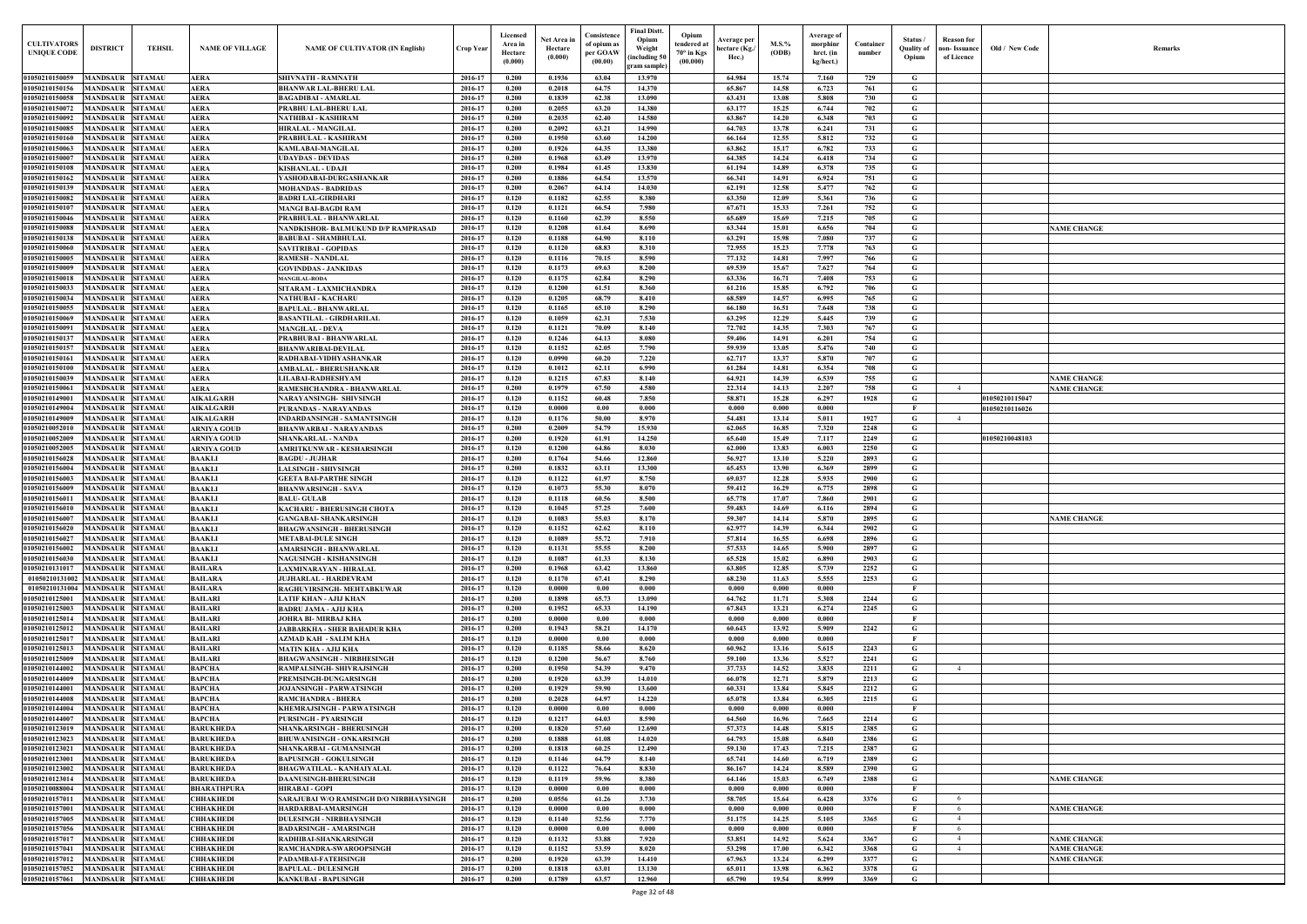| Old / New Code | Remarks                    |
|----------------|----------------------------|
|                |                            |
|                |                            |
|                | <b>NAME CHANGE</b>         |
|                |                            |
|                | <b>NAME CHANGE</b>         |
|                |                            |
|                |                            |
|                |                            |
|                |                            |
|                |                            |
|                |                            |
|                |                            |
|                |                            |
|                |                            |
|                |                            |
|                |                            |
|                | <b>TRANSFER TO DHALPAT</b> |
|                |                            |
|                |                            |
|                |                            |
|                |                            |
|                |                            |
|                | <b>NAME CHANGE</b>         |
|                |                            |
|                |                            |
|                |                            |
|                |                            |
|                |                            |
|                |                            |
|                |                            |
|                |                            |
|                |                            |
|                |                            |
|                |                            |
|                |                            |
|                |                            |
|                |                            |
|                |                            |
|                |                            |
|                |                            |
|                |                            |
|                |                            |
|                |                            |
|                |                            |
|                |                            |
|                |                            |
|                |                            |
|                |                            |
|                |                            |
|                |                            |
|                | <b>NAME CHANGE</b>         |
|                |                            |
|                | <b>NAME CHANGE</b>         |
|                | <b>NAME CHANGE</b>         |
|                |                            |
|                |                            |
|                |                            |
|                |                            |
|                |                            |
|                |                            |

| <b>CULTIVATORS</b><br><b>UNIQUE CODE</b> | <b>DISTRICT</b>                             | <b>TEHSIL</b>                    | <b>NAME OF VILLAGE</b>               | <b>NAME OF CULTIVATOR (IN English)</b>                               | Crop Year          | Licensed<br>Area in<br>Hectare<br>(0.000) | Net Area in<br>Hectare<br>(0.000) | Consistence<br>of opium as<br>per GOAW<br>(00.00) | <b>Final Distt.</b><br>Opium<br>Opium<br>tendered at<br>Weight<br>$70^\circ$ in Kgs<br>including 50)<br>(00.000)<br>gram sample) | Average per<br>hectare (Kg./<br>Hec.) | $M.S.\%$<br>(ODB) | Average of<br>morphinr<br>hrct. (in<br>kg/hect.) | Container<br>number | Status/<br><b>Ouality of</b><br>Opium | <b>Reason</b> for<br>Old / New Code<br>ıon- Issuance<br>of Licence | <b>Remark</b>       |
|------------------------------------------|---------------------------------------------|----------------------------------|--------------------------------------|----------------------------------------------------------------------|--------------------|-------------------------------------------|-----------------------------------|---------------------------------------------------|----------------------------------------------------------------------------------------------------------------------------------|---------------------------------------|-------------------|--------------------------------------------------|---------------------|---------------------------------------|--------------------------------------------------------------------|---------------------|
| 01050210157066                           | MANDSAUR SITAMAU                            |                                  | <b>CHHAKHEDI</b>                     | <b>BADRILAL-SATYANARAYAN</b>                                         | 2016-17            | 0.200                                     | 0.1827                            | 63.44                                             | 13.850                                                                                                                           | 68.702                                | 12.17             | 5.853                                            | 3373                | G.                                    |                                                                    |                     |
| 01050210157032                           | <b>MANDSAUR</b>                             | <b>SITAMAU</b>                   | <b>CHHAKHEDI</b>                     | <b>SHANIBAI-DEVKARAN</b>                                             | 2016-17            | 0.200                                     | 0.0000                            | 0.00                                              | 0.000                                                                                                                            | 0.000                                 | 0.000             | 0.000                                            |                     | $\mathbf{F}$                          |                                                                    |                     |
| 01050210157062                           | <b>MANDSAUR</b>                             | <b>SITAMAU</b>                   | <b>CHHAKHEDI</b>                     | <b>INDARBAI - BHAGWAN</b>                                            | 2016-17            | 0.120                                     | 0.1086                            | 58.07                                             | 7.540                                                                                                                            | 57.596                                | 16.14             | 6.507                                            | 3374                | G                                     |                                                                    |                     |
| 01050210157006<br>01050210157026         | <b>MANDSAUR</b><br>MANDSAUR                 | <b>SITAMAU</b><br><b>SITAMAU</b> | <b>CHHAKHEDI</b><br><b>CHHAKHEDI</b> | <b>PAARIBAI-SHIVSINGH</b><br><b>DULESINGH - BHUWANSINGH</b>          | 2016-17<br>2016-17 | 0.120<br>0.120                            | 0.1125<br>0.1023                  | 57,22<br>60.03                                    | 8.140<br>7.340                                                                                                                   | 59.146<br>61.534                      | 17.14<br>15.91    | 7.096<br>6.853                                   | 3370<br>3375        | G<br>G                                |                                                                    | <b>NAME CHANGE</b>  |
| 01050210157049                           | MANDSAUR                                    | <b>SITAMAU</b>                   | <b>CHHAKHEDI</b>                     | <b>GOKUL - RAMNATH</b>                                               | 2016-17            | 0.120                                     | 0.1142                            | 63.92                                             | 7.820                                                                                                                            | 62.530                                | 16.03             | 7.016                                            | 3366                | G                                     |                                                                    |                     |
| 01050210157024                           | MANDSAUR                                    | <b>SITAMAU</b>                   | <b>CHHAKHEDI</b>                     | <b>SHANKARSINGH-BHUWAN</b>                                           | 2016-17            | 0.120                                     | 0.0926                            | 64.15                                             | 6.190                                                                                                                            | 61.263                                | 15.15             | 6.497                                            | 3371                | G                                     |                                                                    | <b>NAME CHANGE</b>  |
| 01050210157015                           | MANDSAUR                                    | <b>SITAMAU</b>                   | <b>CHHAKHEDI</b>                     | <b>SHANKARSINGH - RAMSINGH</b>                                       | 2016-17            | 0.120                                     | 0.0000                            | 0.00                                              | 0.000                                                                                                                            | 0.000                                 | 0.000             | 0.000                                            |                     | $\mathbf{F}$                          |                                                                    |                     |
| 01050210157048                           | <b>MANDSAUR</b>                             | <b>SITAMAU</b>                   | <b>CHHAKHEDI</b>                     | NAGUSINGH - SHANKARSINGH                                             | 2016-17            | 0.120                                     | 0.0000                            | 0.00                                              | 0.000                                                                                                                            | 0.000                                 | 0.000             | 0.000                                            |                     | $\mathbf{F}$                          |                                                                    |                     |
| 01050210157009<br>01050210157019         | MANDSAUR<br><b>MANDSAUR</b>                 | <b>SITAMAU</b><br><b>SITAMAU</b> | <b>CHHAKHEDI</b><br><b>CHHAKHEDI</b> | PANIBAI - HARIRAM<br><b>BAPUSINGH - RAYSINGH</b>                     | 2016-17<br>2016-17 | 0.120<br>0.120                            | 0.0000<br>$\bf{0.1088}$           | 0.00<br>57.22                                     | 0.000<br>7.590                                                                                                                   | 0.000<br>57.022                       | 0.000<br>14.31    | 0.000<br>5.712                                   | 3372                | $\mathbf{F}$<br>G                     |                                                                    |                     |
| 01050210157028                           | <b>MANDSAUR</b>                             | <b>SITAMAU</b>                   | <b>CHHAKHEDI</b>                     | <b>PADAMBAI - GOKUL</b>                                              | 2016-17            | 0.120                                     | 0.0000                            | 0.00                                              | 0.000                                                                                                                            | 0.000                                 | 0.000             | 0.000                                            |                     | $\mathbf{F}$                          |                                                                    |                     |
| 01050210157053                           | <b>MANDSAUR</b>                             | <b>SITAMAU</b>                   | <b>CHHAKHEDI</b>                     | <b>BHAGWANSINGH - BAPUSINGH</b>                                      | 2016-17            | 0.120                                     | 0.0982                            | 63.06                                             | 7.110                                                                                                                            | 65,224                                | 14.37             | 6.561                                            | 3379                | G                                     |                                                                    |                     |
| 0105021015100                            | <b>MANDSAUR</b>                             | <b>SITAMAU</b>                   | <b>CHIKLA</b>                        | <b>SITABAI - RATANLAL</b>                                            | 2016-17            | 0.200                                     | 0.1998                            | 65.82                                             | 14.010                                                                                                                           | 65.930                                | 14.28             | 6.591                                            | 1508                | G                                     |                                                                    |                     |
| 0105021015100                            | <b>MANDSAUR</b>                             | <b>SITAMAU</b>                   | <b>CHIKLA</b>                        | RAMNARAYAN - KISHANLAL                                               | 2016-17            | 0.200                                     | 0.1958                            | 61.83                                             | 14.340                                                                                                                           | 64.688                                | 12.83             | 5.810                                            | 1463                | $\mathbf G$                           |                                                                    |                     |
| 01050210151009<br>01050210151010         | MANDSAUR<br>MANDSAUR                        | <b>SITAMAU</b><br><b>SITAMAU</b> | <b>CHIKLA</b><br><b>CHIKLA</b>       | KANHAIYALAL - BHUWANIRAM                                             | 2016-17<br>2016-17 | 0.200<br>0.200                            | 0.1875<br>0.1988                  | 65.22<br>65.85                                    | 13.900<br>14.880                                                                                                                 | 69.072<br>70.412                      | 14.80<br>13.23    | 7.156<br>6.521                                   | 1509<br>1507        | $\mathbf G$<br>G                      |                                                                    |                     |
| 01050210151013                           | MANDSAUR                                    | <b>SITAMAU</b>                   | <b>CHIKLA</b>                        | <b>BHUWANISHANKAR - HIRALAL</b><br><b>RUPSINGH - MODSINGH</b>        | 2016-17            | 0.200                                     | 0.2016                            | 62.31                                             | 14.640                                                                                                                           | 64.642                                | 12.13             | 5.489                                            | 1473                | G                                     |                                                                    |                     |
| 01050210151014                           | MANDSAUR                                    | <b>SITAMAU</b>                   | <b>CHIKLA</b>                        | RAMCHANDRA - OMKARLAL                                                | 2016-17            | 0.200                                     | 0.1928                            | 66.07                                             | 14.130                                                                                                                           | 69.175                                | 14.14             | 6.847                                            | 1510                | G                                     |                                                                    |                     |
| 01050210151016                           | MANDSAUR                                    | <b>SITAMAU</b>                   | <b>CHIKLA</b>                        | <b>BHAGATRAM - HIRALAL</b>                                           | 2016-17            | 0.200                                     | 0.1898                            | 62.62                                             | 13.370                                                                                                                           | 63.013                                | 13.67             | 6.030                                            | 1474                | G                                     |                                                                    |                     |
| 01050210151021                           | MANDSAUR                                    | <b>SITAMAU</b>                   | <b>CHIKLA</b>                        | <b>BASANTIBAI - GIRDHARI</b>                                         | 2016-17            | 0.200                                     | 0.1736                            | 66.56                                             | 12.560                                                                                                                           | 68.796                                | 12.76             | 6.145                                            | 1511                | G                                     |                                                                    |                     |
| 01050210151022                           | <b>MANDSAUR</b>                             | <b>SITAMAU</b>                   | <b>CHIKLA</b>                        | UDAYRAM-RAMNARAYAN                                                   | 2016-17            | 0.200                                     | 0.1976                            | 54.70                                             | 14.380                                                                                                                           | 56.867                                | 13.33             | 5.306                                            | 1458                | G                                     |                                                                    |                     |
| 01050210151025<br>01050210151026         | <b>MANDSAUR</b><br><b>MANDSAUR SITAMAU</b>  | <b>SITAMAU</b>                   | <b>CHIKLA</b><br><b>CHIKLA</b>       | VARDIBAI - PRAHLAD<br><b>RATANIBAI - MANGILAI</b>                    | 2016-17<br>2016-17 | 0.200<br>0.200                            | 0.1862<br>0.1985                  | 62.07<br>63.83                                    | 13.130<br>14.610                                                                                                                 | 62.529<br>67.113                      | 14.81<br>13.32    | 6.482<br>6.258                                   | 1475<br>1476        | G<br>G                                |                                                                    | TRANSFER TO DHALPAT |
| 01050210151027                           | <b>MANDSAUR</b>                             | <b>SITAMAU</b>                   | <b>CHIKLA</b>                        | PREMBAI - NANDUBAI                                                   | 2016-17            | 0.200                                     | 0.1985                            | 68.39                                             | 15.280                                                                                                                           | 75.209                                | 11.98             | 6.307                                            | 1528                | G                                     |                                                                    |                     |
| 01050210151029                           | MANDSAUR SITAMAU                            |                                  | <b>CHIKLA</b>                        | RAMLAL - RADHAKISHAN                                                 | 2016-17            | 0.200                                     | 0.2000                            | 64.10                                             | 14.240                                                                                                                           | 65.200                                | 12.92             | 5.897                                            | 1477                | G                                     |                                                                    |                     |
| 01050210151033                           | <b>MANDSAUR</b>                             | <b>SITAMAU</b>                   | <b>CHIKLA</b>                        | <b>GORDHANSINGH - AMARSINGH</b>                                      | 2016-17            | 0.200                                     | 0.2050                            | 64.69                                             | 15.870                                                                                                                           | 71.541                                | 12.17             | 6.095                                            | 1478                | G                                     |                                                                    |                     |
| 01050210151036                           | <b>MANDSAUR</b>                             | <b>SITAMAU</b>                   | <b>CHIKLA</b>                        | SHIVNARAYAN - SALAGRAM                                               | 2016-17            | 0.200                                     | 0.2023                            | 60.92                                             | 14.790                                                                                                                           | 63.628                                | 13.56             | 6.039                                            | 1464                | G                                     |                                                                    |                     |
| 01050210151057                           | <b>MANDSAUR</b><br>MANDSAUR                 | <b>SITAMAU</b><br><b>SITAMAU</b> | <b>CHIKLA</b>                        | <b>SALAGRAM - MODIRAM</b>                                            | 2016-17<br>2016-17 | 0.200<br>0.200                            | 0.1665<br>0.1930                  | 70.52<br>66.87                                    | 11.610<br>13.860                                                                                                                 | 70.246<br>68.601                      | 12.76<br>14.31    | 6.275<br>6.872                                   | 1529<br>1512        | G<br>G                                |                                                                    |                     |
| 01050210151063<br>01050210151064         | <b>MANDSAUR</b>                             | <b>SITAMAU</b>                   | <b>CHIKLA</b><br><b>CHIKLA</b>       | <b>VAJIBAI - RAMNARAYAN</b><br><b>RUPSINGH - ONKARSINGH</b>          | 2016-17            | 0.200                                     | 0.2012                            | 64.19                                             | 14.180                                                                                                                           | 64.627                                | 14.55             | 6.582                                            | 1479                | G                                     |                                                                    |                     |
| 01050210151066                           | MANDSAUR                                    | <b>SITAMAU</b>                   | <b>CHIKLA</b>                        | <b>BABULAL-KESHURAM</b>                                              | 2016-17            | 0.200                                     | 0.1965                            | 63.94                                             | 13.820                                                                                                                           | 64.244                                | 12.25             | 5.509                                            | 1480                | G                                     |                                                                    | <b>NAME CHANGE</b>  |
| 01050210151074                           | MANDSAUR                                    | <b>SITAMAU</b>                   | <b>CHIKLA</b>                        | RATANLAL - KISHANLAL                                                 | 2016-17            | 0.200                                     | 0.1919                            | 64.07                                             | 13.530                                                                                                                           | 64.533                                | 13.36             | 6.035                                            | 1481                | G                                     |                                                                    |                     |
| 01050210151083                           | <b>MANDSAUR</b>                             | <b>SITAMAU</b>                   | <b>CHIKLA</b>                        | MANNALAL - DEVRAM D.P. SHIVRAM                                       | 2016-17            | 0.200                                     | 0.2037                            | 64.64                                             | 14.350                                                                                                                           | 65.051                                | 15.18             | 6.912                                            | 1482                | G                                     |                                                                    |                     |
| 01050210151084                           | MANDSAUR                                    | <b>SITAMAU</b>                   | <b>CHIKLA</b>                        | KANHAYALAL - KEDARLAI                                                | 2016-17            | 0.200                                     | 0.1909<br>0.2026                  | 68.25                                             | 13.810<br>14.500                                                                                                                 | 70.534<br>64.679                      | 12.25             | 6.048<br>5.655                                   | 1513<br>1483        | $\mathbf G$<br>G                      |                                                                    |                     |
| 01050210151031<br>01050210151086         | <b>MANDSAUR</b><br><b>MANDSAUR</b>          | <b>SITAMAU</b><br><b>SITAMAU</b> | <b>CHIKLA</b><br><b>CHIKLA</b>       | VARDICHAND - MANGILAL<br><b>BASANTILAL - SALAGRAM</b>                | 2016-17<br>2016-17 | 0.200<br>0.200                            | 0.1998                            | 63.26<br>60.11                                    | 14.470                                                                                                                           | 62.192                                | 12.49<br>12.91    | 5.620                                            | 1460                | G                                     |                                                                    |                     |
| 01050210151089                           | MANDSAUR                                    | <b>SITAMAU</b>                   | <b>CHIKLA</b>                        | <b>RAMESHWAR - BHAGIRATH</b>                                         | 2016-17            | 0.200                                     | 0.1968                            | 64.38                                             | 15.140                                                                                                                           | 70.752                                | 11.56             | 5.725                                            | 1514                | G                                     |                                                                    |                     |
| 01050210151090                           | MANDSAUR                                    | <b>SITAMAU</b>                   | <b>CHIKLA</b>                        | <b>UDAYSINGH - LALSINGH</b>                                          | 2016-17            | 0.200                                     | 0.2025                            | 68.14                                             | 14.240                                                                                                                           | 68.454                                | 15.16             | 7.264                                            | 1530                | G                                     |                                                                    |                     |
| 01050210151093                           | MANDSAUR                                    | <b>SITAMAU</b>                   | <b>CHIKLA</b>                        | <b>HARISINGH - AMARSINGH</b>                                         | 2016-17            | 0.200                                     | 0.1967                            | 62.43                                             | 14.250                                                                                                                           | 64.611                                | 13.54             | 6.124                                            | 1465                | $\mathbf G$                           |                                                                    |                     |
| 01050210151099                           | MANDSAUR                                    | <b>SITAMAU</b>                   | <b>CHIKLA</b>                        | RAMGOPAL - BHANWARLAL                                                | 2016-17            | 0.200                                     | 0.1952                            | 55.55                                             | 14.770                                                                                                                           | 60.046                                | 13.29             | 5.586                                            | 1459                | $\mathbf G$                           |                                                                    |                     |
| 01050210151100<br>01050210151104         | MANDSAUR<br>MANDSAUR                        | <b>SITAMAU</b><br><b>SITAMAU</b> | <b>CHIKLA</b><br><b>CHIKLA</b>       | <b>BHUWANISINGH - ONKARSINGH</b><br>PRABHULAL - MODIRAM BADA         | 2016-17<br>2016-17 | 0.200<br>0.200                            | 0.1820<br>0.1950                  | 63.54<br>65.49                                    | 13.420<br>14.200                                                                                                                 | 66.934<br>68.128                      | 15.82<br>13.73    | 7.412<br>6.548                                   | 1484<br>1515        | G<br>G                                |                                                                    |                     |
| 01050210151108                           | MANDSAUR                                    | <b>SITAMAU</b>                   | CHIKLA                               | <b>GOVINDRAM - NANDRAM</b>                                           | 2016-17            | 0.200                                     | 0.1998                            | 62.80                                             | 14.750                                                                                                                           | 66.231                                | 13.50             | 6.259                                            | 1485                | G                                     |                                                                    |                     |
| 01050210151112 MANDSAUR SITAMAU          |                                             |                                  | <b>CHIKLA</b>                        | RAJENDRASINGH - HARISINGH                                            | 2016-17            | 0.200                                     | 0.1990                            | 63.12                                             | 14.180                                                                                                                           | 64.251                                | 13.17             | 5.923                                            | 1486                | G                                     |                                                                    |                     |
| 01050210151116                           | MANDSAUR SITAMAU                            |                                  | <b>CHIKLA</b>                        | <b>JORAWARSINGH - NANDSINGH</b>                                      | 2016-17            | 0.200                                     | 0.1993                            | 65.03                                             | 14.160                                                                                                                           | 66.006                                | 14.18             | 6.552                                            | 1487                | G                                     |                                                                    |                     |
| 01050210151120                           | MANDSAUR SITAMAU                            |                                  | <b>CHIKLA</b>                        | ISHWARSINGH - GORDHANSINGH                                           | 2016-17            | 0.200                                     | 0.2050                            | 65.56                                             | 16.260                                                                                                                           | 74.287                                | 13.10             | 6.812                                            | 1516                | G                                     |                                                                    |                     |
| 01050210151121<br>01050210151123         | MANDSAUR SITAMAU<br>MANDSAUR SITAMAU        |                                  | <b>CHIKLA</b><br><b>CHIKLA</b>       | <b>MODIRAM - MOHANLAL</b><br><b>BADRILAL - JAGANNATH</b>             | 2016-17<br>2016-17 | 0.200<br>0.200                            | 0.1599<br>0.1810                  | 60.66<br>67.18                                    | 11.470<br>13.030                                                                                                                 | 62.163<br>69.088                      | 14.70<br>13.75    | 6.396<br>6.650                                   | 1466<br>1531        | G<br>$\mathbf G$                      |                                                                    |                     |
| 01050210151131                           | MANDSAUR SITAMAU                            |                                  | <b>CHIKLA</b>                        | <b>BAPULAL - KEDARLAL</b>                                            | 2016-17            | 0.200                                     | 0.1980                            | 66.65                                             | 14.190                                                                                                                           | 68.237                                | 14.46             | 6.907                                            | 1517                | G                                     |                                                                    |                     |
| 01050210151133                           | MANDSAUR SITAMAU                            |                                  | <b>CHIKLA</b>                        | <b>PURANBAI - SURATRAM</b>                                           | 2016-17            | 0.200                                     | 0.1993                            | 63.02                                             | 15.030                                                                                                                           | 67.892                                | 14.22             | 6.758                                            | 1488                | G                                     |                                                                    |                     |
| 01050210151136                           | <b>MANDSAUR</b>                             | <b>SITAMAU</b>                   | <b>CHIKLA</b>                        | <b>HIRALAL - VISHNULAL</b>                                           | 2016-17            | 0.200                                     | 0.1963                            | 60.78                                             | 14.900                                                                                                                           | 65.904                                | 12.70             | 5.859                                            | 1467                | $\mathbf G$                           |                                                                    |                     |
| 01050210151138                           | MANDSAUR SITAMAU                            |                                  | <b>CHIKLA</b>                        | PRABHULAL - MODA                                                     | 2016-17            | 0.200                                     | 0.1907                            | 65.83                                             | 15.180                                                                                                                           | 74.861                                | 13.75             | 7.205                                            | 1518                | G                                     |                                                                    |                     |
| 01050210151139                           | <b>MANDSAUR</b>                             | <b>SITAMAU</b>                   | <b>CHIKLA</b>                        | <b>MOHANSINGH - RUPSINGH</b>                                         | 2016-17            | 0.200                                     | 0.1964                            | 66.87                                             | 14.130                                                                                                                           | 68.727                                | 15.25             | 7.337                                            | 1532                | $\mathbf G$                           |                                                                    |                     |
| 01050210151073<br>01050210151052         | <b>MANDSAUR</b><br><b>MANDSAUR</b>          | <b>SITAMAU</b><br><b>SITAMAU</b> | <b>CHIKLA</b><br><b>CHIKLA</b>       | <b>KRISHNAKUNWAR - RAMSINGH</b><br><b>PURALAL - JAGANNATH</b>        | 2016-17<br>2016-17 | 0.200<br>0.200                            | 0.1701<br>0.1938                  | 63.23<br>59.35                                    | 12.530<br>13.850                                                                                                                 | 66.537<br>60.593                      | 15.72<br>14.09    | 7.322<br>5.976                                   | 1489<br>1468        | $\mathbf G$<br>G                      |                                                                    |                     |
| 01050210151135                           | <b>MANDSAUR</b>                             | <b>SITAMAU</b>                   | <b>CHIKLA</b>                        | <b>GOVINDSINGH - BHANWARSINGH</b>                                    | 2016-17            | 0.200                                     | 0.1978                            | 61.70                                             | 14.480                                                                                                                           | 64.524                                | 13.81             | 6.238                                            | 1490                | G                                     |                                                                    |                     |
| 01050210151019                           | <b>MANDSAUR</b>                             | <b>SITAMAU</b>                   | <b>CHIKLA</b>                        | <b>BHANWARSINGH - AMARSINGH</b>                                      | 2016-17            | 0.200                                     | 0.1958                            | 62.22                                             | 14.530                                                                                                                           | 65.960                                | 15.12             | 6.981                                            | 1491                | $\mathbf G$                           |                                                                    |                     |
| 01050210151142                           | <b>MANDSAUR</b>                             | <b>SITAMAU</b>                   | <b>CHIKLA</b>                        | KUSHALKUWAR - UMRAOSINGH                                             | 2016-17            | 0.200                                     | 0.1998                            | 63.49                                             | 14.180                                                                                                                           | 64.369                                | 13.73             | 6.187                                            | 1492                | $\mathbf G$                           |                                                                    |                     |
| 01050210151079                           | <b>MANDSAUR SITAMAU</b>                     |                                  | <b>CHIKLA</b>                        | <b>BHERULAL - KEDAR</b>                                              | 2016-17            | 0.200                                     | 0.1936                            | 63.50                                             | 13.850                                                                                                                           | 64.896                                | 14.05             | 6.383                                            | 1493                | $\mathbf G$                           |                                                                    |                     |
| 01050210151118                           | <b>MANDSAUR</b>                             | <b>SITAMAU</b>                   | <b>CHIKLA</b>                        | <b>BHANWARSINGH - NANDSINGH</b>                                      | 2016-17            | 0.200                                     | 0.1943                            | 64.43                                             | 14.740                                                                                                                           | 69.825                                | 13.81             | 6.750                                            | 1519                | G                                     |                                                                    |                     |
| 01050210151035<br>01050210151098         | <b>MANDSAUR</b><br><b>MANDSAUR</b>          | <b>SITAMAU</b><br><b>SITAMAU</b> | <b>CHIKLA</b><br><b>CHIKLA</b>       | <b>DINESHSINGH - MADANSINGH</b><br><b>GEETA KUNWAR - BHOPATSINGH</b> | 2016-17<br>2016-17 | 0.200<br>0.200                            | 0.1715<br>0.1993                  | 63.53<br>59.68                                    | 11.900<br>14,240                                                                                                                 | 62.973<br>60.918                      | 15.60<br>12.82    | 6.877<br>5.467                                   | 1494<br>1469        | G<br>G                                |                                                                    |                     |
| 01050210151012                           | <b>MANDSAUR</b>                             | <b>SITAMAU</b>                   | <b>CHIKLA</b>                        | <b>UDAYRAM - RAMA</b>                                                | 2016-17            | 0.120                                     | 0.1084                            | 61.30                                             | 8.270                                                                                                                            | 66.808                                | 14.58             | 6.819                                            | 1495                | $\mathbf G$                           |                                                                    |                     |
| 01050210151038                           | <b>MANDSAUR</b>                             | <b>SITAMAU</b>                   | <b>CHIKLA</b>                        | <b>NARENDRA SINGH-DULE SINGH</b>                                     | 2016-17            | 0.120                                     | 0.1067                            | 63.78                                             | 7.890                                                                                                                            | 67.375                                | 12.50             | 5.895                                            | 1496                | $\mathbf G$                           |                                                                    |                     |
| 01050210151071                           | <b>MANDSAUR</b>                             | <b>SITAMAU</b>                   | <b>CHIKLA</b>                        | KISHAN-TULSI RAM                                                     | 2016-17            | 0.120                                     | 0.1212                            | 62.53                                             | 8.670                                                                                                                            | 63.902                                | 12.71             | 5.685                                            | 1497                | $\mathbf G$                           |                                                                    |                     |
| 01050210151087                           | <b>MANDSAUR</b>                             | <b>SITAMAU</b>                   | <b>CHIKLA</b>                        | <b>BALMUKUND-BHERU LAL</b>                                           | 2016-17            | 0.120                                     | 0.1091                            | 68.31                                             | 7.900                                                                                                                            | 70.659                                | 12.47             | 6.168                                            | 1533                | G                                     |                                                                    |                     |
| 01050210151008<br>01050210151034         | <b>MANDSAUR</b><br><b>MANDSAUR</b>          | <b>SITAMAU</b><br><b>SITAMAU</b> | <b>CHIKLA</b>                        | <b>MOHANLAL - LALU</b>                                               | 2016-17<br>2016-17 | 0.120<br>0.120                            | 0.1069<br>0.1092                  | 60.93<br>60.03                                    | 7.810<br>8.100                                                                                                                   | 63.592<br>63.608                      | 14.66<br>14.56    | 6.526<br>6.483                                   | 1498<br>1470        | G<br>G                                |                                                                    |                     |
| 01050210151062                           | <b>MANDSAUR SITAMAU</b>                     |                                  | <b>CHIKLA</b><br><b>CHIKLA</b>       | <b>MANSINGH - DULESINGH</b><br><b>BASANTIBAI-BAGADIRAM</b>           | 2016-17            | 0.120                                     | 0.1165                            | 66.83                                             | 8.380                                                                                                                            | 68.678                                | 12.42             | 5.971                                            | 1520                | $\mathbf G$                           |                                                                    | <b>NAME CHANGE</b>  |
| 01050210151078                           | <b>MANDSAUR</b>                             | <b>SITAMAU</b>                   | <b>CHIKLA</b>                        | <b>MANOHARLAL - HIRALAL</b>                                          | 2016-17            | 0.120                                     | 0.1000                            | 69.52                                             | 7.330                                                                                                                            | 72.800                                | 11.09             | 5.651                                            | 1540                | G                                     |                                                                    |                     |
| 01050210151101                           | MANDSAUR SITAMAU                            |                                  | <b>CHIKLA</b>                        | <b>RAJKUNWAR-RAMSINGH</b>                                            | 2016-17            | 0.120                                     | 0.1200                            | 67.46                                             | 8.610                                                                                                                            | 69.150                                | 13.45             | 6.510                                            | 1471                | $\mathbf G$                           |                                                                    | <b>NAME CHANGE</b>  |
| 01050210151117                           | MANDSAUR SITAMAU                            |                                  | <b>CHIKLA</b>                        | <b>BALURAM - NATHU JI</b>                                            | 2016-17            | 0.120                                     | 0.1190                            | 61.71                                             | 8.620                                                                                                                            | 63.857                                | 14.91             | 6.665                                            | 1499                | G                                     |                                                                    |                     |
| 01050210151137                           | <b>MANDSAUR SITAMAU</b>                     |                                  | <b>CHIKLA</b>                        | <b>GANGABAI-NANDA</b>                                                | 2016-17            | 0.120                                     | 0.1179                            | 64.68                                             | 8.710                                                                                                                            | 68.261                                | 13.57             | 6.484                                            | 1500                | G                                     |                                                                    | <b>NAME CHANGE</b>  |
| 01050210151055<br>01050210151092         | <b>MANDSAUR SITAMAU</b><br>MANDSAUR SITAMAU |                                  | <b>CHIKLA</b><br><b>CHIKLA</b>       | <b>BHAGYAVANTIBAI - KANHAIYALAL</b><br><b>GANESHRAM - ONKARLAL</b>   | 2016-17<br>2016-17 | 0.120<br>0.120                            | 0.1200<br>0.0997                  | 62.13<br>63.88                                    | 8.540<br>7.300                                                                                                                   | 63.166<br>66.820                      | 13.76<br>14.45    | 6.084<br>6.759                                   | 1501<br>1502        | G<br>$\mathbf G$                      |                                                                    |                     |
| 01050210151039                           | MANDSAUR SITAMAU                            |                                  | <b>CHIKLA</b>                        | UGAMKUNWAR - KUSHALSINGH                                             | 2016-17            | 0.120                                     | 0.1200                            | 56.03                                             | 9.700                                                                                                                            | 64.700                                | 14.01             | 6.345                                            | 1461                | $\mathbf G$                           |                                                                    |                     |
| 01050210151003                           | <b>MANDSAUR SITAMAU</b>                     |                                  | <b>CHIKLA</b>                        | <b>BHERULAL - JAGANNATH</b>                                          | 2016-17            | 0.120                                     | 0.1187                            | 72.09                                             | 8.550                                                                                                                            | 74.178                                | 13.23             | 6.870                                            | 1541                | G                                     |                                                                    |                     |
| 01050210151005                           | <b>MANDSAUR</b>                             | <b>SITAMAU</b>                   | <b>CHIKLA</b>                        | <b>RAMNIWAS - ONKARLAL</b>                                           | 2016-17            | 0.120                                     | 0.1155                            | 69.52                                             | 8.370                                                                                                                            | 71.974                                | 14.02             | 7.063                                            | 1534                | $\mathbf G$                           |                                                                    |                     |
| 01050210151006                           | <b>MANDSAUR SITAMAU</b>                     |                                  | <b>CHIKLA</b>                        | RAMKUWAR - BHAWARLAL                                                 | 2016-17            | 0.120                                     | 0.1200                            | 64.88                                             | 8.670                                                                                                                            | 66.966                                | 14.18             | 6.647                                            | 1521                | G                                     |                                                                    |                     |
| 01050210151017                           | MANDSAUR SITAMAU                            |                                  | <b>CHIKLA</b>                        | <b>KANHAYA LAL-SUKH LAL</b>                                          | 2016-17            | 0.120                                     | 0.1180                            | 70.70                                             | 8.810                                                                                                                            | 75.406                                | 12.98             | 6.852                                            | 1535                | $\mathbf G$                           |                                                                    |                     |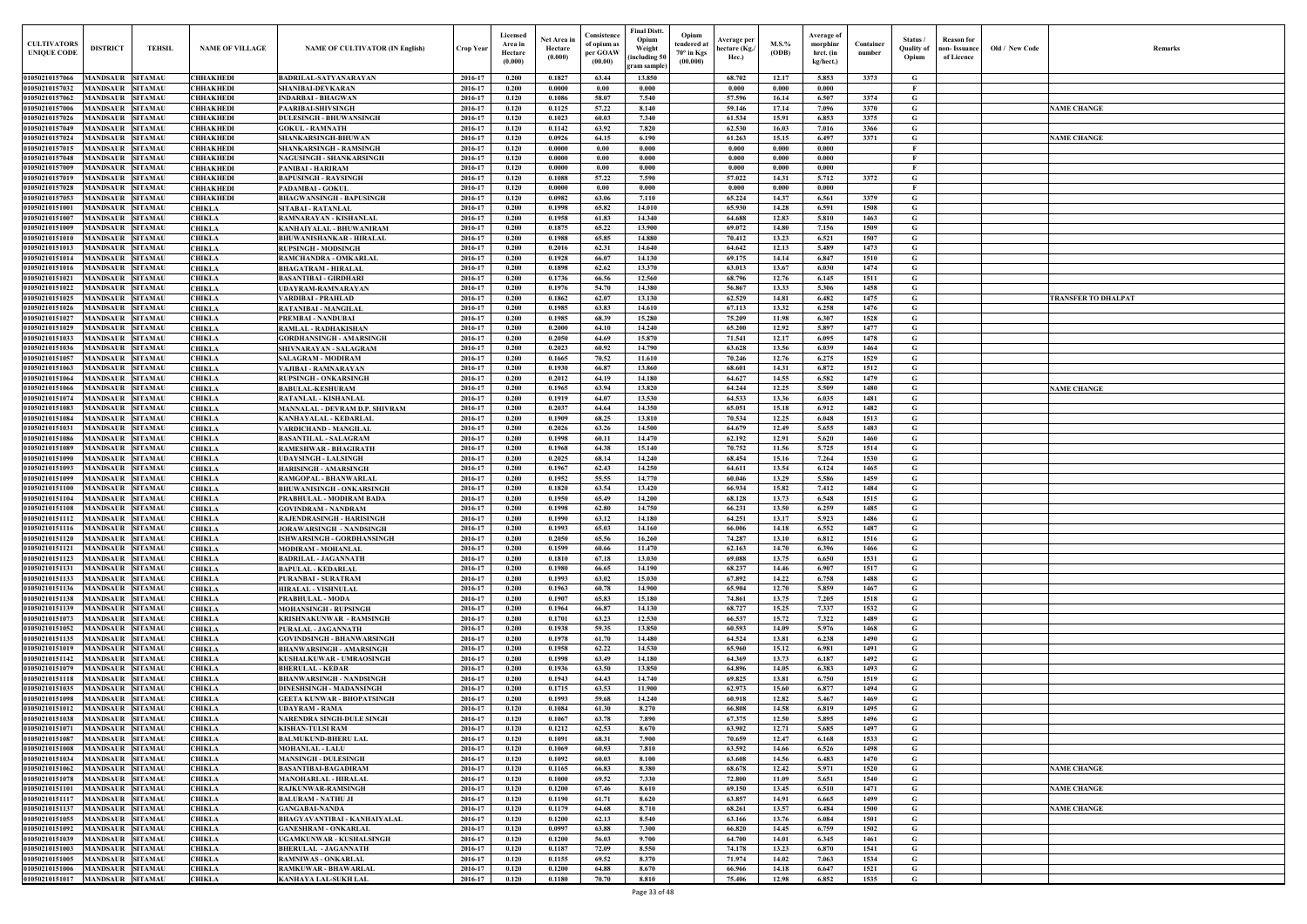| <b>CULTIVATORS</b><br><b>UNIQUE CODI</b> | <b>DISTRICT</b><br><b>TEHSIL</b>                                       | <b>NAME OF VILLAGE</b>                           | <b>NAME OF CULTIVATOR (IN English)</b>                                 | Crop Year          | Licensed<br>Area in<br>Hectare<br>(0.000) | Net Area in<br>Hectare<br>(0.000) | Consistence<br>of opium as<br>per GOAW<br>(00.00) | <b>Final Distt.</b><br>Opium<br>Opium<br>tendered at<br>Weight<br>70° in Kgs<br>including 50)<br>(00.000)<br>ram sample) | Average per<br>hectare (Kg./<br>Hec.) | M.S.%<br>(ODB) | Average of<br>morphinr<br>hrct. (in<br>kg/hect.) | Container<br>number | Status /<br>Quality of<br>Opium | <b>Reason</b> for<br>non- Issuance<br>of Licence | Old / New Code | <b>Remark</b>                  |
|------------------------------------------|------------------------------------------------------------------------|--------------------------------------------------|------------------------------------------------------------------------|--------------------|-------------------------------------------|-----------------------------------|---------------------------------------------------|--------------------------------------------------------------------------------------------------------------------------|---------------------------------------|----------------|--------------------------------------------------|---------------------|---------------------------------|--------------------------------------------------|----------------|--------------------------------|
| 01050210151040                           | <b>MANDSAUR SITAMAU</b>                                                | <b>CHIKLA</b>                                    | <b>GOPAL - SALAGRAM</b>                                                | 2016-17            | 0.120                                     | 0.1147                            | 66.11                                             | 8.520                                                                                                                    | 70.156                                | 11.81          | 5.800                                            | 1522                | G                               |                                                  |                |                                |
| 01050210151069                           | <b>MANDSAUR</b><br><b>SITAMAU</b>                                      | <b>CHIKLA</b>                                    | <b>UDAYRAM - MATHURALAL</b>                                            | 2016-17            | 0.120                                     | 0.0886                            | 67.00                                             | 6.280                                                                                                                    | 67.844                                | 13.06          | 6.202                                            | 1523                | G                               |                                                  |                |                                |
| 01050210151076                           | <b>MANDSAUR</b><br><b>SITAMAU</b>                                      | <b>CHIKLA</b>                                    | <b>BHAJANLAL - AMRITRAM</b>                                            | 2016-17            | 0.120                                     | 0.1166                            | 65.44                                             | 8.530                                                                                                                    | 68.387                                | 12.27          | 5.874                                            | 1524                | G                               |                                                  |                |                                |
| 01050210151077<br>01050210151088         | <b>MANDSAUR</b><br><b>SITAMAU</b><br><b>SITAMAU</b><br>MANDSAUR        | <b>CHIKLA</b><br><b>CHIKLA</b>                   | SHIVKANYABAI - RAMCHANDRA<br><b>BABUDIBAI - RUGHNATHPURI</b>           | 2016-17<br>2016-17 | 0.120<br>0.120                            | 0.1200<br>0.1131                  | 69.28<br>65.61                                    | 8.870<br>8.220                                                                                                           | 73.158<br>68.116                      | 13.55<br>13.11 | 6.939<br>6.251                                   | 1536<br>1503        | G<br>G                          |                                                  |                |                                |
| 01050210151095                           | <b>MANDSAUR</b><br><b>SITAMAU</b>                                      | <b>CHIKLA</b>                                    | <b>KASTURIBAI - KACHARULAL</b>                                         | 2016-17            | 0.120                                     | 0.1080                            | 62.80                                             | 7.640                                                                                                                    | 63.462                                | 14.39          | 6.393                                            | 1504                | G                               |                                                  |                |                                |
| 01050210151096                           | <b>MANDSAUR</b><br><b>SITAMAU</b>                                      | <b>CHIKLA</b>                                    | RAMCHANDRA - JAGANNATH                                                 | 2016-17            | 0.120                                     | 0.1140                            | 67.59                                             | 8.240                                                                                                                    | 69.789                                | 14.16          | 6.918                                            | 1537                | G                               |                                                  |                |                                |
| 01050210151097                           | <b>MANDSAUR</b><br><b>SITAMAU</b>                                      | <b>CHIKLA</b>                                    | <b>BAGDIBAI - SURAJMAL</b>                                             | 2016-17            | 0.120                                     | 0.1213                            | 61.39                                             | 8.470                                                                                                                    | 61.236                                | 13.73          | 5.886                                            | 1472                | G                               |                                                  |                |                                |
| 01050210151115                           | <b>MANDSAUR</b><br><b>SITAMAU</b>                                      | <b>CHIKLA</b>                                    | <b>BHAGWANSINGH - PRATAPSINGH</b>                                      | 2016-17            | 0.120                                     | 0.1200                            | 67.81                                             | 9.040                                                                                                                    | 72.975                                | 13.05          | 6.666                                            | 1462                | G                               |                                                  |                |                                |
| 01050210151122<br>01050210151125         | <b>MANDSAUR</b><br><b>SITAMAU</b><br><b>MANDSAUR</b><br><b>SITAMAU</b> | <b>CHIKLA</b><br><b>CHIKLA</b>                   | <b>RAMVILAS - NANDRAM</b><br><b>BHAGATRAM - PURALAL</b>                | 2016-17<br>2016-17 | 0.120<br>0.120                            | 0.1131<br>0.1131                  | 68.82<br>66.93                                    | 8.220<br>8.380                                                                                                           | 71.450<br>70.839                      | 14.27<br>11.77 | 7.138<br>5.837                                   | 1538<br>1525        | G<br>G                          |                                                  |                |                                |
| 01050210151132                           | <b>MANDSAUR</b><br><b>SITAMAU</b>                                      | <b>CHIKLA</b>                                    | <b>MOHANLAL - SHRIRAM</b>                                              | 2016-17            | 0.120                                     | 0.1140                            | 62.87                                             | 8.490                                                                                                                    | 66.885                                | 13.71          | 6.419                                            | 1505                | $\mathbf G$                     |                                                  |                |                                |
| 01050210151134                           | MANDSAUR<br><b>SITAMAU</b>                                             | <b>CHIKLA</b>                                    | <b>MADHORAM - SHRIRAM</b>                                              | 2016-17            | 0.120                                     | 0.1144                            | 69.24                                             | 8.280                                                                                                                    | 71.590                                | 13.10          | 6.565                                            | 1539                | G                               |                                                  |                |                                |
| 01050210151044                           | MANDSAUR<br><b>SITAMAU</b>                                             | <b>CHIKLA</b>                                    | <b>JUJHARSINGH - NANDSINGE</b>                                         | 2016-17            | 0.120                                     | 0.1193                            | 65.30                                             | 8.710                                                                                                                    | 68.105                                | 11.82          | 5.635                                            | 1526                | G                               |                                                  |                |                                |
| 01050210151048<br>01050210151140         | MANDSAUR<br><b>SITAMAU</b><br>MANDSAUR<br><b>SITAMAU</b>               | <b>CHIKLA</b><br><b>CHIKLA</b>                   | SHYAMLAL - RAMNARAYAN<br><b>BHAWAR - HEMRAJ</b>                        | 2016-17<br>2016-17 | 0.120<br>0.120                            | 0.1163<br>0.0992                  | 62.61<br>65.73                                    | 8.800<br>7.400                                                                                                           | 67.678<br>70.050                      | 13.72<br>13.19 | 6.500<br>6.467                                   | 1506<br>1527        | G<br>G                          |                                                  |                | <b>FRANSFER TO MERIYAKHEDI</b> |
| 01050210143003                           | MANDSAUR<br><b>SITAMAU</b>                                             | <b>DALKHEDI</b>                                  | <b>BAGDIRAM-KAALURAM</b>                                               | 2016-17            | 0.120                                     | 0.1090                            | 64.98                                             | 7.930                                                                                                                    | 67.532                                | 13.23          | 6.254                                            | 2257                | G                               |                                                  |                | <b>NAME CHANGE</b>             |
| 01050210143019                           | MANDSAUR<br><b>SITAMAU</b>                                             | <b>DALKHEDI</b>                                  | RAMDAYAL-MANGILAL                                                      | 2016-17            | 0.120                                     | 0.1182                            | 73.42                                             | 8.380                                                                                                                    | 74.357                                | 14.64          | 7.620                                            | 2258                | G                               |                                                  |                | <b>VAME CHANGE</b>             |
| 01050210143020                           | <b>MANDSAUR</b><br><b>SITAMAU</b>                                      | <b>DALKHEDI</b>                                  | KACHRULAL-GANESHRAM                                                    | 2016-17            | 0.120                                     | 0.1212                            | 61.74                                             | 7.750                                                                                                                    | 56.402                                | 14.84          | 5.859                                            | 2256                | G                               |                                                  |                |                                |
| 01050210152025                           | MANDSAUR<br><b>SITAMAU</b>                                             | <b>DHAKADPIPLIYA</b>                             | <b>NASIR MOH.-NOOR MOH.</b>                                            | 2016-17            | 0.120                                     | 0.1162                            | 55.18                                             | 4.520                                                                                                                    | 30.662                                | 14.50          | 3.112                                            | 3131                | G                               |                                                  |                |                                |
| 01050210152014<br>01050210152041         | <b>MANDSAUR</b><br><b>SITAMAU</b><br>MANDSAUR SITAMAU                  | <b>DHAKADPIPLIYA</b><br><b>DHAKADPIPLIYA</b>     | <b>GANGABAI - NATHU</b><br>RADHESHYAM - KANIRAM                        | 2016-17<br>2016-17 | 0.200<br>0.200                            | 0.2019<br>0.1920                  | 58.66<br>63.19                                    | 14.360<br>14.330                                                                                                         | 59.603<br>67.375                      | 14.76<br>13.32 | 6.158<br>6.282                                   | 3132<br>3137        | G<br>G                          |                                                  |                |                                |
| 01050210152081                           | <b>MANDSAUR</b><br><b>SITAMAU</b>                                      | <b>DHAKADPIPLIYA</b>                             | <b>KARULAL - DEVILAL</b>                                               | 2016-17            | 0.200                                     | 0.1962                            | 62.50                                             | 14.240                                                                                                                   | 64.801                                | 14.10          | 6.396                                            | 3133                | G                               |                                                  |                |                                |
| 01050210152010                           | MANDSAUR<br><b>SITAMAU</b>                                             | <b>DHAKADPIPLIYA</b>                             | <b>DEVILAL - LAXMAN</b>                                                | 2016-17            | 0.200                                     | 0.1963                            | 67.86                                             | 14,410                                                                                                                   | 71.161                                | 12.81          | 6.381                                            | 3138                | G                               |                                                  |                |                                |
| 01050210152026                           | MANDSAUR<br><b>SITAMAU</b>                                             | <b>DHAKADPIPLIYA</b>                             | <b>KACHRULAL-RAMLAL</b>                                                | 2016-17            | 0.200                                     | 0.1971                            | 62.16                                             | 14.300                                                                                                                   | 64.424                                | 13.95          | 6.291                                            | 3134                | G                               |                                                  |                |                                |
| 01050210152068<br>01050210152079         | MANDSAUR<br><b>SITAMAU</b><br>MANDSAUR<br><b>SITAMAU</b>               | <b>DHAKADPIPLIYA</b><br><b>DHAKADPIPLIYA</b>     | PRABHULAL - BAGDIRAM<br><b>GOPILAL - NATHU</b>                         | 2016-17<br>2016-17 | 0.200<br>0.200                            | 0.1993<br>0.1978                  | 64.98<br>65.34                                    | 14.270<br>14.520                                                                                                         | 66.467<br>68.518                      | 13.48<br>12.64 | 6.272<br>6.063                                   | 3139<br>3140        | G<br>G                          |                                                  |                |                                |
| 01050210152043                           | <b>MANDSAUR</b><br><b>SITAMAU</b>                                      | <b>DHAKADPIPLIYA</b>                             | <b>AMARLAL - SHANKARLAL</b>                                            | 2016-17            | 0.200                                     | 0.1989                            | 67.80                                             | 14.200                                                                                                                   | 69.150                                | 12.63          | 6.113                                            | 3145                | G                               |                                                  |                |                                |
| 01050210152015                           | MANDSAUR<br><b>SITAMAU</b>                                             | <b>DHAKADPIPLIYA</b>                             | <b>BHERUSINGH - LALSINGH</b>                                           | 2016-17            | 0.200                                     | 0.1928                            | 65.68                                             | 13.880                                                                                                                   | 67.546                                | 15.06          | 7.121                                            | 3141                | G                               |                                                  |                |                                |
| 01050210152039                           | <b>MANDSAUR</b><br><b>SITAMAU</b>                                      | <b>DHAKADPIPLIYA</b>                             | <b>DHAPUBAI - RAMA JI</b>                                              | 2016-17            | 0.120                                     | 0.1150                            | 66.01                                             | 8.400                                                                                                                    | 68.878                                | 15.48          | 7.464                                            | 3142                | G                               |                                                  |                |                                |
| 01050210152003                           | MANDSAUR<br><b>SITAMAU</b>                                             | <b>DHAKADPIPLIYA</b>                             | <b>RAMKUNWAR - UDAYLAI</b>                                             | 2016-17            | 0.120                                     | 0.1135                            | 65.84                                             | 8.470                                                                                                                    | 70.193                                | 13.34          | 6.554                                            | 3143                | G                               |                                                  |                |                                |
| 01050210152017<br>01050210152018         | <b>MANDSAUR</b><br><b>SITAMAU</b><br><b>MANDSAUR</b><br><b>SITAMAU</b> | <b>DHAKADPIPLIYA</b><br><b>DHAKADPIPLIYA</b>     | <b>NANDLAL - KEDAR</b><br>RAMKANYABAI - DEVILAL                        | 2016-17<br>2016-17 | 0.120<br>0.120                            | 0.1189<br>0.1199                  | 67.90<br>61.61                                    | 8.620<br>8.570                                                                                                           | 70.319<br>62.910                      | 12.68<br>12.77 | 6.242<br>5.623                                   | 3144<br>3135        | G<br>G                          |                                                  |                |                                |
| 0105021015207                            | MANDSAUR<br><b>SITAMAU</b>                                             | <b>DHAKADPIPLIYA</b>                             | <b>RODURAM - RAMRATAN</b>                                              | 2016-17            | 0.120                                     | 0.1143                            | 59.83                                             | 8.030                                                                                                                    | 60.043                                | 13.54          | 5.691                                            | 3136                | G                               |                                                  |                |                                |
| 01050210152046                           | <b>MANDSAUR</b><br><b>SITAMAU</b>                                      | <b>DHAKADPIPLIYA</b>                             | <b>SOHAN BAI-AATMA RAM</b>                                             | 2016-17            | 0.120                                     | 0.1162                            | 69.19                                             | 8.160                                                                                                                    | 69.414                                | 12.70          | 6.171                                            | 3146                | G                               |                                                  |                |                                |
| 01050210140015                           | <b>MANDSAUR</b><br><b>SITAMAU</b>                                      | <b>DHANDHERA</b>                                 | <b>KACHRU - NANDA NAI</b>                                              | 2016-17            | 0.120                                     | 0.1198                            | 64.46                                             | 8.270                                                                                                                    | 63.564                                | 12.61          | 5.611                                            | 257                 | G                               |                                                  |                |                                |
| 01050210081007<br>01050210081011         | <b>MANDSAUR</b><br><b>SITAMAU</b><br><b>MANDSAUR</b><br><b>SITAMAU</b> | <b>DHARAKHEDI</b><br><b>DHARAKHEDI</b>           | <b>DHAPUBAI - JAGANNATH</b><br>SHAMBHUSINGH - MANOHARSINGH             | 2016-17<br>2016-17 | 0.200<br>0.200                            | 0.1882<br>0.1989                  | 68.41<br>64.02                                    | 13.170<br>13.710                                                                                                         | 68.390<br>63.041                      | 15.11<br>13.26 | 7.234<br>5.851                                   | 2508<br>2499        | G<br>G                          |                                                  |                |                                |
| 01050210081013                           | MANDSAUR<br><b>SITAMAU</b>                                             | <b>DHARAKHEDI</b>                                | <b>BAPULAL - RAMNARAYAN</b>                                            | 2016-17            | 0.200                                     | 0.2000                            | 64.98                                             | 14.100                                                                                                                   | 65.445                                | 15.68          | 7.183                                            | 2509                | G                               |                                                  |                |                                |
| 01050210081014                           | MANDSAUR<br><b>SITAMAU</b>                                             | <b>DHARAKHEDI</b>                                | <b>JAGDISH - BHUWANILAL</b>                                            | 2016-17            | 0.200                                     | 0.1964                            | 66.45                                             | 13.690                                                                                                                   | 66.171                                | 12.82          | 5.938                                            | 2500                | G                               |                                                  |                |                                |
| 01050210081018                           | MANDSAUR<br><b>SITAMAU</b>                                             | <b>DHARAKHEDI</b>                                | KAGHUVEEKSINGH - SHAMBHUSINGH D.P.<br><b>AT L'ITNIVAD</b>              | 2016-17            | 0.200                                     | 0.1971                            | 64.30                                             | 13.880                                                                                                                   | 64.687                                | 11.40          | 5.162                                            | 2498                | G                               |                                                  |                | <b>NAME CORRACTION</b>         |
| 01050210081021                           | <b>SITAMAU</b><br>MANDSAUR                                             | <b>DHARAKHEDI</b>                                | <b>MAHENDRASINGH - SHAMBHUSINGH</b>                                    | 2016-17            | 0.200                                     | 0.1930                            | 67.45                                             | 13.580                                                                                                                   | 67.797                                | 11.82          | 5.610                                            | 2501                | G                               |                                                  |                |                                |
| 01050210081023<br>01050210081027         | <b>MANDSAUR</b><br><b>SITAMAU</b><br><b>MANDSAUR</b><br><b>SITAMAU</b> | <b>DHARAKHEDI</b><br><b>DHARAKHEDI</b>           | SHAKTISINGH - SHAMBHUSINGH<br>RAGHUNATHSINGH - SHAMBHUSINGH            | 2016-17<br>2016-17 | 0.200<br>0.200                            | 0.2010<br>0.1921                  | 65.54<br>65.45                                    | 14.360<br>12.840                                                                                                         | 66.890<br>62.493                      | 13.05<br>12.56 | 6.110<br>5.495                                   | 2502<br>2503        | G<br>G                          |                                                  |                |                                |
|                                          | 01050210081030 MANDSAUR SITAMAU                                        | <b>DHARAKHEDI</b>                                | <b>BHARATSINGH - GOVINDSINGH</b>                                       | 2016-17            | 0.200                                     | 0.1863                            | 65.79                                             | 13.410                                                                                                                   | 67.648                                | 10.64          | 5.039                                            | 2504                | G                               |                                                  |                |                                |
| 01050210081031                           | MANDSAUR SITAMAU                                                       | <b>DHARAKHEDI</b>                                | <b>HARISINGH - SHAMBHUSINGH</b>                                        | 2016-17            | 0.200                                     | 0.1935                            | 65.99                                             | 13.860                                                                                                                   | 67.524                                | 13.15          | 6.216                                            | 2505                | G                               |                                                  |                |                                |
| 01050210081033                           | <b>MANDSAUR SITAMAU</b>                                                | <b>DHARAKHEDI</b>                                | <b>MADANLAL - HIRALAL</b>                                              | 2016-17            | 0.200                                     | 0.1437                            | 69.20                                             | 10.040                                                                                                                   | 69.067                                | 14.18          | 6.856                                            | 2510                | G                               |                                                  |                |                                |
| 01050210081028<br>01050210081036         | <b>MANDSAUR SITAMAU</b><br><b>MANDSAUR SITAMAU</b>                     | <b>DHARAKHEDI</b><br><b>DHARAKHEDI</b>           | <b>KUBERSINGH - JASWANTSINGH</b><br>DHANNAKUNWAR - BHANWARSINGH        | 2016-17<br>2016-17 | 0.200<br>0.200                            | 0.1980<br>0.1980                  | 72.03<br>65.88                                    | 13.770<br>13.230                                                                                                         | 71.560<br>62.883                      | 14.58<br>16.14 | 7.304<br>7.105                                   | 2513<br>2514        | G<br>G                          |                                                  | 01050210101044 |                                |
| 01050210081001                           | <b>MANDSAUR</b><br><b>SITAMAU</b>                                      | <b>DHARAKHEDI</b>                                | GAJENDRASINGH-RAGHUVIRSINGH                                            | 2016-17            | 0.120                                     | 0.1197                            | 68.70                                             | 8.140                                                                                                                    | 66.741                                | 12.36          | 5.774                                            | 2512                | G                               |                                                  |                | <b>NAME CHANGE</b>             |
| 01050210081015                           | <b>SITAMAU</b><br><b>MANDSAUR</b>                                      | <b>DHARAKHEDI</b>                                | <b>BAPULAL - NATHULAL</b>                                              | 2016-17            | 0.120                                     | 0.1100                            | 67.61                                             | 7.630                                                                                                                    | 66.990                                | 11.49          | 5.388                                            | 2506                | $\mathbf G$                     |                                                  |                |                                |
| 01050210081019                           | <b>MANDSAUR</b><br><b>SITAMAU</b>                                      | <b>DHARAKHEDI</b>                                | RUKHMANBAI - KANHAIYALAL                                               | 2016-17            | 0.120                                     | 0.0861                            | 68.10                                             | 6.520                                                                                                                    | 73.670                                | 11.95          | 6.163                                            | 2507                | $\mathbf G$                     |                                                  |                |                                |
| 01050210081012<br>01050210101010         | <b>MANDSAUR</b><br><b>SITAMAU</b><br>MANDSAUR<br><b>SITAMAU</b>        | <b>DHARAKHEDI</b><br><b>FATEHPUR CHIKLI</b>      | <b>NATHULAL - KAISHURAM</b><br>MOHANSINGH - SHIVSINGH                  | 2016-17<br>2016-17 | 0.120<br>0.200                            | 0.1148<br>0.1657                  | 70.55<br>59.37                                    | 8.010<br>10.870                                                                                                          | 70.322<br>55.636                      | 14.54<br>14.25 | 7.157<br>5.550                                   | 2511<br>2915        | G<br>$\mathbf G$                | $\overline{4}$                                   |                |                                |
| 01050210101015                           | <b>MANDSAUR</b><br><b>SITAMAU</b>                                      | <b>FATEHPUR CHIKLI</b>                           | <b>SWARUP - NANDA</b>                                                  | 2016-17            | 0.200                                     | 0.2000                            | 61.98                                             | 13.140                                                                                                                   | 58.175                                | 15.55          | 6.332                                            | 2919                | G                               |                                                  |                |                                |
| 01050210101027                           | <b>MANDSAUR</b><br><b>SITAMAU</b>                                      | <b>FATEHPUR CHIKLI</b>                           | <b>SAWITRIBAI - BHANWARDAS</b>                                         | 2016-17            | 0.200                                     | 0.1934                            | 69.60                                             | 14.130                                                                                                                   | 72.642                                | 12,47          | 6.341                                            | 2914                | $\mathbf G$                     |                                                  |                |                                |
| 01050210101050                           | <b>SITAMAU</b><br><b>MANDSAUR</b>                                      | <b>FATEHPUR CHIKLI</b>                           | <b>BIHARISINGH - SARDARSINGH</b>                                       | 2016-17            | 0.200                                     | 0.2017                            | 58.57                                             | 14.870                                                                                                                   | 61.685                                | 18.68          | 8.066                                            | 2917                | G                               |                                                  |                |                                |
| 01050210101019<br>01050210101004         | <b>MANDSAUR</b><br><b>SITAMAU</b><br><b>MANDSAUR</b><br><b>SITAMAU</b> | <b>FATEHPUR CHIKLI</b><br><b>FATEHPUR CHIKLI</b> | <b>BAGDUSINGH-SHAMBHUSINGH</b><br><b>SOHANBAI-BAPULAL</b>              | 2016-17<br>2016-17 | 0.200<br>0.120                            | 0.1956<br>0.1056                  | 60.54<br>63.83                                    | 13.000<br>6.850                                                                                                          | 57,479<br>59.147                      | 15.66<br>16.47 | 6.301<br>6.819                                   | 2918<br>2925        | G<br>G                          |                                                  |                | <b>NAME CHANGE</b>             |
| 01050210101036                           | MANDSAUR<br><b>SITAMAU</b>                                             | <b>FATEHPUR CHIKLI</b>                           | <b>DULESINGH-RAMSINGH</b>                                              | 2016-17            | 0.120                                     | 0.1149                            | 60.04                                             | 7.870                                                                                                                    | 58.746                                | 15.82          | 6.506                                            | 2916                | $\mathbf G$                     |                                                  |                |                                |
| 01050210101037                           | <b>MANDSAUR</b><br><b>SITAMAU</b>                                      | <b>FATEHPUR CHIKLI</b>                           | <b>RUPSINGH - DULESINGH</b>                                            | 2016-17            | 0.120                                     | 0.1034                            | 67.59                                             | 7.430                                                                                                                    | 69.381                                | 15.76          | 7.654                                            | 2926                | $\mathbf G$                     |                                                  |                |                                |
| 01050210101038                           | <b>MANDSAUR</b><br><b>SITAMAU</b>                                      | <b>FATEHPUR CHIKLI</b>                           | <b>NAGUSINGH - BHARATSINGH</b>                                         | 2016-17            | 0.120                                     | 0.1190                            | 69.36                                             | 8.580                                                                                                                    | 71.445                                | 12.83          | 6.416                                            | 2921                | $\mathbf G$                     |                                                  |                |                                |
| 01050210101033                           | <b>MANDSAUR</b><br><b>SITAMAU</b>                                      | <b>FATEHPUR CHIKLI</b>                           | PREMSINGH - MOHANSINGH                                                 | 2016-17            | 0.120                                     | 0.1060                            | 67.76                                             | 7.090                                                                                                                    | 64.745                                | 15.94          | 7.224                                            | 2922                | G                               |                                                  |                |                                |
| 01050210101043<br>01050210101047         | MANDSAUR<br><b>SITAMAU</b><br><b>MANDSAUR</b><br><b>SITAMAU</b>        | <b>FATEHPUR CHIKLI</b><br><b>FATEHPUR CHIKLI</b> | RADHESHYAM - LAXMINARAYAN<br><b>GOPI - CHUNIYA</b>                     | 2016-17<br>2016-17 | 0.120<br>0.120                            | 0.1112<br>0.0950                  | 65.48<br>64.08                                    | 7.470<br>6.390                                                                                                           | 62.841<br>61.578                      | 11.87<br>13.47 | 5.221<br>5.806                                   | 2923<br>2924        | G<br>G                          |                                                  |                |                                |
| 01050210101049                           | <b>SITAMAU</b><br><b>MANDSAUR</b>                                      | <b>FATEHPUR CHIKLI</b>                           | <b>BHARATSINGH - UDAYSINGH</b>                                         | 2016-17            | 0.120                                     | 0.1068                            | 65.08                                             | 7.030                                                                                                                    | 61.198                                | 14.67          | 6.284                                            | 2920                | G                               |                                                  |                |                                |
| 01050210080005                           | <b>MANDSAUR</b><br><b>SITAMAU</b>                                      | <b>GALIYARA</b>                                  | MANGILAL - LAXMINARAYAN                                                | 2016-17            | 0.200                                     | 0.1938                            | 60.18                                             | 13.400                                                                                                                   | 59.442                                | 14.62          | 6.083                                            | 834                 | G                               |                                                  |                |                                |
| 01050210080020                           | MANDSAUR SITAMAU                                                       | <b>GALIYARA</b>                                  | RADHESHYAM- SHANKARLAL                                                 | 2016-17            | 0.200                                     | 0.1792                            | 61.01                                             | 12.480                                                                                                                   | 60.697                                | 15.01          | 6.378                                            | 835                 | G                               |                                                  |                | <b>NAME CHANGE</b>             |
| 01050210080034<br>01050210080035         | MANDSAUR SITAMAU<br>MANDSAUR SITAMAU                                   | <b>GALIYARA</b><br><b>GALIYARA</b>               | <b>NANDUBAI - KALURAM</b><br><b>MANOHAR - BAPULAL</b>                  | 2016-17<br>2016-17 | 0.200<br>0.200                            | 0.1995<br>0.1924                  | 70.73<br>63.46                                    | 14.080<br>14.070                                                                                                         | 71.313<br>66.294                      | 13.02<br>14.67 | 6.499<br>6.808                                   | 846<br>836          | $\mathbf{G}$<br>G               |                                                  |                |                                |
| 01050210080018                           | <b>MANDSAUR SITAMAU</b>                                                | <b>GALIYARA</b>                                  | VAKTIBAI - MODIRAM                                                     | 2016-17            | 0.200                                     | 0.1944                            | 64.26                                             | 14.130                                                                                                                   | 66.723                                | 14.33          | 6.693                                            | 839                 | G                               |                                                  |                |                                |
| 01050210080038                           | MANDSAUR SITAMAU                                                       | <b>GALIYARA</b>                                  | <b>SHANTILAL - KALURAM</b>                                             | 2016-17            | 0.200                                     | 0.1924                            | 64.42                                             | 13.880                                                                                                                   | 66.392                                | 14.50          | 6.739                                            | 840                 | G                               |                                                  |                |                                |
| 01050210080039                           | <b>MANDSAUR</b><br><b>SITAMAU</b>                                      | <b>GALIYARA</b>                                  | <b>MANGU - DEVA</b>                                                    | 2016-17            | 0.200                                     | 0.1843                            | 60.07                                             | 13.650                                                                                                                   | 63.559                                | 14.43          | 6.420                                            | 832                 | G                               |                                                  |                |                                |
| 01050210080017<br>01050210080033         | MANDSAUR SITAMAU<br><b>MANDSAUR</b><br><b>SITAMAU</b>                  | <b>GALIYARA</b><br><b>GALIYARA</b>               | <b>BHUWANISHANKAR - BHANWARLAL</b><br>SHAVRAM @ SHIVNARAYAN-RAMNARAYAN | 2016-17<br>2016-17 | 0.200<br>0.120                            | 0.1955<br>0.1122                  | 68.79<br>65.52                                    | 13.710<br>7.850                                                                                                          | 68.915<br>65.490                      | 15.02<br>15.98 | 7.246<br>7.325                                   | 844<br>841          | G<br>$\mathbf G$                |                                                  |                | <b>NAME CORRECTION</b>         |
| 01050210080026                           | <b>MANDSAUR</b><br><b>SITAMAU</b>                                      | <b>GALIYARA</b>                                  | <b>KACHARU - KASHIRAM</b>                                              | 2016-17            | 0.120                                     | 0.1174                            | 60.22                                             | 8.460                                                                                                                    | 61.993                                | 15.91          | 6.904                                            | 833                 | $\mathbf G$                     |                                                  |                |                                |
| 01050210080025                           | <b>MANDSAUR</b><br><b>SITAMAU</b>                                      | <b>GALIYARA</b>                                  | <b>GEETABAI - BHERA</b>                                                | 2016-17            | 0.120                                     | 0.1185                            | 65.05                                             | 8.270                                                                                                                    | 64.852                                | 13.82          | 6.274                                            | 842                 | G                               |                                                  |                |                                |
| 01050210080004                           | <b>MANDSAUR</b><br><b>SITAMAU</b>                                      | <b>GALIYARA</b>                                  | <b>MANGUBAI-HIRA</b>                                                   | 2016-17            | 0.120                                     | 0.1085                            | 61.91                                             | 7.640                                                                                                                    | 62.276                                | 14.39          | 6.273                                            | 837                 | G                               |                                                  |                | <b>NAME CHANGE</b>             |
| 01050210080003<br>01050210080011         | <b>MANDSAUR</b><br><b>SITAMAU</b><br>MANDSAUR<br><b>SITAMAU</b>        | <b>GALIYARA</b><br><b>GALIYARA</b>               | <b>GANGARAM - BHUWAN</b><br><b>CHANDKUNWAR - GOKULSINGH</b>            | 2016-17<br>2016-17 | 0.120<br>0.120                            | 0.0987<br>0.1008                  | 64.25<br>62.19                                    | 7.310<br>6.870                                                                                                           | 67.983<br>60.555                      | 13.51<br>14.28 | 6.429<br>6.053                                   | 843<br>838          | G<br>$\mathbf{G}$               |                                                  |                |                                |
| 01050210080013                           | MANDSAUR SITAMAU                                                       | <b>GALIYARA</b>                                  | <b>KARIBAI-HARLAL</b>                                                  | 2016-17            | 0.120                                     | 0.1129                            | 66.15                                             | 7.730                                                                                                                    | 64.703                                | 14.30          | 6.477                                            | 845                 | $\mathbf{G}$                    |                                                  |                | <b>NAME CHANGE</b>             |
|                                          |                                                                        |                                                  |                                                                        |                    |                                           |                                   |                                                   |                                                                                                                          |                                       |                |                                                  |                     |                                 |                                                  |                |                                |

| Old / New Code | Remarks                                       |
|----------------|-----------------------------------------------|
|                |                                               |
|                |                                               |
|                |                                               |
|                |                                               |
|                |                                               |
|                |                                               |
|                |                                               |
|                |                                               |
|                |                                               |
|                |                                               |
|                |                                               |
|                | TRANSFER TO MERIYAKHEDI<br><b>NAME CHANGE</b> |
|                | <b>NAME CHANGE</b>                            |
|                |                                               |
|                |                                               |
|                |                                               |
|                |                                               |
|                |                                               |
|                |                                               |
|                |                                               |
|                |                                               |
|                |                                               |
|                |                                               |
|                |                                               |
|                |                                               |
|                |                                               |
|                |                                               |
|                |                                               |
|                |                                               |
|                |                                               |
|                | <b>NAME CORRACTION</b>                        |
|                |                                               |
|                |                                               |
|                |                                               |
|                |                                               |
| 01050210101044 |                                               |
|                | <b>NAME CHANGE</b>                            |
|                |                                               |
|                |                                               |
|                |                                               |
|                |                                               |
|                |                                               |
|                |                                               |
|                | <b>NAME CHANGE</b>                            |
|                |                                               |
|                |                                               |
|                |                                               |
|                |                                               |
|                |                                               |
|                |                                               |
|                | <b>NAME CHANGE</b>                            |
|                |                                               |
|                |                                               |
|                |                                               |
|                |                                               |
|                | <b>NAME CORRECTION</b>                        |
|                |                                               |
|                | <b>NAME CHANGE</b>                            |
|                |                                               |
|                | <b>NAME CHANGE</b>                            |
|                |                                               |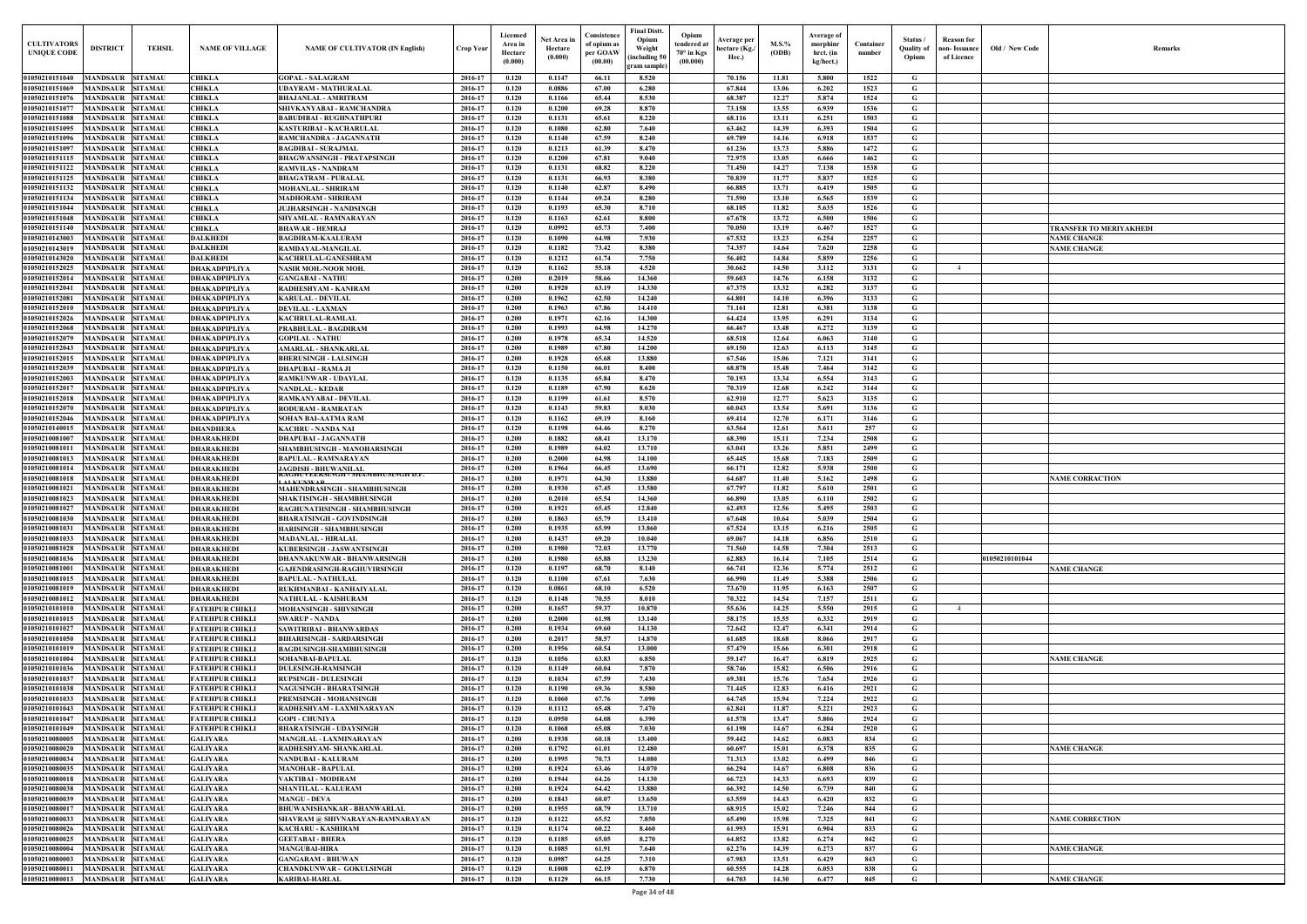| Old / New Code | Remarks                |
|----------------|------------------------|
|                |                        |
|                |                        |
|                |                        |
|                |                        |
|                |                        |
|                |                        |
|                | <b>NAME CHANGE</b>     |
|                |                        |
|                |                        |
|                |                        |
|                |                        |
|                |                        |
|                |                        |
|                |                        |
|                |                        |
|                |                        |
|                |                        |
|                |                        |
|                |                        |
|                |                        |
|                |                        |
|                |                        |
|                |                        |
|                |                        |
|                |                        |
|                |                        |
|                |                        |
|                |                        |
|                |                        |
|                |                        |
|                |                        |
|                |                        |
|                |                        |
|                |                        |
|                |                        |
|                |                        |
|                |                        |
|                |                        |
|                |                        |
|                |                        |
|                |                        |
|                | <b>NAME CHANGE</b>     |
|                |                        |
|                |                        |
| 01050210138001 |                        |
|                |                        |
|                |                        |
|                |                        |
|                |                        |
|                |                        |
|                |                        |
|                |                        |
|                |                        |
|                |                        |
|                |                        |
|                | <b>NAME CHANGE</b>     |
|                | <b>NAME CHANGE</b>     |
|                |                        |
|                |                        |
|                |                        |
|                | <b>NAME CHANGE</b>     |
|                |                        |
|                |                        |
|                |                        |
|                |                        |
|                |                        |
|                | <b>NAME CORRECTION</b> |
|                |                        |
|                |                        |
|                |                        |
|                |                        |
|                |                        |
|                |                        |
|                |                        |
|                |                        |
|                |                        |
|                |                        |
|                |                        |
|                |                        |
|                |                        |

| <b>CULTIVATORS</b><br><b>UNIQUE CODE</b> | <b>DISTRICT</b>                            | <b>TEHSIL</b>                    | <b>NAME OF VILLAGE</b>                       | <b>NAME OF CULTIVATOR (IN English)</b>                         | Crop Year          | Licensed<br>Area in<br>Hectare<br>(0.000) | Net Area in<br>Hectare<br>(0.000) | Consistence<br>of opium as<br>per GOAW<br>(00.00) | <b>Final Distt.</b><br>Opium<br>Weight<br>including 50<br>gram sample) | Opium<br>tendered at<br>$70^\circ$ in Kgs<br>(00.000) | Average per<br>hectare (Kg./<br>Hec.) | M.S.%<br>(ODB) | Average of<br>morphinr<br>hrct. (in<br>kg/hect.) | Container<br>number | Status /<br><b>Quality of</b><br>Opium | Reason for<br>non- Issuance<br>of Licence | Old / New Code | <b>Remark</b>          |
|------------------------------------------|--------------------------------------------|----------------------------------|----------------------------------------------|----------------------------------------------------------------|--------------------|-------------------------------------------|-----------------------------------|---------------------------------------------------|------------------------------------------------------------------------|-------------------------------------------------------|---------------------------------------|----------------|--------------------------------------------------|---------------------|----------------------------------------|-------------------------------------------|----------------|------------------------|
| 01050210136002                           | MANDSAUR                                   | <b>SITAMAU</b>                   | GANGAKHEDI                                   | MODIRAM - MADHURAM D.P. RAMRATAN                               | 2016-17            | 0.200                                     | 0.2028                            | 59.27                                             | 14.180                                                                 |                                                       | 59.201                                | 14.31          | 5.930                                            | 305                 | G                                      |                                           |                |                        |
| 01050210136003                           | <b>MANDSAUR</b>                            | <b>SITAMAU</b>                   | <b>GANGAKHEDI</b>                            | HARDEVRAM - RAMDAYAL                                           | 2016-17            | 0.200                                     | 0.1996                            | 60.83                                             | 14.300                                                                 |                                                       | 62.259                                | 13.56          | 5.910                                            | 316                 | G                                      |                                           |                |                        |
| 01050210136004<br>0105021013600          | <b>MANDSAUR</b><br><b>MANDSAUR</b>         | <b>SITAMAU</b><br><b>SITAMAU</b> | GANGAKHEDI<br><b>GANGAKHEDI</b>              | TEJRAM - HIMMATRAM<br>RAMCHANDRIBAI - SHRIRAM                  | 2016-17<br>2016-17 | 0.200<br>0.200                            | 0.1988<br>0.1910                  | 63.94<br>64.63                                    | 14.640<br>14.060                                                       |                                                       | 67.268<br>67.963                      | 12.67<br>13.45 | 5.966<br>6.399                                   | 317<br>318          | G<br>G                                 |                                           |                |                        |
| 01050210136011                           | <b>MANDSAUR SITAMAU</b>                    |                                  | <b>GANGAKHEDI</b>                            | NANALAL - KHALIRAM D.P. BHANWARIBAI                            | 2016-17            | 0.200                                     | 0.1976                            | 64.88                                             | 14.560                                                                 |                                                       | 68.294                                | 14.67          | 7.013                                            | 334                 | G                                      |                                           |                |                        |
| 01050210136012                           | MANDSAUR                                   | <b>SITAMAU</b>                   | <b>GANGAKHEDI</b>                            | KALURAM - RAMCHANDRA                                           | 2016-17            | 0.200                                     | 0.1942                            | 62.59                                             | 14.710                                                                 |                                                       | 67.729                                | 12.46          | 5.907                                            | 319                 | G                                      |                                           |                |                        |
| 01050210136018<br>01050210136019         | <b>MANDSAUR SITAMAU</b><br>MANDSAUR        | <b>SITAMAU</b>                   | <b>GANGAKHEDI</b><br><b>GANGAKHEDI</b>       | <b>DINESH-JETRAM</b><br><b>KANKUBAI - SHANTILAL</b>            | 2016-17<br>2016-17 | 0.200<br>0.200                            | 0.1988<br>0.2020                  | 59.51<br>65.61                                    | 14.030<br>14.810                                                       |                                                       | 60.000<br>68.717                      | 13.22<br>13.44 | 5.552<br>6.465                                   | 306<br>335          | G<br>G                                 |                                           |                | <b>NAME CHANGE</b>     |
| 01050210136024                           | <b>MANDSAUR</b>                            | <b>SITAMAU</b>                   | <b>GANGAKHEDI</b>                            | <b>KALURAM - ASHARAM</b>                                       | 2016-17            | 0.200                                     | 0.2010                            | 61.81                                             | 14.740                                                                 |                                                       | 64.751                                | 13.23          | 5.997                                            | 320                 | $\mathbf G$                            |                                           |                |                        |
| 01050210136030                           | <b>MANDSAUR</b>                            | <b>SITAMAU</b>                   | <b>GANGAKHEDI</b>                            | <b>RANGLAL - PARASRAM</b>                                      | 2016-17            | 0.200                                     | 0.1989                            | 63.97                                             | 14.860                                                                 |                                                       | 68,275                                | 14.74          | 7.045                                            | 321                 | $\mathbf G$                            |                                           |                |                        |
| 01050210136031                           | <b>MANDSAUR</b>                            | <b>SITAMAU</b>                   | <b>GANGAKHEDI</b>                            | <b>GANESHRAM - BHANWARLAL</b>                                  | 2016-17            | 0.200                                     | 0.1900                            | 64.66                                             | 13.530                                                                 |                                                       | 65.778                                | 12.59          | 5.797                                            | 336                 | G                                      |                                           |                |                        |
| 01050210136032<br>01050210136034         | <b>MANDSAUR</b><br><b>MANDSAUR</b>         | <b>SITAMAU</b><br><b>SITAMAU</b> | <b>GANGAKHEDI</b><br><b>GANGAKHEDI</b>       | <b>VAINIRAM - RAMKISHAN</b><br><b>RAMRATAN - NATHURAM</b>      | 2016-17<br>2016-17 | 0.200<br>0.200                            | 0.1961<br>0.1950                  | 59.94<br>61.45                                    | 14.450<br>14.350                                                       |                                                       | 63.095<br>64.600                      | 11.76<br>10.84 | 5.194<br>4.902                                   | 307<br>322          | G<br>G                                 |                                           |                |                        |
| 01050210136035                           | <b>MANDSAUR</b>                            | <b>SITAMAU</b>                   | <b>GANGAKHEDI</b>                            | <b>DEVRAM - AMRATRAM</b>                                       | 2016-17            | 0.200                                     | 0.1930                            | 62.02                                             | 14.040                                                                 |                                                       | 64.450                                | 15.01          | 6.772                                            | 323                 | G                                      |                                           |                |                        |
| 01050210136037                           | <b>MANDSAUR</b>                            | <b>SITAMAU</b>                   | <b>GANGAKHEDI</b>                            | <b>HIRABAI - RUGHNATHPURI</b>                                  | 2016-17            | 0.200                                     | 0.1941                            | 63.03                                             | 14.150                                                                 |                                                       | 65.641                                | 14.01          | 6.437                                            | 337                 | G                                      |                                           |                |                        |
| 01050210136039                           | <b>MANDSAUR</b>                            | <b>SITAMAU</b>                   | <b>GANGAKHEDI</b>                            | RAMKISHAN - RAMNARAYAN                                         | 2016-17            | 0.200                                     | 0.2009                            | 60.31                                             | 14.550                                                                 |                                                       | 62.399                                | 12.09          | 5.281                                            | 308                 | $\mathbf G$                            |                                           |                |                        |
| 01050210136040<br>01050210136042         | <b>MANDSAUR</b><br><b>MANDSAUR</b>         | <b>SITAMAU</b><br><b>SITAMAU</b> | <b>GANGAKHEDI</b><br><b>GANGAKHEDI</b>       | KAILASHBAI - CHAINRAM<br><b>DURGABAI- BHABHUTPURI</b>          | 2016-17<br>2016-17 | 0.200<br>0.200                            | 0.1988<br>0.2034                  | 63.63<br>57.25                                    | 14.640<br>15.160                                                       |                                                       | 66.941<br>60.958                      | 13.25<br>11.30 | 6.209<br>4.822                                   | 338<br>302          | G<br>$\mathbf G$                       |                                           |                |                        |
| 01050210136046                           | <b>MANDSAUR</b>                            | <b>SITAMAU</b>                   | <b>GANGAKHEDI</b>                            | RAMPRASAD - PATITRAM                                           | 2016-17            | 0.200                                     | 0.1948                            | 59.59                                             | 14.210                                                                 |                                                       | 62.099                                | 13.41          | 5.829                                            | 309                 | G                                      |                                           |                |                        |
| 01050210136047                           | <b>MANDSAUR</b>                            | <b>SITAMAU</b>                   | <b>GANGAKHEDI</b>                            | <b>GOVINDRAM - DULICHAND</b>                                   | 2016-17            | 0.200                                     | 0.1944                            | 61.44                                             | 14.650                                                                 |                                                       | 66.147                                | 11.93          | 5.524                                            | 324                 | G                                      |                                           |                |                        |
| 01050210136048                           | <b>MANDSAUR</b>                            | <b>SITAMAU</b>                   | <b>GANGAKHEDI</b>                            | <b>BANSHILAL - BHERULAL</b>                                    | 2016-17            | 0.200                                     | 0.2000                            | 57.54                                             | 15.090                                                                 |                                                       | 62.020                                | 11.68          | 5.071                                            | 310                 | $\mathbf G$                            |                                           |                |                        |
| 01050210136049<br>01050210136053         | <b>MANDSAUR</b><br>MANDSAUR                | <b>SITAMAU</b><br><b>SITAMAU</b> | <b>GANGAKHEDI</b><br><b>GANGAKHEDI</b>       | <b>DAYARAM - RAMNIWAS</b><br><b>BABULAL - KALURAM</b>          | 2016-17<br>2016-17 | 0.200<br>0.200                            | 0.2049<br>0.1952                  | 56.40<br>60.55                                    | 15.010<br>14.430                                                       |                                                       | 59.023<br>63.944                      | 14.88<br>12.37 | 6.148<br>5.537                                   | 303<br>325          | $\mathbf G$<br>G                       |                                           |                |                        |
| 01050210136057                           | MANDSAUR                                   | <b>SITAMAU</b>                   | <b>GANGAKHEDI</b>                            | SATYANARAYAN - RAMNIWAS                                        | 2016-17            | 0.200                                     | 0.1970                            | 64.57                                             | 14.870                                                                 |                                                       | 69.629                                | 12.50          | 6.092                                            | 339                 | G                                      |                                           |                |                        |
| 01050210136060                           | MANDSAUR                                   | <b>SITAMAU</b>                   | GANGAKHEDI                                   | HIMMATRAM - RAMDAYAL                                           | 2016-17            | 0.200                                     | 0.1989                            | 60.65                                             | 14.670                                                                 |                                                       | 63.906                                | 9.86           | 4.411                                            | 326                 | G                                      |                                           |                |                        |
| 01050210136062                           | MANDSAUR                                   | <b>SITAMAU</b>                   | <b>GANGAKHEDI</b>                            | DASHRATHLAL - BHANWARLAL                                       | 2016-17            | 0.200                                     | 0.1967                            | 62.73                                             | 14.930                                                                 |                                                       | 68.017                                | 14.28          | 6.799                                            | 327                 | G                                      |                                           |                |                        |
| 01050210136063<br>01050210136065         | MANDSAUR<br><b>MANDSAUR</b>                | <b>SITAMAU</b><br><b>SITAMAU</b> | <b>GANGAKHEDI</b><br>GANGAKHEDI              | KANHAIYALAL - BHANWARLAL<br><b>RAMNIWAS - SAVRAM</b>           | 2016-17<br>2016-17 | 0.200<br>0.200                            | 0.1983<br>0.1924                  | 60.79<br>60.43                                    | 14.480<br>13.870                                                       |                                                       | 63.414<br>62.234                      | 12.24<br>14.08 | 5.433<br>6.134                                   | 340<br>328          | G<br>G                                 |                                           |                |                        |
| 01050210136066                           | MANDSAUR                                   | <b>SITAMAU</b>                   | <b>GANGAKHEDI</b>                            | <b>BANSHILAL - BHANWARLAL</b>                                  | 2016-17            | 0.200                                     | 0.1924                            | 64.59                                             | 14.200                                                                 |                                                       | 68.102                                | 12.05          | 5.744                                            | 341                 | G                                      |                                           |                |                        |
| 01050210136008                           | MANDSAUR SITAMAU                           |                                  | <b>GANGAKHEDI</b>                            | KANHAIYALAL - PRABHULAL                                        | 2016-17            | 0.200                                     | 0.2040                            | 61.98                                             | 14.940                                                                 |                                                       | 64.843                                | 16.42          | 7.453                                            | 329                 | G                                      |                                           |                |                        |
| 01050210136081                           | <b>MANDSAUR SITAMAU</b>                    |                                  | <b>GANGAKHEDI</b>                            | <b>BALARAM - RAMRATAN</b>                                      | 2016-17            | 0.200                                     | 0.2028                            | 63.70                                             | 14.090                                                                 |                                                       | 63.224                                | 13.23          | 5.855                                            | 330                 | G                                      |                                           |                |                        |
| 01050210136059                           | <b>MANDSAUR SITAMAU</b>                    |                                  | <b>GANGAKHEDI</b>                            | <b>GOPILAL - MATHURALAL</b>                                    | 2016-17            | 0.200                                     | 0.1929                            | 60.06                                             | 14.100                                                                 |                                                       | 62.716                                | 11.77          | 5.167                                            | 311                 | G                                      |                                           |                |                        |
| 01050210136022<br>01050210136068         | <b>MANDSAUR</b><br>MANDSAUR                | <b>SITAMAU</b><br><b>SITAMAU</b> | <b>GANGAKHEDI</b><br><b>GANGAKHEDI</b>       | <b>KACHARUPURI - ONKARPURI</b><br>PARWATIBAI - VARDICHAND      | 2016-17<br>2016-17 | 0.200<br>0.200                            | 0.1967<br>0.2009                  | 70.44<br>58.16                                    | 14.300<br>14.570                                                       |                                                       | 73.157<br>60.258                      | 13.46<br>11.55 | 6.893<br>4.872                                   | 347<br>312          | G<br>G                                 |                                           |                |                        |
| 01050210136084                           | <b>MANDSAUR</b>                            | <b>SITAMAU</b>                   | <b>GANGAKHEDI</b>                            | <b>RAMESHWAR PURI - SHIVPURI</b>                               | 2016-17            | 0.200                                     | 0.1880                            | 62.89                                             | 14.160                                                                 |                                                       | 67.670                                | 10.54          | 4.993                                            | 342                 | G                                      |                                           |                |                        |
| 01050210136085                           | MANDSAUR                                   | <b>SITAMAU</b>                   | <b>GANGAKHEDI</b>                            | <b>TULSIRAM - JAGANNATH</b>                                    | 2016-17            | 0.200                                     | 0.2015                            | 57.35                                             | 14.670                                                                 |                                                       | 59.647                                | 12.52          | 5.227                                            | 304                 | G                                      |                                           |                |                        |
| 01050210136086                           | <b>MANDSAUR</b>                            | <b>SITAMAU</b>                   | <b>GANGAKHEDI</b>                            | <b>BHAWANISHANKAR - MAGNIRAM</b>                               | 2016-17            | 0.200                                     | 0.2020                            | 64.00                                             | 14.300                                                                 |                                                       | 64.722                                | 13.02          | 5.899                                            | 331                 | G                                      |                                           |                |                        |
| 0105021013608<br>01050210136088          | MANDSAUR<br>MANDSAUR                       | <b>SITAMAU</b><br><b>SITAMAU</b> | <b>GANGAKHEDI</b><br><b>GANGAKHEDI</b>       | LAXMINARAYAN - BAPULAL<br><b>MANGILAL - GULAB</b>              | 2016-17<br>2016-17 | 0.200<br>0.200                            | 0.2029<br>0.1949                  | 62.02<br>60.48                                    | 14.490<br>13.720                                                       |                                                       | 63,272<br>60.820                      | 14.27<br>12.76 | 6.320<br>5.433                                   | 332<br>313          | G<br>G                                 |                                           |                |                        |
| 01050210136089                           | MANDSAUR                                   | <b>SITAMAU</b>                   | <b>GANGAKHEDI</b>                            | RADHESHYAM - OMKARLAL                                          | 2016-17            | 0.200                                     | 0.1910                            | 58.83                                             | 13.810                                                                 |                                                       | 60.764                                | 12.19          | 5.185                                            | 314                 | G                                      |                                           |                |                        |
| 01050210136021                           | <b>MANDSAUR</b>                            | <b>SITAMAU</b>                   | <b>GANGAKHEDI</b>                            | <b>BHARATPURI - ONKARPURI</b>                                  | 2016-17            | 0.120                                     | 0.1056                            | 65.29                                             | 7.730                                                                  |                                                       | 68.276                                | 15.67          | 7.489                                            | 343                 | $\mathbf G$                            |                                           |                |                        |
| 01050210136020                           | MANDSAUR                                   | <b>SITAMAU</b>                   | <b>GANGAKHEDI</b>                            | <b>BALARAM - KALURAM</b>                                       | 2016-17            | 0.120                                     | 0.1008                            | 64.65                                             | 7.470                                                                  |                                                       | 68.442                                | 13.35          | 6.396                                            | 344                 | G                                      |                                           |                |                        |
| 01050210136027<br>01050210136028         | <b>MANDSAUR</b><br><b>MANDSAUR SITAMAU</b> | <b>SITAMAU</b>                   | <b>GANGAKHEDI</b><br><b>GANGAKHEDI</b>       | MOHANBAI-AMBARAM<br><b>RAMESHWAR - HIRALAL</b>                 | 2016-17<br>2016-17 | 0.120<br>0.120                            | 0.1208<br>0.1143                  | 70.79<br>61.27                                    | 8.850<br>8.480                                                         |                                                       | 74.089<br>64.934                      | 14.38<br>14.25 | 7.458<br>6.478                                   | 345<br>333          | G<br>G                                 |                                           |                | <b>NAME CHANGE</b>     |
| 01050210136045                           | <b>MANDSAUR SITAMAU</b>                    |                                  | <b>GANGAKHEDI</b>                            | <b>FULCHANDR - RAMBAKSHA D/P RAMPRATAP</b>                     | 2016-17            | 0.120                                     | 0.1158                            | 59.28                                             | 8.610                                                                  |                                                       | 62.962                                | 11.18          | 4.928                                            | 315                 | G                                      |                                           |                |                        |
| 01050210136090                           | <b>MANDSAUR</b>                            | <b>SITAMAU</b>                   | <b>GANGAKHEDI</b>                            | <b>KARIBAI- PATITRAM</b>                                       | 2016-17            | 0.120                                     | 0.1199                            | 67.46                                             | 8.530                                                                  |                                                       | 68.557                                | 12.81          | 6.148                                            | 346                 | G                                      |                                           | 01050210138001 |                        |
| 01050210128006                           | <b>MANDSAUR</b>                            | <b>SITAMAU</b>                   | <b>GOPALPURA</b>                             | <b>GIRDHARILAL - DALURAM</b>                                   | 2016-17            | 0.200                                     | 0.1978                            | 62.62                                             | 14.470                                                                 |                                                       | 65.439                                | 14.55          | 6.665                                            | 830                 | $\mathbf G$                            |                                           |                |                        |
| 01050210128010<br>01050210128016         | <b>MANDSAUR</b><br><b>MANDSAUR</b>         | <b>SITAMAU</b><br><b>SITAMAU</b> | <b>GOPALPURA</b><br><b>GOPALPURA</b>         | <b>GENDALAL - BHUWANILAL</b><br><b>CHAINSINGH- TAKHATSINGH</b> | 2016-17<br>2016-17 | 0.200<br>0.200                            | 0.1995<br>0.1959                  | 55.01<br>54.34                                    | 14.690<br>14.970                                                       |                                                       | 57.864<br>59.321                      | 14.09<br>13.56 | 5.707<br>5.631                                   | 827<br>824          | G<br>$\mathbf G$                       |                                           |                |                        |
| 01050210128018                           | <b>MANDSAUR</b>                            | <b>SITAMAU</b>                   | <b>GOPALPURA</b>                             | NANDKUNWAR-SAJJANSINGH                                         | 2016-17            | 0.200                                     | 0.1968                            | 52.80                                             | 14.670                                                                 |                                                       | 56.224                                | 14.41          | 5.672                                            | 825                 | G                                      |                                           |                |                        |
| 01050210128013                           | <b>MANDSAUR</b>                            | <b>SITAMAU</b>                   | <b>GOPALPURA</b>                             | <b>SHANTIBAI - BABULAL</b>                                     | 2016-17            | 0.200                                     | 0.1941                            | 61.02                                             | 14.350                                                                 |                                                       | 64.446                                | 15.13          | 6.826                                            | 829                 | G                                      |                                           |                |                        |
| 01050210128015                           | <b>MANDSAUR</b>                            | <b>SITAMAU</b>                   | <b>GOPALPURA</b>                             | KACHARIBAI - KANHAIYALAL                                       | 2016-17            | 0.120                                     | 0.1080                            | 64.30                                             | 8.210                                                                  |                                                       | 69.824                                | 13.65          | 6.672                                            | 831                 | G                                      |                                           |                |                        |
| 01050210128005<br>01050210128007         | MANDSAUR SITAMAU<br><b>MANDSAUR</b>        | <b>SITAMAU</b>                   | <b>GOPALPURA</b><br><b>GOPALPURA</b>         | <b>MOHANLAL - DALURAM</b><br><b>ABDUL KHA - MOH. KHA</b>       | 2016-17<br>2016-17 | 0.200<br>0.120                            | 0.2028<br>0.1156                  | 53.69<br>56.90                                    | 14.470<br>7.840                                                        |                                                       | 54.723<br>55.129                      | 14.62<br>13.94 | 5.601<br>5.379                                   | 826<br>828          | G<br>$\mathbf{G}$                      | $\overline{4}$<br>4                       |                |                        |
| 01050210053033                           | <b>MANDSAUR SITAMAU</b>                    |                                  | <b>GURADIYAGOD</b>                           | JAGDISHKUNWAR - SHERSINGH                                      | 2016-17            | 0.200                                     | 0.1960                            | 61.31                                             | 15.410                                                                 |                                                       | 68.862                                | 14.30          | 6.893                                            | 3111                | G                                      |                                           |                |                        |
| 01050210053016                           | <b>MANDSAUR SITAMAU</b>                    |                                  | <b>GURADIYAGOD</b>                           | <b>PYARSINGH - JUJHARSINGH</b>                                 | 2016-17            | 0.200                                     | 0.1895                            | 56.96                                             | 14.690                                                                 |                                                       | 63.076                                | 15.66          | 6.915                                            | 3110                | G                                      |                                           |                |                        |
| 01050210053019                           | <b>MANDSAUR SITAMAU</b>                    |                                  | <b>GURADIYAGOD</b>                           | SUGANKUNWAR-KAMALSINGH                                         | 2016-17            | 0.120                                     | 0.1161                            | 61.92                                             | 8.970                                                                  |                                                       | 68.346                                | 13.18          | 6.305                                            | 3112                | G                                      |                                           |                | <b>NAME CHANGE</b>     |
| 01050210053020<br>01050210053009         | <b>MANDSAUR</b><br><b>MANDSAUR</b>         | <b>SITAMAU</b><br><b>SITAMAU</b> | <b>GURADIYAGOD</b><br><b>GURADIYAGOD</b>     | <b>BHAGWAN-RUPA</b><br><b>ISHWARLAL - JAYRAM</b>               | 2016-17<br>2016-17 | 0.120<br>0.120                            | 0.1176<br>0.1116                  | 68.30<br>63.63                                    | 9.020<br>7.730                                                         |                                                       | 74.838<br>62.965                      | 12.77<br>13.45 | 6.690<br>5.928                                   | 3115<br>3116        | G<br>G                                 |                                           |                | <b>NAME CHANGE</b>     |
| 01050210053017                           | <b>MANDSAUR</b>                            | <b>SITAMAU</b>                   | <b>GURADIYAGOD</b>                           | <b>PRABHU - DHURA</b>                                          | 2016-17            | 0.120                                     | 0.1110                            | 64.88                                             | 8.220                                                                  |                                                       | 68.639                                | 14.21          | 6.827                                            | 3117                | $\mathbf G$                            |                                           |                |                        |
| 01050210053010                           | <b>MANDSAUR</b>                            | <b>SITAMAU</b>                   | <b>GURADIYAGOD</b>                           | <b>GOPAL - VARDA</b>                                           | 2016-17            | 0.120                                     | 0.1125                            | 67.93                                             | 7.990                                                                  |                                                       | 68.924                                | 14.12          | 6.812                                            | 3118                | G                                      |                                           |                |                        |
| 01050210053011                           | <b>MANDSAUR</b>                            | <b>SITAMAU</b>                   | <b>GURADIYAGOD</b>                           | <b>NANDLAL-NATHU</b>                                           | 2016-17            | 0.120                                     | 0.1021                            | 69.23                                             | 7.810                                                                  |                                                       | 75.651                                | 13.92          | 7.372                                            | 3119                | $\mathbf G$                            |                                           |                | <b>NAME CHANGE</b>     |
| 01050210053042<br>01050210053007         | <b>MANDSAUR</b><br><b>MANDSAUR</b>         | <b>SITAMAU</b><br><b>SITAMAU</b> | <b>GURADIYAGOD</b><br><b>GURADIYAGOD</b>     | <b>BHERULAL - UDA</b><br><b>VAJESINGH - RUPSINGH</b>           | 2016-17<br>2016-17 | 0.120<br>0.120                            | 0.1107<br>0.1183                  | 59.72<br>63.06                                    | 9.030<br>9.090                                                         |                                                       | 69.593<br>69.222                      | 15.12<br>12.58 | 7.366<br>6.096                                   | 3113<br>3114        | G<br>$\mathbf G$                       |                                           |                |                        |
| 01050210099003                           | <b>MANDSAUR</b>                            | <b>SITAMAU</b>                   | <b>KACHRIYA JAAT</b>                         | <b>SURAJBAI - BHANWAR LAL</b>                                  | 2016-17            | 0.200                                     | 0.2003                            | 62.91                                             | 14.200                                                                 |                                                       | 63.714                                | 12.70          | 5.664                                            | 2347                | G                                      |                                           |                |                        |
| 01050210099004                           | <b>MANDSAUR</b>                            | <b>SITAMAU</b>                   | <b>KACHRIYA JAAT</b>                         | <b>RANCHHOR - BHUWAN</b>                                       | 2016-17            | 0.200                                     | 0.1976                            | 66.89                                             | 15.070                                                                 |                                                       | 72.874                                | 13.63          | 6.953                                            | 2363                | $\mathbf G$                            |                                           |                |                        |
| 01050210099008                           | <b>MANDSAUR</b>                            | <b>SITAMAU</b>                   | <b>KACHRIYA JAAT</b>                         | RAMCHANDRA - DURGASHANKAR                                      | 2016-17            | 0.200                                     | 0.0780                            | 64.86                                             | 6.270                                                                  |                                                       | 74.487                                | 14.72          | 7.675                                            | 2364                | G                                      |                                           |                |                        |
| 01050210099013<br>01050210099014         | <b>MANDSAUR</b><br><b>MANDSAUR</b>         | <b>SITAMAU</b><br><b>SITAMAU</b> | <b>KACHRIYA JAAT</b><br><b>KACHRIYA JAAT</b> | <b>MANNA - SUKHA</b><br><b>MOHANLAL - GANESHRAM</b>            | 2016-17<br>2016-17 | 0.200<br>0.200                            | 0.1953<br>0.1698                  | 64.59<br>67.95                                    | 13.730<br>12,440                                                       |                                                       | 64.869<br>71.118                      | 12.53<br>14.14 | 5.690<br>7.039                                   | 2365<br>2379        | G<br>G                                 |                                           |                | <b>NAME CORRECTION</b> |
| 01050210099021                           | <b>MANDSAUR</b>                            | <b>SITAMAU</b>                   | <b>KACHRIYA JAAT</b>                         | <b>BAPULAL - BHANWARLAL</b>                                    | 2016-17            | 0.200                                     | 0.2000                            | 62.84                                             | 15.100                                                                 |                                                       | 67,775                                | 14.88          | 7.060                                            | 2348                | $\mathbf G$                            |                                           |                |                        |
| 01050210099025                           | <b>MANDSAUR</b>                            | <b>SITAMAU</b>                   | <b>KACHRIYA JAAT</b>                         | <b>SAMANDBAI - NANDA</b>                                       | 2016-17            | 0.200                                     | 0.1950                            | 59.00                                             | 13.770                                                                 |                                                       | 59.517                                | 15.53          | 6.470                                            | 2341                | $\mathbf G$                            |                                           |                |                        |
| 01050210099035                           | <b>MANDSAUR</b>                            | <b>SITAMAU</b>                   | <b>KACHRIYA JAAT</b>                         | <b>GANGARAM - DEVA</b>                                         | 2016-17            | 0.200                                     | 0.1014                            | 65.21                                             | 7.050                                                                  |                                                       | 64.773                                | 15.49          | 7.023                                            | 2366                | $\mathbf G$                            |                                           |                |                        |
| 01050210099068<br>0105021009907          | MANDSAUR<br>MANDSAUR                       | <b>SITAMAU</b><br><b>SITAMAU</b> | <b>KACHRIYA JAAT</b><br><b>KACHRIYA JAAT</b> | <b>GANESHRAM - BHUWANIRAM</b><br><b>BALARAM - RAMLAL</b>       | 2016-17<br>2016-17 | 0.200<br>0.200                            | 0.1993<br>0.2024                  | 70.59<br>66.20                                    | 14.850<br>15.040                                                       |                                                       | 75.137<br>70.276                      | 12.23<br>12.58 | 6.433<br>6.188                                   | 2380<br>2367        | G<br>G                                 |                                           |                |                        |
| 01050210099080                           | MANDSAUR                                   | <b>SITAMAU</b>                   | <b>KACHRIYA JAAT</b>                         | <b>KACHRULAL - MATHURALAL</b>                                  | 2016-17            | 0.200                                     | 0.2000                            | 64.71                                             | 15.030                                                                 |                                                       | 69.470                                | 10.23          | 4.975                                            | 2349                | G                                      |                                           |                |                        |
| 01050210099087                           | <b>MANDSAUR</b>                            | <b>SITAMAU</b>                   | <b>KACHRIYA JAAT</b>                         | <b>RAJARAM - NATHULAL</b>                                      | 2016-17            | 0.200                                     | 0.1983                            | 62.76                                             | 15.420                                                                 |                                                       | 69.717                                | 14.21          | 6.935                                            | 2350                | $\mathbf G$                            |                                           |                |                        |
| 01050210099093                           | <b>MANDSAUR</b>                            | <b>SITAMAU</b>                   | <b>KACHRIYA JAAT</b>                         | KANCHANBAI - RADHESHYAM                                        | 2016-17            | 0.200                                     | 0.1980                            | 61.62                                             | 15.180                                                                 |                                                       | 67.489                                | 14.38          | 6.793                                            | 2342                | G                                      |                                           |                |                        |
| 01050210099103<br>01050210099108         | <b>MANDSAUR SITAMAU</b>                    |                                  | <b>KACHRIYA JAAT</b>                         | <b>BALWANTSINGH - BHUWANISINGH</b>                             | 2016-17            | 0.200                                     | 0.1978                            | 64.24                                             | 14.160                                                                 |                                                       | 65.697                                | 14.24          | 6.549                                            | 2351                | $\mathbf{G}$                           |                                           |                |                        |
| 01050210099110                           | <b>MANDSAUR</b><br><b>MANDSAUR SITAMAU</b> | <b>SITAMAU</b>                   | <b>KACHRIYA JAAT</b><br><b>KACHRIYA JAAT</b> | SHOBHARAM- BHUWAN JI (MAAJU)<br><b>BHERULAL - NARAYAN</b>      | 2016-17<br>2016-17 | 0.200<br>0.200                            | 0.2002<br>0.1916                  | 64.80<br>59.20                                    | 14.890<br>13.770                                                       |                                                       | 68.851<br>60.777                      | 12.44<br>14.04 | 5.996<br>5.973                                   | 2352<br>2343        | G<br>$\mathbf{G}$                      |                                           |                |                        |
| 01050210099115                           | <b>MANDSAUR SITAMAU</b>                    |                                  | <b>KACHRIYA JAAT</b>                         | <b>VISHNUSINGH - KISHANSINGH</b>                               | 2016-17            | 0.200                                     | 0.1154                            | 61.61                                             | 8.470                                                                  |                                                       | 64.601                                | 13.85          | 6.263                                            | 2353                | $\mathbf G$                            |                                           |                |                        |
|                                          |                                            |                                  |                                              |                                                                |                    |                                           |                                   |                                                   |                                                                        |                                                       |                                       |                |                                                  |                     |                                        |                                           |                |                        |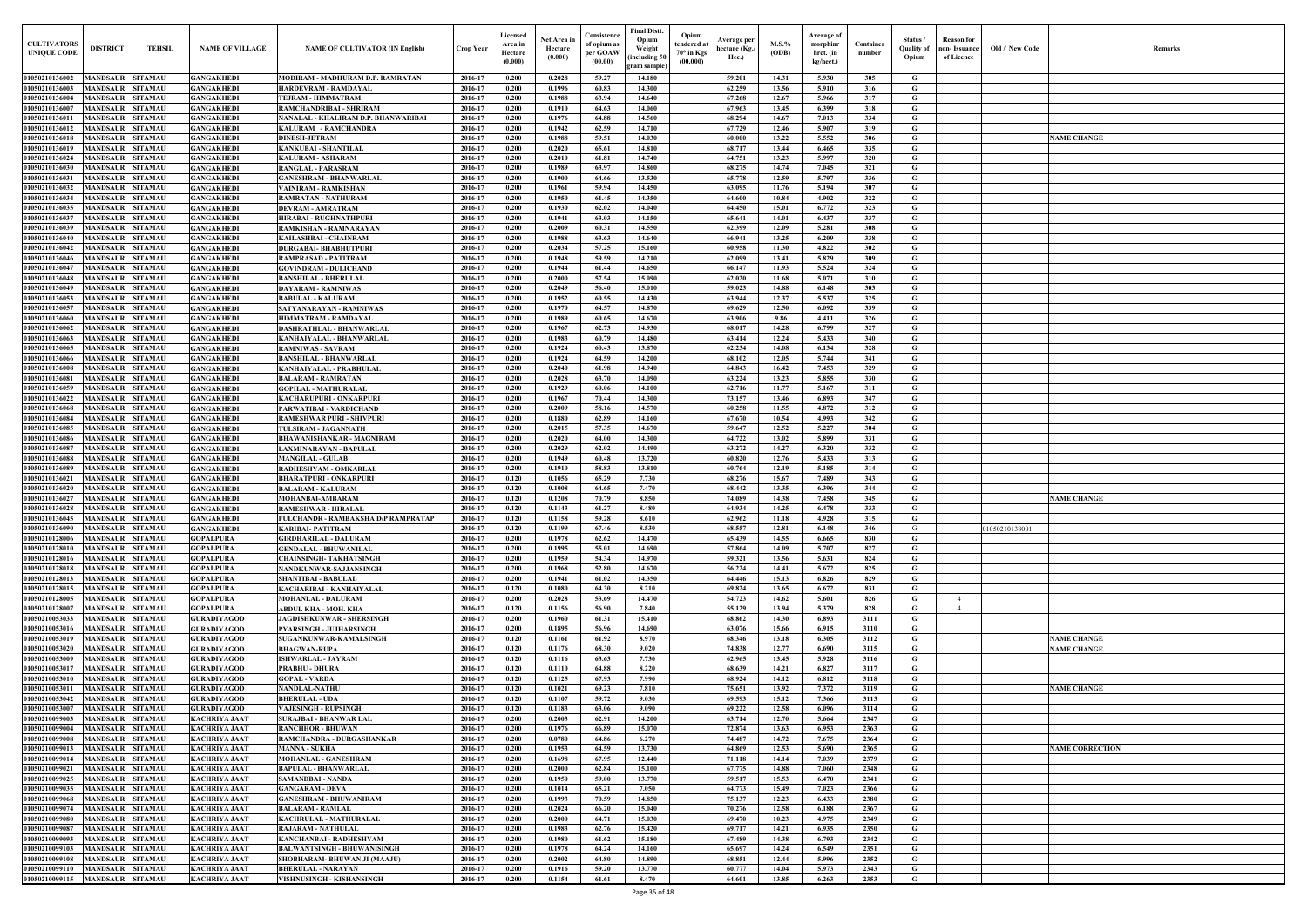| <b>CULTIVATORS</b><br><b>UNIQUE CODI</b> | <b>DISTRICT</b><br><b>TEHSIL</b>                                       | <b>NAME OF VILLAGE</b>                       | <b>NAME OF CULTIVATOR (IN English)</b>                              | <b>Crop Year</b>   | Licensed<br>Area in<br>Hectare<br>(0.000) | Net Area in<br>Hectare<br>(0.000) | Consistence<br>of opium as<br>per GOAW<br>(00.00) | <b>Final Distt.</b><br>Opium<br>Opium<br>tendered at<br>Weight<br>$70^\circ$ in Kgs<br>including 50)<br>(00.000) | Average per<br>hectare (Kg./<br>Hec.) | M.S.%<br>(ODB) | Average of<br>morphinr<br>hrct. (in<br>kg/hect.) | Container<br>number | Status /<br><b>Quality of</b><br>Opium | <b>Reason</b> for<br>non- Issuance<br>of Licence | Old / New Code | <b>Remark</b>      |
|------------------------------------------|------------------------------------------------------------------------|----------------------------------------------|---------------------------------------------------------------------|--------------------|-------------------------------------------|-----------------------------------|---------------------------------------------------|------------------------------------------------------------------------------------------------------------------|---------------------------------------|----------------|--------------------------------------------------|---------------------|----------------------------------------|--------------------------------------------------|----------------|--------------------|
| 01050210099117                           | MANDSAUR SITAMAU                                                       | <b>KACHRIYA JAAT</b>                         | <b>GANGARAM - KACHRU</b>                                            | 2016-17            | 0.200                                     | 0.1927                            | 66.43                                             | gram sample)<br>14.230                                                                                           | 70.077                                | 12.89          | 6.323                                            | 2368                | G                                      |                                                  |                |                    |
| 01050210099121                           | <b>MANDSAUR</b><br><b>SITAMAU</b>                                      | <b>KACHRIYA JAAT</b>                         | <b>RAMIBAI - LAXMAN</b>                                             | 2016-17            | 0.200                                     | 0.1978                            | 65.98                                             | 14.480                                                                                                           | 68.998                                | 11.67          | 5.637                                            | 2369                | G                                      |                                                  |                |                    |
| 01050210099135                           | <b>SITAMAU</b><br>MANDSAUR                                             | <b>KACHRIYA JAAT</b>                         | RADHESHYAM - DEVILAL                                                | 2016-17            | 0.200                                     | 0.1958                            | 55.67                                             | 14.250                                                                                                           | 57.880                                | 22.76          | 9.221                                            | 2354                | G                                      |                                                  |                |                    |
| 01050210099151                           | <b>MANDSAUR</b><br><b>SITAMAU</b>                                      | <b>KACHRIYA JAAT</b>                         | <b>MUKESH - RADHESHYAM</b>                                          | 2016-17            | 0.200                                     | 0.2002                            | 69.50                                             | 15.070                                                                                                           | 74.735                                | 10.24          | 5.357                                            | 2381                | G                                      |                                                  |                |                    |
| 01050210099152<br>01050210099040         | <b>MANDSAUR</b><br><b>SITAMAU</b><br><b>MANDSAUR</b><br><b>SITAMAU</b> | <b>KACHRIYA JAAT</b><br><b>KACHRIYA JAAT</b> | <b>MAHESH - AATMARAM</b><br><b>JUJHAR - BHERA</b>                   | 2016-17<br>2016-17 | 0.200<br>0.200                            | 0.2011<br>0.2000                  | 66.71<br>62.62                                    | 14.710<br>14.340                                                                                                 | 69.711<br>64.140                      | 12.28<br>15.63 | 5.992<br>7.018                                   | 2370<br>2355        | G<br>$\mathbf G$                       |                                                  |                |                    |
| 01050210099051                           | <b>MANDSAUR</b><br><b>SITAMAU</b>                                      | <b>KACHRIYA JAAT</b>                         | <b>PANNALAL - KALU</b>                                              | 2016-17            | 0.200                                     | 0.1980                            | 57.12                                             | 14.350                                                                                                           | 59.141                                | 13.13          | 5.436                                            | 2337                | G                                      |                                                  |                |                    |
| 0105021009908                            | MANDSAUR<br><b>SITAMAU</b>                                             | <b>KACHRIYA JAAT</b>                         | <b>PARASRAM - HIRALAL</b>                                           | 2016-17            | 0.200                                     | 0.2055                            | 61.28                                             | 15.140                                                                                                           | 64.496                                | 14.44          | 6.519                                            | 2344                | $\mathbf G$                            |                                                  |                |                    |
| 0105021009905                            | <b>MANDSAUR</b><br><b>SITAMAU</b>                                      | <b>KACHRIYA JAAT</b>                         | <b>KACHRU - BHUWAN</b>                                              | 2016-17            | 0.200                                     | 0.1955                            | 67.40                                             | 14.250                                                                                                           | 70.184                                | 13.81          | 6.785                                            | 2382                | $\mathbf G$                            |                                                  |                |                    |
| 01050210099132<br>01050210099114         | <b>MANDSAUR</b><br><b>SITAMAU</b><br><b>MANDSAUR</b><br><b>SITAMAU</b> | <b>KACHRIYA JAAT</b><br><b>KACHRIYA JAAT</b> | <b>MOHANLAL - MANGILAL</b><br>PAWANKUWAR - PARWATSINGH              | 2016-17<br>2016-17 | 0.200<br>0.200                            | 0.1680<br>0.1935                  | 55.60<br>61.72                                    | 12.070<br>13.810                                                                                                 | 57.065<br>62.925                      | 14.98<br>14.05 | 5.984<br>6.189                                   | 2338<br>2356        | G<br>G                                 |                                                  |                |                    |
| 01050210099045                           | <b>MANDSAUR</b><br><b>SITAMAU</b>                                      | <b>KACHRIYA JAAT</b>                         | PREMKUNWAR-GOVARDHANSINGH                                           | 2016-17            | 0.200                                     | 0.1628                            | 62.77                                             | 11.630                                                                                                           | 64.060                                | 14.69          | 6.587                                            | 2357                | $\mathbf G$                            |                                                  |                |                    |
| 01050210099130                           | MANDSAUR<br><b>SITAMAU</b>                                             | <b>KACHRIYA JAAT</b>                         | SHANTILAL - BHANWARLAL                                              | 2016-17            | 0.120                                     | 0.1115                            | 64.72                                             | 7.330                                                                                                            | 60.780                                | 12.70          | 5.403                                            | 2371                | G                                      |                                                  |                |                    |
| 01050210099141                           | <b>MANDSAUR</b><br><b>SITAMAU</b>                                      | <b>KACHRIYA JAAT</b>                         | PREMLATA - DASHARATHLAL                                             | 2016-17            | 0.120                                     | 0.1189                            | 64.62                                             | 8.210                                                                                                            | 63.742                                | 13.63          | 6.082                                            | 2358                | $\mathbf G$                            |                                                  |                |                    |
| 01050210099147                           | MANDSAUR<br><b>SITAMAU</b>                                             | <b>KACHRIYA JAAT</b>                         | NAHARSINGH- HARISINGH                                               | 2016-17            | 0.120                                     | 0.1131                            | 63.21                                             | 8.020                                                                                                            | 64.031                                | 16.53          | 7.409                                            | 2359                | G                                      |                                                  |                |                    |
| 01050210099120<br>01050210099026         | MANDSAUR<br><b>SITAMAU</b><br>MANDSAUR<br><b>SITAMAU</b>               | KACHRIYA JAAT<br>KACHRIYA JAAT               | AJIMKHA - KACHRU KHA<br>RAMLAL-MOTILAL@ BHUWANIRAM                  | 2016-17<br>2016-17 | 0.120<br>0.120                            | 0.1131<br>0.0945                  | 59.03<br>70.12                                    | 7.990<br>6.550                                                                                                   | 59.575<br>69.428                      | 15.52<br>12.01 | 6.472<br>5.837                                   | 2345<br>2383        | G<br>G                                 |                                                  |                | <b>NAME CHANGE</b> |
| 01050210099058                           | <b>MANDSAUR</b><br><b>SITAMAU</b>                                      | <b>KACHRIYA JAAT</b>                         | KAILASHBAI-NATHUDAS P/V/GOVERDHAN                                   | 2016-17            | 0.120                                     | 0.0840                            | 65.06                                             | 6.200                                                                                                            | 68.595                                | 15.26          | 7.328                                            | 2372                | G                                      |                                                  |                | <b>VAME CHANGE</b> |
| 01050210099092                           | <b>MANDSAUR</b><br><b>SITAMAU</b>                                      | <b>KACHRIYA JAAT</b>                         | <b>BHANWARLAL - NANURAM</b>                                         | 2016-17            | 0.120                                     | 0.1149                            | 68.32                                             | 8.880                                                                                                            | 75.430                                | 12.91          | 6.817                                            | 2373                | G                                      |                                                  |                |                    |
| 0105021009909'                           | MANDSAUR SITAMAU                                                       | <b>KACHRIYA JAAT</b>                         | RAMESHWAR - MANNALAL                                                | 2016-17            | 0.120                                     | 0.1170                            | 70.71                                             | 8.800                                                                                                            | 75.974                                | 13.82          | 7.350                                            | 2384                | G                                      |                                                  |                |                    |
| 01050210099133<br>01050210099100         | MANDSAUR<br><b>SITAMAU</b><br>MANDSAUR SITAMAU                         | <b>KACHRIYA JAAT</b><br><b>KACHRIYA JAAT</b> | <b>GEETABAI - BHUWANGIR</b><br><b>RATANLAL - HIRA</b>               | 2016-17<br>2016-17 | 0.120<br>0.120                            | 0.1008<br>0.1036                  | 63.50<br>57.36                                    | 7.230<br>7.210                                                                                                   | 65.069<br>57.027                      | 13.86<br>15.45 | 6.313<br>6.168                                   | 2360<br>2346        | G<br>G                                 |                                                  |                |                    |
| 01050210099125                           | <b>MANDSAUR</b><br><b>SITAMAU</b>                                      | <b>KACHRIYA JAAT</b>                         | <b>BHULIBAI - BHUWAN</b>                                            | 2016-17            | 0.120                                     | 0.0953                            | 63.58                                             | 6.640                                                                                                            | 63.284                                | 14.49          | 6.419                                            | 2361                | G                                      |                                                  |                |                    |
| 01050210099002                           | <b>MANDSAUR</b><br><b>SITAMAU</b>                                      | <b>KACHRIYA JAAT</b>                         | <b>RAJMAL - BHANWARLAL</b>                                          | 2016-17            | 0.120                                     | 0.1176                            | 63.23                                             | 8.970                                                                                                            | 68.894                                | 13.03          | 6.284                                            | 2362                | $\mathbf G$                            |                                                  |                |                    |
| 01050210099047                           | <b>MANDSAUR</b><br><b>SITAMAU</b>                                      | <b>KACHRIYA JAAT</b>                         | <b>KARANSINGH-MANSINGH</b>                                          | 2016-17            | 0.120                                     | 0.1076                            | 65.58                                             | 7.500                                                                                                            | 65,297                                | 15.83          | 7.236                                            | 2374                | G                                      |                                                  |                | <b>NAME CHANGE</b> |
| 01050210099076                           | <b>MANDSAUR</b><br><b>SITAMAU</b>                                      | <b>KACHRIYA JAAT</b>                         | SHARDABAI- NARAYAN SHARMA                                           | 2016-17            | 0.120                                     | 0.1200                            | 64.73                                             | 8.540                                                                                                            | 65.808                                | 14.52          | 6.689                                            | 2375                | G                                      |                                                  |                |                    |
| 01050210099112<br>01050210099116         | <b>MANDSAUR</b><br><b>SITAMAU</b><br><b>SITAMAU</b><br>MANDSAUR        | <b>KACHRIYA JAAT</b><br><b>KACHRIYA JAAT</b> | SAHAYTABAI - GORDHAN<br><b>RAMESHWAR - DOLA</b>                     | 2016-17<br>2016-17 | 0.120<br>0.120                            | 0.1053<br>0.1023                  | 65.94<br>67.25                                    | 7.390<br>7.180                                                                                                   | 66.106<br>67.429                      | 12.54<br>13.83 | 5.803<br>6.528                                   | 2376<br>2377        | G<br>$\mathbf G$                       |                                                  |                |                    |
| 01050210099123                           | <b>MANDSAUR</b><br><b>SITAMAU</b>                                      | <b>KACHRIYA JAAT</b>                         | <b>KACHRULAL-HARLAL</b>                                             | 2016-17            | 0.120                                     | 0.1200                            | 65.14                                             | 8.830                                                                                                            | 68.475                                | 12.70          | 6.087                                            | 2378                | G                                      |                                                  |                |                    |
| 01050210099023                           | <b>MANDSAUR</b><br><b>SITAMAU</b>                                      | <b>KACHRIYA JAAT</b>                         | <b>NATHU - NANURAM</b>                                              | 2016-17            | 0.200                                     | 0.1548                            | 57.69                                             | 10.490                                                                                                           | 55.846                                | 18.50          | 7.232                                            | 2335                | G                                      | $\overline{4}$                                   |                |                    |
| 01050210099084                           | <b>SITAMAU</b><br><b>MANDSAUR</b>                                      | <b>KACHRIYA JAAT</b>                         | <b>BHANWARSINGH - BAHADURSINGH</b>                                  | 2016-17            | 0.200                                     | 0.1975                            | 56.52                                             | 9.310                                                                                                            | 38.060                                | 15.45          | 4.116                                            | 2336                | $\mathbf G$                            | $\overline{4}$                                   |                |                    |
| 01050210099086<br>01050210099089         | <b>MANDSAUR</b><br><b>SITAMAU</b><br>MANDSAUR<br><b>SITAMAU</b>        | <b>KACHRIYA JAAT</b><br><b>KACHRIYA JAAT</b> | <b>RAJARAM - BAPULAL</b><br><b>BANSHILAL - BHERULAL</b>             | 2016-17<br>2016-17 | 0.200<br>0.200                            | 0.1990<br>0.1908                  | 51.85<br>52.64                                    | 5.360<br>12.910                                                                                                  | 19.949<br>50.880                      | 14.21<br>17.95 | 1.985<br>6.393                                   | 2339<br>2340        | G<br>G                                 | $\overline{4}$<br>$\overline{4}$                 |                |                    |
| 01050210124005                           | <b>MANDSAUR</b><br><b>SITAMAU</b>                                      | <b>KARANPURA</b>                             | <b>PRATAPSINGH - GOKULSINGH</b>                                     | 2016-17            | 0.200                                     | 0.2003                            | 61.84                                             | 14.880                                                                                                           | 65.626                                | 13.31          | 6.115                                            | 15                  | G                                      |                                                  |                |                    |
| 01050210129001                           | <b>MANDSAUR</b><br><b>SITAMAU</b>                                      | <b>KARNALI GOPAL</b>                         | <b>UDAYRAM - NANURAM</b>                                            | 2016-17            | 0.200                                     | 0.2000                            | 66.15                                             | 13.920                                                                                                           | 65.770                                | 13.20          | 6.077                                            | 1683                | G                                      |                                                  |                |                    |
| 01050210129004                           | <b>MANDSAUR</b><br><b>SITAMAU</b>                                      | <b>KARNALI GOPAL</b>                         | RAMA - PARTHA                                                       | 2016-17            | 0.120                                     | 0.1169                            | 62.52                                             | 8.570                                                                                                            | 65.474                                | 14.83          | 6.797                                            | 1685                | G                                      |                                                  |                |                    |
| 01050210129006<br>01050210129017         | <b>MANDSAUR</b><br><b>SITAMAU</b><br><b>MANDSAUR</b><br><b>SITAMAU</b> | <b>KARNALI GOPAL</b><br><b>KARNALI GOPAL</b> | PRABHULAL - BAKHATRAM                                               | 2016-17<br>2016-17 | 0.120<br>0.120                            | 0.1156<br>0.1165                  | 63.59<br>63.53                                    | 8.710<br>8.540                                                                                                   | 68.442<br>66.532                      | 12.19<br>13.47 | 5.841                                            | 1686<br>1687        | $\mathbf G$<br>G                       |                                                  |                |                    |
| 01050210129018                           | <b>MANDSAUR</b><br><b>SITAMAU</b>                                      | <b>KARNALI GOPAL</b>                         | <b>BALURAM - PARTHA</b><br><b>JAGDISH - RODILAI</b>                 | 2016-17            | 0.120                                     | 0.1200                            | 65.37                                             | 8.190                                                                                                            | 63.733                                | 14.58          | 6.273<br>6.505                                   | 1688                | G                                      |                                                  |                |                    |
| 0105021012902                            | MANDSAUR<br><b>SITAMAU</b>                                             | <b>KARNALI GOPAL</b>                         | <b>DUDHIBAI - BAGADIRAM</b>                                         | 2016-17            | 0.120                                     | 0.1208                            | 59.26                                             | 8.660                                                                                                            | 60.687                                | 15.71          | 6.674                                            | 1684                | G                                      |                                                  |                |                    |
| 01050210130001                           | MANDSAUR<br><b>SITAMAU</b>                                             | KARNALI SEDRA                                | <b>BADRILAL - DULESINGH</b>                                         | 2016-17            | 0.200                                     | 0.1851                            | 61.80                                             | 14.020                                                                                                           | 66.871                                | 14.53          | 6.801                                            | 3122                | G                                      |                                                  |                |                    |
| 01050210130006                           | MANDSAUR<br><b>SITAMAU</b>                                             | <b>KARNALI SEDRA</b>                         | <b>GOKUL - KISHANLAL</b>                                            | 2016-17            | 0.200                                     | 0.1912                            | 62.46                                             | 14.070                                                                                                           | 65.658                                | 13.22          | 6.076                                            | 3123                | G                                      |                                                  |                |                    |
| 01050210130023<br>01050210130020         | <b>MANDSAUR</b><br><b>SITAMAU</b><br><b>MANDSAUR</b><br><b>SITAMAU</b> | <b>KARNALI SEDRA</b><br><b>KARNALI SEDRA</b> | DASHRATHSINGH - GOKULSINGH<br>VAJJIBAI - BHUWAN                     | 2016-17<br>2016-17 | 0.200<br>0.200                            | 0.1913<br>0.1869                  | 65.68<br>67.51                                    | 14.670<br>12.510                                                                                                 | 71.955<br>64.553                      | 12.09<br>14.56 | 6.089<br>6.579                                   | 3128<br>3130        | G<br>G                                 |                                                  |                |                    |
|                                          | 01050210130021 MANDSAUR SITAMAU                                        | <b>KARNALI SEDRA</b>                         | <b>BHAGUBAI - SHANKARSINGH</b>                                      | 2016-17            | 0.120                                     | 0.1077                            | 59.95                                             | 7.860                                                                                                            | 62.506                                | 11.74          | 5.136                                            | 3124                | $\mathbf G$                            |                                                  |                |                    |
|                                          | 01050210130019 MANDSAUR SITAMAU                                        | <b>KARNALI SEDRA</b>                         | <b>RAGHUVIRSINGH - BADRISINGH</b>                                   | 2016-17            | 0.120                                     | 0.1193                            | 61.67                                             | 9.320                                                                                                            | 68.826                                | 14.50          | 6.986                                            | 3125                | G                                      |                                                  |                |                    |
| 01050210130005                           | MANDSAUR SITAMAU                                                       | <b>KARNALI SEDRA</b>                         | <b>GEETABAI - PANNALAL</b>                                          | 2016-17            | 0.120                                     | 0.1105                            | 62.95                                             | 8.630                                                                                                            | 70.235                                | 11.25          | 5.531                                            | 3126                | G                                      |                                                  |                |                    |
| 01050210130022<br>01050210130003         | <b>MANDSAUR SITAMAU</b><br>MANDSAUR SITAMAU                            | <b>KARNALI SEDRA</b><br><b>KARNALI SEDRA</b> | <b>BHAGWANSINGH - GOKULSINGH</b><br><b>RODIBAI - GOKULSINGH</b>     | 2016-17<br>2016-17 | 0.120<br>0.120                            | 0.1160<br>0.1152                  | 60.62<br>65.95                                    | 8.840<br>8.230                                                                                                   | 65.991<br>67.309                      | 14.27<br>12.37 | 6.592<br>5.828                                   | 3127<br>3129        | G<br>G                                 |                                                  |                |                    |
| 01050210130017                           | <b>MANDSAUR</b><br><b>SITAMAU</b>                                      | <b>KARNALI SEDRA</b>                         | <b>FATEHLAL - UDA JI BALAI</b>                                      | 2016-17            | 0.120                                     | 0.1142                            | 56.65                                             | 8.580                                                                                                            | 60.805                                | 12.04          | 5.124                                            | 3120                | G                                      |                                                  |                |                    |
| 01050210130002                           | <b>MANDSAUR SITAMAU</b>                                                | <b>KARNALI SEDRA</b>                         | <b>GANGABAI -BAPULAL</b>                                            | 2016-17            | 0.120                                     | 0.1098                            | 57.25                                             | 8.110                                                                                                            | 60.409                                | 14.43          | 6.102                                            | 3121                | G                                      |                                                  | 01050210157065 | <b>NAME CHANGE</b> |
| 01050210159022                           | <b>MANDSAUR</b><br><b>SITAMAU</b>                                      | <b>KHAJURIGOD</b>                            | BHERULAL-KANIRAM@KANHAIYALAL                                        | 2016-17            | 0.200                                     | 0.2040                            | 57.57                                             | 14.430                                                                                                           | 58.176                                | 13.67          | 5.567                                            | 3661                | G                                      |                                                  |                |                    |
| 01050210159006<br>01050210159010         | <b>MANDSAUR SITAMAU</b><br><b>MANDSAUR</b><br><b>SITAMAU</b>           | <b>KHAJURIGOD</b><br><b>KHAJURIGOD</b>       | <b>GULBADANKUNWAR-RADHAKISHAN</b><br><b>DEEPSINGH - KHUMANSINGH</b> | 2016-17<br>2016-17 | 0.120<br>0.120                            | 0.1000<br>0.1166                  | 63.04<br>62.49                                    | 7.250<br>8.310                                                                                                   | 65.290<br>63.619                      | 16.42<br>14.26 | 7.505<br>6.351                                   | 3663<br>3664        | G<br>G                                 |                                                  | 01050210124018 | <b>NAME CHANGE</b> |
| 01050210159003                           | <b>MANDSAUR</b><br><b>SITAMAU</b>                                      | <b>KHAJURIGOD</b>                            | <b>AMARSINGH - BHUWANISINGH</b>                                     | 2016-17            | 0.200                                     | 0.1932                            | 58.33                                             | 7.080                                                                                                            | 30.538                                | 14.11          | 3.016                                            | 3662                | G                                      | $\overline{4}$                                   |                |                    |
| 01050210096001                           | <b>MANDSAUR SITAMAU</b>                                                | <b>KHATRUKHEDI</b>                           | <b>GEETABAI - MANGILAL</b>                                          | 2016-17            | 0.200                                     | 0.1952                            | 62.91                                             | 15.330                                                                                                           | 70.578                                | 14.50          | 7.164                                            | 2841                | $\mathbf G$                            |                                                  |                |                    |
| 01050210096005                           | <b>MANDSAUR</b><br><b>SITAMAU</b>                                      | <b>KHATRUKHEDI</b>                           | SATYANARAYAN - DHURILAL                                             | 2016-17            | 0.200                                     | 0.1967                            | 62.71                                             | 14.880                                                                                                           | 67.768                                | 16.57          | 7.861                                            | 2842                | G                                      |                                                  |                |                    |
| 01050210096008<br>01050210096010         | <b>MANDSAUR</b><br><b>SITAMAU</b><br><b>MANDSAUR</b><br><b>SITAMAU</b> | <b>KHATRUKHEDI</b>                           | <b>KACHRULAL - GOBARLAL</b>                                         | 2016-17<br>2016-17 | 0.200<br>0.200                            | 0.1912<br>0.0951                  | 63.01<br>65.25                                    | 14.520<br>7.230                                                                                                  | 68.357<br>70.862                      | 14.27          | 6.828                                            | 2823<br>2849        | G                                      |                                                  |                |                    |
| 01050210096017                           | <b>MANDSAUR SITAMAU</b>                                                | <b>KHATRUKHEDI</b><br><b>KHATRUKHEDI</b>     | <b>KISHANLAL - BHANWARLAL</b><br><b>DEVILAL - NANURAM</b>           | 2016-17            | 0.200                                     | 0.1790                            | 63.59                                             | 13.560                                                                                                           | 68.815                                | 15.11<br>13.76 | 7.496<br>6.628                                   | 2824                | G<br>$\mathbf G$                       |                                                  |                |                    |
| 01050210096022                           | <b>MANDSAUR</b><br><b>SITAMAU</b>                                      | <b>KHATRUKHEDI</b>                           | RAMCHANDRIBAI - LAXMAN                                              | 2016-17            | 0.200                                     | 0.1879                            | 64.90                                             | 12.790                                                                                                           | 63.108                                | 12,42          | 5.487                                            | 2843                | $\mathbf G$                            |                                                  |                |                    |
| 01050210096026                           | <b>MANDSAUR</b><br><b>SITAMAU</b>                                      | <b>KHATRUKHEDI</b>                           | <b>KALURAM - RATANLAL</b>                                           | 2016-17            | 0.200                                     | 0.1980                            | 67.73                                             | 14.750                                                                                                           | 72.080                                | 16.24          | 8.194                                            | 2850                | $\mathbf G$                            |                                                  |                |                    |
| 01050210096027                           | <b>MANDSAUR</b><br><b>SITAMAU</b>                                      | <b>KHATRUKHEDI</b>                           | <b>BHANWARLAL - BAGDIRAM</b>                                        | 2016-17            | 0.200                                     | 0.1969                            | 62.18                                             | 14.450                                                                                                           | 65.190                                | 14.27          | 6.512                                            | 2825                | G                                      |                                                  |                |                    |
| 01050210096028<br>01050210096029         | MANDSAUR<br><b>SITAMAU</b><br><b>MANDSAUR</b><br><b>SITAMAU</b>        | <b>KHATRUKHEDI</b><br><b>KHATRUKHEDI</b>     | <b>GANESHRAM - MANGILAL</b><br><b>KISHANLAL - MANGILAL</b>          | 2016-17<br>2016-17 | 0.200<br>0.200                            | 0.1941<br>0.1956                  | 63.36<br>64.35                                    | 15.280<br>15.100                                                                                                 | 71.257<br>70.966                      | 14.77<br>15.48 | 7.367<br>7.690                                   | 2826<br>2844        | G<br>G                                 |                                                  |                |                    |
| 01050210096030                           | <b>SITAMAU</b><br><b>MANDSAUR</b>                                      | <b>KHATRUKHEDI</b>                           | <b>RAMLAL - MANGILAL</b>                                            | 2016-17            | 0.200                                     | 0.1726                            | 67.08                                             | 13.160                                                                                                           | 73.064                                | 15.59          | 7.974                                            | 2851                | G                                      |                                                  |                |                    |
| 01050210096031                           | <b>MANDSAUR</b><br><b>SITAMAU</b>                                      | <b>KHATRUKHEDI</b>                           | RAMCHANDRA - MANGILAL                                               | 2016-17            | 0.200                                     | 0.1950                            | 63.84                                             | 14.920                                                                                                           | 69.779                                | 16.43          | 8.025                                            | 2845                | G                                      |                                                  |                |                    |
| 01050210096033                           | MANDSAUR SITAMAU                                                       | <b>KHATRUKHEDI</b>                           | JAGDISHCHANDRA - MANGILAL                                           | 2016-17            | 0.200                                     | 0.1941                            | 63.40                                             | 14.840                                                                                                           | 69.247                                | 12.93          | 6.268                                            | 2827                | G                                      |                                                  |                |                    |
| 01050210096034<br>01050210096038         | MANDSAUR SITAMAU<br><b>MANDSAUR SITAMAU</b>                            | <b>KHATRUKHEDI</b><br><b>KHATRUKHEDI</b>     | <b>RAYSINGH - POKHAR JI</b><br><b>BANSHILAL - BHANWARLAL</b>        | 2016-17<br>2016-17 | 0.200<br>0.200                            | 0.1862<br>0.1946                  | 61.80<br>65.96                                    | 14.070<br>14.140                                                                                                 | 66.713<br>68.468                      | 14.92<br>14.63 | 6.967<br>7.012                                   | 2828<br>2852        | $\mathbf{G}$<br>G                      |                                                  |                |                    |
| 01050210096039                           | <b>MANDSAUR SITAMAU</b>                                                | <b>KHATRUKHEDI</b>                           | NANDRAM - MADHU JI                                                  | 2016-17            | 0.200                                     | 0.1894                            | 61.86                                             | 14.360                                                                                                           | 67.001                                | 13.63          | 6.393                                            | 2829                | G                                      |                                                  |                |                    |
| 01050210096040                           | MANDSAUR SITAMAU                                                       | <b>KHATRUKHEDI</b>                           | <b>BHERULAL - DHURALAL</b>                                          | 2016-17            | 0.200                                     | 0.1972                            | 65.38                                             | 14.650                                                                                                           | 69.386                                | 16.18          | 7.859                                            | 2853                | G                                      |                                                  |                |                    |
| 01050210096035                           | <b>MANDSAUR</b><br><b>SITAMAU</b>                                      | <b>KHATRUKHEDI</b>                           | RAMLAL - POKHAR JI                                                  | 2016-17            | 0.200                                     | 0.1991                            | 59.56                                             | 14.890                                                                                                           | 63.631                                | 14.56          | 6.485                                            | 2818                | G                                      |                                                  |                |                    |
| 01050210096051<br>01050210096036         | MANDSAUR SITAMAU<br><b>MANDSAUR</b><br><b>SITAMAU</b>                  | <b>KHATRUKHEDI</b>                           | <b>SATYANARAYAN - PURALAL</b>                                       | 2016-17<br>2016-17 | 0.200<br>0.200                            | 0.1444<br>0.1902                  | 61.26<br>59.14                                    | 10.350<br>13.760                                                                                                 | 62.728                                | 13.30<br>17.20 | 5.840<br>7.359                                   | 2830<br>2819        | G<br>$\mathbf G$                       |                                                  |                |                    |
| 01050210096025                           | <b>MANDSAUR</b><br><b>SITAMAU</b>                                      | <b>KHATRUKHEDI</b><br><b>KHATRUKHEDI</b>     | <b>GOPAL - PURA JI GAYARI</b><br><b>BANSHILAL - JAGANNATH</b>       | 2016-17            | 0.200                                     | 0.1819                            | 56.67                                             | 13.640                                                                                                           | 61.119<br>60.709                      | 16.66          | 7.080                                            | 2816                | $\mathbf G$                            |                                                  |                |                    |
| 01050210096054                           | <b>MANDSAUR</b><br><b>SITAMAU</b>                                      | <b>KHATRUKHEDI</b>                           | <b>MOHABAI-DHURA</b>                                                | 2016-17            | 0.200                                     | 0.1900                            | 61.04                                             | 14.380                                                                                                           | 65.994                                | 16.89          | 7.803                                            | 2831                | G                                      |                                                  |                | <b>NAME CHANGE</b> |
| 01050210096055                           | <b>MANDSAUR</b><br><b>SITAMAU</b>                                      | <b>KHATRUKHEDI</b>                           | <b>MASUMKHA - ABDULKHA</b>                                          | 2016-17            | 0.200                                     | 0.1950                            | 63.22                                             | 13.870                                                                                                           | 64.241                                | 15.41          | 6.929                                            | 2832                | G                                      |                                                  |                |                    |
| 01050210096056                           | <b>MANDSAUR</b><br><b>SITAMAU</b>                                      | <b>KHATRUKHEDI</b>                           | <b>URMILADEVI - LAXMANSINGH</b>                                     | 2016-17            | 0.200                                     | 0.1634                            | 61.94                                             | 12.460                                                                                                           | 67.472                                | 15.95          | 7.534                                            | 2846                | G                                      |                                                  |                |                    |
| 01050210096020<br>01050210096003         | MANDSAUR<br><b>SITAMAU</b><br><b>MANDSAUR SITAMAU</b>                  | <b>KHATRUKHEDI</b><br><b>KHATRUKHEDI</b>     | <b>KISHANSINGH-KAALESINGH</b><br><b>JAANI BAI-POKHAR</b>            | 2016-17<br>2016-17 | 0.120<br>0.120                            | 0.1132<br>0.1080                  | 62.68<br>62.51                                    | 7.560<br>8.130                                                                                                   | 59.796<br>67.222                      | 17.66<br>15.34 | 7.393<br>7.218                                   | 2848<br>2833        | $\mathbf{G}$<br>$\mathbf G$            |                                                  |                | <b>NAME CHANGE</b> |
|                                          |                                                                        |                                              |                                                                     |                    |                                           |                                   |                                                   |                                                                                                                  |                                       |                |                                                  |                     |                                        |                                                  |                |                    |

| $\mathbf{Old} \, / \,$ New Code | Remarks            |
|---------------------------------|--------------------|
|                                 |                    |
|                                 |                    |
|                                 |                    |
|                                 |                    |
|                                 |                    |
|                                 |                    |
|                                 |                    |
|                                 |                    |
|                                 |                    |
|                                 |                    |
|                                 |                    |
|                                 |                    |
|                                 | <b>NAME CHANGE</b> |
|                                 | <b>NAME CHANGE</b> |
|                                 |                    |
|                                 |                    |
|                                 |                    |
|                                 |                    |
|                                 |                    |
|                                 | <b>NAME CHANGE</b> |
|                                 |                    |
|                                 |                    |
|                                 |                    |
|                                 |                    |
|                                 |                    |
|                                 |                    |
|                                 |                    |
|                                 |                    |
|                                 |                    |
|                                 |                    |
|                                 |                    |
|                                 |                    |
|                                 |                    |
|                                 |                    |
|                                 |                    |
|                                 |                    |
|                                 |                    |
|                                 |                    |
|                                 |                    |
|                                 |                    |
| 01050210157065                  | <b>NAME CHANGE</b> |
|                                 |                    |
|                                 | <b>NAME CHANGE</b> |
| 01050210124018                  |                    |
|                                 |                    |
|                                 |                    |
|                                 |                    |
|                                 |                    |
|                                 |                    |
|                                 |                    |
|                                 |                    |
|                                 |                    |
|                                 |                    |
|                                 |                    |
|                                 |                    |
|                                 |                    |
|                                 |                    |
|                                 |                    |
|                                 |                    |
|                                 |                    |
|                                 |                    |
|                                 | <b>NAME CHANGE</b> |
|                                 |                    |
|                                 | <b>NAME CHANGE</b> |
|                                 |                    |
|                                 |                    |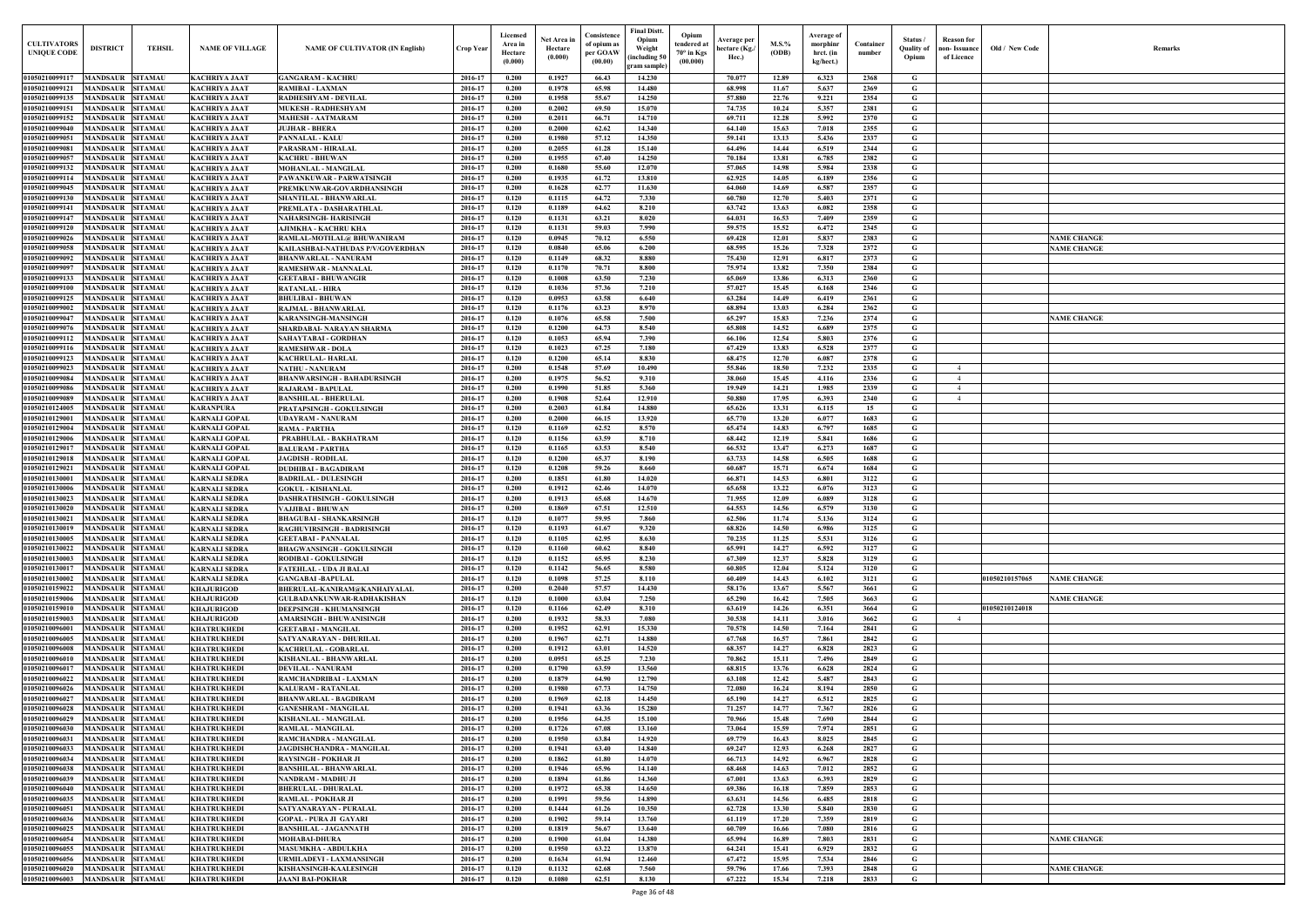| Old / New Code | Remarks            |
|----------------|--------------------|
|                |                    |
|                | <b>NAME CHANGE</b> |
|                | <b>NAME CHANGE</b> |
|                |                    |
|                |                    |
|                |                    |
|                |                    |
|                |                    |
|                | <b>NAME CHANGE</b> |
|                |                    |
|                |                    |
|                |                    |
|                |                    |
|                |                    |
|                |                    |
|                |                    |
|                |                    |
|                |                    |
|                |                    |
| 1050210048104  |                    |
|                |                    |
|                |                    |
|                |                    |
|                |                    |
|                |                    |
|                |                    |
|                |                    |
|                |                    |
|                |                    |
|                | <b>NAME CHANGE</b> |
|                |                    |
|                |                    |
|                |                    |
|                |                    |
|                |                    |
|                |                    |
|                |                    |
|                |                    |
|                | <b>NAME CHANGE</b> |
|                |                    |
| 1050210153091  |                    |
|                |                    |
|                |                    |
|                | <b>NAME CHANGE</b> |
|                |                    |
|                |                    |
|                |                    |
|                |                    |
|                |                    |
|                |                    |
|                |                    |
|                |                    |
| 1050210091064  |                    |
| 1050210004043  |                    |
|                |                    |
|                |                    |
|                |                    |
|                |                    |
|                |                    |
|                |                    |
|                |                    |
|                |                    |
|                | <b>NAME CHANGE</b> |
|                |                    |
|                |                    |
|                |                    |
|                | <b>NAME CHANGE</b> |
|                |                    |
|                |                    |
|                |                    |
|                |                    |
|                |                    |
|                |                    |
|                |                    |

| <b>CULTIVATORS</b><br><b>UNIQUE CODE</b> | <b>DISTRICT</b>                                    | <b>TEHSIL</b>                    | <b>NAME OF VILLAGE</b>                   | <b>NAME OF CULTIVATOR (IN English)</b>                            | Crop Year          | Licensed<br>Area in<br>Hectare<br>(0.000) | Net Area in<br>Hectare<br>(0.000) | Consistence<br>of opium as<br>per GOAW<br>(00.00) | <b>Final Distt.</b><br>Opium<br>Weight<br>including 50<br>gram sample) | Opium<br>tendered at<br>$70^\circ$ in Kgs<br>(00.000) | Average per<br>hectare (Kg./<br>Hec.) | M.S.%<br>(ODB) | Average of<br>morphinr<br>hrct. (in<br>kg/hect.) | Container<br>number | Status /<br><b>Quality of</b><br>Opium | Reason for<br>non- Issuance<br>of Licence | Old / New Code | <b>Remark</b>      |
|------------------------------------------|----------------------------------------------------|----------------------------------|------------------------------------------|-------------------------------------------------------------------|--------------------|-------------------------------------------|-----------------------------------|---------------------------------------------------|------------------------------------------------------------------------|-------------------------------------------------------|---------------------------------------|----------------|--------------------------------------------------|---------------------|----------------------------------------|-------------------------------------------|----------------|--------------------|
| 01050210096004                           | <b>MANDSAUR</b>                                    | <b>SITAMAU</b>                   | <b>KHATRUKHEDI</b>                       | PRABHU LAL-SALAGRAM                                               | 2016-17            | 0.120                                     | 0.1152                            | 67.80                                             | 8.320                                                                  |                                                       | 69.956                                | 13.53          | 6.625                                            | 2854                | G                                      |                                           |                |                    |
| 01050210096014                           | MANDSAUR                                           | <b>SITAMAU</b>                   | KHATRUKHEDI                              | <b>DEVILAL-BHERULAI</b>                                           | 2016-17            | 0.120                                     | 0.1190                            | 60.47                                             | 8.410                                                                  |                                                       | 61.050                                | 18.52          | 7.915                                            | 2834                | G                                      |                                           |                | <b>NAME CHANGE</b> |
| 01050210096019<br>01050210096048         | <b>MANDSAUR</b><br><b>MANDSAUR</b>                 | <b>SITAMAU</b><br><b>SITAMAU</b> | <b>KHATRUKHEDI</b><br><b>KHATRUKHEDI</b> | ONKARSINGH-DULESINGH<br><b>CHAINIBAI - AMARA</b>                  | 2016-17<br>2016-17 | 0.120<br>0.120                            | 0.1146<br>0.1204                  | 69.74<br>57.34                                    | 8.480<br>8.680                                                         |                                                       | 73.726<br>59.053                      | 14.08<br>15.82 | 7.266<br>6.540                                   | 2856<br>2820        | G<br>G                                 |                                           |                | <b>NAME CHANGE</b> |
| 01050210096016                           | MANDSAUR SITAMAU                                   |                                  | <b>KHATRUKHEDI</b>                       | <b>RAMIBAI - PURA</b>                                             | 2016-17            | 0.120                                     | 0.1184                            | 60.05                                             | 8.720                                                                  |                                                       | 63.184                                | 17.74          | 7.846                                            | 2835                | G                                      |                                           |                |                    |
| 01050210096015                           | MANDSAUR                                           | <b>SITAMAU</b>                   | <b>KHATRUKHEDI</b>                       | <b>BAGADIRAM - BHERU</b>                                          | 2016-17            | 0.120                                     | 0.1190                            | 62.63                                             | 8.110                                                                  |                                                       | 60.974                                | 15.04          | 6.420                                            | 2847                | G                                      |                                           |                |                    |
| 01050210096024                           | <b>MANDSAUR SITAMAU</b>                            |                                  | <b>KHATRUKHEDI</b>                       | <b>BHERULAL - SHANKARLAL</b>                                      | 2016-17            | 0.120                                     | 0.1200                            | 54.49                                             | 8.700                                                                  |                                                       | 56.433                                | 15.20          | 6.005                                            | 2817                | G                                      |                                           |                |                    |
| 01050210096053                           | MANDSAUR                                           | <b>SITAMAU</b>                   | <b>KHATRUKHEDI</b>                       | <b>DUNGARSINGH - AMARSINGH</b>                                    | 2016-17            | 0.120                                     | 0.1178                            | 56.37                                             | 8.520                                                                  |                                                       | 58.242                                | 16.66          | 6.792                                            | 2821                | G                                      |                                           |                |                    |
| 01050210096013<br>01050210096042         | <b>MANDSAUR</b><br><b>MANDSAUR</b>                 | <b>SITAMAU</b><br><b>SITAMAU</b> | <b>KHATRUKHEDI</b><br><b>KHATRUKHEDI</b> | <b>NIHALBAI - BHERU</b><br><b>KAMLABAI-RAMCHANDRA</b>             | 2016-17<br>2016-17 | 0.120<br>0.120                            | 0.1200<br>0.1193                  | 60.61<br>60.18                                    | 8.680<br>8.600                                                         |                                                       | 62.633<br>61.978                      | 17.79<br>14.27 | 7.799<br>6.191                                   | 2836<br>2822        | G<br>$\mathbf G$                       |                                           |                | <b>NAME CHANGE</b> |
| 01050210096007                           | MANDSAUR                                           | <b>SITAMAU</b>                   | <b>KHATRUKHEDI</b>                       | RAMESHCHANDRA - D/P GOBERLAL                                      | 2016-17            | 0.120                                     | 0.1128                            | 59.21                                             | 8.600                                                                  |                                                       | 64.485                                | 17.65          | 7.968                                            | 2837                | G                                      |                                           |                |                    |
| 01050210096009                           | <b>MANDSAUR</b>                                    | <b>SITAMAU</b>                   | <b>KHATRUKHEDI</b>                       | <b>HUDIBAI- JUJHAR</b>                                            | 2016-17            | 0.120                                     | 0.1155                            | 58.78                                             | 8.430                                                                  |                                                       | 61.290                                | 17.34          | 7.439                                            | 2838                | G                                      |                                           |                |                    |
| 01050210096018                           | <b>MANDSAUR</b>                                    | <b>SITAMAU</b>                   | <b>KHATRUKHEDI</b>                       | <b>SUNDARBAI-PURA</b>                                             | 2016-17            | 0.120                                     | 0.0992                            | 59.01                                             | 6.950                                                                  |                                                       | 59.062                                | 16.86          | 6.970                                            | 2839                | G                                      |                                           |                |                    |
| 01050210096037<br>01050210096043         | <b>MANDSAUR</b><br><b>MANDSAUR</b>                 | <b>SITAMAU</b><br><b>SITAMAU</b> | <b>KHATRUKHEDI</b><br><b>KHATRUKHEDI</b> | <b>FATTIBAI - NAGULAL</b><br><b>BHAGATRAM - SHRIRAM</b>           | 2016-17<br>2016-17 | 0.120<br>0.120                            | 0.1170<br>0.1149                  | 66.79<br>63.83                                    | 9.180<br>8.890                                                         |                                                       | 74.863<br>70.548                      | 16.78<br>12.99 | 8.793<br>6.415                                   | 2855<br>2840        | G<br>G                                 |                                           |                |                    |
| 01050210096047                           | <b>MANDSAUR</b>                                    | <b>SITAMAU</b>                   | <b>KHATRUKHEDI</b>                       | <b>MANGU-LALA</b>                                                 | 2016-17            | 0.120                                     | 0.1079                            | 56.64                                             | 7.950                                                                  |                                                       | 59.620                                | 13.58          | 5.667                                            | 2815                | $\mathbf G$                            |                                           |                |                    |
| 01050210097002                           | <b>MANDSAUR</b>                                    | <b>SITAMAU</b>                   | <b>KHEJDIYA</b>                          | RAMNIWAS - BAKHATRAM                                              | 2016-17            | 0.120                                     | 0.0896                            | 62.21                                             | 6.740                                                                  |                                                       | 66.852                                | 13.52          | 6.327                                            | 3394                | G                                      |                                           |                |                    |
| 01050210097008                           | <b>MANDSAUR</b>                                    | <b>SITAMAU</b>                   | <b>KHEJDIYA</b>                          | <b>RAMESH-BHERULAL</b>                                            | 2016-17            | 0.120                                     | 0.1200                            | 65.17                                             | 7.840                                                                  |                                                       | 60.825                                | 14.18          | 6.038                                            | 3395                | $\mathbf G$                            |                                           |                |                    |
| 01050210097029<br>0105021009700          | <b>MANDSAUR</b><br><b>MANDSAUR</b>                 | <b>SITAMAU</b><br><b>SITAMAU</b> | <b>KHEJDIYA</b><br><b>KHEJDIYA</b>       | <b>RAMSINGH - SARDARSINGH</b><br>SATYANARAYAN - BHERULAL          | 2016-17<br>2016-17 | 0.120<br>0.120                            | 0.1200<br>0.0000                  | 61.67<br>0.00                                     | 7.650<br>0.000                                                         |                                                       | 56.166<br>0.000                       | 13.70<br>0.000 | 5.386<br>0.000                                   | 3396                | G<br>$\mathbf N$                       |                                           |                |                    |
| 01050210158019                           | <b>MANDSAUR</b>                                    | <b>SITAMAU</b>                   | <b>KHETAKHEDA</b>                        | <b>BHUWANI RAM-KACHRU PRAJAPATI</b>                               | 2016-17            | 0.120                                     | 0.1197                            | 56.45                                             | 8.090                                                                  |                                                       | 54.502                                | 17.02          | 6.493                                            | 768                 | $\mathbf G$                            | $\overline{4}$                            |                |                    |
| 0105021004000                            | MANDSAUR                                           | <b>SITAMAU</b>                   | <b>KOLVI</b>                             | SAMANDBAI - GANGARAM                                              | 2016-17            | 0.120                                     | 0.1113                            | 60.73                                             | 8.310                                                                  |                                                       | 64.779                                | 13.85          | 6.280                                            | 1926                | G                                      |                                           | 01050210048104 |                    |
| 0105021004000                            | MANDSAUR                                           | <b>SITAMAU</b>                   | <b>KOLVI</b>                             | <b>SITARAM - KALU</b>                                             | 2016-17            | 0.120                                     | 0.1062                            | 52.86                                             | 7.040                                                                  |                                                       | 50.056                                | 14.62          | 5.123                                            | 1925                | G                                      | 4                                         |                |                    |
| 01050210034022                           | MANDSAUR                                           | <b>SITAMAU</b>                   | <b>KOT PIPLYA</b>                        | <b>KHEMRAJ - BHANWAR</b>                                          | 2016-17            | 0.120                                     | 0.0000                            | 0.00                                              | 0.000                                                                  |                                                       | 0.000                                 | 0.000          | 0.000                                            |                     | $\mathbf N$                            | 8                                         |                |                    |
| 01050210034016<br>0105021003403          | MANDSAUR<br>MANDSAUR                               | <b>SITAMAU</b><br><b>SITAMAU</b> | <b>KOT PIPLYA</b><br><b>KOT PIPLYA</b>   | PYARCHAND - RUGHNATH<br><b>BHERULAL - PYARA</b>                   | 2016-17<br>2016-17 | 0.200<br>0.200                            | 0.0969<br>0.1012                  | 65.31<br>56.15                                    | 7.210<br>7.320                                                         |                                                       | 69.422<br>58.023                      | 14.16<br>16.15 | 6.881<br>6.559                                   | 2291<br>2284        | G<br>G                                 |                                           |                |                    |
| 01050210034034                           | MANDSAUR                                           | <b>SITAMAU</b>                   | <b>KOT PIPLYA</b>                        | <b>LALKUWAR - MANOHARSINGH</b>                                    | 2016-17            | 0.200                                     | 0.2050                            | 63.64                                             | 14.410                                                                 |                                                       | 63.907                                | 13.70          | 6.129                                            | 2285                | G                                      |                                           |                |                    |
| 01050210034011                           | <b>MANDSAUR</b>                                    | <b>SITAMAU</b>                   | <b>KOT PIPLYA</b>                        | <b>DHAPUBAI - DEVISINGH</b>                                       | 2016-17            | 0.200                                     | 0.1975                            | 65.21                                             | 14.260                                                                 |                                                       | 67.260                                | 11.59          | 5.457                                            | 2286                | G                                      |                                           |                |                    |
| 01050210034002                           | <b>MANDSAUR</b>                                    | <b>SITAMAU</b>                   | <b>KOT PIPLYA</b>                        | <b>DASHRATHSINGH - RAMSINGH</b>                                   | 2016-17            | 0.200                                     | 0.2003                            | 59.54                                             | 14.490                                                                 |                                                       | 61.532                                | 12.55          | 5.406                                            | 2283                | G                                      |                                           |                |                    |
| 01050210034029<br>01050210034027         | <b>MANDSAUR SITAMAU</b><br><b>MANDSAUR</b>         | <b>SITAMAU</b>                   | <b>KOT PIPLYA</b><br><b>KOT PIPLYA</b>   | <b>KESHARSINGH - BHUWANISINGH</b><br><b>SAVIBAI - CHATTARBHUJ</b> | 2016-17<br>2016-17 | 0.200<br>0.200                            | 0.1960<br>0.1876                  | 63.83<br>61.57                                    | 13.970<br>13.950                                                       |                                                       | 64.994<br>65.405                      | 14.05<br>14.67 | 6.392<br>6.716                                   | 2287<br>2288        | G<br>G                                 |                                           |                |                    |
| 01050210034023                           | MANDSAUR SITAMAU                                   |                                  | <b>KOT PIPLYA</b>                        | <b>MOHAN PURI - RAJU PURI</b>                                     | 2016-17            | 0.120                                     | 0.1111                            | 66.31                                             | 8.210                                                                  |                                                       | 70.000                                | 12.31          | 6.032                                            | 2289                | G                                      |                                           |                | <b>NAME CHANGE</b> |
| 01050210034032                           | <b>MANDSAUR</b>                                    | <b>SITAMAU</b>                   | <b>KOT PIPLYA</b>                        | <b>KANIRAM - LAXMAN</b>                                           | 2016-17            | 0.120                                     | 0.1078                            | 65.02                                             | 7.420                                                                  |                                                       | 63.933                                | 13.70          | 6.131                                            | 2290                | G                                      |                                           |                |                    |
| 01050210034014                           | MANDSAUR                                           | <b>SITAMAU</b>                   | <b>KOT PIPLYA</b>                        | <b>GORDHANSINGH - JAWANSINGH</b>                                  | 2016-17            | 0.120                                     | 0.1044                            | 66.51                                             | 7.440                                                                  |                                                       | 67.710                                | 16.24          | 7.697                                            | 2292                | G                                      |                                           |                |                    |
| 01050210035002<br>01050210035020         | <b>MANDSAUR</b><br>MANDSAUR                        | <b>SITAMAU</b><br><b>SITAMAU</b> | <b>KOTDA MATA</b>                        | <b>BHANWARSINGH-DEVISINGH</b>                                     | 2016-17<br>2016-17 | 0.200<br>0.200                            | 0.1962<br>0.1980                  | 63.42<br>67.82                                    | 14.230<br>14.850                                                       |                                                       | 65.708<br>72.666                      | 14.29<br>13.18 | 6.573<br>6.704                                   | 2927<br>2930        | G<br>G                                 |                                           |                |                    |
| 01050210035025                           | <b>MANDSAUR</b>                                    | <b>SITAMAU</b>                   | <b>KOTDA MATA</b><br><b>KOTDA MATA</b>   | MEHTABSINGH D.P. GULABBAI<br><b>MOHAN - BHUWAN</b>                | 2016-17            | 0.200                                     | 0.1979                            | 65.23                                             | 14.420                                                                 |                                                       | 67.897                                | 13.23          | 6.288                                            | 2931                | G                                      |                                           |                |                    |
| 01050210035004                           | MANDSAUR                                           | <b>SITAMAU</b>                   | <b>KOTDA MATA</b>                        | LAXMINARAYAN - NANURAM                                            | 2016-17            | 0.200                                     | 0.1932                            | 64.96                                             | 13.790                                                                 |                                                       | 66.237                                | 17.21          | 7.980                                            | 2932                | G                                      |                                           |                |                    |
| 01050210035009                           | MANDSAUR                                           | <b>SITAMAU</b>                   | <b>KOTDA MATA</b>                        | <b>TULSIRAM - BHUWAN</b>                                          | 2016-17            | 0.200                                     | 0.1716                            | 67.63                                             | 12.580                                                                 |                                                       | 70.827                                | 13.40          | 6.644                                            | 2933                | G                                      |                                           |                |                    |
| 01050210035016                           | MANDSAUR                                           | <b>SITAMAU</b>                   | <b>KOTDA MATA</b>                        | <b>CHATRA - GULAB</b>                                             | 2016-17            | 0.120                                     | 0.1080                            | 68.86                                             | 7.670                                                                  |                                                       | 69.861                                | 12.33          | 6.030                                            | 2934                | G                                      |                                           |                |                    |
| 01050210035013<br>01050210035023         | <b>MANDSAUR</b><br>MANDSAUR                        | <b>SITAMAU</b><br><b>SITAMAU</b> | <b>KOTDA MATA</b><br><b>KOTDA MATA</b>   | <b>MANKUNWAR - DHULSINGH</b><br><b>JHUJHAR-BHUWAN</b>             | 2016-17<br>2016-17 | 0.120<br>0.120                            | 0.1173<br>0.1095                  | 67.74<br>64.17                                    | 8.500<br>7.840                                                         |                                                       | 70.127<br>65.634                      | 11.80<br>13.88 | 5.792<br>6.377                                   | 2935<br>2928        | $\mathbf G$<br>G                       |                                           |                | <b>NAME CHANGE</b> |
| 01050210035010                           | <b>MANDSAUR</b>                                    | <b>SITAMAU</b>                   | <b>KOTDA MATA</b>                        | <b>MADANLAL - HARLAL</b>                                          | 2016-17            | 0.120                                     | 0.1178                            | 63.55                                             | 8.300                                                                  |                                                       | 63.964                                | 12.65          | 5.664                                            | 2929                | G                                      |                                           |                |                    |
| 01050210095016                           | <b>MANDSAUR SITAMAU</b>                            |                                  | <b>LAARNI</b>                            | <b>GEETABAI - ONKAR</b>                                           | 2016-17            | 0.120                                     | 0.1144                            | 58.44                                             | 8.290                                                                  |                                                       | 60.498                                | 15.91          | 6.738                                            | 3401                | G                                      |                                           |                |                    |
| 01050210095001                           | <b>MANDSAUR SITAMAU</b>                            |                                  | <b>LAARNI</b>                            | <b>KALUSINGH - RAMSINGH</b>                                       | 2016-17            | 0.120                                     | 0.1144                            | 63.64                                             | 8.200                                                                  |                                                       | 65.166                                | 15.26          | 6.961                                            | 3402                | G                                      |                                           | 01050210153091 |                    |
| 01050210095002<br>01050210069008         | <b>MANDSAUR</b><br><b>MANDSAUR</b>                 | <b>SITAMAU</b><br><b>SITAMAU</b> | <b>LAARNI</b><br><b>LAKHU PIPLIYA</b>    | KACHARUSINGH - PARTHESINGH<br><b>PURSINGH - NIRBHAYSINGH</b>      | 2016-17<br>2016-17 | 0.120<br>0.120                            | 0.1035<br>0.1135                  | 54.23<br>64.89                                    | 6.960<br>7.940                                                         |                                                       | 52.096<br>64.845                      | 16.15<br>13.76 | 5.890<br>6.246                                   | 3400<br>3094        | $\mathbf G$<br>$\mathbf G$             | $\overline{4}$                            |                |                    |
| 01050210069023                           | <b>MANDSAUR</b>                                    | <b>SITAMAU</b>                   | <b>LAKHU PIPLIYA</b>                     | MANOHARBAI-GANGASINGH M/O SAJJANABAI                              | 2016-17            | 0.120                                     | 0.1219                            | 70.67                                             | 7.670                                                                  |                                                       | 63.519                                | 11.05          | 4.913                                            | 3095                | G                                      |                                           |                | <b>NAME CHANGE</b> |
| 01050210069003                           | MANDSAUR                                           | <b>SITAMAU</b>                   | <b>LAKHU PIPLIYA</b>                     | <b>KARANSINGH - NAHARSINGH</b>                                    | 2016-17            | 0.120                                     | 0.1056                            | 71.42                                             | 7.310                                                                  |                                                       | 70.625                                | 13.33          | 6.590                                            | 3096                | G                                      |                                           |                |                    |
| 01050210069020                           | <b>MANDSAUR</b>                                    | <b>SITAMAU</b>                   | LAKHU PIPLIYA                            | <b>SULTANSINGH - SAMANDARSINGH</b>                                | 2016-17            | 0.120                                     | 0.1152                            | 55.36                                             | 7.390                                                                  |                                                       | 50.729                                | 13.08          | 4.645                                            | 3093                | G                                      |                                           |                |                    |
| 01050210085028<br>01050210085031         | <b>MANDSAUR</b><br><b>MANDSAUR</b>                 | <b>SITAMAU</b><br><b>SITAMAU</b> | <b>LASUDIYA</b><br><b>LASUDIYA</b>       | <b>BHARATSINGH - RATANSINGH</b><br><b>BHANWARLAL - MANGU</b>      | 2016-17<br>2016-17 | 0.120<br>0.120                            | 0.1036<br>0.0000                  | 64.62<br>0.00                                     | 6.990<br>0.000                                                         |                                                       | 62.287<br>0.000                       | 13.82<br>0.000 | 6.025<br>0.000                                   | 3650                | $\mathbf G$<br>- F                     |                                           |                |                    |
| 01050210085032                           | MANDSAUR SITAMAU                                   |                                  | <b>LASUDIYA</b>                          | LAXMANSINGH- GORDHANSINGH                                         | 2016-17            | 0.120                                     | 0.1195                            | 65.56                                             | 8.230                                                                  |                                                       | 64.502                                | 13.90          | 6.276                                            | 3651                | G                                      |                                           |                |                    |
| 01050210085037                           | MANDSAUR SITAMAU                                   |                                  | <b>LASUDIYA</b>                          | <b>KAMLABAI - RATANLAL</b>                                        | 2016-17            | 0.120                                     | 0.1176                            | 59.16                                             | 8.810                                                                  |                                                       | 63.316                                | 13.69          | 6.067                                            | 3652                | G                                      |                                           |                |                    |
| 01050210085004                           | MANDSAUR SITAMAU                                   |                                  | <b>LASUDIYA</b>                          | PARWATSINGH- BHUWANSINGH                                          | 2016-17            | 0.120                                     | 0.1064                            | 62.62                                             | 7.830                                                                  |                                                       | 65.827                                | 13.00          | 5.991                                            | 3653                | $\mathbf G$                            |                                           |                |                    |
| 01050210085003<br>01050210085013         | <b>MANDSAUR SITAMAU</b><br><b>MANDSAUR SITAMAU</b> |                                  | <b>LASUDIYA</b><br><b>LASUDIYA</b>       | <b>DHULSINGH - SHAMBHUSINGH</b>                                   | 2016-17<br>2016-17 | 0.120<br>0.120                            | 0.0000<br>0.1000                  | 0.00<br>67.54                                     | 0.000<br>6.500                                                         |                                                       | 0.000<br>62.720                       | 0.000<br>15.03 | 0.000<br>6.598                                   | 3654                | $\mathbf{F}$<br>G                      |                                           |                |                    |
| 01050210085011                           | <b>MANDSAUR</b>                                    | <b>SITAMAU</b>                   | <b>LASUDIYA</b>                          | SHANKARLAL - BHAGGA<br><b>SARDARBAI - DEVA</b>                    | 2016-17            | 0.120                                     | 0.1085                            | 66.77                                             | 8.090                                                                  |                                                       | 71.124                                | 13.52          | 6.731                                            | 3655                | G                                      |                                           | 01050210091064 |                    |
| 01050210085034                           | <b>MANDSAUR</b>                                    | <b>SITAMAU</b>                   | <b>LASUDIYA</b>                          | LALURAM - RATANLAL                                                | 2016-17            | 0.120                                     | 0.0000                            | 0.00                                              | 0.000                                                                  |                                                       | 0.000                                 | 0.000          | 0.000                                            |                     | $\mathbf{F}$                           |                                           | 01050210004043 |                    |
| 01050210100008                           | <b>MANDSAUR</b>                                    | <b>SITAMAU</b>                   | <b>MAHUVI</b>                            | RAMCHANDRA - JADURAM                                              | 2016-17            | 0.200                                     | 0.2008                            | 66.66                                             | 14.130                                                                 |                                                       | 67.011                                | 13.73          | 6.440                                            | 1176                | $\mathbf G$                            |                                           |                |                    |
| 01050210100020                           | <b>MANDSAUR</b>                                    | <b>SITAMAU</b>                   | <b>MAHUVI</b>                            | <b>GANGRAM - RODA</b>                                             | 2016-17            | 0.200                                     | 0.1988                            | 65.42                                             | 13.580                                                                 |                                                       | 63.838                                | 14.46          | 6.462                                            | 1177                | $\mathbf G$                            |                                           |                |                    |
| 01050210100021<br>01050210100023         | <b>MANDSAUR</b><br><b>MANDSAUR</b>                 | <b>SITAMAU</b><br><b>SITAMAU</b> | <b>MAHUVI</b><br><b>MAHUVI</b>           | <b>DARIYAVBAI - UDAYSINGH</b><br><b>LAXMAN - BAGDIRAM</b>         | 2016-17<br>2016-17 | 0.200<br>0.200                            | 0.1969<br>0.1998                  | 64.26<br>66.97                                    | 13.260<br>14.130                                                       |                                                       | 61.823<br>67.657                      | 14.05<br>14.65 | 6.080<br>6.938                                   | 1178<br>1179        | $\mathbf G$<br>G                       |                                           |                |                    |
| 01050210100032                           | <b>MANDSAUR</b>                                    | <b>SITAMAU</b>                   | <b>MAHUVI</b>                            | <b>LAXMINARAYAN - KACHRU</b>                                      | 2016-17            | 0.200                                     | 0.1950                            | 63.56                                             | 13.900                                                                 |                                                       | 64.723                                | 14.05          | 6.366                                            | 1172                | $\mathbf G$                            |                                           |                |                    |
| 01050210100033                           | <b>MANDSAUR</b>                                    | <b>SITAMAU</b>                   | <b>MAHUVI</b>                            | <b>SAJJAN - DHURA</b>                                             | 2016-17            | 0.200                                     | 0.1450                            | 62.50                                             | 9.700                                                                  |                                                       | 59.731                                | 13.57          | 5.674                                            | 1169                | $\mathbf G$                            |                                           |                |                    |
| 01050210100013                           | <b>MANDSAUR SITAMAU</b>                            |                                  | <b>MAHUVI</b>                            | <b>KAMLABAI - MANGILAL</b>                                        | 2016-17            | 0.200                                     | 0.1990                            | 64.37                                             | 14.020                                                                 |                                                       | 64.783                                | 12.75          | 5.782                                            | 1173                | $\mathbf{G}$                           |                                           |                |                    |
| 01050210100024<br>01050210100040         | <b>MANDSAUR</b><br><b>MANDSAUR</b>                 | <b>SITAMAU</b><br><b>SITAMAU</b> | <b>MAHUVI</b><br><b>MAHUVI</b>           | <b>KESHARBAI - RODA JI</b><br>KAMLABAI - SATYANARAYAN             | 2016-17<br>2016-17 | 0.200<br>0.200                            | 0.2024<br>0.2006                  | 63.16<br>64.03                                    | 14.090<br>14.090                                                       |                                                       | 62.811<br>64.247                      | 14.01<br>15.07 | 6.160<br>6.778                                   | 1174<br>1170        | G<br>$\mathbf G$                       |                                           |                |                    |
| 01050210100044                           | <b>MANDSAUR</b>                                    | <b>SITAMAU</b>                   | <b>MAHUVI</b>                            | <b>MOHANLAL-GOKUL</b>                                             | 2016-17            | 0.120                                     | 0.1070                            | 61.52                                             | 7.400                                                                  |                                                       | 60.785                                | 12.26          | 5.216                                            | 1171                | G                                      |                                           |                | <b>NAME CHANGE</b> |
| 01050210100042                           | <b>MANDSAUR</b>                                    | <b>SITAMAU</b>                   | <b>MAHUVI</b>                            | <b>BHANWARLAL - KACHRU</b>                                        | 2016-17            | 0.120                                     | 0.1210                            | 65.24                                             | 8.350                                                                  |                                                       | 64.314                                | 16.14          | 7.266                                            | 1175                | $\mathbf G$                            |                                           |                |                    |
| 0105021010000                            | <b>MANDSAUR</b>                                    | <b>SITAMAU</b>                   | <b>MAHUVI</b>                            | <b>BHUWANISINGH - JUJHARSINGH</b>                                 | 2016-17            | 0.120                                     | 0.1105                            | 68.06                                             | 7.330                                                                  |                                                       | 64.497                                | 12.92          | 5.833                                            | 1181                | $\mathbf G$                            |                                           |                |                    |
| 01050210100004                           | <b>MANDSAUR</b>                                    | <b>SITAMAU</b>                   | <b>MAHUVI</b>                            | <b>BALURAM - SWARUP</b>                                           | 2016-17            | 0.120                                     | 0.1214                            | 65.95                                             | 8.410                                                                  |                                                       | 65.263                                | 15.41          | 7.040                                            | 1180                | $\mathbf G$                            |                                           |                |                    |
| 01050210132005<br>0105021013200          | <b>MANDSAUR</b><br>MANDSAUR                        | <b>SITAMAU</b><br><b>SITAMAU</b> | <b>MAHUWA</b><br><b>MAHUWA</b>           | <b>UDAYRAM - VAINIRAM</b><br><b>DURGABAI-HEERALAL</b>             | 2016-17<br>2016-17 | 0.200<br>0.200                            | 0.2052<br>0.2046                  | 66.20<br>69.71                                    | 15.170<br>15.330                                                       |                                                       | 69.912<br>74.613                      | 11.86<br>12.44 | 5.804<br>6.498                                   | 173<br>189          | G<br>G                                 |                                           |                | <b>NAME CHANGE</b> |
| 01050210132010                           | <b>MANDSAUR</b>                                    | <b>SITAMAU</b>                   | <b>MAHUWA</b>                            | HARDEVRAM - BHANWARLAL                                            | 2016-17            | 0.200                                     | 0.2048                            | 66.11                                             | 15.370                                                                 |                                                       | 70.878                                | 12.25          | 6.078                                            | 179                 | G                                      |                                           |                |                    |
| 01050210132012                           | <b>MANDSAUR</b>                                    | <b>SITAMAU</b>                   | <b>MAHUWA</b>                            | <b>MADHORAM - RAMRATAN</b>                                        | 2016-17            | 0.200                                     | 0.2040                            | 62.92                                             | 14.960                                                                 |                                                       | 65.916                                | 12.71          | 5.865                                            | 174                 | $\mathbf G$                            |                                           |                |                    |
| 01050210132024                           | <b>MANDSAUR</b>                                    | <b>SITAMAU</b>                   | <b>MAHUWA</b>                            | <b>MANGILAL - GANPATLAL</b>                                       | 2016-17            | 0.200                                     | 0.1946                            | 67.57                                             | 13.570                                                                 |                                                       | 67.312                                | 13.59          | 6.403                                            | 180                 | G                                      |                                           |                |                    |
| 01050210132032<br>01050210132034         | <b>MANDSAUR SITAMAU</b><br>MANDSAUR SITAMAU        |                                  | <b>MAHUWA</b><br><b>MAHUWA</b>           | LEELABAI - PRABHULAL<br>RAMSINGH - PRATAPSINGH                    | 2016-17<br>2016-17 | 0.200<br>0.200                            | 0.2000<br>0.2006                  | 67.06<br>65.73                                    | 14.780<br>14.410                                                       |                                                       | 70.795<br>67.452                      | 13.38<br>14.12 | 6.631<br>6.667                                   | 181<br>175          | $\mathbf{G}$<br>G                      |                                           |                |                    |
| 01050210132037                           | MANDSAUR SITAMAU                                   |                                  | <b>MAHUWA</b>                            | <b>DHAPUBAI - BHAGWATILAL</b>                                     | 2016-17            | 0.200                                     | 0.1900                            | 60.31                                             | 13.130                                                                 |                                                       | 59.536                                | 16.25          | 6.773                                            | 170                 | $\mathbf{G}$                           |                                           |                |                    |
| 01050210132038                           | <b>MANDSAUR SITAMAU</b>                            |                                  | <b>MAHUWA</b>                            | PAPUBAI - DASHRATHLAL                                             | 2016-17            | 0.200                                     | 0.2035                            | 66.97                                             | 14.230                                                                 |                                                       | 66.899                                | 9.94           | 4.655                                            | 182                 | $\mathbf G$                            |                                           |                |                    |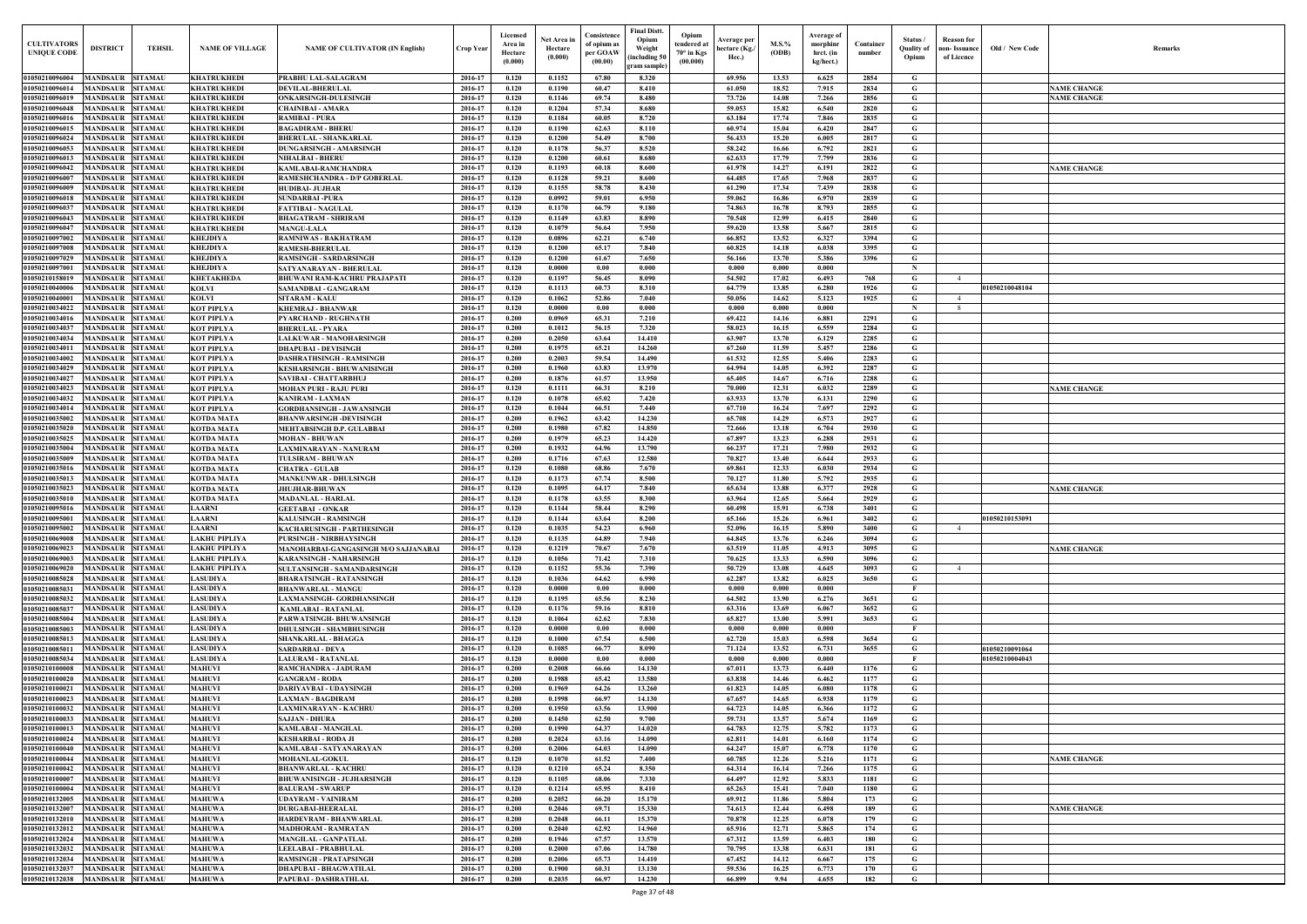| Old / New Code | Remarks                |
|----------------|------------------------|
|                |                        |
|                |                        |
|                | <b>NAME CORRECTION</b> |
|                |                        |
|                | <b>NAME CHANGE</b>     |
|                |                        |
| 01050210018081 |                        |
|                |                        |
|                |                        |
|                |                        |
|                |                        |
|                |                        |
|                |                        |
|                |                        |
|                |                        |
|                | <b>NAME CHANGE</b>     |
|                |                        |
|                | <b>NAME CHANGE</b>     |
|                |                        |
|                |                        |
|                |                        |
|                |                        |
|                |                        |
|                | <b>NAME CHANGE</b>     |
|                |                        |
|                | <b>NAME CHANGE</b>     |
|                |                        |
|                |                        |
|                |                        |
|                |                        |
|                |                        |
|                |                        |
|                |                        |
|                |                        |
|                |                        |
|                |                        |
|                |                        |
|                |                        |
|                | <b>NAME CHANGE</b>     |
|                | <b>NAME CHANGE</b>     |
|                |                        |
|                |                        |
|                |                        |
|                |                        |
|                | <b>NAME CHANGE</b>     |
|                |                        |
|                |                        |

| <b>CULTIVATORS</b><br><b>UNIQUE CODI</b>                           | <b>DISTRICT</b>                             | <b>TEHSIL</b>                    | <b>NAME OF VILLAGE</b>                 | <b>NAME OF CULTIVATOR (IN English)</b>                   | <b>Crop Year</b>   | Licensed<br>Area in<br>Hectare<br>(0.000) | Net Area ir<br>Hectare<br>(0.000) | Consistence<br>of opium as<br>per GOAW<br>(00.00) | Final Distt.<br>Opium<br>Weight<br>including 50)<br>ram sample | Opium<br>tendered at<br>70° in Kgs<br>(00.000) | Average per<br>hectare (Kg./<br>Hec.) | $M.S.$ %<br>(ODB) | <b>Average of</b><br>morphinr<br>hrct. (in<br>kg/hect.) | Container<br>number | Status<br>Quality of<br>Opium | <b>Reason</b> for<br>oon- Issuance<br>of Licence | Old / New Code | <b>Remark</b>          |
|--------------------------------------------------------------------|---------------------------------------------|----------------------------------|----------------------------------------|----------------------------------------------------------|--------------------|-------------------------------------------|-----------------------------------|---------------------------------------------------|----------------------------------------------------------------|------------------------------------------------|---------------------------------------|-------------------|---------------------------------------------------------|---------------------|-------------------------------|--------------------------------------------------|----------------|------------------------|
| 01050210132039                                                     | MANDSAUR SITAMAU                            |                                  | <b>MAHUWA</b>                          | <b>BHANWARLAL - BHERULAL</b>                             | 2016-17            | 0.200                                     | 0.1994                            | 71.47                                             | 13.920                                                         |                                                | 71.273                                | 12.61             | 6.291                                                   | 191                 | G                             |                                                  |                |                        |
| 01050210132043                                                     | <b>MANDSAUR SITAMAU</b>                     |                                  | <b>MAHUWA</b>                          | PRABHULAL - SHANKARLAL                                   | 2016-17            | 0.200                                     | 0.1950                            | 66.74                                             | 13.650                                                         |                                                | 66.738                                | 15.12             | 7.064                                                   | 183                 | G                             |                                                  |                |                        |
| 01050210132044<br>01050210132046                                   | MANDSAUR SITAMAU<br><b>MANDSAUR SITAMAU</b> |                                  | <b>MAHUWA</b><br><b>MAHUWA</b>         | RAMCHANDRA - NANDRAM<br><b>BHANWARLAL - RAMCHANDRA</b>   | 2016-17<br>2016-17 | 0.200<br>0.200                            | 0.1984<br>0.1928                  | 66.87<br>66.24                                    | 13.690<br>13.990                                               |                                                | 65.917<br>68.667                      | 14.55<br>12.73    | 6.714<br>6.119                                          | 190<br>184          | G<br>G                        |                                                  |                |                        |
| 01050210132050                                                     | MANDSAUR SITAMAU                            |                                  | <b>MAHUWA</b>                          | <b>BASANTILAL - BHANWARLAL</b>                           | 2016-17            | 0.200                                     | 0.2058                            | 62.37                                             | 15.460                                                         |                                                | 66.933                                | 14.56             | 6.822                                                   | 171                 | G                             |                                                  |                |                        |
| 01050210132051                                                     | <b>MANDSAUR</b>                             | <b>SITAMAU</b>                   | <b>MAHUWA</b>                          | ISHAWARKUWAR - VINOD SINGH                               | 2016-17            | 0.200                                     | 0.1530                            | 67.85                                             | 10.800                                                         |                                                | 68.418                                | 13.99             | 6.700                                                   | 186                 | $\mathbf G$                   |                                                  |                | <b>NAME CORRECTION</b> |
| 01050210132013                                                     | <b>MANDSAUR</b>                             | <b>SITAMAU</b>                   | <b>MAHUWA</b>                          | <b>SURATRAM - BHANWARLAI</b>                             | 2016-17            | 0.200                                     | 0.1957                            | 66.33                                             | 14.350                                                         |                                                | 69.483                                | 12.29             | 5.978                                                   | 185                 | G                             |                                                  |                |                        |
| 01050210132009<br>01050210132015                                   | <b>MANDSAUR</b><br><b>MANDSAUR</b>          | <b>SITAMAU</b><br><b>SITAMAU</b> | <b>MAHUWA</b><br><b>MAHUWA</b>         | <b>BHANWARBAI-RAMCHANDRA</b><br><b>JUJHARLAL-NATHU</b>   | 2016-17<br>2016-17 | 0.120<br>0.120                            | 0.1176<br>0.1151                  | 62.19<br>70.92                                    | 9.460<br>8.230                                                 |                                                | 71.471<br>72,441                      | 13.52<br>13.86    | 6.764<br>7.028                                          | 176<br>187          | $\mathbf G$<br>G              |                                                  |                | <b>NAME CHANGE</b>     |
| 01050210132021                                                     | <b>MANDSAUR</b>                             | <b>SITAMAU</b>                   | <b>MAHUWA</b>                          | <b>BADRILAL - BHABHUTA</b>                               | 2016-17            | 0.120                                     | 0.1140                            | 67.05                                             | 7.570                                                          |                                                | 63.605                                | 13.65             | 6.077                                                   | 178                 | G                             |                                                  |                |                        |
| 01050210132040                                                     | <b>MANDSAUR</b>                             | <b>SITAMAU</b>                   | <b>MAHUWA</b>                          | <b>MAHIPALSINGH - LAXMANSINGH</b>                        | 2016-17            | 0.120                                     | 0.1083                            | 66.52                                             | 7.450                                                          |                                                | 65.373                                | 11.37             | 5.203                                                   | 188                 | G                             |                                                  |                |                        |
| 01050210132018<br>01050210132042                                   | <b>MANDSAUR</b><br><b>MANDSAUR</b>          | <b>SITAMAU</b><br><b>SITAMAU</b> | <b>MAHUWA</b><br><b>MAHUWA</b>         | <b>BHERULAL - MOTILAL</b><br>KARULAL - BAGDIRAM          | 2016-17<br>2016-17 | 0.120<br>0.120                            | 0.1073<br>0.1183                  | 64.01<br>63.89                                    | 7.530<br>8.380                                                 |                                                | 64.175<br>64.657                      | 14.76<br>11.99    | 6.630<br>5.426                                          | 177<br>172          | $\mathbf G$<br>G              |                                                  |                |                        |
| 01050210141001                                                     | <b>MANDSAUR</b>                             | <b>SITAMAU</b>                   | <b>MAMATKHEDA</b>                      | <b>NATHLAL - NAGULAL</b>                                 | 2016-17            | 0.200                                     | 0.1919                            | 53.10                                             | 14.080                                                         |                                                | 55.659                                | 16.21             | 6.315                                                   | 1975                | G                             | $-4$                                             | 01050210018081 |                        |
| 01050210141014                                                     | <b>MANDSAUR</b>                             | <b>SITAMAU</b>                   | MAMATKHEDA                             | <b>BHULIBAI - VAKTA</b>                                  | 2016-17            | 0.200                                     | 0.1935                            | 49.43                                             | 14.120                                                         |                                                | 51.529                                | 17.88             | 6.449                                                   | 1974                | G                             | 4                                                |                |                        |
| 01050210141023                                                     | MANDSAUR                                    | <b>SITAMAU</b>                   | MAMATKHEDA                             | SHOBHARAM - ROPCHAND REBARI                              | 2016-17            | 0.120                                     | 0.1200                            | 49.54                                             | 4.250                                                          |                                                | 25.066                                | 18.55             | 3.255                                                   | 1976                | G                             |                                                  |                |                        |
| 01050210141018<br>01050210141010                                   | <b>MANDSAUR</b><br><b>MANDSAUR</b>          | <b>SITAMAU</b><br><b>SITAMAU</b> | <b>MAMATKHEDA</b><br><b>MAMATKHEDA</b> | NARAYANSINGH-JASWANTSINGH<br>KACHRU - JAGANNATH          | 2016-17<br>2016-17 | 0.120<br>0.120                            | 0.1164<br>0.0921                  | 59.08<br>61.10                                    | 7.940<br>6.330                                                 |                                                | 57.568<br>59.989                      | 15.52<br>17.25    | 6.255<br>7.244                                          | 1977<br>1979        | G<br>G                        |                                                  |                |                        |
| 01050210141003                                                     | <b>MANDSAUR</b>                             | <b>SITAMAU</b>                   | <b>MAMATKHEDA</b>                      | <b>DHURIBAI - MANGILAL</b>                               | 2016-17            | 0.120                                     | 0.1175                            | 61.74                                             | 8.080                                                          |                                                | 60.655                                | 13.39             | 5.685                                                   | 1980                | G                             |                                                  |                |                        |
| 01050210141008                                                     | <b>MANDSAUR SITAMAU</b>                     |                                  | <b>MAMATKHEDA</b>                      | KESHARBAI - BAPULAL                                      | 2016-17            | 0.120                                     | 0.1165                            | 58.92                                             | 8.330                                                          |                                                | 60.180                                | 16.12             | 6.791                                                   | 1978                | G                             |                                                  |                |                        |
| 01050210141011                                                     | <b>MANDSAUR SITAMAU</b>                     |                                  | <b>MAMATKHEDA</b>                      | DAYARAM - SAVA                                           | 2016-17            | 0.120                                     | 0.1036                            | 62.46                                             | 6.960                                                          |                                                | 59.942                                | 14.41             | 6.047                                                   | 1981                | G                             |                                                  |                |                        |
| 01050210142024<br>01050210142001                                   | <b>MANDSAUR SITAMAU</b><br>MANDSAUR SITAMAU |                                  | <b>MAUKHEDA</b><br><b>MAUKHEDA</b>     | KARULAL-DEVILAL<br>NARENDRASINGH - VIJAYSINGH            | 2016-17<br>2016-17 | 0.120<br>0.120                            | 0.1148<br>0.0000                  | 68.27<br>0.00                                     | 7.820<br>0.000                                                 |                                                | 66.437<br>0.000                       | 11.79<br>0.000    | 5.483<br>0.000                                          | 1943                | G<br>$\mathbf{F}$             |                                                  |                |                        |
| 01050210142002                                                     | <b>MANDSAUR SITAMAU</b>                     |                                  | <b>MAUKHEDA</b>                        | RAMESHWAR - NAGULAL SHARMA                               | 2016-17            | 0.120                                     | 0.1094                            | 64.81                                             | 7.660                                                          |                                                | 64.826                                | 13.35             | 6.058                                                   | 1942                | $\mathbf G$                   |                                                  |                |                        |
| 01050210142003                                                     | <b>MANDSAUR SITAMAU</b>                     |                                  | <b>MAUKHEDA</b>                        | VISHNUKUWAR - SHAMBHUSINGH                               | 2016-17            | 0.120                                     | 0.1190                            | 62.73                                             | 8.280                                                          |                                                | 62.352                                | 13.33             | 5.818                                                   | 1941                | G                             |                                                  |                |                        |
| 01050210127026<br>01050210127004                                   | <b>MANDSAUR SITAMAU</b><br><b>MANDSAUR</b>  | <b>SITAMAU</b>                   | <b>NIPANIYA</b><br><b>NIPANIYA</b>     | AMARSINGH - RATANSINGH                                   | 2016-17<br>2016-17 | 0.200<br>0.120                            | 0.1974<br>0.1112                  | 64.33<br>64.60                                    | 14.460<br>8.100                                                |                                                | 67.320<br>67.221                      | 13.17<br>13.30    | 6.206<br>6.258                                          | 2001<br>2002        | G<br>$\mathbf G$              |                                                  |                |                        |
| 01050210127014                                                     | MANDSAUR SITAMAU                            |                                  | <b>NIPANIYA</b>                        | INDARBAI - BAPULAL<br><b>DEVILAL-KESHURAM</b>            | 2016-17            | 0.200                                     | 0.1910                            | 60.29                                             | 13.890                                                         |                                                | 62.633                                | 14.55             | 6.379                                                   | 2000                | G                             |                                                  |                | <b>NAME CHANGE</b>     |
| 01050210127005                                                     | MANDSAUR                                    | <b>SITAMAU</b>                   | <b>NIPANIYA</b>                        | KAMALBAI - UDAYSINGH                                     | 2016-17            | 0.200                                     | 0.2025                            | 61.49                                             | 14.460                                                         |                                                | 62.725                                | 14.38             | 6.314                                                   | 1999                | G                             |                                                  |                |                        |
| 01050210098021                                                     | <b>MANDSAUR</b>                             | <b>SITAMAU</b>                   | <b>PADALI</b>                          | VARDIBAI - DEVA                                          | 2016-17            | 0.200                                     | 0.1401                            | 58.67                                             | 9.810                                                          |                                                | 58.686                                | 13.26             | 5.447                                                   | 2238                | G                             |                                                  |                |                        |
| 0105021009800<br>01050210098012                                    | <b>MANDSAUR</b><br><b>MANDSAUR</b>          | <b>SITAMAU</b><br><b>SITAMAU</b> | <b>PADALI</b><br><b>PADALI</b>         | <b>BHUWAN - JASSA</b><br>BHAGWANSINGH-UDAYSINGH          | 2016-17<br>2016-17 | 0.200<br>0.120                            | 0.2068<br>0.0000                  | 61.39<br>0.00                                     | 13.870<br>0.000                                                |                                                | 58.820<br>0.000                       | 15.21<br>0.000    | 6.263<br>0.000                                          | 2239                | $\mathbf G$<br>$\mathbf{F}$   | -8                                               |                | <b>NAME CHANGE</b>     |
| 01050210138002                                                     | <b>MANDSAUR</b>                             | <b>SITAMAU</b>                   | <b>PALAKHEDI</b>                       | <b>NANIBAI - GORDHANLAL</b>                              | 2016-17            | 0.200                                     | 0.1976                            | 64.76                                             | 14.570                                                         |                                                | 68.213                                | 14.02             | 6.695                                                   | 2882                | G                             |                                                  |                |                        |
| 01050210138006                                                     | <b>MANDSAUR</b>                             | <b>SITAMAU</b>                   | <b>PALAKHEDI</b>                       | <b>MOHAN - BADRILAL</b>                                  | 2016-17            | 0.200                                     | 0.2058                            | 64.53                                             | 14.770                                                         |                                                | 66.161                                | 11.11             | 5.145                                                   | 2883                | G                             |                                                  |                |                        |
| 01050210138009                                                     | <b>MANDSAUR</b>                             | <b>SITAMAU</b>                   | <b>PALAKHEDI</b>                       | RAMGOPAL - BAGDIRAM D/P GUMANIRAM                        | 2016-17            | 0.200                                     | 0.2012                            | 63.39                                             | 14.660                                                         |                                                | 65.984                                | 16.64             | 7.686                                                   | 2884                | G                             |                                                  |                |                        |
| 0105021013801<br>01050210138014                                    | <b>MANDSAUR</b><br><b>MANDSAUR</b>          | <b>SITAMAU</b><br><b>SITAMAU</b> | <b>PALAKHEDI</b><br><b>PALAKHEDI</b>   | <b>TULSIRAM- UDA</b><br>RAMGOPAL-RAMNARAYAN              | 2016-17<br>2016-17 | 0.200<br>0.200                            | 0.1964<br>0.1999                  | 65.00<br>64.34                                    | 14.500<br>14.810                                               |                                                | 68.553<br>68.099                      | 14.35<br>12.12    | 6.886<br>5.777                                          | 2888<br>2887        | G<br>$\mathbf G$              |                                                  |                |                        |
| 0105021013801                                                      | <b>MANDSAUR</b>                             | <b>SITAMAU</b>                   | <b>PALAKHEDI</b>                       | <b>SAREKUWAR - SALAGRAM</b>                              | 2016-17            | 0.200                                     | 0.1974                            | 61.89                                             | 14.770                                                         |                                                | 66.155                                | 12.46             | 5.770                                                   | 2881                | G                             |                                                  |                |                        |
| 01050210138023                                                     | <b>MANDSAUR</b>                             | SITAMAU                          | <b>PALAKHEDI</b>                       | RAMKUWAR - BHERA                                         | 2016-17            | 0.200                                     | 0.1944                            | 66.90                                             | 13.810                                                         |                                                | 67.890                                | 13.74             | 6.530                                                   | 2885                | G                             |                                                  |                |                        |
| 0105021013800                                                      | MANDSAUR                                    | <b>SITAMAU</b>                   | <b>PALAKHEDI</b>                       | <b>BAGADIRAM-GUMANIRAM</b>                               | 2016-17            | 0.200                                     | 0.1560                            | 65.15<br>57.60                                    | 11.370<br>6.890                                                |                                                | 67.833                                | 12.45             | 5.912                                                   | 2886                | G                             |                                                  |                |                        |
| <b>0105021015307</b><br>0105021015308                              | MANDSAUR<br><b>MANDSAUR</b>                 | <b>SITAMAU</b><br><b>SITAMAU</b> | <b>RAHIMGARH</b><br><b>RAHIMGARH</b>   | <b>SHYAMLAL-NAGU</b><br>MOHANLAL - DHANRAJ               | 2016-17<br>2016-17 | 0.120<br>0.120                            | 0.1120<br>0.1156                  | 72.92                                             | 2.050                                                          |                                                | 50.616<br>18.477                      | 13.72<br>12.51    | 4.862<br>1.618                                          | 3496<br>3506        | G<br>G                        | 4                                                |                | <b>NAME CHANGE</b>     |
| <b>01050210153002</b>                                              | MANDSAUR                                    | <b>SITAMAU</b>                   | <b>RAHIMGARH</b>                       | HARISINGH - AMARSINGH                                    | 2016-17            | 0.200                                     | 0.1916                            | 62.14                                             | 13.550                                                         |                                                | 62.781                                | 14.72             | 6.469                                                   | 3495                | G                             |                                                  |                |                        |
| 01050210153016                                                     | MANDSAUR SITAMAU                            |                                  | <b>RAHIMGARH</b>                       | RAMCHANDRA - BAGDIRAM                                    | 2016-17            | 0.200                                     | 0.1762                            | 57,74                                             | 12.240                                                         |                                                | 57,298                                | 13.94             | 5.591                                                   | 3494                | G                             |                                                  |                |                        |
| 01050210153061 MANDSAUR SITAMAU<br>01050210153044 MANDSAUR SITAMAU |                                             |                                  | <b>RAHIMGARH</b><br><b>RAHIMGARH</b>   | <b>RAMESH - LAXMAN</b><br><b>MANGILAL-JALLA</b>          | 2016-17<br>2016-17 | 0.200<br>0.120                            | 0.1598<br>0.1140                  | 55.55<br>64.46                                    | 11.480<br>7.540                                                |                                                | 57.008<br>60.903                      | 13.61<br>13.17    | 5.431<br>5.615                                          | 3493<br>3501        | G<br>G                        |                                                  |                | <b>NAME CHANGE</b>     |
| 01050210153074                                                     | MANDSAUR SITAMAU                            |                                  | <b>RAHIMGARH</b>                       | <b>RAMLAL - PURALAL</b>                                  | 2016-17            | 0.120                                     | 0.0876                            | 60.89                                             | 6.010                                                          |                                                | 59.680                                | 14.29             | 5.970                                                   | 3497                | G                             |                                                  |                |                        |
| 01050210153037                                                     | MANDSAUR SITAMAU                            |                                  | <b>RAHIMGARH</b>                       | <b>RAMESH - PURALAL</b>                                  | 2016-17            | 0.120                                     | 0.0000                            | 0.00                                              | 0.000                                                          |                                                | 0.000                                 | 0.000             | 0.000                                                   |                     | $\mathbf{F}$                  |                                                  |                |                        |
| 01050210153007                                                     | MANDSAUR SITAMAU                            |                                  | <b>RAHIMGARH</b>                       | <b>RUKMANBAI - PARTHA</b>                                | 2016-17            | 0.120                                     | 0.1175                            | 67.29                                             | 8.120                                                          |                                                | 66.434                                | 12.56             | 5.841                                                   | 3503                | $\mathbf G$                   |                                                  |                |                        |
| 01050210153036<br>01050210153052                                   | MANDSAUR SITAMAU<br><b>MANDSAUR SITAMAU</b> |                                  | <b>RAHIMGARH</b><br><b>RAHIMGARH</b>   | RADHESHYAM - MOTILAL<br>PARWATIBAI - BHERUSINGH          | 2016-17<br>2016-17 | 0.120<br>0.120                            | 0.1144<br>0.1104                  | 66.79<br>65.95                                    | 7.720<br>7.570                                                 |                                                | 64.388<br>64.601                      | 12.61<br>14.37    | 5.684<br>6.498                                          | 3504<br>3499        | $\mathbf G$<br>$\mathbf G$    |                                                  |                |                        |
| 01050210153023                                                     | MANDSAUR SITAMAU                            |                                  | <b>RAHIMGARH</b>                       | <b>PRAHLAD - RAMLAL</b>                                  | 2016-17            | 0.120                                     | 0.1175                            | 64.06                                             | 8.240                                                          |                                                | 64.178                                | 14.06             | 6.316                                                   | 3500                | G                             |                                                  |                |                        |
| 01050210153041                                                     | MANDSAUR SITAMAU                            |                                  | <b>RAHIMGARH</b>                       | <b>RATANSINGH - UDAYSINGH</b>                            | 2016-17            | 0.120                                     | 0.1170                            | 72.58                                             | 7.520                                                          |                                                | 66.641                                | 11.84             | 5.523                                                   | 3507                | G                             |                                                  |                |                        |
| 01050210153058                                                     | <b>MANDSAUR SITAMAU</b>                     |                                  | <b>RAHIMGARH</b>                       | JAGDISHCHANDRA - RAMNARAYAN                              | 2016-17            | 0.120                                     | 0.1155                            | 64.33                                             | 7.990                                                          |                                                | 63.575                                | 13.03             | 5.799                                                   | 3502                | $\mathbf G$                   |                                                  |                |                        |
| 01050210153046<br>01050210153083                                   | MANDSAUR SITAMAU<br><b>MANDSAUR SITAMAU</b> |                                  | <b>RAHIMGARH</b><br><b>RAHIMGARH</b>   | SHIVSINGH - AMARSINGH<br><b>DUNGARMAL - HIRALAL</b>      | 2016-17<br>2016-17 | 0.120<br>0.120                            | 0.1150<br>0.1152                  | 67.15<br>61.24                                    | 7.920<br>7.750                                                 |                                                | 66.069<br>58.854                      | 12.26<br>15.61    | 5.670<br>6.431                                          | 3505<br>3498        | $\mathbf G$<br>$\mathbf G$    |                                                  |                |                        |
| 01050210082010                                                     | MANDSAUR SITAMAU                            |                                  | <b>RAMAKHEDI</b>                       | <b>SAVITRIBAI - BAGDIRAM</b>                             | 2016-17            | 0.200                                     | 0.2012                            | 62.58                                             | 13.590                                                         |                                                | 60.382                                | 13.33             | 5.635                                                   | 596                 | G                             |                                                  |                |                        |
| 01050210082012                                                     | MANDSAUR SITAMAU                            |                                  | <b>RAMAKHEDI</b>                       | <b>KANKUBAI - NANDRAM</b>                                | 2016-17            | 0.200                                     | 0.2024                            | 66.95                                             | 14.280                                                         |                                                | 67.480                                | 10.68             | 5.045                                                   | 598                 | $\mathbf G$                   |                                                  |                |                        |
| 01050210082013                                                     | MANDSAUR SITAMAU                            |                                  | <b>RAMAKHEDI</b>                       | <b>JUJHAR - KALURAM</b>                                  | 2016-17<br>2016-17 | 0.200<br>0.200                            | 0.2016<br>0.1975                  | 66.48                                             | 14.280<br>13.390                                               |                                                | 67.271<br>63.615                      | 12.88             | 6.065                                                   | 599                 | $\mathbf G$<br>$\mathbf G$    |                                                  |                |                        |
| 01050210082009<br>01050210082005                                   | <b>MANDSAUR SITAMAU</b><br><b>MANDSAUR</b>  | <b>SITAMAU</b>                   | <b>RAMAKHEDI</b><br><b>RAMAKHEDI</b>   | <b>MANGILAL - KESHURAM</b><br><b>MANGU - CHATTARBHUJ</b> | 2016-17            | 0.120                                     | 0.1170                            | 65.68<br>59.47                                    | 8.490                                                          |                                                | 61.649                                | 13.02<br>14.38    | 5.798<br>6.206                                          | 600<br>597          | $\mathbf G$                   |                                                  |                |                        |
| 01050210082001                                                     | <b>MANDSAUR SITAMAU</b>                     |                                  | <b>RAMAKHEDI</b>                       | LEELABAI - DALURAM                                       | 2016-17            | 0.120                                     | 0.1190                            | 65.72                                             | 8.590                                                          |                                                | 67.773                                | 14.70             | 6.974                                                   | 601                 | $\mathbf G$                   |                                                  |                |                        |
| 01050210082002                                                     | <b>MANDSAUR SITAMAU</b>                     |                                  | <b>RAMAKHEDI</b>                       | LEELABAI - DAMARLAL                                      | 2016-17            | 0.120                                     | 0.1150                            | 66.46                                             | 8.280                                                          |                                                | 68.356                                | 13.78             | 6.594                                                   | 603                 | $\mathbf G$                   |                                                  |                |                        |
| 01050210082007<br>01050210154020                                   | <b>MANDSAUR SITAMAU</b><br><b>MANDSAUR</b>  | <b>SITAMAU</b>                   | <b>RAMAKHEDI</b><br><b>SALRIYA</b>     | RADHIBAI - BHUWAN<br>KALU - DEVA                         | 2016-17<br>2016-17 | 0.120<br>0.120                            | 0.1170<br>0.1195                  | 62.83<br>68.03                                    | 8.660<br>7.770                                                 |                                                | 66.435<br>63.188                      | 14.64<br>13.30    | 6.808<br>5.883                                          | 602<br>3383         | $\mathbf G$<br>G              |                                                  |                |                        |
| 01050210154005                                                     | MANDSAUR SITAMAU                            |                                  | <b>SALRIYA</b>                         | PURIBAI - RAMCHANDRA                                     | 2016-17            | 0.120                                     | 0.1050                            | 67.30                                             | 7.030                                                          |                                                | 64.371                                | 13.36             | 6.020                                                   | 3384                | $\mathbf G$                   |                                                  |                |                        |
| 01050210154018                                                     | MANDSAUR SITAMAU                            |                                  | <b>SALRIYA</b>                         | <b>MANNALAL - GULAB</b>                                  | 2016-17            | 0.120                                     | 0.1107                            | 58.21                                             | 7.190                                                          |                                                | 54.010                                | 13.21             | 4.994                                                   | 3382                | G                             | $\overline{4}$                                   |                |                        |
| 01050210154010                                                     | MANDSAUR SITAMAU                            |                                  | <b>SALRIYA</b>                         | PURIBAI-MADANSINGH                                       | 2016-17            | 0.120                                     | 0.1160                            | 58.46                                             | 7.690                                                          |                                                | 55.362                                | 13.17             | 5.104                                                   | 3381                | G                             | $\overline{4}$                                   |                | <b>NAME CHANGE</b>     |
| 01050210154007<br>01050210155005                                   | MANDSAUR SITAMAU<br>MANDSAUR SITAMAU        |                                  | <b>SALRIYA</b><br><b>SEDRA</b>         | LILABAI-BADRILAL<br><b>KALUSINGH - BHIMSINGH</b>         | 2016-17<br>2016-17 | 0.120<br>0.200                            | 0.1149<br>0.1957                  | 52.06<br>57,22                                    | 7.310<br>13.370                                                |                                                | 47.319<br>55.845                      | 17.69<br>14.30    | 5.859<br>5.590                                          | 3380<br>193         | G<br>G                        | $\overline{4}$<br>$\overline{4}$                 |                | <b>NAME CHANGE</b>     |
| 01050210155006                                                     | MANDSAUR SITAMAU                            |                                  | <b>SEDRA</b>                           | <b>BHOPALSINGH - GOKULSINGH URF BHIMSINGH</b>            | 2016-17            | 0.200                                     | 0.1995                            | 59.73                                             | 14.320                                                         |                                                | 61.248                                | 13.41             | 5.749                                                   | 194                 | G                             |                                                  |                |                        |
| 01050210155009                                                     | MANDSAUR SITAMAU                            |                                  | <b>SEDRA</b>                           | BAPULAL - HIRALAL URF KESHURAM                           | 2016-17            | 0.200                                     | 0.2021                            | 62.04                                             | 14.900                                                         |                                                | 65.343                                | 15.89             | 7.268                                                   | 199                 | G                             |                                                  |                |                        |
| 01050210155016                                                     | MANDSAUR SITAMAU                            |                                  | <b>SEDRA</b>                           | DASHRATHSINGH - BAHADURSINGH                             | 2016-17            | 0.200                                     | 0.1992                            | 56.56                                             | 14.580                                                         |                                                | 59.141                                | 14.66             | 6.069                                                   | 195                 | G                             |                                                  |                |                        |
| 01050210155023<br>01050210155029                                   | MANDSAUR SITAMAU<br>MANDSAUR SITAMAU        |                                  | <b>SEDRA</b><br><b>SEDRA</b>           | SHANKAR - JAGANNATH<br><b>NANDUBAI - MANGILAL</b>        | 2016-17<br>2016-17 | 0.200<br>0.200                            | 0.2026<br>0.2061                  | 58.06<br>56.46                                    | 15.220<br>15.420                                               |                                                | 62.309<br>60.344                      | 15.97<br>18.85    | 6.966<br>7.963                                          | 196<br>192          | $\mathbf G$<br>$\mathbf G$    |                                                  |                |                        |
| 01050210155007                                                     | MANDSAUR SITAMAU                            |                                  | <b>SEDRA</b>                           | <b>MANGILAL - GULABCHANDRA</b>                           | 2016-17            | 0.120                                     | 0.0000                            | 0.00                                              | 0.000                                                          |                                                | 0.000                                 | 0.000             | 0.000                                                   |                     | $\mathbf{F}$                  | -8                                               |                |                        |
| 01050210155025                                                     | MANDSAUR SITAMAU                            |                                  | <b>SEDRA</b>                           | KANHAIYALAL - MAGAN                                      | 2016-17            | 0.120                                     | 0.1152                            | 63.27                                             | 9.000                                                          |                                                | 70.616                                | 15.00             | 7.414                                                   | 197                 | G                             |                                                  |                |                        |
| 01050210155013                                                     | MANDSAUR SITAMAU                            |                                  | <b>SEDRA</b>                           | <b>DHAPUBAI-BAGADIRAM</b>                                | 2016-17            | 0.120                                     | 0.1114                            | 57.70                                             | 8.480                                                          |                                                | 62.746                                | 15.60             | 6.852                                                   | 198                 | G                             |                                                  |                | <b>NAME CHANGE</b>     |
| 01050210155002<br>01050210155012                                   | <b>MANDSAUR SITAMAU</b><br>MANDSAUR SITAMAU |                                  | <b>SEDRA</b><br><b>SEDRA</b>           | <b>BAGADIRAM - MANGILAL</b><br>KANHAIYALAL - PYARA       | 2016-17<br>2016-17 | 0.120<br>0.120                            | 0.1232<br>0.1198                  | 63.01<br>60.70                                    | 9.900<br>9.290                                                 |                                                | 72.329<br>67.245                      | 15.08<br>13.90    | 7.635<br>6.543                                          | 200<br>201          | $\mathbf G$<br>G              |                                                  |                |                        |
| 01050210083001                                                     | MANDSAUR SITAMAU                            |                                  | <b>SEMLIYA RANI</b>                    | PRABHUBAI - DEVRAM                                       | 2016-17            | 0.200                                     | 0.1992                            | 64.50                                             | 14.240                                                         |                                                | 65.868                                | 14.23             | 6.561                                                   | 976                 | $\mathbf{G}$                  |                                                  |                |                        |
|                                                                    |                                             |                                  |                                        |                                                          |                    |                                           |                                   |                                                   |                                                                |                                                |                                       |                   |                                                         |                     |                               |                                                  |                |                        |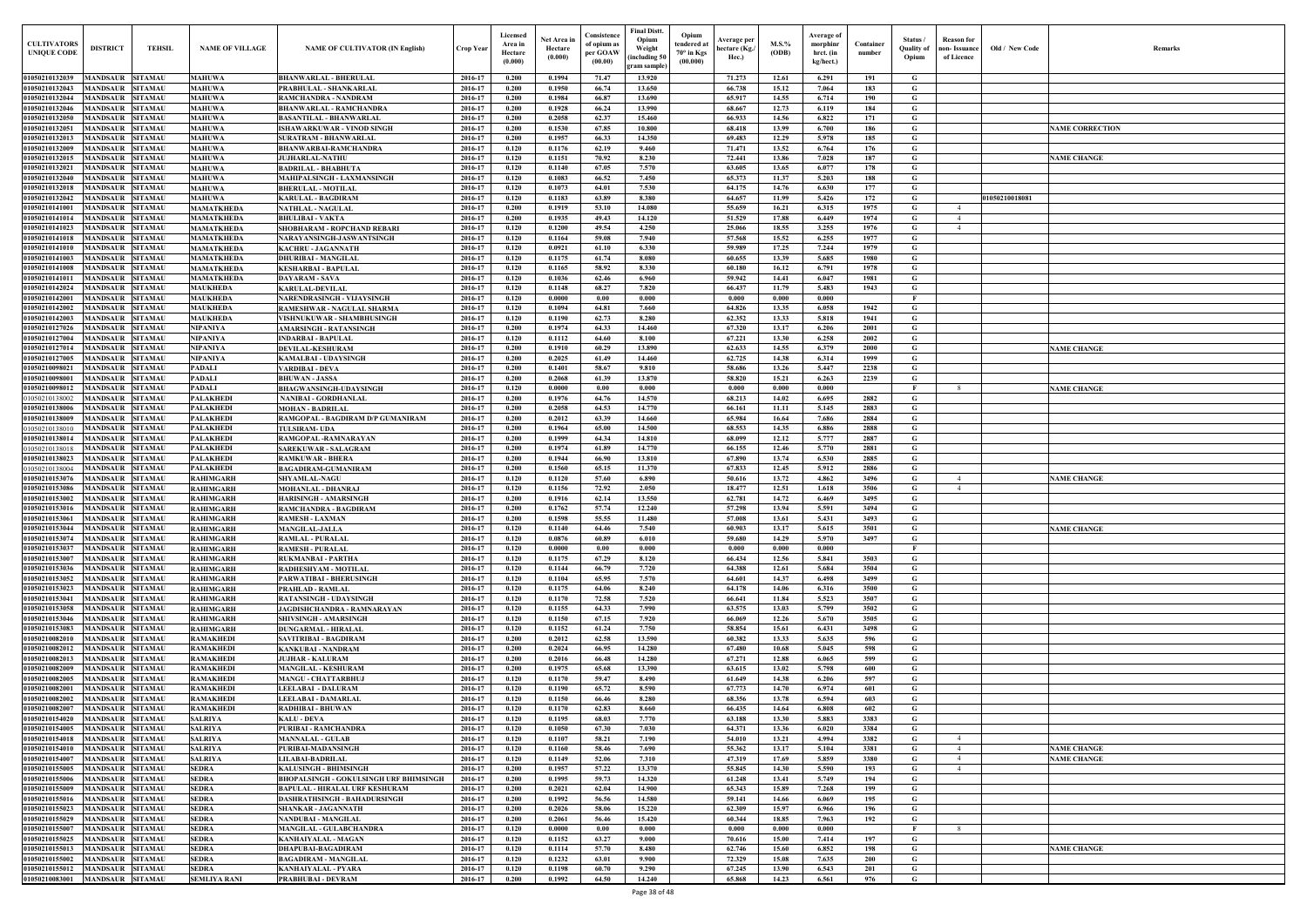| Old / New Code | Remarks                |
|----------------|------------------------|
|                |                        |
|                |                        |
|                |                        |
|                |                        |
|                |                        |
|                |                        |
|                |                        |
|                |                        |
|                |                        |
|                |                        |
|                |                        |
|                |                        |
|                |                        |
|                |                        |
|                |                        |
|                |                        |
|                |                        |
|                |                        |
|                |                        |
|                |                        |
|                |                        |
|                |                        |
|                |                        |
|                |                        |
|                |                        |
|                |                        |
|                |                        |
|                |                        |
|                |                        |
|                |                        |
|                |                        |
|                |                        |
|                |                        |
|                |                        |
|                |                        |
|                |                        |
|                |                        |
|                |                        |
|                |                        |
|                | <b>NAME CORRECTION</b> |
|                |                        |
|                | <b>NAME CHANGE</b>     |
|                | <b>NAME CHANGE</b>     |
|                |                        |
|                |                        |
|                | <b>NAME CHANGE</b>     |
|                |                        |
|                |                        |
|                |                        |
|                |                        |
|                |                        |
|                |                        |
|                |                        |
|                |                        |
|                |                        |
|                |                        |
|                |                        |
|                | <b>NAME CHANGE</b>     |
|                |                        |
|                | <b>NAME CHANGE</b>     |
|                |                        |
|                |                        |
|                |                        |
|                |                        |
|                |                        |
|                |                        |
|                |                        |
|                |                        |
|                |                        |
|                |                        |
|                |                        |
|                | <b>NAME CHANGE</b>     |
|                |                        |
|                |                        |
|                |                        |
|                |                        |
|                |                        |
|                |                        |
|                |                        |
|                |                        |

| <b>CULTIVATORS</b><br><b>UNIQUE CODE</b> | <b>DISTRICT</b>                                    | <b>TEHSIL</b>                    | <b>NAME OF VILLAGE</b>                                                       | <b>NAME OF CULTIVATOR (IN English)</b>                                               | <b>Crop Year</b>   | Licensed<br>Area in<br>Hectare<br>(0.000) | Net Area in<br>Hectare<br>(0.000) | Consistence<br>of opium as<br>per GOAW<br>(00.00) | <b>Final Distt.</b><br>Opium<br>Weight<br>including 50<br>gram sample) | Opium<br>tendered at<br>$70^{\circ}$ in Kgs<br>(00.000) | Average per<br>hectare (Kg./<br>Hec.) | M.S.%<br>(ODB) | Average of<br>morphinr<br>hrct. (in<br>kg/hect.) | Container<br>number | Status /<br><b>Quality of</b><br>Opium | Reason for<br>non- Issuance  <br>of Licence | Old / New Code | <b>Remark</b>          |
|------------------------------------------|----------------------------------------------------|----------------------------------|------------------------------------------------------------------------------|--------------------------------------------------------------------------------------|--------------------|-------------------------------------------|-----------------------------------|---------------------------------------------------|------------------------------------------------------------------------|---------------------------------------------------------|---------------------------------------|----------------|--------------------------------------------------|---------------------|----------------------------------------|---------------------------------------------|----------------|------------------------|
| 01050210083005                           | MANDSAUR                                           | <b>SITAMAU</b>                   | <b>SEMLIYA RANI</b>                                                          | <b>RAJARAM - NANDRAM</b>                                                             | 2016-17            | 0.200                                     | 0.1965                            | 62.86                                             | 14.270                                                                 |                                                         | 65.211                                | 13.41          | 6.122                                            | 964                 | G                                      |                                             |                |                        |
| 01050210083006                           | MANDSAUR                                           | <b>SITAMAU</b>                   | <b>SEMLIYA RANI</b>                                                          | PARMANAND - RAMLAL                                                                   | 2016-17            | 0.200                                     | 0.1911                            | 64.38                                             | 13.370                                                                 |                                                         | 64.348                                | 13.70          | 6.171                                            | 977                 | G                                      |                                             |                |                        |
| 01050210083008<br>01050210083011         | <b>MANDSAUR SITAMAU</b><br><b>MANDSAUR</b>         | <b>SITAMAU</b>                   | <b>SEMLIYA RANI</b><br><b>SEMLIYA RANI</b>                                   | <b>MANGILAL - BHERA</b><br><b>MANGILAL - SHRIRAM</b>                                 | 2016-17<br>2016-17 | 0.200<br>0.200                            | 0.1899<br>0.2030                  | 58.14<br>68.76                                    | 13.820<br>14.910                                                       |                                                         | 60.442<br>72.147                      | 17.48<br>11.94 | 7.396<br>6.030                                   | 960<br>988          | G<br>G                                 |                                             |                |                        |
| 01050210083014                           | MANDSAUR SITAMAU                                   |                                  | <b>SEMLIYA RANI</b>                                                          | <b>GEETABAI - RAMLAL</b>                                                             | 2016-17            | 0.200                                     | 0.2000                            | 60.69                                             | 14.300                                                                 |                                                         | 61.990                                | 15.52          | 6.735                                            | 965                 | G                                      |                                             |                |                        |
| 01050210083017                           | MANDSAUR                                           | <b>SITAMAU</b>                   | <b>SEMLIYA RANI</b>                                                          | <b>BAPULAL - RAMBAKHSH</b>                                                           | 2016-17            | 0.200                                     | 0.1979                            | 59.53                                             | 14.410                                                                 |                                                         | 61.925                                | 15.37          | 6.662                                            | 966                 | G                                      |                                             |                |                        |
| 01050210083024                           | <b>MANDSAUR SITAMAU</b>                            |                                  | <b>SEMLIYA RANI</b>                                                          | <b>SHANTIBAI - PHOLCHAND</b>                                                         | 2016-17            | 0.200                                     | 0.1425                            | 55.06                                             | 10.380                                                                 |                                                         | 57,298                                | 15.60          | 6.257                                            | 958                 | G                                      |                                             |                |                        |
| 01050210083025<br>01050210083026         | <b>MANDSAUR</b><br><b>MANDSAUR</b>                 | <b>SITAMAU</b><br><b>SITAMAU</b> | <b>SEMLIYA RANI</b><br><b>SEMLIYA RANI</b>                                   | KOMALRAM URF KAMLASHANKAR - LAXMAN<br>RAMESHWAR - RAMCHANDRA                         | 2016-17<br>2016-17 | 0.200<br>0.200                            | 0.1926<br>0.2052                  | 66.42<br>64.94                                    | 14.040<br>14.720                                                       |                                                         | 69.169<br>66.549                      | 12.87<br>14.23 | 6.231<br>6.629                                   | 978<br>979          | G<br>G                                 |                                             |                |                        |
| 01050210083036                           | <b>MANDSAUR</b>                                    | <b>SITAMAU</b>                   | <b>SEMLIYA RANI</b>                                                          | <b>KALURAM - BHAGIRATH</b>                                                           | 2016-17            | 0.200                                     | 0.1944                            | 63.09                                             | 14.360                                                                 |                                                         | 66.574                                | 14.60          | 6.804                                            | 980                 | $\mathbf G$                            |                                             |                |                        |
| 01050210083040                           | <b>MANDSAUR</b>                                    | <b>SITAMAU</b>                   | <b>SEMLIYA RANI</b>                                                          | <b>JUJHAR - NANDA</b>                                                                | 2016-17            | 0.200                                     | 0.1999                            | 64.73                                             | 14.280                                                                 |                                                         | 66.058                                | 13.36          | 6.178                                            | 981                 | G                                      |                                             |                |                        |
| 01050210083044                           | <b>MANDSAUR</b><br><b>MANDSAUR</b>                 | <b>SITAMAU</b>                   | <b>SEMLIYA RANI</b>                                                          | <b>DHAPUBAI - NARAYAN</b>                                                            | 2016-17            | 0.200                                     | 0.1989                            | 58.07                                             | 14.910                                                                 |                                                         | 62.187                                | 12.12          | 5.276                                            | 959                 | G                                      |                                             |                |                        |
| 01050210083046<br>01050210083047         | <b>MANDSAUR</b>                                    | <b>SITAMAU</b><br><b>SITAMAU</b> | <b>SEMLIYA RANI</b><br><b>SEMLIYA RANI</b>                                   | <b>BADRILAL - NANDA</b><br>MOHANKUNWAR - PARWATSINGH                                 | 2016-17<br>2016-17 | 0.200<br>0.200                            | 0.1980<br>0.1936                  | 58.53<br>61.12                                    | 14.560<br>14.040                                                       |                                                         | 61.484<br>63.321                      | 13.41<br>15.18 | 5.772<br>6.728                                   | 961<br>967          | G<br>G                                 |                                             |                |                        |
| 01050210083050                           | MANDSAUR                                           | <b>SITAMAU</b>                   | <b>SEMLIYA RANI</b>                                                          | <b>BANSHILAL - MOTI</b>                                                              | 2016-17            | 0.200                                     | 0.2030                            | 67.81                                             | 14.220                                                                 |                                                         | 67.857                                | 12.12          | 5.757                                            | 989                 | G                                      |                                             |                |                        |
| 01050210083054                           | <b>MANDSAUR</b>                                    | <b>SITAMAU</b>                   | <b>SEMLIYA RANI</b>                                                          | <b>RAJESH-VARDICHAND</b>                                                             | 2016-17            | 0.200                                     | 0.1993                            | 70.77                                             | 14.210                                                                 |                                                         | 72.082                                | 12.73          | 6.423                                            | 993                 | $\mathbf G$                            |                                             |                |                        |
| 01050210083056<br>01050210083061         | <b>MANDSAUR</b><br><b>MANDSAUR</b>                 | <b>SITAMAU</b><br><b>SITAMAU</b> | <b>SEMLIYA RANI</b><br><b>SEMLIYA RANI</b>                                   | <b>KACHRU - RUPA</b><br>RAMPRASAD - RAMNARAYAN- KIRATRAM                             | 2016-17<br>2016-17 | 0.200<br>0.200                            | 0.1921<br>0.2000                  | 64.15<br>66.76                                    | 13.690<br>14.970                                                       |                                                         | 65.309<br>71.385                      | 12.81<br>11.31 | 5.856<br>5.652                                   | 968<br>982          | G<br>$\mathbf G$                       |                                             |                |                        |
| 01050210083065                           | <b>MANDSAUR</b>                                    | <b>SITAMAU</b>                   | <b>SEMLIYA RANI</b>                                                          | <b>KOMALRAM - JAYKISHAN</b>                                                          | 2016-17            | 0.200                                     | 0.2000                            | 63.30                                             | 14.310                                                                 |                                                         | 64.700                                | 13.81          | 6.255                                            | 969                 | G                                      |                                             |                |                        |
| 0105021008306                            | <b>MANDSAUR</b>                                    | <b>SITAMAU</b>                   | <b>SEMLIYA RANI</b>                                                          | NANDKISHOR - BHAGWAN D.P. GOVINDRAM                                                  | 2016-17            | 0.200                                     | 0.1988                            | 62.79                                             | 13.820                                                                 |                                                         | 62.359                                | 14.06          | 6.137                                            | 970                 | G                                      |                                             |                |                        |
| 01050210083069                           | <b>MANDSAUR</b>                                    | <b>SITAMAU</b>                   | <b>SEMLIYA RANI</b>                                                          | <b>GANESHRAM - CHOTELAL</b>                                                          | 2016-17            | 0.200                                     | 0.1978                            | 61.89                                             | 14.730                                                                 |                                                         | 65.839                                | 14.95          | 6.890                                            | 971                 | $\mathbf G$                            |                                             |                |                        |
| 0105021008307<br>01050210083079          | <b>MANDSAUR</b><br>MANDSAUR                        | <b>SITAMAU</b><br><b>SITAMAU</b> | <b>SEMLIYA RANI</b><br><b>SEMLIYA RANI</b>                                   | <b>KUSHAL BAI - BHERULAL</b><br><b>BABULAL - BHAGIRATH</b>                           | 2016-17<br>2016-17 | 0.200<br>0.200                            | 0.1800<br>0.1939                  | 66.12<br>54.44                                    | 12.560<br>14.070                                                       |                                                         | 65.911<br>56.431                      | 15.09<br>17.76 | 6.962<br>7.016                                   | 983<br>972          | G<br>G                                 |                                             |                |                        |
| 0105021008300                            | MANDSAUR                                           | <b>SITAMAU</b>                   | <b>SEMLIYA RANI</b>                                                          | <b>MAGNIRAM - JAYKISHAN</b>                                                          | 2016-17            | 0.120                                     | 0.1208                            | 59.25                                             | 8.720                                                                  |                                                         | 61.100                                | 15.12          | 6.467                                            | 962                 | G                                      |                                             |                |                        |
| 01050210083015                           | <b>MANDSAUR</b>                                    | <b>SITAMAU</b>                   | <b>SEMLIYA RANI</b>                                                          | <b>RAMSHANKAR - NANDA</b>                                                            | 2016-17            | 0.120                                     | 0.1195                            | 69.45                                             | 8.640                                                                  |                                                         | 71.732                                | 13.12          | 6.588                                            | 990                 | G                                      |                                             |                |                        |
| 01050210083016                           | MANDSAUR                                           | <b>SITAMAU</b>                   | <b>SEMLIYA RANI</b>                                                          | <b>DHAPUBAI - ONKARLAL</b>                                                           | 2016-17            | 0.120                                     | 0.1176                            | 62.03                                             | 8.310                                                                  |                                                         | 62.619                                | 14.03          | 6.150                                            | 973                 | G                                      |                                             |                |                        |
| 01050210083019<br>01050210083020         | MANDSAUR<br><b>MANDSAUR</b>                        | <b>SITAMAU</b><br><b>SITAMAU</b> | <b>SEMLIYA RANI</b><br><b>SEMLIYA RANI</b>                                   | SANTOSHBAI - MOTIRAM<br>SOHANBAI - MOHAN                                             | 2016-17<br>2016-17 | 0.120<br>0.120                            | 0.0000<br>0.1196                  | 0.00<br>65.21                                     | 0.000<br>8.540                                                         |                                                         | 0.000<br>66.521                       | 0.000<br>12.97 | 0.000<br>6.039                                   | 984                 | - F<br>G                               |                                             |                |                        |
| 01050210083028                           | <b>MANDSAUR</b>                                    | <b>SITAMAU</b>                   | <b>SEMLIYA RANI</b>                                                          | <b>GEETABAI - MANGUDAS</b>                                                           | 2016-17            | 0.120                                     | 0.1023                            | 67.92                                             | 7.240                                                                  |                                                         | 68.670                                | 14.66          | 7.047                                            | 991                 | G                                      |                                             |                |                        |
| 01050210083030                           | <b>MANDSAUR SITAMAU</b>                            |                                  | <b>SEMLIYA RANI</b>                                                          | RAMCHANDRA - BAGDIRAM                                                                | 2016-17            | 0.120                                     | 0.1194                            | 65.37                                             | 8.940                                                                  |                                                         | 69.924                                | 13.23          | 6.475                                            | 974                 | G                                      |                                             |                |                        |
| 01050210083032<br>01050210083034         | <b>MANDSAUR SITAMAU</b>                            |                                  | <b>SEMLIYA RANI</b>                                                          | <b>GOPAL - MANGILAL</b>                                                              | 2016-17<br>2016-17 | 0.120<br>0.120                            | 0.1158<br>0.1200                  | 67.20<br>59.28                                    | 8.980<br>8.700                                                         |                                                         | 74.447<br>61.400                      | 13.38<br>14.74 | 6.973<br>6.335                                   | 985<br>963          | G<br>G                                 |                                             |                |                        |
| 01050210083043                           | MANDSAUR SITAMAU<br>MANDSAUR                       | <b>SITAMAU</b>                   | <b>SEMLIYA RANI</b><br><b>SEMLIYA RANI</b>                                   | PURANMAL - INDARMAL<br>MANGIBAI - KANHAIYALAI                                        | 2016-17            | 0.120                                     | 0.1178                            | 66.25                                             | 8.590                                                                  |                                                         | 69.015                                | 13.90          | 6.715                                            | 986                 | G                                      |                                             |                |                        |
| 01050210083070                           | <b>MANDSAUR</b>                                    | <b>SITAMAU</b>                   | <b>SEMLIYA RANI</b>                                                          | LALURAM - GANGARAM                                                                   | 2016-17            | 0.120                                     | 0.1208                            | 62.83                                             | 8.860                                                                  |                                                         | 65.827                                | 14.90          | 6.866                                            | 975                 | G                                      |                                             |                |                        |
| 01050210083072                           | <b>MANDSAUR</b>                                    | <b>SITAMAU</b>                   | <b>SEMLIYA RANI</b>                                                          | SHOBHARAM - NANDLAL D.P. OMKARLAL                                                    | 2016-17            | 0.120                                     | 0.1190                            | 70.59                                             | 9.030                                                                  |                                                         | 76.521                                | 13.08          | 7.006                                            | 992                 | G                                      |                                             |                |                        |
| 01050210083059<br>01050210039057         | <b>MANDSAUR</b><br><b>MANDSAUR</b>                 | <b>SITAMAU</b><br><b>SITAMAU</b> | <b>SEMLIYA RANI</b><br>SHAKKARKHEDI (BAJ.) KARULAL - MAKRAM                  | <b>SITARAM - UDA</b>                                                                 | 2016-17<br>2016-17 | 0.120<br>0.120                            | 0.1132<br>0.0997                  | 63.88<br>49.99                                    | 7.820<br>6.840                                                         |                                                         | 63.038<br>48.996                      | 11.40<br>16.58 | 5.031<br>5.686                                   | 987<br>3147         | G<br>G                                 | 8<br>$\overline{4}$                         |                |                        |
| 01050210039019                           | <b>MANDSAUR</b>                                    | <b>SITAMAU</b>                   | <b>SHAKKARKHEDI (BAJ.)</b>                                                   | <b>NAHARJI - BHERA</b>                                                               | 2016-17            | 0.120                                     | 0.0608                            | 58.21                                             | 3.670                                                                  |                                                         | 50.197                                | 16.61          | 5.836                                            | 3151                | G                                      | $\overline{4}$                              |                |                        |
| 01050210039010                           | MANDSAUR                                           | <b>SITAMAU</b>                   | <b>SHAKKARKHEDI (BAJ.)</b>                                                   | <b>RODSINGH - PANNA</b>                                                              | 2016-17            | 0.120                                     | 0.1237                            | 57.34                                             | 2.440                                                                  |                                                         | 16.160                                | 16.13          | 1.824                                            | 3159                | $\mathbf{G}$                           | $\overline{4}$                              |                |                        |
| 01050210039003                           | <b>MANDSAUR</b>                                    | <b>SITAMAU</b>                   | <b>SHAKKARKHEDI (BAJ.)</b>                                                   | <b>PURA - AMRA</b>                                                                   | 2016-17            | 0.200<br>0.200                            | 0.1975                            | 61.74<br>57.90                                    | 15.150                                                                 |                                                         | 67.655                                | 15.82          | 7.492                                            | 3153<br>3149        | G                                      |                                             |                |                        |
| 01050210039014<br>01050210039005         | <b>MANDSAUR</b><br>MANDSAUR                        | <b>SITAMAU</b><br><b>SITAMAU</b> | SHAKKARKHEDI (BAJ.) BHERULAL - BHUWAN                                        | SHAKKARKHEDI (BAJ.) VARDA - BHERA@ BHANWARLAL                                        | 2016-17<br>2016-17 | 0.200                                     | 0.1991<br>0.1950                  | 55.11                                             | 15.070<br>14.890                                                       |                                                         | 62.606<br>60.117                      | 15.15<br>15.01 | 6.639<br>6.316                                   | 3148                | G<br>G                                 |                                             |                | <b>NAME CORRECTION</b> |
| 01050210039004                           | <b>MANDSAUR</b>                                    | <b>SITAMAU</b>                   | SHAKKARKHEDI (BAJ.) SUGANBAI-JHUJHAR                                         |                                                                                      | 2016-17            | 0.120                                     | 0.1190                            | 64.25                                             | 9.020                                                                  |                                                         | 69.571                                | 14.86          | 7.237                                            | 3154                | G                                      |                                             |                | <b>NAME CHANGE</b>     |
| 01050210039022                           | <b>MANDSAUR SITAMAU</b>                            |                                  | SHAKKARKHEDI (BAJ.) KAMLABAI-NANDA                                           |                                                                                      | 2016-17            | 0.120                                     | 0.1140                            | 60.43                                             | 8.820                                                                  |                                                         | 66.789                                | 13.59          | 6.354                                            | 3150                | G                                      |                                             |                | <b>NAME CHANGE</b>     |
| 01050210039024<br>01050210039008         | MANDSAUR SITAMAU<br><b>MANDSAUR</b>                | <b>SITAMAU</b>                   | SHAKKARKHEDI (BAJ.) MOHANLAL - HIRALAL<br>SHAKKARKHEDI (BAJ.) KAILASH - PURA |                                                                                      | 2016-17<br>2016-17 | 0.120<br>0.120                            | 0.1200<br>0.1125                  | 65.21<br>61.16                                    | 8.850<br>8.190                                                         |                                                         | 68.700<br>63.608                      | 14.94<br>14.36 | 7.185<br>6.394                                   | 3157<br>3158        | G<br>$\mathbf G$                       |                                             |                |                        |
| 01050210039027                           | <b>MANDSAUR</b>                                    | <b>SITAMAU</b>                   | SHAKKARKHEDI (BAJ.) BAPULAL-KARULAL                                          |                                                                                      | 2016-17            | 0.120                                     | 0.1151                            | 63.17                                             | 7.610                                                                  |                                                         | 59.661                                | 14.82          | 6.190                                            | 3155                | $\mathbf G$                            |                                             |                | <b>NAME CHANGE</b>     |
| 01050210039007                           | <b>MANDSAUR</b>                                    | <b>SITAMAU</b>                   |                                                                              | SHAKKARKHEDI (BAJ.) JETRAM - LAXMAN CHOTA                                            | 2016-17            | 0.120                                     | 0.1080                            | 59.24                                             | 8.270                                                                  |                                                         | 64.805                                | 13.98          | 6.342                                            | 3152                | G                                      |                                             |                |                        |
| 01050210039028                           | MANDSAUR                                           | <b>SITAMAU</b>                   | SHAKKARKHEDI (BAJ.) RODSINGH - KACHARU                                       |                                                                                      | 2016-17            | 0.120                                     | 0.1152                            | 60.21                                             | 8.010                                                                  |                                                         | 59.809                                | 16.09          | 6.736                                            | 3156                | G                                      |                                             |                |                        |
| 0105021003903<br>01050210039049          | <b>MANDSAUR</b><br><b>MANDSAUR</b>                 | <b>SITAMAU</b><br><b>SITAMAU</b> |                                                                              | SHAKKARKHEDI (BAJ.) FATTIBAI - BHANWARLAL<br>SHAKKARKHEDI (BAJ.) GATTUBAI - MADHULAL | 2016-17<br>2016-17 | 0.120<br>0.120                            | 0.1131<br>0.1106                  | 64.14<br>65.57                                    | 8.480<br>7.990                                                         |                                                         | 68.700<br>67.667                      | 12.41<br>14.66 | 5.968<br>6.944                                   | 3160<br>3161        | G<br>$\mathbf G$                       |                                             |                |                        |
| 01050210137005                           | <b>MANDSAUR</b>                                    | <b>SITAMAU</b>                   | <b>SURJANI</b>                                                               | <b>MANGILAL - UDAYRAM</b>                                                            | 2016-17            | 0.200                                     | 0.1000                            | 62.31                                             | 7.060                                                                  |                                                         | 62.840                                | 12.63          | 5.556                                            | 3397                | G                                      |                                             |                |                        |
| 01050210137009                           | MANDSAUR SITAMAU                                   |                                  | <b>SURJANI</b>                                                               | SHOBHARAM- LAXMICHAND                                                                | 2016-17            | 0.200                                     | 0.1995                            | 62.57                                             | 14.450                                                                 |                                                         | 64.741                                | 12.75          | 5.778                                            | 3398                | G                                      |                                             |                |                        |
| 01050210137011<br>01050210135076         | <b>MANDSAUR SITAMAU</b><br>MANDSAUR SITAMAU        |                                  | <b>SURJANI</b><br><b>TITROD</b>                                              | SHEHJAD KHA - SHEHGANI KHA<br><b>HARIDAS - NARAYANDAS</b>                            | 2016-17<br>2016-17 | 0.120<br>0.120                            | 0.1193<br>0.1150                  | 60.94<br>56.05                                    | 7.930<br>4.900                                                         |                                                         | 57.870<br>34.121                      | 15.28<br>13.90 | 6.190<br>3.320                                   | 3399<br>2124        | $\mathbf{G}$<br>$\mathbf G$            | $\overline{4}$                              |                |                        |
| 01050210135008                           | <b>MANDSAUR SITAMAU</b>                            |                                  | <b>TITROD</b>                                                                | KAMLABAI - MOTIRAM                                                                   | 2016-17            | 0.200                                     | 0.1991                            | 63.25                                             | 14.110                                                                 |                                                         | 64.033                                | 13.52          | 6.060                                            | 2126                | G                                      |                                             |                |                        |
| 01050210135010                           | MANDSAUR SITAMAU                                   |                                  | <b>TITROD</b>                                                                | SAJJANBAI- PRABHULAL                                                                 | 2016-17            | 0.200                                     | 0.0000                            | 0.00                                              | 0.000                                                                  |                                                         | 0.000                                 | 0.000          | 0.000                                            |                     | $\mathbf{F}$                           |                                             |                |                        |
| 01050210135011                           | <b>MANDSAUR</b>                                    | <b>SITAMAU</b>                   | <b>TITROD</b>                                                                | AYODHIYABAI- KISHORSINGH                                                             | 2016-17            | 0.200                                     | 0.1947                            | 58.35                                             | 14.590                                                                 |                                                         | 62.465                                | 13.64          | 5.964                                            | 2103                | G                                      |                                             |                |                        |
| 01050210135015<br>01050210135020         | <b>MANDSAUR</b><br><b>MANDSAUR</b>                 | <b>SITAMAU</b><br><b>SITAMAU</b> | <b>TITROD</b><br><b>TITROD</b>                                               | HUSSAINIBAI-HUSSAIN<br><b>BANSHILAL - RAMNARAYAN</b>                                 | 2016-17<br>2016-17 | 0.200<br>0.200                            | 0.1580<br>0.1821                  | 60.89<br>63.72                                    | 11.360<br>12.700                                                       |                                                         | 62.544<br>63.487                      | 14.55<br>15.38 | 6.370<br>6.835                                   | 2109<br>2127        | G<br>$\mathbf G$                       |                                             |                | <b>NAME CHANGE</b>     |
| 01050210135026                           | <b>MANDSAUR</b>                                    | <b>SITAMAU</b>                   | <b>TITROD</b>                                                                | LAL KUNWAR - KALUSINGH                                                               | 2016-17            | 0.200                                     | 0.1984                            | 64.28                                             | 14.950                                                                 |                                                         | 69.193                                | 15.03          | 7.280                                            | 2128                | $\mathbf G$                            |                                             |                | <b>NAME CHANGE</b>     |
| 01050210135030                           | <b>MANDSAUR</b>                                    | <b>SITAMAU</b>                   | <b>TITROD</b>                                                                | BAPULAL - KISHANLAL D.P. VAKHATRAM                                                   | 2016-17            | 0.200                                     | 0.1880                            | 62.78                                             | 13.900                                                                 |                                                         | 66.308                                | 13.89          | 6.447                                            | 2129                | $\mathbf G$                            |                                             |                |                        |
| 01050210135037                           | <b>MANDSAUR</b>                                    | <b>SITAMAU</b>                   | <b>TITROD</b>                                                                | <b>BAPULAL - GAMER</b>                                                               | 2016-17            | 0.200                                     | 0.1990                            | 62.23                                             | 13.490                                                                 |                                                         | 60.266                                | 13.24          | 5.585                                            | 2125                | $\mathbf G$                            |                                             |                |                        |
| 01050210135038<br>01050210135045         | <b>MANDSAUR</b><br><b>MANDSAUR</b>                 | <b>SITAMAU</b><br><b>SITAMAU</b> | <b>TITROD</b><br><b>TITROD</b>                                               | <b>GEETABAI - KACHRU (GAYRI)</b><br><b>HARDARBAI - SHIVRAM</b>                       | 2016-17<br>2016-17 | 0.200<br>0.200                            | 0.1763<br>0.1984                  | 62.06<br>62.19                                    | 12.230<br>14.080                                                       |                                                         | 61.503<br>63.049                      | 14.39<br>14.36 | 6.195<br>6.338                                   | 2130<br>2110        | $\mathbf G$<br>$\mathbf G$             |                                             |                |                        |
| 01050210135049                           | <b>MANDSAUR SITAMAU</b>                            |                                  | <b>TITROD</b>                                                                | <b>BHERULAL - SHANKARLAL</b>                                                         | 2016-17            | 0.200                                     | 0.1943                            | 61.60                                             | 14.100                                                                 |                                                         | 63.860                                | 15.84          | 7.081                                            | 2111                | $\mathbf G$                            |                                             |                |                        |
| 01050210135052                           | <b>MANDSAUR</b>                                    | <b>SITAMAU</b>                   | <b>TITROD</b>                                                                | <b>AMRATRAM - BHANWARLAL</b>                                                         | 2016-17            | 0.200                                     | 0.1794                            | 58.14                                             | 12.970                                                                 |                                                         | 60.050                                | 16.63          | 6.990                                            | 2112                | G                                      |                                             |                |                        |
| 01050210135053<br>01050210135061         | <b>MANDSAUR</b><br><b>MANDSAUR</b>                 | <b>SITAMAU</b><br><b>SITAMAU</b> | <b>TITROD</b><br><b>TITROD</b>                                               | <b>DURGASHANKAR - BHANWARLAL</b><br><b>GANGARAM - HIRALAL</b>                        | 2016-17<br>2016-17 | 0.200<br>0.200                            | 0.1893<br>0.1924                  | 61.65<br>60.96                                    | 13.530<br>13.900                                                       |                                                         | 62.947<br>62.915                      | 13.87<br>14.24 | 6.112<br>6.271                                   | 2113<br>2131        | G<br>G                                 |                                             |                |                        |
| 01050210135064                           | <b>MANDSAUR</b>                                    | <b>SITAMAU</b>                   | <b>TITROD</b>                                                                | <b>FAKIRCHAND - HIRALAL</b>                                                          | 2016-17            | 0.200                                     | 0.1952                            | 61.34                                             | 14.140                                                                 |                                                         | 63.478                                | 13.43          | 5.967                                            | 2114                | $\mathbf G$                            |                                             |                |                        |
| 01050210135070                           | <b>MANDSAUR</b>                                    | <b>SITAMAU</b>                   | <b>TITROD</b>                                                                | RADHESHYAM - KAISHURAM                                                               | 2016-17            | 0.200                                     | 0.2013                            | 65.62                                             | 14.980                                                                 |                                                         | 69.761                                | 12.83          | 6.265                                            | 2153                | $\mathbf G$                            |                                             |                |                        |
| 01050210135073                           | <b>MANDSAUR</b>                                    | <b>SITAMAU</b>                   | <b>TITROD</b>                                                                | JAGDISHCHANDRA - KISHANLAL PATEL                                                     | 2016-17            | 0.200                                     | 0.1844                            | 63.30                                             | 13.510                                                                 |                                                         | 66.252                                | 15.55          | 7.212                                            | 2115                | $\mathbf G$                            |                                             |                |                        |
| 01050210135083<br>01050210135094         | <b>MANDSAUR</b><br>MANDSAUR                        | <b>SITAMAU</b><br><b>SITAMAU</b> | <b>TITROD</b><br><b>TITROD</b>                                               | <b>SURAJ BAI - MANGILAL</b><br><b>RAMPRASAD - NANDRAM</b>                            | 2016-17<br>2016-17 | 0.200<br>0.200                            | 0.0630<br>0.1818                  | 57.99<br>62.33                                    | 5.070<br>12.750                                                        |                                                         | 66.666<br>62,447                      | 16.18<br>13.08 | 7.551<br>5.718                                   | 2116<br>2132        | G<br>G                                 |                                             |                | <b>NAME CHANGE</b>     |
| 01050210135115                           | <b>MANDSAUR</b>                                    | <b>SITAMAU</b>                   | <b>TITROD</b>                                                                | NIRBHAYRAM - DHANNA JI                                                               | 2016-17            | 0.200                                     | 0.1955                            | 64.22                                             | 14.030                                                                 |                                                         | 65.841                                | 13.30          | 6.130                                            | 2133                | G                                      |                                             |                |                        |
| 01050210135122                           | <b>MANDSAUR</b>                                    | <b>SITAMAU</b>                   | <b>TITROD</b>                                                                | <b>KALURAM - NANDRAM</b>                                                             | 2016-17            | 0.200                                     | 0.1628                            | 63.20                                             | 11.390                                                                 |                                                         | 63.169                                | 13.86          | 6.128                                            | 2134                | $\mathbf G$                            |                                             |                |                        |
| 01050210135124                           | <b>MANDSAUR</b>                                    | <b>SITAMAU</b>                   | <b>TITROD</b>                                                                | KANHAIYALAL - RAMCHANDRA                                                             | 2016-17            | 0.200                                     | 0.1949                            | 65.57                                             | 14.080                                                                 |                                                         | 67.670                                | 12.90          | 6.111                                            | 2154                | G                                      |                                             |                |                        |
| 01050210135132<br>01050210135135         | <b>MANDSAUR SITAMAU</b><br><b>MANDSAUR SITAMAU</b> |                                  | <b>TITROD</b><br><b>TITROD</b>                                               | RAJENDRAPRASAD - HIRALAL<br><b>KARULAL - CHUNILAL</b>                                | 2016-17<br>2016-17 | 0.200<br>0.200                            | 0.1850<br>0.2000                  | 59.07<br>65.10                                    | 13.780<br>14.250                                                       |                                                         | 62.854<br>66.265                      | 13.95<br>13.29 | 6.138<br>6.164                                   | 2117<br>2135        | $\mathbf{G}$<br>G                      |                                             |                |                        |
| 01050210135142                           | MANDSAUR SITAMAU                                   |                                  | <b>TITROD</b>                                                                | <b>BANSHILAL -RAMLAL</b>                                                             | 2016-17            | 0.200                                     | 0.1337                            | 55.91                                             | 9.810                                                                  |                                                         | 58.601                                | 14.51          | 5.952                                            | 2104                | G                                      |                                             |                |                        |
| 01050210135148                           | <b>MANDSAUR SITAMAU</b>                            |                                  | <b>TITROD</b>                                                                | ISHWARLAL - JAGDISHCHAND                                                             | 2016-17            | 0.200                                     | 0.2000                            | 63.36                                             | 14.670                                                                 |                                                         | 66.390                                | 13.30          | 6.181                                            | 2136                | $\mathbf G$                            |                                             |                |                        |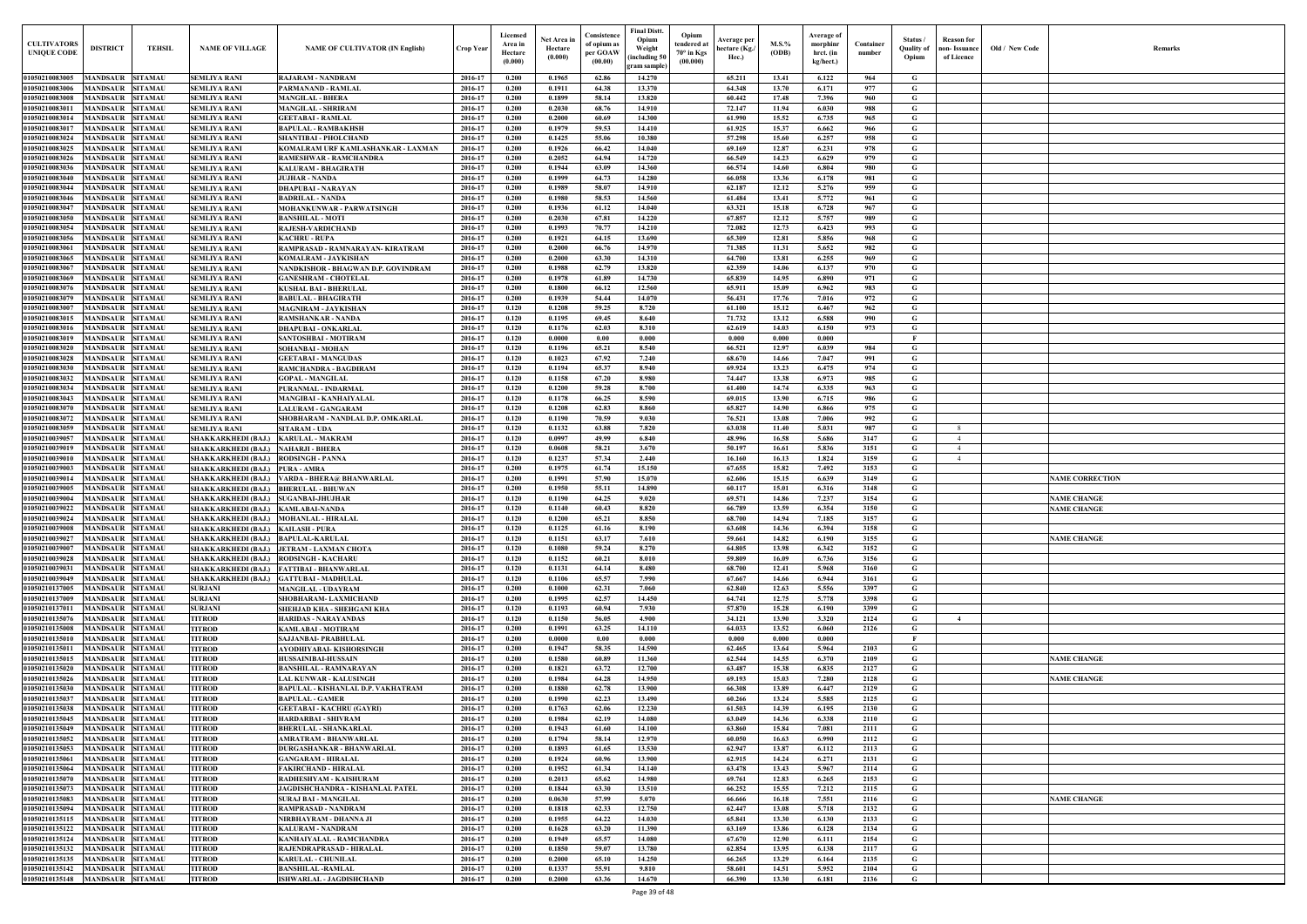| <b>CULTIVATORS</b><br><b>UNIQUE CODI</b> | <b>DISTRICT</b><br><b>TEHSIL</b>                                         | <b>NAME OF VILLAGE</b>           | <b>NAME OF CULTIVATOR (IN English)</b>                           | Crop Year          | Licensed<br>Area in<br>Hectare<br>(0.000) | Net Area in<br>Hectare<br>(0.000) | Consistence<br>of opium as<br>per GOAW<br>(00.00) | <b>Final Distt.</b><br>Opium<br>Opium<br>tendered at<br>Weight<br>70° in Kgs<br>including 50)<br>(00.000)<br>gram sample) | Average per<br>hectare (Kg./<br>Hec.) | $M.S.\%$<br>(ODB) | Average of<br>morphinr<br>hrct. (in<br>kg/hect.) | Container<br>number | Status /<br>Quality of<br>Opium | <b>Reason</b> for<br>non- Issuance<br>of Licence | Old / New Code | <b>Remark</b>          |
|------------------------------------------|--------------------------------------------------------------------------|----------------------------------|------------------------------------------------------------------|--------------------|-------------------------------------------|-----------------------------------|---------------------------------------------------|---------------------------------------------------------------------------------------------------------------------------|---------------------------------------|-------------------|--------------------------------------------------|---------------------|---------------------------------|--------------------------------------------------|----------------|------------------------|
| 01050210135046                           | <b>MANDSAUR SITAMAU</b>                                                  | <b>TITROD</b>                    | <b>RAMIBAI - PANNALAL</b>                                        | 2016-17            | 0.200                                     | 0.1371                            | 64.24                                             | 10.110                                                                                                                    | 67.673                                | 14.04             | 6.651                                            | 2155                | G                               |                                                  |                |                        |
| 01050210135099                           | <b>MANDSAUR</b><br><b>SITAMAU</b>                                        | <b>TITROD</b>                    | <b>BASANTILAL - RAMRATAN</b>                                     | 2016-17            | 0.200                                     | 0.1949                            | 64.68                                             | 13.930                                                                                                                    | 66.038                                | 16.34             | 7.554                                            | 2137                | G                               |                                                  |                |                        |
| 01050210135059                           | <b>SITAMAU</b><br><b>MANDSAUR</b>                                        | <b>TITROD</b>                    | DEVILAL - D.P. NANDRAM                                           | 2016-17            | 0.200                                     | 0.2000                            | 63.62                                             | 14.480                                                                                                                    | 65.800                                | 15.22             | 7.010                                            | 2156                | G                               |                                                  |                |                        |
| 01050210135005                           | <b>MANDSAUR</b><br><b>SITAMAU</b>                                        | <b>TITROD</b>                    | <b>BHERULAL-BAGDIRAM</b>                                         | 2016-17            | 0.200                                     | 0.1864                            | 57.90                                             | 13.360                                                                                                                    | 59.286                                | 15.94             | 6.615                                            | 2105                | G                               |                                                  |                |                        |
| 01050210135095<br>01050210135063         | <b>MANDSAUR</b><br><b>SITAMAU</b><br><b>MANDSAUR</b><br><b>SITAMAU</b>   | <b>TITROD</b><br><b>TITROD</b>   | <b>GANGABAI - HIRALAL</b><br>ATAL BIHARI - BANSHILAL DADA RAMLAL | 2016-17<br>2016-17 | 0.200<br>0.200                            | 0.1525<br>0.1883                  | 60.30<br>60.21                                    | 10.580<br>13.290                                                                                                          | 59.763<br>60.706                      | 15.80<br>14.15    | 6.610<br>6.013                                   | 2118<br>2119        | G<br>G                          |                                                  |                |                        |
| 01050210135096                           | <b>MANDSAUR</b><br><b>SITAMAU</b>                                        | <b>TITROD</b>                    | <b>KARULAL - HIRALAL</b>                                         | 2016-17            | 0.200                                     | 0.1979                            | 58.97                                             | 13.930                                                                                                                    | 59.297                                | 13.13             | 5.450                                            | 2106                | G                               |                                                  |                |                        |
| 01050210135110                           | <b>MANDSAUR</b><br><b>SITAMAU</b>                                        | <b>TITROD</b>                    | <b>SALIM MOH. - NUR MOH</b>                                      | 2016-17            | 0.200                                     | 0.1943                            | 61.38                                             | 14.150                                                                                                                    | 63.860                                | 15.88             | 7.098                                            | 2120                | G                               |                                                  |                |                        |
| 01050210135163                           | <b>SITAMAU</b><br>MANDSAUR                                               | <b>TITROD</b>                    | <b>DHAPUBAI - MODIRAM</b>                                        | 2016-17            | 0.200                                     | 0.1940                            | 64.31                                             | 14.470                                                                                                                    | 68.525                                | 15.53             | 7.449                                            | 2138                | G                               |                                                  |                |                        |
| 01050210135013                           | <b>MANDSAUR</b><br><b>SITAMAU</b>                                        | <b>TITROD</b>                    | <b>SHAMBHUSINGH- RATANSINGH</b>                                  | 2016-17            | 0.200                                     | 0.2019                            | 57.76                                             | 14.250                                                                                                                    | 58.236                                | 11.96             | 4.876                                            | 2102                | G                               |                                                  |                |                        |
| 01050210135165<br>01050210135164         | <b>MANDSAUR</b><br><b>SITAMAU</b><br><b>MANDSAUR</b><br><b>SITAMAU</b>   | <b>TITROD</b><br><b>TITROD</b>   | <b>MUKESH - BANSHILAL</b><br>RADHESHYAM - PRABHULAL              | 2016-17<br>2016-17 | 0.200<br>0.200                            | 0.1924<br>0.1645                  | 63.35<br>59.36                                    | 13.300<br>11.760                                                                                                          | 62.562<br>60.620                      | 15.86<br>16.80    | 6.945<br>7.129                                   | 2139<br>2107        | G<br>$\mathbf G$                |                                                  |                |                        |
| 01050210135166                           | MANDSAUR<br><b>SITAMAU</b>                                               | <b>TITROD</b>                    | <b>GOPAL - BAKHATRAM</b>                                         | 2016-17            | 0.200                                     | 0.2005                            | 65.97                                             | 14.240                                                                                                                    | 66.932                                | 11.05             | 5.177                                            | 2140                | G                               |                                                  |                |                        |
| 01050210135167                           | <b>MANDSAUR</b><br><b>SITAMAU</b>                                        | <b>TITROD</b>                    | DINESH KUMAR - DHANRAJ KULMI                                     | 2016-17            | 0.200                                     | 0.1940                            | 64.61                                             | 14.390                                                                                                                    | 68.463                                | 15.40             | 7.380                                            | 2141                | G                               |                                                  |                |                        |
| 01050210135168                           | MANDSAUR<br><b>SITAMAU</b>                                               | <b>TITROD</b>                    | RAMNIWAS - RAMDAYAL                                              | 2016-17            | 0.200                                     | 0.1975                            | 61.47                                             | 14.380                                                                                                                    | 63.939                                | 14.92             | 6.678                                            | 2142                | G                               |                                                  |                |                        |
| 01050210135137                           | MANDSAUR<br><b>SITAMAU</b>                                               | <b>TITROD</b>                    | <b>MEHBUB - SULEMAN</b>                                          | 2016-17            | 0.200                                     | 0.1563                            | 62.71                                             | 11.080                                                                                                                    | 63.506                                | 12.17             | 5.410                                            | 2143                | G                               |                                                  |                |                        |
| 01050210135134<br>01050210135088         | MANDSAUR<br><b>SITAMAU</b><br><b>MANDSAUR</b><br><b>SITAMAU</b>          | <b>TITROD</b><br><b>TITROD</b>   | <b>RAMESHWAR - PRABHULAI</b><br><b>GEETABAI-KALU</b>             | 2016-17<br>2016-17 | 0.200<br>0.120                            | 0.1252<br>0.1092                  | 63.30<br>64.07                                    | 8.960<br>7.520                                                                                                            | 64.712<br>63.031                      | 16.02<br>14.86    | 7.257<br>6.556                                   | 2144<br>2157        | G<br>G                          |                                                  |                | <b>VAME CHANGE</b>     |
| 01050210135105                           | <b>MANDSAUR</b><br><b>SITAMAU</b>                                        | <b>TITROD</b>                    | <b>BHAGGA-KAISHURAM</b>                                          | 2016-17            | 0.120                                     | 0.0952                            | 62.88                                             | 7.130                                                                                                                     | 67,279                                | 12.88             | 6.066                                            | 2145                | G                               |                                                  |                |                        |
| 01050210135147                           | MANDSAUR<br><b>SITAMAU</b>                                               | <b>TITROD</b>                    | DALPATSINGH - BEGAMSINGH                                         | 2016-17            | 0.120                                     | 0.0879                            | 62.12                                             | 6.610                                                                                                                     | 66.734                                | 14.38             | 6.717                                            | 2146                | G                               |                                                  |                |                        |
| 01050210135146                           | MANDSAUR<br><b>SITAMAU</b>                                               | <b>TITROD</b>                    | RAMCHANDRA-SHANKARLAL                                            | 2016-17            | 0.120                                     | 0.1170                            | 58.73                                             | 8.470                                                                                                                     | 60.735                                | 13.30             | 5.655                                            | 2108                | G                               |                                                  |                | <b>NAME CHANGE</b>     |
| 01050210135090                           | <b>MANDSAUR SITAMAU</b>                                                  | <b>TITROD</b>                    | <b>CHAINSINGH - BEGAMSINGH</b>                                   | 2016-17            | 0.120                                     | 0.1189                            | 61.39                                             | 9.010                                                                                                                     | 66.459                                | 13.00             | 6.048                                            | 2147                | G                               |                                                  |                |                        |
| 01050210135006<br>01050210135016         | <b>MANDSAUR</b><br><b>SITAMAU</b><br>MANDSAUR<br><b>SITAMAU</b>          | <b>TITROD</b><br><b>TITROD</b>   | <b>JAGDISH - BHANWARLAL</b>                                      | 2016-17<br>2016-17 | 0.120<br>0.120                            | 0.1194<br>0.1165                  | 63.80<br>65.66                                    | 8.290<br>8.610                                                                                                            | 63.283<br>69.321                      | 15.03<br>13.74    | 6.658<br>6.668                                   | 2158<br>2159        | G<br>G                          |                                                  |                |                        |
| 01050210135022                           | <b>MANDSAUR</b><br><b>SITAMAU</b>                                        | <b>TITROD</b>                    | <b>BHERU - RAMPRATAP</b><br><b>HARKUNWAR-BADRILAL</b>            | 2016-17            | 0.120                                     | 0.1020                            | 60.66                                             | 7.540                                                                                                                     | 64.058                                | 15.51             | 6.955                                            | 2121                | G                               |                                                  |                | <b>NAME CHANGE</b>     |
| 01050210135032                           | <b>MANDSAUR</b><br><b>SITAMAU</b>                                        | <b>TITROD</b>                    | <b>BALMUKUND- MOHANLAI</b>                                       | 2016-17            | 0.120                                     | 0.1135                            | 62.37                                             | 8.400                                                                                                                     | 65.938                                | 11.21             | 5.174                                            | 2148                | G                               |                                                  |                | <b>NAME CHANGE</b>     |
| 01050210135060                           | MANDSAUR<br><b>SITAMAU</b>                                               | <b>TITROD</b>                    | SAJJANKUWAR - ONKARSINGH                                         | 2016-17            | 0.120                                     | 0.1007                            | 63.52                                             | 6.830                                                                                                                     | 61.549                                | 15.87             | 6.837                                            | 2149                | G                               |                                                  |                |                        |
| 01050210135125                           | <b>SITAMAU</b><br><b>MANDSAUR</b>                                        | <b>TITROD</b>                    | <b>BAKHATRAM - RAMJI</b>                                         | 2016-17            | 0.120                                     | 0.1148                            | 65.30                                             | 8.240                                                                                                                     | 66.959                                | 15.94             | 7.471                                            | 2150                | G                               |                                                  |                |                        |
| 01050210135136                           | <b>SITAMAU</b><br>MANDSAUR                                               | <b>TITROD</b>                    | <b>GOBERLAL - BHERULAL</b>                                       | 2016-17            | 0.120                                     | 0.1183                            | 63.35                                             | 8.410                                                                                                                     | 64.336                                | 13.48             | 6.071                                            | 2151                | G                               |                                                  |                |                        |
| 01050210135144<br>01050210135149         | <b>MANDSAUR</b><br><b>SITAMAU</b><br><b>SITAMAU</b><br>MANDSAUR          | <b>TITROD</b><br><b>TITROD</b>   | <b>RAMESHWAR - DHANNA</b><br>PARMANAND - SHANKARLAI              | 2016-17<br>2016-17 | 0.120<br>0.120                            | 0.1196<br>0.0995                  | 59.88<br>60.69                                    | 8.260<br>7.410                                                                                                            | 59.080<br>64.562                      | 16.03<br>14.90    | 6.629<br>6.734                                   | 2122<br>2123        | G<br>$\mathbf G$                |                                                  |                |                        |
| 01050210135156                           | <b>MANDSAUR</b><br><b>SITAMAU</b>                                        | <b>TITROD</b>                    | <b>RAMESHWAR-MOTILAL</b>                                         | 2016-17            | 0.120                                     | 0.1160                            | 61.58                                             | 8.780                                                                                                                     | 66.586                                | 13.87             | 6.465                                            | 2152                | G                               |                                                  |                | <b>NAME CORRECTION</b> |
| 01050210074011                           | <b>MANDSAUR</b><br><b>SITAMAU</b>                                        | <b>VISHNIA</b>                   | <b>BAPULAL-JUJHARLAL DANGI</b>                                   | 2016-17            | 0.200                                     | 0.2039                            | 62.66                                             | 14.770                                                                                                                    | 64.840                                | 15.40             | 6.990                                            | 1400                | G                               |                                                  |                |                        |
| 01050210074013                           | <b>MANDSAUR</b><br><b>SITAMAU</b>                                        | <b>VISHNIA</b>                   | <b>JADAVBAI-HIRA</b>                                             | 2016-17            | 0.200                                     | 0.2001                            | 64.07                                             | 14.230                                                                                                                    | 65.092                                | 14.50             | 6.607                                            | 1401                | G                               |                                                  |                |                        |
| 01050210074014                           | <b>MANDSAUR</b><br><b>SITAMAU</b>                                        | <b>VISHNIA</b>                   | <b>BHAMARKUNWAR - SHAMBHUSINGH</b>                               | 2016-17            | 0.200                                     | 0.1913                            | 64.18                                             | 13.420                                                                                                                    | 64.317                                | 13.90             | 6.258                                            | 1402                | G                               |                                                  |                |                        |
| 01050210074009<br>01050210074017         | MANDSAUR<br><b>SITAMAU</b><br><b>MANDSAUR</b><br><b>SITAMAU</b>          | <b>VISHNIA</b><br><b>VISHNIA</b> | <b>BHUWAN - BHERA</b><br><b>PARWATSINGH - GULAB BAI</b>          | 2016-17<br>2016-17 | 0.200<br>0.200                            | 0.1943<br>0.1980                  | 63.25<br>65.96                                    | 14.970<br>14.460                                                                                                          | 69.613<br>68.813                      | 14.26<br>14.02    | 6.949<br>6.754                                   | 1398<br>1408        | G<br>G                          |                                                  |                |                        |
| 01050210074023                           | MANDSAUR<br><b>SITAMAU</b>                                               | <b>VISHNIA</b>                   | <b>RAMESHWAR - MANGILAI</b>                                      | 2016-17            | 0.200                                     | 0.2052                            | 64.12                                             | 16.130                                                                                                                    | 72.002                                | 13.60             | 6.855                                            | 1396                | G                               |                                                  |                |                        |
| 01050210074001                           | <b>MANDSAUR</b><br><b>SITAMAU</b>                                        | <b>VISHNIA</b>                   | <b>BHAGWANLAL - RAMLAI</b>                                       | 2016-17            | 0.120                                     | 0.1188                            | 62.39                                             | 8.410                                                                                                                     | 63.097                                | 15.32             | 6.766                                            | 1399                | G                               |                                                  |                |                        |
| 0105021007400                            | MANDSAUR<br><b>SITAMAU</b>                                               | VISHNIA                          | <b>BHANWARLAL - BHERA</b>                                        | 2016-17            | 0.120                                     | 0.1213                            | 65.73                                             | 8.870                                                                                                                     | 68.664                                | 12.05             | 5.792                                            | 1397                | G                               |                                                  |                |                        |
| 0105021007400.                           | MANDSAUR<br><b>SITAMAU</b>                                               | <b>VISHNIA</b>                   | <b>DALPATSINGH - DULESINGH</b>                                   | 2016-17            | 0.120                                     | 0.1155                            | 66.51                                             | 8.460                                                                                                                     | 69.593                                | 12.69             | 6.182                                            | 1403                | G                               |                                                  |                |                        |
| 01050210074004<br>0105021007400          | MANDSAUR<br><b>SITAMAU</b><br><b>MANDSAUR</b><br><b>SITAMAU</b>          | VISHNIA<br>VISHNIA               | VISHNUKUNWAR - KISHORSINGH                                       | 2016-17<br>2016-17 | 0.120<br>0.120                            | 0.1168<br>0.1225                  | 68.55<br>65.41                                    | 8.690<br>8.670                                                                                                            | 72.859<br>66.130                      | 12.22<br>13.47    | 6.232<br>6.236                                   | 1404<br>1405        | G<br>G                          |                                                  |                |                        |
| 01050210074008                           | MANDSAUR<br><b>SITAMAU</b>                                               | <b>VISHNIA</b>                   | <b>UDA - RAMA</b><br>HANUMATSINGH-SAJJANSINGH                    | 2016-17            | 0.120                                     | 0.1160                            | 66.87                                             | 8.350                                                                                                                     | 68.767                                | 13.98             | 6.729                                            | 1406                | G                               |                                                  |                | <b>NAME CHANGE</b>     |
|                                          | 01050210074016 MANDSAUR SITAMAU                                          | <b>VISHNIA</b>                   | <b>MADHOLAL - RAMLAL</b>                                         | 2016-17            | 0.120                                     | 0.1136                            | 67.94                                             | 8.010                                                                                                                     | 68.433                                | 12.63             | 6.050                                            | 1407                | G                               |                                                  |                |                        |
| 01050210074024                           | MANDSAUR SITAMAU                                                         | <b>VISHNIA</b>                   | LEELABAI - RAMLAL DANGI                                          | 2016-17            | 0.120                                     | 0.1026                            | 67.87                                             | 7.330                                                                                                                     | 69.269                                | 12.07             | 5.853                                            | 1409                | G                               |                                                  | 01050210062012 |                        |
| 01050211020001                           | MANDSAUR SUWASARA                                                        | <b>AAMBA</b>                     | <b>GORDHAN LAL-RATAN LAL</b>                                     | 2016-17            | 0.200                                     | 0.1751                            | 61.88                                             | 13.670                                                                                                                    | 69.011                                | 13.07             | 6.314                                            | 1649                | G                               |                                                  |                |                        |
| 01050211020004<br>01050211020009         | <b>MANDSAUR SUWASARA</b><br><b>MANDSAUR SUWASARA</b>                     | <b>AAMBA</b><br><b>AAMBA</b>     | HASRAT BAI-CHANDAR SINGH<br>SHAMBHU-JALAM CHAMAR                 | 2016-17<br>2016-17 | 0.200<br>0.200                            | 0.1861<br>0.1825                  | 60.81<br>61.86                                    | 13.780<br>14.000                                                                                                          | 64.325                                | 16.77<br>15.31    | 7.551<br>7.265                                   | 1648<br>1650        | G<br>$\mathbf G$                |                                                  |                |                        |
| 01050211020011                           | <b>MANDSAUR SUWASARA</b>                                                 | <b>AAMBA</b>                     | <b>VAJE SINGH-CHANDRA SINGH</b>                                  | 2016-17            | 0.200                                     | 0.1869                            | 59.80                                             | 13.630                                                                                                                    | 67.791<br>62.300                      | 15.79             | 6.886                                            | 1647                | $\mathbf G$                     |                                                  |                |                        |
| 01050211020013                           | <b>MANDSAUR SUWASARA</b>                                                 | <b>AAMBA</b>                     | <b>CHANDAR-DHOKAL CHAMAR</b>                                     | 2016-17            | 0.200                                     | 0.1946                            | 65.31                                             | 14.160                                                                                                                    | 67.887                                | 13.77             | 6.544                                            | 1646                | $\mathbf G$                     |                                                  |                |                        |
| 01050211020015                           | <b>MANDSAUR</b><br><b>SUWASARA</b>                                       | <b>AAMBA</b>                     | <b>MANGUBAI-KALUSINGH</b>                                        | 2016-17            | 0.200                                     | 0.1932                            | 65.83                                             | 14.420                                                                                                                    | 70.191                                | 12.84             | 6.309                                            | s1                  | $\mathbf G$                     |                                                  |                | <b>NAME CHANGE</b>     |
| 01050211020012                           | MANDSAUR SUWASARA                                                        | <b>AAMBA</b>                     | <b>BHERU SINGH-KAALU SINGH</b>                                   | 2016-17            | 0.120                                     | 0.1069                            | 64.85                                             | 7.900                                                                                                                     | 68.465                                | 14.22             | 6.815                                            | 1651                | G                               |                                                  |                |                        |
| 01050211020008                           | <b>MANDSAUR</b><br><b>SUWASARA</b>                                       | <b>AAMBA</b>                     | KUSHAL SINGH-ARJUN SINGH                                         | 2016-17            | 0.120                                     | 0.0990                            | 53.55                                             | 7.750                                                                                                                     | 59.888                                | 12.01             | 5.035                                            | 1645                | $\mathbf G$                     |                                                  |                |                        |
| 01050211020007<br>01050211062001         | <b>MANDSAUR</b><br><b>SUWASARA</b><br><b>MANDSAUR SUWASARA</b>           | <b>AAMBA</b><br><b>AJAYPUR</b>   | <b>UMRAO SINGH-SHIV SINGH</b><br>RAM PRASAD-PRABHU LAL           | 2016-17<br>2016-17 | 0.120<br>0.200                            | 0.1106<br>0.2000                  | 65.80<br>65.17                                    | 7.980<br>15.090                                                                                                           | 67.820<br>70.245                      | 15.74<br>12.78    | 7.473<br>6.284                                   | 1652<br>2871        | $\mathbf G$<br>$\mathbf G$      |                                                  |                |                        |
| 01050211062008                           | <b>MANDSAUR SUWASARA</b>                                                 | <b>AJAYPUR</b>                   | <b>BHANWAR LAL-MOTI LAL</b>                                      | 2016-17            | 0.200                                     | 0.2018                            | 57.04                                             | 14.970                                                                                                                    | 60.445                                | 17.37             | 7.350                                            | 2859                | G                               |                                                  |                |                        |
| 01050211062010                           | <b>MANDSAUR</b><br><b>SUWASARA</b>                                       | <b>AJAYPUR</b>                   | SAIDAN BAI-FAKIR MOH.                                            | 2016-17            | 0.200                                     | 0.1830                            | 62.80                                             | 13.050                                                                                                                    | 63.978                                | 16.89             | 7.564                                            | 2872                | $\mathbf G$                     |                                                  |                |                        |
| 01050211062015                           | <b>MANDSAUR</b><br><b>SUWASARA</b>                                       | <b>AJAYPUR</b>                   | <b>MAAN SINGH-BHAGWAN SINGH</b>                                  | 2016-17            | 0.200                                     | 0.2029                            | 55.05                                             | 15.180                                                                                                                    | 58.836                                | 15.35             | 6.322                                            | 2857                | $\mathbf G$                     |                                                  |                |                        |
| 01050211062018                           | MANDSAUR SUWASARA                                                        | <b>AJAYPUR</b>                   | <b>KALURAM-UDAYRAM</b>                                           | 2016-17            | 0.200                                     | 0.1964                            | 63.54                                             | 14.070                                                                                                                    | 65.030                                | 13.60             | 6.191                                            | 2873                | $\mathbf G$                     |                                                  |                |                        |
| 01050211062025<br>01050211062031         | <b>MANDSAUR</b><br><b>SUWASARA</b><br><b>MANDSAUR</b><br><b>SUWASARA</b> | <b>AJAYPUR</b><br><b>AJAYPUR</b> | MOHANBAI-SATYANARAYAN<br><b>HIRA LAL-DAMAR LAL</b>               | 2016-17<br>2016-17 | 0.200<br>0.200                            | 0.1939<br>0.1986                  | 62.83<br>65.49                                    | 14.880<br>14.350                                                                                                          | 68.880<br>67.598                      | 14.20<br>15.68    | 6.847<br>7.420                                   | 2868<br>2874        | $\mathbf G$<br>$\mathbf G$      |                                                  |                |                        |
| 01050211062073                           | <b>MANDSAUR</b><br><b>SUWASARA</b>                                       | <b>AJAYPUR</b>                   | <b>JORAWAR BAI-HARI SINGH</b>                                    | 2016-17            | 0.200                                     | 0.1993                            | 60.43                                             | 14.570                                                                                                                    | 63.110                                | 15.74             | 6.954                                            | 2869                | G                               |                                                  |                |                        |
| 01050211062024                           | <b>MANDSAUR</b><br><b>SUWASARA</b>                                       | <b>AJAYPUR</b>                   | NARWARSINGH-HARISINGH                                            | 2016-17            | 0.200                                     | 0.1994                            | 58.74                                             | 14.390                                                                                                                    | 60.556                                | 16.62             | 7.045                                            | 2870                | G                               |                                                  |                |                        |
| 01050211062069                           | <b>MANDSAUR</b><br><b>SUWASARA</b>                                       | <b>AJAYPUR</b>                   | <b>SAKIR KHA-HUSSAIN KHA</b>                                     | 2016-17            | 0.200                                     | 0.1927                            | 61.41                                             | 14.870                                                                                                                    | 67.695                                | 17.51             | 8.298                                            | 2860                | G                               |                                                  |                |                        |
| 01050211062041                           | <b>SUWASARA</b><br><b>MANDSAUR</b>                                       | <b>AJAYPUR</b>                   | NANIBAI-AMRITRAM                                                 | 2016-17            | 0.120                                     | 0.1220                            | 59.05                                             | 8.380                                                                                                                     | 57.942                                | 15.82             | 6.417                                            | 2861                | G                               |                                                  |                | <b>NAME CHANGE</b>     |
| 01050211062054                           | <b>MANDSAUR</b><br><b>SUWASARA</b>                                       | <b>AJAYPUR</b>                   | KAMAL SINGH-MANGILAL D.P. PADAMBAI                               | 2016-17            | 0.120                                     | 0.1124                            | 61.13                                             | 8.850                                                                                                                     | 68.763                                | 16.08             | 7.740                                            | 2862                | G<br>- F                        |                                                  |                | <b>NAME CHANGE</b>     |
| 01050211062006<br>01050211062064         | <b>MANDSAUR SUWASARA</b><br>MANDSAUR SUWASARA                            | <b>AJAYPUR</b><br><b>AJAYPUR</b> | NANURAM- PRABHULAL<br><b>KESARI MAL-BOTHLAL</b>                  | 2016-17<br>2016-17 | 0.120<br>0.120                            | 0.0000<br>0.1139                  | 0.00<br>57.77                                     | 0.000<br>8.320                                                                                                            | 0.000<br>60.280                       | 0.000<br>16.58    | 0.000<br>6.997                                   | 2863                | G                               |                                                  |                |                        |
| 01050211062030                           | MANDSAUR SUWASARA                                                        | <b>AJAYPUR</b>                   | PRABHULAL-NANURAM                                                | 2016-17            | 0.120                                     | 0.1175                            | 60.47                                             | 8.370                                                                                                                     | 61.531                                | 15.61             | 6.724                                            | 2865                | $\mathbf G$                     |                                                  |                |                        |
| 01050211062075                           | MANDSAUR SUWASARA                                                        | <b>AJAYPUR</b>                   | NARAYANSINGH-KALU SINGH                                          | 2016-17            | 0.120                                     | 0.1163                            | 61.46                                             | 8.240                                                                                                                     | 62.209                                | 15.68             | 6.828                                            | 2866                | G                               |                                                  |                |                        |
| 01050211062040                           | <b>MANDSAUR SUWASARA</b>                                                 | <b>AJAYPUR</b>                   | SHIVNARAYN-BADRILAL                                              | 2016-17            | 0.120                                     | 0.0000                            | 0.00                                              | 0.000                                                                                                                     | 0.000                                 | 0.000             | 0.000                                            |                     | $\mathbf{F}$                    |                                                  |                |                        |
| 01050211062067                           | <b>MANDSAUR</b><br><b>SUWASARA</b>                                       | <b>AJAYPUR</b>                   | <b>GODAWARI BAI-DURGA SHANKAR</b>                                | 2016-17            | 0.120                                     | 0.1163                            | 64.08                                             | 7.990                                                                                                                     | 62.889                                | 14.42             | 6.348                                            | 2867                | $\mathbf G$                     |                                                  |                |                        |
| 01050211062027<br>01050211062052         | MANDSAUR SUWASARA<br><b>MANDSAUR SUWASARA</b>                            | <b>AJAYPUR</b><br><b>AJAYPUR</b> | PHOOL KUNWARBAI-PREMSINGH                                        | 2016-17<br>2016-17 | 0.120<br>0.120                            | 0.1200<br>0.1190                  | 60.27<br>53.23                                    | 7.640<br>7.720                                                                                                            | 54.816<br>49.336                      | 17.50<br>17.49    | 6.715<br>6.040                                   | 2864<br>2858        | G<br>G                          | $\overline{4}$<br>$\overline{4}$                 |                |                        |
| 01050211019001                           | <b>MANDSAUR</b><br><b>SUWASARA</b>                                       | <b>ANGAARI</b>                   | PREM CHANDRA-PRABHU LAL<br>PRAHLAD SINGH-BHUWAAN SINGH           | 2016-17            | 0.120                                     | 0.1188                            | 56.17                                             | 8.180                                                                                                                     | 55,252                                | 15.97             | 6.177                                            | 822                 | $\mathbf G$                     | 4                                                |                |                        |
| 01050211022010                           | <b>MANDSAUR</b><br><b>SUWASARA</b>                                       | <b>ANTRALIYA</b>                 | <b>BHAGAT BAI-NATHU SINGH</b>                                    | 2016-17            | 0.200                                     | 0.1836                            | 60.57                                             | 13.830                                                                                                                    | 65.179                                | 12.38             | 5.648                                            | 1985                | G                               |                                                  |                |                        |
| 01050211022002                           | <b>MANDSAUR</b><br><b>SUWASARA</b>                                       | <b>ANTRALIYA</b>                 | <b>RAM SINGH-BHUWAAN SINGH</b>                                   | 2016-17            | 0.200                                     | 0.1924                            | 64.59                                             | 14.660                                                                                                                    | 70.306                                | 15.05             | 7.407                                            | 1989                | G                               |                                                  |                |                        |
| 01050211022012                           | <b>MANDSAUR</b><br><b>SUWASARA</b>                                       | <b>ANTRALIYA</b>                 | <b>DEVI SINGH-NANURAM</b>                                        | 2016-17            | 0.200                                     | 0.1898                            | 60.81                                             | 14.260                                                                                                                    | 65.268                                | 15.01             | 6.858                                            | 1986                | $\mathbf G$                     |                                                  |                |                        |
| 01050211022034                           | MANDSAUR SUWASARA                                                        | <b>ANTRALIYA</b>                 | <b>MANGU-GANPAT</b>                                              | 2016-17            | 0.200                                     | 0.2000                            | 56.00                                             | 14.930                                                                                                                    | 59.720                                | 16.00             | 6.689                                            | 1982                | $\mathbf{G}$                    |                                                  |                |                        |
| 01050211022033                           | MANDSAUR SUWASARA                                                        | <b>ANTRALIYA</b>                 | <b>GANGA RAM-DEV JI</b>                                          | 2016-17            | 0.200                                     | 0.2000                            | 56.36                                             | 15.170                                                                                                                    | 61.070                                | 15.05             | 6.434                                            | 1983                | $\mathbf G$                     |                                                  |                |                        |

| Old / New Code | Remarks                |
|----------------|------------------------|
|                |                        |
|                |                        |
|                |                        |
|                |                        |
|                |                        |
|                |                        |
|                |                        |
|                |                        |
|                |                        |
|                |                        |
|                |                        |
|                |                        |
|                |                        |
|                | <b>NAME CHANGE</b>     |
|                |                        |
|                |                        |
|                | <b>NAME CHANGE</b>     |
|                |                        |
|                |                        |
|                | <b>NAME CHANGE</b>     |
|                | <b>NAME CHANGE</b>     |
|                |                        |
|                |                        |
|                |                        |
|                | <b>NAME CORRECTION</b> |
|                |                        |
|                |                        |
|                |                        |
|                |                        |
|                |                        |
|                |                        |
|                |                        |
|                |                        |
|                | <b>NAME CHANGE</b>     |
|                |                        |
| 01050210062012 |                        |
|                |                        |
|                |                        |
|                |                        |
|                |                        |
|                | <b>NAME CHANGE</b>     |
|                |                        |
|                |                        |
|                |                        |
|                |                        |
|                |                        |
|                |                        |
|                |                        |
|                |                        |
|                |                        |
|                | <b>NAME CHANGE</b>     |
|                | <b>NAME CHANGE</b>     |
|                |                        |
|                |                        |
|                |                        |
|                |                        |
|                |                        |
|                |                        |
|                |                        |
|                |                        |
|                |                        |
|                |                        |
|                |                        |
|                |                        |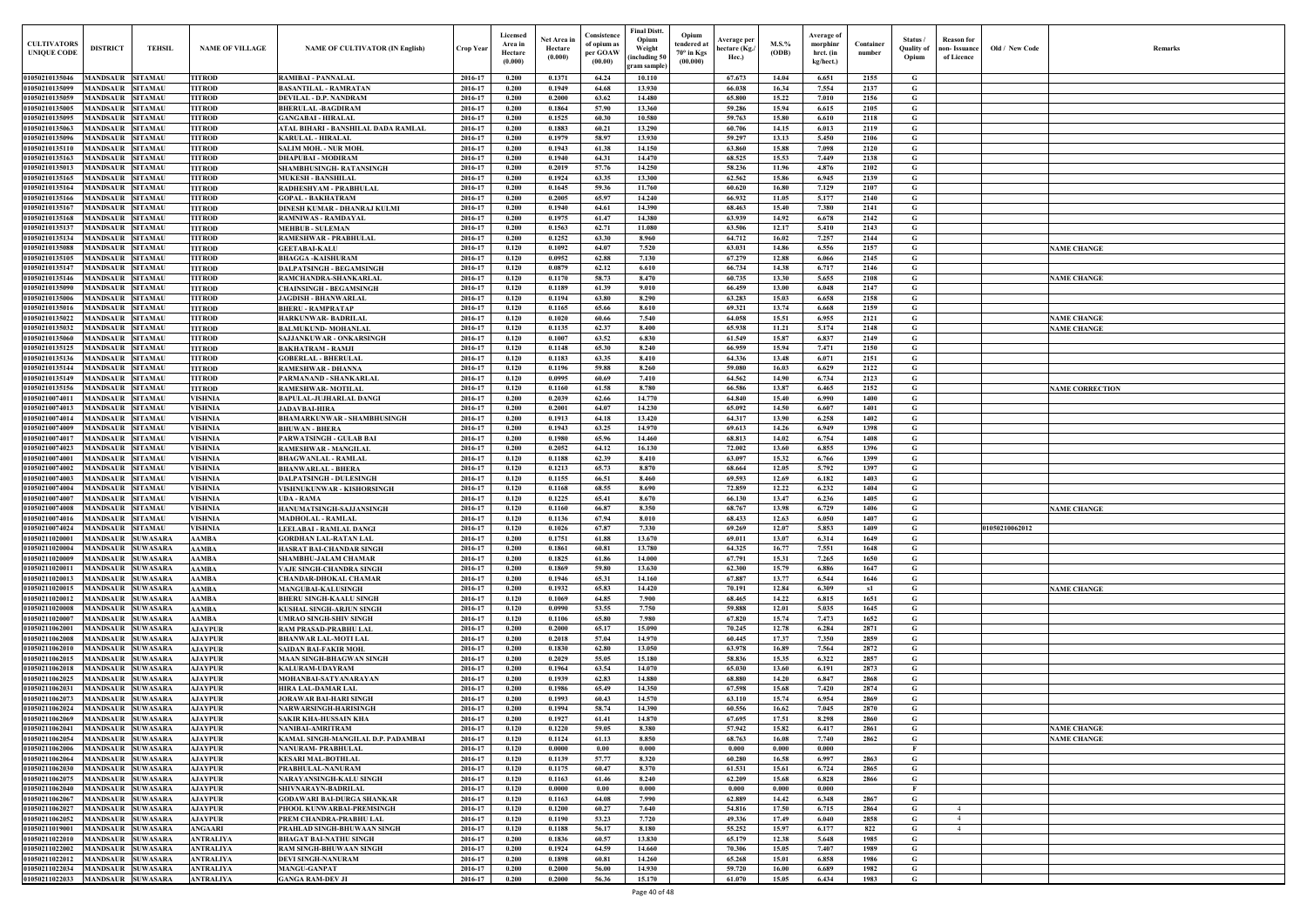|                                                    |                                               |                                    |                                              |                                                                    |                    | Licensed           |                       | Consistence                  | Final Distt.     | Opium                                       |                | Average of             |                                  |                     |                                   |                |                                                 |
|----------------------------------------------------|-----------------------------------------------|------------------------------------|----------------------------------------------|--------------------------------------------------------------------|--------------------|--------------------|-----------------------|------------------------------|------------------|---------------------------------------------|----------------|------------------------|----------------------------------|---------------------|-----------------------------------|----------------|-------------------------------------------------|
| <b>CULTIVATORS</b>                                 | <b>DISTRICT</b>                               | <b>TEHSIL</b>                      | <b>NAME OF VILLAGE</b>                       | <b>NAME OF CULTIVATOR (IN English)</b>                             | Crop Year          | Area in            | Net Area i<br>Hectare | of opium as                  | Opium<br>Weight  | Average per<br>tendered at<br>hectare (Kg./ | $M.S.$ %       | morphinr               | Container                        | Status<br>Ouality o | <b>Reason</b> for<br>non-Issuance | Old / New Code | Remarks                                         |
| <b>UNIQUE CODE</b>                                 |                                               |                                    |                                              |                                                                    |                    | Hectare<br>(0.000) | (0.000)               | per GOAW<br>(00.00)          | including 50)    | $70^\circ$ in Kgs<br>Hec.)<br>(00.000)      | (ODB)          | hrct. (in<br>kg/hect.) | number                           | Opium               | of Licence                        |                |                                                 |
|                                                    |                                               |                                    |                                              |                                                                    |                    |                    |                       |                              | gram sample      |                                             |                |                        |                                  |                     |                                   |                |                                                 |
| 01050211022005<br>01050211022003                   | MANDSAUR SUWASARA<br>MANDSAUR SUWASARA        |                                    | <b>ANTRALIYA</b><br><b>ANTRALIYA</b>         | <b>BHERU-DHULA</b><br><b>BAGDI BAI-KHUSHAL SINGH</b>               | 2016-17<br>2016-17 | 0.120<br>0.120     | 0.1151<br>0.1204      | 55.30<br>61.19               | 8.230<br>8.590   | 56.490<br>62.367                            | 13.31<br>14.28 | 5.263<br>6.234         | 1984<br>1987                     | G<br>G              |                                   |                | <b>NAME CHANGE</b>                              |
| 01050211022008                                     | <b>MANDSAUR SUWASARA</b>                      |                                    | <b>ANTRALIYA</b>                             | PRABHU LAL-KISHAN                                                  | 2016-17            | 0.120              | 0.1232                | 61.32                        | 8.750            | 62.215                                      | 15.04          | 6.550                  | 1988                             | G                   |                                   |                |                                                 |
| 01050211072010                                     | MANDSAUR                                      | <b>SUWASARA</b>                    | <b>BANGLI</b>                                | <b>MANGI LAL-JUJHAR SINGH</b>                                      | 2016-17            | 0.200              | 0.1932                | 56.89                        | 14.470           | 60.869                                      | 14.36          | 6.119                  | 2003                             | G                   |                                   |                |                                                 |
| 0105021107200                                      | <b>MANDSAUR</b>                               | <b>SUWASARA</b>                    | <b>BANGLI</b>                                | NAGUSINGH-RUGHNATHSINGH                                            | 2016-17            | 0.200              | 0.1870                | 55.90                        | 13.370           | 57.096                                      | 16.10          | 6.435                  | 2004                             | G                   |                                   |                |                                                 |
| 01050211072014                                     | <b>MANDSAUR</b>                               | <b>SUWASARA</b>                    | <b>BANGLI</b>                                | <b>RAM SINGH-GULAB SINGH</b>                                       | 2016-17            | 0.120              | 0.1176                | 63.95                        | 8.590            | 66.734                                      | 15.59          | 7.282                  | 2006                             | G                   |                                   |                |                                                 |
| 01050211072002<br>01050211075022                   | <b>MANDSAUR</b><br><b>MANDSAUR</b>            | <b>SUWASARA</b><br><b>SUWASARA</b> | <b>BANGLI</b><br><b>BARDIYA GUJAR</b>        | <b>DULE SINGH-SAV JI</b>                                           | 2016-17<br>2016-17 | 0.120<br>0.200     | 0.1182<br>0.1979      | 58.44<br>52.57               | 8.750<br>14.160  | 61.802<br>53.734                            | 17.62<br>14.48 | 7.623<br>5.447         | 2005<br>2990                     | G<br>G              | $\overline{4}$                    |                |                                                 |
| 01050211075001                                     | <b>MANDSAUR</b>                               | <b>SUWASARA</b>                    | <b>BARDIYA GUJAR</b>                         | PRATAPSINGH-RATANLAL<br><b>BHERU SINGH-SWARUP SINGH</b>            | 2016-17            | 0.200              | 0.1896                | 65.19                        | 14.260           | 70.042                                      | 15.16          | 7.433                  | 2985                             | G                   |                                   |                |                                                 |
| 01050211075006                                     | <b>MANDSAUR</b>                               | <b>SUWASARA</b>                    | <b>BARDIYA GUJAR</b>                         | <b>KALIBAI-BHAGWANSINGH</b>                                        | 2016-17            | 0.200              | 0.2068                | 62.96                        | 14.920           | 64.888                                      | 13.64          | 6.196                  | 2980                             | G                   |                                   |                | <b>NAME CHANGE</b>                              |
| 01050211075009                                     | <b>MANDSAUR</b>                               | <b>SUWASARA</b>                    | <b>BARDIYA GUJAR</b>                         | <b>JAMNABAI-DULESINGH</b>                                          | 2016-17            | 0.200              | 0.1969                | 63.77                        | 14.160           | 65.515                                      | 14.36          | 6.585                  | 2992                             | G                   |                                   |                | <b>NAME CHANGE</b>                              |
| 01050211075019                                     | <b>MANDSAUR</b>                               | <b>SUWASARA</b>                    | <b>BARDIYA GUJAR</b>                         | <b>SHANKAR LAL-SWARUP</b>                                          | 2016-17            | 0.200              | 0.1949                | 65.44                        | 14.340           | 68.783                                      | 13.72          | 6.606                  | 2986                             | G                   |                                   |                |                                                 |
| 01050211075028                                     | <b>MANDSAUR</b>                               | <b>SUWASARA</b>                    | <b>BARDIYA GUJAR</b>                         | <b>DHAPU BAI-PARTHE SINGH</b>                                      | 2016-17            | 0.200              | 0.1899                | 65.86                        | 13.780           | 68,272                                      | 14.24          | 6.805                  | 2987                             | G                   |                                   |                |                                                 |
| 01050211075052<br>01050211075062                   | <b>MANDSAUR</b><br><b>MANDSAUR</b>            | <b>SUWASARA</b><br><b>SUWASARA</b> | <b>BARDIYA GUJAR</b><br><b>BARDIYA GUJAR</b> | <b>AMAR SINGH-KACHRU SINGH</b><br>JAI SINGH-HARI SINGH             | 2016-17<br>2016-17 | 0.200<br>0.200     | 0.2004<br>0.1900      | 66.80<br>60.24               | 14.170<br>14.180 | 67,475<br>64.226                            | 14.49<br>14.71 | 6.844<br>6.613         | 2993<br>2981                     | G<br>G              |                                   |                |                                                 |
| 0105021107507                                      | <b>MANDSAUR</b>                               | <b>SUWASARA</b>                    | <b>BARDIYA GUJAR</b>                         | BAHADUR SINGH-BHANWAR SINGH                                        | 2016-17            | 0.200              | 0.1950                | 67.62                        | 14.390           | 71.287                                      | 15.57          | 7.769                  | 2994                             | G                   |                                   |                |                                                 |
| 0105021107507                                      | <b>MANDSAUR</b>                               | <b>SUWASARA</b>                    | <b>BARDIYA GUJAR</b>                         | KAMLABAI-RADHUSINGH                                                | 2016-17            | 0.200              | 0.2035                | 69.12                        | 14.440           | 70.063                                      | 15.10          | 7.406                  | 2979                             | G                   |                                   |                |                                                 |
| 01050211075002                                     | <b>MANDSAUR</b>                               | <b>SUWASARA</b>                    | <b>BARDIYA GUJAR</b>                         | NANI BAI-P.V. RODA CHAMAR                                          | 2016-17            | 0.200              | 0.1490                | 66.13                        | 10.280           | 65.181                                      | 13.94          | 6.360                  | 2988                             | G                   |                                   |                |                                                 |
| 01050211075020                                     | <b>MANDSAUR</b>                               | <b>SUWASARA</b>                    | <b>BARDIYA GUJAR</b>                         | DEV KARAN SINGH-BHERU SINGH                                        | 2016-17            | 0.200              | 0.1940                | 64.93                        | 15.270           | 73.010                                      | 13.40          | 6.848                  | 2989                             | G                   |                                   |                |                                                 |
| 01050211075070<br>01050211075083                   | <b>MANDSAUR SUWASARA</b><br>MANDSAUR SUWASARA |                                    | <b>BARDIYA GUJAR</b><br><b>BARDIYA GUJAR</b> | <b>KAMLESH-KASHIRAM</b><br><b>RAGHU SINGH-HARI SINGH</b>           | 2016-17<br>2016-17 | 0.200<br>0.200     | 0.0609<br>0.2010      | 68.18<br>61.65               | 4.740<br>14.480  | 75.812<br>63.447                            | 14.29<br>12.91 | 7.583<br>5.734         | 2997<br>2982                     | G<br>G              |                                   |                |                                                 |
| 01050211075049                                     | MANDSAUR SUWASARA                             |                                    | <b>BARDIYA GUJAR</b>                         | <b>JAMNABAI - GOKULSINGH</b>                                       | 2016-17            | 0.200              | 0.1965                | 61.63                        | 14.960           | 67.027                                      | 14.57          | 6.836                  | 2983                             | G                   |                                   |                |                                                 |
| 01050211075066                                     | <b>MANDSAUR SUWASARA</b>                      |                                    | <b>BARDIYA GUJAR</b>                         | <b>BHANWAR SINGH-AMAR LAI</b>                                      | 2016-17            | 0.120              | 0.1183                | 70.23                        | 8.410            | 71.327                                      | 10.69          | 5.337                  | 2998                             | G                   |                                   |                |                                                 |
| 01050211075064                                     | MANDSAUR SUWASARA                             |                                    | <b>BARDIYA GUJAR</b>                         | <b>KANWAR LAL-RATAN LAL</b>                                        | 2016-17            | 0.120              | 0.1153                | 68.52                        | 8.620            | 73.183                                      | 12.43          | 6.367                  | 2995                             | G                   |                                   |                |                                                 |
| 01050211075072                                     | MANDSAUR SUWASARA                             |                                    | <b>BARDIYA GUJAR</b>                         | <b>RAMA-RUPA CHAMAR</b>                                            | 2016-17            | 0.120              | 0.1144                | 58.89                        | 8.590            | 63.173                                      | 13.79          | 6.098                  | 2984                             | G                   |                                   |                |                                                 |
| 01050211075039                                     | MANDSAUR SUWASARA                             |                                    | <b>BARDIYA GUJAR</b>                         | <b>BHUWAAN-GANESH</b>                                              | 2016-17            | 0.120              | 0.1202                | 64.70                        | 8.020            | 61.672                                      | 12.55          | 5.418                  | 2991                             | G<br>- F            |                                   |                |                                                 |
| 01050211075047<br>01050211075060                   | MANDSAUR SUWASARA<br>MANDSAUR                 | <b>SUWASARA</b>                    | <b>BARDIYA GUJAR</b><br><b>BARDIYA GUJAR</b> | <b>GEETABAI-MANGILAL</b><br>SHANKAR SINGH-KACHRU SINGH             | 2016-17<br>2016-17 | 0.120<br>0.120     | 0.0000<br>0.0000      | 0.00<br>0.00                 | 0.000<br>0.000   | 0.000<br>0.000                              | 0.000<br>0.000 | 0.000<br>0.000         |                                  | $\mathbf{F}$        |                                   |                | <b>NAME CHANGE</b>                              |
| 0105021107506                                      | <b>MANDSAUR</b>                               | <b>SUWASARA</b>                    | <b>BARDIYA GUJAR</b>                         | <b>BHERU LAL-GANESH RAM CHAMAR</b>                                 | 2016-17            | 0.120              | 0.0000                | 0.00                         | 0.000            | 0.000                                       | 0.000          | 0.000                  |                                  | $\mathbf{F}$        |                                   |                |                                                 |
| 01050211075008                                     | <b>MANDSAUR</b>                               | <b>SUWASARA</b>                    | <b>BARDIYA GUJAR</b>                         | <b>MAGAN BAI-NEPAL SINGH</b>                                       | 2016-17            | 0.120              | 0.1200                | 66.79                        | 8.640            | 68.700                                      | 12.80          | 6.155                  | 2996                             | G                   |                                   |                |                                                 |
| 01050211075054                                     | <b>MANDSAUR</b>                               | <b>SUWASARA</b>                    | <b>BARDIYA GUJAR</b>                         | <b>BHUWANI BAI-MEHTAB SINGH</b>                                    | 2016-17            | 0.120              | 0.1200                | 69.02                        | 8.540            | 70.166                                      | 15.94          | 7.830                  | 2999                             | G                   |                                   |                |                                                 |
| 01050211064005                                     | <b>MANDSAUR</b>                               | <b>SUWASARA</b>                    | <b>BASAI</b>                                 | <b>NANURAM-SALAGRAM</b>                                            | 2016-17            | 0.200              | 0.1729                | 60.14                        | 13.480           | 66.980                                      | 14.70          | 6.892                  | $\mathbf{3}$                     | G                   |                                   |                |                                                 |
| 01050211064020<br>01050211064006                   | <b>MANDSAUR</b><br><b>MANDSAUR</b>            | <b>SUWASARA</b><br><b>SUWASARA</b> | <b>BASAI</b><br><b>BASAI</b>                 | <b>KACHRULAL-BHERULAI</b><br><b>MANGU SINGH-BHAGWAN SINGH</b>      | 2016-17<br>2016-17 | 0.200<br>0.200     | 0.1916<br>0.1901      | 59.84<br>52.21               | 14.440<br>13.290 | 64.425<br>52.140                            | 17.85<br>15.27 | 8.050<br>5.574         | $\overline{4}$<br>$\overline{1}$ | G<br>G              | $\overline{4}$                    |                |                                                 |
| 01050211064007                                     | <b>MANDSAUR</b>                               | <b>SUWASARA</b>                    | <b>BASAI</b>                                 | PRATAPSINGH-JORAWARSINGH                                           | 2016-17            | 0.120              | 0.1129                | 53.15                        | 8.170            | 54.942                                      | 15.86          | 6.100                  | $\overline{2}$                   | G                   | $\overline{4}$                    |                | <b>NAME CHANGE</b>                              |
| 01050211047011                                     | <b>MANDSAUR</b>                               | <b>SUWASARA</b>                    | <b>BHARPUR</b>                               | <b>UMRAO SINGH-RAM SINGH</b>                                       | 2016-17            | 0.200              | 0.1998                | 63.76                        | 14.890           | 67.882                                      | 14.49          | 6.885                  | 2323                             | G                   |                                   |                |                                                 |
| 01050211047025                                     | <b>MANDSAUR</b>                               | <b>SUWASARA</b>                    | <b>BHARPUR</b>                               | <b>BANSHIDAS - JUGALDAS</b>                                        | 2016-17            | 0.200              | 0.1910                | 66.16                        | 14.200           | 70.267                                      | 14.22          | 6.994                  | 2334                             | G                   |                                   |                |                                                 |
| 01050211047026                                     | <b>MANDSAUR</b>                               | <b>SUWASARA</b>                    | <b>BHARPUR</b>                               | <b>SEETA BAI-RAM CHANDRA</b>                                       | 2016-17            | 0.200              | 0.2015                | 62.62                        | 14.700           | 65.260                                      | 14.92          | 6.816                  | 2325                             | G                   |                                   |                |                                                 |
| 01050211047029                                     | <b>MANDSAUR</b>                               | <b>SUWASARA</b>                    | <b>BHARPUR</b>                               | <b>SHANKARDAS-BALUDAS</b>                                          | 2016-17            | 0.200              | 0.2000                | 59.86                        | 14.830           | 63.410                                      | 15.67          | 6.955                  | 2320                             | G                   |                                   |                |                                                 |
| 01050211047032<br>0105021104700                    | MANDSAUR<br>MANDSAUR                          | <b>SUWASARA</b><br><b>SUWASARA</b> | <b>BHARPUR</b><br><b>BHARPUR</b>             | RAKHLI BAI-MANGI LAI<br>ANADILAL- SHIVNARAYAN                      | 2016-17<br>2016-17 | 0.200<br>0.120     | 0.2028<br>0.1155      | 61.64<br>57.07               | 14.730<br>8.380  | 63.959<br>59.151                            | 13.63<br>16.68 | 6.102<br>6.907         | 2324<br>2321                     | G<br>G              |                                   |                | <b>NAME CHANGE</b>                              |
| 01050211047004                                     | <b>MANDSAUR</b>                               | <b>SUWASARA</b>                    | <b>BHARPUR</b>                               | BHERU SINGH-PUR SINGH SISODIYA                                     | 2016-17            | 0.120              | 0.1174                | 60.02                        | 8.940            | 65.289                                      | 16.24          | 7.423                  | 2326                             | G                   |                                   |                |                                                 |
| 01050211047008                                     | MANDSAUR                                      | <b>SUWASARA</b>                    | <b>BHARPUR</b>                               | RAGHU SINGH-DARIYAV SINGH                                          | 2016-17            | 0.120              | 0.1204                | 66.15                        | 8.570            | 67.267                                      | 14.53          | 6.841                  | 2331                             | G                   |                                   |                |                                                 |
| 01050211047009                                     | <b>MANDSAUR SUWASARA</b>                      |                                    | <b>BHARPUR</b>                               | NATHU SINGH-FATEH SINGH                                            | 2016-17            | 0.120              | 0.1166                | 64.28                        | 8.280            | 65.205                                      | 11.81          | 5.391                  | 2332                             | G.                  |                                   |                |                                                 |
| 01050211047017 MANDSAUR SUWASARA                   |                                               |                                    | <b>BHARPUR</b>                               | BAPU LAL-JAGANNATH KUMAR                                           | 2016-17            | 0.120              | 0.0000                | 0.00                         | 0.000            | 0.000                                       | 0.000          | 0.000                  |                                  |                     |                                   |                |                                                 |
| 01050211047019 MANDSAUR SUWASARA<br>01050211047007 | <b>MANDSAUR SUWASARA</b>                      |                                    | <b>BHARPUR</b><br><b>BHARPUR</b>             | SARDARBAI- NATHUSINGH<br><b>KAALUBAI- KALUSINGH</b>                | 2016-17<br>2016-17 | 0.120<br>0.120     | 0.1195<br>0.1228      | 63.35<br>61.90               | 8.850<br>8.970   | 67.020<br>64.592                            | 13.56<br>14.15 | 6.362<br>6.398         | 2327<br>2328                     | G<br>G              |                                   |                | <b>NAME CHANGE</b><br><b>NAME CHANGE</b>        |
| 01050211047018                                     | <b>MANDSAUR SUWASARA</b>                      |                                    | <b>BHARPUR</b>                               | <b>KUSHAL SINGH-BHERU SINGH</b>                                    | 2016-17            | 0.120              | 0.1188                | 67.38                        | 8.200            | 66.439                                      | 13.68          | 6.362                  | 2333                             | G                   |                                   |                |                                                 |
| 01050211047027                                     | <b>MANDSAUR SUWASARA</b>                      |                                    | <b>BHARPUR</b>                               | <b>BHERULAL-MAGANJI</b>                                            | 2016-17            | 0.120              | 0.1170                | 61.66                        | 8.760            | 65.948                                      | 13.62          | 6.288                  | 2329                             | G                   |                                   |                |                                                 |
| 01050211047031                                     | MANDSAUR SUWASARA                             |                                    | <b>BHARPUR</b>                               | JAYPALSINGH-RAGHUVIRSINGH                                          | 2016-17            | 0.120              | 0.1180                | 58.92                        | 8.760            | 62.483                                      | 17.60          | 7.698                  | 2322                             | G                   |                                   |                |                                                 |
| 01050211047013                                     | MANDSAUR SUWASARA                             |                                    | <b>BHARPUR</b>                               | <b>DHAPUBAI- RODIDAS</b>                                           | 2016-17            | 0.120              | 0.1221                | 65.33                        | 8.740            | 66.805                                      | 12.93          | 6.047                  | 2330                             | G                   |                                   |                | <b>NAME CHANGE</b>                              |
| 01050211035004                                     | <b>MANDSAUR</b>                               | <b>SUWASARA</b>                    | <b>BORKHEDI</b>                              | <b>SHANKAR SINGH-ONKAR SINGH</b>                                   | 2016-17            | 0.120              | 0.1234                | 60.77                        | 9.070            | 63.808                                      | 12.75          | 5.695                  | 1078                             | G                   |                                   | 01050211009011 |                                                 |
| 01050211035005<br>01050211035003                   | MANDSAUR SUWASARA<br><b>MANDSAUR</b>          | <b>SUWASARA</b>                    | <b>BORKHEDI</b><br><b>BORKHEDI</b>           | <b>KAALU SINGH-ANTAR SINGH</b><br><b>BHERU SINGH-BHAGWAN SINGH</b> | 2016-17<br>2016-17 | 0.120<br>0.200     | 0.1160<br>0.2033      | 56.02<br>52.28               | 8.130<br>14.110  | 56.086<br>51.834                            | 15.67<br>17.77 | 6.152<br>6.448         | 1077<br>1076                     | G<br>G              | $\overline{4}$                    | 01050211042022 |                                                 |
| 01050211057002                                     | <b>MANDSAUR</b>                               | <b>SUWASARA</b>                    | <b>BORKHEDI JANGIR</b>                       | <b>ONKAR LAL-PARTHA</b>                                            | 2016-17            | 0.120              | 0.1109                | 54.02                        | 7.270            | 50.586                                      | 13.16          | 4.660                  | 258                              | G                   | $\overline{4}$                    |                |                                                 |
| 01050211012002                                     | <b>MANDSAUR</b>                               | <b>SUWASARA</b>                    | <b>DANI HARIPURA</b>                         | <b>SHANKARIBAI-GOKUL</b>                                           | 2016-17            | 0.120              | 0.1172                | 58.13                        | 8.890            | 62.994                                      | 13.30          | 5.864                  | 1431                             | G                   |                                   |                | <b>NAME CHANGE</b>                              |
| 01050211012005                                     | <b>MANDSAUR</b>                               | <b>SUWASARA</b>                    | <b>DANI HARIPURA</b>                         | KALURAM-SHANKARLAL                                                 | 2016-17            | 0.120              | 0.1134                | 61.32                        | 9.280            | 71.684                                      | 14.82          | 7.437                  | 1430                             | G                   |                                   |                | <b>NAME CHANGE</b>                              |
| 01050211005003                                     | <b>MANDSAUR</b>                               | <b>SUWASARA</b>                    | <b>DEVRIYA MOTI</b>                          | RUGHNATHSINGH-HIMMATSINGH                                          | 2016-17            | 0.120              | 0.1164                | 59.05                        | 8.360            | 60.584                                      | 16.51          | 7.002                  | 3423                             | G                   |                                   |                | <b>NAME CHANGE/TRANSFER TO BANKL</b>            |
| 01050211005020<br>01050211005015                   | <b>MANDSAUR</b><br><b>MANDSAUR</b>            | <b>SUWASARA</b><br><b>SUWASARA</b> | <b>DEVRIYA MOTI</b><br><b>DEVRIYA MOTI</b>   | <b>SAJJANBAI-BHERULAL</b><br>HEERALAL - PADAMA                     | 2016-17<br>2016-17 | 0.120<br>0.120     | 0.0000<br>0.1234      | $\boldsymbol{0.00}$<br>55.84 | 0.000<br>8.830   | 0.000<br>57.082                             | 0.000<br>15.71 | 0.000<br>6.277         | 3422                             | $\mathbf{F}$<br>G   |                                   |                | <b>NAME CHANGE</b><br><b>TRANSFER TO BANKLI</b> |
| 01050211005008                                     | <b>MANDSAUR</b>                               | <b>SUWASARA</b>                    | <b>DEVRIYA MOTI</b>                          | <b>JAMANA BAI-RATAN SINGH</b>                                      | 2016-17            | 0.200              | 0.1989                | 53.29                        | 14.080           | 53.891                                      | 14.13          | 5.330                  | 3421                             | G                   | $\overline{4}$                    |                |                                                 |
| 01050211045037                                     | <b>MANDSAUR</b>                               | <b>SUWASARA</b>                    | <b>DEVRIYA VIJAY</b>                         | <b>GOVARDHAN LAL-NANU RAM</b>                                      | 2016-17            | 0.200              | 0.2000                | 67.24                        | 14.560           | 69.930                                      | 12.63          | 6.182                  | 3516                             | G                   |                                   |                |                                                 |
| 01050211045040                                     | <b>MANDSAUR</b>                               | <b>SUWASARA</b>                    | <b>DEVRIYA VIJAY</b>                         | <b>GAJRAJ SINGH-YASHWANT SINGH</b>                                 | 2016-17            | 0.200              | 0.2040                | 61.02                        | 13.970           | 59.696                                      | 11.83          | 4.943                  | 3509                             | G                   |                                   |                |                                                 |
| 01050211045050                                     | <b>MANDSAUR</b>                               | <b>SUWASARA</b>                    | <b>DEVRIYA VIJAY</b>                         | <b>NAGUSINGH-UDAYSINGH</b>                                         | 2016-17            | 0.200              | 0.2024                | 63.28                        | 14.690           | 65.612                                      | 13.45          | 6.177                  | 3510                             | G                   |                                   |                | <b>NAME CHANGE</b>                              |
| 01050211045078                                     | <b>MANDSAUR</b>                               | <b>SUWASARA</b>                    | <b>DEVRIYA VIJAY</b>                         | <b>RAJI BAI-UDA</b>                                                | 2016-17            | 0.200              | 0.1940                | 61.33                        | 13.720           | 61.963                                      | 14.50          | 6.289                  | 3511                             | G                   |                                   |                |                                                 |
| 01050211045005<br>01050211045011                   | <b>MANDSAUR</b><br><b>MANDSAUR</b>            | <b>SUWASARA</b><br><b>SUWASARA</b> | <b>DEVRIYA VIJAY</b><br><b>DEVRIYA VIJAY</b> | <b>BHUWANIBAI-BHUWAN</b><br>PRAHLAD SINGH-DULE SINGH               | 2016-17<br>2016-17 | 0.200<br>0.200     | 0.1976<br>0.1935      | 64.86<br>65.79               | 15.130<br>14.220 | 70.946<br>69.069                            | 13.21<br>12.24 | 6.560<br>5.918         | 3517<br>3518                     | G<br>G              |                                   |                | <b>NAME CHANGE</b>                              |
| 01050211045023                                     | MANDSAUR SUWASARA                             |                                    | <b>DEVRIYA VIJAY</b>                         | <b>CHAIN SINGH-JORAWAR SINGH</b>                                   | 2016-17            | 0.200              | 0.1967                | 62.64                        | 15.030           | 68.378                                      | 18.74          | 8.970                  | 3512                             | G                   |                                   |                |                                                 |
| 01050211045063                                     | <b>MANDSAUR SUWASARA</b>                      |                                    | <b>DEVRIYA VIJAY</b>                         | <b>MANOHAR KUNWAR - BAGDU SINGH</b>                                | 2016-17            | 0.120              | 0.1158                | 67.11                        | 8.640            | 71.528                                      | 12.73          | 6.374                  | 3519                             | G                   |                                   |                | <b>NAME CHANGE</b>                              |
| 01050211045042                                     | <b>MANDSAUR SUWASARA</b>                      |                                    | <b>DEVRIYA VIJAY</b>                         | MANOHARSINGH-JUJHARSINGH                                           | 2016-17            | 0.120              | 0.1143                | 63.77                        | 8.370            | 66.710                                      | 13.47          | 6.290                  | 3515                             | G                   |                                   |                |                                                 |
| 01050211045062                                     | MANDSAUR SUWASARA                             |                                    | <b>DEVRIYA VIJAY</b>                         | PIR SINGH-BHANWAR SINGH                                            | 2016-17            | 0.120              | 0.1187                | 56.43                        | 8.310            | 56.436                                      | 13.77          | 5.440                  | 3508                             | G                   |                                   |                |                                                 |
| 01050211045015                                     | MANDSAUR SUWASARA                             |                                    | <b>DEVRIYA VIJAY</b>                         | <b>KARULAL-BHUWAN</b>                                              | 2016-17            | 0.120              | 0.1188                | 63.86                        | 8.730            | 67.037                                      | 11.89          | 5.580                  | 3520                             | G                   |                                   |                | <b>NAME CORRECTION</b>                          |
| 01050211045021<br>01050211045076                   | MANDSAUR SUWASARA<br>MANDSAUR SUWASARA        |                                    | <b>DEVRIYA VIJAY</b><br><b>DEVRIYA VIJAY</b> | <b>SHIV LAL-NARAYAN</b><br><b>BHERU LAL-RATAN LAL</b>              | 2016-17<br>2016-17 | 0.120<br>0.120     | 0.1173<br>0.1112      | 62.83<br>54.27               | 4.490<br>7.480   | 34.356<br>52.149                            | 13.48<br>17.43 | 3.242<br>6.363         | 3513<br>3514                     | G<br>G              | $\overline{4}$<br>$\overline{4}$  |                |                                                 |
| 01050211007002                                     | <b>MANDSAUR SUWASARA</b>                      |                                    | <b>DHABALA DEVAL</b>                         | <b>DALLA-AMRA</b>                                                  | 2016-17            | 0.120              | 0.1152                | 63.70                        | 8.440            | 66.666                                      | 16.01          | 7.472                  | 3364                             | G                   |                                   |                |                                                 |
| 01050211007009                                     | MANDSAUR SUWASARA                             |                                    | <b>DHABALA DEVAL</b>                         | <b>SHYAMLAL-HARISINGH</b>                                          | 2016-17            | 0.120              | 0.1175                | 58.43                        | 8.310            | 59.029                                      | 15.47          | 6.393                  | 3361                             | G                   |                                   |                | <b>NAME CHANGE</b>                              |
| 01050211007019                                     | <b>MANDSAUR</b>                               | <b>SUWASARA</b>                    | <b>DHABALA DEVAL</b>                         | KRISHNA JOSHI-SATYANARAYAN                                         | 2016-17            | 0.120              | 0.1141                | 61.85                        | 8.550            | 66.213                                      | 14.21          | 6.586                  | 3362                             | G                   |                                   |                |                                                 |
| 01050211007028                                     | <b>MANDSAUR</b>                               | <b>SUWASARA</b>                    | <b>DHABALA DEVAL</b>                         | <b>KARULAL-RAMA</b>                                                | 2016-17            | 0.120              | 0.1113                | 53.83                        | 8.470            | 58.517                                      | 14.73          | 6.034                  | 3360                             | G                   |                                   |                |                                                 |
| 01050211007031<br>01050211007010                   | <b>MANDSAUR</b><br><b>MANDSAUR</b>            | <b>SUWASARA</b><br><b>SUWASARA</b> | <b>DHABALA DEVAL</b><br><b>DHABALA DEVAL</b> | <b>BHARAT SINGH-GOVIND SINGH</b><br><b>SHANTIBAI-MANGU</b>         | 2016-17<br>2016-17 | 0.120<br>0.120     | 0.1162<br>0.1197      | 61.01<br>47.90               | 8.720<br>8.260   | 65.404<br>47.218                            | 15.05<br>17.10 | 6.890<br>5.652         | 3363<br>3359                     | G<br>G              | $\overline{4}$                    |                |                                                 |
| 01050211080022                                     | <b>MANDSAUR SUWASARA</b>                      |                                    | <b>DHABALA MAHESH</b>                        | <b>BHERU-UDA</b>                                                   | 2016-17            | 0.200              | 0.1980                | 41.29                        | 14.230           | 42.393                                      | 17.15          | 5.089                  | S3                               | G                   | $\overline{4}$                    |                | <b>NAME CHANGE</b>                              |
|                                                    |                                               |                                    |                                              |                                                                    |                    |                    |                       |                              |                  |                                             |                |                        |                                  |                     |                                   |                |                                                 |

| Old / New Code                   | Remarks                                              |
|----------------------------------|------------------------------------------------------|
|                                  | <b>NAME CHANGE</b>                                   |
|                                  |                                                      |
|                                  |                                                      |
|                                  |                                                      |
|                                  |                                                      |
|                                  |                                                      |
|                                  | <b>NAME CHANGE</b>                                   |
|                                  | <b>NAME CHANGE</b>                                   |
|                                  |                                                      |
|                                  |                                                      |
|                                  |                                                      |
|                                  |                                                      |
|                                  |                                                      |
|                                  |                                                      |
|                                  |                                                      |
|                                  |                                                      |
|                                  |                                                      |
|                                  |                                                      |
|                                  | <b>NAME CHANGE</b>                                   |
|                                  |                                                      |
|                                  |                                                      |
|                                  |                                                      |
|                                  |                                                      |
|                                  |                                                      |
|                                  | <b>NAME CHANGE</b>                                   |
|                                  |                                                      |
|                                  |                                                      |
|                                  |                                                      |
|                                  | <b>NAME CHANGE</b>                                   |
|                                  |                                                      |
|                                  |                                                      |
|                                  | <b>NAME CHANGE</b>                                   |
|                                  | <b>NAME CHANGE</b>                                   |
|                                  |                                                      |
|                                  |                                                      |
|                                  | <b>NAME CHANGE</b>                                   |
| 01050211009011<br>01050211042022 |                                                      |
|                                  |                                                      |
|                                  | <b>NAME CHANGE</b>                                   |
|                                  | <b>NAME CHANGE</b>                                   |
|                                  | NAME CHANGE/TRANSFER TO BANKLI<br><b>NAME CHANGE</b> |
|                                  | <b>TRANSFER TO BANKLI</b>                            |
|                                  |                                                      |
|                                  |                                                      |
|                                  | <b>NAME CHANGE</b>                                   |
|                                  | <b>NAME CHANGE</b>                                   |
|                                  |                                                      |
|                                  | <b>NAME CHANGE</b>                                   |
|                                  |                                                      |
|                                  | <b>NAME CORRECTION</b>                               |
|                                  |                                                      |
|                                  |                                                      |
|                                  | <b>NAME CHANGE</b>                                   |
|                                  |                                                      |
|                                  |                                                      |
|                                  | <b>NAME CHANGE</b>                                   |
|                                  |                                                      |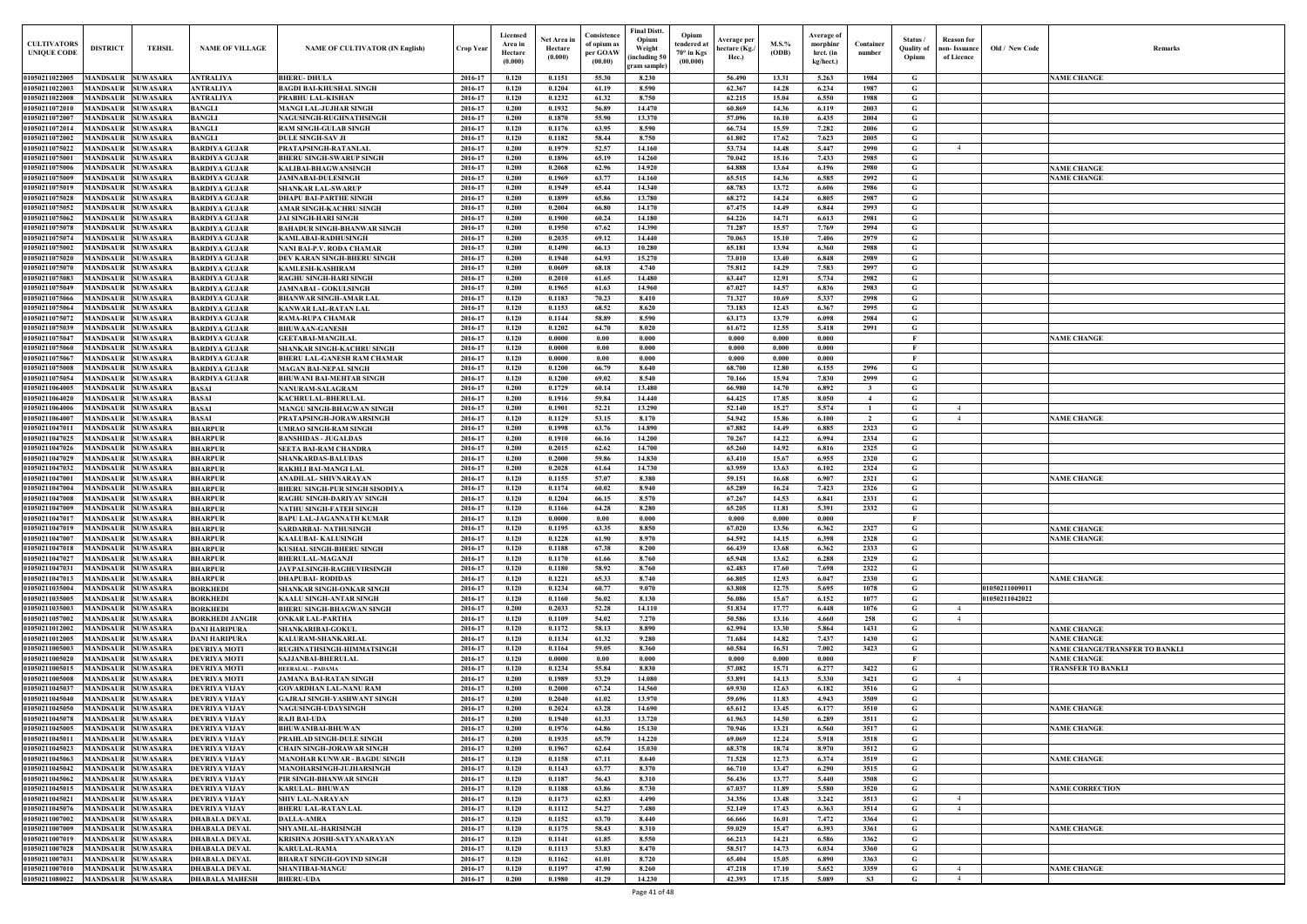| Old / New Code | Remarks                   |
|----------------|---------------------------|
|                | <b>NAME CHANGE</b>        |
|                |                           |
|                |                           |
|                |                           |
|                |                           |
|                |                           |
|                |                           |
|                |                           |
|                |                           |
|                |                           |
|                |                           |
|                | <b>NAME CHANGE</b>        |
|                |                           |
|                |                           |
|                |                           |
|                |                           |
|                |                           |
|                |                           |
|                | <b>NAME CHANGE</b>        |
|                | TRANSFER TO KANAHEDA      |
|                | <b>NAME CHANGE</b>        |
|                | <b>NAME CHANGE</b>        |
|                |                           |
|                | <b>NAME CHANGE</b>        |
|                | <b>NAME CHANGE</b>        |
|                | <b>TRANSFER TO BANKLI</b> |
|                | <b>NAME CHANGE</b>        |
|                |                           |
|                |                           |
|                |                           |
|                |                           |
|                |                           |
|                |                           |
|                |                           |
|                |                           |
|                |                           |
|                |                           |
|                |                           |
|                |                           |
|                |                           |
|                |                           |
|                |                           |
|                |                           |
|                |                           |
|                |                           |
|                |                           |
|                |                           |
|                |                           |
|                |                           |
|                |                           |
|                |                           |

| <b>CULTIVATORS</b><br><b>UNIQUE CODI</b> | <b>DISTRICT</b>                               | <b>TEHSIL</b>                      | <b>NAME OF VILLAGE</b>                         | <b>NAME OF CULTIVATOR (IN English)</b>                               | Crop Year          | Licensed<br>Area in<br>Hectare<br>(0.000) | Net Area in<br>Hectare<br>(0.000) | Consistence<br>of opium as<br>per GOAW<br>(00.00) | <b>Final Distt.</b><br>Opium<br>Opium<br>tendered at<br>Weight<br>70° in Kgs<br>including 50)<br>(00.000) | Average per<br>hectare (Kg./<br>Hec.) | M.S.%<br>(ODB) | Average of<br>morphinr<br>hrct. (in<br>kg/hect.) | Container<br>number | Status /<br><b>Quality of</b><br>Opium | <b>Reason</b> for<br>non- Issuance<br>of Licence | Old / New Code | <b>Remark</b>             |
|------------------------------------------|-----------------------------------------------|------------------------------------|------------------------------------------------|----------------------------------------------------------------------|--------------------|-------------------------------------------|-----------------------------------|---------------------------------------------------|-----------------------------------------------------------------------------------------------------------|---------------------------------------|----------------|--------------------------------------------------|---------------------|----------------------------------------|--------------------------------------------------|----------------|---------------------------|
| 01050211080002                           | <b>MANDSAUR SUWASARA</b>                      |                                    | <b>DHABALA MAHESH</b>                          | <b>MAAN SINGH-NATHU SINGH</b>                                        | 2016-17            | 0.200                                     | 0.1967                            | 57.19                                             | gram sample)<br>14.630                                                                                    | 60.767                                | 14.74          | 6.270                                            | 2392                | G                                      |                                                  |                |                           |
| 01050211080004                           | <b>MANDSAUR</b>                               | <b>SUWASARA</b>                    | <b>DHABALA MAHESH</b>                          | <b>GEETABAI-RATANLAL</b>                                             | 2016-17            | 0.200                                     | 0.1990                            | 56.20                                             | 14.970                                                                                                    | 60.396                                | 13.43          | 5.678                                            | 2404                | G                                      |                                                  |                | <b>NAME CHANGE</b>        |
| 01050211080006                           | <b>MANDSAUR</b>                               | <b>SUWASARA</b>                    | <b>DHABALA MAHESH</b>                          | <b>SALAGRAM-KISHAN RAM</b>                                           | 2016-17            | 0.200                                     | 0.1910                            | 59.05                                             | 14.430                                                                                                    | 63.732                                | 15.55          | 6.937                                            | 2405                | G                                      |                                                  |                |                           |
| 01050211080012                           | <b>MANDSAUR</b>                               | <b>SUWASARA</b>                    | <b>DHABALA MAHESH</b>                          | <b>ISHWAR SINGH-KACHRU SINGH</b>                                     | 2016-17            | 0.200                                     | 0.1967                            | 67.00                                             | 14.710                                                                                                    | 71.581                                | 12.57          | 6.298                                            | 2425                | G                                      |                                                  |                |                           |
| 01050211080019<br>01050211080024         | MANDSAUR<br>MANDSAUR                          | <b>SUWASARA</b><br><b>SUWASARA</b> | <b>DHABALA MAHESH</b><br><b>DHABALA MAHESH</b> | <b>BAHADUR SINGH-GULAB SINGH</b><br><b>MANGI LAL-KHUMAN</b>          | 2016-17<br>2016-17 | 0.200<br>0.200                            | 0.1898<br>0.0000                  | 61.86<br>0.00                                     | 14.230<br>0.000                                                                                           | 66.253<br>0.000                       | 14.68<br>0.000 | 6.808<br>0.000                                   | 2395                | G<br>$\mathbf{F}$                      |                                                  |                |                           |
| 01050211080026                           | <b>MANDSAUR</b>                               | <b>SUWASARA</b>                    | <b>DHABALA MAHESH</b>                          | <b>AMAR LAL-SEVA</b>                                                 | 2016-17            | 0.200                                     | 0.1995                            | 59.06                                             | 14.890                                                                                                    | 62.972                                | 17.37          | 7.657                                            | 2396                | G                                      |                                                  |                |                           |
| 01050211080028                           | <b>MANDSAUR</b>                               | <b>SUWASARA</b>                    | <b>DHABALA MAHESH</b>                          | <b>GANGA BAI-MEHTAB</b>                                              | 2016-17            | 0.200                                     | 0.1972                            | 61.10                                             | 14.550                                                                                                    | 64.401                                | 12.54          | 5.653                                            | 2397                | G                                      |                                                  |                |                           |
| 0105021108003                            | <b>MANDSAUR</b>                               | <b>SUWASARA</b>                    | <b>DHABALA MAHESH</b>                          | <b>MEHTAB SINGH-HAMER SINGH</b>                                      | 2016-17            | 0.200                                     | 0.1972                            | 59.41                                             | 15.110                                                                                                    | 65.030                                | 14.76          | 6.719                                            | 2416                | G                                      |                                                  |                |                           |
| 01050211080048<br>01050211080052         | <b>MANDSAUR</b><br><b>MANDSAUR</b>            | <b>SUWASARA</b><br><b>SUWASARA</b> | <b>DHABALA MAHESH</b><br><b>DHABALA MAHESH</b> | <b>KHUSHAL BAI-MANGI LAL</b>                                         | 2016-17<br>2016-17 | 0.200<br>0.200                            | 0.2053<br>0.1983                  | 62.54<br>60.04                                    | 14.930<br>14.530                                                                                          | 64.973<br>62.849                      | 14.23<br>15.72 | 6.472<br>6.916                                   | 2417<br>2418        | G<br>G                                 |                                                  |                |                           |
| 0105021108006                            | <b>MANDSAUR</b>                               | <b>SUWASARA</b>                    | <b>DHABALA MAHESH</b>                          | <b>FATTI BAI-SHAMBHU</b><br><b>SARDAR BAI-KAALU SINGH</b>            | 2016-17            | 0.200                                     | 0.1964                            | 59.06                                             | 14.540                                                                                                    | 62.464                                | 14.21          | 6.213                                            | 2398                | $\mathbf G$                            |                                                  |                |                           |
| 0105021108006                            | MANDSAUR                                      | <b>SUWASARA</b>                    | <b>DHABALA MAHESH</b>                          | <b>SHANKAR-HAMER</b>                                                 | 2016-17            | 0.200                                     | 0.2002                            | 55.24                                             | 15.070                                                                                                    | 59.400                                | 12.96          | 5.389                                            | 2393                | G                                      |                                                  |                |                           |
| 0105021108007                            | MANDSAUR                                      | <b>SUWASARA</b>                    | <b>DHABALA MAHESH</b>                          | <b>SHANKAR LAL-SALAGRAM</b>                                          | 2016-17            | 0.200                                     | 0.2008                            | 59.60                                             | 14.880                                                                                                    | 63.092                                | 15.52          | 6.855                                            | 2399                | G                                      |                                                  |                |                           |
| 0105021108007                            | MANDSAUR                                      | SUWASARA                           | <b>DHABALA MAHESH</b>                          | ANDAR BAI-KISHAN LAI                                                 | 2016-17            | 0.200                                     | 0.1968                            | 67.23                                             | 14.930                                                                                                    | 72.860                                | 12.11          | 6.176                                            | 2430                | G                                      |                                                  |                |                           |
| 0105021108007<br>01050211080083          | MANDSAUR<br>MANDSAUR                          | <b>SUWASARA</b><br><b>SUWASARA</b> | <b>DHABALA MAHESH</b><br><b>DHABALA MAHESH</b> | <b>BHANWAR LAL-BHUWANI SINGH</b><br><b>MOHAN LAL-UDA</b>             | 2016-17<br>2016-17 | 0.200<br>0.200                            | 0.1963<br>0.2052                  | 65.28<br>62.34                                    | 15.110<br>14.580                                                                                          | 71.782<br>63,279                      | 11.70<br>14.63 | 5.879<br>6.480                                   | 2426<br>2419        | G<br>G                                 |                                                  |                |                           |
| 01050211080003                           | <b>MANDSAUR</b>                               | <b>SUWASARA</b>                    | <b>DHABALA MAHESH</b>                          | <b>DULE SINGH-HARI SINGH</b>                                         | 2016-17            | 0.200                                     | 0.1914                            | 62.12                                             | 13.620                                                                                                    | 63.150                                | 12.36          | 5.464                                            | 2420                | G                                      |                                                  |                |                           |
| 01050211080023                           | <b>MANDSAUR</b>                               | <b>SUWASARA</b>                    | <b>DHABALA MAHESH</b>                          | <b>SUGNABAI- BHANWARLAI</b>                                          | 2016-17            | 0.200                                     | 0.2000                            | 60.85                                             | 14.540                                                                                                    | 63.195                                | 13.28          | 5.875                                            | 2400                | G                                      |                                                  |                | <b>NAME CHANGE</b>        |
| 0105021108008                            | MANDSAUR                                      | <b>SUWASARA</b>                    | <b>DHABALA MAHESH</b>                          | <b>SEETA RAM-AHILYA BAI</b>                                          | 2016-17            | 0.200                                     | 0.1944                            | 58.24                                             | 13.970                                                                                                    | 59.789                                | 14.82          | 6.203                                            | 2401                | G                                      |                                                  |                |                           |
| 01050211080036<br>01050211080074         | MANDSAUR<br><b>MANDSAUR SUWASARA</b>          | <b>SUWASARA</b>                    | <b>DHABALA MAHESH</b><br><b>DHABALA MAHESH</b> | <b>GOKAL SINGH-FATEH SINGH</b><br><b>BHAGWAN SINGH-BHUWANI SINGH</b> | 2016-17<br>2016-17 | 0.200<br>0.200                            | 0.1956<br>0.2014                  | 63.10<br>62.03                                    | 14.240<br>15.030                                                                                          | 65.623<br>66.132                      | 13.07<br>15.02 | 6.004<br>6.953                                   | 2421<br>2422        | G<br>G                                 |                                                  |                |                           |
| 01050211080063                           | <b>MANDSAUR</b>                               | <b>SUWASARA</b>                    | <b>DHABALA MAHESH</b>                          | <b>MANGI LAL-SHANKAR</b>                                             | 2016-17            | 0.200                                     | 0.2006                            | 57.45                                             | 14.510                                                                                                    | 59.366                                | 15.34          | 6.375                                            | 2402                | G                                      |                                                  |                |                           |
| 01050211080111                           | MANDSAUR                                      | <b>SUWASARA</b>                    | <b>DHABALA MAHESH</b>                          | <b>RAM LAL-NAGGA</b>                                                 | 2016-17            | 0.200                                     | 0.2030                            | 54.66                                             | 15.330                                                                                                    | 58.970                                | 15.84          | 6.538                                            | 2394                | G                                      |                                                  |                |                           |
| 01050211080114                           | MANDSAUR                                      | <b>SUWASARA</b>                    | <b>DHABALA MAHESH</b>                          | <b>SHIV NARAYAN-NARSINGH LAL</b>                                     | 2016-17            | 0.200                                     | 0.1949                            | 56.57                                             | 14.570                                                                                                    | 60.415                                | 14.65          | 6.195                                            | 2403                | G                                      |                                                  |                |                           |
| 01050211080115                           | MANDSAUR                                      | <b>SUWASARA</b>                    | <b>DHABALA MAHESH</b>                          | <b>BAPU LAL-BHUWANI SINGH</b>                                        | 2016-17            | 0.200                                     | 0.2018                            | 60.12                                             | 14.640                                                                                                    | 62.309                                | 12.87          | 5.613                                            | 2406                | G                                      |                                                  |                |                           |
| 01050211080116<br>01050211080117         | MANDSAUR<br><b>MANDSAUR</b>                   | <b>SUWASARA</b><br><b>SUWASARA</b> | <b>DHABALA MAHESH</b><br><b>DHABALA MAHESH</b> | <b>SHANKAR SINGH-ONKAR SINGH</b><br><b>KAALI BAI-BAPU LAL</b>        | 2016-17<br>2016-17 | 0.200<br>0.200                            | 0.2021<br>0.1934                  | 60.32<br>60.49                                    | 14.690<br>14.320                                                                                          | 62.637<br>63.986                      | 14.21<br>11.87 | 6.230<br>5.316                                   | 2407<br>2408        | G<br>G                                 |                                                  |                |                           |
| 01050211080072                           | MANDSAUR                                      | <b>SUWASARA</b>                    | <b>DHABALA MAHESH</b>                          | <b>GEETA BAI-MANGI LAI</b>                                           | 2016-17            | 0.200                                     | 0.1883                            | 58.87                                             | 13.210                                                                                                    | 59.001                                | 16.14          | 6.666                                            | 2409                | G                                      |                                                  |                |                           |
| 01050211080013                           | <b>MANDSAUR</b>                               | <b>SUWASARA</b>                    | <b>DHABALA MAHESH</b>                          | <b>PANI BAI-RAJA RAM</b>                                             | 2016-17            | 0.200                                     | 0.2013                            | 60.41                                             | 14.510                                                                                                    | 62.205                                | 13.36          | 5.818                                            | 2410                | G                                      |                                                  |                |                           |
| 01050211080047                           | MANDSAUR                                      | <b>SUWASARA</b>                    | <b>DHABALA MAHESH</b>                          | <b>BHUWANSINGH-SAWA</b>                                              | 2016-17            | 0.120                                     | 0.1122                            | 58.28                                             | 8.630                                                                                                     | 64.037                                | 15.58          | 6.984                                            | 2411                | $\mathbf G$                            |                                                  |                | <b>NAME CHANGE</b>        |
| 01050211080090<br>01050211080066         | MANDSAUR<br><b>MANDSAUR</b>                   | <b>SUWASARA</b><br><b>SUWASARA</b> | <b>DHABALA MAHESH</b>                          | RODSINGH-MADHUSINGH                                                  | 2016-17<br>2016-17 | 0.120<br>0.120                            | 0.1155<br>0.1155                  | 64.92<br>65.80                                    | 8.340<br>7.700                                                                                            | 66.969<br>62.666                      | 14.34<br>13.68 | 6.722<br>6.001                                   | 2427<br>2428        | G<br>G                                 |                                                  |                | TRANSFER TO KANAHEDA      |
| 01050211080049                           | <b>MANDSAUR</b>                               | <b>SUWASARA</b>                    | <b>DHABALA MAHESH</b><br><b>DHABALA MAHESH</b> | <b>VARDA-GAMER</b><br>JAMUNABAI-JUJHARSINGH                          | 2016-17            | 0.120                                     | 0.0000                            | 0.00                                              | 0.000                                                                                                     | 0.000                                 | 0.000          | 0.000                                            |                     | $\mathbf{F}$                           |                                                  |                | <b>NAME CHANGE</b>        |
| 01050211080093                           | <b>MANDSAUR</b>                               | <b>SUWASARA</b>                    | <b>DHABALA MAHESH</b>                          | <b>SHANKARSINGH - PRATAPSINGH</b>                                    | 2016-17            | 0.120                                     | 0.1146                            | 61.49                                             | 8.180                                                                                                     | 62.705                                | 13.08          | 5.741                                            | 2412                | G                                      |                                                  |                | <b>NAME CHANGE</b>        |
| 0105021108010                            | <b>MANDSAUR</b>                               | <b>SUWASARA</b>                    | <b>DHABALA MAHESH</b>                          | <b>ANAR SINGH-LAL JI</b>                                             | 2016-17            | 0.120                                     | 0.1131                            | 61.28                                             | 7.960                                                                                                     | 61.609                                | 12.55          | 5.413                                            | 2391                | G                                      |                                                  |                |                           |
| 01050211080044                           | <b>MANDSAUR</b>                               | <b>SUWASARA</b>                    | <b>DHABALA MAHESH</b>                          | <b>MANGI LAL-BHIM JI</b>                                             | 2016-17            | 0.120                                     | 0.1170                            | 65.22                                             | 8.870                                                                                                     | 70.632                                | 13.37          | 6.611                                            | 2429                | $\mathbf G$                            |                                                  |                |                           |
| 01050211080108<br>0105021108001          | MANDSAUR<br><b>MANDSAUR</b>                   | <b>SUWASARA</b><br><b>SUWASARA</b> | <b>DHABALA MAHESH</b><br><b>DHABALA MAHESH</b> | <b>MAAN SINGH-DANU SINGH</b><br>DAYARAM-BHUWANISINGH                 | 2016-17<br>2016-17 | 0.120<br>0.120                            | 0.1204<br>0.0000                  | 64.17<br>0.00                                     | 8.450<br>0.000                                                                                            | 64.335<br>0.000                       | 11.52<br>0.000 | 5.188<br>0.000                                   | 2423                | G<br>- F                               |                                                  |                | <b>NAME CHANGE</b>        |
| 0105021108005                            | MANDSAUR                                      | <b>SUWASARA</b>                    | <b>DHABALA MAHESH</b>                          | RAJIBAI-BHUWANISINGH                                                 | 2016-17            | 0.120                                     | 0.1155                            | 64.03                                             | 8.770                                                                                                     | 69.454                                | 13.77          | 6.695                                            | 2424                | G                                      |                                                  |                | <b>NAME CHANGE</b>        |
| 0105021108008                            | MANDSAUR                                      | <b>SUWASARA</b>                    | <b>DHABALA MAHESH</b>                          | KACHRU SINGH-BHUWANI SINGH                                           | 2016-17            | 0.120                                     | 0.1189                            | 61.50                                             | 8.960                                                                                                     | 66.206                                | 13.32          | 6.173                                            | 2413                | G                                      |                                                  |                |                           |
| 01050211080113                           | MANDSAUR                                      | <b>SUWASARA</b>                    | <b>DHABALA MAHESH</b>                          | RAGHU SINGH - BHERU SINGE                                            | 2016-17            | 0.120                                     | 0.1215                            | 57.78                                             | 8.770                                                                                                     | 59.580                                | 15.02          | 6.264                                            | 2414                | G                                      |                                                  |                | <b>FRANSFER TO BANKLI</b> |
| 01050211080001<br>01050211036001         | <b>MANDSAUR</b><br><b>MANDSAUR</b>            | <b>SUWASARA</b><br><b>SUWASARA</b> | <b>DHABALA MAHESH</b>                          | SHARWANSINGH-SWAROOPSINGH                                            | 2016-17<br>2016-17 | 0.120<br>0.200                            | 0.1141<br>0.2038                  | 57.26<br>62.37                                    | 8.510<br>14.370                                                                                           | 61.007<br>62.826                      | 16.52<br>15.74 | 7.055<br>6.922                                   | 2415<br>906         | G<br>G                                 |                                                  |                | <b>NAME CHANGE</b>        |
| 01050211036002 MANDSAUR SUWASARA         |                                               |                                    | <b>DHAKAD KHEDI</b><br><b>DHAKAD KHEDI</b>     | <b>RAM CHANDRA-SHIV LAL</b><br><b>KANCHANBAI-NATHULAL</b>            | 2016-17            | 0.200                                     | 0.1980                            | 60.57                                             | 13.780                                                                                                    | 60.222                                | 15.30          | 6.450                                            | 908                 | G                                      |                                                  |                |                           |
| 01050211036004                           | <b>MANDSAUR SUWASARA</b>                      |                                    | <b>DHAKAD KHEDI</b>                            | <b>BHUWANI BAI-DHANNA</b>                                            | 2016-17            | 0.200                                     | 0.2013                            | 61.38                                             | 13.980                                                                                                    | 60.894                                | 16.99          | 7.242                                            | 909                 | G                                      |                                                  |                |                           |
| 01050211036005                           | MANDSAUR SUWASARA                             |                                    | <b>DHAKAD KHEDI</b>                            | NIRBHAY RAM-SALAGRAM                                                 | 2016-17            | 0.200                                     | 0.1992                            | 63.66                                             | 14.300                                                                                                    | 65.286                                | 14.91          | 6.814                                            | 916                 | G                                      |                                                  |                |                           |
| 01050211036006                           | MANDSAUR SUWASARA                             |                                    | <b>DHAKAD KHEDI</b>                            | <b>NANDA-MEHTAB</b>                                                  | 2016-17            | 0.200                                     | 0.1967                            | 64.99                                             | 14.620                                                                                                    | 69.008                                | 13.42          | 6.482                                            | 938                 | G                                      |                                                  |                |                           |
| 01050211036007<br>01050211036008         | MANDSAUR SUWASARA<br><b>MANDSAUR</b>          | <b>SUWASARA</b>                    | <b>DHAKAD KHEDI</b><br><b>DHAKAD KHEDI</b>     | <b>BADRI LAL-SUKHLAL</b><br><b>RAM NARAYAN-PURA</b>                  | 2016-17<br>2016-17 | 0.200<br>0.200                            | 0.1942<br>0.1944                  | 63.96<br>64.97                                    | 14.400<br>14.130                                                                                          | 67.749<br>67.463                      | 13.46<br>14.24 | 6.384<br>6.725                                   | 917<br>918          | G<br>$\mathbf G$                       |                                                  |                |                           |
| 01050211036009                           | <b>MANDSAUR SUWASARA</b>                      |                                    | <b>DHAKAD KHEDI</b>                            | LAXMI NARAYAN-KANI RAM                                               | 2016-17            | 0.200                                     | 0.1988                            | 63.65                                             | 14.050                                                                                                    | 64.260                                | 14.12          | 6.352                                            | 919                 | $\mathbf G$                            |                                                  |                |                           |
| 01050211036010                           | <b>MANDSAUR</b>                               | <b>SUWASARA</b>                    | <b>DHAKAD KHEDI</b>                            | <b>RADHESHYAM-RAM LAL</b>                                            | 2016-17            | 0.200                                     | 0.1997                            | 63.95                                             | 14.140                                                                                                    | 64.687                                | 14.68          | 6.647                                            | 920                 | $\mathbf G$                            |                                                  |                |                           |
| 01050211036011                           | MANDSAUR SUWASARA                             |                                    | <b>DHAKAD KHEDI</b>                            | <b>SHANKAR LAL-BHAGIRATH</b>                                         | 2016-17            | 0.200                                     | 0.1960                            | 65.62                                             | 14.370                                                                                                    | 68.729                                | 12.69          | 6.105                                            | 939                 | $\mathbf G$                            |                                                  |                |                           |
| 01050211036013<br>01050211036014         | <b>MANDSAUR</b><br><b>MANDSAUR</b>            | <b>SUWASARA</b><br><b>SUWASARA</b> | <b>DHAKAD KHEDI</b><br><b>DHAKAD KHEDI</b>     | <b>AATMA RAM-NANDA</b><br><b>SHANKARLAL D/P-RAMESHWAR</b>            | 2016-17<br>2016-17 | 0.200<br>0.200                            | 0.1955<br>0.1974                  | 58.59<br>64.19                                    | 14.280<br>14.120                                                                                          | 61.135<br>65.592                      | 17.51<br>14.85 | 7.494<br>6.818                                   | 921<br>922          | $\mathbf G$<br>$\mathbf G$             |                                                  |                |                           |
| 01050211036015                           | <b>MANDSAUR</b>                               | <b>SUWASARA</b>                    | <b>DHAKAD KHEDI</b>                            | <b>SEETA RAM-DEV JI</b>                                              | 2016-17            | 0.200                                     | 0.1986                            | 61.92                                             | 14.340                                                                                                    | 63.872                                | 15.89          | 7.104                                            | 910                 | $\mathbf G$                            |                                                  |                |                           |
| 01050211036016                           | <b>MANDSAUR SUWASARA</b>                      |                                    | <b>DHAKAD KHEDI</b>                            | <b>VARDI LAL-MAGAN</b>                                               | 2016-17            | 0.200                                     | 0.1981                            | 66.61                                             | 14.100                                                                                                    | 67.728                                | 13.57          | 6.434                                            | 940                 | G                                      |                                                  |                |                           |
| 01050211036017                           | <b>MANDSAUR</b>                               | <b>SUWASARA</b>                    | <b>DHAKAD KHEDI</b>                            | <b>JAMANA LAL-BAPU LAL</b>                                           | 2016-17            | 0.200                                     | 0.2005                            | 69.49                                             | 14.690                                                                                                    | 72.733                                | 12.15          | 6.186                                            | 952                 | $\mathbf G$                            |                                                  |                |                           |
| 01050211036018<br>01050211036019         | <b>MANDSAUR</b>                               | <b>SUWASARA</b>                    | <b>DHAKAD KHEDI</b>                            | <b>ASHA RAM-D.P. DEVJI</b>                                           | 2016-17<br>2016-17 | 0.200<br>0.200                            | 0.1988<br>0.1807                  | 65.00<br>62.82                                    | 14.160<br>13.140                                                                                          | 66.141                                | 13.20<br>14.33 | 6.111                                            | 941                 | G<br>$\mathbf G$                       |                                                  |                |                           |
| 01050211036020                           | <b>MANDSAUR SUWASARA</b><br><b>MANDSAUR</b>   | <b>SUWASARA</b>                    | <b>DHAKAD KHEDI</b><br><b>DHAKAD KHEDI</b>     | <b>KAMLA BAI-BHANWAR LAL</b><br>RAKHI LAL-D.P. DHANNA                | 2016-17            | 0.200                                     | 0.1945                            | 64.14                                             | 13.690                                                                                                    | 65.257<br>64.493                      | 14.90          | 6.546<br>6.727                                   | 923<br>942          | $\mathbf G$                            |                                                  |                |                           |
| 01050211036022                           | <b>MANDSAUR</b>                               | <b>SUWASARA</b>                    | <b>DHAKAD KHEDI</b>                            | <b>KISHAN LAL-DEVA</b>                                               | 2016-17            | 0.200                                     | 0.1969                            | 65.16                                             | 14.550                                                                                                    | 68.786                                | 12.02          | 5.788                                            | 943                 | $\mathbf G$                            |                                                  |                |                           |
| 01050211036024                           | <b>MANDSAUR</b>                               | <b>SUWASARA</b>                    | <b>DHAKAD KHEDI</b>                            | <b>RAM KUNWAR BAI-CHANDRIYA</b>                                      | 2016-17            | 0.200                                     | 0.2004                            | 64.74                                             | 14.170                                                                                                    | 65.394                                | 14.50          | 6.638                                            | 924                 | G                                      |                                                  |                |                           |
| 01050211036026                           | <b>MANDSAUR</b>                               | <b>SUWASARA</b>                    | <b>DHAKAD KHEDI</b>                            | <b>BANSHI LAL-JAGGANNATH</b>                                         | 2016-17            | 0.200                                     | 0.1934                            | 69.17                                             | 13.840                                                                                                    | 70.713                                | 13.58          | 6.722                                            | 953                 | G                                      |                                                  |                |                           |
| 01050211036028<br>01050211036029         | <b>MANDSAUR</b><br><b>MANDSAUR</b>            | <b>SUWASARA</b><br><b>SUWASARA</b> | <b>DHAKAD KHEDI</b><br><b>DHAKAD KHEDI</b>     | <b>MANGI LAL-PRABHU LAL</b><br><b>UDAY LAL-NATHU</b>                 | 2016-17<br>2016-17 | 0.200<br>0.200                            | 0.1957<br>0.1998                  | 65.28<br>67.32                                    | 14.190<br>14.690                                                                                          | 67.618<br>70.710                      | 14.08<br>13.35 | 6.665<br>6.608                                   | 944<br>945          | G<br>G                                 |                                                  |                |                           |
| 01050211036030                           | <b>MANDSAUR</b>                               | <b>SUWASARA</b>                    | <b>DHAKAD KHEDI</b>                            | <b>MOTI RAM-NANU RAM</b>                                             | 2016-17            | 0.200                                     | 0.1997                            | 63.14                                             | 14.210                                                                                                    | 64.181                                | 13.27          | 5.962                                            | 911                 | G                                      |                                                  |                |                           |
| 01050211036032                           | <b>MANDSAUR SUWASARA</b>                      |                                    | <b>DHAKAD KHEDI</b>                            | <b>SHIV LAL-BAPU LAL</b>                                             | 2016-17            | 0.200                                     | 0.1998                            | 63.64                                             | 14.100                                                                                                    | 64.159                                | 14.90          | 6.692                                            | 925                 | G                                      |                                                  |                |                           |
| 01050211036033                           | <b>MANDSAUR SUWASARA</b>                      |                                    | <b>DHAKAD KHEDI</b>                            | <b>RAM KISHAN-NARAYAN</b>                                            | 2016-17            | 0.200                                     | 0.1936                            | 64.71                                             | 14.060                                                                                                    | 67.133                                | 15.48          | 7.275                                            | 915                 | $\mathbf{G}$                           |                                                  |                |                           |
| 01050211036034                           | MANDSAUR SUWASARA                             |                                    | <b>DHAKAD KHEDI</b>                            | <b>KARMA BAI-BHUWAAN</b>                                             | 2016-17            | 0.200                                     | 0.2021                            | 60.15                                             | 14.750                                                                                                    | 62.711                                | 13.28          | 5.830                                            | 912                 | $\mathbf G$                            |                                                  |                |                           |
| 01050211036037<br>01050211036039         | MANDSAUR SUWASARA<br><b>MANDSAUR SUWASARA</b> |                                    | <b>DHAKAD KHEDI</b><br><b>DHAKAD KHEDI</b>     | <b>MANGI LAL-NARAYAN</b><br><b>BALA SHANKAR-D.P. RATANLAL</b>        | 2016-17<br>2016-17 | 0.200<br>0.200                            | 0.1956<br>0.1919                  | 65.16<br>61.43                                    | 14.280<br>14.000                                                                                          | 67.960<br>64.022                      | 14.81<br>16.52 | 7.045<br>7.404                                   | 946<br>926          | G<br>G                                 |                                                  |                |                           |
| 01050211036041                           | <b>MANDSAUR</b>                               | <b>SUWASARA</b>                    | <b>DHAKAD KHEDI</b>                            | <b>NAND LAL-PRABHU LAL</b>                                           | 2016-17            | 0.200                                     | 0.2009                            | 65.44                                             | 14.440                                                                                                    | 67.192                                | 15.08          | 7.093                                            | 947                 | $\mathbf G$                            |                                                  |                |                           |
| 01050211036042                           | <b>MANDSAUR SUWASARA</b>                      |                                    | <b>DHAKAD KHEDI</b>                            | <b>BHUWANI SHANKAR-RAMA JI</b>                                       | 2016-17            | 0.200                                     | 0.1950                            | 68.47                                             | 13.030                                                                                                    | 65.358                                | 12.65          | 5.788                                            | 954                 | G                                      |                                                  |                |                           |
| 01050211036044                           | <b>MANDSAUR</b>                               | <b>SUWASARA</b>                    | <b>DHAKAD KHEDI</b>                            | <b>RAM LAL-RAM CHANDRA</b>                                           | 2016-17            | 0.120                                     | 0.1188                            | 72.41                                             | 8.500                                                                                                     | 74.015                                | 12.87          | 6.668                                            | 957                 | $\mathbf G$                            |                                                  |                |                           |
| 01050211036045<br>01050211036046         | <b>MANDSAUR</b><br><b>MANDSAUR</b>            | <b>SUWASARA</b><br><b>SUWASARA</b> | <b>DHAKAD KHEDI</b><br><b>DHAKAD KHEDI</b>     | <b>BHUWANI SHANKAR-SHIV LAL</b><br><b>RAM NIWAS-KAARU LAL</b>        | 2016-17<br>2016-17 | 0.200<br>0.200                            | 0.1984<br>0.2010                  | 63.00<br>65.11                                    | 14.240<br>14.690                                                                                          | 64.596<br>67.980                      | 16.90<br>13.45 | 7.642<br>6.400                                   | 927<br>928          | $\mathbf G$<br>$\mathbf G$             |                                                  |                |                           |
| 01050211036047                           | <b>MANDSAUR</b>                               | <b>SUWASARA</b>                    | <b>DHAKAD KHEDI</b>                            | <b>BALA RAM-NATHU</b>                                                | 2016-17            | 0.200                                     | 0.1965                            | 63.65                                             | 14.160                                                                                                    | 65.521                                | 14.69          | 6.738                                            | 929                 | $\mathbf G$                            |                                                  |                |                           |
| 01050211036049                           | <b>MANDSAUR</b>                               | <b>SUWASARA</b>                    | <b>DHAKAD KHEDI</b>                            | RAM DAYAL-SHANKAR LAL                                                | 2016-17            | 0.200                                     | 0.1947                            | 63.28                                             | 14.300                                                                                                    | 66.394                                | 15.14          | 7.037                                            | 930                 | G                                      |                                                  |                |                           |
| 01050211036050                           | MANDSAUR                                      | <b>SUWASARA</b>                    | <b>DHAKAD KHEDI</b>                            | <b>BHAGIRATH-RAJA RAM</b>                                            | 2016-17            | 0.200                                     | 0.1936                            | 60.28                                             | 13.590                                                                                                    | 60.449                                | 13.22          | 5.594                                            | 913                 | $\mathbf{G}$                           |                                                  |                |                           |
| 01050211036052                           | MANDSAUR SUWASARA                             |                                    | <b>DHAKAD KHEDI</b>                            | PARMANAND-NARAYAN                                                    | 2016-17            | 0.200                                     | 0.1966                            | 67.22                                             | 13.730                                                                                                    | 67.065                                | 12.45          | 5.845                                            | 948                 | $\mathbf G$                            |                                                  |                |                           |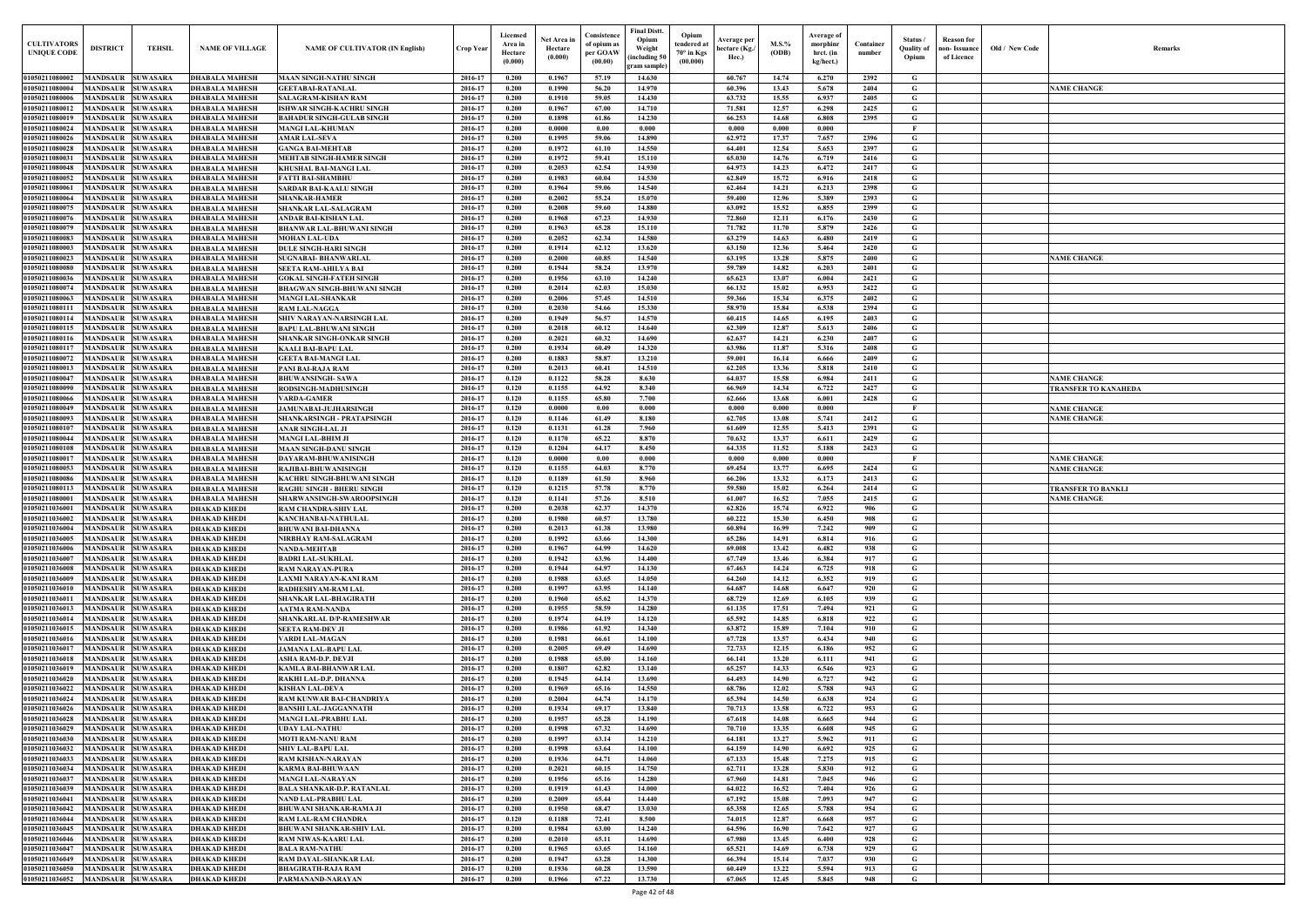| $\mathbf{Old} \, / \,$ New Code | Remarks            |
|---------------------------------|--------------------|
|                                 |                    |
|                                 |                    |
|                                 |                    |
|                                 |                    |
|                                 |                    |
|                                 |                    |
|                                 |                    |
|                                 |                    |
|                                 |                    |
|                                 |                    |
|                                 |                    |
|                                 | <b>NAME CHANGE</b> |
|                                 |                    |
|                                 |                    |
|                                 |                    |
|                                 |                    |
|                                 |                    |
|                                 |                    |
|                                 |                    |
|                                 |                    |
|                                 |                    |
|                                 |                    |
|                                 | <b>NAME CHANGE</b> |
|                                 |                    |
|                                 |                    |
|                                 |                    |
|                                 |                    |
|                                 |                    |
|                                 |                    |
|                                 |                    |
|                                 |                    |
|                                 |                    |
|                                 |                    |
|                                 |                    |
|                                 | <b>NAME CHANGE</b> |
|                                 |                    |
|                                 |                    |
|                                 |                    |
|                                 | <b>NAME CHANGE</b> |
|                                 |                    |
|                                 |                    |
|                                 |                    |
|                                 |                    |
|                                 |                    |
|                                 |                    |
|                                 |                    |
|                                 |                    |
|                                 |                    |
|                                 | <b>NAME CHANGE</b> |
|                                 |                    |
|                                 | <b>NAME CHANGE</b> |
|                                 |                    |
|                                 |                    |
|                                 |                    |
| 01050211016050                  | <b>NAME CHANGE</b> |
|                                 | <b>NAME CHANGE</b> |
|                                 | <b>NAME CHANGE</b> |

| <b>CULTIVATORS</b><br><b>UNIQUE CODI</b> | <b>DISTRICT</b>                                              | <b>TEHSIL</b>                      | <b>NAME OF VILLAGE</b>                     | <b>NAME OF CULTIVATOR (IN English)</b>                   | Crop Year          | Licensed<br>Area in<br>Hectare<br>(0.000) | Net Area in<br>Hectare<br>(0.000) | Consistence<br>of opium as<br>per GOAW<br>(00.00) | <b>Final Distt.</b><br>Opium<br>Opium<br>tendered at<br>Weight<br>70° in Kgs<br>including 50)<br>(00.000)<br>gram sample) | Average per<br>hectare (Kg./<br>Hec.) | $M.S.\%$<br>(ODB) | Average of<br>morphinr<br>hrct. (in<br>kg/hect.) | Container<br>number | Status /<br><b>Quality of</b><br>Opium | <b>Reason</b> for<br>non- Issuance<br>of Licence | Old / New Code | <b>Remark</b>      |
|------------------------------------------|--------------------------------------------------------------|------------------------------------|--------------------------------------------|----------------------------------------------------------|--------------------|-------------------------------------------|-----------------------------------|---------------------------------------------------|---------------------------------------------------------------------------------------------------------------------------|---------------------------------------|-------------------|--------------------------------------------------|---------------------|----------------------------------------|--------------------------------------------------|----------------|--------------------|
| 01050211036053                           | <b>MANDSAUR SUWASARA</b>                                     |                                    | <b>DHAKAD KHEDI</b>                        | SHAMBHU LAL-PURA JI                                      | 2016-17            | 0.200                                     | 0.1935                            | 66.53                                             | 14.150                                                                                                                    | 69.503                                | 12.52             | 6.091                                            | 949                 | G                                      |                                                  |                |                    |
| 01050211036054                           | <b>MANDSAUR</b>                                              | <b>SUWASARA</b>                    | <b>DHAKAD KHEDI</b>                        | <b>RAM GOPAL-BABU LAL</b>                                | 2016-17            | 0.200                                     | 0.2041                            | 65.37                                             | 14.570                                                                                                                    | 66.663                                | 13.72             | 6.402                                            | 950                 | G                                      |                                                  |                |                    |
| 01050211036055                           | MANDSAUR                                                     | <b>SUWASARA</b>                    | <b>DHAKAD KHEDI</b>                        | PARMANAND-BADRI LAL                                      | 2016-17            | 0.200                                     | 0.1961                            | 63.96                                             | 14.230                                                                                                                    | 66.302                                | 13.68             | 6.349                                            | 931                 | G                                      |                                                  |                |                    |
| 01050211036056                           | MANDSAUR                                                     | <b>SUWASARA</b>                    | <b>DHAKAD KHEDI</b>                        | <b>NAND LAL-RAM LAL</b>                                  | 2016-17            | 0.200                                     | 0.1970                            | 62.68                                             | 14.080                                                                                                                    | 64.000                                | 14.87             | 6.662                                            | 914                 | G                                      |                                                  |                |                    |
| 01050211036057<br>01050211036058         | <b>MANDSAUR</b><br>MANDSAUR                                  | <b>SUWASARA</b><br><b>SUWASARA</b> | <b>DHAKAD KHEDI</b>                        | <b>HARI RAM-SALAGRAM</b>                                 | 2016-17<br>2016-17 | 0.200<br>0.200                            | 0.2009<br>0.1993                  | 64.69<br>61.96                                    | 14.380<br>14.460                                                                                                          | 66.147<br>64.219                      | 15.35<br>16.33    | 7.108<br>7.341                                   | 932<br>933          | G<br>G                                 |                                                  |                |                    |
| 01050211036023                           | <b>MANDSAUR</b>                                              | <b>SUWASARA</b>                    | <b>DHAKAD KHEDI</b><br><b>DHAKAD KHEDI</b> | <b>SHAMBHU LAL-RAMA JI</b><br>KAILASH BAI-KANI RAM       | 2016-17            | 0.200                                     | 0.2008                            | 61.90                                             | 14.630                                                                                                                    | 64.427                                | 13.88             | 6.260                                            | 907                 | G                                      |                                                  |                |                    |
| 01050211036051                           | <b>MANDSAUR</b>                                              | <b>SUWASARA</b>                    | <b>DHAKAD KHEDI</b>                        | <b>MUKESH-RAM PRATAP</b>                                 | 2016-17            | 0.200                                     | 0.1924                            | 69.68                                             | 13.740                                                                                                                    | 71.086                                | 13.05             | 6.494                                            | 955                 | G                                      |                                                  |                |                    |
| 01050211036027                           | <b>MANDSAUR</b>                                              | <b>SUWASARA</b>                    | <b>DHAKAD KHEDI</b>                        | <b>BADRI LAL-MOHAN LAL</b>                               | 2016-17            | 0.120                                     | 0.1144                            | 71.18                                             | 8.170                                                                                                                     | 72.622                                | 10.33             | 5.251                                            | 956                 | G                                      |                                                  |                |                    |
| 01050211036012                           | <b>MANDSAUR</b>                                              | <b>SUWASARA</b>                    | <b>DHAKAD KHEDI</b>                        | <b>KASI RAM-MANGI LAL</b>                                | 2016-17            | 0.120                                     | 0.1140                            | 68.67                                             | 8.500                                                                                                                     | 73.149                                | 13.73             | 7.030                                            | 951                 | G                                      |                                                  |                |                    |
| 01050211036021<br>01050211036025         | <b>MANDSAUR</b><br>MANDSAUR                                  | <b>SUWASARA</b><br><b>SUWASARA</b> | <b>DHAKAD KHEDI</b><br><b>DHAKAD KHEDI</b> | <b>RAM NARAYAN-PYAR JI</b><br><b>RAM CHANDRA-DEVA</b>    | 2016-17<br>2016-17 | 0.120<br>0.120                            | 0.1220<br>0.1204                  | 66.21<br>64.50                                    | 8.830<br>8.270                                                                                                            | 68.459<br>63.289                      | 14.48<br>14.88    | 6.939<br>6.592                                   | 934<br>935          | G<br>$\mathbf G$                       |                                                  |                |                    |
| 01050211036036                           | MANDSAUR                                                     | <b>SUWASARA</b>                    | <b>DHAKAD KHEDI</b>                        | <b>BHANWAR BAI-MANGU DAS</b>                             | 2016-17            | 0.120                                     | 0.1195                            | 64.58                                             | 8.280                                                                                                                     | 63.924                                | 16.21             | 7.253                                            | 936                 | G                                      |                                                  |                |                    |
| 01050211036040                           | MANDSAUR                                                     | <b>SUWASARA</b>                    | <b>DHAKAD KHEDI</b>                        | <b>DHULA-GANGA RAM</b>                                   | 2016-17            | 0.120                                     | 0.1170                            | 67.73                                             | 8.480                                                                                                                     | 70.128                                | 12.37             | 6.072                                            | 937                 | G                                      |                                                  |                |                    |
| 0105021105300                            | MANDSAUR                                                     | <b>SUWASARA</b>                    | <b>DHALPAT</b>                             | <b>RAM GOPAL-DEV RAM</b>                                 | 2016-17            | 0.200                                     | 0.1993                            | 62.12                                             | 14.130                                                                                                                    | 62.915                                | 12.96             | 5.708                                            | 3008                | G                                      |                                                  |                |                    |
| 0105021105300:                           | MANDSAUR                                                     | <b>SUWASARA</b>                    | <b>DHALPAT</b>                             | <b>MODI RAM-KAALU RAM</b>                                | 2016-17            | 0.200                                     | 0.1934                            | 60.82                                             | 14.470                                                                                                                    | 65.005                                | 13.99             | 6.366                                            | 3002                | G                                      |                                                  |                |                    |
| 01050211053013<br>01050211053020         | MANDSAUR<br><b>MANDSAUR</b>                                  | <b>SUWASARA</b><br><b>SUWASARA</b> | <b>DHALPAT</b><br><b>DHALPAT</b>           | BHANWARBAI-LAXMINARAYAN<br>AMBA RAM-SOBHA RAM            | 2016-17<br>2016-17 | 0.200<br>0.200                            | 0.1764<br>0.1700                  | 71.51<br>63.58                                    | 13.150<br>11.890                                                                                                          | 76.156<br>63.529                      | 13.89<br>15.02    | 7.405<br>6.679                                   | 3041<br>3030        | G<br>G                                 |                                                  |                | <b>VAME CHANGE</b> |
| 01050211053023                           | <b>MANDSAUR</b>                                              | <b>SUWASARA</b>                    | <b>DHALPAT</b>                             | <b>DAULAT RAM-MODI RAM</b>                               | 2016-17            | 0.200                                     | 0.1999                            | 62.71                                             | 13.960                                                                                                                    | 62.561                                | 14.50             | 6.350                                            | 3009                | G                                      |                                                  |                |                    |
| 01050211053041                           | MANDSAUR                                                     | <b>SUWASARA</b>                    | <b>DHALPAT</b>                             | <b>BHAGAT RAM-NAND LAL</b>                               | 2016-17            | 0.200                                     | 0.1932                            | 63.56                                             | 14.020                                                                                                                    | 65.890                                | 13.44             | 6.199                                            | 3031                | G                                      |                                                  |                |                    |
| 01050211053043                           | <b>MANDSAUR</b>                                              | <b>SUWASARA</b>                    | <b>DHALPAT</b>                             | SHANTI BAI-BADRI LAI                                     | 2016-17            | 0.200                                     | 0.1979                            | 69.56                                             | 14.010                                                                                                                    | 70.348                                | 13.05             | 6.426                                            | 3052                | G                                      |                                                  |                |                    |
| 01050211053044<br>01050211053048         | <b>MANDSAUR SUWASARA</b><br><b>MANDSAUR</b>                  | <b>SUWASARA</b>                    | <b>DHALPAT</b><br><b>DHALPAT</b>           | <b>KAALU RAM-RAM VILAS</b>                               | 2016-17<br>2016-17 | 0.200<br>0.200                            | 0.1984<br>0.1970                  | 61.40<br>64.79                                    | 14.220<br>13.980                                                                                                          | 62.867<br>65.680                      | 14.79<br>13.23    | 6.509<br>6.083                                   | 3010<br>3032        | G<br>G                                 |                                                  |                |                    |
| 01050211053066                           | MANDSAUR                                                     | <b>SUWASARA</b>                    | <b>DHALPAT</b>                             | <b>NANU RAM-NANDA</b><br><b>MEERABAI-NATHULAL</b>        | 2016-17            | 0.200                                     | 0.1980                            | 58.83                                             | 15.220                                                                                                                    | 64.601                                | 14.96             | 6.765                                            | 3003                | $\mathbf G$                            |                                                  |                |                    |
| 01050211053069                           | <b>MANDSAUR</b>                                              | <b>SUWASARA</b>                    | <b>DHALPAT</b>                             | PURA LAL-CHUNNI LAL                                      | 2016-17            | 0.200                                     | 0.2021                            | 69.36                                             | 14.400                                                                                                                    | 70.598                                | 13.21             | 6.528                                            | 3051                | G                                      |                                                  |                |                    |
| 01050211053076                           | MANDSAUR                                                     | <b>SUWASARA</b>                    | <b>DHALPAT</b>                             | YASODA BAI-SHIV NARAYAN                                  | 2016-17            | 0.200                                     | 0.1843                            | 68.66                                             | 13.080                                                                                                                    | 69.614                                | 13.02             | 6.344                                            | 3033                | G                                      |                                                  |                |                    |
| 01050211053080                           | MANDSAUR                                                     | <b>SUWASARA</b>                    | <b>DHALPAT</b>                             | KAILASH CHANDRA-GOVARDHAN LAL                            | 2016-17            | 0.200                                     | 0.2009                            | 61.53                                             | 14.450                                                                                                                    | 63,225                                | 15.11             | 6.687                                            | 3011                | G                                      |                                                  |                |                    |
| 01050211053082<br>01050211053096         | <b>MANDSAUR</b><br>MANDSAUR                                  | <b>SUWASARA</b><br><b>SUWASARA</b> | <b>DHALPAT</b><br><b>DHALPAT</b>           | <b>JAMNA LAL-ONKAR LAL</b><br><b>BHAGIRATH-RAM DAYAL</b> | 2016-17<br>2016-17 | 0.200<br>0.200                            | 0.2023<br>0.1956                  | 63.09<br>69.82                                    | 14.900<br>13.950                                                                                                          | 66.381<br>71.134                      | 13.71<br>10.96    | 6.371<br>5.458                                   | 3034<br>3053        | $\mathbf G$<br>G                       |                                                  |                |                    |
| 01050211053097                           | <b>MANDSAUR</b>                                              | <b>SUWASARA</b>                    | <b>DHALPAT</b>                             | <b>KACHRU KHA-ALLAH BAKSH</b>                            | 2016-17            | 0.200                                     | 0.1785                            | 57.13                                             | 13.000                                                                                                                    | 59.439                                | 15.49             | 6.445                                            | 3000                | G                                      |                                                  |                |                    |
| 01050211053116                           | MANDSAUR                                                     | <b>SUWASARA</b>                    | <b>DHALPAT</b>                             | KAARU LAL-LAXMINARAYAN                                   | 2016-17            | 0.200                                     | 0.1872                            | 68.68                                             | 12.920                                                                                                                    | 67.713                                | 12.73             | 6.034                                            | 3050                | $\mathbf G$                            |                                                  |                |                    |
| 01050211053118                           | <b>MANDSAUR</b>                                              | <b>SUWASARA</b>                    | <b>DHALPAT</b>                             | <b>BABU LAL-PYAR CHAND</b>                               | 2016-17            | 0.200                                     | 0.1949                            | 64.70                                             | 14.140                                                                                                                    | 67.054                                | 11.55             | 5.422                                            | 3035                | G                                      |                                                  |                |                    |
| 01050211053120                           | <b>MANDSAUR</b>                                              | <b>SUWASARA</b>                    | <b>DHALPAT</b>                             | <b>GANGA BAI - SHANKAR LAL</b>                           | 2016-17            | 0.200                                     | 0.1899                            | 63.20                                             | 13.500                                                                                                                    | 64.186                                | 13.97             | 6.277                                            | 3036                | G                                      |                                                  |                | <b>NAME CHANGE</b> |
| 01050211053127<br>01050211053128         | <b>MANDSAUR</b><br><b>MANDSAUR</b>                           | <b>SUWASARA</b><br><b>SUWASARA</b> | <b>DHALPAT</b><br><b>DHALPAT</b>           | SHANKAR LAL-BHAGAT RAM<br>PURA LAL-NANDA                 | 2016-17<br>2016-17 | 0.200<br>0.200                            | 0.2034<br>0.1996                  | 62.21<br>61.48                                    | 14.690<br>14.520                                                                                                          | 64.183<br>63.892                      | 13.55<br>11.69    | 6.088<br>5.228                                   | 3037<br>3012        | G<br>G                                 |                                                  |                |                    |
| 01050211053129                           | <b>MANDSAUR</b>                                              | <b>SUWASARA</b>                    | <b>DHALPAT</b>                             | RADHESHYAM-KANWAR LAL                                    | 2016-17            | 0.200                                     | 0.1807                            | 61.38                                             | 12.810                                                                                                                    | 62.163                                | 13.21             | 5.748                                            | 3013                | G                                      |                                                  |                |                    |
| 01050211053132                           | <b>MANDSAUR</b>                                              | <b>SUWASARA</b>                    | <b>DHALPAT</b>                             | OM PRAKASH-KANWAR LAL                                    | 2016-17            | 0.200                                     | 0.1982                            | 61.51                                             | 14.530                                                                                                                    | 64.419                                | 14.50             | 6.538                                            | 3004                | $\mathbf G$                            |                                                  |                |                    |
| 01050211053143                           | <b>MANDSAUR</b>                                              | <b>SUWASARA</b>                    | <b>DHALPAT</b>                             | RAM CHANDRA-CHAIN RAM                                    | 2016-17            | 0.200                                     | 0.1974                            | 70.26                                             | 14.220                                                                                                                    | 72.304                                | 12.72             | 6.438                                            | 3014                | G                                      |                                                  |                |                    |
| 01050211053148<br>0105021105301          | <b>MANDSAUR</b>                                              | <b>SUWASARA</b>                    | <b>DHALPAT</b>                             | <b>LEELABAI-BALMUKUND</b>                                | 2016-17            | 0.200                                     | 0.1761<br>0.1760                  | 63.18                                             | 12.450<br>12.330                                                                                                          | 63.810                                | 13.22             | 5.905                                            | 3015                | G                                      |                                                  |                |                    |
| 01050211053010                           | MANDSAUR<br>MANDSAUR                                         | <b>SUWASARA</b><br><b>SUWASARA</b> | <b>DHALPAT</b><br><b>DHALPAT</b>           | <b>JAGDISH-NANU RAM</b><br>NANA LAL-JAY KISHAN           | 2016-17<br>2016-17 | 0.200<br>0.200                            | 0.1966                            | 61.74<br>62.55                                    | 14.110                                                                                                                    | 61.789<br>64.130                      | 13.20<br>14.55    | 5.709<br>6.532                                   | 3016<br>3017        | G<br>G                                 |                                                  |                |                    |
| 01050211053126                           | MANDSAUR                                                     | <b>SUWASARA</b>                    | <b>DHALPAT</b>                             | TULSI RAM-PRABHU LAL                                     | 2016-17            | 0.200                                     | 0.1409                            | 62.31                                             | 10.500                                                                                                                    | 66.337                                | 15.42             | 7.160                                            | 3005                | G                                      |                                                  |                |                    |
| 01050211053152                           | <b>MANDSAUR</b>                                              | <b>SUWASARA</b>                    | <b>DHALPAT</b>                             | <b>BALMUKAND - BASANTILAL</b>                            | 2016-17            | 0.200                                     | 0.2011                            | 59.25                                             | 14.690                                                                                                                    | 61.829                                | 14.04             | 6.077                                            | 3001                | G                                      |                                                  |                |                    |
| 01050211053072                           | MANDSAUR                                                     | <b>SUWASARA</b>                    | <b>DHALPAT</b>                             | VAJJI BAI-KISHAN LAL                                     | 2016-17            | 0.200                                     | 0.1980                            | 64.18                                             | 14.030                                                                                                                    | 64.969                                | 13.52             | 6.148                                            | 3018                | G                                      |                                                  |                |                    |
| 01050211053008                           | 01050211053011 MANDSAUR SUWASARA<br><b>MANDSAUR SUWASARA</b> |                                    | <b>DHALPAT</b><br><b>DHALPAT</b>           | DEV RAM-KANWAR LAL<br><b>SHIV NARAYAN-MANGI LAL</b>      | 2016-17<br>2016-17 | 0.200<br>0.200                            | 0.1764<br>0.1960                  | 62.34<br>61.94                                    | 12.490<br>14.650                                                                                                          | 63.055<br>66.137                      | 14.05<br>12.33    | 6.202<br>5.708                                   | 3019<br>3020        | G<br>G                                 |                                                  |                |                    |
| 01050211053045                           | MANDSAUR SUWASARA                                            |                                    | <b>DHALPAT</b>                             | <b>BADRI LAL-RAM LAL</b>                                 | 2016-17            | 0.200                                     | 0.1882                            | 67.20                                             | 14.160                                                                                                                    | 72.231                                | 11.50             | 5.814                                            | 3039                | G                                      |                                                  |                |                    |
| 01050211053117                           | MANDSAUR SUWASARA                                            |                                    | <b>DHALPAT</b>                             | PRABHU LAL-RATTA TELI                                    | 2016-17            | 0.200                                     | 0.1833                            | 66.28                                             | 12.910                                                                                                                    | 66.688                                | 13.58             | 6.339                                            | 3021                | G                                      |                                                  |                |                    |
| 01050211053047                           | <b>MANDSAUR SUWASARA</b>                                     |                                    | <b>DHALPAT</b>                             | MATHURALAL-KANHAIYALAL                                   | 2016-17            | 0.200                                     | 0.1914                            | 63.13                                             | 14.340                                                                                                                    | 67.570                                | 12.94             | 6.120                                            | 3022                | G                                      |                                                  |                | <b>NAME CHANGE</b> |
| 01050211053146                           | <b>MANDSAUR</b>                                              | <b>SUWASARA</b>                    | <b>DHALPAT</b>                             | <b>RAM PRASAD-NATHU LAL</b>                              | 2016-17            | 0.200<br>0.200                            | 0.1934<br>0.1927                  | 64.24<br>60.71                                    | 14.250<br>14.520                                                                                                          | 67.616<br>65.350                      | 13.31<br>12.21    | 6.300<br>5.585                                   | 3040<br>3006        | $\mathbf G$<br>$\mathbf G$             |                                                  |                |                    |
| 01050211053014<br>01050211053032         | <b>MANDSAUR</b><br><b>MANDSAUR</b>                           | <b>SUWASARA</b><br><b>SUWASARA</b> | <b>DHALPAT</b><br><b>DHALPAT</b>           | <b>TULSI BAI-ONKAR LAL</b><br>ALLAH NOOR-SUBHAN KHA      | 2016-17<br>2016-17 | 0.120                                     | 0.1137                            | 72.85                                             | 7.260                                                                                                                     | 66.455                                | 12.79             | 5.949                                            | 3048                | $\mathbf G$                            |                                                  |                |                    |
| 01050211053103                           | <b>MANDSAUR</b>                                              | <b>SUWASARA</b>                    | <b>DHALPAT</b>                             | <b>MANGI LAL-RAM DAYAL</b>                               | 2016-17            | 0.120                                     | 0.1132                            | 64.62                                             | 7.820                                                                                                                     | 63.772                                | 11.27             | 5.031                                            | 3042                | G                                      |                                                  |                |                    |
| 01050211053139                           | <b>MANDSAUR</b>                                              | <b>SUWASARA</b>                    | <b>DHALPAT</b>                             | LAXMI NARAYAN-BHAGIRATH                                  | 2016-17            | 0.120                                     | 0.1090                            | 60.49                                             | 8.060                                                                                                                     | 63.899                                | 12.80             | 5.725                                            | 3023                | $\mathbf G$                            |                                                  |                |                    |
| 01050211053055                           | <b>MANDSAUR</b>                                              | <b>SUWASARA</b>                    | <b>DHALPAT</b>                             | MEMUNA BI-MOHMMAD HUSSAIN                                | 2016-17            | 0.120                                     | 0.0885                            | 58.01                                             | 6.290                                                                                                                     | 58.903                                | 13.98             | 5.764                                            | 3024                | G                                      |                                                  |                | <b>NAME CHANGE</b> |
| 01050211053027<br>01050211053061         | <b>MANDSAUR</b><br><b>MANDSAUR</b>                           | <b>SUWASARA</b><br><b>SUWASARA</b> | <b>DHALPAT</b><br><b>DHALPAT</b>           | <b>AHMAD-SUBHAN JI</b><br><b>BHAGIRATH-NAND LAL</b>      | 2016-17<br>2016-17 | 0.120<br>0.120                            | 0.1113<br>0.0579                  | 62.53<br>55.15                                    | 8.220<br>4.590                                                                                                            | 65.974<br>62.452                      | 12.04<br>15.38    | 5.560<br>6.724                                   | 3025<br>3007        | $\mathbf G$<br>G                       |                                                  |                |                    |
| 01050211053051                           | <b>MANDSAUR</b>                                              | <b>SUWASARA</b>                    | <b>DHALPAT</b>                             | <b>NAND LAL-PRABHU LAL</b>                               | 2016-17            | 0.120                                     | 0.1102                            | 60.10                                             | 8.250                                                                                                                     | 64.274                                | 12.43             | 5.593                                            | 3026                | G                                      |                                                  |                |                    |
| 01050211053115                           | <b>MANDSAUR</b>                                              | <b>SUWASARA</b>                    | <b>DHALPAT</b>                             | <b>BADRI LAL-DEVI LAL</b>                                | 2016-17            | 0.120                                     | 0.1020                            | 65.08                                             | 7.380                                                                                                                     | 67.264                                | 14.11             | 6.644                                            | 3043                | G                                      |                                                  |                |                    |
| 01050211053112                           | <b>MANDSAUR</b>                                              | <b>SUWASARA</b>                    | <b>DHALPAT</b>                             | <b>BHAGWAN LAL-BHAGAT RAM</b>                            | 2016-17            | 0.120                                     | 0.1121                            | 66.97                                             | 8.050                                                                                                                     | 68.706                                | 12.05             | 5.795                                            | 3047                | $\mathbf G$                            |                                                  |                |                    |
| 01050211053134                           | <b>MANDSAUR</b>                                              | <b>SUWASARA</b>                    | <b>DHALPAT</b>                             | <b>MOHAN LAL-NAND LAL</b>                                | 2016-17            | 0.120                                     | 0.1170                            | 63.43                                             | 9.540                                                                                                                     | 73.888                                | 12.04             | 6.227                                            | 3027                | $\mathbf G$                            |                                                  |                |                    |
| 01050211053035<br>01050211053108         | <b>MANDSAUR</b><br><b>MANDSAUR</b>                           | <b>SUWASARA</b><br><b>SUWASARA</b> | <b>DHALPAT</b><br><b>DHALPAT</b>           | <b>KAMLA BAI-RODA</b><br>HARI SHANKAR-NAND LAL           | 2016-17<br>2016-17 | 0.120<br>0.120                            | 0.1188<br>0.1162                  | 60.57<br>68.09                                    | 9.230<br>8.600                                                                                                            | 67.230<br>71.987                      | 13.60<br>12.38    | 6.400<br>6.239                                   | 3028<br>3044        | $\mathbf G$<br>G                       |                                                  |                |                    |
| 01050211053121                           | <b>MANDSAUR</b>                                              | <b>SUWASARA</b>                    | <b>DHALPAT</b>                             | PRABHU LAL-PURA LAL                                      | 2016-17            | 0.120                                     | 0.1059                            | 63.04                                             | 7.880                                                                                                                     | 67.016                                | 12.79             | 6.000                                            | 3029                | G                                      |                                                  |                |                    |
| 01050211053138                           | <b>MANDSAUR</b>                                              | <b>SUWASARA</b>                    | <b>DHALPAT</b>                             | <b>KAALU RAM-SALIGRAM</b>                                | 2016-17            | 0.120                                     | 0.1188                            | 63.32                                             | 8.880                                                                                                                     | 67.617                                | 13.55             | 6.413                                            | 3045                | G                                      |                                                  |                |                    |
| 01050211053153                           | <b>MANDSAUR</b>                                              | <b>SUWASARA</b>                    | <b>DHALPAT</b>                             | SHAMBHU LAL-PURA LAL                                     | 2016-17            | 0.120                                     | 0.1149                            | 72.76                                             | 8.010                                                                                                                     | 72.463                                | 12.78             | 6.482                                            | 3046                | G                                      |                                                  |                |                    |
| 01050211053122                           | <b>MANDSAUR</b>                                              | <b>SUWASARA</b>                    | <b>DHALPAT</b>                             | <b>CHAIN RAM-HIRA LAL</b>                                | 2016-17            | 0.200                                     | 0.1975                            | 71.59                                             | 5.340                                                                                                                     | 27.650                                | 10.20             | 1.974                                            | 3049                | G                                      |                                                  |                |                    |
| 01050211053135<br>01050211069058         | MANDSAUR SUWASARA<br>MANDSAUR SUWASARA                       |                                    | <b>DHALPAT</b><br><b>DHAMNIYA</b>          | SURESH CHANDRA-RAM DAYAL<br><b>MAGANBAI-KALURAM</b>      | 2016-17<br>2016-17 | 0.200<br>0.200                            | 0.1904<br>0.1900                  | 63.78<br>62.16                                    | 4.340<br>13.940                                                                                                           | 20.766<br>65.152                      | 12.57<br>12.84    | 1.827<br>5.856                                   | 3038<br>2263        | G<br>$\mathbf{G}$                      | $\overline{4}$                                   |                |                    |
| 01050211069003                           | <b>MANDSAUR SUWASARA</b>                                     |                                    | <b>DHAMNIYA</b>                            | <b>GANGABAI-KALUSINGH</b>                                | 2016-17            | 0.120                                     | 0.1107                            | 62.48                                             | 8.230                                                                                                                     | 66.359                                | 13.86             | 6.438                                            | 2264                | G                                      |                                                  |                | <b>NAME CHANGE</b> |
| 01050211069001                           | MANDSAUR SUWASARA                                            |                                    | <b>DHAMNIYA</b>                            | <b>BHUWANISHANKAR-RAMA</b>                               | 2016-17            | 0.120                                     | 0.1136                            | 60.98                                             | 8.050                                                                                                                     | 61.734                                | 14.81             | 6.400                                            | 2261                | G                                      |                                                  |                |                    |
| 01050211069018                           | <b>MANDSAUR SUWASARA</b>                                     |                                    | <b>DHAMNIYA</b>                            | <b>KALURAM-DEVA</b>                                      | 2016-17            | 0.120                                     | 0.1158                            | 66.11                                             | 8.290                                                                                                                     | 67.607                                | 13.40             | 6.342                                            | 2265                | G                                      |                                                  |                | <b>NAME CHANGE</b> |
| 01050211069044<br>01050211069045         | <b>MANDSAUR</b><br><b>MANDSAUR SUWASARA</b>                  | <b>SUWASARA</b>                    | <b>DHAMNIYA</b><br><b>DHAMNIYA</b>         | <b>KANA-UDA</b><br><b>RAMPRASAD-TULSIRAM</b>             | 2016-17<br>2016-17 | 0.120<br>0.120                            | 0.1177<br>0.1161                  | 64.10<br>66.15                                    | 8.790<br>8.210                                                                                                            | 68.385<br>66.821                      | 12.98<br>10.98    | 6.214<br>5.136                                   | 2268<br>2266        | $\mathbf G$<br>G                       |                                                  |                |                    |
| 01050211069052                           | <b>MANDSAUR</b>                                              | <b>SUWASARA</b>                    | <b>DHAMNIYA</b>                            | <b>KAALU RAM-KHIMA</b>                                   | 2016-17            | 0.120                                     | 0.1176                            | 64.26                                             | 8.520                                                                                                                     | 66.505                                | 11.53             | 5.368                                            | 2267                | $\mathbf G$                            |                                                  |                |                    |
| 01050211069066                           | <b>MANDSAUR</b>                                              | <b>SUWASARA</b>                    | <b>DHAMNIYA</b>                            | <b>RAM LAL-DHUL SINGH</b>                                | 2016-17            | 0.120                                     | 0.1144                            | 71.37                                             | 8.300                                                                                                                     | 73.968                                | 13.45             | 6.965                                            | 2269                | G                                      |                                                  |                |                    |
| 01050211069021                           | <b>MANDSAUR</b>                                              | <b>SUWASARA</b>                    | <b>DHAMNIYA</b>                            | <b>NATHU SINGH-JUJHAR SINGH</b>                          | 2016-17            | 0.120                                     | 0.1183                            | 61.79                                             | 8.610                                                                                                                     | 64.243                                | 13.97             | 6.283                                            | 2262                | G                                      |                                                  |                |                    |
| 01050211018010                           | <b>MANDSAUR</b>                                              | <b>SUWASARA</b>                    | <b>DHANDAKHEDA</b>                         | <b>BADRILAL-DEVILAL</b>                                  | 2016-17            | 0.120                                     | 0.1149                            | 60.63                                             | 8.490                                                                                                                     | 64.003                                | 15.16             | 6.792                                            | 3444                | G                                      |                                                  | 01050211016050 | <b>NAME CHANGE</b> |
| 01050211018007<br>01050211018028         | <b>MANDSAUR</b><br><b>MANDSAUR</b>                           | <b>SUWASARA</b><br><b>SUWASARA</b> | <b>DHANDAKHEDA</b><br><b>DHANDAKHEDA</b>   | VARJIBAI-KANWARLAL<br><b>VAKTE SINGH-ONKAR SINGH</b>     | 2016-17<br>2016-17 | 0.120<br>0.120                            | 0.1192<br>0.1166                  | 57.98<br>54.77                                    | 8.550<br>8.790                                                                                                            | 59.412<br>58.987                      | 16.07<br>16.58    | 6.683<br>6.846                                   | 3442<br>3438        | G<br>$\mathbf{G}$                      |                                                  |                | <b>NAME CHANGE</b> |
| 01050211018005                           | MANDSAUR SUWASARA                                            |                                    | <b>DHANDAKHEDA</b>                         | <b>RAGHUSINGH-SHIVSINGH</b>                              | 2016-17            | 0.120                                     | 0.1122                            | 58.99                                             | 8.390                                                                                                                     | 63.012                                | 14.31             | 6.312                                            | 3443                | $\mathbf G$                            |                                                  |                | <b>NAME CHANGE</b> |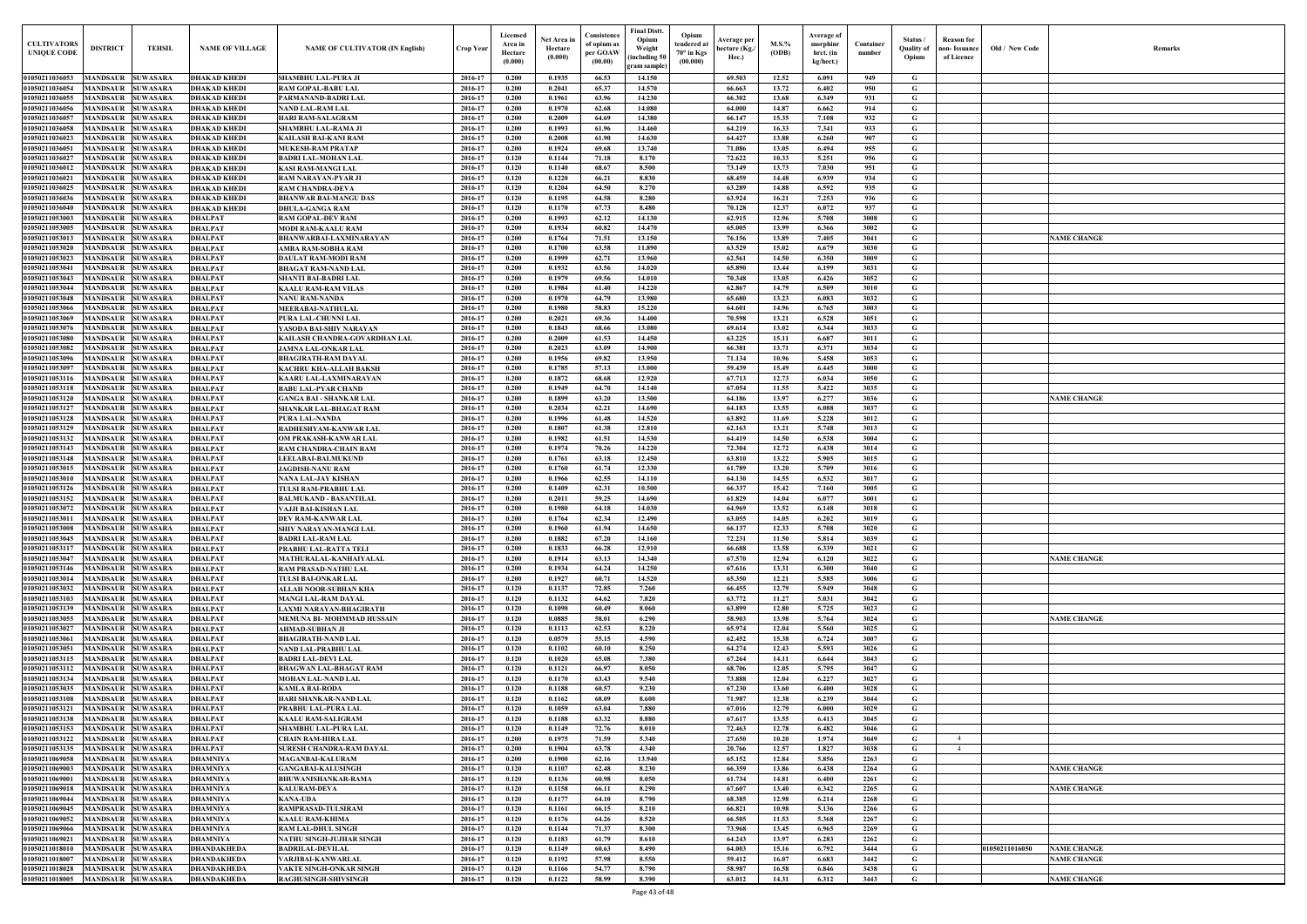| Old / New Code                   | Remarks                |
|----------------------------------|------------------------|
|                                  | <b>NAME CHANGE</b>     |
|                                  |                        |
|                                  | <b>NAME CHANGE</b>     |
| 01050211044044                   |                        |
|                                  |                        |
|                                  |                        |
|                                  |                        |
|                                  | <b>NAME CHANGE</b>     |
|                                  |                        |
|                                  |                        |
|                                  |                        |
|                                  |                        |
|                                  |                        |
|                                  | <b>NAME CHANGE</b>     |
|                                  |                        |
| 01050211034024<br>01050211034027 |                        |
| 01050211034025                   |                        |
|                                  |                        |
|                                  | <b>NAME CORRECTION</b> |
|                                  |                        |
|                                  |                        |
|                                  |                        |
|                                  |                        |
|                                  |                        |
| 01050211016031                   | <b>NAME CHANGE</b>     |
|                                  |                        |
|                                  |                        |
|                                  |                        |
|                                  |                        |
|                                  |                        |
|                                  |                        |
|                                  |                        |
|                                  |                        |
|                                  |                        |
|                                  |                        |
|                                  |                        |
|                                  |                        |
|                                  |                        |
|                                  |                        |
|                                  |                        |
|                                  |                        |
|                                  |                        |
|                                  |                        |
|                                  |                        |
|                                  |                        |
|                                  |                        |
|                                  |                        |
|                                  |                        |
|                                  |                        |
|                                  |                        |
|                                  |                        |
|                                  |                        |
|                                  |                        |
|                                  |                        |
|                                  |                        |
|                                  |                        |
|                                  |                        |

| <b>CULTIVATORS</b><br><b>UNIQUE CODI</b> | <b>DISTRICT</b>                                      | <b>TEHSIL</b>                      | <b>NAME OF VILLAGE</b>                           | <b>NAME OF CULTIVATOR (IN English)</b>                           | <b>Crop Year</b>   | Licensed<br>Area in<br>Hectare<br>(0.000) | Net Area ir<br>Hectare<br>(0.000) | Consistence<br>of opium as<br>per GOAW<br>(00.00) | Final Distt.<br>Opium<br>Weight<br>including 50)<br>ram sample | Opium<br>tendered at<br>70° in Kgs<br>(00.000) | Average per<br>hectare (Kg./<br>Hec.) | $M.S.$ %<br>(ODB) | Average of<br>morphinr<br>hrct. (in<br>kg/hect.) | Container<br>number | Status<br>Quality of<br>Opium | <b>Reason</b> for<br>oon- Issuance<br>of Licence | Old / New Code                   | <b>Remark</b>          |
|------------------------------------------|------------------------------------------------------|------------------------------------|--------------------------------------------------|------------------------------------------------------------------|--------------------|-------------------------------------------|-----------------------------------|---------------------------------------------------|----------------------------------------------------------------|------------------------------------------------|---------------------------------------|-------------------|--------------------------------------------------|---------------------|-------------------------------|--------------------------------------------------|----------------------------------|------------------------|
| 01050211018014                           | MANDSAUR SUWASARA                                    |                                    | <b>DHANDAKHEDA</b>                               | KUNWARBAI-BALURAM                                                | 2016-17            | 0.120                                     | 0.1123                            | 55.43                                             | 8.120                                                          |                                                | 57.257                                | 16.74             | 6.709                                            | 3439                | G                             |                                                  |                                  | <b>NAME CHANGE</b>     |
| 01050211018004                           | <b>MANDSAUR SUWASARA</b>                             |                                    | <b>DHANDAKHEDA</b>                               | <b>SOHAN BAI-GANPAT LAL</b>                                      | 2016-17            | 0.120                                     | 0.1175                            | 55.01                                             | 8.520                                                          |                                                | 56.987                                | 15.71             | 6.266                                            | 3441                | G                             |                                                  |                                  |                        |
| 01050211018022                           | <b>MANDSAUR SUWASARA</b>                             |                                    | <b>DHANDAKHEDA</b>                               | <b>DEV SINGH-AMRA</b>                                            | 2016-17            | 0.120                                     | 0.1155                            | 54.74                                             | 7.930                                                          |                                                | 53.688                                | 17.45             | 6.558                                            | 3440                | G                             | 4                                                |                                  |                        |
| 01050211077007<br>01050211071014         | <b>MANDSAUR</b><br>MANDSAUR                          | <b>SUWASARA</b><br><b>SUWASARA</b> | <b>DHANDDI</b><br><b>DHANKHEDI</b>               | <b>BHULIBAI-NATHUSINGH</b><br>PRATAP SINGH-DAULAT SINGH          | 2016-17<br>2016-17 | 0.120<br>0.120                            | 0.0000<br>0.1200                  | 0.00<br>59.42                                     | 0.000<br>8.590                                                 |                                                | 0.000<br>60.766                       | 0.000<br>11.31    | 0.000<br>4.811                                   | 259                 | $\mathbf{F}$<br>G             |                                                  | 01050211044044                   | <b>NAME CHANGE</b>     |
| 01050211029018                           | MANDSAUR                                             | <b>SUWASARA</b>                    | <b>DHANWADA</b>                                  | <b>BALU SINGH-LAL SINGH</b>                                      | 2016-17            | 0.120                                     | 0.1130                            | 55.51                                             | 7.520                                                          |                                                | 52.769                                | 14.45             | 5.338                                            | 3293                | G                             | $\overline{4}$                                   |                                  |                        |
| 01050211029014                           | <b>MANDSAUR</b>                                      | <b>SUWASARA</b>                    | <b>DHANWADA</b>                                  | NARSINGH DAS-AYODHYA DAS                                         | 2016-17            | 0.120                                     | 0.1201                            | 57.60                                             | 8.150                                                          |                                                | 55.836                                | 12.81             | 5.007                                            | 3295                | G                             | $\overline{4}$                                   |                                  |                        |
| 01050211029016                           | <b>MANDSAUR</b>                                      | <b>SUWASARA</b>                    | <b>DHANWADA</b>                                  | <b>BANSHI DAS-AYODHYA DAS</b>                                    | 2016-17            | 0.120                                     | 0.1244                            | 54.72                                             | 8.660                                                          |                                                | 54.421                                | 16.14             | 6.148                                            | 3296                | G                             | $\overline{4}$                                   |                                  |                        |
| 01050211029032                           | <b>MANDSAUR</b>                                      | <b>SUWASARA</b>                    | <b>DHANWADA</b>                                  | KALU SINGH-LAXMAN SINGH                                          | 2016-17            | 0.120                                     | 0.1210                            | 55.07                                             | 8.430                                                          |                                                | 54.809                                | 15.54             | 5.962                                            | 3290                | G                             | $\overline{4}$                                   |                                  |                        |
| 01050211029019<br>01050211029024         | <b>MANDSAUR</b><br><b>MANDSAUR</b>                   | <b>SUWASARA</b><br><b>SUWASARA</b> | <b>DHANWADA</b><br><b>DHANWADA</b>               | <b>VIKRAM SINGH-ARJUN SINGH</b><br>SHANTAKUNWAR-MANSINGH         | 2016-17<br>2016-17 | 0.200<br>0.200                            | 0.1896<br>0.1985                  | 60.88<br>55.37                                    | 14.230<br>14.510                                               |                                                | 65,274<br>57.818                      | 15.95<br>13.62    | 7.288<br>5.513                                   | 3302<br>3291        | G<br>G                        |                                                  |                                  | <b>NAME CHANGE</b>     |
| 01050211029002                           | <b>MANDSAUR</b>                                      | <b>SUWASARA</b>                    | <b>DHANWADA</b>                                  | <b>MANGU SINGH-RAM SINGH</b>                                     | 2016-17            | 0.200                                     | 0.2016                            | 57.16                                             | 14.950                                                         |                                                | 60.555                                | 12.35             | 5.235                                            | 3298                | $\mathbf G$                   |                                                  |                                  |                        |
| 01050211029030                           | MANDSAUR                                             | <b>SUWASARA</b>                    | <b>DHANWADA</b>                                  | SHAMBHU SINGH-MAAN SINGH                                         | 2016-17            | 0.200                                     | 0.2000                            | 57.01                                             | 14.460                                                         |                                                | 58.885                                | 11.42             | 4.707                                            | 3299                | G                             |                                                  |                                  |                        |
| 01050211029022                           | <b>MANDSAUR</b>                                      | <b>SUWASARA</b>                    | <b>DHANWADA</b>                                  | <b>BALUSINGH-SARDARSINGH</b>                                     | 2016-17            | 0.200                                     | 0.1999                            | 64.32                                             | 14.520                                                         |                                                | 66.743                                | 13.00             | 6.074                                            | 3304                | $\mathbf G$                   |                                                  |                                  |                        |
| 0105021102901                            | MANDSAUR                                             | <b>SUWASARA</b>                    | <b>DHANWADA</b>                                  | <b>BHAGWANBAI-ARJUNSINGH</b>                                     | 2016-17            | 0.200                                     | 0.1999                            | 60.52                                             | 14.700                                                         |                                                | 63.576                                | 16.39             | 7.294                                            | 3303                | G                             |                                                  |                                  |                        |
| 0105021102900<br>0105021102900           | MANDSAUR<br>MANDSAUR                                 | <b>SUWASARA</b><br><b>SUWASARA</b> | <b>DHANWADA</b>                                  | RAGHUVIR SINGH-GULAB SINGH                                       | 2016-17<br>2016-17 | 0.120                                     | 0.1210<br>0.1232                  | 58.40<br>63.19                                    | 8.240<br>8.730                                                 |                                                | 56.818<br>63.969                      | 13.37<br>12.53    | 5.317                                            | 3294<br>3300        | $\mathbf G$<br>G              |                                                  |                                  |                        |
| 01050211029012                           | <b>MANDSAUR</b>                                      | <b>SUWASARA</b>                    | <b>DHANWADA</b><br><b>DHANWADA</b>               | <b>BHERU SINGH-KACHRU SINGH</b><br><b>SULTAN SINGH-LAL SINGH</b> | 2016-17            | 0.120<br>0.120                            | 0.1214                            | 56.35                                             | 8.460                                                          |                                                | 56.095                                | 12.76             | 5.611<br>5.011                                   | 3292                | G                             |                                                  |                                  |                        |
| 01050211029027                           | <b>MANDSAUR</b>                                      | <b>SUWASARA</b>                    | <b>DHANWADA</b>                                  | NODAYANBAI-RAGHUSINGH                                            | 2016-17            | 0.120                                     | 0.1188                            | 63.71                                             | 8.100                                                          |                                                | 62.053                                | 11.90             | 5.169                                            | 3301                | G                             |                                                  |                                  | <b>NAME CHANGE</b>     |
| 01050211029006                           | <b>MANDSAUR SUWASARA</b>                             |                                    | <b>DHANWADA</b>                                  | AL SINGH-BHUWANI SINGH                                           | 2016-17            | 0.120                                     | 0.1200                            | 57.05                                             | 8.460                                                          |                                                | 57.458                                | 13.32             | 5.357                                            | 3297                | G                             |                                                  |                                  |                        |
| 01050211029031                           | <b>MANDSAUR SUWASARA</b>                             |                                    | <b>DHANWADA</b>                                  | <b>MANGI LAL-DHANNA</b>                                          | 2016-17            | 0.120                                     | 0.1190                            | 67.14                                             | 8.290                                                          |                                                | 66.815                                | 14.76             | 6.904                                            | 3305                | G                             |                                                  |                                  |                        |
| 01050211030001                           | MANDSAUR SUWASARA                                    |                                    | <b>DHODHAR</b>                                   | SAJJAN KUNWAR-DULE SINGH                                         | 2016-17            | 0.120                                     | 0.0000                            | 0.00                                              | 0.000                                                          |                                                | 0.000                                 | 0.000             | 0.000                                            |                     | F                             |                                                  | 01050211034024                   |                        |
| 01050211030020<br>01050211030010         | MANDSAUR SUWASARA<br><b>MANDSAUR SUWASARA</b>        |                                    | <b>DHODHAR</b><br><b>DHODHAR</b>                 | <b>KHEMA-KAALU</b><br><b>MAGAN BAI-PARWAT SINGH</b>              | 2016-17<br>2016-17 | 0.120<br>0.120                            | 0.1200<br>0.1200                  | 57.72<br>56.05                                    | 8.530<br>7.980                                                 |                                                | 58.616<br>53.250                      | 14.07<br>15.90    | 5.773<br>5.926                                   | 3675<br>3674        | G<br>$\mathbf G$              | $\overline{4}$                                   | 01050211034027<br>01050211034025 |                        |
| 01050211006003                           | <b>MANDSAUR SUWASARA</b>                             |                                    | <b>GELANA</b>                                    | <b>KACHRU-PURA</b>                                               | 2016-17            | 0.120                                     | 0.1200                            | 62.91                                             | 8.460                                                          |                                                | 63.358                                | 12.72             | 5.642                                            | 202                 | G                             |                                                  |                                  |                        |
| 01050211006010                           | <b>MANDSAUR SUWASARA</b>                             |                                    | <b>GELANA</b>                                    | BAPUSING D/P BALU S/O DHULA                                      | 2016-17            | 0.120                                     | 0.1156                            | 61.24                                             | 8.160                                                          |                                                | 61.756                                | 15.15             | 6.549                                            | 203                 | G                             |                                                  |                                  | <b>NAME CORRECTION</b> |
| 01050211006007                           | <b>MANDSAUR</b>                                      | <b>SUWASARA</b>                    | <b>GELANA</b>                                    | PRABHULAL- GOPAL/DOLA                                            | 2016-17            | 0.120                                     | 0.1160                            | 58.25                                             | 7.820                                                          |                                                | 56.094                                | 15.52             | 6.094                                            | 204                 | G                             |                                                  |                                  |                        |
| 01050211006023                           | <b>MANDSAUR</b>                                      | <b>SUWASARA</b>                    | <b>GELANA</b>                                    | <b>SAV JI-JALAM</b>                                              | 2016-17            | 0.120                                     | 0.1147                            | 61.61                                             | 7.250                                                          |                                                | 55.632                                | 14.30             | 5.569                                            | 205                 | G                             | 4                                                |                                  |                        |
| 01050211038019                           | <b>MANDSAUR</b>                                      | <b>SUWASARA</b><br><b>SUWASARA</b> | <b>GHASOI</b>                                    | <b>BHUWAAN-SWARUP</b>                                            | 2016-17<br>2016-17 | 0.120<br>0.120                            | 0.1056<br>0.1110                  | 57.45<br>55.88                                    | 6.990<br>7.510                                                 |                                                | 54.327<br>54.009                      | 13.63             | 5.183                                            | 3354<br>3355        | G<br>G                        | $\overline{4}$<br>$\overline{4}$                 |                                  |                        |
| 01050211038012<br>01050211038042         | <b>MANDSAUR</b><br><b>MANDSAUR</b>                   | <b>SUWASARA</b>                    | <b>GHASOI</b><br><b>GHASOI</b>                   | AXMI NARAYAN-SALAGRAM<br><b>DEVI LAL-NAND RAM</b>                | 2016-17            | 0.200                                     | 0.1500                            | 64.44                                             | 10.600                                                         |                                                | 65.053                                | 12.94<br>13.49    | 4.892<br>6.143                                   | 3356                | $\mathbf G$                   |                                                  |                                  |                        |
| 01050211038050                           | MANDSAUR                                             | <b>SUWASARA</b>                    | <b>GHASOI</b>                                    | RAM SINGH-BHAGWAN SINGH                                          | 2016-17            | 0.200                                     | 0.1749                            | 57.95                                             | 12.620                                                         |                                                | 59.736                                | 14.22             | 5.946                                            | 3353                | G                             |                                                  |                                  |                        |
| 01050211038022                           | <b>MANDSAUR</b>                                      | <b>SUWASARA</b>                    | <b>GHASOI</b>                                    | SANTOSH KUMAR PANDAY-HIRA LAL                                    | 2016-17            | 0.200                                     | 0.1934                            | 63.01                                             | 12.510                                                         |                                                | 58.226                                | 14.76             | 6.016                                            | 3357                | G                             |                                                  |                                  |                        |
| 01050211038048                           | <b>MANDSAUR</b>                                      | <b>SUWASARA</b>                    | <b>GHASOI</b>                                    | SHANTI DEVI-YOGESHWAR                                            | 2016-17            | 0.120                                     | 0.1158                            | 66.35                                             | 8.480                                                          |                                                | 69.412                                | 15.67             | 7.614                                            | 3358                | G                             |                                                  |                                  |                        |
| 01050211024002                           | <b>MANDSAUR</b>                                      | <b>SUWASARA</b>                    | <b>GHECHALI</b>                                  | <b>BAKHAT BAI-KARAN SINGH</b>                                    | 2016-17            | 0.120                                     | 0.1225                            | 64.15                                             | 8.750                                                          |                                                | 65.461                                | 13.41             | 6.145                                            | 1079                | G                             |                                                  | 01050211016031                   |                        |
| 01050211015030<br>0105021101500          | <b>MANDSAUR</b><br>MANDSAUR                          | <b>SUWASARA</b><br><b>SUWASARA</b> | <b>GOVARDHAN PURA</b><br><b>GOVARDHAN PURA</b>   | <b>BADRILAL-PURA</b><br><b>BHANWAR SINGH-UDAY SINGH</b>          | 2016-17<br>2016-17 | 0.120<br>0.120                            | 0.1197<br>0.0947                  | 67.34<br>68.22                                    | 8.670<br>7.030                                                 |                                                | 69.682<br>72.344                      | 13.19<br>13.59    | 6.433<br>6.882                                   | 3609<br>3610        | G<br>$\mathbf G$              |                                                  |                                  | <b>NAME CHANGE</b>     |
| 01050211015005                           | <b>MANDSAUR</b>                                      | <b>SUWASARA</b>                    | <b>GOVARDHAN PURA</b>                            | <b>GEETABAI-NAGULAL</b>                                          | 2016-17            | 0.120                                     | 0.1093                            | 69.22                                             | 7.740                                                          |                                                | 70.027                                | 9.95              | 4.877                                            | 3611                | G                             |                                                  |                                  |                        |
| <b>01050211015019</b>                    | <b>MANDSAUR</b>                                      | <b>SUWASARA</b>                    | <b>GOVARDHAN PURA</b>                            | SHANKAR LAL-MOTI LAL                                             | 2016-17            | 0.120                                     | 0.1124                            | 67.12                                             | 8.090                                                          |                                                | 69.012                                | 12.99             | 6.275                                            | 3612                | G                             |                                                  |                                  |                        |
| 0105021101502                            | MANDSAUR                                             | <b>SUWASARA</b>                    | <b>GOVARDHAN PURA</b>                            | BHANWAR SINGH-ONKAR SINGH                                        | 2016-17            | 0.120                                     | 0.1075                            | 69.35                                             | 7.850                                                          |                                                | 72.344                                | 12.37             | 6.264                                            | 3613                | G                             |                                                  |                                  |                        |
| 0105021106607                            | MANDSAUR                                             | <b>SUWASARA</b>                    | <b>GURADIYA PRATAF</b>                           | RAM GOPAL-SATYANARAYAN                                           | 2016-17            | 0.200                                     | 0.2058                            | 54.42                                             | 14.590                                                         |                                                | 55.116                                | 16.65             | 6.424                                            | 1182                | G                             | $\overline{4}$                                   |                                  |                        |
| 0105021106601                            | <b>MANDSAUR</b><br>MANDSAUR                          | <b>SUWASARA</b><br><b>SUWASARA</b> | <b>GURADIYA PRATAF</b><br>GURADIYA PRATAF        | SURAT RAM-NANU RAM<br>KAMLA BAI-NARAYAN                          | 2016-17<br>2016-17 | 0.200<br>0.200                            | 0.1903<br>0.2021                  | 67.65<br>64.04                                    | 14.040<br>14.360                                               |                                                | 71.303<br>65.002                      | 11.10<br>12.45    | 5.540<br>5.665                                   | 1229<br>1214        | G<br>G                        |                                                  |                                  |                        |
| 01050211066011<br>01050211066013         | MANDSAUR SUWASARA                                    |                                    | <b>GURADIYA PRATAP</b>                           | <b>BHAGAT RAM-LAL JI</b>                                         | 2016-17            | 0.200                                     | 0.2023                            | 62.61                                             | 14.560                                                         |                                                | 64.374                                | 13.37             | 6.025                                            | 1187                | G                             |                                                  |                                  |                        |
| 01050211066015 MANDSAUR SUWASARA         |                                                      |                                    | <b>GURADIYA PRATAP</b>                           | MUKUND LAL-BHAGIRATH                                             | 2016-17            | 0.200                                     | 0.2039                            | 67.92                                             | 14.360                                                         |                                                | 68.332                                | 10.92             | 5.223                                            | 1215                | G                             |                                                  |                                  |                        |
| 01050211066021                           | <b>MANDSAUR SUWASARA</b>                             |                                    | <b>GURADIYA PRATAP</b>                           | <b>SAJJAN BAI-LAXMI NARAYAN</b>                                  | 2016-17            | 0.200                                     | 0.2035                            | 65.99                                             | 14.430                                                         |                                                | 66.845                                | 12.02             | 5.625                                            | 1200                | G                             |                                                  |                                  |                        |
| 01050211066022                           | MANDSAUR SUWASARA                                    |                                    | <b>GURADIYA PRATAP</b>                           | <b>NAND LAL-CHOTE LAL</b>                                        | 2016-17            | 0.200                                     | 0.1925                            | 66.66                                             | 13.560                                                         |                                                | 67.080                                | 12.89             | 6.053                                            | 1216                | G                             |                                                  |                                  |                        |
| 01050211066023                           | <b>MANDSAUR SUWASARA</b>                             |                                    | <b>GURADIYA PRATAP</b>                           | PAPPULAL - RATANLAL                                              | 2016-17            | 0.200                                     | 0.2007                            | 61.07                                             | 14.460                                                         |                                                | 62.855                                | 15.02             | 6.609                                            | 1188                | G                             |                                                  |                                  |                        |
| 01050211066033<br>01050211066041         | MANDSAUR SUWASARA<br>MANDSAUR SUWASARA               |                                    | <b>GURADIYA PRATAP</b><br><b>GURADIYA PRATAP</b> | DAYARAM-RAMPRAHLAD@PRAHLAD<br><b>MANGI LAL-BOTH LAL</b>          | 2016-17<br>2016-17 | 0.200<br>0.200                            | 0.2034<br>0.1998                  | 60.68<br>63.63                                    | 14.740<br>14.550                                               |                                                | 62.817<br>66.196                      | 12.33<br>13.72    | 5.422<br>6.357                                   | 1189<br>1201        | $\mathbf G$<br>$\mathbf G$    |                                                  |                                  |                        |
| 01050211066029                           | MANDSAUR SUWASARA                                    |                                    | <b>GURADIYA PRATAP</b>                           | <b>JAGDISH-RAMA</b>                                              | 2016-17            | 0.200                                     | 0.1966                            | 63.94                                             | 13.570                                                         |                                                | 63.046                                | 12.90             | 5.693                                            | 1202                | $\mathbf G$                   |                                                  |                                  |                        |
| 01050211066042                           | <b>MANDSAUR SUWASARA</b>                             |                                    | <b>GURADIYA PRATAP</b>                           | <b>GEETABAI-NANDLAL</b>                                          | 2016-17            | 0.200                                     | 0.1965                            | 59.22                                             | 14.140                                                         |                                                | 60.875                                | 13.63             | 5.808                                            | 1183                | $\mathbf G$                   |                                                  |                                  |                        |
| 01050211066044                           | <b>MANDSAUR SUWASARA</b>                             |                                    | <b>GURADIYA PRATAP</b>                           | <b>VISHNU PRASAD-NAND RAM</b>                                    | 2016-17            | 0.200                                     | 0.1836                            | 66.66                                             | 13.110                                                         |                                                | 67.995                                | 12.89             | 6.135                                            | 1217                | $\mathbf G$                   |                                                  |                                  |                        |
| 01050211066047                           | <b>MANDSAUR SUWASARA</b>                             |                                    | <b>GURADIYA PRATAP</b>                           | <b>RAMESH-RAJA RAM</b>                                           | 2016-17            | 0.200                                     | 0.2063                            | 64.34                                             | 15.130                                                         |                                                | 67.411                                | 13.79             | 6.507                                            | 1218                | $\mathbf G$                   |                                                  |                                  |                        |
| 01050211066049<br>01050211066050         | <b>MANDSAUR SUWASARA</b><br><b>MANDSAUR SUWASARA</b> |                                    | <b>GURADIYA PRATAP</b><br><b>GURADIYA PRATAP</b> | <b>KAALU RAM-NAND RAM</b><br><b>TORI RAM-LAL JI</b>              | 2016-17<br>2016-17 | 0.200<br>0.200                            | 0.1983<br>0.0504                  | 65.47<br>66.98                                    | 14.880<br>3.730                                                |                                                | 70.181<br>70.813                      | 12.39<br>12.33    | 6.087<br>6.112                                   | 1203<br>1219        | $\mathbf G$<br>$\mathbf G$    |                                                  |                                  |                        |
| 01050211066053                           | MANDSAUR SUWASARA                                    |                                    | <b>GURADIYA PRATAP</b>                           | <b>HARDEV RAM-LAL JI</b>                                         | 2016-17            | 0.200                                     | 0.1968                            | 63.43                                             | 14.300                                                         |                                                | 65.843                                | 12.93             | 5.959                                            | 1204                | G                             |                                                  |                                  |                        |
| 01050211066054                           | MANDSAUR SUWASARA                                    |                                    | <b>GURADIYA PRATAP</b>                           | <b>KISHAN LAL-LAL JI</b>                                         | 2016-17            | 0.200                                     | 0.1994                            | 65.16                                             | 14.520                                                         |                                                | 67.783                                | 10.96             | 5.200                                            | 1220                | $\mathbf G$                   |                                                  |                                  |                        |
| 01050211066056                           | MANDSAUR SUWASARA                                    |                                    | <b>GURADIYA PRATAP</b>                           | <b>BANSHI LAL-KESHU RAM</b>                                      | 2016-17            | 0.200                                     | 0.2001                            | 64.86                                             | 14.810                                                         |                                                | 68.580                                | 14.35             | 6.889                                            | 1221                | $\mathbf G$                   |                                                  |                                  |                        |
| 01050211066057                           | MANDSAUR SUWASARA                                    |                                    | <b>GURADIYA PRATAP</b>                           | <b>RADHESHYAM-SAWANT RAM</b>                                     | 2016-17            | 0.200                                     | 0.1972                            | 63.55                                             | 14.260                                                         |                                                | 65.649                                | 13.67             | 6.282                                            | 1205                | $\mathbf G$                   |                                                  |                                  |                        |
| 01050211066058                           | <b>MANDSAUR</b>                                      | <b>SUWASARA</b>                    | <b>GURADIYA PRATAP</b>                           | VINOD KUMAR-MUKUND LAL                                           | 2016-17            | 0.200                                     | 0.2039                            | 66.53<br>63.04                                    | 14.390                                                         |                                                | 67.076                                | 12,42             | 5.832                                            | 1206                | $\mathbf G$                   |                                                  |                                  |                        |
| 01050211066060<br>01050211066061         | MANDSAUR SUWASARA<br><b>MANDSAUR</b>                 | <b>SUWASARA</b>                    | <b>GURADIYA PRATAP</b><br><b>GURADIYA PRATAP</b> | <b>BADRI LAL-LAXMI NARAYAN</b><br><b>NAND LAL-BALA RAM</b>       | 2016-17<br>2016-17 | 0.200<br>0.200                            | 0.2044<br>0.1915                  | 67.20                                             | 14.460<br>13.360                                               |                                                | 63.708<br>66.976                      | 10.96<br>12.99    | 4.888<br>6.090                                   | 1207<br>1222        | $\mathbf G$<br>$\mathbf G$    |                                                  |                                  |                        |
| 01050211066065                           | <b>MANDSAUR SUWASARA</b>                             |                                    | <b>GURADIYA PRATAP</b>                           | RAM CHANDRA-ONKAR LAL                                            | 2016-17            | 0.200                                     | 0.1985                            | 63.22                                             | 14.590                                                         |                                                | 66.382                                | 13.71             | 6.371                                            | 1190                | $\mathbf G$                   |                                                  |                                  |                        |
| 01050211066059                           | <b>MANDSAUR</b>                                      | <b>SUWASARA</b>                    | <b>GURADIYA PRATAP</b>                           | PARMESHWAR-BHARAT RAM                                            | 2016-17            | 0.200                                     | 0.1965                            | 60.06                                             | 14.170                                                         |                                                | 61.872                                | 15.83             | 6.856                                            | 1191                | G                             |                                                  |                                  |                        |
| 01050211066005                           | <b>MANDSAUR SUWASARA</b>                             |                                    | <b>GURADIYA PRATAP</b>                           | SHIV NARAYAN-NIRBHAY RAM                                         | 2016-17            | 0.200                                     | 0.2000                            | 60.58                                             | 14.560                                                         |                                                | 63.005                                | 13.11             | 5.782                                            | 1192                | $\mathbf G$                   |                                                  |                                  |                        |
| 01050211066006                           | MANDSAUR SUWASARA                                    |                                    | <b>GURADIYA PRATAP</b>                           | MOHANLAL-RAMDAYAL                                                | 2016-17            | 0.200                                     | 0.2000                            | 61.92                                             | 14.410                                                         |                                                | 63.735                                | 13.24             | 5.907                                            | 1193                | G                             |                                                  |                                  |                        |
| 01050211066002<br>01050211066038         | MANDSAUR SUWASARA                                    |                                    | <b>GURADIYA PRATAP</b>                           | <b>HARI RAM-RAM NIWAS</b>                                        | 2016-17            | 0.200<br>0.200                            | 0.1998<br>0.1988                  | 58.50<br>67.34                                    | 14.470<br>14.440                                               |                                                | 60.525<br>69.874                      | 15.13             | 6.410                                            | 1184<br>1230        | $\mathbf G$                   |                                                  |                                  |                        |
| 01050211066026                           | MANDSAUR SUWASARA<br>MANDSAUR SUWASARA               |                                    | <b>GURADIYA PRATAP</b><br><b>GURADIYA PRATAP</b> | <b>KANTI LAL-BANSHI LAL</b><br><b>LEELA BAI-FATEH SINGH</b>      | 2016-17<br>2016-17 | 0.200                                     | 0.2000                            | 66.88                                             | 14.090                                                         |                                                | 67.310                                | 12.41<br>13.58    | 6.070<br>6.398                                   | 1223                | G<br>G                        |                                                  |                                  |                        |
| 01050211066004                           | <b>MANDSAUR SUWASARA</b>                             |                                    | <b>GURADIYA PRATAP</b>                           | <b>CHANDARBAI-NANDRAM</b>                                        | 2016-17            | 0.200                                     | 0.1924                            | 65.28                                             | 14.270                                                         |                                                | 69.168                                | 13.33             | 6.454                                            | 1208                | G                             |                                                  |                                  |                        |
| 01050211066009                           | MANDSAUR SUWASARA                                    |                                    | <b>GURADIYA PRATAP</b>                           | <b>SALIGRAM-MANOHAR LAL</b>                                      | 2016-17            | 0.200                                     | 0.1977                            | 62.84                                             | 14.320                                                         |                                                | 65.022                                | 11.81             | 5.376                                            | 1209                | $\mathbf G$                   |                                                  |                                  |                        |
| 01050211066037                           | <b>MANDSAUR SUWASARA</b>                             |                                    | <b>GURADIYA PRATAP</b>                           | <b>TULSI RAM-NATHU JI</b>                                        | 2016-17            | 0.200                                     | 0.2014                            | 66.23                                             | 14.380                                                         |                                                | 67.557                                | 11.66             | 5.514                                            | 1210                | $\mathbf G$                   |                                                  |                                  |                        |
| 01050211066001                           | MANDSAUR SUWASARA                                    |                                    | <b>GURADIYA PRATAP</b>                           | <b>BHANWAR LAL-LALJI</b>                                         | 2016-17            | 0.200                                     | 0.1963                            | 61.65                                             | 14.360                                                         |                                                | 64.426                                | 12.88             | 5.809                                            | 1194                | $\mathbf G$                   |                                                  |                                  |                        |
| 01050211066031<br>01050211066069         | MANDSAUR SUWASARA<br>MANDSAUR SUWASARA               |                                    | <b>GURADIYA PRATAP</b><br><b>GURADIYA PRATAP</b> | RAM VILAS-NANU RAM<br><b>BAPU LAL-SAMANT RAM</b>                 | 2016-17<br>2016-17 | 0.200<br>0.200                            | 0.2012<br>0.1958                  | 65.71<br>65.58                                    | 14.650<br>13.980                                               |                                                | 68.349<br>66.889                      | 10.96<br>14.82    | 5.244<br>6.939                                   | 1211<br>1224        | $\mathbf G$<br>$\mathbf G$    |                                                  |                                  |                        |
| 01050211066063                           | <b>MANDSAUR SUWASARA</b>                             |                                    | <b>GURADIYA PRATAP</b>                           | <b>SHAMBHU LAL-PANNA LAL</b>                                     | 2016-17            | 0.200                                     | 0.1948                            | 65.79                                             | 14.410                                                         |                                                | 69.522                                | 12.66             | 6.161                                            | 1225                | $\mathbf G$                   |                                                  |                                  |                        |
| 01050211066072                           | MANDSAUR SUWASARA                                    |                                    | <b>GURADIYA PRATAP</b>                           | <b>AMBA RAM-GOPAL</b>                                            | 2016-17            | 0.200                                     | 0.1531                            | 61.83                                             | 11.080                                                         |                                                | 63.925                                | 15.90             | 7.115                                            | 1195                | $\mathbf G$                   |                                                  |                                  |                        |
| 01050211066073                           | <b>MANDSAUR SUWASARA</b>                             |                                    | <b>GURADIYA PRATAP</b>                           | <b>BALA RAM-ONKAR LAL</b>                                        | 2016-17            | 0.200                                     | 0.1813                            | 64.14                                             | 12,790                                                         |                                                | 64.638                                | 13.24             | 5.991                                            | 1212                | $\mathbf G$                   |                                                  |                                  |                        |
| 01050211066075                           | <b>MANDSAUR SUWASARA</b>                             |                                    | <b>GURADIYA PRATAP</b>                           | <b>BHAJAN LAL-PARAS RAM</b>                                      | 2016-17            | 0.200                                     | 0.1992                            | 65.42                                             | 14.280                                                         |                                                | 66.997                                | 10.58             | 4.962                                            | 1213                | $\mathbf{G}$                  |                                                  |                                  |                        |
| 01050211066076                           | MANDSAUR SUWASARA                                    |                                    | <b>GURADIYA PRATAP</b>                           | DURGASHANKAR-BHUWANI RAM                                         | 2016-17            | 0.200                                     | 0.2013                            | 62.47                                             | 14.670                                                         |                                                | 65.037                                | 15.91             | 7.243                                            | 1196                | $\mathbf G$                   |                                                  |                                  |                        |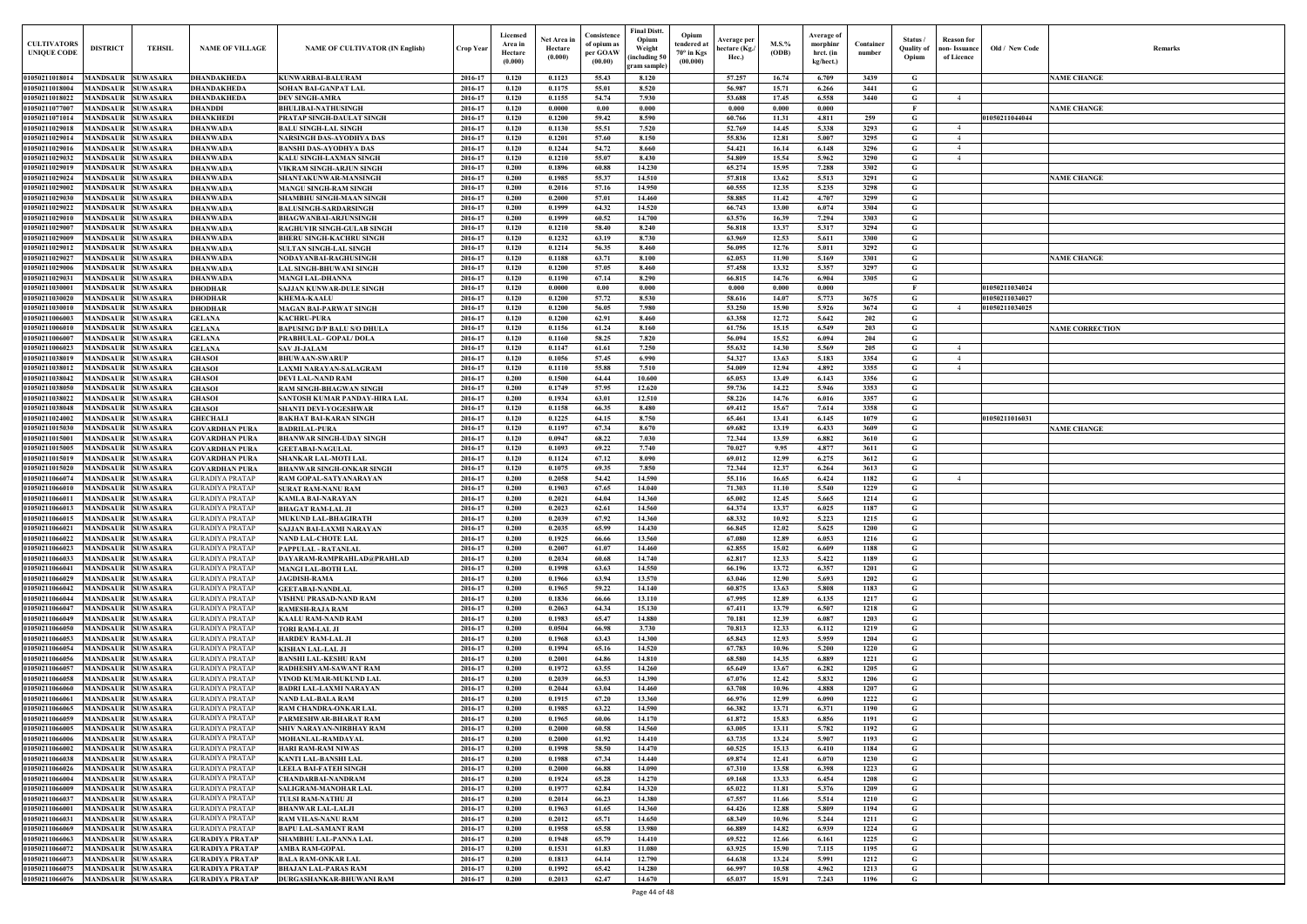| Old / New Code                 | Remarks                                          |
|--------------------------------|--------------------------------------------------|
|                                |                                                  |
|                                |                                                  |
|                                |                                                  |
|                                |                                                  |
|                                |                                                  |
| 1050211063029                  |                                                  |
| 1050211063073<br>1050211061049 |                                                  |
|                                |                                                  |
|                                | <b>NAME CHANGE</b>                               |
|                                |                                                  |
|                                |                                                  |
|                                |                                                  |
|                                | <b>NAME CHANGE</b>                               |
|                                |                                                  |
|                                |                                                  |
|                                |                                                  |
|                                |                                                  |
| 1050211034019<br>1050211020016 |                                                  |
|                                |                                                  |
|                                |                                                  |
|                                |                                                  |
|                                |                                                  |
|                                |                                                  |
|                                | <b>NAME CHANGE</b><br>TRANSFER TO KHEJDIYA MEGHA |
|                                |                                                  |
|                                |                                                  |
|                                |                                                  |
| 1050210091062                  |                                                  |
|                                |                                                  |
|                                |                                                  |
|                                | <b>NAME CHANGE</b>                               |
|                                | <b>NAME CHANGE</b>                               |
|                                | <b>NAME CHANGE</b>                               |
|                                |                                                  |
|                                |                                                  |
|                                |                                                  |
|                                |                                                  |
|                                |                                                  |
|                                |                                                  |
|                                |                                                  |
|                                |                                                  |
|                                |                                                  |
| 1050211050049                  |                                                  |
|                                |                                                  |
| 1050211036081                  |                                                  |
| 1050211036079                  |                                                  |
|                                | TRANSFER TO DHANWADA                             |
|                                | <b>NAME CORRECTION</b>                           |
|                                |                                                  |
|                                |                                                  |
|                                |                                                  |
|                                | <b>NAME CHANGE</b>                               |
|                                |                                                  |
|                                | <b>NAME CHANGE</b>                               |
|                                |                                                  |
| 1050211044045                  |                                                  |
|                                |                                                  |
|                                |                                                  |
|                                |                                                  |

| <b>CULTIVATORS</b><br><b>UNIQUE CODI</b> | <b>DISTRICT</b>                               | <b>TEHSIL</b>                      | <b>NAME OF VILLAGE</b>                           | <b>NAME OF CULTIVATOR (IN English)</b>                             | <b>Crop Year</b>   | Licensed<br>Area ir<br>Hectare<br>(0.000) | Net Area in<br>Hectare<br>(0.000) | Consistence<br>of opium as<br>per GOAW<br>(00.00) | <b>Final Distt.</b><br>Opium<br>Weight<br>including 50<br>ram sample) | Opium<br>tendered at<br>$70^\circ$ in Kgs<br>(00.000) | Average per<br>hectare (Kg./<br>Hec.) | $M.S.$ %<br>(ODB) | Average of<br>morphinr<br>hrct. (in<br>kg/hect.) | Container<br>number | Status /<br><b>Quality of</b><br>Opium | <b>Reason</b> for<br>non- Issuance<br>of Licence | Old / New Code | <b>Remark</b>               |
|------------------------------------------|-----------------------------------------------|------------------------------------|--------------------------------------------------|--------------------------------------------------------------------|--------------------|-------------------------------------------|-----------------------------------|---------------------------------------------------|-----------------------------------------------------------------------|-------------------------------------------------------|---------------------------------------|-------------------|--------------------------------------------------|---------------------|----------------------------------------|--------------------------------------------------|----------------|-----------------------------|
| 01050211066077                           | MANDSAUR                                      | <b>SUWASARA</b>                    | <b>GURADIYA PRATAP</b>                           | <b>SHANTI LAL-RAM GOPAL</b>                                        | 2016-17            | 0.200                                     | 0.2078                            | 57.13                                             | 15.030                                                                |                                                       | 59.032                                | 14.21             | 5.872                                            | 1185                | G                                      |                                                  |                |                             |
| 01050211066008                           | MANDSAUR                                      | <b>SUWASARA</b>                    | <b>GURADIYA PRATAP</b>                           | <b>BAGDI RAM-SEVA</b>                                              | 2016-17            | 0.120                                     | 0.1110                            | 62.43                                             | 7.300                                                                 |                                                       | 58.657                                | 13.68             | 5.617                                            | 1197                | G                                      |                                                  |                |                             |
| 01050211066014<br>01050211066018         | MANDSAUR<br>MANDSAUR                          | <b>SUWASARA</b><br><b>SUWASARA</b> | <b>GURADIYA PRATAP</b><br><b>GURADIYA PRATAP</b> | <b>BHERU-RUGGA</b><br><b>MANGI LAL-DHANNA</b>                      | 2016-17<br>2016-17 | 0.120<br>0.120                            | 0.1162<br>0.1104                  | 79.66<br>70.59                                    | 7.820<br>7.280                                                        |                                                       | 76.583<br>66.494                      | 12.13<br>12.54    | 6.503<br>5.837                                   | 1231<br>1232        | G<br>$\mathbf G$                       |                                                  |                |                             |
| 01050211066046                           | <b>MANDSAUR</b>                               | <b>SUWASARA</b>                    | <b>GURADIYA PRATAP</b>                           | <b>MOHAN LAL-CHOTU LAL</b>                                         | 2016-17            | 0.120                                     | 0.1236                            | 68.96                                             | 8.950                                                                 |                                                       | 71.334                                | 13.36             | 6.671                                            | 1226                | G                                      |                                                  |                |                             |
| 01050211066032                           | <b>MANDSAUR</b>                               | <b>SUWASARA</b>                    | <b>GURADIYA PRATAP</b>                           | <b>RAM PRASAD-HAJARI LAL</b>                                       | 2016-17            | 0.120                                     | 0.1212                            | 66.90                                             | 8.430                                                                 |                                                       | 66.476                                | 12.56             | 5.844                                            | 1227                | $\mathbf G$                            |                                                  |                |                             |
| 01050211066024<br>01050211066078         | <b>MANDSAUR</b><br><b>MANDSAUR</b>            | <b>SUWASARA</b><br><b>SUWASARA</b> | <b>GURADIYA PRATAP</b><br><b>GURADIYA PRATAP</b> | PANNA LAL-BHANWAR LAL<br><b>NAND RAM-HAJARI LAL</b>                | 2016-17<br>2016-17 | 0.120<br>0.120                            | 0.1188<br>0.1159                  | 62.42<br>62.38                                    | 7.980<br>8.370                                                        |                                                       | 59.898<br>64.357                      | 13.94<br>14.57    | 5.845<br>6.564                                   | 1198<br>1199        | G<br>G                                 |                                                  | 01050211063029 |                             |
| 01050211066079                           | MANDSAUR                                      | <b>SUWASARA</b>                    | <b>GURADIYA PRATAP</b>                           | <b>SHYAM SUNDAR-D.P. BHANWAR BAI</b>                               | 2016-17            | 0.120                                     | 0.0947                            | 67.82                                             | 7.120                                                                 |                                                       | 72.840                                | 12.98             | 6.619                                            | 1228                | $\mathbf G$                            |                                                  | 01050211063073 |                             |
| 01050211066027                           | MANDSAUR                                      | <b>SUWASARA</b>                    | <b>GURADIYA PRATAP</b>                           | <b>JODH RAM-JET RAM</b>                                            | 2016-17            | 0.120                                     | 0.1218                            | 59.21                                             | 8.870                                                                 |                                                       | 61.600                                | 12.21             | 5.265                                            | 1186                | $\mathbf G$                            |                                                  | 01050211061049 |                             |
| 01050211016001                           | <b>MANDSAUR</b>                               | <b>SUWASARA</b>                    | <b>GURADIYA VIJAY</b>                            | <b>RANJIT SINGH-MADHO SINGH</b>                                    | 2016-17            | 0.200                                     | 0.1937                            | 53.51                                             | 13.910                                                                |                                                       | 54.894                                | 13.96             | 5.364                                            | 2788                | $\mathbf G$                            | $\overline{4}$<br>$\overline{4}$                 |                |                             |
| 0105021101600<br>0105021101600           | MANDSAUR<br>MANDSAUR                          | <b>SUWASARA</b><br><b>SUWASARA</b> | <b>GURADIYA VIJAY</b><br>GURADIYA VIJAY          | <b>BHANWARBAI-MANGILAL</b><br><b>BAPU LAL-DHANNA</b>               | 2016-17<br>2016-17 | 0.200<br>0.120                            | 0.1966<br>0.1111                  | 49.95<br>54.45                                    | 14.680<br>7.940                                                       |                                                       | 53.280<br>55.589                      | 14.85<br>14.34    | 5.539<br>5.580                                   | 2786<br>2790        | G<br>G                                 |                                                  |                | <b>NAME CHANGE</b>          |
| 01050211016011                           | MANDSAUR                                      | <b>SUWASARA</b>                    | <b>GURADIYA VIJAY</b>                            | KACHRU SINGH-PYAR JI                                               | 2016-17            | 0.120                                     | 0.1155                            | 56.65                                             | 7.910                                                                 |                                                       | 55.419                                | 12.09             | 4.691                                            | 2791                | G                                      |                                                  |                |                             |
| 01050211016010                           | MANDSAUR                                      | <b>SUWASARA</b>                    | <b>GURADIYA VIJAY</b>                            | <b>MAHIPAL SINGH-BHAGWAN SINGH</b>                                 | 2016-17            | 0.200                                     | 0.1900                            | 56.85                                             | 13.470                                                                |                                                       | 57.578                                | 15.22             | 6.134                                            | 2789                | G                                      |                                                  |                |                             |
| 01050211016003<br>01050211016002         | MANDSAUR<br><b>MANDSAUR</b>                   | <b>SUWASARA</b><br><b>SUWASARA</b> | <b>GURADIYA VIJAY</b><br><b>GURADIYA VIJAY</b>   | <b>NAAGU SINGH-DULE SINGH</b><br><b>RAJKUNWAR - RAGHUVIR SINGH</b> | 2016-17<br>2016-17 | 0.200<br>0.120                            | 0.1938<br>0.0956                  | 53.77<br>63.77                                    | 14.510<br>6.980                                                       |                                                       | 57.512<br>66.516                      | 14.00<br>15.62    | 5.636<br>7.273                                   | 2787<br>2792        | G<br>G                                 |                                                  |                | <b>NAME CHANGE</b>          |
| 01050211041005                           | <b>MANDSAUR SUWASARA</b>                      |                                    | <b>HARNAWADA</b>                                 | <b>SURAJ BAI-HARI SINGH</b>                                        | 2016-17            | 0.120                                     | 0.1189                            | 57.85                                             | 8.500                                                                 |                                                       | 59.083                                | 13.14             | 5.434                                            | 3098                | G                                      |                                                  |                |                             |
| 01050211041011                           | <b>MANDSAUR</b>                               | <b>SUWASARA</b>                    | <b>HARNAWADA</b>                                 | <b>SHANKAR SINGH-ONKAR SINGH</b>                                   | 2016-17            | 0.120                                     | 0.1155                            | 64.87                                             | 8.110                                                                 |                                                       | 65.073                                | 11.45             | 5.215                                            | 3099                | G                                      |                                                  |                |                             |
| 01050211041016<br>01050211041020         | <b>MANDSAUR SUWASARA</b><br><b>MANDSAUR</b>   | <b>SUWASARA</b>                    | <b>HARNAWADA</b><br><b>HARNAWADA</b>             | <b>GUMAN SINGH-DULE SINGH</b><br><b>JORAWAR BAI-JUJHAR SINGH</b>   | 2016-17<br>2016-17 | 0.120<br>0.120                            | 0.1204<br>0.1168                  | 67.97<br>57.49                                    | 8.070<br>8.560                                                        |                                                       | 65.083<br>60.188                      | 14.64<br>12.91    | 6.670<br>5.439                                   | 3101<br>3097        | G<br>G                                 |                                                  |                |                             |
| 01050211041008                           | <b>MANDSAUR</b>                               | <b>SUWASARA</b>                    | <b>HARNAWADA</b>                                 | PUR SINGH-ONKAR SINGH                                              | 2016-17            | 0.120                                     | 0.1168                            | 66.12                                             | 8.280                                                                 |                                                       | 66.960                                | 13.23             | 6.201                                            | 3102                | G                                      |                                                  |                |                             |
| 01050211041001                           | <b>MANDSAUR</b>                               | <b>SUWASARA</b>                    | <b>HARNAWADA</b>                                 | <b>RAGHU SINGH-KAALU SINGH</b>                                     | 2016-17            | 0.120                                     | 0.1153                            | 65.10                                             | 8.740                                                                 |                                                       | 70.494                                | 11.74             | 5.793                                            | 3100                | G                                      |                                                  |                |                             |
| 01050211040001                           | <b>MANDSAUR</b>                               | <b>SUWASARA</b>                    | <b>JAGDI</b>                                     | <b>KAALU SINGH-BHUWANI SINGH</b>                                   | 2016-17            | 0.120                                     | 0.1216                            | 64.48                                             | 8.250                                                                 |                                                       | 62.491                                | 14.53             | 6.356                                            | 1350                | $\mathbf G$                            |                                                  | 01050211034019 |                             |
| 01050211040005<br>01050211063002         | <b>MANDSAUR</b><br><b>MANDSAUR</b>            | <b>SUWASARA</b><br><b>SUWASARA</b> | <b>JAGDI</b><br><b>JAMUNIYA</b>                  | <b>RAM SINGH-ONKAR SINGH</b><br><b>SHIV NARAYAN-TULSI RAM</b>      | 2016-17<br>2016-17 | 0.120<br>0.200                            | 0.1225<br>0.2000                  | 65.34<br>68.48                                    | 8.280<br>14.450                                                       |                                                       | 63.093<br>70.680                      | 14.14<br>13.11    | 6.245<br>6.486                                   | 1351<br>3200        | G<br>G                                 |                                                  | 01050211020016 |                             |
| 01050211063003                           | MANDSAUR                                      | <b>SUWASARA</b>                    | <b>JAMUNIYA</b>                                  | <b>NANA LAL-TULSI RAM</b>                                          | 2016-17            | 0.200                                     | 0.1930                            | 63.40                                             | 14.040                                                                |                                                       | 65.886                                | 12.76             | 5.885                                            | 3201                | $\mathbf G$                            |                                                  |                |                             |
| 01050211063020                           | <b>MANDSAUR</b>                               | <b>SUWASARA</b>                    | <b>JAMUNIYA</b>                                  | <b>DHAPU BAI-JHAMAK LAL</b>                                        | 2016-17            | 0.200                                     | 0.1902                            | 62.50                                             | 13.790                                                                |                                                       | 64.737                                | 15.26             | 6.915                                            | 3195                | G                                      |                                                  |                |                             |
| 01050211063025                           | <b>MANDSAUR</b>                               | <b>SUWASARA</b>                    | <b>JAMUNIYA</b>                                  | <b>KAALU RAM-GOPAL</b>                                             | 2016-17            | 0.200                                     | 0.1998                            | 61.26                                             | 14.510                                                                |                                                       | 63.553                                | 13.88             | 6.175                                            | 3196                | $\mathbf G$                            |                                                  |                |                             |
| 01050211063046<br>01050211063066         | <b>MANDSAUR</b><br><b>MANDSAUR</b>            | <b>SUWASARA</b><br><b>SUWASARA</b> | <b>JAMUNIYA</b><br><b>JAMUNIYA</b>               | <b>DARBAR SINGH-AMAR SINGH</b><br><b>SUSHILA BAI-RAM GOPAL</b>     | 2016-17<br>2016-17 | 0.200<br>0.200                            | 0.1919<br>0.2000                  | 60.77<br>63.37                                    | 13.200<br>14.550                                                      |                                                       | 59.713<br>65.860                      | 14.69<br>14.03    | 6.141<br>6.468                                   | 3194<br>3198        | G<br>G                                 |                                                  |                |                             |
| 0105021106300                            | MANDSAUR                                      | <b>SUWASARA</b>                    | <b>JAMUNIYA</b>                                  | PURALAL-BHANWARLAI                                                 | 2016-17            | 0.120                                     | 0.1180                            | 62.15                                             | 8.680                                                                 |                                                       | 65.313                                | 14.84             | 6.784                                            | 3197                | G                                      |                                                  |                | <b>NAME CHANGE</b>          |
| 0105021106307                            | MANDSAUR                                      | <b>SUWASARA</b>                    | <b>JAMUNIYA</b>                                  | <b>MADANSINGH - JORAWARSINGH</b>                                   | 2016-17            | 0.120                                     | 0.1157                            | 65.35                                             | 8.700                                                                 |                                                       | 70.198                                | 14.35             | 7.052                                            | 3199                | G                                      |                                                  |                | TRANSFER TO KHEJDIYA MEGHA  |
| 0105021100200<br>01050211017020          | MANDSAUR<br>MANDSAUR                          | <b>SUWASARA</b><br><b>SUWASARA</b> | <b>JHOTAWALI</b><br><b>KANAHEDA</b>              | <b>GANGASINGH- INDARSINGH</b><br>SHANKAR LAL-BHUWANI SINGH         | 2016-17<br>2016-17 | 0.120<br>0.120                            | 0.0000<br>0.1243                  | 0.00<br>61.59                                     | 0.000<br>8.270                                                        |                                                       | 0.000<br>58.535                       | 0.000<br>15.10    | 0.000<br>6.188                                   | 3436                | - F<br>G                               | $\mathbf{R}$                                     |                |                             |
| 01050211017002                           | MANDSAUR                                      | <b>SUWASARA</b>                    | KANAHEDA                                         | <b>BHAGWAN SINGH-BHUWANI SINGH</b>                                 | 2016-17            | 0.120                                     | 0.1176                            | 57.90                                             | 7.870                                                                 |                                                       | 55.357                                | 15.65             | 6.064                                            | 3437                | G                                      | $\overline{4}$                                   |                |                             |
| 0105021009000                            | MANDSAUR                                      | <b>SUWASARA</b>                    | KARANKHEDI                                       | <b>GOKUL SINGH - BALU</b>                                          | 2016-17            | 0.120                                     | 0.1115                            | 67.31                                             | 7.930                                                                 |                                                       | 68.385                                | 15.38             | 7.363                                            | 1352                | G                                      |                                                  |                |                             |
| 0105021009000                            | MANDSAUR                                      | <b>SUWASARA</b>                    | KARANKHEDI                                       | <b>RAMSINGH - JUJHARSINGH</b>                                      | 2016-17            | 0.120                                     | 0.0000                            | 0.00                                              | 0.000                                                                 |                                                       | 0.000                                 | 0.000             | 0.000                                            |                     |                                        |                                                  | 01050210091062 |                             |
| 01050211058009<br>0105021105801          | MANDSAUR<br><b>MANDSAUR</b>                   | <b>SUWASARA</b><br><b>SUWASARA</b> | <b>KHAND DHAMNIYA</b><br><b>KHAND DHAMNIYA</b>   | <b>DILIP SINGH-KHUMAN SINGH</b><br><b>BHANWAR LAL-KACHRU LAL</b>   | 2016-17<br>2016-17 | 0.200<br>0.200                            | 0.1898<br>0.1934                  | 63.36<br>57.30                                    | 13.220<br>14.810                                                      |                                                       | 63.045<br>62.683                      | 15.33<br>14.62    | 6.765<br>6.415                                   | 3532<br>3530        | G<br>G                                 |                                                  |                |                             |
| 01050211058015                           | MANDSAUR                                      | <b>SUWASARA</b>                    | <b>KHAND DHAMNIYA</b>                            | <b>BADRILAL-BHAWARLAI</b>                                          | 2016-17            | 0.120                                     | 0.1154                            | 62.44                                             | 8.460                                                                 |                                                       | 65.389                                | 13.58             | 6.216                                            | 3531                | G                                      |                                                  |                |                             |
| 01050211042001                           | <b>MANDSAUR</b>                               | <b>SUWASARA</b>                    | КНЕЈДІҮА ВНОР                                    | <b>MANSINGH-AMRSINGH</b>                                           | 2016-17            | 0.120                                     | 0.1188                            | 65.67                                             | 7.800                                                                 |                                                       | 61.599                                | 14.98             | 6.459                                            | 3659                | G                                      |                                                  |                | <b>NAME CHANGE</b>          |
| 01050211042003<br>01050211042005         | MANDSAUR<br><b>MANDSAUR</b>                   | <b>SUWASARA</b><br><b>SUWASARA</b> | КНЕЈДІҮА ВНОР<br>КНЕЈДІҮА ВНОР                   | <b>BHUWAAN-KISHAN</b><br><b>BHAGWANSINGH-UDAYSINGH</b>             | 2016-17<br>2016-17 | 0.120<br>0.120                            | 0.0959<br>0.1206                  | 65.87<br>64.18                                    | 6.330<br>8.050                                                        |                                                       | 62.116<br>61.202                      | 13.22<br>14.37    | 5.748<br>6.156                                   | 3660<br>3657        | G<br>G                                 |                                                  |                | <b>NAME CHANGE</b>          |
| 01050211042006                           | MANDSAUR SUWASARA                             |                                    | <b>KHEJDIYA BHOP</b>                             | <b>PURALAL - SHANKAR</b>                                           | 2016-17            | 0.120                                     | 0.0000                            | 0.00                                              | 0.000                                                                 |                                                       | 0.000                                 | 0.000             | -0.000                                           |                     | - 16                                   |                                                  |                | <b>NAME CHANGE</b>          |
| 01050211042010                           | MANDSAUR SUWASARA                             |                                    | КНЕЈДІҮА ВНОР                                    | <b>RODA-GANGA BALAI</b>                                            | 2016-17            | 0.120                                     | 0.1148                            | 60.38                                             | 8.110                                                                 |                                                       | 60.932                                | 13.50             | 5.758                                            | 3658                | G                                      |                                                  |                |                             |
| 01050211042018<br>01050211067009         | MANDSAUR SUWASARA<br><b>MANDSAUR SUWASARA</b> |                                    | <b>KHEJDIYA BHOP</b><br><b>KHEJDIYA MEGHA</b>    | <b>ROD SINGH-BHERU SINGH</b><br><b>PUR SINGH-BALWANT SINGH</b>     | 2016-17<br>2016-17 | 0.120<br>0.200                            | 0.1209<br>0.1880                  | 60.65<br>66.47                                    | 7.910<br>13.280                                                       |                                                       | 56.683<br>67.074                      | 16.52<br>15.72    | 6.555<br>7.381                                   | 3656<br>511         | G<br>G                                 |                                                  |                |                             |
| 01050211044015                           | <b>MANDSAUR SUWASARA</b>                      |                                    | <b>KISHORPURA</b>                                | <b>PRABHU LAL-HIRA</b>                                             | 2016-17            | 0.200                                     | 0.0499                            | 61.28                                             | 3.080                                                                 |                                                       | 54.028                                | 14.18             | 5.363                                            | 3261                | G                                      | $\overline{4}$                                   |                |                             |
| 01050211044004                           | <b>MANDSAUR</b>                               | <b>SUWASARA</b>                    | <b>KISHORPURA</b>                                | RADHESHYAM-MANGILAL                                                | 2016-17            | 0.200                                     | 0.1915                            | 63.71                                             | 12.310                                                                |                                                       | 58.506                                | 14.71             | 6.024                                            | 3259                | G                                      |                                                  |                |                             |
| 01050211044001                           | <b>MANDSAUR</b>                               | <b>SUWASARA</b>                    | <b>KISHORPURA</b>                                | <b>BHANWAR SINGH-JUJHAR SINGH</b>                                  | 2016-17            | 0.120                                     | 0.1116                            | 56.53                                             | 7.930                                                                 |                                                       | 57.383                                | 15.05             | 6.045                                            | 3258                | G                                      |                                                  |                |                             |
| 01050211044022<br>01050211044002         | <b>MANDSAUR</b><br><b>MANDSAUR</b>            | <b>SUWASARA</b><br><b>SUWASARA</b> | <b>KISHORPURA</b><br><b>KISHORPURA</b>           | VIMLA BAI-BABU LAL<br><b>AMAR SINGH-MOTI SINGH</b>                 | 2016-17<br>2016-17 | 0.120<br>0.120                            | 0.0000<br>0.1170                  | 0.00<br>62.17                                     | 0.000<br>8.180                                                        |                                                       | 0.000<br>62.094                       | 0.000<br>13.98    | 0.000<br>6.077                                   | 3260                | $\mathbf{F}$<br>G                      |                                                  |                |                             |
| 01050211046015                           | MANDSAUR SUWASARA                             |                                    | <b>KOTADI</b>                                    | <b>KAALU-MANGU</b>                                                 | 2016-17            | 0.120                                     | 0.1125                            | 61.34                                             | 7.360                                                                 |                                                       | 57.324                                | 13.68             | 5.490                                            | 3088                | $\mathbf{G}$                           |                                                  |                |                             |
| 01050211046003                           | <b>MANDSAUR</b>                               | <b>SUWASARA</b>                    | <b>KOTADI</b>                                    | <b>MADHU-DEVA CHAMAR</b>                                           | 2016-17            | 0.120                                     | 0.1125                            | 62.39                                             | 7.850                                                                 |                                                       | 62.195                                | 13.05             | 5.681                                            | 3086                | G                                      |                                                  |                |                             |
| 01050211046012<br>01050211046007         | <b>MANDSAUR</b><br><b>MANDSAUR</b>            | <b>SUWASARA</b><br><b>SUWASARA</b> | <b>KOTADI</b><br><b>KOTADI</b>                   | <b>GANGA RAM-MADHU</b><br>PRABHUSINGH-HARISINGH                    | 2016-17<br>2016-17 | 0.120<br>0.120                            | 0.1188<br>0.1201                  | 63.80<br>62.53                                    | 8.310<br>8.320                                                        |                                                       | 63.754<br>61.881                      | 12.35<br>13.58    | 5.512<br>5.883                                   | 3089<br>3085        | $\mathbf G$<br>G                       |                                                  |                |                             |
| 01050211046002                           | <b>MANDSAUR</b>                               | <b>SUWASARA</b>                    | <b>KOTADI</b>                                    | <b>HIRA-NANURAM CHAMAR</b>                                         | 2016-17            | 0.120                                     | 0.1069                            | 59.84                                             | 7.380                                                                 |                                                       | 59.017                                | 14.79             | 6.110                                            | 3084                | $\mathbf G$                            |                                                  |                |                             |
| 01050211046008                           | <b>MANDSAUR</b>                               | <b>SUWASARA</b>                    | <b>KOTADI</b>                                    | UMRAO SINGH-LAXMAN SINGH                                           | 2016-17            | 0.120                                     | 0.1196                            | 61.34                                             | 8.380                                                                 |                                                       | 61.396                                | 12.26             | 5.269                                            | 3087                | G                                      |                                                  | 01050211050049 |                             |
| 01050211046010                           | <b>MANDSAUR</b>                               | <b>SUWASARA</b>                    | <b>KOTADI</b>                                    | <b>JASVANTSINGH-BHERL</b>                                          | 2016-17            | 0.120                                     | 0.1199                            | 57.51                                             | 7.690                                                                 |                                                       | 52.693                                | 14.54             | 5.363                                            | 3083                | $\mathbf G$                            | $\overline{4}$                                   |                |                             |
| 0105021100800<br>01050211008017          | <b>MANDSAUR</b><br>MANDSAUR                   | <b>SUWASARA</b><br><b>SUWASARA</b> | <b>LODA KHEDI</b><br><b>LODA KHEDI</b>           | <b>TIKA BAI-TEJ SINGH</b><br><b>NATHU-DEVA</b>                     | 2016-17<br>2016-17 | 0.200<br>0.200                            | 0.1790<br>0.1968                  | 62.83<br>69.42                                    | 13.110<br>14.020                                                      |                                                       | 65.737<br>70.650                      | 13.82<br>13.73    | 6.360<br>6.790                                   | 3680<br>3690        | G<br>G                                 |                                                  | 01050211036081 |                             |
| 01050211008007                           | <b>MANDSAUR</b>                               | <b>SUWASARA</b>                    | <b>LODA KHEDI</b>                                | <b>RAMDAYAL-DHEESU</b>                                             | 2016-17            | 0.200                                     | 0.1916                            | 62.54                                             | 13.570                                                                |                                                       | 63.277                                | 14.26             | 6.316                                            | 3682                | G                                      |                                                  | 01050211036079 |                             |
| 01050211008038                           | MANDSAUR SUWASARA                             |                                    | <b>LODA KHEDI</b>                                | NATHUSINGH-ANARSINGH                                               | 2016-17            | 0.120                                     | 0.1188                            | 59.30                                             | 8.520                                                                 |                                                       | 60.757                                | 14.76             | 6.277                                            | 3678                | G                                      |                                                  |                | <b>TRANSFER TO DHANWADA</b> |
| 01050211008001<br>01050211008006         | <b>MANDSAUR</b><br><b>MANDSAUR SUWASARA</b>   | <b>SUWASARA</b>                    | <b>LODA KHEDI</b><br><b>LODA KHEDI</b>           | PRABHUDAS-MADHUDAS<br><b>MANGI LAL-BHERU</b>                       | 2016-17<br>2016-17 | 0.120<br>0.120                            | 0.1171<br>0.1170                  | 66.96<br>67.22                                    | 8.460<br>8.570                                                        |                                                       | 69.111<br>70.341                      | 14.58<br>15.06    | 7.053<br>7.415                                   | 3685<br>3684        | G<br>$\mathbf G$                       |                                                  |                | <b>NAME CORRECTION</b>      |
| 01050211008014                           | MANDSAUR SUWASARA                             |                                    | <b>LODA KHEDI</b>                                | <b>SAJJAN SINGH-ACHRAJ BAI</b>                                     | 2016-17            | 0.120                                     | 0.1174                            | 61.17                                             | 8.390                                                                 |                                                       | 62.453                                | 17.88             | 7.816                                            | 3679                | G                                      |                                                  |                |                             |
| 01050211008016                           | MANDSAUR SUWASARA                             |                                    | <b>LODA KHEDI</b>                                | <b>SUNDAR BAI-ARJUN SINGH</b>                                      | 2016-17            | 0.120                                     | 0.1108                            | 62.31                                             | 7.450                                                                 |                                                       | 59.855                                | 13.75             | 5.761                                            | 3683                | G                                      |                                                  |                |                             |
| 01050211008018                           | MANDSAUR SUWASARA                             |                                    | <b>LODA KHEDI</b>                                | <b>KISHAN LAL-PURA LAL</b>                                         | 2016-17            | 0.120                                     | 0.1164                            | 68.19                                             | 8.430                                                                 |                                                       | 70.549                                | 13.61             | 6.721                                            | 3691                | G                                      |                                                  |                |                             |
| 01050211008020<br>01050211008023         | MANDSAUR SUWASARA<br><b>MANDSAUR</b>          | <b>SUWASARA</b>                    | <b>LODA KHEDI</b><br><b>LODA KHEDI</b>           | <b>MAAN SINGH-CHANDAR SINGH</b><br><b>BALAKBAI-MANGILAL</b>        | 2016-17<br>2016-17 | 0.120<br>0.120                            | 0.1169<br>0.1189                  | 66.81<br>58.17                                    | 8.410<br>8.170                                                        |                                                       | 68.665<br>57.098                      | 15.27<br>17.38    | 7.339<br>6.947                                   | 3686<br>3677        | G<br>$\mathbf G$                       |                                                  |                | <b>NAME CHANGE</b>          |
| 01050211008041                           | <b>MANDSAUR SUWASARA</b>                      |                                    | <b>LODA KHEDI</b>                                | <b>BHANWAR BAI-UDAY SINGH</b>                                      | 2016-17            | 0.120                                     | 0.1145                            | 69.51                                             | 8.330                                                                 |                                                       | 72,244                                | 14.16             | 7.161                                            | 3689                | $\mathbf G$                            |                                                  |                |                             |
| 01050211008012                           | <b>MANDSAUR</b>                               | <b>SUWASARA</b>                    | <b>LODA KHEDI</b>                                | <b>BAPU SINGH-BHANWAR SINGH</b>                                    | 2016-17            | 0.120                                     | 0.1173                            | 66.70                                             | 8.490                                                                 |                                                       | 68.968                                | 13.75             | 6.638                                            | 3687                | G                                      |                                                  |                |                             |
| 01050211008024<br>01050211008005         | <b>MANDSAUR</b><br><b>MANDSAUR</b>            | <b>SUWASARA</b><br><b>SUWASARA</b> | <b>LODA KHEDI</b><br><b>LODA KHEDI</b>           | <b>GHANSHYAM-RAMCHANDRA</b><br><b>BHERU LAL-GANGA RAM</b>          | 2016-17<br>2016-17 | 0.120<br>0.120                            | 0.1166<br>0.1159                  | 70.17<br>61.15                                    | 7.800<br>8.430                                                        |                                                       | 67.058<br>63.537                      | 14.37<br>15.55    | 6.745<br>6.916                                   | 3688<br>3681        | G<br>$\mathbf G$                       |                                                  |                | <b>NAME CHANGE</b>          |
| 01050211031001                           | <b>MANDSAUR</b>                               | <b>SUWASARA</b>                    | <b>NATHUKHEDI</b>                                | <b>KANHAIYA LAL-SHIV LAL</b>                                       | 2016-17            | 0.120                                     | 0.1200                            | 63.17                                             | 8.060                                                                 |                                                       | 60.616                                | 10.91             | 4.629                                            | 509                 | G                                      |                                                  | 01050211044045 |                             |
| 01050211049033                           | <b>MANDSAUR</b>                               | <b>SUWASARA</b>                    | <b>PRATAP PURA</b>                               | SARENKUWARBAI- RAMPRAHLAD                                          | 2016-17            | 0.200                                     | 0.1869                            | 57.29                                             | 6.340                                                                 |                                                       | 27.763                                | 14.21             | 2.762                                            | 1708                | $\mathbf G$                            | $\overline{4}$                                   |                |                             |
| 01050211049001                           | <b>MANDSAUR SUWASARA</b>                      |                                    | <b>PRATAP PURA</b>                               | <b>MOHAN LAL-PARAS RAM</b>                                         | 2016-17            | 0.200                                     | 0.1990                            | 61.74                                             | 14.930                                                                |                                                       | 66.170                                | 14.01             | 6.490                                            | 1709                | G                                      |                                                  |                |                             |
| 01050211049012<br>01050211049023         | <b>MANDSAUR</b><br><b>MANDSAUR</b>            | <b>SUWASARA</b><br><b>SUWASARA</b> | <b>PRATAP PURA</b><br><b>PRATAP PURA</b>         | <b>NIHAAL BAI-RAJA RAM</b><br>RAJENDRA KUMAR-KISHAN LAL            | 2016-17<br>2016-17 | 0.200<br>0.200                            | 0.1605<br>0.1530                  | 58.28<br>65.90                                    | 11.110<br>10.650                                                      |                                                       | 57.632<br>65.529                      | 12.92<br>14.36    | 5.212<br>6.587                                   | 1707<br>1723        | G<br>$\mathbf{G}$                      |                                                  |                |                             |
| 01050211049025                           | MANDSAUR SUWASARA                             |                                    | <b>PRATAP PURA</b>                               | <b>GUNWANT-RAMESHWAR</b>                                           | 2016-17            | 0.200                                     | 0.1942                            | 63.48                                             | 13.620                                                                |                                                       | 63.599                                | 13.74             | 6.117                                            | 1710                | $\mathbf G$                            |                                                  |                |                             |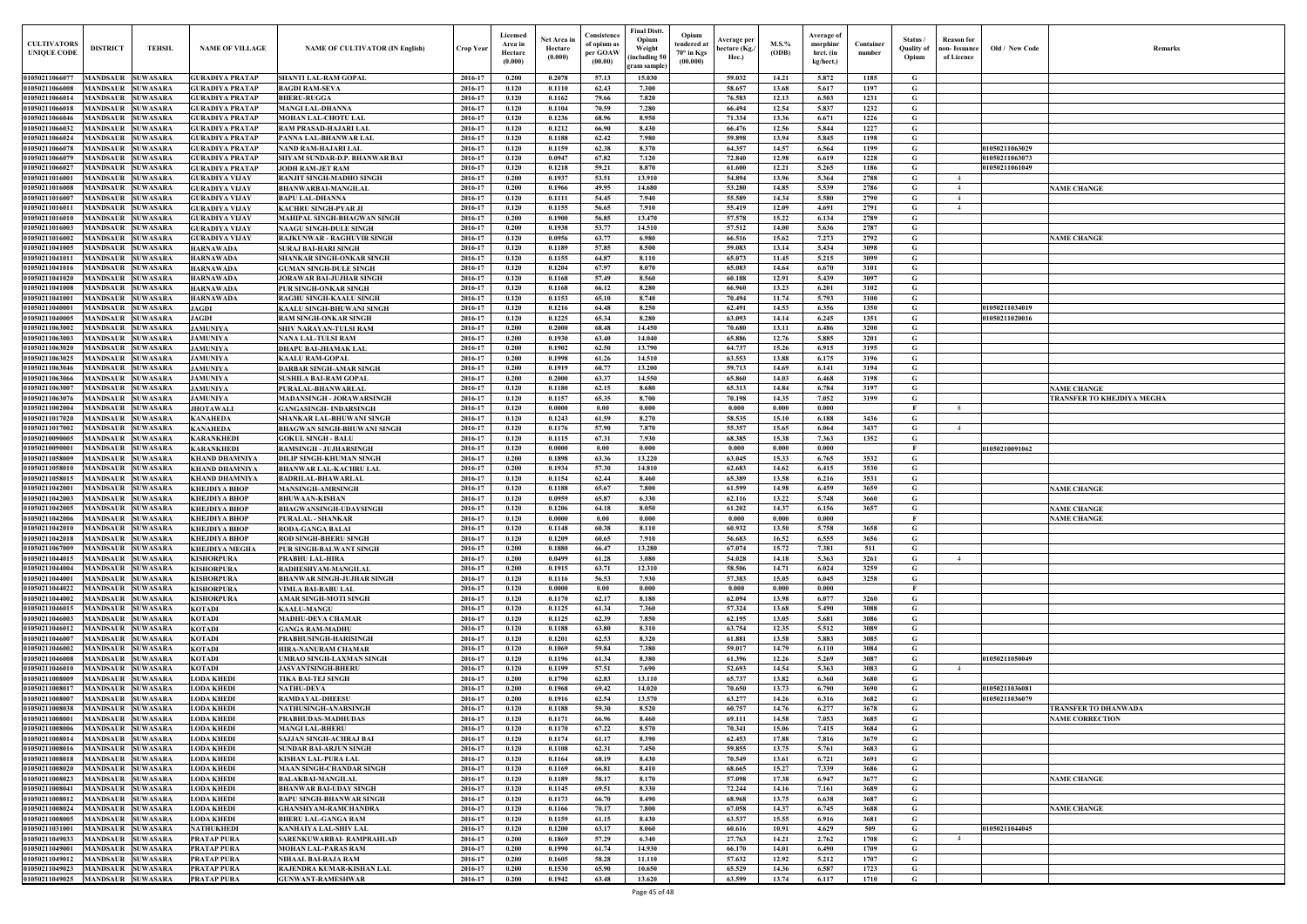| <b>CULTIVATORS</b><br><b>UNIQUE CODI</b> | <b>DISTRICT</b>                               | <b>TEHSIL</b>                      | <b>NAME OF VILLAGE</b>                   | <b>NAME OF CULTIVATOR (IN English)</b>                  | <b>Crop Year</b>   | Licensed<br>Area in<br>Hectare<br>(0.000) | Net Area ir<br>Hectare<br>(0.000) | Consistence<br>of opium as<br>per GOAW<br>(00.00) | Final Distt.<br>Opium<br>Weight<br>including 50)<br>gram sample | Opium<br>tendered at<br>70° in Kgs<br>(00.000) | Average per<br>hectare (Kg./<br>Hec.) | $M.S.$ %<br>(ODB) | Average of<br>morphinr<br>hrct. (in<br>kg/hect.) | Container<br>number | Status<br>Quality of<br>Opium | <b>Reason</b> for<br>non- Issuance<br>of Licence | Old / New Code | <b>Remark</b>      |
|------------------------------------------|-----------------------------------------------|------------------------------------|------------------------------------------|---------------------------------------------------------|--------------------|-------------------------------------------|-----------------------------------|---------------------------------------------------|-----------------------------------------------------------------|------------------------------------------------|---------------------------------------|-------------------|--------------------------------------------------|---------------------|-------------------------------|--------------------------------------------------|----------------|--------------------|
| 01050211049026                           | MANDSAUR SUWASARA                             |                                    | <b>PRATAP PURA</b>                       | RAMESHWAR-RAM RATAN                                     | 2016-17            | 0.200                                     | 0.1955                            | 61.29                                             | 13.590                                                          |                                                | 60.864                                | 16.48             | 7.021                                            | 1714                | G                             |                                                  |                |                    |
| 01050211049027                           | <b>MANDSAUR SUWASARA</b>                      |                                    | <b>PRATAP PURA</b>                       | KANHEYA LAL-HEERA LAL                                   | 2016-17            | 0.200                                     | 0.1986                            | 63.85                                             | 14.160                                                          |                                                | 65.035                                | 12.73             | 5.795                                            | 1711                | G                             |                                                  |                |                    |
| 01050211049030                           | <b>MANDSAUR SUWASARA</b>                      |                                    | <b>PRATAP PURA</b>                       | RAMPRAHLAD-RAM BAKSH                                    | 2016-17            | 0.200                                     | 0.1852                            | 61.62                                             | 13.330                                                          |                                                | 63.358                                | 11.93             | 5.291                                            | 1715                | G                             |                                                  |                |                    |
| 01050211049044<br>01050211049010         | <b>MANDSAUR</b><br>MANDSAUR                   | <b>SUWASARA</b><br><b>SUWASARA</b> | <b>PRATAP PURA</b><br><b>PRATAP PURA</b> | PRAKASHCHANDRA-MANGI LAI<br>PREMNARAYAN-NATHULAI        | 2016-17<br>2016-17 | 0.200<br>0.200                            | 0.1851<br>0.1950                  | 63.63<br>64.88                                    | 13.300<br>14.310                                                |                                                | 65.316<br>68.015                      | 13.37<br>14.24    | 6.113<br>6.780                                   | 1716<br>1724        | G<br>G                        |                                                  |                |                    |
| 01050211049008                           | <b>MANDSAUR</b>                               | <b>SUWASARA</b>                    | <b>PRATAP PURA</b>                       | BHAGWANTABAI-DAMARLAL                                   | 2016-17            | 0.200                                     | 0.1492                            | 62.81                                             | 10.640                                                          |                                                | 63.987                                | 14.36             | 6.432                                            | 1712                | G                             |                                                  |                |                    |
| 01050211049016                           | <b>MANDSAUR</b>                               | <b>SUWASARA</b>                    | <b>PRATAP PURA</b>                       | <b>GHANSHYAM-KAMALDAS</b>                               | 2016-17            | 0.120                                     | 0.1086                            | 61.92                                             | 7.770                                                           |                                                | 63.287                                | 14.65             | 6.490                                            | 1713                | G                             |                                                  |                | <b>NAME CHANGE</b> |
| 01050211049037                           | <b>MANDSAUR</b>                               | <b>SUWASARA</b>                    | <b>PRATAP PURA</b>                       | NAKIBAI D/U LAAMIINAKA YAN W/U<br>A TV A N A D A V A 1  | 2016-17            | 0.120                                     | 0.1132                            | 57.36                                             | 7.960                                                           |                                                | 57.623                                | 12.64             | 5.098                                            | 1706                | $\mathbf G$                   |                                                  |                | <b>NAME CHANGE</b> |
| 01050211049051                           | <b>MANDSAUR</b>                               | <b>SUWASARA</b>                    | <b>PRATAP PURA</b>                       | <b>BAPU LAL-NAND RAM</b>                                | 2016-17            | 0.120                                     | 0.0976                            | 64.93                                             | 6.510                                                           |                                                | 61.864                                | 13.35             | 5.782                                            | 1717                | G                             |                                                  |                |                    |
| 01050211049002<br>01050211049017         | <b>MANDSAUR</b><br><b>MANDSAUR</b>            | <b>SUWASARA</b><br><b>SUWASARA</b> | <b>PRATAP PURA</b><br><b>PRATAP PURA</b> | <b>GEETA BAI-RAM KISHAN</b><br><b>NAND RAM-NARAYAN</b>  | 2016-17<br>2016-17 | 0.120<br>0.120                            | 0.1184<br>0.1122                  | 65.76<br>64.30                                    | 8.500<br>8.040                                                  |                                                | 67.440<br>65.819                      | 14.93<br>15.13    | 7.048<br>6.971                                   | 1718<br>1719        | G<br>G                        |                                                  |                |                    |
| 01050211049018                           | <b>MANDSAUR</b>                               | <b>SUWASARA</b>                    | <b>PRATAP PURA</b>                       | SURESH PRAKASH-AMBA RAM                                 | 2016-17            | 0.120                                     | 0.1200                            | 67.10                                             | 8.490                                                           |                                                | 67.816                                | 11.59             | 5.502                                            | 1720                | $\mathbf G$                   |                                                  |                |                    |
| 01050211049021                           | <b>MANDSAUR</b>                               | <b>SUWASARA</b>                    | <b>PRATAP PURA</b>                       | <b>BABU LAL-SURAT RAM</b>                               | 2016-17            | 0.120                                     | 0.1085                            | 70.02                                             | 7.680                                                           |                                                | 70.801                                | 12.14             | 6.017                                            | 1725                | $\mathbf G$                   |                                                  |                |                    |
| 01050211049035                           | <b>MANDSAUR</b>                               | <b>SUWASARA</b>                    | <b>PRATAP PURA</b>                       | <b>DROPADIBAI-SHRIRAM</b>                               | 2016-17            | 0.120                                     | 0.1111                            | 65.33                                             | 7.840                                                           |                                                | 65.859                                | 12.43             | 5.730                                            | 1721                | $\mathbf G$                   |                                                  |                |                    |
| 01050211049015                           | <b>MANDSAUR</b>                               | <b>SUWASARA</b>                    | <b>PRATAP PURA</b>                       | RAMBILAS-CHAINRAM                                       | 2016-17            | 0.120                                     | 0.0900                            | 68.47                                             | 6.680                                                           |                                                | 72.600                                | 14.31             | 7.272                                            | 1722                | G                             |                                                  |                |                    |
| 0105021104800:<br>0105021104800          | MANDSAUR<br>MANDSAUR                          | <b>SUWASARA</b><br><b>SUWASARA</b> | <b>REHTADI</b>                           | MANGI LAL-FATEH SINGH                                   | 2016-17<br>2016-17 | 0.120<br>0.120                            | 0.1102<br>0.0000                  | 82.07<br>0.00                                     | 8.000<br>0.000                                                  |                                                | 85.108<br>0.000                       | 10.37<br>0.000    | 6.178<br>0.000                                   | 2524                | G<br>E                        |                                                  |                |                    |
| 0105021104800                            | <b>MANDSAUR</b>                               | <b>SUWASARA</b>                    | <b>REHTADI</b><br><b>REHTADI</b>         | <b>GANGABAI-BHERUSINGH</b><br>PUR SINGH-ONKAR SINGH     | 2016-17            | 0.120                                     | 0.1080                            | 60.08                                             | 7.670                                                           |                                                | 60.953                                | 15.23             | 6.498                                            | 2523                | G                             |                                                  |                |                    |
| 01050211011008                           | <b>MANDSAUR</b>                               | <b>SUWASARA</b>                    | <b>RUGHNATH PURA</b>                     | KARANSINGH-AMARSINGH                                    | 2016-17            | 0.120                                     | 0.1239                            | 58.92                                             | 9.060                                                           |                                                | 61.549                                | 13.66             | 5.885                                            | 769                 | G                             |                                                  |                |                    |
| 01050211033061                           | <b>MANDSAUR SUWASARA</b>                      |                                    | <b>RUNIJA</b>                            | <b>MANGI BAI-SHANKAR LAL</b>                            | 2016-17            | 0.200                                     | 0.1999                            | 53.75                                             | 14.480                                                          |                                                | 55.622                                | 14.44             | 5.622                                            | 2594                | G                             | $\overline{4}$                                   |                |                    |
| 01050211033026                           | <b>MANDSAUR SUWASARA</b>                      |                                    | <b>RUNIJA</b>                            | RAM CHANDRA-RAM LAL BADA                                | 2016-17            | 0.120                                     | 0.1185                            | 74.86                                             | 4.110                                                           |                                                | 37.088                                | 13.18             | 3.422                                            | 2695                | G                             | -4                                               |                |                    |
| 01050211033010                           | MANDSAUR SUWASARA                             |                                    | <b>RUNIJA</b>                            | ASHA RAM-NAND LAL                                       | 2016-17            | 0.200                                     | 0.2010                            | 65.62                                             | 14.560                                                          |                                                | 67.905                                | 15.41             | 7.325                                            | 2641                | G                             |                                                  |                |                    |
| 01050211033012<br>01050211033013         | MANDSAUR SUWASARA<br><b>MANDSAUR SUWASARA</b> |                                    | <b>RUNIJA</b><br><b>RUNIJA</b>           | RAMESHCHANDRA-KASHI BAI<br>MANGI LAL-HARI RAM           | 2016-17<br>2016-17 | 0.200<br>0.200                            | 0.1813<br>0.2001                  | 59.95<br>63.57                                    | 13.050<br>14.310                                                |                                                | 61.643<br>64.947                      | 16.76<br>14.52    | 7.232<br>6.601                                   | 2602<br>2624        | G<br>$\mathbf G$              |                                                  |                |                    |
| 01050211033017                           | <b>MANDSAUR SUWASARA</b>                      |                                    | <b>RUNIJA</b>                            | SHAKKU BAI-RADHAKISHAN                                  | 2016-17            | 0.200                                     | 0.1697                            | 66.03                                             | 12.080                                                          |                                                | 67.147                                | 10.83             | 5.090                                            | 2625                | G                             |                                                  |                |                    |
| 01050211033019                           | <b>MANDSAUR SUWASARA</b>                      |                                    | <b>RUNIJA</b>                            | OMPRAKASH-MATHURALAL                                    | 2016-17            | 0.200                                     | 0.2006                            | 78.74                                             | 13.220                                                          |                                                | 74.132                                | 14.03             | 7.280                                            | 2653                | G                             |                                                  |                |                    |
| 01050211033029                           | MANDSAUR                                      | <b>SUWASARA</b>                    | <b>RUNIJA</b>                            | KALA BAI-BHAGIRATH                                      | 2016-17            | 0.200                                     | 0.1945                            | 62.34                                             | 14.010                                                          |                                                | 64.149                                | 14.93             | 6.704                                            | 2626                | $\mathbf G$                   |                                                  |                |                    |
| 01050211033031                           | <b>MANDSAUR</b>                               | <b>SUWASARA</b>                    | <b>RUNIJA</b>                            | <b>GOPAL-RAMNARAYAN</b>                                 | 2016-17            | 0.200                                     | 0.2000                            | 62.84                                             | 14.480                                                          |                                                | 64.995                                | 13.51             | 6.147                                            | 2627                | G                             |                                                  |                |                    |
| 01050211033032                           | MANDSAUR                                      | <b>SUWASARA</b><br><b>SUWASARA</b> | <b>RUNIJA</b>                            | KAARI BAI-KANHAIYA LAL                                  | 2016-17<br>2016-17 | 0.200<br>0.200                            | 0.2040<br>0.1949                  | 61.49<br>73.13                                    | 14.380<br>14.070                                                |                                                | 61.921<br>75.418                      | 15.12             | 6.554                                            | 2603<br>2642        | G<br>G                        |                                                  |                |                    |
| 01050211033038<br>01050211033043         | <b>MANDSAUR</b><br><b>MANDSAUR</b>            | <b>SUWASARA</b>                    | <b>RUNIJA</b><br><b>RUNIJA</b>           | RAMNARAYAN-CHAMPA LAL<br><b>BADRI LAL-KHEMRAJ</b>       | 2016-17            | 0.200                                     | 0.1966                            | 72.15                                             | 13.890                                                          |                                                | 72.822                                | 11.86<br>12.85    | 6.261<br>6.550                                   | 2643                | $\mathbf G$                   |                                                  |                |                    |
| 01050211033046                           | MANDSAUR                                      | <b>SUWASARA</b>                    | <b>RUNIJA</b>                            | RAMESHWAR-BHANWAR LAL                                   | 2016-17            | 0.200                                     | 0.1928                            | 63.97                                             | 13.680                                                          |                                                | 64.844                                | 14.05             | 6.377                                            | 2628                | G                             |                                                  |                |                    |
| 01050211033047                           | <b>MANDSAUR</b>                               | <b>SUWASARA</b>                    | <b>RUNIJA</b>                            | <b>BADRI LAL-SHIV LAL</b>                               | 2016-17            | 0.200                                     | 0.1945                            | 63.30                                             | 14.740                                                          |                                                | 68.529                                | 14.76             | 7.081                                            | 2629                | G                             |                                                  |                |                    |
| 01050211033080                           | <b>MANDSAUR</b>                               | <b>SUWASARA</b>                    | <b>RUNIJA</b>                            | RAMKANYABAI-BHERULAL                                    | 2016-17            | 0.200                                     | 0.1909                            | 60.83                                             | 13.530                                                          |                                                | 61.592                                | 17.39             | 7.497                                            | 2604                | G                             |                                                  |                | <b>NAME CHANGE</b> |
| 01050211033082                           | <b>MANDSAUR</b>                               | <b>SUWASARA</b>                    | <b>RUNIJA</b>                            | KAILASH-SHANKAR LAL                                     | 2016-17            | 0.200                                     | 0.1913                            | 58.97                                             | 14.340                                                          |                                                | 63.146                                | 16.40             | 7.250                                            | 2595                | G                             |                                                  |                |                    |
| 01050211033087<br>01050211033114         | <b>MANDSAUR</b><br><b>MANDSAUR</b>            | <b>SUWASARA</b><br><b>SUWASARA</b> | <b>RUNIJA</b><br><b>RUNIJA</b>           | <b>MAGAN LAL-BHERU LAL</b><br>KANHAIYA LAL-DHUL JI      | 2016-17<br>2016-17 | 0.200<br>0.200                            | 0.1753<br>0.1949                  | 61.06<br>63.23                                    | 12.630<br>14.220                                                |                                                | 62.846<br>65.905                      | 15.69<br>13.24    | 6.902<br>6.108                                   | 2605<br>2630        | G<br>$\mathbf G$              |                                                  |                |                    |
| 01050211033124                           | <b>MANDSAUR</b>                               | <b>SUWASARA</b>                    | <b>RUNIJA</b>                            | DWARKA PRASAD-RAM NARAYAN                               | 2016-17            | 0.200                                     | 0.1887                            | 60.67                                             | 13.730                                                          |                                                | 63.063                                | 16.65             | 7.350                                            | 2606                | G                             |                                                  |                |                    |
| <b>01050211033126</b>                    | <b>MANDSAUR</b>                               | <b>SUWASARA</b>                    | <b>RUNIJA</b>                            | NARENDRA KUMAR-NAND KISHOR                              | 2016-17            | 0.200                                     | 0.1901                            | 61.04                                             | 14.810                                                          |                                                | 67.932                                | 13.65             | 6.491                                            | 2607                | G                             |                                                  |                |                    |
| 0105021103312                            | MANDSAUR                                      | <b>SUWASARA</b>                    | <b>RUNIJA</b>                            | KASNI BAI-NARAYAN                                       | 2016-17            | 0.200                                     | 0.1896                            | 63.49                                             | 13.470                                                          |                                                | 64.435                                | 14.58             | 6.576                                            | 2608                | G                             |                                                  |                |                    |
| 01050211033147                           | MANDSAUR                                      | <b>SUWASARA</b>                    | <b>RUNIJA</b>                            | RAM KISHAN-BALDEV                                       | 2016-17            | 0.200                                     | 0.1990                            | 63.16                                             | 14.480                                                          |                                                | 65.653                                | 13.24             | 6.085                                            | 2631                | G                             |                                                  |                |                    |
| 0105021103315<br>01050211033156          | <b>MANDSAUR</b><br>MANDSAUR                   | <b>SUWASARA</b><br><b>SUWASARA</b> | <b>RUNIJA</b><br><b>RUNIJA</b>           | BHIMA SHANKAR-NATHU                                     | 2016-17<br>2016-17 | 0.200<br>0.200                            | 0.1989<br>0.1984                  | 61.41<br>64.24                                    | 14.630<br>14.480                                                |                                                | 64.529<br>66.980                      | 13.29<br>16.38    | 6.003<br>7.680                                   | 2609<br>2632        | G<br>G                        |                                                  |                |                    |
| 01050211033162                           | <b>MANDSAUR SUWASARA</b>                      |                                    | <b>RUNIJA</b>                            | BHANWAR LAL-SHANKAR LAL<br>MOHAN BAI-KANHAIYA LAL       | 2016-17            | 0.200                                     | 0.2000                            | 73.48                                             | 14.370                                                          |                                                | 75.420                                | 12.37             | 6.531                                            | 2644                | G                             |                                                  |                |                    |
| 01050211033169 MANDSAUR SUWASARA         |                                               |                                    | <b>RUNIJA</b>                            | SHIV NARAYAN-SHAMBHU LAL                                | 2016-17            | 0.200                                     | 0.1995                            | 66.97                                             | 14.090                                                          |                                                | 67.568                                | 13.26             | 6.272                                            | 2633                | G                             |                                                  |                |                    |
| 01050211033175 MANDSAUR SUWASARA         |                                               |                                    | <b>RUNIJA</b>                            | BASANTI LAL-ASHA RAM                                    | 2016-17            | 0.200                                     | 0.2000                            | 67.06                                             | 14,240                                                          |                                                | 68.210                                | 11.77             | 5.620                                            | 2645                | G                             |                                                  |                |                    |
| 01050211033176                           | MANDSAUR SUWASARA                             |                                    | <b>RUNIJA</b>                            | BHERU LAL-BIHARI LAL                                    | 2016-17            | 0.200                                     | 0.1935                            | 70.40                                             | 13.840                                                          |                                                | 71.932                                | 12.73             | 6.410                                            | 2634                | G                             |                                                  |                |                    |
| 01050211033180                           | <b>MANDSAUR SUWASARA</b>                      |                                    | <b>RUNIJA</b>                            | DANU SINGH-JUJHAR SINGH                                 | 2016-17            | 0.200                                     | 0.1950                            | 62.08                                             | 14.590                                                          |                                                | 66.353                                | 13.08             | 6.075                                            | 2610                | G                             |                                                  |                |                    |
| 01050211033185<br>01050211033199         | MANDSAUR SUWASARA<br>MANDSAUR SUWASARA        |                                    | <b>RUNIJA</b><br><b>RUNIJA</b>           | <b>BHERU LAL-PURA</b><br>RAM GOPAL-JAGANNATH            | 2016-17<br>2016-17 | 0.200<br>0.200                            | 0.1980<br>0.1844                  | 57.38<br>67.11                                    | 14.130<br>12.920                                                |                                                | 58.500<br>67.174                      | 15.20<br>15.30    | 6.224<br>7.194                                   | 2596<br>2646        | $\mathbf G$<br>$\mathbf G$    |                                                  |                |                    |
| 01050211033201                           | MANDSAUR SUWASARA                             |                                    | <b>RUNIJA</b>                            | AATMA RAM-JAGANNATH                                     | 2016-17            | 0.200                                     | 0.2012                            | 61.67                                             | 13.920                                                          |                                                | 60.954                                | 13.90             | 5.931                                            | 2611                | $\mathbf G$                   |                                                  |                |                    |
| 01050211033208                           | MANDSAUR SUWASARA                             |                                    | <b>RUNIJA</b>                            | RANCHHOR-KAARU LAL                                      | 2016-17            | 0.200                                     | 0.1907                            | 65.48                                             | 13.420                                                          |                                                | 65.825                                | 14.29             | 6.585                                            | 2640                | $\mathbf G$                   |                                                  |                |                    |
| 01050211033213                           | MANDSAUR SUWASARA                             |                                    | <b>RUNIJA</b>                            | RAM NIWAS-SHIV NARAYAN                                  | 2016-17            | 0.200                                     | 0.1951                            | 61.92                                             | 13.120                                                          |                                                | 59.487                                | 14.28             | 5.946                                            | 2612                | G                             |                                                  |                |                    |
| 01050211033215                           | <b>MANDSAUR SUWASARA</b>                      |                                    | <b>RUNIJA</b>                            | SOHAN BAI-BHANWAR LAL                                   | 2016-17            | 0.200                                     | 0.1956                            | 60.25                                             | 13.760                                                          |                                                | 60.547                                | 12.86             | 5.451                                            | 2613                | $\mathbf G$                   |                                                  |                |                    |
| 01050211033217<br>01050211033218         | MANDSAUR SUWASARA<br>MANDSAUR SUWASARA        |                                    | <b>RUNIJA</b>                            | SOHAN BAI-MANGI LAL                                     | 2016-17<br>2016-17 | 0.200<br>0.200                            | 0.1879<br>0.1909                  | 70.07<br>64.42                                    | 14.080<br>13.470                                                |                                                | 75.007<br>64.934                      | 13.02<br>14.11    | 6.836<br>6.414                                   | 2647<br>2635        | G<br>$\mathbf G$              |                                                  |                |                    |
| 01050211033027                           | MANDSAUR SUWASARA                             |                                    | <b>RUNIJA</b><br><b>RUNIJA</b>           | SHIV NARAYAN-DHURA<br><b>BAPU LAL-NANDA</b>             | 2016-17            | 0.200                                     | 0.1950                            | 60.47                                             | 14.530                                                          |                                                | 64.369                                | 15.13             | 6.817                                            | 2614                | G                             |                                                  |                |                    |
| 01050211033035                           | MANDSAUR SUWASARA                             |                                    | <b>RUNIJA</b>                            | KAALU SINGH-HARI SINGH                                  | 2016-17            | 0.200                                     | 0.1989                            | 61.43                                             | 14.290                                                          |                                                | 63.046                                | 13.10             | 5.782                                            | 2615                | $\mathbf G$                   |                                                  |                |                    |
| 01050211033235                           | MANDSAUR SUWASARA                             |                                    | <b>RUNIJA</b>                            | HIRA LAL-JAGANNATH                                      | 2016-17            | 0.200                                     | 0.1854                            | 62.40                                             | 13.620                                                          |                                                | 65.485                                | 15.69             | 7.192                                            | 2636                | $\mathbf G$                   |                                                  |                |                    |
| 01050211033105                           | MANDSAUR SUWASARA                             |                                    | <b>RUNIJA</b>                            | SHYAMA BAI-YADUNANDAN JOSHI                             | 2016-17            | 0.200                                     | 0.1946                            | 65.94                                             | 13.230                                                          |                                                | 64.044                                | 13.21             | 5.922                                            | 2648                | $\mathbf G$                   |                                                  |                |                    |
| 01050211033004                           | <b>MANDSAUR SUWASARA</b>                      |                                    | <b>RUNIJA</b>                            | SITARAM-RANCHHOR                                        | 2016-17            | 0.200                                     | 0.1917                            | 63.02                                             | 13.880                                                          |                                                | 65.185                                | 11.50             | 5.247                                            | 2637                | $\mathbf G$                   |                                                  |                |                    |
| 01050211033138<br>01050211033121         | MANDSAUR SUWASARA<br><b>MANDSAUR</b>          | <b>SUWASARA</b>                    | <b>RUNIJA</b><br><b>RUNIJA</b>           | KAMLA BAI-PARMANAND<br>SOHANBAI-MOHANLAL                | 2016-17<br>2016-17 | 0.200<br>0.200                            | 0.1934<br>0.1967                  | 65.37<br>62.26                                    | 14.090<br>13.840                                                |                                                | 68.035<br>62.582                      | 14.66<br>14.05    | 6.982<br>6.155                                   | 2649<br>2616        | $\mathbf G$<br>$\mathbf G$    |                                                  |                | <b>NAME CHANGE</b> |
| 01050211033202                           | <b>MANDSAUR SUWASARA</b>                      |                                    | <b>RUNIJA</b>                            | ISHWAR LAL-PRABHU LAL                                   | 2016-17            | 0.200                                     | 0.1915                            | 65.66                                             | 13.820                                                          |                                                | 67.691                                | 13.55             | 6.421                                            | 2650                | $\mathbf G$                   |                                                  |                |                    |
| 01050211033132                           | <b>MANDSAUR</b>                               | <b>SUWASARA</b>                    | <b>RUNIJA</b>                            | PIRU LAL-GAFFUR                                         | 2016-17            | 0.200                                     | 0.1980                            | 55.63                                             | 14.480                                                          |                                                | 58.116                                | 16.07             | 6.538                                            | 2617                | G                             |                                                  |                |                    |
| 01050211033067                           | MANDSAUR SUWASARA                             |                                    | <b>RUNIJA</b>                            | SHYAM LAL-DEVI LAL                                      | 2016-17            | 0.200                                     | 0.1992                            | 62.98                                             | 14.450                                                          |                                                | 65.266                                | 12.19             | 5.569                                            | 2618                | $\mathbf G$                   |                                                  |                |                    |
| 01050211033073                           | MANDSAUR SUWASARA                             |                                    | <b>RUNIJA</b>                            | PRAKASH CHANDRA-MANNA LAL                               | 2016-17            | 0.200                                     | 0.1935                            | 64.25                                             | 14.520                                                          |                                                | 68.873                                | 13.45             | 6.485                                            | 2619                | G                             |                                                  |                |                    |
| 01050211033249                           | MANDSAUR SUWASARA                             |                                    | <b>RUNIJA</b>                            | <b>ATTA-AMRA</b>                                        | 2016-17            | 0.200                                     | 0.1960                            | 65.71                                             | 13.890                                                          |                                                | 66.525                                | 14.27             | 6.645                                            | 2638                | $\mathbf G$                   |                                                  |                |                    |
| 01050211033255<br>01050211033064         | MANDSAUR SUWASARA<br>MANDSAUR SUWASARA        |                                    | <b>RUNIJA</b><br><b>RUNIJA</b>           | RUGHNATH SINGH-HIRA SINGH<br>SHABBIR-FAKIR MOH.         | 2016-17<br>2016-17 | 0.200<br>0.200                            | 0.1911<br>0.1951                  | 65.34<br>62.00                                    | 14.900<br>13.450                                                |                                                | 72.778<br>61.060                      | 15.50<br>14.15    | 7.897<br>6.048                                   | 2639<br>2597        | G<br>G                        |                                                  |                |                    |
| 01050211033005                           | <b>MANDSAUR SUWASARA</b>                      |                                    | <b>RUNIJA</b>                            | RANCHOD-DEVA                                            | 2016-17            | 0.120                                     | 0.1176                            | 65.20                                             | 8.340                                                           |                                                | 66.054                                | 11.67             | 5.396                                            | 2620                | G                             |                                                  |                | <b>NAME CHANGE</b> |
| 01050211033014                           | <b>MANDSAUR SUWASARA</b>                      |                                    | <b>RUNIJA</b>                            | RAM NARAYAN-HARI RAM                                    | 2016-17            | 0.120                                     | 0.1217                            | 62.61                                             | 8.230                                                           |                                                | 60.484                                | 13.59             | 5.754                                            | 2598                | $\mathbf G$                   |                                                  |                |                    |
| 01050211033020                           | <b>MANDSAUR SUWASARA</b>                      |                                    | <b>RUNIJA</b>                            | <b>GANESHRAM-SHAMBHU</b>                                | 2016-17            | 0.120                                     | 0.1118                            | 61.86                                             | 7.930                                                           |                                                | 62.683                                | 15.81             | 6.937                                            | 2599                | $\mathbf G$                   |                                                  |                | <b>NAME CHANGE</b> |
| 01050211033023                           | MANDSAUR SUWASARA                             |                                    | <b>RUNIJA</b>                            | KAALI BAI-BAGDI RAM                                     | 2016-17            | 0.120                                     | 0.1082                            | 67.71                                             | 7.650                                                           |                                                | 68.391                                | 13.17             | 6.305                                            | 2621                | $\mathbf G$                   |                                                  |                |                    |
| 01050211033025<br>01050211033028         | MANDSAUR SUWASARA<br>MANDSAUR SUWASARA        |                                    | <b>RUNIJA</b><br><b>RUNIJA</b>           | <b>DOULATRAM-BAPULAL</b><br><b>LAXMINARAYAN-KHEMRAJ</b> | 2016-17<br>2016-17 | 0.120<br>0.120                            | 0.1154<br>0.1000                  | 69.41<br>63.72                                    | 7.410<br>7,270                                                  |                                                | 63.674<br>66.180                      | 16.04<br>13.67    | 7.149<br>6.333                                   | 2652<br>2622        | $\mathbf G$<br>G              |                                                  |                | <b>NAME CHANGE</b> |
| 01050211033037                           | <b>MANDSAUR SUWASARA</b>                      |                                    | <b>RUNIJA</b>                            | DEVI LAL-DHURI LAL                                      | 2016-17            | 0.120                                     | 0.0990                            | 62.54                                             | 7.160                                                           |                                                | 64.616                                | 13.93             | 6.301                                            | 2600                | $\mathbf G$                   |                                                  |                |                    |
| 01050211033039                           | MANDSAUR SUWASARA                             |                                    | <b>RUNIJA</b>                            | KAALU-HARI RAM                                          | 2016-17            | 0.120                                     | 0.1190                            | 60.34                                             | 8.540                                                           |                                                | 61.857                                | 14.02             | 6.071                                            | 2601                | $\mathbf G$                   |                                                  |                |                    |
| 01050211033040                           | <b>MANDSAUR SUWASARA</b>                      |                                    | <b>RUNIJA</b>                            | <b>BALURAM-MADAN</b>                                    | 2016-17            | 0.120                                     | 0.1152                            | 67.09                                             | 8.380                                                           |                                                | 69.722                                | 12.27             | 5.988                                            | 2623                | $\mathbf G$                   |                                                  |                | <b>NAME CHANGE</b> |
| 01050211033084                           | MANDSAUR SUWASARA                             |                                    | <b>RUNIJA</b>                            | HARDAR BAI-BHERU SINGH                                  | 2016-17            | 0.120                                     | 0.1176                            | 79.04                                             | 8.450                                                           |                                                | 81.130                                | 13.64             | 7.747                                            | 2651                | G                             |                                                  |                |                    |
| 01050211033104                           | MANDSAUR SUWASARA                             |                                    | <b>RUNIJA</b>                            | SHARIF AHMAD-SAGIR AHMAD                                | 2016-17            | 0.120                                     | 0.1101                            | 67.47                                             | 7.400                                                           |                                                | 64.786                                | 11.66             | 5.288                                            | 2665                | $\mathbf{G}$                  |                                                  |                | <b>NAME CHANGE</b> |

| $\mathbf{Old} \, / \,$ New Code | Remarks            |
|---------------------------------|--------------------|
|                                 |                    |
|                                 |                    |
|                                 |                    |
|                                 |                    |
|                                 | <b>NAME CHANGE</b> |
|                                 | <b>NAME CHANGE</b> |
|                                 |                    |
|                                 |                    |
|                                 |                    |
|                                 |                    |
|                                 |                    |
|                                 |                    |
|                                 |                    |
|                                 |                    |
|                                 |                    |
|                                 |                    |
|                                 |                    |
|                                 |                    |
|                                 |                    |
|                                 |                    |
|                                 |                    |
|                                 |                    |
|                                 |                    |
|                                 |                    |
|                                 | <b>NAME CHANGE</b> |
|                                 |                    |
|                                 |                    |
|                                 |                    |
|                                 |                    |
|                                 |                    |
|                                 |                    |
|                                 |                    |
|                                 |                    |
|                                 |                    |
|                                 |                    |
|                                 |                    |
|                                 |                    |
|                                 |                    |
|                                 |                    |
|                                 |                    |
|                                 |                    |
|                                 |                    |
|                                 |                    |
|                                 |                    |
|                                 |                    |
|                                 | <b>NAME CHANGE</b> |
|                                 |                    |
|                                 |                    |
|                                 |                    |
|                                 |                    |
|                                 |                    |
|                                 | <b>NAME CHANGE</b> |
|                                 | <b>NAME CHANGE</b> |
|                                 | <b>NAME CHANGE</b> |
|                                 |                    |
|                                 |                    |
|                                 | <b>NAME CHANGE</b> |
|                                 |                    |
|                                 | <b>NAME CHANGE</b> |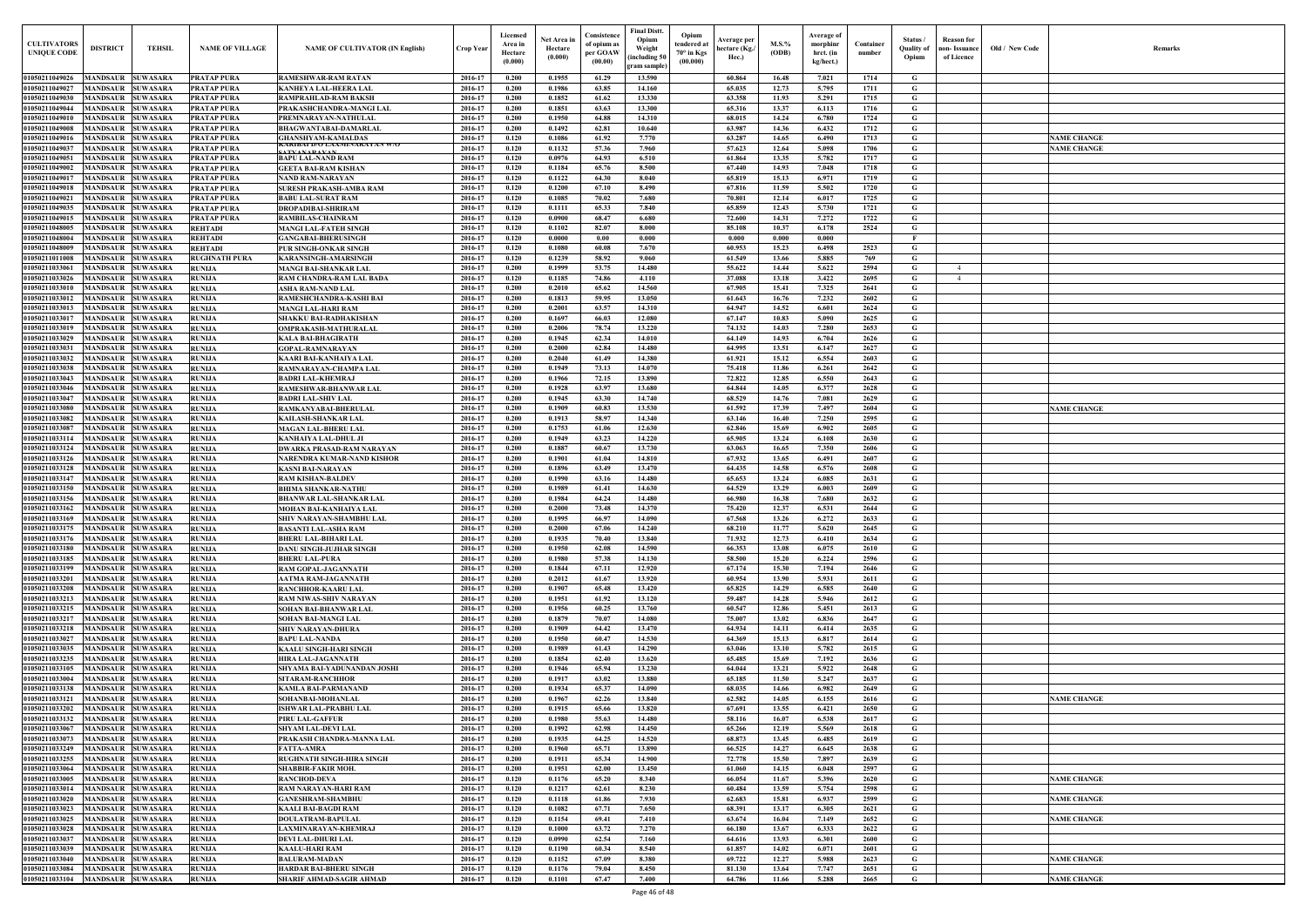| <b>CULTIVATORS</b><br><b>UNIQUE CODE</b> | <b>DISTRICT</b>                    | TEHSIL                             | <b>NAME OF VILLAGE</b>         | <b>NAME OF CULTIVATOR (IN English)</b>                     | <b>Crop Year</b>   | Licensed<br>Area in<br>Hectare<br>(0.000) | <b>Net Area</b><br>Hectare<br>(0.000) | Consistence<br>of opium as<br>per GOAW<br>(00.00) | Final Distt.<br>Opium<br>Weight<br>(including 5<br>gram sample | Opium<br>endered a<br>$70^\circ$ in Kgs<br>(00.000) | <b>Average per</b><br>hectare (Kg.<br>Hec.) | $M.S.$ %<br>(ODB) | Average of<br>morphinr<br>hrct. (in<br>kg/hect.) | Container<br>number | Status<br><b>Quality of</b><br>Opium | Reason for<br>Old / New Code<br><b>Remarks</b><br>non- Issuanc<br>of Licence |
|------------------------------------------|------------------------------------|------------------------------------|--------------------------------|------------------------------------------------------------|--------------------|-------------------------------------------|---------------------------------------|---------------------------------------------------|----------------------------------------------------------------|-----------------------------------------------------|---------------------------------------------|-------------------|--------------------------------------------------|---------------------|--------------------------------------|------------------------------------------------------------------------------|
| 01050211033107<br>01050211033110         | <b>MANDSAUR</b><br><b>MANDSAUR</b> | <b>SUWASARA</b><br><b>SUWASARA</b> | <b>RUNIJA</b><br><b>RUNIJA</b> | SATYANARAYAN-KANHAIYA LAL<br>NARENDRAKUMAR-CHANDRA SHEKHAR | 2016-17<br>2016-17 | 0.120<br>0.120                            | 0.1150<br>0.1097                      | 64.83<br>68.47                                    | 7.810<br>8.130                                                 |                                                     | 62.895<br>72.488                            | 14.24<br>12.34    | 6.270<br>6.262                                   | 2666<br>2692        | G<br>G                               | <b>NAME CHANGE</b>                                                           |
| 01050211033118                           | <b>MANDSAUR</b>                    | <b>SUWASARA</b>                    | <b>RUNIJA</b>                  | <b>JAGDISH-BHUWANI LAL</b>                                 | 2016-17            | 0.120                                     | 0.1177                                | 70.05                                             | 8.490                                                          |                                                     | 72.183                                      | 11.95             | 6.038                                            | 2693                | G                                    |                                                                              |
| 01050211033120                           | <b>MANDSAUR</b>                    | <b>SUWASARA</b>                    | <b>RUNIJA</b>                  | <b>BHULIBAI-BAGADIRAM</b>                                  | 2016-17            | 0.120                                     | 0.1134                                | 74.20                                             | 8.450                                                          |                                                     | 78.985                                      | 11.94             | 6.602                                            | 2667                | G                                    | <b>NAME CHANGE</b>                                                           |
| 01050211033164                           | <b>MANDSAUR</b>                    | <b>SUWASARA</b>                    | <b>RUNIJA</b>                  | PARAS RAM-SHIV LAL                                         | 2016-17            | 0.120                                     | 0.1143                                | 62.85                                             | 7.920                                                          |                                                     | 62.213                                      | 12.98             | 5.653                                            | 2658                | G                                    |                                                                              |
| 01050211033171                           | <b>MANDSAUR</b>                    | <b>SUWASARA</b>                    | <b>RUNIJA</b>                  | <b>SUGRA BAI-IBRAHIM</b>                                   | 2016-17            | 0.120                                     | 0.1148                                | 69.85                                             | 8.580                                                          |                                                     | 74.581                                      | 11.74             | 6.129                                            | 2668                | G                                    |                                                                              |
| 01050211033193                           | <b>MANDSAUR</b>                    | <b>SUWASARA</b>                    | <b>RUNIJA</b>                  | <b>DEVI LAL-RAM LAL</b>                                    | 2016-17            | 0.120                                     | 0.1095                                | 64.33                                             | 8.340                                                          |                                                     | 69.990                                      | 12.33             | 6.041                                            | 2659                | G                                    |                                                                              |
| 01050211033216                           | <b>MANDSAUR</b>                    | <b>SUWASARA</b>                    | <b>RUNIJA</b>                  | <b>SHRI RAM-BAPU LAL</b>                                   | 2016-17            | 0.120                                     | 0.1184                                | 67.47                                             | 8.680                                                          |                                                     | 70.658                                      | 14.44             | 7.142                                            | 2694                | G                                    |                                                                              |
| 01050211033246                           | <b>MANDSAUR</b>                    | <b>SUWASARA</b>                    | <b>RUNIJA</b>                  | <b>RAGULAL - MANGI LAL</b>                                 | 2016-17            | 0.120                                     | 0.1196                                | 62.66                                             | 7.940                                                          |                                                     | 59.423                                      | 14.09             | 5.861                                            | 2664                | G                                    | <b>NAME CHANGE</b>                                                           |
| 01050211033224                           | MANDSAUF                           | <b>SUWASARA</b>                    | <b>RUNIJA</b>                  | <b>PURI BAI-NATHU</b>                                      | 2016-17            | 0.120                                     | 0.1169                                | 64.45                                             | 8.080                                                          |                                                     | 63.635                                      | 14.37             | 6.401                                            | 2660                | G                                    |                                                                              |
| 0105021103301                            | <b>MANDSAUR</b>                    | <b>SUWASARA</b>                    | <b>RUNIJA</b>                  | <b>BHAWANI SHANKAR-SALAGRAM</b>                            | 2016-17            | 0.120                                     | 0.1136                                | 63.43                                             | 8.440                                                          |                                                     | 67.323                                      | 13.86             | 6.532                                            | 2661                | $\mathbf G$                          |                                                                              |
| 0105021103308                            | MANDSAUR                           | <b>SUWASARA</b>                    | <b>RUNIJA</b>                  | <b>BADRI LAL-PURA LAL</b>                                  | 2016-17            | 0.120                                     | 0.0589                                | 69.94                                             | 4.280                                                          |                                                     | 72.597                                      | 15.21             | 7.730                                            | 2710                | G                                    |                                                                              |
| 01050211033083                           | MANDSAUR                           | <b>SUWASARA</b>                    | <b>RUNIJA</b>                  | AJIJANBI- BABU KHA                                         | 2016-17            | 0.120                                     | 0.1178                                | 74.76                                             | 8.420                                                          |                                                     | 76.341                                      | 12.55             | 6.706                                            | 2669                | G                                    | <b>NAME CHANGE</b>                                                           |
| 01050211033154                           | MANDSAUR                           | <b>SUWASARA</b>                    | <b>RUNIJA</b>                  | FATMA B - HAFIJ KHA                                        | 2016-17            | 0.120                                     | 0.1154                                | 62.19                                             | 7.850                                                          |                                                     | 60.433                                      | 14.68             | 6.210                                            | 2662                | G                                    | <b>NAME CHANGE</b>                                                           |
| 01050211033157                           | MANDSAUR                           | <b>SUWASARA</b>                    | <b>RUNIJA</b>                  | RADHE SHYAM-JAGANNATH                                      | 2016-17            | 0.120                                     | 0.1190                                | 75.01                                             | 8.350                                                          |                                                     | 75.193                                      | 12.37             | 6.511                                            | 2670                | G                                    |                                                                              |
| 0105021103319                            | <b>MANDSAUR</b>                    | <b>SUWASARA</b>                    | <b>RUNIJA</b>                  | <b>BALA SHANKAR-NATHU</b>                                  | 2016-17            | 0.120                                     | 0.1110                                | 65.97                                             | 7.840                                                          |                                                     | 66.567                                      | 12.63             | 5.885                                            | 2671                | G                                    |                                                                              |
| <b>01050211033200</b>                    | <b>MANDSAUR</b>                    | <b>SUWASARA</b>                    | <b>RUNIJA</b>                  | ARIF MOH. MOH. SHARIF                                      | 2016-17            | 0.120                                     | 0.0851                                | 68.82                                             | 6.000                                                          |                                                     | 69.318                                      | 11.89             | 5.769                                            | 2696                | G                                    |                                                                              |
| 01050211033045                           | <b>MANDSAUR</b>                    | <b>SUWASARA</b>                    | <b>RUNIJA</b>                  | <b>DEVI LAL-PARTHA</b>                                     | 2016-17            | 0.120                                     | 0.1043                                | 68.34                                             | 7.570                                                          |                                                     | 70.853                                      | 9.26              | 4.593                                            | 2697                | G                                    |                                                                              |
| 01050211033022                           | <b>MANDSAUR</b>                    | <b>SUWASARA</b>                    | <b>RUNIJA</b>                  | <b>KAALI BAI-MEHTAB</b>                                    | 2016-17            | 0.120                                     | 0.1182                                | 58.53                                             | 7.980                                                          |                                                     | 56.446                                      | 13.65             | 5.394                                            | 2654                | G                                    |                                                                              |
| 01050211033034                           | <b>MANDSAUR</b>                    | <b>SUWASARA</b>                    | <b>RUNIJA</b>                  | <b>UDAY SINGH-BHUWANI SINGH</b>                            | 2016-17            | 0.120                                     | 0.1194                                | 62.98                                             | 8.480                                                          |                                                     | 63.902                                      | 15.97             | 7.143                                            | 2672                | G                                    |                                                                              |
| 01050211033041                           | MANDSAUR                           | <b>SUWASARA</b>                    | <b>RUNIJA</b>                  | <b>RAM CHANDRA-DHANNA</b>                                  | 2016-17            | 0.120                                     | 0.1160                                | 73.99                                             | 8.220                                                          |                                                     | 74.905                                      | 12.95             | 6.790                                            | 2673                | $\mathbf G$                          |                                                                              |
| 01050211033048                           | <b>MANDSAUR</b>                    | <b>SUWASARA</b>                    | <b>RUNIJA</b>                  | <b>BHAGWAN-BHERA</b>                                       | 2016-17            | 0.120                                     | 0.1176                                | 67.94                                             | 8.280                                                          |                                                     | 68.333                                      | 14.28             | 6.831                                            | 2698                | G                                    |                                                                              |
| 01050211033058                           | <b>MANDSAUR</b>                    | <b>SUWASARA</b>                    | <b>RUNIJA</b>                  | <b>MANGILAL-NARAYAN</b>                                    | 2016-17            | 0.120                                     | 0.1140                                | 65.93                                             | 8.270                                                          |                                                     | 68.324                                      | 14.47             | 6.921                                            | 2674                | G                                    | <b>NAME CHANGE</b>                                                           |
| 01050211033060                           | <b>MANDSAUR</b>                    | <b>SUWASARA</b>                    | <b>RUNIJA</b>                  | <b>RAJA RAM-PANNA LAI</b>                                  | 2016-17            | 0.120                                     | 0.1197                                | 64.83                                             | 8.330                                                          |                                                     | 64.452                                      | 15.38             | 6.939                                            | 2675                | G                                    |                                                                              |
| 01050211033068                           | MANDSAUR                           | <b>SUWASARA</b>                    | <b>RUNIJA</b>                  | <b>CHANDA B - SIRAJ MOH</b>                                | 2016-17            | 0.120                                     | 0.1152                                | 68.56                                             | 8.360                                                          |                                                     | 71.076                                      | 13.65             | 6.791                                            | 2688                | G                                    | <b>NAME CHANGE</b>                                                           |
| 01050211033074                           | <b>MANDSAUR</b>                    | <b>SUWASARA</b>                    | <b>RUNIJA</b>                  | RAMCHANDRA-BAGADIRAM                                       | 2016-17            | 0.120                                     | 0.1195                                | 66.85                                             | 8.410                                                          |                                                     | 67.213                                      | 12.69             | 5.970                                            | 2676                | G                                    | <b>NAME CHANGE</b>                                                           |
| 01050211033069                           | MANDSAUR                           | <b>SUWASARA</b>                    | <b>RUNIJA</b>                  | PRABHU LAL-KANHAIYA LAL                                    | 2016-17            | 0.120                                     | 0.1173                                | 59.70                                             | 8.440                                                          |                                                     | 61.364                                      | 13.43             | 5.769                                            | 2655                | G                                    |                                                                              |
| 01050211033078                           | <b>MANDSAUR</b>                    | <b>SUWASARA</b>                    | <b>RUNIJA</b>                  | <b>GANGARAM-PURALAL</b>                                    | 2016-17            | 0.120                                     | 0.1159                                | 77.87                                             | 8.450                                                          |                                                     | 81.104                                      | 12.67             | 7.193                                            | 2699                | G                                    | <b>NAME CHANGE</b>                                                           |
| 01050211033099                           | MANDSAUR                           | <b>SUWASARA</b>                    | <b>RUNIJA</b>                  | <b>DHAPU BAI-RAMESH DAS BAIRAGI</b>                        | 2016-17            | 0.120                                     | 0.1140                                | 66.64                                             | 8.230                                                          |                                                     | 68.728                                      | 12.41             | 5.970                                            | 2677                | G                                    |                                                                              |
| 01050211033101                           | <b>MANDSAUR</b>                    | <b>SUWASARA</b>                    | <b>RUNIJA</b>                  | <b>TEJABAI-GANGARAM</b>                                    | 2016-17            | 0.120                                     | 0.1170                                | 61.91                                             | 8.420                                                          |                                                     | 63.649                                      | 14.10             | 6.282                                            | 2663                | G                                    | <b>NAME CHANGE</b>                                                           |
| 01050211033109                           | MANDSAUF                           | <b>SUWASARA</b>                    | <b>RUNIJA</b>                  | <b>GORDHAN LAL-MOTI LAL</b>                                | 2016-17            | 0.120                                     | 0.1188                                | 63.01                                             | 8.070                                                          |                                                     | 61.144                                      | 14.46             | 6.189                                            | 2656                | G                                    |                                                                              |
| 01050211033119                           | <b>MANDSAUR</b>                    | <b>SUWASARA</b>                    | <b>RUNIJA</b>                  | <b>DALLU BAI-RUP CHANDRA JAIN</b>                          | 2016-17            | 0.120                                     | 0.1170                                | 71.67                                             | 8.080                                                          |                                                     | 70.709                                      | 12.06             | 5.969                                            | 2700                | G                                    |                                                                              |
| 01050211033131                           | <b>MANDSAUF</b>                    | <b>SUWASARA</b>                    | <b>RUNIJA</b>                  | <b>RUKMAN BAI-GANPAT LAL</b>                               | 2016-17            | 0.120                                     | 0.1155                                | 66.79                                             | 8.360                                                          |                                                     | 69.064                                      | 11.90             | 5.753                                            | 2678                | G                                    |                                                                              |
| 01050211033145                           | MANDSAUR                           | <b>SUWASARA</b>                    | <b>RUNIJA</b>                  | <b>PURA-MAGAN</b>                                          | 2016-17            | 0.120                                     | 0.1172                                | 59.39                                             | 8.210                                                          |                                                     | 59.436                                      | 13.81             | 5.745                                            | 2657                | G                                    |                                                                              |
| 0105021103314                            | MANDSAUF                           | <b>SUWASARA</b>                    | <b>RUNIJA</b>                  | <b>CHUNNI LAL-GANGA RAM</b>                                | 2016-17            | 0.120                                     | 0.1172                                | 65.15                                             | 8.490                                                          |                                                     | 67.423                                      | 14.37             | 6.782                                            | 2679                | G                                    |                                                                              |
| 01050211033148                           | MANDSAUR                           | <b>SUWASARA</b>                    | <b>RUNIJA</b>                  | <b>MAGAN LAL-KANHA</b>                                     | 2016-17            | 0.120                                     | 0.1200                                | 73.42                                             | 8.170                                                          |                                                     | 71.408                                      | 13.84             | 6.918                                            | 2680                | G                                    |                                                                              |
| 01050211033155                           | MANDSAUR                           | <b>SUWASARA</b>                    | <b>RUNIJA</b>                  | <b>ISHWAR LAL-ASHA RAM</b>                                 | 2016-17            | 0.120                                     | 0.1164                                | 76.20                                             | 8.660                                                          |                                                     | 80.987                                      | 12.30             | 6.973                                            | 2681                | G                                    |                                                                              |
| 0105021103316(                           | MANDSAUR                           | <b>SUWASARA</b>                    | <b>RUNIJA</b>                  | <b>MAGAN-KESHU RAM</b>                                     | 2016-17            | 0.120                                     | 0.0000                                | $0.00\,$                                          | 0.000                                                          |                                                     | 0.000                                       | 0.000             | 0.000                                            |                     | $\mathbf{F}$                         |                                                                              |
| 01050211033161                           | <b>MANDSAUR</b>                    | <b>SUWASARA</b>                    | <b>RUNIJA</b>                  | PURAN LAL-JAMANA LAL                                       | 2016-17            | 0.120                                     | 0.0600                                | 65.44                                             | 4.230                                                          |                                                     | 65.900                                      | 17.92             | 8.267                                            | 2705                | G                                    |                                                                              |
| 01050211033168                           | <b>MANDSAUR</b>                    | <b>SUWASARA</b>                    | <b>RUNIJA</b>                  | HIMMAT BAI-BHANWAR SINGH                                   | 2016-17            | 0.120                                     | 0.1189                                | 71.26                                             | 8.630                                                          |                                                     | 73.885                                      | 13.36             | 6.910                                            | 2682                | G                                    |                                                                              |
| 01050211033172                           | MANDSAUR                           | <b>SUWASARA</b>                    | <b>RUNIJA</b>                  | <b>RAM CHANDRA-KAALU</b>                                   | 2016-17            | 0.120                                     | 0.0000                                | $0.00\,$                                          | 0.000                                                          |                                                     | 0.000                                       | 0.000             | 0.000                                            |                     |                                      |                                                                              |
| 0105021103317                            | MANDSAUR                           | <b>SUWASARA</b>                    | <b>RUNIJA</b>                  | <b>ABDUL GAFUR- GUL MOH</b>                                | 2016-17            | 0.120                                     | 0.1152                                | 66.33                                             | 8.060                                                          |                                                     | 66.293                                      | 14.44             | 6.701                                            | 2683                | G                                    |                                                                              |
| 01050211033178                           | <b>MANDSAUR</b>                    | <b>SUWASARA</b>                    | <b>RUNIJA</b>                  | <b>GANGA RAM-SWARUP</b>                                    | 2016-17            | 0.120                                     | 0.1163                                | 65.40                                             | 8.530                                                          |                                                     | 68.521                                      | 14.05             | 6.739                                            | 2701                | G                                    |                                                                              |
| 01050211033181                           | <b>MANDSAUR SUWASARA</b>           |                                    | <b>RUNIJA</b>                  | LAXMI NARAYAN-RAM NARAYAN                                  | 2016-17            | 0.120                                     | 0.1192                                | 63.71                                             | 8.550                                                          |                                                     | 65.285                                      | 15.26             | 6.974                                            | 2702                | G                                    |                                                                              |
| 01050211033187                           | <b>MANDSAUR</b>                    | <b>SUWASARA</b>                    | <b>RUNIJA</b>                  | <b>RADHESHYAM-SHIV LAL</b>                                 | 2016-17            | 0.120                                     | 0.0519                                | 69.76                                             | 3.820                                                          |                                                     | 73.352                                      | 12.79             | 6.567                                            | 2684                | G                                    |                                                                              |
| 01050211033191                           | <b>MANDSAUR</b>                    | <b>SUWASARA</b>                    | <b>RUNIJA</b>                  | SATYANARAYAN-RAMA CHAMAR                                   | 2016-17            | 0.120                                     | 0.0000                                | $0.00\,$                                          | 0.000                                                          |                                                     | 0.000                                       | 0.000             | $\boldsymbol{0.000}$                             |                     | $\mathbf{F}$                         |                                                                              |
| 01050211033203                           | <b>MANDSAUR</b>                    | <b>SUWASARA</b>                    | <b>RUNIJA</b>                  | RAMESH CHANDRA-GANGA RAM                                   | 2016-17            | 0.120                                     | 0.1200                                | 63.74                                             | 8.870                                                          |                                                     | 67.308                                      | 13.45             | 6.337                                            | 2706                | G                                    |                                                                              |
| 01050211033210                           | <b>MANDSAUR</b>                    | <b>SUWASARA</b>                    | <b>RUNIJA</b>                  | <b>KAARU LAL-PURA CHAMAR</b>                               | 2016-17            | 0.120                                     | 0.1121                                | 66.52                                             | 7.930                                                          |                                                     | 67.225                                      | 13.29             | 6.254                                            | 2685                | G                                    |                                                                              |
| 01050211033214                           | <b>MANDSAUR</b>                    | <b>SUWASARA</b>                    | <b>RUNIJA</b>                  | NATHU LAL-KISHAN LAL                                       | 2016-17            | 0.120                                     | 0.0998                                | 70.62                                             | 7.200                                                          |                                                     | 72.785                                      | 15.66             | 7.979                                            | 2686                | G                                    |                                                                              |
| 01050211033225                           | <b>MANDSAUR</b>                    | <b>SUWASARA</b>                    | <b>RUNIJA</b>                  | <b>RAMESH CHANDRA-BHERU LAL</b>                            | 2016-17            | 0.120                                     | 0.1200                                | 66.37                                             | 8.150                                                          |                                                     | 64.391                                      | 13.32             | 6.004                                            | 2689                | G                                    |                                                                              |
| 01050211033237                           | <b>MANDSAUR</b>                    | <b>SUWASARA</b>                    | <b>RUNIJA</b>                  | AJIT KUMAR-ANANDI LAL                                      | 2016-17            | 0.120                                     | 0.1176                                | 66.37                                             | 8.300                                                          |                                                     | 66.921                                      | 13.45             | 6.300                                            | 2707                | G                                    |                                                                              |
| 01050211033239                           | <b>MANDSAUR</b>                    | <b>SUWASARA</b>                    | <b>RUNIJA</b>                  | <b>BHUWANI SHANKAR-SHIV LAL</b>                            | 2016-17            | 0.120                                     | 0.1175                                | 62.13                                             | 8.530                                                          |                                                     | 64.434                                      | 13.47             | 6.075                                            | 2703                | G                                    |                                                                              |
| 01050211033152                           | <b>MANDSAUR</b>                    | <b>SUWASARA</b>                    | <b>RUNIJA</b>                  | KANHAIYA LAL-GANESH RAM                                    | 2016-17            | 0.120                                     | 0.0000                                | $0.00\,$                                          | 0.000                                                          |                                                     | 0.000                                       | 0.000             | 0.000                                            |                     | $\mathbf{F}$                         |                                                                              |
| 01050211033253                           | <b>MANDSAUR</b>                    | <b>SUWASARA</b>                    | <b>RUNIJA</b>                  | <b>KARIM BAKSH-HUSSAIN BAKSH</b>                           | 2016-17            | 0.120                                     | 0.1090                                | 69.10                                             | 7.740                                                          |                                                     | 70.091                                      | 14.66             | 7.193                                            | 2690                | G                                    |                                                                              |
| 01050211033254                           | <b>MANDSAUR</b>                    | <b>SUWASARA</b>                    | <b>RUNIJA</b>                  | RAMCHANDRA - D.P. DHURIBAI                                 | 2016-17            | 0.120                                     | 0.1088                                | 65.07                                             | 7.730                                                          |                                                     | 66.047                                      | 14.80             | 6.842                                            | 2708                | G                                    |                                                                              |
| 01050211033001                           | <b>MANDSAUR</b>                    | <b>SUWASARA</b>                    | <b>RUNIJA</b>                  | <b>BHERU LAL-SHANKAR LAL</b>                               | 2016-17            | 0.120                                     | 0.1160                                | 68.72                                             | 8.480                                                          |                                                     | 71.767                                      | 13.68             | 6.872                                            | 2711                | G                                    |                                                                              |
| 01050211033024                           | <b>MANDSAUR</b>                    | <b>SUWASARA</b>                    | <b>RUNIJA</b>                  | <b>RAMSUKHI BAI-RADHESHYAM</b>                             | 2016-17            | 0.120                                     | 0.1105                                | 64.53                                             | 7.860                                                          |                                                     | 65.574                                      | 13.05             | 5.990                                            | 2709                | G                                    |                                                                              |
| 01050211033127                           | <b>MANDSAUR</b>                    | <b>SUWASARA</b>                    | <b>RUNIJA</b>                  | KISHOR-D.P. GULABCHANDRA                                   | 2016-17            | 0.120                                     | 0.0984                                | 64.78                                             | 7.310                                                          |                                                     | 68.750                                      | 11.58             | 5.573                                            | 2687                | G                                    |                                                                              |
| 01050211033163                           | <b>MANDSAUR</b>                    | <b>SUWASARA</b>                    | <b>RUNIJA</b>                  | KAILASH CHANDRA-RAMESH CHANDRA                             | 2016-17            | 0.120                                     | 0.1172                                | 63.56                                             | 8.650                                                          |                                                     | 67.013                                      | 14.33             | 6.722                                            | 2704                | $\mathbf G$                          |                                                                              |
| 01050211033186                           | <b>MANDSAUR</b>                    | <b>SUWASARA</b>                    | <b>RUNIJA</b>                  | <b>BAALU SINGH-AMAR SINGH</b>                              | 2016-17            | 0.120                                     | 0.1130                                | 66.17                                             | 7.940                                                          |                                                     | 66.424                                      | 13.93             | 6.477                                            | 2691                | $\mathbf G$                          |                                                                              |
| 01050211033247                           | MANDSAUR                           | <b>SUWASARA</b>                    | <b>RUNIJA</b>                  | <b>KAALI BAI-RAM LAL</b>                                   | 2016-17            | 0.120                                     | 0.1078                                | 69.98                                             | 7.530                                                          |                                                     | 69.833                                      | 17.05             | 8.334                                            | 2712                | G                                    |                                                                              |
| 0105021102601                            | MANDSAUR                           | <b>SUWASARA</b>                    | <b>RUPAREAL</b>                | <b>MANGU SINGH-JORAWAR SINGH</b>                           | 2016-17            | 0.200                                     | 0.1911                                | 61.21                                             | 13.930                                                         |                                                     | 63.741                                      | 11.66             | 5.202                                            | 208                 | G                                    |                                                                              |
| 01050211026007                           | MANDSAUR                           | <b>SUWASARA</b>                    | <b>RUPAREAL</b>                | NAHAR SINGH-RAN SINGH                                      | 2016-17            | 0.120                                     | 0.1170                                | 59.44                                             | 8.380                                                          |                                                     | 60.820                                      | 14.92             | 6.352                                            | 207                 | G                                    | 01050211015036                                                               |
| 01050211026005                           | <b>MANDSAUR</b>                    | <b>SUWASARA</b>                    | <b>RUPAREAL</b>                | <b>LALSINGH-KALUSINGH</b>                                  | 2016-17            | 0.120                                     | 0.1172                                | 60.36                                             | 8.070                                                          |                                                     | 59.377                                      | 14.33             | 5.956                                            | 206                 | G                                    | <b>NAME CHANGE</b>                                                           |
| 01050210139002                           | <b>MANDSAUR</b>                    | <b>SUWASARA</b>                    | <b>SARDULGARH</b>              | RAJENDRASINGH-RAMSINGH                                     | 2016-17            | 0.120                                     | 0.1202                                | 64.86                                             | 8.660                                                          |                                                     | 66.755                                      | 13.66             | 6.383                                            | 300                 | G                                    |                                                                              |
| 01050210139003                           | <b>MANDSAUR</b>                    | <b>SUWASARA</b>                    | <b>SARDULGARH</b>              | <b>KHATUN BI - SARDAR KHA</b>                              | 2016-17            | 0.120                                     | 0.1170                                | 61.90                                             | 7.530                                                          |                                                     | 56.914                                      | 14.33             | 5.709                                            | 301                 | G                                    | <b>NAME CHANGE</b>                                                           |
| 01050211034014                           | <b>MANDSAUR</b>                    | <b>SUWASARA</b>                    | <b>SAWADI</b>                  | <b>BALU RAM-RAMA</b>                                       | 2016-17            | 0.120                                     | 0.1140                                | 57.49                                             | 7.550                                                          |                                                     | 54.394                                      | 14.94             | 5.688                                            | 2877                | G                                    | $\overline{4}$                                                               |
| 01050211034015                           | <b>MANDSAUR</b>                    | <b>SUWASARA</b>                    | <b>SAWADI</b>                  | <b>DEVILAL-BABARU</b>                                      | 2016-17            | 0.120                                     | 0.1200                                | 56.32                                             | 8.320                                                          |                                                     | 55.783                                      | 16.30             | 6.365                                            | 2878                | G                                    | <b>NAME CHANGE</b><br>$\overline{4}$                                         |
| 01050211034017                           | <b>MANDSAUR</b>                    | <b>SUWASARA</b>                    | <b>SAWADI</b>                  | <b>LALA-RAMA</b>                                           | 2016-17            | 0.120                                     | 0.1151                                | 54.94                                             | 7.950                                                          |                                                     | 54.213                                      | 17.51             | 6.645                                            | 2875                | G                                    | $\overline{4}$                                                               |
| 01050211034011                           | <b>MANDSAUR</b>                    | <b>SUWASARA</b>                    | <b>SAWADI</b>                  | <b>VARDA-BHERU</b>                                         | 2016-17            | 0.120                                     | 0.1200                                | 60.08                                             | 8.260                                                          |                                                     | 59.075                                      | 11.77             | 4.867                                            | 2879                | G                                    | <b>NAME CHANGE</b>                                                           |
| 01050211034002                           | <b>MANDSAUR</b>                    | <b>SUWASARA</b>                    | <b>SAWADI</b>                  | <b>RATANLAL-MAGAN</b>                                      | 2016-17            | 0.120                                     | 0.1200                                | 60.01                                             | 8.180                                                          |                                                     | 58.441                                      | 15.91             | 6.508                                            | 2876                | G                                    | <b>NAME CHANGE</b>                                                           |
| 01050211034010                           | <b>MANDSAUR</b>                    | <b>SUWASARA</b>                    | <b>SAWADI</b>                  | KANHAIYALAL-KISHANLAL                                      | 2016-17            | 0.120                                     | 0.1248                                | 62.16                                             | 8.400                                                          |                                                     | 59.767                                      | 15.09             | 6.313                                            | 2880                | G                                    |                                                                              |
| 01050210134004                           | <b>MANDSAUR</b>                    | <b>SUWASARA</b>                    | <b>SEMALKHEDA</b>              | PUSHPENDRASINGH- MANIRAJ SINGH                             | 2016-17            | 0.120                                     | 0.1197                                | 63.05                                             | 8.780                                                          |                                                     | 66.065                                      | 16.48             | 7.622                                            | 484                 | G                                    | <b>NAME CHANGE</b>                                                           |
| 01050211009007                           | MANDSAUR                           | <b>SUWASARA</b>                    | <b>SEMLI</b>                   | <b>RADHESHYAM-PURSING</b>                                  | 2016-17            | 0.120                                     | 0.1177                                | 55.12                                             | 7.650                                                          |                                                     | 51.180                                      | 15.42             | 5.524                                            | 261                 | G.                                   | <b>NAME CHANGE</b><br>$\overline{4}$                                         |
| 01050211009001                           | <b>MANDSAUR</b>                    | <b>SUWASARA</b>                    | <b>SEMLI</b>                   | DHAPUBAI-NATHUSINGH                                        | 2016-17            | 0.120                                     | 0.1176                                | 56.64                                             | 8.460                                                          |                                                     | 58.205                                      | 13.15             | 5.358                                            | 260                 | G                                    | 01050211047033                                                               |
| 01050211061039                           | <b>MANDSAUR</b>                    | <b>SUWASARA</b>                    | <b>SEMLI KANKAD</b>            | <b>DHAPU BAI-GANESH</b>                                    | 2016-17            | 0.120                                     | 0.1210                                | 52.61                                             | 8.410                                                          |                                                     | 52.239                                      | 15.24             | 5.573                                            | 2889                | G.                                   | $\overline{4}$                                                               |
| 01050211061002                           | <b>MANDSAUR</b>                    | <b>SUWASARA</b>                    | <b>SEMLI KANKAD</b>            | <b>GOPAL-MANGILAL</b>                                      | 2016-17            | 0.120                                     | 0.1225                                | 55.05                                             | 8.950                                                          |                                                     | 57.461                                      | 9.39              | 3.777                                            | 2892                | G                                    | 01050211022026<br>NAME CHANGE/TRANSFER/SEMLI KANKAD<br>-8                    |
| 01050211061003                           | MANDSAUR                           | <b>SUWASARA</b>                    | <b>SEMLI KANKAD</b>            | <b>DHAPU KUNWAR-BHAGWAN SINGH</b>                          | 2016-17            | 0.200                                     | 0.1992                                | 56.40                                             | 14.580                                                         |                                                     | 58.970                                      | 15.55             | 6.419                                            | 2890                | G                                    |                                                                              |
| 01050211061040                           | <b>MANDSAUR</b>                    | <b>SUWASARA</b>                    | <b>SEMLI KANKAD</b>            | <b>JAMANA BAI-MOHAN LAL</b>                                | 2016-17            | 0.120                                     | 0.1180                                | 54.77                                             | 9.010                                                          |                                                     | 59.745                                      | 16.29             | 6.813                                            | 2891                | G                                    |                                                                              |
|                                          |                                    |                                    |                                |                                                            |                    |                                           |                                       |                                                   |                                                                |                                                     |                                             |                   |                                                  |                     |                                      | NAME CHANGE/TRANSFER TO KUNDLA KHURD GAROTH DIV.                             |
| 01050211061044                           | MANDSAUR                           | <b>SUWASARA</b>                    | <b>SEMLI KANKAD</b>            | <b>SHIVLAL-UDA</b>                                         | 2016-17            | 0.120                                     | 0.0000                                | $0.00\,$                                          | 0.000                                                          |                                                     | 0.000                                       | 0.000             | 0.000                                            |                     | N                                    |                                                                              |
| 01050210046001                           | <b>MANDSAUR</b>                    | <b>SUWASARA</b>                    | <b>SULTANIYA</b>               | <b>DEVISINGH@ AMARSINGH S/O BHERUSINGH</b>                 | 2016-17            | 0.120                                     | 0.1122                                | 62.76                                             | 7.310<br>Page 47 or 48                                         |                                                     | 58.413                                      | 12.57             | 5.140                                            | 510                 | G                                    | <b>NAME CORRECTION</b>                                                       |